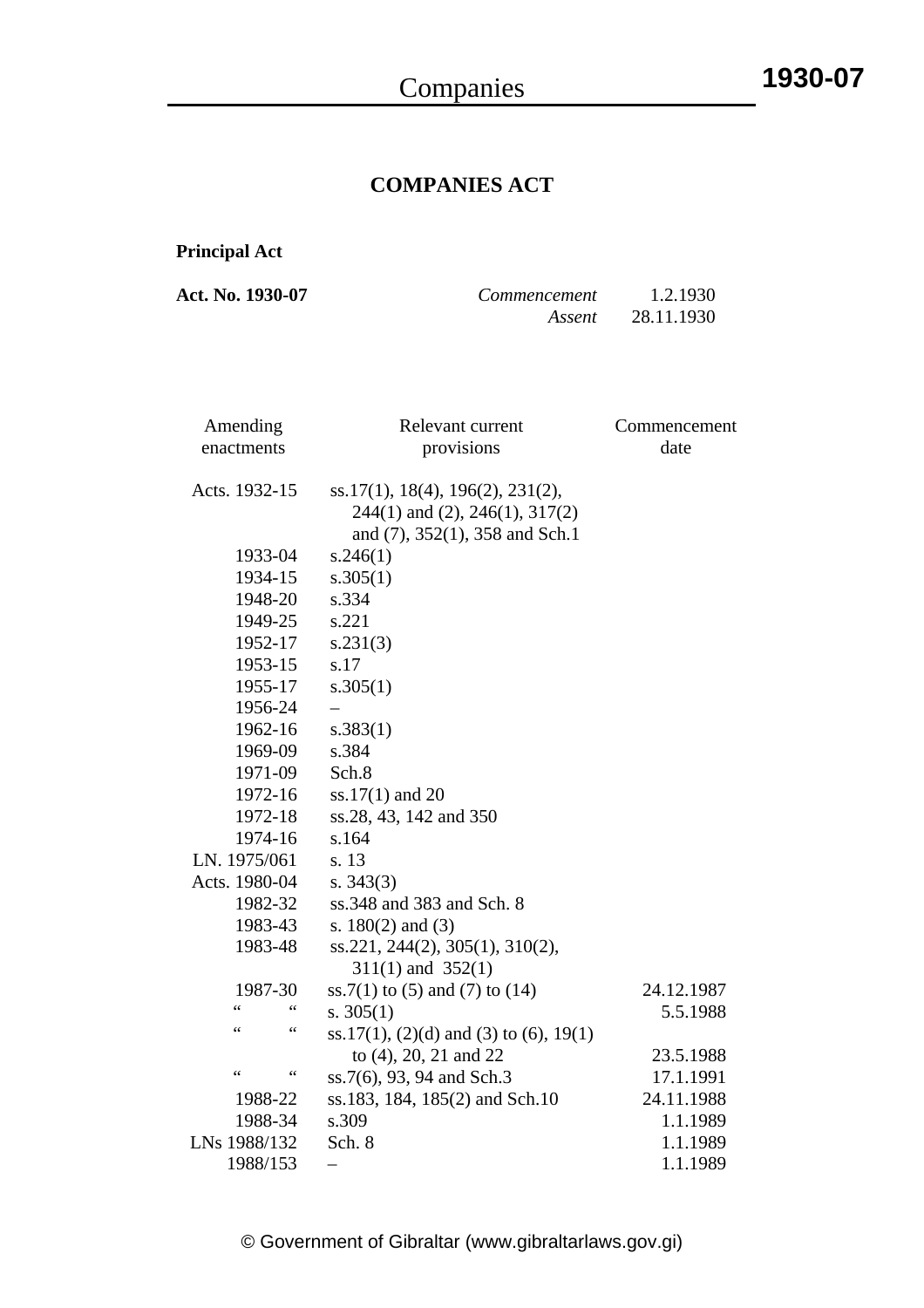# **Companies**

| Acts. 1990-48    | s.385                                                                         | 15.11.1990 |
|------------------|-------------------------------------------------------------------------------|------------|
| 1991-30          | ss.7(12), 19(2), 20(4), 21(4), 22,                                            |            |
|                  | 26(2), 27(2), 41(2), 53(3), 58(3),                                            |            |
|                  | $60(3)$ , $69(4)$ , $72(3)$ , $93(2)$ , $102(2)$ ,                            |            |
|                  | $117(2)$ , $118(2)$ , $123(4)$ , $129(3)$ ,                                   |            |
|                  | $130(2)$ , $132(2)$ , $135(3)$ , $137(2)$ ,                                   |            |
|                  | $138(2)$ , $141(2)$ , $(3)$ and $(4)$ ,                                       |            |
|                  | $142(2)$ , $143(6)$ , $148(3)$ , $157(2)$ ,                                   |            |
|                  | $158(9)$ , $165(6)$ , $169(3)$ , $170(3)$ ,                                   |            |
|                  | 171(3), 178(1), 179(4), 180(2)                                                |            |
|                  | and $(3)$ , $181(2)$ , $187$ , $190(3)$ ,                                     |            |
|                  | $192(1)$ , $197(3)$ , $199(3)$ , $200(4)$ ,                                   |            |
|                  | $202(4)$ , $205(4)$ , $231(4)$ and (5),                                       |            |
|                  | $267(3)$ , $278(2)$ , $279(3)$ and $(5)$ ,                                    |            |
|                  | $287(2)$ , $288(3)$ and $(5)$ , $293(2)$ ,                                    |            |
|                  | $305(1)(b)$ and (c), $315(4)$ , $318(2)$ ,                                    |            |
|                  | 320(2), 323(4), 324(3), 330(2),                                               |            |
|                  | 336(2), 338(2), 340(2), 348, 363,                                             |            |
|                  | $365, 366(6)$ and $(8), 367(5)$ ,                                             |            |
|                  | $368(5)$ , $370(a)$ , $371$ , $372(1)$ ,                                      |            |
|                  | 383(3) and Sch.10                                                             | 18.7.1991  |
| LN. 1991/139     | Sch. 8                                                                        | 1.10.1991  |
| 1992-07          | $\{ss.2(1), 3(1), 4(1)(b), 7(1), (10)(a)\}$                                   |            |
|                  | and (b), $(11)$ and $(12)$ , $14(1)$ and                                      |            |
|                  | $(2), 16(2), 17(1)(c), (d)$ and (e),                                          |            |
|                  | $17(6)$ , $20A$ , $20(1)$ , $(2)$ and $(3)$ ,                                 |            |
|                  | $21(1)$ and $(2)$ , $41(3)$ , $42$ , $43(1)$                                  |            |
|                  | and $(2)$ , 44, 45, 46, 49 $(2)$ , 50 $(1)$ ,                                 |            |
|                  | $53(1)$ , 60(2), 95(1) and (2),<br>$102(1)(b)$ , (c), (d) and (e), $104(1)$ , |            |
|                  | $105(1)$ , (2) and (3), $106(1)$ and                                          |            |
|                  | $(2)$ , 107 $(1)$ and $(3)$ , 140 $(1)$ and                                   |            |
|                  | $(2), 157, 160(1),$ and $(2), 220(d),$                                        |            |
|                  | $222(1)(a)(i)$ , $305(1)(b)$ and (c),                                         |            |
|                  | $330(1)$ and $(2)$ , $331(1)$ , $(2)$ , $(3)$                                 |            |
|                  | and (6), 344, 345, 346, 347(1), (2)                                           |            |
|                  | and $(3)$ , 348 and 383 $(1)$                                                 | 1.6.1993   |
|                  | ss.13, 14(2), 73, 153(1), (2) and (5),                                        |            |
|                  | $154(1)$ , $155(1)$ and $(4)$ and $156$                                       | 27.5.2004  |
| LN. 1993/065     | Sch. 8                                                                        | 1.6.1993   |
| 1993/104         | Sch. 8                                                                        | 10.6.1993  |
| 1993/178         | Sch. 8                                                                        | 28.12.1993 |
| 1994-06<br>Act.  | ss.305(1)(a) and (3)(a)                                                       | 1.7.1994   |
| LNs.<br>1994/007 | Sch. 8                                                                        | 13.1.1994  |
| 1994/020         | Sch. 8                                                                        | 13.1.1994  |
| 1994/031         | Sch. 8                                                                        | 1.4.1994   |
|                  |                                                                               | 1.8.1994   |
| 1995/020         | Sch. 8                                                                        | 23.2.1995  |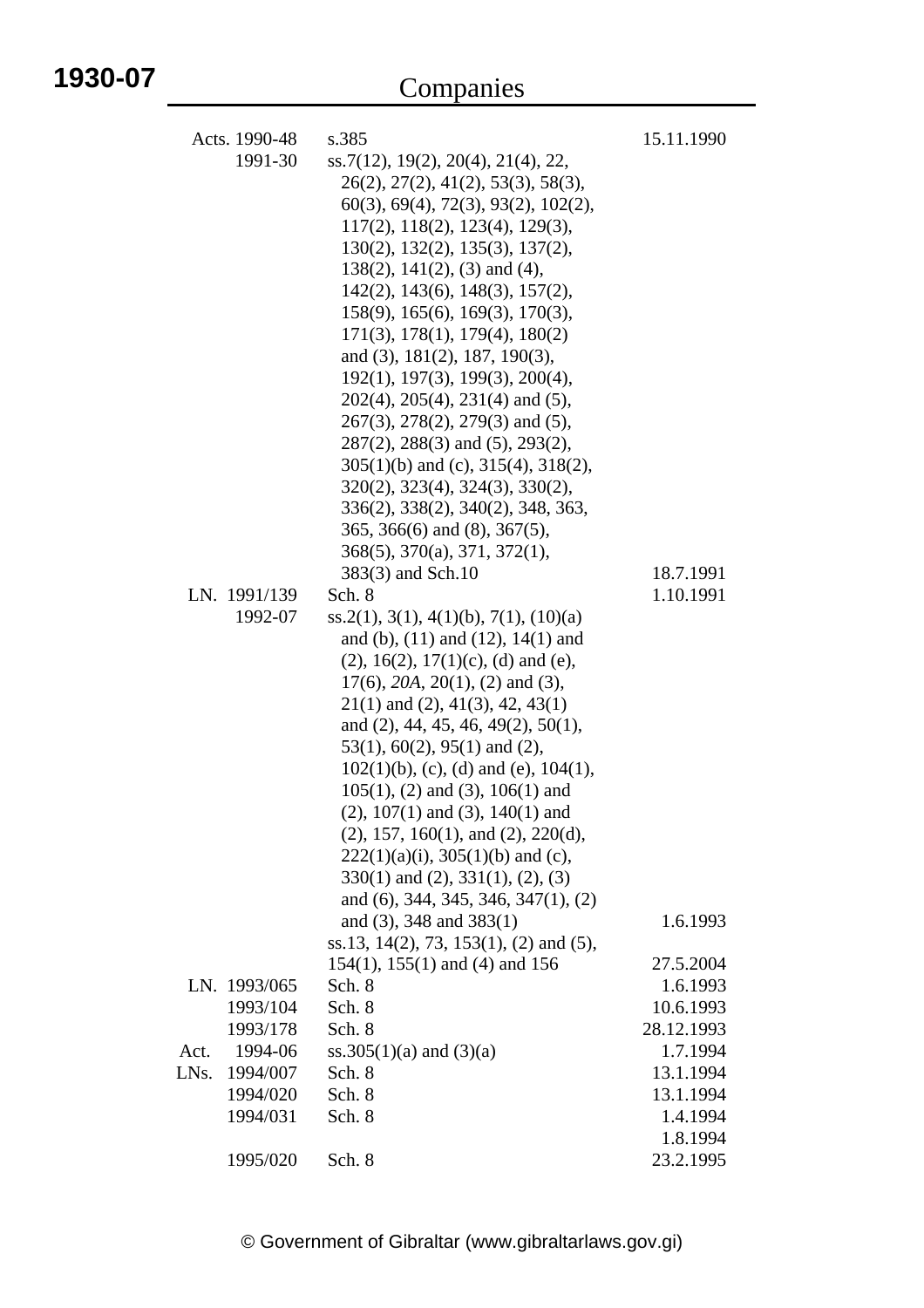| Acts. | 1996-04            | s.365(1), (2), (3) and (5)                                              | 1.3.1996               |
|-------|--------------------|-------------------------------------------------------------------------|------------------------|
|       | 1997-09            | ss. 360, 364, 386 to 409, Schs. 11,                                     |                        |
|       |                    | 12, 13 and 14                                                           | 27.8.1998              |
|       | 1998-04            | s.17(1)(g)                                                              | 15.1.1998              |
|       | 1998-08            | ss.242 $(2)$ and 248 $(2)$                                              | 5.4.1999               |
|       | 1998-20            | ss. 4(5), 61 to 68, 71, 72(3) and (4),                                  |                        |
|       |                    | $95(4)$ , 103, 112, 142(1)(d),                                          |                        |
|       |                    | 143(4), 209 to 212 and Sch. 15                                          | 14.7.2005              |
|       | 1998-21            | ss. 207, 350 and Sch. 16                                                | 5.11.1998              |
|       | 1998-29            | ss. $142(1)$ and $(2)$ , $350(1)(dd)$ and                               |                        |
|       |                    | (3)                                                                     | 5.11.1998              |
| LN.   | 1998/036           | s.350                                                                   | 5.11.1998              |
| Acts. | 1998-31            | ss. 40(1), 145, 161, 167, and 201,                                      |                        |
|       |                    | Schs.12 and 13                                                          | 13.8.1998              |
|       | 1998-39            | ss. $180(2)$ and $181(1)(c)$ and $(2)$                                  | 1.1.2000               |
| LN.   | 1998/104           | s.360                                                                   | 27.8.1998              |
| Act.  | $1999-30$          | ss.2, 8, 15(2) and (3), 20(1)(c),                                       |                        |
|       |                    | 24(1) and (2), 29 to 35, 36 to 38, 43,                                  |                        |
|       |                    | $47(1)(a)$ , (i), (ii) and (4), $49(1)$ , (2)(a)                        |                        |
|       |                    | and (b), (3), (4), (5), (6), (7) and                                    |                        |
|       |                    | $(8), 50(1), (2)$ and $(3), 51, 60(3)$                                  |                        |
|       |                    | and $(5)$ to $(13)$ , 71, 73 $(1)$ , $(2)$ and                          |                        |
|       |                    | $(3)$ , 73 to 92, 109, 110, 117(2),                                     |                        |
|       |                    | $118(2)$ , 119, 121(1), (4) and (5),                                    |                        |
|       |                    | 129(3), $141(1)(b)$ , $153(2)(c)$ and                                   |                        |
|       |                    | $(3)(m)$ , 154(1)(b), 157(5),                                           |                        |
|       |                    | $164(2)(a)$ , $177(2)$ , $178(1)$ , $180(4)$                            |                        |
|       |                    | and $(8)$ , $181(1)(a)$ and $(b)$ , 186,                                |                        |
|       |                    | 188, 189, 192, 195, 196(1)(a) and                                       |                        |
|       |                    | (b), (3), (4)(a), (c) and (f)(ii),                                      |                        |
|       |                    | 197(3), 232(2), 241(2)(b), 291,                                         |                        |
|       |                    | 320(2), 331(6) and (7), 332, 338(2),                                    |                        |
|       |                    | $350(1)(c)$ , (k), (l) and (2)(c), 351,                                 |                        |
|       |                    | 372(2), Sch.1 and Sch.5                                                 | 1.1.2000               |
| LN.   | 1999/146           | s.164 and 350                                                           | 1.1.2000               |
| Acts. | 2001-02            | s.49(9)                                                                 | 14.3.2001              |
|       | 2001-03            | s.267A                                                                  | 14.3.2001              |
| LN.   | 2001/105           | Sch. 8<br>267A                                                          | 23.8.2001              |
| Act.  | 2003-09<br>2005-52 |                                                                         | 31.7.2003              |
| LN.   | 2005/144           | $s.332(1)$ and 333<br>Sch. 8                                            | 4.8.2005<br>27.10.2005 |
|       | 2006-14            |                                                                         | 18.5.2006              |
| Act.  | 2007-17            | ss. 40(3) & (4), 41(4), 59A & 96A<br>ss. 17(2), 17(2)(e), 17(4), 17(5), |                        |
|       |                    | $18(1)$ , $18(2)$ , $18(4)$ , $19(2)$ , $19(3)$ ,                       |                        |
|       |                    | 171(1), 185(2), 185(3), 196(1),                                         |                        |
|       |                    |                                                                         |                        |
|       |                    | 231(1), 231(2), 334, 335, 342,                                          |                        |

\* *Transitional provisons appended at the end of this Ordinance*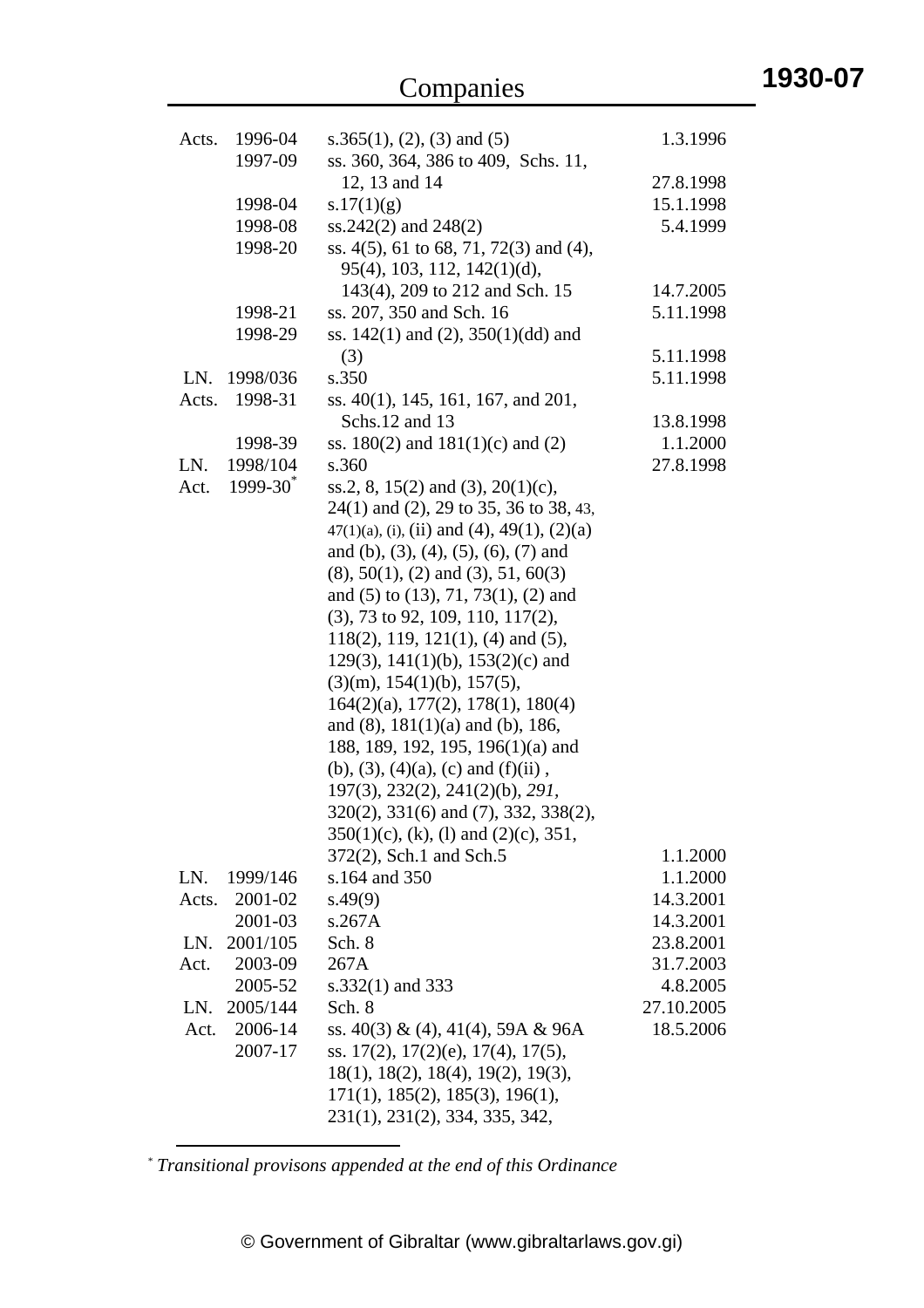|     |          | 343(1), 343(3), 365(2), 365(3),      |           |
|-----|----------|--------------------------------------|-----------|
|     |          | $365(5)$ , 380, 381, 383(1), 383(2), |           |
|     |          | $385(1)$ & Sch. 10                   | 14.6.2007 |
| LN. | 2007/090 | Sch. 8                               | 21.6.2007 |

*Notes: Relevant current provisions in italics above refer to sections which have been repealed prior to the renumbering and are therefore cited using the old numbering.* 

*The re-numbering of this Act came into force on the 22nd July 2004 as published in the Revision of the Laws (Supplement No. 16) Order, 2004 LN 2004/061.* 

*Rules of court made under s. 334 and other powers appear under the title Supreme Court (These inter alia apply the former English Companies (Winding up) Rules 1929, as amended up to 5 August 1947, with modifications and adaptations.)* 

#### **English sources:**

Married Women's Property Act 1882 (45 & 46 Vict. c.75) Companies Act 1929 (19 & 20 Geo. 5 c.23) Companies Act 1948 (11 & 12 Geo. 6 c.38) Companies Act 1967 (1967 c. 8l) Companies Act 1985 (1985 c. 6)

#### **EU Legislation/International Agreements involved:**

Directive 68/151/EEC Directive 77/780/EEC Directive 78/660/EEC Directive 78/855/EEC Directive 82/891/EEC Directive 89/117/EEC Directive 89/666/EEC Directive 89/667/EEC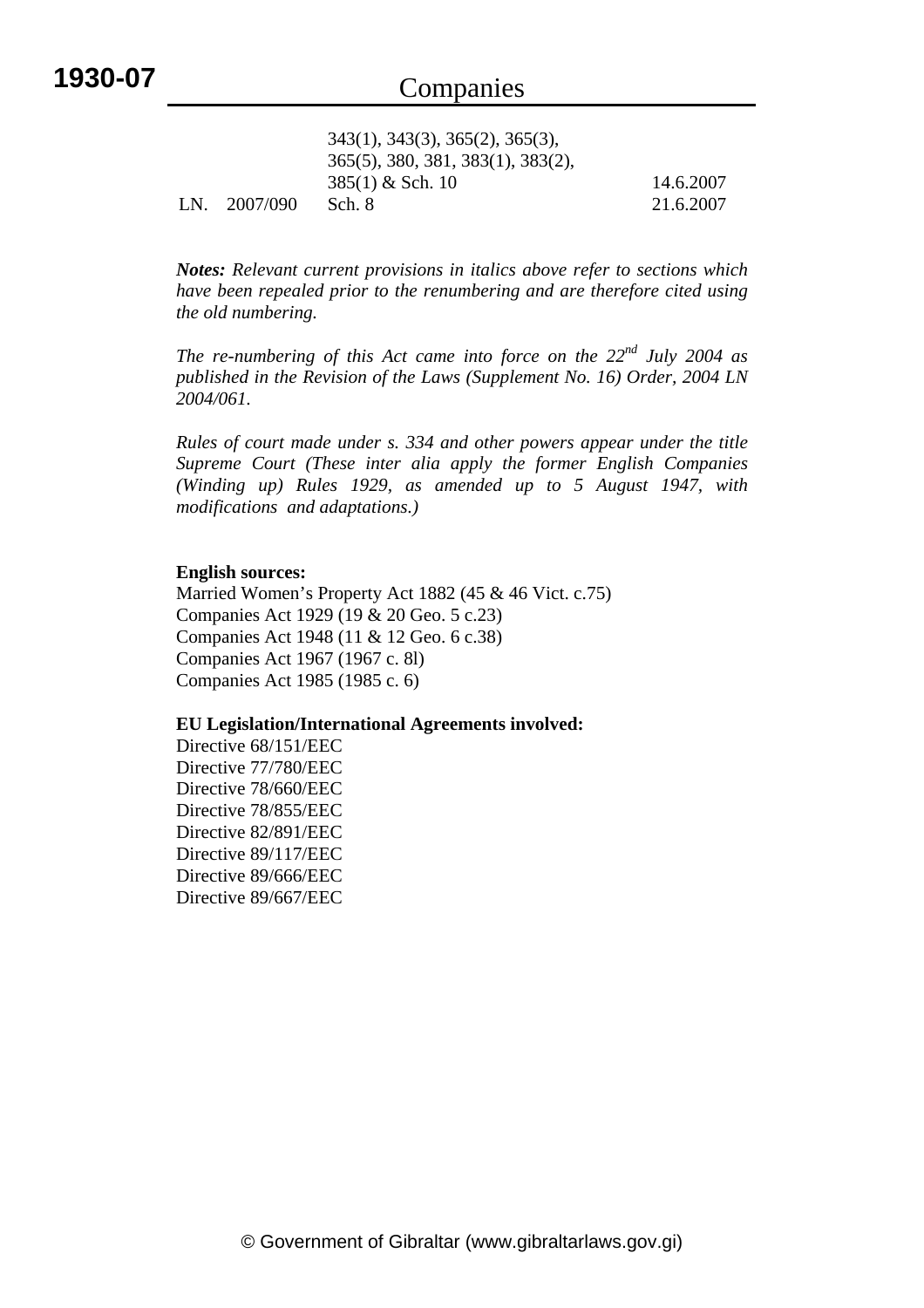**1930-07**

### RE-NUMBERING OF SECTIONS

| Old             | <b>New</b>     | Old             | <b>New</b> | Old    | <b>New</b> |
|-----------------|----------------|-----------------|------------|--------|------------|
| Number          | Number         | Number          | Number     | Number | Number     |
| $\mathbf{1}$    | $\mathbf{1}$   | 27              | 41         | 45H    | 80         |
| $\overline{c}$  | $\overline{c}$ | 28              | 42         | 45J    | 81         |
| $\overline{3}$  | $\overline{3}$ | 28A             | 43         | 45K    | 82         |
| $\overline{4}$  | $\overline{4}$ | 28B             | 44         | 45L    | 83         |
| 4(4A)           | 4(5)           | 28C             | 45         | 45M    | 84         |
| 5               | 5              | 28D             | 46         | 45N    | 85         |
| 6               | 6              | 29              | 47         | 45P    | 86         |
| $\overline{7}$  | $\overline{7}$ | 30              | 48         | 45Q    | 87         |
| 8               | 8              | 31              | 49         | 45R    | 88         |
| 9               | 9              | 32              | 50         | 45S    | 89         |
| 10              | 10             | 33              | 51         | 45T    | 90         |
| 11              | 11             | 34              | 52         | 45U    | 91         |
| 12              | 12             | 35              | 53         | 45V    | 92         |
| 13              | 13             | 36              | 54         | 46     | 93         |
| 14              | 14             | 37              | 55         | 46A    | 94         |
| 15              | 15             | 38              | 56         | 47     | 95         |
| 16              | 16             | 39              | 57         | 48     | 96         |
| 17              | 17             | 40              | 58         | 49     | 97         |
| 18              | 18             | 41              | 59         | 50     | 98         |
| 19              | 19             | 42              | 60         | 51     | 99         |
| 19A             | 20             | 42B             | 61         | 52     | 100        |
| 19 <sub>B</sub> | 21             | 42C             | 62         | 53     | 101        |
| 19C             | 22             | 42D             | 63         | 54     | 102        |
| 20              | 23             | 42E             | 64         | 54A    | 103        |
| 20A             | Repealed       | 42F             | 65         | 55     | 104        |
| 21              | 24             | 42G             | 66         | 56     | 105        |
| 22              | 25             | 42H             | 67         | 57     | 106        |
| 23              | 26             | 42I             | 68         | 58     | 107        |
| 24              | 27             | 43              | 69         | 59     | 108        |
| 24A             | 28             | 44              | 70         | 60     | 109        |
| 24B             | 29             | 44A             | 71         | 60A    | 110        |
| 24C             | 30             | 45              | 72         | 61     | 111        |
| 24D             | 31             | 45(2A)          | 72(3)      | 61A    | 112        |
| 24E             | 32             | 45(2B)          | 72(4)      | 62     | 113        |
| 24F             | 33             | 45(3)           | 72(5)      | 63     | 114        |
| 24G             | 34             | 45A             | 73         | 64     | 115        |
| 24H             | 35             | 45B             | 74         | 65     | 116        |
| 24J             | 36             | 45C             | 75         | 66     | 117        |
| 24K             | 37             | 45 <sub>D</sub> | 76         | 67     | 118        |
| 24L             | 38             | 45E             | 77         | 68     | 119        |
| 25              | 39             | 45F             | 78         | 69     | 120        |
| 26              | 40             | 45G             | 79         | 70     | 121        |
| Old             | <b>New</b>     | Old             | <b>New</b> | Old    | <b>New</b> |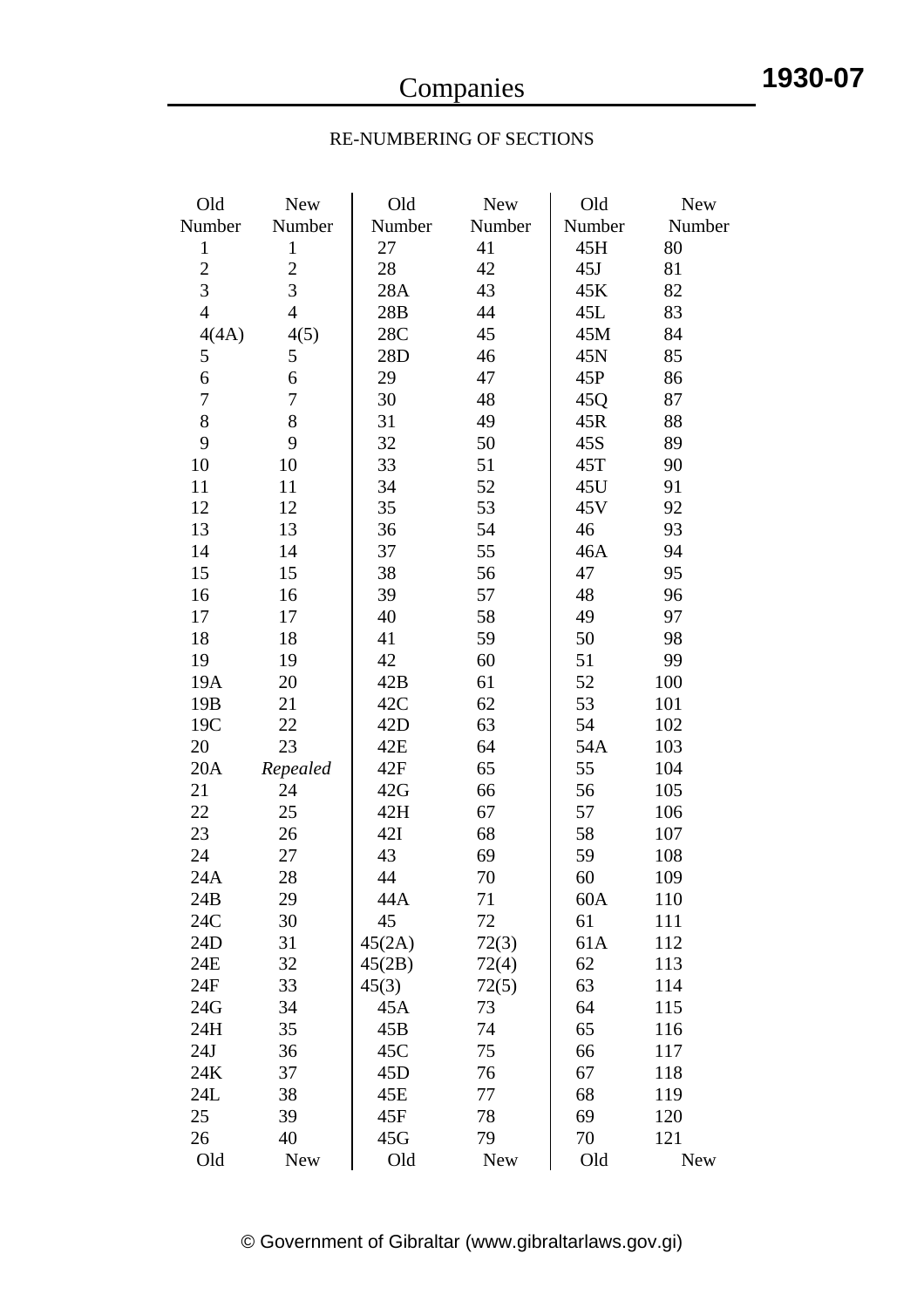**Companies** 

| Number    | Number    | Number    | Number       | Number    | Number         |
|-----------|-----------|-----------|--------------|-----------|----------------|
| 71        | 122       | 109A      | 164          | 145       | 205            |
| 72        | 123       | 110       | 165          | 146       | 206            |
| 73        | 124       | 111       | 166          | 146A      | 207            |
| 74        | 125       | 112       | 167          | 147       | 208            |
| 75        | 126       | 112A      | 168          | 147A      | 209            |
| 76        | 127       | 113       | 169          | 147B      | 210            |
| 77        | 128       | 114       | 170          | 147C      | 211            |
| 78        | 129       | 115       | 171          | 147D      | 212            |
| 79        | 130       | 116       | 172          | 148       | 213            |
| 80        | 131       | 117       | 173          | 149       | 214            |
| 81        | 132       | 118       | 174          | 150       | 215            |
| 82        | 133       | 119       | 175          | 151       | 216            |
| 83        | 134       | 120       | 176          | 152       | 217            |
| 84        | 135       | 121       | 177          | 153       | 218            |
| 85        | 136       | 122       | 178          | 154       | <b>Omitted</b> |
| 86        | 137       | 123       | 179          | 155       | 219            |
| 87        | 138       | 124       | 180          | 156       | 220            |
| 88        | 139       | 124(1A)   | 180(2)       | 157       | 221            |
| 89        | 140       | 124(1B)   | 180(3)       | 158       | 222            |
| 90        | 141       | $(2)-(6)$ | $180(4)-(8)$ | 159       | 223            |
| 90A       | 142       | 125       | 181          | 160       | 224            |
| 91        | 143       | 126       | 182          | 161       | 225            |
| 92        | 144       | 127       | 183          | 162       | 226            |
| 92A       | 145       | 128       | 184          | 163       | 227            |
| 93        | 146       | 129       | 185          | 164       | 228            |
| 94        | 147       | 130       | 186          | 165       | 229            |
| 95        | 148       | 131       | 187          | 166       | 230            |
| 96        | 149       | 131A      | 188          | 167       | 231            |
| 97        | 150       | 131B      | 189          | 168       | 232            |
| 98        | 151       | 132       | 190          | 169       | 233            |
| 99        | 152       | 133       | 191          | 170       | 234            |
| 100       | 153       | 134       | 192          | 171       | 235            |
| 100(1A)   | 153(2)    | 135       | 193          | 172       | 236            |
| $(2)-(4)$ | $(3)-(5)$ | 136       | 194          | 173       | 237            |
| 101       | 154       | 136A      | 195          | 174       | 238            |
| 102       | 155       | 137       | 196          | 175       | 239            |
| 103       | 156       | 138       | 197          | 176       | 240            |
| 104       | 157       | 139       | 198          | 177       | 241            |
| 105       | 158       | 140       | 199          | 178(1A)   | 242(2)         |
| 106       | 159       | 141       | 200          | $(2)-(5)$ | $242(3)-(6)$   |
| 107       | 160       | 141A      | 201          | 179       | 243            |
| 107A      | 161       | 142       | 202          | 180       | 244            |
| 108       | 162       | 143       | 203          | 181       | 245            |
| 109       | 163       | 144       | 204          | 182       | 246            |
| 183       | 247       | 217       | 281          | 254       | 318            |
| 184       | 248       | 218       | 282          | 255       | 319            |
| 184(1A)   | 248(2)    | 219       | 283          | 256       | 320            |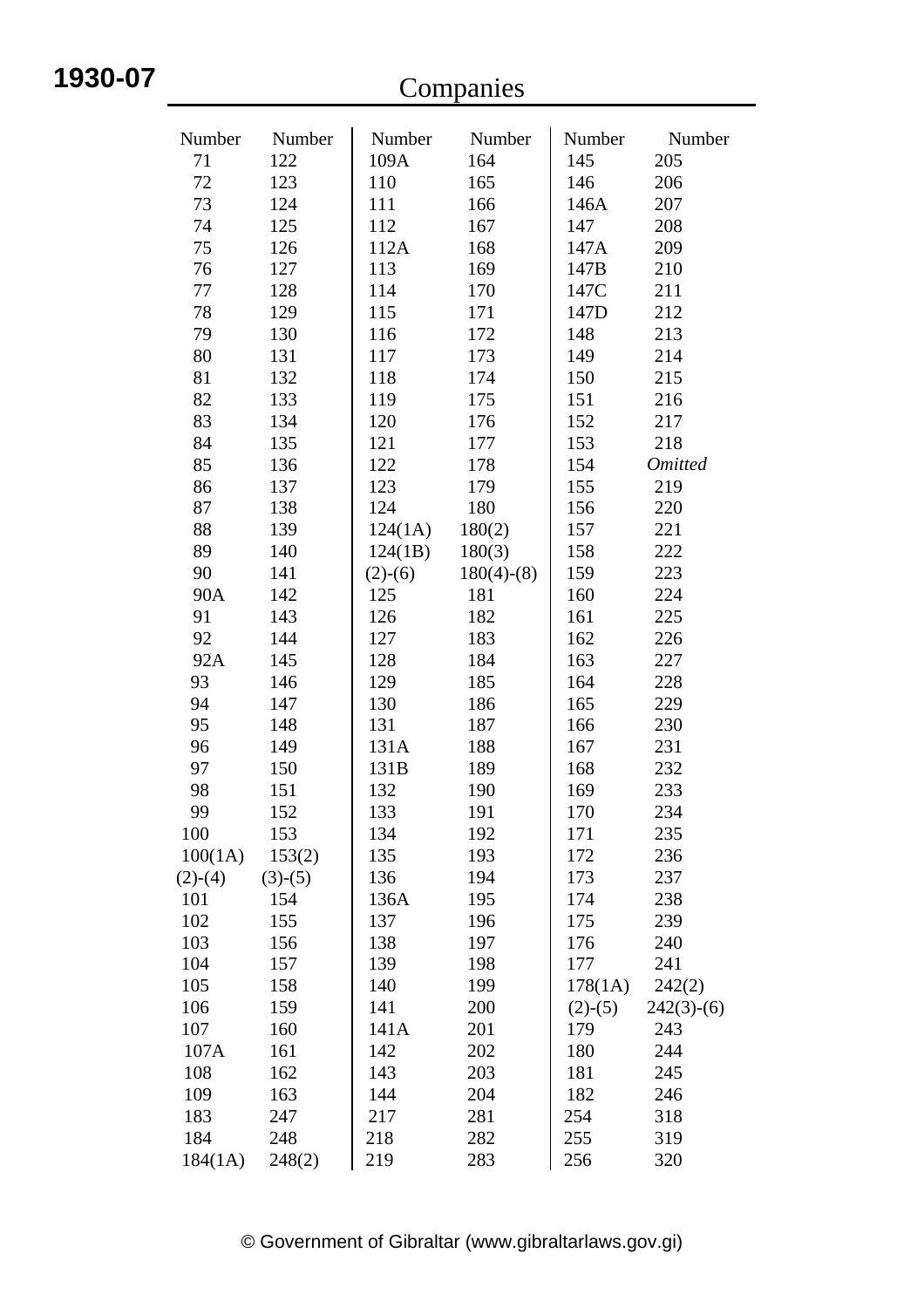| Companies  |            |     |     |      |     |  |
|------------|------------|-----|-----|------|-----|--|
|            |            |     |     |      |     |  |
| $184(2)$ - | $248(3)$ - | 220 | 284 | 257  | 321 |  |
| (8)        | (9)        | 221 | 285 | 258  | 322 |  |
| 185        | 249        | 222 | 286 | 259  | 323 |  |
| 186        | 250        | 223 | 287 | 260  | 324 |  |
| 187        | 251        | 224 | 288 | 261  | 325 |  |
| 188        | 252        | 225 | 289 | 262  | 326 |  |
| 189        | 253        | 226 | 290 | 263  | 327 |  |
| 190        | 254        | 227 | 291 | 264  | 328 |  |
| 191        | 255        | 228 | 292 | 265  | 329 |  |
| 192        | 256        | 229 | 293 | 266  | 330 |  |
| 193        | 257        | 230 | 294 | 267  | 331 |  |
| 194        | 258        | 231 | 295 | 267A | 332 |  |
| 195        | 259        | 232 | 296 | 268  | 333 |  |
| 196        | 260        | 233 | 297 | 269  | 334 |  |
| 197        | 261        | 234 | 298 | 270  | 335 |  |
| 198        | 262        | 235 | 299 | 271  | 336 |  |
| 199        | 263        | 236 | 300 | 272  | 337 |  |
| 200        | 264        | 237 | 301 | 273  | 338 |  |
| 201        | 265        | 238 | 302 | 274  | 339 |  |
| 202        | 266        | 239 | 303 | 275  | 340 |  |
| 203        | 267        | 240 | 304 | 276  | 341 |  |
| 203A       | 267A       | 241 | 305 | 277  | 342 |  |
| 204        | 268        | 242 | 306 | 278  | 343 |  |
| 205        | 269        | 243 | 307 | 278A | 344 |  |
| 206        | 270        | 244 | 308 | 278B | 345 |  |
| 207        | 271        | 245 | 309 | 278C | 346 |  |
| 208        | 272        | 246 | 310 | 279  | 347 |  |
| 209        | 273        | 247 | 311 | 280  | 348 |  |
| 210        | 274        | 248 | 312 | 281  | 349 |  |
| 211        | 275        | 249 | 313 | 281A | 350 |  |
| 212        | 276        | 250 | 314 | 282  | 351 |  |
| 213        | 277        | 251 | 315 | 283  | 352 |  |
| 214        | 278        | 252 | 316 | 284  | 353 |  |
| 215        | 279        | 253 | 317 | 285  | 354 |  |
| 216        | 280        |     |     |      |     |  |
|            |            |     |     |      |     |  |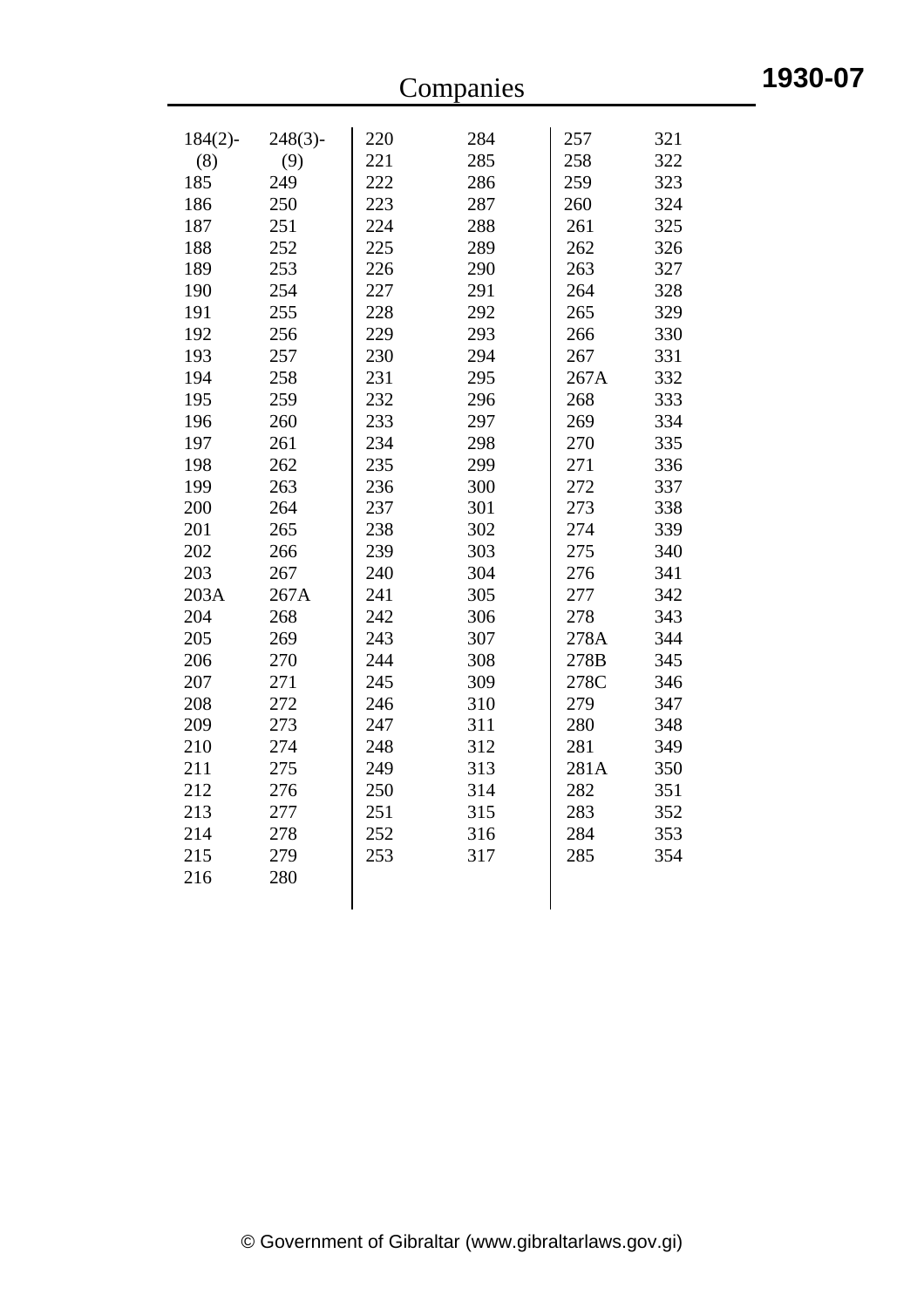|          | Companies  |             |              |              |             |  |  |
|----------|------------|-------------|--------------|--------------|-------------|--|--|
|          |            |             |              |              |             |  |  |
| 286      | 355        | 301         | 371          | 321          | 391         |  |  |
| 287      | 356        | 302         | 372          | 322          | 392         |  |  |
| 288      | 357        | 303         | 373          | 323          | 393         |  |  |
| 289      | 358        | 304         | 374          | 324          | 394         |  |  |
| 290      | 359        | 305         | 375          | 325          | 395         |  |  |
| 290A     | 360        | 306         | 376          | 326          | 396         |  |  |
| 291      | Repealed   | 307         | 377          | 327          | 397         |  |  |
| 292      | 361        | 308         | 378          | 328          | 398         |  |  |
| 293      | 362        | 309         | 379          | 329          | 399         |  |  |
| 294      | 363        | 310         | 380          | 330          | 400         |  |  |
| 295      | 364        | 311         | 381          | 331          | 401         |  |  |
| 295A     | 365        | 312         | 382          | 332          | 402         |  |  |
| 295A(2A) | 365(3)     | 313         | 383          | 333          | 403         |  |  |
| 295(3)   | 365(4)     | 314         | 384          | 334          | 404         |  |  |
| 295(4)   | 365(5)     | 315         | 385          | 335          | 405         |  |  |
| 296      | 366        | 316         | 386          | 336          | 406         |  |  |
| 297      | 367        | 317         | 387          | 337          | 407         |  |  |
| 298      | 368        | 318         | 388          | 338          | 408         |  |  |
| 299      | 369        | 319         | 389          | 339          | 409         |  |  |
| 300      | 370        | 320         | 390          |              |             |  |  |
| Old      | <b>New</b> |             | Old          |              | <b>New</b>  |  |  |
| Sch.     | Sch        |             | <b>PART</b>  |              | <b>PART</b> |  |  |
| Sch.1    | Sch.1      |             | $\bf{I}$     | $\mathbf I$  |             |  |  |
| Sch.2    | Sch.2      |             | $\mathbf{I}$ | $\mathbf{I}$ |             |  |  |
| Sch.3    | Sch.3      |             | III          |              | III         |  |  |
| Sch.4    | Sch.4      |             | IV           |              | IV          |  |  |
| Sch.5    | Sch.5      |             | <b>IVA</b>   | V            |             |  |  |
| Sch.6    | Sch.6      |             | V            |              | VI          |  |  |
| Sch.7    | Sch.7      |             | VI           |              | VII         |  |  |
| Sch.8    | Sch.8      | VII<br>VIII |              |              |             |  |  |
| Sch.9    | Sch.9      | VIII        |              |              | IX          |  |  |
| Sch.10   | Sch.10     | X<br>IX     |              |              |             |  |  |
| Sch.11   | Sch.11     |             | <b>IXA</b>   |              | XI          |  |  |
| Sch.12   | Sch.12     |             | X            |              | XII         |  |  |
| Sch.13   | Sch.13     |             | XI           |              | XIII        |  |  |
| Sch.14   | Sch.14     |             | XII          |              | XIV         |  |  |
| Sch.15   | Sch.15     |             | XIII         |              | XV          |  |  |
| Sch.17   | Sch.16     |             | <b>XIV</b>   |              | XVI         |  |  |
|          |            |             | XV           |              | <b>XVII</b> |  |  |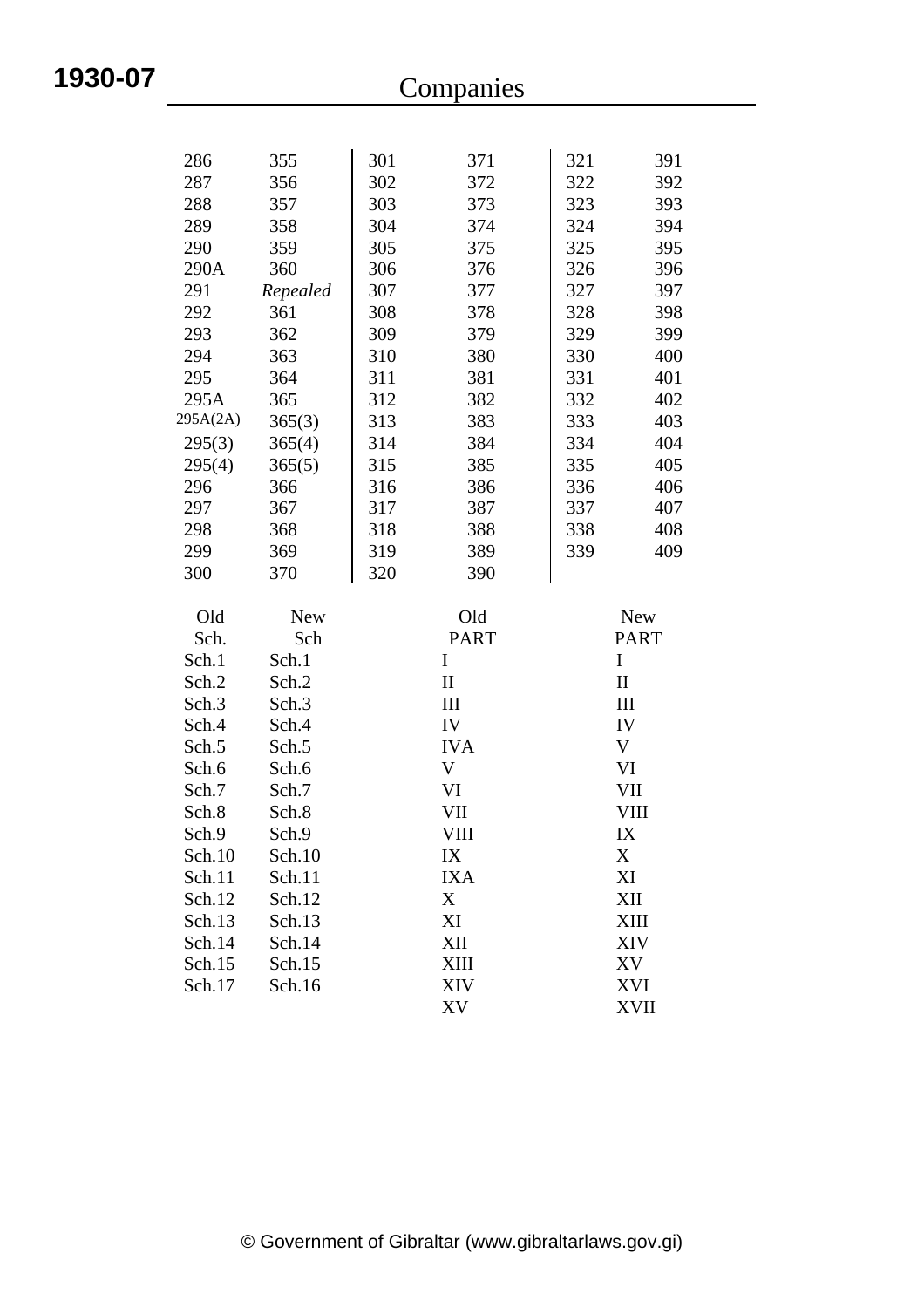### **COMPANIES ACT.**

#### **ARRANGEMENT OF SECTIONS.**

#### Section

- 1. Short title.
- 2. Interpretation.

#### **PART I.**

#### INCORPORATION AND MATTERS INCIDENTAL THERETO.

#### *Memorandum of Association.*

- 3. Mode of forming incorporated company.
- 4. Requirements with respect to memorandum.
- 5. Stamp and signature of memorandum.
- 6. Restriction on alteration of memorandum.
- 7. Mode in which and extent to which objects of company may be altered.

#### *Articles of Association.*

- 8. Articles prescribing regulations for companies.
- 9. Regulations required in case of unlimited company or company limited by guarantee.
- 10. Adoption and application of Table A.
- 11. Printing, stamp and signature of articles.
- 12. Alteration of articles by special resolution.

#### *Form of Memorandum and Articles.*

13. Statutory forms of memorandum and articles.

#### *Registration.*

- 14. Registration of memorandum and articles.
- 15. Effect of registration.
- 16. Conclusiveness of certificate of incorporation.

#### *Provisions with Respect to Names of Companies.*

- 17. Restriction on registration of companies by certain names.
- 18. Power to dispense with "Limited" in name of charitable and other companies.
- 19. Change of name.
- 20. to 22. Power to require company to change name.

#### *General Provisions with Respect to Memorandum*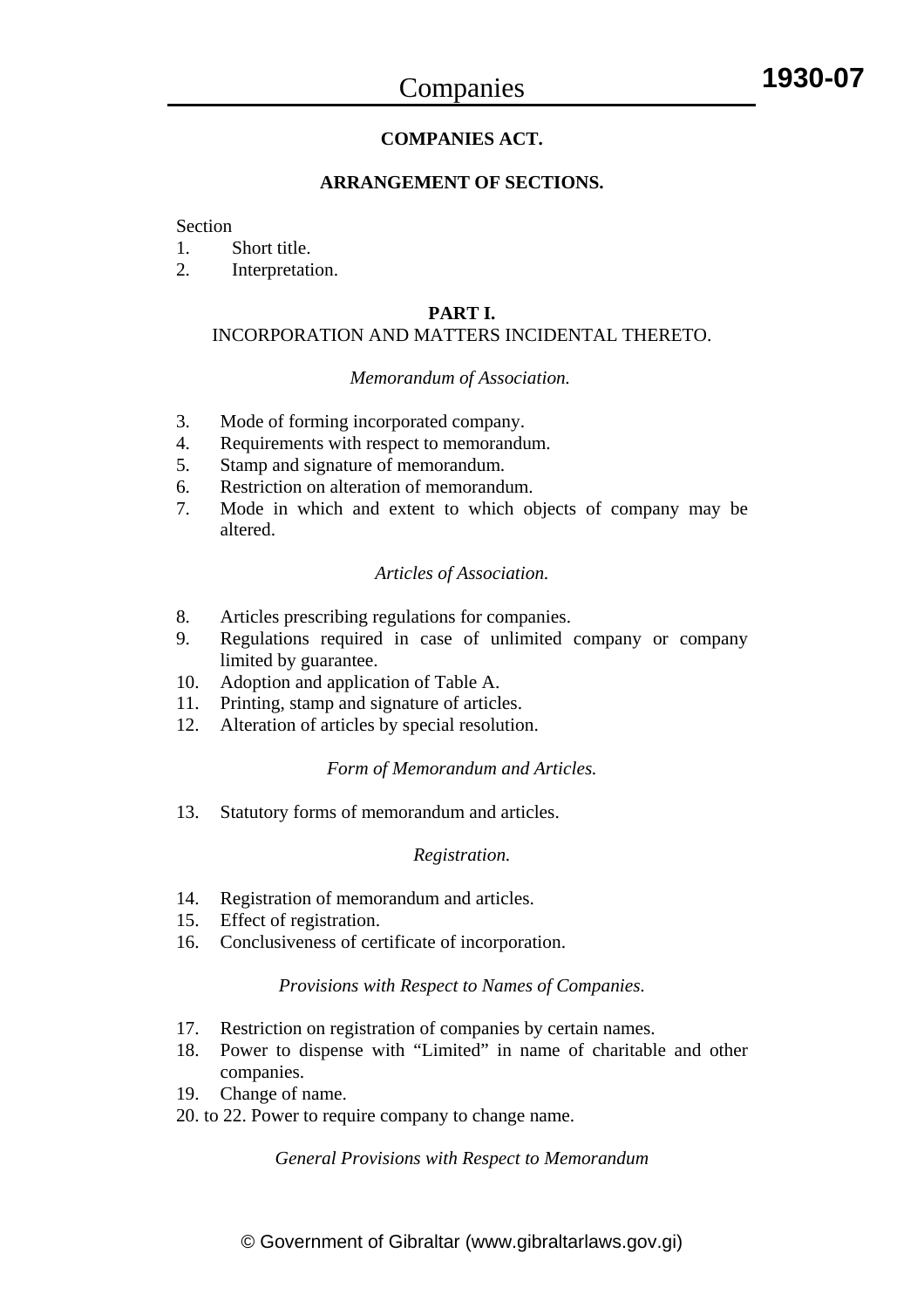#### *and Articles.*

- 23. Effect of memorandum and articles.
- 24. Provision as to memorandum and articles of companies limited by guarantee.
- 25. Alterations in memorandum or articles increasing liability to contribute to share capital not to bind existing members without consent.
- 26. Copies of memorandum and articles to be given to members.
- 27. Issued copies of memorandum to embody alterations.
- 28. Statutory alterations.
- 29. Re-registration of limited company as unlimited.
- 30. Certificate of re-registration under section 29.
- 31. Re-registration of unlimited company as limited.
- 32. Certificate of re-registration under section 31.
- 33. Re-registration of company limited by shares as company limited by guarantee and not having share capital.
- 34. Certificate of re-registration under section 33.
- 35. Re-registration of company limited by guarantee and not having share capital as company limited by shares.
- 36. Certificate of re-registration under section 35.
- 37. De-registration of company limited by shares or guarantee or both on registration as a limited partnership.
- 38. Certificate of de-registration under section 37.

#### *Membership of Company.*

39. Definition of member.

#### *Private Companies.*

- 40. Meaning of "private company".
- 41. Circumstances in which company ceases to be, or to enjoy privileges of a private company.

#### *Reduction of Number of Members Below Legal Minimum.*

42. Prohibition on carrying on business with fewer than the required number of members.

#### *Contracts.*

- 43. Pre-incorporation actions.
- 44. A company's capacity not limited by its memorandum.
- 45. Power of directors to bind the company.
- 46. No duty to enquire as to capacity of company or authority of directors.
- 47. Form of contracts, deeds, instruments and other documents.
- 48. Bills of exchange and promissory notes.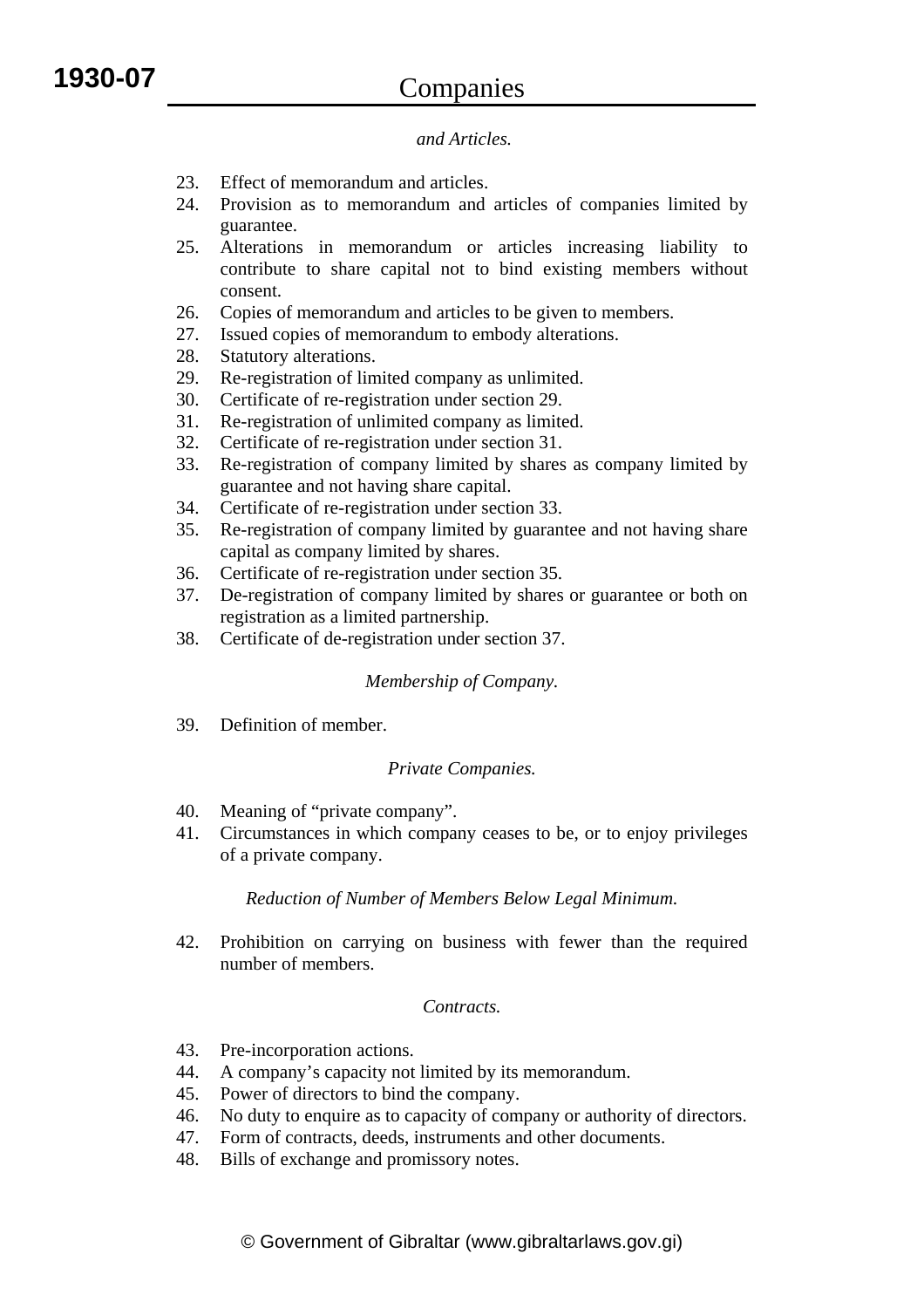- 49. Execution of deeds, instruments and other documents abroad and execution in Gibraltar by foreign companies.
- 50. Power for company to have official seal for use abroad.

#### *Authentication of Documents.*

51. Authentication of documents.

#### **PART II.**

### SHARE CAPITAL AND DEBENTURES.

#### *Prospectus.*

- 52. Dating and registration of prospectus.
- 53. Specific requirements as to particulars in prospectus.
- 54. Restriction on alteration of terms mentioned in prospectus or statement in lieu of prospectus.
- 55. Liability for statements in prospectus.
- 56. Document containing offer of shares or debentures for sale to be deemed prospectus.

#### *Allotment.*

- 57. Prohibition of allotment unless minimum subscription received.
- 58. Prohibition of allotment in certain cases unless statement in lieu of prospectus delivered to Registrar.
- 59. Effect of irregular allotment.
- 59A. Exemption for collective investment schemes.
- 60. Return as to allotments.
- 61. Payment for allotted shares.
- 62. Shares to be allotted as at least one quarter paid up.
- 63. Restrictions on payment by long-term undertaking.
- 64. Non-cash consideration to be valued before allotment.
- 65. Transfer to public company of non-cash asset in initial period.
- 66. Authority of company required for certain allotments.
- 67. Allotment where issue not fully subscribed.
- 68. Application to certain private companies of conditions as to share capital.

#### *Commissions and Discounts.*

- 69. Power to pay certain commissions and prohibition of payment of all other commissions and discounts.
- 70. Statement in balance sheet as to commissions and discounts.
- 71. Holding of shares in public company by another company.
- 72. Prohibition of provision of financial assistance by company for purchase of its own shares.
- 73. Power of company to purchase own shares.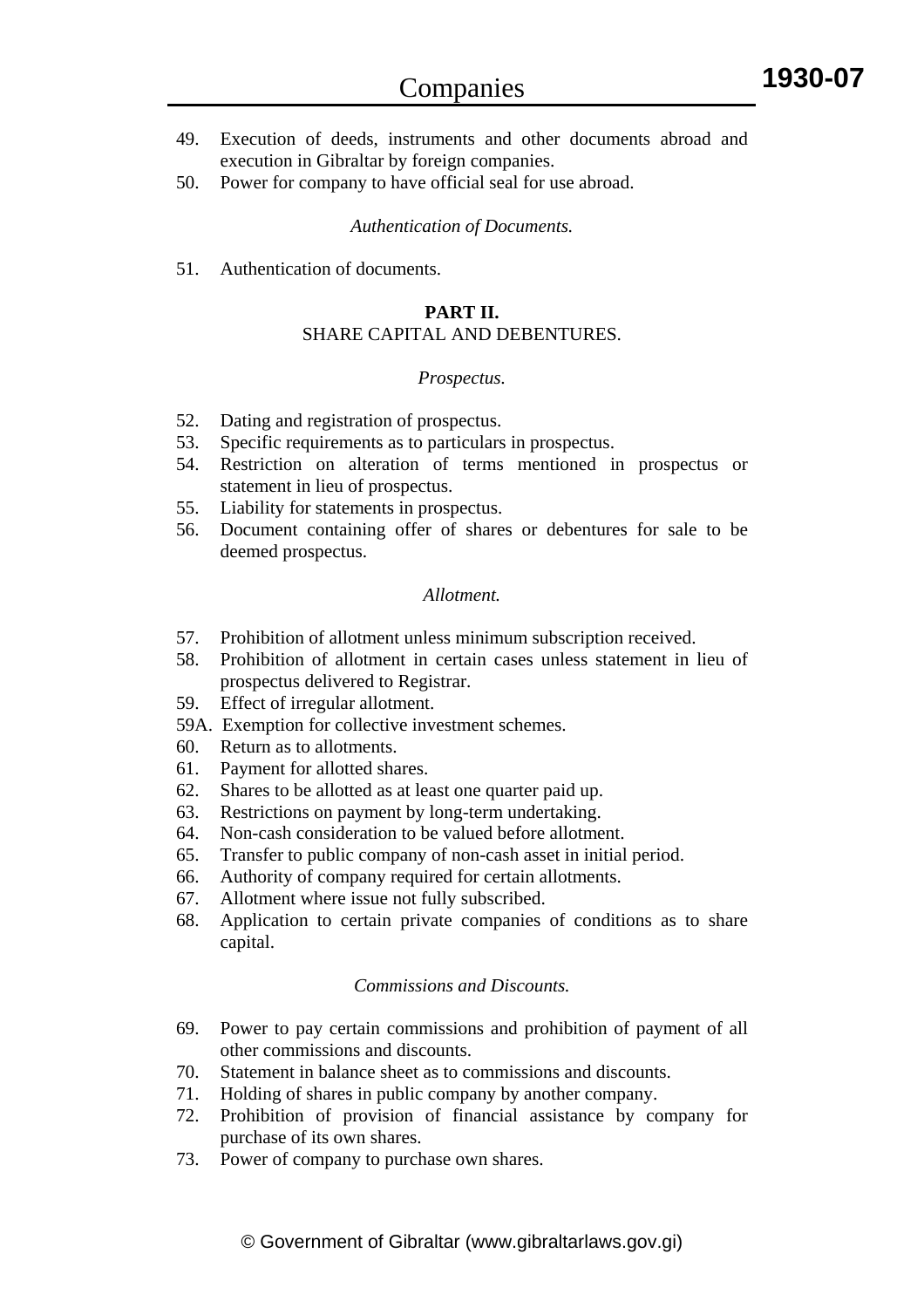- 74. Acquisition other than for value, in reduction of capital, alteration of objects and on forfeiture.
- 75. Restrictions on power of company to purchase own shares.
- 76. Definitions of "off-market" and "market" purchase.
- 77. Authority for off-market purchase.
- 78. Authority for contingent purchase contract.
- 79. Authority for market purchase.
- 80. Assignment or release of company's right to purchase own shares.
- 81. Payments apart from purchase price to be made out of distributable profits.
- 82. Disclosure by company of purchase of own shares.
- 83. The capital redemption reserve.

*Redemption or Purchase of Own Shares out of Capital (Private Companies Only).* 

- 84. Power of private companies to redeem or purchase own shares out of capital.
- 85. Availability of profits for purposes of section 84.
- 86. Conditions for payment out of capital.
- 87. Procedure for special resolution under section 86.
- 88. Publicity for proposed payment out of capital.
- 89. Objections by company's members or creditors.
- 90. Powers of court on application under section 89.
- 91. Effect of company's failure to redeem or purchase.
- 92. Definitions for sections 73 to 91.

*Issue of Redeemable Preference Shares and Shares at Discount.* 

- 93. Power to issue redeemable shares.
- 94. Application of premiums received on issue of shares.
- 95. Power to issue shares at a discount.

#### *Miscellaneous Provisions as to Share Capital.*

- 96. Power of company to arrange for different amounts being paid on shares.
- 96A. Fractional shares.
- 97. Reserve liability of limited company.
- 98. Power of company limited by shares to alter its share capital.
- 99. Notice to Registrar of consolidation of share capital and conversion of shares into stock.
- 100. Notice of increase of share capital.
- 101. Power of unlimited company to provide for reserve share capital on re-registration.
- 102. Power of company to pay interest out of capital in certain cases.
- 103. Authorised minimum.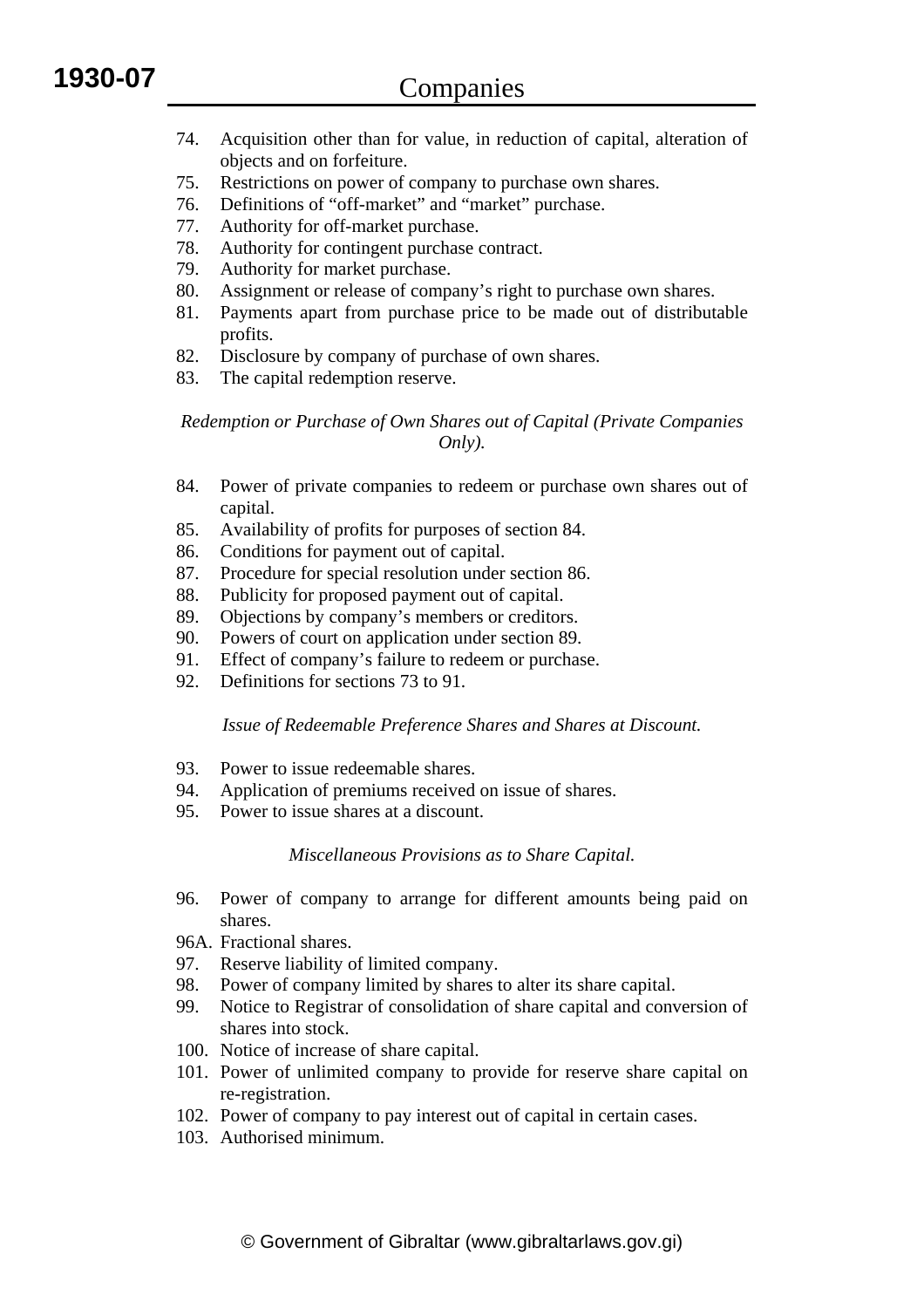#### *Reduction of Share Capital.*

- 104. Special resolution for reduction of share capital.
- 105. Application to court for confirming order, objections by creditors, and settlement of list of objecting creditors.
- 106. Order confirming reduction and powers of court on making such order.
- 107. Registration of order and minute of reduction.
- 108. Liability of members in respect of reduced shares.
- 109. Penalty on concealment of name of creditor.
- 110. Public companies reducing capital below authorized minimum.

#### *Variation of Shareholders' Rights.*

- 111. Rights of holders of special classes of shares.
- 112. Variation of rights attached to any class of shares.

#### *Transfer of Shares and Debentures and Evidence of Title.*

- 113. Nature of shares.
- 114. Transfer not to be registered except on production of instrument of transfer.
- 115. Transfer by personal representative.
- 116. Registration of transfer at request of transferor.
- 117. Notice of refusal to register transfer.
- 118. Duties of company with respect to issue of certificates.
- 119. Certificate to be evidence of title.
- 120. Evidence of grant of probate.
- 121. Issue and effect of share warrants to bearer.
- 122. Penalty for personation of shareholder.

#### *Special Provisions as to Debentures.*

- 123. Right of debenture holders and shareholders to inspect register of debenture holders and to have copies of trust deeds.
- 124. Perpetual debentures.
- 125. Power to re-issue redeemed debentures in certain cases.
- 126. Specific performance of contracts to subscribe for debentures.
- 127. Payment of certain debts out of assets subject to floating charge in priority to claims under the charge.

#### **PART III.**  REGISTRATION OF CHARGES.

#### *Registration of Charges with Registrar of Companies.*

- 128. Registration of charges created by companies registered in Gibraltar.
- 129. Duty of company to register charges created by company.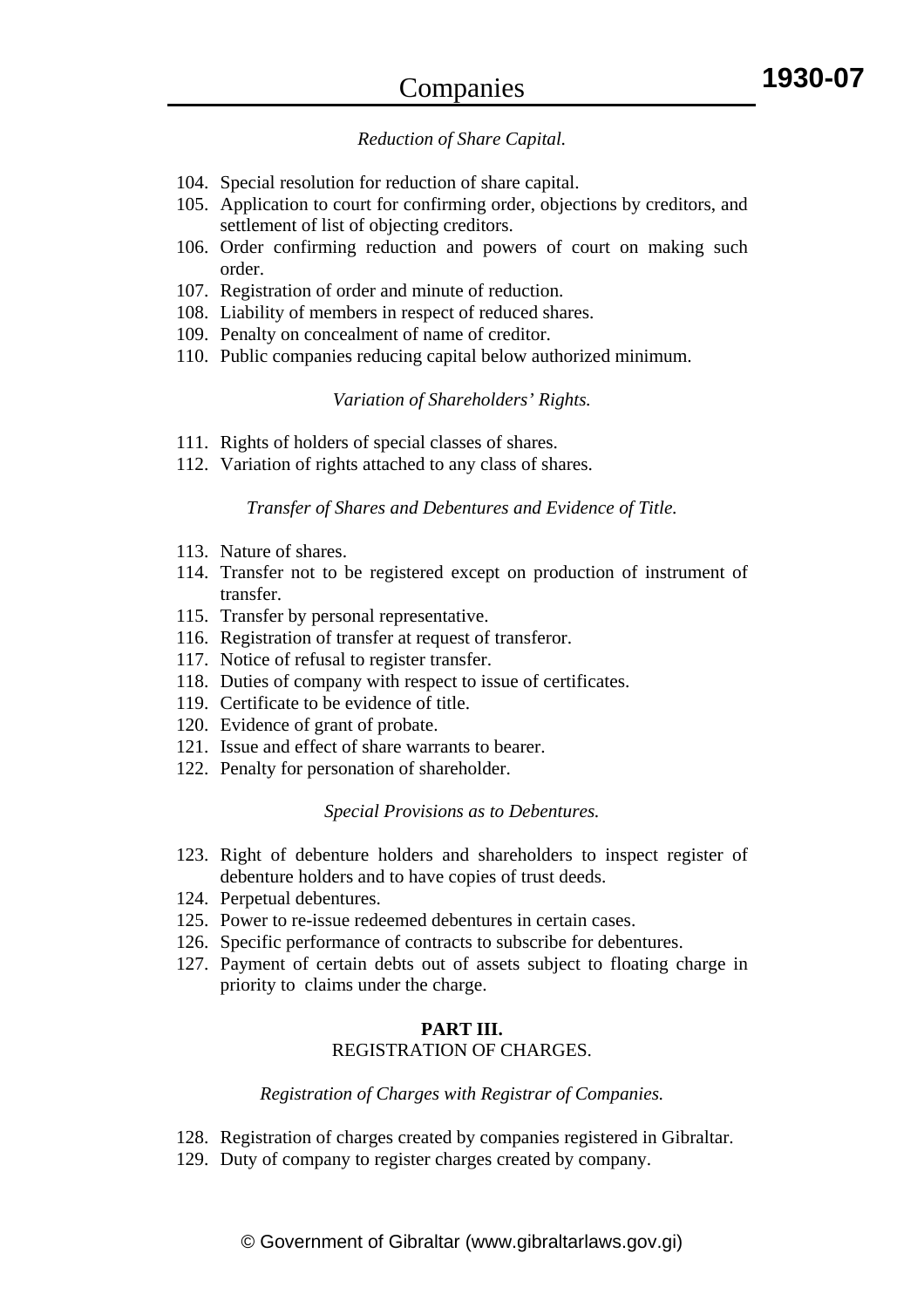- 130. Duty of company to register charges existing on property acquired.
- 131. Register of charges to be kept by Registrar.
- 132. Endorsement of certificate of registration on debentures.
- 133. Entry of satisfaction.
- 134. Rectification of register of charges.
- 135. Registration of enforcement of security.

*Provisions as to Company's Register of Charges and as to Copies of Instruments Creating Charges.* 

- 136. Copies of instruments creating charges to be kept by company.
- 137. Company's register of charges.
- 138. Inspection of instruments creating mortgages and charges and register of charges.

*Application of Part III to Companies Incorporated Outside Gibraltar.* 

139. Application of Part III to company incorporated outside Gibraltar.

### **PART IV.**  MANAGEMENT AND ADMINISTRATION.

#### *Registered Office and Name.*

- 140. Registered office of company.
- 141. Publication of name by company.
- 142. Particulars to be shown on letterheads, etc.

#### *Restrictions on Commencement of Business.*

143. Restrictions on commencement of business.

#### *Register of Members.*

- 144. Register of members.
- 145. Changes in membership of private company.
- 146. Index of members of company.
- 147. Provisions as to entries in register in relation to share warrants.
- 148. Inspection of register of members.
- 149. Power to close register.
- 150. Power of court to rectify register.
- 151. Trusts not to be entered on register.
- 152. Register to be evidence.

#### *Annual Return.*

153. Annual return to be made by company having a share capital.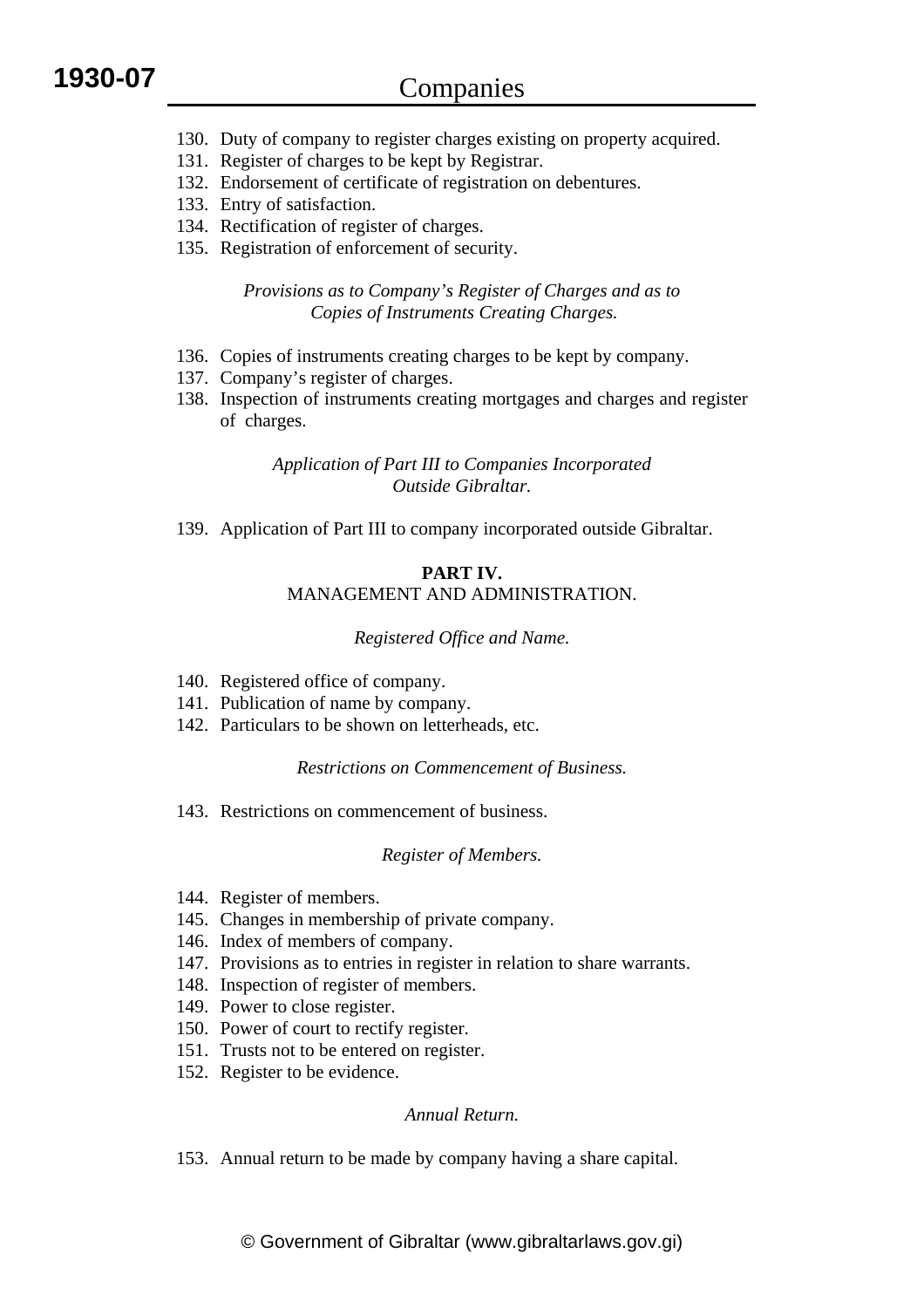- 154. Annual return to be made by company not having share capital.
- 155. General provisions as to annual returns.
- 156. Certificates to be sent by private company with annual return.

#### *Meetings and Proceedings.*

- 157. Annual general meetings.
- 158. Statutory meeting and statutory report.
- 159. Convening of extraordinary general meeting on requisition.
- 160. Provisions as to meetings and votes.
- 161. Quorum at meetings of sole member.
- 162. Representation of companies at meetings of other companies and of creditors.
- 163. Provisions as to extraordinary and special resolutions.
- 164. Written approval.
- 165. Registration and copies of certain resolutions and agreements.
- 166. Resolutions passed at adjourned meetings.
- 167. Minutes of proceedings of meetings and directors.
- 168. Recording of decisions by the sole member.
- 169. Inspection of minute books.

#### *Accounts and Audit.*

- 170. Keeping of books of account.
- 171. Profit and loss account and balance sheet.
- 172. Contents of balance sheet.
- 173. Assets consisting of shares in subsidiary companies to be set out separately in balance sheet.
- 174. Balance sheet to include particulars as to subsidiary companies.
- 175. Meaning of subsidiary company.
- 176. Accounts to contain particulars as to loans to, and remuneration of directors.
- 177. Signing of balance sheet.
- 178. Right to receive copies of balance sheets and auditors' report.
- 179. Certain other companies to publish periodical statement.
- 180. Appointment and remuneration of auditors.
- 181. Disqualification for appointment as auditor.
- 182. Auditors' reports and right of access to books and right to attend general meetings.

#### *Inspection.*

- 183. Investigation of companies and their affairs, etc.
- 184. Proceedings on report by inspectors.
- 185. Power of company to appoint inspectors.
- 186. Report of inspectors to be evidence.

#### *Directors and Managers.*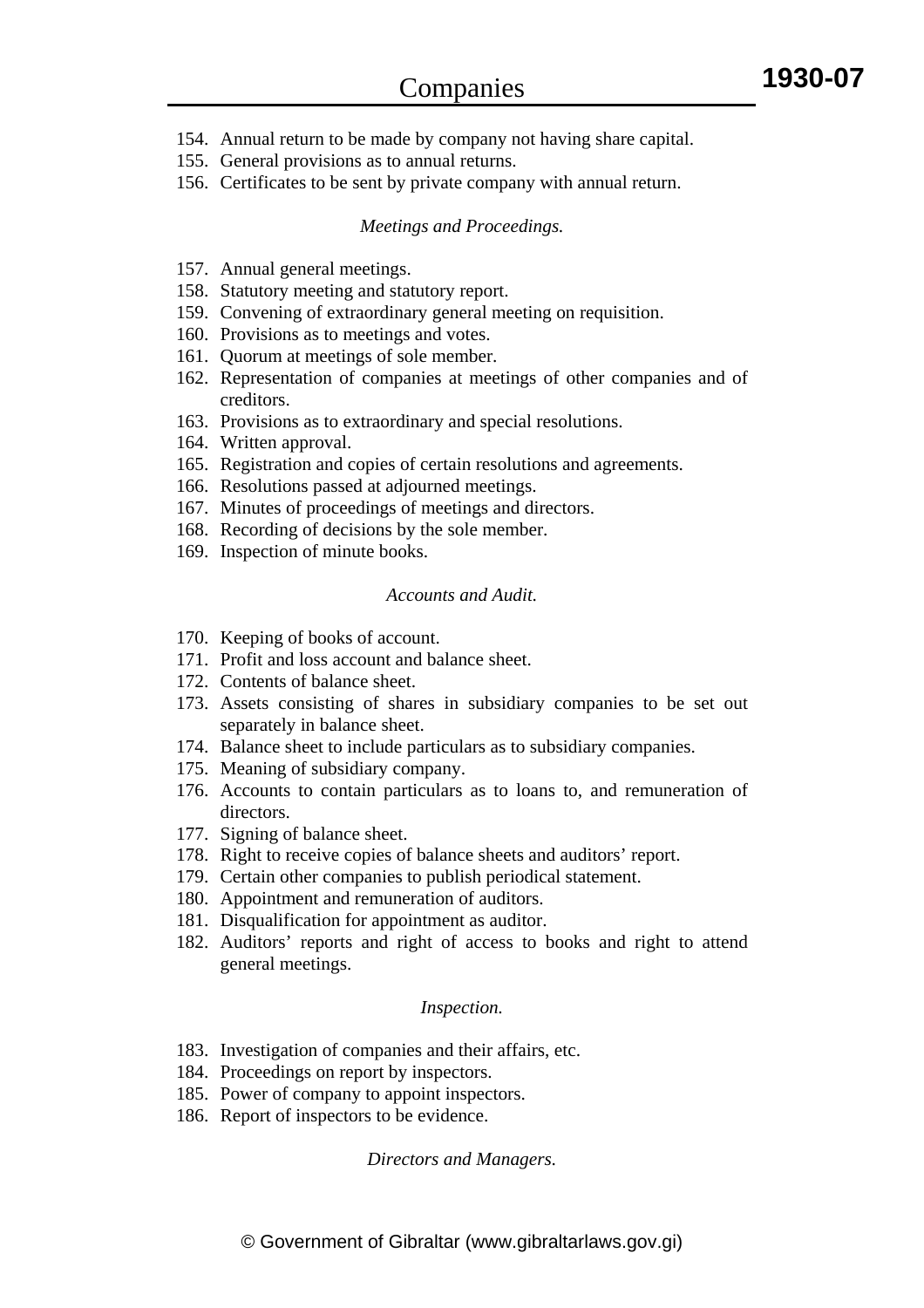- 187. Number of directors.
- 188. Secretaries.
- 189. Qualifications of company secretaries.
- 190. Restrictions on appointment or advertisement of director.
- 191. Qualification of director or manager.
- 192. Provisions as to undischarged bankrupts acting as directors or secretaries.
- 193. Validity of acts of directors.
- 194. Register of directors.
- 195. Register of secretaries.
- 196. Particulars with respect to directors in trade catalogues and circulars.
- 197. Limited company may have directors with unlimited liability.
- 198. Special resolution of limited company making liability of directors unlimited.
- 199. Statement as to remuneration of directors to be furnished to shareholders.
- 200. Disclosure by directors of interest in contracts.
- 201. Contracts with sole members who are directors.
- 202. Provision as to payments received by directors for loss of office or on retirement.
- 203. Provisions as to assignment of office by directors.

#### *Avoidance of Provisions in Articles or Contracts Relieving Officers from Liability.*

204. Provisions as to liability of officers and auditors.

#### *Arrangements and Reconstructions.*

- 205. Power to compromise with creditors and members.
- 206. Provisions for facilitating reconstruction and amalgamation of companies.
- 207. Application of sections 205 and 206 to mergers and divisions.
- 208. Power to acquire shares of shareholders dissenting from scheme or contract approved by majority.

#### **PART V.**

#### DISTRIBUTION OF PROFITS AND ASSETS.

- 209. Certain distributions prohibited.
- 210. Further provisions as to distributions.
- 211. Consequences of unlawful distribution.
- 212. Amount of distribution which may be made.

#### **PART VI.**

### WINDING UP.

#### (A) PRELIMINARY.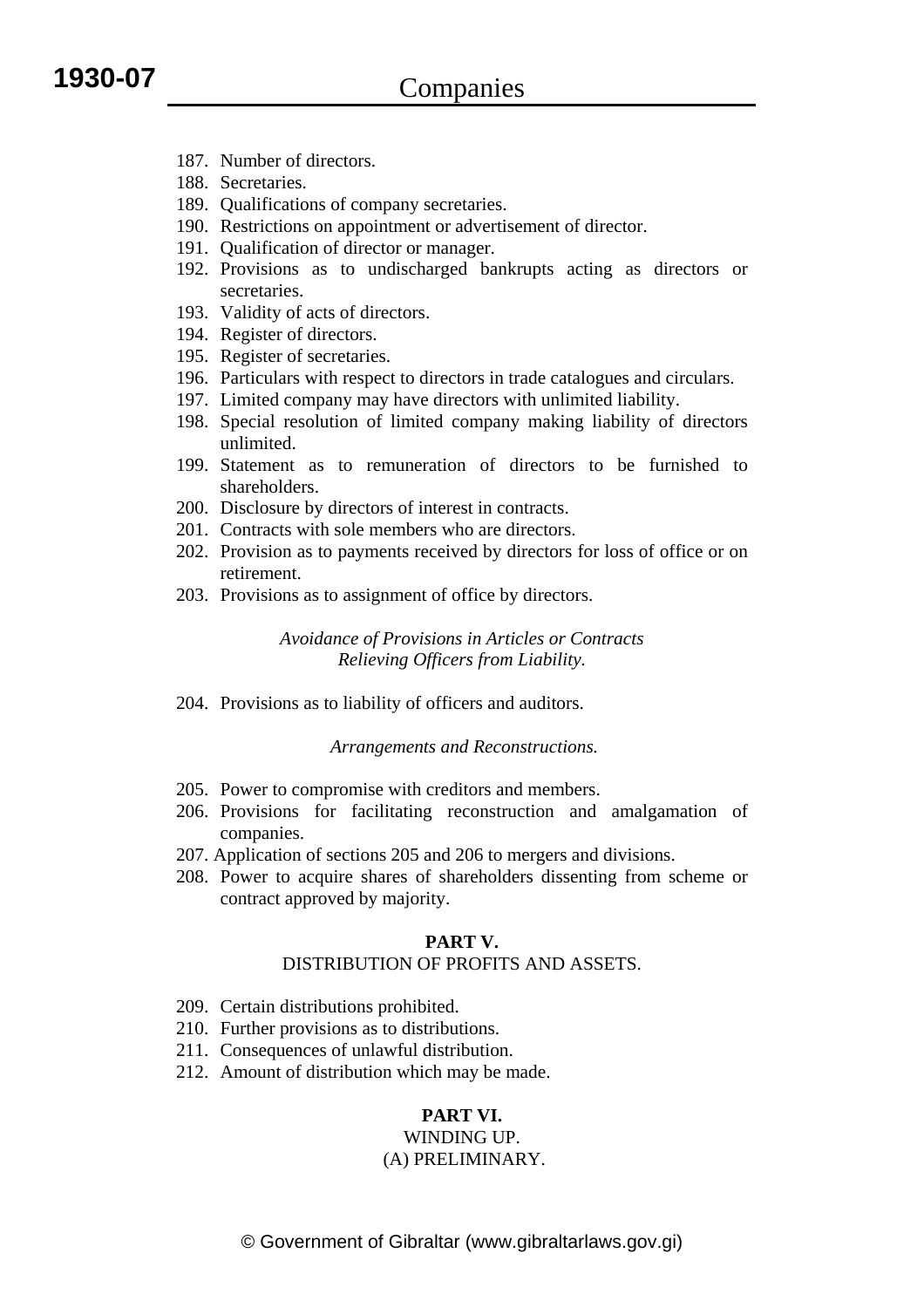### *Modes of Winding Up.*

213. Modes of winding up.

#### *Contributories.*

- 214. Liability as contributories of present and past members.
- 215. Definition of contributory.
- 216. Nature of liability of contributory.
- 217. Contributories in case of death of member.
- 218. Contributories in case of bankruptcy of member.

#### (B) WINDING UP BY THE COURT.

#### *Jurisdiction.*

219. Jurisdiction.

#### *Cases in which Company may be Wound Up by Court.*

- 220. Circumstances in which company may be wound up by court.
- 221. Definition of inability to pay debts.

#### *Petition for Winding Up and Effects Thereof.*

- 222. Provisions as to applications for winding up.
- 223. Powers of court on hearing petition.
- 224. Power to stay or restrain proceedings against company.
- 225. Avoidance of dispositions of property after commencement of winding up.
- 226. Avoidance of attachments.

#### *Commencement of Winding Up.*

227. Commencement of winding up by the court.

#### *Consequences of Winding-Up Order.*

- 228. Copy of order to be forwarded to Registrar.
- 229. Actions stayed on winding-up order.
- 230. Effect of winding-up order.

#### *Official Receiver in Winding Up.*

- 231. Appointment of official receiver for winding up purposes.
- 232. Statement of company's affairs to be submitted to official receiver.
- 233. Report by official receiver.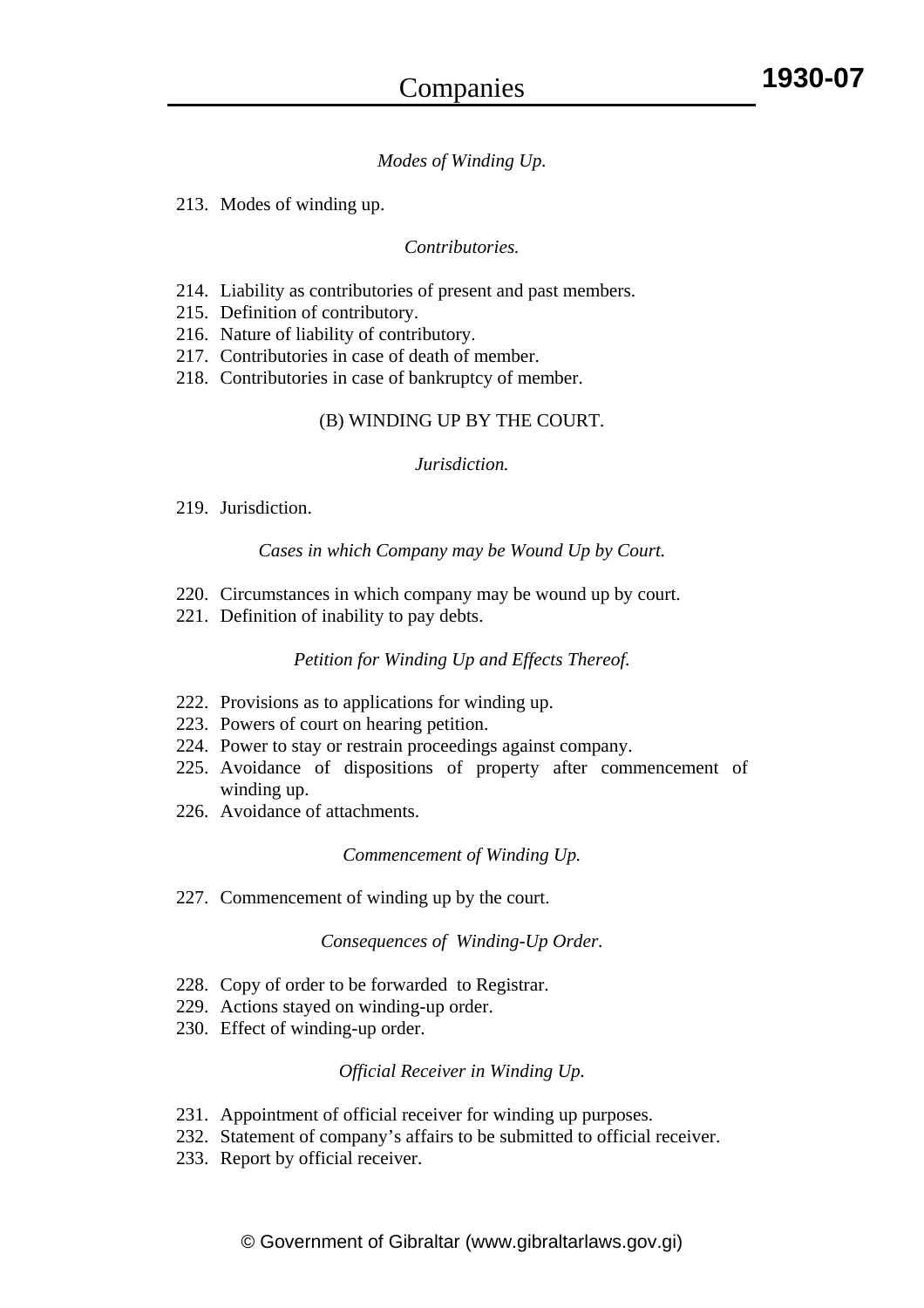### *Liquidators.*

- 234. Power of court to appoint liquidators.
- 235. Appointment and powers of provisional liquidator.
- 236. Appointment and style of liquidators.
- 237. Provisions where person other than official receiver is appointed liquidator.
- 238. General provisions as to liquidators.
- 239. Custody of company's property.
- 240. Vesting of property of company in liquidator.
- 241. Powers of liquidator.
- 242. Exercise and control of liquidator's powers.
- 243. Books to be kept by liquidator.
- 244. Payments of liquidator into Savings Bank.
- 245. Audit of liquidator's accounts.
- 246. Release of liquidators.

#### *Committees of Inspection.*

- 247. Meetings of creditors and contributories to determine whether committee of inspection shall be appointed.
- 248. Constitution and proceedings of committee of inspection.
- 249. Powers of court where no committee of inspection.

#### *General Powers of Court in Case of Winding Up by Court.*

- 250. Power to stay winding up.
- 251. Settlement of list of contributories and application of assets.
- 252. Delivery of property to liquidator.
- 253. Payment of debts due by contributory to company and extent to which set-off allowed.
- 254. Power of court to make calls.
- 255. Payment into bank of moneys due to company.
- 256. Order on contributory conclusive evidence.
- 257. Appointment of special manager.
- 258. Exclusion of creditors not proving in time.
- 259. Adjustment of rights of contributories.
- 260. Inspection of books by creditors and contributories.
- 261. Power to order costs of winding up to be paid out of assets.
- 262. Power to summon persons suspected of having property of company.
- 263. Power to order public examination of promoters and directors.
- 264. Power to restrain fraudulent persons from managing companies.
- 265. Power to arrest absconding contributory.
- 266. Powers of court cumulative.
- 267. Dissolution of company.
- 267A. Companies in default since 1st January 1993.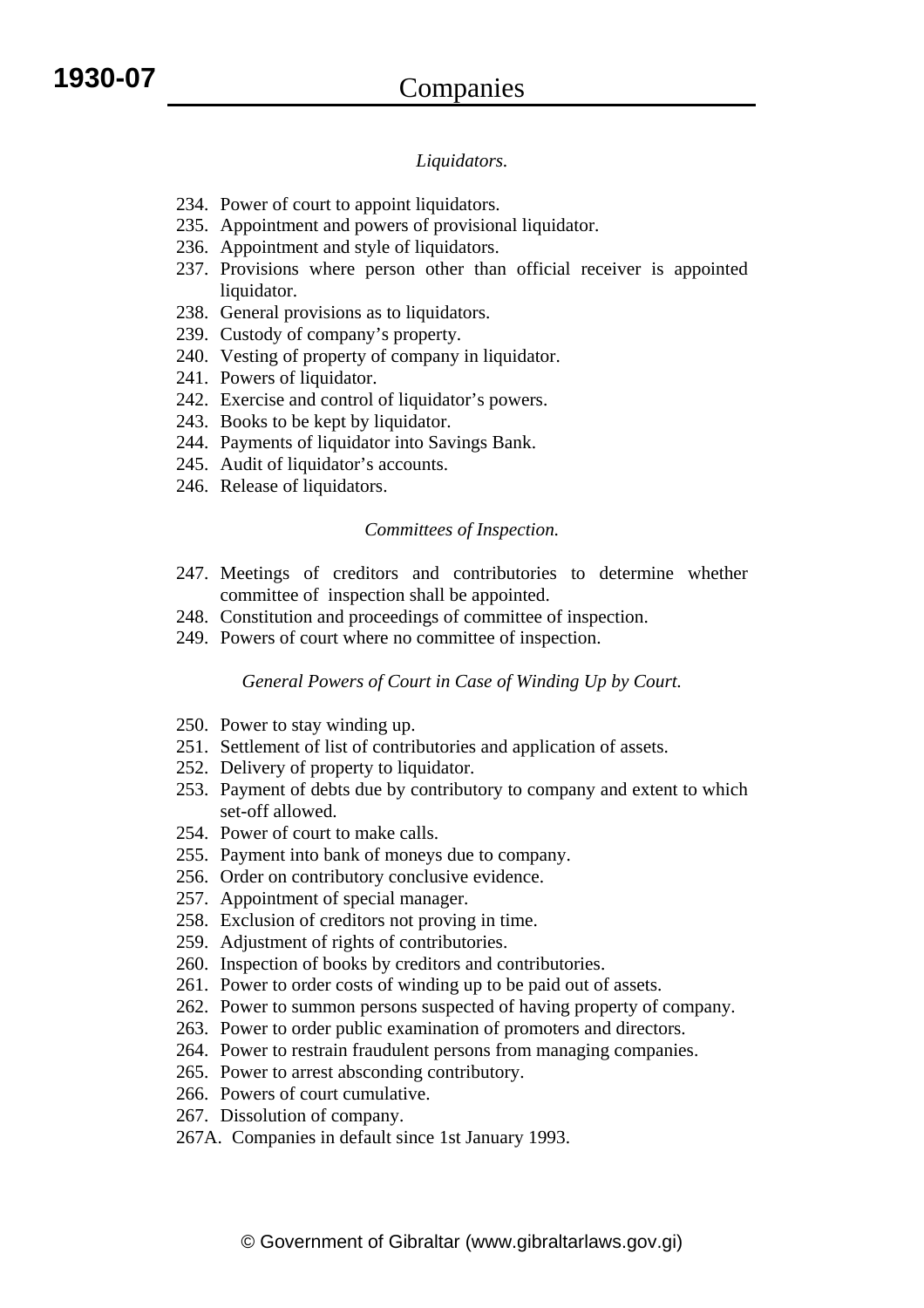### (C) VOLUNTARY WINDING UP.

*Resolutions for, and Commencement of Voluntary Winding Up.* 

- 268. Circumstances in which company may be wound up voluntarily.
- 269. Notice of resolution to wind up voluntarily.
- 270. Commencement of voluntary winding up.

#### *Consequences of Voluntary Winding Up.*

- 271. Effect of voluntary winding up on company.
- 272. Transfer after commencement of voluntary winding up.

#### *Declaration of Solvency.*

273. Statutory declaration of solvency in case of proposal to wind up voluntarily.

*Provisions Applicable to a Members' Voluntary Winding Up.* 

- 274. Application of sections 275 to 279.
- 275. Power to appoint and fix remuneration of liquidators.
- 276. Power to fill vacancy in office of liquidator.
- 277. Power of liquidator to accept shares as consideration for sale of property of company.
- 278. Duty of liquidator to call general meeting at end of each year.
- 279. Final meeting and dissolution.

*Provisions Applicable to a Creditors' Voluntary Winding Up.* 

- 280. Application of sections 281 to 288.
- 281. Meeting of creditors.
- 282. Appointment of liquidator.
- 283. Appointment of committee of inspection.
- 284. Fixing of liquidator's remuneration and cesser of directors' powers.
- 285. Power to fill vacancy in office of liquidator.
- 286. Application of section 277 to a creditors' voluntary winding up.
- 287. Duty of liquidator to call meetings of company and of creditors at end of each year.
- 288. Final meeting and dissolution.

#### *Provisions Applicable to Every Voluntary Winding Up.*

- 289. Application of sections 290 to 297.
- 290. Distribution of property of company.
- 291. Powers and duties of liquidator in voluntary winding up.
- 292. Appointment and removal of liquidator by court.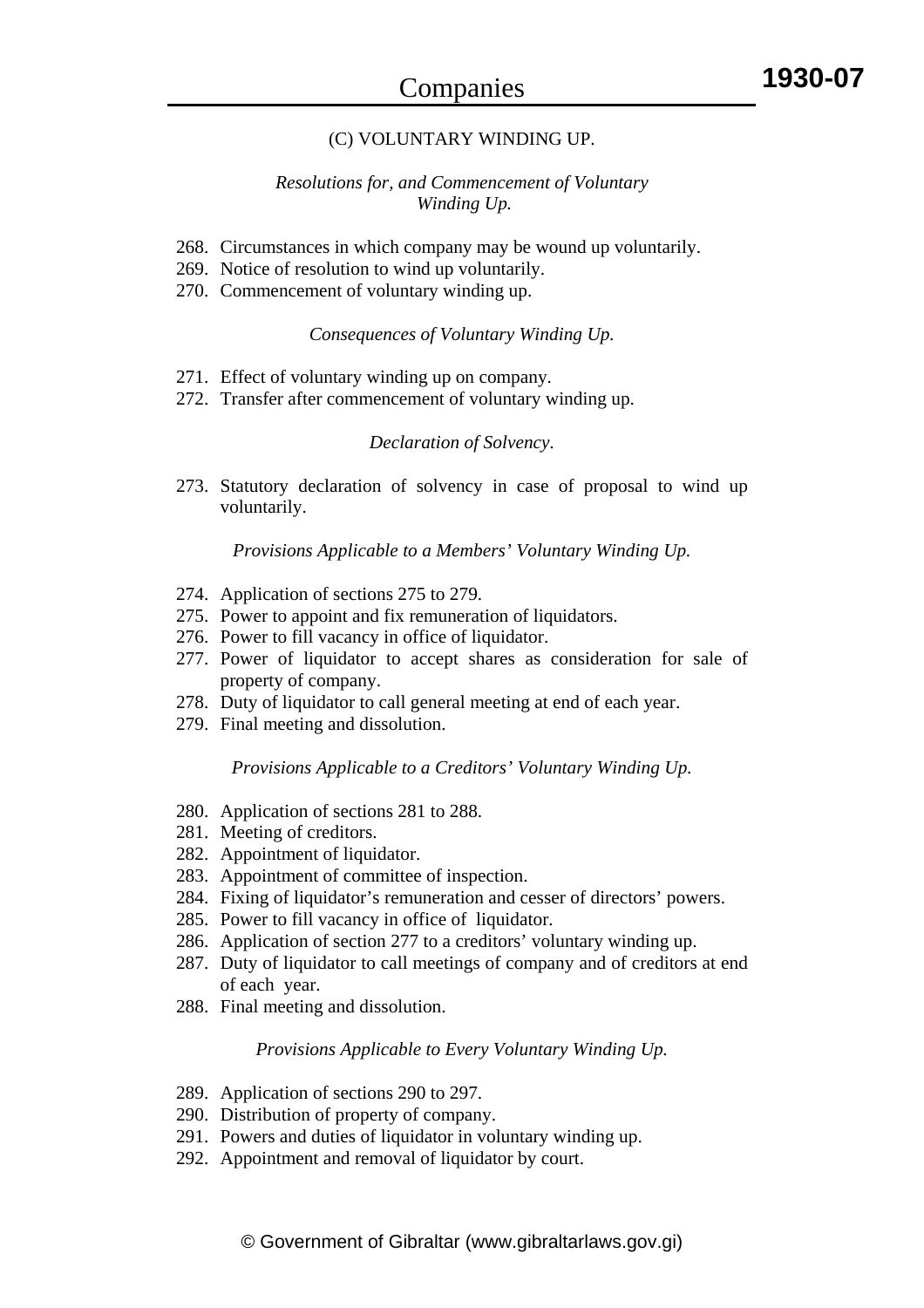- 293. Notice by liquidator of his appointment.
- 294. Arrangement when binding on creditors.
- 295. Power to apply to court to have questions determined or powers exercised.
- 296. Costs of voluntary winding up.
- 297. Saving for rights of creditors and contributories.

#### (D) WINDING UP SUBJECT TO SUPERVISION OF COURT.

- 298. Power to order winding up subject to supervision.
- 299. Effect of petition for winding up subject to supervision.
- 300. Application of sections 225 and 226.
- 301. Power of court to appoint or remove liquidators.
- 302. Effect of supervision order.

#### (E) PROVISIONS APPLICABLE TO EVERY MODE OF WINDING UP.

#### *Proof and Ranking of Claims.*

- 303. Debts of all descriptions to be proved.
- 304. Application of bankruptcy rules in winding up.
- 305. Preferential payments.

*Effect of Winding Up on Antecedent and Other Transactions.* 

- 306. Fraudulent preference.
- 307. Effect of floating charge.
- 308. Disclaimer of onerous property in case of company wound up.
- 309. Restriction of rights of creditor as to execution or attachment in case of company being wound up.
- 310. Duties of marshal as to goods taken in execution.

#### *Offences Antecedent to or in Course of Winding Up.*

- 311. Offences by officers of companies in liquidation.
- 312. Penalty for falsification of books.
- 313. Frauds by officers of companies which have gone into liquidation.
- 314. Liability where proper accounts not kept.
- 315. Responsibility of directors for fraudulent trading.
- 316. Power of court to assess damages against delinquent directors.
- 317. Prosecution of delinquent officers and members of company.

#### *Supplementary Provisions as to Winding Up.*

- 318. Disqualification for appointment as liquidator.
- 319. Enforcement of duty of liquidator to make returns.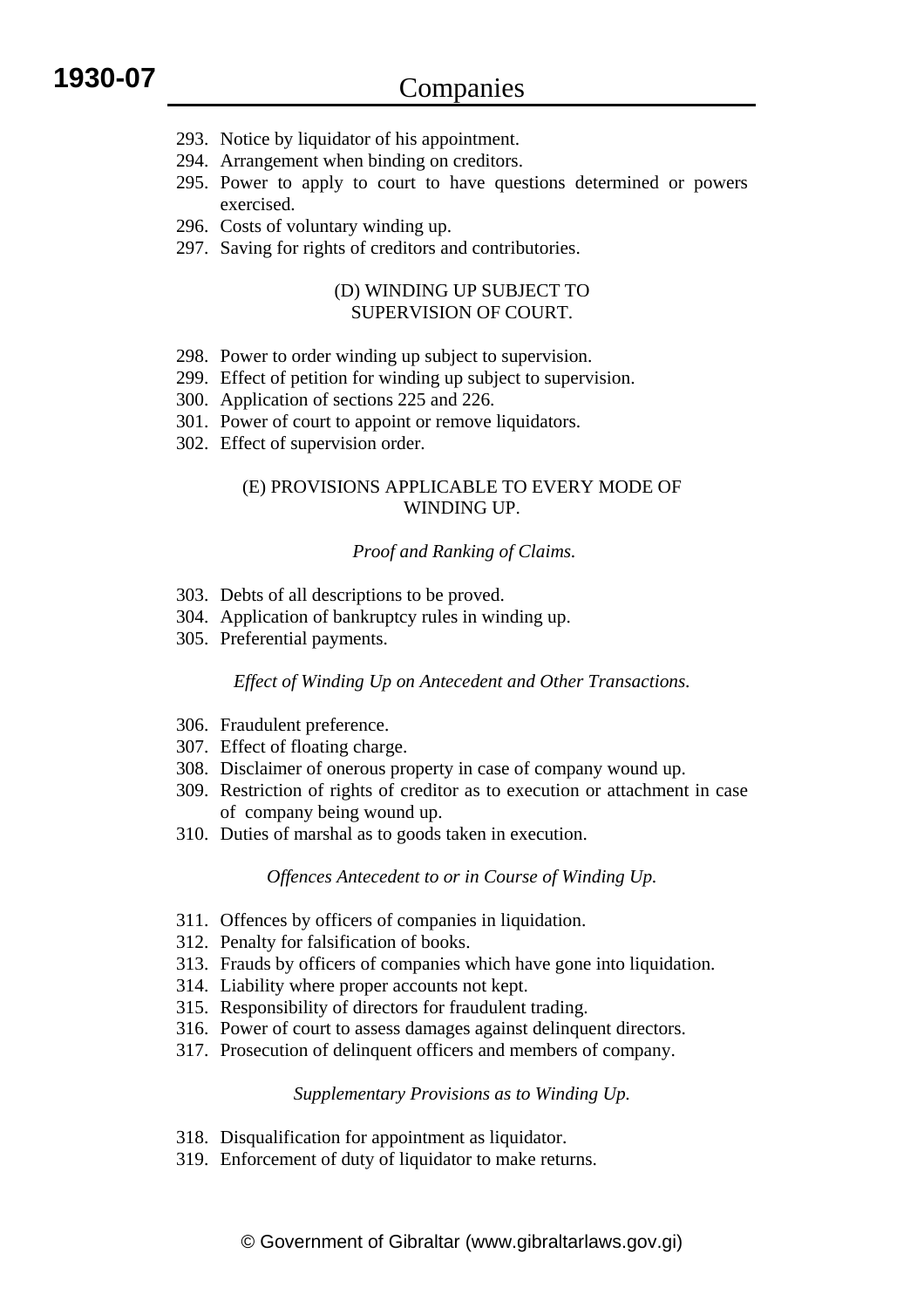- 320. Notification that a company is in liquidation.
- 321. Exemption of certain documents from stamp duty on winding up of companies.
- 322. Books of company to be evidence.
- 323. Disposal of books and papers of company.
- 324. Information as to pending liquidations.
- 325. Unclaimed assets to be paid to Companies Liquidation Account.
- 326. Resolutions passed at adjourned meetings of creditors and contributories.

#### *Supplementary Powers of Court.*

- 327. Meetings to ascertain wishes of creditors or contributories.
- 328. Judicial notice of signature of officers.
- 329. Affidavits in Gibraltar, United Kingdom or elsewhere within the Commonwealth, etc.

#### *Provisions as to Dissolution.*

- 330. Power of court to declare dissolution of company void.
- 331. Registrar may strike defunct company off register.
- 332. Restoration of dissolved companies to the register.
- 333. Property of dissolved company to be bona vacantia.

#### *Rules, Fees and Remuneration of Officers.*

- 334. Rules of court.
- 335. Remuneration of officers.

### **PART VII.**

### RECEIVERS AND MANAGERS.

- 336. Disqualification for appointment as receiver.
- 337. Power to appoint official receiver as receiver.
- 338. Notification that receiver or manager appointed.
- 339. Power of court to fix remuneration on application of liquidator.
- 340. Delivery to Registrar of accounts of receivers and managers.
- 341. Enforcement of duty of receiver to make returns.

#### **PART VIII.**

#### GENERAL PROVISIONS AS TO REGISTRATION.

- 342. Registration office.
- 343. Appointment of Registrar.
- 344. Delivery to the Registrar of documents in printed form.
- 345. Delivery to the Registrar of documents otherwise than in printed form.
- 346. Keeping of company records by the Registrar.
- 347. Fees.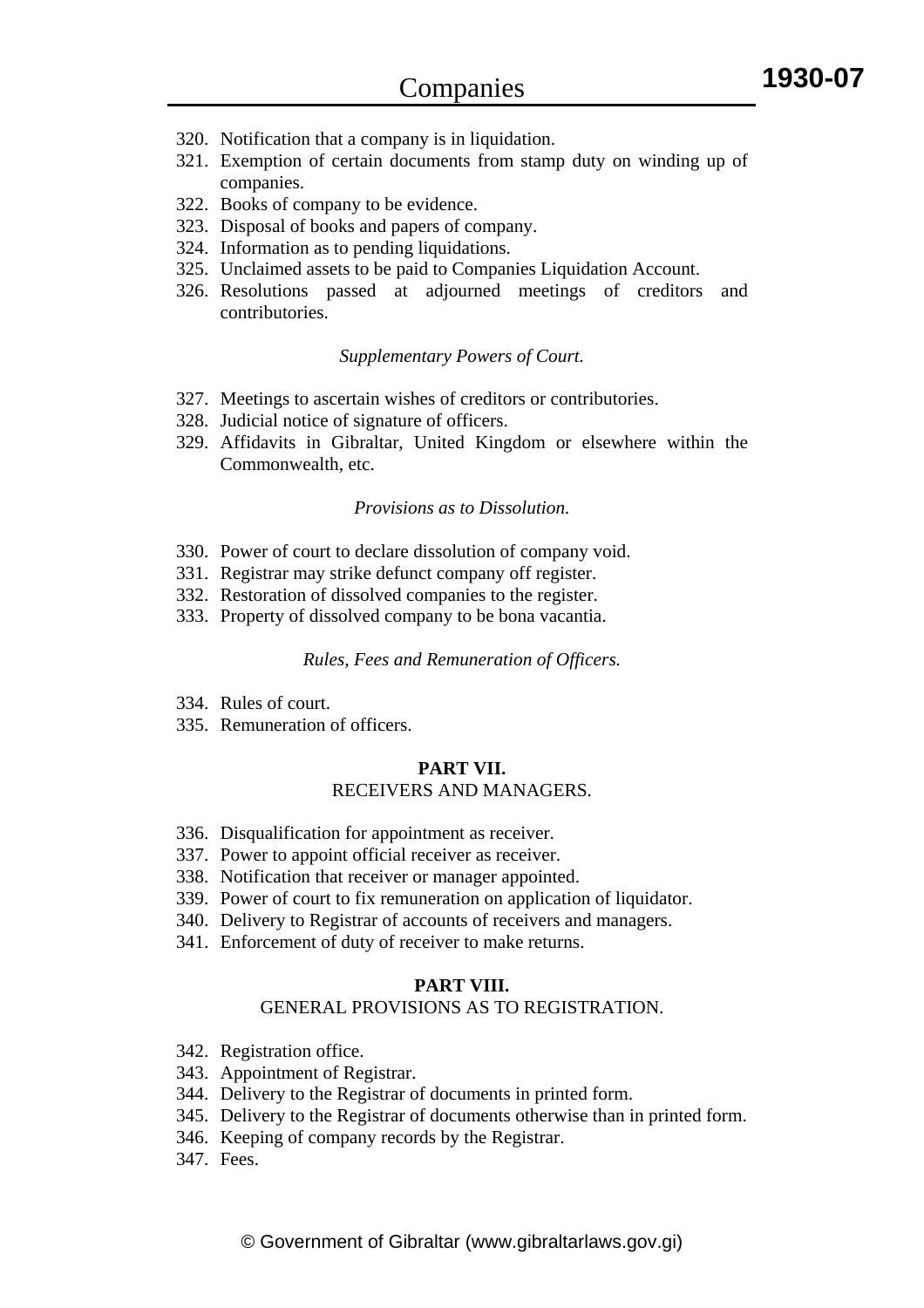- 348. Inspection, production and evidence of documents kept by Registrar.
- 349. Enforcement of duty of company to make returns to Registrar.
- 350. Official notification.

#### **PART IX.**

#### WINDING UP OF UNREGISTERED COMPANIES.

- 351. Meaning of unregistered company.
- 352. Winding up of unregistered companies.
- 353. Contributories in winding up of unregistered company.
- 354. Power of court to stay or restrain proceedings.
- 355. Actions stayed on winding-up order.
- 356. Provisions of Part IX cumulative.

#### **PART X.**

#### COMPANIES INCORPORATED OUTSIDE GIBRALTAR CARRYING ON BUSINESS WITHIN GIBRALTAR.

- 357. Companies to which Part X applies.
- 358. Documents to be delivered to Registrar by companies carrying on business in Gibraltar.
- 359. Return to be delivered to Registrar where documents altered.
- 360. Application of sections 358 and 359.
- 361. Obligation to state name of company, whether limited, and country where incorporated.
- 362. Service on company to which Part X applies.
- 363. Penalties.
- 364. Interpretation of Part X.

#### **PART XI.**  RE-DOMICILIATION

365. Companies to which Part XI applies.

#### **PART XII.**

#### RESTRICTIONS ON SALE OF SHARES AND OFFERS OF SHARES FOR SALE.

- 366. Prospectuses of foreign companies inviting subscriptions for shares or offering shares for sale.
- 367. Requirements as to prospectus.
- 368. Restrictions on offering of shares for subscription or sale.

#### **PART XIII.**  MISCELLANEOUS.

*Prohibition of Partnerships with More than Twenty Members.*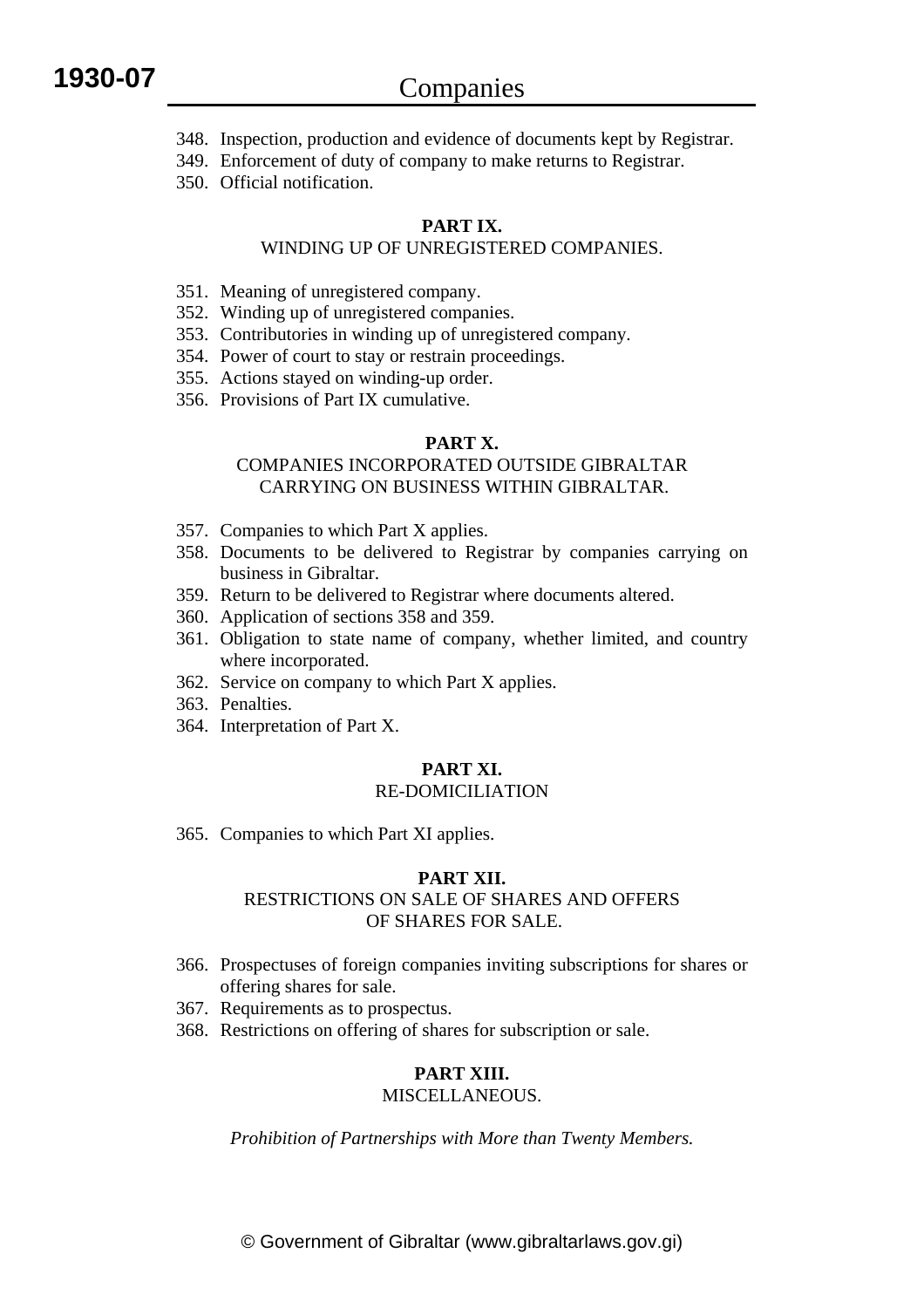369. Prohibition of partnerships with more than twenty members.

#### *Miscellaneous Offences.*

- 370. Penalty for false statement.
- 371. Penalty for improper use of word "Limited".

#### *General Provisions as to Offences.*

- 372. Provision with respect to default fines and meaning of "officer in default".
- 373. Application of fines.
- 374. Saving as to private prosecutors.
- 375. Saving for privileged communications.

#### *Service of Documents and Legal Proceedings.*

- 376. Service of documents on company.
- 377. Costs in actions by certain limited companies.
- 378. Power of court to grant relief in certain cases.
- 379. Power to enforce orders.

#### *General Provisions.*

- 380. Authentication of documents.
- 381. Orders and certificates of the Minister responsible for finance or the Financial Secretary to be evidence.
- 382. Mode of payment of fees.
- 383. Power to alter tables, forms and fees.
- 384. Designation of capital.
- 385. European Economic Community Law.

#### **PART XIV.**

#### BRANCH DISCLOSURE.

- 386. Application of Part XIV.
- 387. Registration of branches of companies.
- 388. Duty to register.
- 389. Particulars required.
- 390. Further particulars.
- 391. Further particulars.
- 392. Documents required.
- 393. Further documents required.
- 394. Alterations.
- 395. Time periods.

### **PART XV.**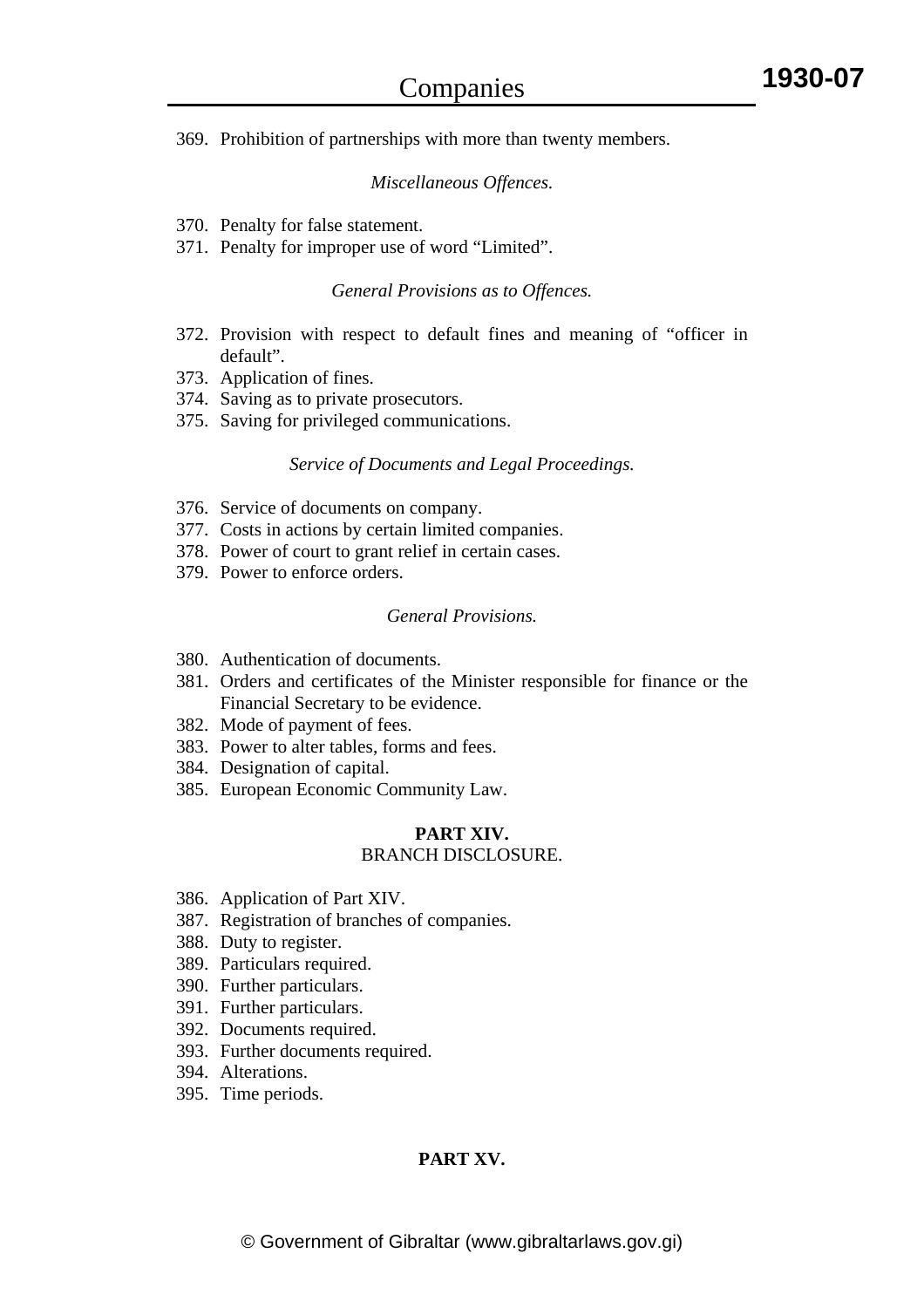#### CHANGE IN REGISTRATION REGIME.

- 396. Change in registration regime.
- 397. Change in registration regime: transitional provisions.
- 398. Change in registration regime: further transitional provisions.
- 399. Duty to state name, etc.
- 400. Service of documents: companies to which Part XIV applies.
- 401. Documents to be filed on cessation of business: companies to which Part XIV applies.
- 402. Penalties for non-compliance.
- 403. Delivery of accounts and reports: companies to which the Eleventh Company Law Directive applies.

#### **PART XVI.**

#### PARTICULARS TO BE DELIVERED TO REGISTRAR: WINDING UP, ETC.

- 404. Particulars to be delivered to the Registrar: winding up.
- 405. Particulars to be delivered to the Registrar: insolvency proceedings, etc.
- 406. Penalty for non-compliance.
- 407. Disclosure of branches.
- 408. Transitional provisions.
- 409. Consequential amendments.

#### **SCHEDULE 1.**

Table A. Regulations for Management of a Company Limited by Shares.

Table B. Form of Memorandum of Association of a Company Limited by **Shares**.

Table C. Form of Memorandum and Articles of Association of a Company Limited by Guarantee, and not having a Share Capital.

Table D. Memorandum and Articles of Association of a Company Limited by Guarantee, and having a Share Capital.

Table E. Memorandum and Articles of Association of an Unlimited Company having a Share Capital.

#### **SCHEDULE 2.**

Form of Statement in Lieu of Prospectus to be Delivered to Registrar by a Private Company on Becoming a Public Company.

#### **SCHEDULE 3.**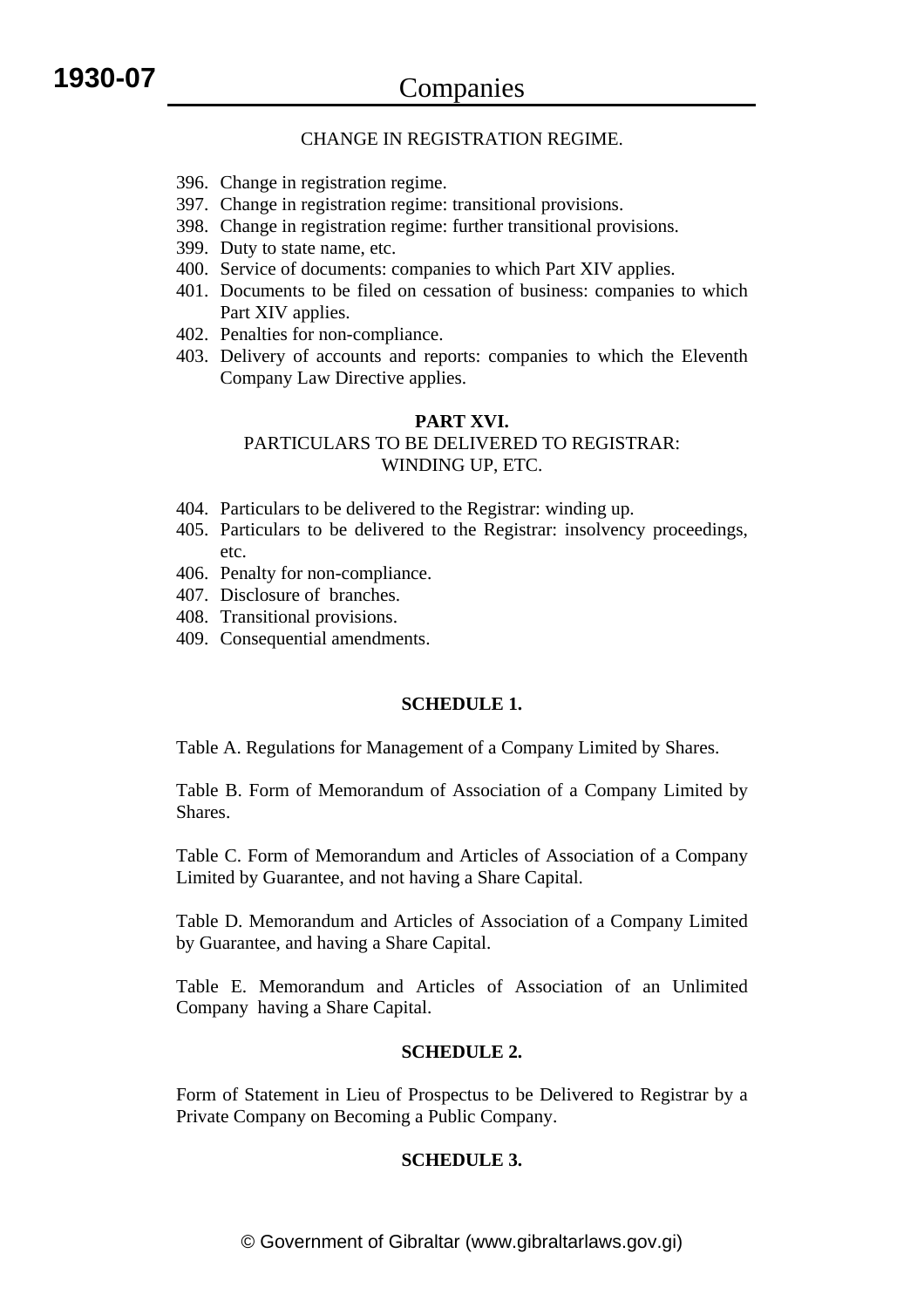Part I. Matters Required to be Stated in Prospectus. Part II. Reports to be set out in Prospectus. Part III. Provisions Applying to Parts I and II of Schedule.

#### **SCHEDULE 4.**

Form of Statement in Lieu of Prospectus to be delivered to Registrar by a Company which does not issue a Prospectus or which does not go to Allotment on a Prospectus issued.

#### **SCHEDULE 5.**

Form of Annual Return of a Company having a Share Capital.

#### **SCHEDULE 6.**

Form of Statement to be published by Insurance Companies and Deposit, Provident, or Benefit Societies.

#### **SCHEDULE 7.**

Provisions which do not apply in the case of a Winding Up subject to Supervision of the Court.

#### **SCHEDULE 8.**

Table of Fees to be paid to the Registrar of Companies.

#### **SCHEDULE 9.**

Provisions referred to in section 370 of the Act.

#### **SCHEDULE 10.**

Investigation of Companies and their affairs: Requisition of documents.

#### **SCHEDULE 11.**

Credit and financial institutions to which the Bank Branches Directive (89/117/EEC) applies.

#### **SCHEDULE 12.**

Delivery of reports and accounts: companies to which the Eleventh Company Law Directive applies.

#### **SCHEDULE 13.**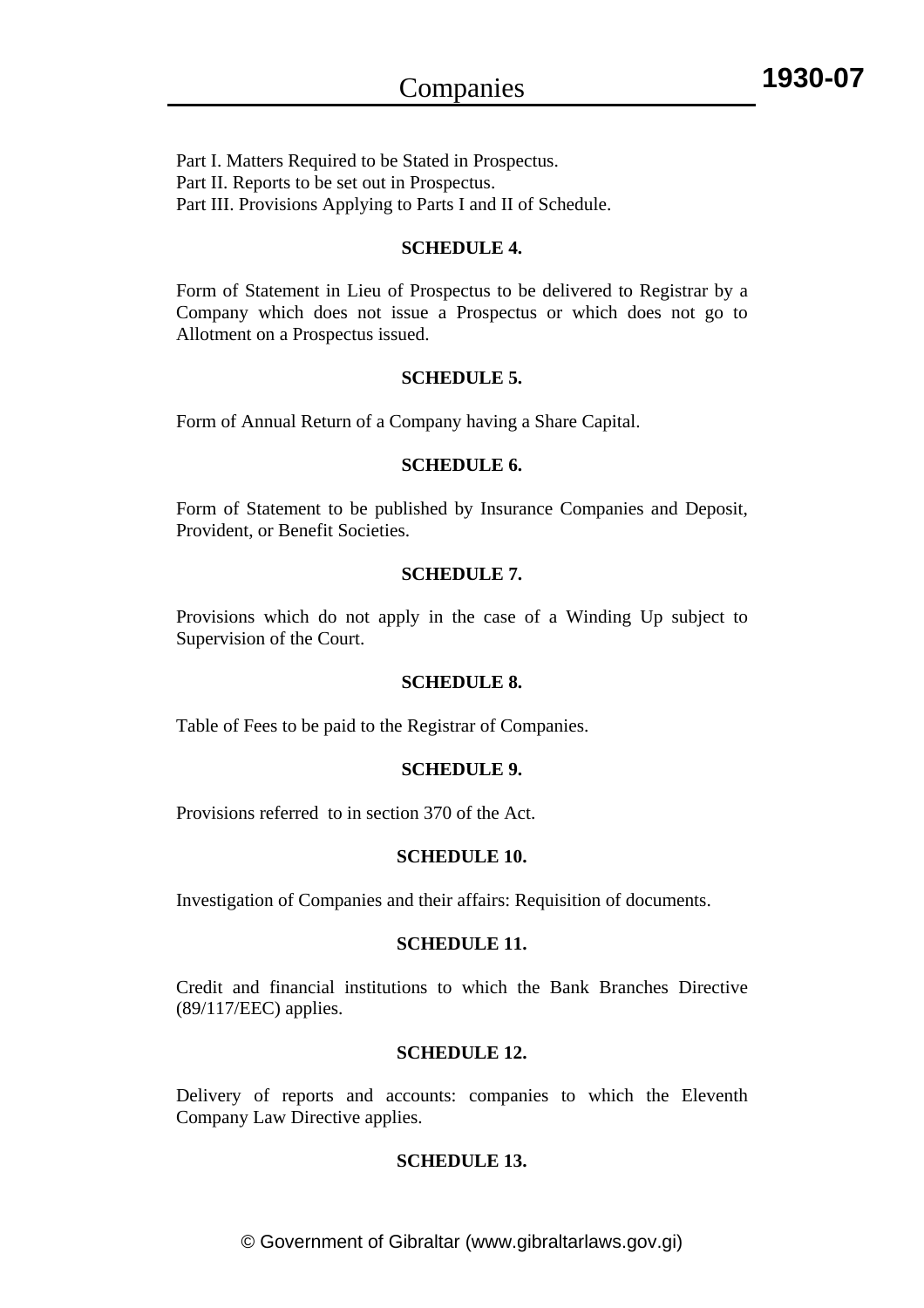Transitional provisions.

#### **SCHEDULE 14.**

Consequential Amendments.

#### **SCHEDULE 15.**

Valuation Provisions.

### **SCHEDULE 16.**

Provisions subject to which sections 205 to 207 have effect in their application to mergers and divisions of public companies.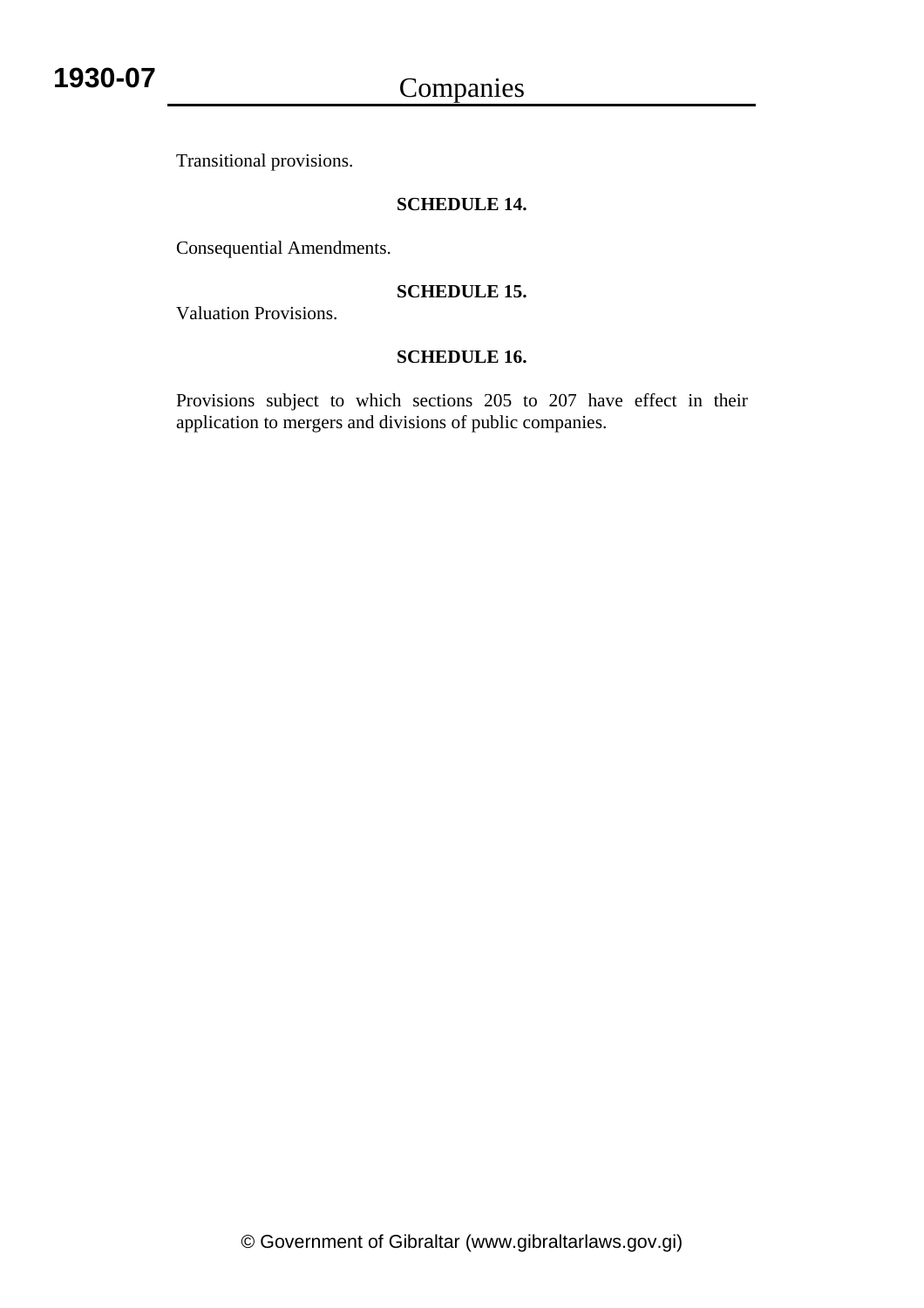#### AN ACT FOR THE INCORPORATION, MANAGEMENT AND WINDING–UP OF TRADING AND OTHER ASSOCIATIONS.

*Enactment 28 November 1930 Commencement 1 December 1930* 

#### **Short title.**

1. This Act may be cited as the Companies Act.

#### **Interpretation.**

- 2. (1) In this Act, unless the context otherwise requires,–
	- "annual return" means the return required to be made, in the case of a company having a share capital, under section 153, and, in the case of a company not having a share capital, under section 154;
	- "articles" means the articles of association of a company, as originally framed or as altered by special resolution, including, so far as they apply to the company, the regulations contained in Table A in Schedule 1 and the provisions of any other Table of that Schedule;

"authorized signatories" means–

- (a) the persons authorized by the company to sign, singly or jointly as resolved by the company from time to time, on behalf of, and thereby to bind the company, to the extent so resolved; or
- (b) two directors or a director and the secretary of the company signing jointly;
- "book and paper" and "book or paper" include accounts, deeds, writings and documents;
- "company" means a company formed and registered or in the case of a company formed outside Gibraltar, registered under this Act;
- "the court", used in relation to a company, means the Supreme Court and "Registrar of the Court" means Registrar of the Supreme Court;
- "debenture" includes debenture stock, bonds and any other securities of a company whether constituting a charge on the assets of the company or not;
- "director" includes any person occupying the position of director by whatever name called;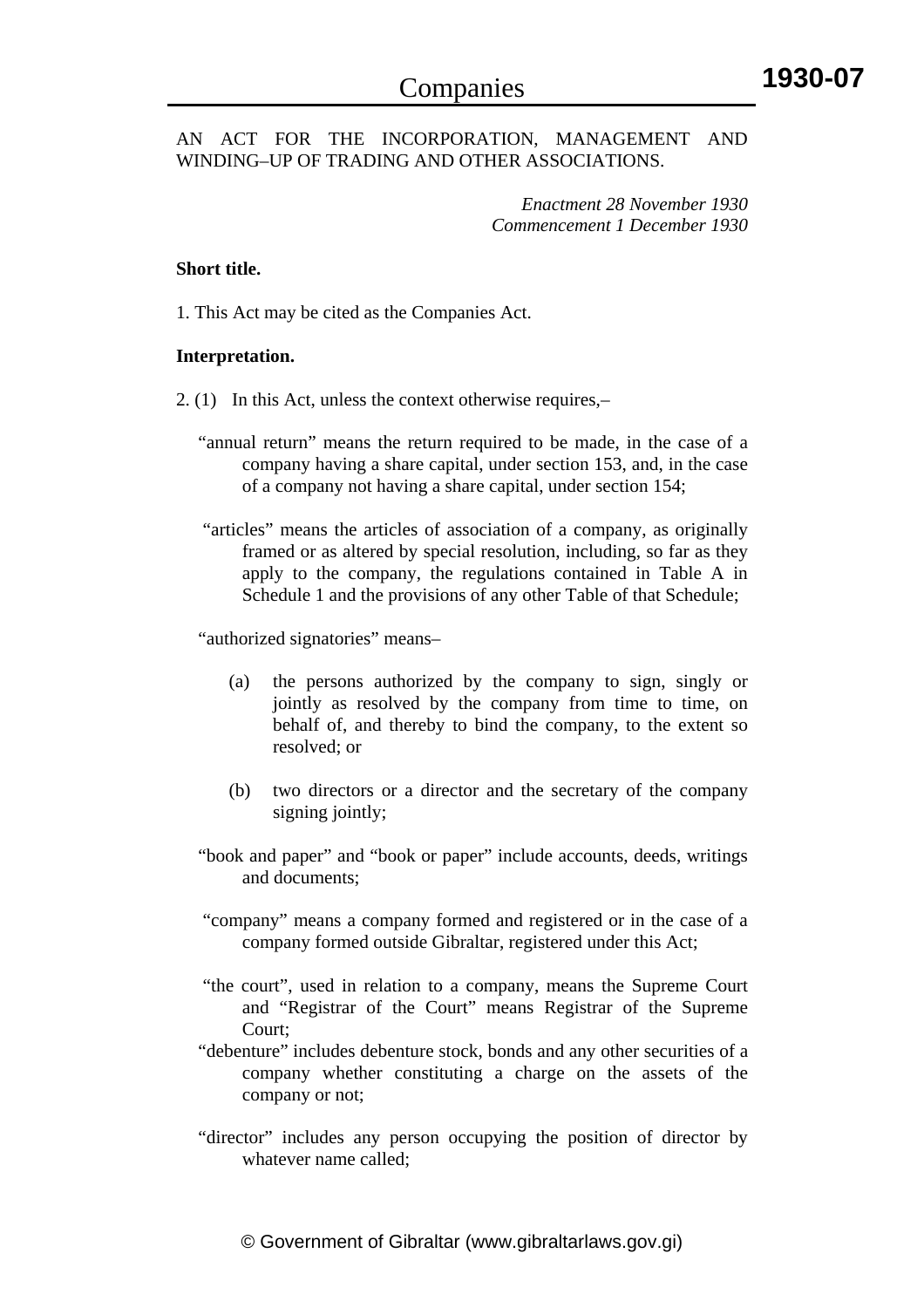- "document" includes summons, notice, order and other legal process and registers;
- "memorandum" means the memorandum of association of a company, as originally framed or as altered in pursuance of any enactment or so far as it applies the relevant Table in Schedule 1;
- "Minister" means the Minister with responsibility for Trade and Industry;
- "prospectus" means any prospectus, notice, circular, advertisement or other invitation, offering to the public for subscription or purchase any shares or debentures of a company;
- "the Registrar" means the Registrar of Companies appointed under section 343 and, subject to the provisions of that section, includes an Assistant Registrar of Companies;
- "share" means share in the share capital of a company, and includes stock except where a distinction between stock and shares is expressed or implied;

"Table A" means Table A in Schedule 1.

 (2) A person shall not be deemed to be within the meaning of any provision in this Act a person in accordance with whose directions or instructions the directors of a company are accustomed to act, by reason only that the directors of the company act on advice given by him in a professional capacity.

#### **PART I.**  INCORPORATION AND MATTERS INCIDENTAL THERETO.

#### *Memorandum of Association.*

#### **Mode of forming incorporated company.**  *(1929 c.23, s.1).*

3. (1) Any seven or more persons associated for any lawful purpose or, where the company to be formed will be a private company, any one may, by subscribing their names to a memorandum of association and otherwise complying with the requirements of this Act in respect of registration, form an incorporated company, with or without limited liability.

- (2) Such a company may be either–
	- (a) a company having the liability of its members limited by the memorandum to the amount (if any) unpaid on the shares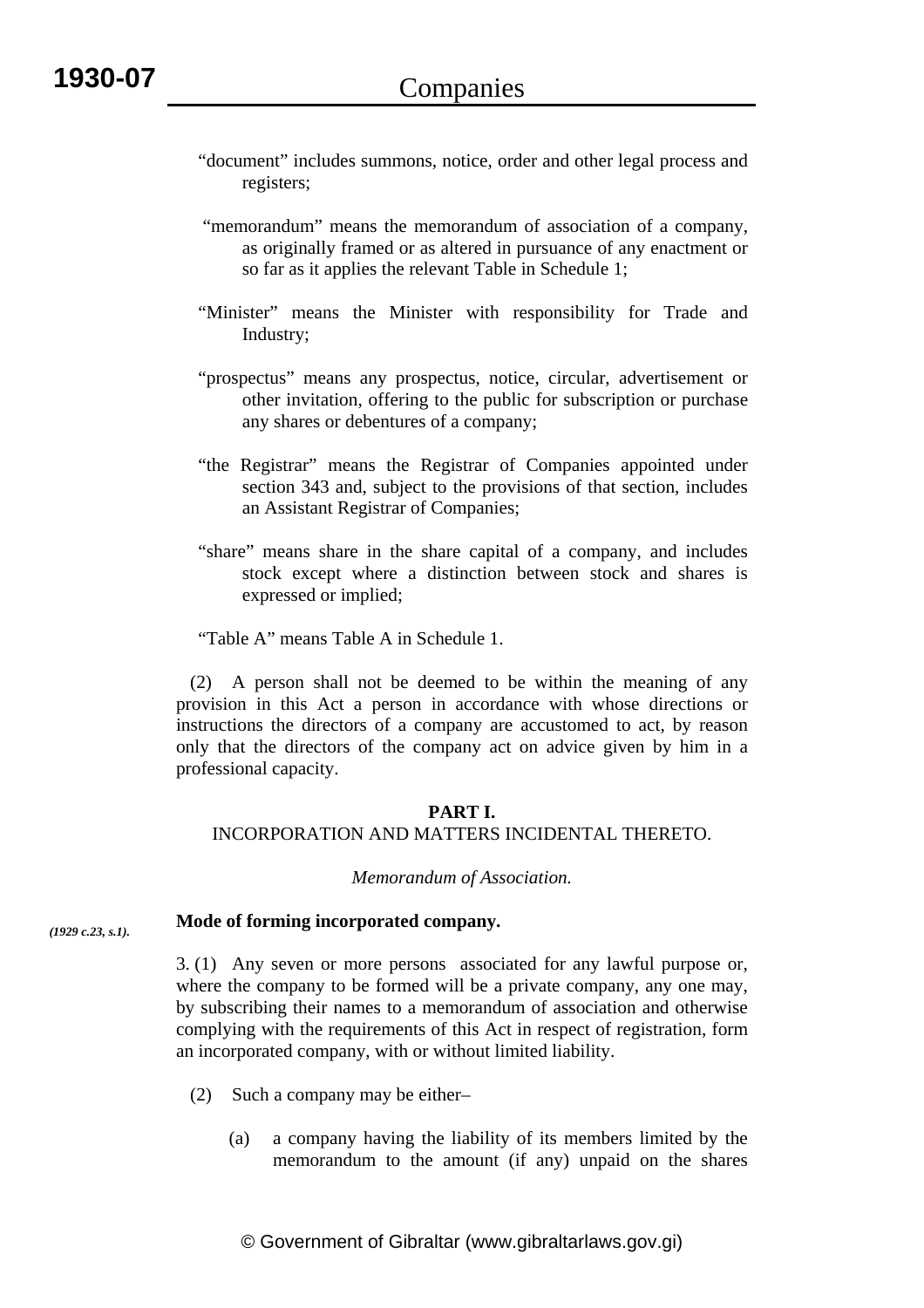respectively held by them (in this Act referred to as "a company limited by shares"); or

- (b) a company having the liability of its members limited by the memorandum to such amount as the members may respectively thereby undertake to contribute to the assets of the company in the event of its being wound up (in this Act referred to as "a company limited by guarantee"); or
- (c) a company not having any limit on the liability of its members (in this Act referred to as "an unlimited company").

#### **Requirements with respect to memorandum.**

4. (1) The memorandum of every company must state–

*(s.2).*

- (a) the name of the company, with "Limited" as the last word of the name in the case of a company limited by shares or by guarantee; and
- (b) the objects of the company which requirement shall be satisfied by a statement that the company may do all such things as are lawful to be done by a company registered under this Act subject only to any specified restriction on that power contained in the memorandum.

 (2) The memorandum of a company limited by shares or by guarantee must also state that the liability of its members is limited.

 (3) The memorandum of a company limited by guarantee must also state that each member undertakes to contribute to the assets of the company in the event of its being wound up while he is a member, or within one year after he ceases to be a member, for payment of the debts and liabilities of the company contracted before he ceases to be a member, and of the costs, charges and expenses of winding up, and for adjustment of the rights of the contributories among themselves, such amount as may be required, not exceeding a specified amount.

- (4) In the case of a company having a share capital–
	- (a) the memorandum must also, unless the company is an unlimited company, state the amount of share capital with which the company proposes to be registered and the division thereof into shares of a fixed amount;
	- (b) no subscriber of the memorandum may take less than one share;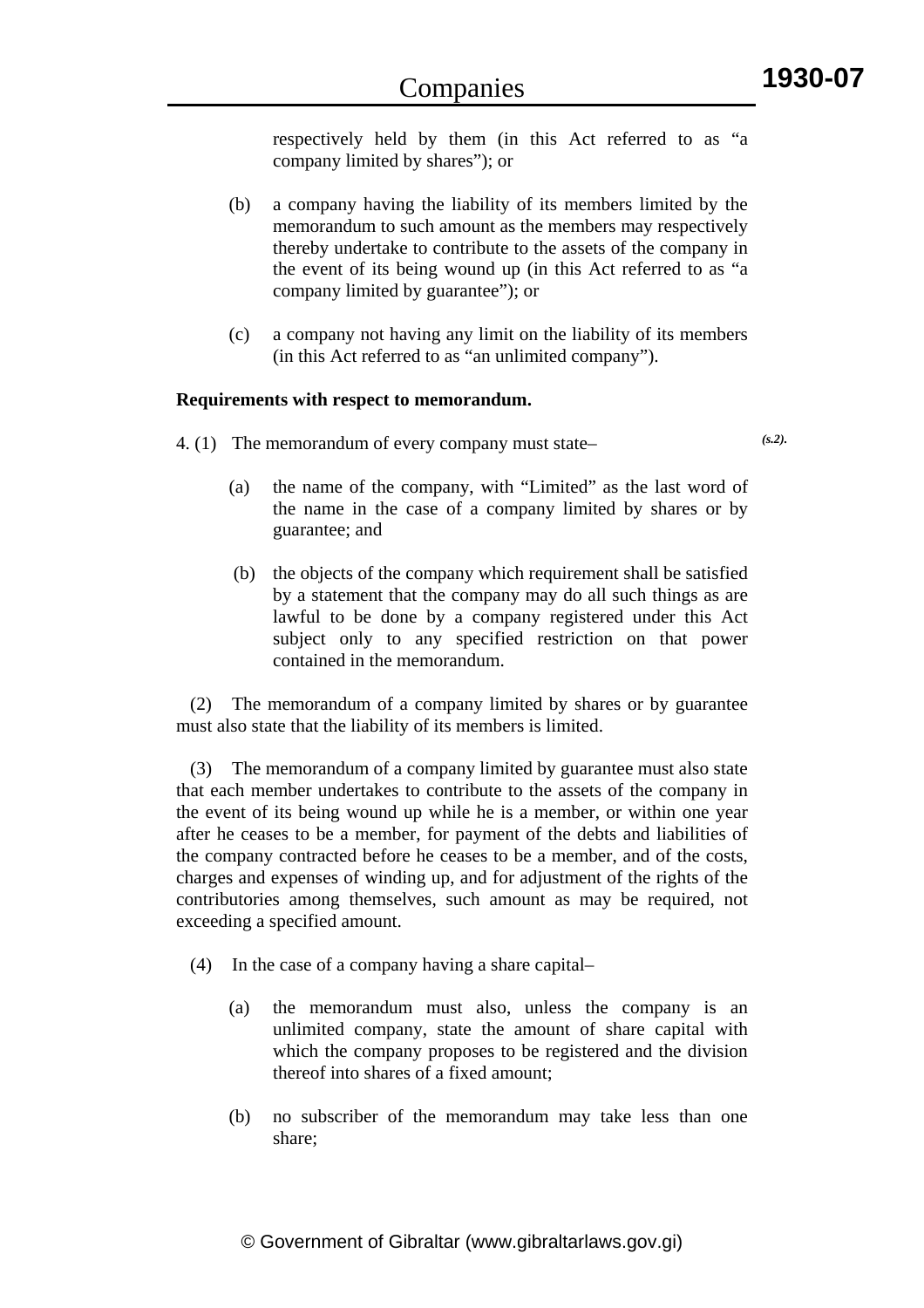*(s.4).*

(c) each subscriber must write opposite to his name the number of shares he takes.

 (5) If the memorandum states that the company is to be a public company, the amount of the share capital stated in the memorandum shall be not less than the authorised minimum.

#### **Stamp and signature of memorandum.**

5. The memorandum must bear the same stamp as if it were a deed and must be signed by each subscriber in the presence of at least one witness who must attest the signature. *(1929 c.23, s.3).*

#### **Restriction on alteration of memorandum.**

6. A company may not alter the conditions contained in its memorandum except in the cases, in the mode and to the extent for which express provision is made in this Act.

#### **Mode in which and extent to which objects of company may be altered.**

7. (1) A company may by special resolution alter its memorandum with respect to the statement of the company's objects:

 Provided that if an application is made under subsection (2), the alteration does not have effect except in so far as it is confirmed by the court.

 (2) Where a company's memorandum has been altered by special resolution under subsection (1) of this section, application may be made to the court for the alteration to be cancelled.

- (3) Such an application may be made–
	- (a) by the holders of not less in the aggregate than 15 per cent in nominal value of the company's issued share capital or any class of it or, if the company is not limited by shares, not less than 15 per cent of the company's members; or
	- (b) by the holders of not less than 15 per cent of the company's debentures entitling the holders to object to an alteration of its objects;

but an application shall not be made by any person who has consented to or voted in favour of the alteration.

 (4) The application must be made within 21 days after the date on which the resolution altering the company's objects was passed, and may be made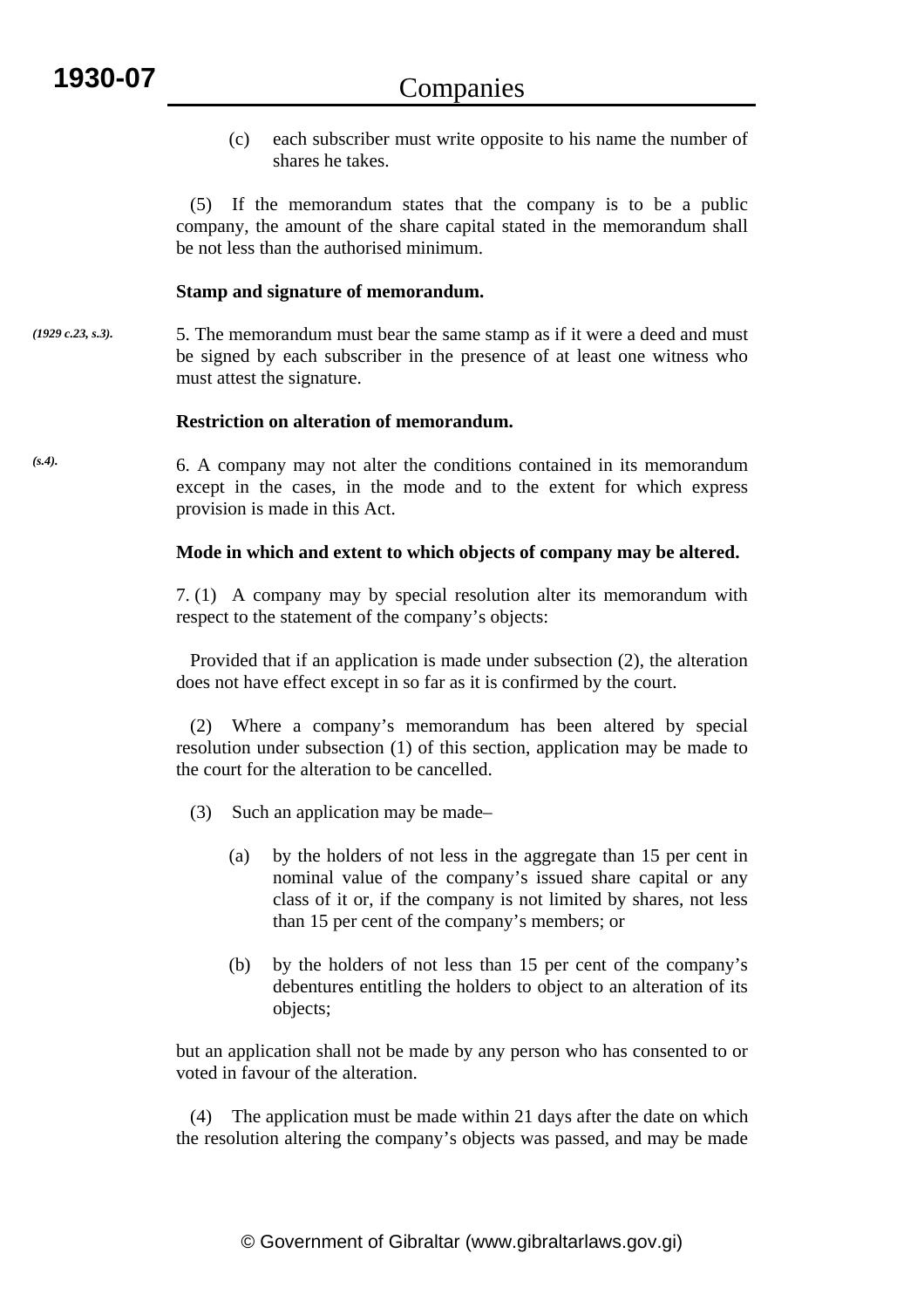on behalf of the persons entitled to make the application by such one or more of their number as they may appoint in writing for the purpose.

The court may on such an application make an order confirming the alteration either wholly or in part and on such terms and conditions as it thinks fit, and may–

- (a) if it thinks fit, adjourn the proceedings in order that an arrangement may be made to its satisfaction for the purchase of the interests of dissentient members, and
- (b) give such directions and make such orders as it thinks expedient for facilitating or carrying into effect any such arrangement.

 (6) The court's order may (if the court thinks fit) provide for the purchase by the company of the shares of any members of the company, and for the reduction accordingly of its capital, and may make such alterations in the company's memorandum and articles as may be required in consequence of that provision.

 (7) If the court's order requires the company not to make any, or any specified, alteration to its memorandum or articles, the company does not then have power without the leave of the court to make any such alteration in breach of that requirement.

 (8) An alteration in the memorandum or articles of a company made by virtue of an order under this section, other than one made by resolution of the company, is of the same effect as if duly made by resolution; and this Act applies accordingly to the memorandum or articles as so altered.

 (9) The debentures entitling the holders to object to an alteration of a company's objects are any debentures secured by a floating charge which were issued or first issued before the date of the coming into force of this section or form part of the same series as any debentures so issued; and a special resolution altering a company's objects requires the same notice to the holders of any such debentures as to members of the company.

In the absence of provisions regulating the giving of notice to any such debenture holders, the provisions of the company's articles regulating the giving of notice to members apply.

(10) Where a company passes a resolution altering its objects, then–

(a) if with respect to the resolution no application is made under this section, the company shall within 15 days from the end of the period for making such an application deliver to the Registrar a printed copy of its memorandum as altered; and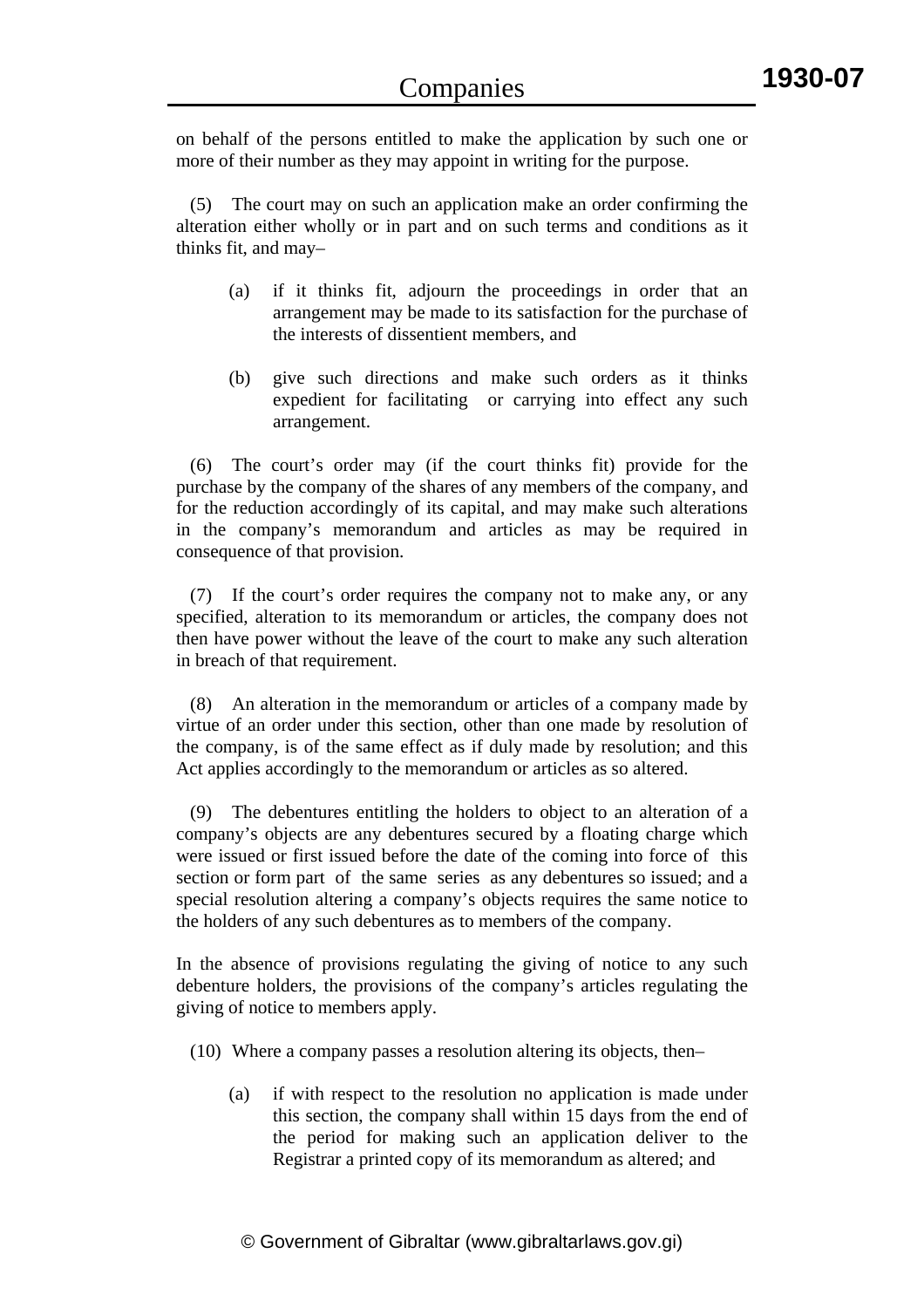- (b) if such an application is made, the company shall–
	- (i) forthwith give notice of that fact to the Registrar, and
	- (ii) within 15 days from the date of any order cancelling or confirming the alteration, deliver to the Registrar an office copy of the order and in the case of any order confirming the alteration, a printed copy of the memorandum as altered.

 (11) The court may by order at any time extend the time for the delivery of documents to the Registrar under subsection (10)(b) above for such period as the court may think proper.

 (12) If a company makes default in giving notice or delivering any document to the Registrar as required by subsection (10), the company and every officer of it who is in default is liable on summary conviction to a fine at level 4 on the standard scale and, for continued contravention, to a daily penalty of one twentieth of the amount of level 4 on the standard scale.

 (13) The validity of an alteration of a company's memorandum with respect to the objects of the company shall not be questioned on the ground that it was not authorised by subsection (1) of this section, except in proceedings taken for the purpose (whether under subsections (2) to (9) or otherwise) before the expiration of 21 days after the date of the resolution in that behalf.

 (14) Where such proceedings are taken otherwise than under subsections (2) to (9), subsections (10) to (12) above apply in relation to the proceedings as if they had been taken under those subsections, and as if an order declaring the alteration invalid were an order cancelling it, and as if an order dismissing the proceedings were an order confirming the alteration.

#### *Articles of Association.*

#### **Articles prescribing regulations for companies.**  *(1929 c.23, s.6).*

8. There shall in respect of any company be registered with the memorandum articles of association signed by the subscribers to the memorandum and prescribing regulations for the company.

#### **Regulations required in case of unlimited company or company limited by guarantee.**

*(1929 c.23, s.7).*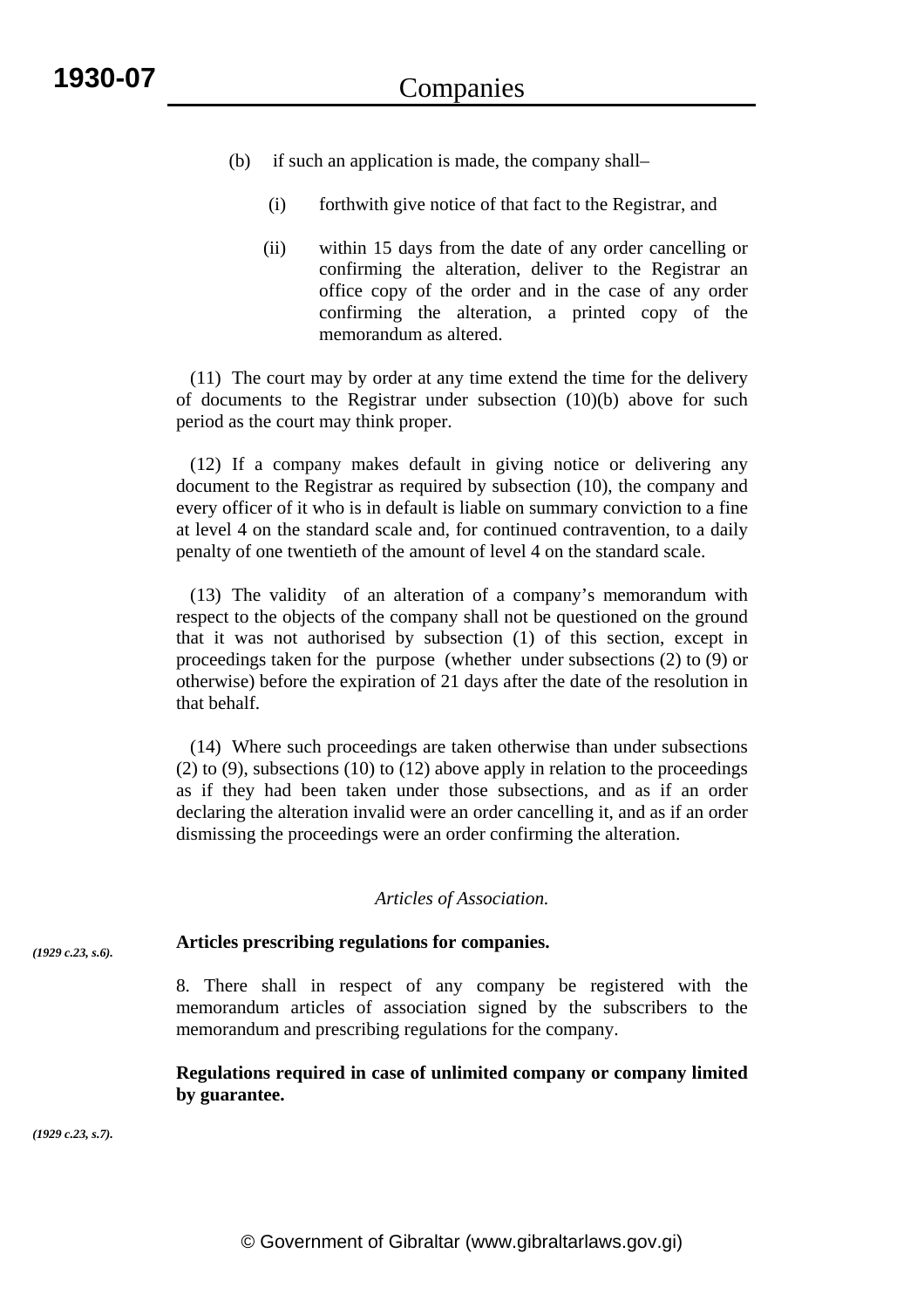*(s.9).*

9. (1) In the case of an unlimited company the articles, if the company has a share capital, must state the amount of share capital with which the company proposes to be registered.

 (2) In the case of an unlimited company or a company limited by guarantee, the articles, if the company has not a share capital, must state the number of members with which the company proposes to be registered.

 (3) Where a company not having a share capital has increased the number of its members beyond the registered number, it shall, within fifteen days after the increase was resolved on or took place, give to the Registrar notice of the increase, and the Registrar shall record the increase. If default is made in complying with this subsection, the company and every officer of the company who is in default are guilty of offences and are liable on summary conviction to default fines.

#### **Adoption and application of Table A.**

10. (1) Articles of association may adopt all or any of the regulations *(s.8).* contained in Table A.

 (2) In the case of a company limited by shares and registered after the commencement of this Act, if articles are not registered, or, if articles are registered, in so far as the articles do not exclude or modify the regulations contained in Table A, those regulations shall, so far as applicable, be the regulations of the company in the same manner and to the same extent as if they were contained in duly registered articles.

### **Printing, stamp and signature of articles.**

11. Articles must–

- (a) be printed;
- (b) be divided into paragraphs numbered consecutively;
- (c) bear the same stamp as if they were contained in a deed; and
- (d) be signed by each subscriber of the memorandum of association in the presence of at least one witness who must attest the signature.

#### **Alteration of articles by special resolution.**

12. (1) Subject to the provisions of this Act and to the conditions contained *(1929 c.23 s.10).*in its memorandum, a company may by special resolution alter or add to its articles.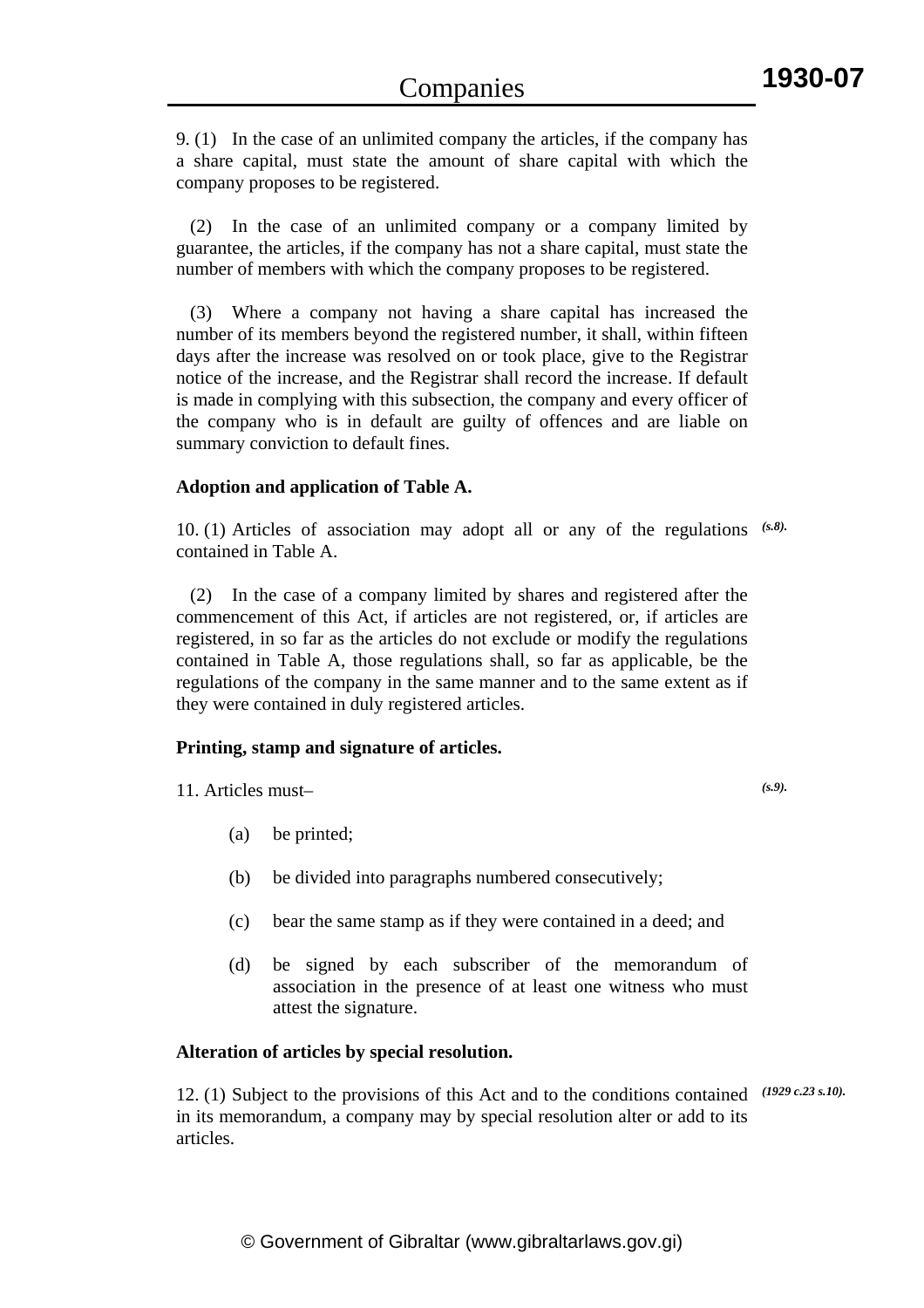*(s.11).*

 (2) Any alteration or addition so made in the articles shall, subject to the provisions of this Act, be as valid as if originally contained therein, and be subject in like manner to alteration by special resolution.

*Form of Memorandum and Articles.* 

#### **Statutory forms of memorandum and articles.**

13. The form of–

- (a) the memorandum of association of a company limited by shares;
- (b) the memorandum and articles of association of a company limited by guarantee and not having a share capital;
- (c) the memorandum and articles of association of a company limited by guarantee and having a share capital;
- (d) the memorandum and articles of association of an unlimited company having a share capital,

shall be respectively in accordance with the forms set out in the appropriate Tables in Schedule 1 or as near thereto as circumstances admit.

#### *Registration.*

#### **Registration of memorandum and articles.**

14. (1) The memorandum and the articles (if any) shall be delivered to the Registrar who shall retain and register them.

 (2) With the memorandum there shall be delivered a statement in the form prescribed in Schedule 5 containing the information so prescribed and in particular the name, address and nationality of any person or persons, or where any such person is a company, the name of the company and the address of the company's registered office, who are to be the first director or directors of the company.

#### **Effect of registration.**

*(1929 c.23, s.13).*

15. (1) On the registration of the memorandum of a company the Registrar shall certify under his hand that the company is incorporated and, in the case of a limited company, that the company is limited.

*(s.12).*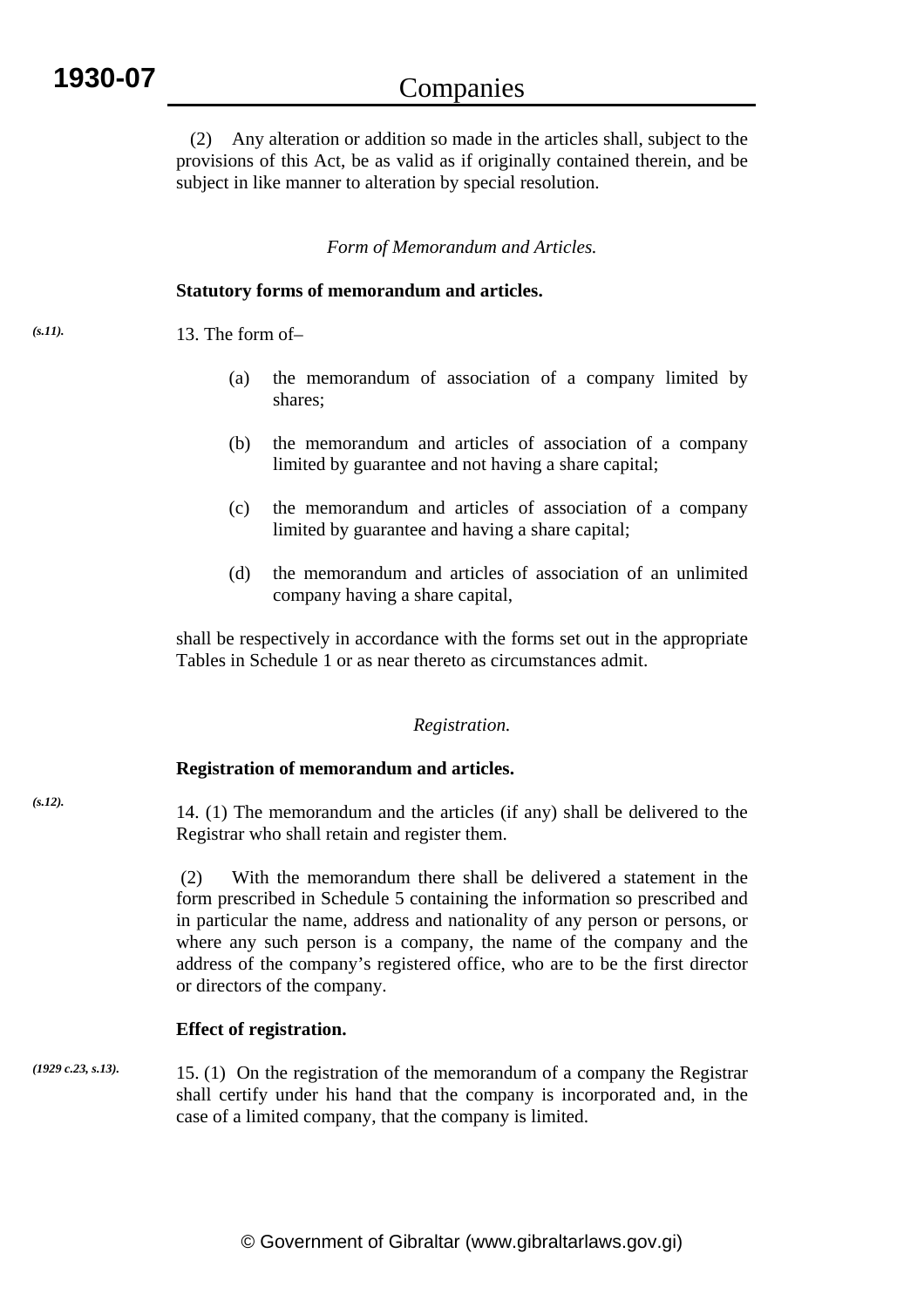(2) From the date of incorporation mentioned in the certificate of incorporation, the subscribers of the memorandum, together with such other persons as may from time to time become members of the company, shall be a body corporate by the name contained in the memorandum, capable forthwith of exercising all the functions of an incorporated company, and having perpetual succession, but with such liability on the part of the members to contribute to the assets of the company in the event of its being wound up as is mentioned in this Act.

(3) A company may, but need not, have a seal for use in Gibraltar.

#### **Conclusiveness of certificate of incorporation.**

16. (1) A certificate of incorporation given by the Registrar in respect of *(s.15).*any association shall be conclusive evidence that all the requirements of this Act in respect of registration and of matters precedent and incidental thereto have been complied with, and that the association is a company authorized to be registered and duly registered under this Act.

 (2) A statutory declaration by a solicitor of the Supreme Court or by a barrister lawfully acting as a solicitor of the Supreme Court engaged in the formation of the company, or by a person named in the articles as a director or secretary of the company, of compliance with all or any of the said requirements shall be produced to the Registrar, and the Registrar shall be entitled to rely on such a declaration as sufficient evidence of compliance.

*Provisions with respect to Names of Companies<sup>1</sup>* 

#### **Restriction on registration of companies by certain names.**

17. (1) No company shall be registered by a name–

- (a) which includes, otherwise than at the end of the name, the word "limited";
- (b) which includes, otherwise than at the end of the name, an abbreviation of the word "limited";
- (c) which is the same as the name appearing in the Registrar's index of company names, except where the company in existence is in the course of being dissolved and signifies its consent in such manner as the Registrar requires;

 <sup>1</sup> NOTE.–*For restriction on the use of the words "bank" and "trust", see the Banking Ordinance, ss.74 and 75; for restriction on the use of the words "common good", see the Charities Ordinance, s. 30.*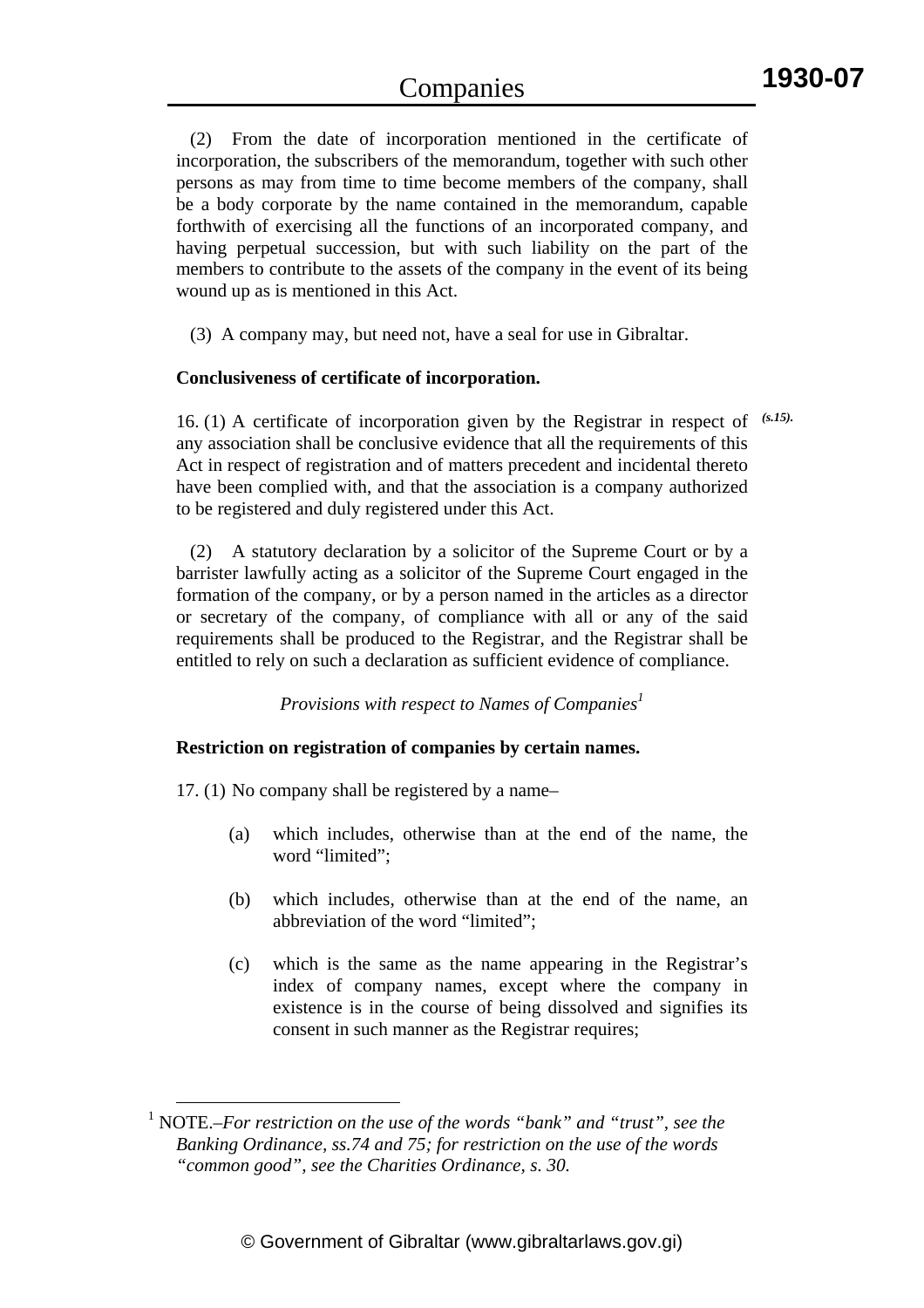- (d) the use of which by the company would in the opinion of the Registrar constitute a criminal offence; or
- (e) which in the opinion of the Registrar is offensive;
- (f) which contains the words "Chamber of Commerce", unless the company is a company which is to be registered under a licence granted in pursuance of section 18 without the addition of the word "Limited" to its name;
- (g) *Repealed*

 (2) Except with the consent of the Minister responsible for finance no company shall be registered by a name which–

- (a) contains the words "Royal" or "Imperial" or "Empire" or "Windsor" or "Crown" or in the opinion of the Registrar suggests, or is calculated to suggest, the patronage of Her Majesty or of any member of the Royal Family or connection with Her Majesty's Government or the Government of Gibraltar or any department thereof; or
- (b) contains the words "Municipal" or "Chartered" or in the opinion of the Registrar suggests, or is calculated to suggest, connection with any municipality or other local authority or with any society or body incorporated by Royal Charter; or
- (c) in the opinion of the Registrar is undesirable; or
- (d) contains the word "co-operative"; or
- (e) includes any word or expression for the time being specified in regulations made under subsection (4) of this section:

 Provided that the Minister shall not consent under subsection (2)(a) to the use of the words "Royal" or "Windsor" or "Crown" or to any name which suggests or is calculated to suggest the patronage of Her Majesty or of any member of the Royal Family or connection with Her Majesty's Government in the United Kingdom without the prior written consent of the Governor.

(3) In determining for the purposes of subsection  $(1)(c)$  whether one name is the same as another, there are to be disregarded–

(a) the definite article, where it is the first word of the name;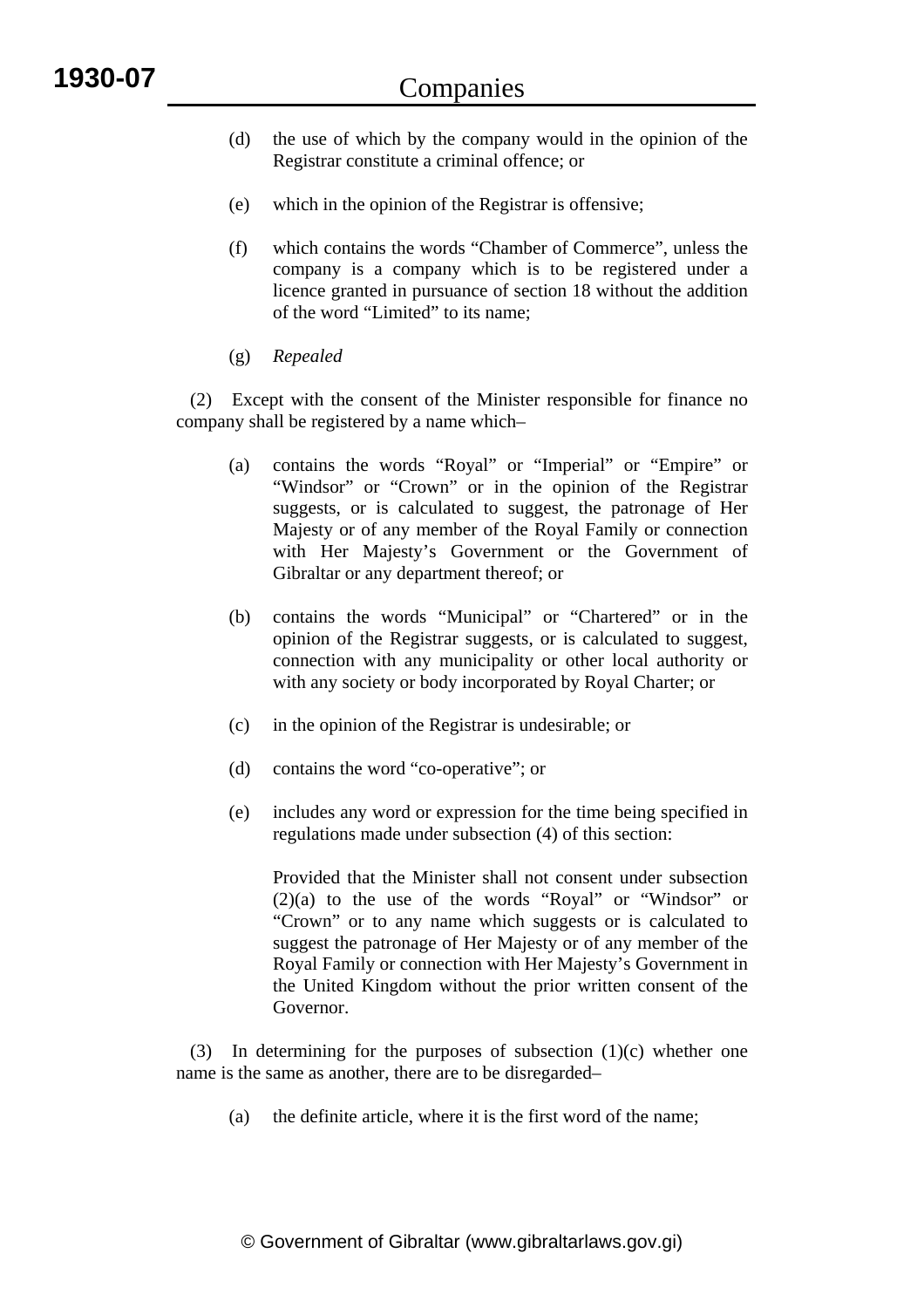(b) the following words and expressions where they appear at the end of a name, that is to say–

"company" or "and company"

"company limited" or "and company limited"

"limited":

- (c) abbreviations of any of those words or expressions where they appear at the end of the name; and
- (d) type and case of letters, accents, spaces between letters and punctuation marks;

and "and" and "&" are to be taken as the same.

 (4) The Minister responsible for finance may by regulations specify words or expressions for the registration of which as or as part of a company's corporate name his approval is required under subsection (2) of this section.

 (5) Regulations made under subsection (4) may contain such transitional provisions and savings as the Minister responsible for finance thinks appropriate and may make different provisions for different cases or classes of case.

 (6) The Registrar shall keep an index of the names of the following bodies–

- (a) companies as defined by this Act;
- (b) companies incorporated outside Gibraltar which have complied with Part X of this Act, and which do not appear to the Registrar not to have a place of business in Gibraltar;
- (c) incorporated and unincorporated bodies to which any provision of this Act applies;
- (d) limited partnerships registered under the Limited Partnerships Act;
- (e) societies registered under the Co-operative Societies Act and the Friendly Societies Act**.**

**Power to dispense with "Limited" in name of charitable and other companies.**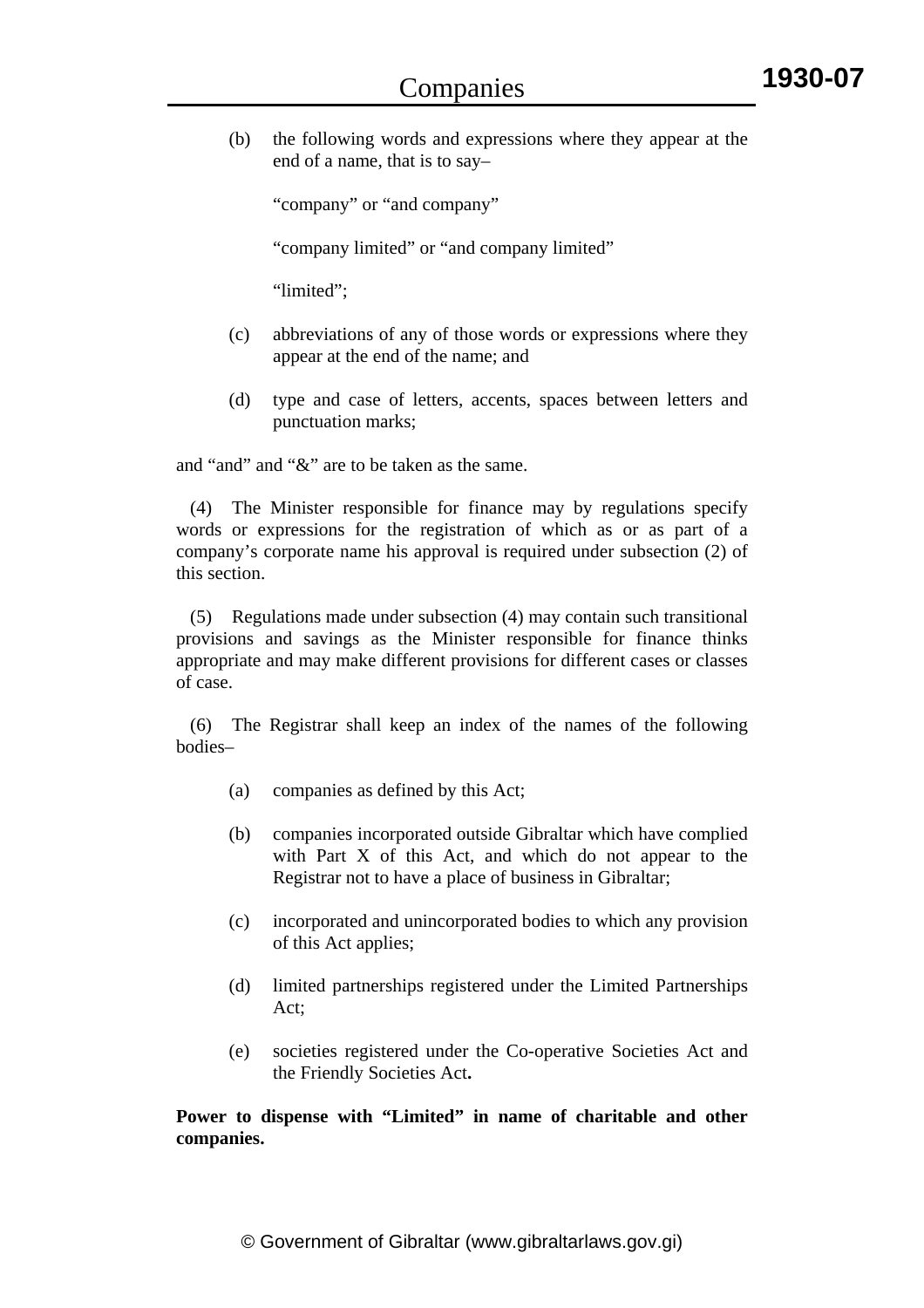*(1929 c.23, s.18).*

18. (1) Where it is proved to the satisfaction of the Minister responsible for finance that an association about to be formed as a limited company is to be formed for promoting commerce, art, science, religion, charity or any other useful object, and intends to apply its profits (if any) or other income in promoting its objects, and to prohibit the payment of any dividend to its members, the Minister responsible for finance may by licence direct that the association may be registered as a company with limited liability, without the addition of the word "Limited" to its name, and the association may be registered accordingly.

 (2) A licence by the Minister responsible for finance under this section may be granted on such conditions and subject to such regulations as the Minister responsible for finance thinks fit, and those conditions and regulations shall be binding on the association, and shall, if the Minister responsible for finance so directs, be inserted in the memorandum and articles, or in one of those documents.

 (3) The association shall on registration enjoy all the privileges of limited companies, and be subject to all their obligations, except those of using the word "Limited" as any part of its name, and of publishing its name, and of sending lists of members to the Registrar.

 (4) A licence under this section may at any time be revoked by the Minister responsible for finance, and upon revocation the Registrar shall enter the word "Limited" at the end of the name of the association upon the register, and the association shall cease to enjoy the exemptions and privileges granted by this section:

 Provided that, before a licence is so revoked, the Minister responsible for finance shall give to the association notice in writing of his intention, and shall afford the association an opportunity of being heard in opposition to the revocation.

 (5) Where the name of the association contains the words "Chamber of Commerce", the notice to be given shall include a statement of the effect of the provisions of section 19(2).

#### **Change of name.**  *(1929 c.23, s.3 and 19).*

19. (1) A company may, by special resolution change its name.

 (2) Where a licence granted in pursuance of section 18 to a company the name of which contains the words "Chamber of Commerce" is revoked, the company shall, within a period of six weeks from the date of the revocation or such longer period as the Minister responsible for finance may think fit to allow, change its name to a name which does not contain those words. A company which makes default in complying with the requirements of this subsection is guilty of an offence and is liable on summary conviction to a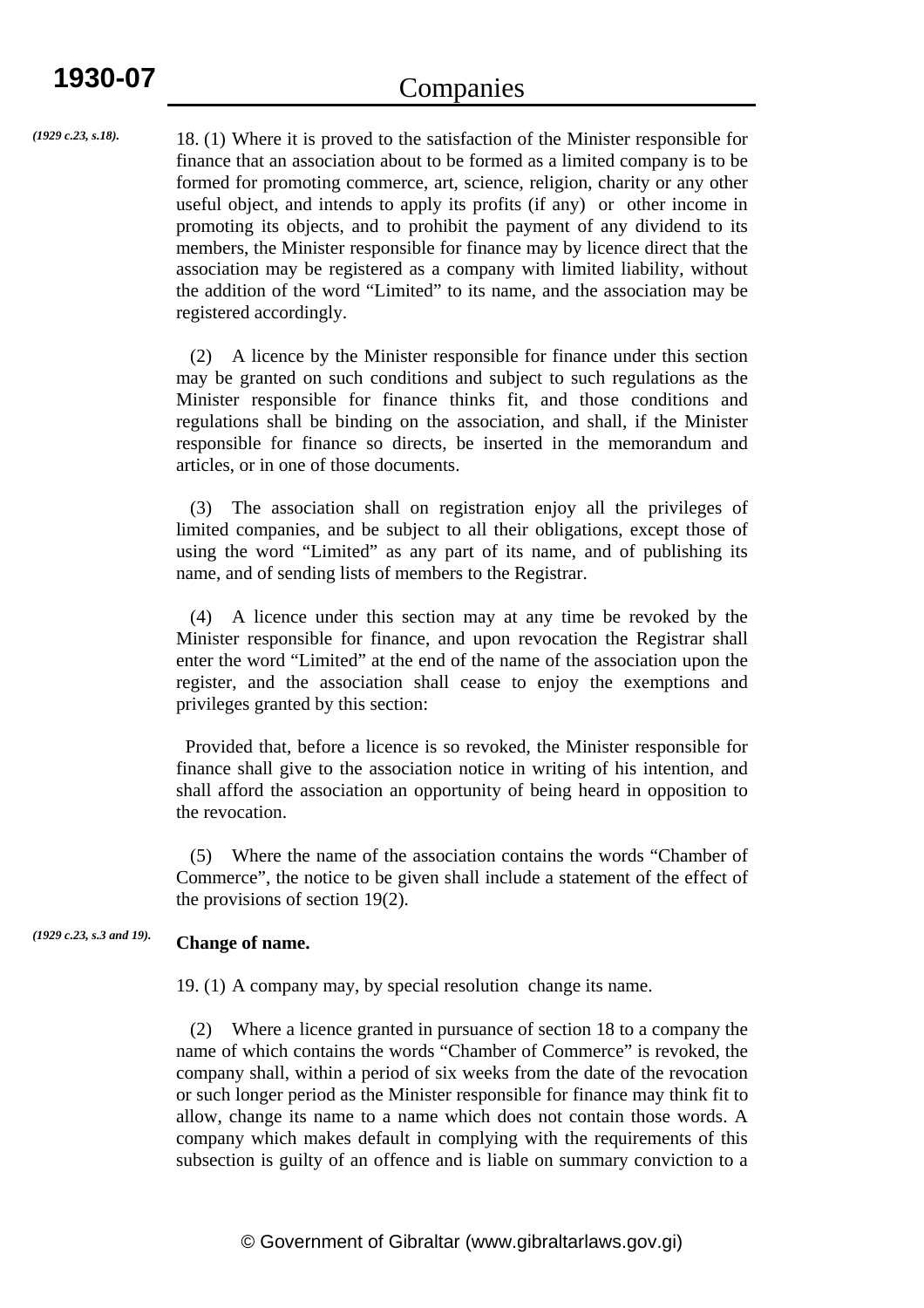fine at level 2 on the standard scale for every day during which the default continues.

 (3) Where a company changes its name, the Registrar shall enter the new name on the register in place of the former name, and shall issue a certificate of incorporation altered to meet the circumstances of the case.

 (4) The change of name shall not affect any rights or obligations of the company, or render defective any legal proceedings by or against the company, and any legal proceedings that might have been continued or commenced against it by its former name may be continued or commenced against it by its new name.

# **Power to require company to change name.**

20.(1) Where a company has been registered by a name which–

- (a) is the same as or, in the opinion of the Registrar, too like a name appearing at the time of registration in the Registrar's index of companies names; or
- (b) is the same as or, in the opinion of the Registrar too like the name which should have appeared in that index at that time;
- (c) is in the opinion of the Registrar undesirable;

the Registrar may within 12 months of the time of registration, in writing, direct the company to change its name within such period as he may specify.

Section 17(3) applies in determining under this subsection whether the name is the same as or too like another.

 (2) If it appears to the Registrar that misleading information has been given for the purpose of a company's registration with a particular name, or that undertakings or assurances have been given for that purpose and have not been fulfilled, he may within 5 years of the date of its registration with that name in writing direct the company to change its name within such period as he may specify.

 (3) Where a direction has been given under subsections (1) or (2) the Registrar may by a further direction in writing extend the period within which the company has to change its name at any time before the end of that period.

 (4) A company which fails to comply with a direction under this section, and any officer of it who is in default is liable on summary conviction to a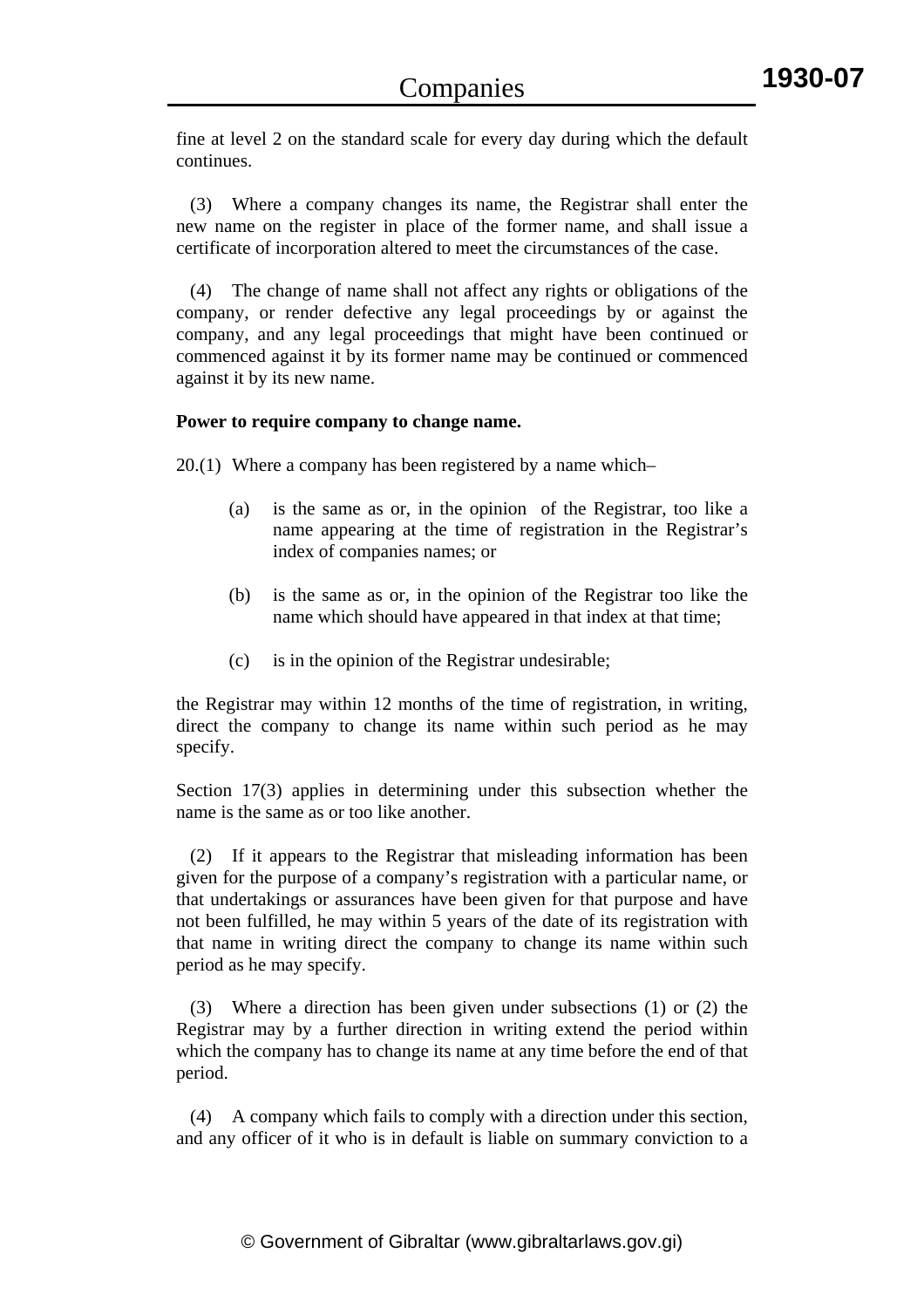fine at level 4 on the standard scale**,** and for continued contravention, to a daily penalty of one twentieth of the amount of level 4 on the standard scale.

 (5) Subsections (3) and (4) of section 19 shall apply to any change of name under this section.

21.(1) If in the Registrar's opinion the name by which a company is registered gives so misleading an indication of the nature of its activities as to be likely to cause harm to the public he may direct it to change its name.

 (2) The direction must, if not duly made the subject of an application to the court under the following subsection, be complied with within a period of 6 weeks from the date of the direction or such longer period as the Registrar may see fit to allow.

 (3) The company may within a period of 3 weeks from the date of the direction, apply to the court to set it aside; and the court may set the direction aside or confirm it and, if it confirms the direction, shall specify the period within which it must be complied with.

 (4) If a company defaults in complying with the direction under this section, it is liable on summary conviction to a fine at level 4 on the standard scale**,** and for continued contravention, to a daily penalty of one twentieth of the amount of level 4 on the standard scale.

 (5) Subsections (3) and (4) of section 19 shall apply to any change of name under this section.

22. If any person trades or carries on business under a name or title of which "Limited" or any contraction or imitation of that word, is the last word, that person unless duly incorporated with limited liability, is liable on summary conviction to a fine at level 4 on the standard scale, and for continued default to a daily penalty of one twentieth of the amount of level 4 on the standard scale.

*General Provisions with Respect to Memorandum and Articles.* 

# **Effect of memorandum and articles.**

23. (1) Subject to the provisions of this Act, the memorandum and articles shall, when registered, bind the company and the members thereof to the same extent as if they respectively had been signed and sealed by each member and contained covenants on the part of each member to observe all the provisions of the memorandum and of the articles. *(1929 c.23, s.20).*

> (2) All money payable by any member to the company under the memorandum or articles shall be a debt of the nature of a specialty debt due from him to the company.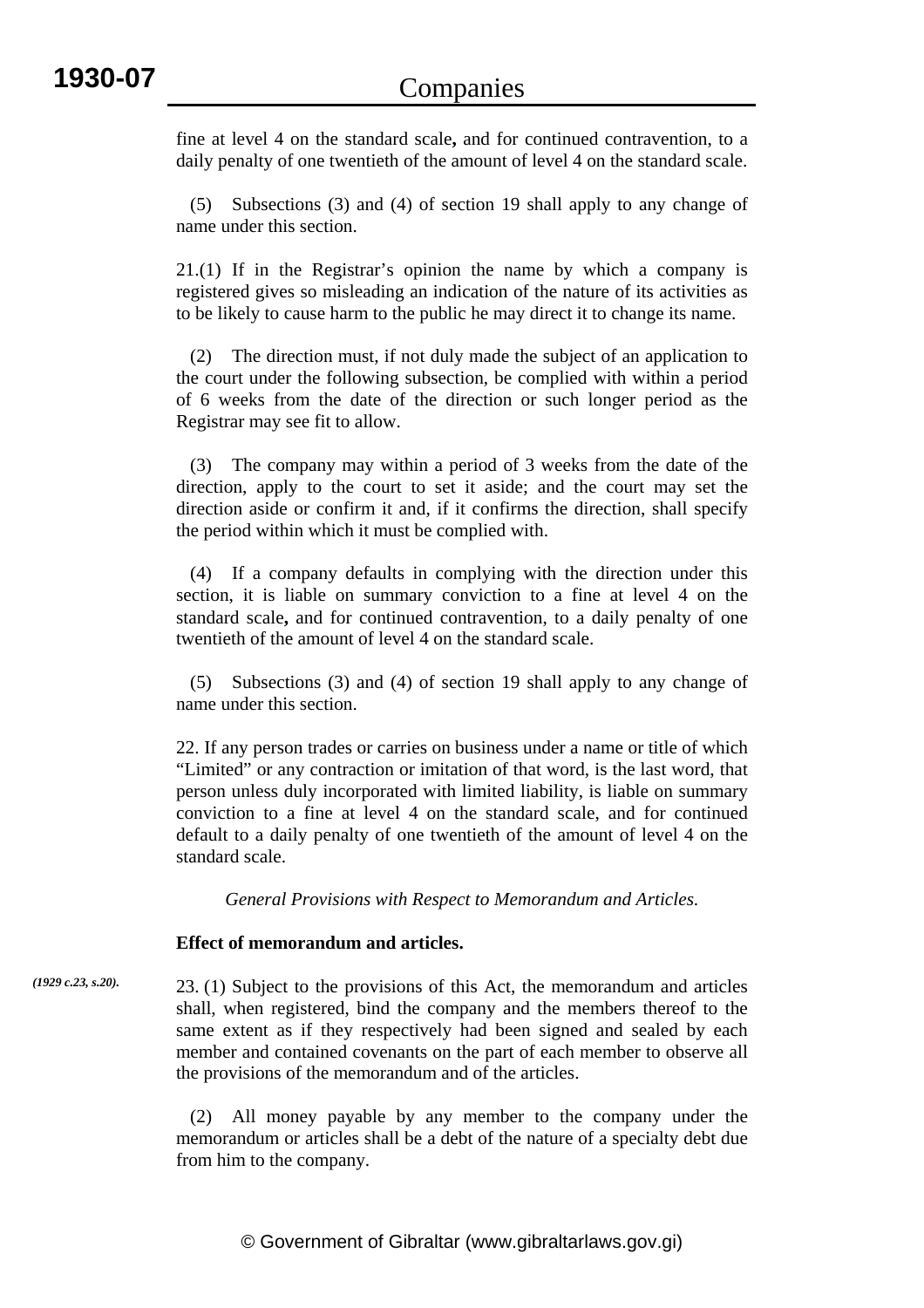# **Provision as to memorandum and articles of companies limited by guarantee.**

24. For the purpose of the provisions of this Act relating to the memorandum of a company limited by guarantee and of this section, every provision in the memorandum or articles, or in any resolution, of a company limited by guarantee, purporting to divide the undertaking of the company into shares or interests shall be treated as a provision for a share capital, notwithstanding that the nominal amount or number of the shares or interests is not specified thereby. *(s.21).*

# **Alterations in memorandum or articles increasing liability to contribute to share capital not to bind existing members without consent.**

25. Notwithstanding anything in the memorandum or articles of a company *(s.22).* no member of the company shall be bound by an alteration made in the memorandum or articles after the date on which he became a member, if and so far as the alteration requires him to take or subscribe for more shares than the number held by him at the date on which the alteration is made, or in any way increases his liability as at that date to contribute to the share capital of, or otherwise to pay money to, the company:

 Provided that this section shall not apply in any case where the member agrees in writing, either before or after the alteration is made, to be bound thereby.

# **Copies of memorandum and articles to be given to members.**

26. (1) A company shall, on being so required by any member, send to him *(1929 c.23, s.23).* a copy of the memorandum and of the articles (if any) and a reference to any Act which alters the memorandum, subject to payment of five pence or such less sum as the company may prescribe.

 (2) If a company makes default in complying with this section, the company and every officer of the company who is in default are guilty of offences and are each liable on summary conviction for each offence to a fine of one tenth of the amount at level 1 on the standard scale.

# **Issued copies of memorandum to embody alterations.**

27. (1) Where an alteration is made in the memorandum of a company, *(s.24).*every copy of the memorandum issued after the date of the alteration shall be in accordance with the alteration.

 (2) If, where any such alteration has been made, the company at any time after the date of the alteration issues any copies of the memorandum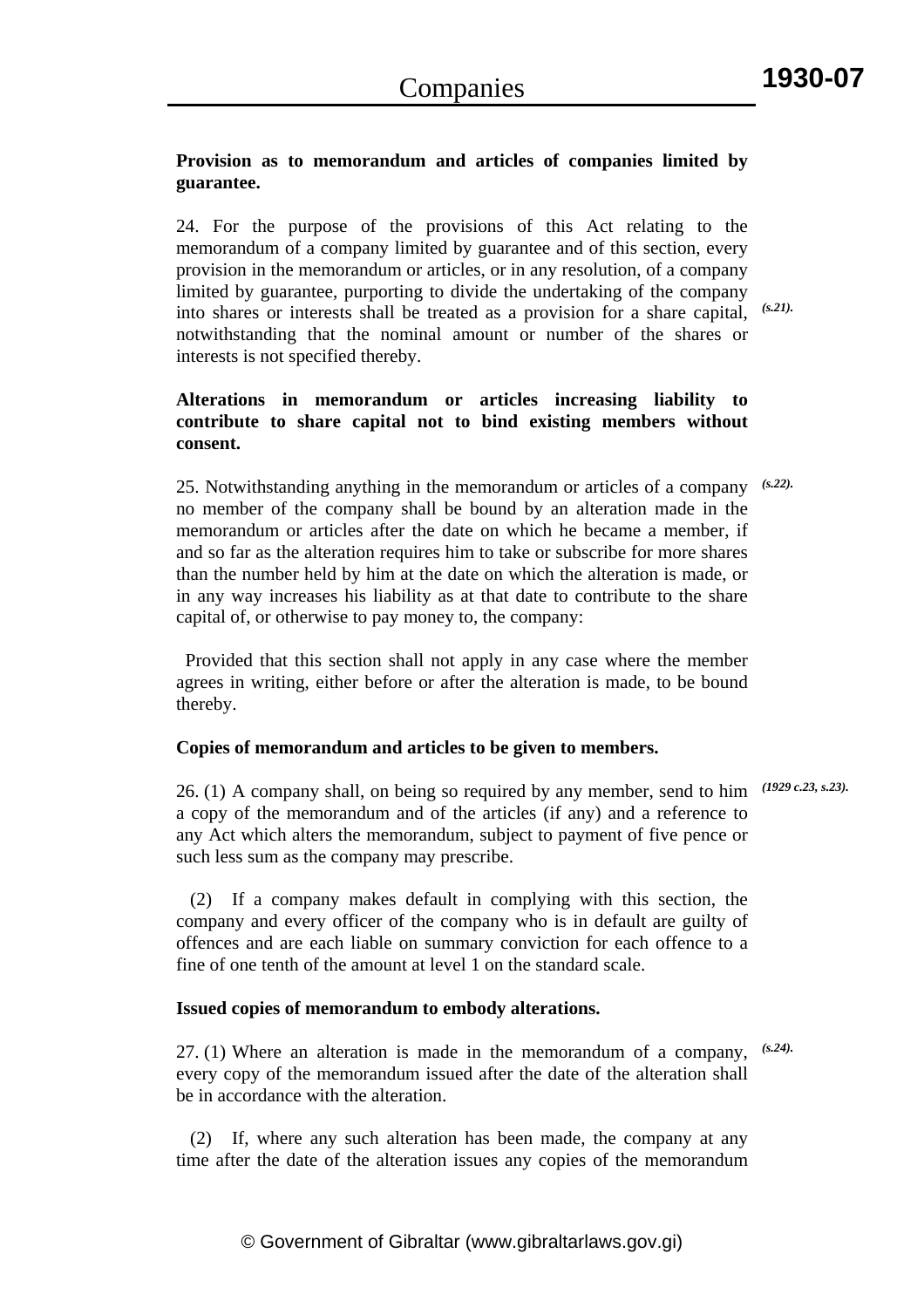which are not in accordance with the alteration, it is guilty of an offence and is liable on summary conviction to a fine of one tenth of the amount at level 1 on the standard scale for each copy so issued, and every officer of the company who is in default is also guilty of an offence and is liable on summary conviction to the like penalty.

### **Statutory alterations.**

28. Where any alteration is made in a company's memorandum or articles of association by any statutory provision, whether contained in an Act or in an instrument made under an Act, a printed copy of the Act or instrument shall not later than fifteen days after that provision comes into force be forwarded to the Registrar and recorded by him; and where a company is required by this section or otherwise to send to the Registrar any document making or evidencing an alteration in the company's memorandum or articles of association (other than a special resolution under section 7) the company shall send with it a printed copy of the memorandum or articles as altered. *(1972 c.68, s.9(5)).*

> If a company fails to comply with this subsection, the company and any officer of the company who is in default is liable to a default fine.

# **Re-registration of limited company as unlimited.**

*(1985 c.6, s. 49).* 

29. (1) Subject to the provisions of this section and section 30, a company which is registered as limited may be re-registered as unlimited in pursuance of an application in that behalf complying with the requirements of this section.

 (2) A company is precluded from re-registering under this section if it is limited by virtue of registration under section 31.

(3) A public company shall not be re-registered under this section.

 (4) A company which has previously been re-registered as unlimited shall not be re-registered under this section.

(5) An application under this section shall be accompanied by–

- (i) the documents specified in subsection (10); and
- (ii) the prescribed fee.

 (6) An application under this section shall set out such alterations in the company's memorandum as–

(a) if it is to have a share capital, are requisite to bring it (in substance and in form) into conformity with the requirements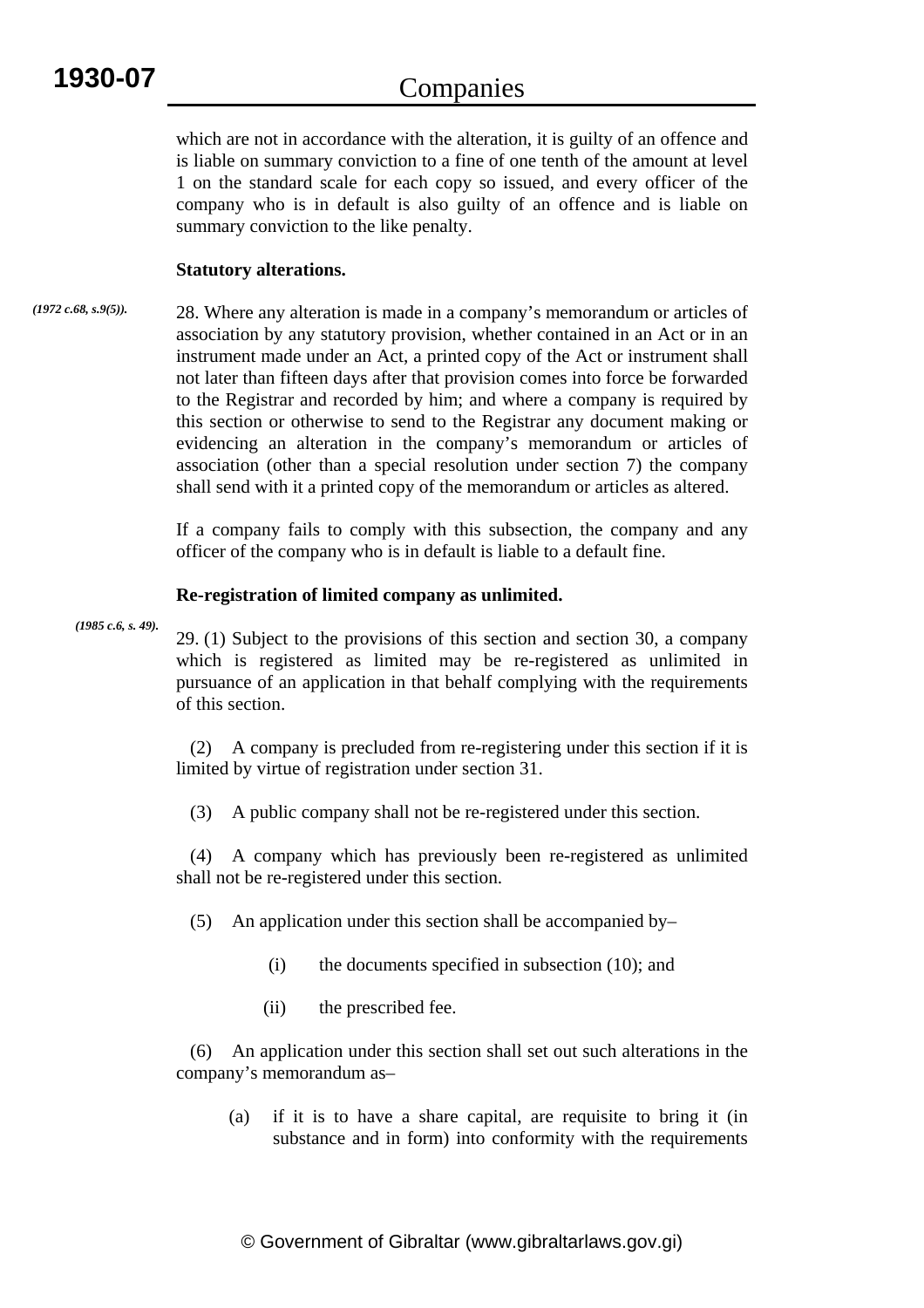of this Act with respect to the memorandum of a company to be formed as an unlimited company having a share capital; or

(b) if it is not to have a share capital, are requisite in the circumstances.

 (7) If the articles of the company have been registered, the application under this section shall set out such alterations in those articles as–

- (a) if the company is to have a share capital, are requisite to bring the articles (in substance and in form) into conformity with the requirements of this Act with respect to the articles of a company to be formed as an unlimited company having a share capital; or
- (b) if the company is not to have a share capital, are requisite in the circumstances.

 (8) If articles of the company have not been registered, the application under this section shall have annexed to it, and request the registration of, printed articles.

 (9) Articles of the company annexed to an application under this section by virtue of subsection (8) shall, if the company is to have a share capital, comply with the requirements mentioned in subsection  $(7)(a)$  and, if not, be articles appropriate to the circumstances.

 (10) The documents to be lodged under subsection (5)(i) with the Registrar are–

- (a) the prescribed form of assent to the company being registered as unlimited, subscribed by or on behalf of all the members of the company;
- (b) a statutory declaration made by the directors of the company–
	- (i) that the persons by whom or on whose behalf the form of assent is subscribed constitute the whole of the membership of the company; and
	- (ii) if any of the members have not subscribed that form themselves, that the directors have taken all reasonable steps to satisfy themselves that each person who subscribed it on behalf of a member was lawfully empowered so to do;
- (c) a printed copy of the memorandum incorporating the alterations in it set out in the application;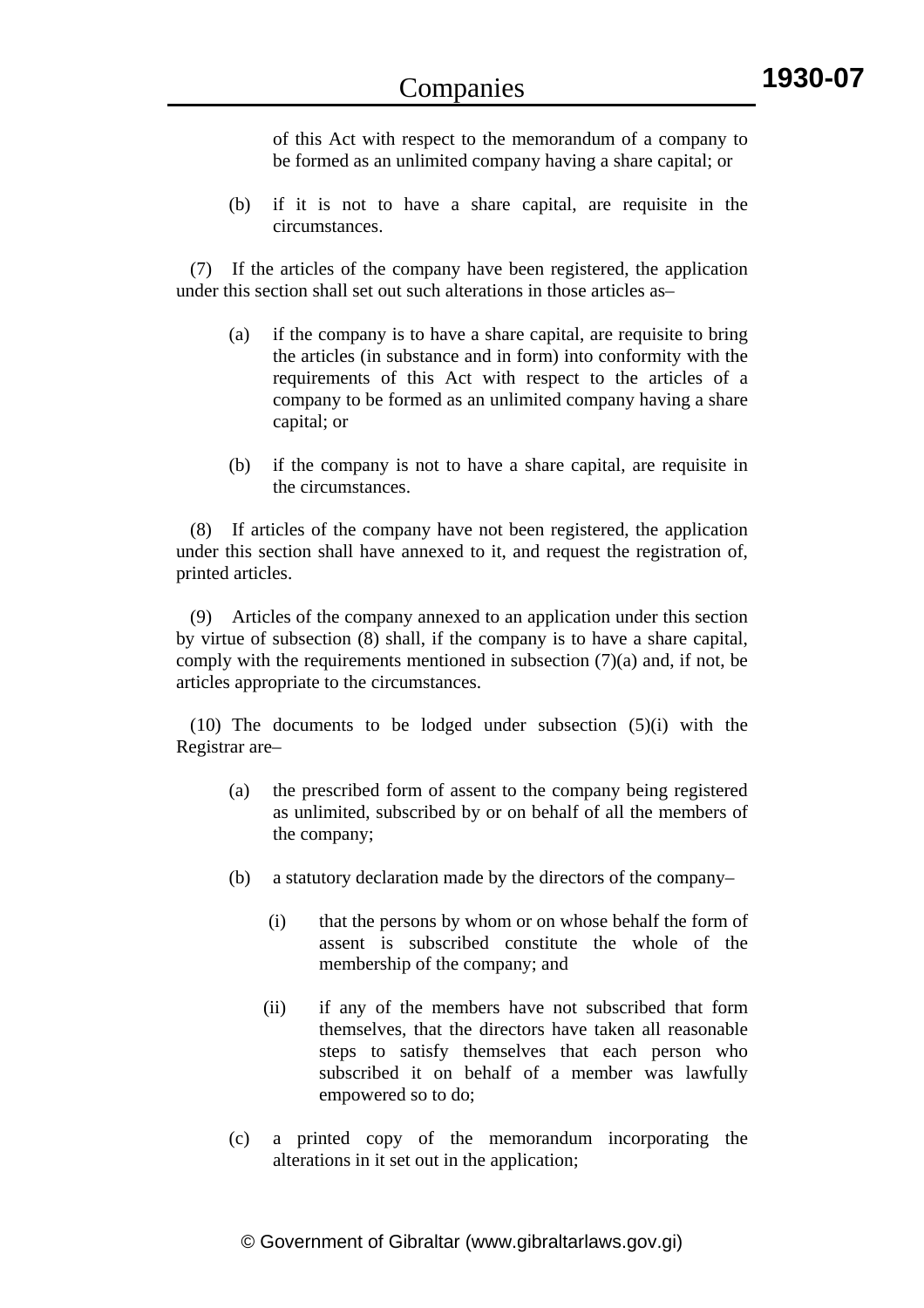*Act. 1989 No. 47. Act. 1992 No. 11. Act. 1998 No. 10.*

- (d) if articles have been registered, a printed copy of them incorporating the alterations set out in the application; and
- (e) where the company carries on in or from within Gibraltar a business which is–
	- (i) licensed under the Financial Services Act, 1989; or
	- (ii) authorized under the Banking Act, 1992 or the Financial Services Act, 1998; or
	- (iii) licensed or authorized in accordance with a Community requirement other than one falling within subparagraph  $(i)$  or  $(ii)$ ,

 evidence of the consent of the competent authority under the relevant legislation to the company de-registering as a limited company and registering as an unlimited company.

- (11) For the purposes of this section–
	- (a) subscription to the form of assent by the legal personal representative of a deceased member of a company is deemed subscription by him;
	- (b) a trustee in bankruptcy of a member of a company is, to the exclusion of the latter, deemed to be a member of the company.

#### **Certificate of re-registration under section 29.**

#### *(1985 c.6, s. 50).*

30. (1) The Registrar shall retain the application and other documents lodged with him under section 29 and shall–

- (a) if articles are attached to the application, register them; and
- (b) issue to the company a certificate of incorporation appropriate to the status to be assumed by it by virtue of that section.
- (2) On the issue of the certificate referred to in subsection  $(1)(b)$ 
	- (a) the status of the company, by virtue of the issue, is changed from limited to unlimited; and
	- (b) the alterations in the memorandum set out in the application and (if articles have been previously registered) any alteration to the articles so set out take effect as if duly made by resolution of the company; and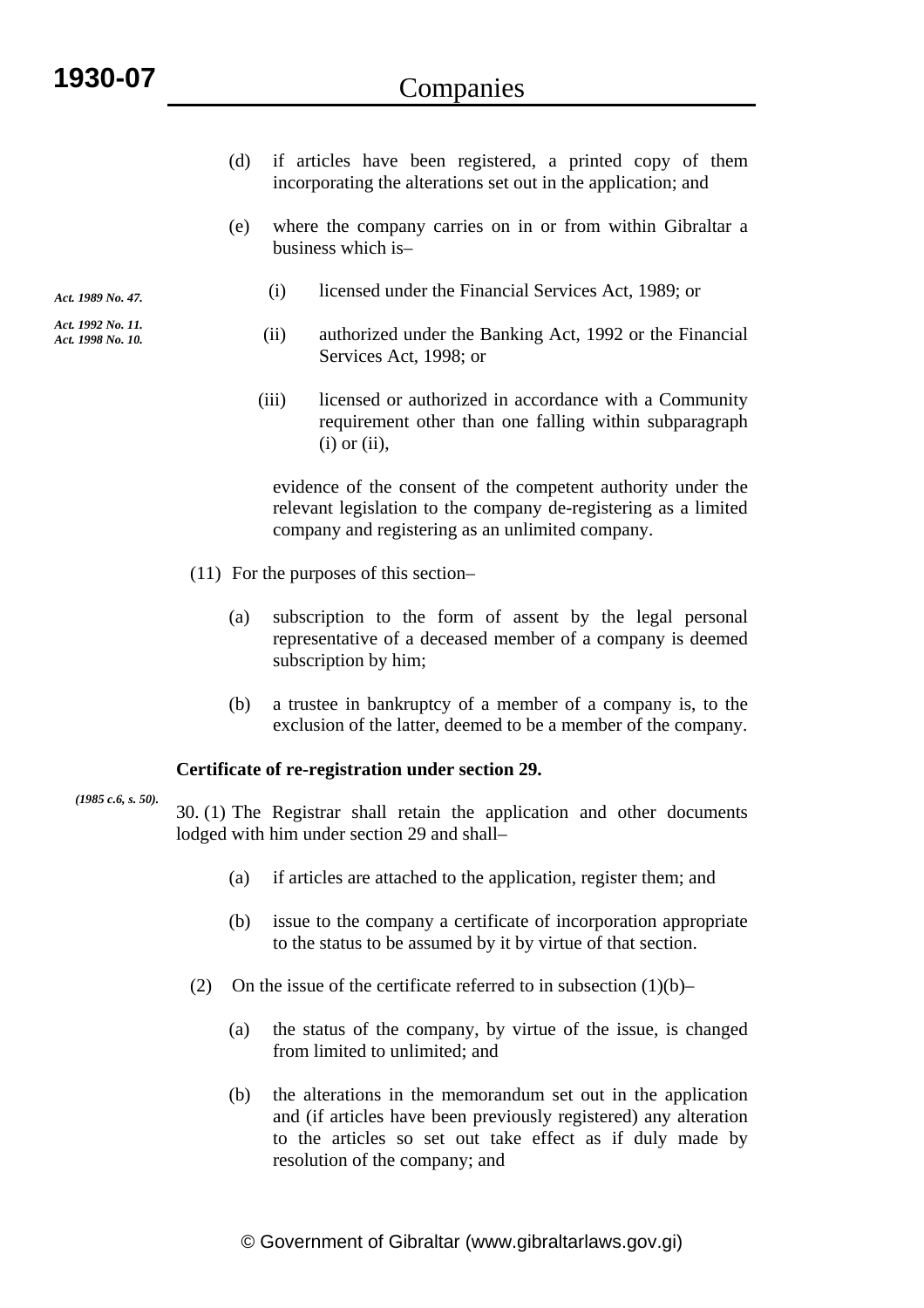(c) the provisions of this Act apply accordingly to the memorandum and articles as altered.

 (3) The certificate issued under subsection (1)(b) is conclusive evidence that the requirements of section 29 in respect of re-registration and of matters precedent and incidental to it have been complied with, and that the company was authorized to be registered under this Act in pursuance of that section and was duly so registered.

 (4) For the avoidance of doubt it is hereby declared that a company reregistered by virtue of section 29 is a continuation of that company prior to that re-registration.

# **Re-registration of unlimited company as limited.**

*(1985 c.6, s.51).*

31. (1) Subject to the provisions of this section and section 32, a company which is registered as unlimited may be re-registered as limited if–

- (a) a special resolution that it should be so re-registered is passed, and
- (b) the requirements of this section are complied with in respect of the resolution and otherwise.

 (2) A company shall not under this section be re-registered as a public company.

 (3) A company is precluded from re-registering under this section if it is unlimited by virtue of registration under section 29.

 (4) The special resolution referred to in subsection (1)(a) shall state whether the company is to be limited by shares or by guarantee and–

- (a) if it is to be limited by shares, shall state what the share capital shall be and provide for the making of such alterations–
	- (i) in the memorandum as are necessary to bring it (in substance and in form) into conformity with the requirements of this Act with respect to the memorandum of a company so limited, and
	- (ii) in the articles as are requisite in the circumstances;
- (b) if it is to be limited by guarantee, shall provide for the making of such alterations in its memorandum and articles as are necessary to bring them (in substance and in form) into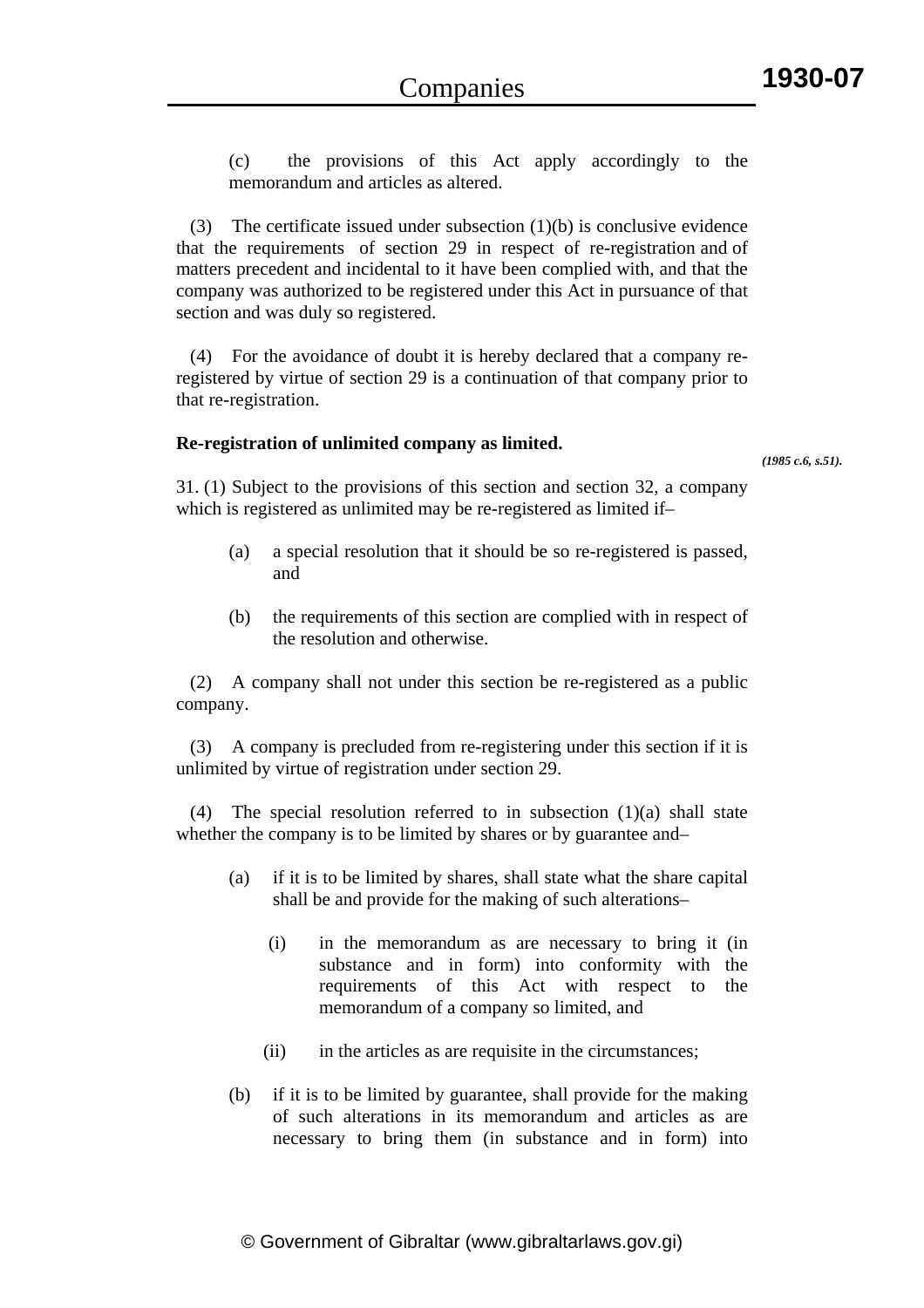conformity with the requirements of this Act with respect to the memorandum and articles of a company so limited.

(5) The special resolution referred to in subsection  $(1)(a)$  is subject to section 165 (copy to be forwarded to the Registrar within fifteen days).

 (6) An application for the company to be re-registered as limited, framed in the prescribed form and signed by a director or by the secretary of the company, shall be lodged with the Registrar, together with–

- (a) the necessary documents, and
- (b) the prescribed fee,

not earlier than the day on which the copy of the special resolution forwarded under section 165 is received by him.

 (7) The documents required to be lodged with the Registrar for the purposes of subsection (6)(a) are–

- (a) a printed copy of the memorandum as altered in pursuance of the special resolution;
- (b) a printed copy of the articles so altered;
- (c) where the company carries on in or from within Gibraltar a business which is–
	- (i) licensed under the Financial Services Act, 1989; or
	- (ii) authorized under the Banking Act, 1992 or the Financial Services Act, 1998; or
	- (iii) licensed or authorized in accordance with a Community requirement other than one falling within subparagraph  $(i)$  or  $(ii)$ ,

 evidence of the consent of the competent authority under the relevant legislation to the company de-registering as an unlimited company and registering as a limited company; and

(d) evidence to the satisfaction of the Registrar that any mortgage or other charge recorded in respect of that company has been discharged in accordance with the Act or the consent in writing of every registered mortgagee or chargee to the de-registration of the company as an unlimited company and re-registration as a limited company has been obtained.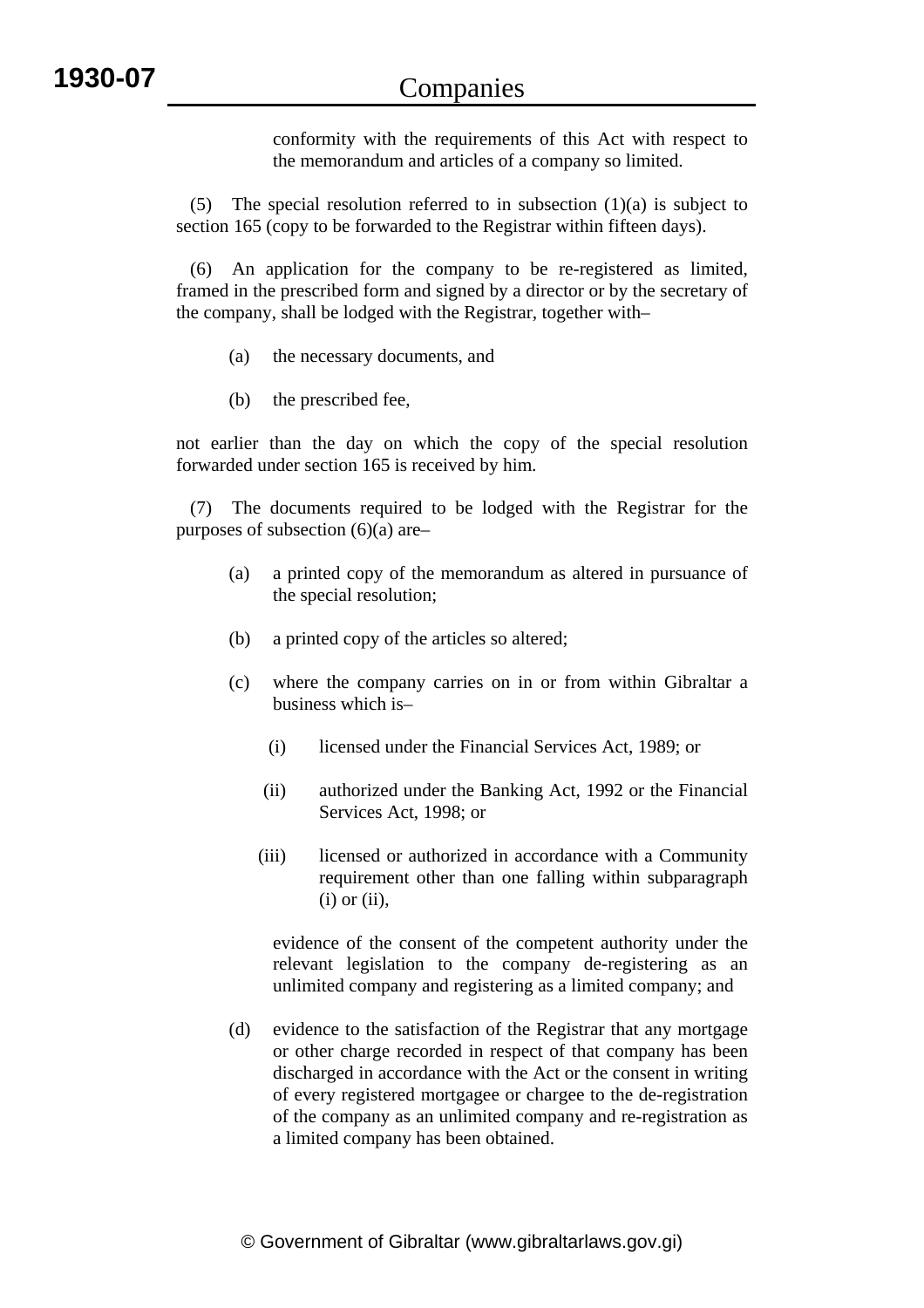(8) This section does not apply to the re-registration of an unlimited company as a public company.

# **Certificate of re-registration under section 31.**

*(1985 c.6, s.52).*

32. (1) The Registrar shall retain the application and other documents lodged with him under section 31 and shall issue to the company a certificate of incorporation appropriate to the status to be assumed by it by virtue of that section.

- (2) On the issue of the certificate under subsection (1)–
	- (a) the status of the company, by virtue of the issue, is changed from unlimited to limited; and
	- (b) the alterations in the memorandum of the company specified in the special resolution and the alterations in, and additions to, the articles of the company so specified take effect.

 (3) The certificate issued under subsection (1) is conclusive evidence that the requirements of section 31 in respect of re-registration and of matters precedent and incidental to it have been complied with, and that the company was authorized to be registered in pursuance of that section and was duly so registered.

 (4) For the avoidance of doubt it is hereby declared that a company reregistered by virtue of section 31 is a continuation of that company prior to that re-registration.

# **Re-registration of company limited by shares as company limited by guarantee and not having share capital.**

33. (1) Subject to the provisions of this section and section 34, a company which is registered as limited by shares or as limited by shares and by guarantee may be re-registered as limited by guarantee and not having share capital if–

- (a) a special resolution that it should be so re-registered is passed by the vote of each member entitled to receive notice of an extraordinary meeting of the company, and
- (b) the requirements of this section are complied with in respect of the resolution and otherwise.
- (2) A public company shall not be re-registered under this section.

 (3) A company is precluded from re-registering under this section if it is limited by shares by virtue of registration under section 35.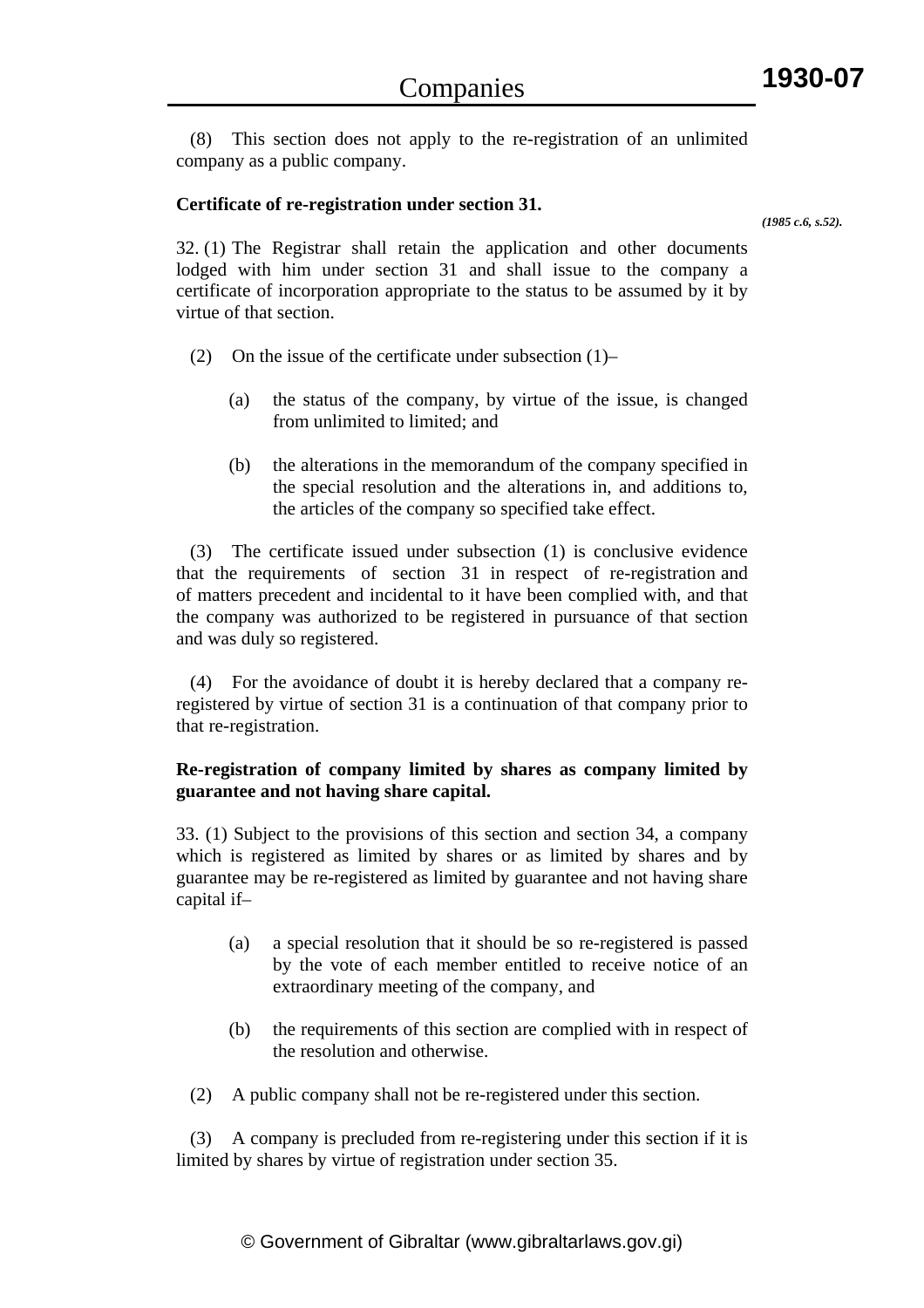(4) The special resolution referred to in subsection (1)(a) shall state the share capital of the company and shall provide–

- (a) that the total amount of the guarantee of the members from time to time shall not fall below the amount of the share capital of the company at the date of the resolution; and
- (b) for the making of such alterations–
	- (i) in the memorandum as are necessary to bring it (in substance and in form) into conformity with the requirements of this Act with respect to the memorandum of a company limited by guarantee and not having share capital, and
	- (ii) in the articles as are requisite in the circumstances.

(5) The special resolution referred to in subsection  $(1)(a)$  is subject to section 165 (copy to be forwarded to the Registrar within fifteen days).

 (6) An application for the company to be re-registered as limited by guarantee and not having share capital, framed in the prescribed form and signed by a director or by the secretary of the company, shall be lodged with the Registrar, together with–

- (a) the necessary documents, and
- (b) the prescribed fee,

not earlier than the day on which the copy of the special resolution forwarded under section 165 is received by him.

 (7) The documents required to be lodged with the Registrar for the purposes of subsection (6)(a) are–

- (a) a printed copy of the memorandum as altered in pursuance of the special resolution;
- (b) a printed copy of the articles so altered;
- (c) where the company carries on in or from within Gibraltar a business which is–
	- (i) licensed under the Financial Services Act, 1989; or
	- (ii) authorized under the Banking Act, 1992 or the Financial Services Act, 1998; or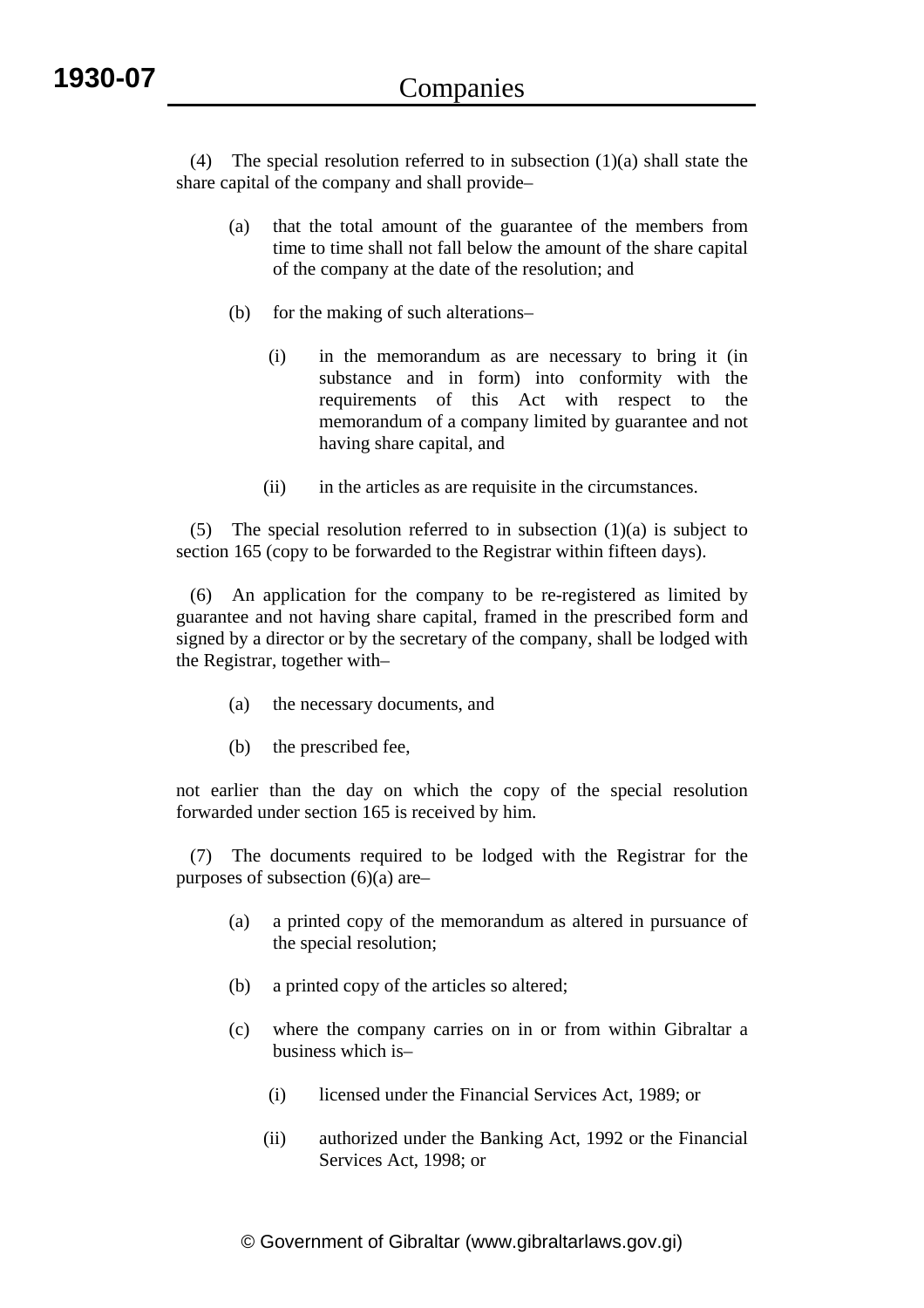(iii) licensed or authorized in accordance with a Community requirement other than one falling within subparagraph  $(i)$  or  $(ii)$ ,

 evidence of the consent of the competent authority under the relevant legislation to the company de-registering as a company limited by shares and registering as a company limited by guarantee; and

(d) evidence to the satisfaction of the Registrar that any mortgage or other charge recorded in respect of that company has been discharged in accordance with the Act.

 (8) A cancellation of shares in pursuance of this section shall not be deemed to be a reduction of share capital within the meaning of this Act.

- (9) For the purposes of this section "share capital" shall include–
	- (a) the nominal value of the allotted shares of every class in the company, whether or not paid up and whether or not paid up in cash or otherwise; and
	- (b) any amount in the share premium account (as defined by section 94(1)) of the company.

# **Certificate of re-registration under section 33.**

34. (1) The Registrar shall retain the application and other documents lodged with him under section 33 and shall issue to the company a certificate of incorporation appropriate to the status to be assumed by it by virtue of that section.

- (2) On the issue of the certificate under subsection (1)–
	- (a) the status of the company, by virtue of the issue, is changed from limited by shares or limited by shares and by guarantee, as the case may be, to limited by guarantee; and
	- (b) the alterations in the memorandum of the company specified in the special resolution and the alterations in, and additions to, the articles of the company so specified take effect.

 (3) The certificate issued under subsection (1) is conclusive evidence that the requirements of section 33 in respect of re-registration and of matters precedent and incidental to it have been complied with, and that the company was authorized to be registered in pursuance of that section and was duly so registered.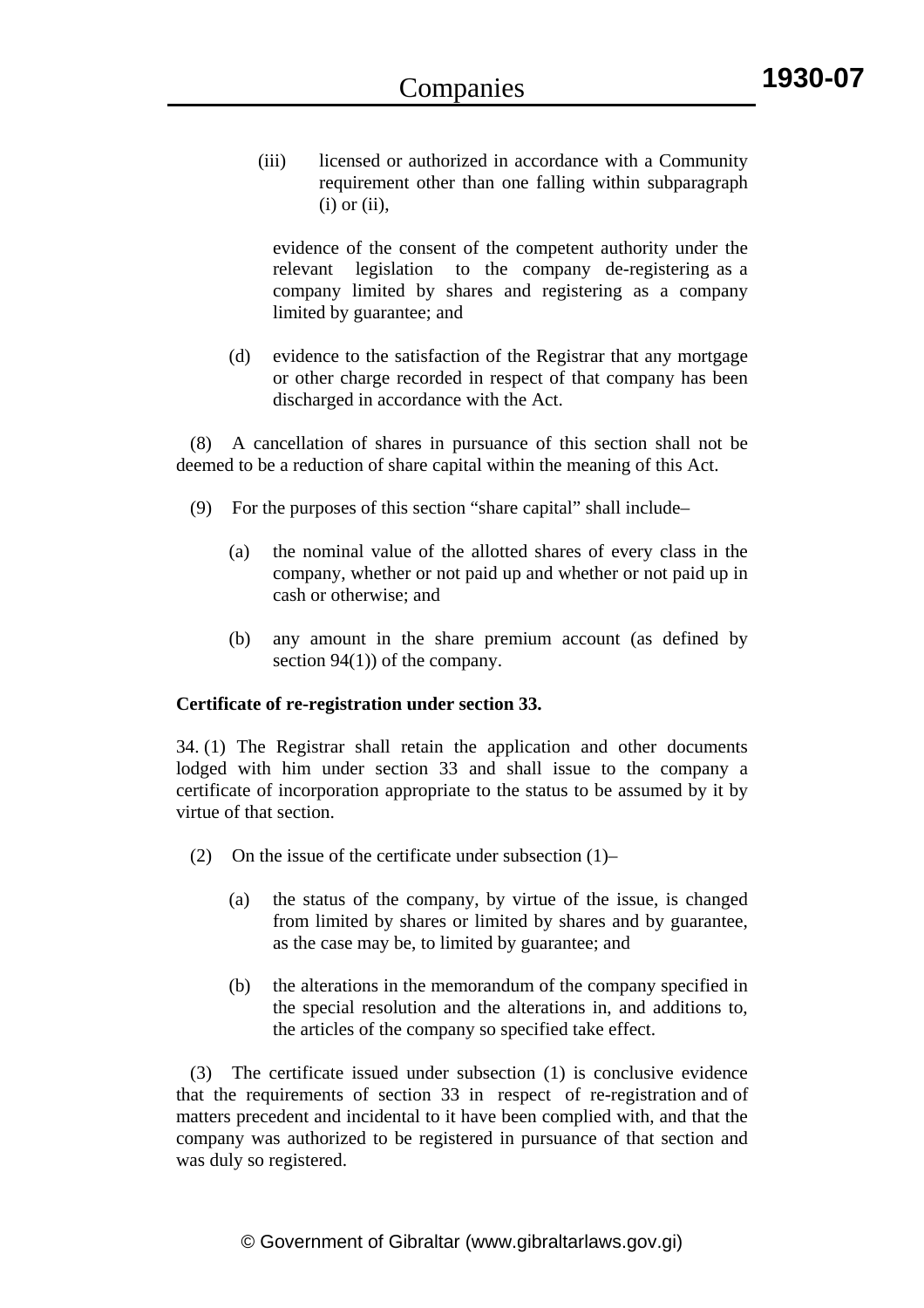(4) For the avoidance of doubt it is hereby declared that a company reregistered by virtue of section 33 and in respect of which a certificate has been issued under subsection (1) is a continuation of that company prior to that re-registration.

# **Re-registration of company limited by guarantee and not having share capital as company limited by shares.**

35. (1) Subject to the provisions of this section and section 36, a company which is registered as limited by guarantee and not having share capital may be re-registered as limited by shares if–

- (a) a special resolution that it should be so re-registered is passed, and
- (b) the requirements of this section are complied with in respect of the resolution and otherwise.

 (2) A company shall not be re-registered under this section as a public company.

 (3) A company is precluded from re-registering under this section if it is limited by guarantee by virtue of registration under section 33.

 (4) The special resolution referred to in subsection (1)(a) shall state the total amount of the guarantee of the members at the date of the resolution and shall provide–

- (a) that the amount of the share capital of the company from time to time shall not fall below the total amount of the guarantee of the members at the date of the resolution; and
- (b) for the making of such alterations–
	- (i) in the memorandum as are necessary to bring it (in substance and in form) into conformity with the requirements of this Act with respect to the memorandum of a company limited by shares, and
	- (ii) are requisite to bring the articles (in substance and in form) into conformity with the requirements of this Act with respect to the articles of a company to be formed as an unlimited company having a share capital.

(5) The special resolution referred to in subsection  $(1)(a)$  is subject to section 165 (copy to be forwarded to the Registrar within fifteen days).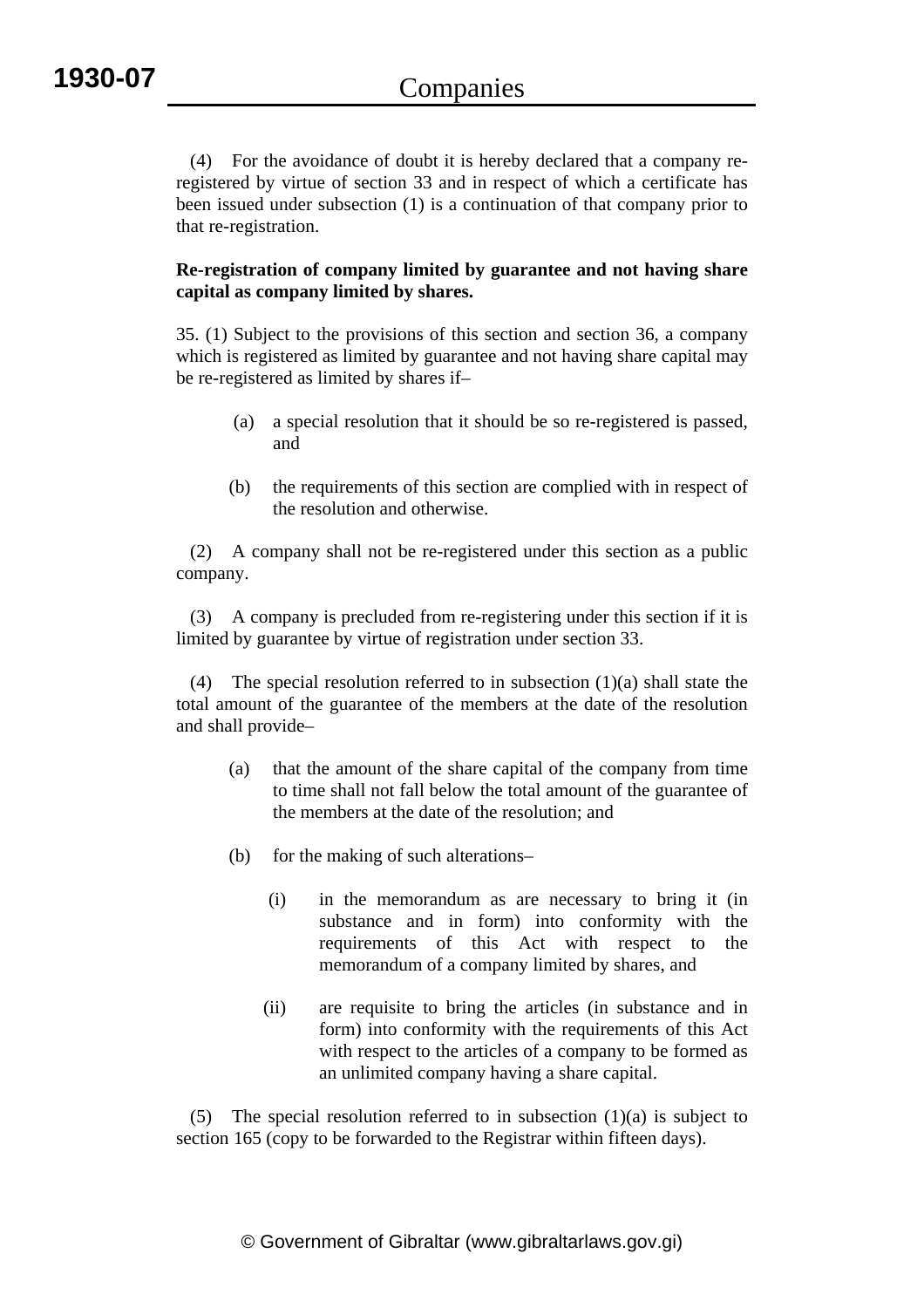(6) An application for the company to be re-registered as limited by shares, framed in the prescribed form and signed by a director or by the secretary of the company, shall be lodged with the Registrar, together with–

- (a) the necessary documents, and
- (b) the prescribed fee.

not earlier than the day on which the copy of the special resolution forwarded under section 165 is received by him.

The documents required to be lodged with the Registrar for the purposes of subsection (6) are–

- (a) a printed copy of the memorandum as altered in pursuance of the special resolution;
- (b) a printed copy of the articles so altered; and
- (c) where the company carries on in or from within Gibraltar a business which is–
	- (i) licensed under the Financial Services Act, 1989; or
	- (ii) authorized under the Banking Act, 1992 or the Financial Services Act, 1998; or
	- (iii) licensed or authorized in accordance with a Community requirement other than one falling within subparagraph  $(i)$  or  $(ii)$ ,

 evidence of the consent of the competent authority under the relevant legislation to the company de-registering as a company limited by guarantee and registering as a company limited by shares.

#### **Certificate of re-registration under section 35.**

36. (1) The Registrar shall retain the application and other documents lodged with him under section 35 and shall issue to the company a certificate of incorporation appropriate to the status to be assumed by it by virtue of that section.

- (2) On the issue of the certificate under subsection (1)–
	- (a) the status of the company, by virtue of the issue, is changed from limited by guarantee to limited by shares; and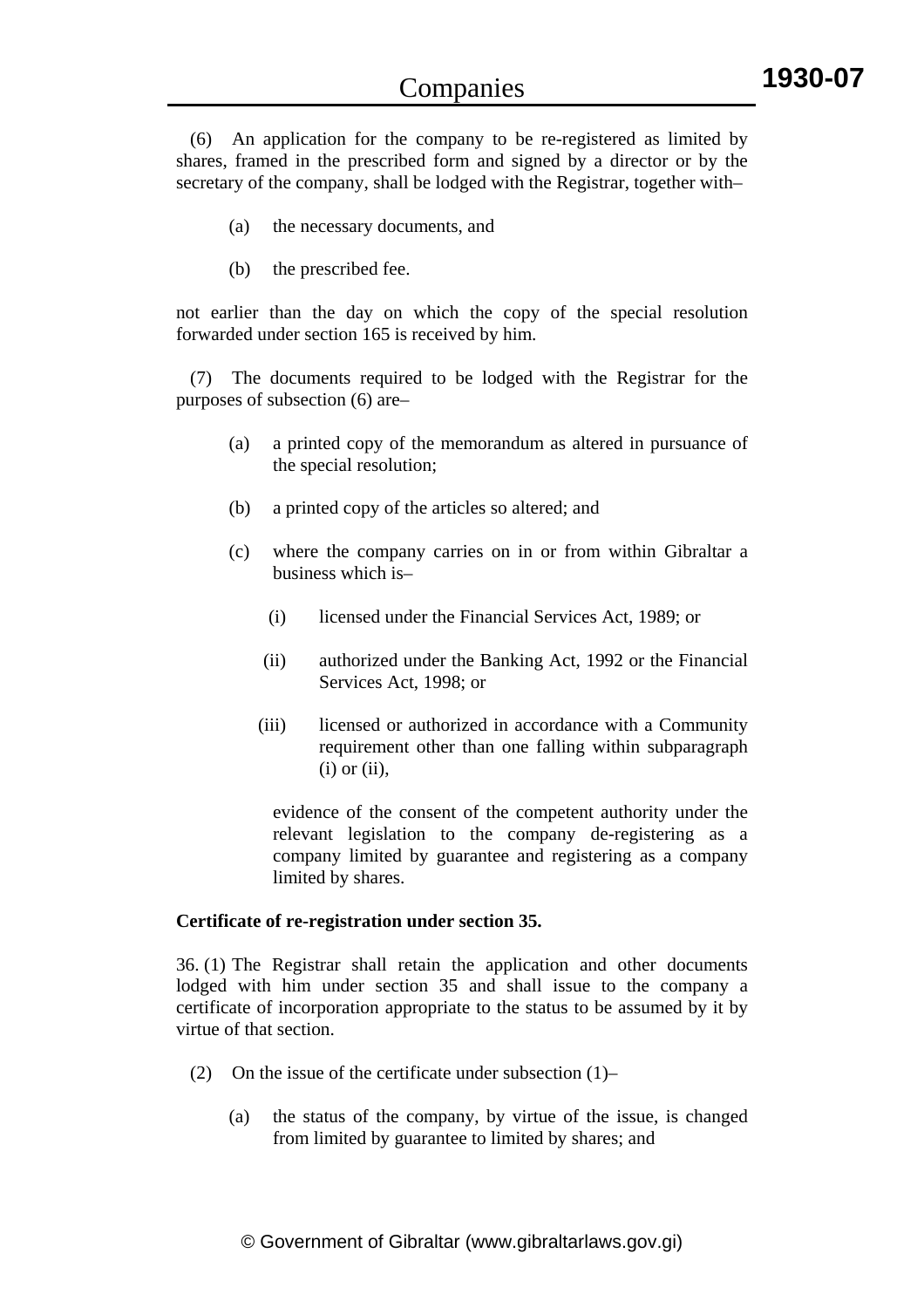*Act. 1927 No.7*

(b) the alterations in the memorandum of the company specified in the special resolution and the alterations in, and additions to, the articles of the company so specified take effect.

 (3) The certificate issued under subsection (1) is conclusive evidence that the requirements of section 35 in respect of re-registration and of matters precedent and incidental to it have been complied with, and that the company was authorized to be registered in pursuance of that section and was duly so registered.

 (4) For the avoidance of doubt it is hereby declared that a company reregistered by virtue of section 35 and in respect of which a certificate has been issued under subsection (1) is a continuation of that company prior to that re-registration.

# **De-registration of company limited by shares or guarantee or both on registration as a limited partnership.**

37. (1) Subject to the provisions of this section and section 38, a company which is registered as limited by shares or by guarantee or by shares and guarantee may be de-registered on being registered as a limited partnership under the Limited Partnerships Act if–

- (a) a special resolution that it should be so re-registered is passed by the vote of each member entitled to receive notice of an extraordinary meeting of the company, and
- (b) the requirements of this section are complied with in respect of the resolution and otherwise.
- (2) A public company shall not be de-registered under this section.

 (3) The special resolution referred to in subsection (1)(a) shall state the share capital or the total amount of the guarantee or both, as the case may be, of the company and shall provide–

- (a) that the total amount of the capital of the limited partnership from time to time shall not fall below the amount of the share capital or the total amount of the guarantee or the total of both, as the case may be, of the company at the date of the resolution; and
- (b) for the method of converting shares or membership or both, as the case may be, into participation in the capital of the limited partnership, specifying which members shall become the limited partners and which shall become the general partners and the sum contributed to the capital of the limited partnership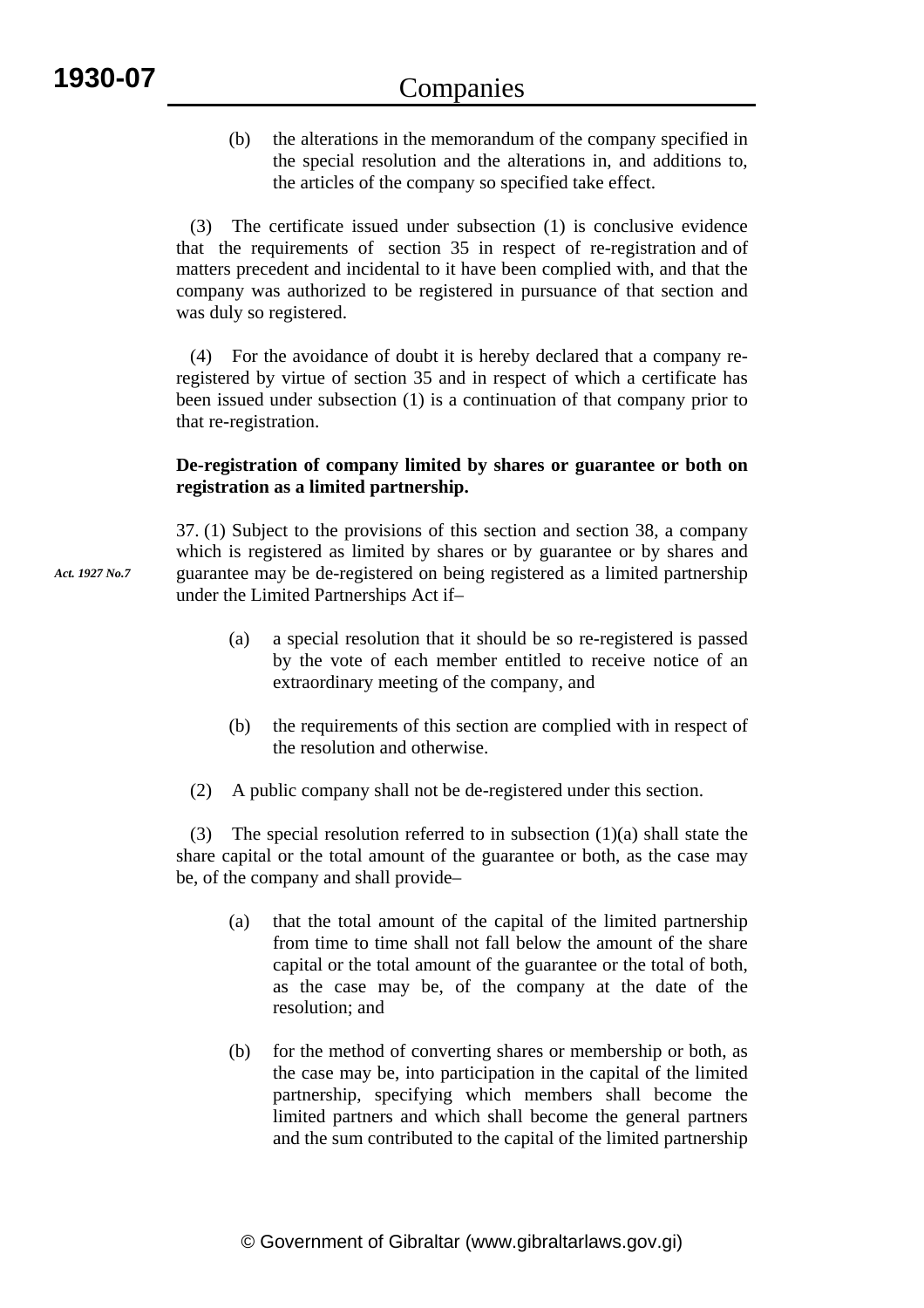by each shareholder or member or both, as the case may be; and

 (c) for the making of such alterations in the memorandum and articles as are necessary to bring them (in substance and in form) into conformity with the requirements of the Partnership Act. 1895 No.11. Act and the Limited Partnerships Act as the partnership agreement.

 (4) The special resolution referred to in subsection (1)(a) is subject to section 165 (copy to be forwarded to the Registrar within fifteen days).

 (5) An application for the company to be de-registered on registration under the Limited Partnerships Act as a limited partnership, framed in the prescribed form and signed by a director or by the secretary of the company, shall be lodged with the Registrar, together with–

- (a) the necessary documents, and
- (b) the prescribed fee,

not earlier than the day on which the copy of the special resolution forwarded under section 165 is received by him.

 (6) The documents required to be lodged with the Registrar for the purposes of subsection (5)(a) are–

- (a) a printed copy of the memorandum and articles as altered in pursuance of the special resolution to be the limited partnership agreement containing–
	- (i) the name of the company and the firm name under which registration as a limited partnership is to be sought;
	- (ii) the proposed principal place of business of the limited partnership;
	- (iii) the date on which it is proposed to register under the Limited Partnerships Act;
	- (iv) a copy of the statement to be submitted to the Registrar of Limited Partnerships in accordance with section 7A of the Limited Partnerships Act;
- (b) a certificate of good standing in respect of the company issued by the Registrar;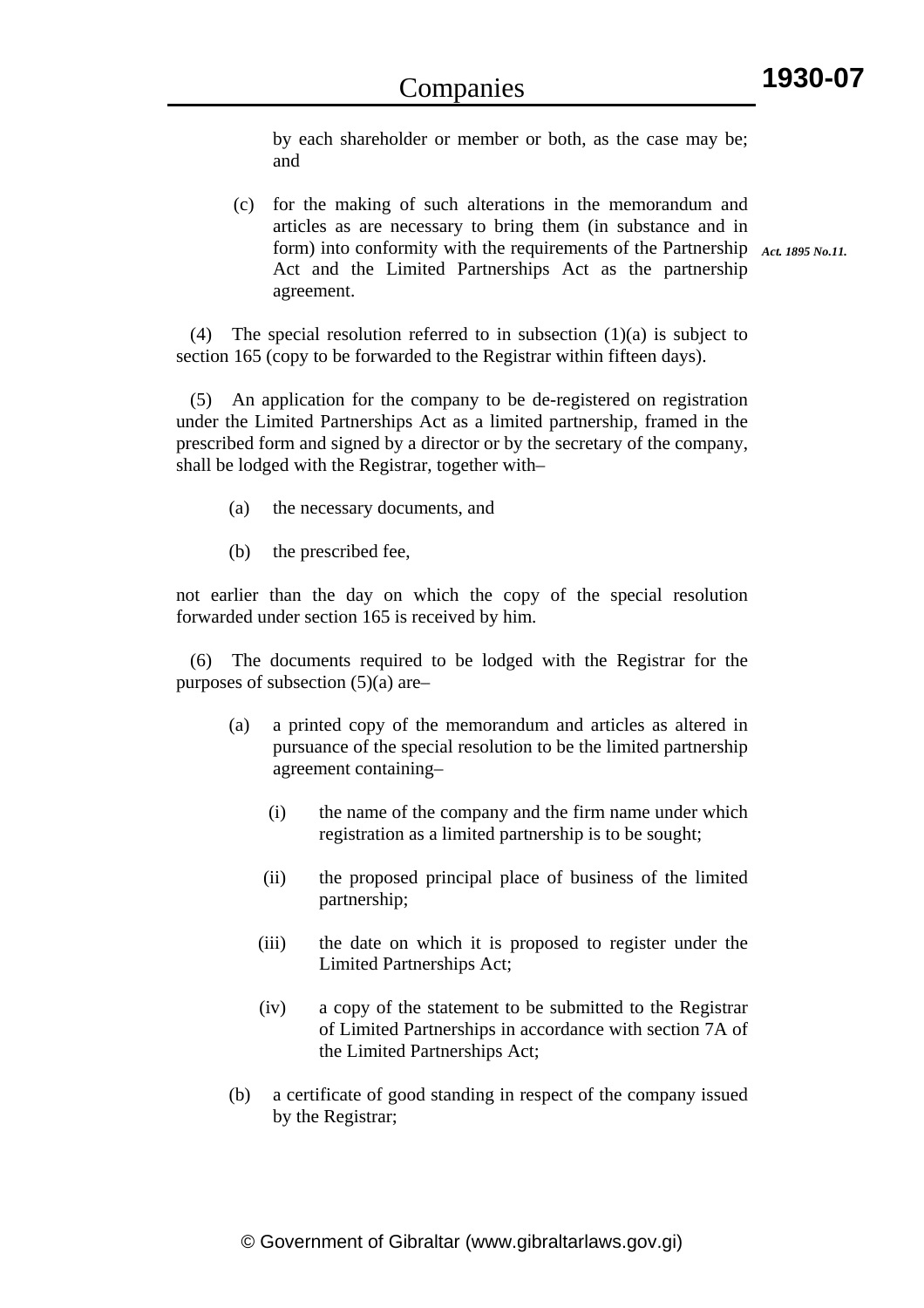- (c) where the company carries on in or from within Gibraltar a business which is–
	- (i) licensed under the Financial Services Act, 1989; or
	- (ii) authorized under the Banking Act, 1992 or the Financial Services Act, 1998; or
	- (iii) licensed or authorized in accordance with a Community requirement other than one falling within subparagraph  $(i)$  or  $(ii)$ ,

 evidence of the consent of the competent authority under the relevant legislation to the company de-registering under the Act and registering under the Limited Partnerships Act;

- (d) evidence to the satisfaction of the Registrar that no proceedings for insolvency have been commenced against the company in Gibraltar;
- (e) evidence to the satisfaction of the Registrar that any mortgage or other charge recorded in respect of that company has been discharged in accordance with the Act or the consent in writing to the de-registration of every registered mortgagee or chargee has been obtained.

 (7) A cancellation of shares in pursuance of this section shall not be deemed to be a reduction of share capital within the meaning of this Act.

- (8) For the purposes of this section "share capital" shall include–
	- (a) the nominal value of the allotted shares of every class in the company, whether or not paid up and whether or not paid up in cash or otherwise; and
	- (b) any amount in the share premium account (as defined by section 94(1)) of the company.

# **Certificate of de-registration under section 37.**

38. (1) The Registrar shall–

- (a) retain the application and other documents lodged with him under section 37; and–
- (b) provide to the Registrar of Limited Partnerships appointed under section 13 of the Limited Partnerships Act the document provided for in section 7A of that Act.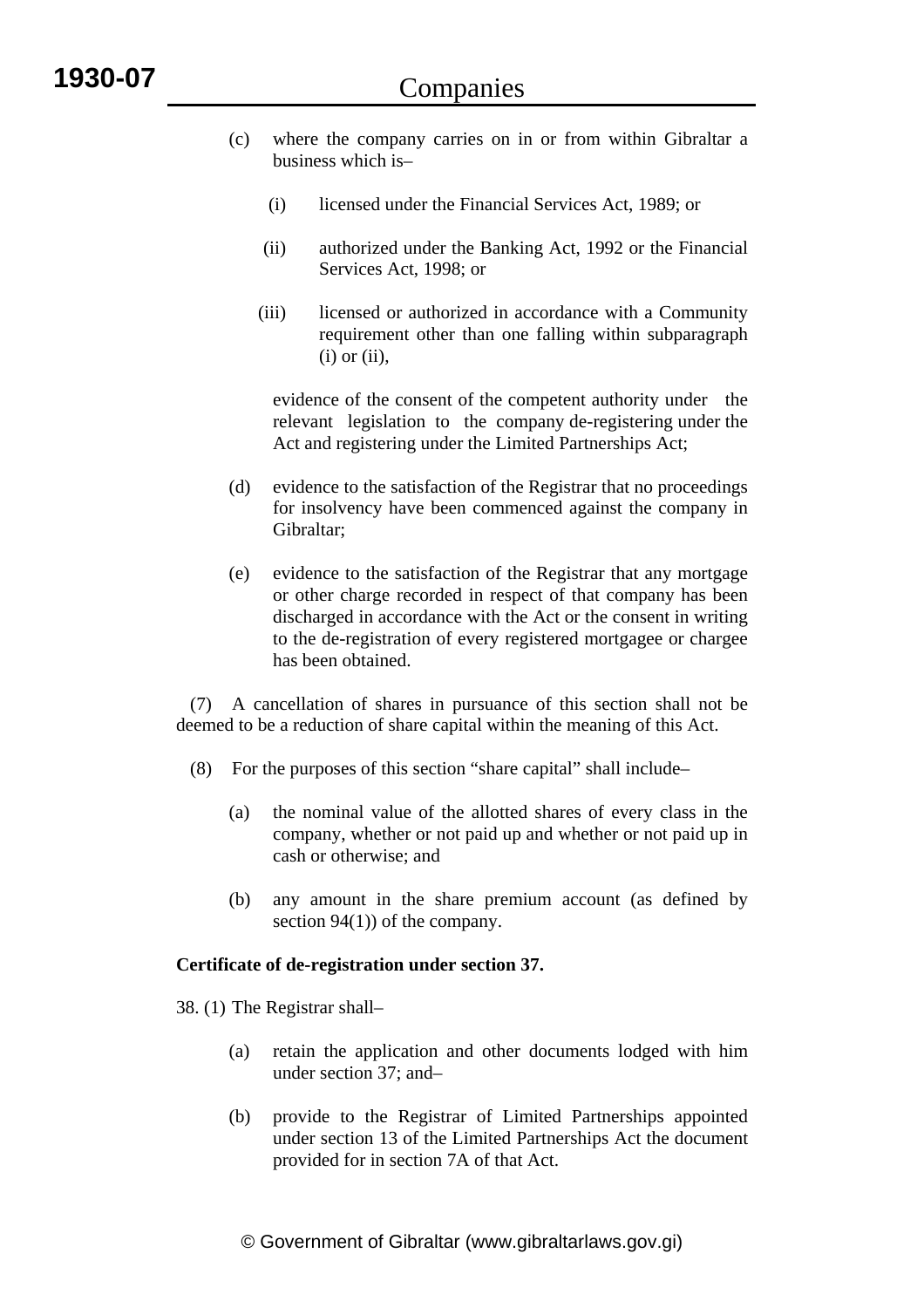- (2) The Registrar shall–
	- (a) on being satisfied that the requirements of section 37 are satisfied; and
	- (b) having received notice in writing from the Registrar of Limited Partnerships appointed under section 13 of the Limited Partnerships Act that, on receipt of confirmation from the Registrar that the requirements of section 37 and this section have been met in respect of the body, the body may be registered under section 4 of that Act,

de-register the body as a company registered under this Act and issue to the company a Certificate of De-registration and Continuation for the purpose of Registration as a limited partnership on the date and at the time signified by the Registrar of Limited Partnerships as the date and time at which the registration of the body under section 4 of the Limited Partnerships Act shall occur.

 (3) On the issue of the certificate under subsection (2) the alterations in the memorandum of the company specified in the special resolution and the alterations in, and additions to, the articles of the company so specified take effect.

 (4) The certificate issued under subsection (2) is conclusive evidence that the requirements of section 37 in respect of de-registration and of matters precedent and incidental to it have been complied with, and that the company was authorized to be de-registered in pursuance of that section and was duly so de-registered.

 (5) For the avoidance of doubt it is hereby declared that a limited partnership registered under section 4 of the Limited Partnerships Act as a result of the procedures contained in–

- (a) section 37 and this section; and
- (b) section 7A of the Limited Partnerships Act,

is on the date and time referred to in subsection (2) a continuation of the undertaking of the company de-registered by virtue of the procedures referred to in paragraph (a).

# *Membership of Company.*

# **Definition of member.**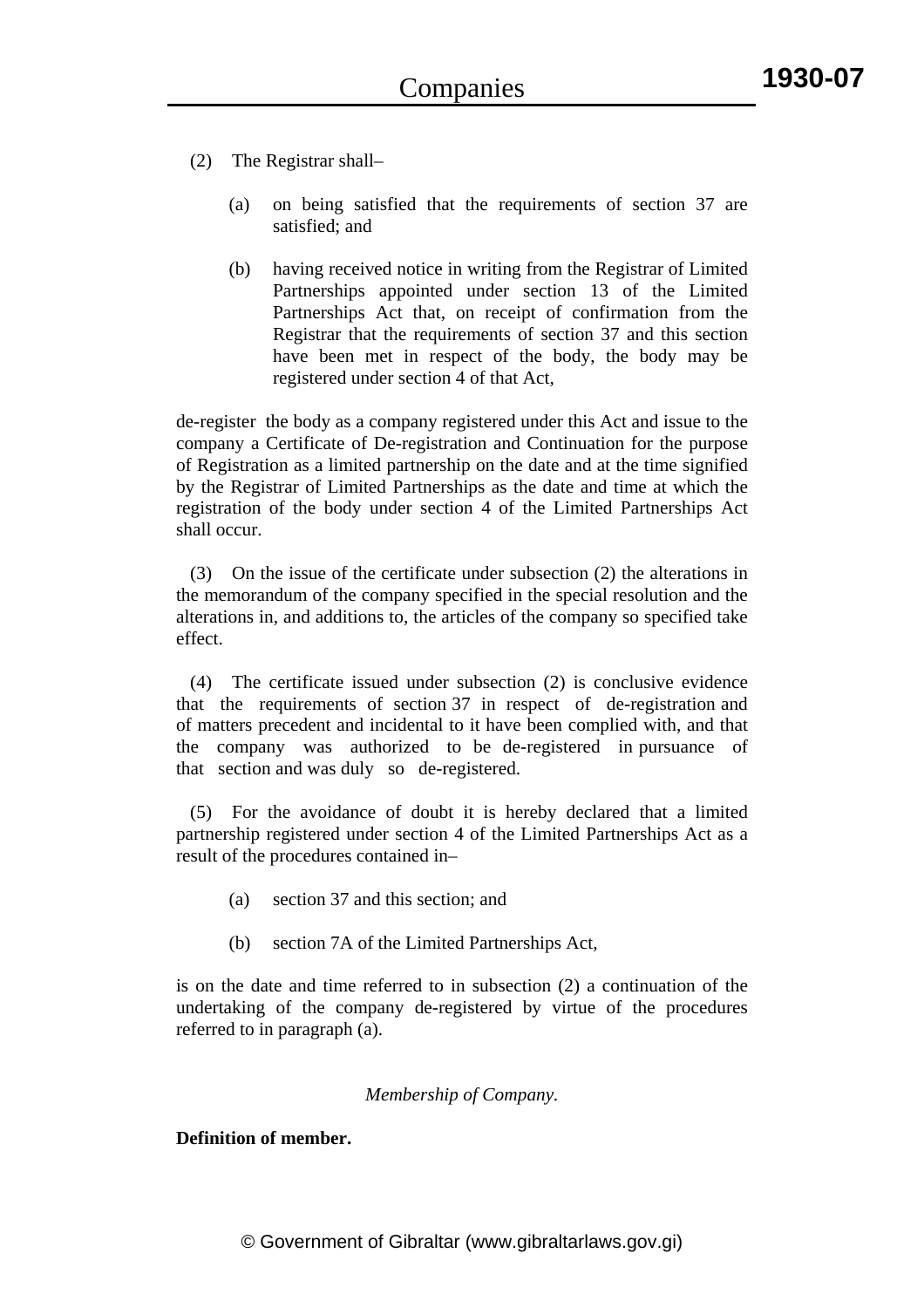*(1929 c.23, s.25).*

39. (1) The subscribers of the memorandum of a company shall be deemed to have agreed to become members of the company, and on its registration shall be entered as members in its register of members.

 (2) Every other person who agrees to become a member of a company, and whose name is entered in its register of members, shall be a member of the company.

### *Private Companies.*

#### **Meaning of "private company".**  *(s.26).*

40. (1) For the purposes of this Act a "private company" means a company limited by shares or limited by guarantee (whether or not having a share capital), being a company which by its articles–

- (a) restricts the right to transfer its shares; and
- (b) limits the number of its members to fifty, not including persons who are in the employment of the company and persons who, having been formerly in the employment of the company, were while in that employment, and have continued after the determination of that employment to be, members of the company; and
- (c) prohibits any invitation to the public to subscribe for any shares or debentures of the company.

 (2) Where two or more persons hold one or more shares in a company jointly, they shall, for the purposes of this section, be treated as a single member.

 (3) Subject to subsection (4), a company that is or will be a collective investment scheme licensed, authorized or otherwise regulated under the Financial Services Act 1989 or the Financial Services (Collective Investment Schemes) Act 2005 is entitled to be a private company where its articles of association so provide, notwithstanding that it does not comply with subsection  $(1)$ .

 (4) A company that is a private company by virtue of subsection (3) shall comply with subsection (1) until it is licensed, authorized or otherwise regulated as the case may be.

# **Circumstances in which company ceases to be, or to enjoy privileges of a private company.**

*(1929 c.23, s.27).*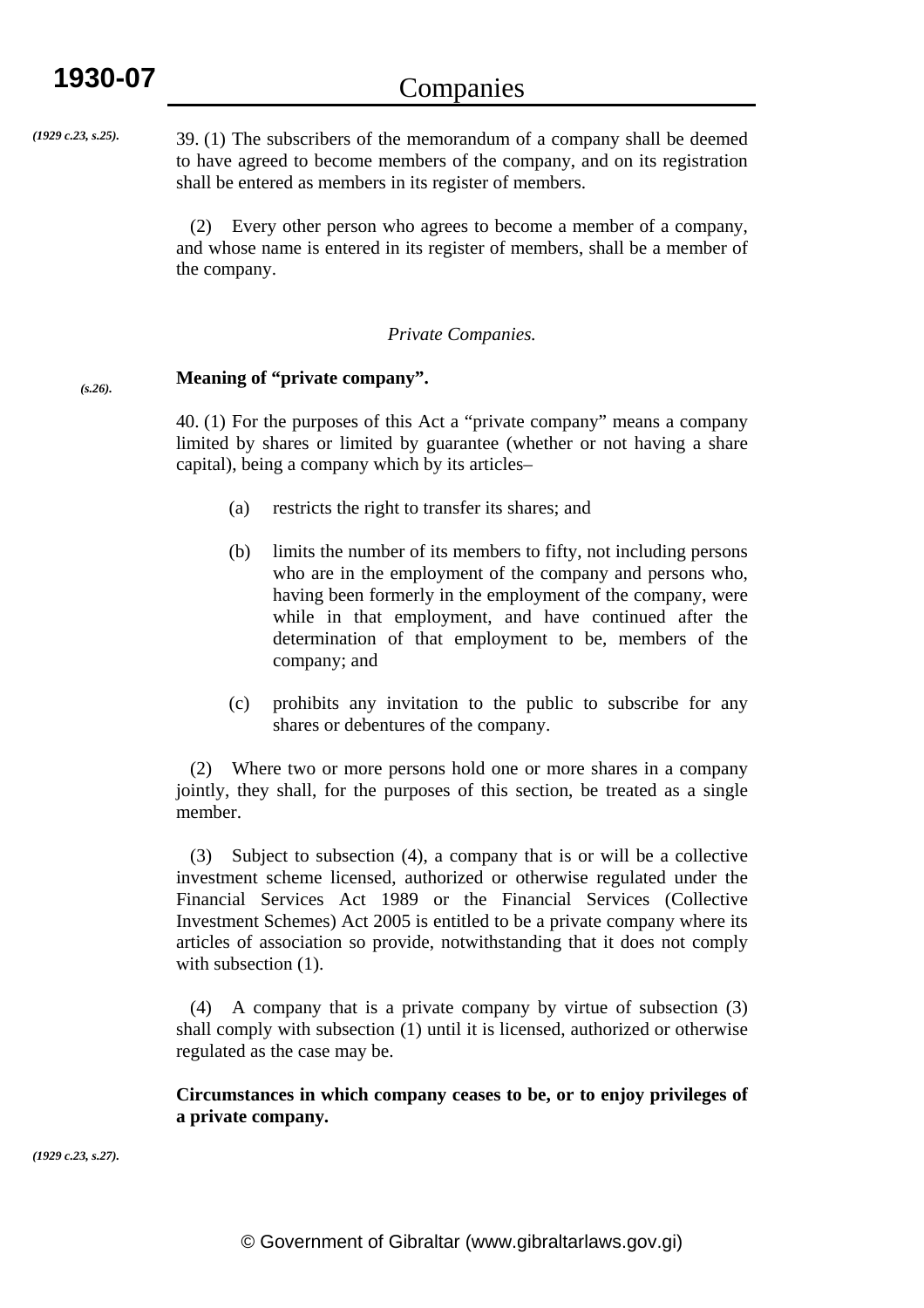41. (1) If a company, being a private company, alters its articles in such manner that they no longer include the provisions which, under section 40, are required to be included in the articles of a company in order to constitute it a private company, the company shall, as on the date of the alteration, cease to be a private company and shall, within a period of fourteen days after such date, deliver to the Registrar for registration a prospectus or a statement in lieu of prospectus in the form and containing the particulars set out in Schedule 2.

 (2) If default is made in complying with subsection (1), the company and every officer of the company who is in default are each guilty of offences and are liable on summary conviction to a default fine at level 2 on the standard scale.

 (3) Where the articles of a company include the provisions aforesaid but default is made in complying with any of those provisions, the company shall cease to be entitled to the privileges and exemptions conferred on private companies under the provisions contained in section 42(1), section 155(3), section 178(1) and paragraph (d) of section 220, and thereupon the said provisions shall apply to the company as if it were not a private company:

 Provided that the court, on being satisfied that the failure to comply with the conditions was accidental or due to inadvertence or to some other sufficient cause, or that on other grounds it is just and equitable to grant relief, may, on the application of the company or any other person interested and on such terms and conditions as seem to the court just and expedient, order that the company be relieved from such consequences as aforesaid.

 (4) Nothing in this section shall prejudice the application of section 40(3) and (4).

*Reduction of Number of Members Below Legal Minimum.* 

# **Prohibition on carrying on business with fewer than the required number of members.**

42. (1) If at any time the number of members of the company which is a private company is reduced to none and it carries on business while the number is so reduced every officer of the company during that time it so carries on business who is cognisant of the fact that it is carrying on business with fewer than one member shall be severally liable for the payment of the whole debts of the company contracted during that time and may be severally sued therefor.

 (2) If at any time the number of members of a company which is a public company is reduced below seven and it carries on business for more than 6 months while the number is so reduced, every person who is a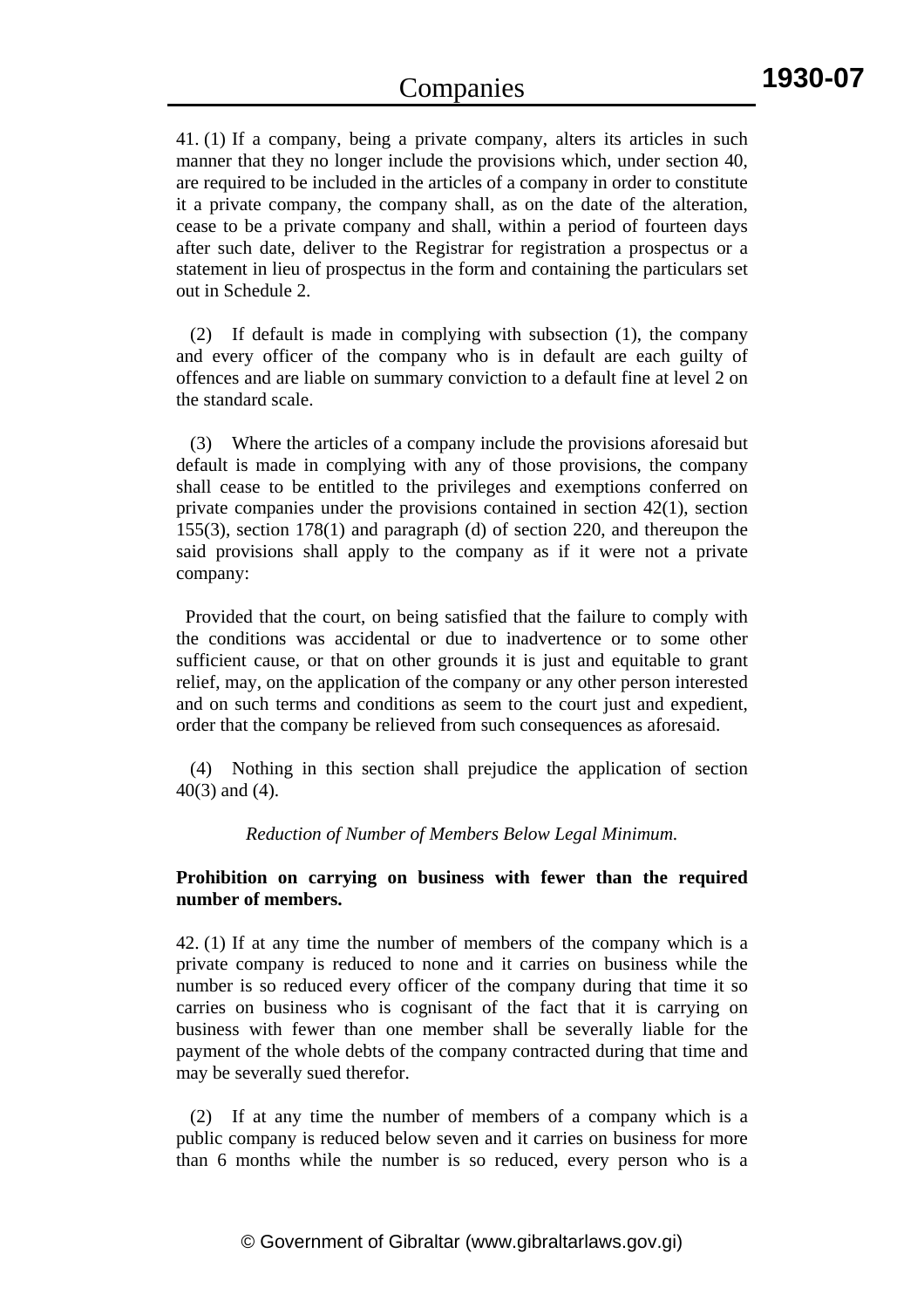member of the company during the time that it so carries on business after those six months and is cognisant of the fact that it is carrying on business with fewer than seven members shall be severally liable for the payment of the whole debts of the company contracted during that time and may be severally sued therefor.

# *Contracts.*

# **Pre-incorporation actions.**

43. (1) Where,–

- (a) prior to the date of incorporation mentioned in the certificate of incorporation of a company, any action has been carried out in the name of that company and purportedly by or on behalf of that company, and
- (b) that company is not precluded from doing so by its memorandum or articles,

the company may after that date by resolution ratify that action, and that action shall then be deemed to be the action of the company and–

- (c) the company shall be entitled to the benefit of that action; and
- (d) the company shall be liable in respect of that action; and
- (e) any failure to take any steps necessary to give effect to that action shall be a failure by the company.
- (2) Except–
	- (a) where a company has ratified that action, as provided for in subsection (1), or
	- (b) there is an agreement to the contrary,

an action carried out in the name of a company and purportedly by or on behalf of that company prior to the date of incorporation mentioned in the certificate of incorporation of that company shall be the action of the person or persons by whom it was carried out and that person or those persons shall be jointly and severally liable in respect of that action and shall be entitled to the benefit of that action.

# **A company's capacity not limited by its memorandum.**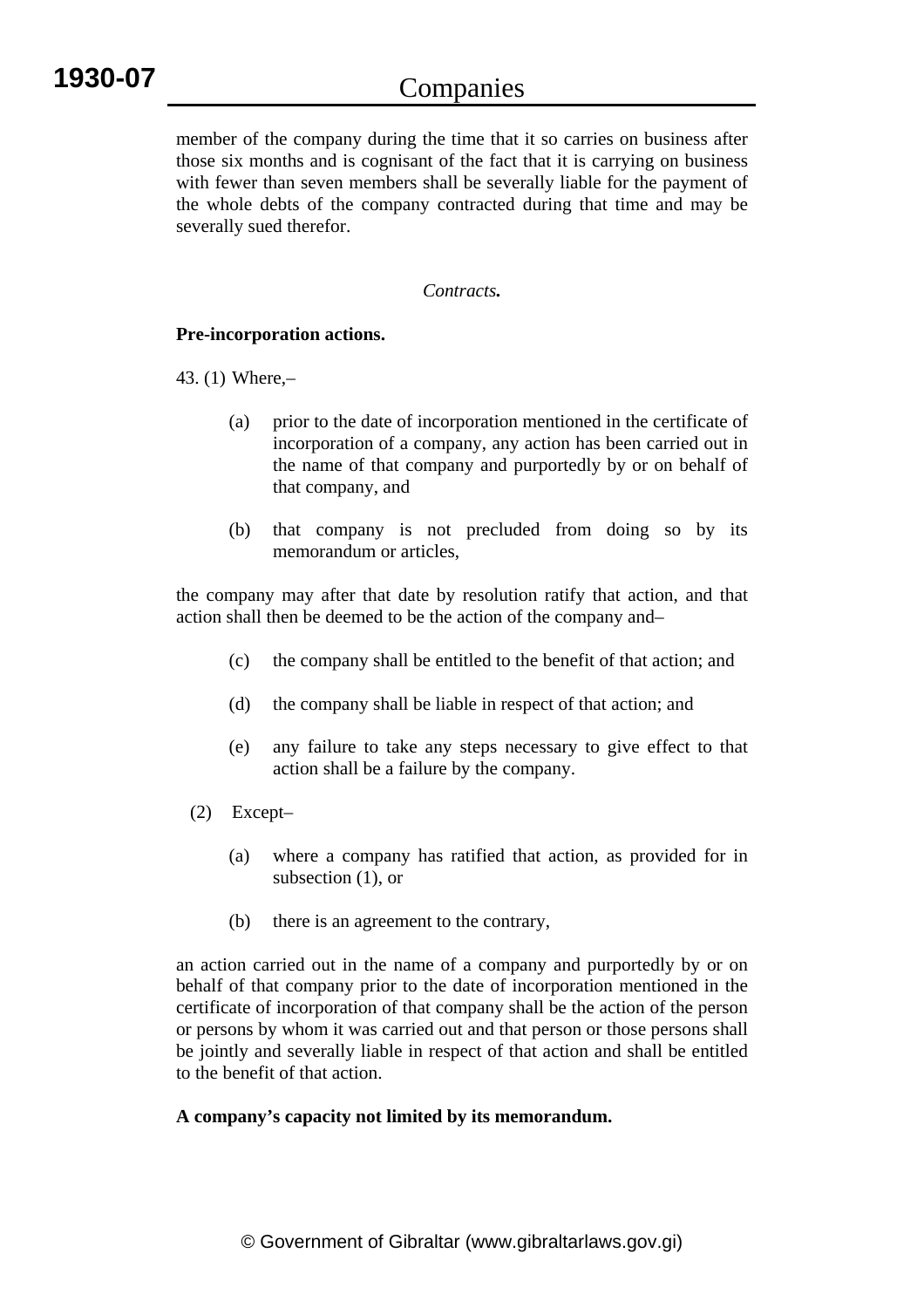44. (1) The validity of an act done by a company shall not be called into question on the ground of lack of capacity by reason of anything in the company's memorandum.

 (2) A member of the company may bring proceedings to restrain the doing of an act which but for subsection (1) would be beyond the company's capacity save that no such proceedings shall lie in respect of an act to be done in fulfilment of a legal obligation arising from a previous act of the company.

 (3) It remains the duty of the directors to observe any limitations on their powers flowing from the company's memorandum and action by the directors which but for subsection (1) would be beyond the company's capacity may only be ratified by the company by special resolution.

 (4) A resolution ratifying an action by the directors beyond the company's capacity shall not affect any liability incurred by the directors or any other person and relief from any such liability must be agreed to separately by special resolution.

# **Power of directors to bind the company.**

45. (1) In favour of a person dealing with a company in good faith, the power of the board of directors to bind the company, or authorise others to do so, shall be deemed to be free of any limitations under the company's constitution.

- (2) For this purpose–
	- (a) a person "deals with" a company if he is a party to any transaction or other act to which the company is a party;
	- (b) a person shall not be regarded as acting in bad faith by reason only of his knowing that an act is beyond the powers of the directors under the company's constitution; and
	- (c) a person shall be presumed to have acted in good faith unless the contrary is proved.

 (3) The reference above to limitations on the directors' powers under the company's constitution includes limitations deriving–

- (a) from the resolution of the company in general meeting or a meeting of any class of shareholders, or
- (b) from any agreement between the members of the company or any class of shareholders.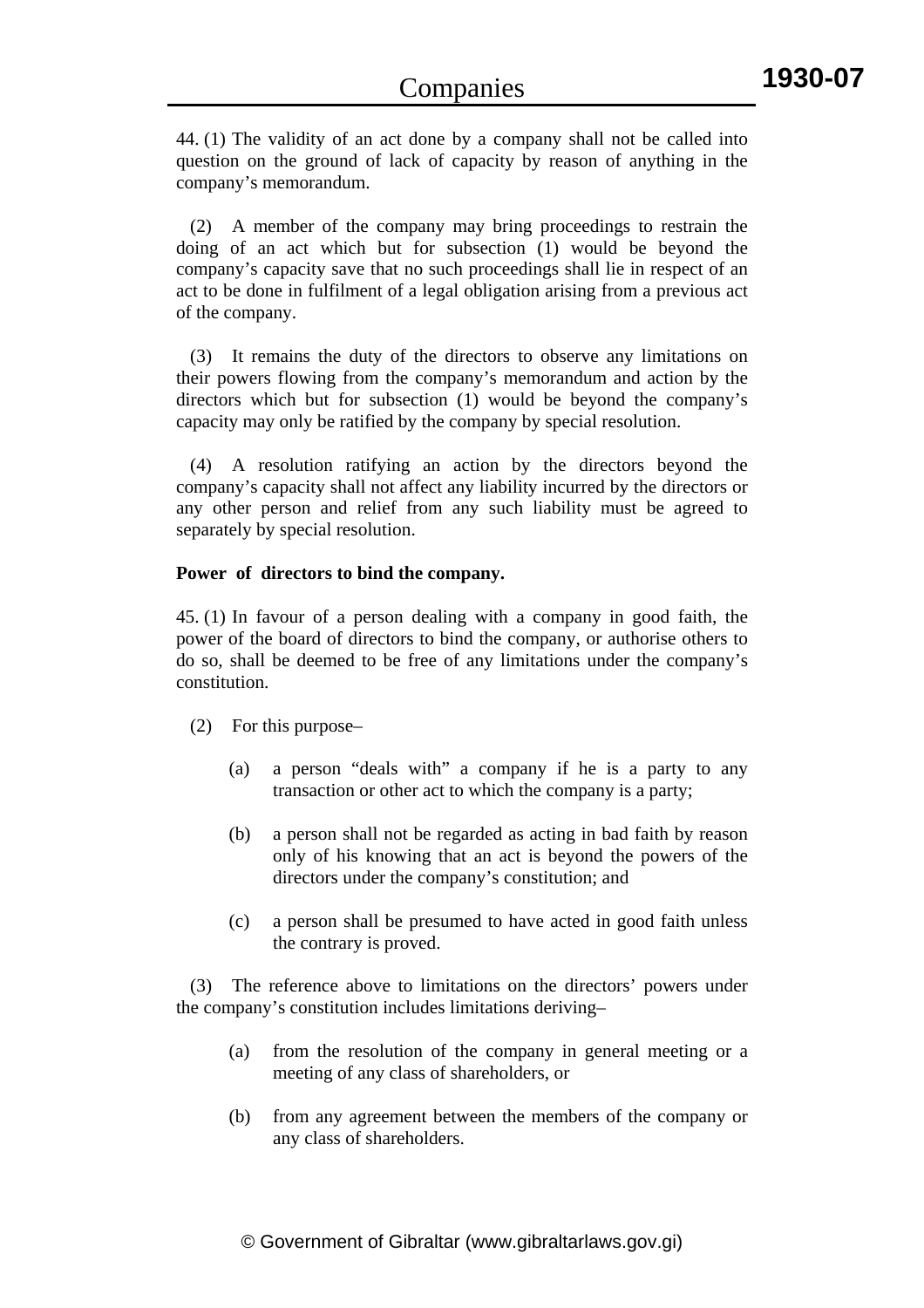(4) Subsection (1) does not affect any right of a member of the company to bring proceedings to restrain the doing of an act which is beyond the powers of the directors:

 Provided that no such proceedings shall lie in respect of any act to be done in fulfillment of a legal obligation arising from a previous act of the company.

 (5) Subsection (1) does not affect any liability incurred by the directors, or any other person, by reason of the directors' exceeding of their powers.

### **No duty to enquire as to capacity of company or authority of directors.**

46. A party to a transaction with a company is not bound to enquire as to whether it is permitted by the company's memorandum or as to any limitation on the powers of the board of directors to bind the company or to authorise others to do so.

### **Form of contracts, deeds, instruments and other documents.**

47. (1) Contracts on behalf of a company may be made as follows:–

- (a) a contract which if made between private persons would be by law required to be in writing, and under seal, may be made on behalf of the company in writing–
	- (i) if the company has a seal for use in Gibraltar, under that seal; or
	- (ii) signed by the authorized signatories of the company, each signing or under the seal of the signatory, as the case may be;
- (b) a contract which if made between private persons would be by law required to be in writing, signed by the parties to be charged therewith, may be made on behalf of the company in writing signed by any person acting under its authority, express or implied;
- (c) a contract which if made between private persons would by law be valid although made by parol only, and not reduced into writing, may be made by parol on behalf of the company by any person acting under its authority, express or implied.

 (2) A contract made according to this section shall be effectual in law, and shall bind the company and its successors and all other parties thereto.

*(1929 c.23, s.29).*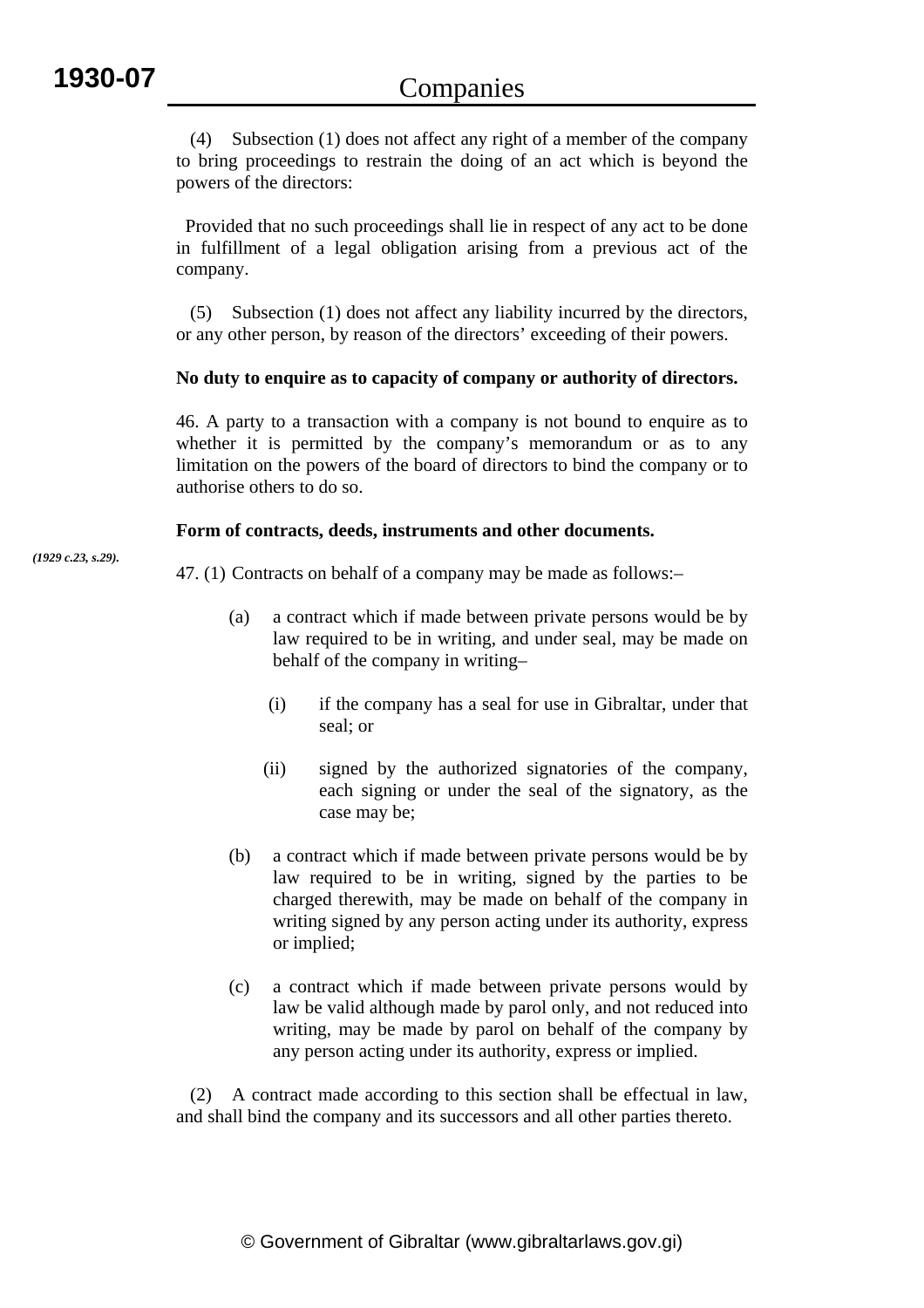(3) A contract made according to this section may be varied or discharged in the same manner in which it is authorized by this section to be made.

 (4) The references in subsections (1) to (3) to a contract or contracts shall be taken to include reference to deeds, instruments and other documents and where a company executes a deed, instrument or other document, whether or not the company has a common seal, it shall be sufficient and the company shall be bound if that deed, instrument or other document is signed by the authorized signatories of the company intending it to be executed by way of a deed.

# **Bills of exchange and promissory notes.**

48. A bill of exchange or promissory note shall be deemed to have been *(1929 c.23 s.30).* made, accepted or endorsed on behalf of a company if made accepted or endorsed in the name of, or by or on behalf or on account of the company by any person acting under its authority.

# **Execution of deeds, instruments and other documents abroad and execution in Gibraltar by foreign companies.**

*(s.31).*

49. (1) A company may, by writing  $-$ 

- (a) if the company has a seal for use in Gibraltar, under that seal; or
- (b) signed by the authorized signatories of the company, each signing or under the seal of the signatory, as the case may be;

empower any person, either generally or in respect of any specified matters, as its attorney, to execute deeds, instruments or other documents on its behalf in any place outside Gibraltar.

 (2) A deed, instrument or other document signed by such an attorney on behalf of the company and–

- (a) if he has a seal, under that seal; or
- (b) signed by him or, where the attorney is a legal person, the authorized signatories of the attorney,

shall bind the company and have the same effect as if the deed, instrument or other document had been sealed or signed as provided for in section 47(1).

 (3) Where a company executes a deed, instrument or other document outside Gibraltar, whether or not the company has an official seal for use in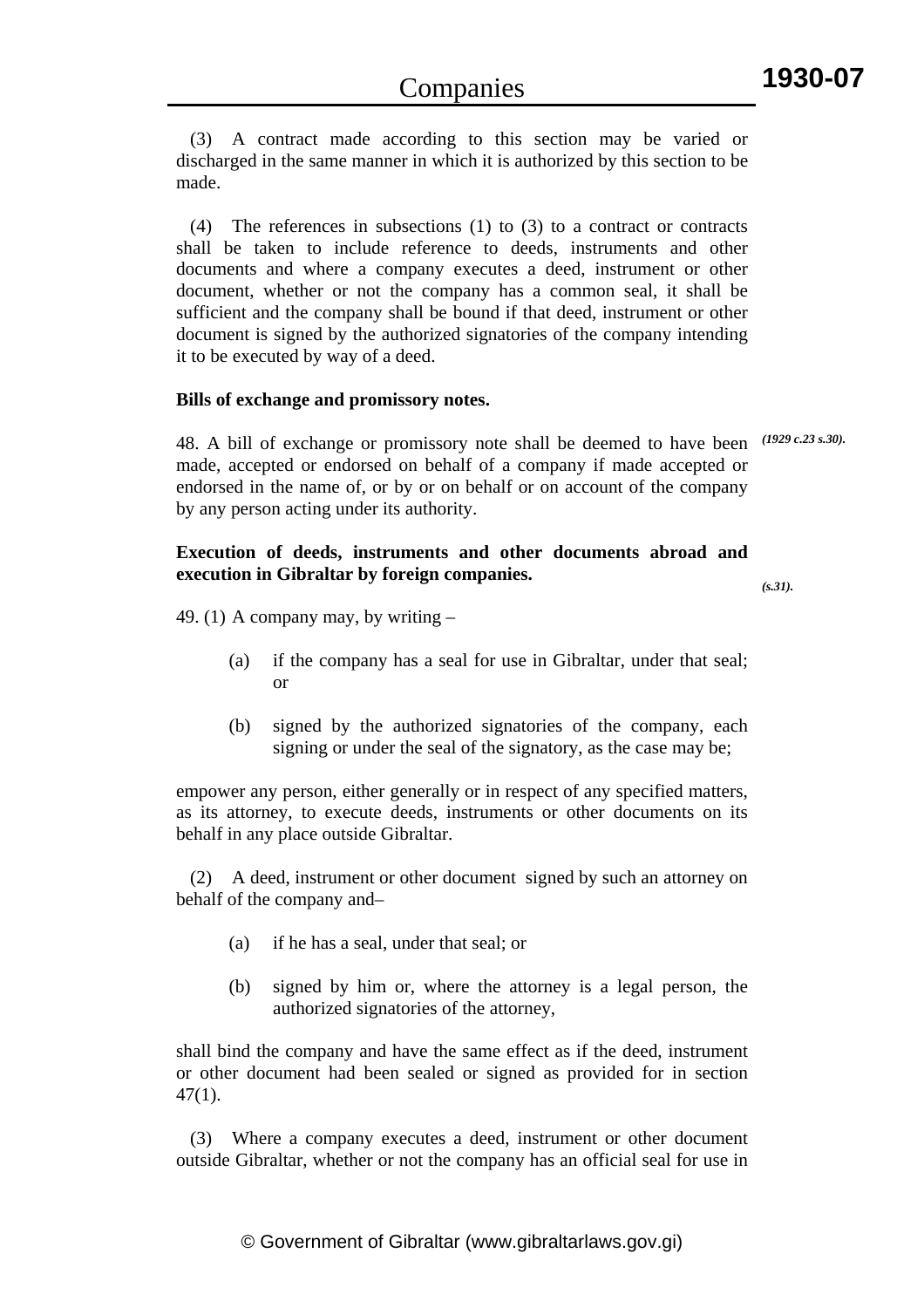the territory, district or place outside Gibraltar, it shall be sufficient and the company and the other parties shall be bound if that deed, instrument or document is signed by the authorized signatories of the company intending it to be executed by way of a deed.

 (4) Section 15(3) shall apply to a company incorporated outside Gibraltar as it applies to a company incorporated or registered under this Act.

 (5) Section 47(1)(a) shall apply to a company incorporated outside Gibraltar as if there were substituted for subparagraph (ii) the following–

- (ii) by any person who, in accordance with the laws of the territory in which the company is incorporated, is acting under the authority, (express or implied) of that company; or
- (iii) in any manner permitted by the laws of the territory in which the company is incorporated for the execution of documents by such a company;

 (6) In respect of a company incorporated outside Gibraltar, a deed, instrument or other document which–

- (a) is signed by a person or persons who, in accordance with the laws of the territory in which the company is incorporated, is or are acting under the authority (express or implied) of that company; and
- (b) is expressed (in whatever form of words) to be executed by the company,

has the same effect in relation to that company as it would have in relation to a company incorporated in Gibraltar if executed in accordance with section 47.

 (7) In favour of a purchaser a document shall be deemed to have been duly executed if it purports to have been signed by a person or persons who, in accordance with the laws of the territory in which the company is incorporated, is or are acting under the authority

(express or implied) of that company, and for the purpose of this section "a purchaser" means a purchaser in good faith for valuable consideration and includes a lessee, mortgagee or other person who for valuable consideration acquires an interest in a property.

 (8) A document executed by a company incorporated outside Gibraltar which makes it clear on its face that it is intended by the person or persons making it to be a deed has effect upon delivery as a deed and it shall be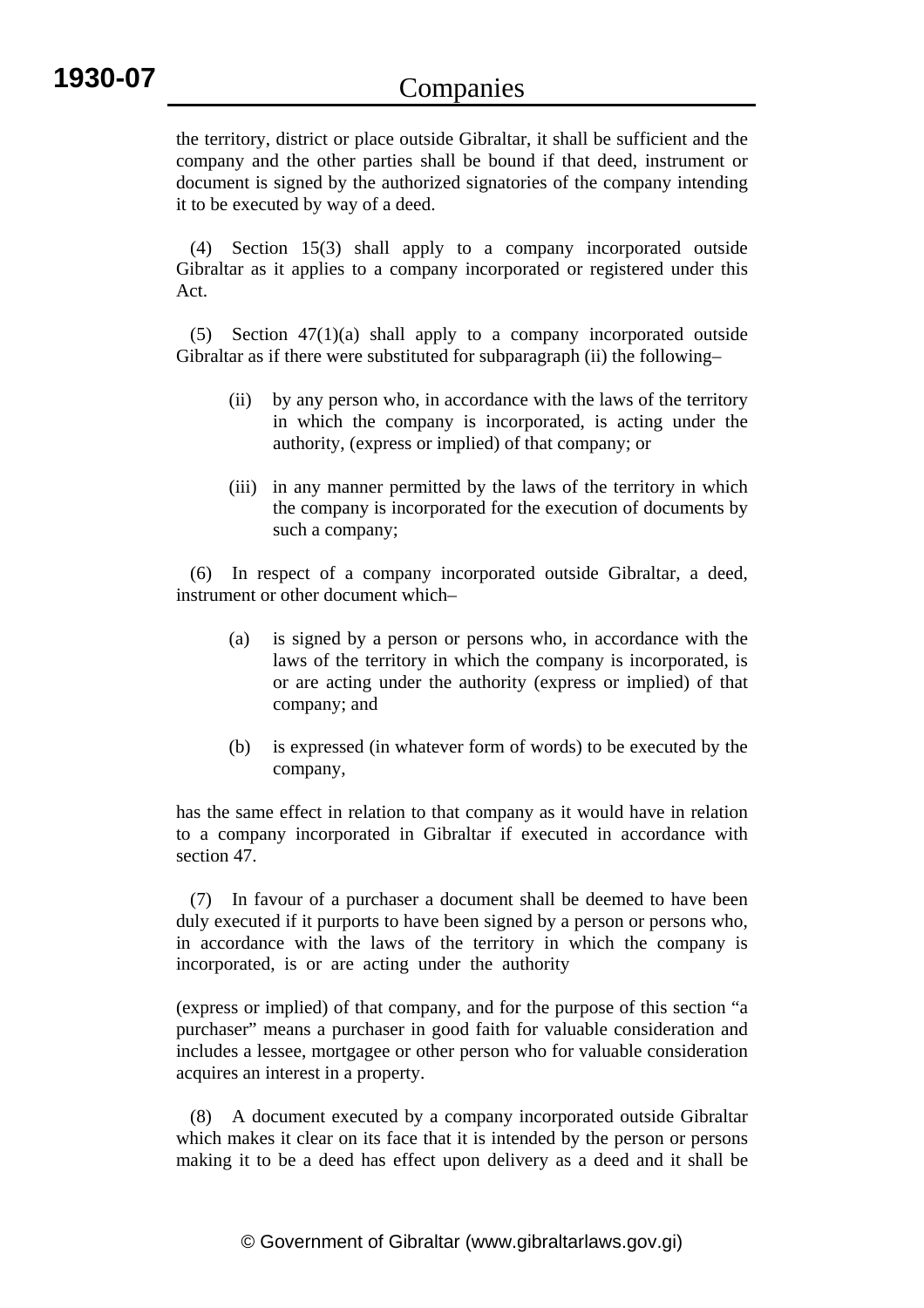presumed, unless the contrary intention is proved, to be delivered upon its being so executed.

 (9) For the avoidance of doubt, any deed, instrument or other document executed by a company incorporated outside Gibraltar in the manner provided for in subsections  $(5)$ ,  $(6)$ ,  $(7)$  or  $(8)$  in the six years immediately preceding the 1st day of January 2001 shall be valid and binding on the company and effective as if it had been sealed with the common seal of a company incorporated in Gibraltar.

# **Power for company to have official seal for use abroad.**

*(1929 c.23, s.32).*

50. (1) A company whose objects do not preclude the transaction of business in foreign countries may, unless precluded by its articles, have for use in any territory, district or place outside Gibraltar, an official seal, which –

- (a) if the company has a seal for use in Gibraltar, shall be a facsimile of that seal; or
- (b) if the company does not have a seal for use in Gibraltar, shall bear the name of the company engraven in legible characters,

with the addition on its face of the name of every territory, district or place where it is to be used.

 (2) A deed or other document to which an official seal is duly affixed shall bind the company as if it had been sealed or signed as provided for in section  $47(1)$ .

 (3) A company having an official seal for use in any such territory, district or place may, by writing sealed or signed as provided for in section 47(1), authorize any person appointed for the purpose in that territory, district or place, to affix the official seal to any deed or other document to which the company is party in that territory, district or place.

 (4) The authority of any such agent shall, as between the company and any person dealing with the agent, continue during the period (if any) mentioned in the instrument conferring the authority, or if no period is there mentioned, then until notice of the revocation or determination of the agent's authority has been given to the person dealing with him.

 (5) The person affixing any such official seal shall, by writing under his hand, certify on the deed or other instrument to which the seal is affixed, the date on which and the place at which it is affixed.

*Authentication of Documents.*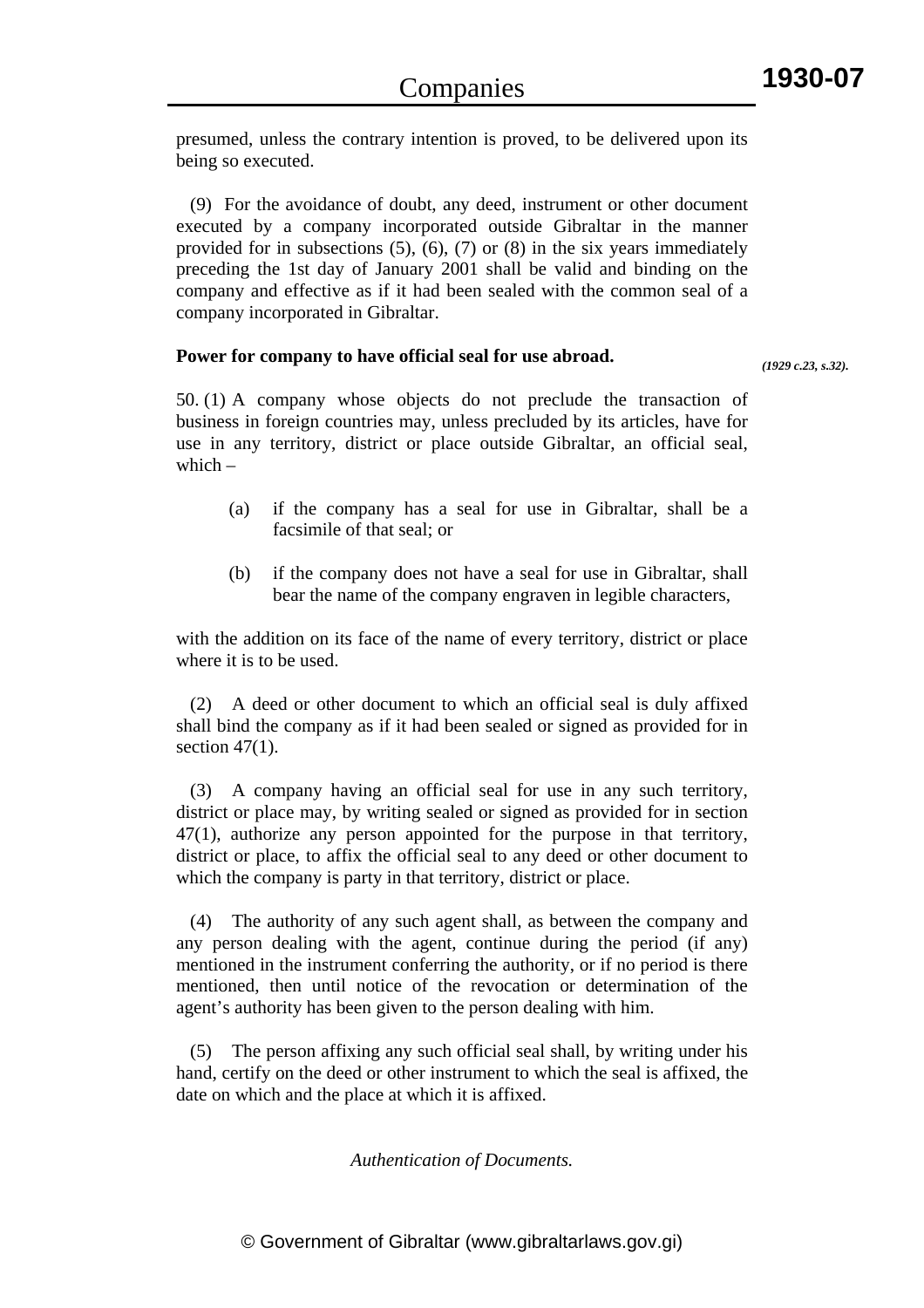#### **Authentication of documents.**  *(1929 c.23, s.33).*

51. A document or proceeding requiring authentication by a company may be signed by the authorized signatories of the company.

### **PART II.**

# SHARE CAPITAL AND DEBENTURES.

### *Prospectus.*

#### **Dating and registration of prospectus.**

52. (1) A prospectus issued by or on behalf of a company or in relation to an intended company shall be dated, and that date shall, unless the contrary is proved, be taken as the date of publication of the prospectus.

 (2) A copy of every such prospectus, signed by every person who is named therein as a director or proposed director of the company, or by his agent authorized in writing, shall be delivered to the Registrar for registration on or before the date of its publication, and no such prospectus shall be issued until a copy thereof has been so delivered for registration.

 (3) The Registrar shall not register any prospectus unless it is dated, and the copy thereof signed, in manner required by this section.

 (4) Every prospectus shall state on the face of it that a copy has been delivered for registration as required by this section.

 (5) If a prospectus is issued without a copy thereof being so delivered, the company and every person who is knowingly a party to the issue of the prospectus, are guilty of offences and are each liable on summary conviction to a fine of £5 for every day from the date of the issue of the prospectus until a copy thereof is so delivered.

#### **Specific requirements as to particulars in prospectus.**

*(1929 c.23, s.35).*

53. (1) Every prospectus issued by or on behalf of a company, or by or on behalf of any person who is or has been engaged or interested in the formation of the company, must state the matters specified in Part I of Schedule 3 and set out the reports specified in Part II of that Schedule, and Parts I and II shall have effect subject to the provisions contained in Part III of that Schedule.

 (2) A condition requiring or binding an applicant for shares in or debentures of a company to waive compliance with any requirement of this

*(s.34).*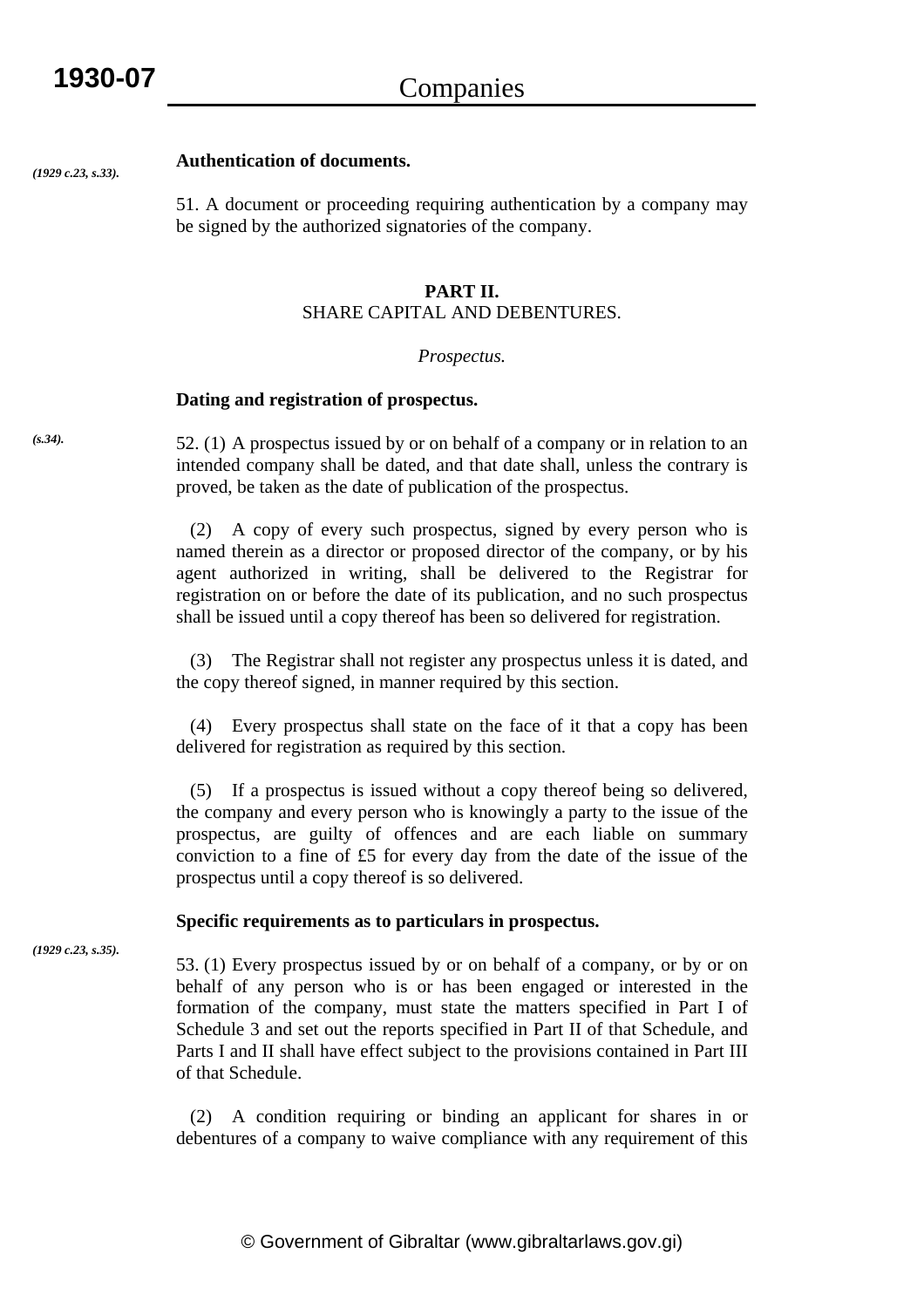section, or purporting to affect him with notice of any contract, or matter not specifically referred to in the prospectus, shall be void.

 (3) It shall not be lawful to issue any form of application for shares in or debentures of a company unless the form is issued with a prospectus which complies with the requirements of this section:

 Provided that this subsection shall not apply if it is shown that the form of application was issued either–

- (a) in connection with a bona fide invitation to a person to enter into an underwriting agreement with respect to the shares or debentures; or
- (b) in relation to shares or debentures which were not offered to the public.

A person who acts in contravention of the provisions of this subsection, is guilty of an offence and is liable on summary conviction to a fine at level 5 on the standard scale.

 (4) In the event of non-compliance with or contravention of any of the requirements of this section, a director or other person responsible for the prospectus shall not incur any liability by reason of the non–compliance or contravention, if–

- (a) as regards any matter not disclosed, he proves that he was not cognisant thereof; or
- (b) he proves that the non-compliance or contravention arose from an honest mistake of fact on his part; or
- (c) the non-compliance or contravention was in respect of matters which in the opinion of the court dealing with the case were immaterial or was otherwise such as ought, in the opinion of that court, having regard to all the circumstances of the case, reasonably to be excused:

 Provided that, in the event of failure to include in a prospectus a statement with respect to the matters specified in paragraph 15 of Part I of Schedule 3, no director or other person shall incur any liability in respect of the failure unless it be proved that he had knowledge of the matters not disclosed.

 (5) This section shall not apply to the issue to existing members or debenture holders of a company of a prospectus or form of application relating to shares in or debentures of the company, whether an applicant for shares or debentures will or will not have the right to renounce in favour of other persons, but subject as aforesaid, this section shall apply to a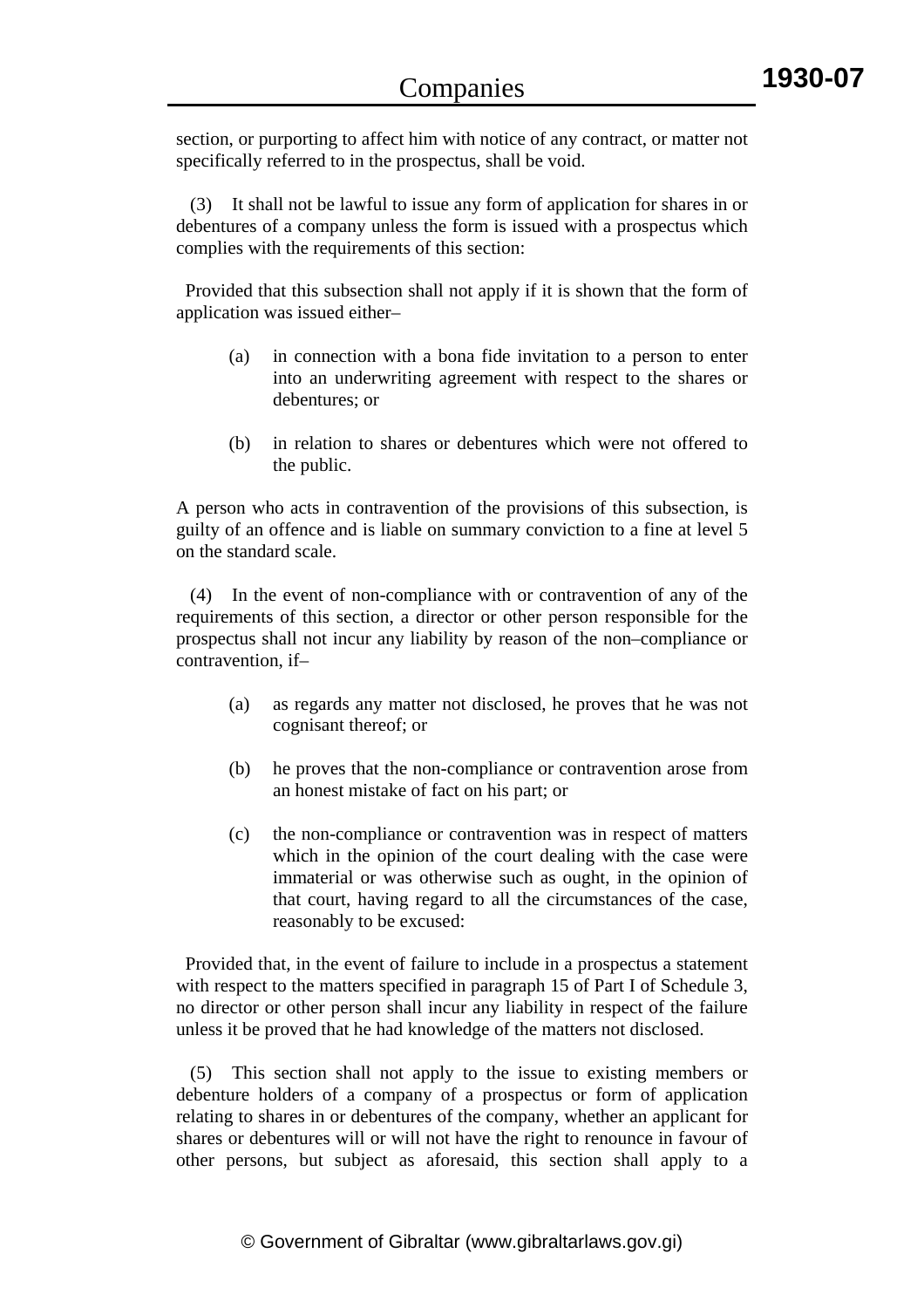*(s.37).*

prospectus or a form of application whether issued on or with reference to the formation of a company or subsequently.

Nothing in this section shall limit or diminish any liability which any person may incur under the general law or this Act apart from this section.

**Restriction on alteration of terms mentioned in prospectus or statement in lieu of prospectus.** 

- 54. (1) A company limited by shares or a company limited by guarantee and having a share capital shall not previously to the statutory meeting vary the terms of a contract referred to in the prospectus or statement in lieu of prospectus, except subject to the approval of the statutory meeting. *(1929 c.23, s.36).*
	- (2) This section shall not apply to a private company.

# **Liability for statements in prospectus.**

55. (1) Where a prospectus invites persons to subscribe for shares in or debentures of a company–

- (a) every person who is a director of the company at the time of the issue of the prospectus; and
- (b) every person who has authorized himself to be named and is named in the prospectus as a director or as having agreed to become a director either immediately or after an interval of time; and
- (c) every person being a promoter of the company; and
- (d) every person who has authorized the issue of the prospectus,

is liable to pay compensation to all persons who subscribe for any shares or debentures on the faith of the prospectus for the loss or damage they may have sustained by reason of any untrue statement therein, or in any report or memorandum appearing on the face thereof, or by reference incorporated therein or issued therewith, unless it is proved–

- (i) that having consented to become a director of the company he withdrew his consent before the issue of the prospectus, and that it was issued without his authority or consent; or
- (ii) that the prospectus was issued without his knowledge or consent, and that on becoming aware of its issue he forthwith gave reasonable public notice that it was issued without his knowledge or consent; or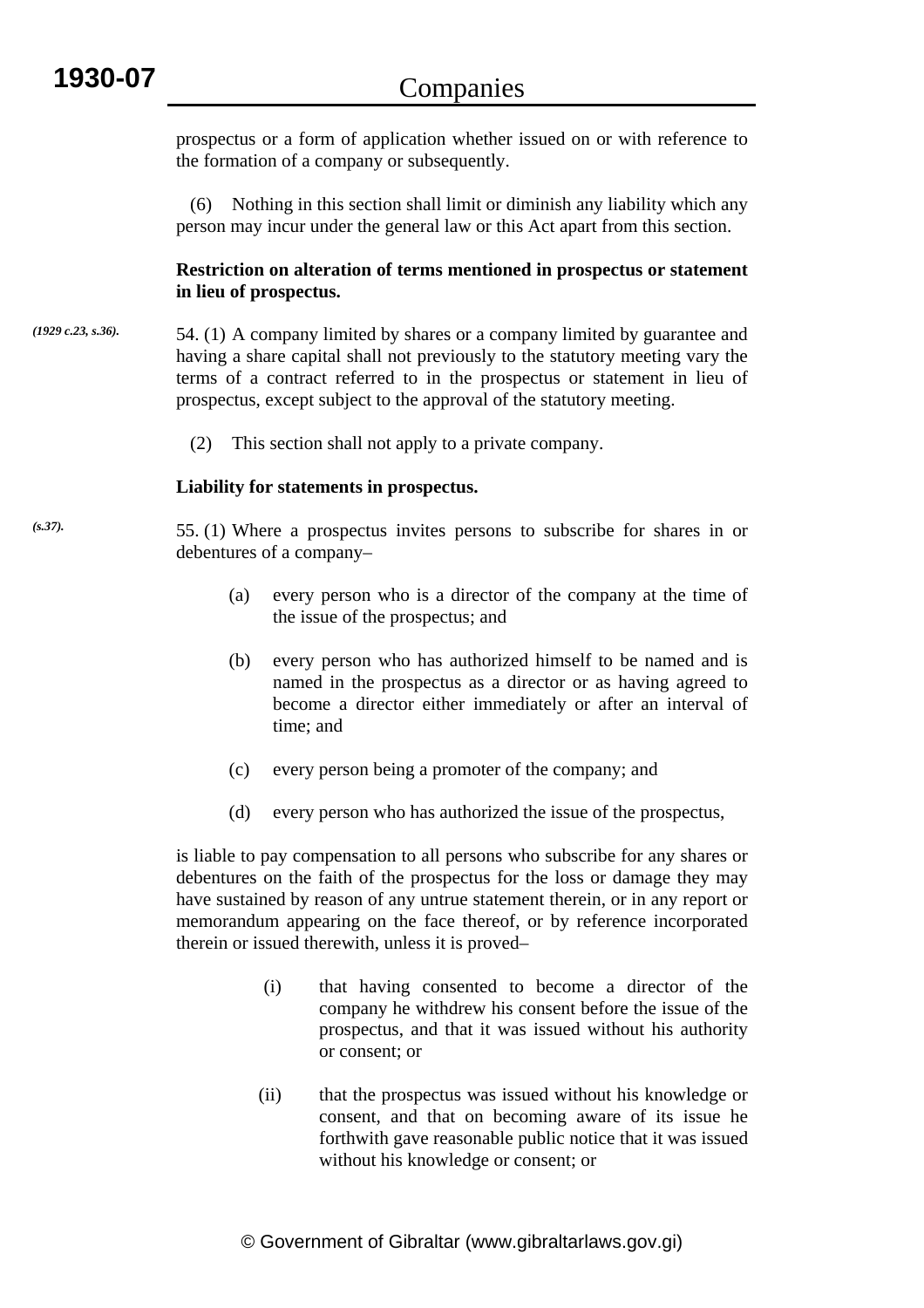- (iii) that after the issue of the prospectus and before allotment thereunder, he, on becoming aware of any untrue statement therein, withdrew his consent thereto, and gave reasonable public notice of the withdrawal, and of the reason therefor; or
- $(iv)$  that-
	- (A) as regards every untrue statement not purporting to be made on the authority of an expert or of a public official document or statement, he had reasonable ground to believe, and did up to the time of the allotment of the shares or debentures, as the case may be, believe, that the statement was true; and
	- (B) as regards every untrue statement purporting to be a statement by an expert or contained in what purports to be a copy of or extract from a report or valuation of an expert, it fairly represented the statement, or was a correct and fair copy of or extract from the report or valuation; and
	- (C) as regards every untrue statement purporting to be a statement made by an official person or contained in what purports to be a copy of or extract from a public official document, it was a correct and fair representation of the statement or copy of or extract from the document:

 Provided that a person shall be liable to pay compensation as aforesaid if it is proved that he had no reasonable ground to believe that the person making any such statement, report or valuation as is mentioned in paragraph  $(iv)(B)$  of this subsection was competent to make it.

 (2) Where the prospectus contains the name of a person as a director of the company, or as having agreed to become a director thereof, and he has not consented to become a director, or has withdrawn his consent before the issue of the prospectus, and has not authorized or consented to the issue thereof, the directors of the company, except any without whose knowledge or consent the prospectus was issued, and any other person who authorized the issue thereof, shall be liable to indemnify the person named against all damages, costs and expenses to which he may be made liable by reason of his name having been inserted in the prospectus, or in defending himself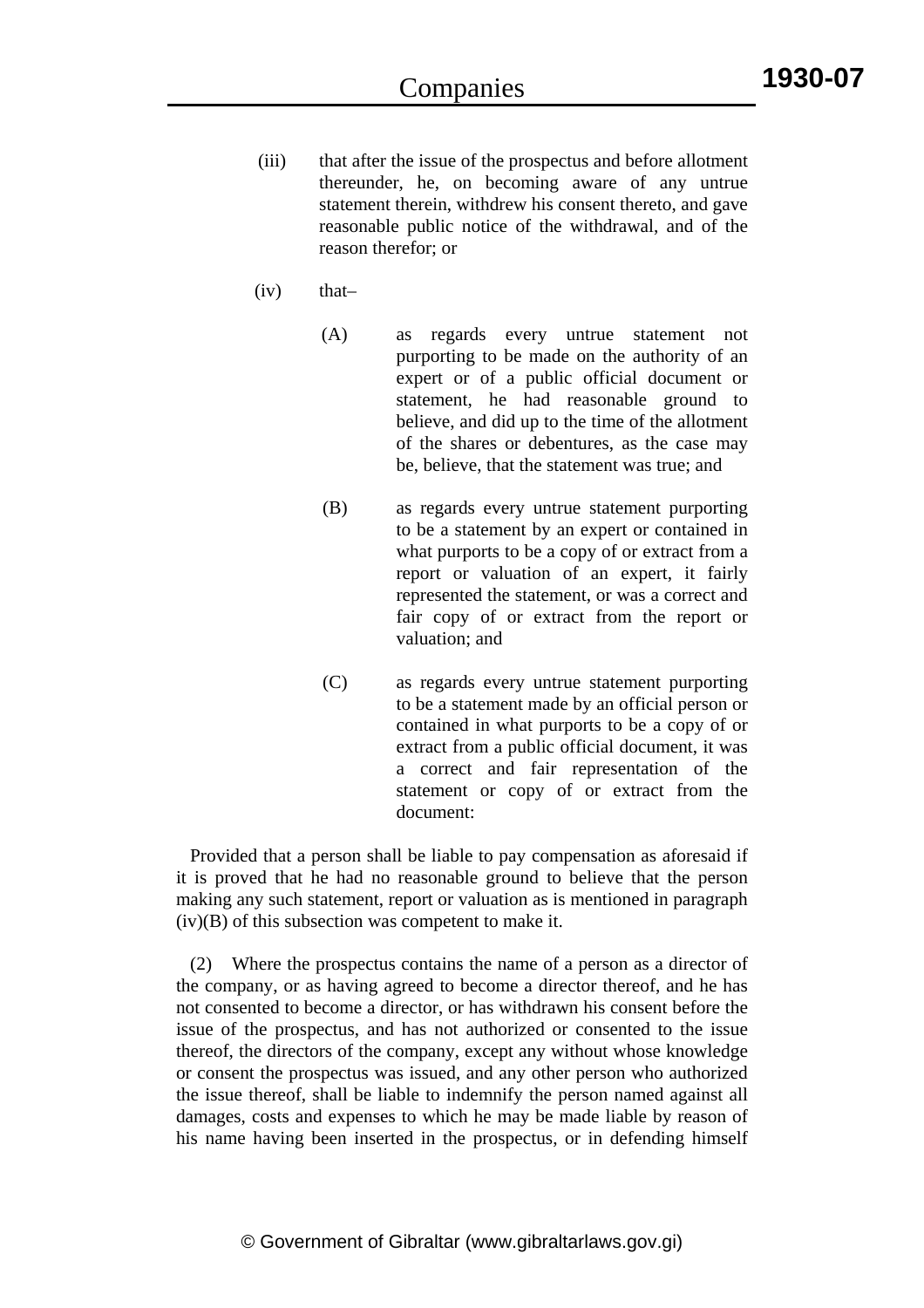against any action or legal proceedings brought against him in respect thereof.

 (3) Every person who, by reason of his being a director or named as a director or as having agreed to become a director, or of his having authorized the issue of the prospectus, becomes liable to make any payment under this section may recover contribution, as in cases of contract, from any other person who, if sued separately, would have been liable to make the same payment, unless the person who has become so liable was, and that other person was not, guilty of fraudulent misrepresentation.

- (4) For the purposes of this section,–
- "promoter" means a promoter who was a party to the preparation of the prospectus, or of the portion thereof containing the untrue statement, but does not include any person by reason of his acting in a professional capacity for persons engaged in procuring the formation of the company;
- "expert" includes engineer, valuer, accountant and any other person whose profession gives authority to a statement made by him.

# **Document containing offer of shares or debentures for sale to be deemed prospectus.**

56. (1) Where a company allots or agrees to allot any shares in or debentures of the company with a view to all or any of those shares or debentures being offered for sale to the public, any document by which the offer for sale to the public is made shall for all purposes be deemed to be a prospectus issued by the company, and all enactments and rules of law as to the contents of prospectuses and to liability in respect of statements in and omissions from prospectuses, or otherwise relating to prospectuses, shall apply and have effect accordingly, as if the shares or debentures had been offered to the public for subscription and as if persons accepting the offer in respect of any shares or debentures were subscribers for those shares or debentures, but without prejudice to the liability (if any) of the persons by whom the offer is made, in respect of misstatements contained in the document or otherwise in respect thereof. *(1929 c.23, s.38).*

> (2) For the purposes of this Act, it shall, unless the contrary is proved, be evidence that an allotment of, or an agreement to allot, shares or debentures was made with a view to the shares or debentures being offered for sale to the public if it is shown–

(a) that an offer of the shares or debentures or of any of them for sale to the public was made within six months after the allotment or agreement to allot; or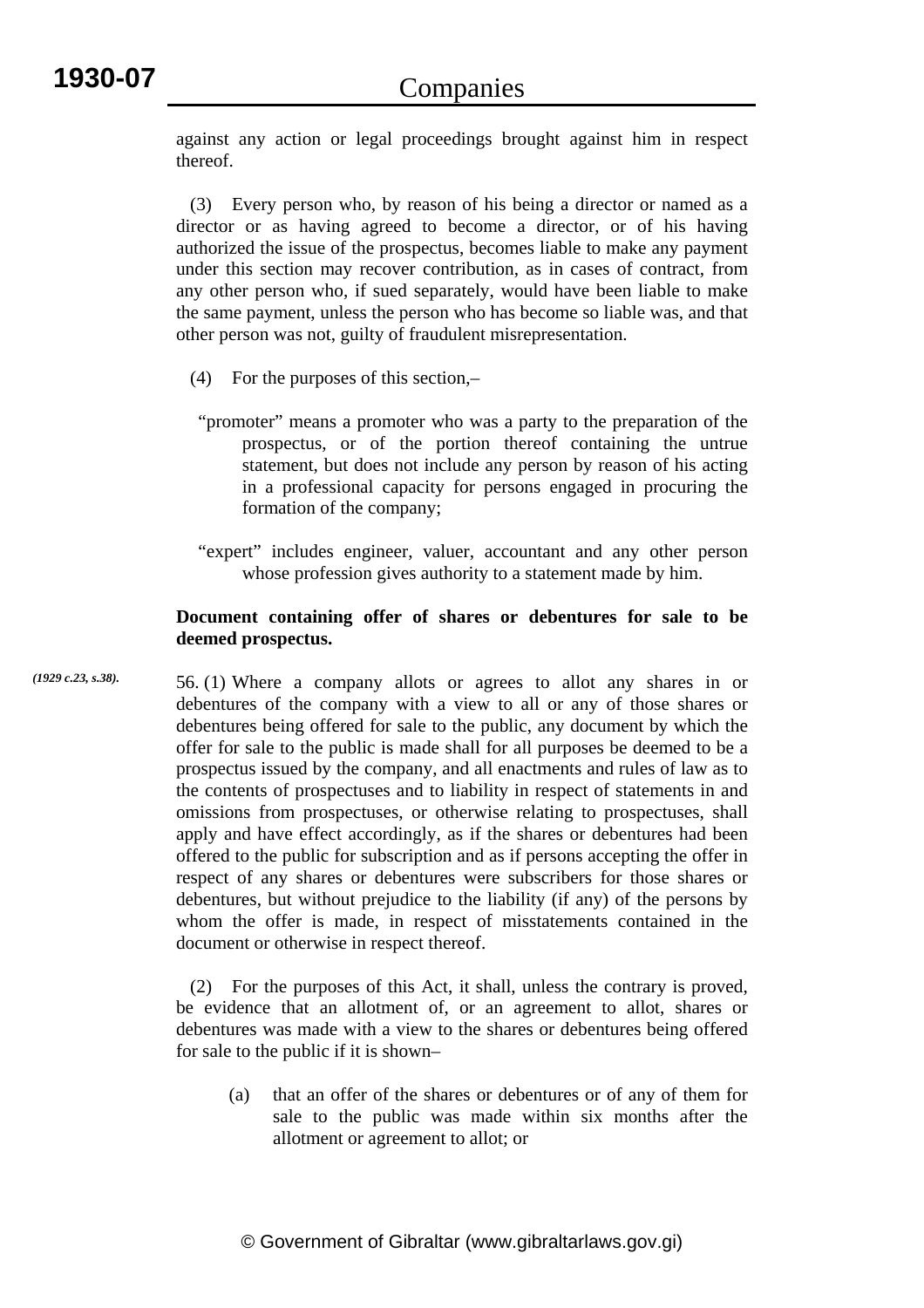(b) that at the date when the offer was made the whole consideration to be received by the company in respect of the shares or debentures had not been so received.

 (3) Section 52 as applied by this section shall have effect as though the persons making the offer were persons named in a prospectus as directors of a company, and section 53 as applied by this section shall have effect as if it required a prospectus to state in addition to the matters required by that section to be stated in a prospectus–

- (a) the net amount of the consideration received or to be received by the company in respect of the shares or debentures to which the offer relates; and
- (b) the place and time at which the contract under which the shares or debentures have been or are to be allotted may be inspected.

 (4) Where a person making an offer to which this section relates is a company or a firm, it shall be sufficient if the document aforesaid is signed on behalf of the company or firm by two directors of the company or not less than half of the partners, as the case may be, and any such director or partner may sign by his agent authorized in writing.

# *Allotment.*

# **Prohibition of allotment unless minimum subscription received.**

57. (1) No allotment shall be made of any share capital of a company *(1929 c.23, s.39).*offered to the public for subscription unless the amount stated in the prospectus as the minimum amount which, in the opinion of the directors, must be raised by the issue of share capital in order to provide for the matters specified in paragraph 5 of Part I of Schedule 3 has been subscribed, and the sum payable on application for the amount so stated has been paid to and received by the company.

For the purposes of this subsection, a sum shall be deemed to have been paid to and received by the company if a cheque for that sum has been received in good faith by the company and the directors of the company have no reason for suspecting that the cheque will not be paid.

 (2) The amount so stated in the prospectus shall be reckoned exclusively of any amount payable otherwise than in cash and is in this Act referred to as "the minimum subscription."

 (3) The amount payable on application on each share shall not be less than 5 per cent of the nominal amount of the share.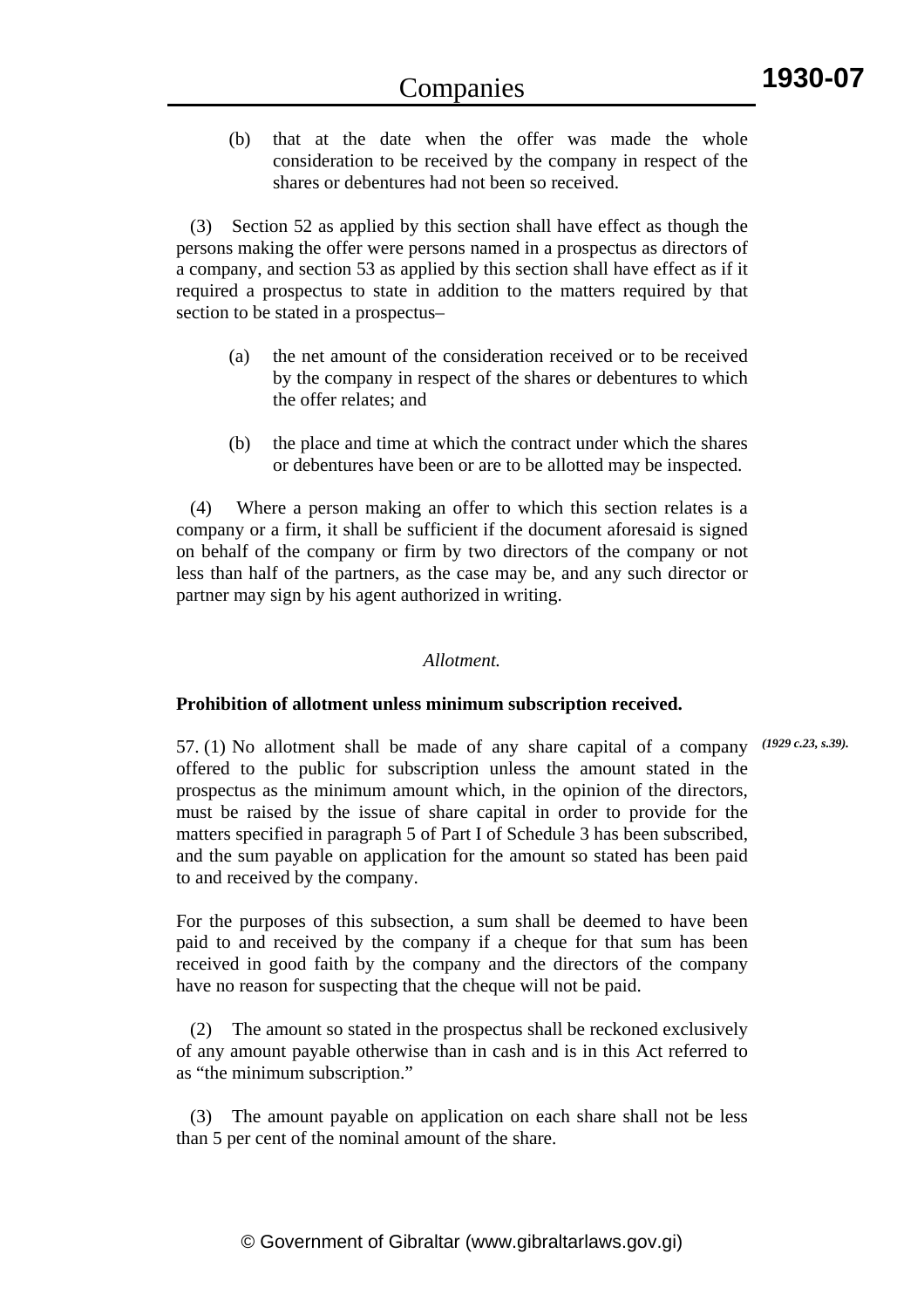(4) If the conditions aforesaid have not been complied with on the expiration of forty days after the first issue of the prospectus, all money received from applicants for shares shall be forthwith repaid to them without interest, and, if any such money is not so repaid within forty-eight days after the issue of the prospectus, the directors of the company shall be jointly and severally liable to repay that money with interest at the rate of five per cent per annum from the expiration of the forty-eighth day:

 Provided that a director shall not be liable if he proves that the default in the repayment of the money was not due to any misconduct or negligence on his part.

 (5) Any condition requiring or binding any applicant for shares to waive compliance with any requirement of this section shall be void.

 (6) This section, except subsection (3), shall not apply to any allotment of shares subsequent to the first allotment of shares offered to the public for subscription.

# **Prohibition of allotment in certain cases unless statement in lieu of prospectus delivered to Registrar.**

- 58. (1) A company having a share capital which does not issue a prospectus on or with reference to its formation, or which has issued such a prospectus but has not proceeded to allot any of the shares offered to the public for subscription, shall not allot any of its shares or debentures unless at least three days before the first allotment of either shares or debentures there has been delivered to the Registrar for registration a statement in lieu of prospectus, signed by every person who is named therein as a director or a proposed director of the company or by his agent authorized in writing, in the form and containing the particulars set out in Schedule 4. *(1929 c.23, s.40).*
	- (2) This section shall not apply to a private company.

 (3) If a company acts in contravention of this section, the company and every director of the company who knowingly authorizes or permits the contravention are guilty of offences and are each liable on summary conviction to a fine at level 3 on the standard scale.

# **Effect of irregular allotment.**

59. (1) An allotment made by a company to an applicant in contravention of the provisions of sections 57 and 58, shall be voidable at the instance of the applicant within one month after the holding of the statutory meeting of the company and not later, or, in any case where the company is not required to hold a statutory meeting, or where the allotment is made after the holding of the statutory meeting, within one month after the date of the allotment, and *(1929 c.23, s.41).*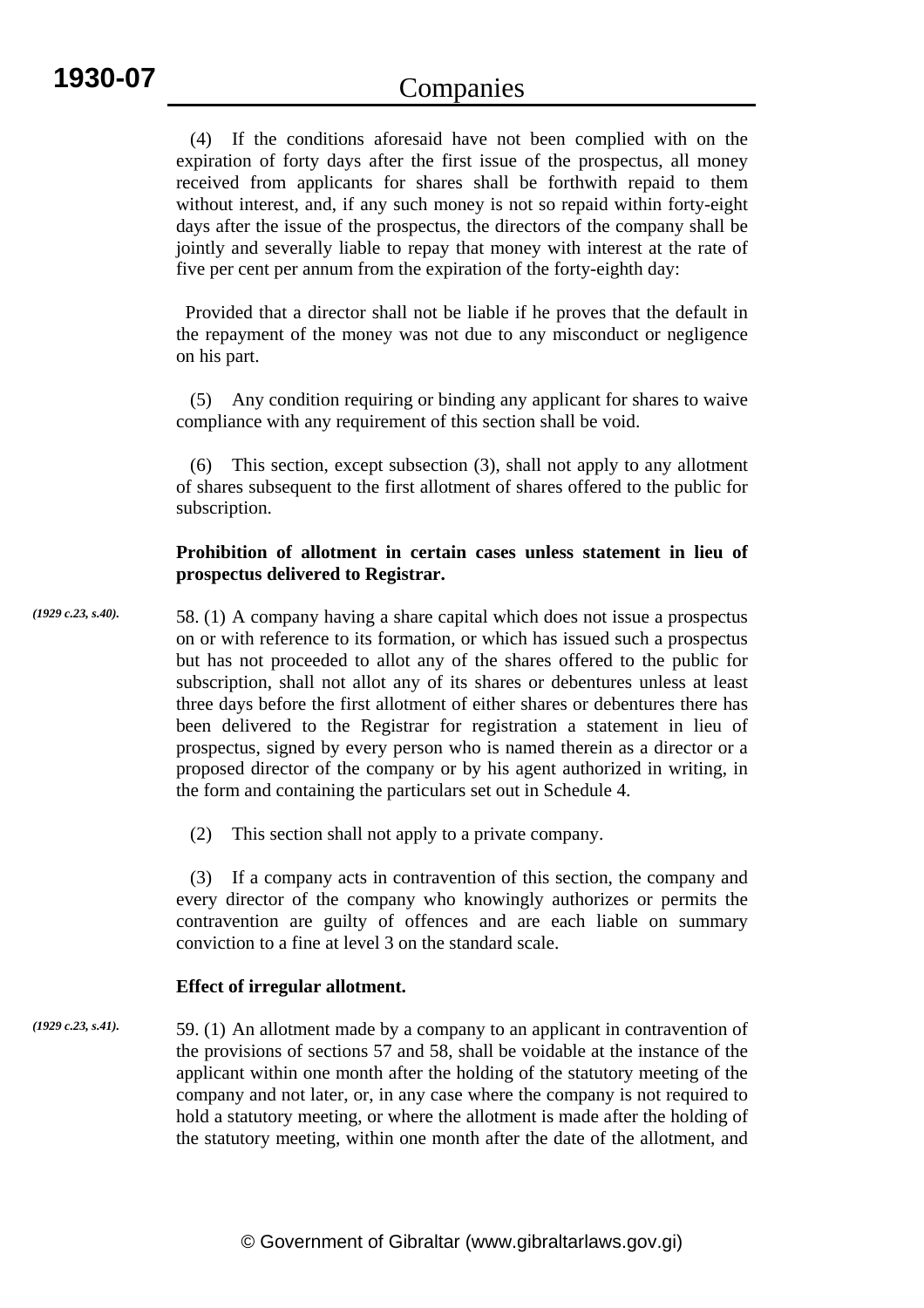not later, and shall be so voidable notwithstanding that the company is in course of being wound up.

 (2) A director of a company who knowingly contravenes, or permits or authorizes the contravention of, any of the provisions of those sections with respect to allotment, is liable to compensate the company and the allottee respectively for any loss, damages or costs which the company or the allottee may have sustained or incurred thereby:

 Provided that proceedings to recover any such loss, damages or costs shall not be commenced after the expiration of two years from the date of the allotment.

# **Exemption for collective investment schemes.**

59A. Sections 52 to 59 shall not apply to a company that is licensed, authorized or otherwise regulated under the Financial Services (Collective Investment Schemes) Act 2005.

### **Return as to allotments.**

60. (1) Whenever a company limited by shares or a company limited by *(s.42).* guarantee and having a share capital makes any allotment of its shares, the company shall within one month thereafter deliver to the Registrar for registration–

- (a) a return of the allotments, stating the number and nominal amount of the shares comprised in the allotment, the names, addresses and descriptions of the allottees, and the amount (if any) paid or due and payable on each share; and
- (b) in the case of shares allotted as fully or partly paid up otherwise than in cash, a contract in writing constituting the title of the allottee to the allotment together with any contract of sale, or for services or other consideration in respect of which that allotment was made, such contracts being duly stamped, and a return stating the number and nominal amount of shares so allotted, the extent to which they are to be treated as paid up, and the consideration for which they have been allotted.

 (2) Where such a contract as above mentioned is not reduced to writing, the company shall within one month after the allotment deliver to the Registrar for registration the prescribed particulars of the contract stamped with the same stamp duty as would have been payable if the contract had been reduced to writing, and those particulars shall be deemed to be an *Act. 1932 No. 21.*instrument within the meaning of the Stamp Duties Act, and the Registrar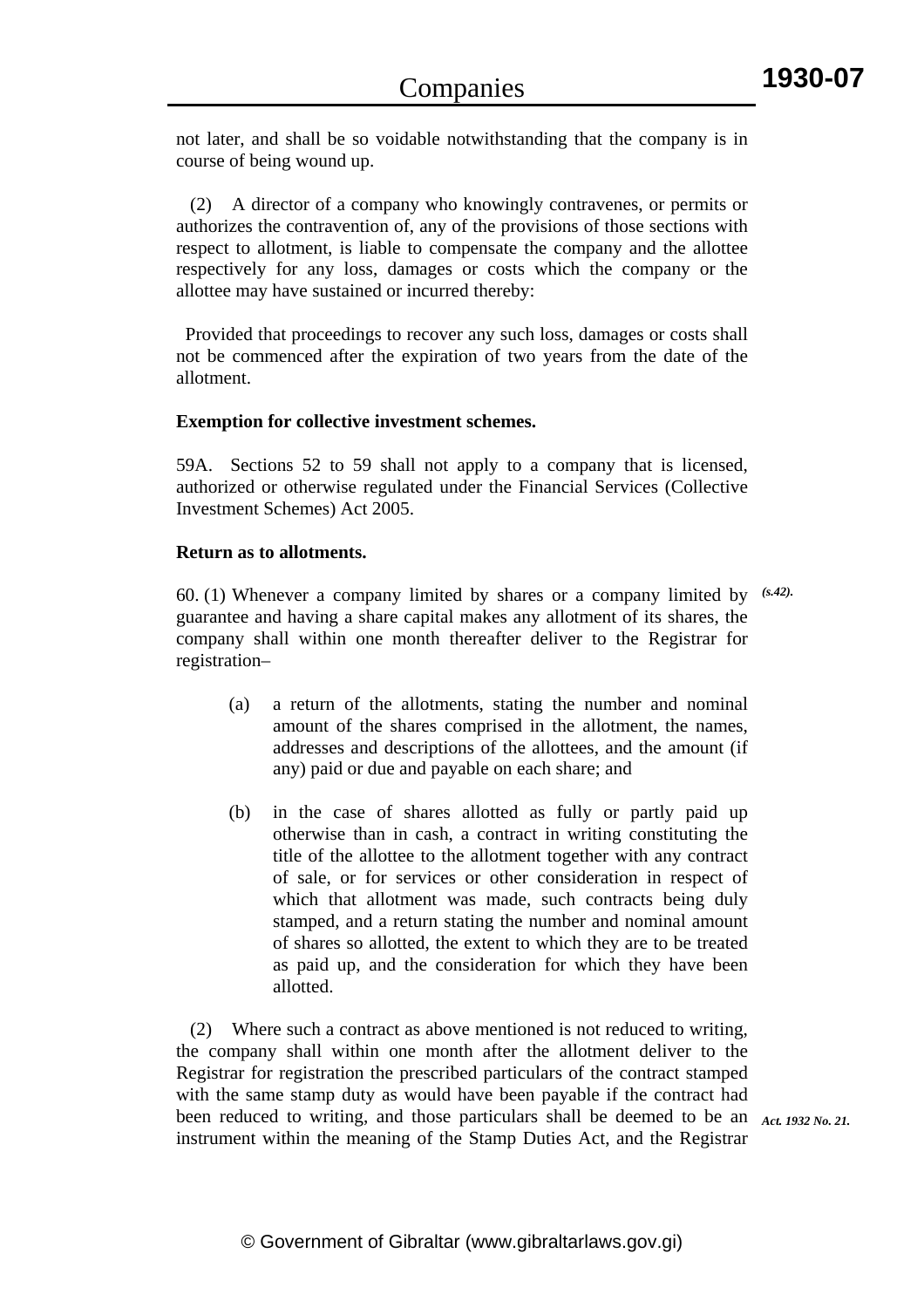may, as a condition of filing the particulars, require that the duty payable thereon be adjudicated under the relevant provisions of that Act.

If default is made in complying with this section, every director, manager or other officer of the company, who is knowingly a party to the default, is guilty of an offence and is liable on summary conviction to a fine at level 2 on the standard scale for every day during which the default continues:

 Provided that, in case of default in delivering to the Registrar within one month after the allotment any document required to be delivered by this section, the company, or any person liable for the default, may apply to the Registrar for leave to file the return of allotment out of time, and the Registrar, if satisfied that the omission to deliver the document was accidental or due to inadvertence or that it is just and equitable to grant relief, may make an order extending the time for the delivery of the document for such period as the court may think proper.

- (4) An application made under subsection (3) shall be accompanied by–
	- (a) an affidavit of–
		- (i) the applicant's interest in the matter; and
		- (ii) a statement of the facts on which the application is based; and
		- (iii) the relief sought; and
	- (b) the fee prescribed in Schedule 8.

 (5) The Registrar may, in his discretion, require that a person making an application under subsection (3) give notice of that application (including the facts on which the application is based and the relief sought) to such other person as the Registrar may specify, being a person who appears to the Registrar to be concerned or to have an interest and may specify the time for receipt by him of any written objection from such person.

 (6) On receipt within the time specified by virtue of subsection (5) of any written objection to the granting by the Registrar of an extension of time within which the return of allotment may be filed the Registrar shall forthwith notify the applicant of the receipt of the objection, the terms of the objection and of the identity of the objector.

 (7) Where an application for an extension of time for the filing of a return of allotment has been made under subsection (3), the Registrar may, in his discretion, refuse to consider the application and require that the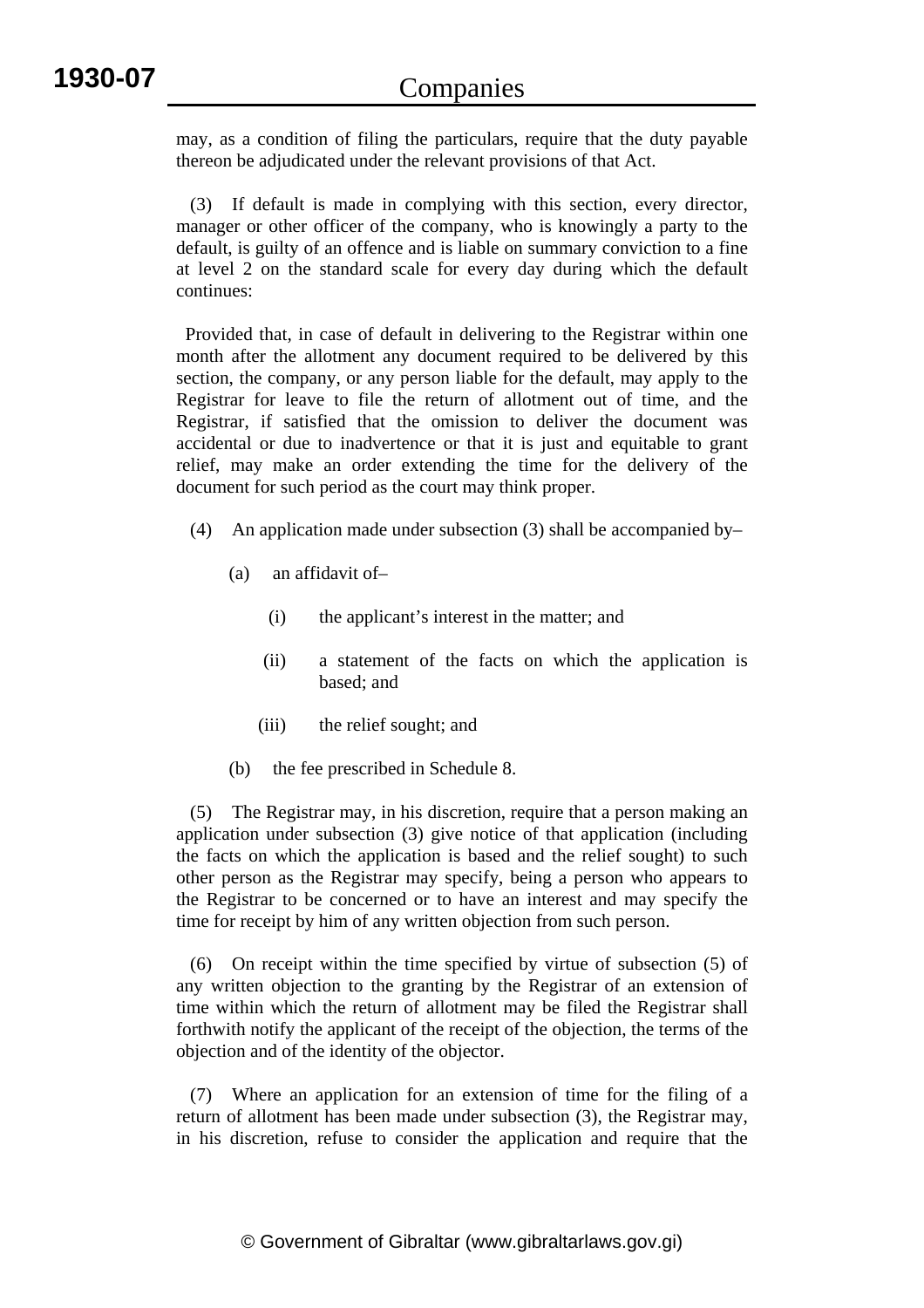person by whom the application was made apply to the Supreme Court for an order for such an extension of time.

 (8) On receipt of an application under this section the Registrar, if satisfied that there are good grounds for extending the time within which the return of allotment may be made, may direct that the time be extended to the extent specified in his direction.

A direction given under this section may be made subject to conditions and the Registrar may include such further directions and such provisions as seem just and equitable in the circumstances.

 (10) The court may, on application under subsection (7), refuse the application or order the period of time for the filing of the return of allotment be extended by the period specified by the court.

 (11) In any proceedings under this section, the court may determine any question which may be necessary or expedient to decide in connection with the extension of the time within which the return of allotment may be filed.

 (12) The Registrar shall be entitled to appear and be heard on any application to the court under this section and shall appear if so directed by the court.

 (13) Any order made by the court under this section shall direct that notice of the order shall be served on the Registrar in the prescribed manner and the Registrar shall, on receipt of the notice, act accordingly.

# **Payment for allotted shares.**

61.(1) Subject to the following provisions, shares allotted by any company and any premium payable on them may be paid up in money or money's worth (including goodwill and know-how).

 (2) A public company may not at any time accept, in payment up of its shares or any premium on them, an undertaking given by any person that he or another should do work or perform services for the company or any other person.

 (3) Where a public company accepts such an undertaking in payment up of its shares or any premium payable on them, the holder of the shares when they or the premium are treated as paid up, in whole or in part, by the undertaking is liable to pay the company in respect of those shares an amount equal to their nominal value, together with the whole of any premium or, if the case so requires, such proportion of that amount as is treated as paid up by the undertaking, with interest at the appropriate rate.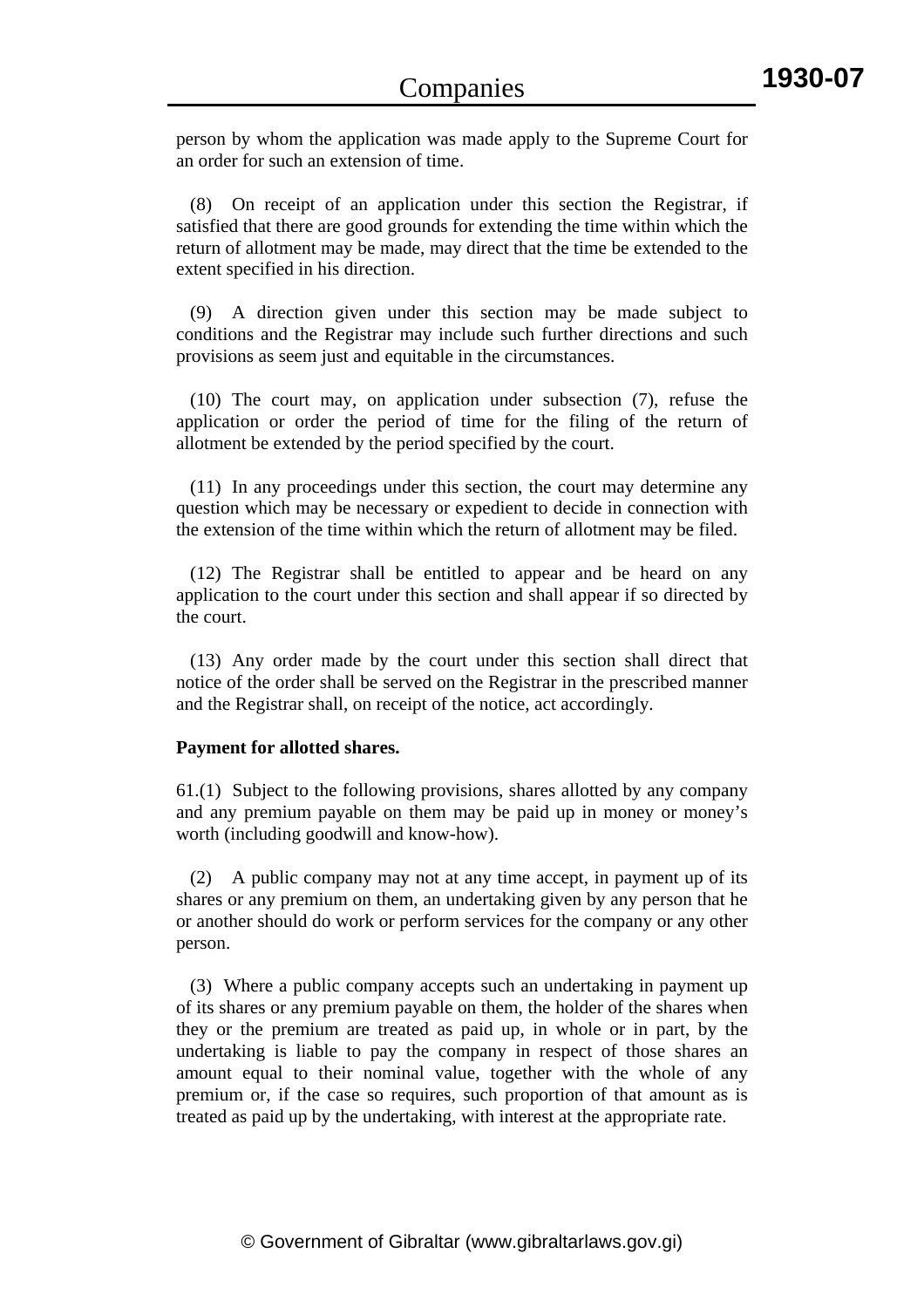(4) This section does not prevent a company from allotting bonus shares to its members or from paying up, with sums available for the purpose, any amount for the time being unpaid on any of its shares (whether on their nominal value or any premium).

 (5) The reference in subsection (3) to the holder of shares includes any person who has an unconditional right to be included in the company's register of members in respect of those shares or to have an instrument of transfer of them executed in his favour.

# **Shares to be allotted as at least one quarter paid up.**

62.(1) A public company may not allot a share except as paid up at least as to one-quarter of its nominal value and the whole of any premium on it.

 (2) If a company allots a share in contravention of subsection (1), the share shall be treated as if one-quarter of its nominal value, together with the whole of any premium on it, had been received.

 (3) In the circumstances of subsection (2), the allottee is liable to pay the company the minimum amount which should have been received in respect of the share under subsection (1) (less the value of any consideration actually applied in payment up, to any extent, of the share and any premium on it) with interest at the appropriate rate.

 (4) Subsections (2) and (3) do not apply to the allotment of bonus shares, unless the allottee knew or ought to have known that the shares were allotted in contravention of subsection (1).

#### **Restrictions on payment by long-term undertaking.**

63.(1) A public company may not allot shares as fully or partly paid up (as to their nominal value or any premium on them) except in cash if the consideration for the allotment is or includes an undertaking which is to be, or may be, performed more than 5 years after the date of allotment.

 (2) If a company allots shares in contravention of subsection (1), the allottee is liable to pay the company an amount equal to the total of their nominal value and the whole of any premium (or, if the case so requires, so much of that total as is treated as paid up by the undertaking), with interest at the appropriate rate.

 (3) Where a contract for the allotment of shares does not contravene subsection (1), any variation of the contract which has that effect is void.

 (4) Subsection (3) applies also to the variation by a public company of the terms of a contract entered into before the company was re-registered as a public company.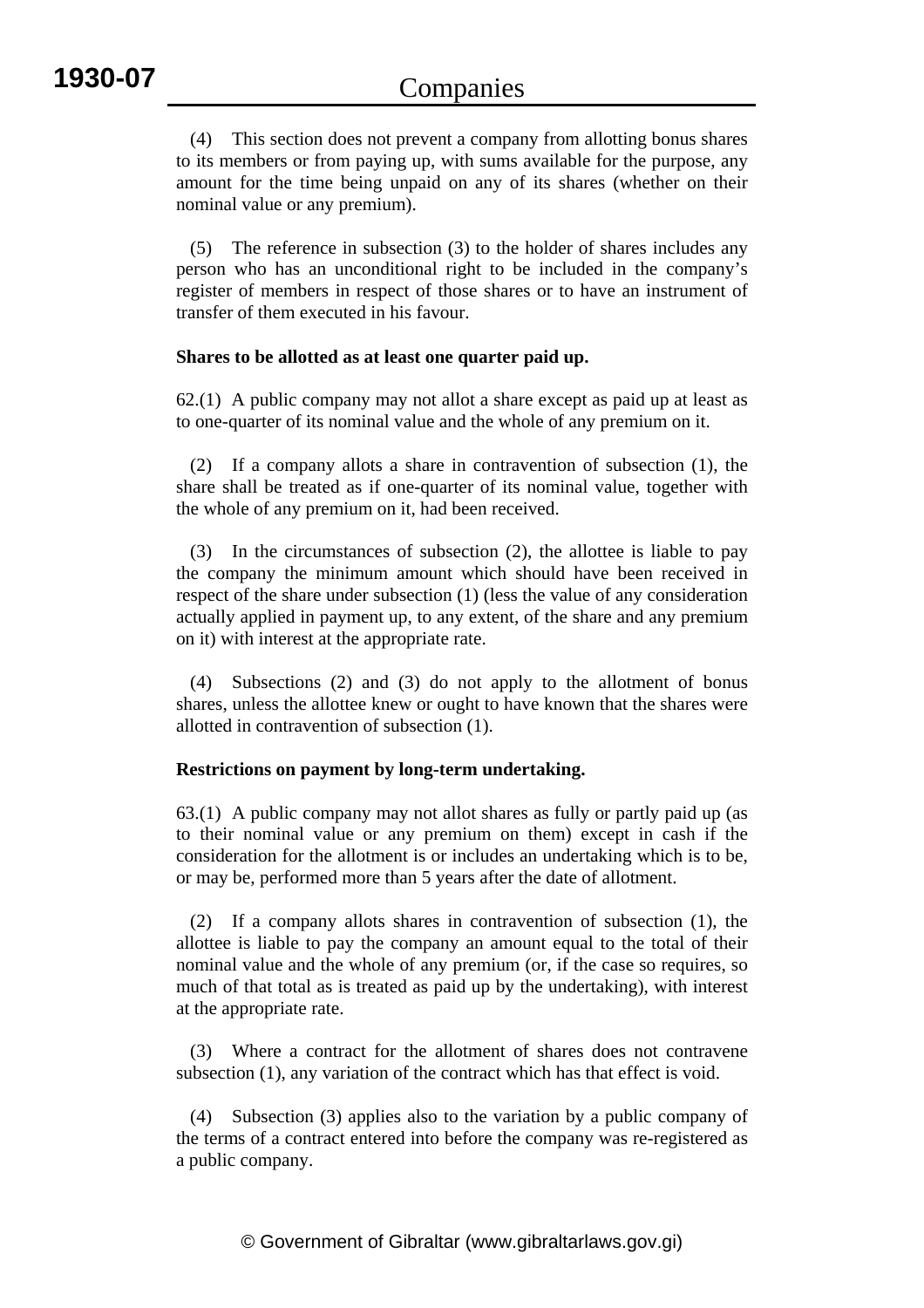(5) Where a public company allots shares for a consideration which consists of or includes (in accordance with subsection (1)) an undertaking which is to be performed within 5 years of the allotment, but the undertaking is not performed within the period allowed by the contract for the allotment of the shares, the allottee is then liable to pay the company, at the end of the period so allowed, an amount equal to the total of the nominal value of the shares and the whole of any premium (or, if the case so requires, so much of that total as is treated as paid up by the undertaking), with interest at the appropriate rate.

 (6) A reference in this section to a contract for the allotment of shares includes an ancillary contract relating to payment in respect of them.

### **Non-cash consideration to be valued before allotment.**

64.(1) A public company shall not allot shares as fully or partly paid up (as to their nominal value or any premium on them) except in cash unless–

- (a) the consideration for the allotment has been independently valued under Part I of Schedule 15;
- (b) a report with respect to its value has been made to the company by a person appointed by the company during the 6 months immediately preceding the allotment of the shares; and
- (c) a copy of the report has been sent to the proposed allottee.

 (2) Subsection (1) does not apply where an amount standing to the credit of any of the company's reserve accounts, or of its profit and loss account, is applied in paying up (to any extent) any shares allotted to members of the company or any premiums on shares so allotted.

 (3) Subsection (1) does not apply to the allotment of shares by a company in connection with an arrangement providing for the allotment of shares in that company on terms that–

- (a) the whole or part of the consideration for the shares allotted is to be provided by the transfer to that company (or cancellation) of all or some of the shares, or all or some of the shares of a particular class, in another company (with or without the issue to that company of shares, or of shares of any particular class, in that other company); and
- (b) the arrangement is open to all shareholders in the other company (or all shareholders of the particular class, if the arrangement is limited to a particular class of shares).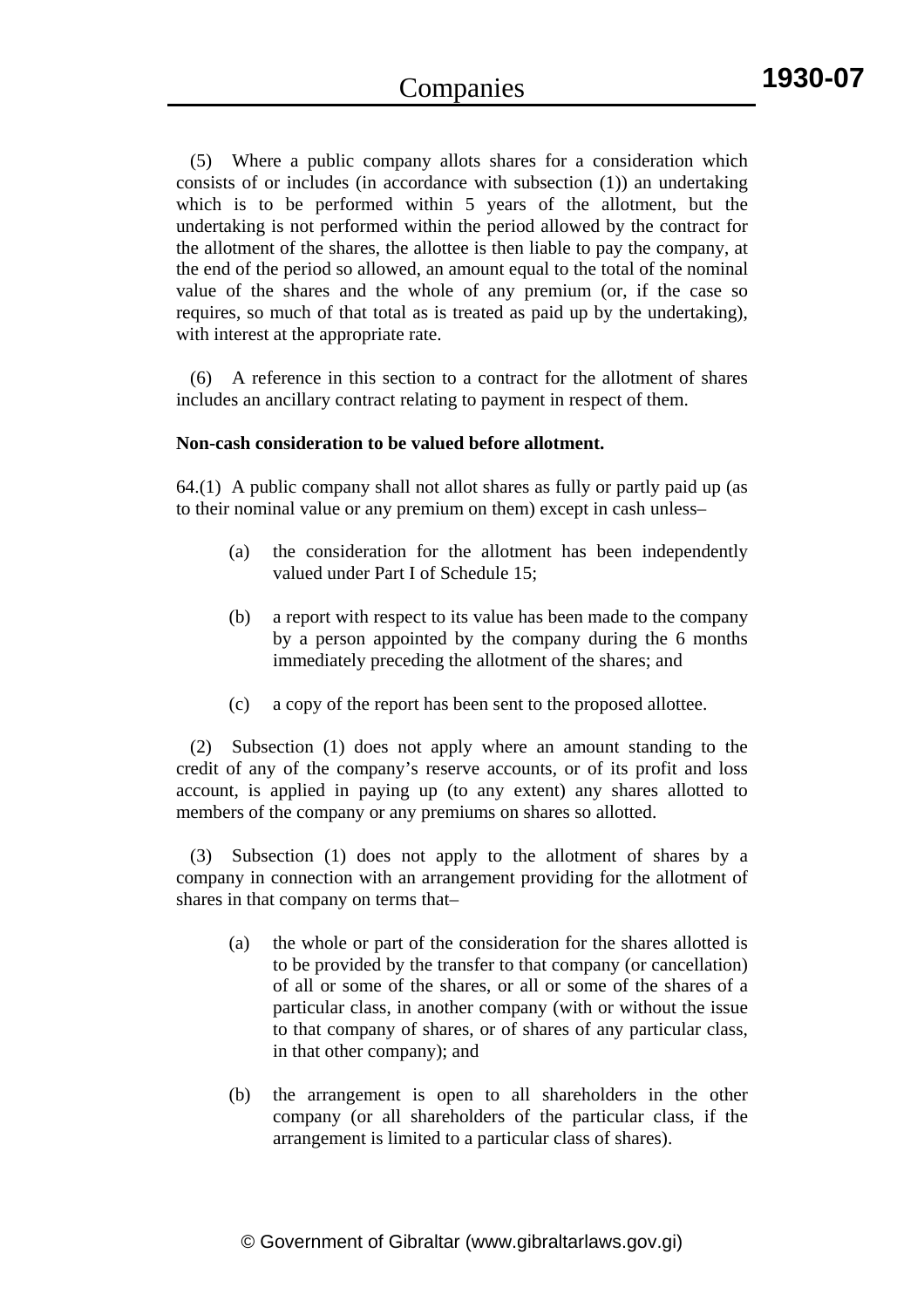In determining whether that is the case, shares held by or by a nominee of the company proposing to allot the shares in connection with the arrangement, or held by or by a nominee of a company which is that company's holding company or subsidiary or a company which is a subsidiary of its holding company, shall be disregarded.

 (4) Subsection (1) does not apply to the allotment of shares by a company in connection with its proposed merger with another company; that is, where one of the companies proposes to acquire all the assets and liabilities of the other in exchange for the issue of shares or other securities in the first company to shareholders of the other, with or without any cash payment to those shareholders.

 (5) If a company allots shares in contravention of subsection (1) and either–

- (a) the allottee has not received the valuer's report required by that subsection to be sent to him; or
- (b) there has been some other contravention of this section or Part I of Schedule 15 which the allottee knew or ought to have known amounted to a contravention,

the allottee is liable to pay the company an amount equal to the total of the nominal value of the shares and the whole of any premium (or, if the case so requires, so much of that total as is treated as paid up by the consideration), with interest at the appropriate rate.

 (6) A public company shall deliver to the Registrar for registration a copy of the report mentioned in subsection (1) at the same time as a return of the documents is filed under section 60.

 (7) If subsection (6) is not complied with, every officer of the company who is in default is guilty of an offence and liable on summary conviction to a fine at level 5 on the standard scale, and for continued contravention to a daily default fine of £500.

# **Transfer to public company of non-cash asset in initial period.**

65. (1) A public company shall not, unless the conditions of this section have been complied with, enter into an agreement with a person for the transfer by him during the initial period of one or more non-cash assets to the company or another if–

- (a) that person is a subscriber to the company's memorandum; and
- (b) the consideration for the transfer to be given by the company is equal in value at the time of the agreement to one-tenth or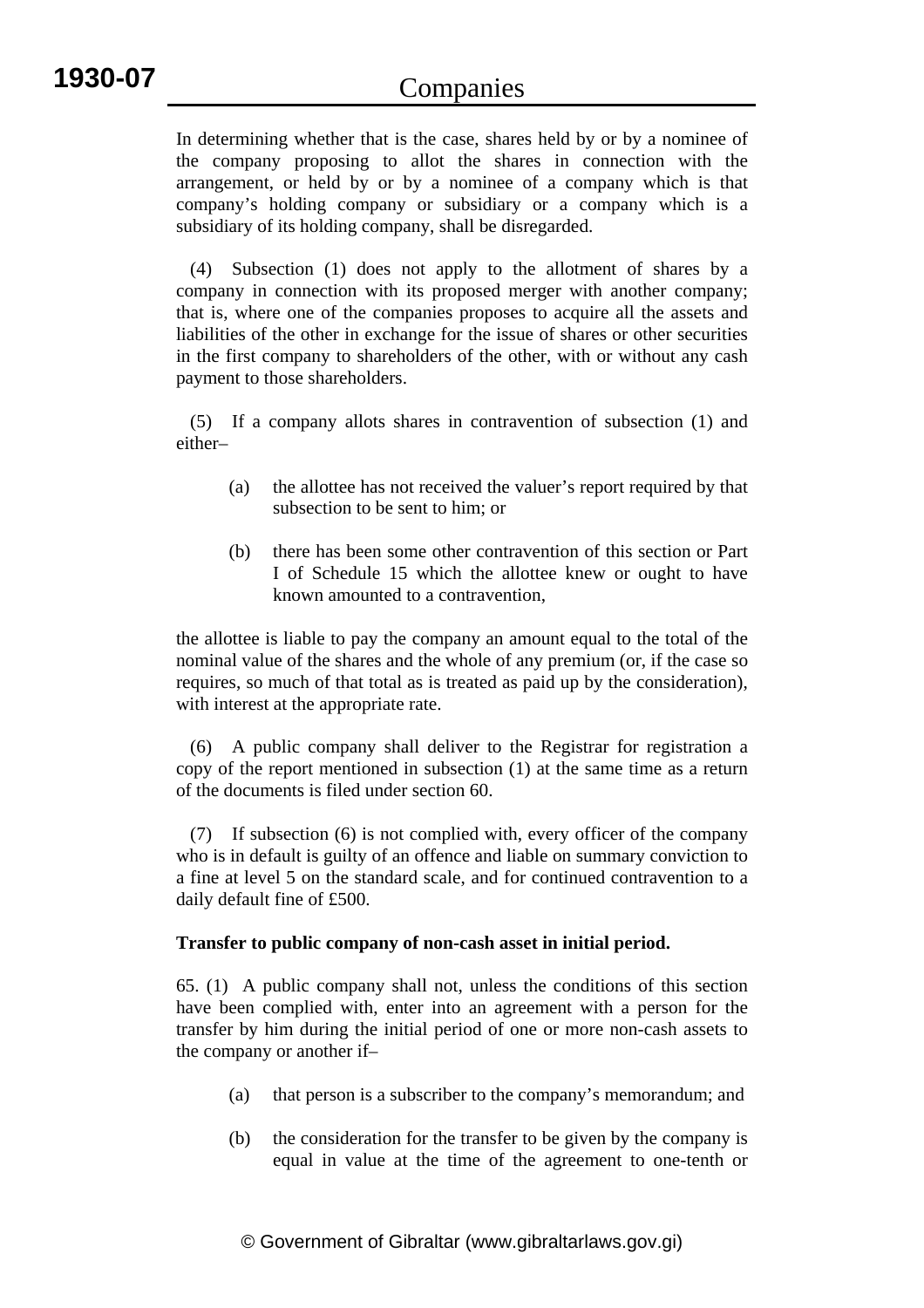more of the nominal value of the company's share capital issued at the time.

 (2) In subsection (1) the "initial period" is the period of 2 years beginning with the date on which the company was issued with a certificate by the Registrar under section 143(3) that it was entitled to commence business.

 (3) This section applies to a company re-registered as a public company, but in that case–

- (a) subsection  $(1)(a)$  shall be read as if it referred to a person who is a member of the company on the date of re-registration; and
- (b) the initial period is 2 years beginning with the date of reregistration.
- (4) The conditions referred to in subsection (1) are that–
	- (a) the consideration to be received by the company (that is to say, the asset to be transferred to the company or the advantage to the company of its transfer to another person) and any consideration other than cash to be given by the company have been independently valued under Part II of Schedule 15;
	- (b) a report with respect to the consideration to be so received and given has been made to the company during the six months immediately preceding the date of the agreement;
	- (c) the terms of the agreement have been approved by an ordinary resolution of the company; and
	- (d) not later than the giving of the notice of the meeting at which the resolution is proposed, copies of the resolution and report have been circulated to the members of the company entitled to receive that notice and, if the person with whom the agreement in question is proposed to be made is not then a member of the company so entitled, to that person.

 (5) A company which has passed a resolution under this section with respect to the transfer of an asset shall, within 15 days of so doing, deliver to the Registrar a copy of that resolution together with the report required by this section.

 (6) If subsection (5) is not complied with, the company and every officer of it who is in default is guilty of an offence and liable on summary conviction to a fine at level 3 on the standard scale and for continued contravention to a daily default fine of £100.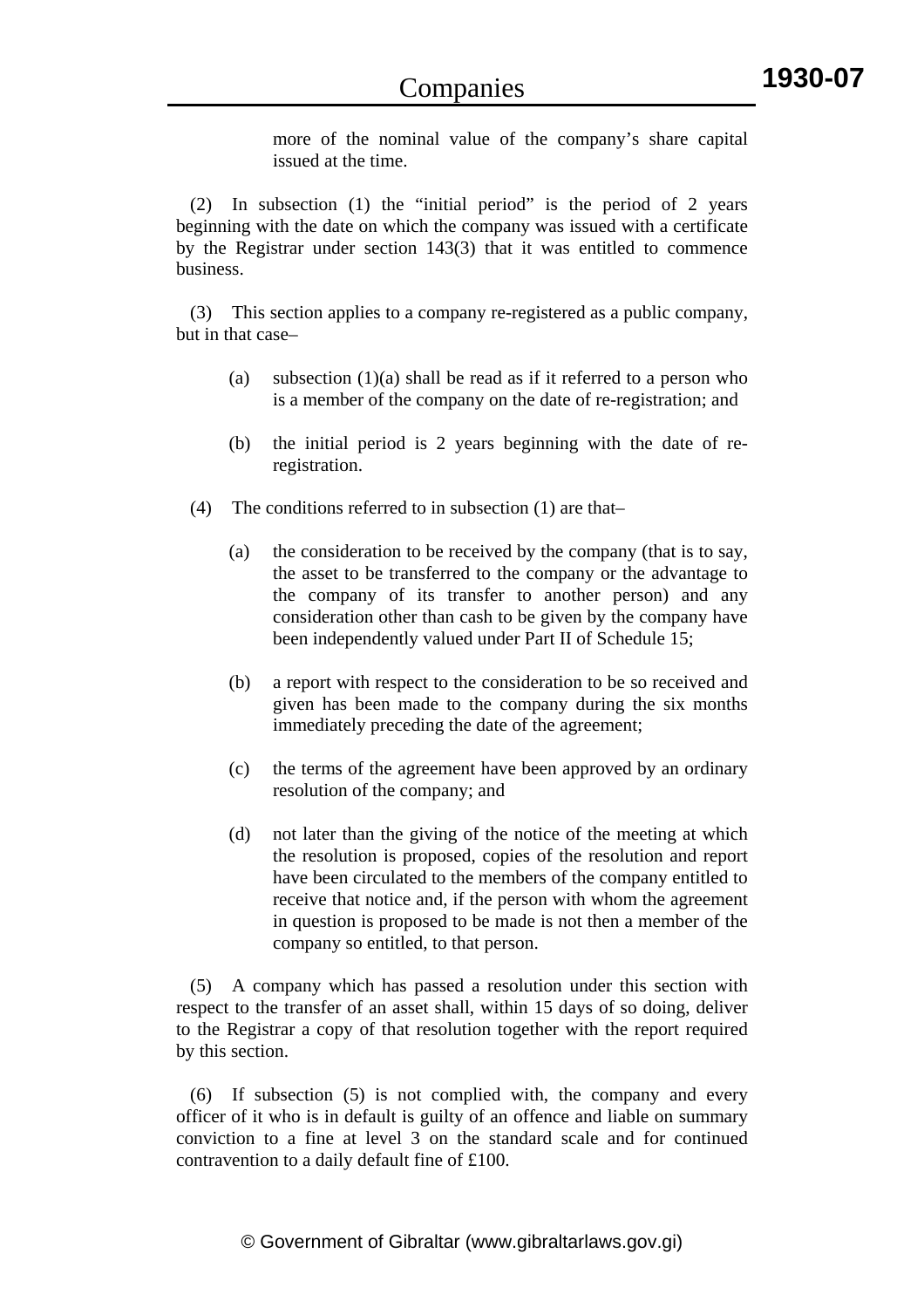# **Authority of company required for certain allotments.**

66.(1) The directors of a public company may not use any power of the company to allot relevant securities, unless they are, in accordance with this section, authorised to do so by–

- (a) the company in general meeting; or
- (b) the company's articles.
- (2) In this section "relevant securities" means–
	- (a) shares in the company other than shares shown in the memorandum to have been taken by the subscribers to it; and
	- (b) any right to subscribe for, or to convert any security into, shares in the company (other than shares so allotted);

and a reference to the allotment of relevant securities includes the grant of such a right but (subject to subsection (6) below) not the allotment of shares under such a right.

 (3) Authority under this section may be given for a general or particular exercise of the power and may be subject to conditions.

 (4) The authority shall state the maximum amount of relevant securities that may be allotted under it and the date on which it will expire, which shall be not more than 5 years from whichever is relevant of the following dates–

- (a) in the case of an authority contained in the company's articles at the time of its original incorporation, the date of that incorporation; and
- (b) in any other case, the date on which the resolution is passed by virtue of which the authority is given;

but such an authority (including an authority contained in the articles) may be previously revoked or varied by the company in general meeting.

 (5) The authority may be renewed or further renewed by the company in general meeting for a period not exceeding 5 years, but the resolution shall state (or restate) the amount of relevant securities which may be allotted under the authority or, as the case may be, the amount remaining to be allotted under it, and shall specify the date on which the renewed authority will expire.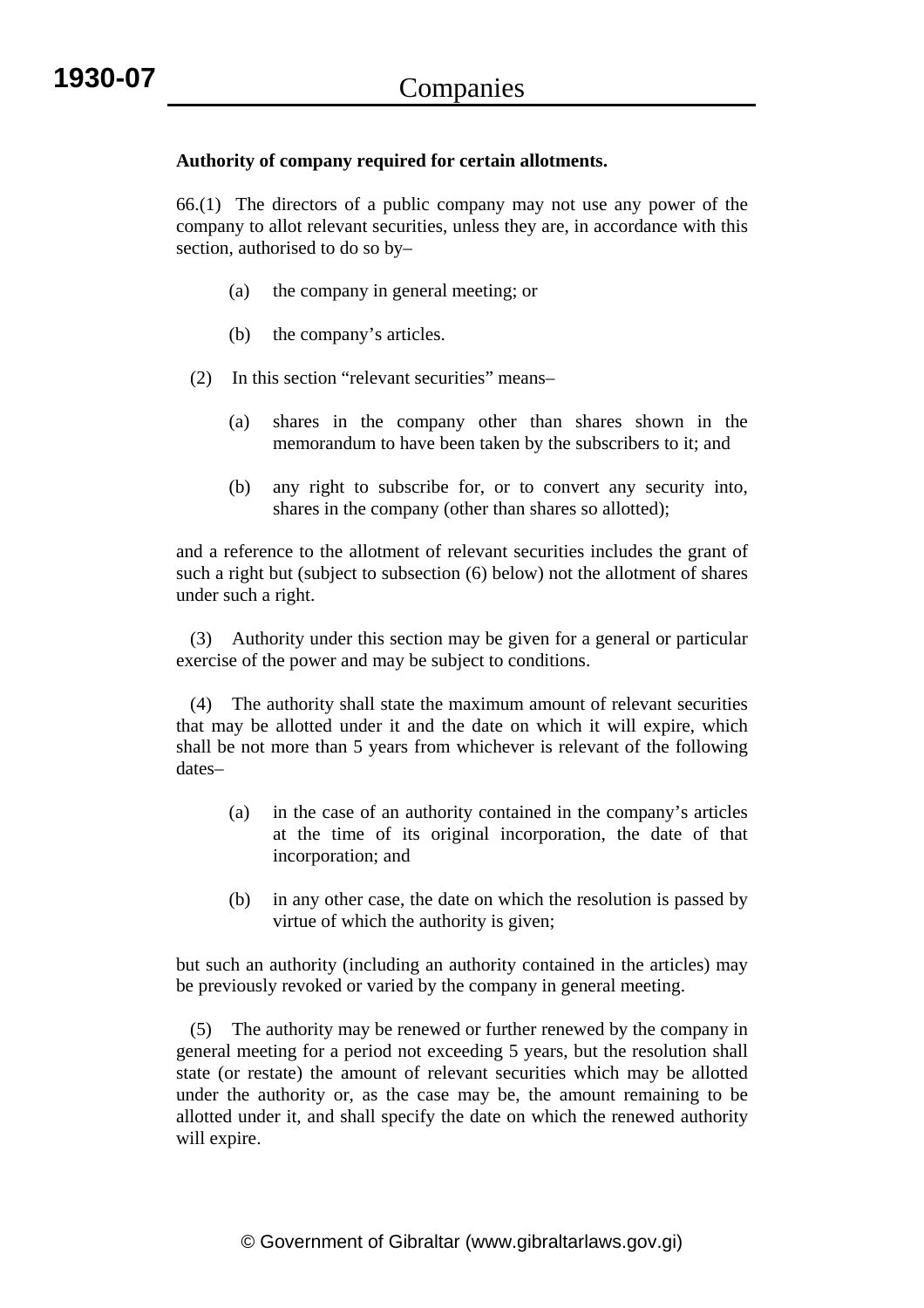(6) In relation to authority under this section for the grant of such rights as are mentioned in subsection  $(2)(b)$ , the reference in subsection  $(4)$  (and the corresponding reference in subsection (5)), to the maximum amount of relevant securities that may be allotted under the authority is to the maximum amount of shares which may be allotted under the rights.

 (7) The directors may allot relevant securities, even if authority under this section has expired, if they are allotted under an offer or agreement made by the company before the authority expired and the authority allowed it to make an offer or agreement which would or might require relevant securities to be allotted after the authority expired.

 (8) A resolution of a company to give, vary, revoke or renew an authority shall be forwarded to the Registrar within 15 days of the passing of that resolution.

 (9) A director who knowingly and deliberately contravenes, or permits or authorises a contravention of this section is guilty of an offence and liable on summary conviction to a fine at level 5 on the standard scale.

(10) Nothing in this section affects the validity of any allotment.

#### **Allotment where issue not fully subscribed.**

67.(1) No allotment may be made of any share capital of a public company offered for subscription unless–

- (a) that capital is subscribed for in full; or
- (b) the offer states that, even if the capital is not subscribed for in full, the amount of that capital subscribed for may be allotted in any event or in the event of the conditions specified in the offer being satisfied;

and, where conditions are so specified, no allotment of the capital may be made by virtue of paragraph (b) unless those conditions are satisfied.

 (2) If shares may not be allotted under subsection (1) and 40 days have passed after the first issue of the prospectus, all money received from applicants for shares shall be immediately repaid to them without interest.

 (3) If any of the money is not repaid within 48 days after the issue of the prospectus, the directors of the company are jointly and severally liable to repay it with interest at the rate of 5 per cent per annum from the expiration of the 48th day, except that a director is not so liable if he proves that the default in repayment was not due to any misconduct or negligence on his part.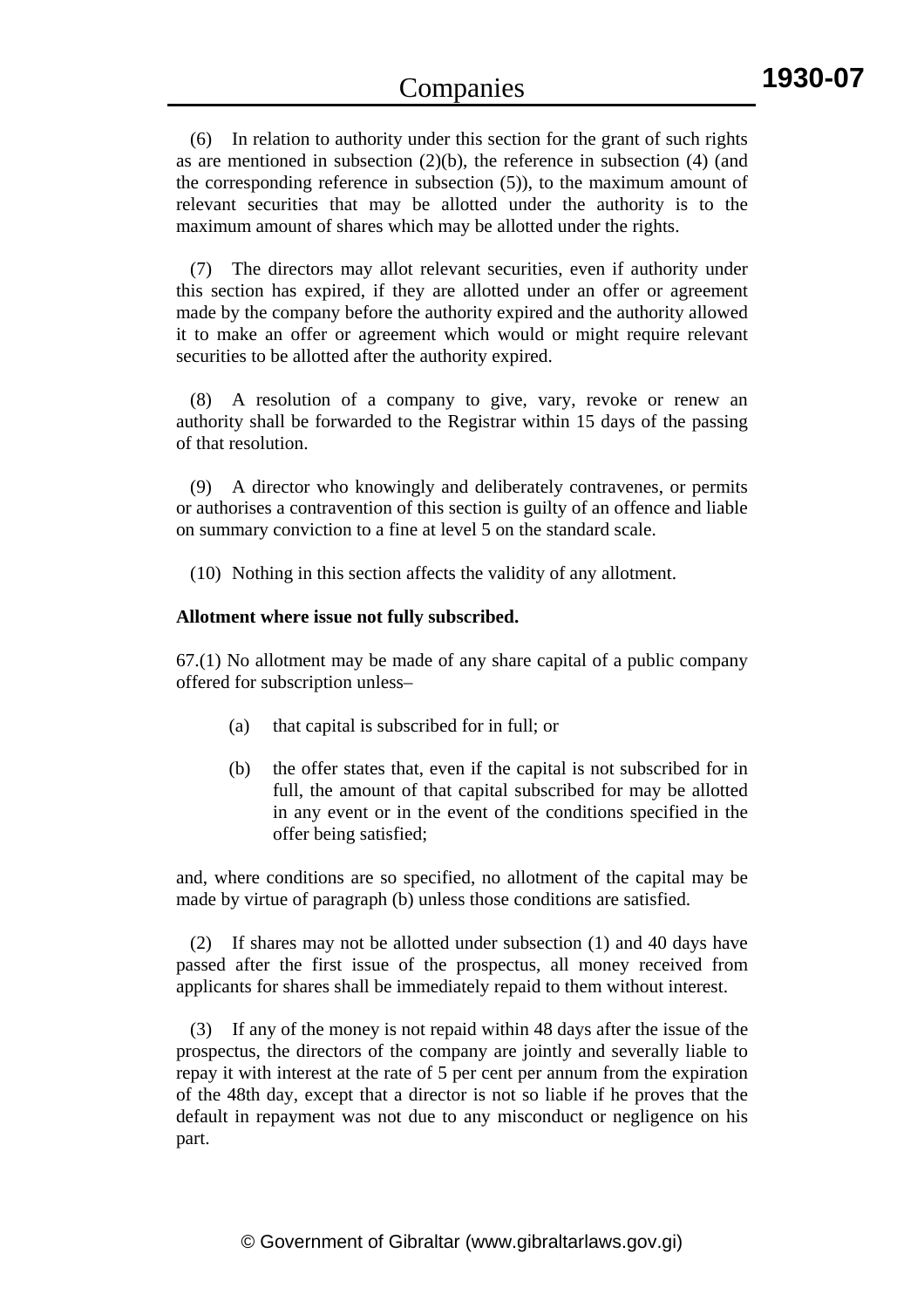(4) This section applies in the case of shares offered as wholly or partly payable otherwise than in cash as it applies in the case of shares offered for subscription (the word "subscribed" in subsection (1) being construed accordingly).

 (5) In subsections (2) and (3), as they apply to the case of shares offered as wholly or partly payable otherwise than in cash, references to the repayment of money received from applicants for shares include–

- (a) the return of any other consideration so received (including, if the case so requires, the release of the applicant from any undertaking); or
- (b) if it is not reasonably practicable to return the consideration, the payment of money equal to its value at the time it was so received.

 (6) Any condition requiring or binding an applicant for shares to waive compliance with any requirement of this section is void.

# **Application to certain private companies of conditions as to share capital.**

68. The provisions of sections 61 to 65, 95(4) and (5), 103(5) and 143 and Schedule 15 apply where a private company ceases to be a private company in accordance with section 41 in the same way as those provisions apply to a public company.

# *Commissions and Discounts.*

# **Power to pay certain commissions and prohibition of payment of all other commissions and discounts.**

- 69. (1) It shall be lawful for a company to pay a commission to any person in consideration of his subscribing or agreeing to subscribe, whether absolutely or conditionally, for any shares in the company, or procuring or agreeing to procure subscriptions, whether absolute or conditional, for any shares in the company if– *(1929 c.23, s.43).*
	- (a) the payment of the commission is authorized by the articles; and
	- (b) the commission paid or agreed to be paid does not exceed 10 per cent of the price at which the shares are issued or the amount or rate authorized by the articles, whichever is the less; and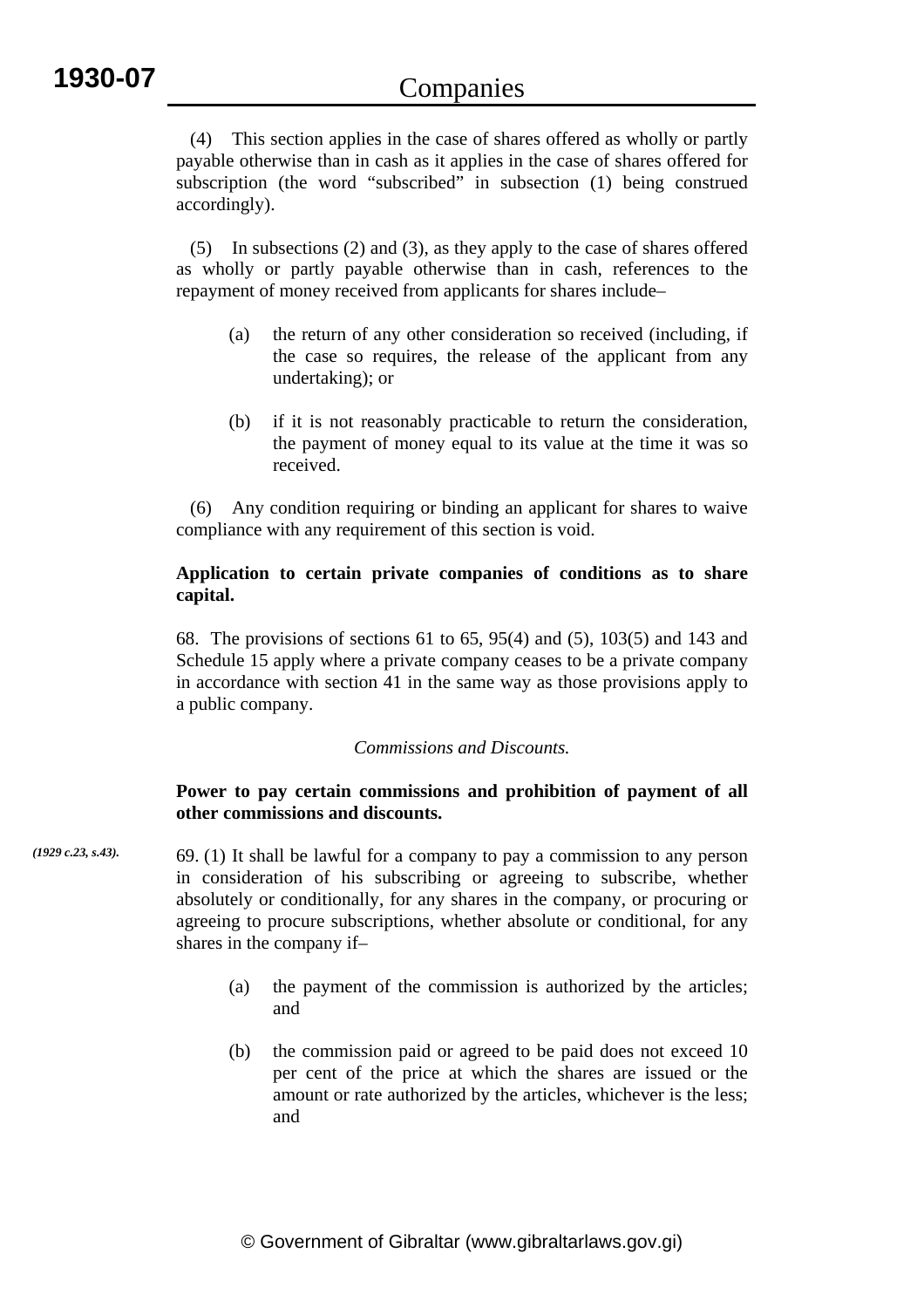- (c) the amount or rate per cent of the commission paid or agreed to be paid is–
	- (i) in the case of shares offered to the public for subscription, disclosed in the prospectus; or
	- (ii) in the case of shares not offered to the public for subscription, disclosed in the statement in lieu of prospectus, or in a statement in the prescribed form signed in like manner as a statement in lieu of prospectus and delivered before the payment of the commission to the Registrar for registration, and, where a circular or notice, not being a prospectus, inviting subscription for the shares is issued, also disclosed in that circular or notice; and
- (d) the number of shares which persons have agreed for a commission to subscribe absolutely is disclosed in manner aforesaid.

 (2) Save as aforesaid, no company shall apply any of its shares or capital money either directly or indirectly in payment of any commission, discount or allowance, to any person in consideration of his subscribing or agreeing to subscribe, whether absolutely or conditionally, for any shares of the company, or procuring or agreeing to procure subscriptions, whether absolute or conditional, for any shares in the company, whether the shares or money be so applied by being added to the purchase money of any property acquired by the company or to the contract price of any work to be executed for the company, or the money be paid out of the nominal purchase money or contract price, or otherwise.

 (3) A vendor to, promoter of, or other person who receives payment in money or shares from, a company shall have and shall be deemed always to have had power to apply any part of the money or shares so received in payment of any commission, the payment of which, if made directly by the company, would have been legal under this section.

 (4) If default is made in complying with the provisions of this section relating to the delivery to the Registrar of the statement in the prescribed form, the company and every officer of the company who is in default are guilty of offences and are each liable on summary conviction to a fine at level 1 on the standard scale.

# **Statement in balance sheet as to commissions and discounts.**

70. (1) Where a company has paid any sums by way of commission in *(1929 c.23, s.44).*respect of any shares or debentures, or allowed any sums by way of discount in respect of any debentures, the total amount so paid or allowed, or so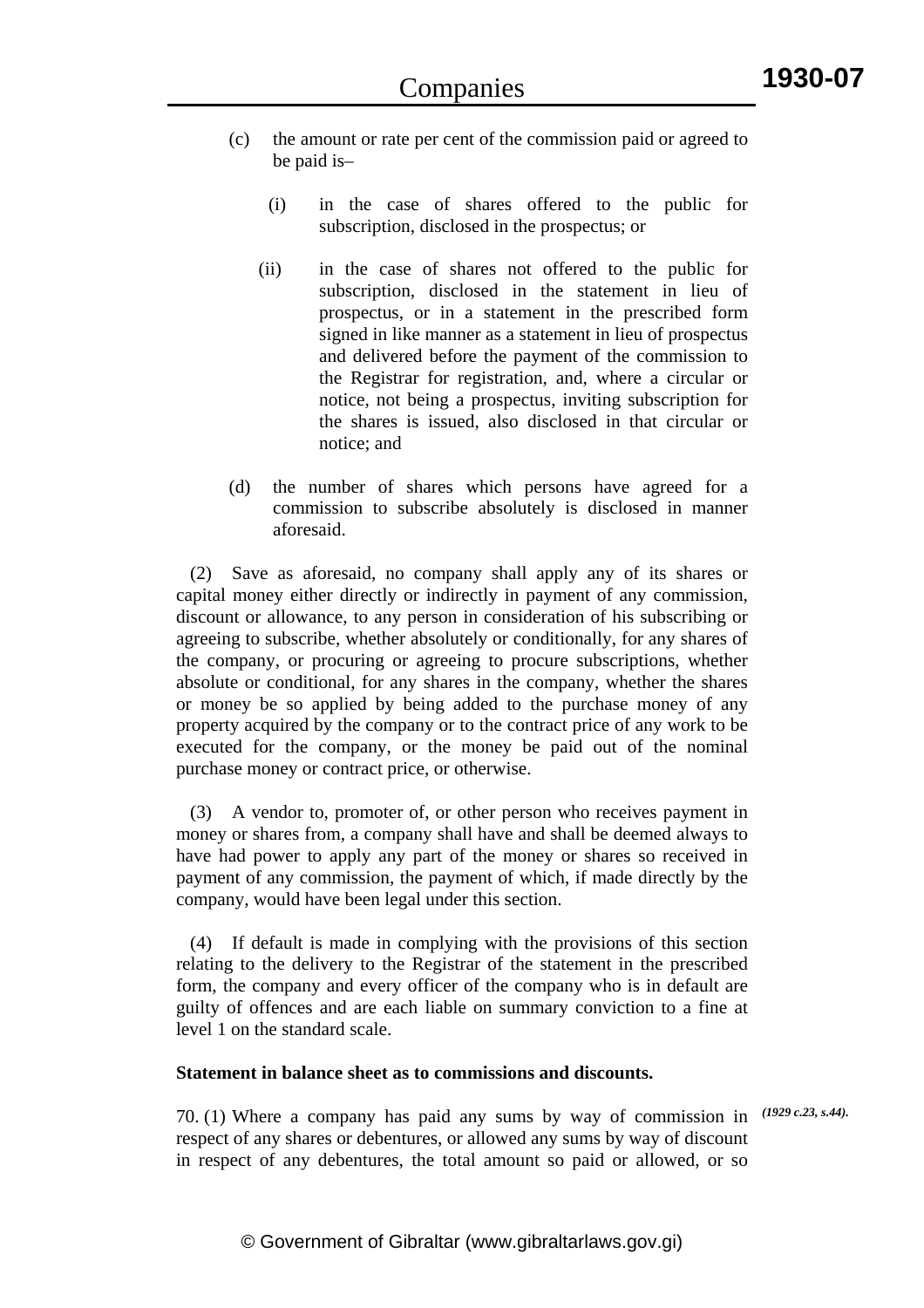much thereof as has not been written off, shall be stated in every balance sheet of the company until the whole amount thereof has been written off.

 (2) If default is made in complying with this section, the company and every officer of the company who is in default are guilty of offences and are liable on summary conviction to default fines.

# **Holding of shares in public company by another company.**

71. (1) The subscription, acquisition or holding of shares in a public company by another company within the meaning of Article 1 of Council Directive 68/151/EEC of 9 March 1968 on the co-ordination of safeguards for the protection of the interests of members of companies in which that public company directly or indirectly holds a majority of the voting rights or on which it can directly or indirectly exercise a dominant influence will be regarded as having been effected by that public company itself.

 (2) Subsection (1) applies where the other company is governed by the law of a country outside the European Economic Area and has a legal form comparable to those listed in Article 1 of Directive 68/151/EEC.

 (3) Subsections (1) and (2) do not apply where the subscription, acquisition or holding is effected by the other company in its capacity or in the context of its activities as a professional dealer in securities, provided that it is a member of a stock exchange situated or operating within the European Economic Area or is approved or supervised by an authority of a member State competent to supervise professional dealers in securities.

# **Prohibition of provision of financial assistance by company for purchase of its own shares.**

72. (1) Subject as provided in this section, it shall not be lawful for a company to give, whether directly or indirectly, and whether by means of a loan, guarantee, the provision of security or otherwise, any financial assistance for the purpose of or in connection with a purchase made or to be made by any person of any shares in the company:

Provided that nothing in this section shall be taken to prohibit–

- (a) where the lending of money is part of the ordinary business of a company, the lending of money by the company in the ordinary course of its business;
- (b) the provision by a company, in accordance with any scheme for the time being in force, of money for the purchase by trustees of fully-paid shares in the company to be held by or for the benefit of employees of the company, including any

*(1929 c.23 s.45).*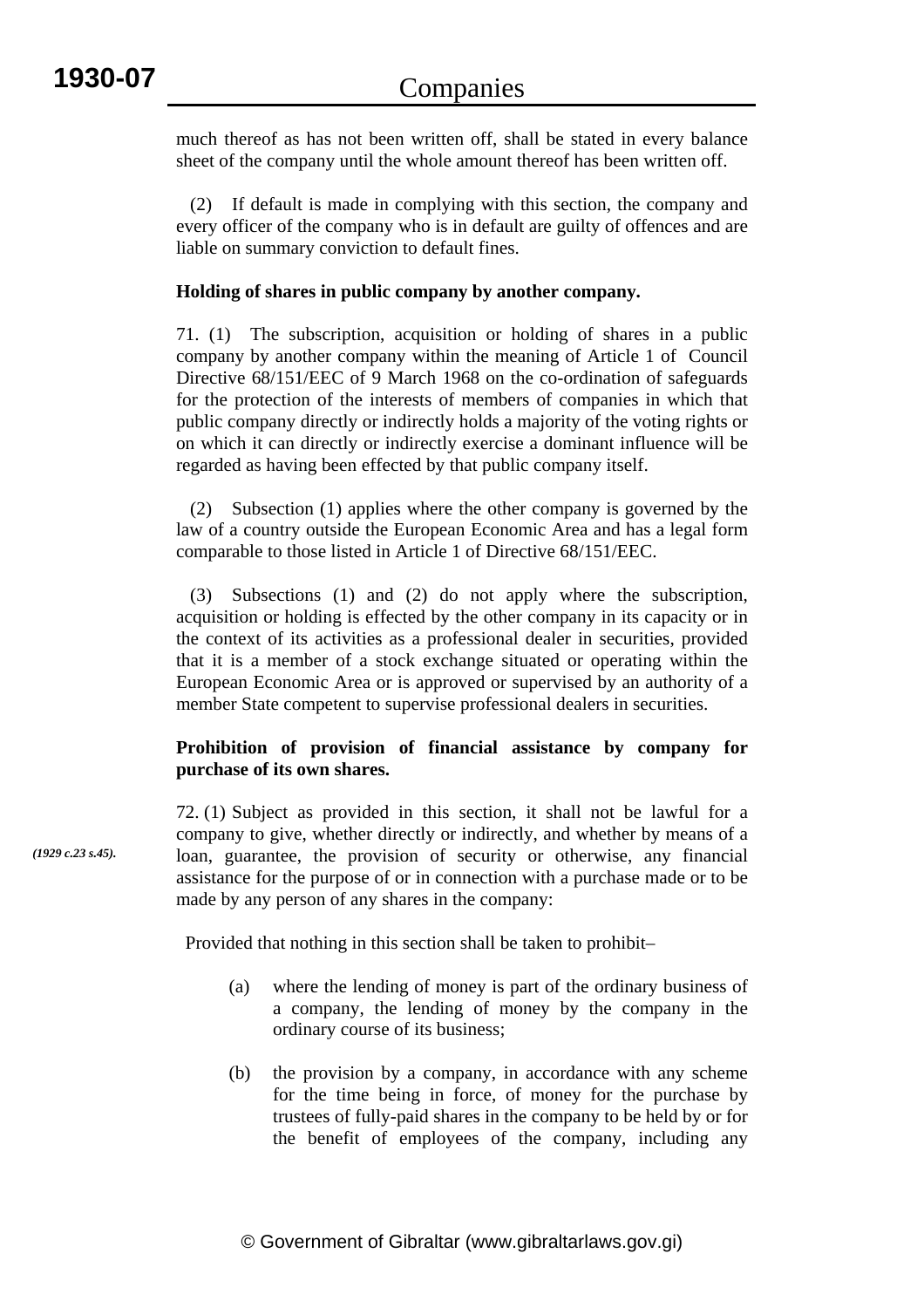director holding a salaried employment or office in the company;

(c) the making by a company of loans to persons, other than directors, bona fide in the employment of the company with a view to enabling those persons to purchase fully-paid shares in the company to be held by themselves by way of beneficial ownership.

 (2) The aggregate amount of any outstanding loans made under the authority of provisos (b) and (c) to subsection (1) shall be shown as a separate item in every balance sheet of the company.

(3) The acceptance of the company's own shares as security, either by the company itself or through a person acting in his own name but on the company's behalf, shall be treated as falling within the scope of the prohibition set out in subsection (1).

 (4) Subsection (3) does not apply to transactions concluded by banks and other financial institutions in the normal course of business.

 (5) If a company acts in contravention of this section, the company and every officer of the company who is in default are guilty of offences and are each liable on summary conviction to a fine at level 3 on the standard scale.

# **Power of company to purchase own shares.**

73. (1) Subject to the provisions of this section, and to any requirements imposed on that company by virtue of any licence or authorization to which it is subject under any other Act, a company limited by shares or limited by guarantee and having a share capital may, if authorised to do so by its articles, purchase its own shares (including any redeemable shares).

 (2) A company may exercise the power contained in subsection (1) only if it does so in accordance with the provisions of sections 74 to 92 as to–

- (a) the conditions to be met by the company and its directors in respect of any such purchase of its own shares, and
- (b) the application to any such purchase of the provisions of this Act.

 (3) A failure to comply with the requirements of sections 74 to 92 shall have the effect specified in that respect by those sections including, where so specified, the liability on summary conviction to a fine at level 3 on the standard scale.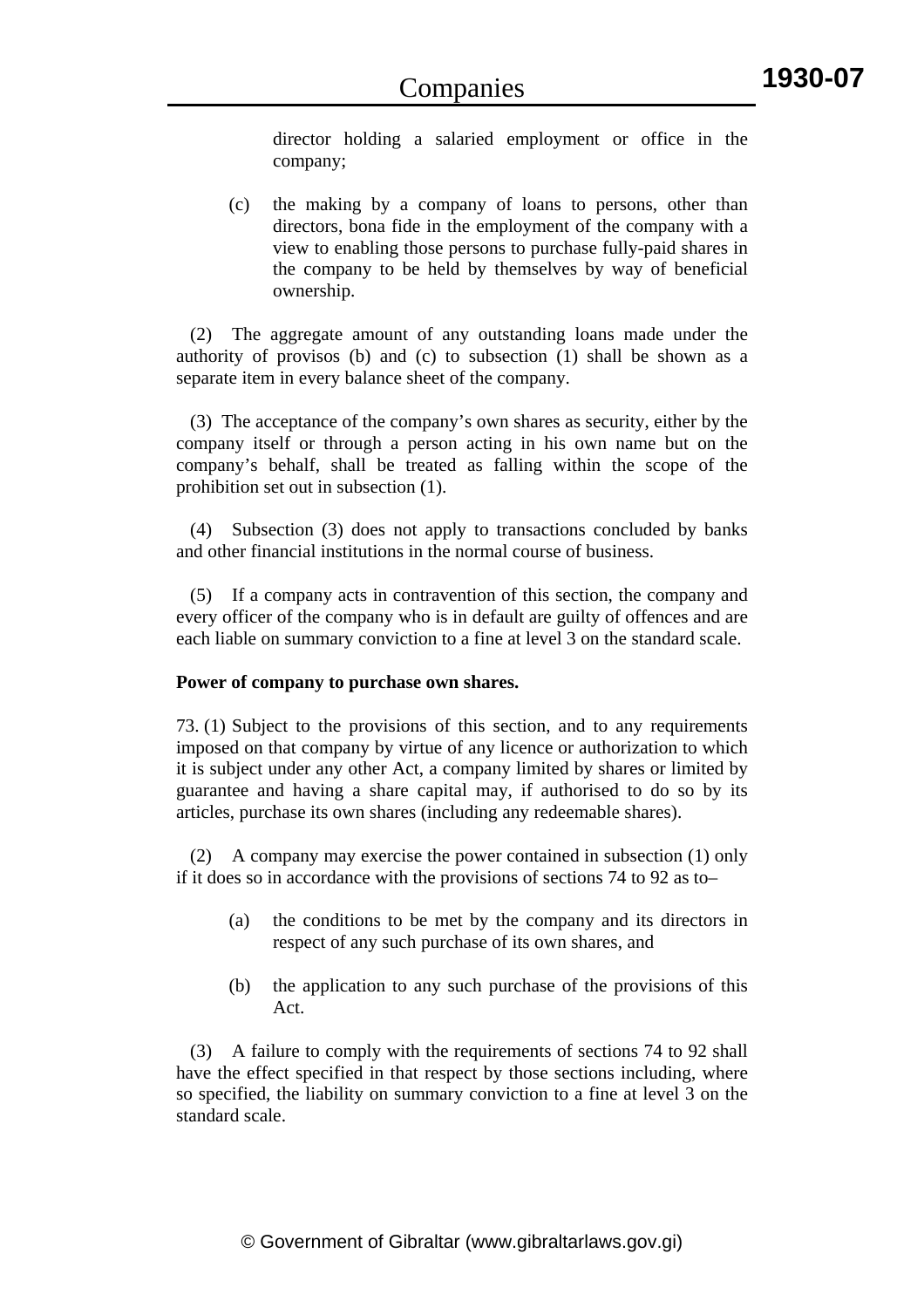# **Acquisition other than for value, in reduction of capital, alteration of objects and on forfeiture.**

74. The restrictions of section 73 shall not apply to a company limited by shares or limited by guarantee and by shares which–

- (a) acquires any of its own fully paid shares other than for valuable consideration;
- (b) acquires its own shares in a reduction of capital duly made;
- (c) purchases its own shares in pursuance of an order made under section 6;
- (d) accepts its own shares in forfeiture of them, or shares surrendered in lieu, in pursuance of the articles, for failure to pay any sum payable in respect of the shares.

# **Restrictions on power of company to purchase own shares.**

75.(1) Section 93 applies to the purchase by a company under section 73 of its own shares as it applies to the redemption of redeemable shares, save that the terms and manner of purchase need not be determined by the articles as required by section 93(3).

 (2) A company may not under section 73 purchase its shares if as a result of the purchase there would no longer be any member of the company holding shares other than redeemable shares.

# **Definitions of "off-market" and "market" purchase.**

76. (1) A purchase by a company of its own shares is "off-market" if the shares either–

- (a) are purchased otherwise than on a recognised investment exchange; or
- (b) are purchased on a recognised investment exchange but are not subject to a marketing arrangement on that investment exchange.

 (2) For this purpose, a company's shares are subject to a marketing arrangement on a recognised investment exchange if the company has been afforded facilities for dealings in those shares to take place on that investment exchange without prior permission for individual transactions from the authority governing that investment exchange and without limit as to the time during which those facilities are to be available.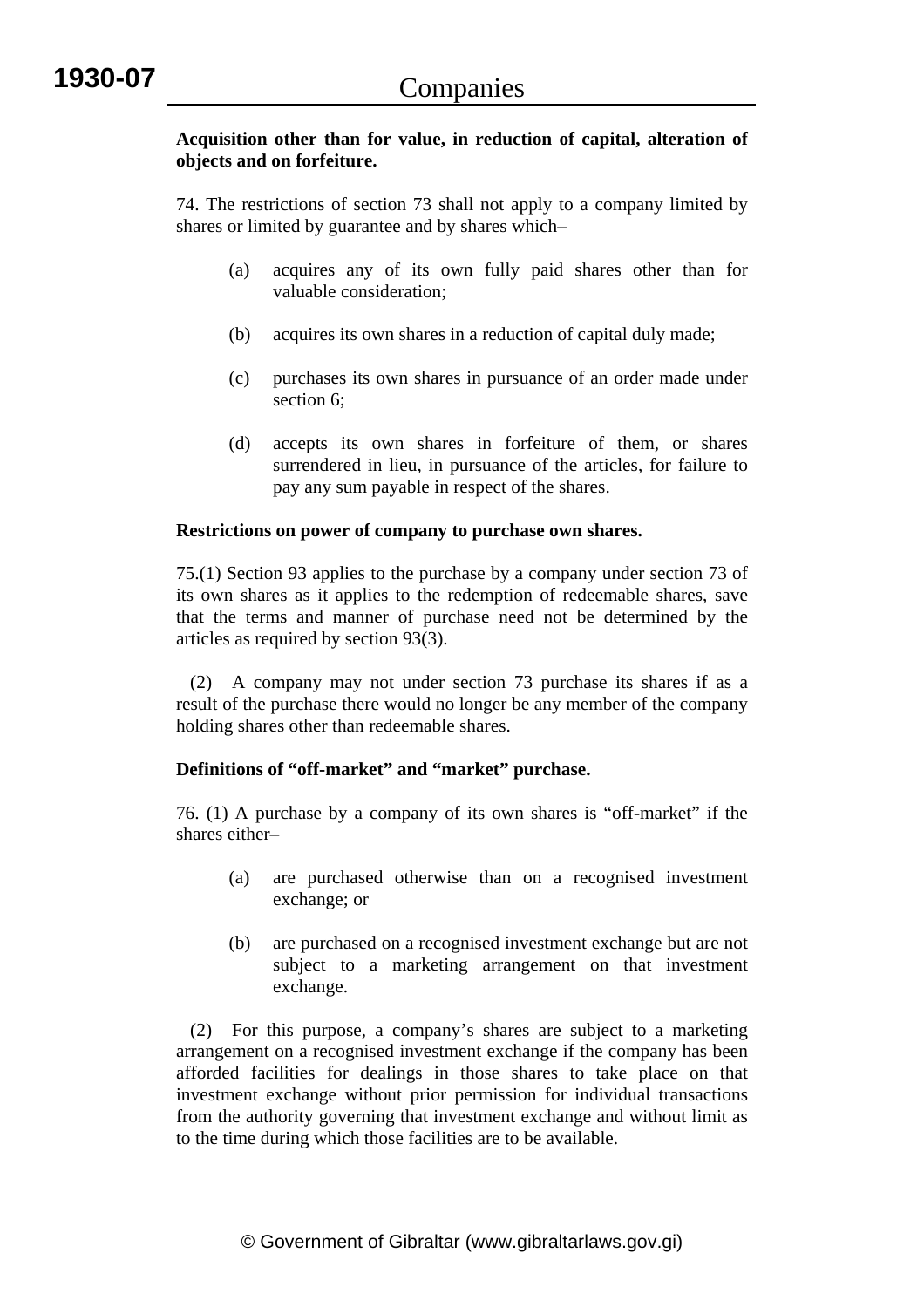(3) A purchase by a company of its own shares is a "market purchase" if it is a purchase made on a recognised investment exchange other than a purchase which is an off-market purchase by virtue of subsection (1)(b).

 (4) In this section "recognised investment exchange," means a recognised investment exchange as so listed from time to time in Chapter 11 of Administrative Notice No. 7 issued by the Banking Commissioner under the provisions of the Banking Act, 1992.

#### **Authority for off-market purchase.**

77. (1) A company may only make an off-market purchase of its own shares in pursuance of a contract approved in advance in accordance with this section or under section 78.

 (2) The terms of the proposed contract shall have been authorized by a special resolution of the company before the contract is entered into and subsections (3) to (7) apply with respect to that authority and to resolutions conferring it.

 (3) Subject to subsection (4), the authority may be varied, revoked or from time to time renewed by special resolution of the company.

 (4) In the case of a public company, the authority conferred by the resolution shall specify a date on which the authority is to expire, and in a resolution conferring or renewing authority the date shall not be later than 18 months after that on which the resolution is passed.

 (5) A special resolution to confer, vary, revoke or renew authority is not effective if any member of the company holding shares to which the resolution relates exercised the voting rights carried by any of those shares in voting on the resolution and the resolution would not have been passed if he had not done so, and for this purpose–

- (a) a member who holds shares to which the resolution relates is regarded as exercising the voting rights carried by those shares not only if he votes in respect of them on a poll on the question whether the resolution shall be passed, but also if he votes on the resolution otherwise than on a poll;
- (b) notwithstanding anything in the company's articles, any member of the company may demand a poll on that question; and
- (c) a vote and a demand for a poll by a person as proxy for a member are the same respectively as a vote and a demand by the member.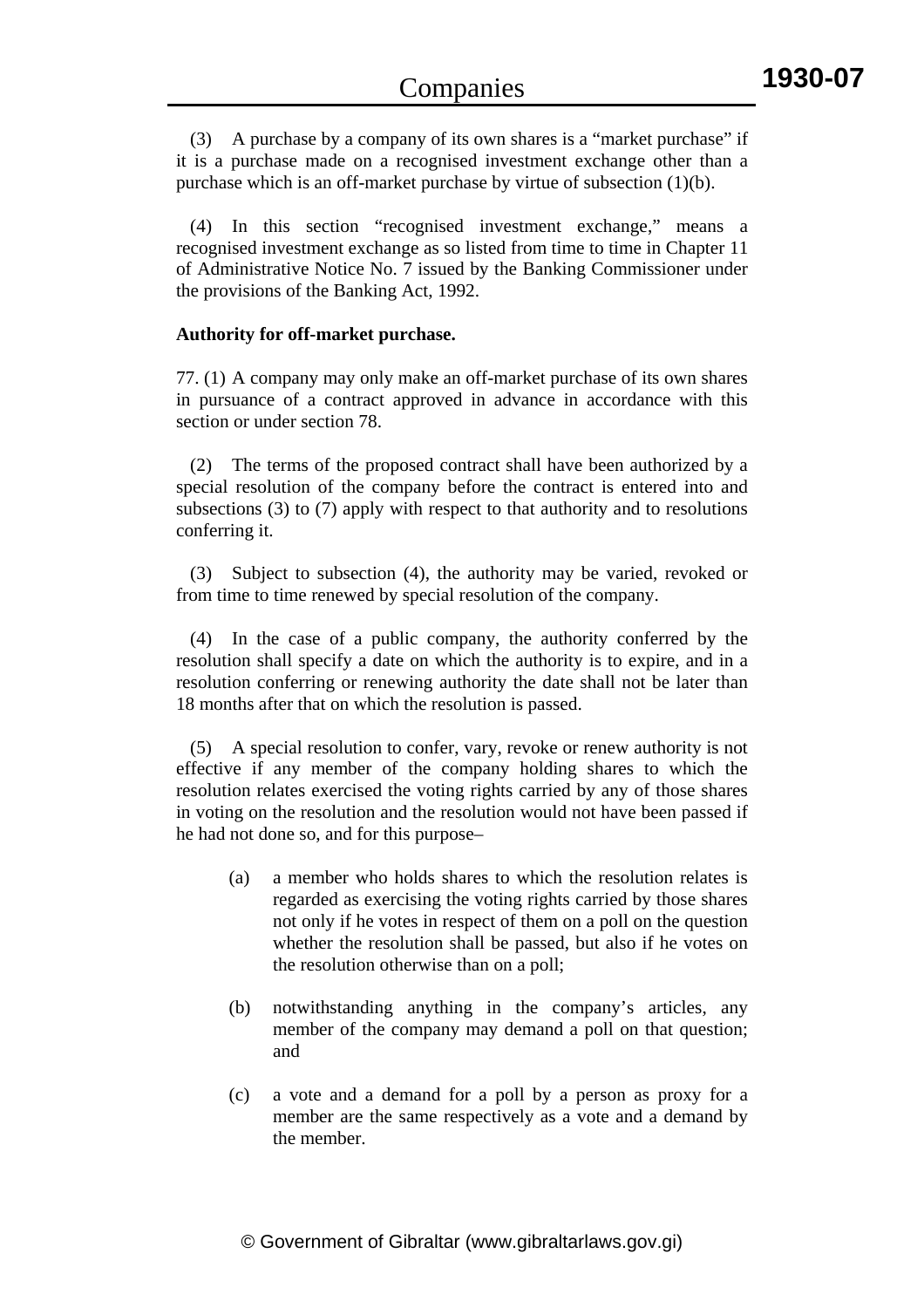(6) Such a resolution is not effective for the purposes of this section unless (if the proposed contract is in writing) a copy of the contract or (if not) a written memorandum of its terms is available for inspection by members of the company both–

- (a) at the company's registered office for not less than 15 days ending with the date of the meeting at which the resolution is passed; and
- (b) at the meeting itself,

and a memorandum of contract terms so made available shall include the names of any members holding shares to which the contract relates, and a copy of the contract so made available shall have annexed to it a written memorandum specifying any such names which do not appear in the contract itself.

 (7) A company may agree to a variation of an existing contract so approved, but only if the variation is authorized by a special resolution of the company before it is agreed to, and subsections (3) to (6) apply to the authority for a proposed variation as they apply to the authority for a proposed contract, save that a copy of the original contract or (as the case may require) a memorandum of its terms, together with any variations previously made, shall also be available for inspection in accordance with subsection  $(6)$ .

# **Authority for contingent purchase contract.**

78. (1) A contingent purchase contract is a contract entered into by a company and relating to any of its shares–

- (a) which does not amount to a contract to purchase those shares; but
- (b) under which the company may (subject to any conditions) become entitled or obliged to purchase those shares.

 (2) A company may only make a purchase of its own shares in pursuance of a contingent purchase contract if the contract is approved in advance by a special resolution of the company before the contract is entered into, and subsections (3) to (7) of section 77 apply to the contract and its terms.

# **Authority for market purchase.**

79. (1) A company shall not make a market purchase of its own shares unless the purchase has first been authorized by the company in a general meeting.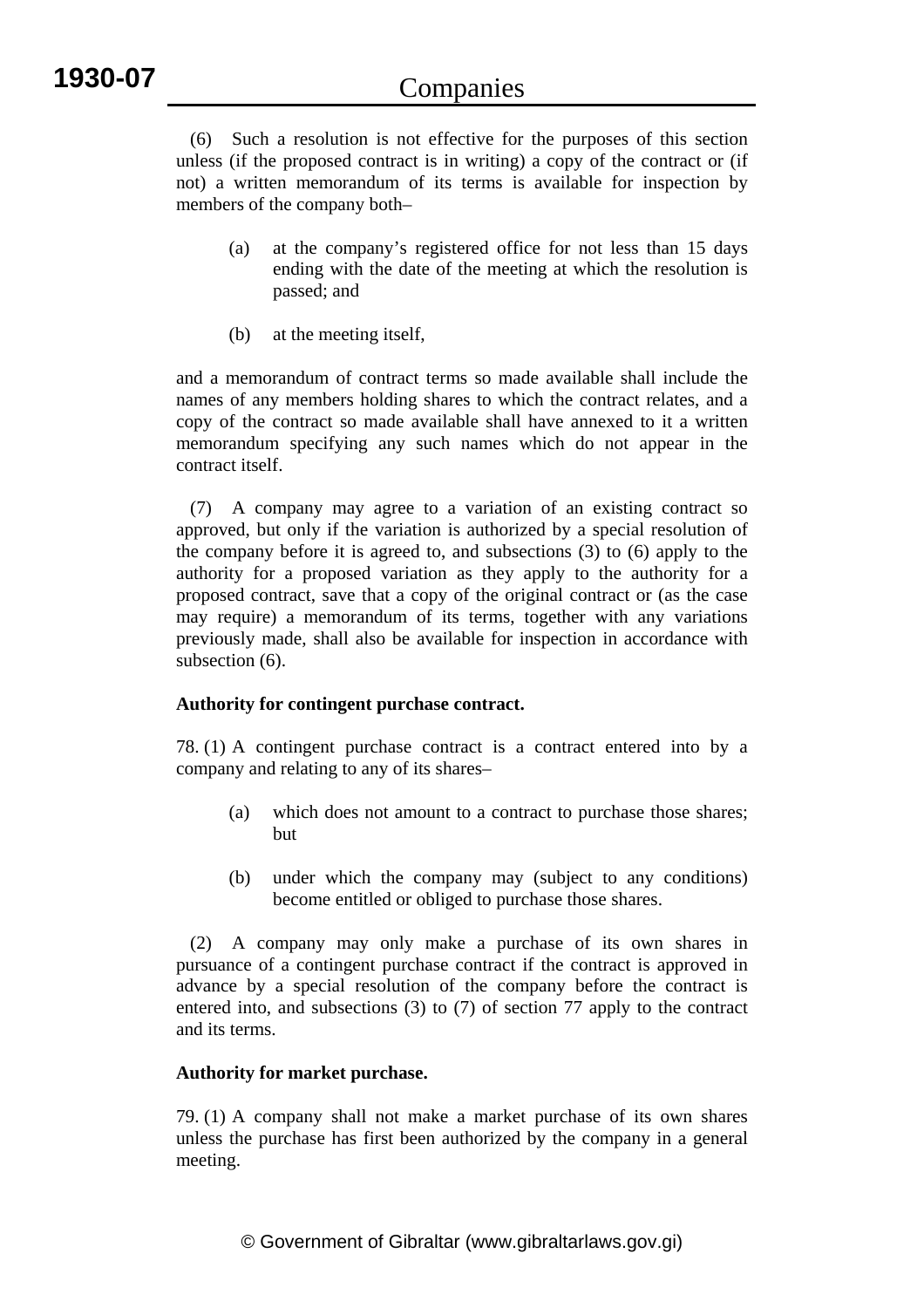- (2) That authority–
	- (a) may be general for that purpose, or limited to the purchase of shares of any particular class or description; and
	- (b) may be unconditional or subject to conditions.
- (3) The authority shall–
	- (a) specify the maximum number of shares authorized to be acquired;
	- (b) determine both the maximum and the minimum prices which may be paid for the shares; and
	- (c) specify a date on which it is to expire.

 (4) The authority may be varied, revoked or from time to time renewed by the company in general meeting, but this is subject to subsection (3), and in a resolution to confer or renew authority the date on which the authority is to expire shall not be later than 18 months after that on which the resolution is passed.

 (5) A company may under this section make a purchase of its own shares after the expiry of the time limit imposed to comply with subsection (3)(c) if the contract of purchase was concluded before the authority expired and the terms of the authority permitted the company to make a contract of purchase which would or might be executed wholly or partly after its expiration.

 (6) A resolution to confer or vary authority under this section may determine either or both the maximum and minimum prices for purchase  $by-$ 

- (a) specifying a particular sum; or
- (b) providing a basis or formula for calculating the amount of the price in question without reference to any person's discretion or opinion.

 (7) A resolution of a company conferring, varying, revoking or renewing authority under this section is subject to section 165 (resolution to be sent to Registrar within 15 days).

#### **Assignment or release of company's right to purchase own shares.**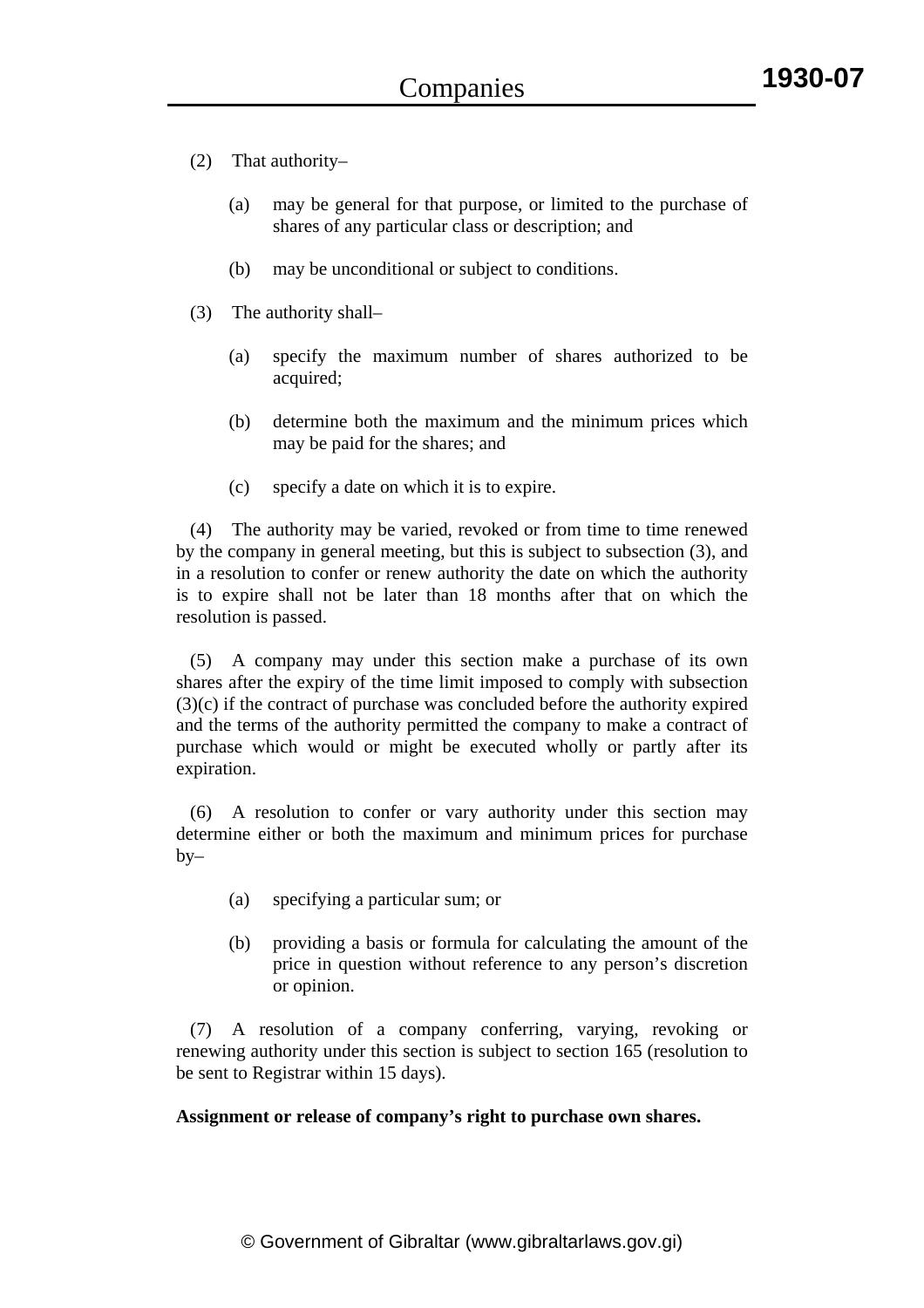80. (1) The rights of a company under a contract approved under section 77 or 78, or under a contract for a purchase authorized under section 79, are not capable of being assigned.

 (2) An agreement by a company to release its rights under a contract approved under section 77 or 78 is void unless the terms of the release agreement are approved in advance by a special resolution of the company before the agreement is entered into, and subsections (3) to (7) of section 77 apply to approval for a proposed release agreement as to authority for a proposed variation of an existing contract.

# **Payments apart from purchase price to be made out of distributable profits.**

81. (1) A payment made by a company in consideration of–

- (a) acquiring any right with respect to the purchase of its own shares in pursuance of a contract approved under section 78; or
- (b) the variation of a contract approved under section 77 or 78; or
- (c) the release of any of the company's obligations with respect to the purchase of any of its own shares under a contract approved under section 77 or 78 or under a contract for a purchase authorized under section 79,

shall be made out of the company's distributable profits.

 (2) If the requirements of subsection (1) are not satisfied in relation to a contract–

- (a) in a case within paragraph (a) of the subsection, no purchase by the company of its own shares in pursuance of that contract is lawful under section 73;
- (b) in a case within paragraph (b) of the subsection, no such purchase following the variation is lawful under section 73; and
- (c) in a case within paragraph (c), the purported release is void.

# **Disclosure by company of purchase of own shares.**

82. (1) Within the period of 28 days beginning with the date on which any shares purchased by a company under section 73 are delivered to it, the company shall deliver to the Registrar for registration a return in the prescribed form stating with respect to shares of each class purchased the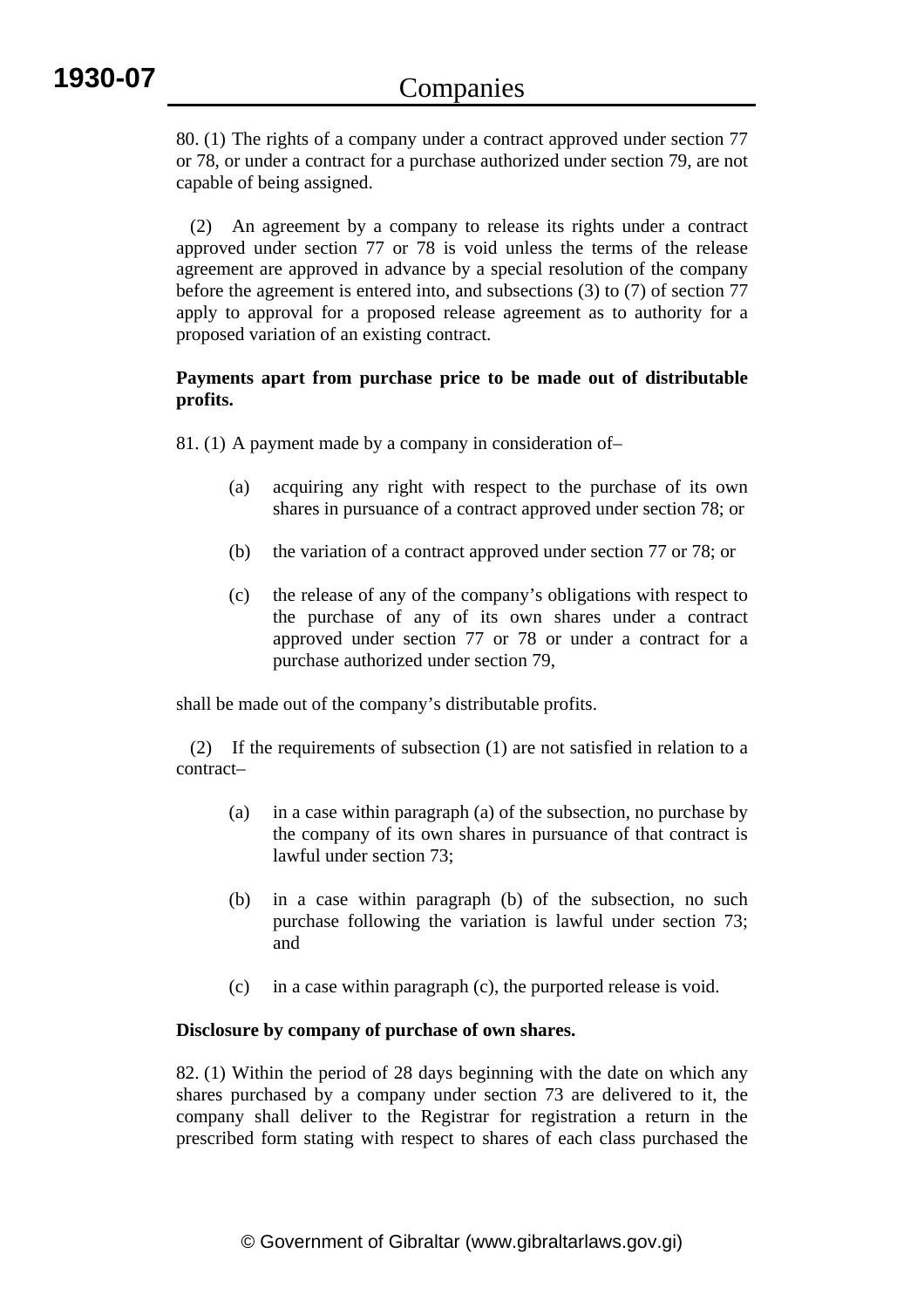number and nominal value of those shares and the date on which they were delivered to the company.

- (2) In the case of a public company, the return shall also state–
	- (a) the aggregate amount paid by the company for the shares; and
	- (b) the maximum and minimum prices paid in respect of shares of each class purchased.

 (3) Particulars of shares delivered to the company on different dates and under different contracts may be included in a single return to the Registrar, and in such a case the amount required to be stated under subsection (2)(a) is the aggregate amount paid by the company for all the shares to which the return relates.

 (4) Where a company enters into a contract approved under section 77 or 78, or a contract for a purchase authorized under section 79, the company shall keep at its registered office–

- (a) if the contract is in writing, a copy of it; and
- (b) if the contract is not in writing, a memorandum of its terms,

from the conclusion of the contract until the end of the period of 10 years beginning with the date on which the purchase of all the shares in pursuance of the contract is completed or (as the case may be) the date on which the contract otherwise determines.

 (5) Every copy and memorandum so required to be kept shall, during business hours (subject to such reasonable restrictions as the company may in general meeting impose, provided that not less than 2 hours in each day are allowed for inspection) be open to inspection without charge–

- (a) by any member of the company; and
- (b) if it is a public company, by any other person.

 (6) If default is made in delivering to the Registrar any return required by this section, every officer of the company who is in default is liable to a fine and, for continued contravention, to a daily default fine.

 (7) If default is made in complying with subsection (4), or an inspection required under subsection (5) is refused, the company and every officer of it who is in default is liable to a fine and, for continued contravention, to a daily default fine.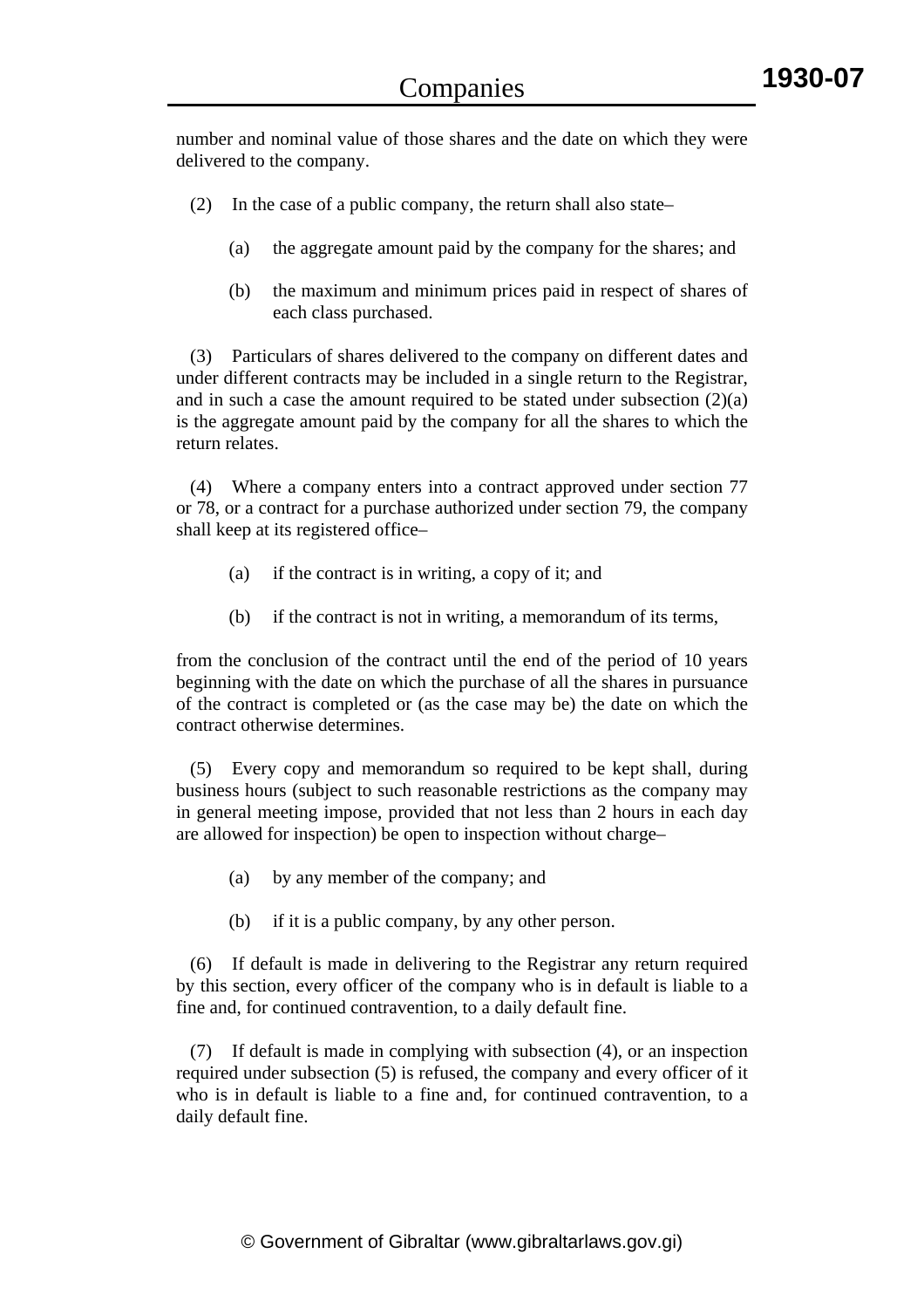(8) In the case of a refusal of an inspection required under subsection (5) of a copy or memorandum, the court may by order compel an immediate inspection of it.

 (9) The obligation of a company under subsection (4) to keep a copy of any contract or (as the case may be) a memorandum of its terms applies to any variation of the contract so long as it applies to the contract.

# **The capital redemption reserve.**

83. (1) Where under section 73 shares of a company are redeemed or purchased wholly out of the company's profits, the amount by which the company's issued share capital is diminished in accordance with section 93(4) on cancellation of the shares redeemed or purchased shall be transferred to a reserve, called "the capital redemption reserve".

 (2) If the shares are redeemed or purchased wholly or partly out of the proceeds of a fresh issue and the aggregate amount of those proceeds is less than the aggregate nominal value of the shares redeemed or purchased, the amount of the difference shall be transferred to the capital redemption reserve.

 (3) Subsection (2) shall not apply if the proceeds of the fresh issue are applied by the company in making a redemption or purchase of its own shares in addition to a payment out of capital under section 84.

 (4) The provisions of the Act relating to the reduction of a company's share capital apply as if the capital redemption reserve were paid-up share capital of the company, except that the reserve may be applied by the company in paying up its unissued shares to be allotted to members of the company as fully paid bonus shares.

# *Redemption or Purchase of Own Shares out of Capital (Private Companies Only).*

# **Power of private companies to redeem or purchase own shares out of capital.**

84. (1) Subject to–

- (a) the following provisions of this section;
- (b) sections 85 to 91; and
- (c) any requirements imposed on a company by virtue of any licence or authorization to which it is subject under any other Act,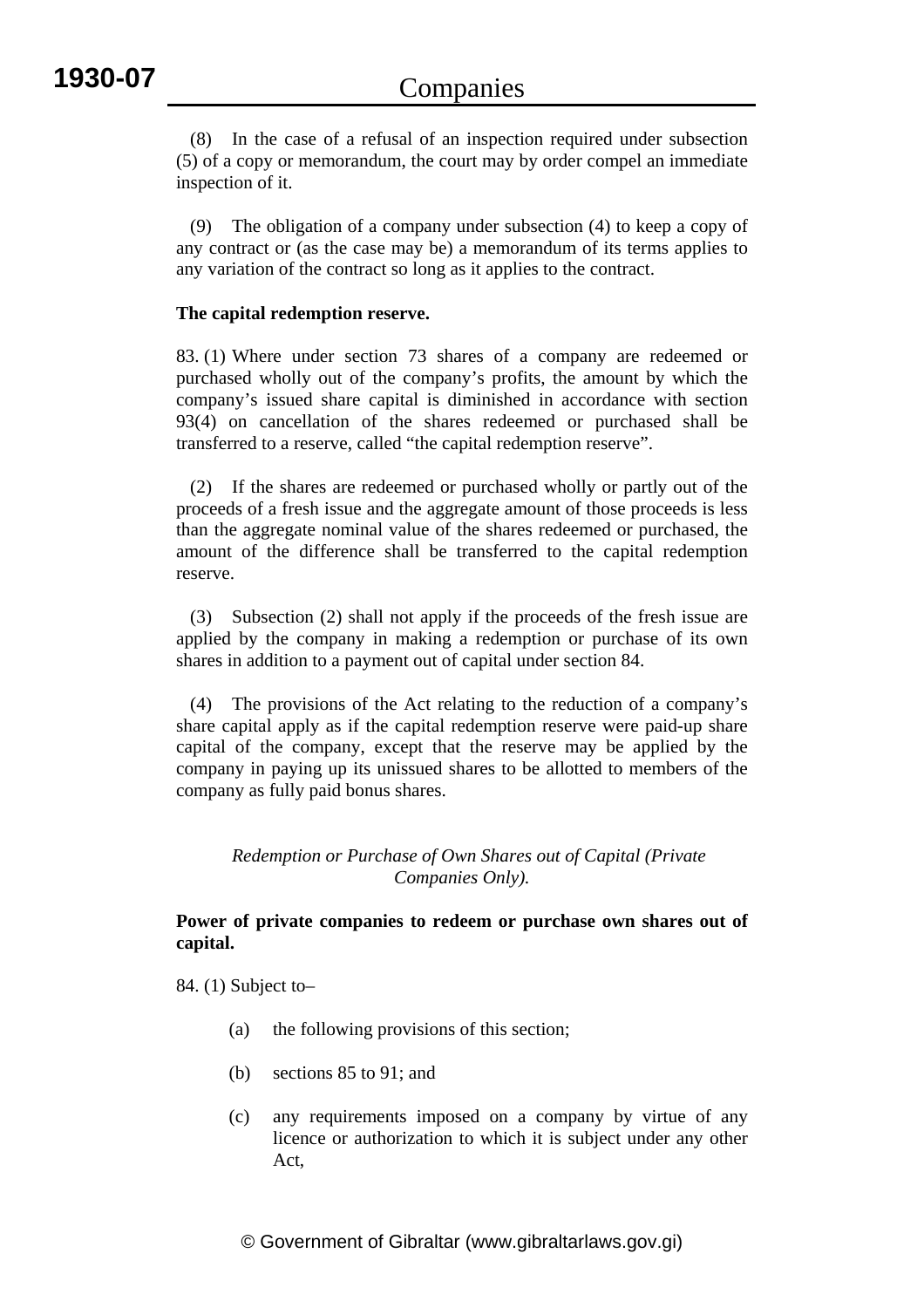a private company limited by shares or limited by guarantee and having a share capital may, if so authorized by its articles, make a payment in respect of the redemption or purchase under section 73 or (as the case may be) section 93, of its own shares otherwise than out of its distributable profits or the proceeds of a fresh issue of shares.

 (2) References in this section and sections 85 to 91 to payment out of capital are (subject to subsection (6)) to any payment so made, whether or not it would be regarded apart from this section as a payment out of capital.

The payment which may (if authorized in accordance with the provisions of subsections (4) to (6) and sections 85 to 91) be made by a company out of capital in respect of the redemption or purchase of its own shares is such an amount, as taken together with–

- (a) any available profits of the company; and
- (b) the proceeds of any fresh issue of shares made for the purposes of the redemption or purchase,

is equal to the price of redemption or purchase, and the payment permissible under this subsection is referred to in subsections (4) to (6) and sections 85 to 91 as the permissible capital payment for the shares.

 (4) Subject to subsection (6), if the permissible capital payment for shares redeemed or purchased is less than their nominal amount, the amount of the difference shall be transferred to the company's capital redemption reserve.

 (5) Subject to subsection (6), if the permissible capital payment is greater than the nominal amount of the shares redeemed or purchased, the amount of any capital redemption reserve, share premium account or fully paid share capital of the company may be reduced by a sum not exceeding (or by sums not in the aggregate exceeding) the amount by which the permissible capital payment exceeds the nominal amount of shares.

 (6) Where the proceeds of a fresh issue are applied by a company in making any redemption or purchase of its own shares in addition to a payment out of capital under this section, the references in subsections (4) and (5) to the permissible capital payment are to be read as referring to the aggregate of that payment and those proceeds.

# **Availability of profits for purposes of section 84.**

85. (1) The reference in section 84(3)(a) to available profits of the company is to the company's profits which are available for distribution, as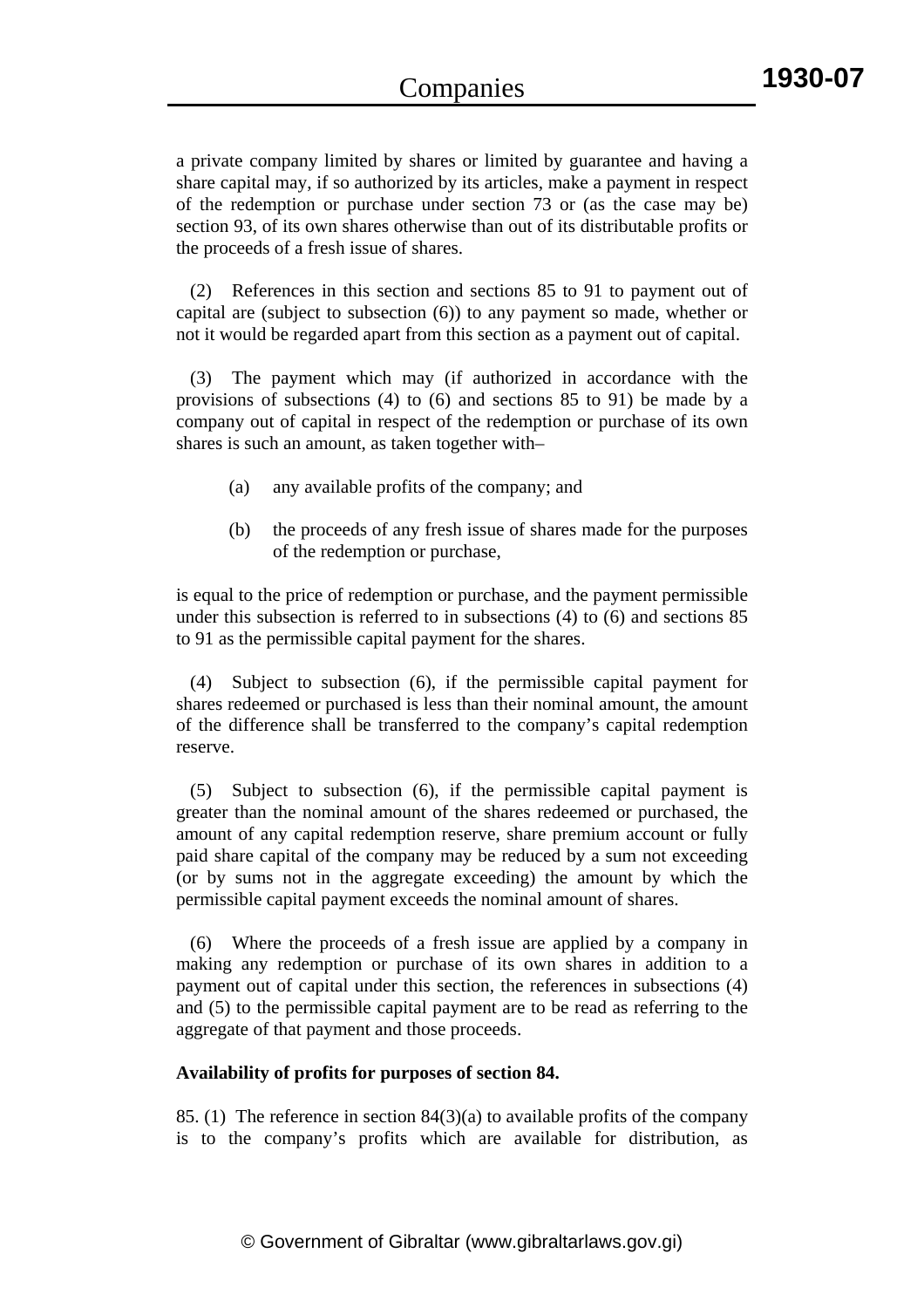determined as to availability and amount in accordance with subsections (2) to (6).

 (2) Subject to subsection (3), the availability of profits for distribution and the amount thereof is to be determined by reference to–

- (a) profits, losses, assets and liabilities;
- (b) provisions as to depreciation, diminution in value of assets, retentions to meet liabilities, etc.; and
- (c) share capital and reserves (including undistributable reserves),

as stated in the relevant accounts for determining the permissible capital payment for shares.

 (3) The relevant accounts for this purpose are such accounts, prepared as at any date within the period for determining the amount of the permissible capital payment, as are necessary to enable a reasonable judgement to be made as to the amounts of any of the items mentioned in paragraphs (a) to (c) of subsection (2).

 (4) For purposes of determining the amount of the permissible capital payment for shares, the amount of the company's available profits (if any) determined in accordance with subsections (2) and (3) is treated as reduced by the amount of any distributions lawfully made by the company after the date of the relevant accounts and before the end of the period for determining the amount of that payment.

 (5) The reference in subsection (4) to distributions lawfully made by the company includes–

- (a) financial assistance lawfully given out of distributable profits as assistance to a person to acquire the shares of the company;
- (b) any payment lawfully made by the company in respect of the purchase of any shares in the company (except a payment lawfully made otherwise than out of distributable profits); and
- (c) a payment of any description specified in section 81(1) lawfully made by the company.

 (6) References in this section to the period for determining the amount of the permissible capital payment for shares are to the period of 3 months ending with the date on which the statutory declaration of the directors purporting to specify the amount of that payment is made in accordance with section 86(3).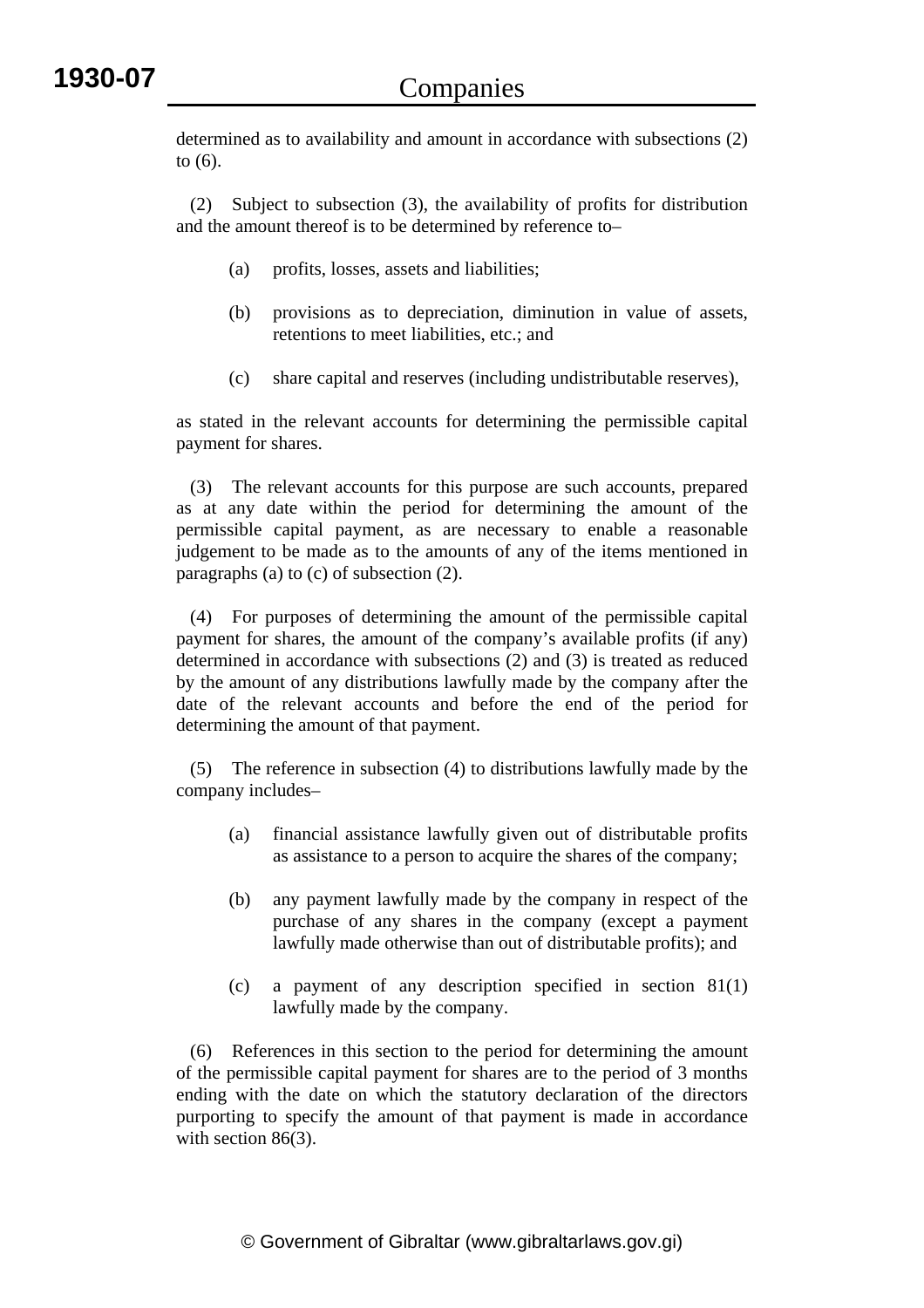## **Conditions for payment out of capital.**

86. (1) Subject to any order of the court under section 90, a payment out of capital by a private company for the redemption or purchase of its own shares is not lawful unless the requirements of this and the next two sections are satisfied.

 (2) The payment out of capital shall have been approved by a special resolution of the company.

 (3) The company's directors shall have made a statutory declaration specifying the amount of the permissible capital payment for the shares in question and stating that, having made full inquiry into the affairs and prospects of the company, they have formed the opinion–

- (a) as regards its initial situation immediately following the date on which the payment out of capital is proposed to be made, that there will be no grounds on which the company could then be found unable to pay its debts; and
- (b) as regards its prospects for the year immediately following that date, that, having regard to their intentions with respect to the management of the company's business during that year and to the amount and character of the financial resources which will in their view be available to the company during that year, the company will be able to continue to carry on business as a going concern (and will accordingly be able to pay its debts as they fall due) throughout that year.

 (4) In forming their opinion for purposes of subsection (3)(a), the directors shall take into account the same liabilities (including prospective and contingent liabilities) as would be relevant in any winding up by the court to the question whether a company is unable to pay its debts.

 (5) The directors' statutory declaration shall be in the prescribed form and contain such information with respect to the nature of the company's business as may be so prescribed, and shall in addition have annexed to it a report addressed to the directors by the company's auditors stating that–

- (a) they have inquired into the company's state of affairs; and
- (b) the amount specified in the declaration as the permissible capital payment for the shares in question is in their view properly determined in accordance with sections 84 and 85; and
- (c) they are not aware of anything to indicate that the opinion expressed by the directors in the declaration as to any of the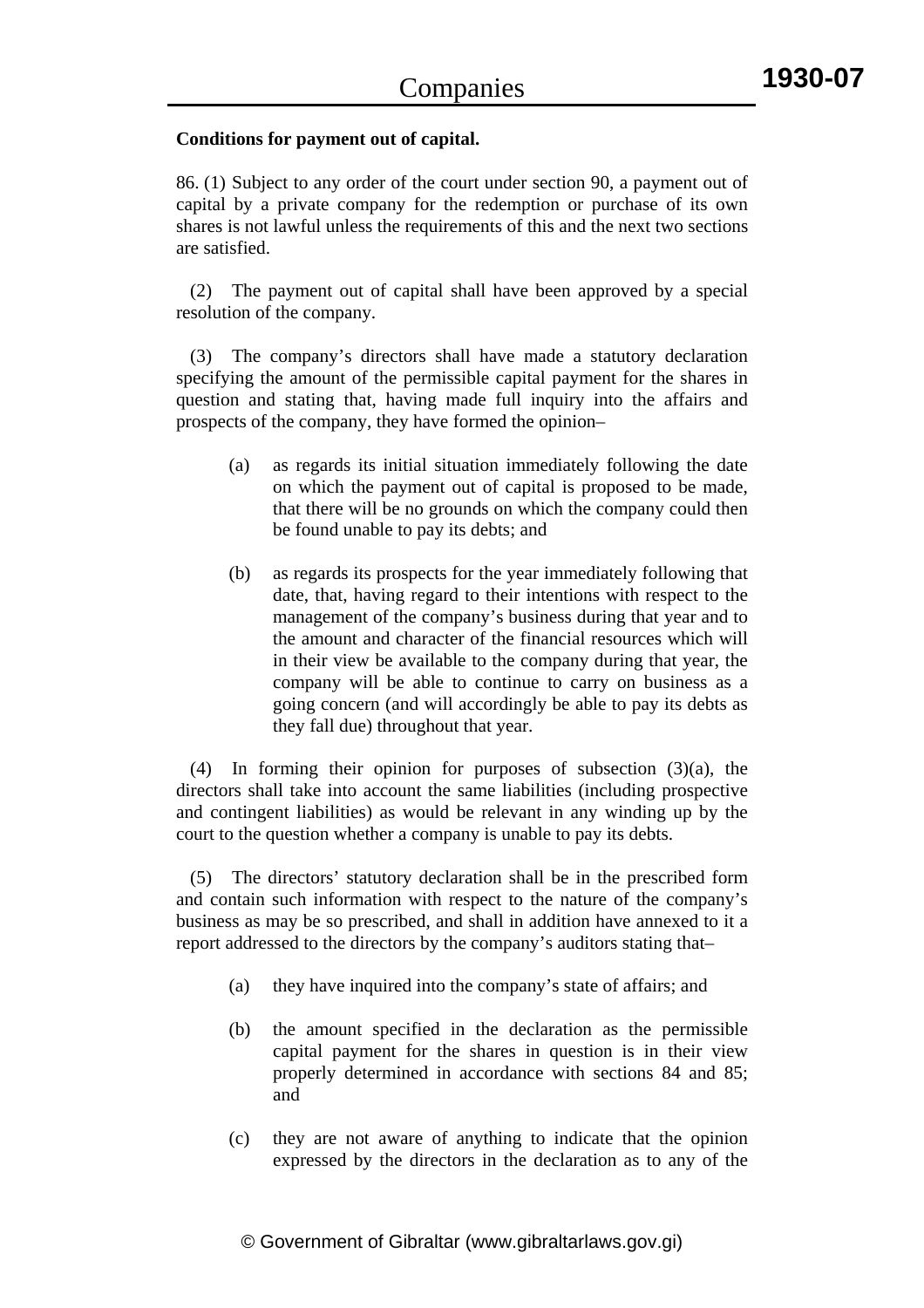matters mentioned in subsection (3) is unreasonable in all the circumstances.

 (6) A director who makes a declaration under this section without having reasonable grounds for the opinion expressed in the declaration is liable on conviction on indictment to imprisonment or a fine, of both.

# **Procedure for special resolution under section 86.**

87. (1) The resolution required by section 86 shall be passed on, or within the week immediately following, the date on which the directors make the statutory declaration required by that section; and the payment out of capital shall be made no earlier than 5 nor more than 7 weeks after the date of the resolution.

 (2) The resolution is ineffective if any member of the company holding shares to which the resolution relates exercises the voting rights carried by any of those shares in voting on the resolution and the resolution would not have been passed if he had not done so.

 (3) For purposes of subsection (2), a member who holds such shares is to be regarded as exercising the voting rights carried by them in voting on the resolution not only if he votes in respect of them on a poll on the question whether the resolution shall be passed, but also if he votes on the resolution otherwise than on a poll, and, notwithstanding anything in a company's articles, any member of the company may demand a poll on that question.

 (4) The resolution is ineffective unless the statutory declaration and auditors' report required by the section are available for inspection by members of the company at the meeting at which the resolution is passed.

 (5) For purposes of this section a vote and a demand for a poll by a person as proxy for a member are the same (respectively) as a vote and demand by the member.

# **Publicity for proposed payment out of capital.**

88. (1) Within the week immediately following the date of the resolution for payment out of capital the company shall cause to be published in the Gazette a notice–

(a) stating that the company has approved a payment out of capital for the purpose of acquiring its own shares by redemption or purchase or both (as the case may be);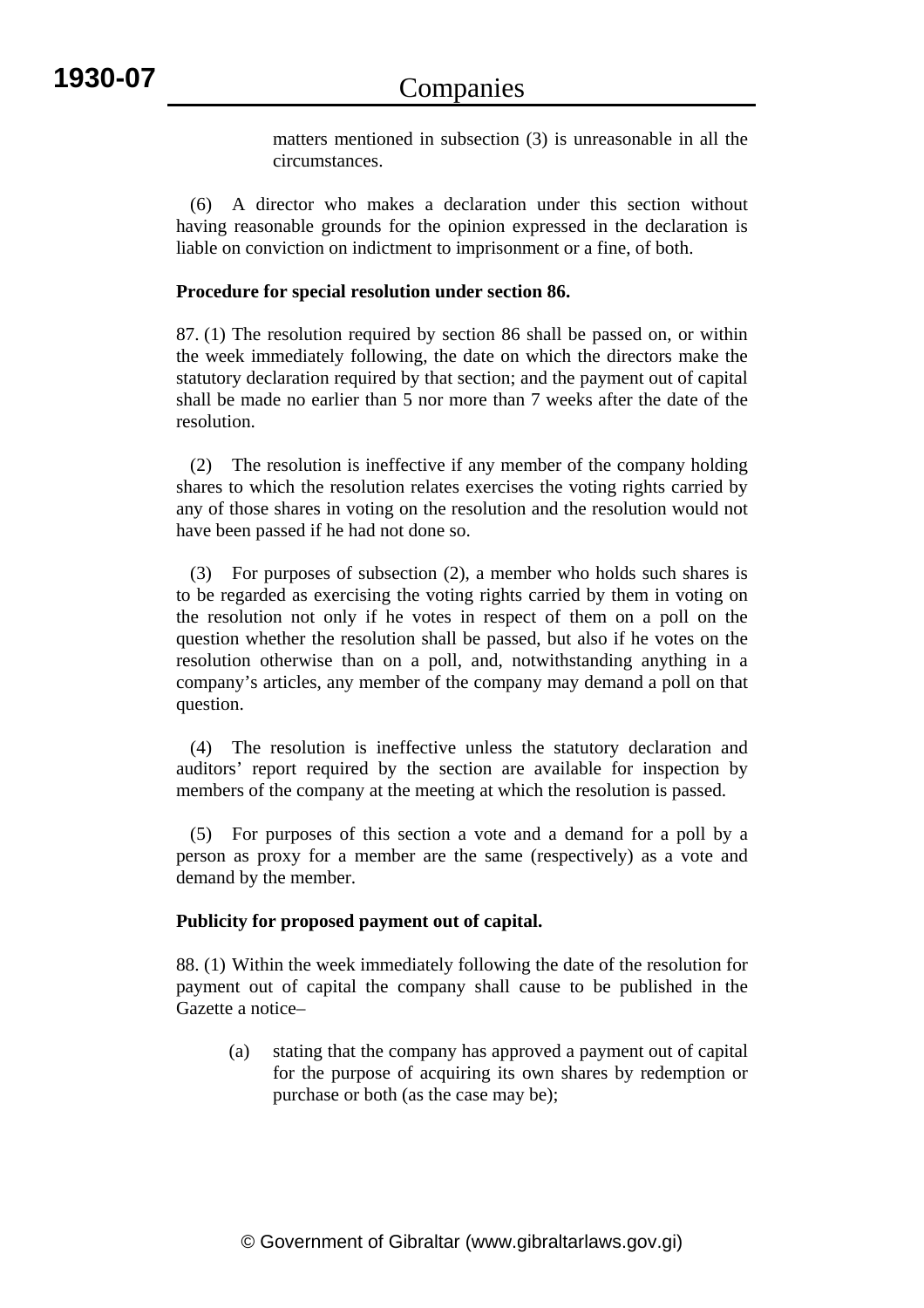- (b) specifying the amount of the permissible capital payment for the shares in question and the date of the resolution under section 86;
- (c) stating that the statutory declaration of the directors and the auditors' report required by that section are available for inspection at the company's registered office; and
- (d) stating that any creditor of the company may at any time within the 5 weeks immediately following the date of the resolution for payment out of capital apply to the court under section 89 for an order prohibiting the payment.

 (2) Within the week immediately following the date of the resolution the company shall also either cause a notice to the same effect as that required by subsection (1) to be published in a newspaper circulating in Gibraltar or give notice in writing to that effect to each of its creditors.

 (3) References in subsections (4) to (7) to the first notice date are to the day on which the company first publishes the notice required by subsection (1) or first publishes or gives the notice required by subsection (2) (whichever is the earlier).

 (4) Not later than the first notice date the company shall deliver to the Registrar a copy of the statutory declaration of the directors and of the auditors' report required by section 86.

- (5) The statutory declaration and auditors' report–
	- (a) shall be kept at the company's registered office throughout the period beginning with the first notice date and ending 5 weeks after the date of the resolution for payment out of capital; and
	- (b) shall during business hours on any day during that period be open to the inspection of any member or creditor of the company without charge.

 (6) If an inspection required under subsection (5) is refused the company and every officer of it who is in default is liable to a fine and, for continued contravention, to a daily default fine.

 (7) In the case of refusal of an inspection required under subsection (5) of a declaration or report, the court may by order compel an immediate inspection of that declaration or report.

# **Objections by company's members or creditors.**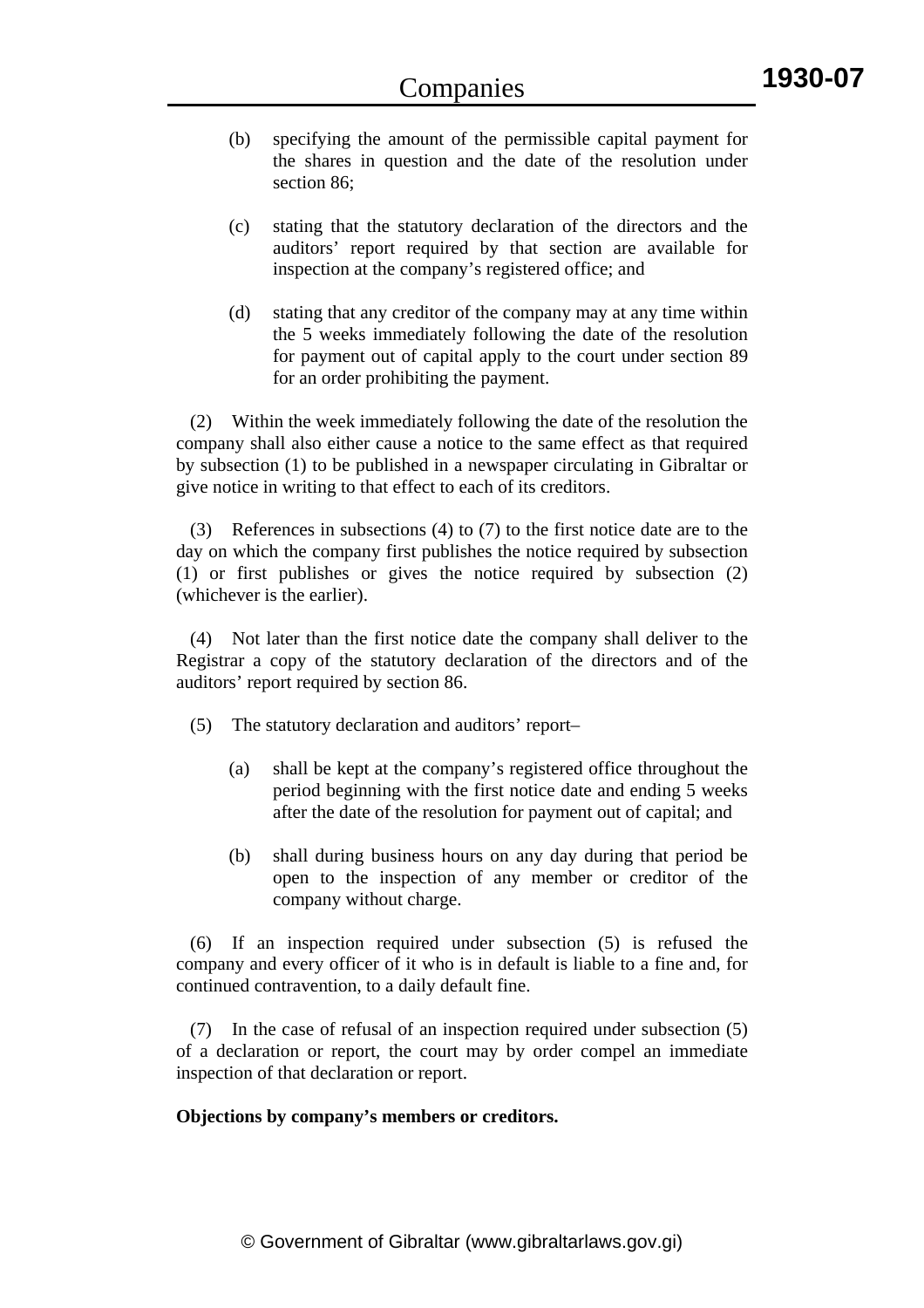89. (1) Where a private company passes a special resolution approving for purposes of section 84 any payment out of capital for the redemption or purchase of any of its shares–

- (a) any member of the company other than one who consented to or voted in favour of the resolution; and
- (b) any creditor of the company,

may within 5 weeks of the date on which the resolution was passed apply to the court for cancellation of the resolution.

 (2) The application may be made on behalf of the persons entitled to make it by such one or more of their number as they may appoint in writing for the purpose.

- (3) If an application is made, the company shall–
	- (a) forthwith give notice in the prescribed form of that fact to the Registrar; and
	- (b) within 15 days from the making of any order of the court on the hearing of the application, or such longer period as the court may by order direct, deliver an office copy of the order to the Registrar.

 (4) A company which fails to comply with subsection (3), and any officer of it who is in default, is liable to a fine and for continued contravention, to a daily default fine.

# **Powers of court on application under section 89.**

90. (1) On the hearing of an application under section 89 the court may, if it thinks fit, adjourn the proceedings in order that an arrangement may be made to the court's satisfaction for the purchase of the interests of dissentient members or for the protection of dissentient creditors (as the case may be), and the court may give such directions and make such orders as it thinks expedient for facilitating or carrying into effect any such arrangement.

 (2) Without prejudice to its powers under subsection (1), the court shall make an order on such terms and conditions as it thinks fit either confirming or cancelling the resolution, and, if the court confirms the resolution, it may in particular by order alter or extend any date or period of time specified in the resolution or in any provision in sections 73 to 91 which applies to the redemption or purchase of shares to which the resolution refers.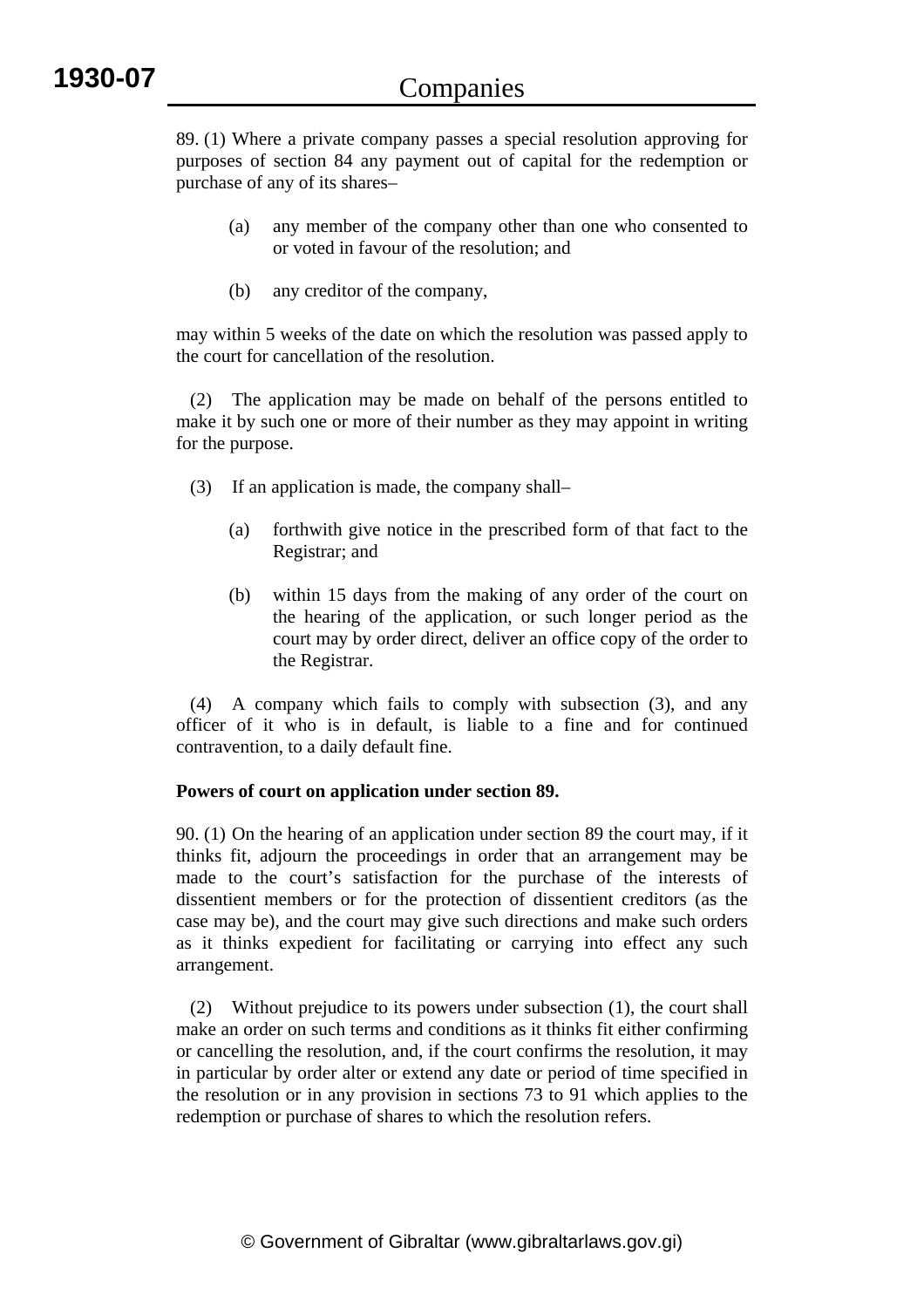(3) The court's order may, if the court thinks fit, provide for the purchase by the company of the shares of any of its members and for the reduction accordingly of the company's capital, and may make such alterations in the company's memorandum and articles as may be required in consequence of that provision.

 (4) If the court's order requires the company not to make any, or any specified alteration in its memorandum or articles, the company has not then power without leave of the court to make any such alteration in breach of the requirement.

 (5) An alteration in the memorandum or articles made by virtue of an order under this section, if not made by resolution of the company, is of the same effect as if duly made by resolution, and this Act applies accordingly to the memorandum or articles as so altered.

## **Effect of company's failure to redeem or purchase.**

91. (1) This section has effect where a company has–

- (a) issued shares on terms that they are or are liable to be redeemed; or
- (b) agreed to purchase any of its own shares.

 (2) The company is not liable in damages in respect of any failure on its part to redeem or purchase any of the shares.

 (3) Subsection (2) is without prejudice to any right of the holder of the shares other than his right to sue the company for damages in respect of its failure, but the court shall not grant an order for specific performance of the terms of redemption or purchase if the company shows that it is unable to meet the costs of redeeming or purchasing the shares in question out of distributable profits.

 (4) If the company is wound up and at the commencement of the winding up any of the shares have not been redeemed or purchased, the terms of redemption or purchase may be enforced against the company, and when shares are redeemed or purchased under this subsection they are treated as cancelled.

- (5) Subsection (4) does not apply if–
	- (a) the terms provided for the redemption or purchase to take place at a date later than that of the commencement of the winding up; or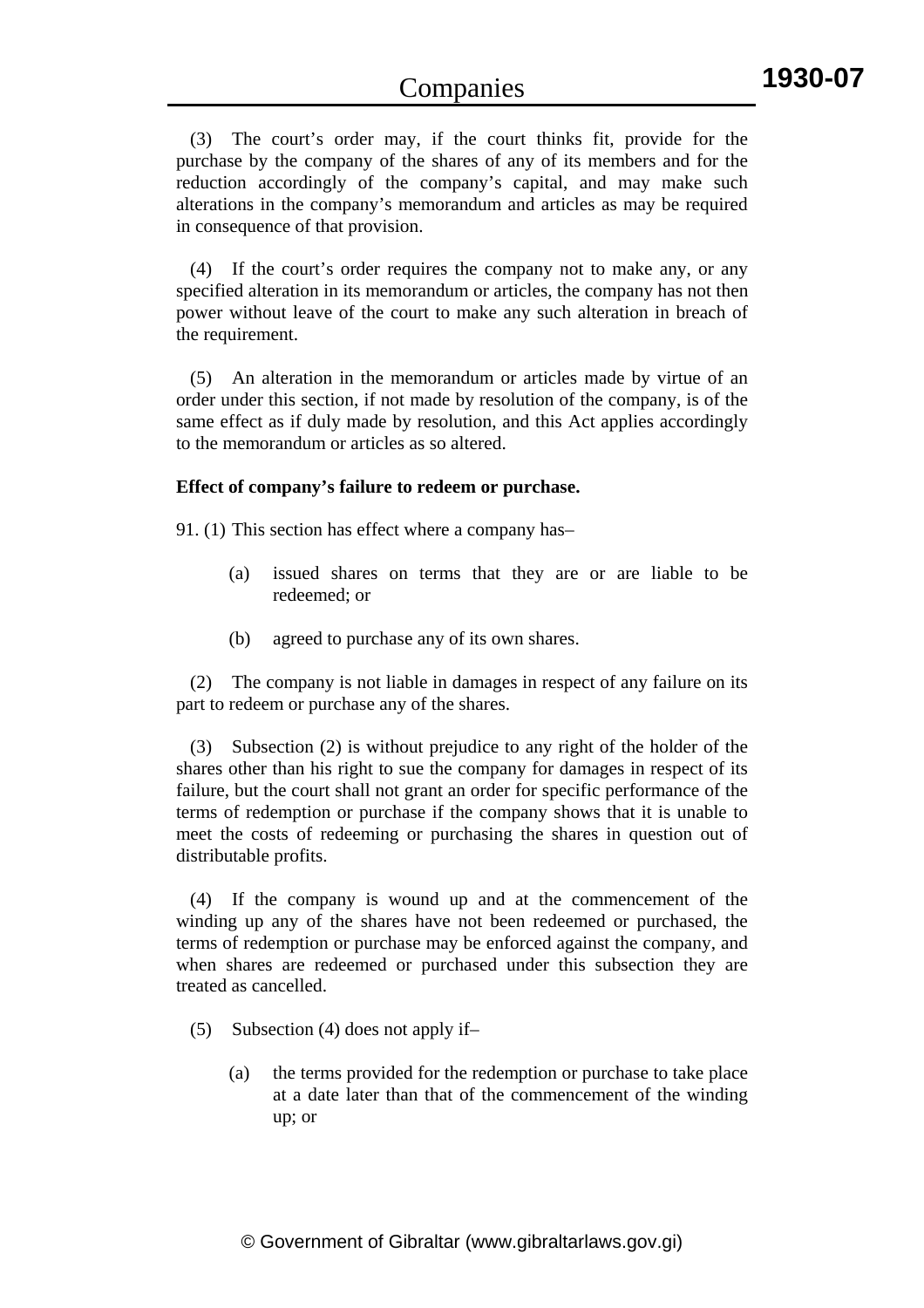(b) during the period beginning with the date on which the redemption or purchase was to have taken place and ending with the commencement of the winding up, the company could not at any time have lawfully made a distribution equal in value to the price at which the shares were to have been redeemed or purchased.

 (6) There shall be paid in priority to any amount which the company is liable under subsection (4) to pay in respect of any shares–

- (a) all other debts and liabilities of the company (other than any due to members in their character as such);
- (b) if other shares carry rights (whether as to capital or as to income) which are preferred to the rights as to capital attaching to the first mentioned shares, any amount due in satisfaction of those preferred rights,

but, subject to that, any such amount shall be paid in priority to any amounts due to members in satisfaction of their rights (whether as to capital or income) as members.

# **Definitions for sections 73 to 91.**

92. In sections 73 to 91–

- "distributable profits", in relation to the making of any payment by a company, means those profits out of which it could lawfully make a distribution equal in value to the payment;
- "permissible capital payment" means the payment permitted by section 84;
- "prescribed form" means the form prescribed by the Registrar from time to time,

and references to payment out of capital are to be construed in accordance with section 84.

# *Issue of Redeemable Preference Shares and Shares at Discount.*

# **Power to issue redeemable shares.**

93. (1) Subject to the provisions of this section, a company limited by shares or limited by guarantee and having a share capital, may, if so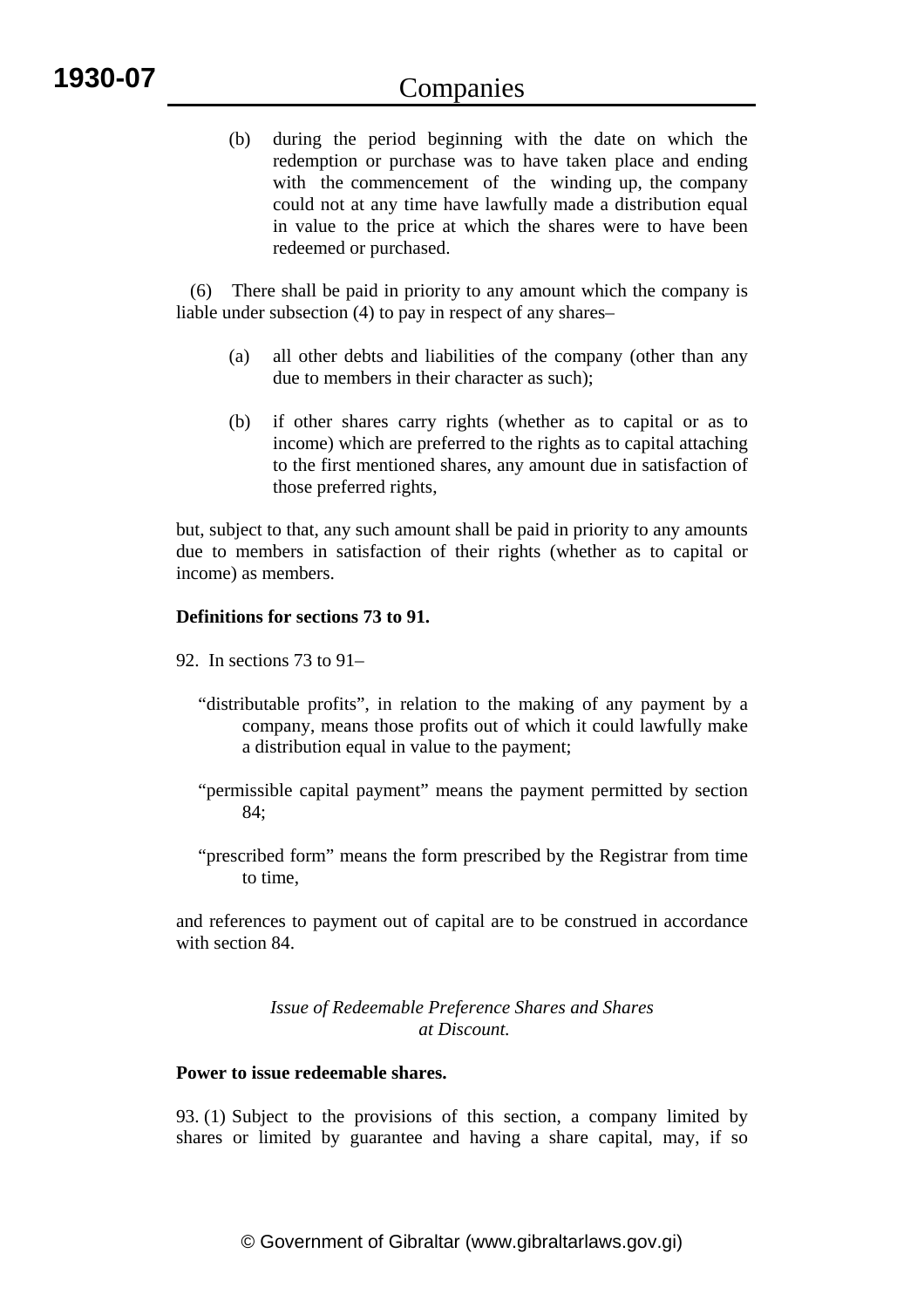authorised by its articles, issue preference shares which are, or are liable, to be redeemed at the option of the company or the shareholder:

Provided that–

- (i) no such shares shall be redeemed except out of profits of the company which would otherwise be available for dividend or out of the proceeds of a fresh issue of shares made for the purposes of the redemption;
- (ii) no such shares shall be redeemed unless they are fully paid, and the terms of redemption must provide for payment on redemption;
- (iii) where any such shares are redeemed otherwise than out of the proceeds of a fresh issue, there shall out of profits which would otherwise have been available for dividend be transferred to a reserve fund, to be called "the capital redemption reserve fund", a sum equal to the nominal amount of the shares redeemed, and the provisions of this Act relating to the reduction of the share capital of a company, shall, except as provided in this section, apply as if the capital redemption reserve fund were paid-up share capital of the company;
- (iv) the premium, if any, payable on redemption, shall have been provided for out of the profits of the company, which would otherwise have been available for dividend, or out of the company's share premium account, before the shares are redeemed.

 (2) There shall be included in every balance sheet of a company which has issued redeemable preference shares a statement specifying what part of the issued capital of the company consists of such shares and the date on or before which those shares are, or are to be liable, to be redeemed.

If a company fails to comply with the provision of this subsection, the company and every officer of the company who is in default shall be guilty of an offence and liable on summary conviction to a fine at level 3 on the standard scale.

 (3) Subject to the provisions of this section, the redemption of preference shares may be effected on such terms and in such manner as may be provided by the company's articles.

 (4) Shares redeemed under this section shall be treated as cancelled on redemption, and the amount of the company's issued share capital shall be diminished by the nominal value of those shares accordingly; but the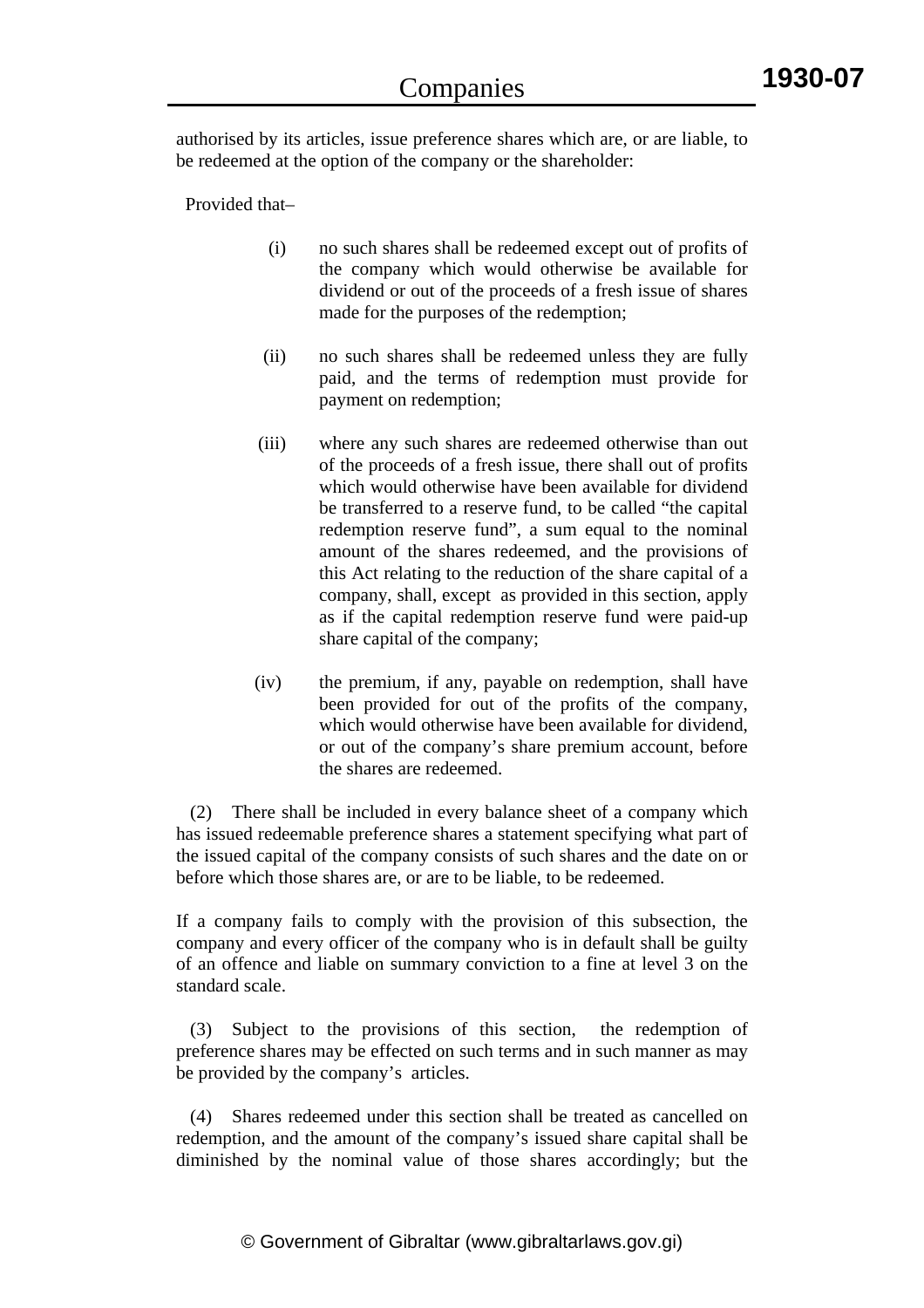redemption of shares by a company is not to be taken as reducing the amount of the company's authorised share capital.

Where in pursuance of this section a company has redeemed or is about to redeem any preference shares, it shall have power to issue shares up to the nominal amount of the shares redeemed or to be redeemed as if those shares had never been issued, and accordingly the share capital of the company shall not for the purposes of any enactments relating to stamp duty be deemed to be increased by the issue of shares in pursuance of this subsection:

 Provided that, where the new shares are issued before the redemption of the old shares, the new shares shall not, so far as relates to stamp duty, be deemed to have been issued in pursuance of this subsection unless the old shares are redeemed within one month after the issue of the new shares.

 (6) Where new shares have been issued in pursuance of subsection (5) of this section, the capital redemption reserve fund may, notwithstanding anything in this section, be applied by the company in paying up unissued shares of the company to be allotted to members of the company as fully paid bonus shares.

# **Application of premiums received on issue of shares.**

94. (1) Where a company on or after the commencement of this section issues shares at a premium, whether for cash or otherwise, a sum equal to the aggregate amount or value of the premiums on those shares shall be transferred to an account to be called "the share premium account", and the provisions of this Act relating to the reduction of the share capital of a company shall, except as provided in this section, apply as if the share premium account were paid up share capital of the company.

 (2) The share premium account may, notwithstanding anything in the foregoing subsection, be applied by the company in paying up unissued shares of the company to be allotted to members of the company as fully paid bonus shares, in writing off–

- (a) the preliminary expenses of the company; or
- (b) the expenses of, or the commission paid or discount allowed on, any issue of shares or debentures of the company;

or in providing for the premium payable on redemption of any redeemable preference shares or of any debentures of the company.

 (3) Where a company has before the commencement of this section issued any shares at a premium, this section shall apply as if the shares had been issued after the commencement of this section: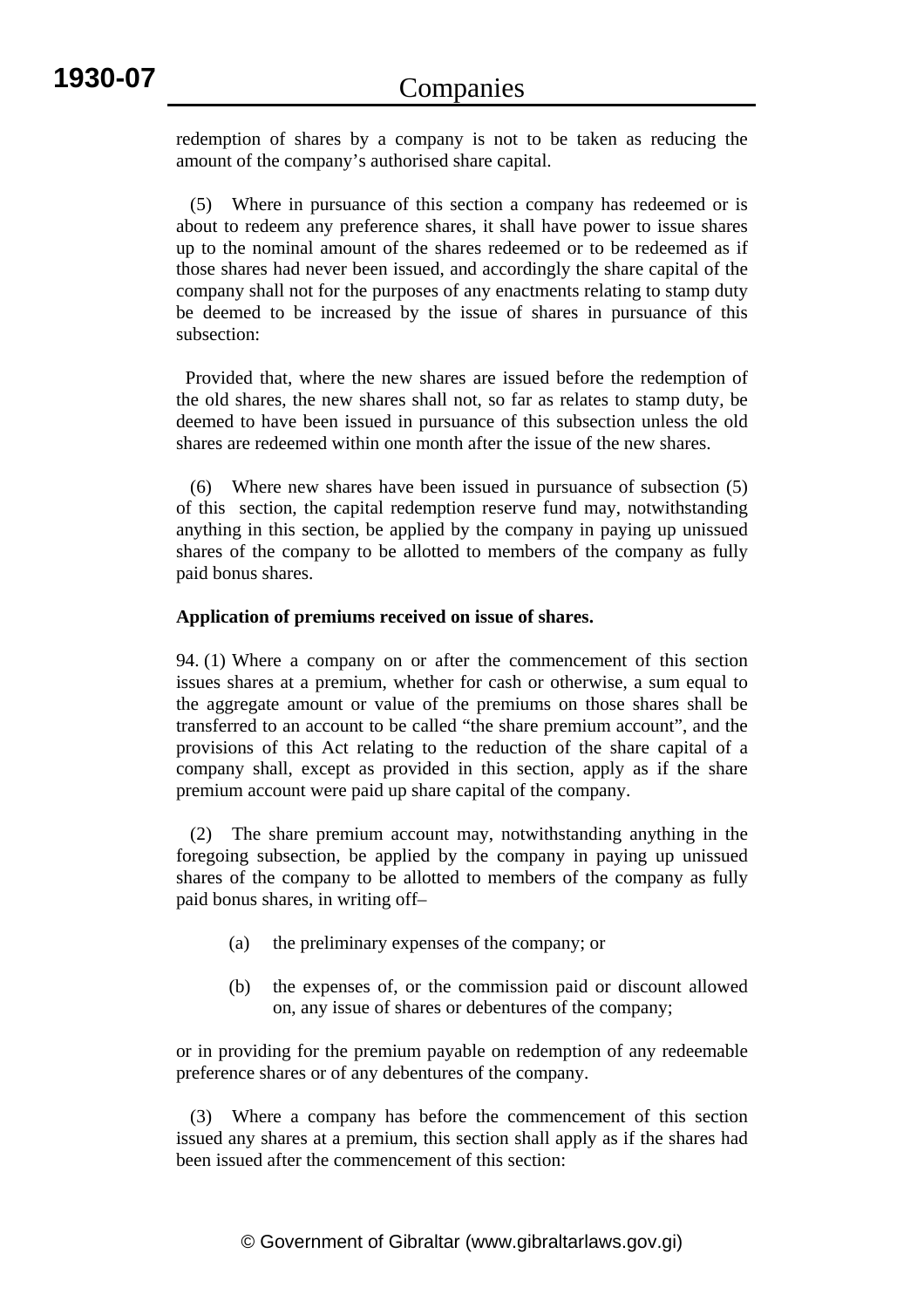Provided that any part of the premiums which has been so applied that it does not at the commencement of this section form an identifiable part of the company's reserves shall be disregarded in determining the sum to be included in the share premium account.

### **Power to issue shares at a discount.**

95. (1) Subject as provided in this section, it shall be lawful for a company *(1929 c.23, s.47).*to issue at a discount shares in the company of a class already issued:

Provided that–

- (a) the issue of the shares at a discount must be authorized by resolution passed in general meeting of the company, and must be sanctioned by the Registrar of the Court;
- (b) the resolution must specify the maximum rate of discount at which the shares are to be issued;
- (c) not less than one year must, at the date of the issue, have elapsed since the date on which the company was entitled to commence business;
- (d) the shares to be issued at a discount must be issued within one month after the date on which the issue is sanctioned by the Registrar of the Court or within such extended time as the Registrar of the Court may allow.

 (2) Where a company has passed a resolution authorizing the issue of shares at a discount, it may apply to the Registrar of the Court for an order sanctioning the issue, and on any such application the Registrar of the Court, if, having regard to all the circumstances of the case, he thinks proper so to do, may make an order sanctioning the issue on such terms and conditions as he thinks fit.

 (3) Every prospectus relating to the issue of the shares and every balance sheet issued by the company subsequently to the issue of the shares must contain particulars of the discount allowed on the issue of the shares or of so much of that discount as has not been written off at the date of the issue of the document in question. If default is made in complying with this subsection, the company and every officer of the company who is in default are guilty of offences and are liable on summary conviction to default fines.

 (4) Notwithstanding subsection (1), shares in a public company may not be issued at a discount.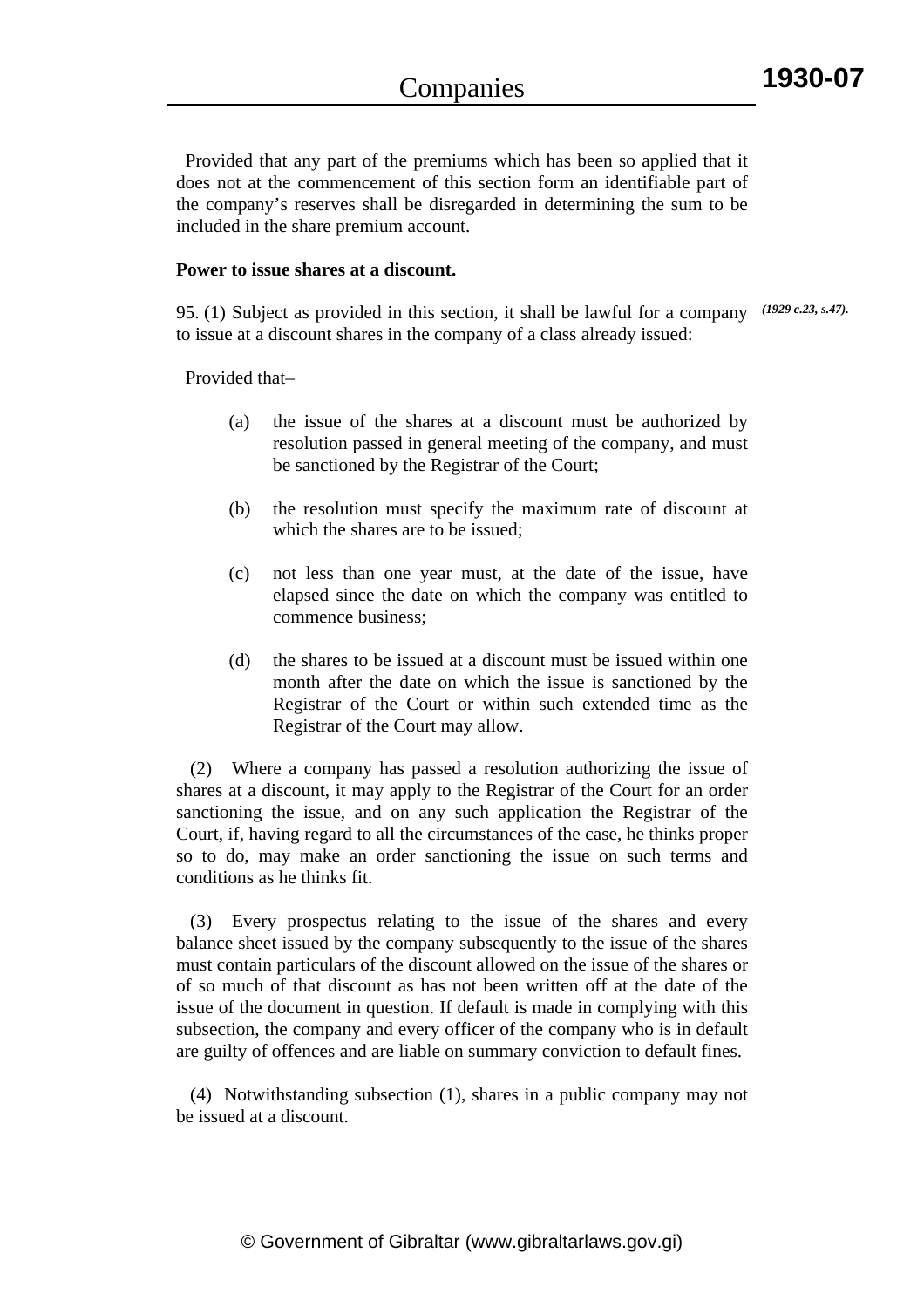*Miscellaneous Provisions as to Share Capital.* 

**Power of company to arrange for different amounts being paid on shares.** 

*(1929 c.23, s.48).*

96. A company, if so authorized by its articles, may do any one or more of the following things:–

- (a) make arrangements on the issue of shares for a difference between the shareholders in the amounts and times of payment of calls on their shares;
- (b) accept from any member the whole or a part of the amount remaining unpaid on any shares held by him, although no part of that amount has been called up;
- (c) pay dividend in proportion to the amount paid up on each share where a larger amount is paid up on some shares than on others.

# **Fractional shares.**

96A.(1) A company that is a collective investment scheme licensed, authorized or otherwise regulated under the Financial Services Act 1989 or the Financial Services (Collective Investment Schemes) Act 2005 may issue fractional shares subject to the provisions of its articles of association.

 (2) A fractional share issued in accordance with subsection (1) has the corresponding fractional rights, obligations and liabilities of a whole share of the same class.

#### **Reserve liability of limited company.**

97. A limited company may by special resolution determine that any portion of its share capital which has not been already called up shall not be capable of being called up, except in the event and for the purposes of the company being wound up, and thereupon that portion of its share capital shall not be capable of being called up except in the event and for the purposes aforesaid.

#### **Power of company limited by shares to alter its share capital.**

- 98. (1) A company limited by shares or a company limited by guarantee and having a share capital, if so authorized by its articles, may alter the conditions of its memorandum as follows, that is to say, it may– *(1929 c.23, s.50).*
	- (a) increase its share capital by new shares of such amount as it thinks expedient;

*(s.49).*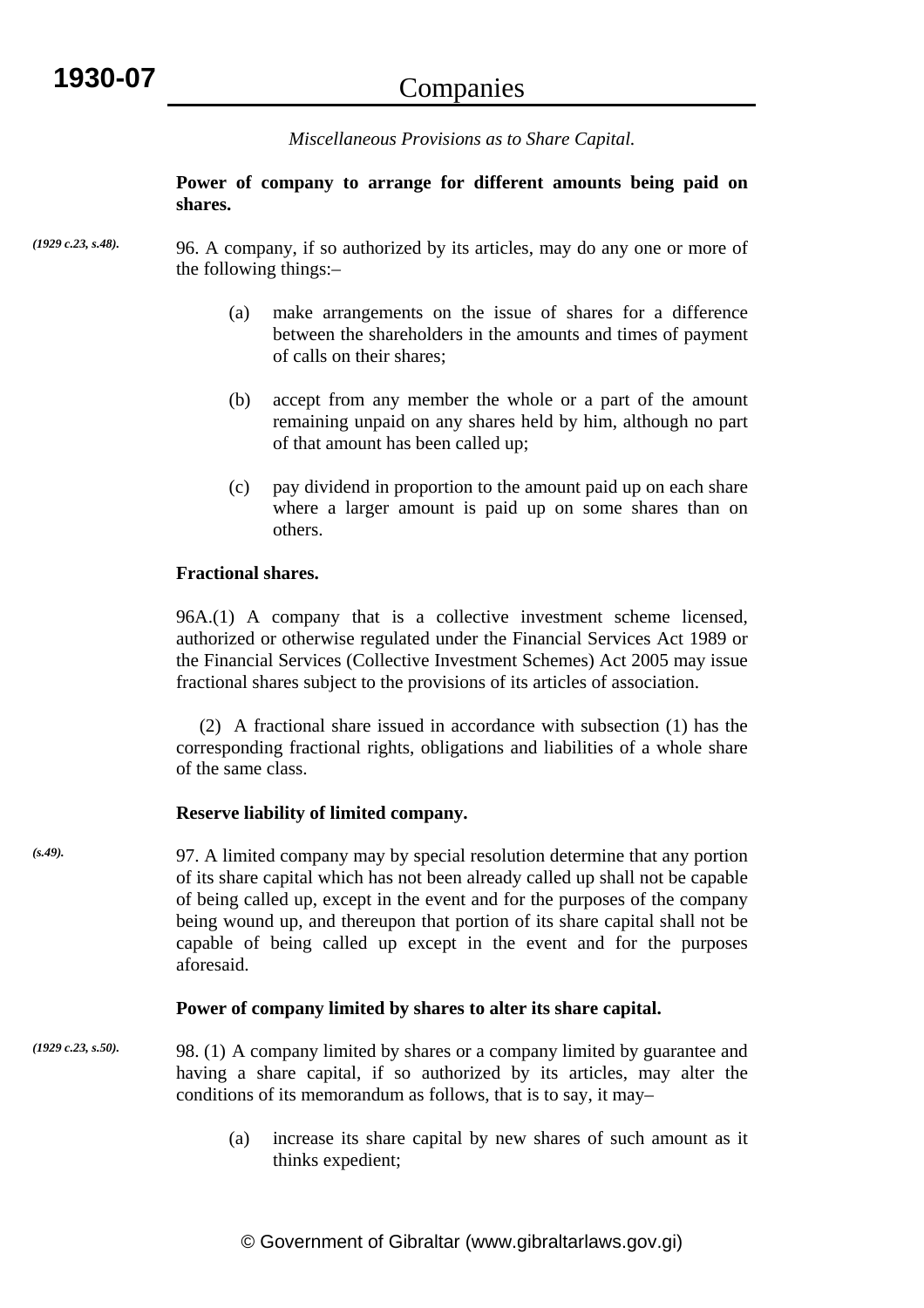- (b) consolidate and divide all or any of its share capital into shares of larger amount than its existing shares;
- (c) convert all or any of its paid-up shares into stock, and reconvert that stock into paid-up shares of any denomination;
- (d) subdivide its shares, or any of them, into shares of smaller amount than is fixed by the memorandum, so, however, that in the sub-division the proportion between the amount paid and the amount (if any) unpaid on each reduced share shall be the same as it was in the case of the share from which the reduced share is derived;
- (e) cancel shares which, at the date of the passing of the resolution in that behalf, have not been taken or agreed to be taken by any person, and diminish the amount of its share capital by the amount of the shares so cancelled.

 (2) The powers conferred by this section must be exercised by the company in general meeting.

 (3) A cancellation of shares in pursuance of this section shall not be deemed to be a reduction of share capital within the meaning of this Act.

# **Notice to Registrar of consolidation of share capital and conversion of shares into stock.**

99. (1) If a company having a share capital has–

*(s.51).*

- (a) consolidated and divided its share capital into shares of larger amount than its existing shares; or
- (b) converted any shares into stock; or
- (c) re-converted stock into shares; or
- (d) subdivided its shares or any of them; or
- (e) redeemed any redeemable preference shares; or
- (f) cancelled any shares, otherwise than in connection with a reduction of share capital under section 55,

it shall within one month after so doing give notice thereof to the Registrar specifying, as the case may be, the shares consolidated, divided, converted, subdivided, redeemed or cancelled, or the stock re-converted.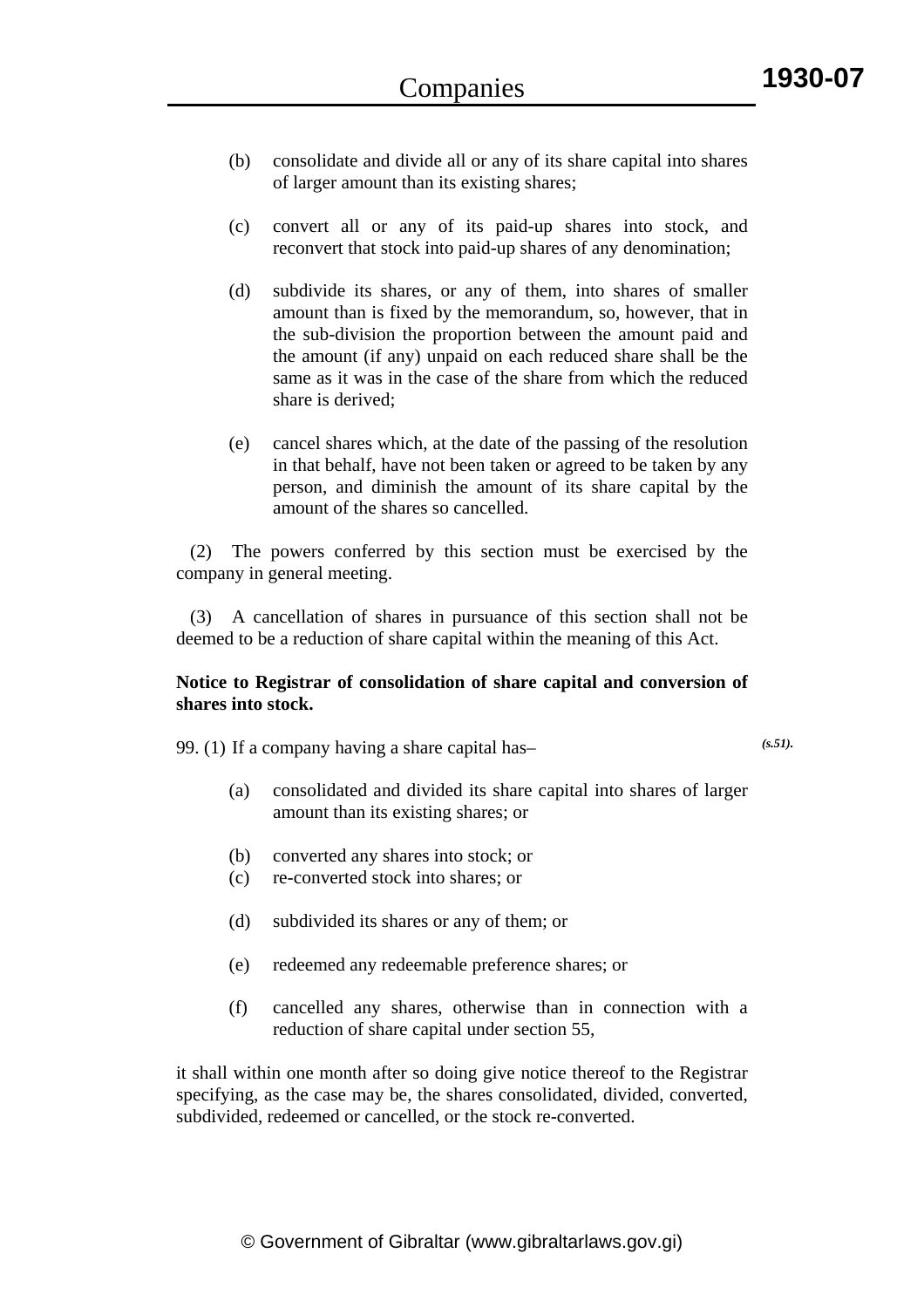(2) If default is made in complying with this section, the company and every officer of the company who is in default are guilty of offences and are liable on summary conviction to default fines.

## **Notice of increase of share capital.**

100. (1) Where a company having a share capital, whether its shares have or have not been converted into stock, has increased its share capital beyond the registered capital, it shall within fifteen days after the passing of the resolution authorizing the increase, give to the Registrar notice of the increase, and the Registrar shall record the increase. *(1929 c.23, s.52).*

> (2) The notice to be given shall include such particulars as may be prescribed with respect to the classes of shares affected and the conditions subject to which the new shares have been or are to be issued, and there shall be forwarded to the Registrar together with the notice a printed copy of the resolution authorizing the increase.

> (3) If default is made in complying with this section, the company and every officer of the company who is in default are guilty of offences and are liable on summary conviction to default fines.

# **Power of unlimited company to provide for reserve share capital on reregistration.**

101. An unlimited company having a share capital may, by its resolution for registration as a limited company in pursuance of this Act, do either or both of the following things, namely:–

- (a) increase the nominal amount of its share capital by increasing the nominal amount of each of its shares, but subject to the condition that no part of the increased capital shall be capable of being called up except in the event and for the purposes of the company being wound up;
- (b) provide that a specified portion of its uncalled share capital shall not be capable of being called up except in the event and for the purposes of the company being wound up.

# **Power of company to pay interest out of capital in certain cases.**

102. (1) Where any shares of a company are issued for the purpose of raising money to defray the expenses of the construction of any works or buildings or the provision of any plant which cannot be made profitable for a lengthened period, the company may pay interest on so much of that share capital as is for the time being paid up for the period and subject to the conditions and restrictions in this section mentioned, and may charge the *(1929 c.23, s.54).*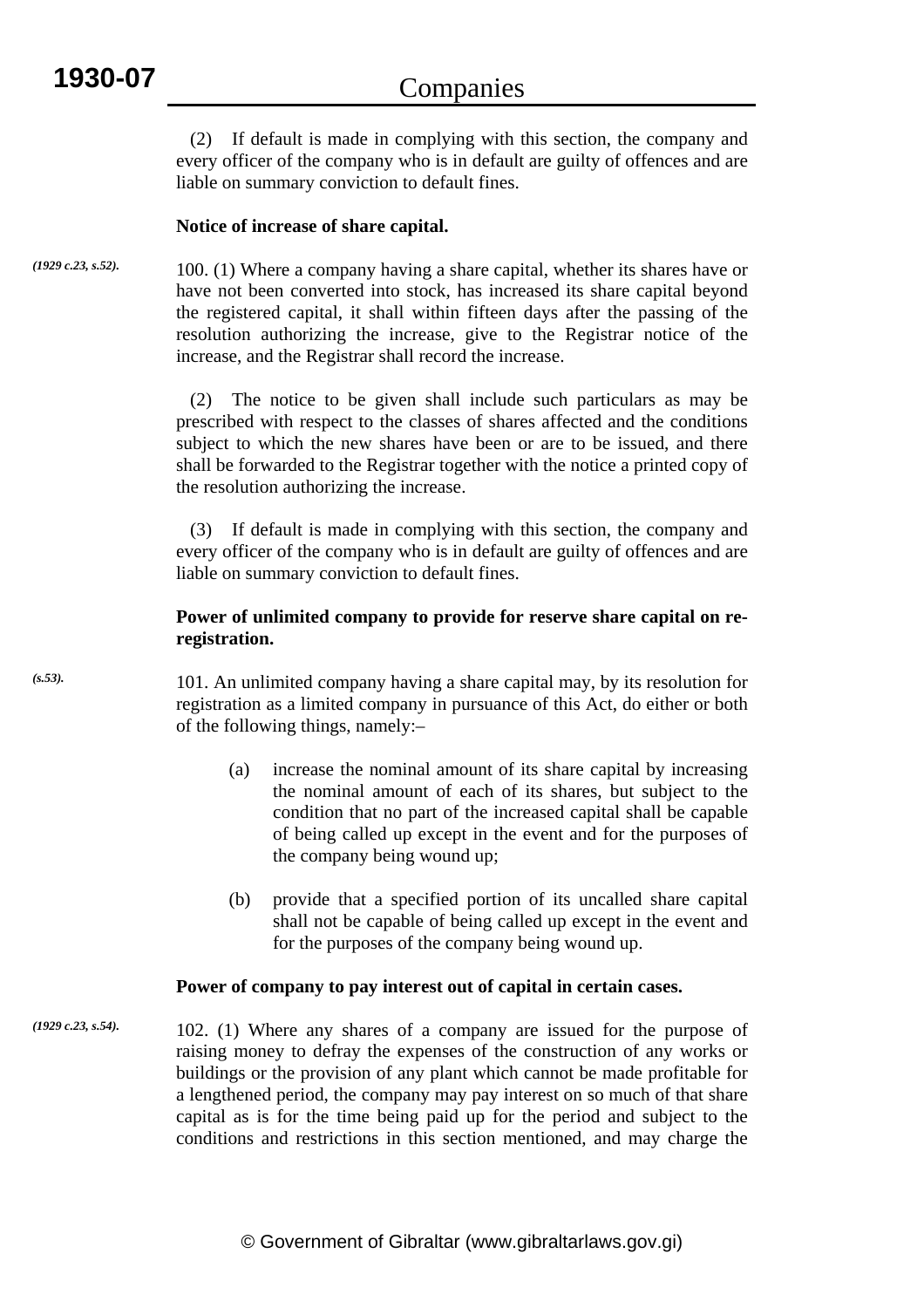sum so paid by way of interest to capital as part of the cost of construction of the work or building, or the provision of plant:

Provided that–

- (a) no such payment shall be made unless it is authorized by the articles or by special resolution;
- (b) no such payment, whether authorized by the articles or by special resolution, shall be made without the previous consent of the Registrar of the Court;
- (c) before sanctioning any such payment the Registrar of the Court may, at the expense of the company, appoint a person to inquire and report to him as to the circumstances of the case, and may, before making the appointment, require the company to give security for the payment of the costs of the inquiry;
- (d) the payment shall be made only for such period as may be determined by the Registrar of the Court, and that period shall in no case extend beyond the close of the half year next after the half year during which the works or buildings have been actually completed or the plant provided;
- (e) the rate of interest shall in no case exceed five per cent per annum or such other rate as may for the time being be prescribed by order of the Governor published in the Gazette;
- (f) the payment of the interest shall not operate as a reduction of the amount paid up on the shares in respect of which it is paid;
- (g) the accounts of the company shall show the share capital on which, and the rate at which, interest has been paid out of capital during the period to which the accounts relate.

 (2) If default is made in complying with proviso (g) to subsection (1), the company and every officer of the company who is in default are guilty of offences and are each liable on summary conviction to a fine at level 2 on the standard scale.

# **Authorised minimum.**

103.(1) In this Act "the authorised minimum" in relation to the paid up share capital of a public company means £20,500 or such other sum as the Minister may specify by Order published in the Gazette.

 (2) An Order under this section which increases the authorised minimum may–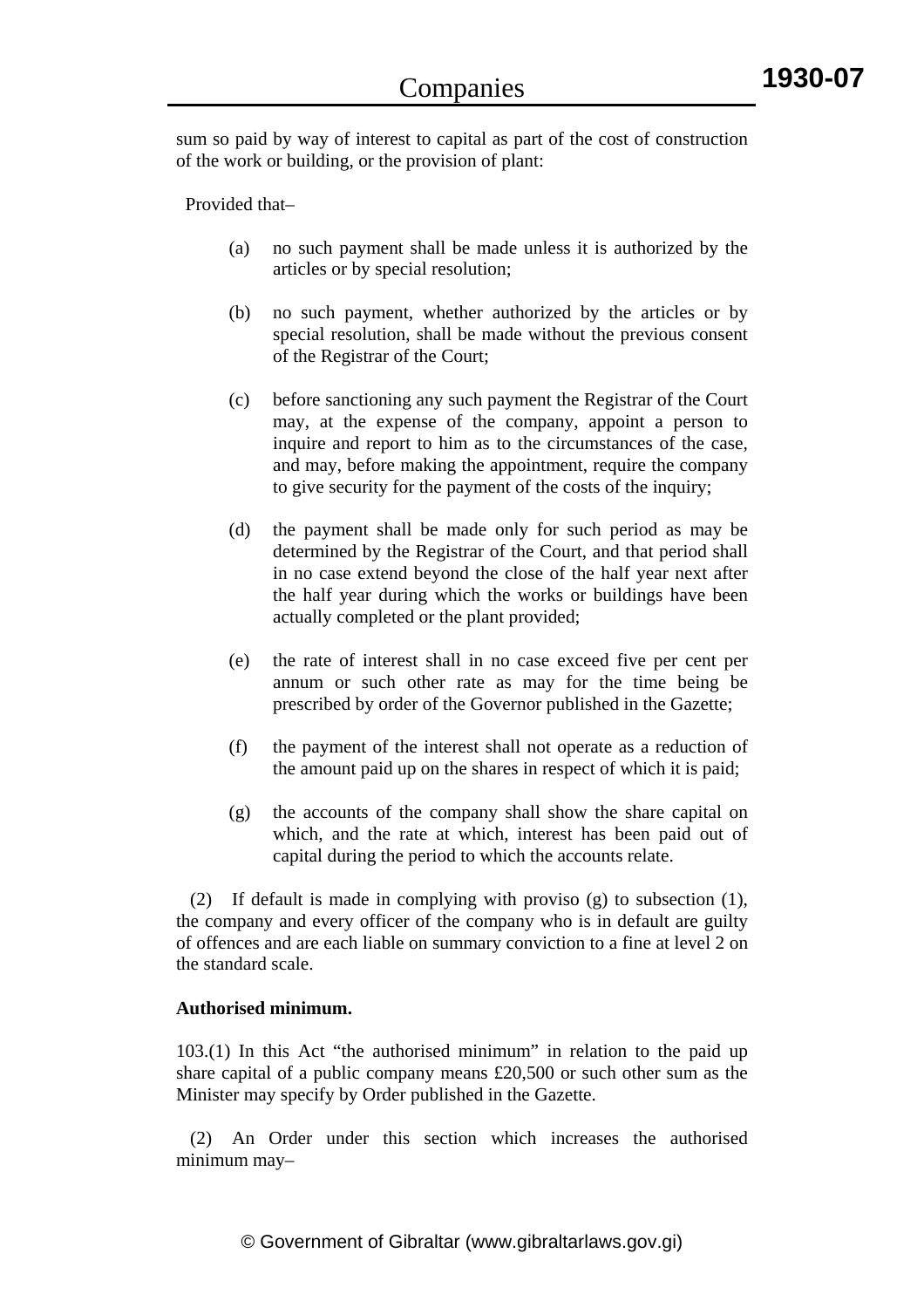- (a) require any public company having an allotted share capital of which the nominal value is less than the amount specified in the Order as the authorised minimum to increase that value to not less than that amount or to apply to be re-registered as a private company;
- (b) make, in connection with any such requirement, provision for–
	- (i) any matters relating to the company's registration, reregistration or change of name, to payment for any share comprised in a company's capital and to offers of shares in or debentures of a company to the public; and
	- (ii) the consequences (whether in criminal law or otherwise) of a failure to comply;

and

(c) contain such additional provisions as are appropriate, make different provisions for different cases and provide for any provision of the order to come into force on different days for different purposes.

 (3) Where the court makes an order confirming a reduction of a public company's capital which has the effect of bringing the nominal value of the company's allotted share capital below the authorised minimum, the Registrar shall not register the order under section 107 unless the court otherwise directs or the company is first re-registered as a private company.

 (4) The court making any such order in respect of a company may authorise the company to be re-registered as a private company without its having passed a special resolution and, where the court so authorises a company, the court shall specify in the order the alterations in the company's memorandum and articles to be made in connection with that reregistration.

 (5) A public limited company may not commence business unless the nominal value of the company's allotted share capital is not less than the authorised minimum.

# *Reduction of Share Capital.*

# **Special resolution for reduction of share capital.**

*(1929 c.23, s.55).*

104. (1) Subject to confirmation by the Registrar of the Court, a company limited by shares or a company limited by guarantee and having a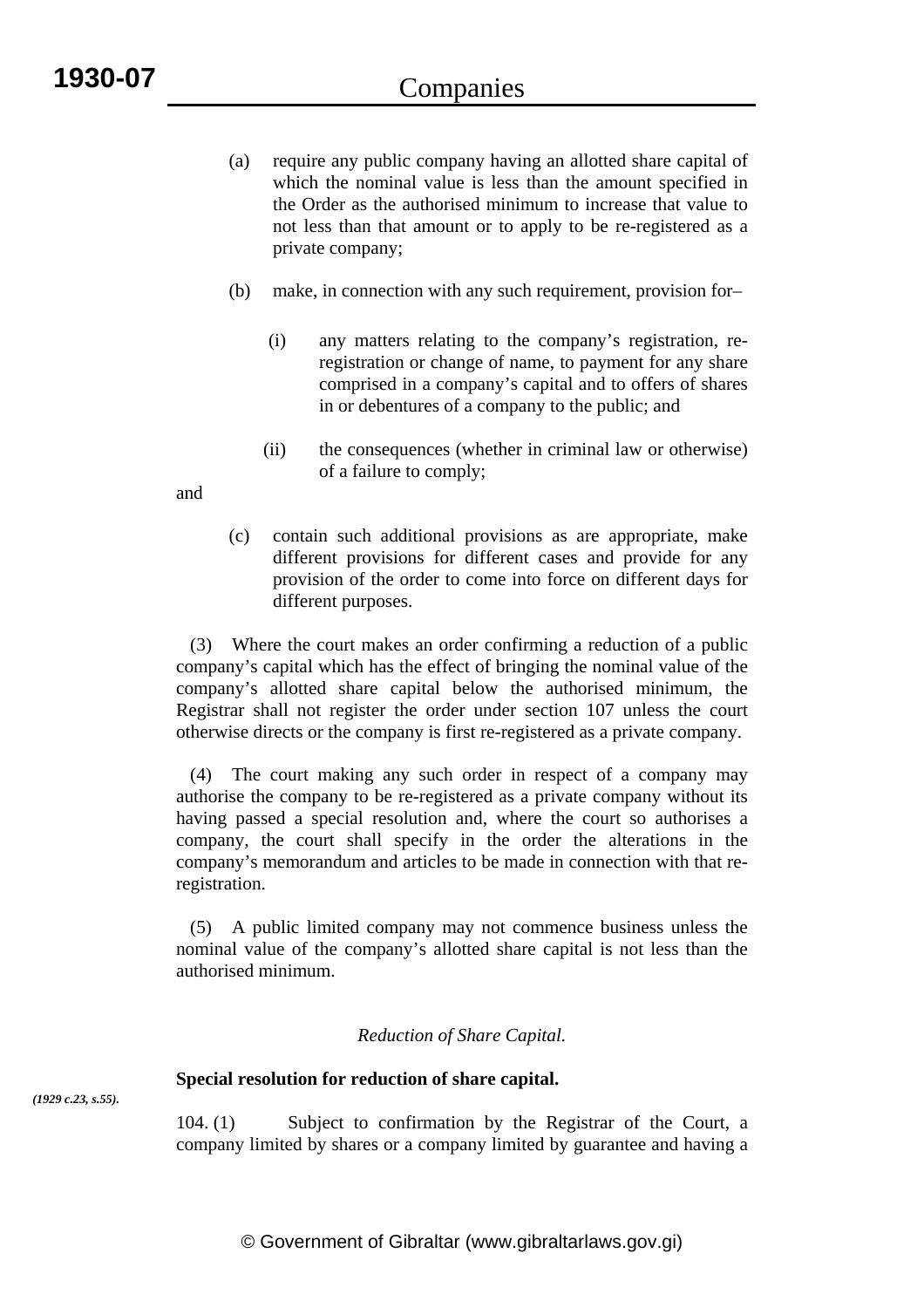share capital may, if so authorized by its articles, by special resolution reduce its share capital in any way, and in particular, without prejudice to the generality of the foregoing power, may–

- (a) extinguish or reduce the liability on any of its shares in respect of share capital not paid up; or
- (b) either with or without extinguishing or reducing liability on any of its shares, cancel any paid-up share capital which is lost or unrepresented by available assets; or
- (c) either with or without extinguishing or reducing liability on any of its shares, pay off any paid-up share capital which is in excess of the wants of the company,

and may, if and so far as is necessary, alter its memorandum by reducing the amount of its share capital and of its shares accordingly.

 (2) A special resolution under this section is in this Act referred to as "a resolution for reducing share capital."

# **Application to court for confirming order, objections by creditors, and settlement of list of objecting creditors.**

*(1929 c.23, s.56).*

105. (1) Where a company has passed a resolution for reducing share capital, it may apply by petition to the Registrar of the Court for an order confirming the reduction.

 (2) Where the proposed reduction of share capital involves either diminution of liability in respect of unpaid share capital or the payment to any shareholder of any paid-up share capital, and in any other case if the Registrar of the Court so directs, the following provisions shall have effect, subject nevertheless to subsection (3):–

- (a) every creditor of the company who at the date fixed by the Registrar of the Court is entitled to any debt or claim which, if that date were the commencement of the winding up of the company, would be admissible in proof against the company, shall be entitled to object to the reduction;
- (b) the Registrar of the Court shall settle a list of creditors so entitled to object, and for that purpose shall ascertain, as far as possible without requiring an application from any creditor, the names of those creditors and the nature and amount of their debts or claims, and may publish notices fixing a day or days within which creditors not entered on the list are to claim to be so entered or are to be excluded from the right of objecting to the reduction;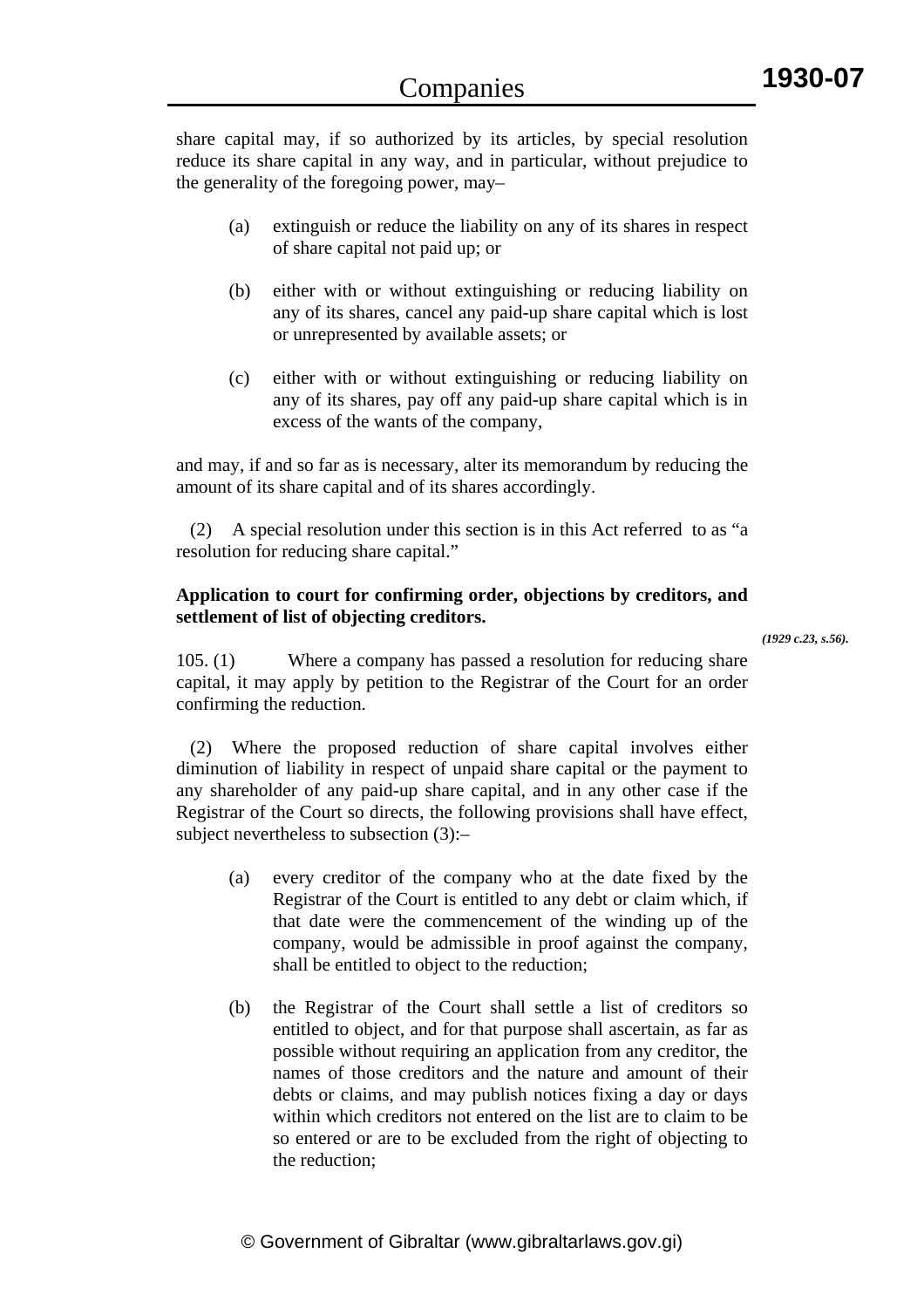- (c) where a creditor entered on the list whose debt or claim is not discharged or has not determined does not consent to the reduction, the Registrar of the Court may, if he thinks fit, dispense with the consent of that creditor, on the company securing payment of his debt or claim by appropriating, as the Registrar of the Court may direct, the following amount:–
	- (i) if the company admits the full amount of the debt or claim, or, though not admitting it, is willing to provide for it, then the full amount of the debt or claim;
	- (ii) if the company does not admit and is not willing to provide for the full amount of the debt or claim, or if the amount is contingent or not ascertained, then an amount fixed by the Registrar of the Court after the like inquiry and adjudication as if the company were being wound up by the Registrar of the Court.

 (3) Where a proposed reduction of share capital involves either the diminution of any liability in respect of unpaid share capital or the payment to any shareholder of any paid up share capital, the Registrar of the Court may, if having regard to any special circumstances of the case he thinks proper so to do, direct that subsection (2) shall not apply as regards any class or any classes of creditors.

#### **Order confirming reduction and powers of court on making such order.**  *(1929 c.23, s.57).*

106. (1) The Registrar of the Court, if satisfied, with respect to every creditor of the company who under section 105 is entitled to object to the reduction, that either his consent to the reduction has been obtained or his debt or claim has been discharged or has determined, or has been secured, may make an order confirming the reduction on such terms and conditions as he thinks fit.

- (2) Where the Registrar of the Court makes any such order, he may–
	- (a) if for any special reason he thinks proper so to do, make an order directing that the company shall, during such period, commencing on or at any time after the date of the order, as is specified in the order, add to its name as the last words thereof, the words "and reduced"; and
	- (b) make an order requiring the company to publish as the Registrar of the Court directs the reasons for reduction or such other information in regard thereto as the Registrar of the Court may think expedient with a view to giving proper information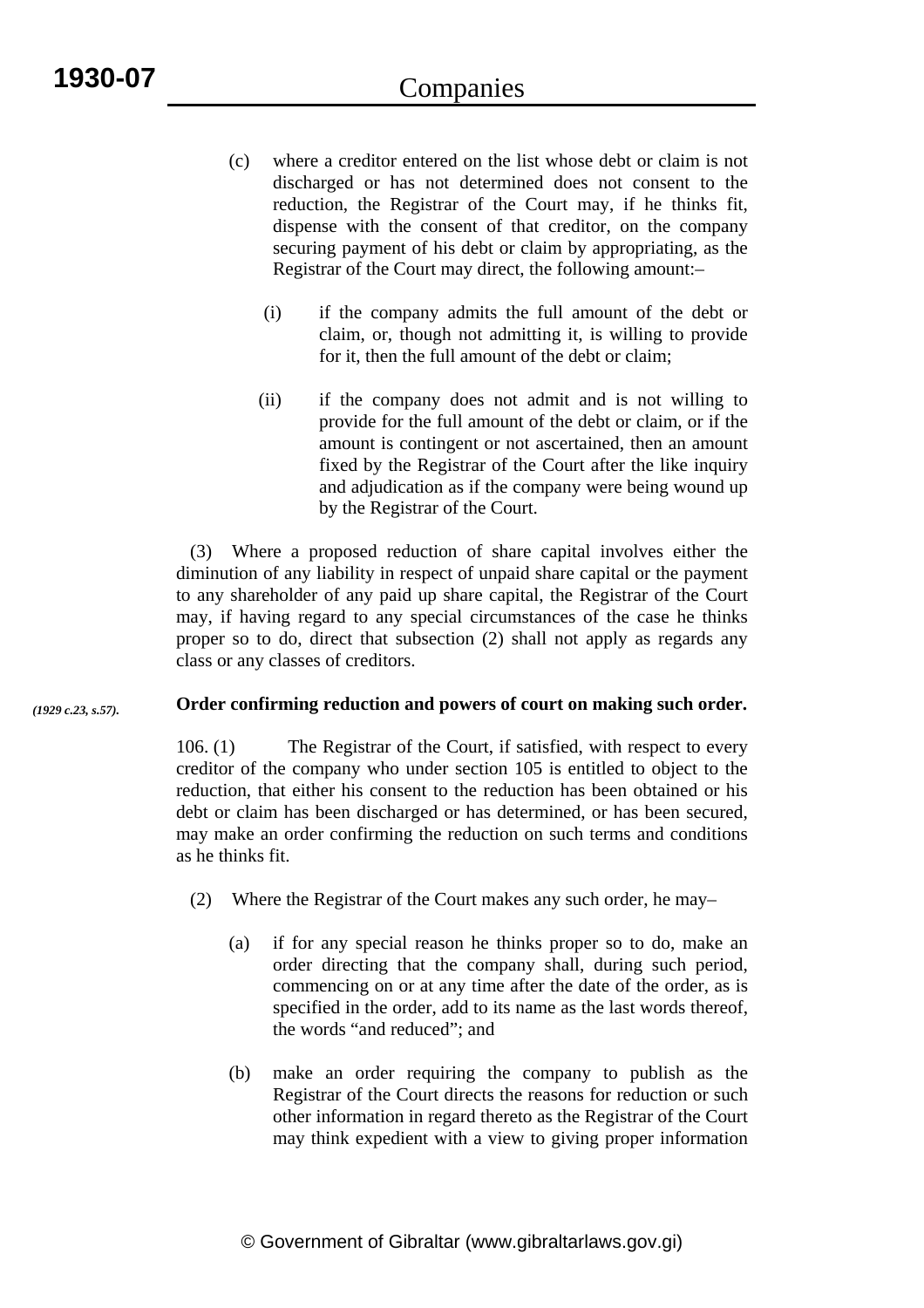to the public, and, if the Registrar of the Court thinks fit, the causes which led to the reduction.

 (3) Where a company is ordered to add to its name the words "and reduced" those words shall, until the expiration of the period specified in the order, be deemed to be part of the name of the company.

## **Registration of order and minute of reduction.**

*(1929 c.23, s.58).*

107. (1) The Registrar on production to him of an order of the Registrar of the Court confirming the reduction of the share capital of a company, and the delivery to him of a copy of the order and of a minute approved by the Registrar of the Court, showing with respect to the share capital of the company, as altered by the order, the amount of the share capital, the number of shares into which it is to be divided, and the amount of each share, and the amount (if any) at the date of the registration deemed to be paid up on each share, shall register the order and minute.

 (2) On the registration of the order and minute, and not before, the resolution for reducing share capital as confirmed by the order so registered shall take effect.

 (3) Notice of the registration shall be published in such manner as the Registrar of the Court may direct.

 (4) The Registrar shall certify under his hand the registration of the order and minute, and his certificate shall be conclusive evidence that all the requirements of this Act with respect to reduction of share capital have been complied with, and that the share capital of the company is such as is stated in the minute.

 (5) The minute when registered shall be deemed to be substituted for the corresponding part of the memorandum, and shall be valid and alterable as if it had been originally contained therein.

 (6) The substitution of any such minute for part of the memorandum of the company shall be deemed to be an alteration of the memorandum within the meaning of section 27.

## **Liability of members in respect of reduced shares.**

108. (1) In the case of a reduction of share capital, a member of the  $(1929 \text{ c.}23 \text{ s.}59)$ . company, past or present, shall not be liable in respect of any share to any call or contribution exceeding in amount the difference (if any) between the amount of the share as fixed by the minute and the amount paid, or the reduced amount (if any) which is to be deemed to have been paid, on the share, as the case may be: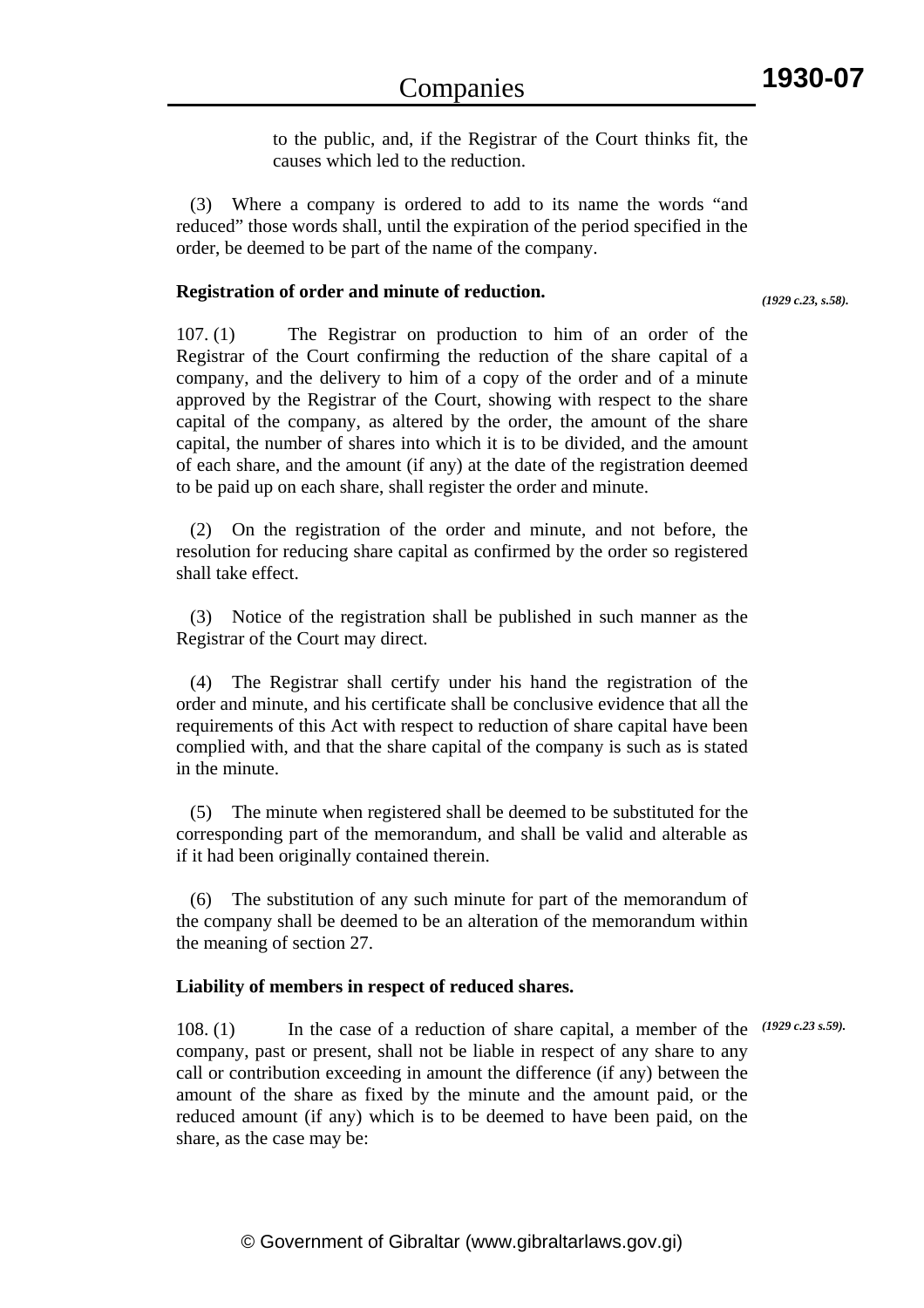Provided that, if any creditor, entitled in respect of any debt or claim to object to the reduction of share capital, is, by reason of his ignorance of the proceedings for reduction, or of their nature and effect with respect to his claim, not entered on the list of creditors, and, after the reduction, the company is unable, within the meaning of the provisions of this Act with respect to winding up by the court, to pay the amount of his debt or claim, then–

- (a) every person who was a member of the company at the date of the registration of the order for reduction and minute, shall be liable to contribute for the payment of that debt or claim an amount not exceeding the amount which he would have been liable to contribute if the company had commenced to be wound up on the day before the said date; and
- (b) if the company is wound up, the court, on the application of any such creditor and proof of his ignorance as aforesaid, may, if it thinks fit, settle accordingly a list of persons so liable to contribute, and make and enforce calls and orders on the contributories settled on the list, as if they were ordinary contributories in a winding up.

 (2) Nothing in this section shall affect the rights of the contributories among themselves.

## **Penalty on concealment of name of creditor.**

109. A director, manager or other officer of the company who–

- (a) wilfully conceals the name of any creditor entitled to object to the reduction; or
- (b) wilfully misrepresents the nature or amount of the debt or claim of any creditor; or
- (c) aids, abets or is privy to any such concealment or misrepresentation,

is guilty of an offence.

# **Public companies reducing capital below authorized minimum.**

*(1985 c.6, s.139).*

110. (1) This section applies where the court makes an order confirming a reduction of a public company's capital which has the effect of bringing the nominal value of its allotted share capital below the authorized minimum.

*(s.60).*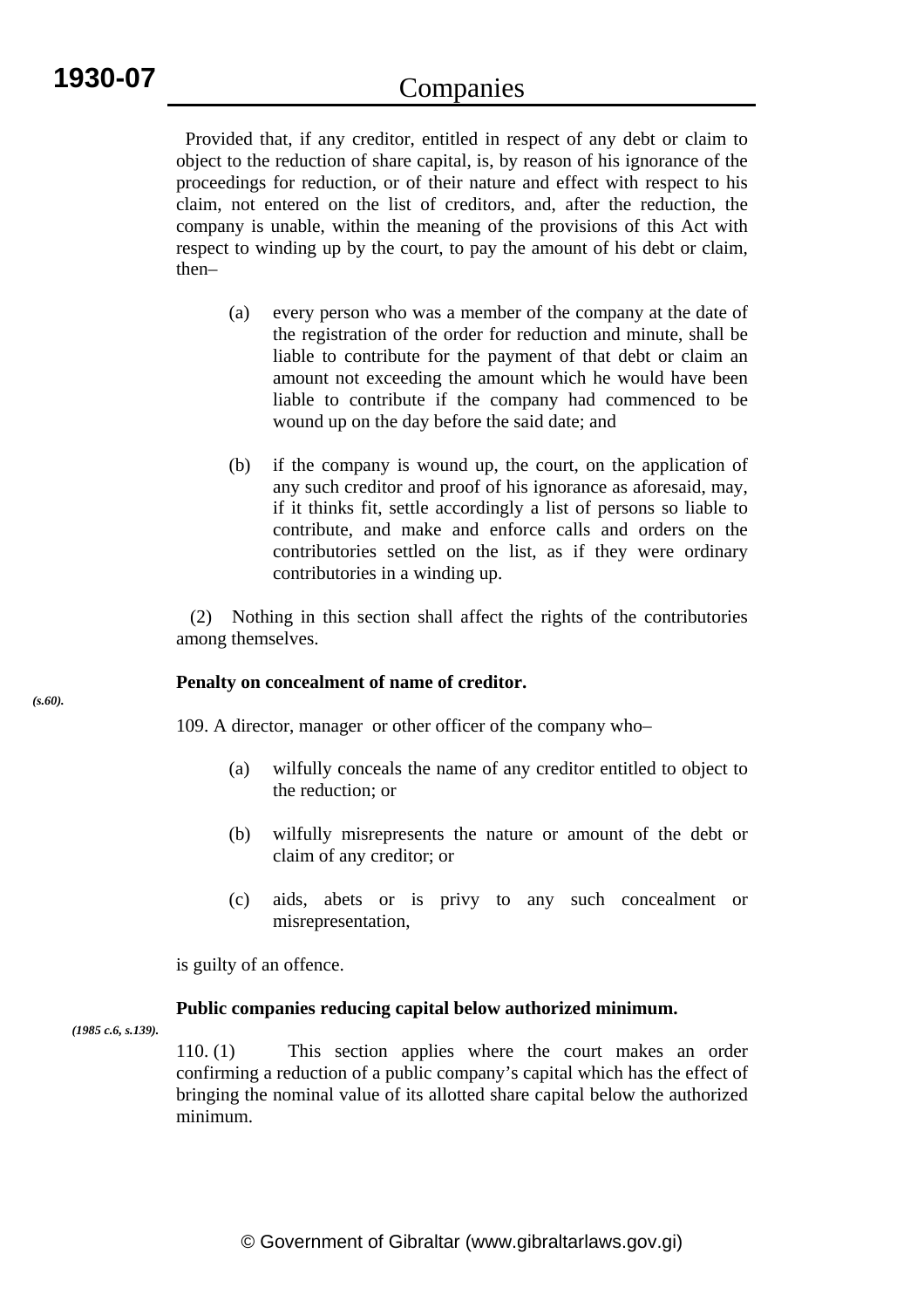(2) The Registrar shall not register the order under section 107 unless the court otherwise directs, or the company is first re-registered as a private company.

 (3) The court may authorize the company to be so re-registered without its having passed a special resolution to this effect, and where that authority is given, the court shall specify in the order the alterations in the company's memorandum and articles to be made in connection with that re-registration.

 (4) The company may then be re-registered as a private company, if an application in the prescribed form and signed by a director or secretary of the company is delivered to the Registrar, together with a printed copy of the memorandum and articles as altered by the court's order and the prescribed fee.

 (5) On receipt of such an application, the Registrar shall retain it and the other documents delivered with it and issue the company with a certificate of incorporation appropriate to a company which is not a public company, and–

- (a) the company by virtue of the issue of the certificate becomes a private company, and the alterations set out in the court's order take effect; and
- (b) the certificate is conclusive evidence that the requirements of this section in respect of re-registration and of the matters precedent and incidental thereto have been complied with and that the company is a private company.

## *Variation of Shareholders' Rights.*

## **Rights of holders of special classes of shares.**

111. (1) If in the case of a company, the share capital of which is  $(1929 \text{ c.23}, \text{s.61}).$ divided into different classes of shares, provision is made by the memorandum or articles for authorizing the variation of the rights attached to any class of shares in the company, subject to the consent of any specified proportion of the holders of the issued shares of that class or the sanction of a resolution passed at a separate meeting of the holders of those shares, and in pursuance of the said provision the rights attached to any such class of shares are at any time varied, the holders of not less in the aggregate than fifteen per cent of the issued shares of that class, being persons who did not consent to or vote in favour of the resolution for the variation, may apply to the court to have the variation cancelled, and, where any such application is made, the variation shall not have effect unless and until it is confirmed by the court.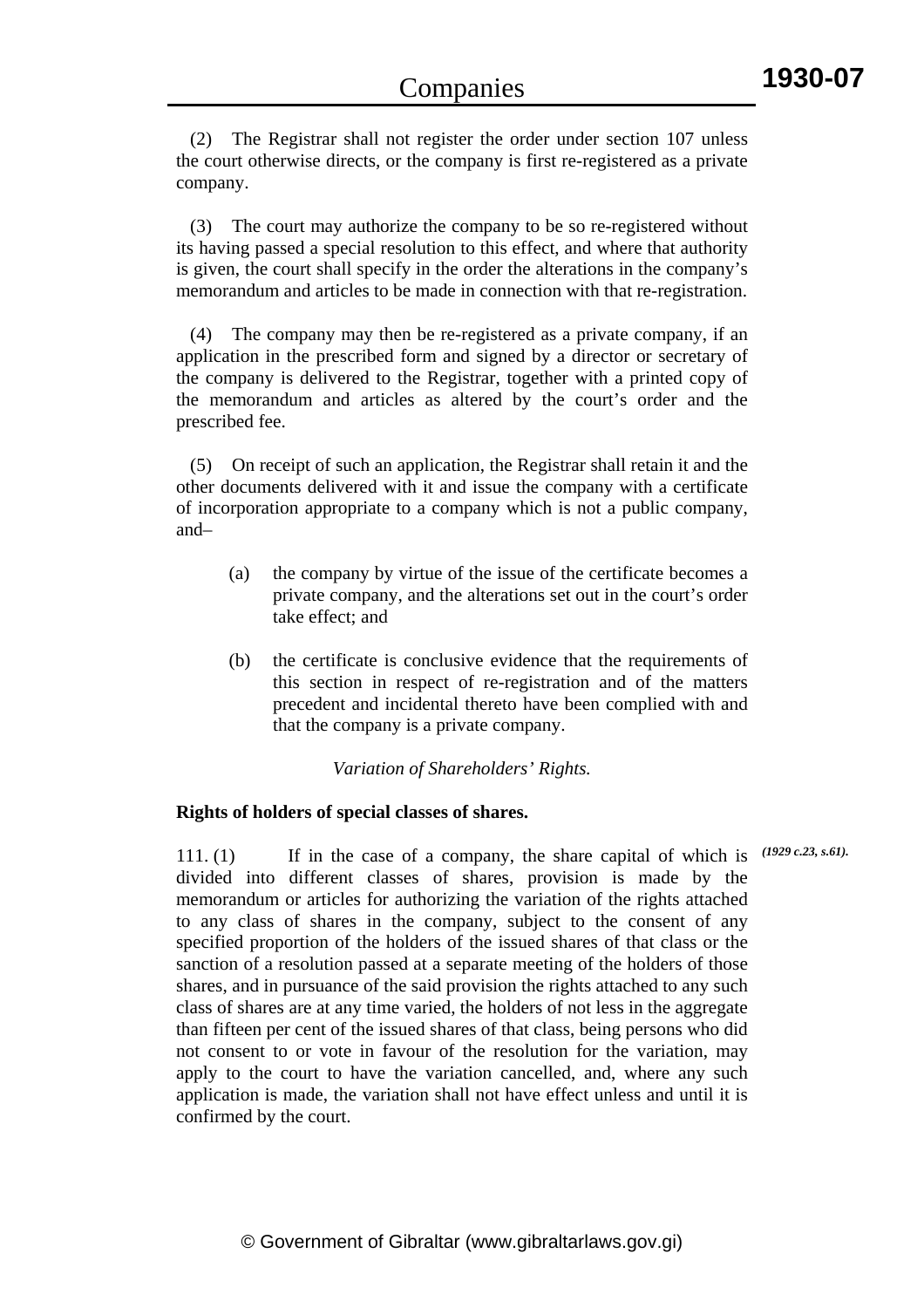(2) An application under this section must be made within seven days after the date on which the consent was given or the resolution was passed, as the case may be, and may be made on behalf of the shareholders entitled to make the application by such one or more of their number as they may appoint in writing for the purpose.

 (3) On any such application the court, after hearing the applicant and any other persons who apply to the court to be heard and appear to the court to be interested in the application, may, if it is satisfied, having regard to all the circumstances of the case, that the variation would unfairly prejudice the shareholders of the class represented by the applicant, disallow the variation and shall, if not so satisfied, confirm the variation.

(4) The decision of the court on any such application shall be final.

 (5) The company shall within fifteen days after the making of an order by the court on any such application forward a copy of the order to the Registrar and, if default is made in complying with this provision, the company and every officer of the company who is in default are guilty of offences and are liable on summary conviction to default fines.

 (6) The expression "variation" in this section includes abrogation and the expression "varied" shall be construed accordingly.

#### **Variation of rights attached to any class of shares.**

112.(1) This section applies in relation to the variation of the rights attached to any class of shares in a company whose share capital is divided into shares of different classes.

 (2) Where the rights are attached to a class of shares otherwise than by the company's memorandum, and the company's articles do not contain provisions with respect to the variation of the rights, those rights may only be varied if–

- (a) the holders of three-quarters in nominal value of the issued shares of that class agree in writing to the variation; or
- (b) an extraordinary resolution passed at a separate general meeting of the holders of that class approves the variation;

and any requirement (however imposed) in relation to the variation of those rights is complied with to the extent that it is not comprised in subparagraphs (a) and (b).

 (3) Where the variation of such rights is connected with the giving, variation, revocation, or renewal of an authority for allotment or with a reduction of capital those rights shall not be valid unless–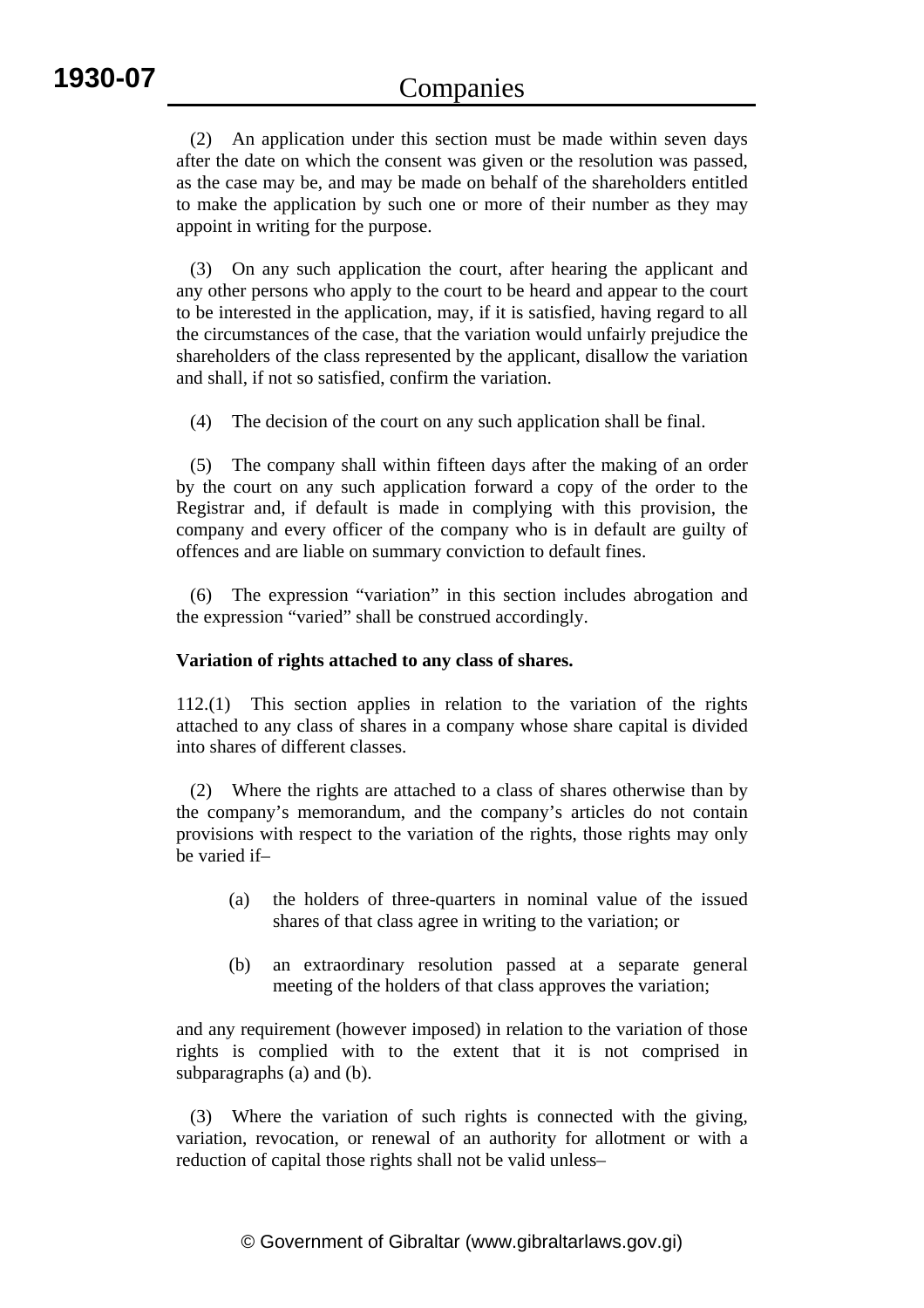- (i) the condition mentioned in subsection  $(2)(a)$  or (b) is satisfied; and
- (ii) any requirement of the memorandum or articles in relation to the variation of rights of that class is complied with to the extent that it is not comprised in that condition.

*Transfer of Shares and Debentures and Evidence of Title.* 

#### **Nature of shares.**

113. (1) The shares or other interest of any member in a company *(1929 c.23, s.62).* shall be personal estate, transferable in manner provided by the articles of the company, and shall not be of the nature of real estate.

 (2) Each share in a company having a share capital shall be distinguished by its appropriate number.

## **Transfer not to be registered except on production of instrument of transfer.**

114. Notwithstanding anything in the articles of a company, it shall not be *(s.63).* lawful for the company to register a transfer of shares in or debentures of the company unless a proper instrument of transfer has been delivered to the company:

 Provided that nothing in this section shall prejudice any power of the company to register as shareholder or debenture holder any person to whom the right to any shares in or debentures of the company has been transmitted by operation of law.

## **Transfer by personal representative.**

115. A transfer of the share or other interest of a deceased member of a *(s.64).* company made by his personal representative shall, although the personal representative is not himself a member of the company, be as valid as if he had been such a member at the time of the execution of the instrument of transfer.

## **Registration of transfer at request of transferor.**

116. On the application of the transferor of any share or interest in a *(s.65).*company, the company shall enter in its register of members the name of the transferee in the same manner and subject to the same conditions as if the application for the entry were made by the transferee.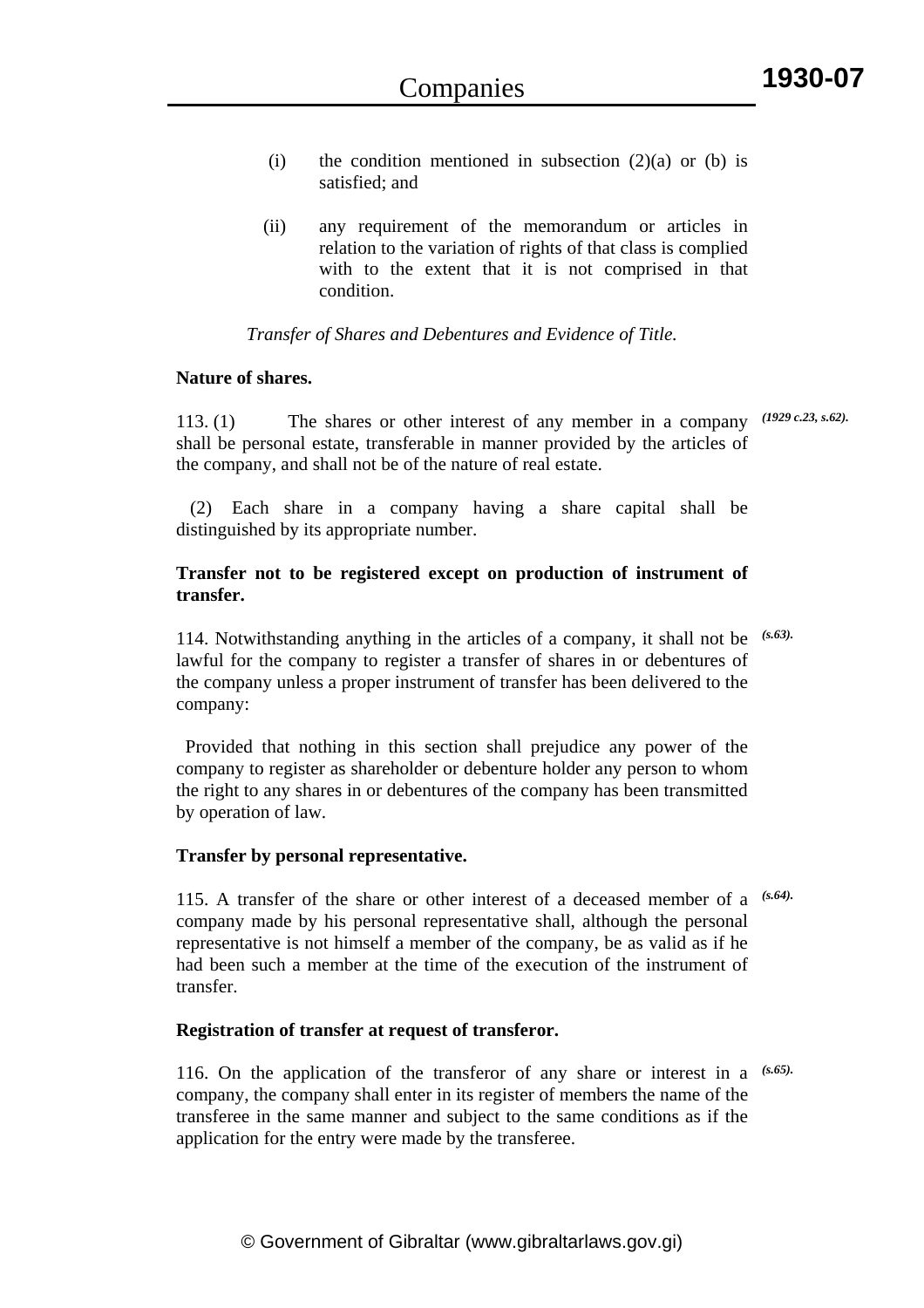*(s.66).*

## **Notice of refusal to register transfer.**

117. (1) If a company refuses to register a transfer of any shares or debentures, the company shall, within two months after the date on which the transfer was lodged with the company, send to the transferee notice of the refusal.

 (2) If default is made in complying with this section, the company and every director, manager or other officer of the company who is knowingly a party to the default are guilty of offences and are each liable on summary conviction to a fine of one half of the amount at level 1 on the standard scale for every day during which the default continues.

#### **Duties of company with respect to issue of certificates.**

118. (1) Every company shall, within two months after the allotment of any of its shares, debentures or debenture stock, and within two months after the date on which a transfer of any such shares, debentures or debenture stock, is lodged with the company, complete and have ready for delivery the certificates of all shares, the debentures, and the certificates of all debenture stock allotted or transferred, unless the conditions of issue of the shares, debentures or debenture stock otherwise provide.

The expression "transfer" for the purpose of this subsection means a transfer duly stamped and otherwise valid, and does not include such a transfer as the company is for any reason entitled to refuse to register and does not register.

 (2) If default is made in complying with this section, the company and every director, manager or other officer of the company who is knowingly a party to the default are guilty of offences and are each liable on summary conviction to a fine of one half of the amount at level 1 on the standard scale for every day during which the default continues.

 (3) If any company on which a notice has been served requiring the company to make good any default in complying with the provisions of subsection (1) fails to make good the default within ten days after the service of the notice, the court may, on the application of the person entitled to have the certificates or the debentures delivered to him, make an order directing the company and any officer of the company to make good the default within such time as may be specified in the order, and any such order may provide that all costs of and incidental to the application shall be borne by the company or by any officer of the company responsible for the default.

## **Certificate to be evidence of title.**

*(1929 c.23, s.67).*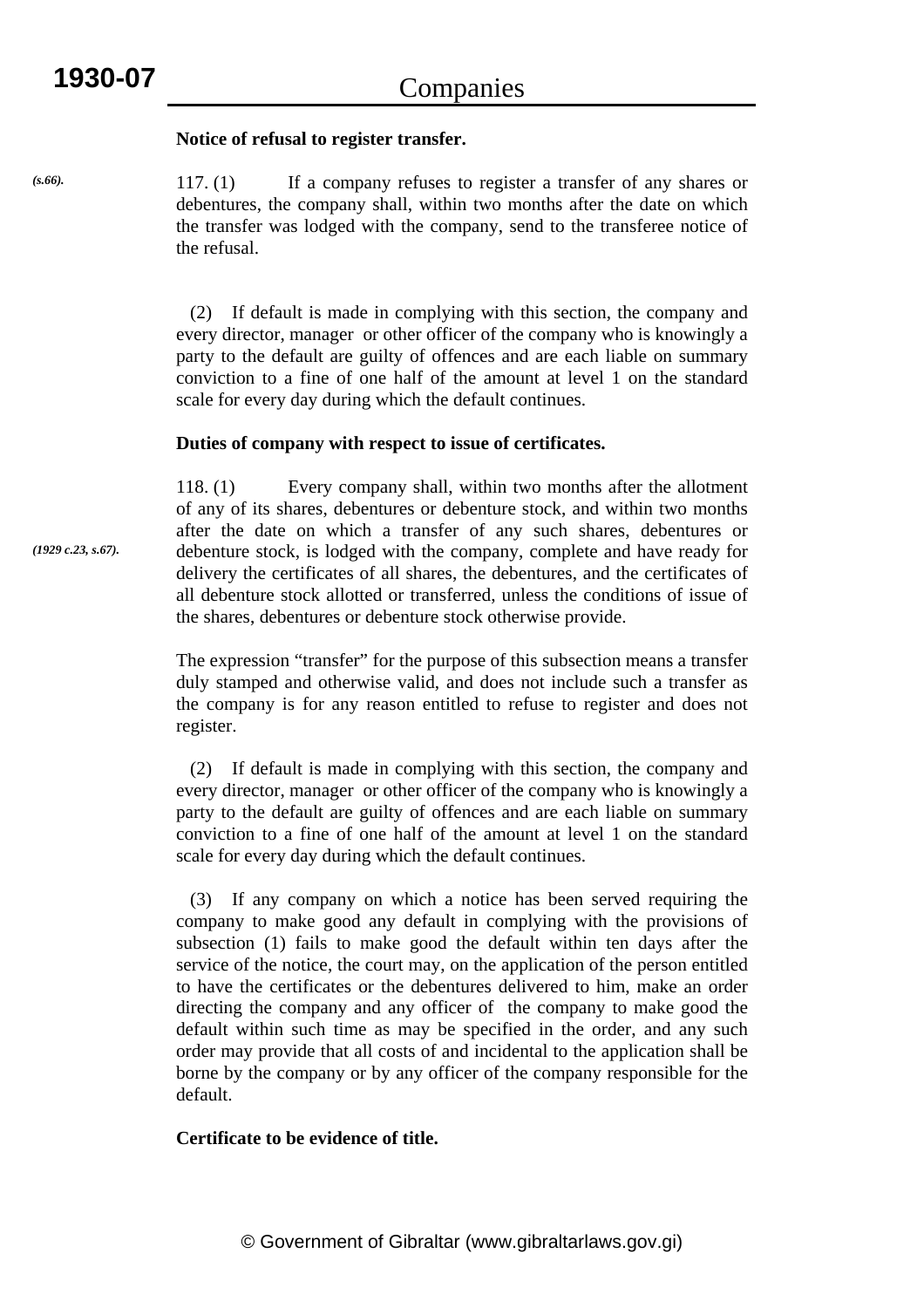119. A certificate, sealed or signed as provided for in section 47(1), specifying any shares held by any member, shall be prima facie evidence of the title of the member to the shares.

## **Evidence of grant of probate.**

120. The production to a company of any document which is by law *(1929 c.23, s.69).* sufficient evidence of probate of the will or letters of administration of the estate of a deceased person having been granted to some person shall be accepted by the company, notwithstanding anything in its articles, as sufficient evidence of the grant.

## **Issue and effect of share warrants to bearer.**

*(s.70).*

121. (1) A company limited by shares, if so authorized by its articles may, with respect to any fully paid-up shares, issue sealed or signed as provided for in section 47(1) a warrant stating that the bearer of the warrant is entitled to the shares therein specified, and may provide, by coupons or otherwise, for the payment of the future dividends on the shares included in the warrant.

(2) Such a warrant is in this Act referred to as a "share warrant".

 (3) A share warrant shall entitle the bearer thereof to the shares therein specified, and the shares may be transferred by delivery of the warrant.

(4) A private company may issue a share warrant only if the share capital of the company is divided into fifty or less shares and if a private company which has issued a share warrant increases its capital to more than fifty shares it shall cease to be a private company and shall comply with the conditions of section 41(1).

 (5) Where a company is incorporated with share warrants, at least two subscriber shares shall be allotted to named subscribers.

# **Penalty for personation of shareholder.**

122. A person who falsely and deceitfully personates any owner of any *(s.71).*share or interest in any company, or of any share warrant or coupon, issued in pursuance of this Act, and thereby obtains or endeavours to obtain any such share or interest or share warrant or coupon, or receives or endeavours to receive any money due to any such owner, as if the offender were the true and lawful owner, is guilty of an offence and is liable to imprisonment for life or for a term not less than three years.

*Special Provisions as to Debentures.*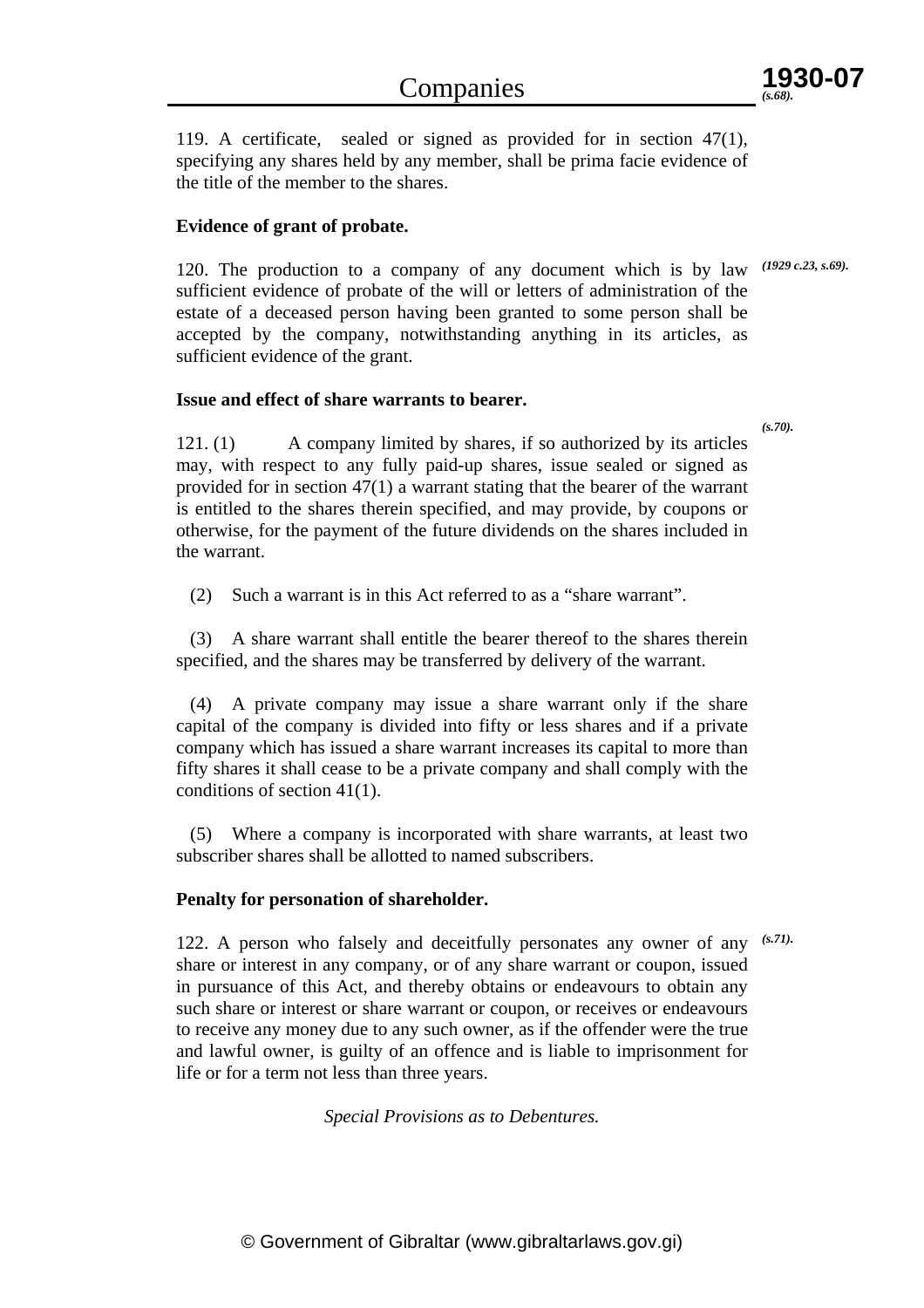# **Right of debenture holders and shareholders to inspect register of debenture holders and to have copies of trust deeds.**

123. (1) Every register of holders of debentures of a company shall, except when duly closed, be open to the inspection of the registered holder of any such debentures and of any holder of shares in the company, but subject to such reasonable restrictions as the company may in general meeting impose, so that not less than two hours in each day shall be allowed for inspection. *(1929 c.23 s.73).*

> For the purposes of this subsection, a register shall be deemed to be duly closed if closed in accordance with provisions contained in the articles or in the debentures or, in the case of debenture stock, in the stock certificates or in the trust deed or other document securing the debentures or debenture stock, during such period or periods, not exceeding in the whole thirty days in any year, as may be therein specified.

> (2) Every registered holder of debentures and every holder of shares in a company may require a copy of the register of the holders of debentures of the company or any part thereof on payment of three pence for every hundred words required to be copied.

> (3) A copy of any trust deed for securing any issue of debentures shall be forwarded to every holder of any such debentures at his request on payment in the case of a printed trust deed of the sum of five pence or such less sum as may be prescribed by the company, or, where the trust deed has not been printed, on payment of three pence for every hundred words required to be copied.

> (4) If inspection is refused, or a copy is refused or not forwarded, the company and every officer of the company who is in default are guilty of offences and are each liable on summary conviction to a fine of one half of the amount at level 1 on the standard scale, and are further liable to a default fine of one fifth of the amount at level 1 on the standard scale.

> (5) Where a company is in default as aforesaid, the court may by order compel an immediate inspection of the register or direct that the copies required shall be sent to the person requiring them.

## **Perpetual debentures.**

124. A condition contained in any debentures or in any deed for securing any debentures, whether issued or executed before or after the commencement of this Act, shall not be invalid by reason only that the debentures are thereby made irredeemable or redeemable only on the happening of a contingency, however remote, or on the expiration of a period, however long, any rule of equity to the contrary notwithstanding. *(1929 c.23, s.74).*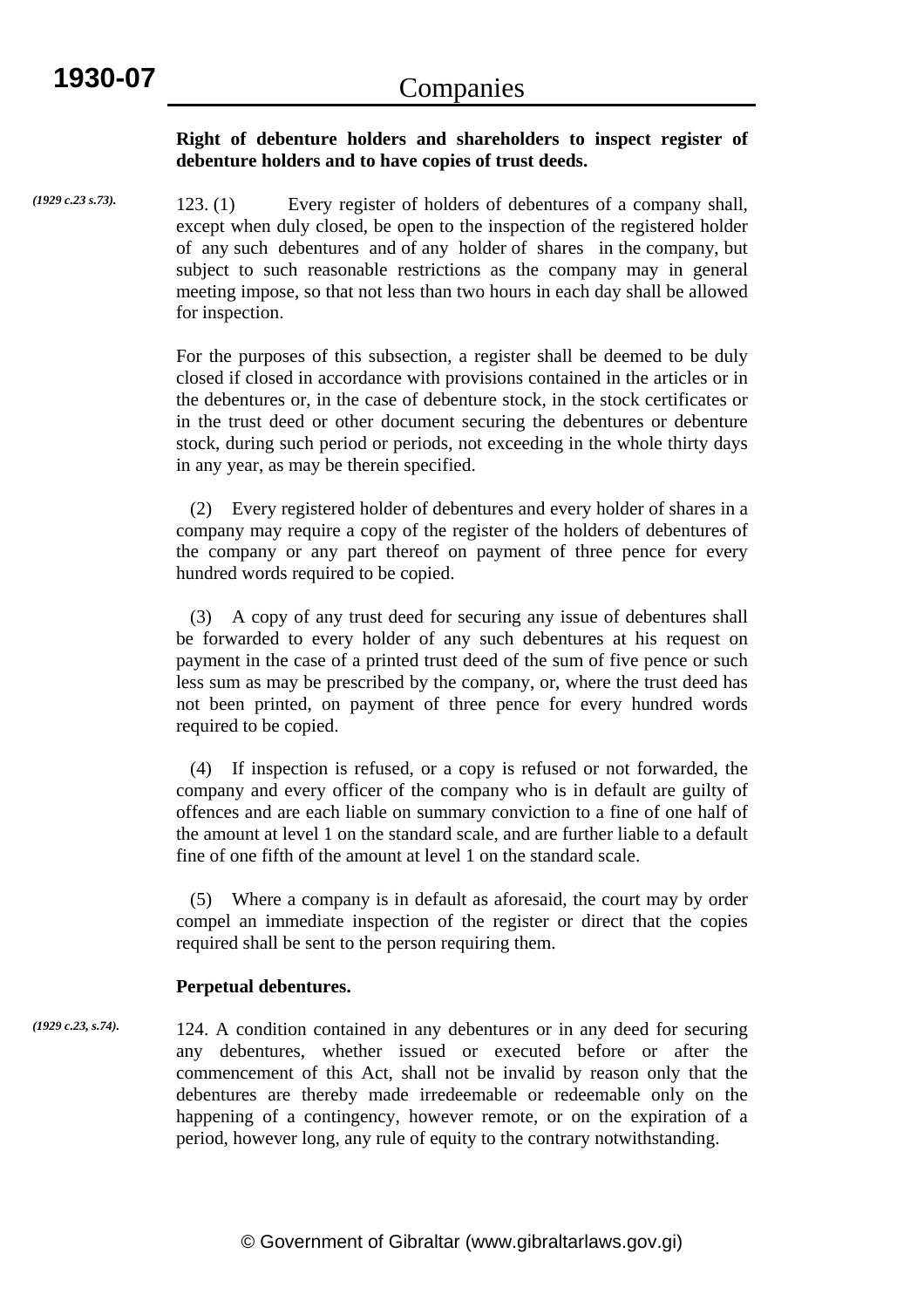### **Power to re-issue redeemed debentures in certain cases.**

125. (1) Where a company has redeemed any debentures previously *(s.75).* issued, then–

- (a) unless any provision to the contrary, whether express or implied, is contained in the articles or in any contract entered into by the company; or
- (b) unless the company has, by passing a resolution to that effect or by some other act, manifested its intention that the debentures shall be cancelled,

the company shall have, and shall be deemed always to have had, power to re-issue the debentures, either by re-issuing the same debentures or by issuing other debentures in their place.

 (2) On a re-issue of redeemed debentures the person entitled to the debentures shall have, and shall be deemed always to have had, the same priorities as if the debentures had never been redeemed.

 (3) Where a company has power to re-issue debentures which have been redeemed, particulars with respect to the debentures which can be so reissued shall be included in every balance sheet of the company.

 (4) Where a company has deposited any of its debentures to secure advances from time to time on current account or otherwise, the debentures shall not be deemed to have been redeemed by reason only of the account of the company having ceased to be in debit whilst the debentures remained so deposited.

 (5) The re-issue of a debenture or the issue of another debenture in its place under the power by this section given to, or deemed to have been possessed by, a company, shall be treated as the issue of a new debenture for the purposes of stamp duty, but it shall not be so treated for the purposes of any provision limiting the amount or number of debentures to be issued:

 Provided that any person lending money on the security of a debenture reissued under this section which appears to be duly stamped may give the debenture in evidence in any proceedings for enforcing his security without payment of the stamp duty or any penalty in respect thereof, unless he had notice or, but for his negligence, might have discovered, that the debenture was not duly stamped, but in any such case the company shall be liable to pay the proper stamp duty and penalty.

#### **Specific performance of contracts to subscribe for debentures.**

*(1929 c.23, s.76).*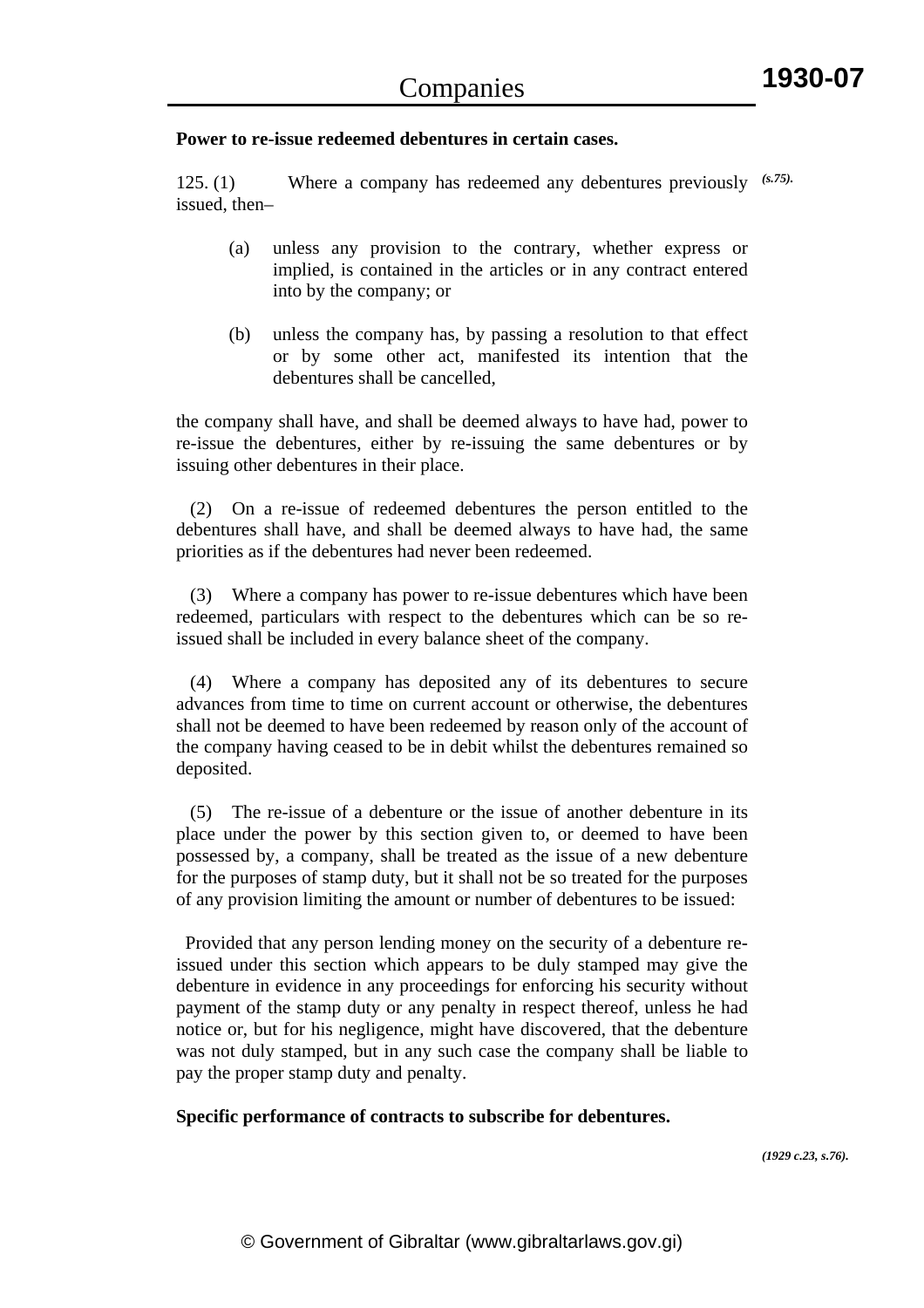*(s.78).*

126. A contract with a company to take up and pay for any debentures may be enforced by an order for specific performance.

# **Payment of certain debts out of assets subject to floating charge in priority to claims under the charge.**

127. (1) Where either a receiver is appointed on behalf of the holders of any debentures of the company secured by a floating charge, or possession is taken by or on behalf of those debenture holders of any property comprised in or subject to the charge, then, if the company is not at the time in course of being wound up, the debts which in every winding up are under the provisions of Part VI relating to preferential payments to be paid in priority to all other debts, shall be paid out of any assets coming to the hands of the receiver or other person taking possession in priority to any claim for principal or interest in respect of the debentures.

 (2) The periods of time mentioned in the said provisions of Part VI shall be reckoned from the date of the appointment of the receiver or of possession being taken, as the case may be.

 (3) Any payments made under this section shall be recouped as far as may be out of the assets of the company available for payment of general creditors.

# **PART III.**  REGISTRATION OF CHARGES.

*Registration of Charges with Registrar of Companies.* 

# **Registration of charges created by companies registered in Gibraltar.**

- 128. (1) Subject to the provisions of this Part, every charge created after the commencement of this Act by a company registered in Gibraltar and being a charge to which this section applies shall, so far as any security on the company's property or undertaking is conferred thereby, be void against the liquidator and any creditor of the company, unless the prescribed particulars of the charge, together with the instrument (if any) by which the charge is created or evidenced, are delivered to or received by the Registrar for registration in manner required by this Act within twenty-one days after the date of its creation, but without prejudice to any contract or obligation for repayment of the money thereby secured, and when a charge becomes void under this section the money secured thereby shall immediately become payable. *(1929 c.23 s.79).*
	- (2) This section applies to,–
		- (a) a charge for the purpose of securing any issue of debentures;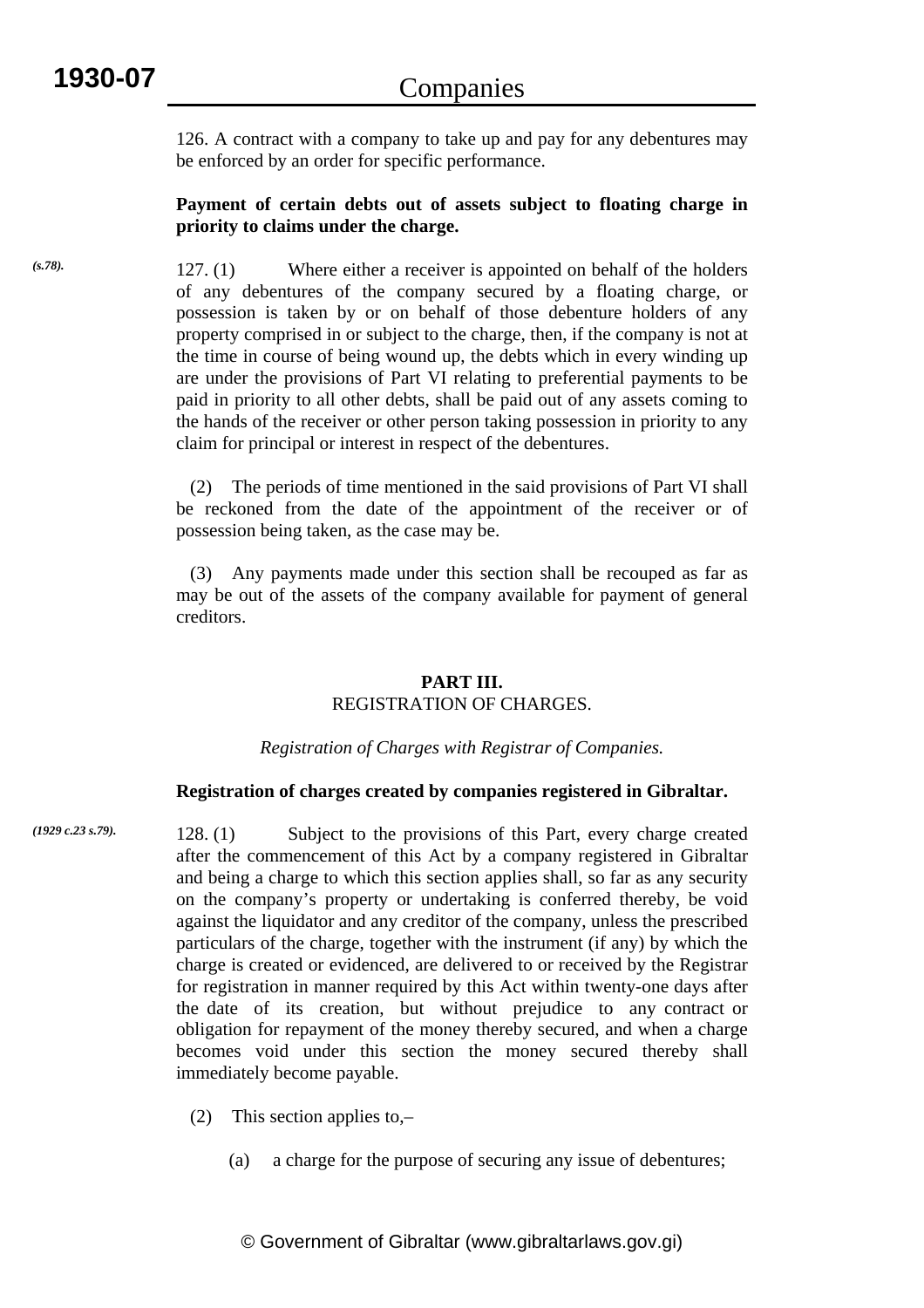- (b) a charge on uncalled share capital of the company;
- (c) a charge created or evidenced by an instrument which, if executed by an individual, would require registration as a bill of sale;
- (d) a charge on land, wherever situate, or any interest therein;
- (e) a charge on book debts of the company;
- (f) a floating charge on the undertaking or property of the company;
- (g) a charge on calls made but not paid;
- (h) a charge on a ship or any share in a ship;
- (i) a charge on goodwill, on a patent or a licence under a patent, on a trademark or on a copyright or a licence under a copyright.

 (3) In the case of a charge created out of Gibraltar comprising solely property situate outside Gibraltar, the delivery to and the receipt by the Registrar of a copy verified in the prescribed manner of the instrument by which the charge is created or evidenced, shall have the same effect for the purposes of this section as the delivery and receipt of the instrument itself, and twenty-one days after the date on which the instrument or copy could, in due course of post, and if despatched with due diligence, have been received in Gibraltar, shall be substituted for twenty-one days after the date of the creation of the charge, as the time within which the particulars and instrument or copy are to be delivered to the Registrar.

 (4) Where a charge is created in Gibraltar but comprises property outside Gibraltar, the instrument creating or purporting to create the charge may be sent for registration under this section notwithstanding that further proceedings may be necessary to make the charge valid or effectual according to the law of the country in which the property is situate.

 (5) Where a negotiable instrument has been given to secure the payment of any book debts of a company the deposit of the instrument for the purpose of securing an advance to the company shall not for the purposes of this section be treated as a charge on those book debts.

 (6) The holding of debentures entitling the holder to a charge on land shall not for the purposes of this section be deemed to be an interest in land.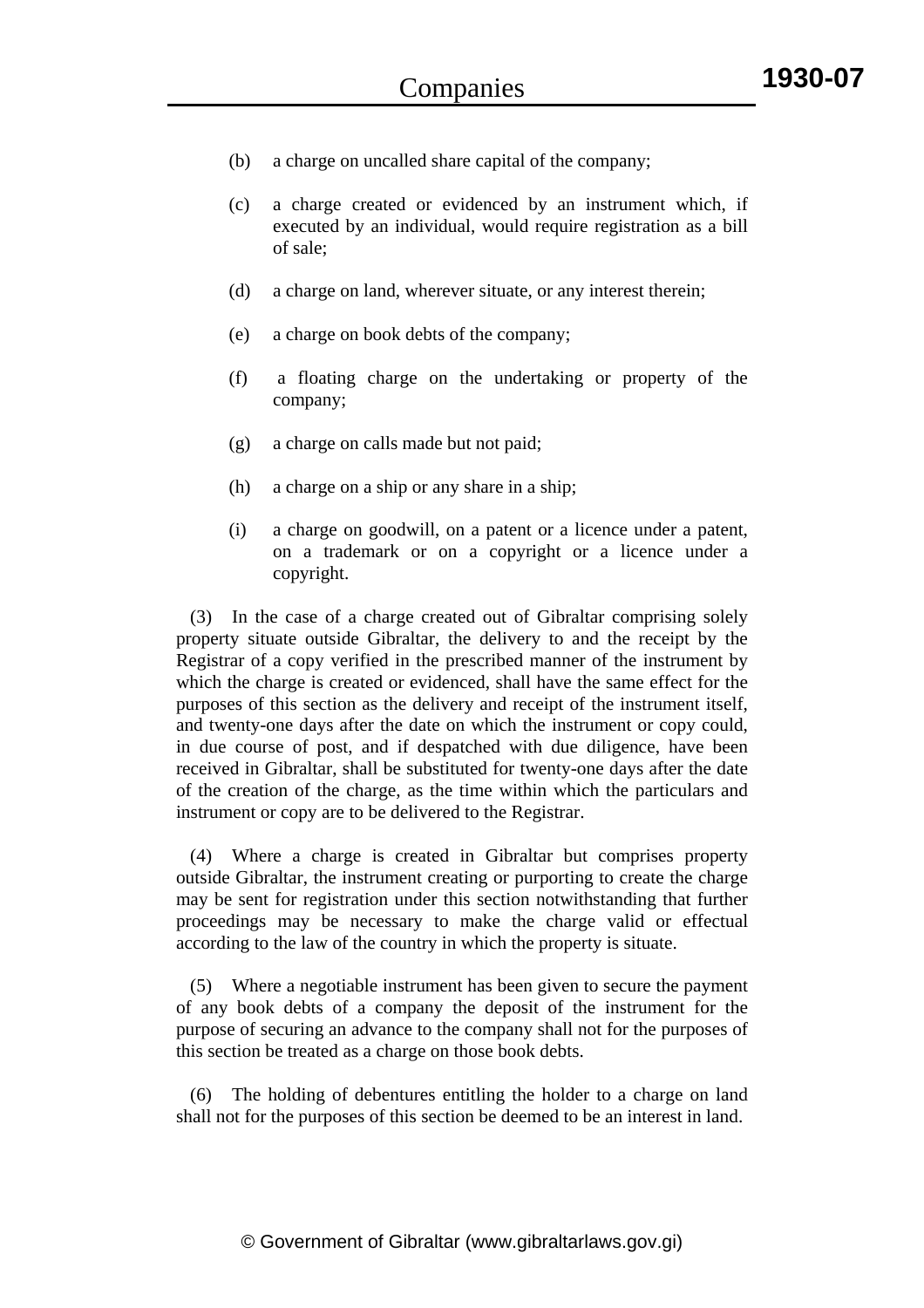(7) Where a series of debentures containing, or giving by reference to any other instrument, any charge to the benefit of which the debenture holders of that series are entitled pari passu is created by a company, it shall for the purposes of this section be sufficient if there are delivered to or received by the Registrar within twenty-one days after the execution of the deed containing the charge or, if there is no such deed, after the execution of any debentures of the series, the following particulars:–

- (a) the total amount secured by the whole series; and
- (b) the dates of the resolutions authorizing the issue of the series and the date of the covering deed (if any) by which the security is created or defined; and
- (c) a general description of the property charged; and
- (d) the names of the trustees (if any) for the debenture holders,

together with the deed containing the charge, or, if there is no such deed, one of the debentures of the series:

 Provided that, where more than one issue is made of debentures in the series, there shall be sent to the Registrar for entry in the register, particulars of the date and amount of each issue, but an omission to do this shall not affect the validity of the debentures issued.

 (8) Where any commission, allowance or discount has been paid or made either directly or indirectly by a company to any person in consideration of his subscribing or agreeing to subscribe, whether absolutely or conditionally, for any debentures of the company, or procuring or agreeing to procure subscriptions, whether absolute or conditional, for any such debentures, the particulars required to be sent for registration under this section shall include particulars as to the amount or rate per cent of the commission, discount or allowance so paid or made, but omission to do this shall not affect the validity of the debentures issued:

 Provided that the deposit of any debentures as security for any debt of the company shall not for the purposes of this subsection be treated as the issue of the debentures at a discount.

(9) In this Part, "charge" includes mortgage.

## **Duty of company to register charges created by company.**

129. (1) It shall be the duty of a company to send to the Registrar for registration the particulars of every charge created by the company and of the issues of debentures of a series, requiring registration under section 128, *(1929 c.23, s.80).*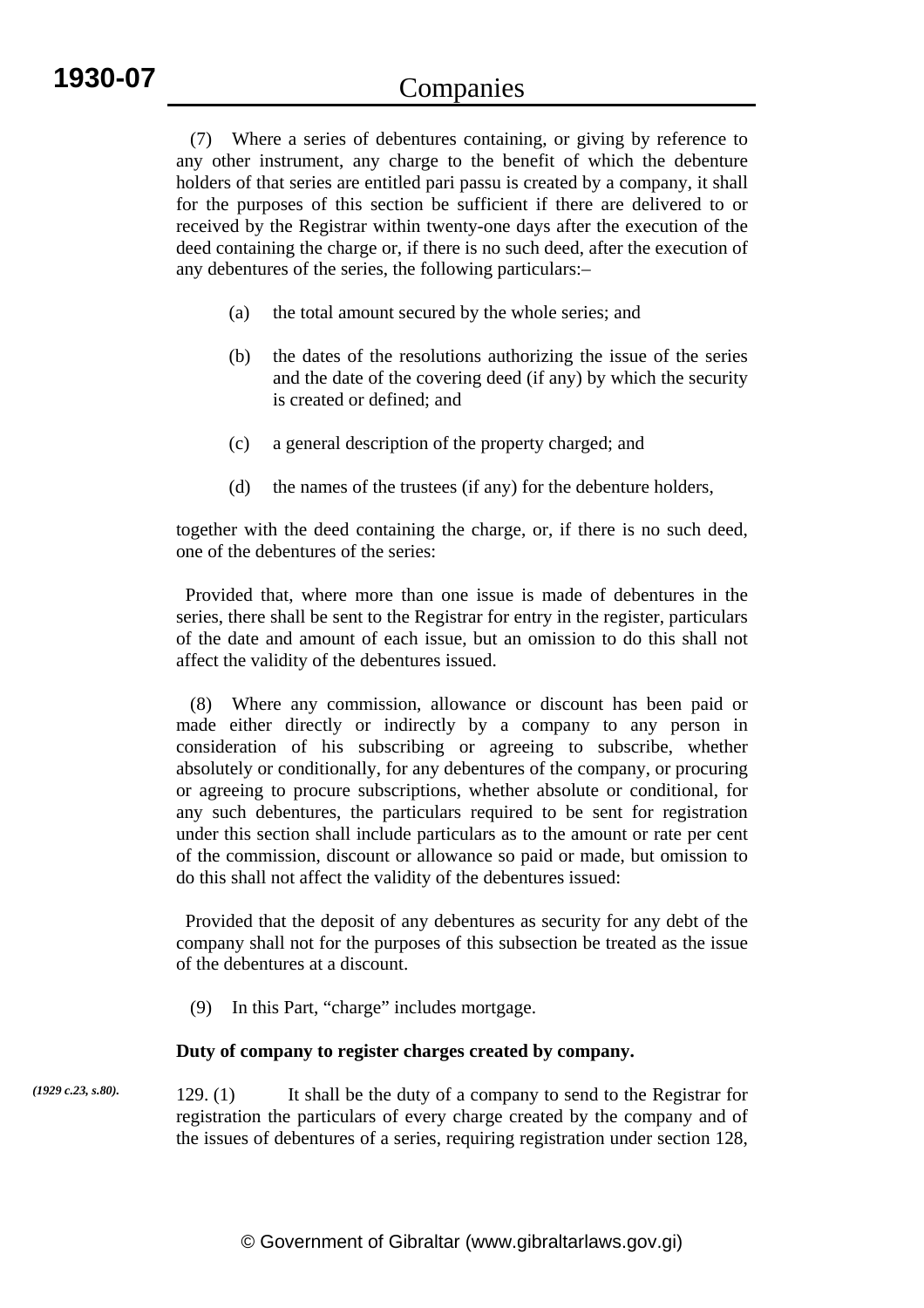but registration of any such charge may be effected on the application of any person interested therein.

 (2) Where registration is effected on the application of some person other than the company, that person shall be entitled to recover from the company the amount of any fees properly paid by him to the Registrar on the registration.

 (3) If any company makes default in sending to the Registrar for registration the particulars of any charge created by the company, or of the issues of debentures of a series, requiring registration, then, unless the registration has been effected on the application of some other person, the company and every director, manager or other person, who is knowingly a party to the default are guilty of offences and are each liable on summary conviction to a fine not exceeding level 2 on the standard scale for every day during which the default continues.

## **Duty of company to register charges existing on property acquired.**

130. (1) Where a company acquires any property which is subject to a charge of any such kind as would, if it had been created by the company after the acquisition of the property, have been required to be registered under this Part, the company shall cause the prescribed particulars of the charge, together with a copy (certified in the prescribed manner to be a correct copy) of the instrument (if any) by which the charge was created or is evidenced, to be delivered to the Registrar for registration in manner required by this Act within twenty-one days after the date on which the acquisition is completed: *(1929 c.23 s.81).*

 Provided that, if the property is situate and the charge was created outside Gibraltar, twenty-one days after the date on which the copy of the instrument could in due course of post, and if despatched with due diligence, have been received in Gibraltar shall be substituted for twentyone days after the completion of the acquisition as the time within which the particulars and the copy of the instrument are to be delivered to the Registrar.

 (2) If default is made in complying with this section, the company and every officer of the company who is in default are guilty of offences and are each liable on summary conviction to a default fine at level 2 on the standard scale.

# **Register of charges to be kept by Registrar.**

131. (1) The Registrar shall keep, with respect to each company, a *(s.82).*register in the prescribed form of all the charges requiring registration under this Part, and shall, on payment of the prescribed fee, enter in the register with respect to such charges the following particulars:-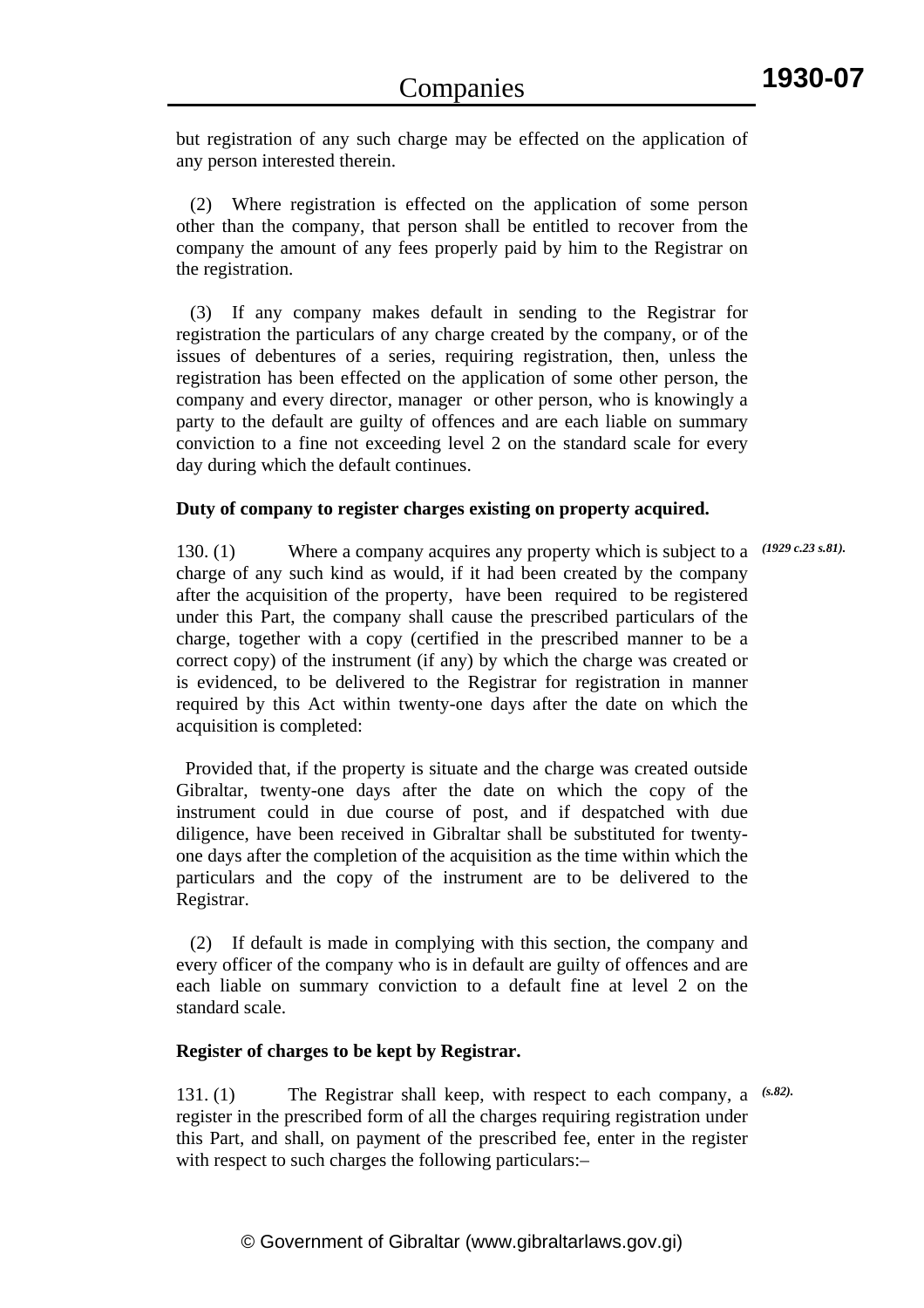- (a) in the case of a charge to the benefit of which the holders of a series of debentures are entitled, such particulars as are specified in section 128(7);
- (b) in the case of any other charge–
	- (i) if the charge is a charge created by the company, the date of its creation, and if the charge was a charge existing on property acquired by the company, the date of the acquisition of the property; and
	- (ii) the amount secured by the charge; and
	- (iii) short particulars of the property charged; and
	- (iv) the persons entitled to the charge.

 (2) The Registrar shall give a certificate under his hand of the registration of any charge registered in pursuance of this Part, stating the amount thereby secured, and the certificate shall be conclusive evidence that the requirements of this Part as to registration have been complied with.

 (3) The register kept in pursuance of this section shall be open to inspection by any person on payment of the prescribed fee, not exceeding five pence for each inspection.

 (4) The Registrar shall keep a chronological index, in the prescribed form and with the prescribed particulars, of the charges entered in the register.

## **Endorsement of certificate of registration on debentures.**

132. (1) The company shall cause a copy of every certificate of registration given under section 131 to be endorsed on every debenture or certificate of debenture stock which is issued by the company, and the payment of which is secured by the charge so registered: *(1929 c.23, s.83).*

> Provided that nothing in this subsection shall be construed as requiring a company to cause a certificate of registration of any charge so given to be endorsed on any debenture or certificate of debenture stock issued by the company before the charge was created.

> (2) A person who knowingly and wilfully authorizes or permits the delivery of any debenture or certificate of debenture stock which under the provisions of this section is required to have endorsed on it a copy of a certificate of registration without the copy being so endorsed upon it, is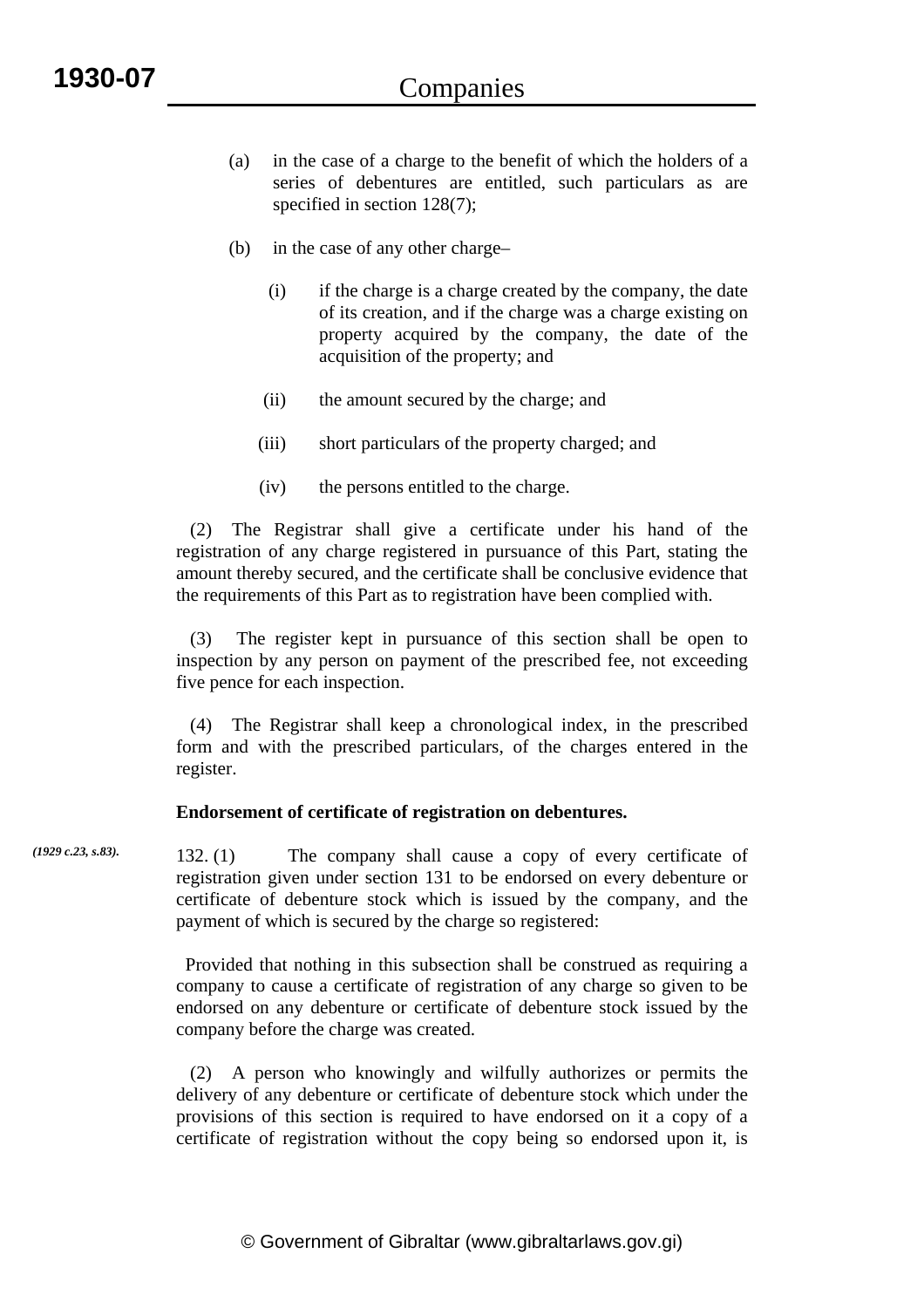guilty of an offence and, without prejudice to any other liability, is liable on summary conviction to a fine at level 3 on the standard scale.

## **Entry of satisfaction.**

133. The Registrar may, on evidence being given to his satisfaction that the *(1929 c.23, s.84).* debt for which any registered charge was given has been paid or satisfied, order that a memorandum of satisfaction be entered on the register, and shall, if required, furnish the company with a copy thereof.

## **Rectification of register of charges.**

134. The court, on being satisfied that the omission to register a charge *(s.85).* within the time required by this Act, or that the omission or misstatement of any particular with respect to any such charge or in a memorandum of satisfaction, was accidental, or due to inadvertence or to some other sufficient cause, or is not of a nature to prejudice the position of creditors or shareholders of the company, or that on other grounds it is just and equitable to grant relief, may, on the application of the company or any person interested, and on such terms and conditions as seem to the court just and expedient, order that the time for registration shall be extended, or, as the case may be, that the omission or misstatement shall be rectified.

## **Registration of enforcement of security.**

135. (1) If any person obtains an order for the appointment of a *(s.86).*receiver or manager of the property of a company, or appoints such a receiver or manager under any powers contained in any instrument, he shall, within seven days from the date of the order or of the appointment under the said powers, give notice of the fact to the Registrar, and the Registrar shall, on payment of the prescribed fee, enter the fact in the register of charges.

 (2) Where any person appointed receiver or manager of the property of a company under the powers contained in any instrument ceases to act as such receiver or manager, he shall, on so ceasing, give the Registrar notice to that effect, and the Registrar shall enter the notice in the register of charges.

 (3) A person who makes default in complying with the requirements of this section, is guilty of an offence and is liable on summary conviction to a fine of one half of the amount at level 1 on the standard scale for every day during which the default continues.

*Provisions as to Company's Register of Charges and as to Copies of Instruments Creating Charges.* 

**Copies of instruments creating charges to be kept by company.**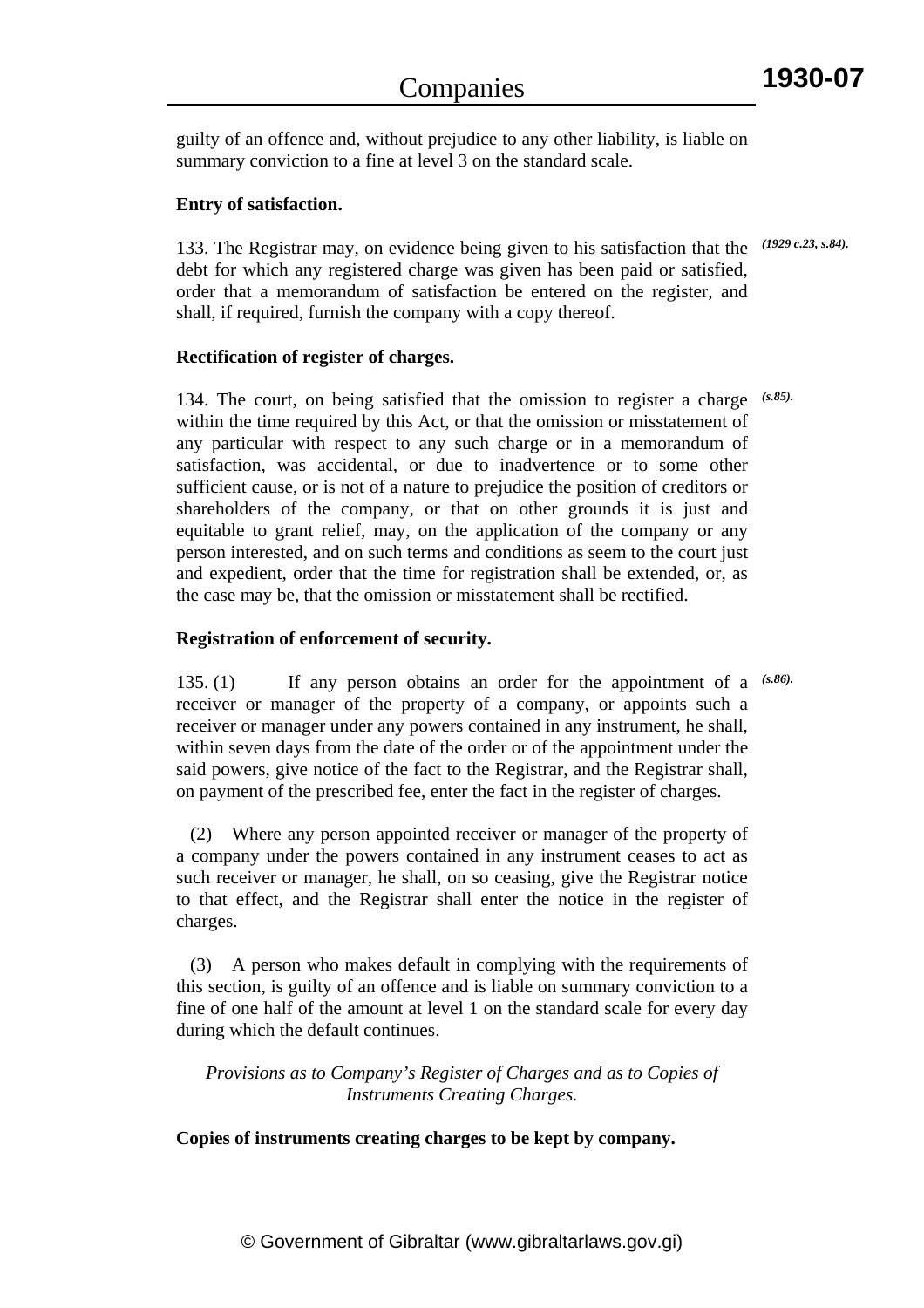136. Every company shall cause a copy of every instrument creating any charge requiring registration under this Part to be kept at the registered office of the company: *(1929 c.23 s.87).*

> Provided that, in the case of a series of uniform debentures, a copy of one debenture of the series shall be sufficient.

## **Company's register of charges.**

*(s.88).*

*(s.89).*

137. (1) Every limited company shall keep at the registered office of the company a register of charges and enter therein all charges specifically affecting property of the company and all floating charges on the undertaking or any property of the company, giving in each case a short description of the property charged, the amount of the charge, and, except in the case of securities to bearer, the names of the persons entitled thereto.

 (2) A director, manager or other officer of the company who knowingly and wilfully authorizes or permits the omission of any entry required to be made in pursuance of this section, is guilty of an offence and is liable on summary conviction to a fine at level 2 on the standard scale.

## **Inspection of instruments creating mortgages and charges and register of charges.**

138. (1) The copies of instruments creating any charge requiring registration under this Part with the Registrar, and the register of charges kept in pursuance of section 137, shall be open during business hours (but subject to such reasonable restrictions as the company in general meeting may impose, so that not less than two hours in each day shall be allowed for inspection) to the inspection of any creditor or member of the company without fee, and the register of charges shall also be open to the inspection of any other person on payment of such fee, not exceeding five pence for each inspection, as the company may prescribe.

 (2) If inspection of such copies or register is refused, any officer of the company refusing inspection, and every director and manager of the company authorizing or knowingly and wilfully permitting the refusal, are guilty of offences and are each liable on summary conviction to a fine of one half of the amount at level 1 on the standard scale, and a further fine of one fifth of the amount at level 1 on the standard scale for every day during which the refusal continues.

 (3) If any such refusal occurs, the court may by order compel an immediate inspection of the copies or register.

*Application of Part III to Companies Incorporated Outside Gibraltar.*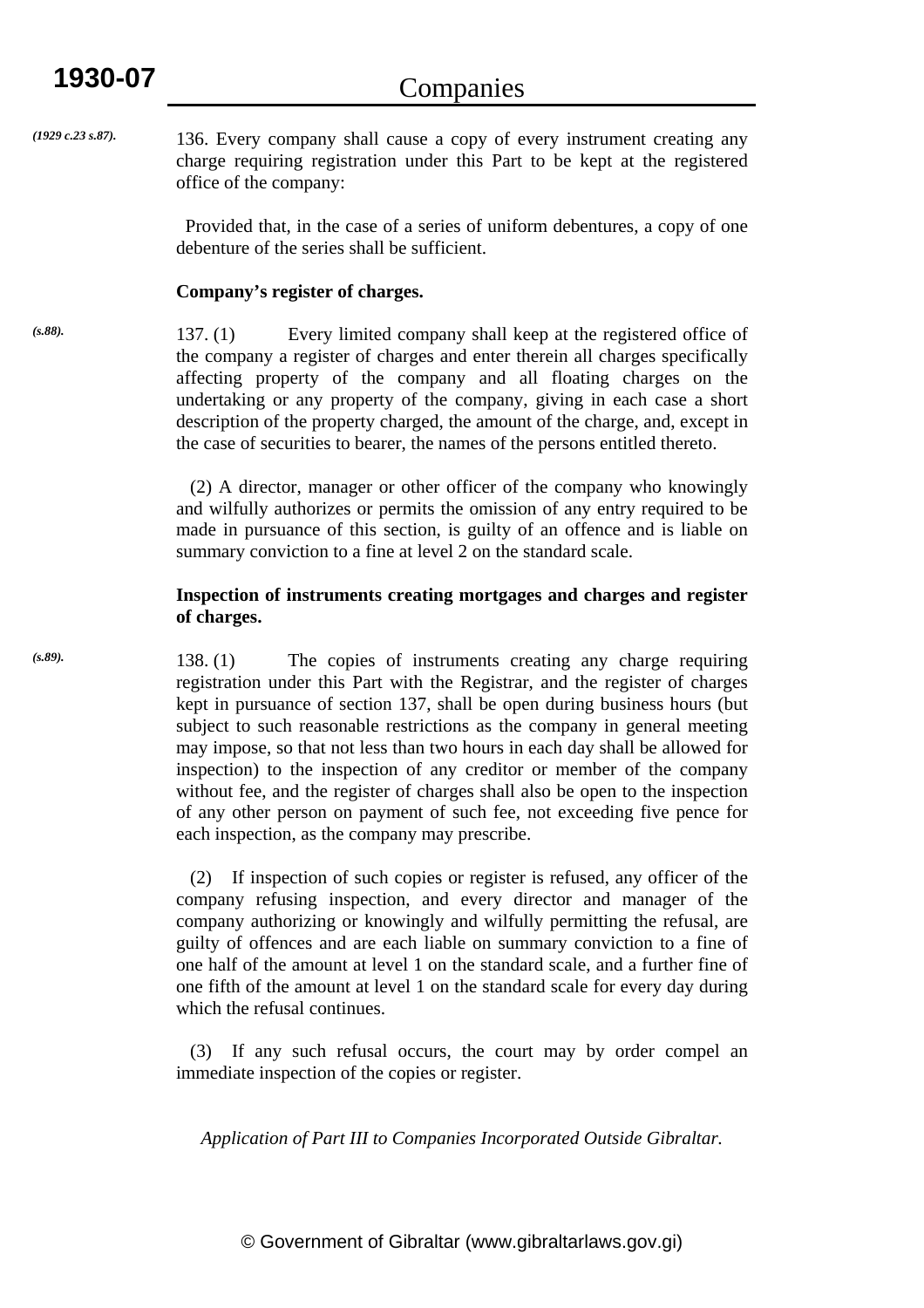### **Application of Part III to company incorporated outside Gibraltar.**

139. The provisions of this Part shall extend to charges on property in *(1929 c.23, s.90).* Gibraltar which are created, and to charges on property in Gibraltar which is acquired, after the commencement of this Act by a company (whether a company within the meaning of this Act or not) incorporated outside Gibraltar which has an established place of business in Gibraltar.

## **PART IV.**  MANAGEMENT AND ADMINISTRATION.

### *Registered Office and Name.*

#### **Registered office of company.**

140. (1) A company shall, as from the day on which it begins to carry on business or as from the twenty-eighth day after the date of its incorporation, whichever is the earlier, have a registered office in Gibraltar to which all communications and notices may be addressed.

 (2) Notice of the situation of the registered office, and of any change therein, shall be given within twenty-eight days after the date of the incorporation of the company or of the change, as the case may be, to the Registrar who shall record the same. The inclusion in the annual return of a company of a statement as to the address of its registered office shall not be taken to satisfy the obligation imposed by this subsection unless that return shall have been due and made within 28 days of the change.

 (3) If default is made in complying with this section, the company and every officer of the company who is in default are guilty of offences and are liable on summary conviction to default fines.

## **Publication of name by company.**

- 141. (1) Every company–
	- (a) shall paint or affix, and keep painted or affixed, its name on the outside of every office or place in which its business is carried on, in a conspicuous position, in letters easily legible;
	- (b) shall have its name engraven in legible characters on its seal, if any;
	- (c) shall have its name mentioned in legible characters in all notices, advertisements and other official publications of the company, and in all bills of exchange, promissory notes, endorsements, cheques and orders for money or goods

*(1929 c.23, s.93).*

*(s.92).*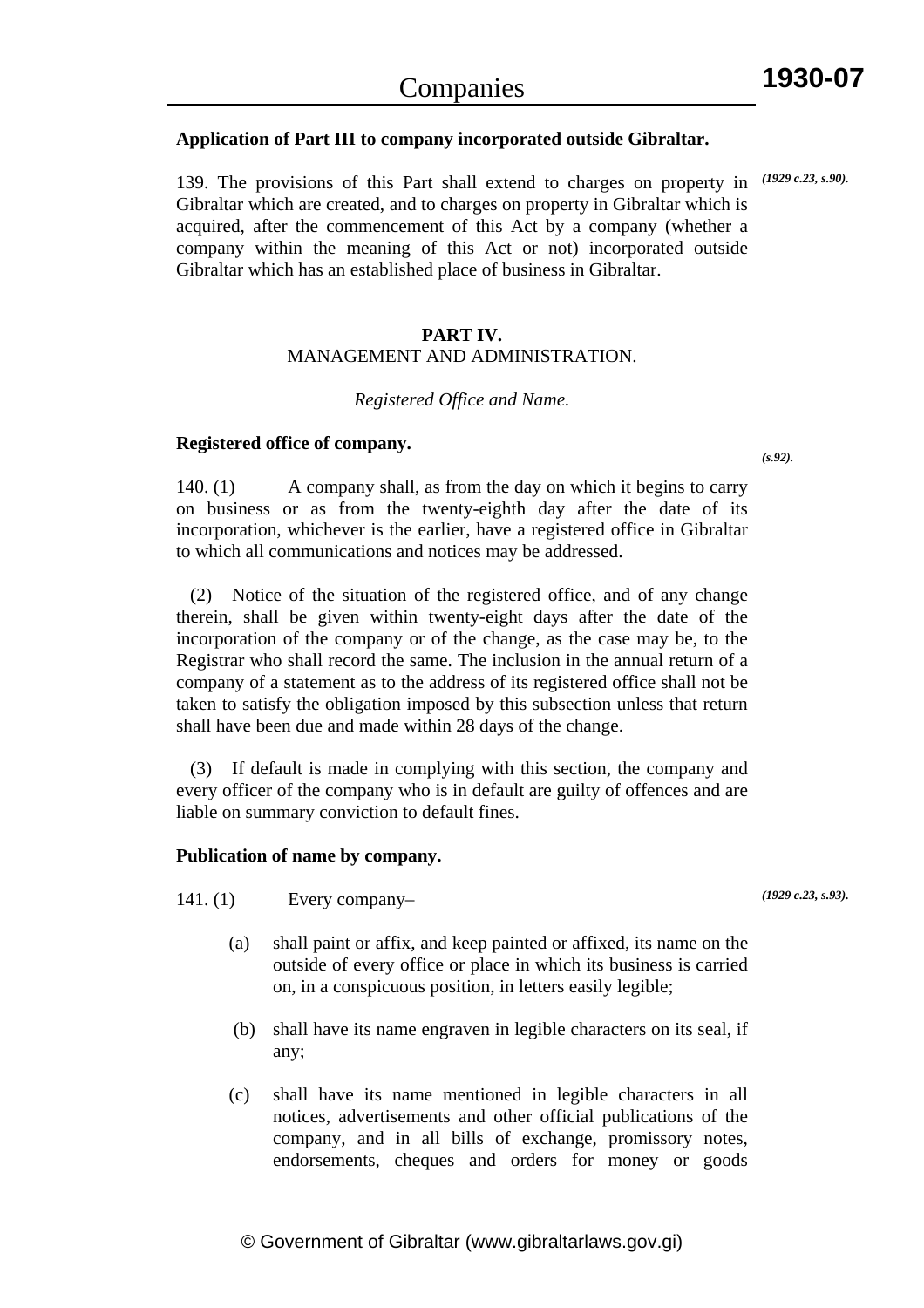purporting to be signed by or on behalf of the company, and in all bills of parcels, invoices, receipts and letters of credit of the company.

 (2) If a company does not paint or affix its name in manner directed by this Act, the company and every officer of the company who is in default are guilty of offences and are each liable on summary conviction to a fine of one half of the amount at level 1 on the standard scale, and if a company does not keep its name painted or affixed in manner so directed, the company and every officer of the company who is in default are likewise guilty of an offence and liable on summary conviction to default fines.

 (3) If a company fails to comply with paragraph (b) or paragraph (c) of subsection (1), the company is guilty of an offence and is liable on summary conviction to a fine at level 2 on the standard scale.

 (4) A director, manager or officer of a company or any person on its behalf who–

- (a) uses or authorizes the use of any seal purporting to be a seal of the company whereon its name is not so engraven as aforesaid; or
- (b) issues or authorizes the issue of any notice, advertisement or other official publication of the company, or signs or authorizes to be signed on behalf of the company any bill of exchange, promissory note, endorsement, cheque or order for money or goods, wherein its name is not mentioned in manner aforesaid; or
- (c) issues or authorizes the issue of any bill of parcels, invoice, receipt or letter of credit of the company, wherein its name is not mentioned in manner aforesaid,

is guilty of an offence and is liable on summary conviction to a fine at level 2 on the standard scale, and is further personally liable to the holder of the bill of exchange, promissory note, cheque or order for money or goods, for the amount thereof, unless it is duly paid by the company.

## **Particulars to be shown on letterheads, etc.**

- 142. (1) Every company shall have the following particulars mentioned in legible characters in all business letters and order forms of the company, that is to say,– *(1972 c.8, s.9(7)).*
	- (a) the place of registration of the company, and the number with which it is registered;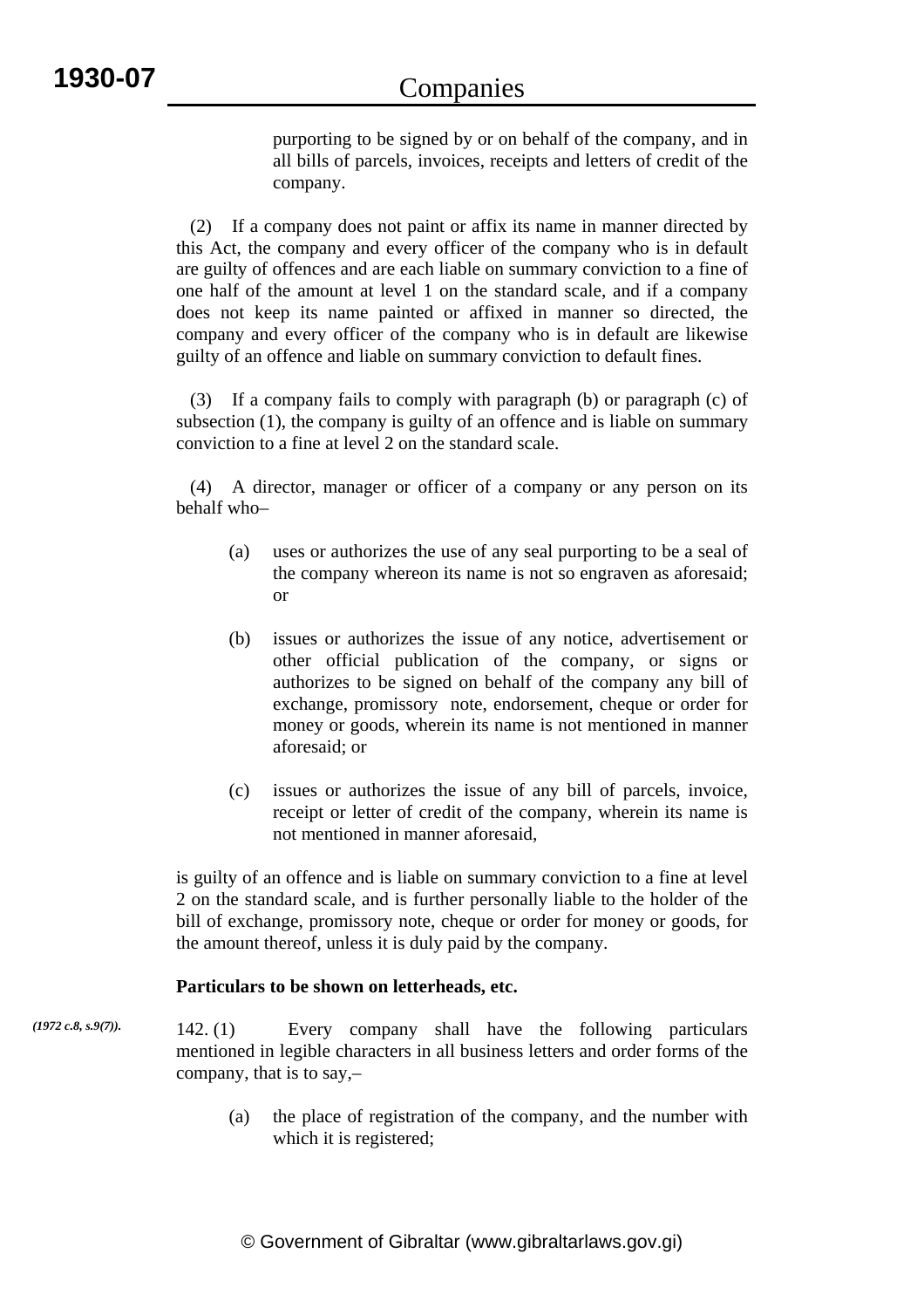- (b) the address of its registered office; and
- (c) in the case of a limited company exempt from the obligation to use the word "Limited" as part of its name, the fact that it is a limited company;
- (d) in the case of an investment company (as defined in section 210) the fact that it is such a company,

and, if in the case of a company having a share capital there is on the stationery used for any such letters or on the order forms a reference to the amount of the share capital, the reference shall be to paid-up share capital.

 (2) If a company fails to comply with subsection (1), the company is guilty of an offence and is liable on summary conviction to a fine at level 2 on the standard scale; and if an officer of a company or any person on its behalf issues or authorizes the issue of any business letter or order form not complying with this subsection, he is guilty of an offence and is liable on summary conviction to a fine at level 2 on the standard scale.

#### *Restrictions on Commencement of Business.*

## **Restrictions on commencement of business.**

143. (1) Where a company having a share capital has issued a *(1929 c.23, s.94).*prospectus inviting the public to subscribe for its shares, the company shall not commence any business or exercise any borrowing powers unless–

- (a) shares held subject to the payment of the whole amount thereof in cash have been allotted to an amount not less in the whole than the minimum subscription; and
- (b) every director of the company has paid to the company on each of the shares taken or contracted to be taken by him and for which he is liable to pay in cash, a proportion equal to the proportion payable on application and allotment on the shares offered for public subscription; and
- (c) there has been delivered to the Registrar for registration a statutory declaration by the secretary or one of the directors, in the prescribed form, that the aforesaid conditions have been complied with.

 (2) Where a company having a share capital has not issued a prospectus inviting the public to subscribe for its shares, the company shall not commence any business or exercise any borrowing powers, unless–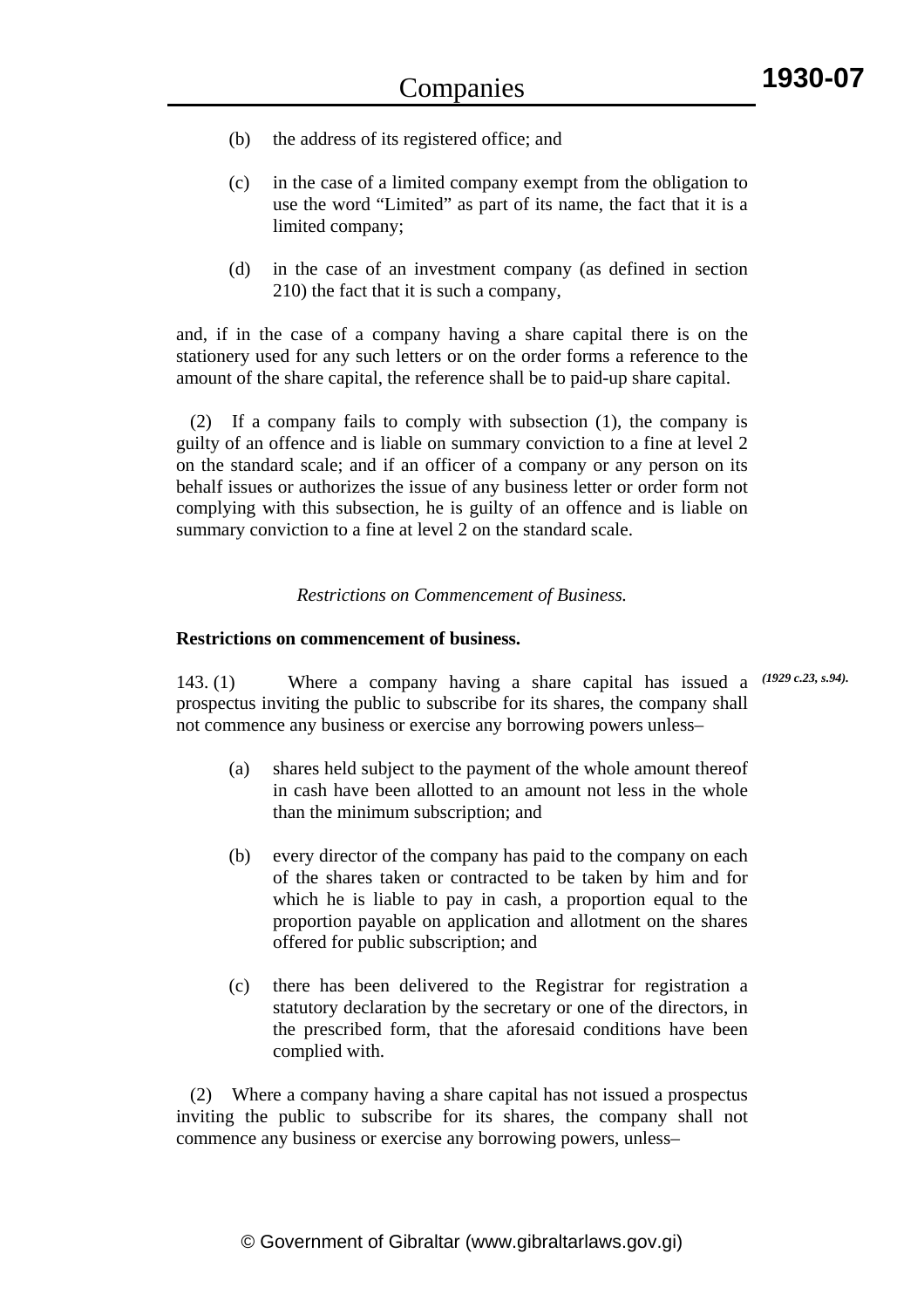- (a) there has been delivered to the Registrar for registration a statement in lieu of prospectus; and
- (b) every director of the company has paid to the company, on each of the shares taken or contracted to be taken by him and for which he is liable to pay in cash, a proportion equal to the proportion payable on application and allotment on the shares payable in cash; and
- (c) there has been delivered to the Registrar for registration a statutory declaration by the secretary or one of the directors in the prescribed form that paragraph (b) of this subsection has been complied with.

 (3) The Registrar shall, on the delivery to him of the said statutory declaration, and, in the case of a company which is required by this section to deliver a statement in lieu of prospectus, of such a statement, certify that the company is entitled to commence business, and that certificate shall be conclusive evidence that the company is so entitled.

 (4) Nothing in this section affects the validity of any transaction entered into by a company; but if a company enters into a transaction in contravention of this section and fails to comply with its obligations within 21 days from being called upon to do so, the directors of the company are jointly and severally liable to indemnify the other party to the transaction in respect of any loss or damage suffered by him by reason of the company's failure to comply with those obligations.

 (5) Nothing in this section shall prevent the simultaneous offer for subscription or allotment of any shares and debentures or the receipt of any money payable on application for debentures.

 (6) If a company commences business or exercises borrowing powers in contravention of this section, every person who is responsible for the contravention is guilty of an offence and, without prejudice to any other liability, is liable on summary conviction to a fine at level 2 on the standard scale for every day during which the contravention continues.

(7) Nothing in this section shall apply to a private company.

## *Register of Members.*

## **Register of members.**

144.(1) Every company shall keep in one or more books a register of its members, and enter therein the following particulars:– *(1929 c.23, s.95).*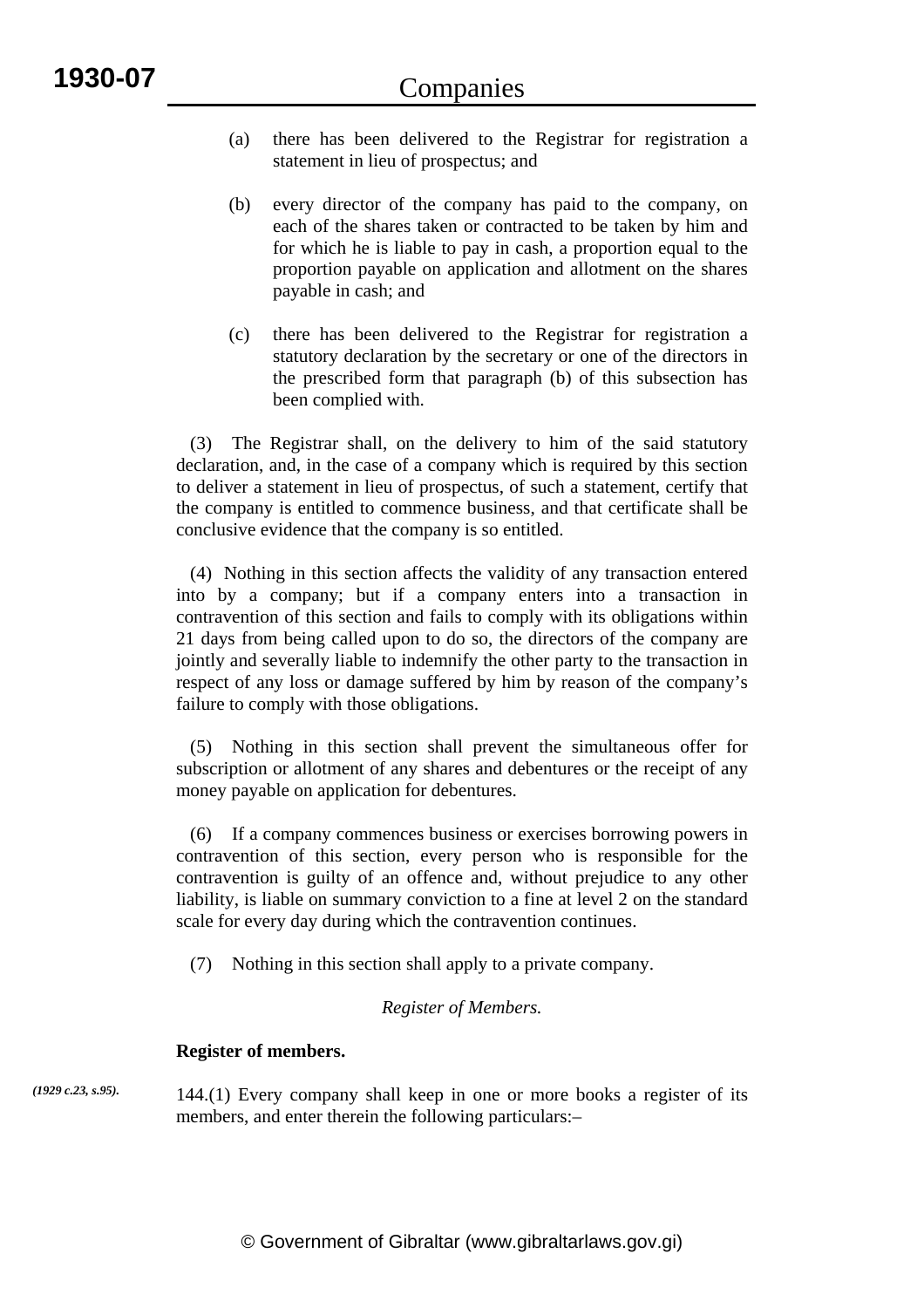- (a) the names and addresses, and the occupations (if any) of the members, and in the case of a company having a share capital a statement of the shares held by each member, distinguishing each share by its number and of the amount paid or agreed to be considered as paid on the shares of each member;
- (b) the date at which each person was entered in the register as a member; and
- (c) the date at which any person ceased to be a member:

 Provided that, where the company has converted any of its shares into stock and given notice of the conversion to the Registrar, the register shall show the amount of stock held by each member instead of the amount of shares and the particulars relating to shares specified in paragraph (a) of this subsection.

 (2) If default is made in complying with this section, the company and every officer of the company who is in default are guilty of offences and are liable on summary conviction to default fines.

## **Changes in membership of private company.**

145.(1) If the number of members of a private company limited by shares or by guarantee falls to one there shall upon the occurrence of that event be entered in the company's register of members–

- (a) the name and address of the sole member,
- (b) a statement that the company has only one member, and
- (c) the date on which the company became a company having only one member.

 (2) If the membership of a private company limited by shares or by guarantee increases from one to two or more members there shall upon the occurrence of that event be entered in the company's register of members, with the name and address of the person who was formerly the sole member, a statement that the company has ceased to have only one member together with the date on which that event occurred.

 (3) If a company makes default in complying with this section the company and every officer of it who is in default is liable on summary conviction to a fine not exceeding level 2 on the standard scale and, for continued contravention, to a daily fine not exceeding one-tenth of level 2 on the standard scale.

## **Index of members of company.**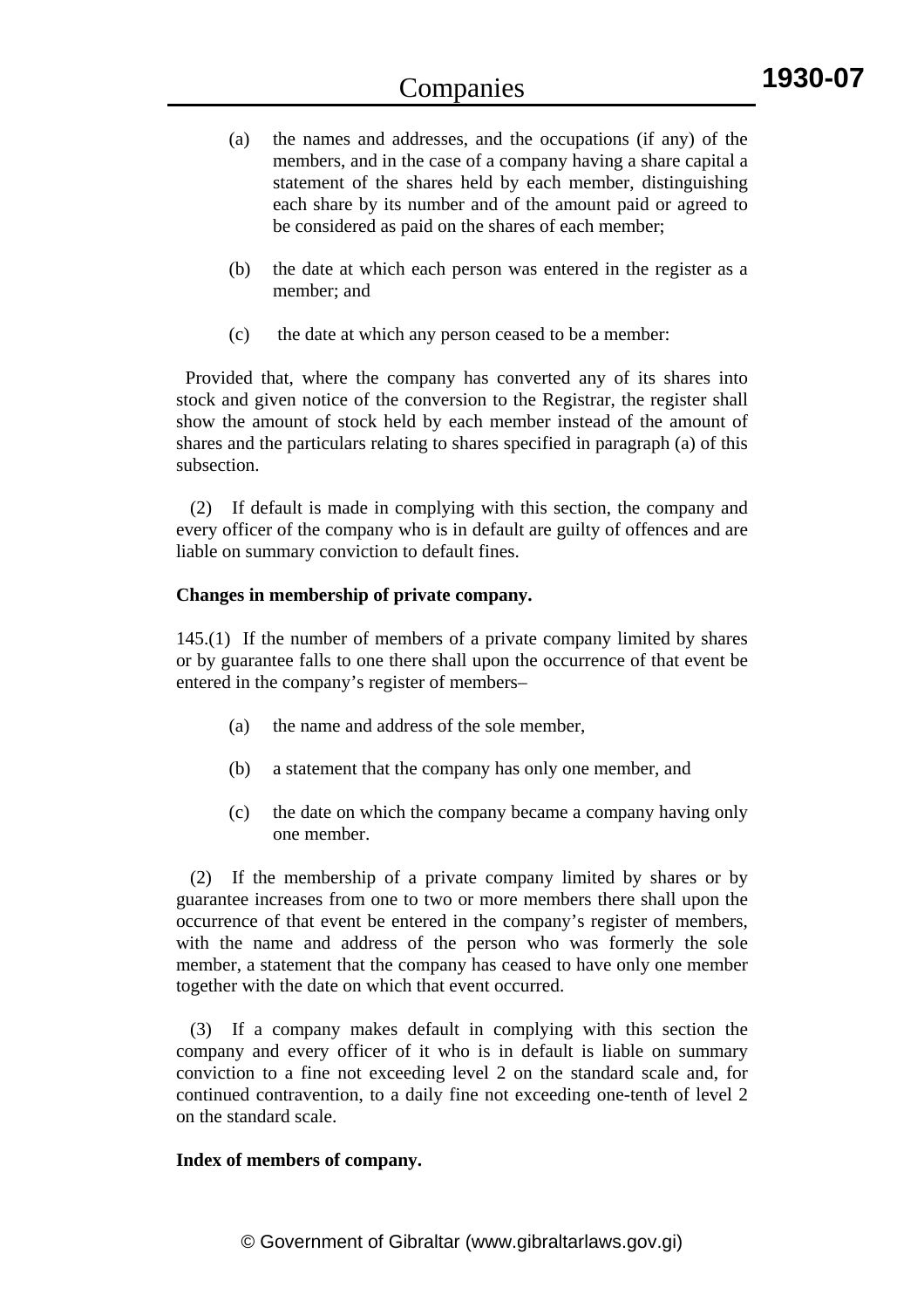146. (1) Every company having more than fifty members shall, unless the register of members is in such a form as to constitute in itself an index, keep an index of the names of the members of the company and shall, within fourteen days after the date on which any alteration is made in the register of members, make any necessary alteration in the index. *(1929 c.23, s.96).*

> (2) The index, which may be in the form of a card index, shall in respect of each member contain a sufficient indication to enable the account of that member in the register to be readily found.

> (3) If default is made in complying with this section, the company and every officer of the company who is in default are guilty of an offence and are liable on summary conviction to default fines.

#### **Provisions as to entries in register in relation to share warrants.**

147. (1) On the issue of a share warrant the company shall strike out of its register of members the name of the member then entered therein as holding the shares specified in the warrant as if he had ceased to be a member, and shall enter in the register the following particulars, namely:–

- (a) the fact of the issue of the warrant;
- (b) a statement of the shares included in the warrant, distinguishing each share by its number; and
- (c) the date of the issue of the warrant.

 (2) The bearer of a share warrant shall, subject to the articles of the company, be entitled, on surrendering it for cancellation, to have his name entered as a member in the register of members.

 (3) The company shall be responsible for any loss incurred by any person by reason of the company entering in the register the name of a bearer of a share warrant in respect of the shares therein specified without the warrant being surrendered and cancelled.

 (4) Until the warrant is surrendered, the particulars specified in subsection (1) shall be deemed to be the particulars required by this Act to be entered in the register of members, and, on the surrender, the date of the surrender must be entered.

 (5) Subject to the provisions of this Act, the bearer of a share warrant may, if the articles of the company so provide, be deemed to be a member of the company within the meaning of this Act, either to the full extent or for any purposes defined in the articles.

*(s.97).*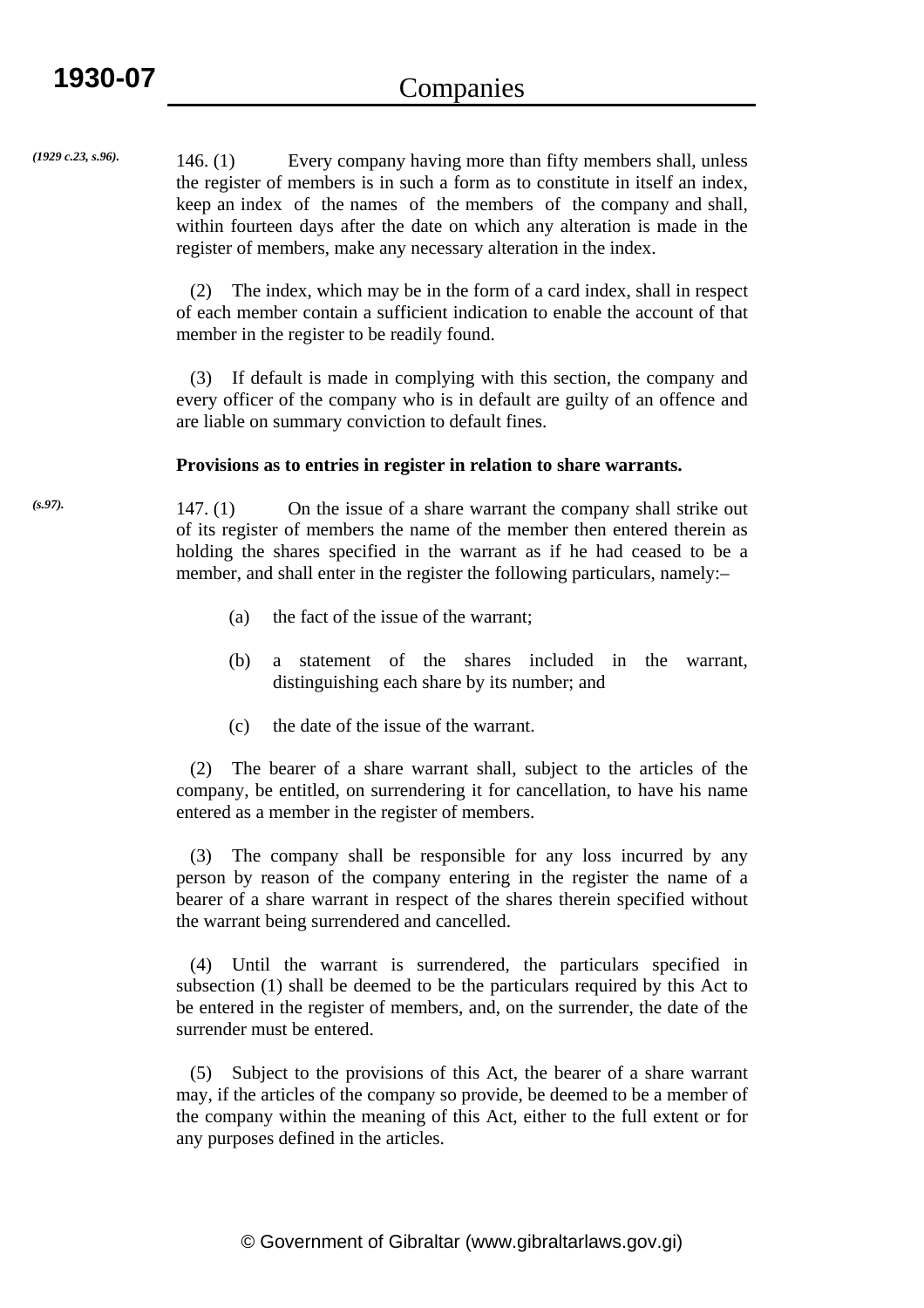*(s.100).*

#### **Inspection of register of members.**

148.(1) The register of members, commencing from the date of the *(1929 c.23, s.98).* registration of the company, and the index of the names of members, shall be kept at the registered office of the company, and, except when the register is closed under the provisions of this Act, shall during business hours (subject to such reasonable restrictions as the company in general meeting may impose, so that not less than two hours in each day be allowed for inspection) be open to the inspection of any member without charge and of any other person on payment of five pence, or such less sum as the company may prescribe, for each inspection.

 (2) Any member or other person may require a copy of the register, or of any part thereof, on payment of three pence, or such less sum as the company may prescribe, for every hundred words or fractional part thereof required to be copied. The company shall cause any copy so required by any person to be sent to that person within a period of ten days commencing on the day next after the day on which the requirement is received by the company.

 (3) If any inspection required under this section is refused or if any copy required under this section is not sent within the proper period, the company and every officer of the company who is in default are guilty of offences and are liable on summary conviction in respect of each offence to a fine of one fifth of the amount at level 1 on the standard scale, and further to a default fine of the same amount.

 (4) In the case of any such refusal or default, the court may by order compel an immediate inspection of the register and index or direct that the copies required shall be sent to the persons requiring them.

#### **Power to close register.**

149. A company may, on giving notice by advertisement in some newspaper *(1929 c.23, s.99).* circulating in Gibraltar, close the register of members for any time or times not exceeding in the whole thirty days in each year.

#### **Power of court to rectify register.**

150. (1) If–

- (a) the name of any person is, without sufficient cause, entered in or omitted from the register of members of a company; or
- (b) default is made or unnecessary delay takes place in entering on the register the fact of any person having ceased to be a member,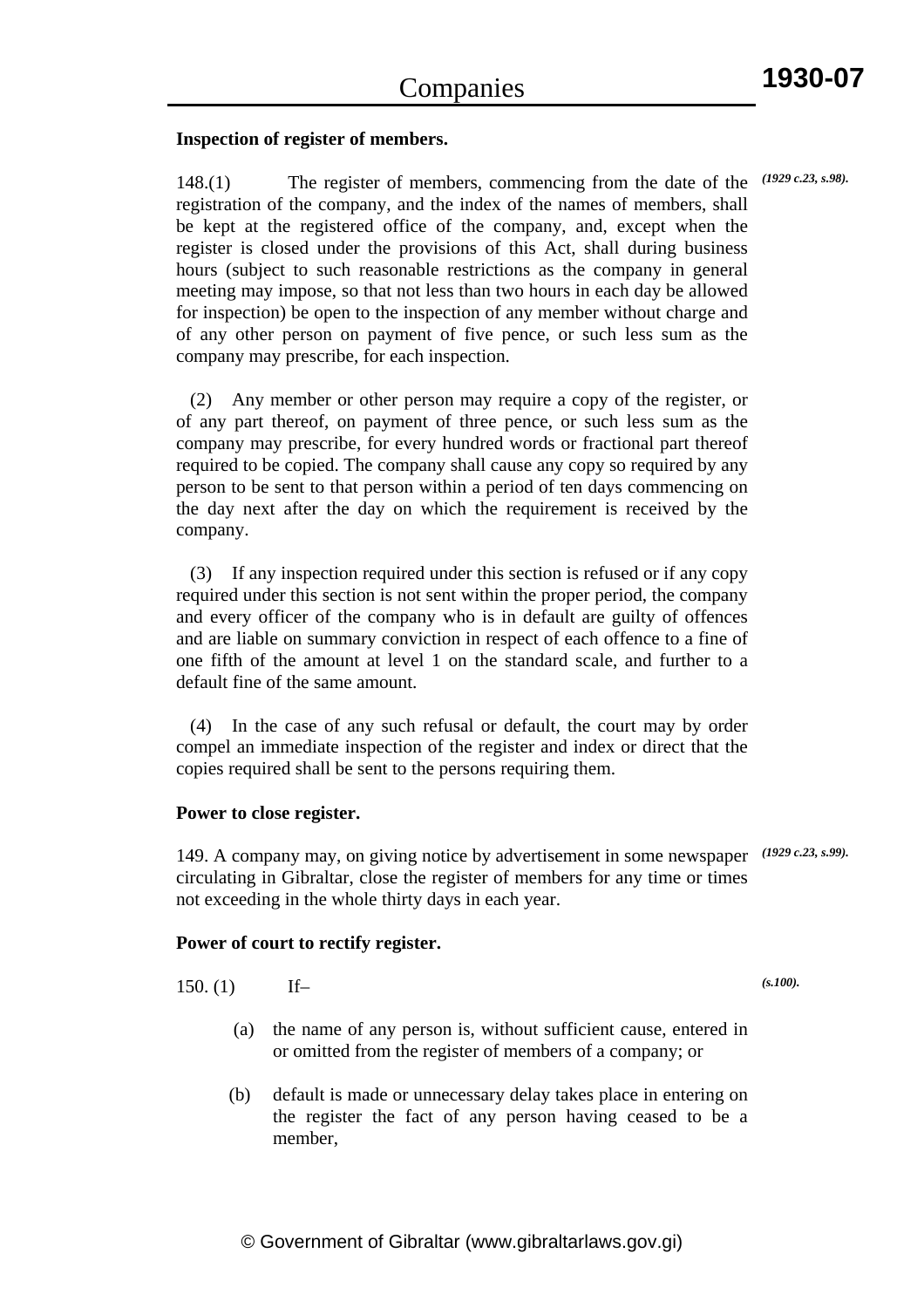the person aggrieved, or any member of the company, or the company, may apply to the court for rectification of the register.

 (2) Where an application is made under this section, the court may either refuse the application or may order rectification of the register and payment by the company of any damages sustained by any party aggrieved.

 (3) On an application under this section the court may decide any question relating to the title of any person who is a party to the application to have his name entered in or omitted from the register, whether the question arises between members or alleged members, or between members or alleged members on the one hand and the company on the other hand, and generally may decide any question necessary or expedient to be decided for rectification of the register.

 (4) In the case of a company required by this Act to send a list of its members to the Registrar, the court when making an order for rectification of the register, shall by its order direct notice of the rectification to be given to the Registrar.

## **Trusts not to be entered on register.**

151. No notice of any trust, express, implied or constructive, shall be entered on the register, or be receivable by the Registrar. *(1929 c.23, s.101).*

## **Register to be evidence.**

152. The register of members shall be prima facie evidence of any matters by this Act directed or authorized to be inserted therein. *(s.102).*

# *Annual Return.*

## **Annual return to be made by company having a share capital.**

- 153. (1) Every company having a share capital shall deliver to the Registrar successive annual returns each of which is made up to a date not later than the date which is from time to time the company's "return date", that is– **(s.108).**
	- (a) the anniversary of the company's incorporation, or
	- (b) if the company's last return delivered in accordance with this Act was made up to a different date, the anniversary of that date.
	- (2) Each return shall–
		- (a) be in the form prescribed in Schedule 5;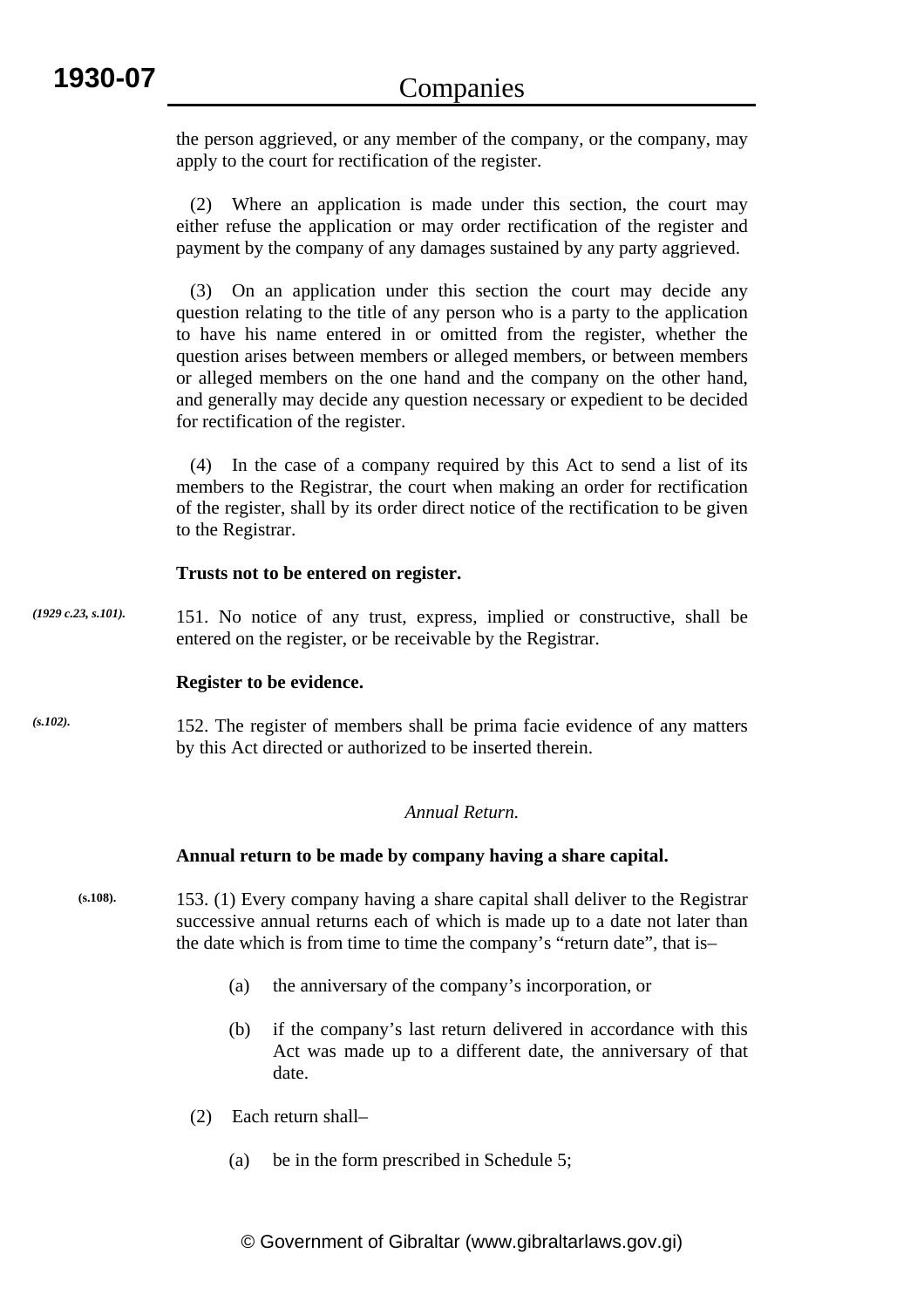- (b) contain the information required by or under this Act; and
- (c) be signed by a director or the secretary of the company,

and shall be delivered to the Registrar within 28 days after the date to which it is made up.

 (3) The list must state the names, addresses and occupations of all the past and present members therein mentioned, and the number of shares held by each of the existing members at the date of the return, specifying shares transferred since the date of the last return, or, in the case of the first return, of the incorporation of the company by persons who are still members and have ceased to be members respectively and the dates of registration of the transfers, and, if the names therein are not arranged in alphabetical order, must have annexed to it an index sufficient to enable the name of any person in the list to be readily found:

 Provided that, where the company has converted any of its shares into stock and given notice of the conversion to the Registrar, the list must state the amount of stock held by each of the existing members instead of the amount of shares and the particulars relating to shares hereinbefore required.

 (4) The return must also state the address of the registered office of the company and must contain a summary distinguishing between shares issued for cash and shares issued as fully or partly paid up otherwise than in cash, and specifying the following particulars:–

- (a) the amount of the share capital of the company, and the number of the shares into which it is divided;
- (b) the number of shares taken from the commencement of the company up to the date of the return;
- (c) the amount called up on each share;
- (d) the total amount of calls received;
- (e) the total amount of calls unpaid;
- (f) the total amount of the sums (if any) paid by way of commission in respect of any shares or debentures;
- (g) particulars of the discount allowed on the issue of any shares issued at a discount, or of so much of that discount as has not been written off at the date on which the return is made;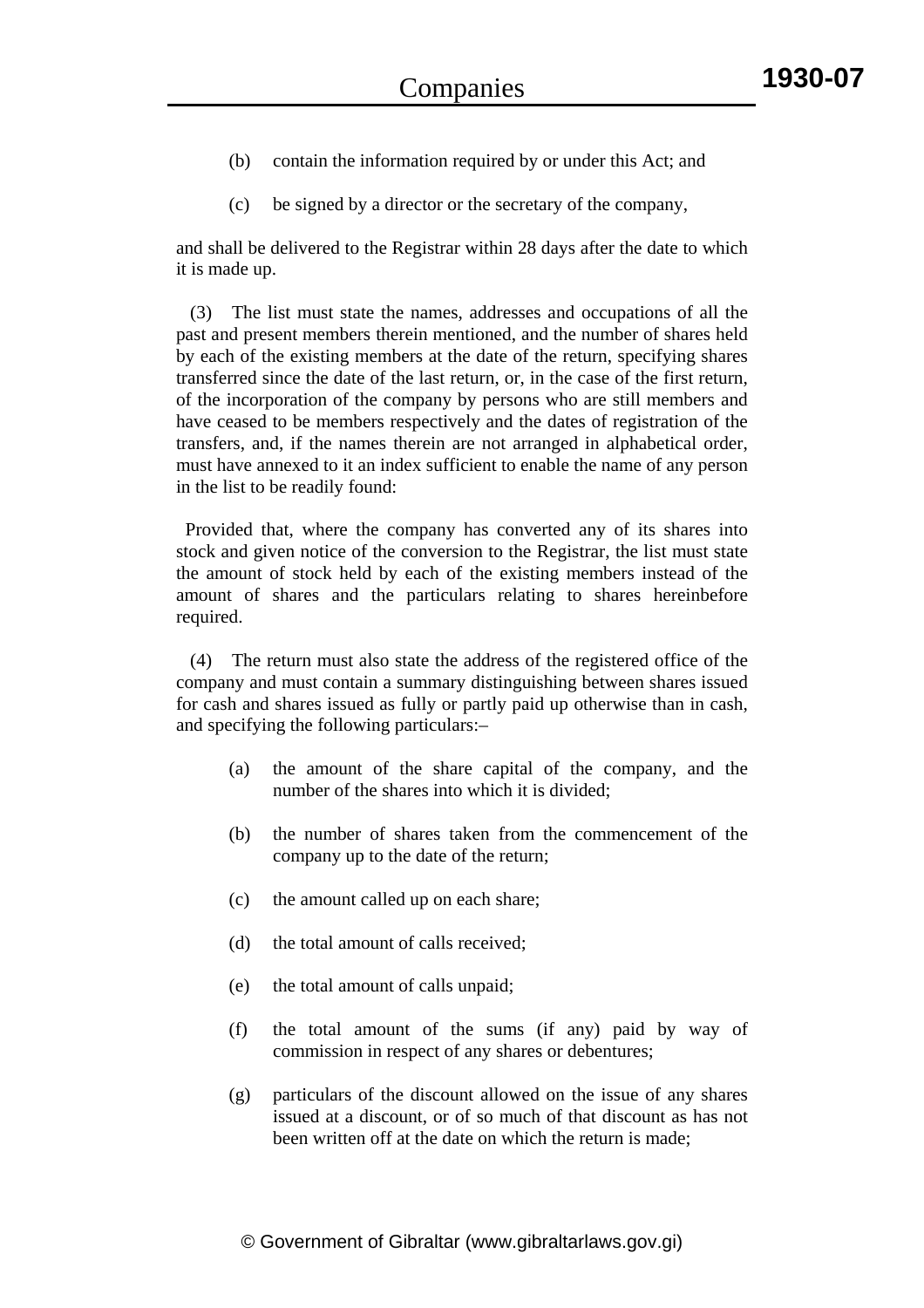- (h) the total amount of the sums (if any) allowed by way of discount in respect of any debentures, since the date of the last return;
- (i) the total number of shares forfeited;
- (j) the total amount of shares for which share warrants are outstanding at the date of the return;
- (k) the total amount of share warrants issued and surrendered respectively since the date of the last return;
- (l) the number of shares comprised in each share warrant;
- (m) all such particulars with respect to the persons who at the date of the return are the directors and secretaries of the company as are by this Act required to be contained with respect to directors and secretaries in the registers of the directors and secretaries of a company;
- (n) the total amount of the indebtedness of the company in respect of all mortgages and charges which are required to be registered with the Registrar under this Act.

 (5) The references in this section to a return being delivered "in accordance with this Act" are–

- (a) in relation to a return made on or after the 1st day of August 1992, to a return with respect to which all of the requirements of subsection (2) are complied with;
- (b) in relation to a return made before the 1st day of August 1992, to a return with respect to which the formal and substantive requirements of this Act as it then had effect were complied with, whether or not the return was delivered in time.

# **Annual return to be made by company not having share capital.**

154. (1) Every company not having a share capital shall deliver to the Registrar successive annual returns each of which is made up to a date not later than the date which is from time to time the company's "return date", that is, the anniversary of the company's incorporation, and each return shall be in the prescribed form and shall state–

- (a) the address of the registered office of the company;
- (b) such particulars with respect to the persons who at the date of the return are the directors and secretaries of the company as

*(1929 c.23, s.109).*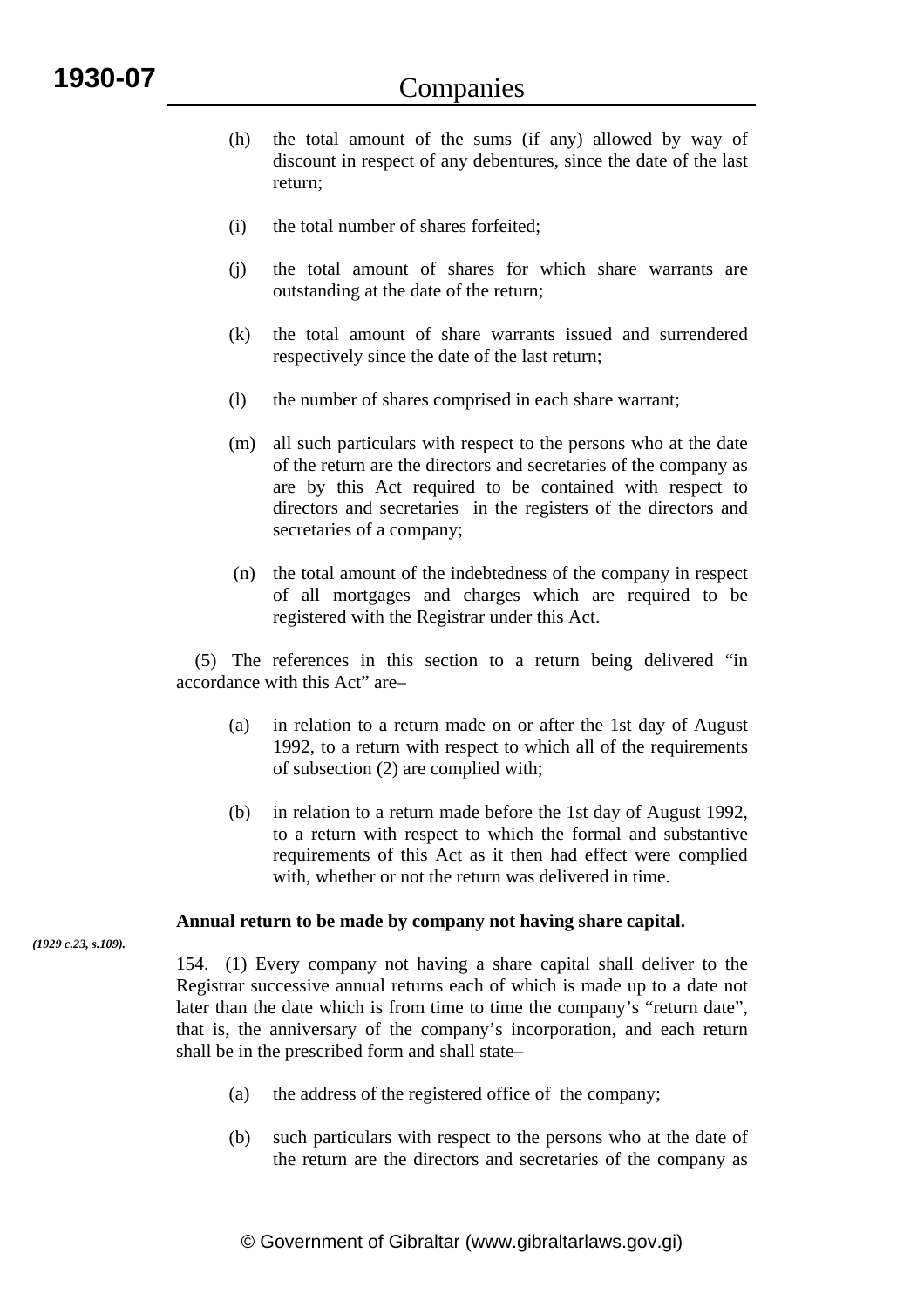are by this Act required to be contained with respect to directors and secretaries in the registers of directors and secretaries of a company, and

it shall be delivered to the Registrar within 28 days after the date to which it is made up.

 (2) There shall be annexed to the return a statement containing particulars of the total amount of the indebtedness of the company in respect of all mortgages and charges which are required to be registered with the Registrar under this Act.

### **General provisions as to annual returns.**

155.(1) The annual return must be contained in a separate part of the register of members and must be completed within twenty-eight days after the first or only general meeting in the year, and the company must forthwith forward to the Registrar a copy signed by a director or by the *(s.110).*manager or by the secretary of the company.

 (2) Section 148 shall apply to the annual return as it applies to the register of members.

 (3) Except where the company is a private company, the annual return shall include a written copy, certified by a director or the manager or secretary of the company to be a true copy, of the last balance sheet which has been audited by the company's auditors, including every document required by law to be annexed thereto, together with a copy of the report of the auditors thereon certified as aforesaid, and if any such balance sheet is in a foreign language there shall also be annexed to it a translation thereof in English, certified in the prescribed manner to be a correct translation:

 Provided that, if the last balance sheet did not comply with the requirements of the law as in force at the date of the audit with respect to the form of balance sheets there shall be made such additions to and corrections in the copy as would have been required to be made in the balance sheet in order to make it comply with such requirements, and the fact that the copy has been so amended shall be stated thereon.

 (4) If a company fails to comply with this section or section 153 or 154–

(a) the company and every officer of the company who is in default are guilty of offences and are liable on summary conviction to a fine at level 3 on the standard scale and for continued contravention, to a daily fine of an amount of one half of the amount at level 3 on the standard scale;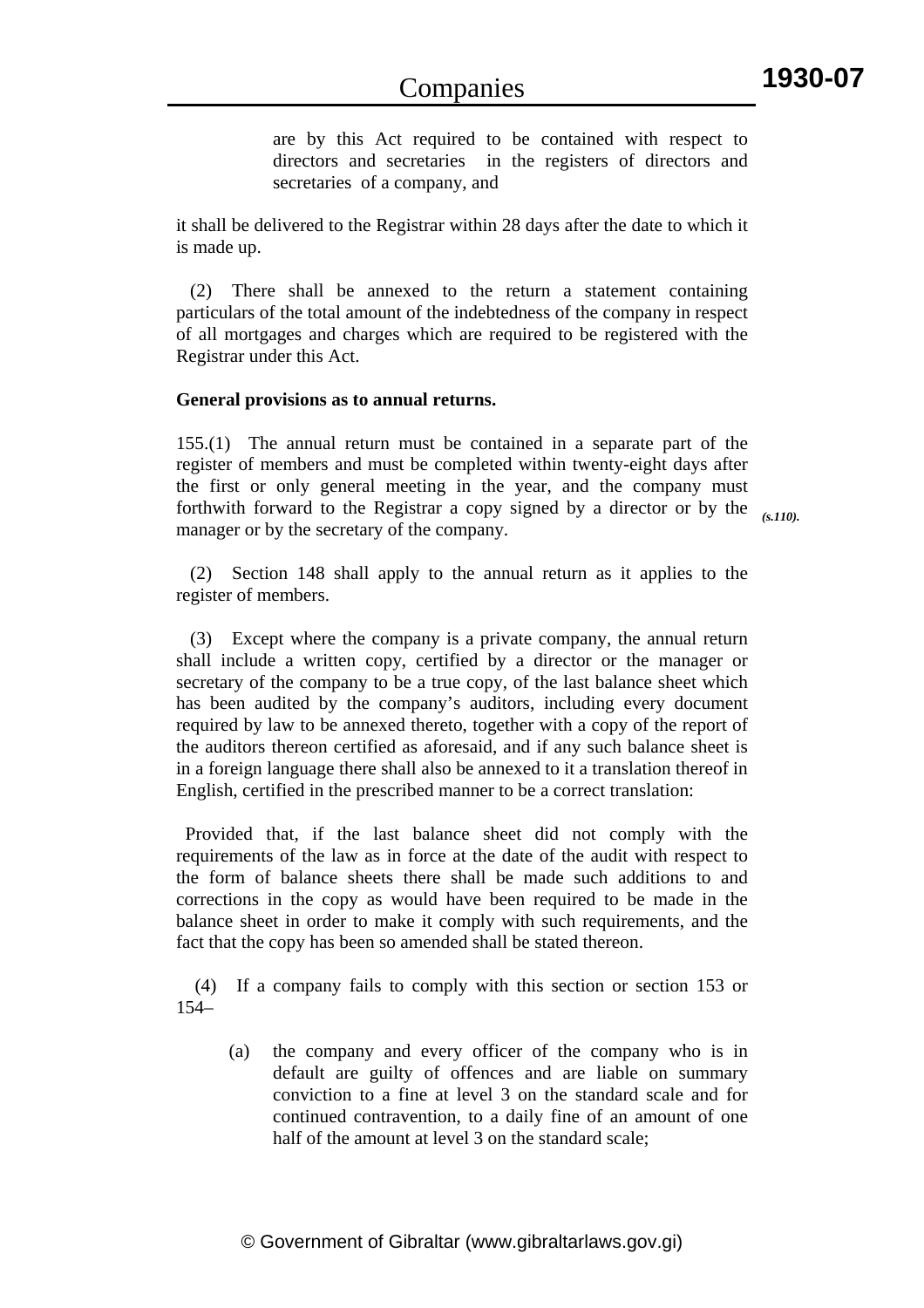(b) in the case of a failure to comply with section 153 or 154, the Registrar may regard that failure as reasonable cause to believe that the company is not carrying on business or in operation.

 (5) For the purposes of subsection (4) of this section, "officer", and for the purposes of sections 153 and 154, "director" shall include any person in accordance with whose directions or instructions the directors of the company are accustomed to act.

## **Certificates to be sent by private company with annual return.**

*(1929 c.23, s.111).*

156. A private company shall send with the annual return required by section 153 a certificate in the form prescribed in Schedule 5 signed by a director or the secretary of the company that the company has not, since the date of the last return, or, in the case of a first return, since the date of the incorporation of the company, issued any invitation to the public to subscribe for any shares or debentures of the company, and, where the annual return discloses the fact that the number of members of the company exceeds fifty, also a certificate so signed that the excess consists wholly of persons who under paragraph (b) of section 40(1) are not to be included in reckoning the number of fifty.

## *Meetings and Proceedings.*

## **Annual general meetings.**

157. (1) Every company shall, subject to the provisions of subsection (5), in each year, hold a general meeting as its annual general meeting in addition to any other meetings in that year, and shall specify the meeting as such in the notices calling it.

 (2) So long as a company holds its first annual general meeting within 18 months of its incorporation, it need not hold it in the year of its incorporation or in the following year.

 (3) Not more than fifteen months shall elapse between the date of one annual general meeting of a company and that of the next.

 (4) If default is made in holding a meeting in accordance with this section, the company and every officer of it who is in default is liable on summary conviction to a fine, in the case of the company, at level 5 on the standard scale, and in the case of an officer of the company, at level 3 on the standard scale.

 (5) A private company may, by special resolution dispense with the holding of annual general meetings and where the company has passed such a special resolution–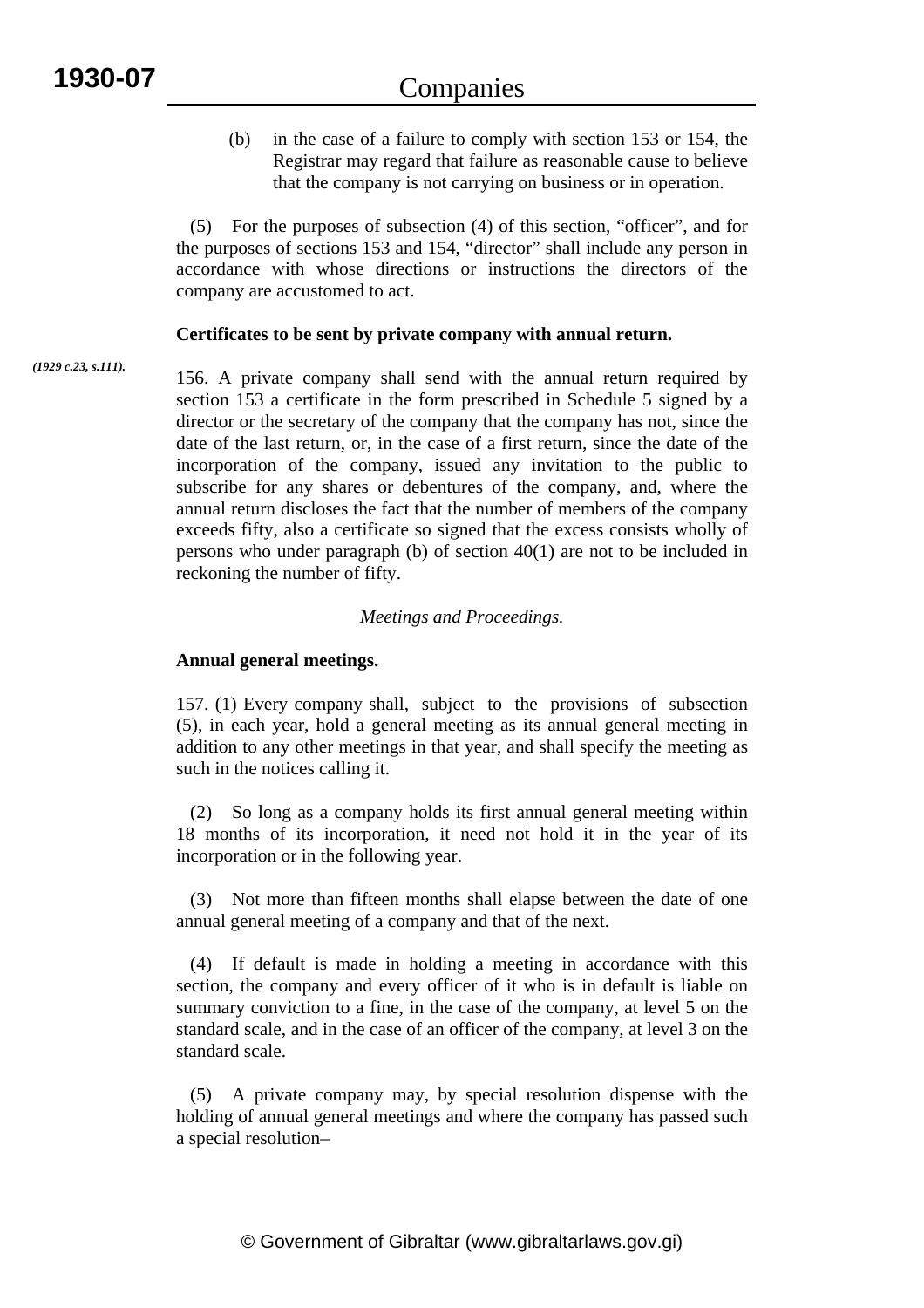- (a) sections 171 and 180(1) shall be deemed to have no effect in respect of that company for such time and in respect of such years as the resolution shall have effect in accordance with this section; and
- (b) the special resolution is subject to section 165 (copy to be forwarded to the Registrar within fifteen days).

 (6) A special resolution dispensing with the holding of annual general meetings, shall have effect for the year in which it is made and subsequent years, but shall not affect any liability already incurred by reason of default in holding an annual general meeting.

 (7) In any year in which an annual general meeting would be required to be held but for the special resolution and in which no such meeting has been held, any member of the company may, by notice to the company not later than three months before the end of the year, require the holding of an annual general meeting in that year.

 (8) If a notice provided for in subsection (7) is given, the provisions of subsections (1) and (4) shall apply with respect to the calling of the meeting and the consequences of default.

 (9) If the effect of the special resolution ceases, the company is not obliged under the provisions of this section to hold an annual general meeting in that year if when the special resolution ceases to have effect, less than three months of the year remains:

 Provided that this does not affect any obligation of the company to hold an annual general meeting in that year in pursuance of a notice given under subsection (7).

## **Statutory meeting and statutory report.**

158. (1) Every company limited by shares and every company limited *(1929 c.23, s.113).*by guarantee and having a share capital shall, within a period of not less than one month nor more than three months from the date at which the company is entitled to commence business, hold a general meeting of the members of the company, which shall be called "the statutory meeting".

 (2) The directors shall, at least seven days before the day on which the meeting is held, forward a report (in this Act referred to as "the statutory report") to every member of the company.

 (3) The statutory report shall be certified by not less than two directors of the company or, where there are less than two directors, by the sole director and manager, and shall state–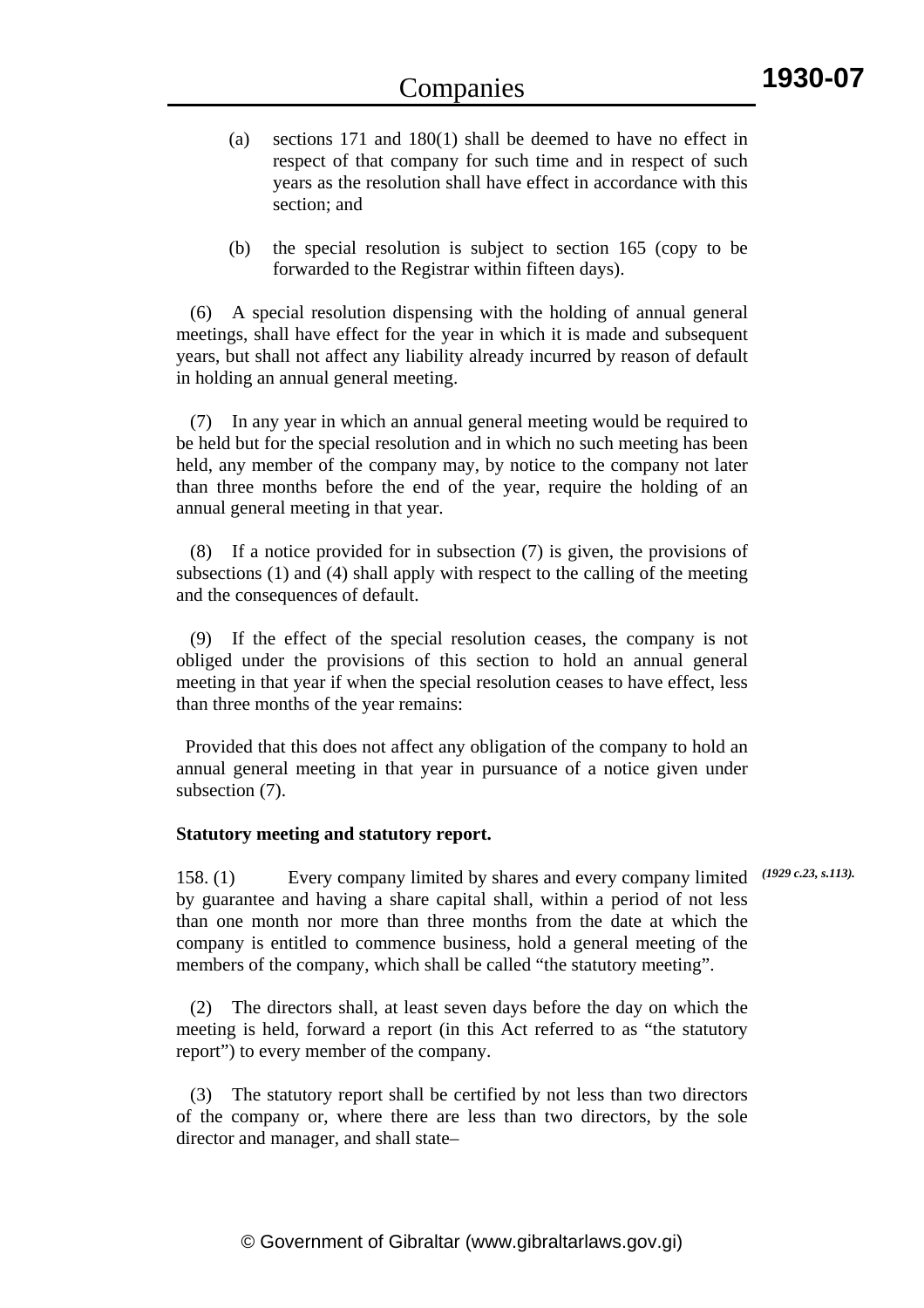- (a) the total number of shares allotted, distinguishing shares allotted as fully or partly paid up otherwise than in cash, and stating in the case of shares partly paid up the extent to which they are so paid up, and in either case the consideration for which they have been allotted;
- (b) the total amount of cash received by the company in respect of all the shares allotted, distinguished as aforesaid;
- (c) an abstract of the receipts of the company and of the payments made thereout, up to a date within seven days of the date of the report, exhibiting under distinctive headings the receipts of the company from shares and debentures and other sources, the payments made thereout, and particulars concerning the balance remaining in hand, and an account or estimate of the preliminary expenses of the company;
- (d) the names, addresses and descriptions of the directors, auditors (if any), managers (if any) and secretary of the company; and
- (e) the particulars of any contract, the modification of which is to be submitted to the meeting for its approval, together with the particulars of the modification or proposed modification.

 (4) The statutory report shall, so far as it relates to the shares allotted by the company, and to the cash received in respect of such shares, and to the receipts and payments of the company on capital account, be certified as correct by the auditors (if any) of the company.

 (5) The directors shall cause a copy of the statutory report, certified as required by this section, to be delivered to the Registrar for registration forthwith after the sending thereof to the members of the company.

 (6) The directors shall cause a list showing the names, descriptions and addresses of the members of the company, and the number of shares held by them respectively, to be produced at the commencement of the meeting, and to remain open and accessible to any member of the company during the continuance of the meeting.

 (7) The members of the company present at the meeting shall be at liberty to discuss any matter relating to the formation of the company, or arising out of the statutory report, whether previous notice has been given or not, but no resolution of which notice has not been given in accordance with the articles may be passed.

 (8) The meeting may adjourn from time to time, and at any adjourned meeting any resolution of which notice has been given in accordance with the articles, either before or subsequently to the former meeting, may be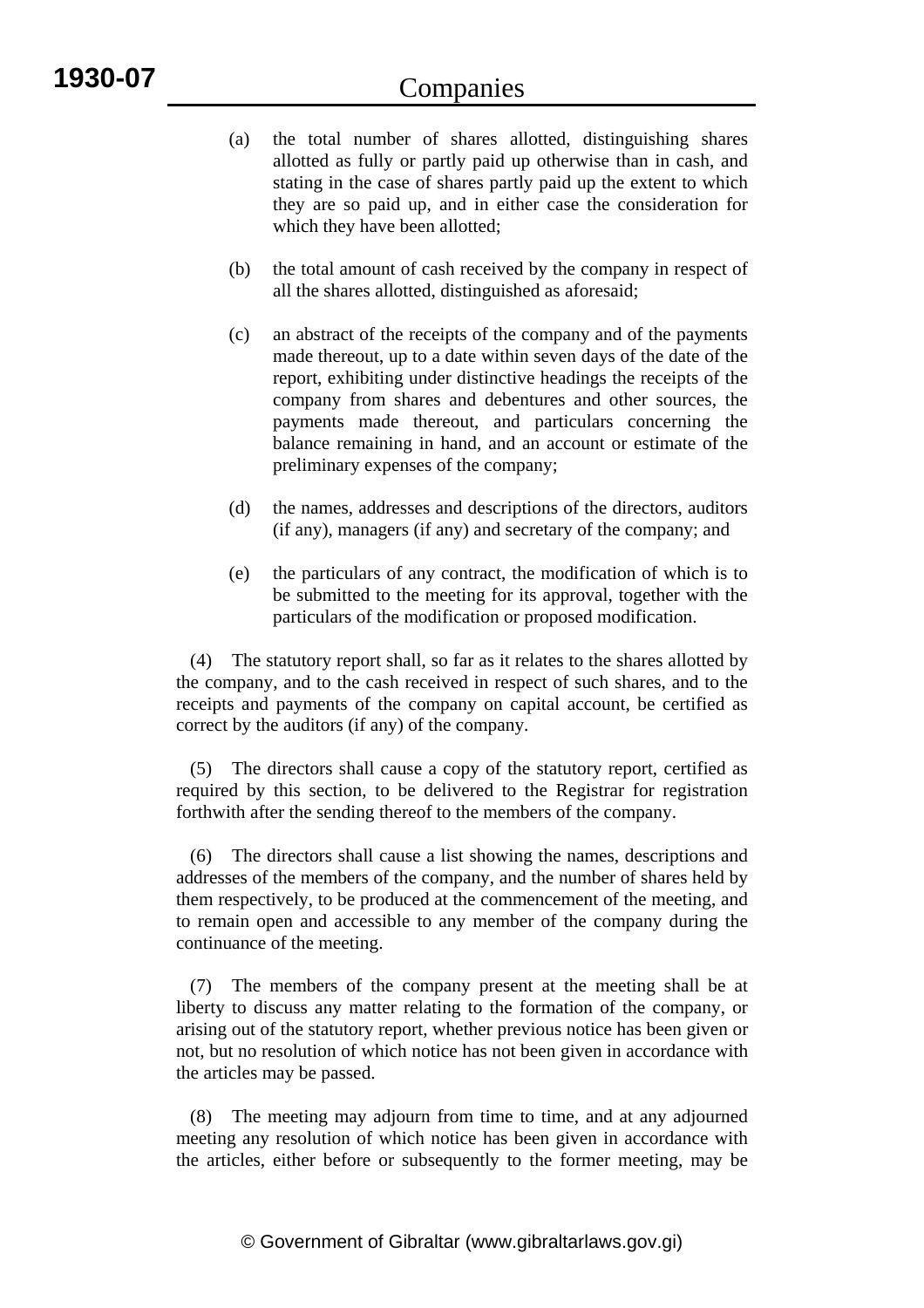passed, and the adjourned meeting shall have the same powers as an original meeting.

 (9) In the event of any default in complying with the provisions of this section every director of the company who is guilty of or who knowingly and wilfully authorizes or permits the default is guilty of an offence and is liable on summary conviction to a fine at level 2 on the standard scale.

(10) This section shall not apply to a private company.

## **Convening of extraordinary general meeting on requisition.**

159. (1) The directors of a company, notwithstanding anything in its *(1929 c.23, s.114).*articles, shall, on the requisition of members of the company holding at the date of the deposit of the requisition not less than one-tenth of such of the paid-up capital of the company as at the date of the deposit carries the right of voting at general meetings of the company, or, in the case of a company not having a share capital, members of the company representing not less than one-tenth of the voting rights of all the members having at the said date a right to vote at general meetings of the company, forthwith proceed duly to convene an extraordinary general meeting of the company.

 (2) The requisition must state the objects of the meeting, and must be signed by the requisitionists and deposited at the registered office of the company, and may consist of several documents in like form, each signed by one or more requisitionists.

 (3) If the directors do not within twenty-one days from the date of the deposit of the requisition proceed duly to convene a meeting, the requisitionists, or any of them representing more than one-half of the total voting rights of all of them, may themselves convene a meeting, but any meeting so convened shall not be held after the expiration of three months from the said date.

 (4) A meeting convened under this section by the requisitionists shall be convened in the same manner, as nearly as possible, as that in which meetings are to be convened by directors.

 (5) Any reasonable expenses incurred by the requisitionists by reason of the failure of the directors duly to convene a meeting shall be repaid to the requisitionists by the company, and any sum so repaid shall be retained by the company out of any sums due or to become due from the company by way of fees or other remuneration in respect of their services to such of the directors as were in default.

 (6) For the purposes of this section, the directors shall, in the case of a meeting at which a resolution is to be proposed as a special resolution, be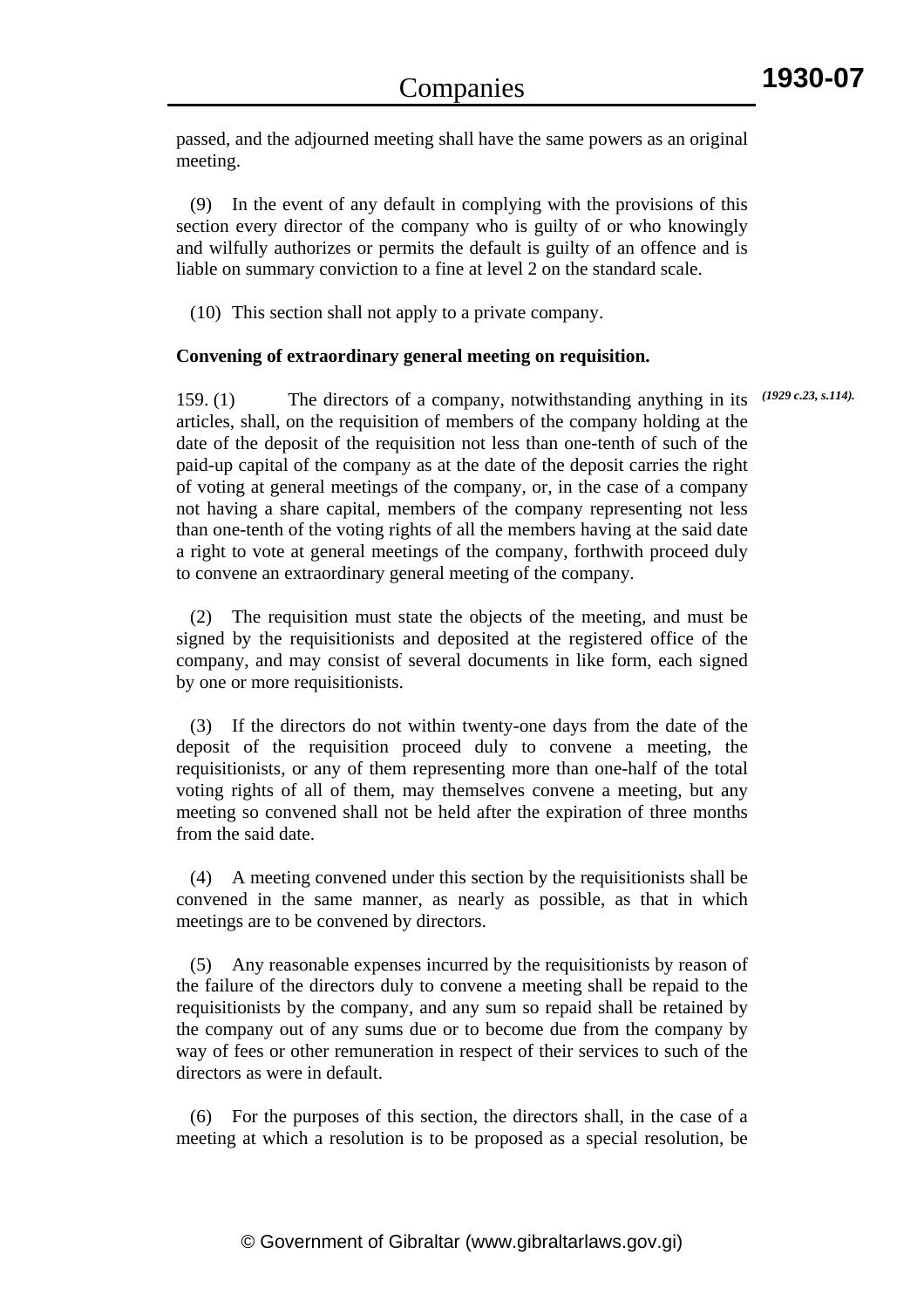deemed not to have duly convened the meeting if they do not give such notice thereof as is required by section 163.

### **Provisions as to meetings and votes.**

160. (1) The following provisions shall have effect in so far as the articles of the company do not make other provision in that behalf:– *(1929 c.23, s.115).*

- (a) a meeting of a company, other than a meeting for the passing of a special resolution, may be called by seven days' notice in writing;
- (b) notice of the meeting of a company shall be served on every member of the company in the manner in which notices are required to be served by Table A, and for the purpose of this paragraph, "Table A" means that Table as for the time being in force;
- (c) two or more members holding not less than one-tenth of the issued share capital or, if the company has not a share capital, not less than five per cent in number of the members of the company may call a meeting;
- (d) in the case of a private company one member, and in the case of any other company three members, personally present shall be a quorum;
- (e) any member elected by the members present at a meeting may be chairman thereof;
- (f) in the case of a company originally having a share capital, every member shall have one vote in respect of each share or each £10 of stock held by him, and in any other case every member shall have one vote.

 (2) If for any reason it is impracticable to call a meeting of a company in any manner in which meetings of that company may be called, or to conduct the meeting of the company in manner prescribed by the articles or this Act, the Registrar of the Court may, either of his own motion or on the application of any director of the company or of any member of the company who would be entitled to vote at the meeting, order a meeting of the company to be called, held and conducted in such manner as the Registrar of the Court thinks fit, and where any such order is made may give such ancillary or consequential directions as he thinks expedient, and any meeting called, held and conducted in accordance with any such order shall for all purposes be deemed to be a meeting of the company duly called, held and conducted.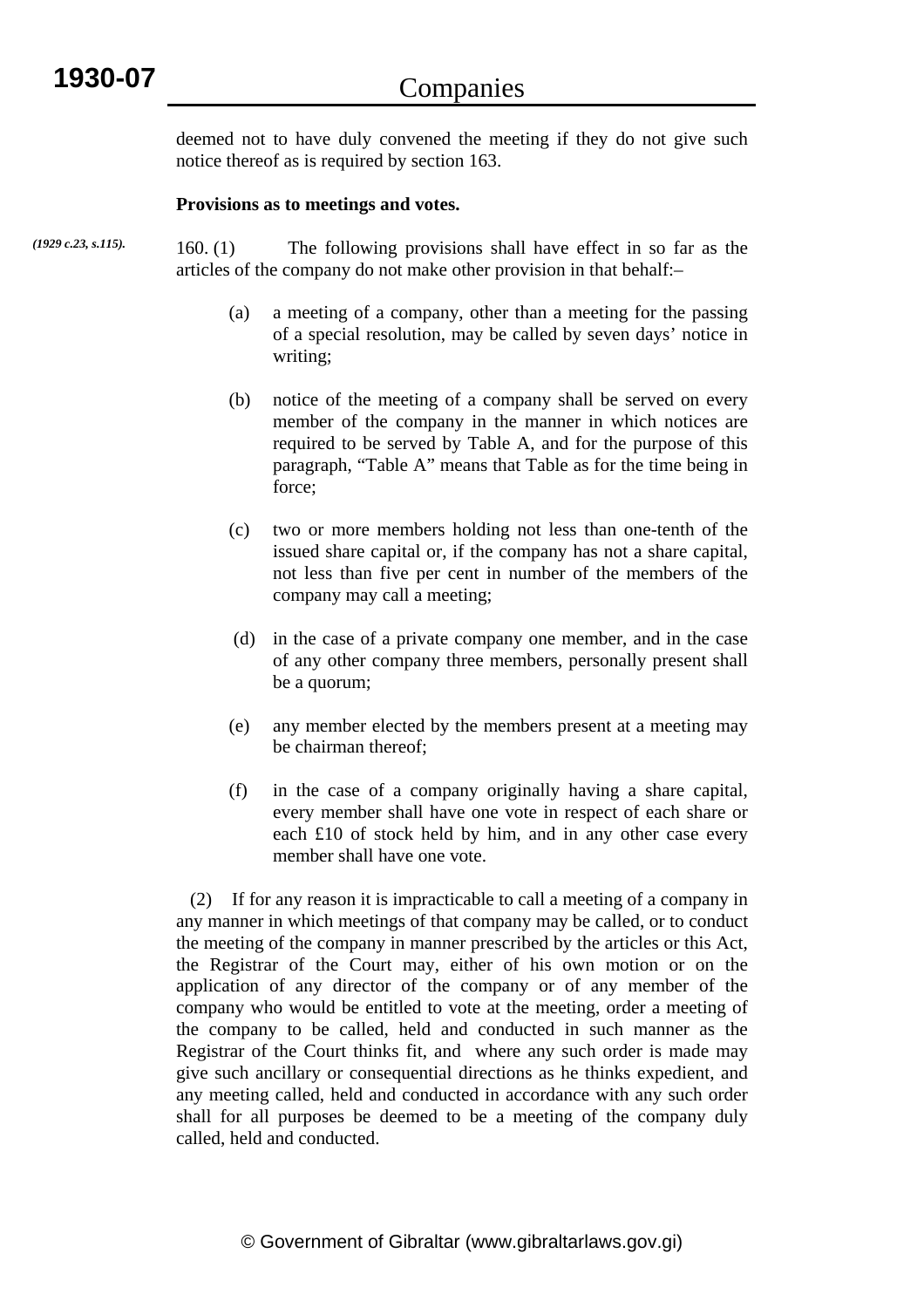### **Quorum at meetings of sole member.**

161. Notwithstanding any provision to the contrary in the articles of a private company limited by shares or by guarantee having only one member, one member present in person or by proxy shall be a quorum.

## **Representation of companies at meetings of other companies and of creditors.**

162. (1) A corporation, whether a company within the meaning of this *(1929 c.23, s.116).* Act or not, may–

- (a) if it is a member of another corporation, being a company within the meaning of this Act, by resolution of its directors or other governing body authorize such person as it thinks fit to act as its representative at any meeting of the company or at any meeting of any class of members of the company;
- (b) if it is a creditor (including a holder of debentures) of another corporation, being a company within the meaning of this Act, by resolution of its directors or other governing body authorize such person as it thinks fit to act as its representative at any meeting of any creditors of the company held in pursuance of this Act or of any rules made thereunder, or in pursuance of the provisions contained in any debenture or trust deed, as the case may be.

 (2) A person authorized as aforesaid shall be entitled to exercise the same powers on behalf of the corporation which he represents as that corporation could exercise if it were an individual shareholder, creditor or holder of debentures, of that other company.

## **Provisions as to extraordinary and special resolutions.**

163. (1) A resolution shall be an extraordinary resolution when it has *(s.117).*been passed by a majority of not less than three-fourths of such members as, being entitled so to do, vote in person or, where proxies are allowed, by proxy, at a general meeting of which notice specifying the intention to propose the resolution as an extraordinary resolution has been duly given.

 (2) A resolution shall be a special resolution when it has been passed by such a majority as is required for the passing of an extraordinary resolution and at a general meeting of which not less than twenty-one days' notice, specifying the intention to propose the resolution as a special resolution, has been duly given:

 Provided that, if all the members entitled to attend and vote at any such meeting so agree, a resolution may be proposed and passed as a special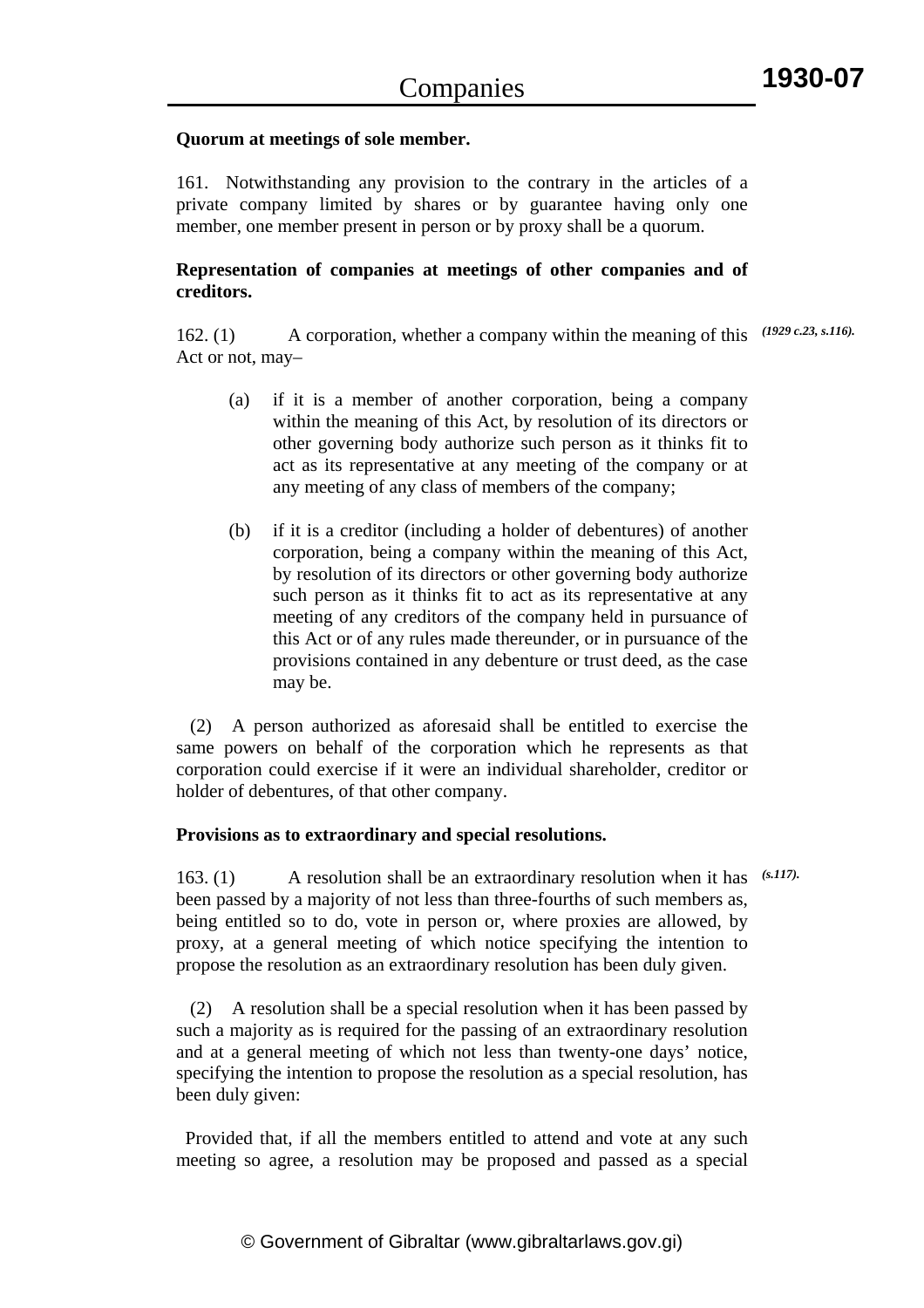resolution at a meeting of which less than twenty-one days' notice has been given.

 (3) At any meeting at which an extraordinary resolution or a special resolution is submitted to be passed, a declaration of the chairman that the resolution is carried shall, unless a poll is demanded, be conclusive evidence of the fact without proof of the number or proportion of the votes recorded in favour of or against the resolution.

 (4) At any meeting at which an extraordinary resolution or a special resolution is submitted to be passed a poll shall be taken to be effectively demanded, if demanded–

- (a) by such number of members for the time being entitled under the articles to vote at the meeting as may be specified in the articles, so, however, that it shall not in any case be necessary for more than five members to make the demand; or
- (b) if no provision is made by the articles with respect to the right to demand the poll, by three members so entitled or by one member or two members so entitled, if that member holds or those two members together hold not less than fifteen per cent of the paid-up share capital of the company.

 (5) When a poll is demanded in accordance with this section, in computing the majority on the poll reference shall be had to the number of votes to which each member is entitled by virtue of this Act or the articles of the company.

 (6) For the purposes of this section, notice of a meeting shall be deemed to be duly given and the meeting to be duly held when the notice is given and the meeting held in manner provided by the Act or the articles.

# **Written approval.**

164. (1) Notwithstanding anything contained in section 163 it shall not be necessary in the case of a private company to hold a general meeting in order to pass an extraordinary or a special resolution but such a resolution may, if it is so provided in the articles of the company, be passed by approval of such resolution being signified in writing by all members of the company who would be entitled to vote if such resolution were submitted to a general meeting.

 (2) Where a resolution has been passed in accordance with the provisions of subsection (1) the printed copy of such resolution forwarded to the Registrar in accordance with the provisions of section 165 shall be accompanied by–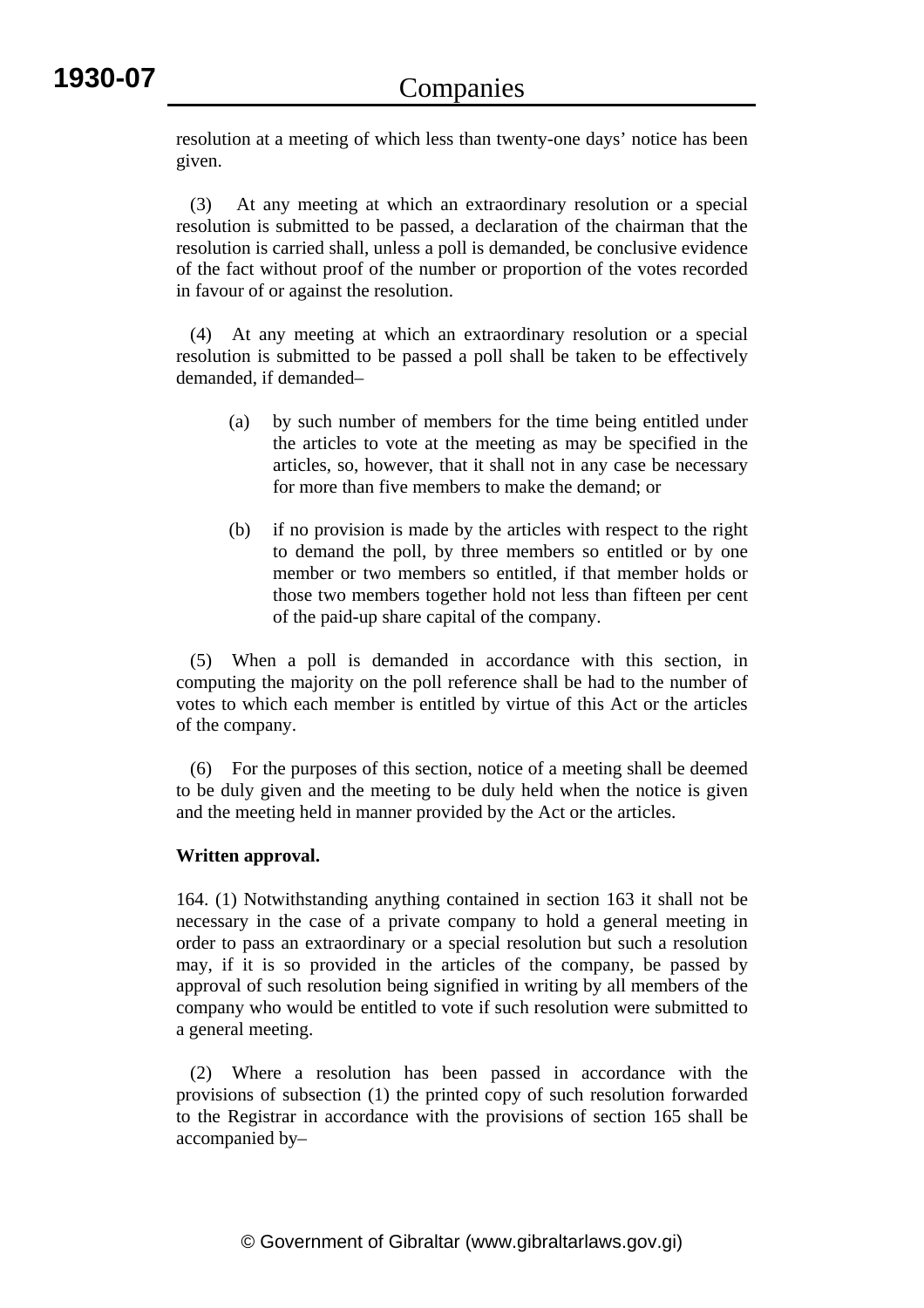- (a) the written approval of all the members; and
- (b) a statement by the secretary of the company that the members whose written approval is attached are all the members who would be entitled to vote at a general meeting.

 (3) No resolution forwarded in accordance with the provisions of subsection (2) shall be recorded by the Registrar unless it complies with the provisions of that subsection.

 (4) For the purpose of section 165 a resolution passed by written approval shall be deemed to have been passed on the date on which the last written approval thereto was given and be forwarded to the Registrar within thirty days of such passing.

#### **Registration and copies of certain resolutions and agreements.**

165. (1) A printed copy of every resolution or agreement to which *(1929 c.23, s.118).*this section applies shall, within fifteen days after the passing or making thereof be forwarded to the Registrar and recorded by him.

 (2) Where articles have been registered, a copy of every such resolution or agreement for the time being in force shall be embodied in or annexed to every copy of the articles issued after the passing of the resolution or the making of the agreement.

 (3) Where articles have not been registered, a printed copy of every such resolution or agreement shall be forwarded to any member at his request, on payment of five pence or such less sum as the company may direct.

- (4) This section shall apply to–
	- (a) special resolutions;
	- (b) extraordinary resolutions;
	- (c) resolutions which have been agreed to by all the members of a company, but which, if not so agreed to, would not have been effective for their purpose unless, as the case may be, they had been passed as special resolutions, or as extraordinary resolutions;
	- (d) resolutions or agreements which have been agreed to by all the members of some class of shareholders, but which, if not so agreed to, would not have been effective for their purpose unless they had been passed by some particular majority or otherwise in some particular manner, and all resolutions or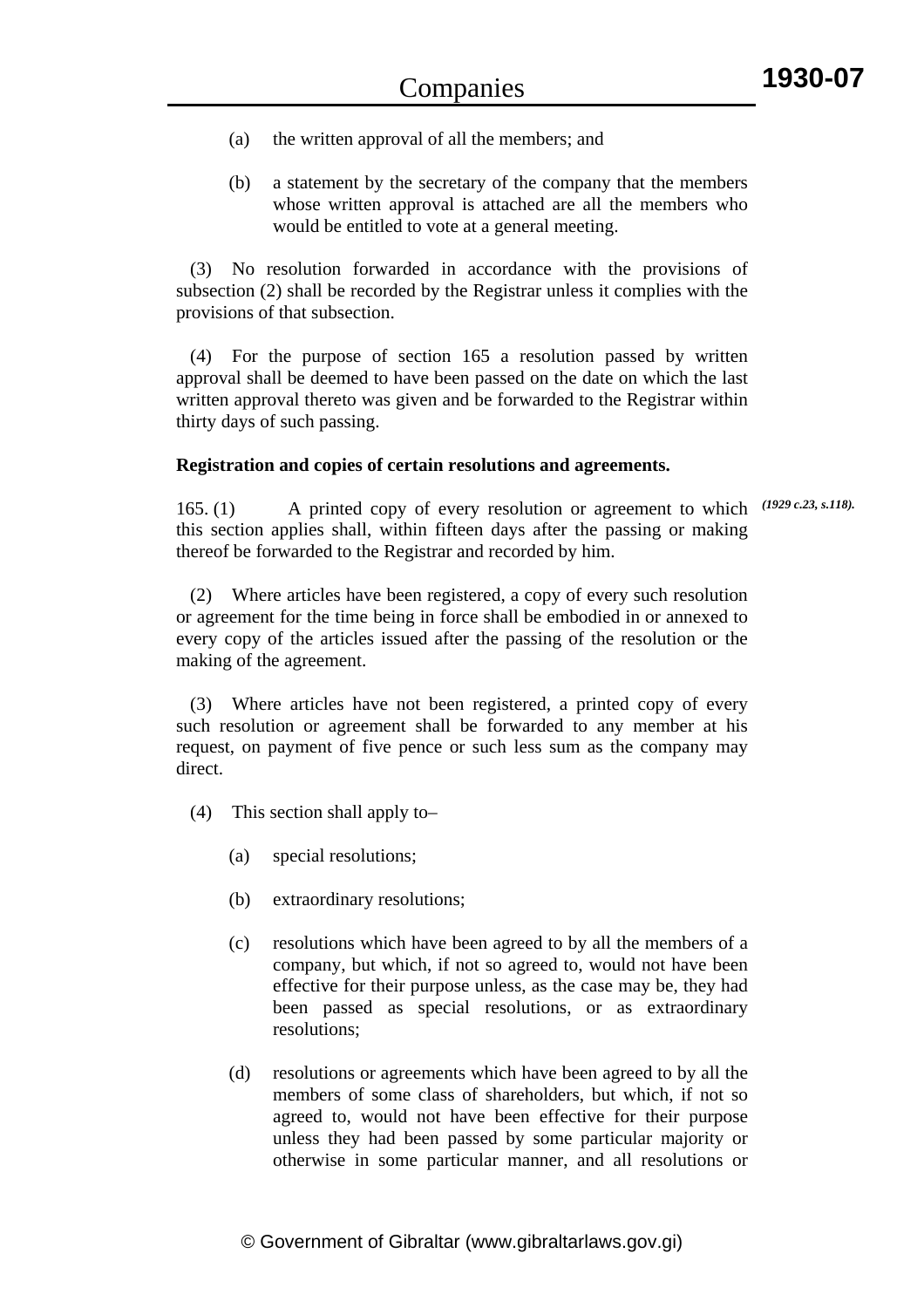agreements which effectively bind all the members of any class of shareholders though not agreed to by all those members;

(e) resolutions requiring a company to be wound up voluntarily, passed under paragraph (a) of section 268(1).

 (5) If a company fails to comply with subsection (1), the company and every officer of the company who is in default are guilty of offences and are each liable on summary conviction to a default fine of £2.

 (6) If a company fails to comply with subsection (2) or (3), the company and every officer of the company who is in default are guilty of offences and are each liable on summary conviction to a fine of one tenth of the amount at level 1 on the standard scale for each copy in respect of which default is made.

 (7) For the purpose of subsections (5) and (6), a liquidator of the company shall be deemed to be an officer of the company.

166. Where a resolution is passed at an adjourned meeting of– *(1929 c.23, s.119).*

- (a) a company;
- (b) the holders of any class of shares in a company;
- (c) the directors of a company;

the resolution shall for all purposes be treated as having been passed on the date on which it was in fact passed, and shall not be deemed to have been passed on any earlier date.

## **Minutes of proceedings of meetings and directors.**

167. (1) Every company shall cause minutes of all proceedings of general meetings, and where there are directors or managers, of all proceedings at meetings of its directors or of its managers, to be entered in books kept for that purpose.

 (2) Any such minute if purporting to be signed by the chairman of the meeting at which the proceedings were had, or by the chairman of the next succeeding meeting, shall be evidence of the proceedings.

 (3) Where minutes have been made in accordance with the provisions of this section of the proceedings at any general meeting of the company or meeting of directors or managers, then, until the contrary is proved, the meeting shall be deemed to have been duly held and convened, and all proceedings had thereat to have been duly had, and all appointments of directors, managers or liquidators, shall be deemed to be valid.

*(s.120).*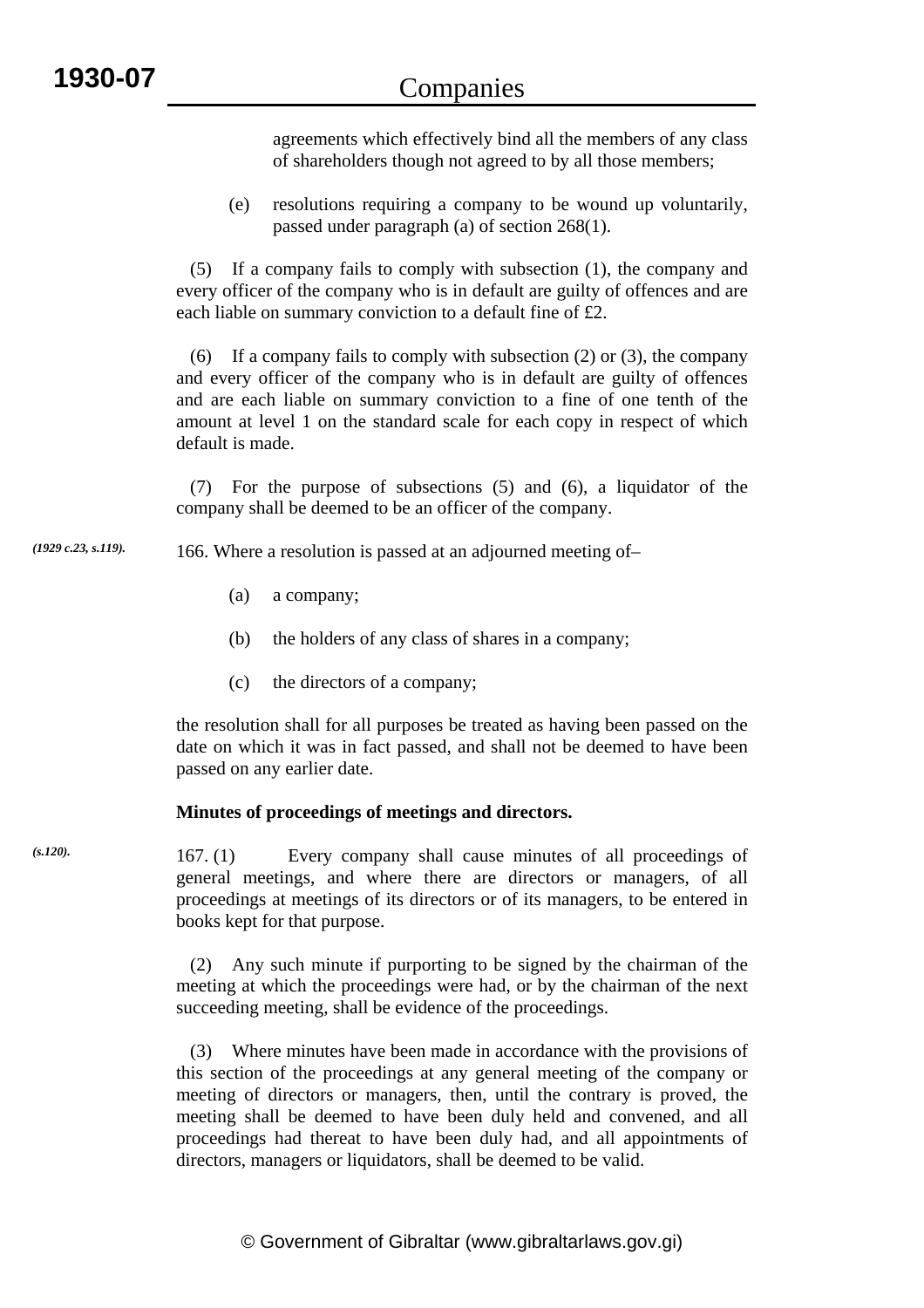### **Recording of decisions by the sole member.**

168.(1) Where a private company limited by shares or by guarantee has only one member and he takes any decision which may be taken by the company in general meeting and which has effect as if agreed by the company in general meeting, he shall (unless that decision is taken by way of a written resolution) provide the company with a written record of that decision.

 (2) If the sole member fails to comply with subsection (1) he shall be liable, on summary conviction, to a fine not exceeding level 2 on the standard scale.

 (3) Any failure by the sole member to comply with subsection (1) shall not affect the validity of any decision referred to in that subsection.

#### **Inspection of minute books.**

169. (1) The books containing the minutes of proceedings of any *(1929 c.23, s.121).*general meeting of a company shall be kept at the registered office of the company, and shall during business hours (subject to such reasonable restrictions as the company may by its articles or in general meeting impose, so that no less than two hours in each day be allowed for inspection) be open to the inspection of any member without charge.

 (2) Any member shall be entitled to be furnished, within seven days after he has made a request in that behalf to the company, with a copy of any such minutes as aforesaid at a charge not exceeding three pence for every hundred words.

 (3) If any inspection required under this section is refused or if any copy required under this section is not sent within the proper time, the company and every officer of the company who is in default are guilty of offences and are each liable on summary conviction in respect of each offence to a fine of one fifth of the amount at level 1 on the standard scale and further to a default fine of the same amount.

 (4) In the case of any such refusal or default, the court may by order compel an immediate inspection of the books in respect of all proceedings of general meetings or direct that the copies required shall be sent to the persons requiring them.

#### *Accounts and Audit.*

#### **Keeping of books of account.**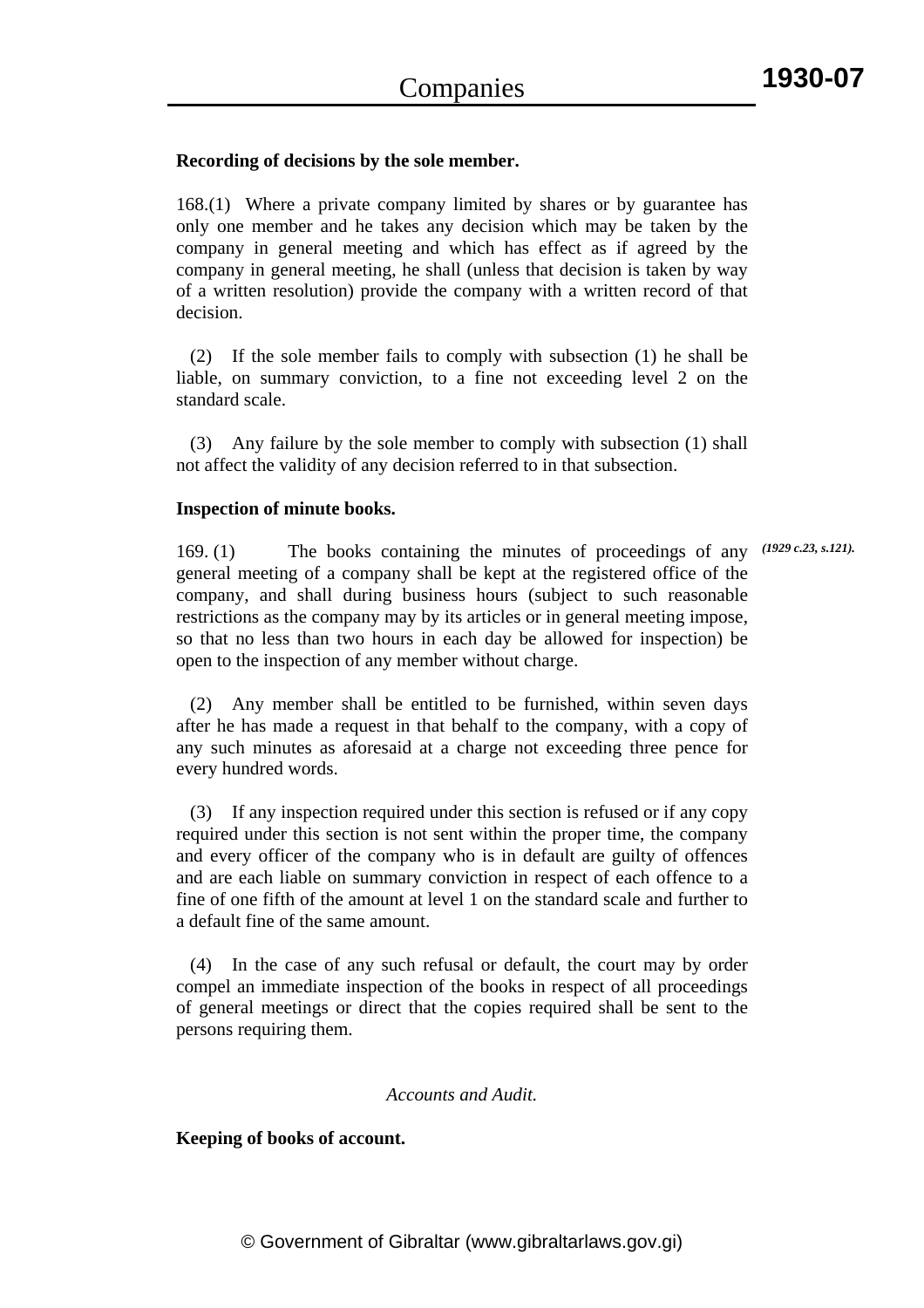170. (1) Every company shall cause to be kept proper books of account with respect to–

- (a) all sums of money received and expended by the company and the matters in respect of which the receipt and expenditure takes place;
- (b) all sales and purchases of goods by the company;
- (c) the assets and liabilities of the company.

 (2) The books of account shall be kept at the registered office of the company or at such other place as the directors think fit, and shall at all times be open to inspection by the directors.

 (3) A person who, being a director of a company, fails to take all reasonable steps to secure compliance by the company with the requirements of this section, or has by his own wilful act been the cause of any default by the company thereunder, is in respect of each offence, liable on summary conviction to imprisonment for six months or to a fine at level 4 on the standard scale:

 Provided that a person shall not be sentenced to imprisonment for an offence under this section unless, in the opinion of the court dealing with the case, the offence was committed wilfully.

### **Profit and loss account and balance sheet.**

171.(1) The directors of every company shall at some date not later than eighteen months after the incorporation of the company and subsequently once at least in every calendar year lay before the company in general meeting a profit and loss account or, in the case of a company not trading for profit, an income and expenditure account for the period, in the case of the first account, since the incorporation of the company, and, in any other case, since the preceding account, made up to a date not earlier than the date of the meeting by more than nine months, or, in the case of a company carrying on business or having interests abroad, by more than twelve months: *(1929 c.23, s.123).*

> Provided that the Minister responsible for finance, if for any special reason he thinks fit so to do, may, in the case of any company, extend the period of eighteen months aforesaid, and in the case of any company and with respect to any year extend the periods of nine and twelve months aforesaid.

> (2) The directors shall cause to be made out in every calendar year, and to be laid before the company in general meeting, a balance sheet as at the date to which the profit and loss account, or the income and expenditure account, as the case may be, is made up, and there shall be attached to every

*(s.122).*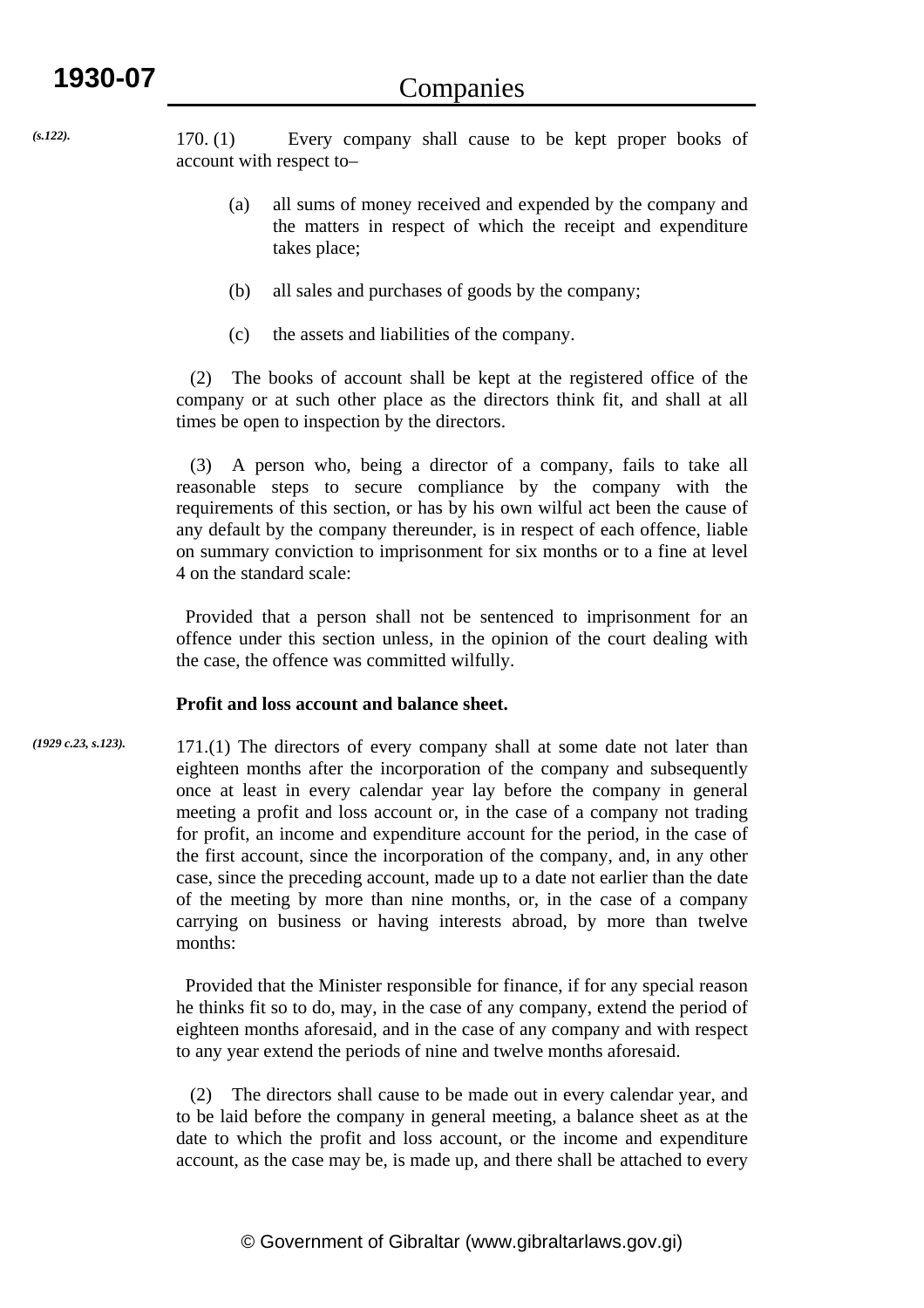**1930-07**

such balance sheet a report by the directors with respect to the state of the company's affairs, the amount (if any) which they recommend should be paid by way of dividend, and the amount (if any) which they propose to carry to the reserve fund, general reserve or reserve account shown specifically on the balance sheet, or to a reserve fund, general reserve or reserve account to be shown specifically on a subsequent balance sheet.

 (3) A person who, being a director of a company, fails to take all reasonable steps to comply with the provisions of this section, is guilty of an offence and is in respect of each offence, liable on summary conviction to imprisonment for six months or to a fine at level 4 on the standard scale:

 Provided that a person shall not be sentenced to imprisonment for an offence under this section unless, in the opinion of the court dealing with the case, the offence was committed wilfully.

### **Contents of balance sheet.**

172. (1) Every balance sheet of a company shall contain a summary *(1929 c.23, s.124).*of the authorized share capital and of the issued share capital of the company, its liabilities and its assets, together with such particulars as are necessary to disclose the general nature of the liabilities and the assets of the company and to distinguish between the amounts respectively of the fixed assets and of the floating assets, and shall state how the values of the fixed assets have been arrived at.

 (2) There shall be stated under separate headings in the balance sheet, so far as they are not written off,–

- (a) the preliminary expenses of the company; and
- (b) any expenses incurred in connection with any issue of share capital or debentures; and
- (c) if it is shown as a separate item in or is otherwise ascertainable from the books of the company, or from any contract for the sale or purchase of any property to be acquired by the company, or from any documents in the possession of the company relating to the stamp duty payable in respect of any such contract or the conveyance of any such property, the amount of the goodwill and of any patents and trademarks as so shown or ascertained.

 (3) Where any liability of the company is secured otherwise than by operation of law on any assets of the company, the balance sheet shall include a statement that that liability is so secured, but it shall not be necessary to specify in the balance sheet the assets on which the liability is secured.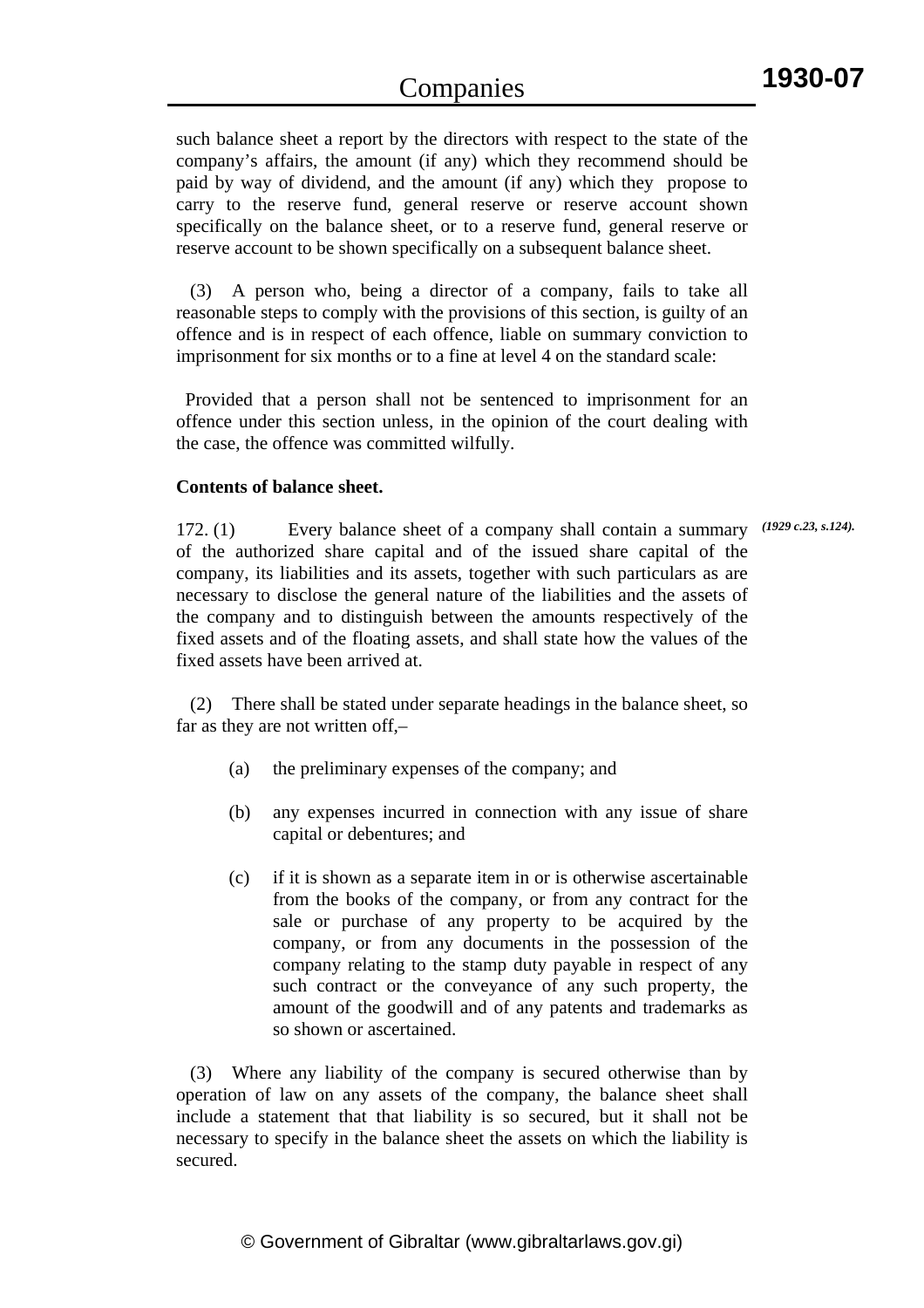(4) The provisions of this section are in addition to other provisions of this Act requiring other matters to be stated in balance sheets.

## **Assets consisting of shares in subsidiary companies to be set out separately in balance sheet.**

173. Where any of the assets of a company consist of shares in, or amounts owing (whether on account of a loan or otherwise) from a subsidiary company or subsidiary companies, the aggregate amount of those assets, distinguishing shares and indebtedness, shall be set out in the balance sheet of the first-mentioned company separately from all its other assets, and where a company is indebted, whether on account of a loan or otherwise to a subsidiary company or subsidiary companies, the aggregate amount of that indebtedness shall be set out in the balance sheet of that company separately from all its other liabilities. *(1929 c.23, s.125).*

### **Balance sheet to include particulars as to subsidiary companies.**

174. (1) Where a company (in this section referred to as "the holding company") holds shares either directly or through a nominee in a subsidiary company or in two or more subsidiary companies, there shall be annexed to the balance sheet of the holding company a statement, signed by the persons by whom in pursuance of section 177 the balance sheet is signed, stating how the profits and losses of the subsidiary company, or, where there are two or more subsidiary companies, the aggregate profits and losses of those companies, have, so far as they concern the holding company, been dealt with in, or for the purposes of, the accounts of the holding company, and in particular how, and to what extent,– *(s.126).*

- (a) provision has been made for the losses of a subsidiary company either in the accounts of that company or of the holding company or of both; and
- (b) losses of a subsidiary company have been taken into account by the directors of the holding company in arriving at the profits and losses of the holding company as disclosed in its accounts:

 Provided that it shall not be necessary to specify in any such statement the actual amount of the profits or losses of any subsidiary company, or the actual amount of any part of any such profits or losses which has been dealt with in any particular manner.

 (2) If in the case of a subsidiary company the auditors' report on the balance sheet of the company does not state without qualification that the auditors have obtained all the information and explanations they have required and that the balance sheet is properly drawn up so as to exhibit a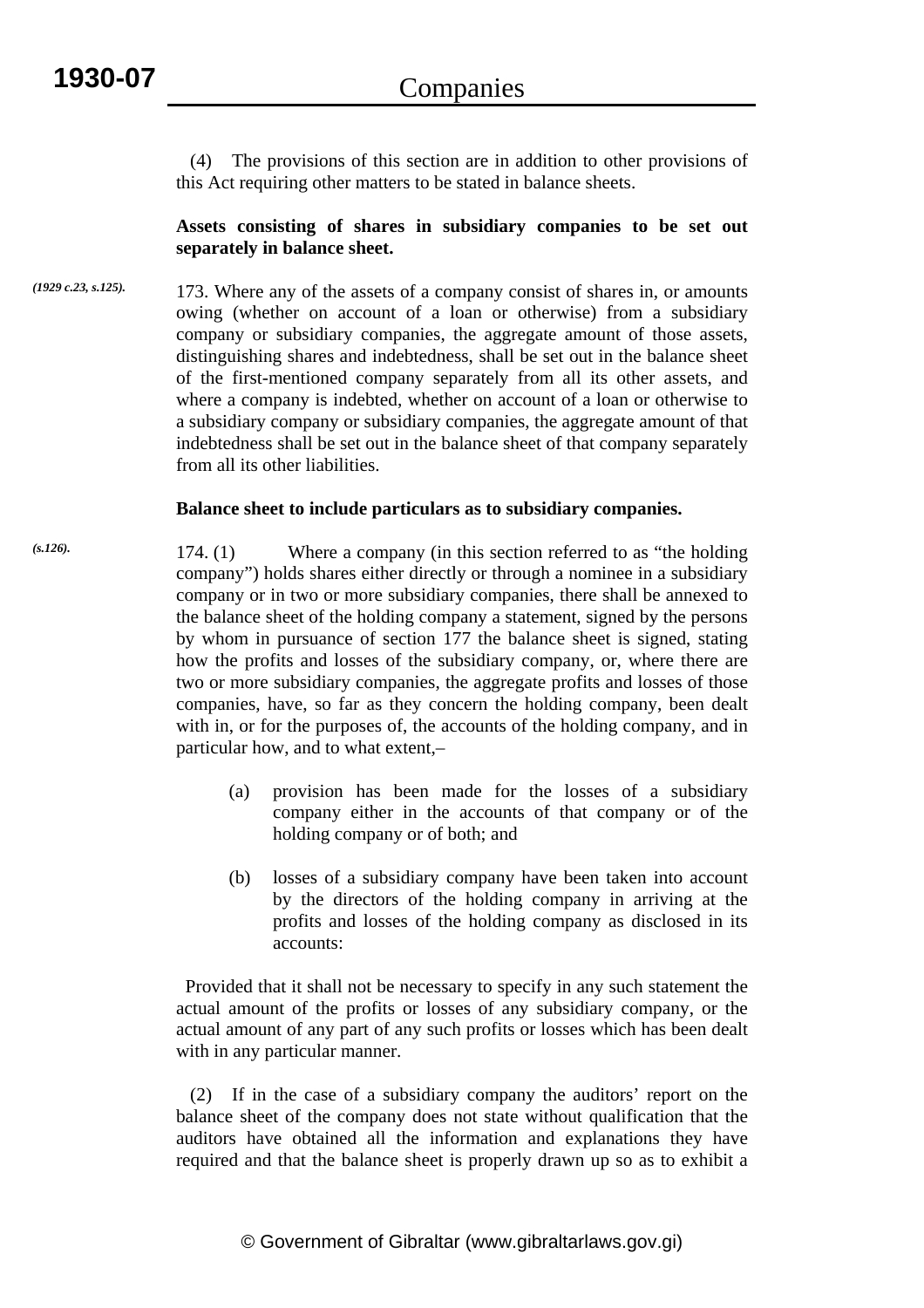true and correct view of the state of the company's affairs according to the best of their information and the explanation given to them and as shown by the books of the company, the statement which is to be annexed to the balance sheet of the holding company shall contain particulars of the manner in which the report is qualified.

 (3) For the purposes of this section, the profits or losses of a subsidiary company mean the profits or losses shown in any accounts of the subsidiary company made up to a date within the period to which the accounts of the holding company relate, or, if there are no such accounts of the subsidiary company available at the time when the accounts of the holding company are made up, the profits or losses shown in the last previous accounts of the subsidiary company which became available within that period.

 (4) If for any reason the directors of the holding company are unable to obtain such information as is necessary for the preparation of such statement, the directors who sign the balance sheet shall so report in writing and their report shall be annexed to the balance sheet in lieu of the statement.

## **Meaning of subsidiary company.**

175. (1) Where the assets of a company consist in whole or in part of  $(1929 \text{ c.23}, s.127)$ . shares in another company, whether held directly or through a nominee and whether that other company is a company within the meaning of this Act or not, and–

- (a) the amount of the shares so held is at the time when the accounts of the holding company are made up more than fifty per cent of the issued share capital of that other company or such as to entitle the company to more than fifty per cent of the voting power in that other company; or
- (b) the company has power (not being power vested in it by virtue only of the provisions of a debenture, trust deed or by virtue of shares issued to it for the purpose in pursuance of those provisions) directly or indirectly to appoint the majority of the directors of that other company,

that other company shall be deemed to be a subsidiary company within the meaning of this Act, and the expression "subsidiary company" in this Act means a company in the case of which the conditions of this section are satisfied.

 (2) Where a company the ordinary business of which includes the lending of money holds shares in another company as security only, no account shall for the purpose of determining under this section whether that other company is a subsidiary company be taken of the shares so held.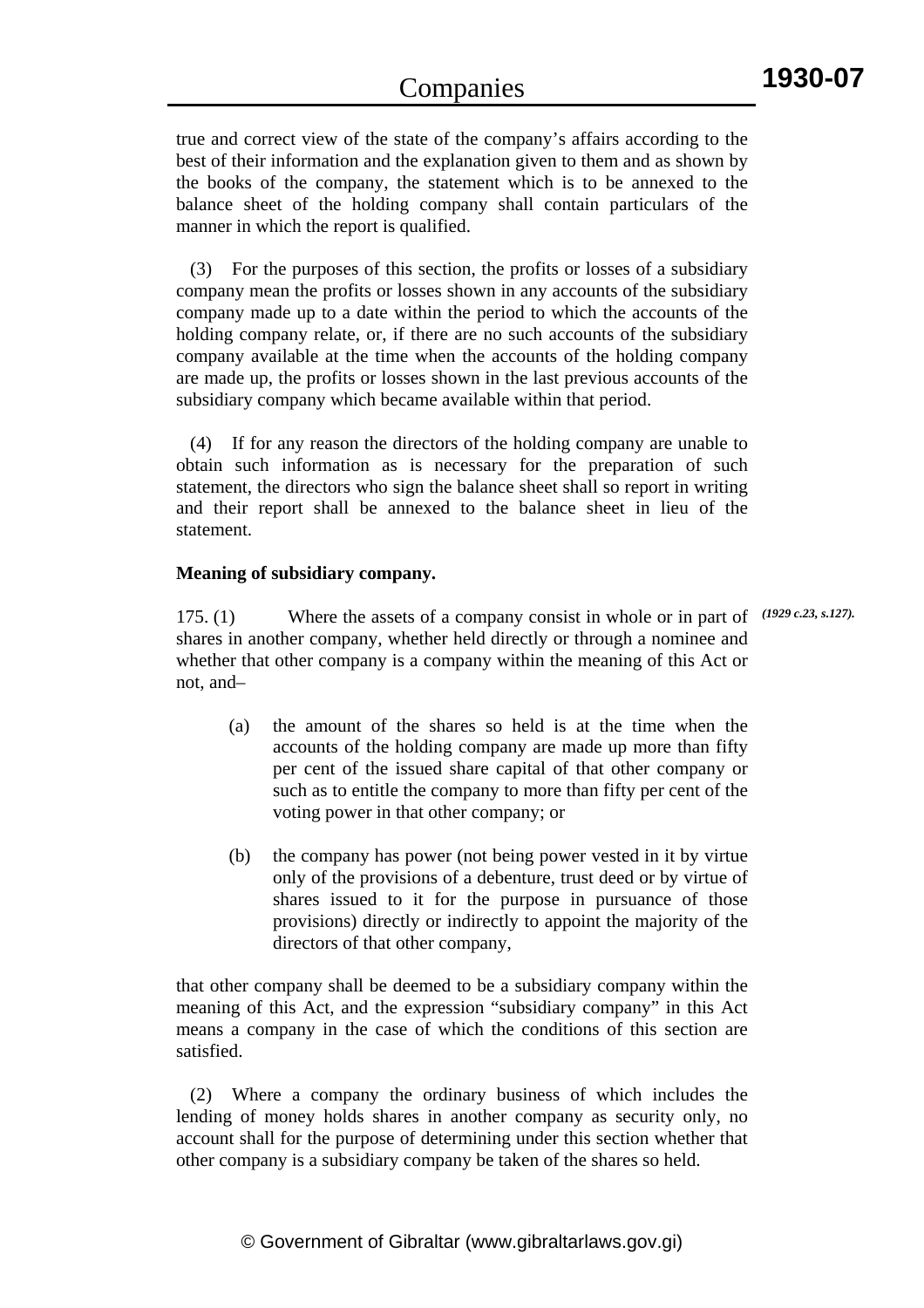**Accounts to contain particulars as to loans to, and remuneration of directors.** 

*(1929 c.23, s.128).*

176. (1) The accounts which in pursuance of this Act are to be laid before every company in general meeting shall, subject to the provisions of this section, contain particulars showing–

- (a) the amount of any loans which during the period to which the accounts relate have been made either by the company or by any other person under a guarantee from or on a security provided by the company to any director or officer of the company, including any such loans which were repaid during the said period; and
- (b) the amount of any loans so made to any director or officer at any time before the period aforesaid and outstanding at the expiration thereof; and
- (c) the total of the amount paid to the directors as remuneration for their services, inclusive of all fees, percentages or other emoluments, paid to or receivable by them by or from the company or by or from any subsidiary company.

 (2) The provisions of subsection (1) with respect to loans shall not apply–

- (a) in the case of a company the ordinary business of which includes the lending of money, to a loan made by the company in the ordinary course of its business; or
- (b) to a loan made by the company to any employee of the company if the loan does not exceed £2,000 and is certified by the directors of the company to have been made in accordance with any practice adopted or about to be adopted by the company with respect to loans to its employees.

 (3) The provisions of subsection (1) with respect to the remuneration paid to directors shall not apply in relation to a managing director of the company, and in the case of any other director who holds any salaried employment or office in the company there shall not be required to be included in the said total amount any sums paid to him except sums paid by way of directors' fees.

 (4) If in the case of any such accounts as aforesaid the requirements of this section are not complied with, it shall be the duty of the auditors of the company by whom the accounts are examined to include in their report on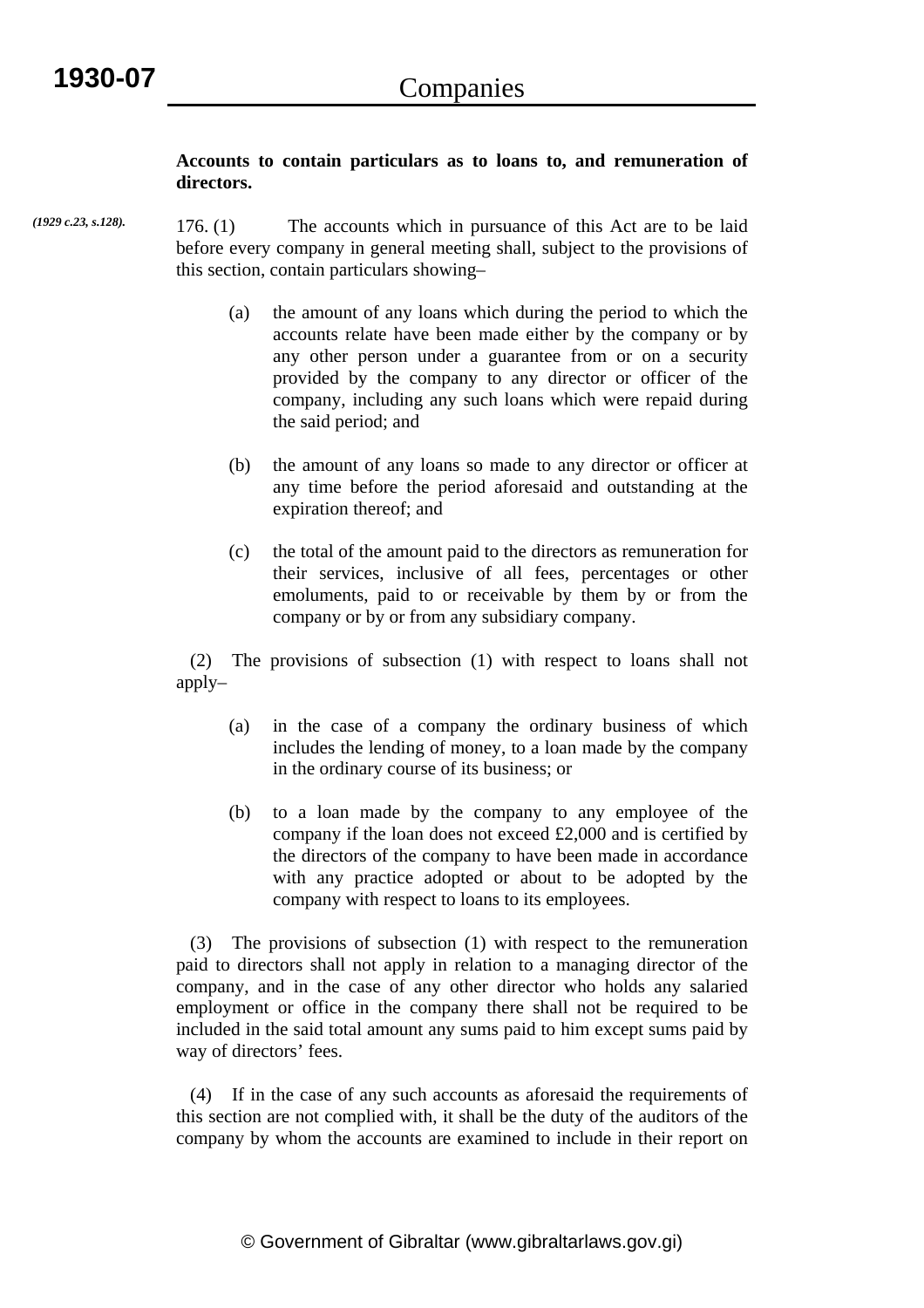the balance sheet of the company, so far as they are reasonably able to do so, a statement giving the required particulars.

 (5) In this section, "emoluments" include fees, percentages and other payments made or consideration given, directly or indirectly, to a director as such, and the money value of any allowances or perquisites belonging to his office.

## **Signing of balance sheet.**

177. (1) Every balance sheet of a company shall be signed on behalf *(1929 c.23, s.129).* of the board by two of the directors of the company, or, if there is only one director, by that director, and the auditors' report shall be attached to the balance sheet, and the report shall be read before the company in general meeting, and shall be open to inspection by any member.

 (2) If any copy of a balance sheet which has not been signed as required by this section is issued, circulated or published, or if any copy of a balance sheet is issued, circulated or published without having a copy of the auditors' report attached thereto, the company and every director, manager or other officer of the company who is knowingly a party to the default, are guilty of offences and are each liable on summary conviction to a fine of £50.

### **Right to receive copies of balance sheets and auditors' report.**

178. (1) In the case of a company not being a private company-

- *(1929 c.23, s.130).*
- (a) a copy of every balance sheet, including every document required by law to be annexed thereto, which is to be laid before the company in general meeting, together with a copy of the auditors' report, shall, not less than seven days before the date of the meeting, be sent to all persons entitled to receive notices of general meetings of the company;
- (b) any member of the company, whether he is or is not entitled to have sent to him copies of the company's balance sheets, and any holder of debentures of the company shall be entitled to be furnished on demand without charge with a copy of the last balance sheet of the company, including every document required by law to be annexed thereto, together with a copy of the auditors' report on the balance sheet.

If default is made in complying with paragraph (a) of this subsection, the company and every officer of the company who is in default are guilty of offences and are each liable on summary conviction to a fine at level 1 on the standard scale, and if, where any person makes a demand for a document with which he is by virtue of paragraph (b) of this subsection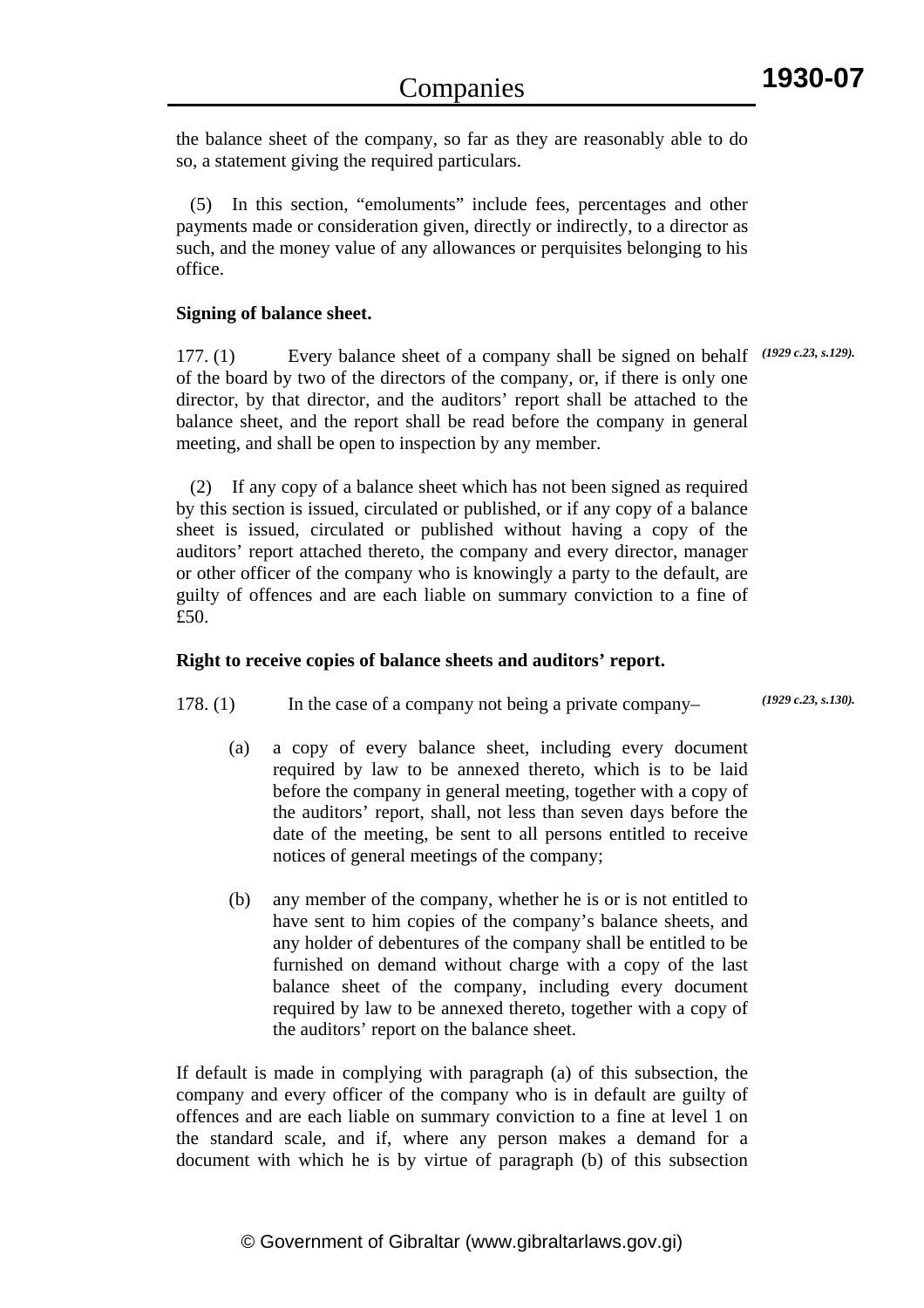entitled to be furnished, default is made in complying with the demand within seven days after the making thereof, the company and every director, manager or other officer of the company who is knowingly a party to the default are guilty of offences and are each liable on summary conviction to a fine of one half of the amount at level 1 on the standard scale for every day during which the default continues, unless it is proved that that person has already made a demand for and been furnished with a copy of the document.

 (2) In the case of a company being a private company, any member shall be entitled to be furnished, within seven days after he has made a request in that behalf to the company, with a copy of the balance sheet and auditors' report at a charge not exceeding three pence for every hundred words. If default is made in furnishing such a copy to any member who demands it and tenders to the company the amount of the proper charge therefor, the company and every officer of the company who is in default are guilty of offences and are liable on summary conviction to a default fine.

## **Certain other companies to publish periodical statement.**

179. (1) Every company, being an insurance company or a deposit, provident or benefit society, shall, before it commences business, and also on the first Monday in February and the first Tuesday in August in every year during which it carries on business, make a statement in the form set out in Schedule 6, or as near thereto as circumstances admit. *(1929 c.23, s.131).*

> (2) A copy of the statement shall be put up in a conspicuous place in the registered office of the company, and in every branch office or place where the business of the company is carried on.

> (3) Every member and every creditor of the company shall be entitled to a copy of the statement, on payment of a sum not exceeding three pence.

> (4) If default is made in complying with this section, the company and every director and manager of the company who knowingly and wilfully authorizes or permits the default are guilty of offences and are each liable on summary conviction to a fine of one half of the amount at level 1 on the standard scale for every day during which the default continues.

> (5) For the purposes of this Act, a company which carries on the business of insurance in common with any other business or businesses shall be deemed to be an insurance company.

## **Appointment and remuneration of auditors.**

180. (1) Every company shall at each annual general meeting appoint an auditor or auditors to hold office until the next annual general meeting.

*(s.132).*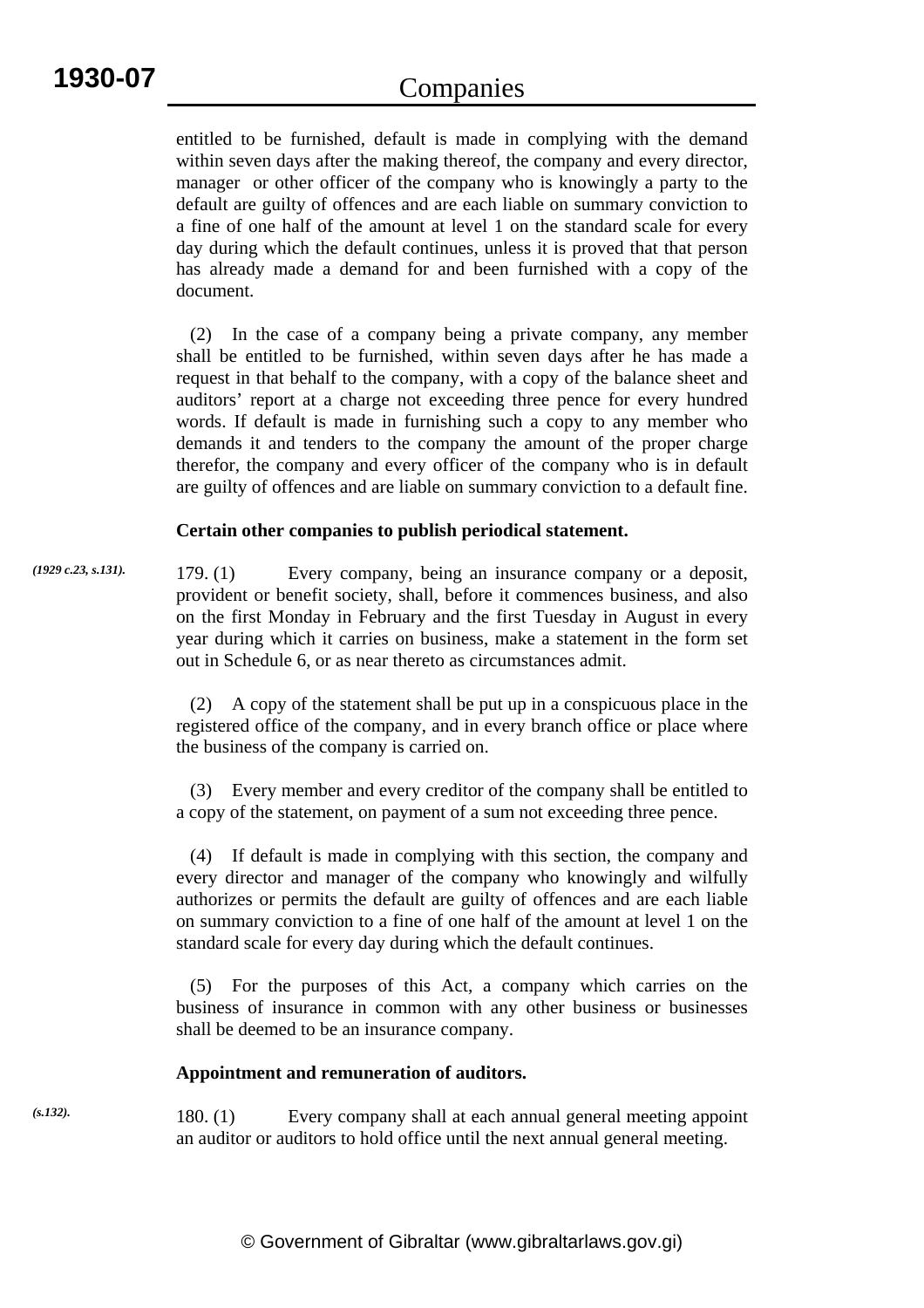(2) A person or firm shall not be qualified for appointment as an auditor of a company, other than a company registered under Part X, unless he is or the firm is registered in Part I, II or III of the Register maintained under the provisions of the Auditors Approval and Registration Act, 1998.

 (3) A company which appoints as auditor, a person or firm who or which under subsection (2) is not qualified to be an auditor, shall be guilty of an offence and shall be liable on summary conviction to a fine of at level 5 on the standard scale.

 (4) If an appointment of auditors is not made at an annual general meeting, the Registrar may, on the application of any member of the company, appoint an auditor of the company for the current year.

 (5) A person, other than a retiring auditor, shall not be capable of being appointed auditor at an annual general meeting unless notice of an intention to nominate that person to the office of auditor has been given by a member to the company not less than fourteen days before the annual general meeting, and the company shall send a copy of any such notice to the retiring auditor, and shall give notice thereof to the members, either by advertisement or in any other mode allowed by the articles, not less than seven days before the annual general meeting:

 Provided that if, after notice of the intention to nominate an auditor has been so given, an annual general meeting is called for a date fourteen days or less after the notice has been given, the notice, though not given within the time required by this subsection, shall be deemed to have been properly given for the purposes thereof, and the notice to be sent or given by the company may, instead of being sent or given within the time required by this subsection, be sent or given at the same time as the notice of the annual general meeting.

 (6) Subject as hereinafter provided, the first auditors of the company may be appointed by the directors at any time before the first annual general meeting, and auditors so appointed shall hold office until that meeting:

Provided that–

(a) the company may at a general meeting of which notice has been served on the auditors in the same manner as on members of the company remove any such auditors and appoint in their place any other persons being persons who have been nominated for appointment by any member of the company and of whose nomination notice has been given to the members of the company not less than seven days before the date of the meeting; and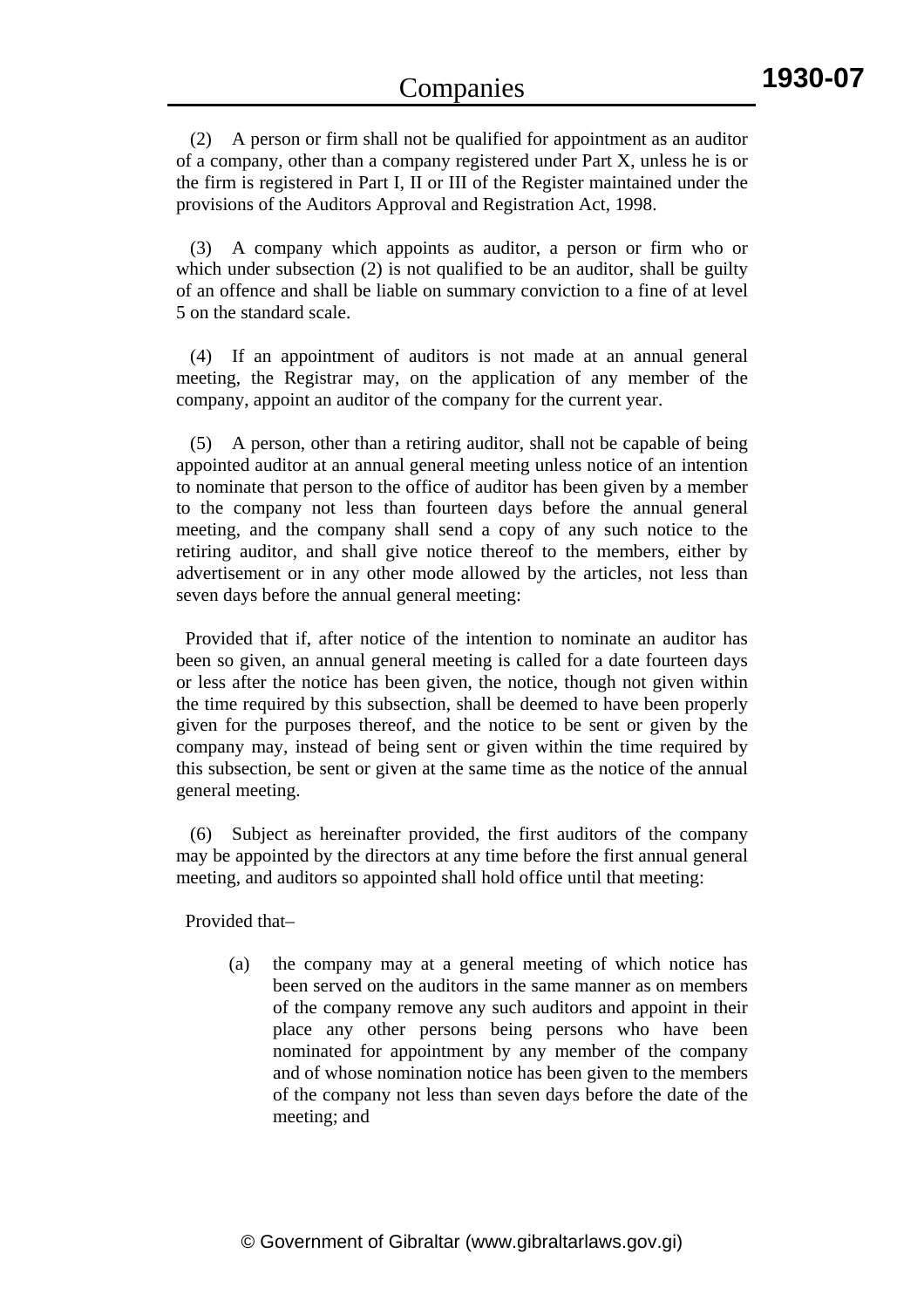(b) if the directors fail to exercise their powers under this subsection, the company in general meeting may appoint the first auditors, and thereupon those powers of the directors shall cease.

 (7) The directors may fill any casual vacancy in the office of auditor, but while any such vacancy continues the surviving or continuing auditor or auditors (if any) may act.

 (8) The remuneration of the auditors of a company shall be fixed by the company in general meeting, except that the remuneration of an auditor appointed before the first annual general meeting, or of an auditor appointed to fill a casual vacancy, may be fixed by the directors, and that the remuneration of an auditor appointed by the Registrar may be fixed by the Registrar.

## **Disqualification for appointment as auditor.**

181. (1) None of the following persons shall be qualified for appointment as auditor of a company:– *(1929 c.23, s.133).*

- (a) a director or officer or the secretary of the company;
- (b) except where the company is a private company, a person who is a partner of or in the employment of an officer or the secretary of the company;
- (c) *Repealed*
- (2) *Repealed.*

## **Auditors' report and right of access to books and right to attend general meetings.**

- 182. (1) The auditors shall make a report to the members on the accounts examined by them, and on every balance sheet laid before the company in general meeting during their tenure of office, and the report shall state– *(s.134).*
	- (a) whether or not they have obtained all the information and explanations they have required; and
	- (b) whether, in their opinion, the balance sheet referred to in the report is properly drawn up so as to exhibit a true and correct view of the state of the company's affairs according to the best of their information and the explanations given to them, and as shown by the books of the company.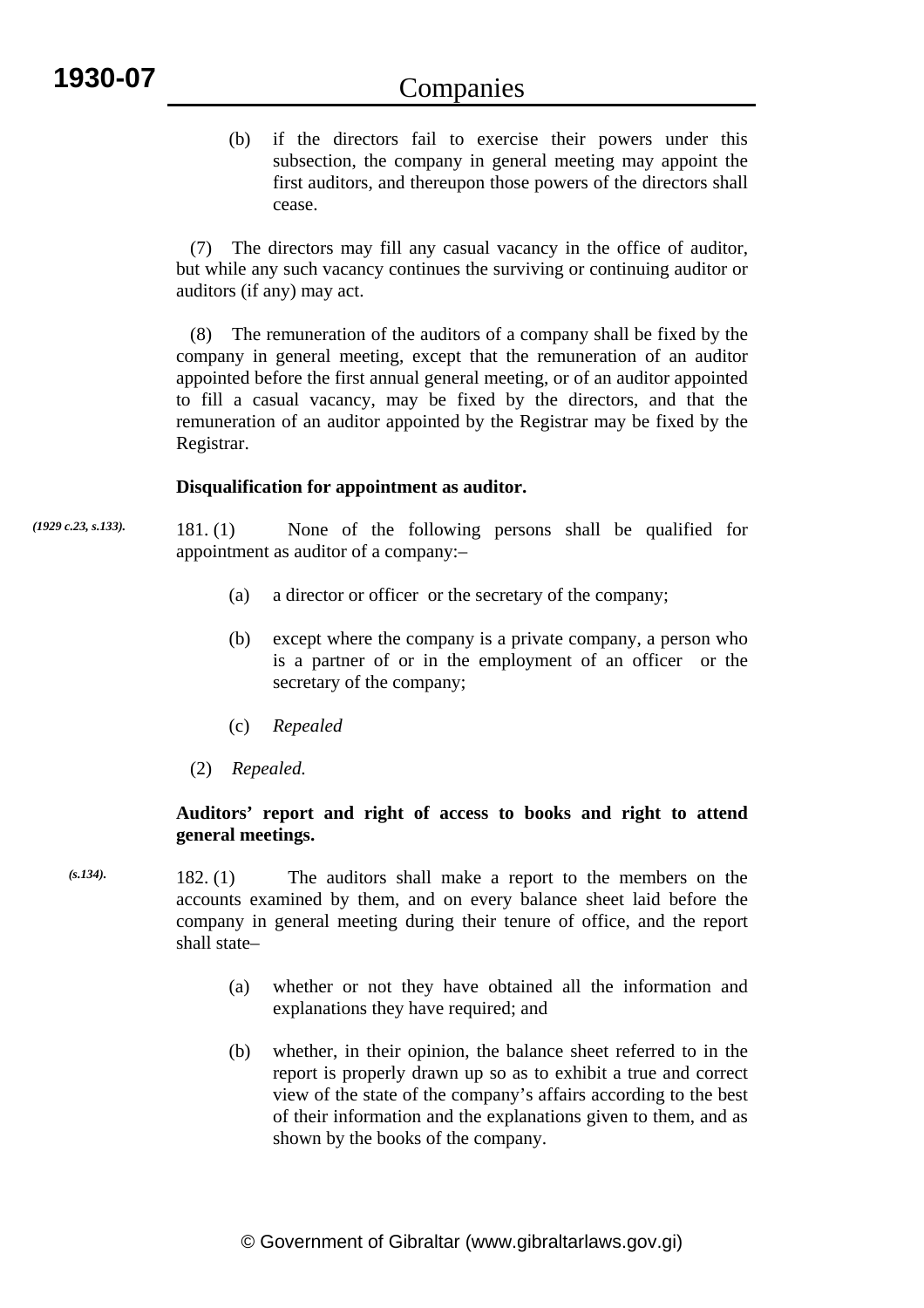(2) Every auditor of a company shall have a right of access at all times to the books and accounts and vouchers of the company, and shall be entitled to require from the directors and officers of the company such information and explanation as may be necessary for the performance of the duties of the auditors.

 (3) The auditors of a company shall be entitled to attend any general meeting of the company at which any accounts which have been examined or reported on by them are to be laid before the company and to make any statement or explanation they desire with respect to the accounts.

### *Inspection.*

### **Investigation of companies and their affairs, etc.**

183. Schedule 10 shall have effect with respect to the investigation of companies and their affairs, requisition of documents and other matters provided therein.

### **Proceedings on report by inspectors.**

184. If from any report made under the provisions of Schedule 10, it appears to the Attorney-General that any person has been guilty of any offence in relation to the company or any other body corporate whose affairs have been investigated by virtue of those provisions and that the case is one in which a prosecution ought to be instituted and, further, that it is desirable in the public interest that the proceedings in the prosecution should be conducted by him, he shall institute proceedings accordingly, and it shall be the duty of all officers and agents of the company or other body corporate past and present (other than the defendant in the proceedings), to give to him all assistance in connection with the prosecution which they are reasonably able to give.

For the purposes of this section, the expression "agents" in relation to a company or other body corporate is deemed to include its bankers and solicitors and any persons employed by it as auditors, whether those persons are or are not officers of the company or other body corporate.

#### **Power of company to appoint inspectors.**

185.(1) A company may by special resolution appoint inspectors to *(1929 c.23, s.137).*investigate its affairs.

 (2) Inspectors so appointed shall have the same powers and duties as inspectors appointed by the Minister responsible for finance, except that, instead of reporting to him or the Attorney-General they shall report in such manner and to such persons as the company in general meeting may direct.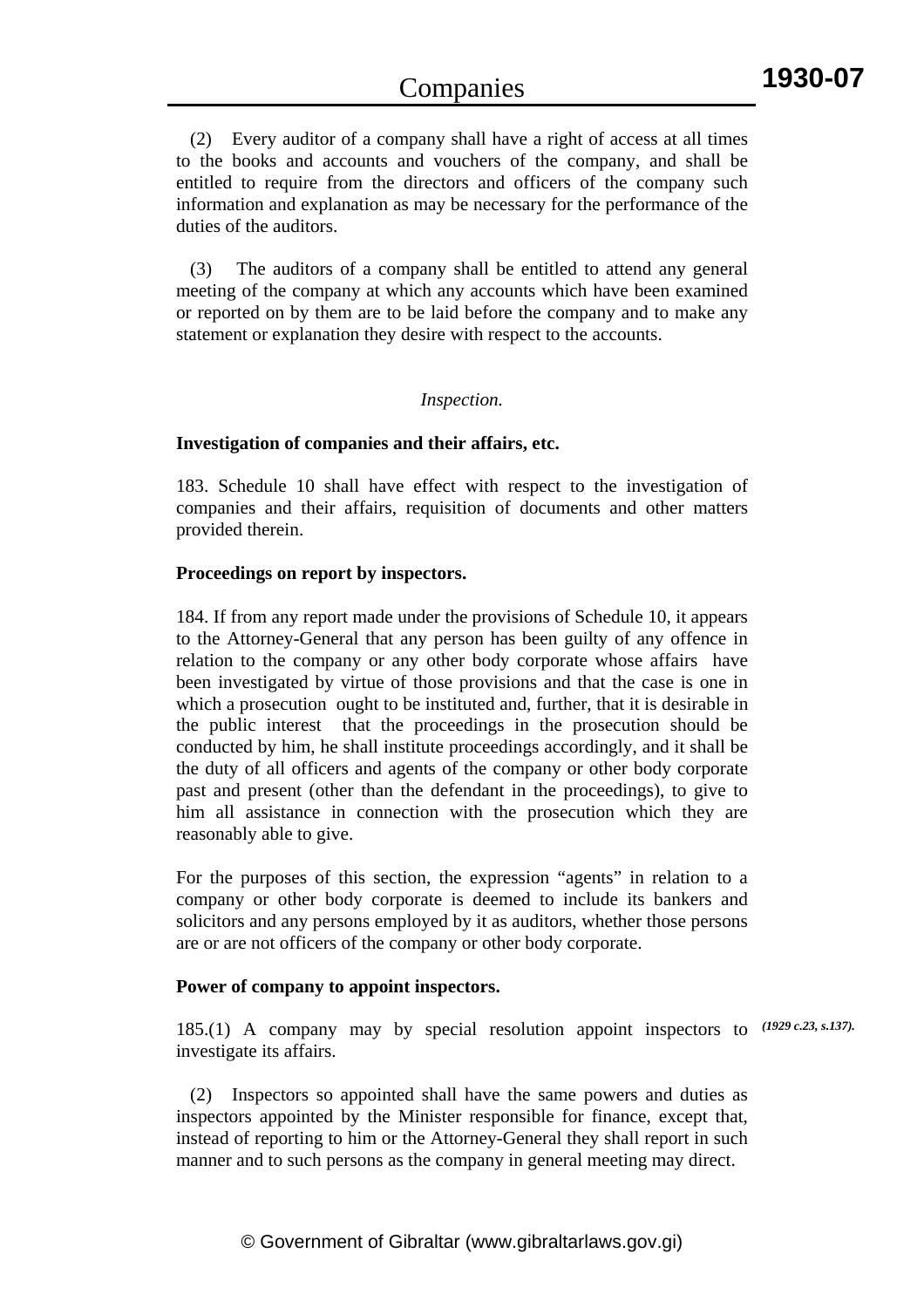(3) An officer or agent of the company who refuses to produce to the inspectors any book or document which it is his duty under this section so to produce, or refuses to answer any question which is put to him by the inspectors with respect to the affairs of the company, is liable to be proceeded against in the same manner as if the inspectors had been inspectors appointed by the Minister responsible for finance.

#### **Report of inspectors to be evidence.**

186. A copy of the report of any inspectors appointed under this Act, authenticated in accordance with section 51 by the company whose affairs they have investigated, shall be admissible in any legal proceeding as evidence of the opinion of the inspectors in relation to any matter contained in the report. *(1929 c.23, s.138).*

## *Directors and Managers.*

### **Number of directors.**

187. Every company shall have at least two directors except in the case of a private company in which case the company shall have at least one director.

(2) *Omitted.*

# **Secretaries.**

188.(1) Every company shall have a secretary.  *(1985 c.6, s.283).*

*(s.139).*

 (2) A sole director of a company shall not also be the secretary of that company.

 (3) Anything authorized to be done by or to the secretary may, if there is no secretary for the time being or there is for any other reason no secretary capable of acting, be done by or to any assistant or deputy secretary or, if there is no assistant or deputy secretary capable of acting, by or to a person authorized generally or specifically in that behalf by the directors.

(4) No company shall–

- (a) have as secretary to the company a corporation the sole director of which is a sole director of the company;
- (b) have as sole director of the company a corporation the sole director of which is secretary to the company.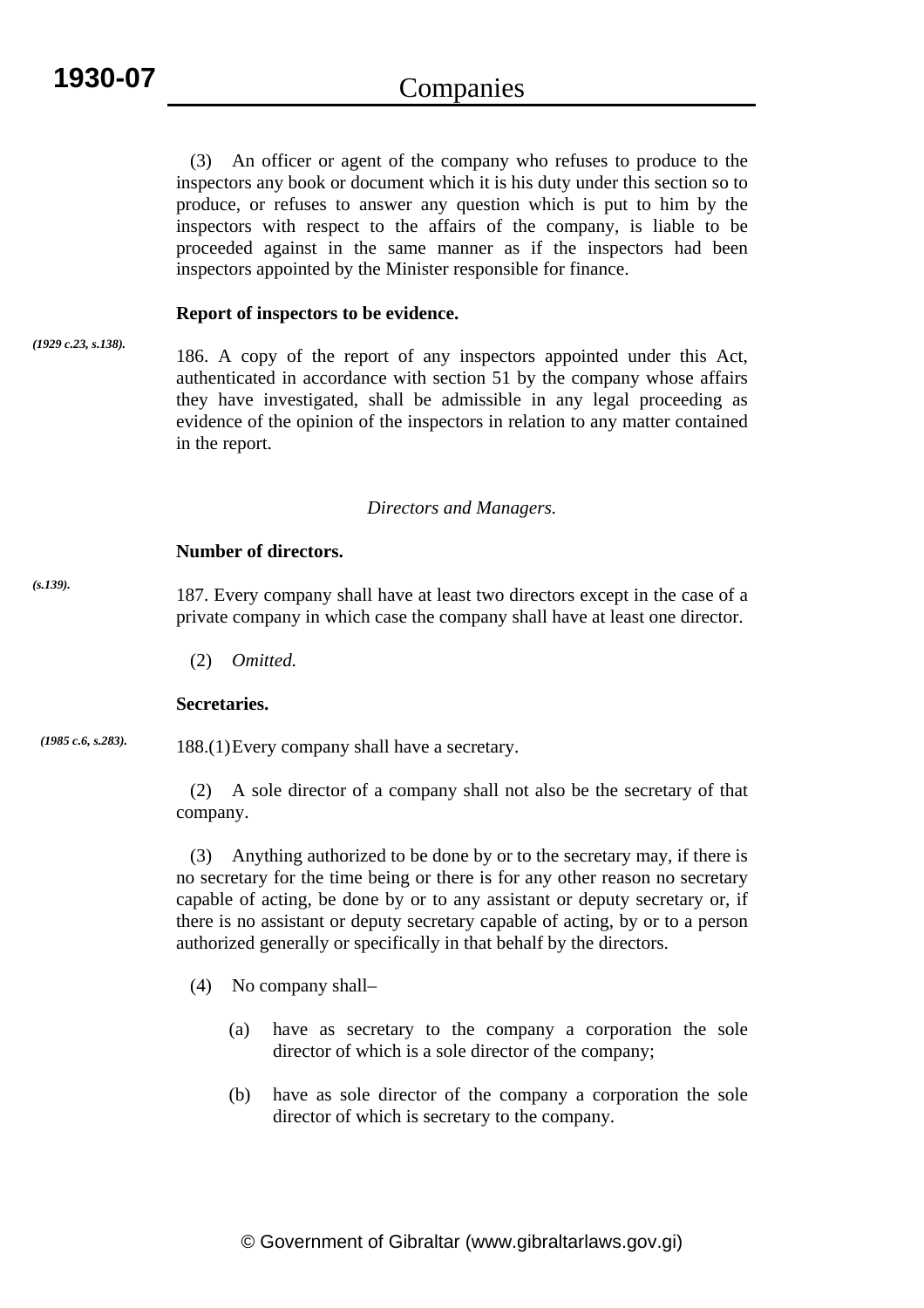(5) A person shall not be capable of being appointed secretary to a company by the articles, and, in the case of a public company, shall not be named as secretary or proposed secretary of a company in a prospectus issued by or on behalf of the company, or as proposed secretary of an intended public company in a prospectus issued in relation to that intended company, or in a statement in lieu of prospectus delivered to the Registrar by or on behalf of a company, unless, before the registration of the articles or the publication of the prospectus, or the delivery of the statement in lieu of prospectus, as the case may be, he has by himself or by his agent authorized in writing signed and delivered to the Registrar for registration a consent in writing to act as such secretary.

## **Qualifications of company secretaries.**

189. (1) The directors of a company shall take all reasonable steps to secure *(1985 c.6, s.286).*  that the secretary (or each joint secretary) of the company is a person that appears to them to have the knowledge and experience to discharge the functions of secretary of the company.

 (2) The directors of a public company shall take all reasonable steps to secure that the secretary (or each joint secretary) of the company is a person that appears to them to have the requisite knowledge and experience to discharge the functions of secretary of the company, that is to say–

- (a) for at least three out of the five years preceding his appointment as secretary he held the appointment of secretary in a company other than a private company; or
- (b) he is a person who by reason of previous appointments held appears to the directors to be a person capable of discharging the functions of secretary; or
- (c) he is a barrister, advocate or solicitor admitted in Gibraltar or in any part of the United Kingdom; or
- (d) he is a member of a recognised accounting body or of the Institute of Chartered Secretaries and Administrators of the United Kingdom.

## **Restrictions on appointment or advertisement of director.**

190. (1) A person shall not be capable of being appointed director of  $(1929 \text{ c.23}, s.140)$ . a company by the articles, and shall not be named as a director or proposed director of a company in a prospectus issued by or on behalf of the company, or as proposed director of an intended company in a prospectus issued in relation to that intended company, or in a statement in lieu of prospectus delivered to the Registrar by or on behalf of a company, unless, before the registration of the articles or the publication of the prospectus, or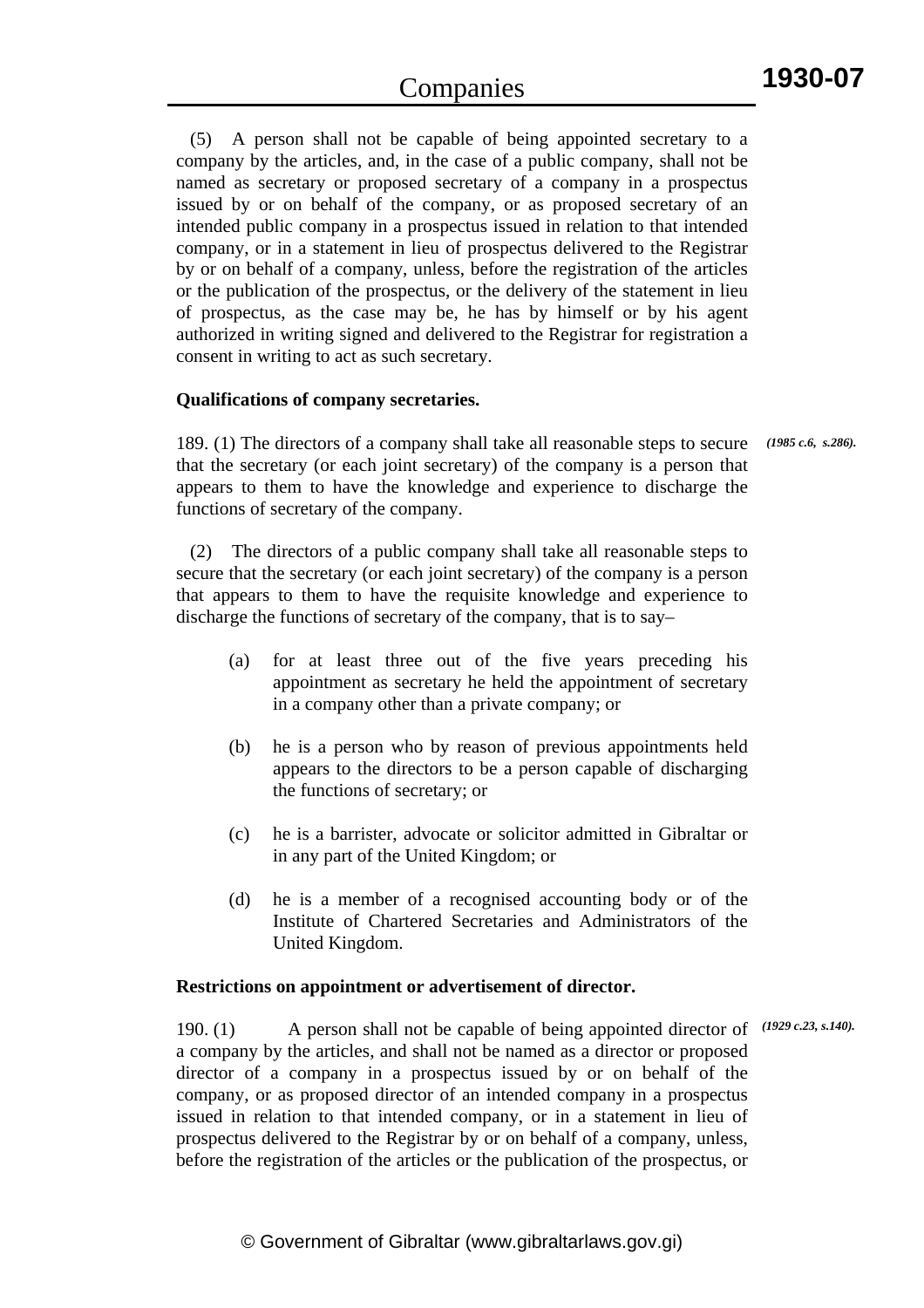the delivery of the statement in lieu of prospectus, as the case may be, he has by himself or by his agent authorized in writing–

- (a) signed and delivered to the Registrar for registration a consent in writing to act as such director; and
- (b) either–
	- (i) signed the memorandum for a number of shares not less than his qualification (if any); or
	- (ii) taken from the company and paid or agreed to pay for his qualification shares (if any); or
	- (iii) signed and delivered to the Registrar for registration an undertaking in writing to take from the company and pay for his qualification shares (if any); or
	- (iv) made and delivered to the Registrar for registration a statutory declaration to the effect that a number of shares, not less than his qualification (if any) are registered in his name.

 (2) Where a person has so signed and delivered an undertaking to take and pay for his qualification shares, he shall, as regards those shares, be in the same position as if he had signed the memorandum for that number of shares.

 (3) On the application for registration of the memorandum and articles of a company the applicant shall deliver to the Registrar a list of the persons who have consented to be directors of the company, and, if this list contains the name of any person who has not so consented, the applicant is guilty of an offence and is liable on summary conviction to a fine at level 2 on the standard scale.

- (4) This section shall not apply to–
	- (a) a company not having a share capital; or
	- (b) a private company; or
	- (c) a company which was a private company before becoming a public company; or
	- (d) a prospectus issued by or on behalf of a company after the expiration of one year from the date on which the company was entitled to commence business.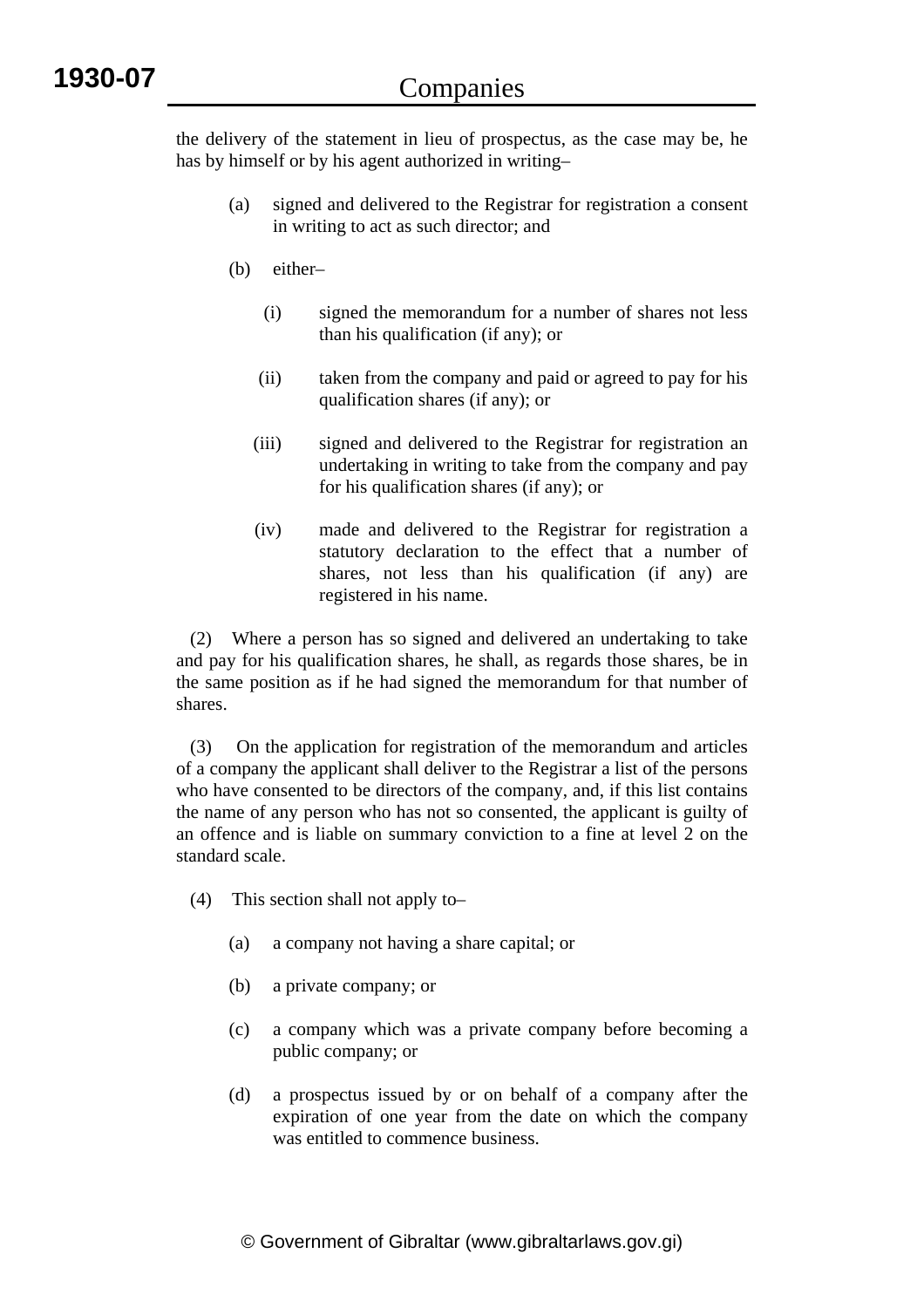### **Qualification of director or manager.**

191. (1) Without prejudice to the restrictions imposed by section 190,  $(1929 \text{ c.23}, \text{s.141}).$ it shall be the duty of every director who is by the articles of the company required to hold a specified share qualification, and who is not already qualified, to obtain his qualification within two months after his appointment, or such shorter time as may be fixed by the articles.

 (2) For the purpose of any provision in the articles requiring a director or manager to hold a specified share qualification, the bearer of a share warrant shall not be deemed to be the holder of the shares specified in the warrant.

 (3) The office of director of a company shall be vacated if the director does not within two months from the date of his appointment, or within such shorter time as may be fixed by the articles, obtain his qualification, or if after the expiration of the said period or shorter time he ceases at any time to hold his qualification.

 (4) A person vacating office under this section shall be incapable of being re-appointed director of the company until he has obtained his qualification.

 (5) If after the expiration of the said period or shorter time any unqualified person acts as a director of the company, he is guilty of an offence and is liable on summary conviction to a fine of £5 for every day between the expiration of the said period or shorter time or the day on which he ceased to be qualified, as the case may be, and the last day on which it is proved that he acted as a director.

# **Provisions as to undischarged bankrupts acting as directors or secretary.**

*(1929 c.23, s.142).*

192. (1) A person who, being an undischarged bankrupt, acts as director or secretary of, or directly or indirectly takes part in or is concerned in the management of, any company except with the leave of the court by which he was adjudged bankrupt, is guilty of an offence and is liable on conviction on indictment to imprisonment for two years, or on summary conviction to imprisonment for six months and to a fine at level 5 on the standard scale.

 (2) The leave of the court for the purposes of this section shall not be given unless notice of intention to apply therefor has been served on the official receiver and it shall be the duty of the official receiver, if he is of opinion that it is contrary to the public interest that any such application should be granted, to attend on the hearing of and oppose the granting of the application.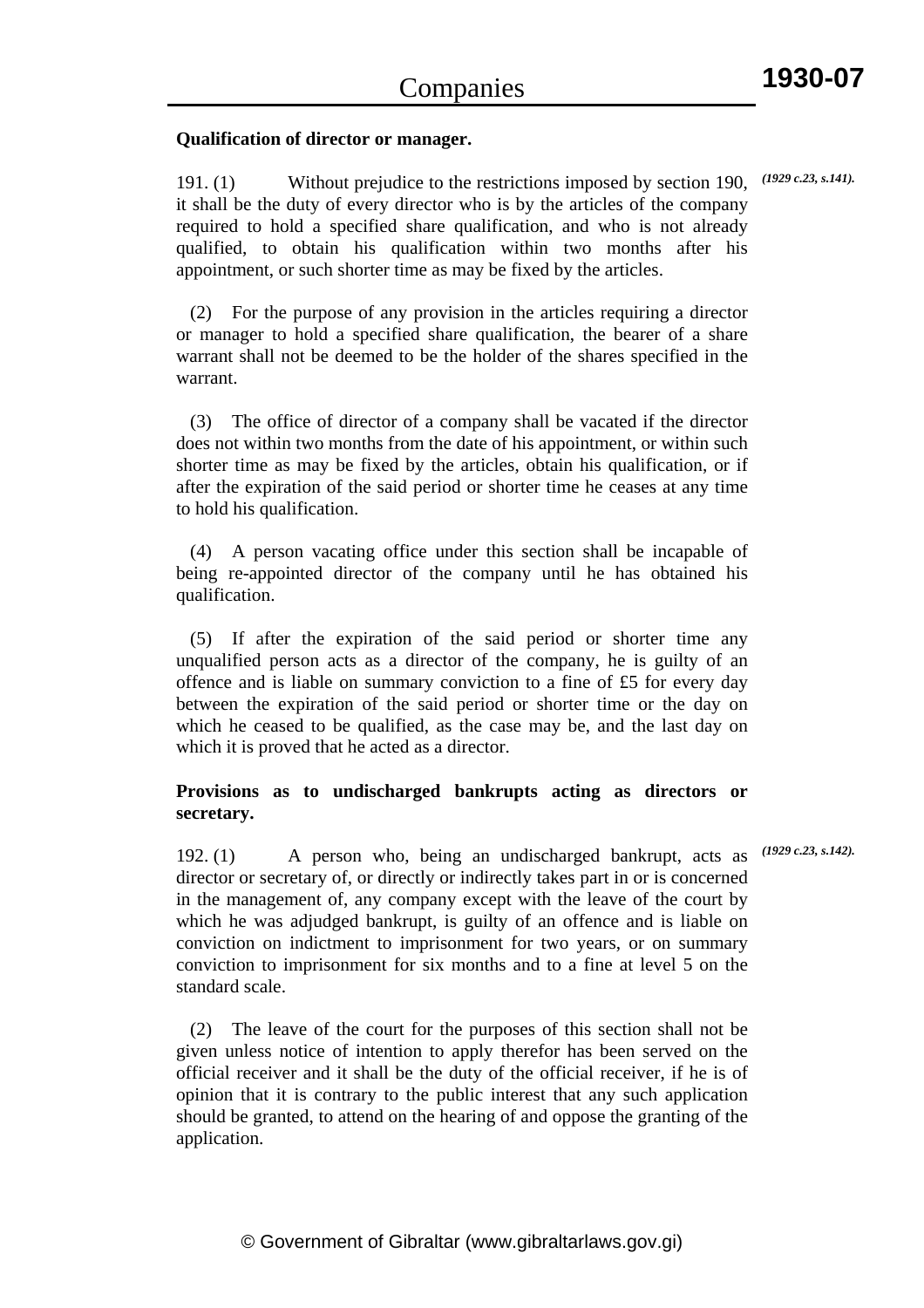(3) In this section, "company" includes an unregistered company and a company incorporated outside Gibraltar which has an established place of business within Gibraltar, and "official receiver" means the official receiver appointed under this Act.

## **Validity of acts of directors.**

193. The acts of a director or manager shall be valid notwithstanding any defect that may afterwards be discovered in his appointment or qualification. *(s.143).*

## **Register of directors.**

- 194. (1) Every company shall keep at its registered office a register of its directors or managers containing with respect to each of them the following particulars, that is to say:– *(s.144).*
	- (a) in the case of an individual, his present forename and surname, any former forename or surname, his usual residential address, his nationality, and, if that nationality is not the nationality of origin, his nationality of origin, and his business occupation (if any) or, if he has no business occupation but holds any other directorship or directorships, particulars of that directorship or of some one of those directorships; and
	- (b) in the case of a corporation, its corporate name and registered or principal office.

 (2) The company shall, within the periods respectively mentioned in this subsection, send to the Registrar a return in the prescribed form containing the particulars specified in such register and a notification in the prescribed form of any change among its directors or in any of the particulars contained in the register. The period within which the return is to be sent is fourteen days from the appointment of the first directors of the company, and the period within which the notification of a change is to be sent is fourteen days from the happening thereof.

 (3) The register to be kept under this section shall during business hours (subject to such reasonable restrictions as the company may by its articles or in general meeting impose, so that not less than two hours in each day be allowed for inspection) be open to the inspection of any member of the company without charge and of any other person on payment of five pence, or such less sum as the company may prescribe, for each inspection.

 (4) If any inspection required under this section is refused or if default is made in complying with subsection (1) or subsection (2) the company and every officer of the company who is in default are guilty of offences and are liable on summary conviction to default fines.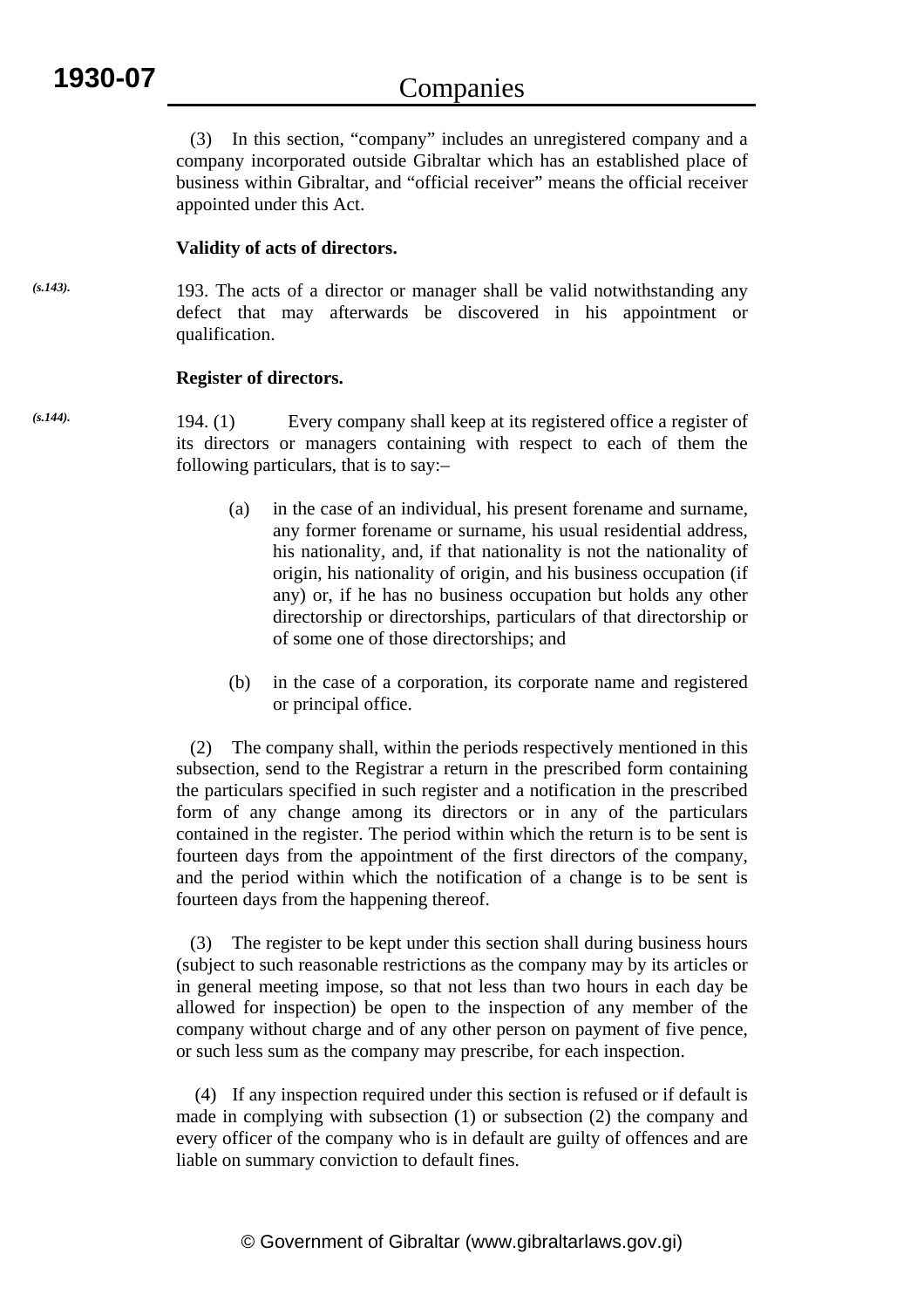(5) In the case of any such refusal, the court may by order compel an immediate inspection of the register.

 (6) For the purposes of this section, a person in accordance with whose directions or instructions the directors of a company are accustomed to act shall be deemed to be a director and officer of the company.

### **Register of secretaries.**

195. (1) Every company shall keep at its registered office a register of its secretary or secretaries containing with respect to each of them the following particulars, that is to say–

- (a) in the case of an individual, his present forename and surname, any former forename or surname, his usual residential address, his nationality, and, if that nationality is not the nationality of origin, his nationality of origin, and his occupation (if any); and
- (b) in the case of a corporation, its corporate name and the address of its registered or principal office.

 (2) The company shall, within the periods respectively mentioned in this subsection, send to the Registrar a return in the form prescribed by the Registrar containing the particulars specified in such register and a notification in the form so prescribed of any change among its secretaries or in any of the particulars contained in the register. The period within which the return is to be sent is fourteen days from the appointment of the first secretary of the company, and the period within which the notification of a change is to be sent is fourteen days from the happening thereof.

 (3) The register to be kept under this section shall during business hours (subject to such reasonable restrictions as the company may by its articles or in general meeting impose, so that not less than two hours in each day be allowed for inspection) be open to the inspection of any member of the company without charge and of any other person on payment of five pence, or such less sum as the company may prescribe, for each inspection.

 (4) If any inspection required under this section is refused or if default is made in complying with subsection (1) or subsection (2), the company and every officer of the company who is in default are guilty of offences and are liable on summary conviction to default fines.

 (5) In the case of any such refusal, the court may by order compel an immediate inspection of the register.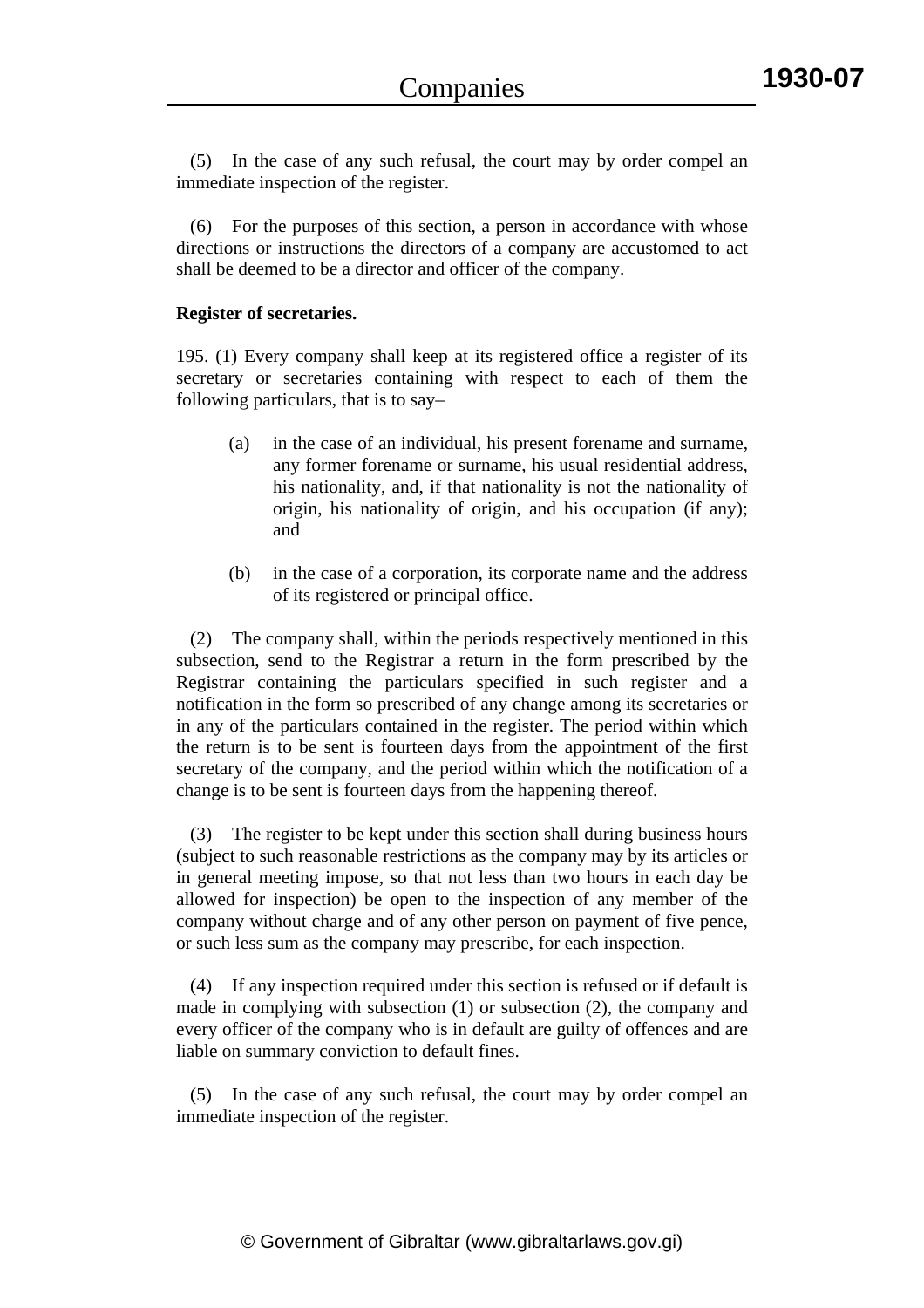(6) The form and notification to be prescribed by the Registrar for the purposes of subsection (2) shall be the form of return required by rules made under section 334 for the purposes of section 194(2), with the addition to that form of the requirement to provide in respect of a secretary the particulars specified in the register required to be kept by this section, and where there is a requirement under the Act that within the same period of time a return be made in respect of–

- (a) a director under section 194; and
- (b) a secretary under this section,

the particulars of both may be sent on the same form, indicating under which section such particulars are sent.

## **Particulars with respect to directors in trade catalogues and circulars.**

- 196.(1) Every company to which this section applies shall, in all trade catalogues, trade circulars, showcards and business letters on or in which the company's name appears and which are issued or sent by the company to any person in any of Her Majesty's dominions, state in legible characters with respect to every director being a corporation, the corporate name, and with respect to every director being an individual, the following particulars:– *(1929 c.23, s.145).*
	- (a) his present forename, or the initials thereof, and present surname;
	- (b) any former forenames and surnames;
	- (c) his nationality of origin, if his nationality is not the nationality of origin:

 Provided that, if special circumstances exist which render it in the opinion of the Minister responsible for finance expedient that such an exemption should be granted, the Minister responsible for finance may by order grant, subject to such conditions as may be specified in the order, exemption from the obligations imposed by this subsection.

- (2) This section shall apply to–
	- (a) every company registered under this Act;
	- (b) every company incorporated outside Gibraltar which has an established place of business within Gibraltar; and
	- (c) every company licensed under the Financial Services (Moneylending) Act.

*Act. 1917 No. 15.*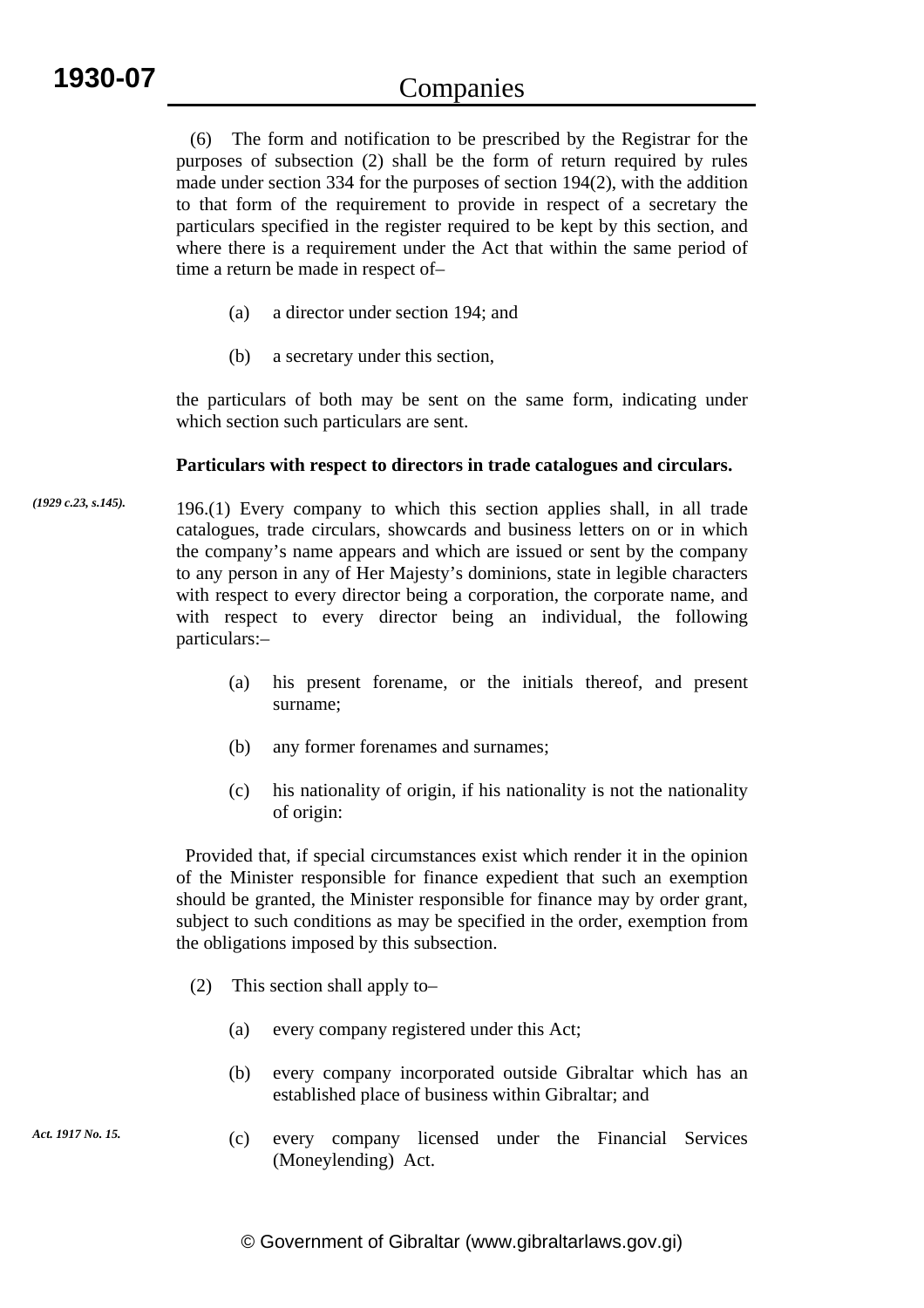(3) If a company makes default in complying with this section, every director of the company is guilty of an offence and is liable on summary conviction for each offence to a fine of £5, and in the case of a director being a corporation, every director and officer of the corporation, who is knowingly a party to the default, is liable to a like penalty:

 Provided that no proceedings shall be instituted under this section except by, or with the consent of, the Attorney-General.

- (4) For the purposes of this section–
	- (a) *Omitted*
	- (b) "director" includes any person in accordance with whose directions or instructions the directors of the company are accustomed to act;
	- (c) "initials" include a recognised abbreviation of a forename;
	- (d) "showcards" mean cards containing or exhibiting articles dealt with, or samples or representations thereof;
	- (e) in the case of a peer or person usually known by a title different from his surname, "surname" means that title;
	- (f) references to a former forename or surname do not include–
		- (i) in the case of a peer or a person usually known by a British title different from his surname, the name by which he was known previous to the adoption of or succession to the title; or
		- (ii) in the case of natural born British subjects, a former forename or surname where that name or surname was changed or disused before the person bearing the name attained the age of eighteen years; or
		- (iii) in the case of a married woman, the name or surname by which she was known previous to the marriage.

#### **Limited company may have directors with unlimited liability.**

197. (1) In a limited company the liability of the directors or *(1929 c.23, s.146).*managers, or of the managing director, may, if so provided by the memorandum, be unlimited.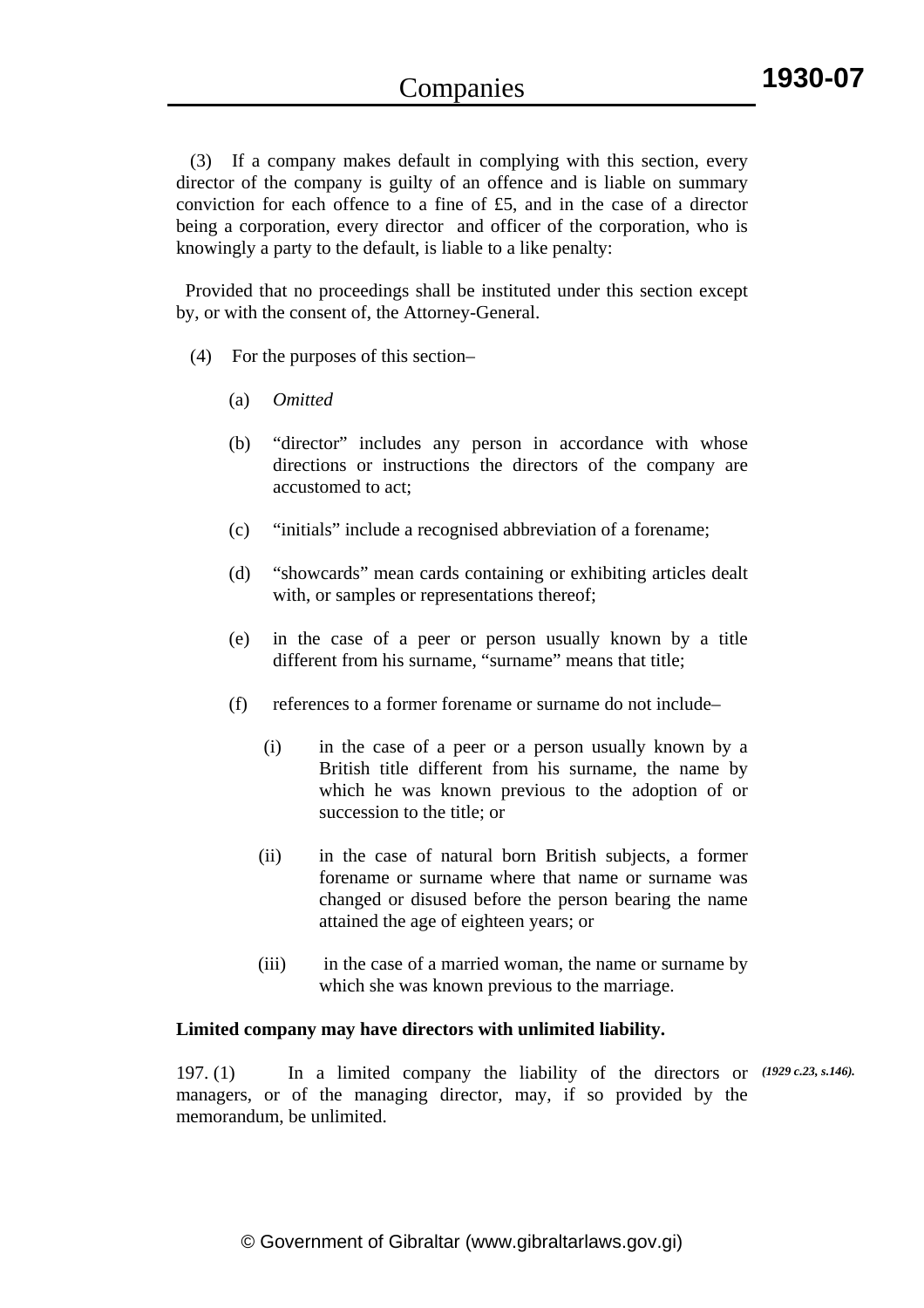(2) In a limited company in which the liability of a director or manager is unlimited, the directors or managers of the company (if any) and the member who proposes a person for election or appointment to the office of director or manager, shall add to that proposal a statement that the liability of the person holding that office will be unlimited, and the promoters, directors, managers and secretary (if any) of the company, or one of them, shall, before the person accepts the office or acts therein, give him notice in writing that his liability will be unlimited.

 (3) A director, manager or proposer who makes default in adding such a statement, or a promoter, director or manager who makes default in giving such a notice, is guilty of an offence and is liable on summary conviction to a fine at level 3 on the standard scale, and is also liable for any damage which the person so elected or appointed may sustain from the default, but the liability of the person elected or appointed shall not be affected by the default.

# **Special resolution of limited company making liability of directors unlimited.**

198. (1) A limited company, if so authorized by its articles, may, by special resolution, alter its memorandum so as to render unlimited the liability of its directors or managers, or of any managing director.

 (2) Upon the passing of any such special resolution the provisions thereof shall be as valid as if they had been originally contained in the memorandum.

## **Statement as to remuneration of directors to be furnished to shareholders.**

- 199. (1) Subject as hereinafter provided, the directors of a company shall, on demand in that behalf made to them in writing by members of the company entitled to not less than one-fourth of the aggregate number of votes to which all the members of the company are together entitled, furnish to all the members of the company within a period of one month from the receipt of the demand a statement, certified as correct or with such qualifications as may be necessary, by the auditors of the company, showing as respects each of the last three preceding years in respect of which the accounts of the company have been made up the aggregate amount received in that year by way of remuneration or other emoluments by persons being directors of the company, whether as such directors or otherwise in connection with the management of the affairs of the company, and there shall, in respect of any such director who is– *(1929 c.23, s.148).*
	- (a) a director of any other company which is in relation to the firstmentioned company a subsidiary company; or

*(s.147).*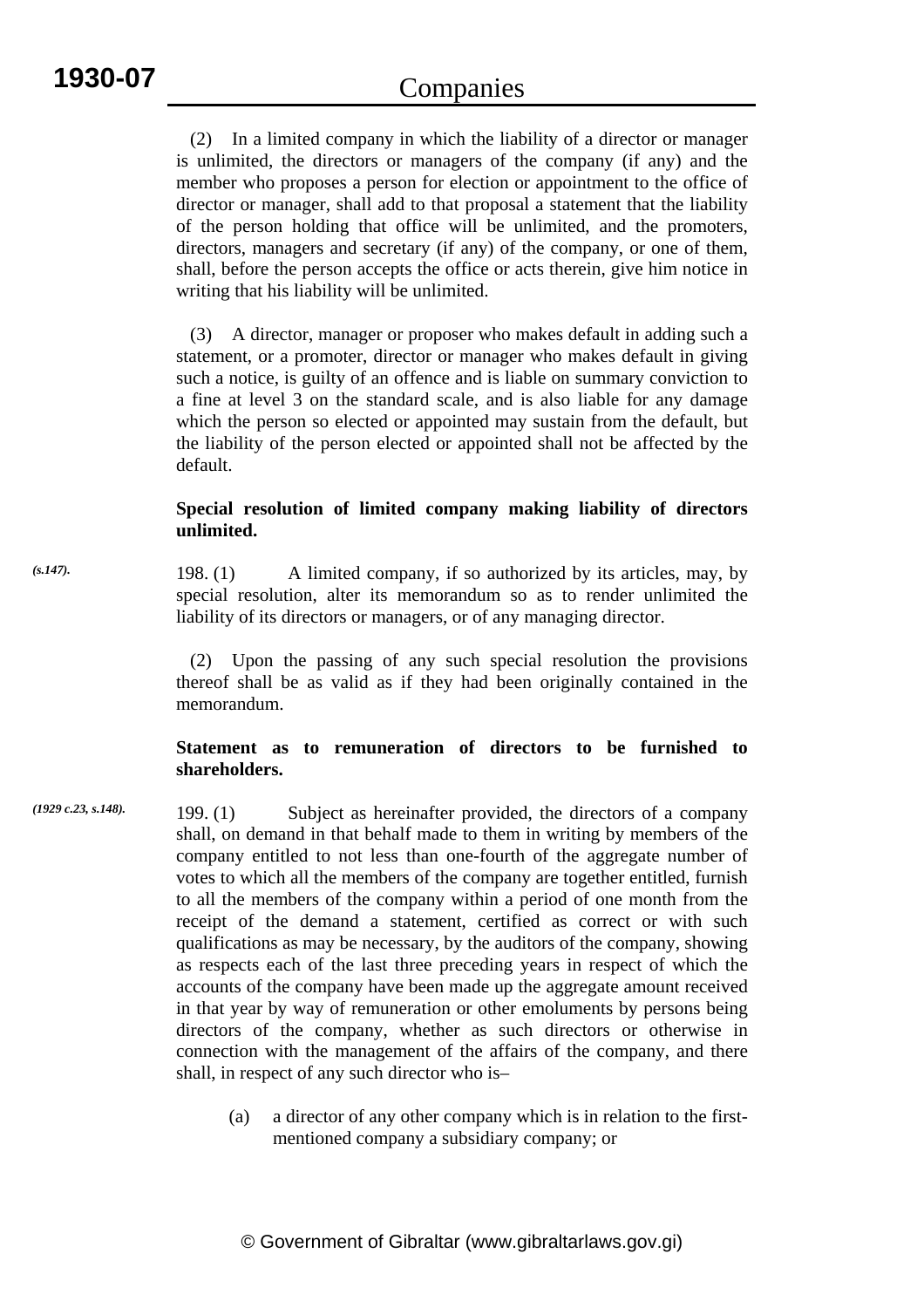(b) by virtue of the nomination, whether direct or indirect, of the company a director of any other company,

be included in the said aggregate amount any remuneration or other emoluments received by him for his own use whether as a director of, or otherwise in connection with the management of the affairs of, that other company:

Provided that–

- (i) a demand for a statement under this section shall be of no effect if the company within one month after the date on which the demand is made resolve that the statement shall not be furnished; and
- (ii) it shall be sufficient to state the total aggregate of all sums paid to or other emoluments received by all the directors in each year without specifying the amount received by any individual.

 (2) In computing for the purpose of this section the amount of any remuneration or emoluments received by any director, the amount actually received by him shall, if the company has paid on his behalf any sum by way of income tax (including super-tax and sur-tax) in respect of the remuneration or emoluments, be increased by the amount of the sum so paid.

 (3) A director who fails to comply with the requirements of this section, is guilty of an offence and is liable on summary conviction to a fine at level 2 on the standard scale.

 (4) In this section, "emoluments" include fees, percentages and other payments made or consideration given, directly or indirectly, to a director as such, and the money value of any allowances or perquisites belonging to his office.

## **Disclosure by directors of interest in contracts.**

200. (1) Subject to the provisions of this section, it shall be the duty *(1929 c.23, s.149).*of a director of a company who is in any way, whether directly, or indirectly, interested in a contract or proposed contract with the company to declare the nature of his interest at a meeting of the directors of the company.

 (2) In the case of a proposed contract the declaration required by this section to be made by a director shall be made at the meeting of the directors at which the question of entering into the contract is first taken into consideration, or if the director was not at the date of that meeting

**1930-07**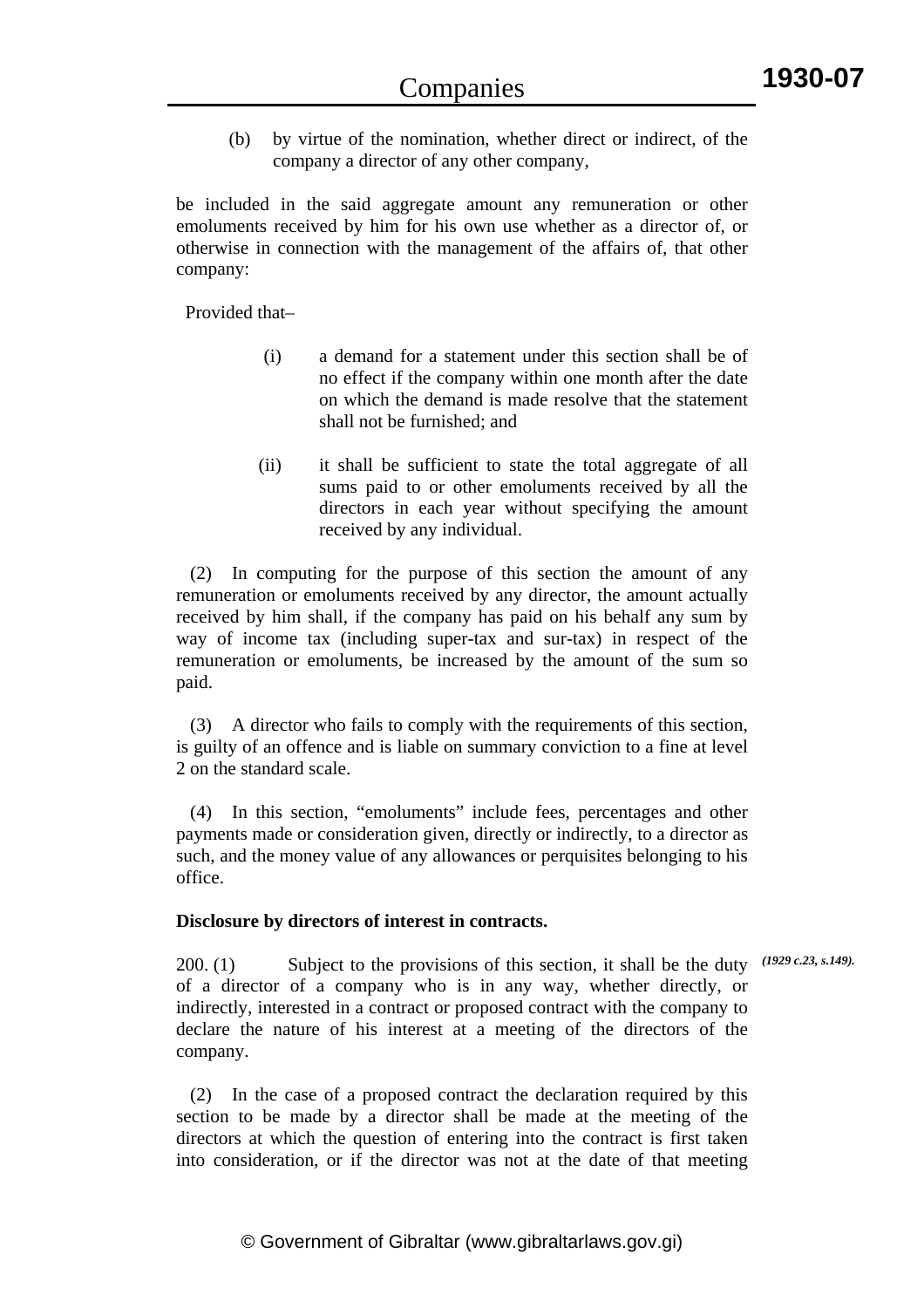interested in the proposed contract, at the next meeting of the directors held after he became so interested, and in a case where the director becomes interested in a contract after it is made, the said declaration shall be made at the first meeting of the directors held after the director becomes so interested.

 (3) For the purpose of this section, a general notice given to the directors of a company by a director to the effect that he is a member of a specified company or firm and is to be regarded as interested in any contract which may, after the date of the notice, be made with that company or firm shall be deemed to be a sufficient declaration of interest in relation to any contract so made.

 (4) A director who fails to comply with the provisions of this section is guilty of an offence and is liable on summary conviction to a fine at level 3 on the standard scale.

 (5) Nothing in this section shall be taken to prejudice the operation of any rule of law restricting directors of a company from having any interest in contracts with the company.

## **Contracts with sole members who are directors.**

201.(1) Subject to the provisions of subsection (2) below, where a private company limited by shares or by guarantee having only one member enters into a contract with the sole member of the company and the sole member is also a director of the company, the company shall, unless the contract is in writing, ensure that the terms of the contract are either set out in a written memorandum or are recorded in the minutes of the first meeting of the directors of the company following the making of the contract.

 (2) Subsection (1) shall not apply to contracts entered into in the ordinary course of the company's business.

 (3) Subject to subsection (4) below, nothing in this section shall be construed as excluding the operation of any other enactment or rule of law applying to contracts between a company and a director of that company.

 (4) Any failure to comply with subsection (1) with respect to a contract shall not affect the validity of that contract.

 (5) If a company fails to comply with subsection (1), the company and every officer of it who is in default shall be liable, on summary conviction, to a fine not exceeding level 5 on the standard scale.

## **Provision as to payments received by directors for loss of office or on retirement.**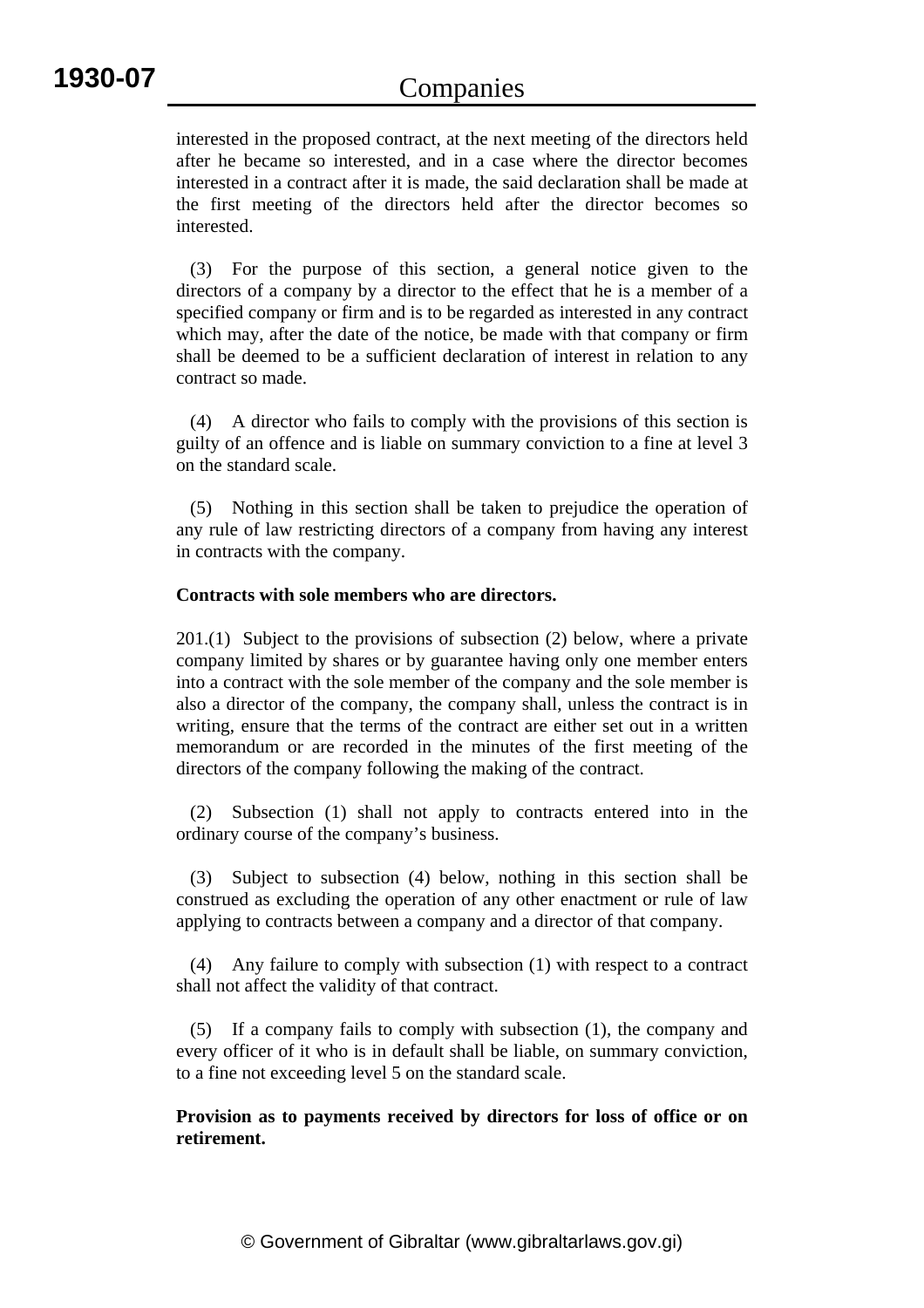*(1929 c.23, s.150).*

202. (1) It is hereby declared that it is not lawful in connection with the transfer of the whole or any part of the undertaking or property of a company for any payment to be made to any director of the company by way of compensation for loss of office, or as consideration for or in connection with his retirement from office, unless particulars with respect to the proposed payment, including the amount thereof, have been disclosed to the members of the company and the proposal approved by the company.

Where a payment which is hereby declared to be illegal is made to a director of the company, the amount received shall be deemed to have been received by him in trust for the company.

 (3) Where a payment is to be made to a director of a company in connection with the transfer to any persons, as a result of an offer made to the general body of shareholders, of all or any of the shares in the company, it shall be the duty of that director to take all reasonable steps to secure that particulars with respect to the proposed payment, including the amount thereof, shall be included in or sent with any notice of the offer made for their shares which is given to any shareholders.

 (4) Any such director who fails to take reasonable steps as aforesaid, or any person who has been properly required by any such director to include the said particulars in or send them with any such notice and who fails so to do, is guilty of an offence and is liable on summary conviction to a fine at level 1 on the standard scale, and if the requirements of subsection (3) are not complied with in relation to any such payment as is mentioned in that subsection, any sum received by the director on account of the payment shall be deemed to have been received by him in trust for any persons who have sold their shares as a result of the offer made.

 (5) If in connection with any such transfer as aforesaid the price to be paid to a director of the company whose office is to be abolished or who is to retire from office for any shares in the company held by him is in excess of the price which could at the time have been obtained by other holders of the like shares or any valuable consideration is given to any such director, the excess or the money value of the consideration, as the case may be, shall, for the purposes of this section, be deemed to have been a payment made to him by way of compensation for loss of office or as consideration for or in connection with his retirement from office.

 (6) Nothing in this section shall be taken to prejudice the operation of any rule of law requiring disclosure to be made with respect to any such payments as are mentioned in this section or with respect to any other like payments made or to be made to the directors of a company.

**Provisions as to assignment of office by directors.** 

*(1929 c.23, s.151).*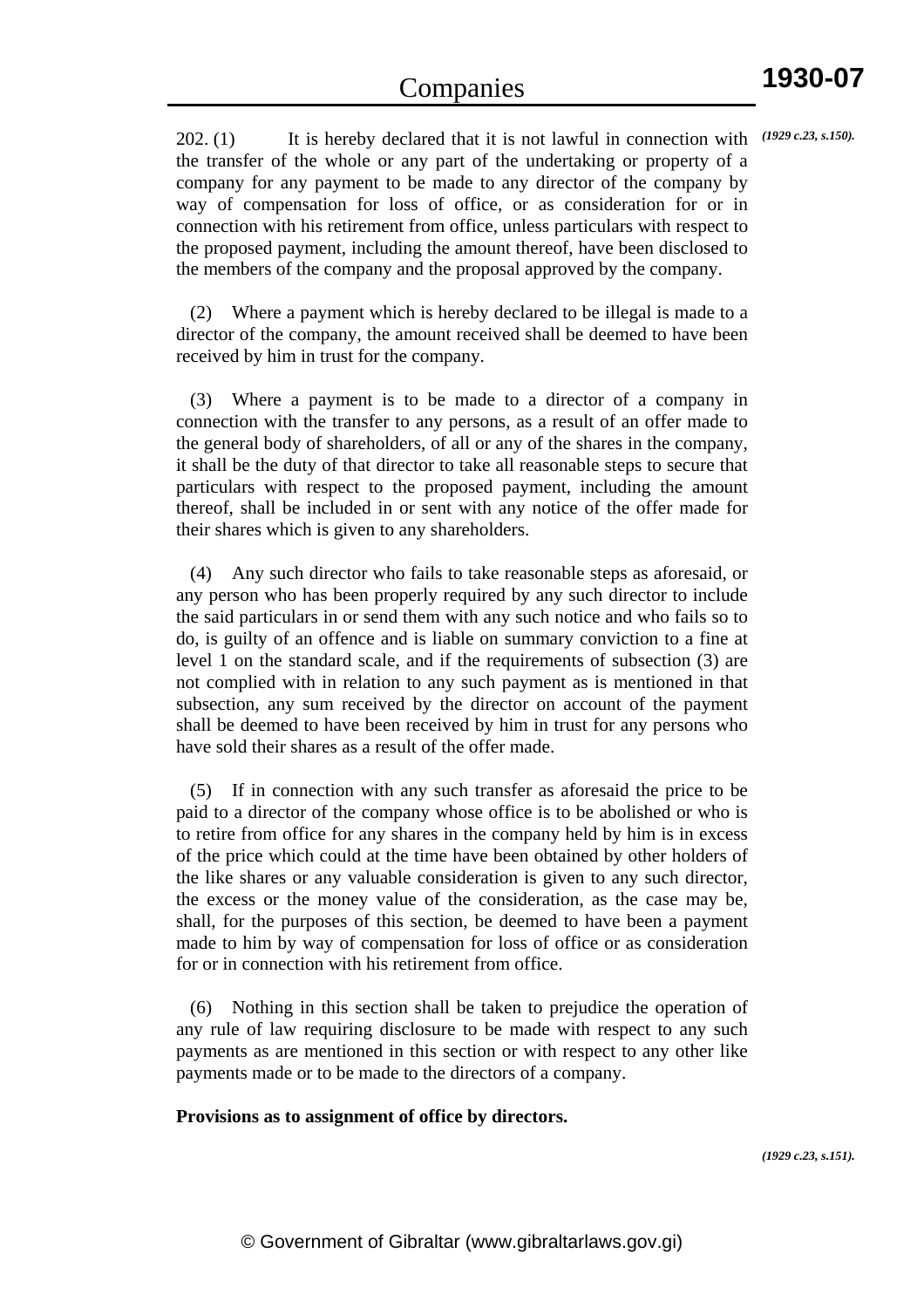203. If in the case of any company provision is made by the articles or by any agreement entered into between any person and the company for empowering a director or manager of the company to assign his office as such to another person, any assignment of office made in pursuance of the provision shall, notwithstanding anything to the contrary contained in the provision, be of no effect unless and until it is approved by a special resolution of the company.

*Avoidance of Provisions in Articles or Contracts relieving Officers from Liability.* 

### **Provisions as to liability of officers and auditors.**

204. Subject as hereinafter provided, any provision, whether contained in the articles of a company or in any contract with a company or otherwise, for exempting any director, manager or officer of the company, or any person (whether an officer of the company or not) employed by the company as auditor from, or indemnifying him against, any liability which by virtue of any rule of law would otherwise attach to him in respect of any negligence, default, breach of duty or breach of trust of which he may be guilty in relation to the company, shall be void: *(1929 c.23, s.152).*

> Provided that notwithstanding anything in this section, a company may, in pursuance of any such provision as aforesaid, indemnify any such director, manager, officer or auditor against any liability incurred by him in defending any proceedings, whether civil or criminal, in which judgment is given in his favour or in which he is acquitted or in connection with any application under section 378 in which relief is granted to him by the court.

#### *Arrangements and Reconstructions.*

#### **Power to compromise with creditors and members.**

205. (1) Where a compromise or arrangement is proposed between a company and its creditors or any class of them, or between the company and its members or any class of them, the court may, on the application in a summary way of the company or of any creditor or member of the company, or, in the case of a company being wound up, of the liquidator, order a meeting of the creditors or class of creditors, or of the members of the company or class of members, as the case may be, to be summoned in such manner as the court directs.

> (2) If a majority in number representing three-fourths in value of the creditors or class of creditors, or members or class of members, as the case may be, present and voting either in person or by proxy at the meeting, agree to any compromise or arrangement, the compromise or arrangement shall, if sanctioned by the court, be binding on all the creditorsor the class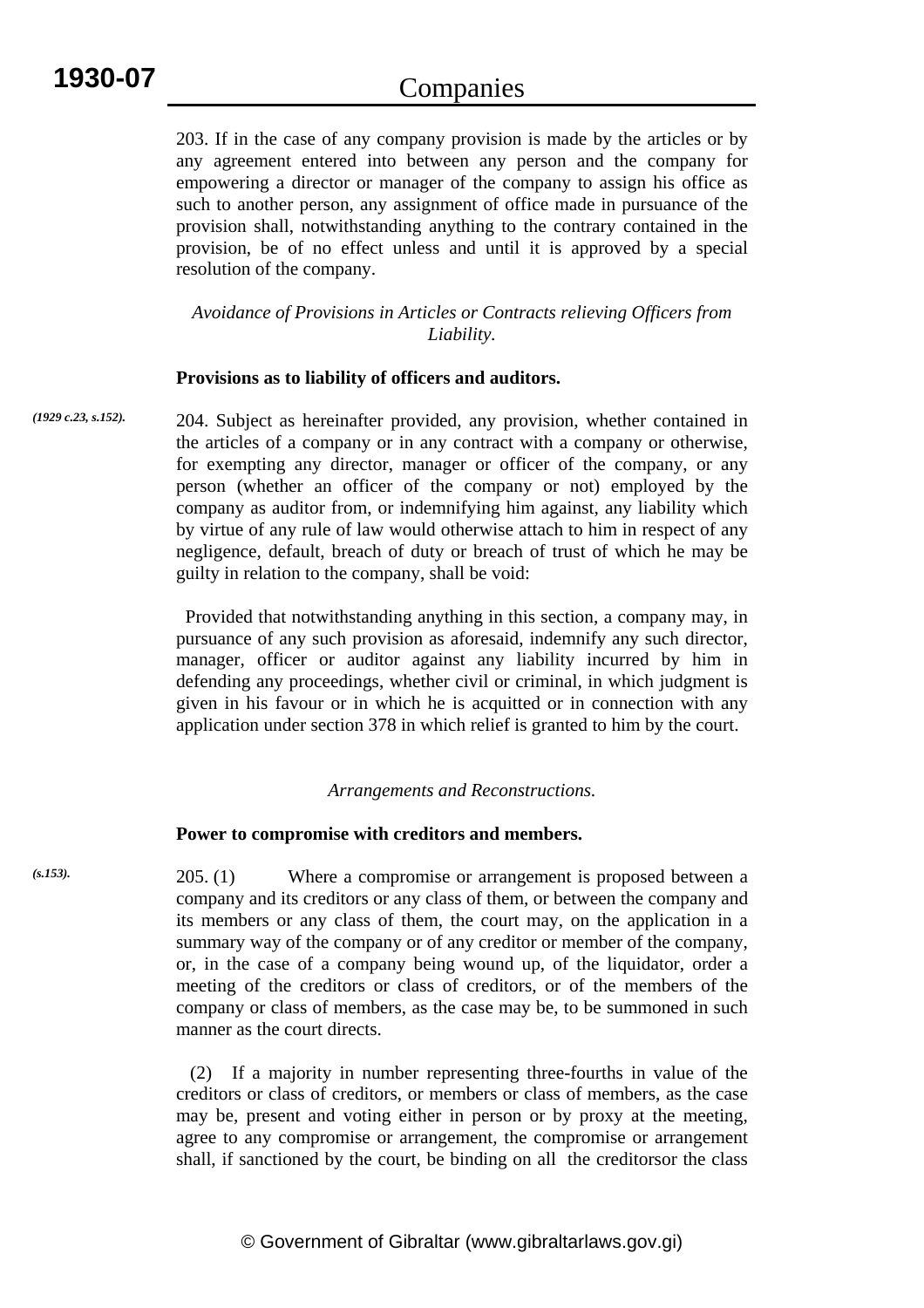of creditors, or on the members or class of members, as the case may be, and also on the company or, in the case of a company in the course of being wound up, on the liquidator and contributories of the company.

 (3) An order made under subsection (2) shall have no effect until an office copy of the order has been delivered to the Registrar for registration, and a copy of every such order shall be annexed to every copy of the memorandum of the company issued after the order has been made, or, in the case of a company not having a memorandum, of every copy so issued of the instrument constituting or defining the constitution of the company.

 (4) If a company makes default in complying with subsection (3), the company and every officer of the company who is in default are guilty of offences and are each liable on summary conviction to a fine of one tenth of the amount at level 1 on the standard scale for each copy in respect of which default is made.

 (5) In this section, "company" means any company liable to be wound up under this Act, and "arrangement" includes a re-organisation of the share capital of the company by the consolidation of shares of different classes or by the division of shares into shares of different classes or by both those methods.

## **Provisions for facilitating reconstruction and amalgamation of companies.**

206. (1) Where an application is made to the court under section 205 *(1929 c.23, s.154).*for the sanctioning of a compromise or arrangement proposed between a company and any such persons as are mentioned in that section, and it is shown to the court that the compromise or arrangement has been proposed for the purposes of or in connection with a scheme for the reconstruction of any company or companies or the amalgamation of any two or more companies, and that under the scheme the whole or any part of the undertaking or the property of any company concerned in the scheme (in this section referred to as "a transferor company") is to be transferred to another company (in this section referred to as "the transferee company"), the court may, either by the order sanctioning the compromise or arrangement or by any subsequent order, make provision for all or any of the following matters:–

- (a) the transfer to the transferee company of the whole or any part of the undertaking and of the property or liabilities of any transferor company;
- (b) the allotting or appropriation by the transferee company of any shares, debentures, policies or other like interests in that company which under the compromise or arrangement are to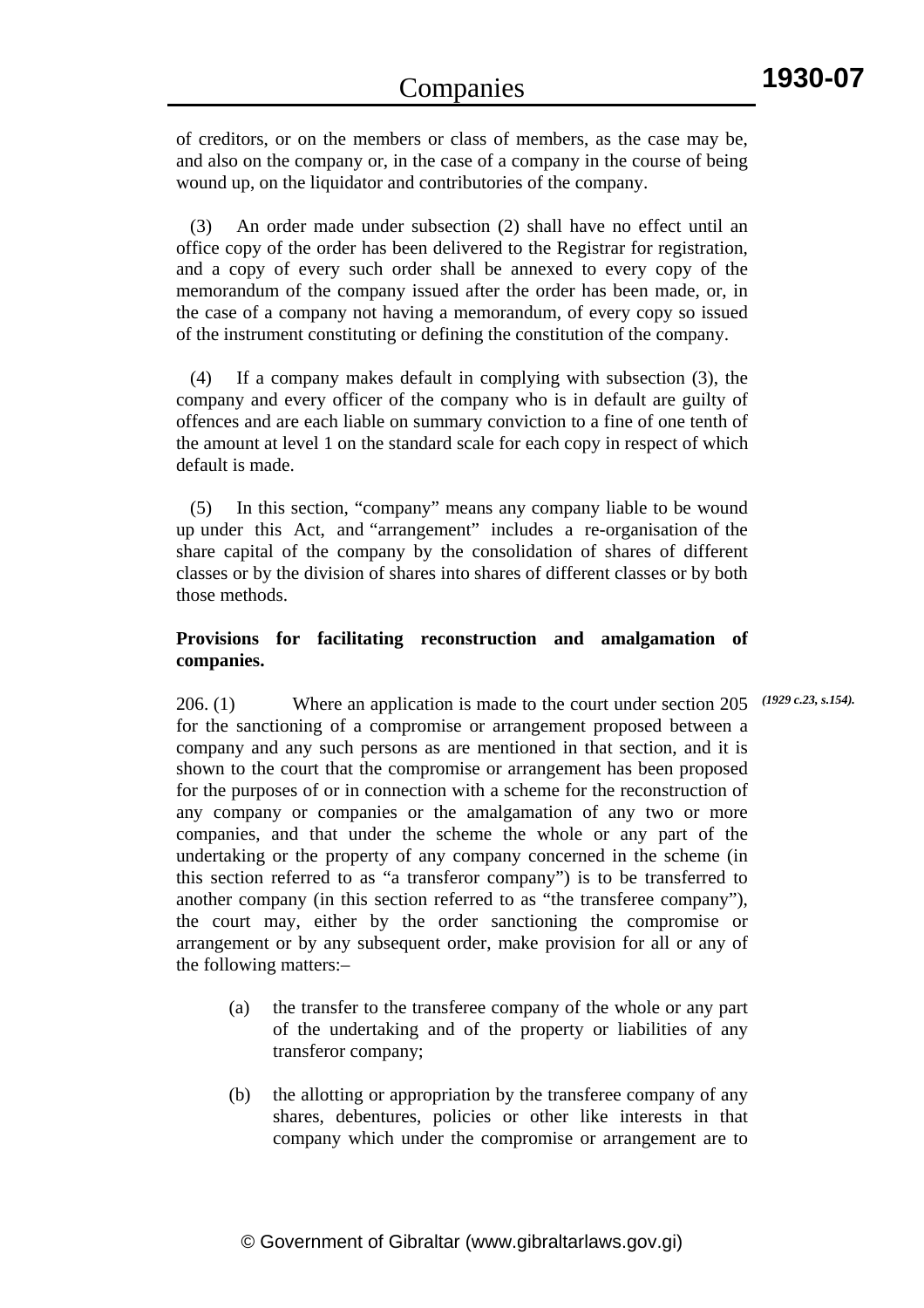be allotted or appropriated by that company to or for any person;

- (c) the continuation by or against the transferee company of any legal proceedings pending by or against any transferor company;
- (d) the dissolution, without winding up, of any transferor company;
- (e) the provision to be made for any persons, who within such time and in such manner as the court directs, dissent from the compromise or arrangement;
- (f) such incidental, consequential and supplemental matters as are necessary to secure that the reconstruction or amalgamation shall be fully and effectively carried out.

 (2) Where an order under this section provides for the transfer of property or liabilities, that property shall, by virtue of the order, be transferred to and vest in, and those liabilities shall, by virtue of the order, be transferred to and become the liabilities of, the transferee company, and in the case of any property, if the order so directs, freed from any charge which is by virtue of the compromise or arrangement to cease to have effect.

 (3) Where an order is made under this section, every company in relation to which the order is made shall cause an office copy thereof to be delivered to the Registrar for registration within seven days after the making of the order, and if default is made in complying with this subsection, the company and every officer of the company who is in default are guilty of offences and are liable on summary conviction to default fines.

 (4) In this section, "property" includes property, rights and powers of every description, and "liabilities" include duties.

 (5) Notwithstanding the provisions of section 205(5) "company" in this section does not include any company other than a company within the meaning of this Act.

# **Application of sections 205 and 206 to mergers and divisions.**

207. (1) Where–

(a) a compromise or arrangement is proposed between a public company and any such persons as are mentioned in section 205 for the purposes of, or in connection with, a scheme for the reconstruction of any company or companies or the amalgamation of any two or more companies;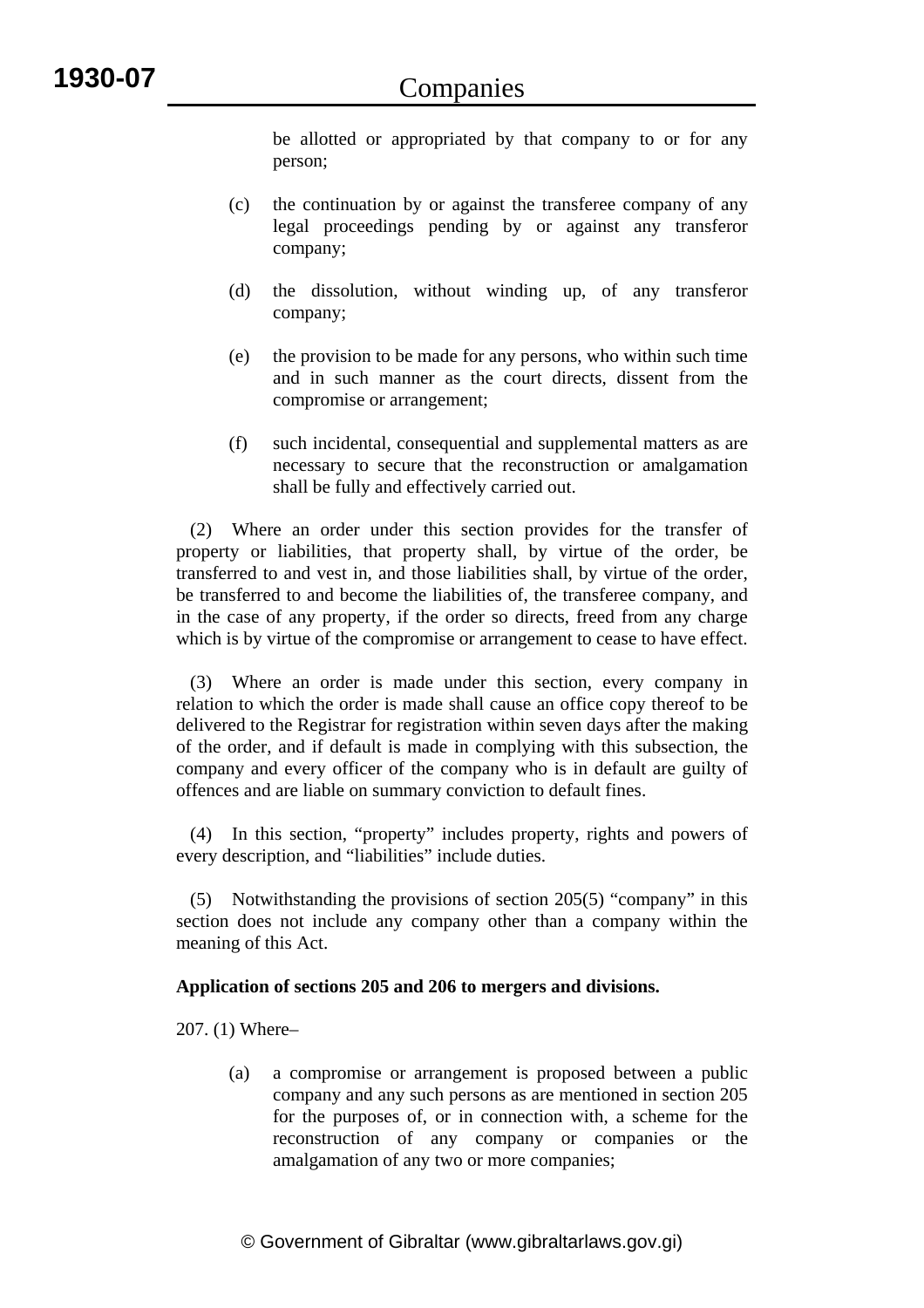- (b) the circumstances are as specified in any of the Cases described in subsection (2), and
- (c) the consideration for the transfer or each of the transfers envisaged in the Case in question is to be shares in the transferee company or any of the transferee companies receivable by members of the transferor company or transferor companies, with or without any cash payment to members,

sections 205 and 206 shall, as regards that compromise or arrangement, have effect subject to the provisions of this section and Schedule 16.

(2) The Cases referred to in subsection (1) are as follows:

### *Case 1*

Where under the scheme the undertaking, property and liabilities of the company in respect of which the compromise or arrangement in question is proposed are to be transferred to another public company, other than one formed for the purpose of, or in connection with, the scheme.

## *Case 2*

Where under the scheme the undertaking, property and liabilities of each of two or more public companies concerned in the scheme, including the company in respect of which the compromise or arrangement in question is proposed, are to be transferred to a company (whether or not a public company) formed for the purpose of, or in connection with, the scheme.

## *Case 3*

Where under the scheme the undertaking, property and liabilities of the company in respect of which the compromise or arrangement in question is proposed are to be divided among and transferred to two or more companies each of which is either–

- (a) a public company; or
- (b) a company (whether or not a public company) formed for the purposes of, or in connection with, the scheme.

 (3) Before sanctioning any compromise or arrangement under section 205 the court may on the application of any pre-existing transferee company or any member or creditor of it or, an administration order being in force in relation to the company, the administrator, order a meeting of the members of the company or any class of them or of the creditors of the company or any class of them to be summoned in such manner as the court directs.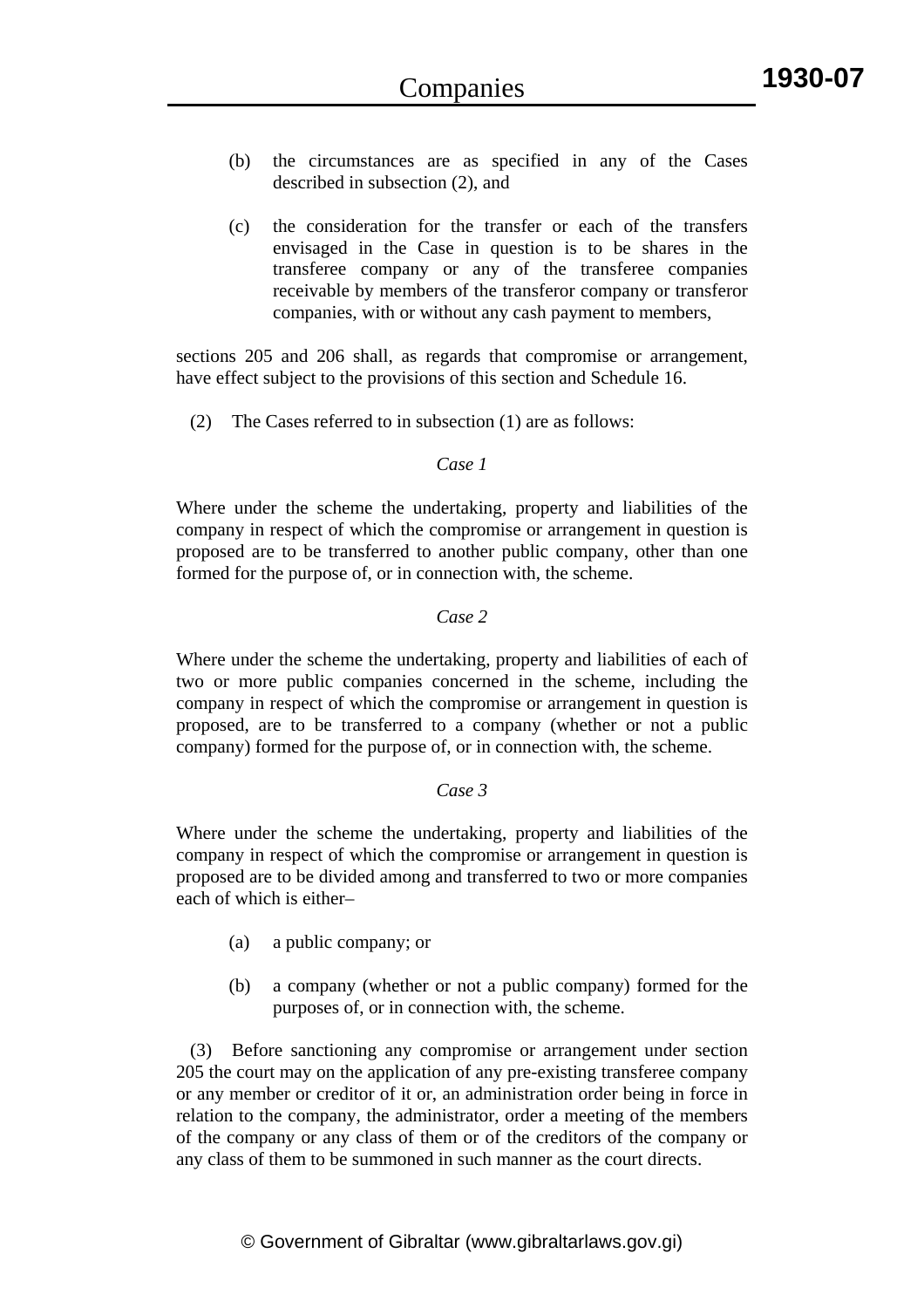(4) This section does not apply where the company in respect of which the compromise or arrangement is proposed is being wound up.

 (5) This section does not apply to compromises or arrangements in respect of which an application has been made to the court for an order under section 205(1) before the date this Act comes into force.

- (6) In this section and Schedule 16–
- "transferor company" means a company whose undertaking, property and liabilities are to be transferred by means of a transfer envisaged in any of the Cases specified in subsection (2);
- "transferee company" means a company to which a transfer envisaged in any of those Cases is to be made;
- "pre-existing transferee company" means a transferee company other than one formed for the purpose of, or in connection with, the scheme;
- "compromise or arrangement" means a compromise or arrangement to which subsection (1) applies;
- "the scheme" means the scheme mentioned in subsection (1)(a);
- "Case 1 Scheme", "Case 2 Scheme" and "Case 3 Scheme" means a scheme of the kind described in Cases 1, 2 and 3 of subsection (2) respectively;

"property" and "liabilities" have the same meaning as in section 206.

## **Power to acquire shares of shareholders dissenting from scheme or contract approved by majority.**

208. (1) Where a scheme or contract involving the transfer of shares or any class of shares in a company (in this section referred to as "the transferor company") to another company, whether a company within the meaning of this Act or not (in this section referred to as "the transferee company") has within four months after the making of the offer in that behalf by the transferee company been approved by the holders of not less than nine-tenths in value of the shares affected, the transferee company may, at any time within two months after the expiration of such four months, give notice in the prescribed manner to any dissenting shareholder that it desires to acquire his shares, and where such a notice is given the transferee company shall, unless on an application made by the dissenting shareholder within one month from the date on which the notice was given the court thinks fit to order otherwise, be entitled and bound to acquire those *(1929 c.23, s.155).*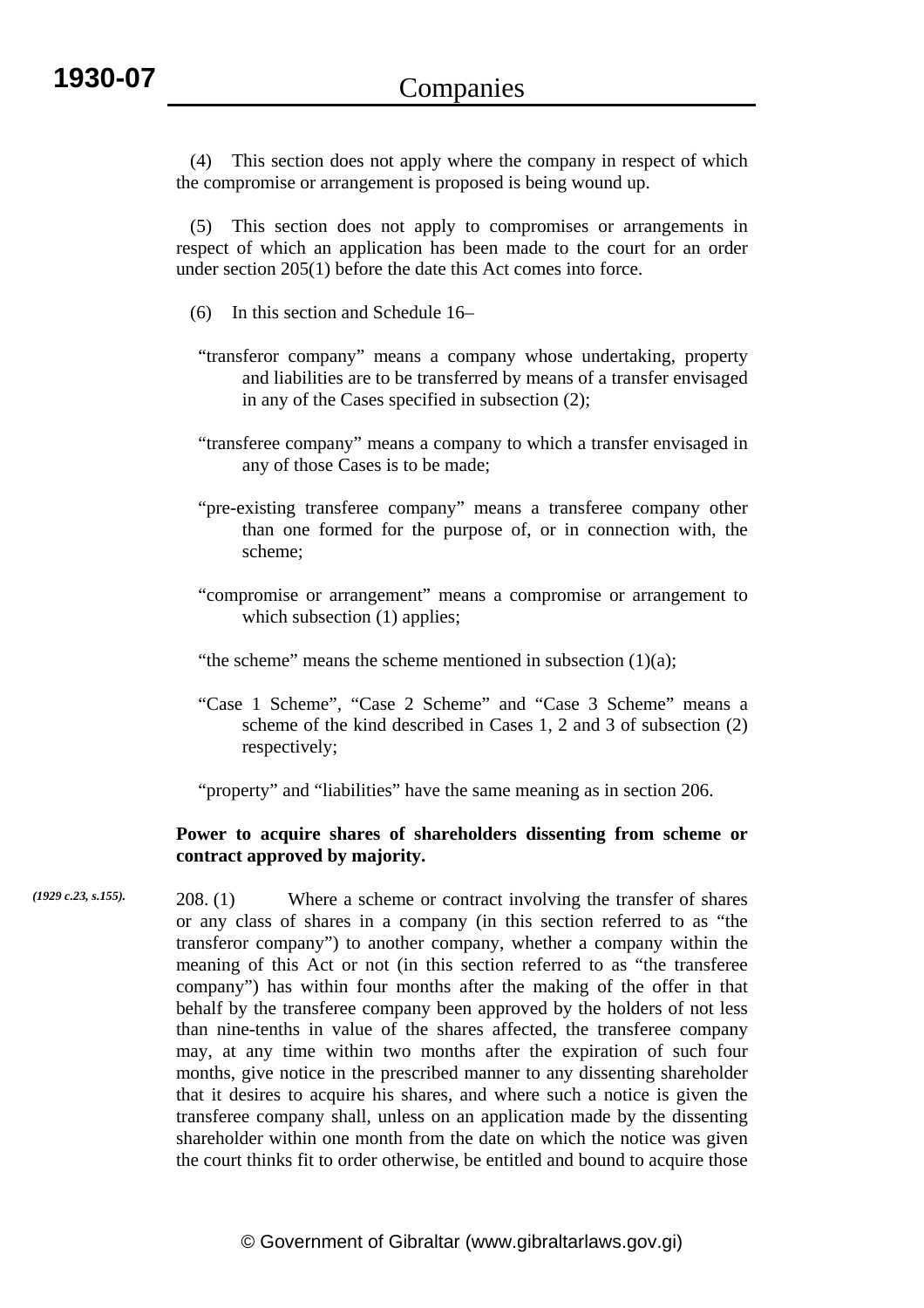shares on the terms on which under the scheme or contract the shares of the approving shareholders are to be transferred to the transferee company.

 (2) Where a notice has been given by the transferee company under this section and the court has not, on an application made by the dissenting shareholder, ordered to the contrary, the transferee company shall, on the expiration of one month from the date on which the notice has been given, or, if an application to the court by the dissenting shareholder is then pending, after that application has been disposed of, transmit a copy of the notice to the transferor company and pay or transfer to the transferor company the amount or other consideration representing the price payable by the transferee company for the shares which by virtue of this section that company is entitled to acquire, and the transferor company shall thereupon register the transferee company as the holder of those shares.

 (3) Any sums received by the transferor company under this section shall be paid into a separate bank account, and any such sums and any other consideration so received shall be held by that company on trust for the several persons entitled to the shares in respect of which the said sums or other consideration were respectively received.

 (4) In this section, "dissenting shareholder" includes a shareholder who has not assented to the scheme or contract and any shareholder who has failed or refused to transfer his shares to the transferee company in accordance with the scheme or contract.

# **PART V.**

## DISTRIBUTION OF PROFITS AND ASSETS.

## **Certain distributions prohibited.**

209. (1) A public company may not make a distribution except out of funds available for the purpose.

 (2) In this Part "distribution" means every description of distribution of a company's assets to its members, whether by cash or otherwise, except distribution by way of–

- (a) an issue of shares as fully or partly paid bonus shares;
- (b) the redemption of any of the company's own shares out of capital (including the proceeds of any issue of shares) or out of unrealised profits;
- (c) the reduction of share capital by extinguishing or reducing the liability of any of the members of any of the company's shares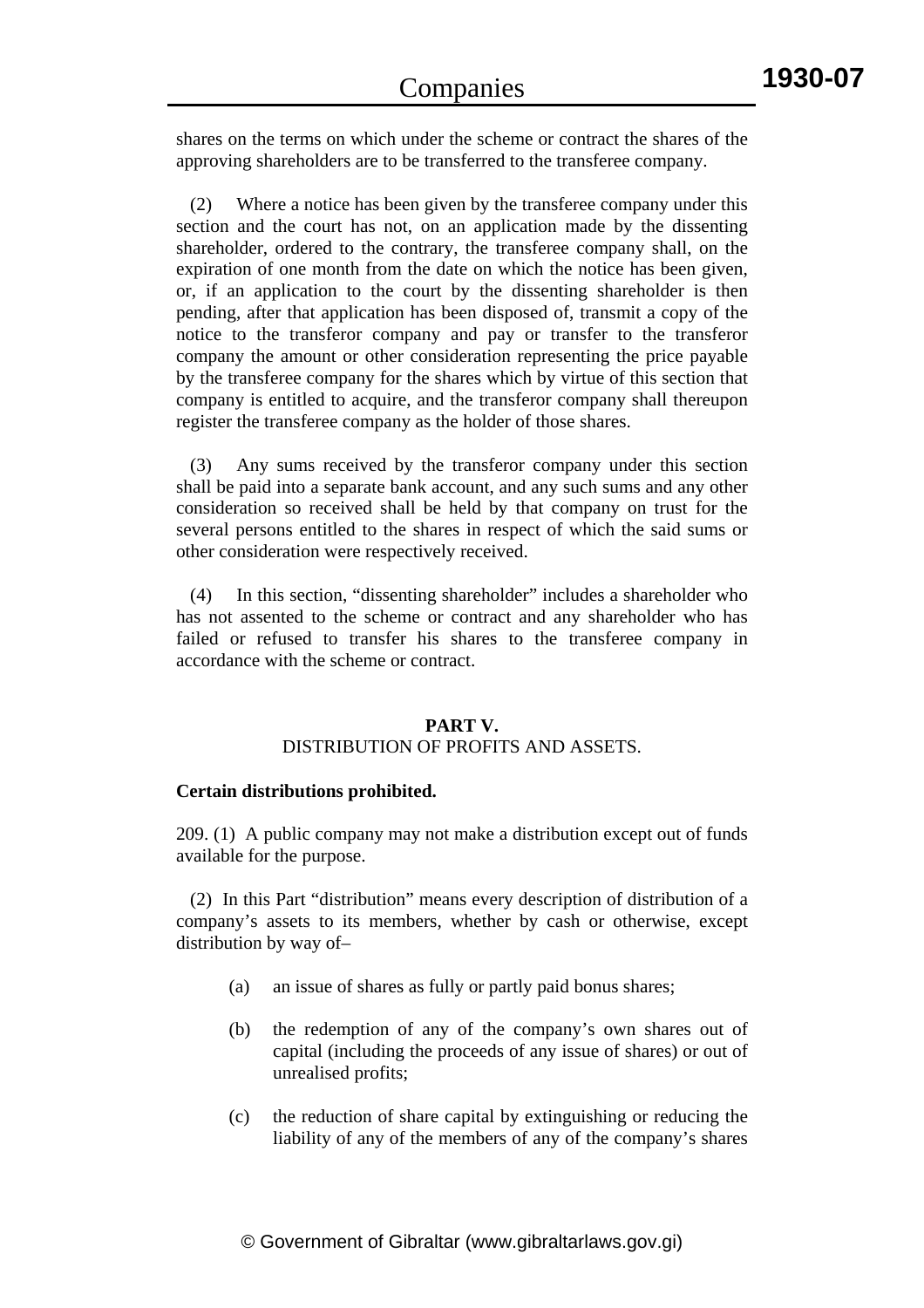in respect of share capital not paid up, or by paying off paid-up share capital; and

(d) a distribution of assets to members of the company on its winding up.

 (3) For the purposes of this Part, a public company's profits available for distribution are its accumulated realised profits, so far as not previously utilised by distribution or capitalisation, less its accumulated realised losses, so far as not previously written off in a reduction or reorganisation of capital duly made.

# **Further provisions as to distributions.**

210.(1) A public company may only make a distribution at any time–

- (a) if at that time the amount of its net assets is not less than the total of its called-up share capital and its undistributable reserves; and
- (b) if, and to the extent that, the distribution does not reduce the amount of those assets to less than that total.

 (2) A public company may not include any uncalled share capital as an asset in any accounts relevant for the purposes of this section.

> (3) (a) Subject to the following provisions of this section, an investment company may also make a distribution at any time out of its accumulated realised revenue profits, so far as not previously utilised by distribution or capitalisation, less its accumulated revenue losses (whether realised or unrealised), so far as not previously written off in a reduction or reorganisation of capital duly made–

- (i) if at that time the amount of its assets is at least equal to one and a half times the total of its liabilities; and
- (ii) if, and to the extent that, the distribution does not reduce that amount to less than one and a half times that total.
- (b) In subsection  $(3)(a)$  "liabilities" includes any provision except to the extent that it is taken into account for the purposes of that subsection in calculating the value of any assets of the company in question.
- (c) In this section "investment company" means a public company which has given notice (which has not been revoked) to the Registrar of its intention to carry on business as an investment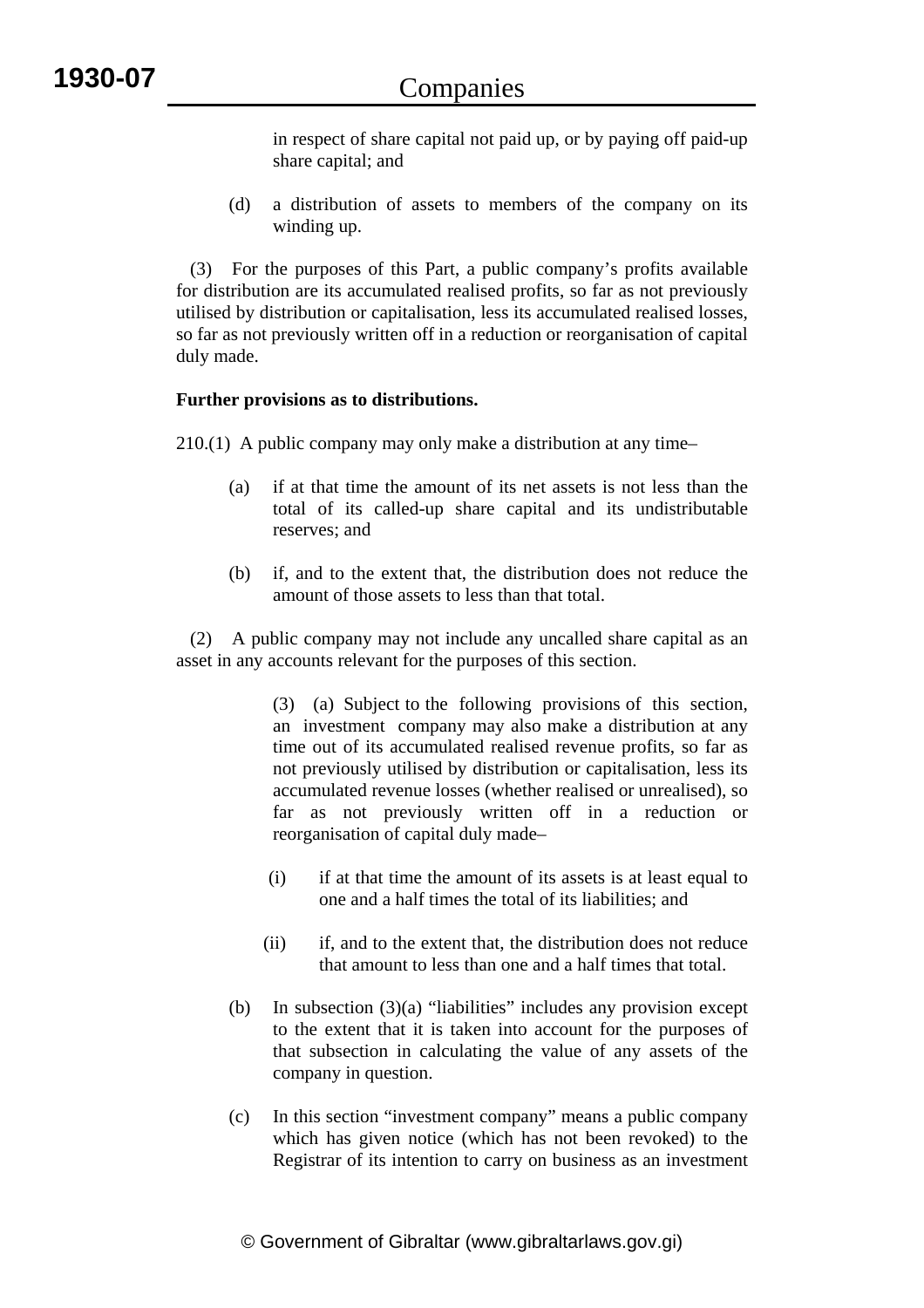company (the "requisite notice") and has since the date of that notice complied with the following requirements–

- (i) that the business of the company consists of investing its funds mainly in securities, with the aim of spreading investment risk and giving members of the company the benefit of the results of the management of its funds;
- (ii) that none of the company's holdings in companies (other than companies which are for the time being investment companies) represents more than 15 per cent by value of the investing company's investment;
- (iii) that the distribution of the company's capital profits is prohibited by its memorandum or articles of association; and
- (iv) that the company has not retained, otherwise than in compliance with this Part, in respect of any accounting reference period more than 15 per cent of the income it derives from securities.
- (d) An investment company may not make a distribution by virtue of subsection (3)(a) unless during the period beginning with the first day of the accounting reference period immediately preceding the accounting reference period in which the proposed distribution is to be made or, where the distribution is proposed to be made during the company's first accounting reference period, the first day of that period and ending with the date of the distribution, it has not–
	- (i) distributed any of its capital profits; or
	- (ii) applied any unrealised profits or any capital profits (realised or unrealised) in paying up debentures or any amounts unpaid on any of its issued shares.
- (e) An investment company may not make a distribution by virtue of subsection  $(3)(a)$  unless the company gave the requisite notice before the beginning of the period referred to in subsection (3)(d).
- (f) A notice by a company to the Registrar under subsection  $(3)(c)$ may be revoked at any time by the company on giving notice to the Registrar that it no longer wishes to be an investment company within the meaning of this section, and, on giving that notice, the company shall cease to be such an investment company.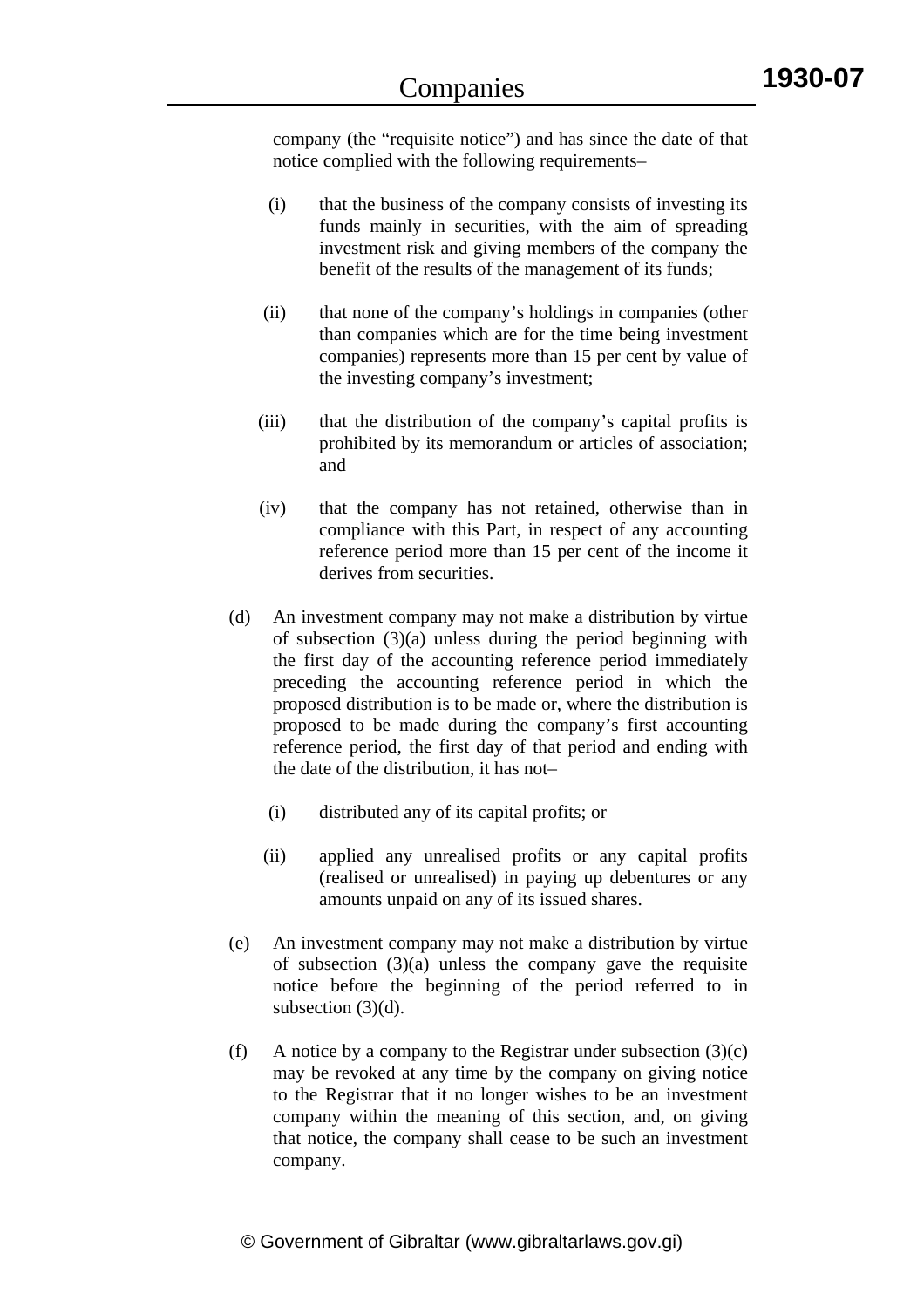(4) (a) Where an insurance company carries on a long term business, any amount included in the relevant part of the balance sheet is to that part of the balance sheet which represents a surplus in the fund or funds maintained by it in respect of that business and which has not been allocated to policy holders in accordance with section 86 of the Insurance Companies Act and any deficit in that fund or those funds shall be respectively treated for the purposes of this Part as a realised profit and a realised loss, and, subject to this, any profits or loss arising in that business will be left out of account for those purposes.

- (b) In paragraph (a)–
	- (i) the reference to a surplus in any fund of an insurance company is a reference to an excess of the assets representing that fund or those funds over the liabilities of the company attributable to its long term business, as shown by an actuarial investigation;
	- (ii) the reference to the relevant part of the balance sheet is to that part of the balance sheet which represents Liabilities item A.V (profit and loss account) in the balance sheet format set out in section B of Chapter 1 of Schedule 1 to the Insurance Companies (Accounts Directive) Regulations 1997; and
	- (iii) the reference to a deficit in any such fund or funds is a reference to the excess of those liabilities over those assets, as so shown.
- (5) In this Part–
- "actuarial investigation" means an investigation to which section 78 of the Insurance Companies Act, 1987 (periodic actuarial investigation of insurer with long term business) applies or which is made in pursuance of a requirement imposed by section 82 of that Act (power for Commissioner to order actuarial investigation);
- "insurance company" means an insurance company to which that Act applies;
- "long term business" has the same meaning as in that Act;
- "relevant capitalisation" is any capitalisation except a transfer of profits of the company to its capital redemption reserve; and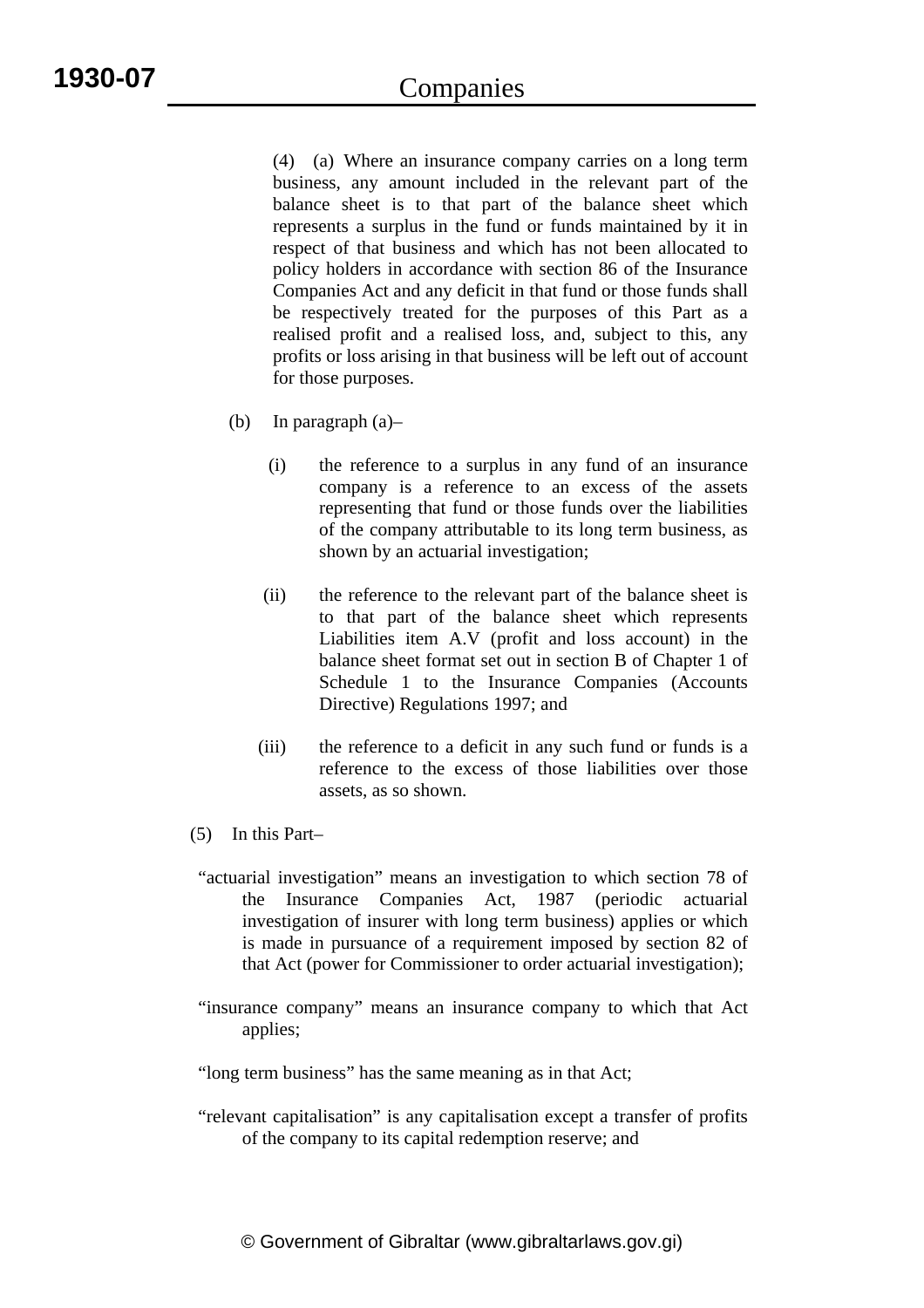"undistributable reserves" means–

- (a) the share premium account;
- (b) the capital redemption reserve;
- (c) the amount by which the company's unrealised profits, so far as not previously utilised by a relevant capitalisation exceed its accumulated unrealised losses (so far as not previously written off in a reduction or reorganisation of capital duly made); and
- (d) any other reserve which the company is prohibited from distributing by any provision of this Act, or by its memorandum or articles.

### **Consequences of unlawful distribution.**

211. (1) Where a distribution, or part of one, made by a public company to one of its members is made in contravention of this Part and, at the time of the distribution, that member knows or has reasonable grounds to believe that it is so made, he is liable to repay it (or that part of it as the case may be) to the company or (in the case of a distribution made otherwise than in cash) to pay the company a sum equal to the value of the distribution or part at that time.

 (2) Subsection (1) is without prejudice to any obligation imposed apart from this section on a member of a company to repay a distribution unlawfully made to him but this section does not apply in relation to–

- (a) financial assistance given by a company in contravention of section 72; or
- (b) any payment made by the company in respect of the redemption by the company of shares in itself.

#### **Amount of distribution which may be made.**

212. (1) The amount of a distribution which may be made without contravening section 209 or 210 shall be determined by reference to the following items as stated in the company's last annual accounts or interim accounts–

- (a) profits, losses, assets and liabilities;
- (b) provisions for depreciation, diminution in value of assets and any amounts written off by way of such provisions; and
- (c) share capital and reserves (including undistributable reserves).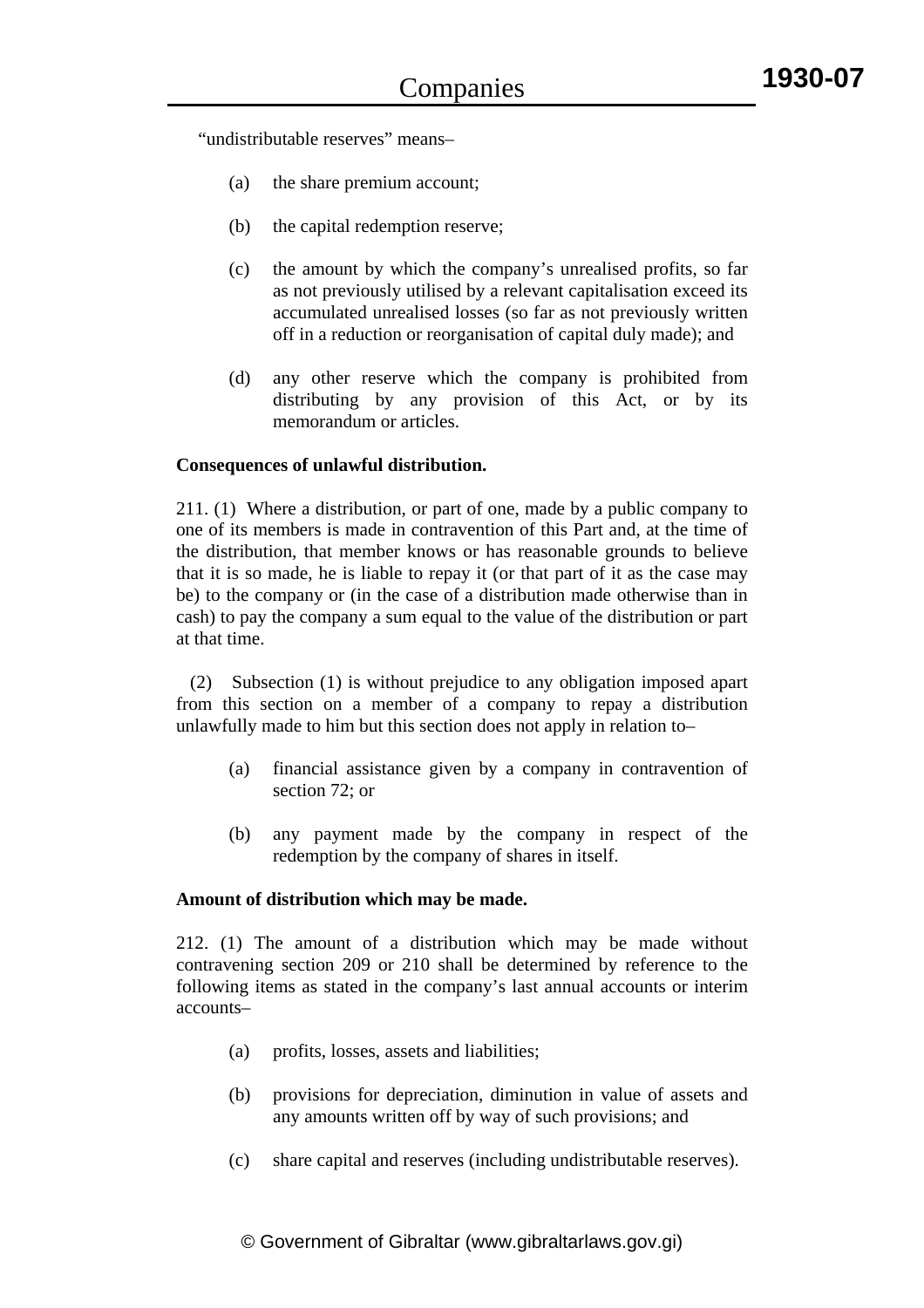(2) In relation to a proposed distribution by a public company the interim accounts must have been properly prepared or have been so prepared subject only to matters which are not material, for determining, by reference to items mentioned in subsection (1), whether the distribution would contravene section 209 or 210.

- (3) In this section–
- "interim accounts" means those accounts necessary to enable a reasonable judgement to be made as to the amounts mentioned in paragraphs (a) to (c) of subsection (1) where a distribution would contravene section 209 or 210 if reference were made only to the company's last annual accounts;
- "properly prepared" in relation to interim accounts means that the accounts must comply with any requirements imposed by or under this Act and any balance sheet comprised in the accounts must have been signed in accordance with section 177.

### **PART VI.**  WINDING UP.

# (A) PRELIMINARY.

# *Modes of Winding up.*

## **Modes of winding up.**

- 213. (1) The winding up of a company may be either– *(1929 c.23, s.156).*
	- (a) by the court; or
	- (b) voluntary; or
	- (c) subject to the supervision of the court.

 (2) The provisions of this Act with respect to winding up apply, unless the contrary appears, to the winding up of a company in any of those modes.

## *Contributories.*

## **Liability as contributories of present and past members.**

*(s.157).*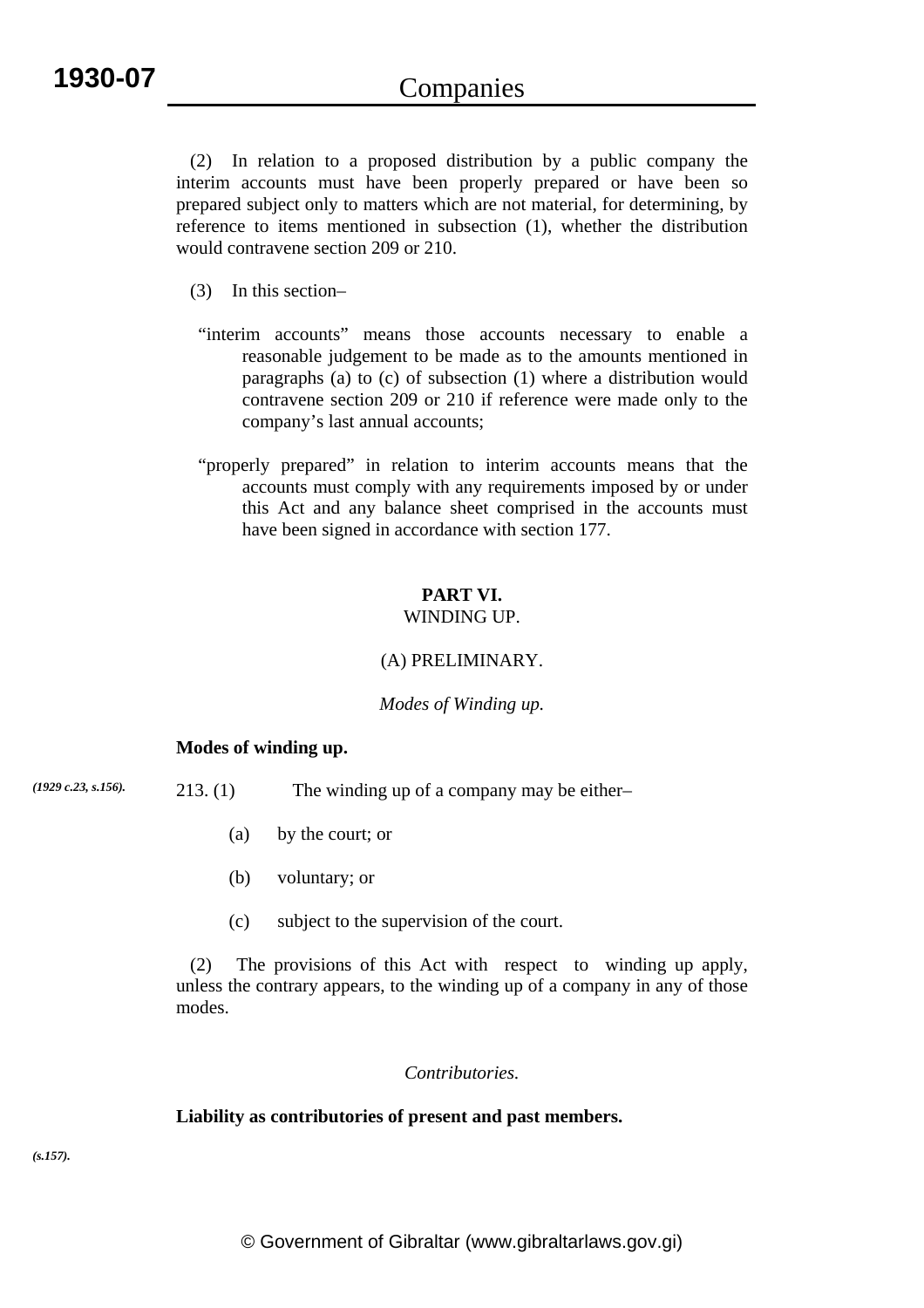$214. (1)$  In the event of a company being wound up, every present and past member shall be liable to contribute to the assets of the company to an amount sufficient for payment of its debts and liabilities, and the costs, charges and expenses of the winding up, and for the adjustment of the rights of the contributories among themselves, subject to the provisions of subsection (2) and the following qualifications:–

- (a) a past member shall not be liable to contribute if he has ceased to be a member for one year or upwards before the commencement of the winding up;
- (b) a past member shall not be liable to contribute in respect of any debt or liability of the company contracted after he ceased to be a member;
- (c) a past member shall not be liable to contribute unless it appears to the court that the existing members are unable to satisfy the contributions required to be made by them in pursuance of this Act;
- (d) in the case of a company limited by shares no contribution shall be required from any member exceeding the amount (if any ) unpaid on the shares in respect of which he is liable as a present or past member;
- (e) in the case of a company limited by guarantee, no contribution shall, subject to the provisions of subsection (3), be required from any member exceeding the amount undertaken to be contributed by him to the assets of the company in the event of its being wound up;
- (f) nothing in this Act shall invalidate any provision contained in any policy of insurance or other contract whereby the liability of individual members on the policy or contract is restricted, or whereby the funds of the company are alone made liable in respect of the policy or contract;
- (g) a sum due to any member of a company, in his character of a member, by way of dividends, profits or otherwise, shall not be deemed to be a debt of the company, payable to that member in a case of competition between himself and any other creditor not a member of the company, but any such sum may be taken into account for the purpose of the final adjustment of the rights of the contributories among themselves.

 (2) In the winding up of a limited company, any director or manager, whether past or present, whose liability is, under the provisions of this Act, unlimited, shall, in addition to his liability (if any) to contribute as an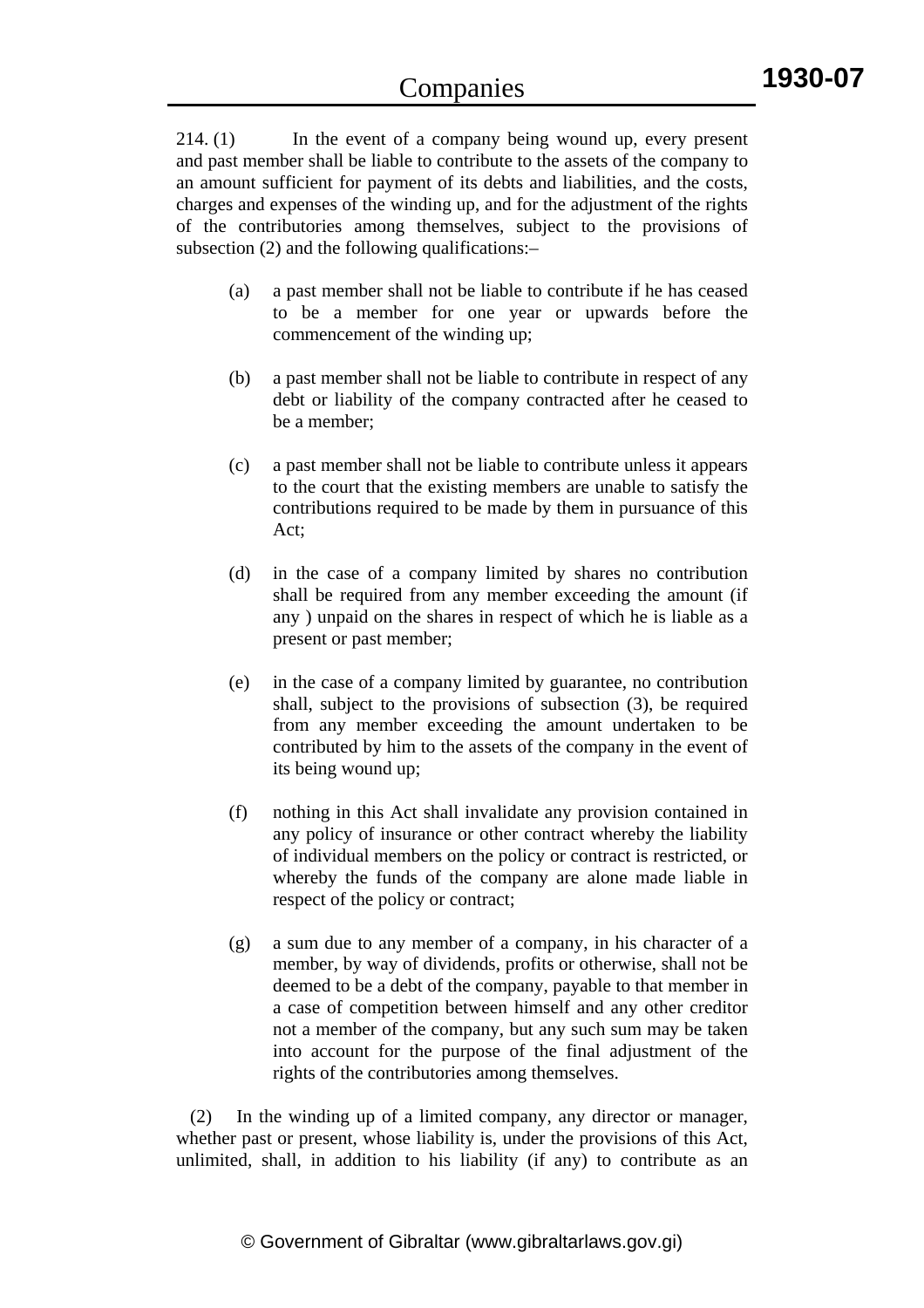ordinary member, be liable to make a further contribution as if he were at the commencement of the winding up a member of an unlimited company:

Provided that–

- (a) a past director or manager shall not be liable to make such further contribution if he has ceased to hold office for a year or upwards before the commencement of the winding up;
- (b) a past director or manager shall not be liable to make such further contribution in respect of any debt or liability of the company contracted after he ceased to hold office;
- (c) subject to the articles of the company, a director or manager shall not be liable to make such further contribution unless the court deems it necessary to require that contribution in order to satisfy the debts and liabilities of the company, and the costs, charges and expenses of the winding up.

 (3) In the winding up of a company limited by guarantee which has a share capital, every member of the company shall be liable, in addition to the amount undertaken to be contributed by him to the assets of the company in the event of its being wound up, to contribute to the extent of any sums unpaid on any shares held by him.

## **Definition of contributory.**

215. The term "contributory" means every person liable to contribute to the assets of a company in the event of its being wound up, and for the purposes of all proceedings for determining, and all proceedings prior to the final determination of the persons who are to be deemed contributories, includes any person alleged to be a contributory. *(1929 c.23, s.158).*

## **Nature of liability of contributory.**

216. The liability of a contributory shall create a debt of the nature of a specialty debt accruing due from him at the time when his liability commenced, but payable at the times when calls are made for enforcing the liability. *(s.159).*

## **Contributories in cases of death of member.**

217. (1) If a contributory dies either before or after he has been placed on the list of contributories, his personal representatives shall be liable in due course of administration to contribute to the assets of the company in discharge of his liability and shall be contributories accordingly. *(s.160).*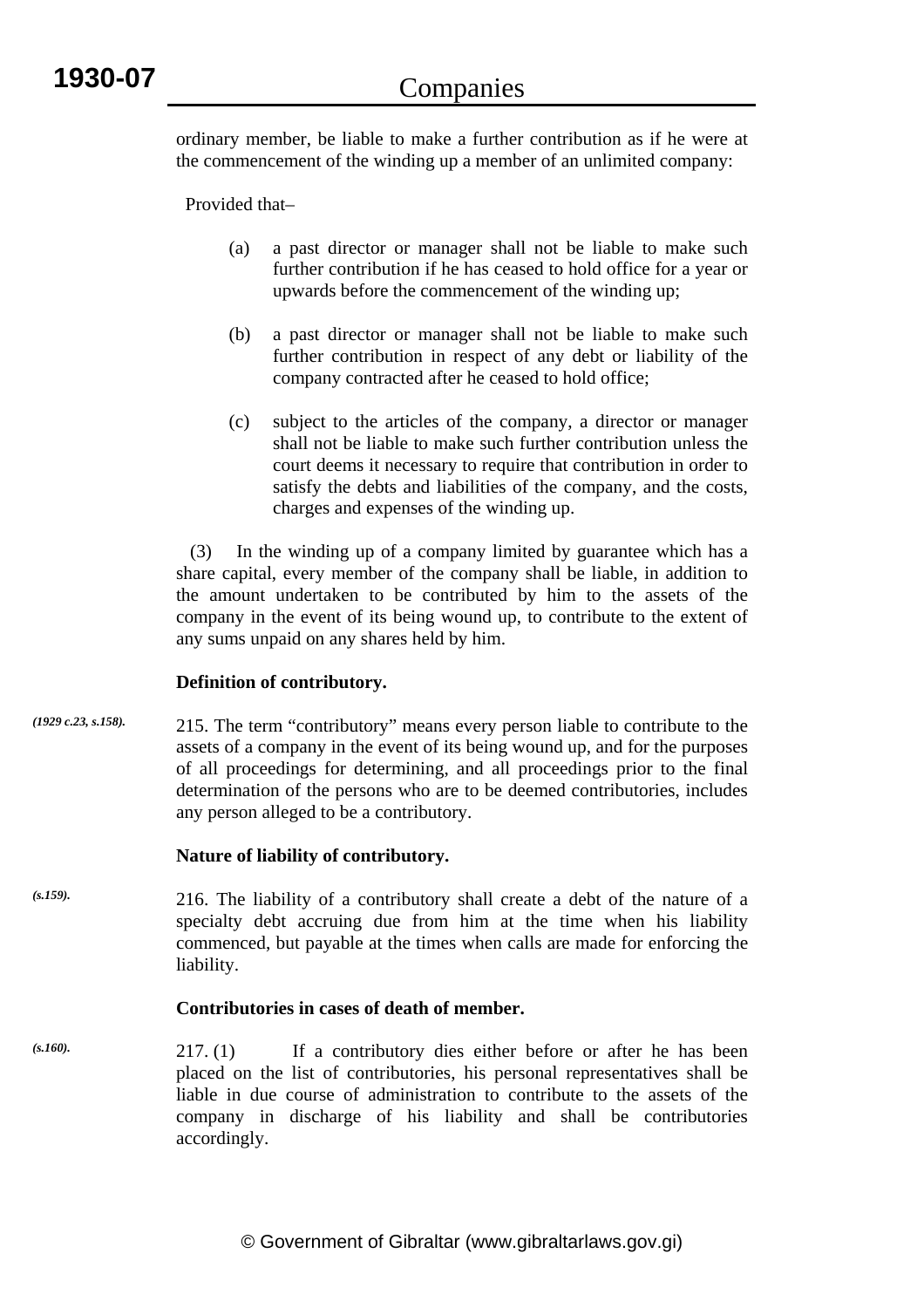(2) If the personal representatives make default in paying any money ordered to be paid by them, proceedings may be taken for administering the estate of the deceased contributory, and for compelling payment thereout of the money due.

## **Contributories in case of bankruptcy of member.**

218. If a contributory becomes bankrupt, either before or after he has been *(1929 c.23, s.161).* placed on the list of contributories–

- (a) his trustee in bankruptcy shall represent him for all the purposes of the winding up, and shall be a contributory accordingly, and may be called on to admit to proof against the estate of the bankrupt, or otherwise to allow to be paid out of his assets in due course of law, any money due from the bankrupt in respect of his liability to contribute to the assets of the company; and
- (b) there may be proved against the estate of the bankrupt, the estimated value of his liability to future calls as well as calls already made.

## (B) WINDING UP BY THE COURT.

*Jurisdiction.* 

## **Jurisdiction.**

219. The Supreme Court shall have jurisdiction to wind up any company *(s.163).* registered in Gibraltar.

*Cases in which Company may be Wound up by Court.* 

## **Circumstances in which company may be wound up by court.**

220. A company may be wound up by the court if–

*(s.168).*

- (a) the company has by special resolution resolved that the company be wound up by the court;
- (b) default is made in delivering the statutory report to the Registrar or in holding the statutory meeting;
- (c) the company does not commence its business within a year from its incorporation, or suspends its business for a whole year;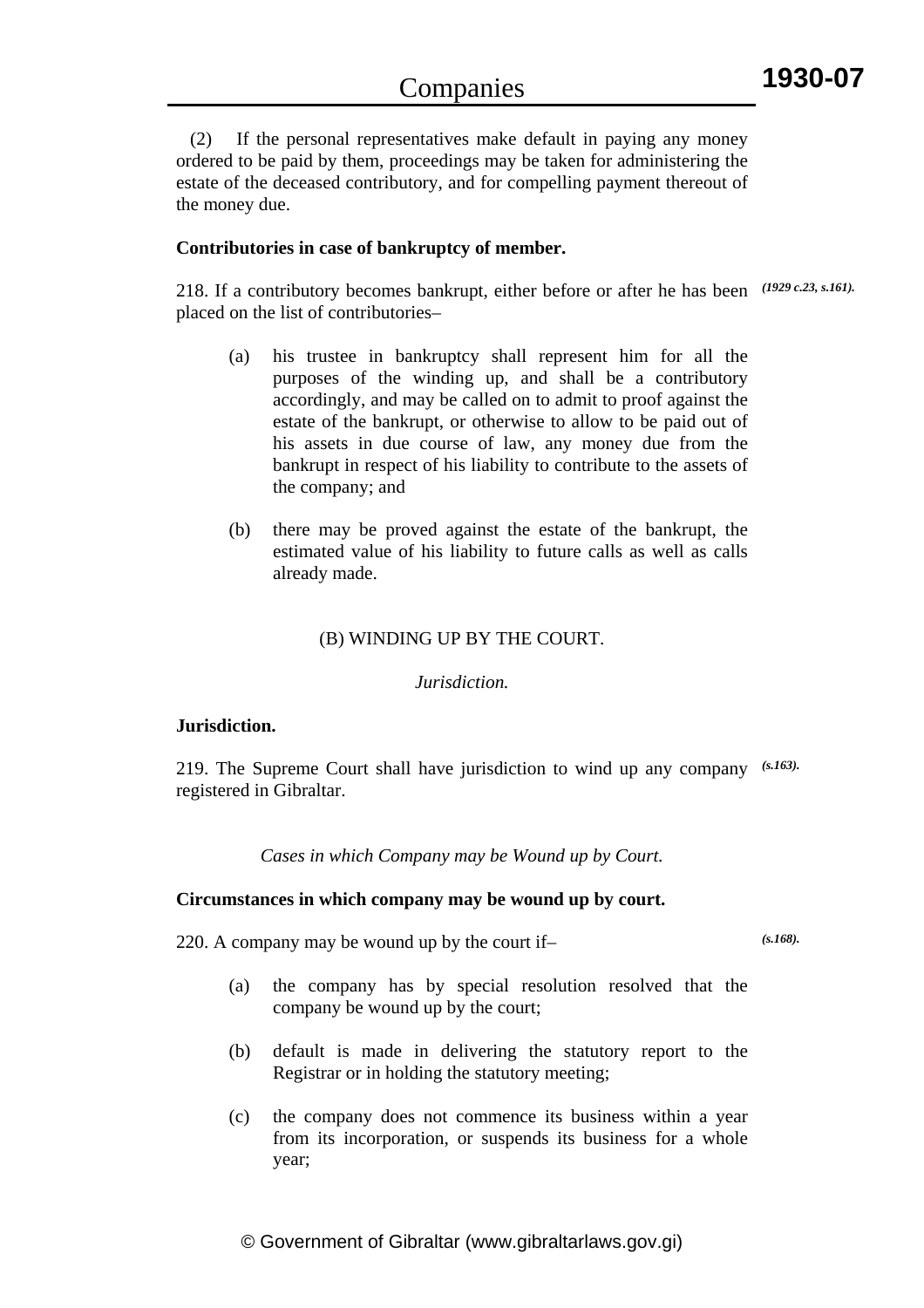- (d) the number of members is reduced, in the case of a private company, below one, or, in the case of any other company, below seven;
- (e) the company is unable to pay its debts;
- (f) the court is of opinion that it is just and equitable that the company should be wound up.

## **Definition of inability to pay debts.**

- 221. A company shall be deemed to be unable to pay its debts– *(1929 c.23, s.169).*
	- (a) if a creditor, by assignment or otherwise, to whom the company is indebted in a sum exceeding £500 then due, has served on the company by leaving it at the registered office of the company, a demand under his hand requiring the company to pay the sum so due, and the company has for three weeks thereafter neglected to pay the sum, or to secure or compound for it to the reasonable satisfaction of the creditor; or
	- (b) if execution or other process issued on a judgment, decree or order of any court in favour of a creditor of the company is returned unsatisfied in whole or in part; or
	- (c) if it is proved to the satisfaction of the court that the company is unable to pay its debts, and, in determining whether a company is unable to pay its debts, the court shall take into account the contingent and prospective liabilities of the company.

## *Petition for Winding up and Effects Thereof.*

#### **Provisions as to applications for winding up.**

222. (1) An application to the court for the winding up of a company shall be by petition, presented subject to the provisions of this section either by the company, or by any creditor or creditors (including any contingent or prospective creditor or creditors), contributory or contributories, or by all or any of those parties, together or separately:

Provided that–

*(s.170).*

(a) a contributory shall not be entitled to present a winding-up petition unless–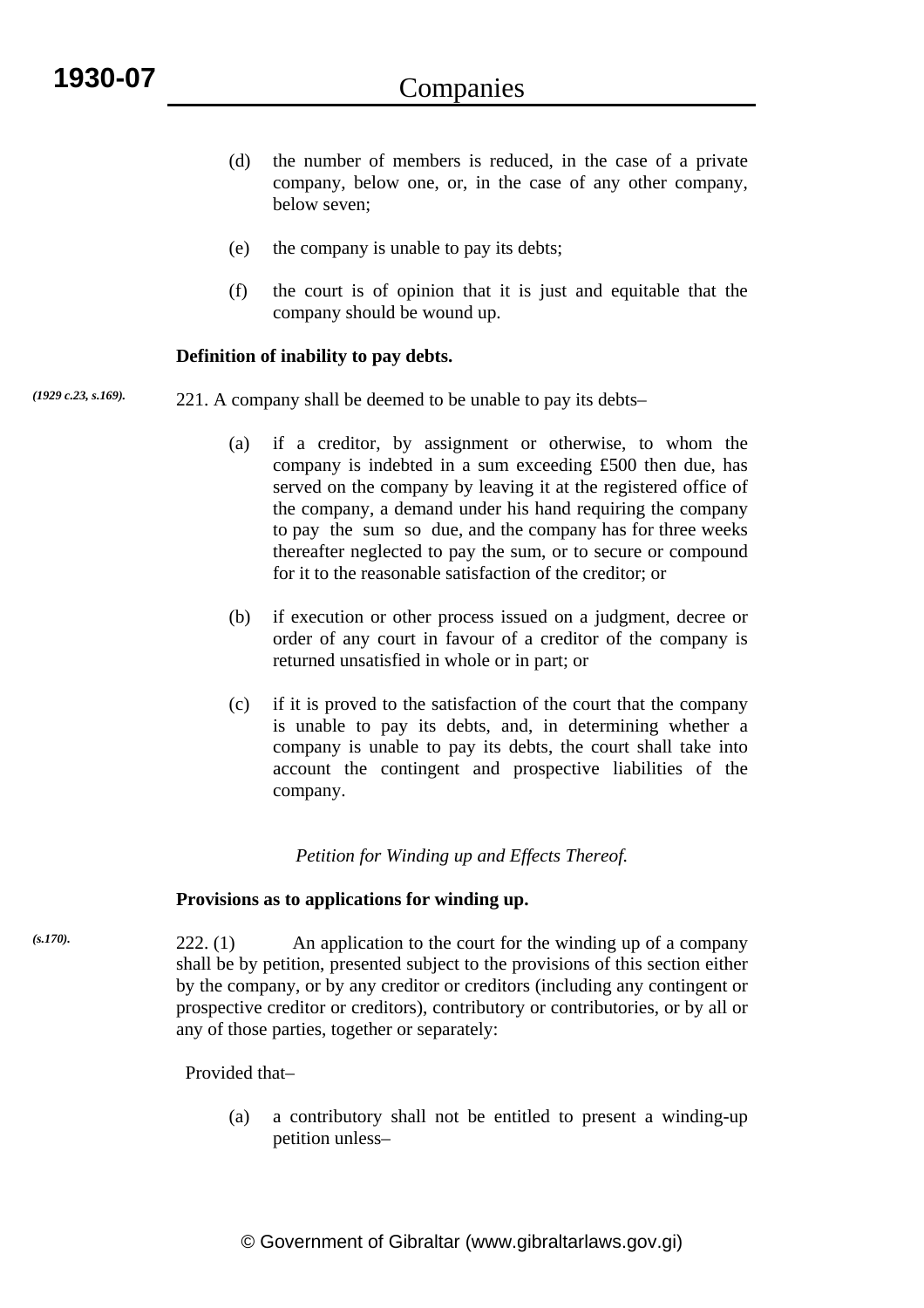- (i) either the number of members is reduced, in the case of a private company, below one, or, in the case of any other company, below seven; or
- (ii) the shares in respect of which he is a contributory, or some of them, either were originally allotted to him or have been held by him, and registered in his name, for at least six months during the eighteen months before the commencement of the winding up, or have devolved on him through the death of a former holder; and
- (b) a winding-up petition shall not, if the ground of the petition is default in delivering the statutory report to the Registrar or in holding the statutory meeting, be presented by any person except a shareholder, nor before the expiration of fourteen days after the last day on which the meeting ought to have been held; and
- (c) the court shall not give a hearing to a winding-up petition presented by a contingent or prospective creditor until such security for costs has been given as the court thinks reasonable and until a prima facie case for winding up has been established to the satisfaction of the court.

 (2) Where a company is being wound up voluntarily or subject to supervision, a winding-up petition may be presented by an official receiver of the court as well as by any other person authorized in that behalf under the other provisions of this section, but the court shall not make a windingup order on the petition unless it is satisfied that the voluntary winding up or winding up subject to supervision cannot be continued with due regard to the interests of the creditors or contributories.

 (3) Where under the provisions of this Part any person as being the husband of a female contributory is himself a contributory, and a share has during the whole or any part of the six months mentioned in proviso  $(a)(ii)$ to subsection (1) of this section been held by or registered in the name of the wife, or by or in the name of a trustee for the wife or for the husband, the share shall, for the purposes of this section, be deemed to have been held by and registered in the name of the husband.

## **Powers of court on hearing petition.**

223. (1) On hearing a winding-up petition the court may dismiss it, or adjourn the hearing conditionally or unconditionally, or make any interim order, or any other order that it thinks fit, but the court shall not refuse to make a winding-up order on the ground only that the assets of the company have been mortgaged to an amount equal to or in excess of those assets, or that the company has no assets. *(1929 c.23, s.171).*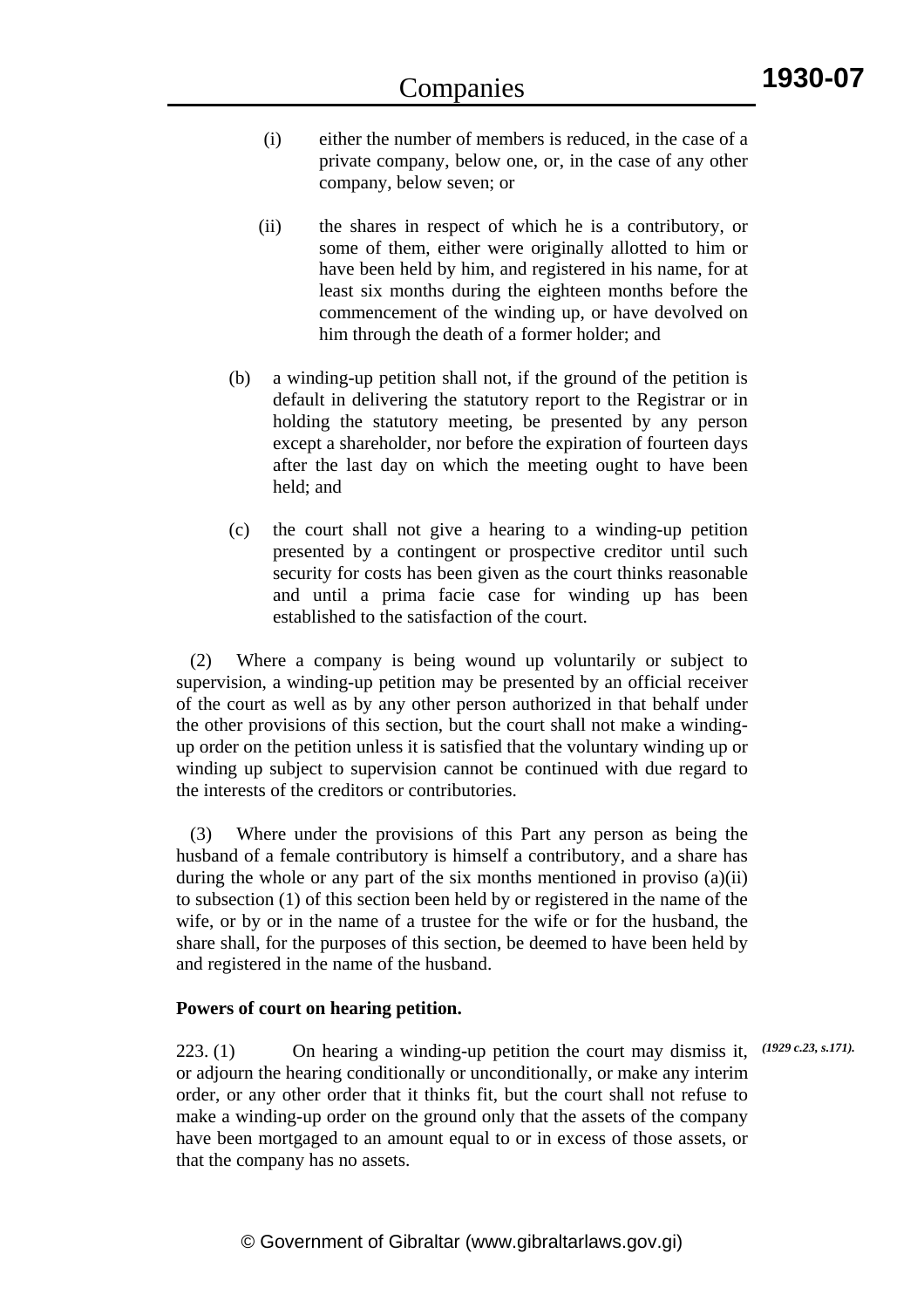(2) Where the petition is presented on the ground of default in delivering the statutory report to the Registrar or in holding the statutory meeting, the court may–

- (a) instead of making a winding-up order, direct that the statutory report shall be delivered or that a meeting shall be held; and
- (b) order the costs to be paid by any persons who, in the opinion of the court, are responsible for the default.

#### **Power to stay or restrain proceedings against company.**

*(s.172).*

224. At any time after the presentation of a winding-up petition, and before a winding-up order has been made, the company, or any creditor or contributory, may–

- (a) where any action or proceeding against the company is pending in the court apply for a stay of proceedings therein; and
- (b) where any other action or proceeding is pending against the company, apply to the court to restrain further proceedings in the action or proceeding,

and the court may stay or restrain the proceedings accordingly on such terms as it thinks fit.

## **Avoidance of dispositions of property after commencement of winding up.**

225. In a winding up by the court, any disposition of the property of the company, including things in action, and any transfer of shares, or alteration in the status of the members of the company, made after the commencement of the winding up, shall, unless the court otherwise orders, be void. *(1929 c.23, s.173).*

## **Avoidance of attachments.**

226. Where any company is being wound up by the court, any attachment, sequestration, distress or execution put in force against the estate or effects of the company after the commencement of the winding up shall be void to all intents. *(s.174).*

## *Commencement of Winding Up.*

**Commencement of winding up by the court.**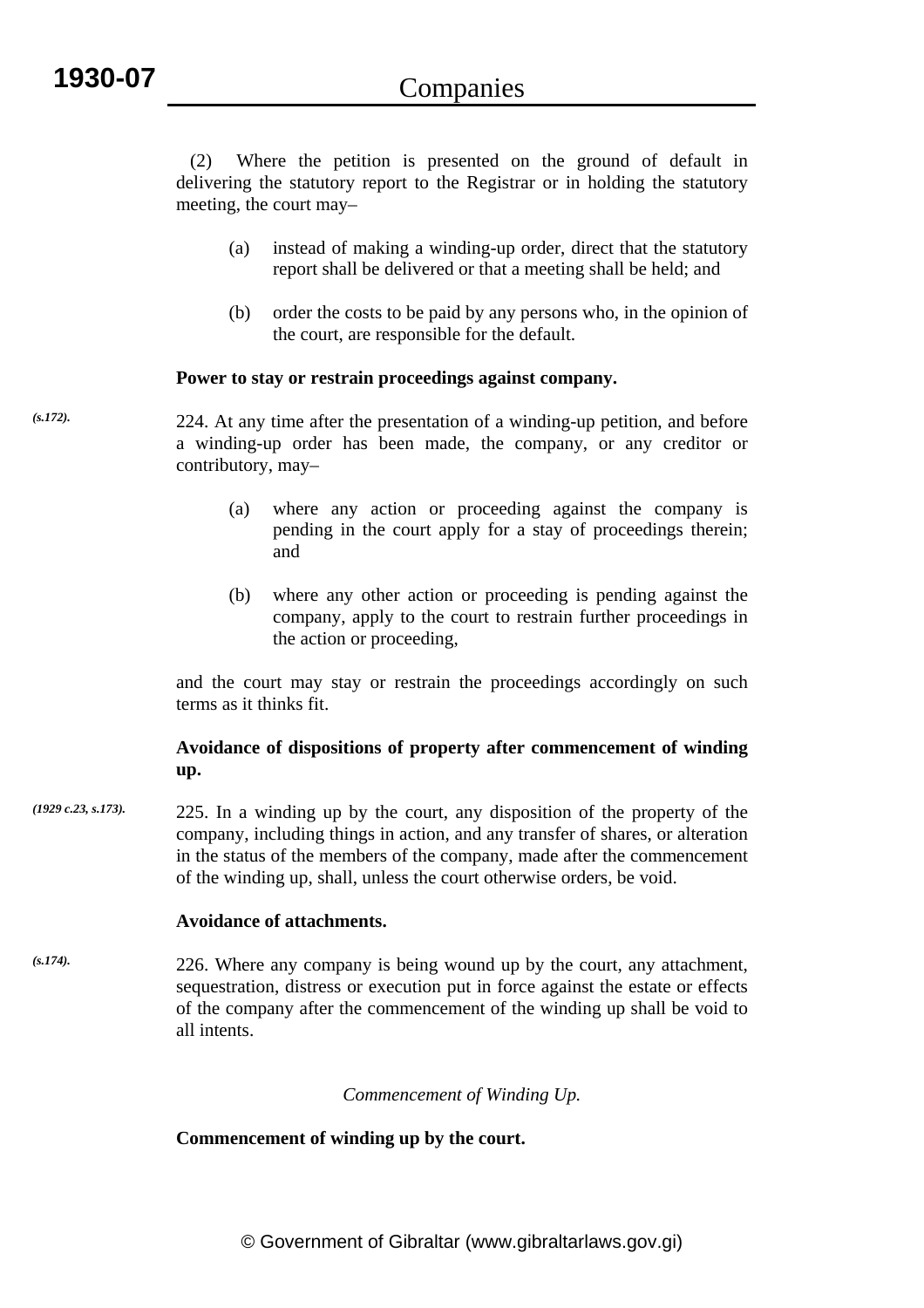227. (1) Where before the presentation of a petition for the winding up of a company by the court a resolution has been passed by the company for voluntary winding up, the winding up of the company shall be deemed to have commenced at the time of the passing of the resolution, and unless the court, on proof of fraud or mistake, thinks fit otherwise to direct, all proceedings taken in the voluntary winding up shall be deemed to have been validly taken. *(s.175).*

 (2) In any other case, the winding up of a company by the court shall be deemed to commence at the time of the presentation of the petition for the winding up.

#### *Consequences of Winding-up Order.*

#### **Copy of order to be forwarded to Registrar.**

228. On the making of a winding-up order, a copy of the order must *(s.176).* forthwith be forwarded by the company, or otherwise as may be prescribed, to the Registrar, who shall make a minute thereof in his books relating to the company.

#### **Actions stayed on winding-up order.**

229. When a winding-up order has been made, or a provisional liquidator *(1929 c.23, s.177).* has been appointed, no action or proceeding shall be proceeded with or commenced against the company except by leave of the court, and subject to such terms as the court may impose.

#### **Effect of winding-up order.**

230. An order for winding up a company shall operate in favour of all the *(s.178).* creditors and of all the contributories of the company as if made on the joint petition of a creditor and of a contributory.

*Official Receiver in Winding Up.* 

## **Appointment of official receiver for winding up purposes.**

231. (1) For the purposes of this Act so far as it relates to the winding up of *(s.179).*companies by the court, the term "official receiver" means an officer appointed for the purpose by the Minister responsible for finance.

 (2) Such officer shall for the purpose of his duties under this Act be styled "the official receiver" and shall give security for the due performance of his duties in such sum and in such manner as the Minister responsible for finance may think fit.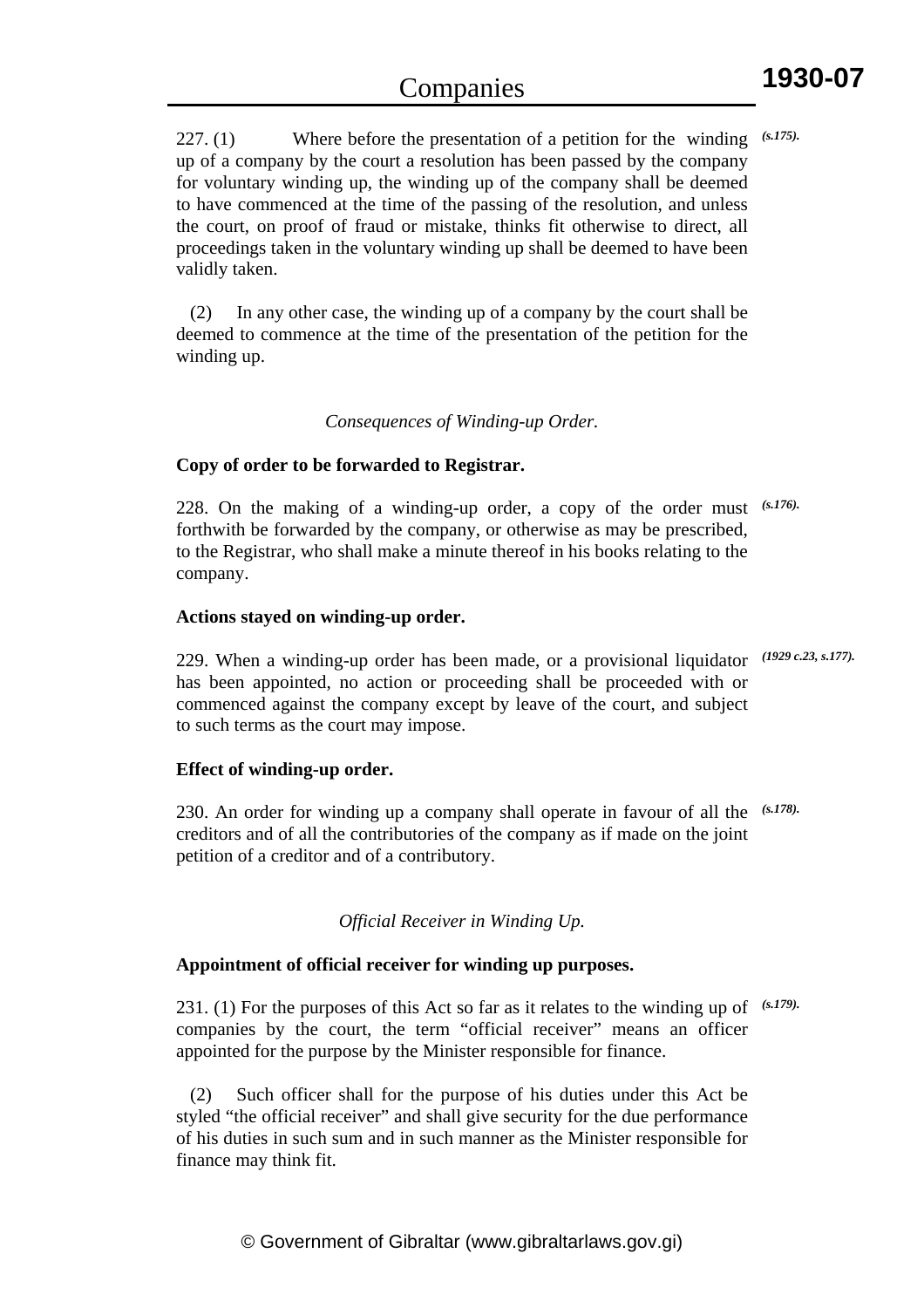(3) Notwithstanding anything to the contrary in this Act contained, the court shall, at any time after the presentation of a petition for the winding up of a company and upon the application of the official receiver, appoint a fit and proper person as liquidator and any such liquidator so appointed shall in addition to his duties as liquidator, be deemed to be, and to have all the duties of, the official receiver in the winding up of such company for all the purposes of this Act.

 (4) Where a person is appointed under subsection (3) he shall not be capable of acting as official receiver until he has given such security as may be specified in the notice of appointment.

 (5) Where an appointment is made under subsection (3) notice of the appointment specifying the name and address of the liquidator so appointed shall be–

- (a) filed in the court;
- (b) served upon the company at its registered office; and
- (c) published in the Gazette.

## **Statement of company's affairs to be submitted to official receiver.**

232. (1) Where the court has made a winding-up order or appointed a provisional liquidator, there shall, unless the court thinks fit to order otherwise and so orders, be made out and submitted to the official receiver a statement as to the affairs of the company in the prescribed form, verified by affidavit, and showing the particulars of its assets, debts and liabilities, the names, residences and occupations of its creditors, the securities held by them respectively, the dates when the securities were respectively given, and such further or other information as may be prescribed or as the official receiver may require. *(1929 c.23, s.181).*

> (2) The statement shall be submitted and verified by one or more of the persons who are at the relevant date the directors and by the person who is at that date the secretary or is the chief officer of the company, or by such of the persons hereinafter in this subsection mentioned as the official receiver, subject to the direction of the court, may require to submit and verify the statement, that is to say, persons–

- (a) who are or have been directors or officers of the company;
- (b) who have taken part in the formation of the company at any time within one year before the relevant date;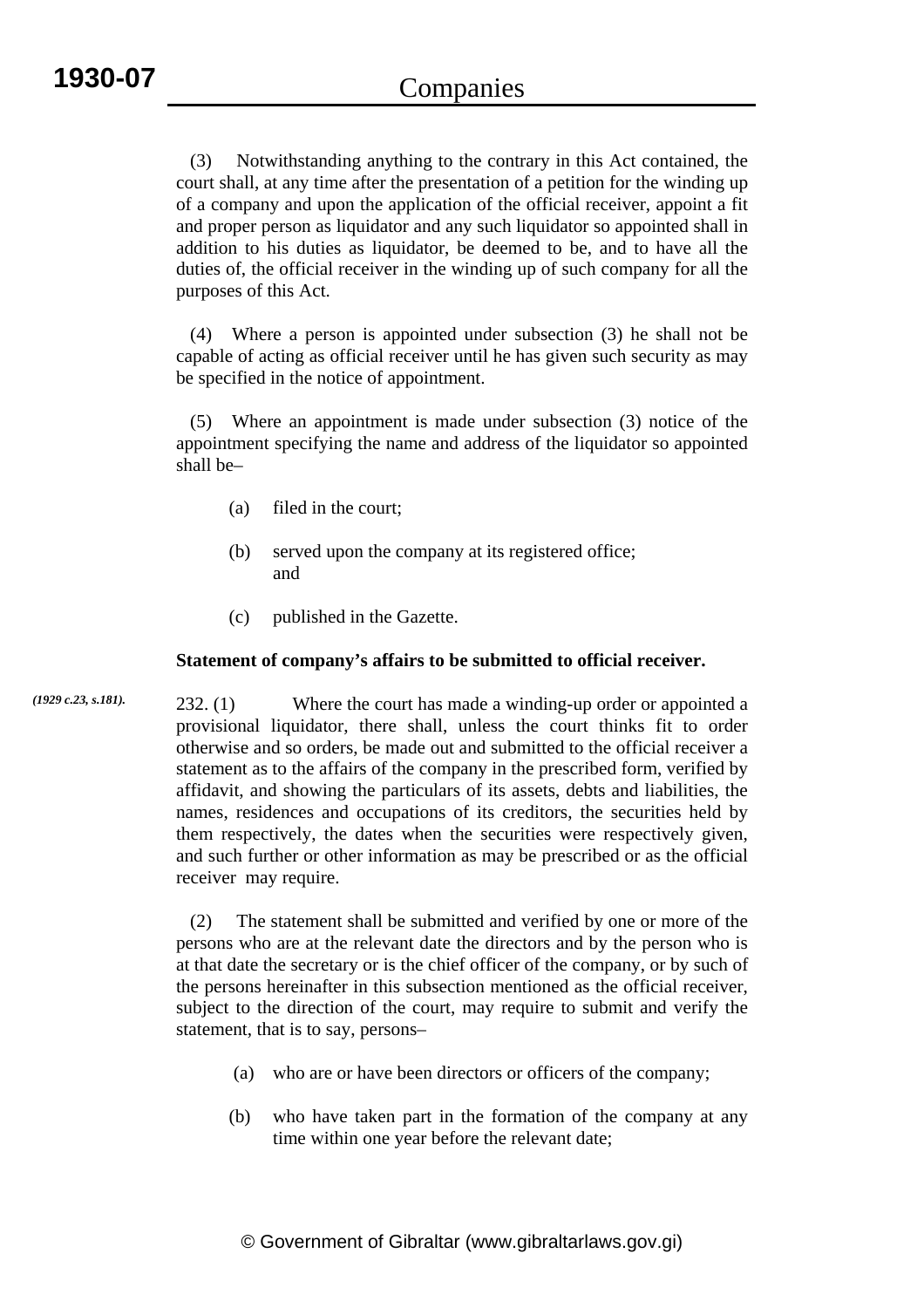- (c) who are in the employment of the company, or have been in the employment of the company within the said year, and are, in the opinion of the official receiver, capable of giving the information required;
- (d) who are or have been within the said year officers of or in the employment of a company, which is, or within the said year was, an officer of the company to which the statement relates.

 (3) The statement shall be submitted within fourteen days from the relevant date, or within such extended time as the official receiver or the court may for special reasons appoint.

 (4) Any person making or concurring in making the statement and affidavit required by this section shall be allowed, and shall be paid by the official receiver or provisional liquidator, as the case may be, out of the assets of the company, such costs and expenses incurred in and about the preparation and making of the statement and affidavit as the official receiver may consider reasonable, subject to an appeal to the court.

 (5) A person who, without reasonable excuse, makes default in complying with the requirements of this section, is guilty of an offence and is liable on summary conviction to a fine of £10 for every day during which the default continues.

 (6) Any person stating himself in writing to be a creditor or contributory of the company shall be entitled by himself or by his agent at all reasonable times, on payment of the prescribed fee, to inspect the statement submitted in pursuance of this section, and to a copy thereof or extract therefrom.

 (7) A person untruthfully so stating himself to be a creditor or contributory is guilty of a contempt of court and, on the application of the liquidator or of the official receiver, is punishable accordingly.

 (8) In this section, "the relevant date" means in a case where a provisional liquidator is appointed, the date of his appointment, and, in a case where no such appointment is made, the date of the winding-up order.

## **Report by official receiver.**

233. (1) In a case where a winding-up order is made, the official *(1929 c.23, s.182).*receiver shall, as soon as practicable after receipt of the statement to be submitted under section 232, or, in a case where the court orders that no statement shall be submitted, as soon as practicable after the date of the order, submit a preliminary report to the court–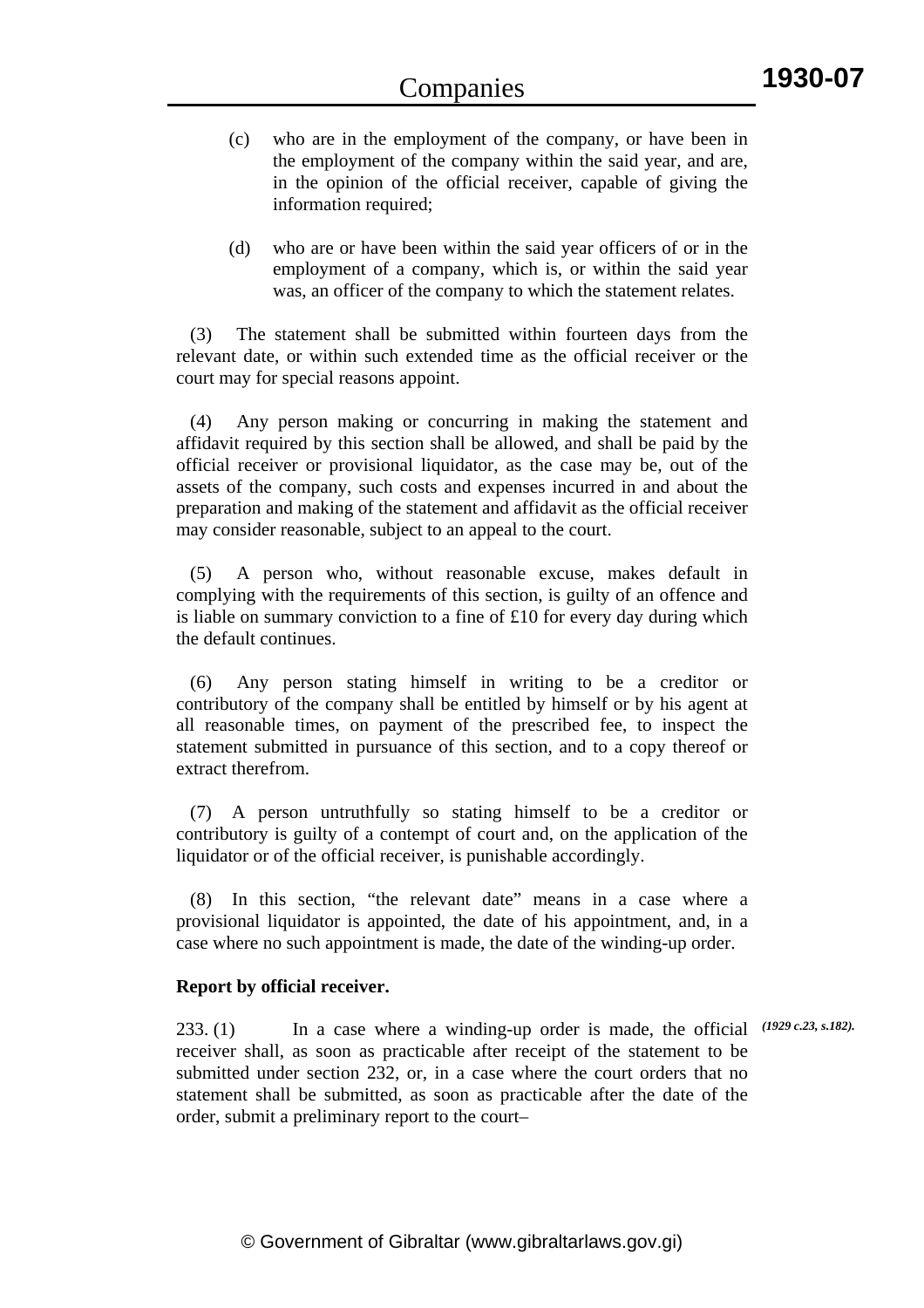*(s.185).*

- (a) as to the amount of capital issued, subscribed and paid up, and the estimated amount of assets and liabilities; and
- (b) if the company has failed, as to the causes of the failure; and
- (c) whether in his opinion further inquiry is desirable as to any matter relating to the promotion, formation or failure of the company, or the conduct of the business thereof.

 (2) The official receiver may also, if he thinks fit, make a further report, or further reports, stating the manner in which the company was formed and whether in his opinion any fraud has been committed by any person in its promotion or formation, or by any director or other officer of the company in relation to the company since the formation thereof, and any other matters which in his opinion it is desirable to bring to the notice of the court.

 (3) If the official receiver states in any such further report that in his opinion a fraud has been committed, the court shall have the further powers provided in sections 263 and 264.

# *Liquidators.*

## **Power of court to appoint liquidators.**

234. For the purpose of conducting the proceedings in winding up a company and performing such duties in reference thereto as the court may impose, the court may appoint a liquidator or liquidators. *(1929 c.23, s.183).*

# **Appointment and powers of provisional liquidator.**

235. (1) Subject to the provisions of this section, the court may appoint a liquidator provisionally at any time after the presentation of a winding-up petition. *(s.184).*

> (2) The appointment of a provisional liquidator may be made at any time before the making of a winding-up order, and either the official receiver or any other fit person may be appointed.

> (3) Where a liquidator is provisionally appointed by the court, the court may limit and restrict his powers by the order appointing him.

## **Appointment and style of liquidators.**

236. The following provisions with respect to liquidators shall have effect on a winding-up order being made:–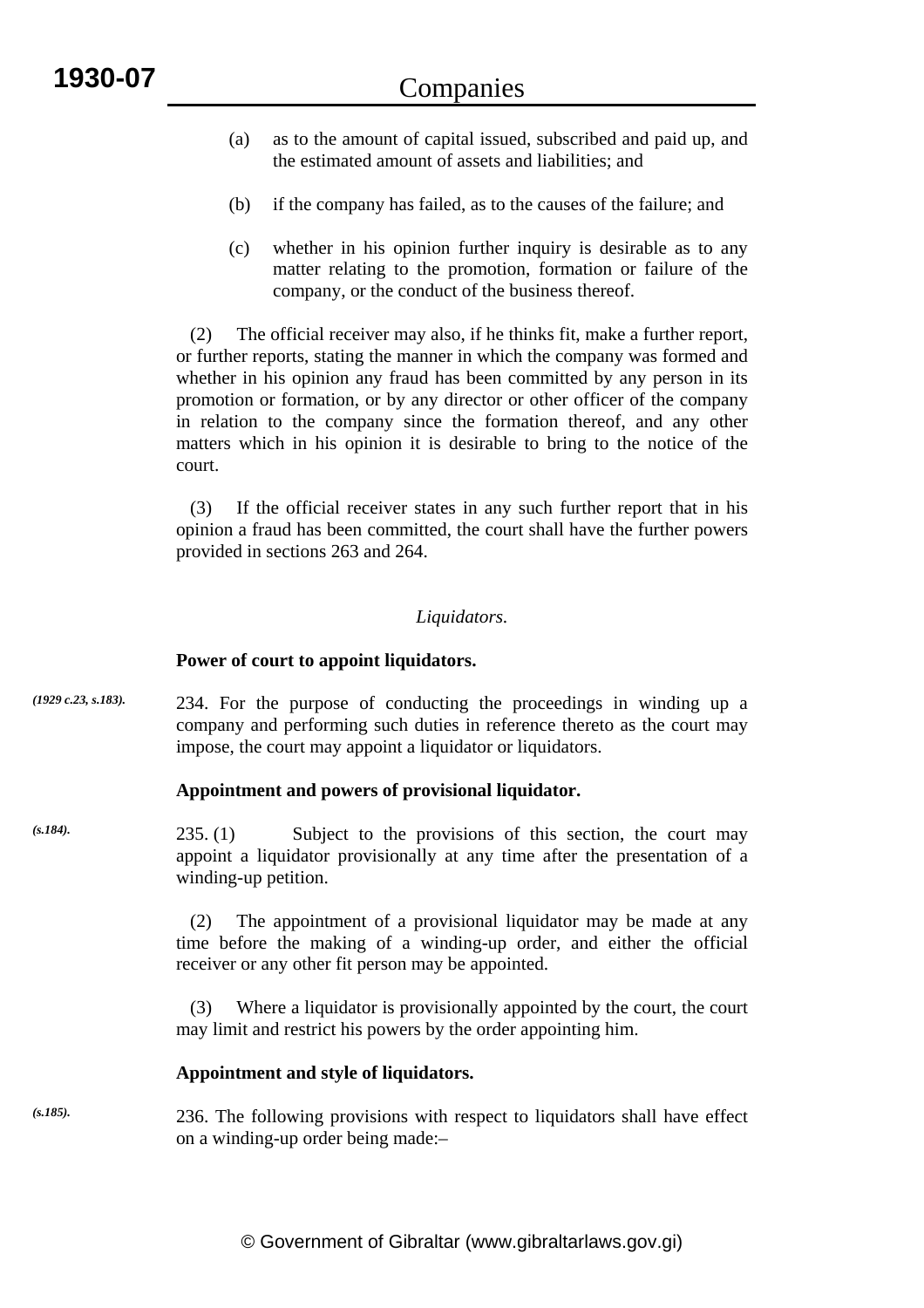- (a) the official receiver shall by virtue of his office become the provisional liquidator and shall continue to act as such until he or another person becomes liquidator and is capable of acting as such;
- (b) the official receiver shall summon separate meetings of the creditors and contributories of the company for the purpose of determining whether or not an application is to be made to the court for appointing a liquidator in the place of the official receiver;
- (c) the court may make any appointment and order required to give effect to any such determination, and, if there is a difference between the determinations of the meetings of the creditors and contributories, the court shall decide the difference and make such order thereon as the court may think fit;
- (d) in a case where a liquidator is not appointed by the court, the official receiver shall be the liquidator of the company;
- (e) the official receiver shall by virtue of his office be the liquidator during any vacancy;
- (f) a liquidator shall be described, where a person other than the official receiver is liquidator, by the style of "the liquidator," and, where the official receiver is liquidator, by the style of "the official receiver and liquidator," of the particular company in respect of which he is appointed, and not by his individual name.

# **Provisions where person other than official receiver is appointed liquidator.**

237. Where in the winding up of a company by the court a person other than *(1929 c.23, s.186).*the official receiver is appointed liquidator, that person–

- (a) shall not be capable of acting as liquidator until he has notified his appointment to the Registrar and given security in the prescribed manner to the satisfaction of the court;
- (b) shall give the official receiver such information and such access to and facilities for inspecting the books and documents of the company, and generally such aid as may be requisite for enabling that officer to perform his duties under this Act.

# **General provisions as to liquidators.**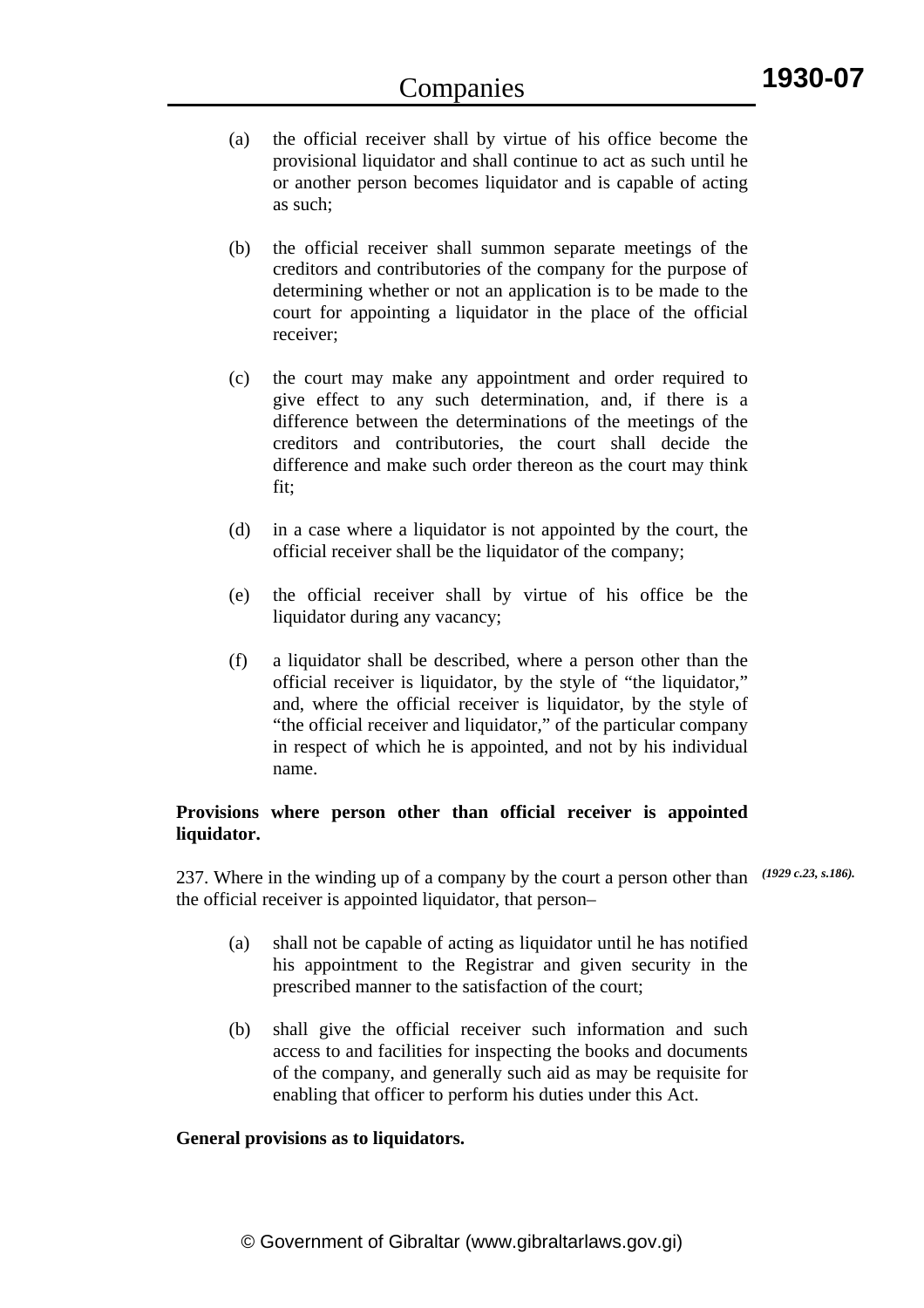*(1929 c.23, s.188).*

238. (1) A liquidator appointed by the court may resign or, on cause shown, be removed by the court.

 (2) Where a person other than the official receiver is appointed liquidator, he shall receive such salary or remuneration by way of percentage or otherwise as the court may direct, and, if more such persons than one are appointed liquidators, their remuneration shall be distributed among them in such proportions as the court directs.

 (3) A vacancy in the office of a liquidator appointed by the court shall be filled by the court.

 (4) If more than one liquidator is appointed by the court, the court shall declare whether any act by this Act required or authorized to be done by the liquidator is to be done by all or any one or more of the persons appointed.

 (5) Subject to the provisions of section 318, the acts of a liquidator shall be valid notwithstanding any defects that may afterwards be discovered in his appointment or qualification.

## **Custody of company's property.**

239. Where a winding-up order has been made or where a provisional liquidator has been appointed, the liquidator, or the provisional liquidator, as the case may be, shall take into his custody, or under his control, all the property and things in action to which the company is or appears to be entitled. *(s.189).*

# **Vesting of property of company in liquidator.**

240. Where a company is being wound up by the court, the court may on the application of the liquidator by order direct that all or any part of the property of whatsoever description belonging to the company or held by trustees on its behalf shall vest in the liquidator by his official name, and thereupon the property to which the order relates shall vest accordingly, and the liquidator may, after giving such indemnity (if any) as the court may direct, bring or defend in his official name any action or other legal proceeding which relates to that property or which it is necessary to bring or defend for the purpose of effectually winding up the company and recovering its property. *(s.190).*

# **Powers of liquidator.**

*(1929 c.23, s.191).*

241. (1) The liquidator in a winding up by the court shall have power with the sanction either of the court or of the committee of inspection–

> (a) to bring or defend any action or other legal proceeding in the name and on behalf of the company;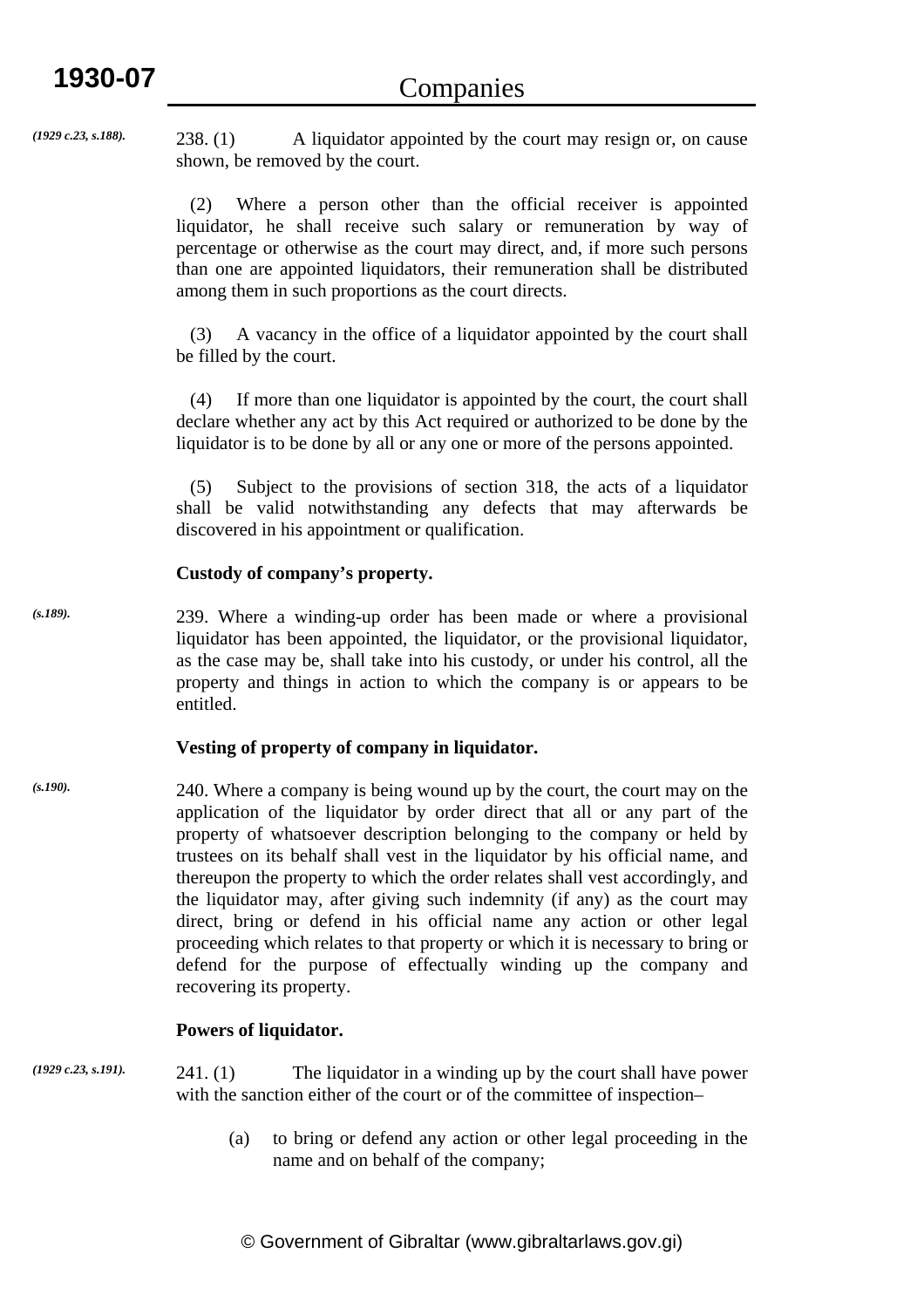- (b) to carry on the business of the company, so far as may be necessary for the beneficial winding up thereof;
- (c) to appoint a solicitor to assist him in the performance of his duties;
- (d) to pay any classes of creditors in full;
- (e) to make any compromise or arrangement with creditors or persons claiming to be creditors, or having or alleging themselves to have any claim, present or future, certain or contingent, ascertained or sounding only in damages against the company, or whereby the company may be rendered liable;
- (f) to compromise all calls and liabilities to calls, debts and liabilities capable of resulting in debts, and all claims, present or future, certain or contingent, ascertained or sounding only in damages, subsisting or supposed to subsist between the company and a contributory, or alleged contributory, or other debtor or person apprehending liability to the company, and all questions in any way relating to or affecting the assets or the winding up of the company, on such terms as may be agreed, and take any security for the discharge of any such call, debt, liability or claim, and give a complete discharge in respect thereof.
- (2) The liquidator in a winding up by the court shall have power–
	- (a) to sell the real and personal property and things in action of the company by public auction or private contract, with power to transfer the whole thereof to any person or company, or to sell the same in parcels;
	- (b) to do all acts and to execute, in the name and on behalf of the company, all deeds, receipts and other documents, and for that purpose to seal or sign documents as provided for in section 47(1) using, if it exists, the company's seal or being deemed to be an authorized signatory:
	- (c) to prove, rank and claim in the bankruptcy, insolvency or sequestration of any contributory, for any balance against his estate, and to receive dividends in the bankruptcy, insolvency or sequestration in respect of that balance, as a separate debt due from the bankrupt or insolvent, and ratably with the other separate creditors;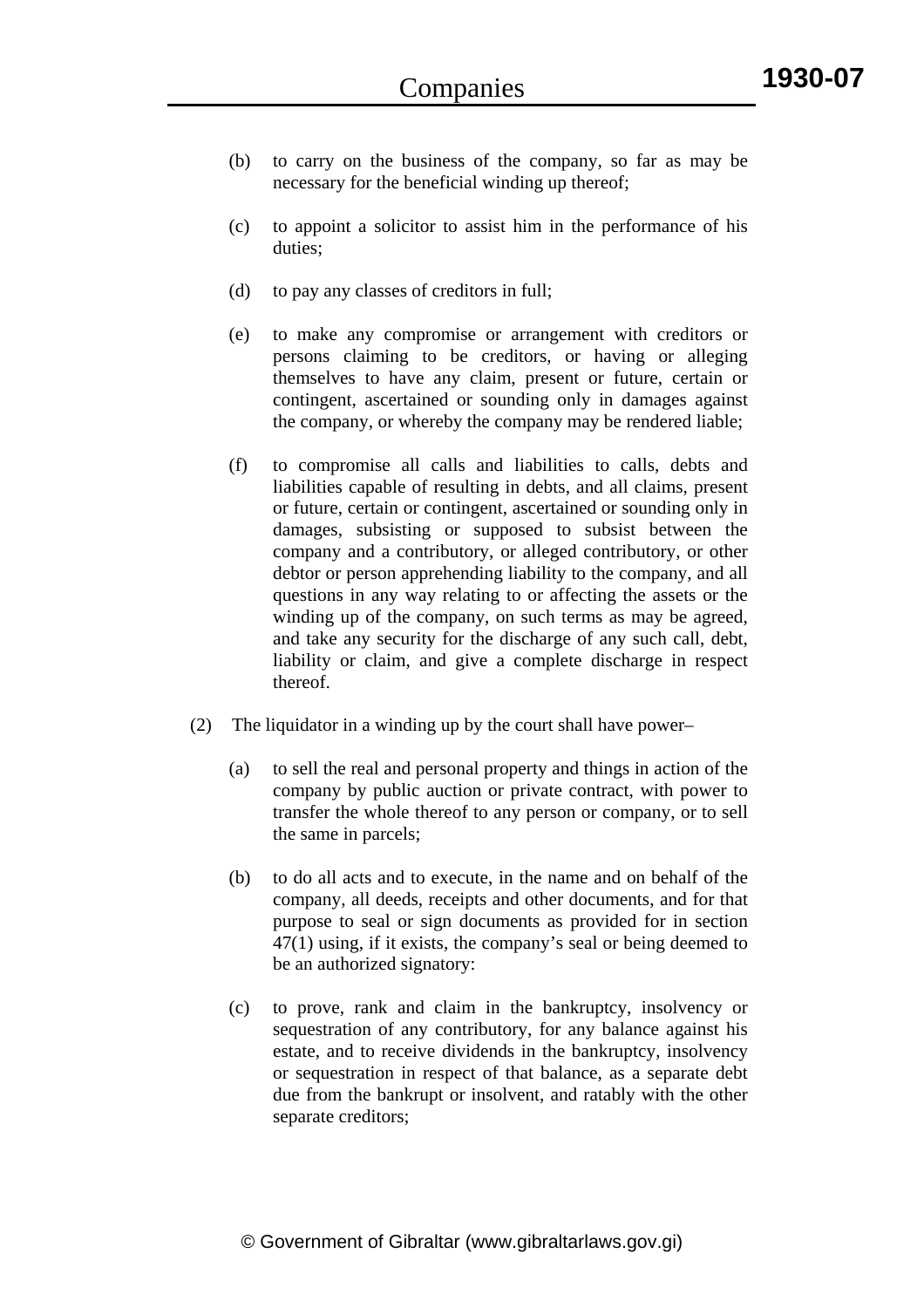- (d) to draw, accept, make and indorse any bill of exchange or promissory note in the name and on behalf of the company, with the same effect with respect to the liability of the company as if the bill or note had been drawn, accepted, made or indorsed by or on behalf of the company in the course of its business;
- (e) to raise on the security of the assets of the company, any money requisite;
- (f) to take out in his official name letters of administration to any deceased contributory, and to do in his official name any other act necessary for obtaining payment of any money due from a contributory or his estate which cannot be conveniently done in the name of the company, and in all such cases the money due shall, for the purpose of enabling the liquidator to take out the letters of administration or recover the money, be deemed to be due to the liquidator himself;
- (g) to appoint an agent to do any business which the liquidator is unable to do himself;
- (h) to do all such other things as may be necessary for winding up the affairs of the company and distributing its assets.

 (3) The exercise by the liquidator in a winding up by the court of the powers conferred by this section shall be subject to the control of the court, and any creditor or contributory may apply to the court with respect to any exercise or proposed exercise of any of those powers.

# **Exercise and control of liquidator's powers.**

- 242. (1) Subject to the provisions of this Act, the liquidator of a company which is being wound up by the court shall, in the administration of the assets of the company and in the distribution thereof among its creditors, have regard to any directions that may be given by resolution of the creditors or contributories at any general meeting, or by the committee of inspection, and any directions given by the creditors or contributories at any general meeting shall in case of conflict be deemed to override any directions given by the committee of inspection. *(1929 c.23, s.192).*
- (2) In the case of the liquidation of an institution licensed under the Banking Act in default within the meaning of the Deposit Guarantee Scheme Act, 1997, the liquidator shall– *Act. 1998 No. 8.* 
	- (a) distribute to the Gibraltar Deposit Guarantee Board any sums available for distribution to any creditor who had a qualifying deposit in the institution in default and whose rights are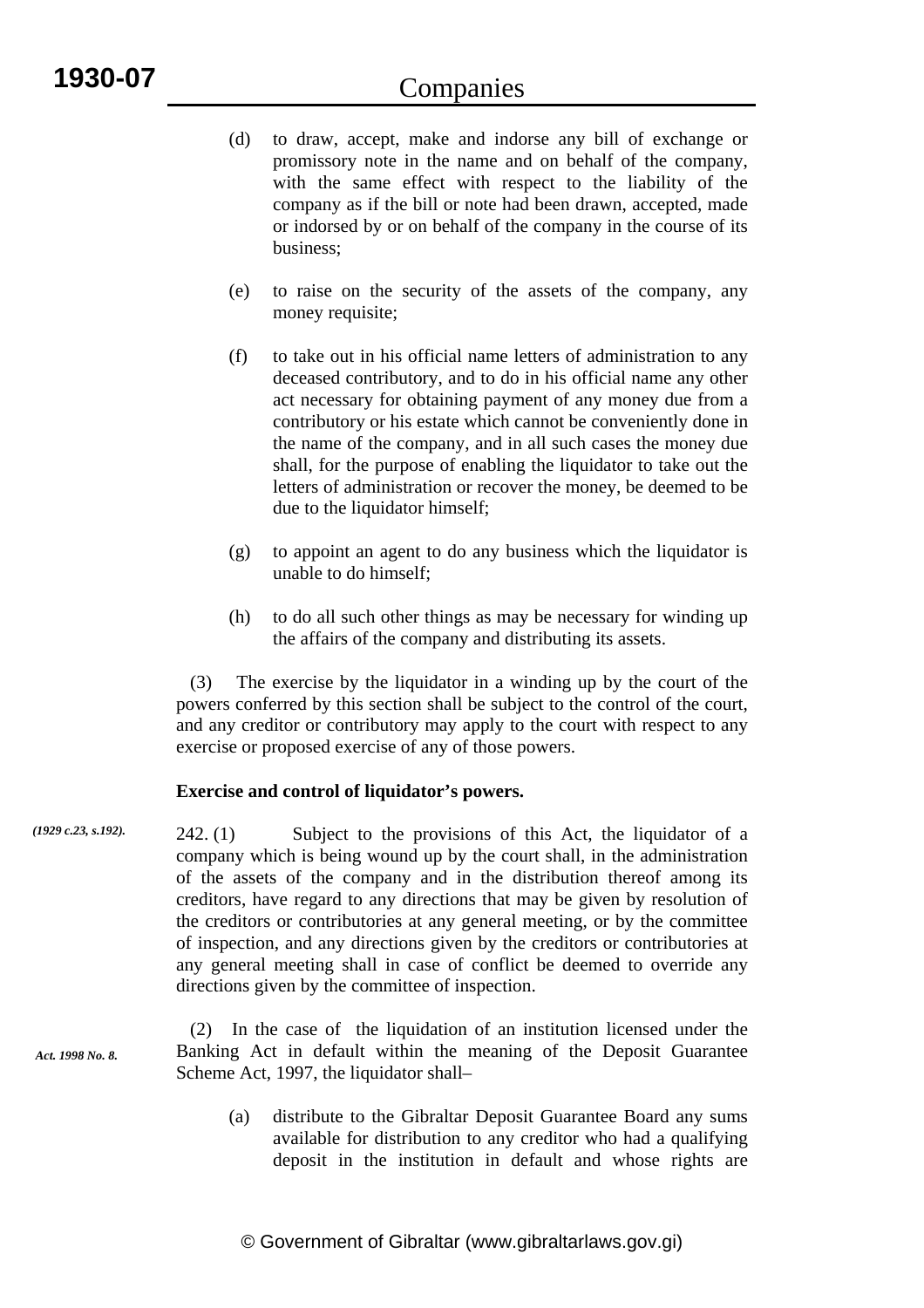subrogated to the Board, irrespective of whether the Board has pursued those rights; and

(b) comply with all requests for information about the institution made by the Gibraltar Deposit Guarantee Board, even if that information would normally remain confidential to the liquidator or one or more other creditors.

 (3) The liquidator may summon general meetings of the creditors or contributories for the purpose of ascertaining their wishes, and it shall be his duty to summon meetings at such times as the creditors or contributories, by resolution, either at the meeting appointing a liquidator or otherwise, may direct, or whenever requested in writing to do so by one-tenth in value of the creditors or contributories as the case may be.

 (4) The liquidator may apply to the court in manner prescribed for directions in relation to any particular matter arising under the winding up.

 (5) Subject to the provisions of this Act, the liquidator shall use his own discretion in the management of the estate and its distribution among the creditors.

 (6) If any person is aggrieved by any act or decision of the liquidator, that person may apply to the court, and the court may confirm, reverse or modify the act or decision complained of, and make such order in the premises as it thinks just.

## **Books to be kept by liquidator.**

243. Every liquidator of a company which is being wound up by the court *(1929 c.23, s.193).* shall keep, in manner prescribed, proper books in which he shall cause to be made entries or minutes of proceedings at meetings, and of such other matters as may be prescribed, and any creditor or contributory may, subject to the control of the court, personally or by his agent inspect any such books.

# **Payments of liquidator into Savings Bank.**

244. (1) Every liquidator of a company shall, in such manner and at *(s.194).*such times as the court may direct, pay the money received by him into the Government Savings Bank to the credit of a separate account to be opened and kept by the liquidator in his official name and any interest receivable in respect of the account shall be part of the assets of the company, and the Savings Bank shall open and keep such account.

 (2) If any such liquidator at any time retains for more than ten days before it is paid into the separate account mentioned in subsection (1) a sum exceeding £200, or such other amount as the court in any particular case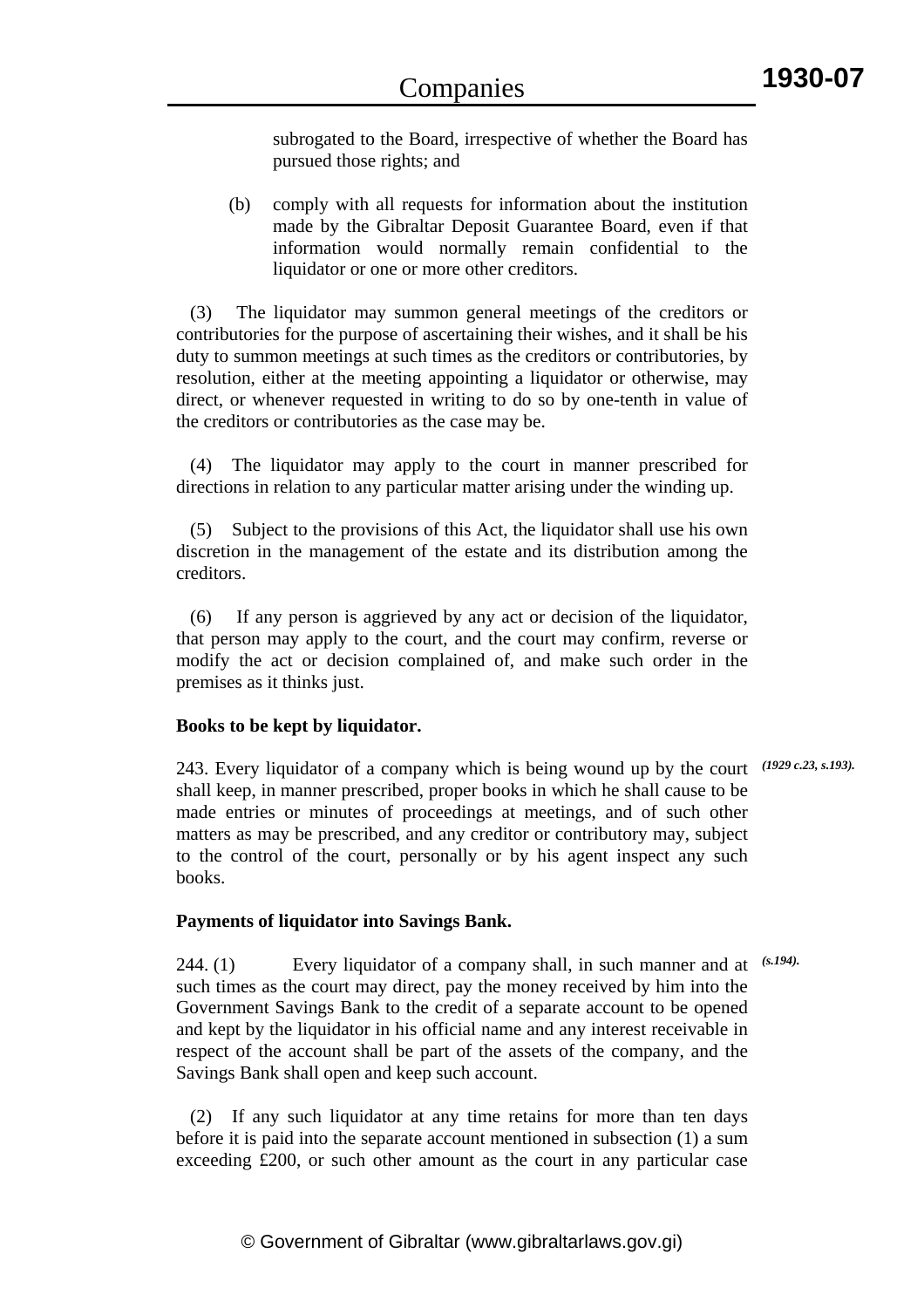*(s.197).*

authorizes him to retain, then, unless he explains the retention to the satisfaction of the court, he shall pay interest on the amount so retained in excess at the rate of twenty per cent per annum, and shall be liable to disallowance of all or such part of his remuneration as the court may think just, and to be removed from his office by the court, and shall be liable to pay any expenses occasioned by reason of his default.

 (3) A liquidator of a company shall not pay any sums received by him as liquidator into his private banking account.

## **Audit of liquidator's accounts.**

245. (1) Every liquidator of a company shall, at such times as may be prescribed but not less than twice in each year during his tenure of office, send to the court an account of his receipts and payments as liquidator. *(1929 c.23, s.195).*

> (2) The account shall be in a prescribed form, shall be made in duplicate and shall be verified by a statutory declaration in the prescribed form.

> (3) The accounts so sent shall be audited by the Principal Auditor and for the purpose of the audit the liquidator shall furnish the Principal Auditor with such vouchers and information as he may require, and the Principal Auditor may at any time require the production of and inspect any books or accounts kept by the liquidator.

> (4) When the account has been audited, one copy thereof shall be filed with the court, and the other copy shall be returned to the liquidator, and each copy shall be open to the inspection of any creditor, or of any person interested.

> (5) The liquidator shall cause the account when audited or a summary thereof to be printed, and shall send a printed copy of the account or summary by post to every creditor and contributory.

## **Release of liquidators.**

246. (1) When the liquidator has realised all the property of the company, or so much thereof as can, in his opinion, be realized without needlessly protracting the liquidation, and has distributed a final dividend (if any) to the creditors, and adjusted the rights of the contributories among themselves, and made a final return (if any) to the contributories, or has resigned, or has been removed from his office, the court shall, on his application, cause a report on his accounts to be prepared, and, on his complying with all the requirements of the court, shall take into consideration the report, and any objection which may be urged by any creditor or contributory, or person interested against the release of the liquidator, and shall either grant or withhold the release accordingly.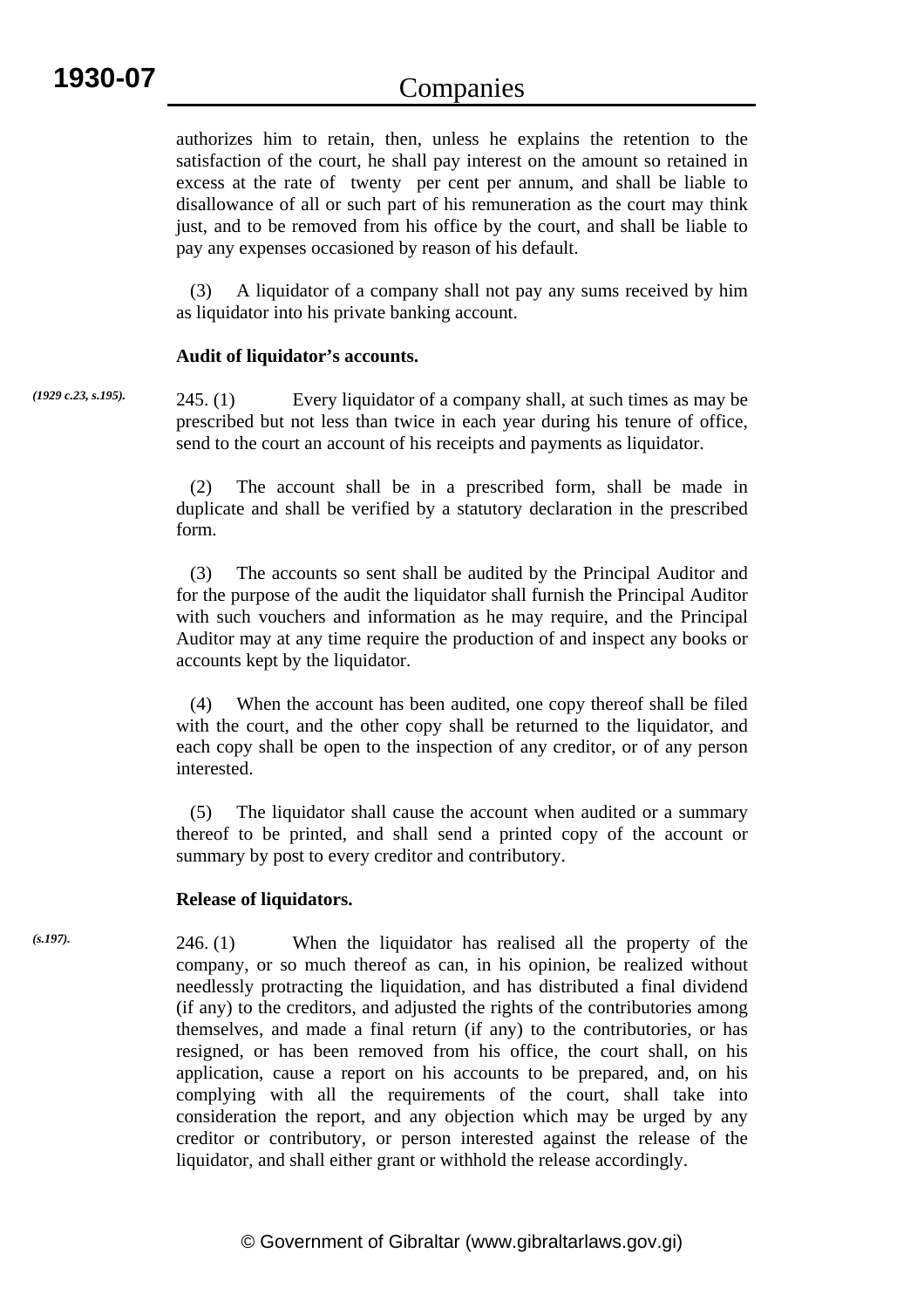(2) Where the release of a liquidator is withheld, the court may, on the application of any creditor or contributory, or person interested, make such order as it thinks just, charging the liquidator with the consequences of any act or default which he may have done or made contrary to his duty.

 (3) An order of the court releasing the liquidator shall discharge him from all liability in respect of any act done or default made by him in the administration of the affairs of the company, or otherwise in relation to his conduct as liquidator, but any such order may be revoked on proof that it was obtained by fraud or by suppression or concealment of any material fact.

 (4) Where the liquidator has not previously resigned or been removed, his release shall operate as a removal of him from his office.

#### *Committees of Inspection.*

## **Meetings of creditors and contributories to determine whether committee of inspection shall be appointed.**

247. (1) When a winding-up order has been made by the court, it *(1929 c.23, s.198).* shall be the business of the separate meetings of creditors and contributories summoned for the purpose of determining whether or not an application should be made to the court for appointing a liquidator in place of the official receiver, to determine further whether or not an application is to be made to the court for the appointment of a committee of inspection to act with the liquidator and who are to be members of the committee if appointed.

 (2) The court may make any appointment and order required to give effect to any such determination, and if there is a difference between the determinations of the meetings of the creditors and contributories the court shall decide the difference and make such order thereon as the court may think fit.

## **Constitution and proceedings of committee of inspection.**

248. (1) A committee of inspection appointed in pursuance of this *(s.199).*Act shall consist of creditors and contributories of the company or persons holding general powers of attorney from creditors or contributories in such proportions as may be agreed on by the meetings of creditors and contributories, or as, in case of difference, may be determined by the court.

 (2) A person nominated by the Gibraltar Deposit Guarantee Board shall be entitled to a seat on any committee of inspection or creditors' committee, and to receive any notice addressed to creditors, in respect of an institution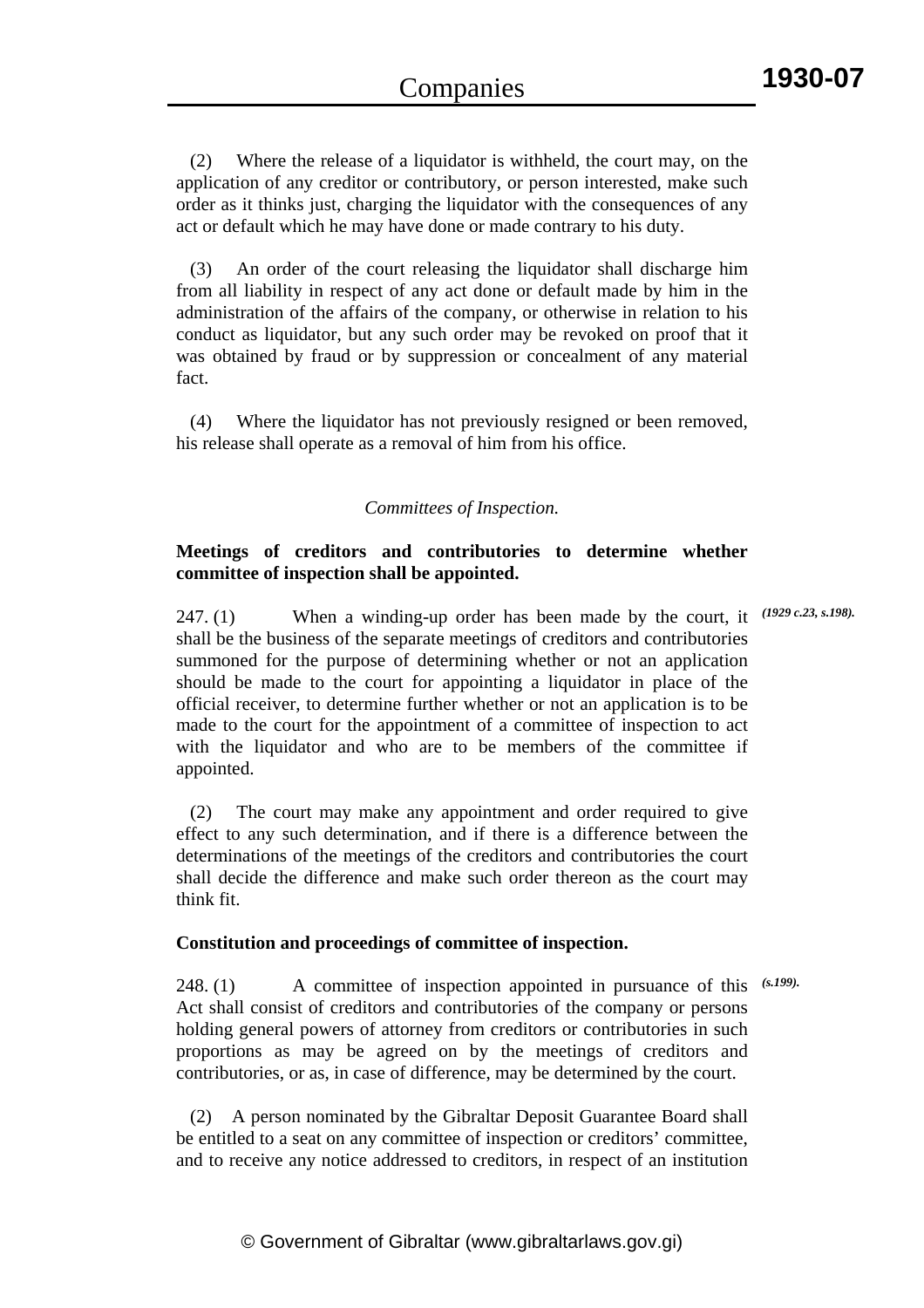licensed under the Banking Act in default within the meaning of the Deposit Guarantee Scheme Act, 1997.

 (3) The committee shall meet at such times as they from time to time appoint, and failing such appointment, at least once a month, and the liquidator or any member of the committee may also call a meeting of the committee as and when he thinks necessary.

 (4) The committee may act by a majority of their members present at a meeting, but shall not act unless a majority of the committee are present.

 (5) A member of the committee may resign by notice in writing signed by him and delivered to the liquidator.

 (6) If a member of the committee becomes bankrupt, or compounds or arranges with his creditors, or is absent from five consecutive meetings of the committee without the leave of those members who together with himself represent creditors or contributories, as the case may be, his office shall thereupon become vacant.

 (7) A member of the committee may be removed by an ordinary resolution at a meeting of creditors, if he represents creditors, or of contributories, if he represents contributories, of which seven days' notice has been given, stating the object of the meeting.

 (8) On a vacancy occurring in the committee the liquidator shall, unless the court otherwise orders, forthwith summon a meeting of creditors or of contributories, as the case may require, to fill the vacancy, and the meeting may, by resolution, re-appoint the same or appoint another creditor or contributory to fill the vacancy.

 (9) The continuing members of the committee, if not less than two, may act notwithstanding any vacancy in the committee.

#### **Powers of court where no committee of inspection.**

249. Where there is no committee of inspection, the court may, on the application of the liquidator, do any act or thing or give any direction or permission which is by this Act authorized or required to be done or given by the committee. *(1929 c.23, s.200).*

*General Powers of Court in Case of Winding Up by Court.* 

#### **Power to stay winding up.**

250. (1) The court may at any time after an order for winding up, on the application either of the liquidator, or the official receiver, or any creditor or contributory, and on proof to the satisfaction of the court that all *(1929 c.23, s.201).*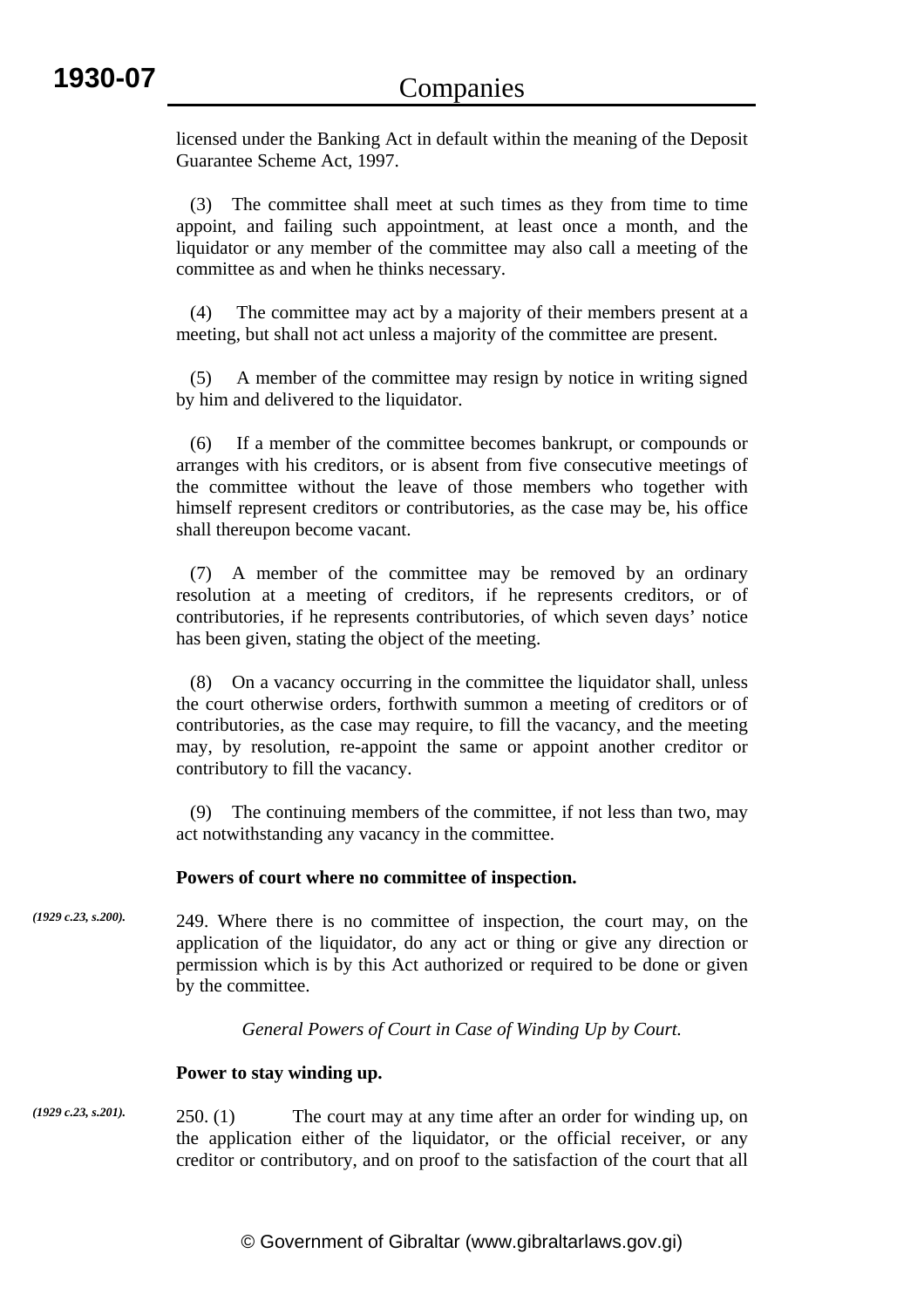proceedings in relation to the winding up ought to be stayed, make an order staying the proceedings, either altogether or for a limited time, on such terms and conditions as the court thinks fit.

 (2) On any application under this section the court may, before making an order, require the official receiver to furnish to the court a report with respect to any facts or matters which are in his opinion relevant to the application.

#### **Settlement of list of contributories and application of assets.**

251. (1) As soon as may be after making a winding-up order, the court shall settle a list of contributories, with power to rectify the register of members in all cases where rectification is required in pursuance of this Act, and shall cause the assets of the company to be collected, and applied in discharge of its liabilities: *(s.203).*

 Provided that, where it appears to the court that it will not be necessary to make calls on or adjust the rights of contributories, the court may dispense with the settlement of a list of contributories.

 (2) In settling the list of contributories, the court shall distinguish between persons who are contributories in their own right and persons who are contributories as being representatives of or liable for the debts of others.

## **Delivery of property to liquidator.**

252. The court may, at any time after making a winding-up order, require *(s.204).* any contributory for the time being on the list of contributories, and any trustee, receiver, banker, agent or officer of the company to pay, deliver, convey, surrender or transfer forthwith, or within such time as the court directs, to the liquidator any money, property, or books and papers in his hands to which the company is prima facie entitled.

## **Payment of debts due by contributory to company and extent to which set-off allowed.**

253. (1) The court may, at any time after making a winding-up order, *(1929 c.23, s.205).*make an order on any contributory for the time being on the list of contributories to pay, in manner directed by the order, any money due from him or from the estate of the person whom he represents to the company, exclusive of any money payable by him or the estate by virtue of any call in pursuance of this Act.

(2) The court in making such an order may–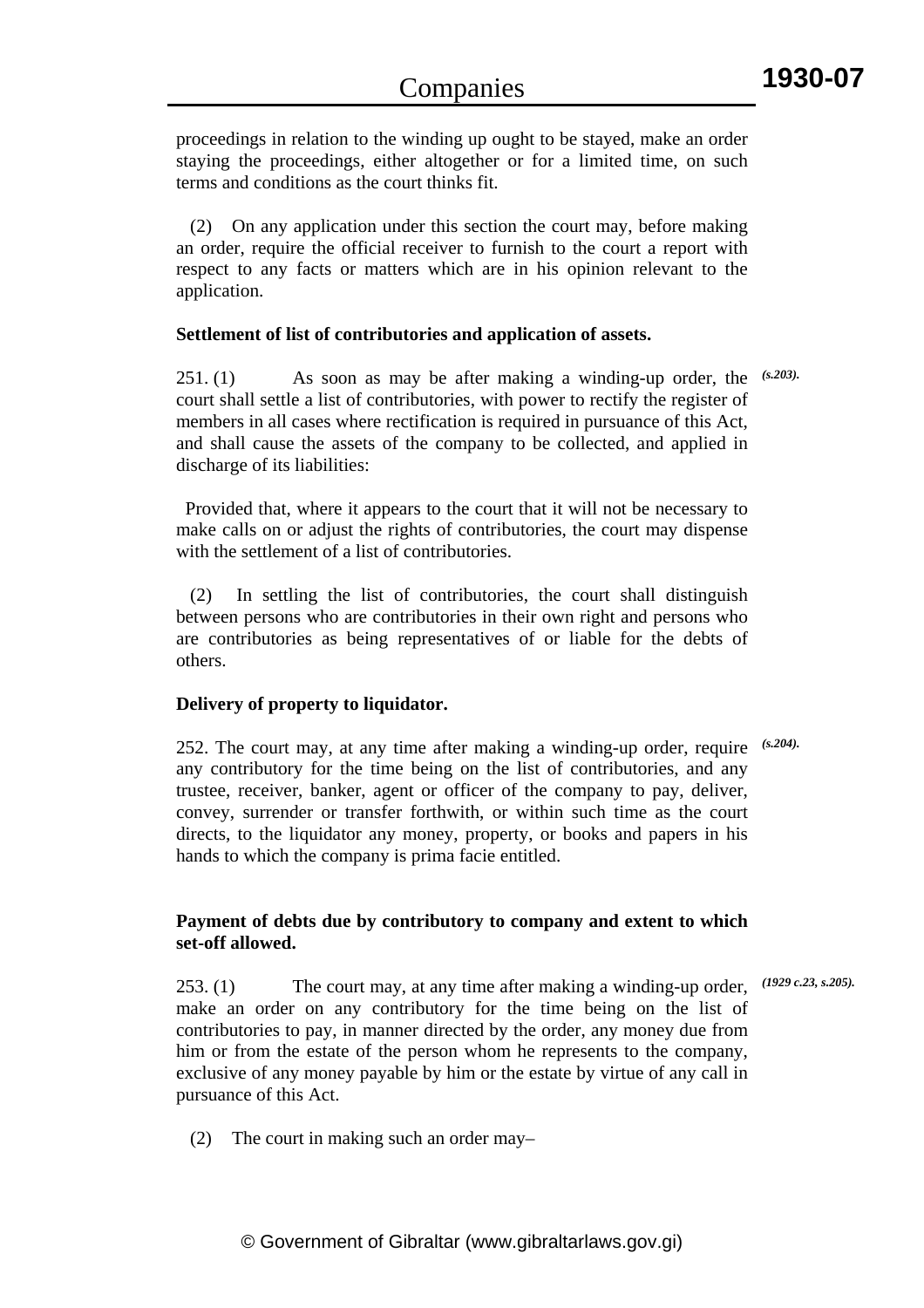- (a) in the case of an unlimited company, allow to the contributory by way of set-off any money due to him or to the estate which he represents from the company on any independent dealing or contract with the company, but not any money due to him as a member of the company in respect of any dividend or profit; and
- (b) in the case of a limited company, make to any director or manager whose liability is unlimited or to his estate the like allowance.

 (3) In the case of any company, whether limited or unlimited, when all the creditors are paid in full, any money due on any account whatever to a contributory from the company may be allowed to him by way of set-off against any subsequent call.

## **Power of court to make calls.**

254. (1) The court may, at any time after making a winding-up order, and either before or after it has ascertained the sufficiency of the assets of the company, make calls on all or any of the contributories for the time being settled on the list of the contributories to the extent of their liability, for payment of any money which the court considers necessary to satisfy the debts and liabilities of the company, and the costs, charges and expenses of winding up, and for the adjustment of the rights of the contributories among themselves and make an order for payment of any calls so made.

 (2) In making a call the court may take into consideration the probability that some of the contributories may partly or wholly fail to pay the call.

## **Payment into bank of moneys due to company.**

255. (1) The court may order any contributory, purchaser or other person from whom money is due to the company to pay the amount due into a bank to be approved of by the court to the account of the liquidator instead of to the liquidator, and any such order may be enforced in the same manner as if it had directed payment to the liquidator. *(1929 c.23, s.207).*

> (2) All moneys and securities paid or delivered into such bank in the event of a winding up by the court shall be subject in all respects to the orders of the court.

#### **Order on contributory conclusive evidence.**

*(s.208).*

*(s.206).*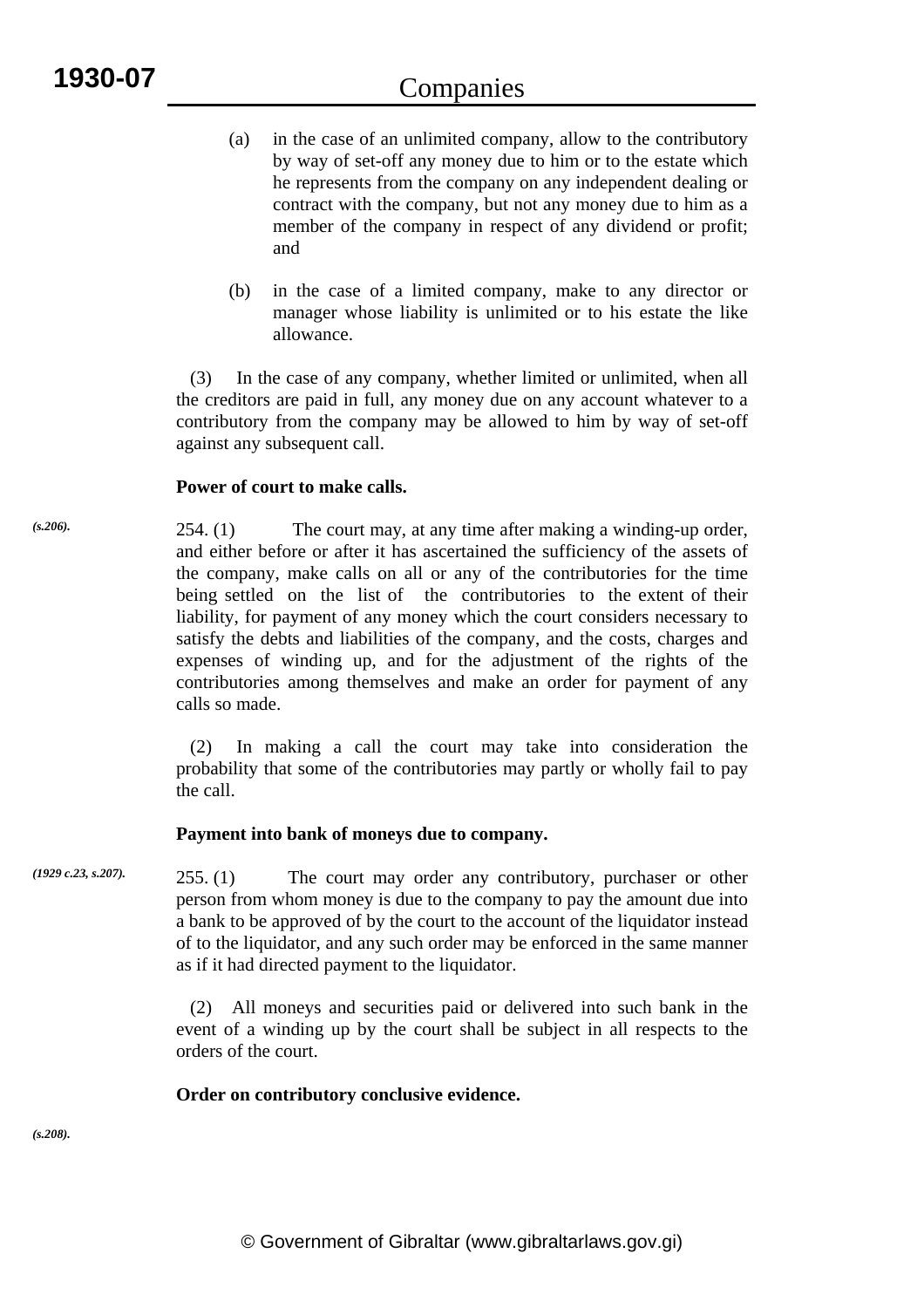256. (1) An order made by the court on a contributory shall, subject to any right of appeal, be conclusive evidence that the money (if any) thereby appearing to be due or ordered to be paid is due.

 (2) All other pertinent matters stated in the order shall be taken to be truly stated as against all persons and in all proceedings.

## **Appointment of special manager.**

257. (1) Where the official receiver becomes the liquidator of a *(s.209).* company, whether provisionally or otherwise, he may, if satisfied that the nature of the estate or business of the company, or the interests of the creditors or contributories generally, require the appointment of a special manager of the estate or business of the company other than himself, apply to the court, and the court may on such application, appoint a special manager of the estate or business to act during such time as the court may direct, with such powers, including any of the powers of a receiver or manager, as may be entrusted to him by the court.

 (2) The special manager shall give such security and account in such manner as the court may direct.

 (3) The special manager shall receive such remuneration as may be fixed by the court.

## **Exclusion of creditors not proving in time.**

258. The court may fix a time or times within which creditors are to prove *(s.210).* their debts or claims, or to be excluded from the benefit of any distribution made before those debts are proved.

## **Adjustment of rights of contributories.**

259. The court shall adjust the rights of the contributories among *(1929 c.23, s.211).* themselves, and distribute any surplus among the persons entitled thereto.

## **Inspection of books by creditors and contributories.**

260. The court may, at any time after making a winding-up order, make *(s.212).* such order for inspection of the books and papers of the company by creditors and contributories as the court thinks just, and any books and papers in the possession of the company may be inspected by creditors or contributories accordingly, but not further or otherwise.

## **Power to order costs of winding up to be paid out of assets.**

261. The court may, in the event of the assets being insufficient to satisfy *(s.213).*the liabilities, make an order as to the payment out of the assets of the costs,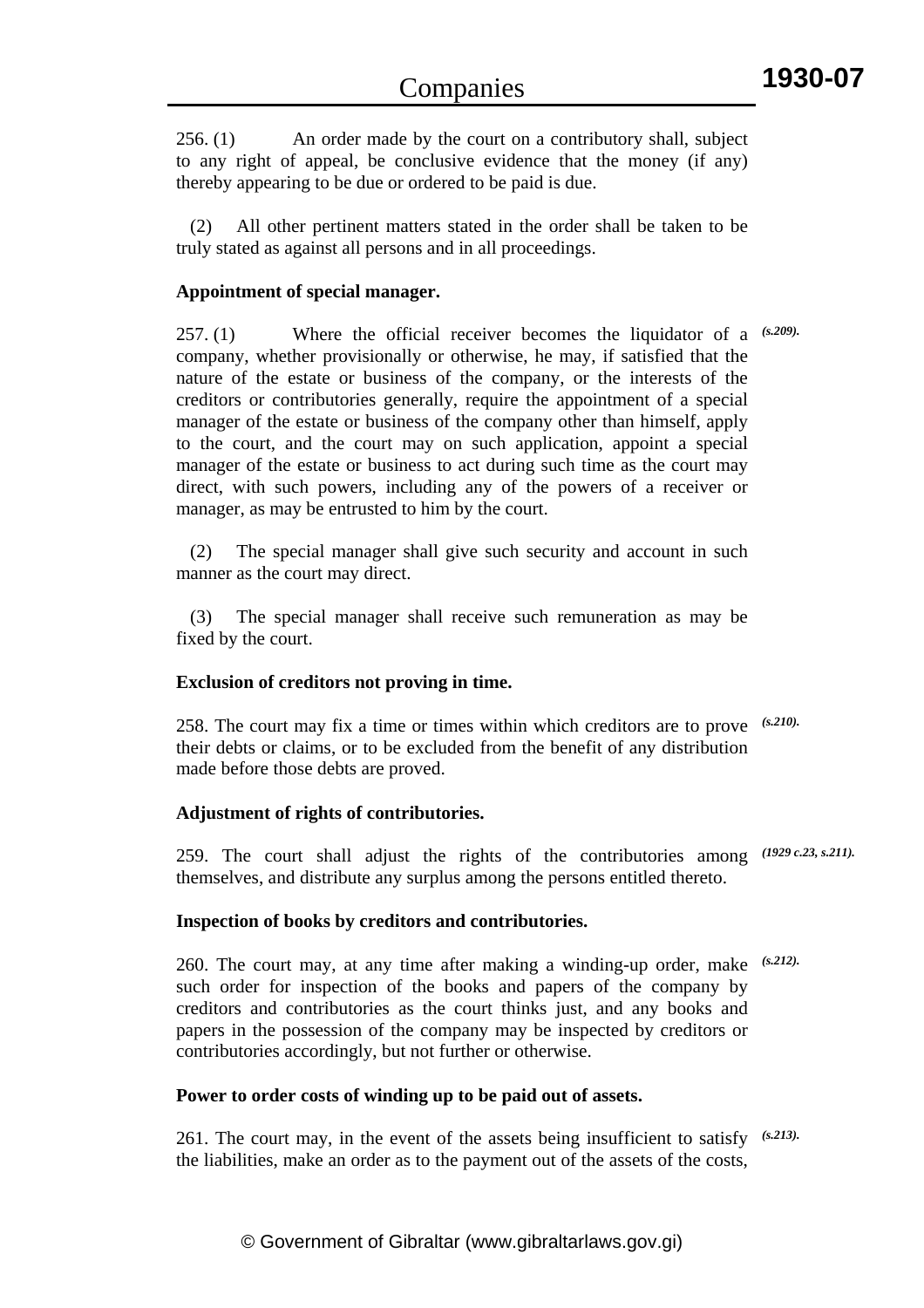charges and expenses incurred in the winding up in such order of priority as the court thinks just.

## **Power to summon persons suspected of having property of company.**

262. (1) The court may, at any time after the appointment of a provisional liquidator or the making of a winding-up order, summon before it any officer of the company or person known or suspected to have in his possession any property of the company or supposed to be indebted to the company, or any person whom the court deems capable of giving information concerning the promotion, formation, trade, dealings, affairs or property of the company.

 (2) The court may examine him on oath concerning the matters aforesaid, either by word of mouth or on written interrogatories, and may reduce his answers to writing and require him to sign them.

 (3) The court may require him to produce any books and papers in his custody or power relating to the company, but, where he claims any lien on books or papers produced by him, the production shall be without prejudice to that lien, and the court shall have jurisdiction in the winding up to determine all questions relating to that lien.

 (4) If any person so summoned, after being tendered a reasonable sum for his expenses, refuses to come before the court at the time appointed, not having a lawful impediment (made known to the court at the time of its sitting, and allowed by it), the court may cause him to be apprehended and brought before the court for examination.

## **Power to order public examination of promoters and directors.**

263. (1) Where an order has been made for winding up a company by the court, and the official receiver has made a further report under this Act stating that in his opinion a fraud has been committed by any person in the promotion or formation of the company, or by any director or other officer of the company in relation to the company since its formation, the court may, after consideration of the report, direct that that person, director or officer shall attend before the court on a day appointed by the court for that purpose, and be publicly examined as to the promotion or formation or the conduct of the business of the company, or as to his conduct and dealings as director or officer thereof. *(1929 c.23, s.216).*

> (2) The official receiver shall take part in the examination, and for that purpose may, if specially authorized by the court in that behalf, employ a solicitor with or without counsel.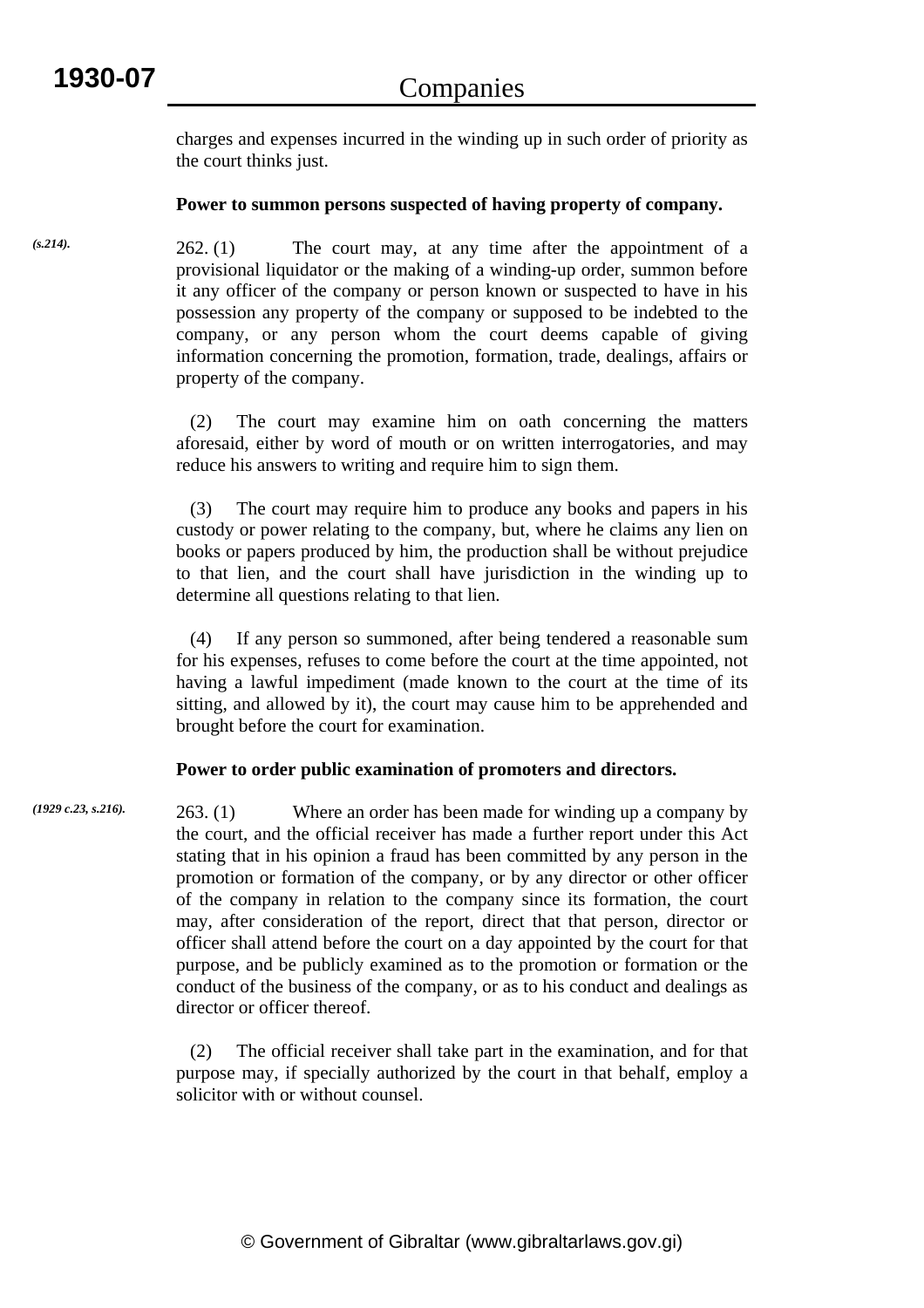(3) The liquidator, where the official receiver is not the liquidator, and any creditor or contributory, may also take part in the examination either personally or by solicitor or counsel.

 (4) The court may put such questions to the person examined as the court thinks fit.

 (5) The person examined shall be examined on oath, and shall answer all such questions as the court may put or allow to be put to him.

 (6) A person ordered to be examined under this section shall at his own cost, before his examination, be furnished with a copy of the official receiver's report, and may at his own cost employ a solicitor with or without counsel, who shall be at liberty to put to him such questions as the court may deem just for the purpose of enabling him to explain or qualify any answers given by him:

 Provided that, if any such person applies to the court to be exculpated from any charges made or suggested against him, it shall be the duty of the official receiver to appear on the hearing of the application and call the attention of the court to any matters which appear to the official receiver to be relevant, and if the court, after hearing any evidence given or witnesses called by the official receiver, grants the application, the court may allow the applicant such costs as in its discretion it may think fit.

 (7) Notes of the examination shall be taken down in writing and shall be read over to or by, and signed by, the person examined, and may thereafter be used in evidence against him, and shall be open to the inspection of any creditor or contributory at all reasonable times.

 (8) The court may, if it thinks fit, adjourn the examination from time to time.

#### **Power to restrain fraudulent persons from managing companies.**

264. (1) Where an order has been made for winding up a company by *(1929 c.23, s.217).*the court, and the official receiver has made a further report under this Act stating that, in his opinion, a fraud has been committed by a person in the promotion or formation of the company, or by any director or other officer of the company in relation to the company since its formation, the court may, on the application of the official receiver, order that that person, director or officer shall not, without the leave of the court, be a director of or in any way, whether directly or indirectly, be concerned in or take part in the management of a company for such period, not exceeding five years, from the date of the report as may be specified in the order.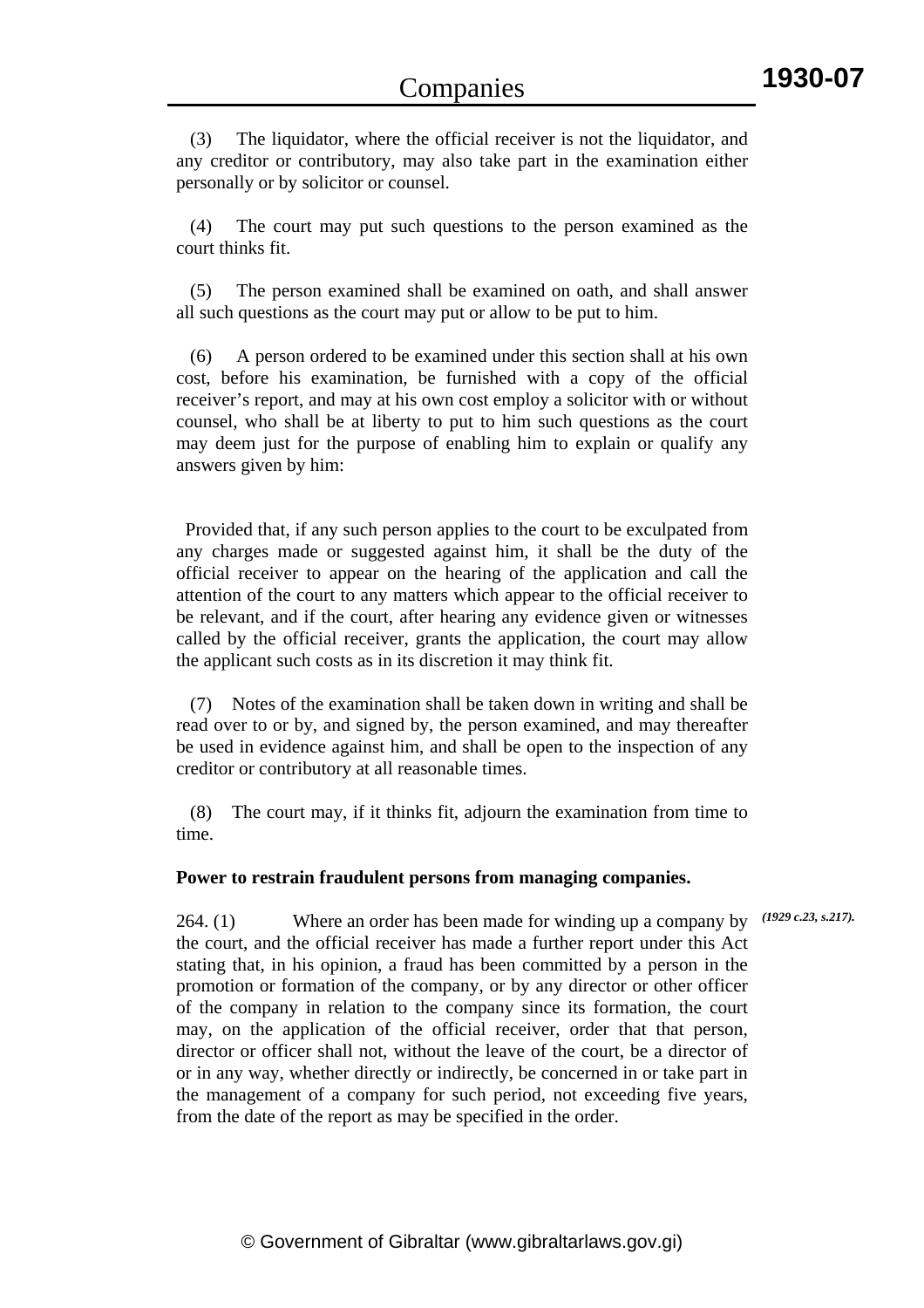(2) The official receiver shall, where he intends to make an application under subsection (1), give not less than ten days' notice of his intention to the person charged with the fraud, and on the hearing of the application that person may appear and himself give evidence or call witnesses.

 (3) It shall be the duty of the official receiver to appear on the hearing of an application by him for an order under this section and on an application for leave under this section and to call the attention of the court to any matters which appear to him to be relevant, and on any such application the official receiver may himself give evidence or call witnesses.

 (4) A person who acts in contravention of an order made under this section, is guilty of an offence and is liable on conviction on indictment to imprisonment for two years, or on summary conviction to imprisonment for six months and to a fine of £500.

 (5) The provisions of this section shall have effect notwithstanding that the person concerned may be criminally liable in respect of the matters on the ground of which the order is to be made.

## **Power to arrest absconding contributory.**

265. The court, at any time either before or after making a winding-up order, on proof of probable cause for believing that a contributory is about to quit Gibraltar, or otherwise to abscond, or to remove or conceal any of his property for the purpose of evading payment of calls, or of avoiding examination respecting the affairs of the company, may cause the contributory to be arrested, and his books and papers and movable personal property to be seized, and him and them to be safely kept until such time as the court may order. *(1929 c.23, s.218).*

## **Powers of court cumulative.**

266. Any powers by this Act conferred on the court shall be in addition to and not in restriction of any existing powers of instituting proceedings against any contributory or debtor of the company, or the estate of any contributory or debtor, for the recovery of any call or other sums. *(s.219).*

#### **Dissolution of company.**

267. (1) When the affairs of a company have been completely wound up, the court shall make an order that the company be dissolved from the date of the order, and the company shall be dissolved accordingly. *(s.221).*

> (2) The order shall within fourteen days from the date thereof be reported by the liquidator to the Registrar who shall make in his books a minute of the dissolution of the company.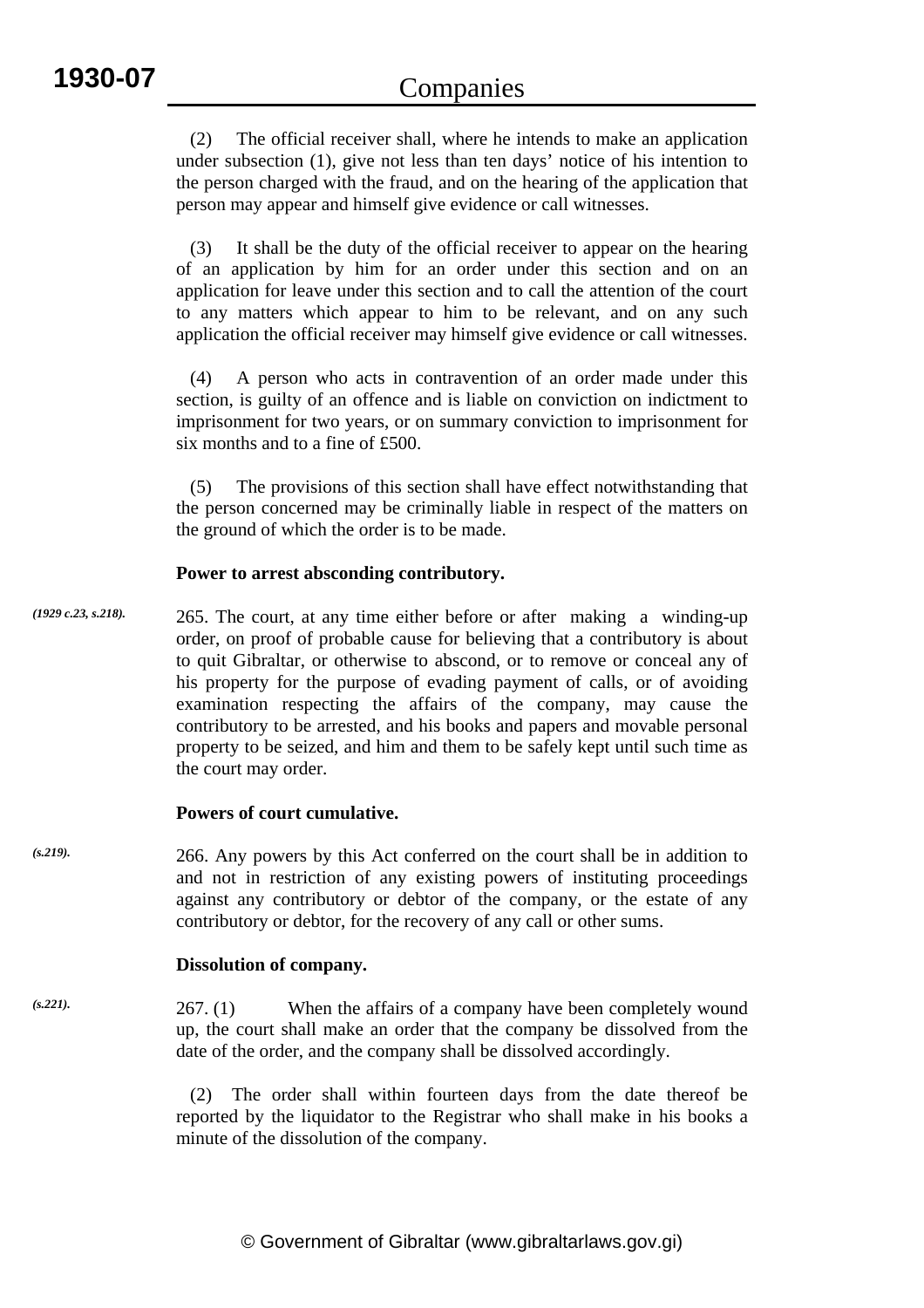(3) A liquidator who makes default in complying with the requirements of this section, is guilty of an offence and is liable on summary conviction to a fine of one half of the amount at level 1 on the standard scale for every day during which he is in default.

## **Companies in default since 1st January 1993.**

 $267A(1)$  Subject to the provisions of subsections (2) to (4), the Registrar may strike off the register the name of any company, other than a public limited company, in respect of which no annual return has been filed contrary to the requirements of section 153 or section 154, as the case may be, in the previous three calendar years.

 (2) Where the Registrar proposes to strike off the name of any company he shall publish in the Gazette the name of that company and notice of his intention to strike off the name and shall not strike the name off the register before the expiration of three calendar months from the date of publication.

 (3) Unless the Registrar receives within 3 months of the date of publication written representations showing cause to the contrary he may strike off the name of the company.

 (4) If the Registrar has received written representations under subsection (3) he may decide not to strike off the name of the company and, if he so decides, he may require the company to take such action and pay such fees as he sees fit to satisfy the requirements of section 153 or section 154, as the case may be, in respect of the years since the annual return was last filed and the date of the publication of the notice in the Gazette under subsection (2).

# (C) VOLUNTARY WINDING UP.

*Resolutions for, and Commencement of Voluntary Winding Up.* 

## **Circumstances in which company may be wound up voluntarily.**

268. (1) A company may be wound up voluntarily–

- *(1929 c.23, s.225).*
- (a) when the period (if any) fixed for the duration of the company by the articles expires, or the event (if any) occurs, on the occurrence of which the articles provide that the company is to be dissolved, and the company in general meeting has passed a resolution requiring the company to be wound up voluntarily;
- (b) if the company resolves by special resolution that the company be wound up voluntarily;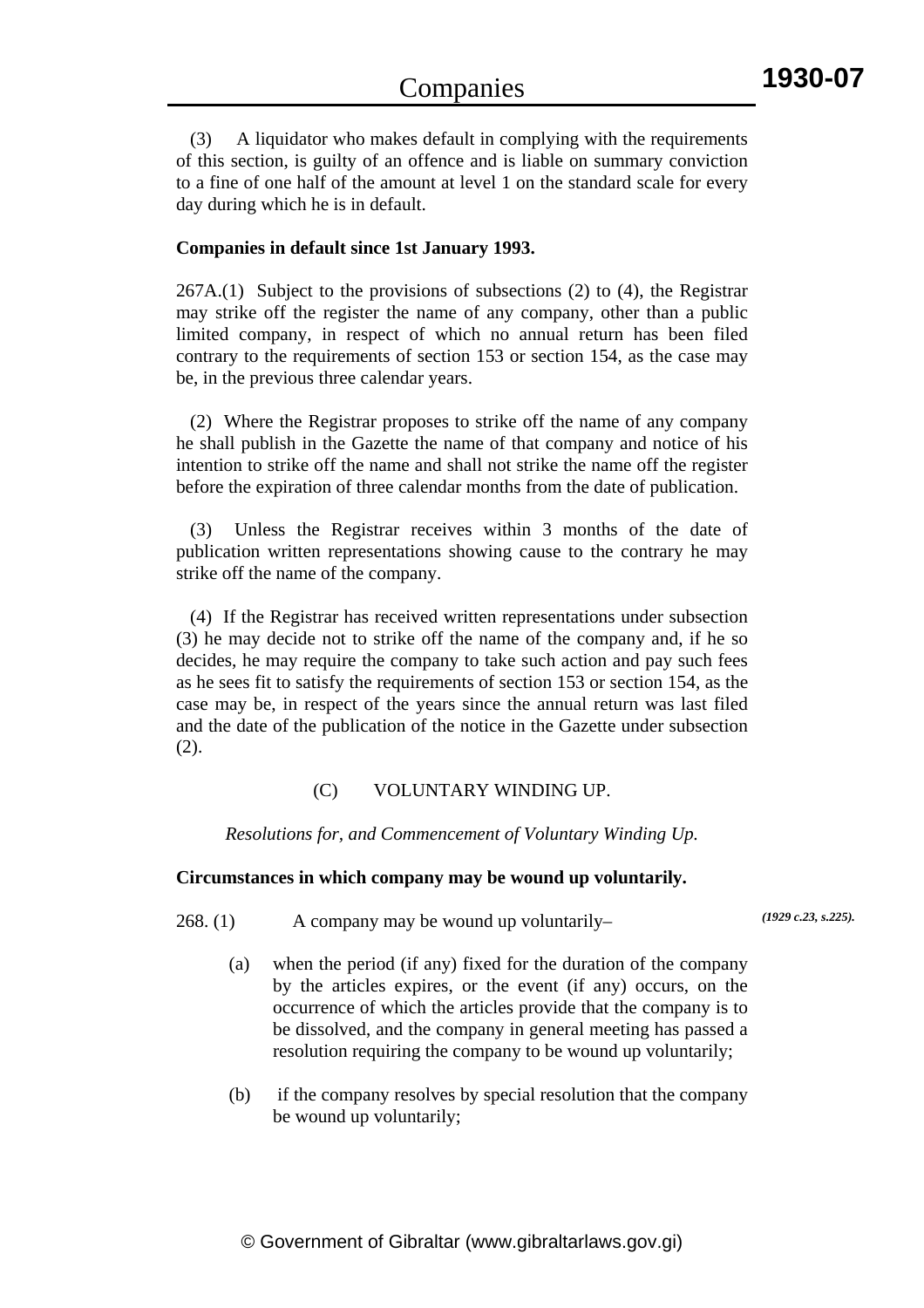|                     | if the company resolves by extraordinary resolution to the<br>(c)<br>effect that it cannot by reason of its liabilities continue its<br>business, and that it is advisable to wind up.<br>In this Act, "a resolution for voluntary winding up" means a<br>(2)<br>resolution passed under any of the provisions of subsection (1).          |
|---------------------|--------------------------------------------------------------------------------------------------------------------------------------------------------------------------------------------------------------------------------------------------------------------------------------------------------------------------------------------|
|                     | Notice of resolution to wind up voluntarily.                                                                                                                                                                                                                                                                                               |
| $(s.226)$ .         | 269. (1)<br>When a company has passed a resolution for voluntary<br>winding up, it shall, within seven days after the passing of the resolution,<br>give notice of the resolution by advertisement in the Gazette.                                                                                                                         |
|                     | If default is made in complying with this section, the company and<br>(2)<br>every officer of the company who is in default are guilty of offences and are<br>liable on summary conviction to a default fine, and for the purposes of this<br>subsection the liquidator of the company is to be deemed to be an officer of<br>the company. |
|                     | Commencement of voluntary winding up.                                                                                                                                                                                                                                                                                                      |
| (s.227).            | 270. A voluntary winding up shall be deemed to commence at the time of<br>the passing of the resolution for voluntary winding up.                                                                                                                                                                                                          |
|                     | Consequences of Voluntary Winding Up.                                                                                                                                                                                                                                                                                                      |
|                     | Effect of voluntary winding up on company.                                                                                                                                                                                                                                                                                                 |
| (1929 c.23, s.228). | 271. In case of a voluntary winding up, the company shall, from the<br>commencement of the winding up, cease to carry on its business, except so<br>far as may be required for the beneficial winding up thereof:                                                                                                                          |
|                     | Provided that the corporate state and corporate powers of the company<br>shall, notwithstanding anything to the contrary in its articles, continue until<br>it is dissolved.                                                                                                                                                               |
|                     | Transfer after commencement of voluntary winding up.                                                                                                                                                                                                                                                                                       |
| (s.229).            | 272. Any transfer of shares, not being a transfer made to or with the<br>sanction of the liquidator, and any alteration in the status of the members of<br>the company, made after the commencement of a voluntary winding up,<br>shall be void.                                                                                           |
|                     | Declaration of Solvency.                                                                                                                                                                                                                                                                                                                   |

**Statutory declaration of solvency in case of proposal to wind up voluntarily.**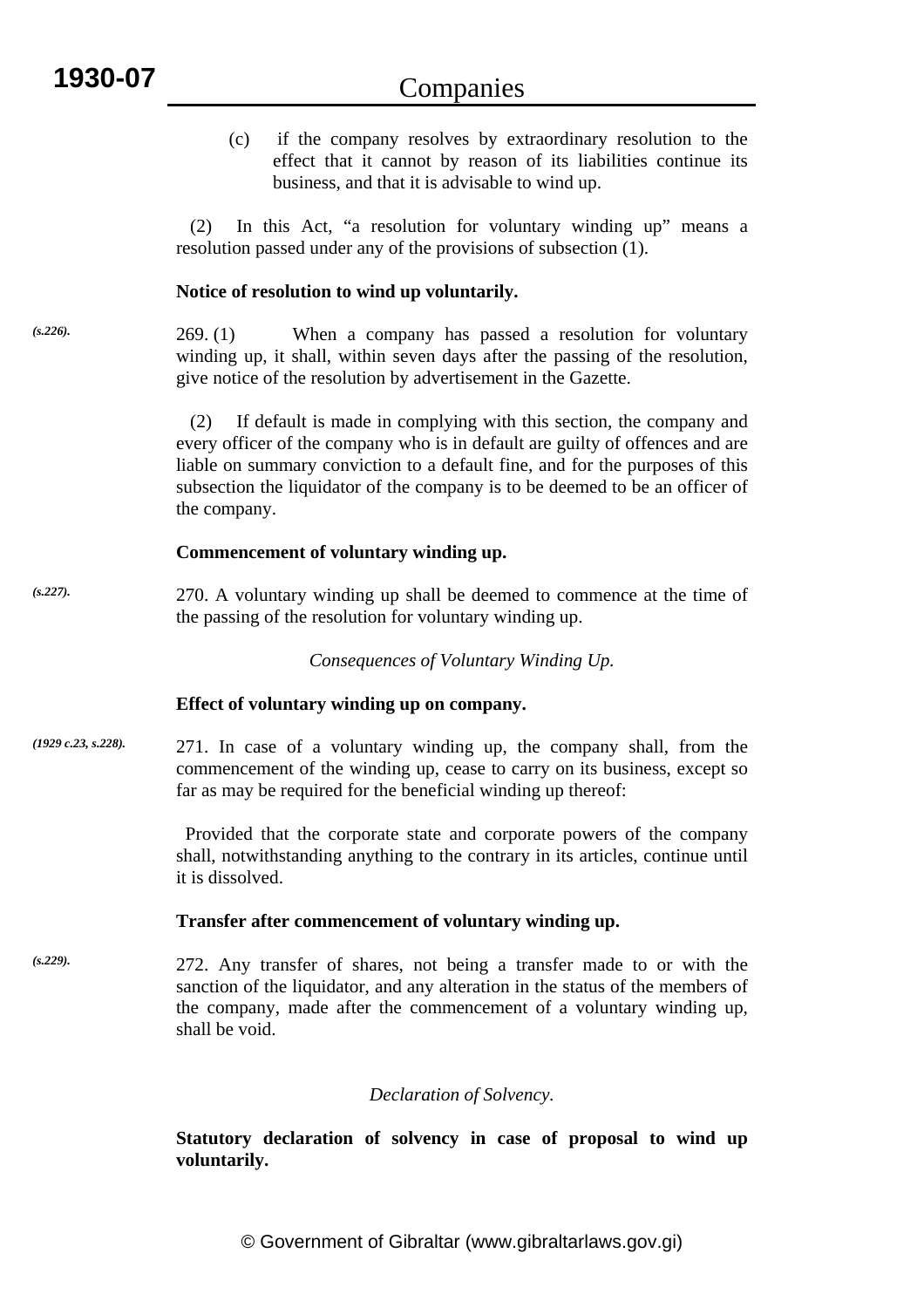273. (1) Where it is proposed to wind up a company voluntarily, the directors of the company or, in the case of a company having more than two directors, the majority of the directors may, at a meeting of the directors held before the date on which the notices of the meeting at which the resolution for the winding up of the company is to be proposed are sent out, make a statutory declaration to the effect that they have made a full inquiry into the affairs of the company, and that, having so done, they have formed the opinion that the company will be able to pay its debts in full within a period not exceeding twelve months from the commencement of the winding up. *(s.230).*

 (2) A declaration so made shall have no effect for the purposes of this Act unless it is delivered to the Registrar for registration before the date mentioned in subsection (1).

 (3) A winding up in the case of which a declaration has been made and delivered in accordance with this section is in this Act referred to as "a members' voluntary winding up", and a winding up in the case of which a declaration has not been made and delivered as aforesaid is in this Act referred to as "a creditors' voluntary winding up".

*Provisions applicable to a Members' Voluntary Winding Up.* 

#### **Application of sections 275 to 279.**

274. The provisions contained in sections 275 to 279 (both inclusive) shall *(1929 c.23, s.231).* apply in relation to a members' voluntary winding up.

## **Power to appoint and fix remuneration of liquidators.**

275. (1) The company in general meeting shall appoint one or more *(s.232).* liquidators for the purpose of winding up the affairs and distributing the assets of the company, and may fix the remuneration to be paid to him or them.

 (2) On the appointment of a liquidator all the powers of the directors shall cease, except so far as the company in general meeting, or the liquidator, sanctions the continuance thereof.

## **Power to fill vacancy in office of liquidator.**

276. (1) If a vacancy occurs by death, resignation or otherwise in the *(s.233).*office of liquidator appointed by the company, the company in general meeting may, subject to any arrangement with its creditors, fill the vacancy.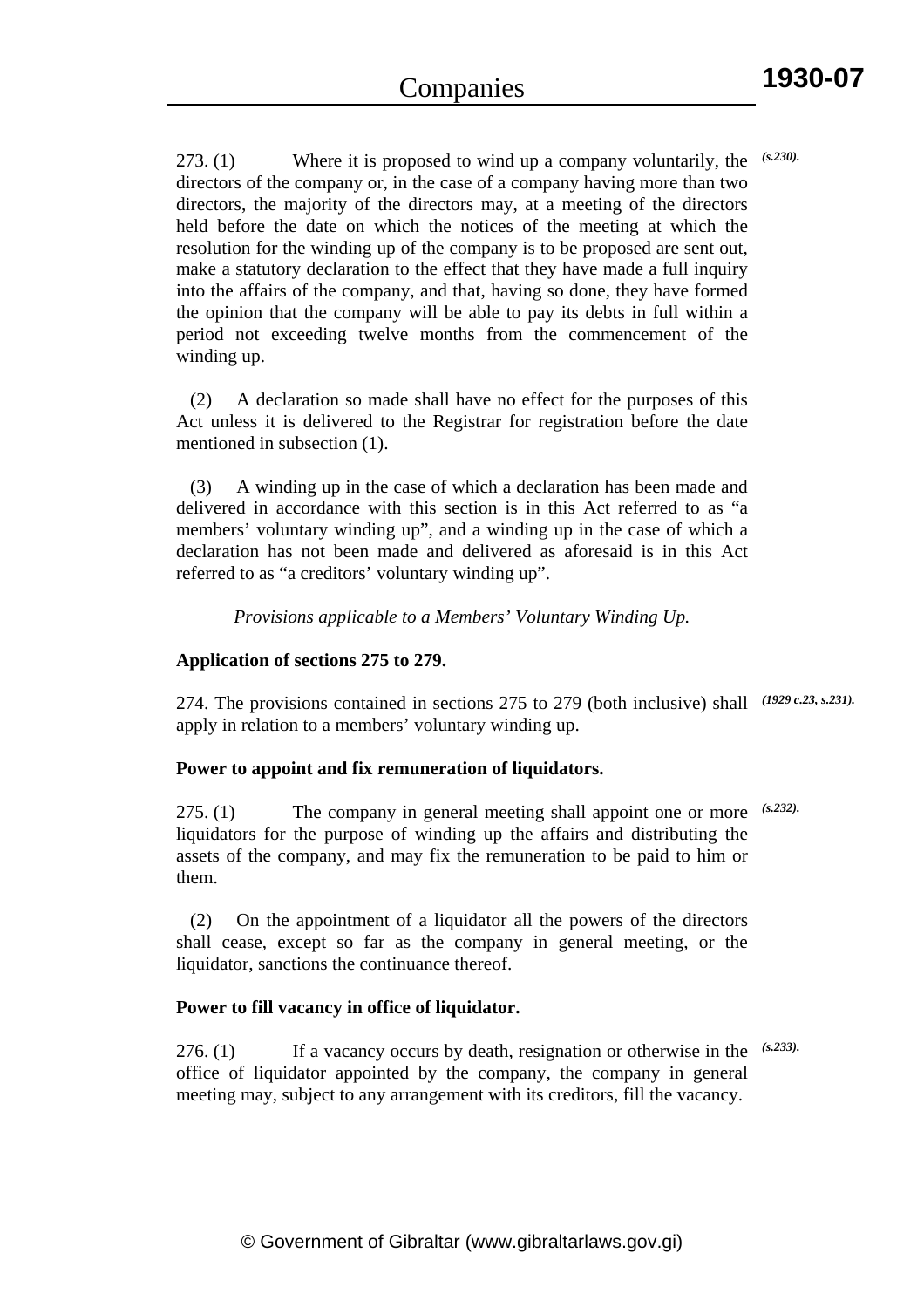(2) For that purpose a general meeting may be convened by any contributory or, if there were more liquidators than one, by the continuing liquidators.

 (3) The meeting shall be held in manner provided by this Act or by the articles, or in such manner as may, on application by any contributory or by the continuing liquidators, be determined by the court.

## **Power of liquidator to accept shares as consideration for sale of property of company.**

277. (1) Where a company is proposed to be, or is in course of being, wound up altogether voluntarily, and the whole or part of its business or property is proposed to be transferred or sold to another company, whether a company within the meaning of this Act or not (in this section referred to as "the transferee company") the liquidator of the first-mentioned company (in this section referred to as "the transferor company") may, with the sanction of a special resolution of that company, conferring either a general authority on the liquidator or an authority in respect of any particular arrangement, receive in compensation or part compensation for the transfer or sale, shares, policies or other like interests in the transferee company, for distribution among the members of the transferor company, or may enter into any other arrangement whereby the members of the transferor company may, in lieu of receiving cash, shares, policies, or other like interests, or in addition thereto, participate in the profits of or receive any other benefit from the transferee company.

 (2) Any sale or arrangement in pursuance of this section shall be binding on the members of the transferor company.

 (3) If any member of the transferor company who did not vote in favour of the special resolution expresses his dissent therefrom in writing addressed to the liquidator, and left at the registered office of the company within seven days after the passing of the resolution, he may require the liquidator either to abstain from carrying the resolution into effect, or to purchase his interest at a price to be determined by agreement or by arbitration in manner provided by this section.

 (4) If the liquidator elects to purchase the member's interest, the purchase money must be paid before the company is dissolved, and be raised by the liquidator in such manner as may be determined by special resolution.

 (5) A special resolution shall not be invalid for the purposes of this section by reason that it is passed before or concurrently with a resolution for voluntary winding up or for appointing liquidators, but, if an order is made within a year for winding up the company by or subject to the

*(s.234).*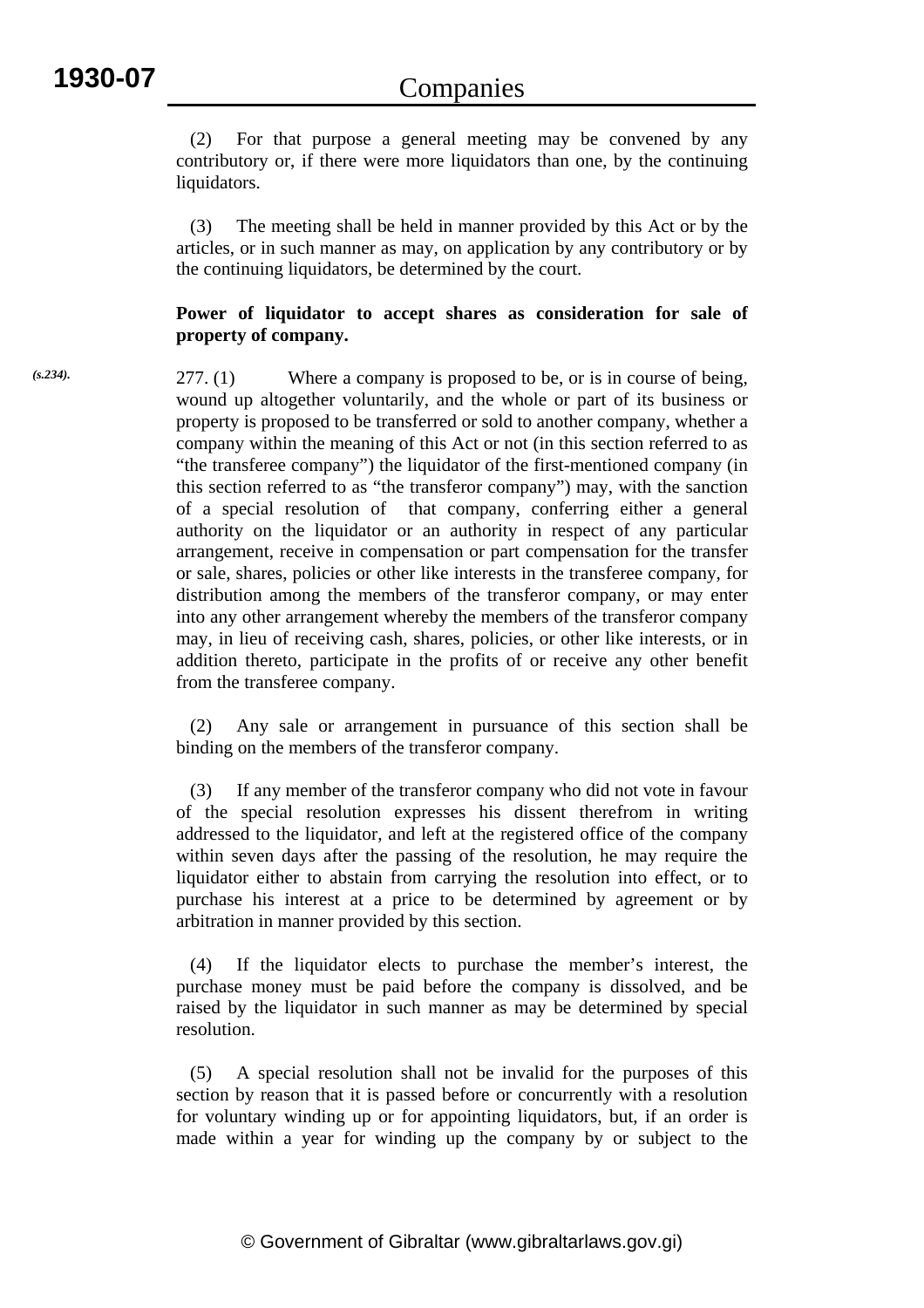supervision of the court, the special resolution shall not be valid unless sanctioned by the court.

 (6) For the purposes of an arbitration under this section, the provisions of the Arbitration Act shall be incorporated with this Act, and any appointment of an arbitrator, may be made under the hand of the liquidator, *Act. 1895 No.10.* or if there is more than one liquidator, then of any two or more of the liquidators.

## **Duty of liquidator to call general meeting at end of each year.**

278. (1) In the event of the winding up continuing for more than one *(1929 c.23, s.235).* year, the liquidator shall summon a general meeting of the company at the end of the first year from the commencement of the winding up, and of each succeeding year, or as soon thereafter as may be convenient, and shall lay before the meeting an account of his acts and dealings and of the conduct of the winding up during the preceding year.

 (2) A liquidator who fails to comply with this section is guilty of an offence and is liable on summary conviction to a fine at level 1 on the standard scale.

## **Final meeting and dissolution.**

279. (1) As soon as the affairs of the company are fully wound up, the liquidator shall make up an account of the winding up, showing how the winding up has been conducted and the property of the company has been disposed of, and thereupon shall call a general meeting of the company for the purpose of laying before it the account, and giving any explanation thereof. *(s.236).*

 (2) The meeting shall be called by advertisement in the Gazette, specifying the time, place and object thereof, and published one month at least before the meeting.

 (3) Within one week after the meeting, the liquidator shall send to the Registrar a copy of the account, and shall make a return to him of the holding of the meeting and of its date, and if the copy is not sent or the return is not made in accordance with this subsection the liquidator is guilty of an offence and is liable on summary conviction to a fine of one half of the amount at level 1 on the standard scale for every day during which the default continues:

 Provided that, if a quorum is not present at the meeting, the liquidator shall, in lieu of the return hereinbefore mentioned, make a return that the meeting was duly summoned and that no quorum was present thereat, and upon such a return being made the provisions of this subsection as to the making of the return shall be deemed to have been complied with.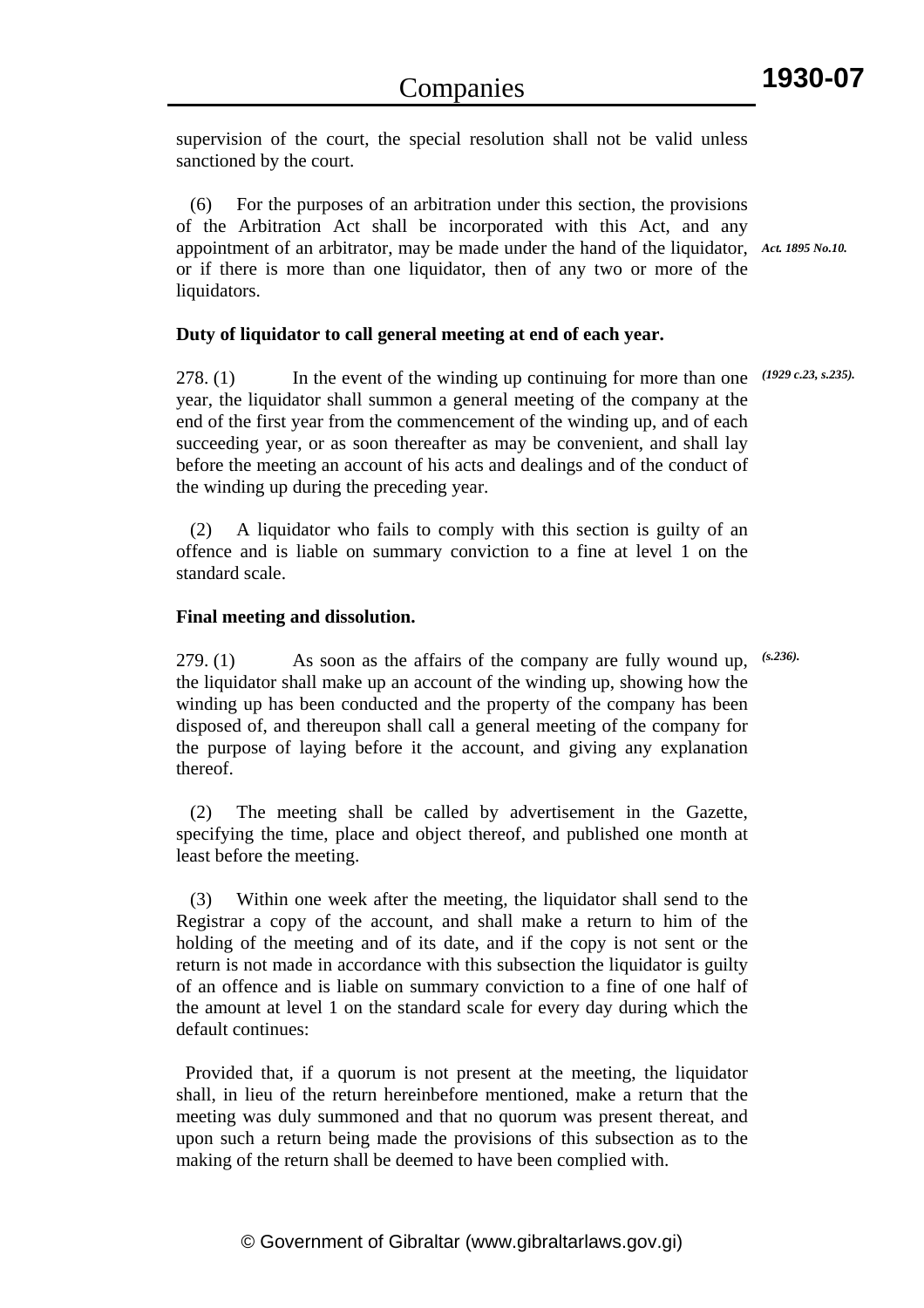*(s.238).*

 (4) The Registrar on receiving the account and either of the returns hereinbefore mentioned shall forthwith register them, and on the expiration of three months from the registration of the return the company shall be deemed to be dissolved:

 Provided that the court may, on the application of the liquidator or of any other person who appears to the court to be interested, make an order deferring the date at which the dissolution of the company is to take effect for such time as the court thinks fit.

 (5) It shall be the duty of the person on whose application an order of the court under this section is made, within seven days after the making of the order, to deliver to the Registrar an office copy of the order for registration, and if that person fails so to do he is guilty of an offence and is liable on summary conviction to a fine of one half of the amount at level 1 on the standard scale for every day during which the default continues.

*Provisions Applicable to a Creditors' Voluntary Winding Up.* 

## **Application of sections 281 to 288.**

280. The provisions contained in sections 281 to 288 (both inclusive) shall apply in relation to a creditors' voluntary winding up. *(1929 c.23, s.237).*

## **Meeting of creditors.**

281. (1) The company shall cause a meeting of the creditors of the company to be summoned for the day, or the day next following the day, on which there is to be held the meeting at which the resolution for voluntary winding up is to be proposed, and shall cause the notices of the meeting of creditors to be sent by post to the creditors simultaneously with the sending of the notices of the meeting of the company.

 (2) The company shall cause notice of the meeting of the creditors to be advertised once in the Gazette and once at least in another newspaper published in Gibraltar.

- (3) The directors of the company shall–
	- (a) cause a full statement of the position of the company's affairs together with a list of the creditors of the company and the estimated amount of their claims to be laid before the meeting of creditors to be held as aforesaid; and
	- (b) appoint one of their number to preside at the said meeting.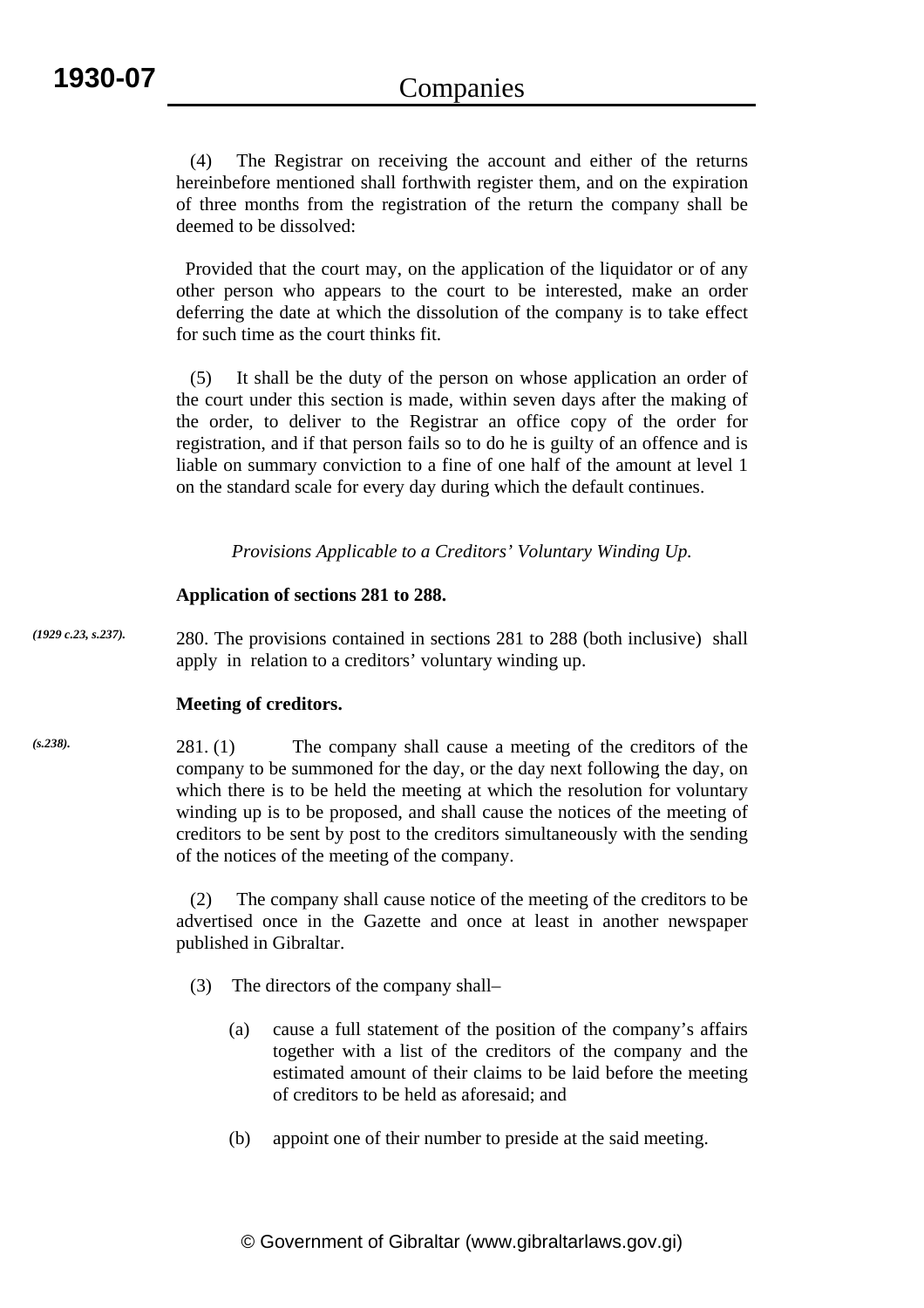(4) It shall be the duty of the director appointed to preside at the meeting of creditors to attend the meeting and preside thereat.

 (5) If the meeting of the company at which the resolution for voluntary winding up is to be proposed is adjourned and the resolution is passed at an adjourned meeting, any resolution passed at the meeting of the creditors held in pursuance of subsection (1) shall have effect as if it had been passed immediately after the passing of the resolution for winding up the company.

- (6) If default is made–
	- (a) by the company in complying with subsections  $(1)$  and  $(2)$ ;
	- (b) by the directors of the company in complying with subsection (3);
	- (c) by any director of the company in complying with subsection  $(4)$ ,

the company, directors or director, as the case may be, is or are guilty of an offence and liable on summary conviction to a fine of £100, and, in the case of default by the company, every officer of the company who is in default is liable on summary conviction to the like penalty.

## **Appointment of liquidator.**

282. The creditors and the company at their respective meetings mentioned *(1929 c.23, s.239).* in section 281 may nominate a person to be liquidator for the purpose of winding up the affairs and distributing the assets of the company; and if the creditors and the company nominate different persons, the person nominated by the creditors shall be liquidator, and if no person is nominated by the creditors the person (if any) nominated by the company shall be liquidator:

 Provided that in the case of different persons being nominated any director, member or creditor of the company may, within seven days after the date on which the nomination was made by the creditors, apply to the court for an order either directing that the person nominated as liquidator by the company shall be liquidator instead of or jointly with the person nominated by the creditors, or appointing some other person to be liquidator instead of the person appointed by the creditors.

# **Appointment of committee of inspection.**

283. (1) The creditors at the meeting to be held in pursuance of *(1929 c.23, s.240).*section 281 or at any subsequent meeting, may, if they think fit, appoint a committee of inspection consisting of not more than five persons and if such a committee is appointed the company may, either at the meeting at which the resolution for voluntary winding up is passed or at any time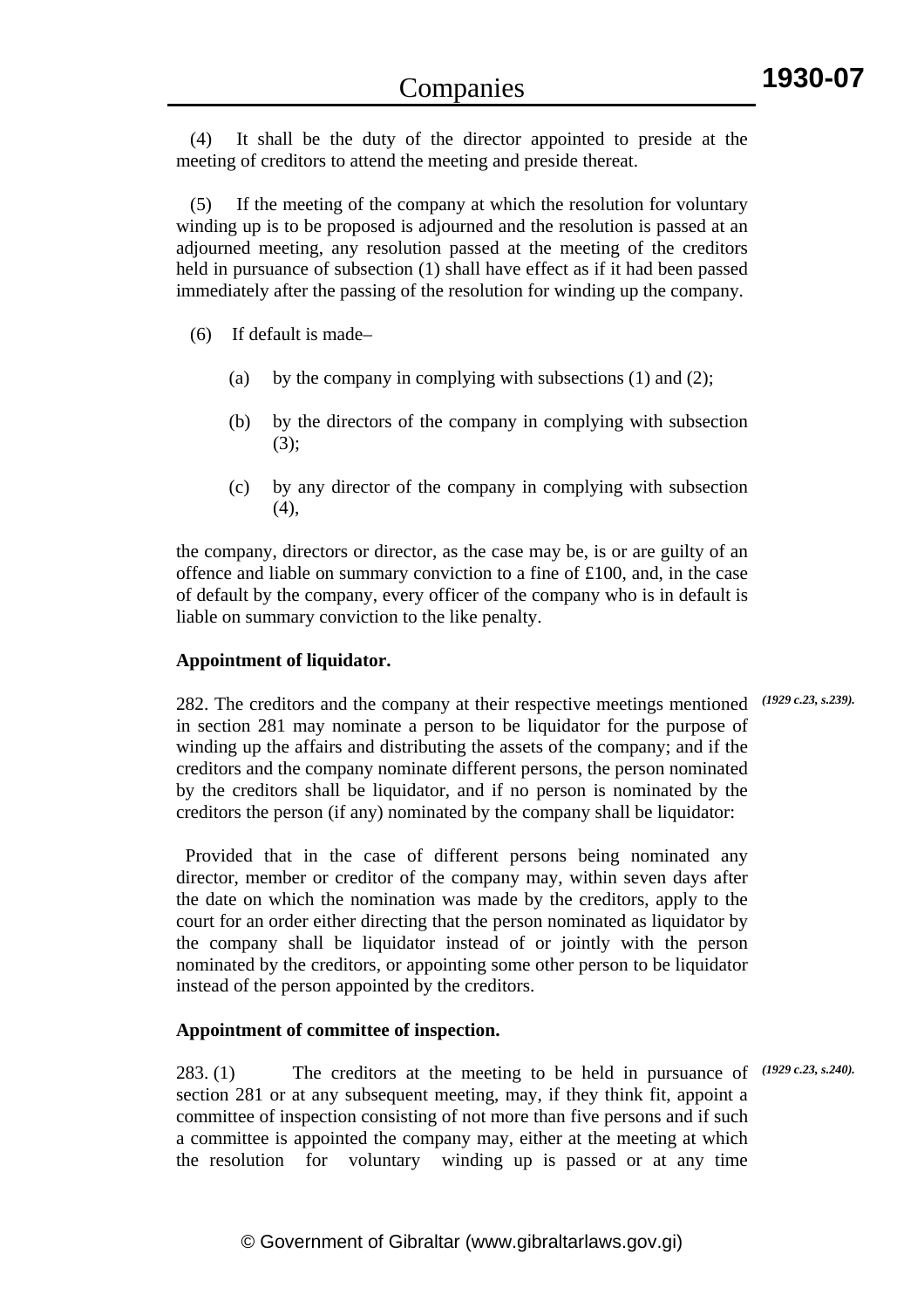subsequently in general meeting, appoint such number of persons as they think fit to act as members of the committee not exceeding five in number:

 Provided that the creditors may, it they think fit, resolve that all or any of the persons so appointed by the company ought not to be members of the committee of inspection, and, if the creditors so resolve, the persons mentioned in the resolution shall not, unless the court otherwise directs, be qualified to act as members of the committee, and on any application to the court under this provision the court may, if it thinks fit, appoint other persons to act as such members in place of the persons mentioned in the resolution.

 (2) Subject to the provisions of this section and to general rules, the provisions of section 248 (except subsection (1) thereof) shall apply with respect to a committee of inspection appointed under this section as they apply with respect to a committee of inspection appointed in a winding up by the court.

#### **Fixing of liquidators' remuneration and cesser of directors' powers.**

284. (1) The committee of inspection, or if there is no such committee, the creditors, may fix the remuneration to be paid to the liquidator or liquidators. *(s.241).*

> (2) On the appointment of a liquidator, all the powers of the directors shall cease, except so far as the committee of inspection, or if there is no such committee, the creditors, sanction the continuance thereof.

## **Power to fill vacancy in office of liquidator.**

285. If a vacancy occurs by death, resignation or otherwise, in the office of a liquidator, other than a liquidator appointed by, or by the direction of, the court, the creditors may fill the vacancy. *(s.242).*

#### **Application of section 277 to a creditors' voluntary winding up.**

286. The provisions of section 277 shall apply in the case of a creditors' voluntary winding up as in the case of a members' voluntary winding up, with the modification that the powers of the liquidator under that section shall not be exercised except with the sanction either of the court or of the committee of inspection. *(1929 c.23, s.243).*

## **Duty of liquidator to call meetings of company and of creditors at end of each year.**

287. (1) In the event of the winding up continuing for more than one year, the liquidator shall summon a general meeting of the company and a meeting of creditors at the end of the first year from the commencement of *(s.244).*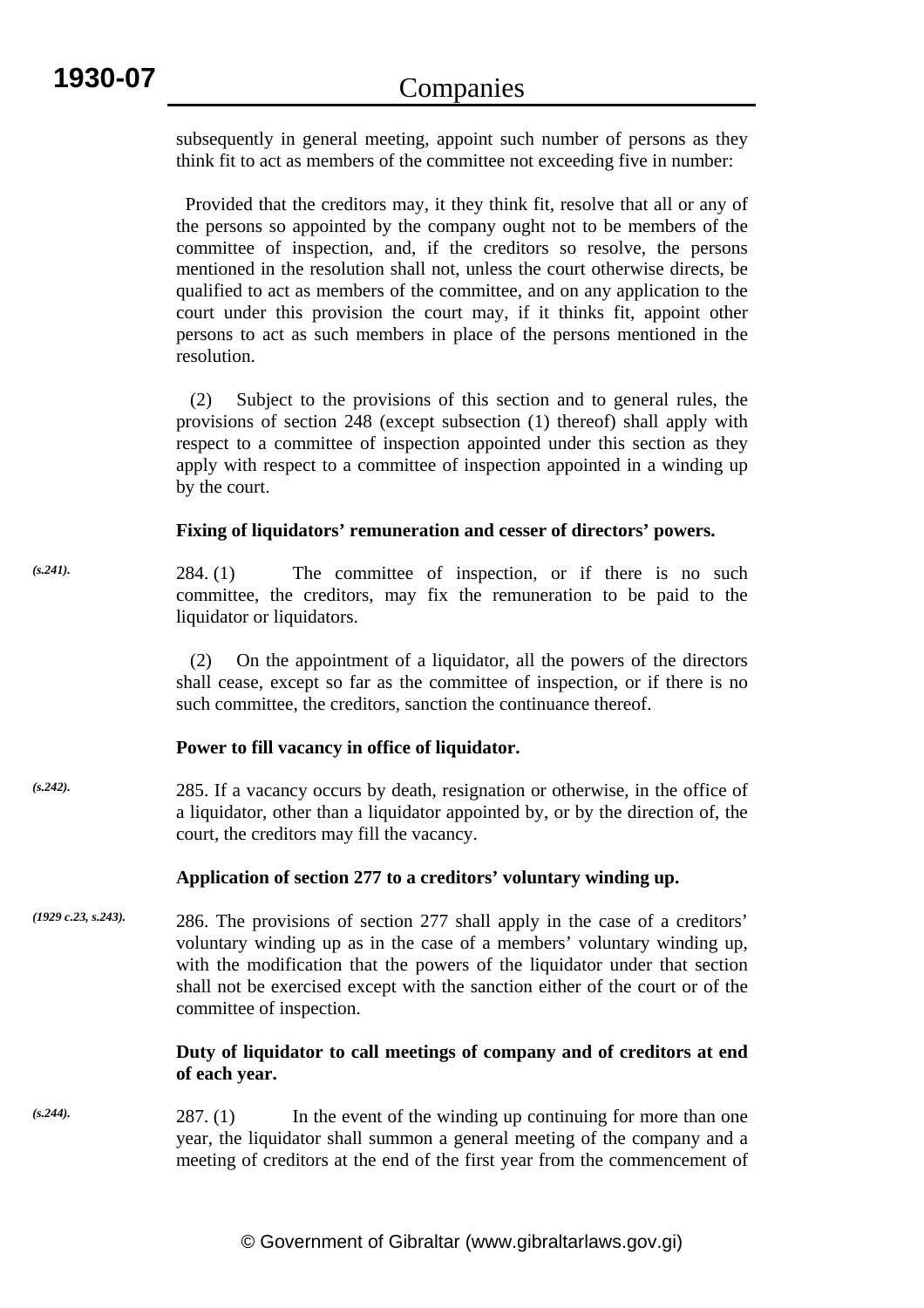the winding up, and of each succeeding year, or as soon thereafter as may be convenient, and shall lay before the meetings an account of his acts and dealings and of the conduct of the winding up during the preceding year.

 (2) A liquidator who fails to comply with this section is guilty of an offence and is liable on summary conviction to a fine at level 1 on the standard scale.

#### **Final meeting and dissolution.**

288. (1) As soon as the affairs of the company are fully wound up, *(s.245).*the liquidator shall make up an account of the winding up, showing how the winding up has been conducted and the property of the company has been disposed of, and thereupon shall call a general meeting of the company and a meeting of the creditors, for the purpose of laying the account before the meetings, and giving any explanation thereof.

 (2) Each such meeting shall be called by advertisement in the Gazette, specifying the time, place and object thereof, and published one month at least before the meeting.

 (3) Within one week after the date of the meetings, or, if the meetings are not held on the same date, after the date of the later meeting, the liquidator shall send to the Registrar a copy of the account, and shall make a return to him of the holding of the meetings and of their dates, and if the copy is not sent or the return is not made in accordance with this subsection the liquidator is guilty of an offence and is liable on summary conviction to a fine of one half of the amount at level 1 on the standard scale for every day during which the default continues:

 Provided that, if a quorum is not present at either such meeting, the liquidator shall, in lieu of the return hereinbefore mentioned, make a return that the meeting was duly summoned and that no quorum was present thereat, and upon such a return being made the provisions of this subsection as to the making of the return shall, in respect of that meeting, be deemed to have been complied with.

 (4) The Registrar on receiving the account and in respect of each such meeting either of the returns hereinbefore mentioned shall forthwith register them, and on the expiration of three months from the registration thereof the company shall be deemed to be dissolved:

 Provided that the court may, on the application of the liquidator or of any other person who appears to the court to be interested, make an order deferring the date at which the dissolution of the company is to take effect for such time as the court thinks fit.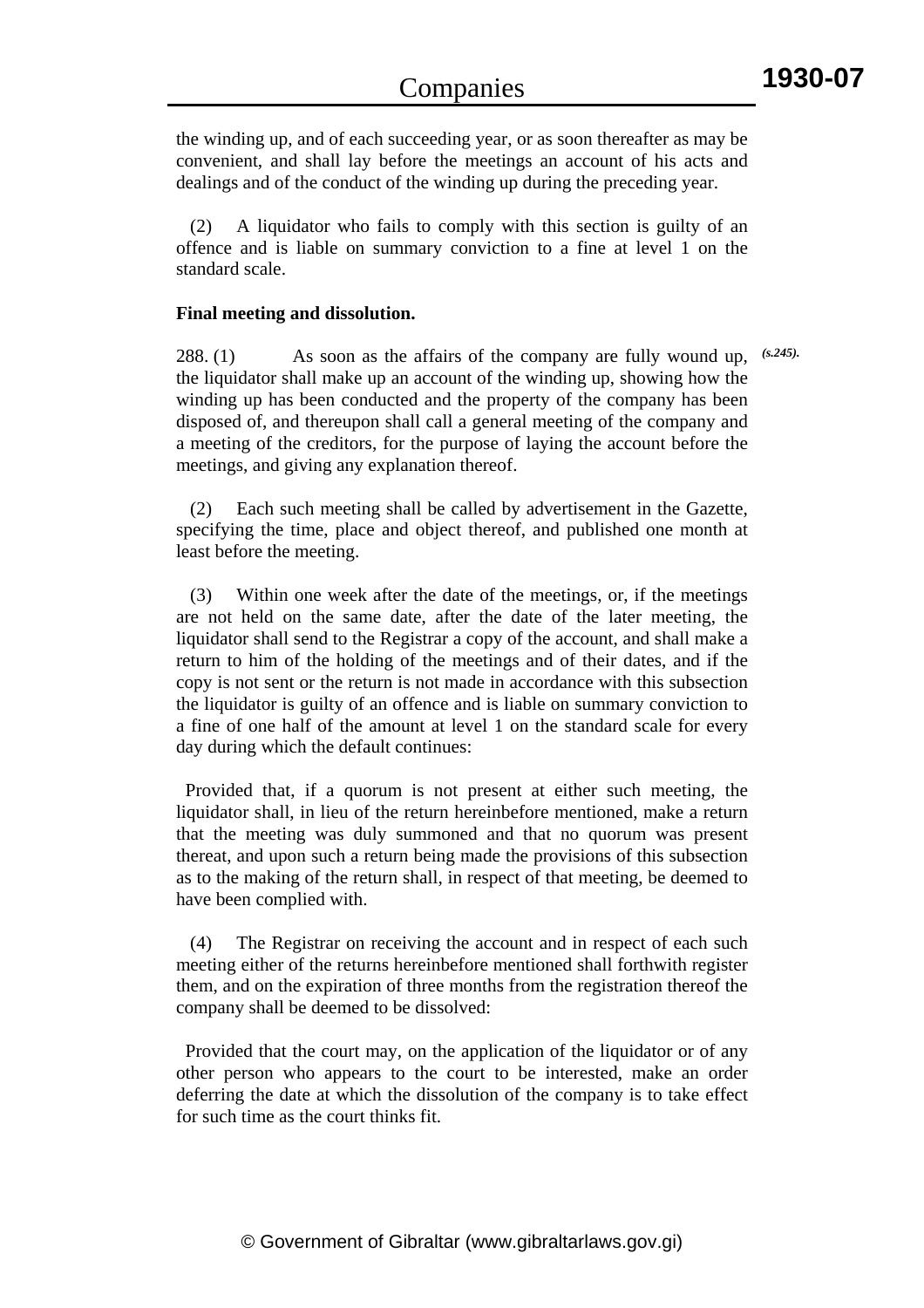(5) It shall be the duty of the person on whose application an order of the court under this section is made, within seven days after the making of the order, to deliver to the Registrar an office copy of the order for registration, and if that person fails so to do he is guilty of an offence and is liable on summary conviction to a fine of one half of the amount at level 1 on the standard scale for every day during which the default continues.

*Provisions Applicable to Every Voluntary Winding Up.* 

#### **Application of sections 290 to 297.**

289. The provisions contained in sections 290 to 297 (both inclusive) shall apply to every voluntary winding up whether a members' or a creditors' winding up. *(1929 c.23, s.246).*

#### **Distribution of property of company.**

290. Subject to the provisions of this Act as to preferential payments, the property of a company shall, on its winding up, be applied in satisfaction of its liabilities pari passu, and, subject to such application, shall, unless the articles otherwise provide, be distributed among the members according to their rights and interests in the company. *(s.247).*

#### **Powers and duties of liquidator in voluntary winding up.**

- 291. (1) The liquidator may– *(1929 c.23, s.248).*
	- (a) in the case of a members' voluntary winding up, with the sanction of an extraordinary resolution of the company, and, in the case of a creditors' voluntary winding up, with the sanction of either the court or the committee of inspection, exercise any of the powers given by paragraphs (d), (e) and (f) of section 241(1) to a liquidator in a winding up by the court;
	- (b) without sanction, exercise any of the other powers by this Act given to the liquidator in a winding up by the court;
	- (c) exercise the power of the court under this Act of settling a list of contributories, and the list of contributories shall be prima facie evidence of the liability of the persons named therein to be contributories;
	- (d) exercise the power of the court of making calls;
	- (e) summon general meetings of the company for the purpose of obtaining the sanction of the company by special or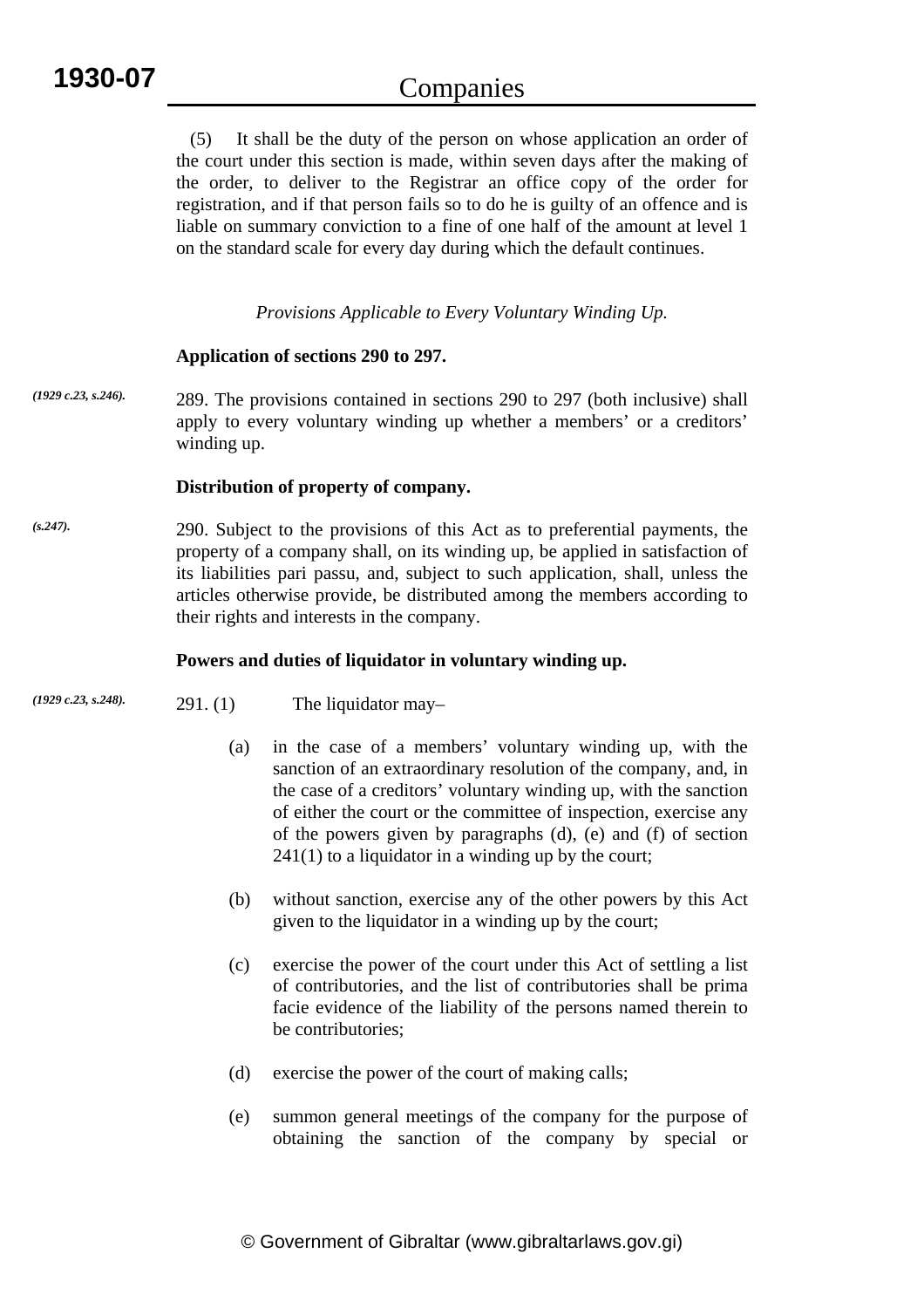extraordinary resolution or for any other purpose he may think fit.

 (2) The liquidator shall pay the debts of the company and shall adjust the rights of the contributories among themselves.

 (3) When several liquidators are appointed, any power given by this Act may be exercised by such one or more of them as may be determined at the time of their appointment, or, in default of such determination, by any number not less than two.

## **Appointment and removal of liquidator by court.**

292. (1) If from any cause whatever there is no liquidator acting, the *(s.249).* court may appoint a liquidator.

 (2) The court may, on cause shown, remove a liquidator and appoint another liquidator.

## **Notice by liquidator of his appointment.**

293. (1) The liquidator shall, within twenty-one days after his *(1929 c.23, s.250).* appointment, deliver to the Registrar for registration a notice of his appointment in the prescribed form.

 (2) A liquidator who fails to comply with the requirements of this section, is guilty of an offence and is liable on summary conviction to a fine of one half of the amount at level 1 on the standard scale for every day during which the default continues.

# **Arrangement when binding on creditors.**

294. (1) Any arrangement entered into between a company about to be, or in the course of being, wound up and its creditors shall, subject to the right of appeal under this section, be binding on the company if sanctioned by an extraordinary resolution, and on the creditors if acceded to by threefourths in number and value of the creditors. *(s.251).*

 (2) Any creditor or contributory may, within three weeks from the completion of the arrangement, appeal to the court against it, and the court may thereupon, as it thinks just, amend, vary or confirm the arrangement.

## **Power to apply to court to have questions determined or powers exercised.**

295. (1) The liquidator or any contributory or creditor may apply to *(s.252).*the court to determine any question arising in the winding up of a company, or to exercise, as respects the enforcing of calls, or any other matter, all or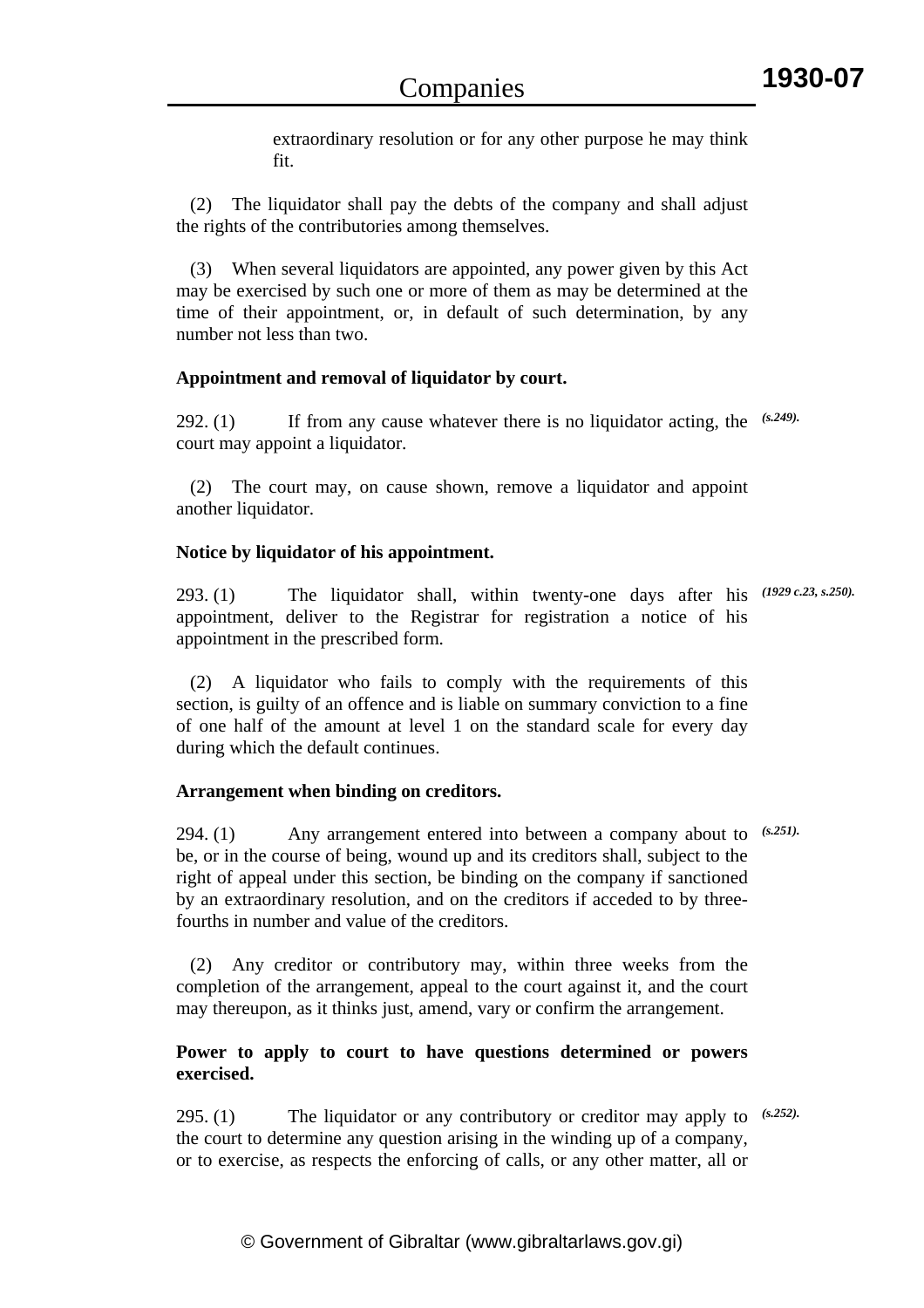any of the powers which the court might exercise if the company were being wound up by the court.

 (2) The court, if satisfied that the determination of the question or the required exercise of power will be just and beneficial, may accede wholly or partially to the application on such terms and conditions as it thinks fit, or may make such other order on the application as it thinks just.

#### **Costs of voluntary winding up.**

296. All costs, charges and expenses properly incurred in the winding up, including the remuneration of the liquidator, shall be payable out of the assets of the company in priority to all other claims. *(s.254).*

#### **Saving for rights of creditors and contributories.**

297. The winding up of a company shall not bar the right of any creditor or contributory to have it wound up by the court, but in the case of an application by a contributory, the court must be satisfied that the rights of the contributories will be prejudiced by a voluntary winding up. *(1929 c.23, s.255).*

## (D) WINDING UP SUBJECT TO SUPERVISION OF COURT.

#### **Power to order winding up subject to supervision.**

298. When a company has passed a resolution for voluntary winding up, the court may make an order that the voluntary winding up shall continue but subject to such supervision of the court, and with such liberty for creditors, contributories or others to apply to the court, and generally on such terms and conditions, as the court thinks just. *(s.256).*

#### **Effect of petition for winding up subject to supervision.**

299. A petition for the continuance of a voluntary winding up subject to the supervision of the court shall, for the purpose of giving jurisdiction to the court over actions, be deemed to be a petition for winding up by the court. *(s.257).*

#### **Application of sections 225 and 226.**

300. A winding up subject to the supervision of the court shall, for the purposes of sections 225 and 226, be deemed to be a winding up by the court. *(s.258).*

#### **Power of court to appoint or remove liquidators.**

*(s.259).*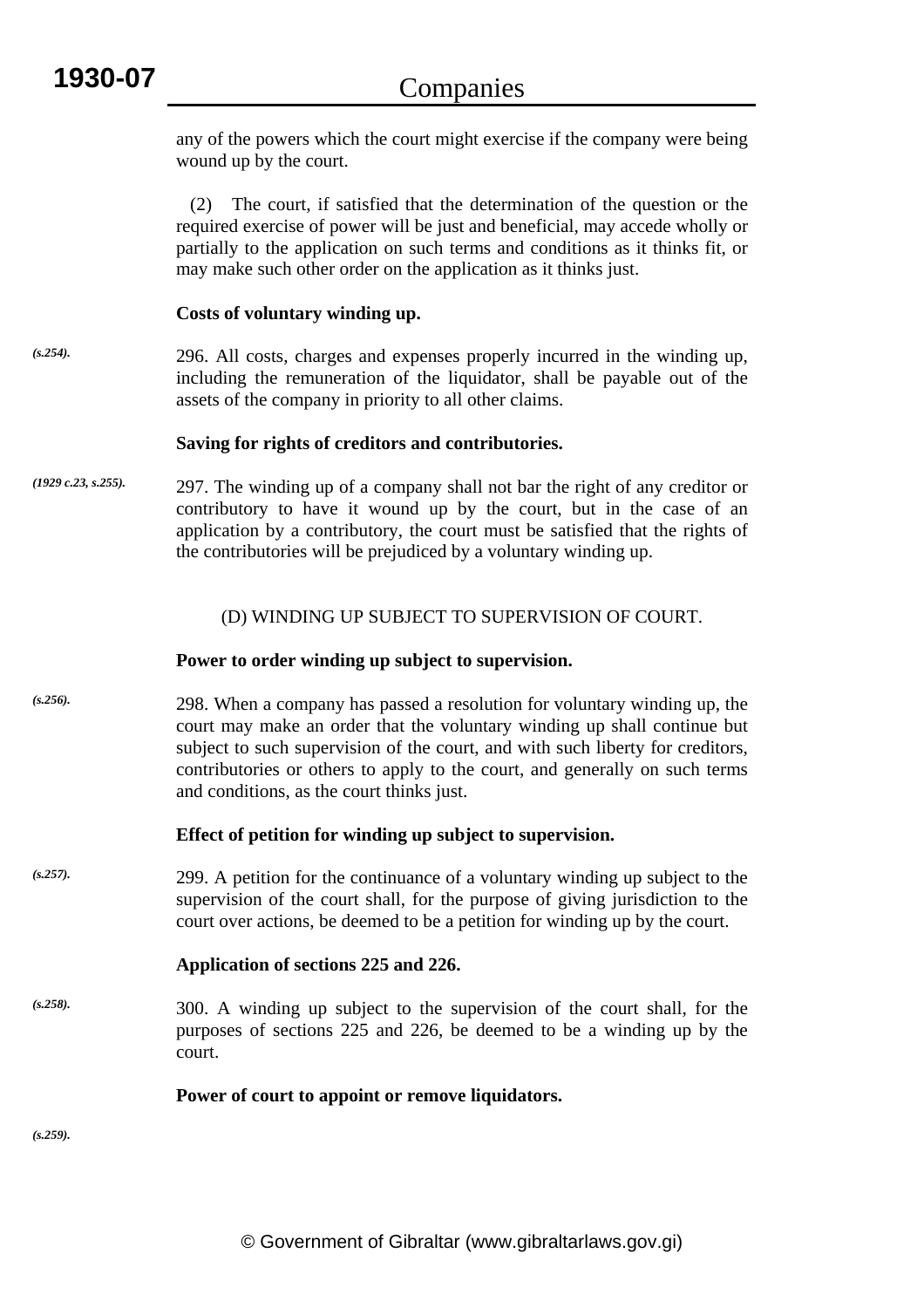301. (1) Where an order is made for a winding up subject to supervision, the court may by that or any subsequent order appoint an additional liquidator.

 (2) A liquidator appointed by the court under this section shall have the same powers, be subject to the same obligations, and in all respects stand in the same position, as if he had been duly appointed in accordance with the provisions of this Act with respect to the appointment of liquidators in a voluntary winding up.

 (3) The court may remove any liquidator so appointed by the court or any liquidator continued under the supervision order and fill any vacancy occasioned by the removal, or by death or resignation.

#### **Effect of supervision order.**

302. (1) Where an order is made for a winding up subject to *(1929 c.23, s.260).*supervision, the liquidator may, subject to any restrictions imposed by the court, exercise all his powers, without the sanction or intervention of the court, in the same manner as if the company were being wound up altogether voluntarily:

 Provided that the powers specified in paragraphs (d), (e) and (f) of section 241(1) shall not be exercised by the liquidator except with the sanction of the court or, in a case where before the order the winding up was a creditors' voluntary winding up, with the sanction of either the court or the committee of inspection.

 (2) A winding up subject to the supervision of the court is not a winding up by the court for the purpose of the provisions of this Act which are set out in Schedule 7, but subject as aforesaid, an order for a winding up subject to supervision shall for all purposes be deemed to be an order for winding up by the court:

 Provided that, where the order for winding up subject to supervision was made in relation to a creditors' voluntary winding up in which a committee of inspection had been appointed, the order shall be deemed to be an order for winding up by the court for the purpose of section 248 (except subsection (1) thereof), except in so far as the operation of that section is excluded in a voluntary winding up by general rules.

## (E) PROVISIONS APPLICABLE TO EVERY MODE OF WINDING UP.

*Proof and Ranking of Claims.* 

## **Debts of all descriptions to be proved.**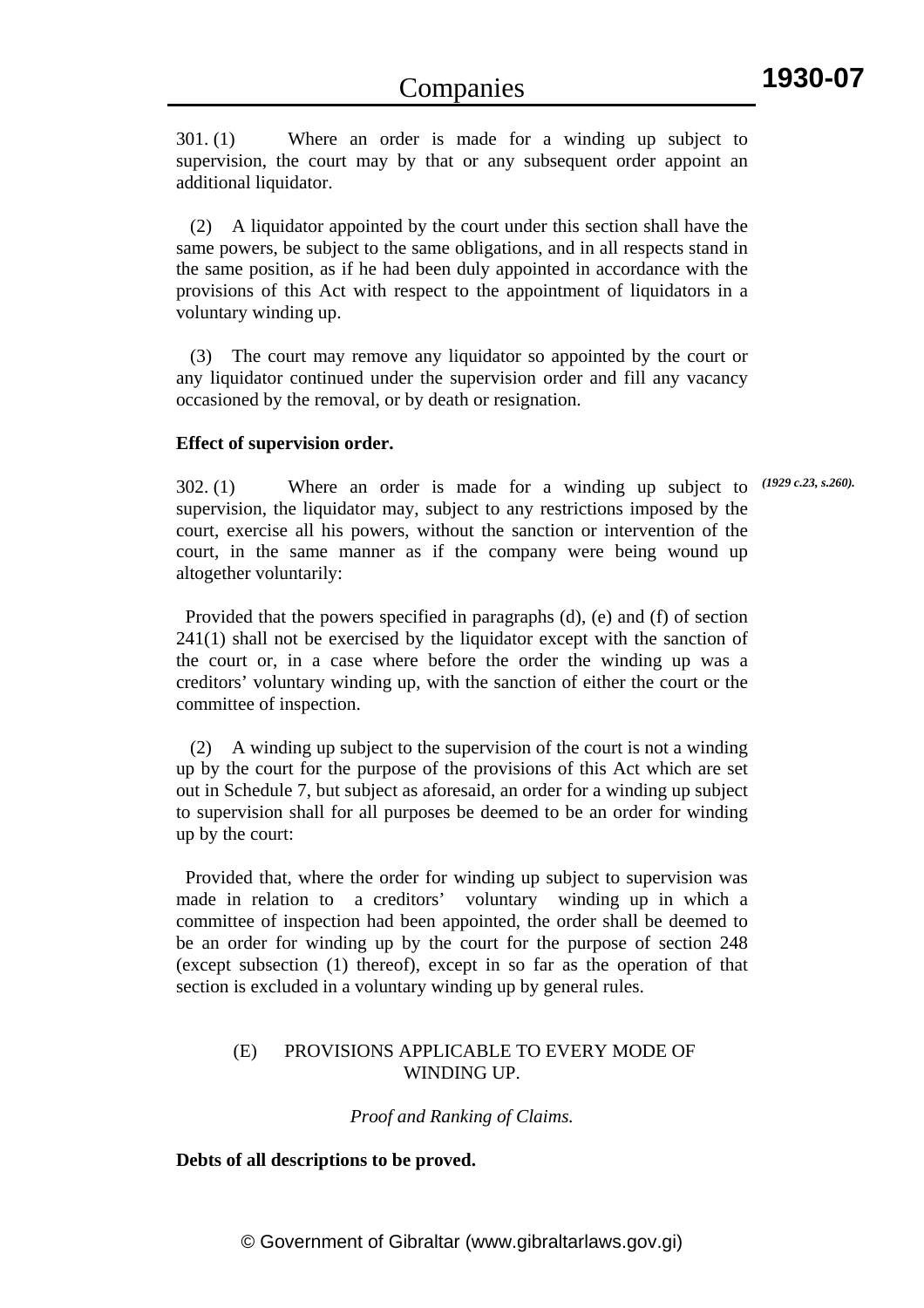303. In every winding up (subject in the case of insolvent companies to the application in accordance with the provisions of this Act of the law of bankruptcy) all debts payable on a contingency, and all claims against the company, present or future, certain or contingent, ascertained or sounding only in damages, shall be admissible to proof against the company, a just estimate being made, so far as possible, of the value of such debts or claims as may be subject to any contingency or sound only in damages, or for some other reason do not bear a certain value. *(s.261).*

## **Application of bankruptcy rules in winding up.**

304. In the winding up of an insolvent company the same rules shall prevail and be observed with regard to the respective rights of secured and unsecured creditors and to debts provable and to the valuation of annuities and future and contingent liabilities as are in force for the time being under the law of bankruptcy, and all persons who in any such case would be entitled to prove for and receive dividends out of the assets of the company may come in under the winding up, and make such claims against the company as they respectively are entitled to by virtue of this section. *(1929 c.23, s.262).*

## **Preferential payments.**

305. (1) In a winding up there shall be paid in priority to all other debts– *(s.264).*

- (a) all local rates due from the company at the relevant date and having become due and payable within twelve months next before that date;
- (aa) all taxes specified for this purpose in section 55(2) of the Income Tax Act;
- (b) all wages or salary (whether or not earned wholly or in part by way of commission) of any clerk or servant in respect of services rendered to the company during twelve months next before the relevant date, not exceeding £1000;
- (c) all wages of any workman or labourer not exceeding £1000, whether payable for time or for piece work, in respect of services rendered to the company during twelve months next before the relevant date;

 Provided that, where any labourer in husbandry has entered into a contract for the payment of a portion of his wages in a lump sum at the end of the year of hiring, he shall have priority in respect of the whole of such sum, or a part thereof, as the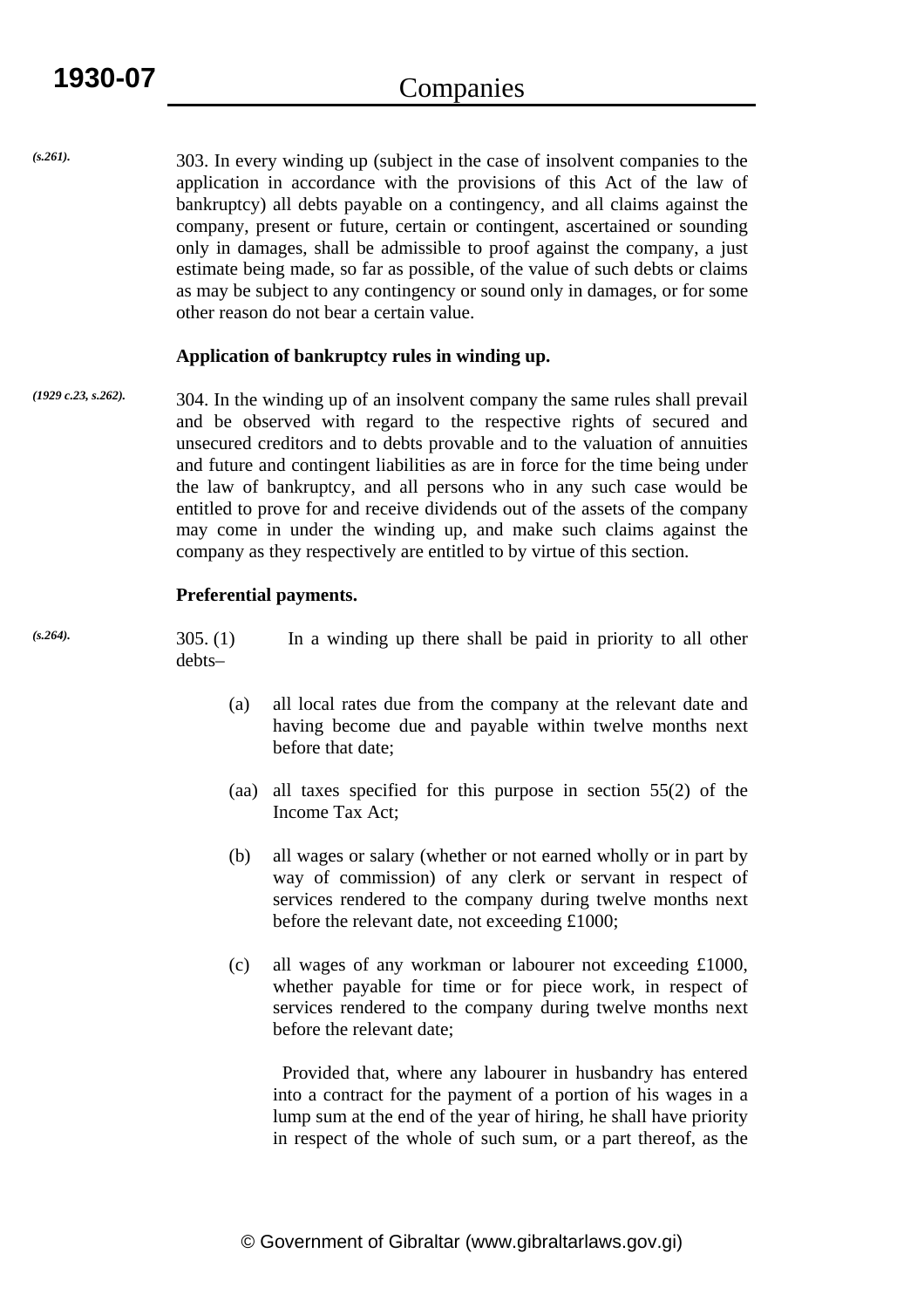court may decide to be due under the contract, proportionate to the time of service up to the relevant date;

(d) all amounts, not exceeding in any individual case £500, payable by the company in respect of compensation under the provisions of the Contract and Tort Act, the liability wherefor <sub>Act. 1960 No. 4</sub>. accrued before the relevant date;

(e) all amounts payable by the company in respect of contributions as the employer of any person under the Social Security (Employment Injuries Insurance) Act and under the Social Security (Insurance) Act.

 (2) Where any payment on account of wages or salary has been made to any clerk, servant, workman or labourer in the employment of a company out of money advanced by some person for that purpose, that person shall in a winding up have right of priority in respect of the money so advanced and paid up to the amount by which the sum in respect of which that clerk, servant, workman or labourer would have been entitled to priority in the winding up has been diminished by reason of the payment having been made.

- (3) The foregoing debts shall–
	- (a) rank equally among themselves and be paid in full, unless the assets are insufficient to meet them, in which case the debts specified in paragraph (b), (c) and (d) shall have priority and shall abate in equal proportions and once those debts have been paid, the debt specified in paragraph (aa) shall have priority and once that debt has been settled the debts specified in paragraphs (a) and (e) shall rank equally between themselves and be paid in full unless the assets are insufficient to meet them, in which case the debts specified in paragraphs (a) and (e) shall abate in equal proportions; and
	- (b) so far as the assets of the company available for payment of general creditors are insufficient to meet them, have priority over the claims of holders of debentures under any floating charge created by the company, and be paid accordingly out of any property comprised in or subject to that charge.

 (4) Subject to the retention of such sums as may be necessary for the costs and expenses of the winding up, the foregoing debts shall be discharged forthwith so far as the assets are sufficient to meet them.

 (5) In the event of a landlord or other person distraining or having distrained on any goods or effects of the company within three months next before the date of a winding-up order, the debts to which priority is given by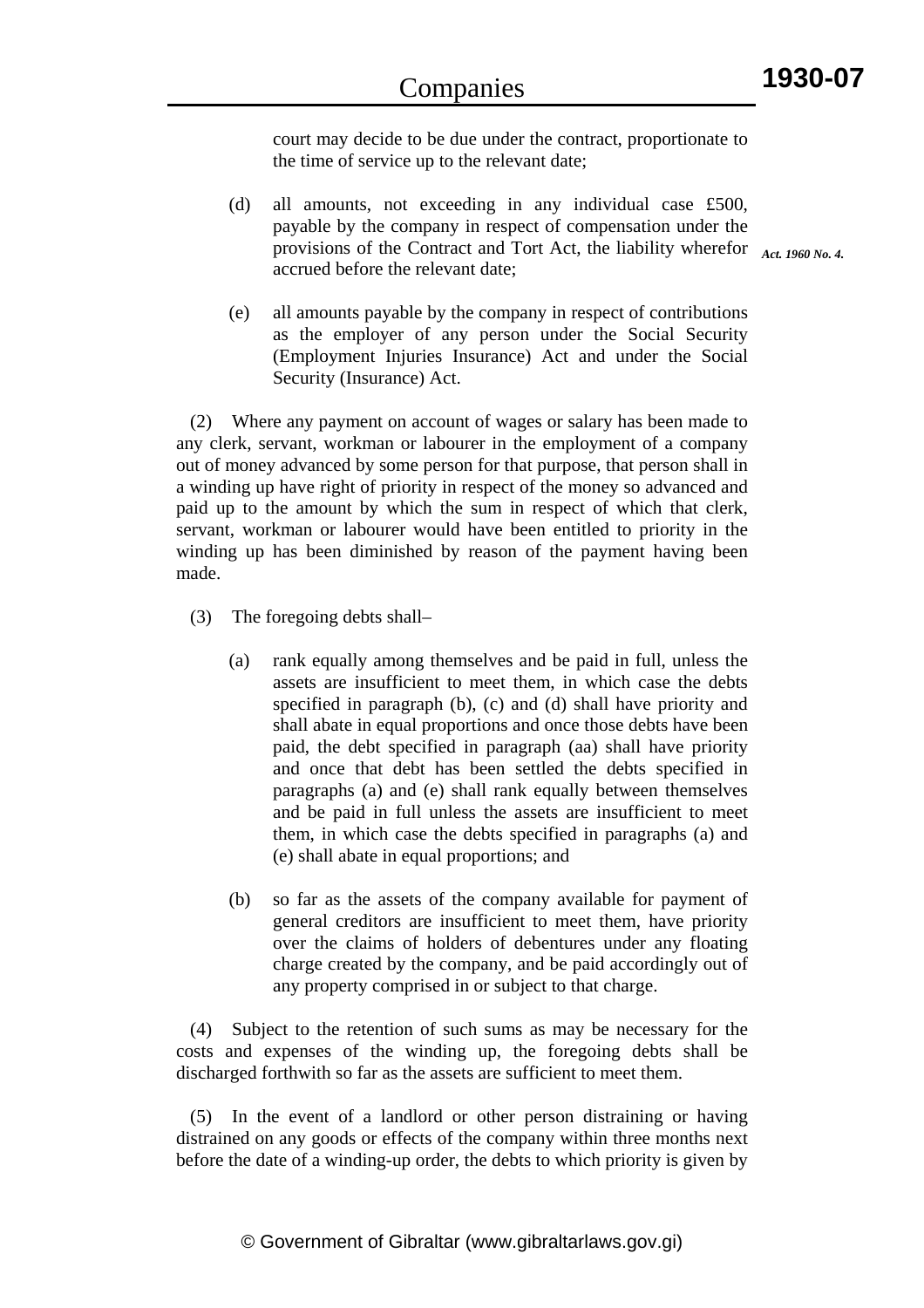this section shall be a first charge on the goods or effects so distrained on, or the proceeds of the sale thereof:

 Provided that, in respect of any money paid under any such charge, the landlord or other person shall have the same rights of priority as the person to whom the payment is made.

- (6) In this section "the relevant date" means–
	- (a) in the case of a company ordered to be wound up compulsorily which had not previously commenced to be wound up voluntarily, the date of the winding-up order; and
	- (b) in any other case, the date of the commencement of the winding up.

*Effect of Winding Up on Antecedent and Other Transactions.* 

#### **Fraudulent preference.**

306. (1) Any conveyance, mortgage, delivery of goods, payment, execution or other act relating to property which would, if made or done by or against an individual, be deemed in his bankruptcy a fraudulent preference, shall, if made or done by or against a company, be deemed, in the event of its being wound up, a fraudulent preference of its creditors, and be invalid accordingly. *(1929 c.23, s.265).*

> (2) For the purposes of this section, the commencement of the winding up shall be deemed to correspond with the presentation of the bankruptcy petition in the case of an individual.

> (3) Any conveyance or assignment by a company of all its property to trustees for the benefit of all its creditors shall be void to all intents.

#### **Effect of floating charge.**

307. Where a company is being wound up, a floating charge on the undertaking or property of the company created within six months of the commencement of the winding up shall, unless it is proved that the company immediately after the creation of the charge was solvent, be invalid, except to the amount of any cash paid to the company at the time of or subsequently to the creation of, and in consideration for, the charge, together with interest on that amount at the rate of five per cent per annum. *(1929 c.23, s.266).*

#### **Disclaimer of onerous property in case of company wound up.**

*(s.267).*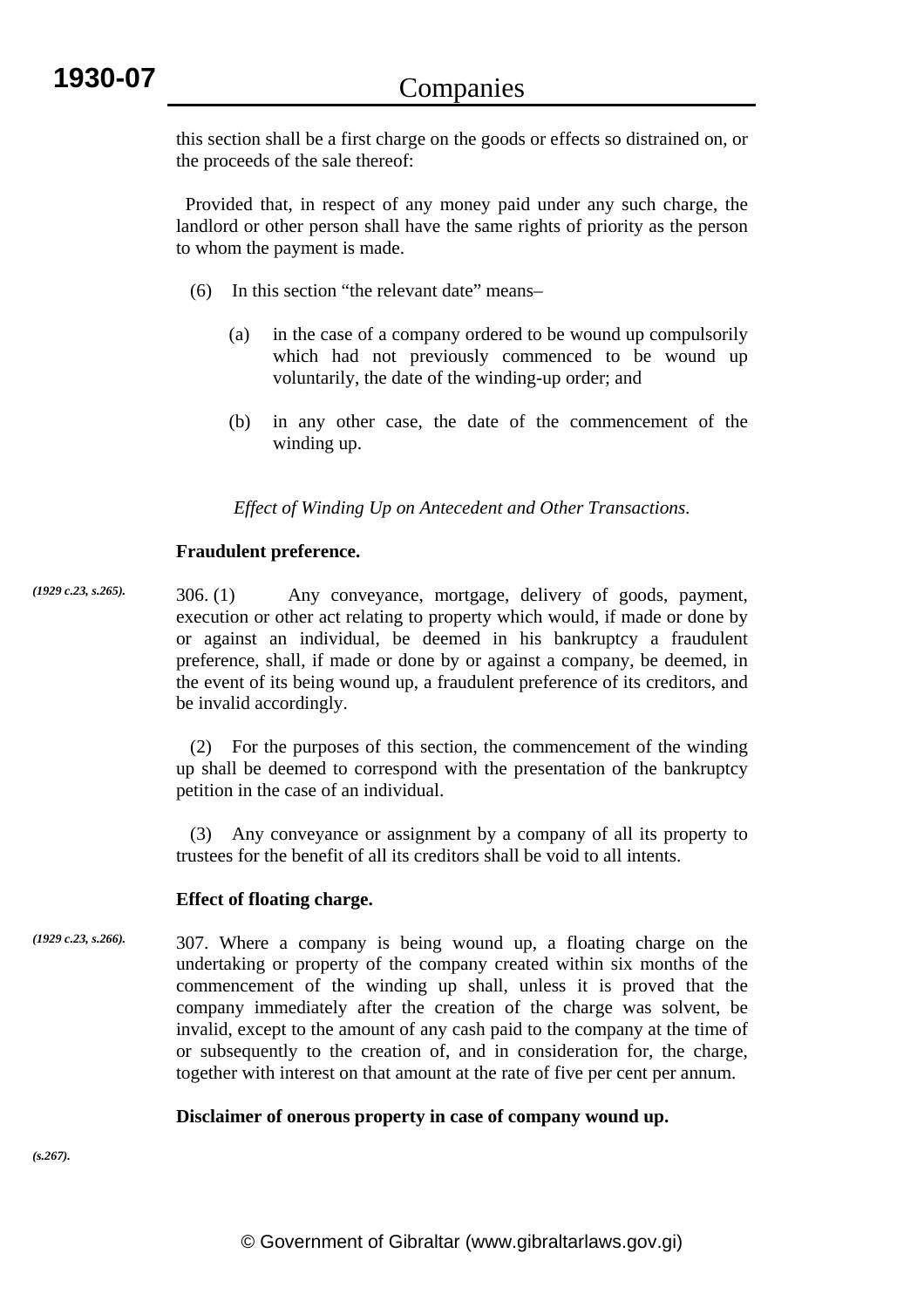308. (1) Where any part of the property of a company which is being wound up consists of land of any tenure burdened with onerous covenants, of shares or stock in companies, of unprofitable contracts, or of any other property that is unsaleable, or not readily saleable, by reason of its binding the possessor thereof to the performance of any onerous act, or to the payment of any sum of money, the liquidator of the company, notwithstanding that he has endeavoured to sell or has taken possession of the property, or exercised any act of ownership in relation thereto, may, with the leave of the court and subject to the provisions of this section, by writing signed by him, at any time within twelve months after the commencement of the winding up or such extended period as may be allowed by the court, disclaim the property:

 Provided that, where any such property has not come to the knowledge of the liquidator within one month after the commencement of the winding up, the power under this section of disclaiming the property may be exercised at any time within twelve months after he has become aware thereof or such extended period as may be allowed by the court.

 (2) The disclaimer shall operate to determine, as from the date of disclaimer, the rights, interests and liabilities of the company, and the property of the company, in or in respect of the property disclaimed, but shall not, except so far as is necessary for the purpose of releasing the company and the property of the company from liability, affect the rights or liabilities of any other person.

 (3) The court, before or on granting leave to disclaim, may require such notices to be given to persons interested, and impose such terms as a condition of granting leave, and make such other order in the matter as the court thinks just.

 (4) The liquidator shall not be entitled to disclaim any property under this section in any case where an application in writing has been made to him by any persons interested in the property requiring him to decide whether he will or will not disclaim, and the liquidator has not, within a period of twenty-eight days after the receipt of the application or such further period as may be allowed by the court, given notice to the applicant that he intends to apply to the court for leave to disclaim, and, in the case of a contract, if the liquidator, after such an application as aforesaid, does not within the said period or further period disclaim the contract, the company shall be deemed to have adopted it.

 (5) The court may, on the application of any person who is, as against the liquidator, entitled to the benefit or subject to the burden of a contract made with the company, make an order rescinding the contract on such terms as to payment by or to either party of damages for the nonperformance of the contract, or otherwise as the court thinks just, and any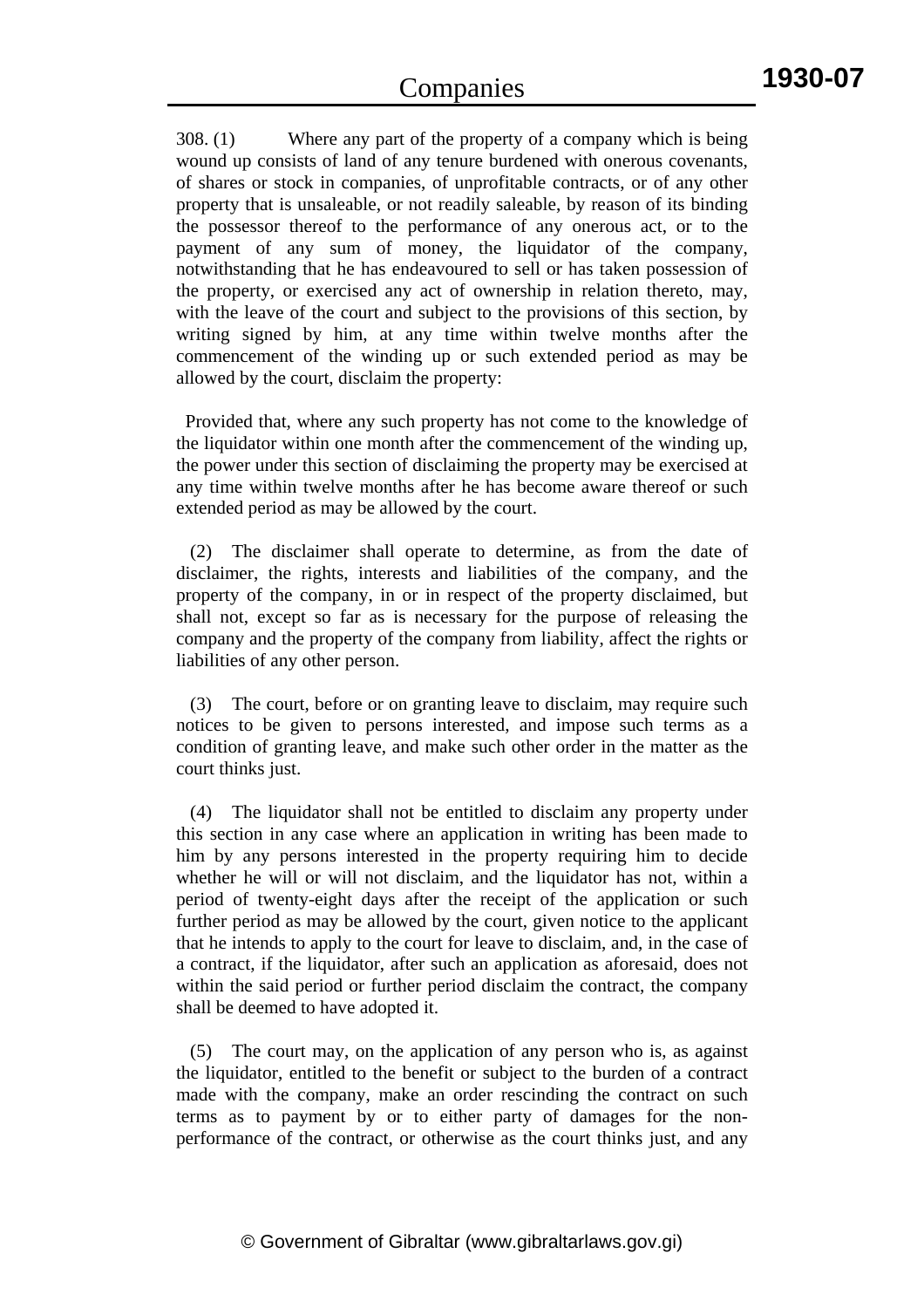damages payable under the order to any such person may be proved by him as a debt in the winding up.

 (6) The court may, on an application by any person who either claims any interest in any disclaimed property or is under any liability not discharged by this Act in respect of any disclaimed property and on hearing any such persons as it thinks fit, make an order for the vesting of the property in or the delivery of the property to any person entitled thereto, or to whom it may seem just that the property should be delivered by way of compensation for such liability as aforesaid, or a trustee for him, and on such terms as the court thinks just, and on any such vesting order being made, the property comprised therein shall vest accordingly in the person therein named in that behalf, without any conveyance or assignment for the purpose:

 Provided that where the property disclaimed is of a leasehold nature, the court shall not make a vesting order in favour of any person claiming under the company, whether as underlessee or as mortgagee by demise, including a chargee by way of legal mortgage, except upon the terms of making that person–

- (a) subject to the same liabilities and obligations as those to which the company was subject under the lease in respect of the property at the commencement of the winding up; or
- (b) if the court thinks fit, subject only to the same liabilities and obligations as if the lease had been assigned to that person at that date,

and in either event (if the case so requires) as if the lease had comprised only the property comprised in the vesting order, and any mortgagee or under-lessee declining to accept a vesting order upon such terms shall be excluded from all interest in and security upon the property, and, if there is no person claiming under the company who is willing to accept an order upon such terms, the court shall have power to vest the estate and interest of the company in the property in any person liable either personally or in a representative character, and either alone or jointly with the company to perform the lessee's covenants in the lease, freed and discharged from all estates, incumbrances and interests created therein by the company.

 (7) Any person injured by the operation of a disclaimer under this section shall be deemed to be a creditor of the company to the amount of the injury, and may accordingly prove the amount as a debt in the winding up.

# **Restriction of rights of creditor as to execution or attachment in case of company being wound up.**

*(1929 c.23, s.268).*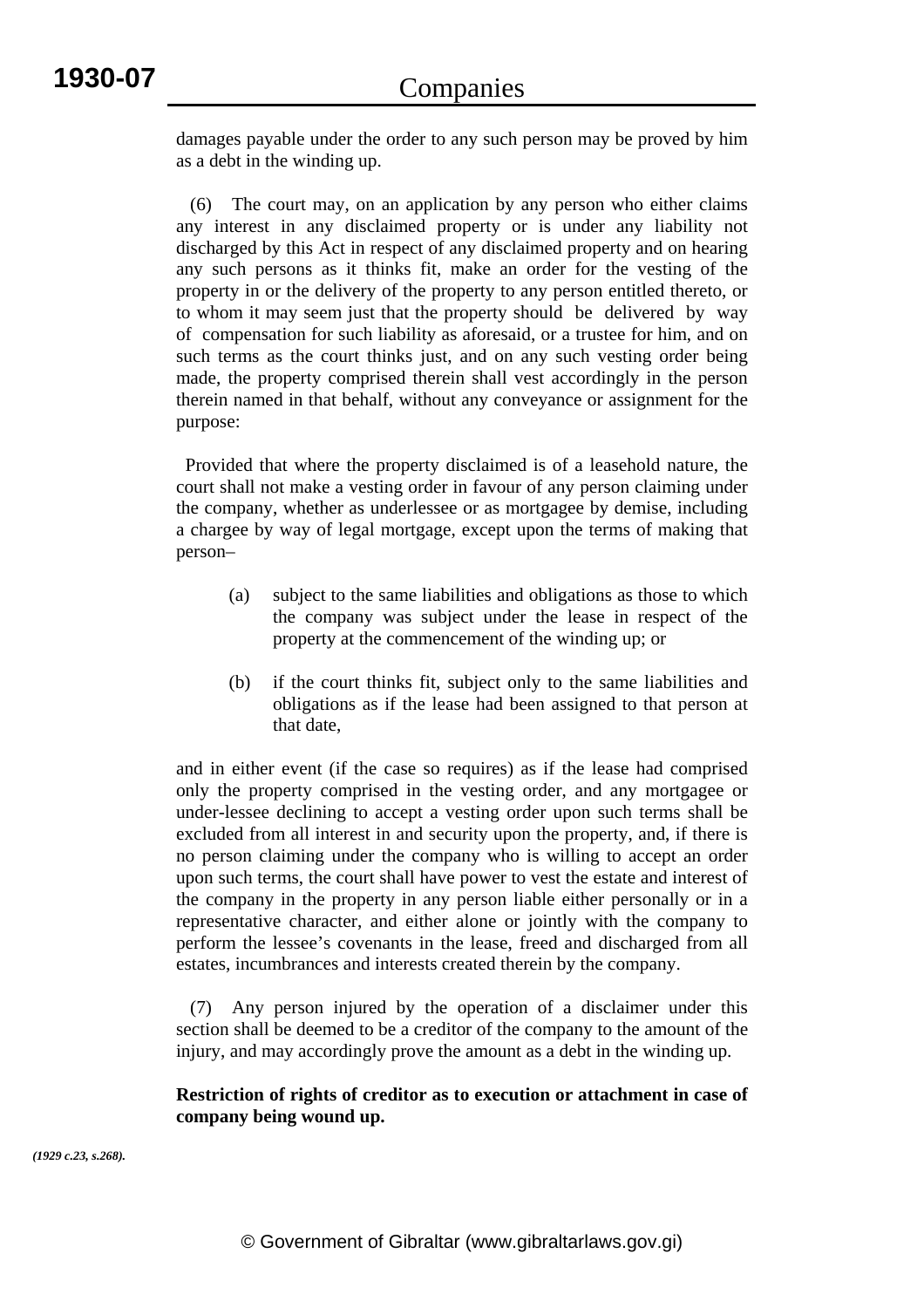309. (1) Where a creditor has issued execution against the goods or lands of a company or has attached any debt due to the company, and the company is subsequently wound up, he shall not be entitled to retain the benefit of the execution or attachment against the liquidator in the winding up of the company unless he has completed the execution or attachment before the commencement of the winding up:

Provided that–

- (a) where any creditor has had notice of a meeting having been called at which a resolution for voluntary winding up is to be proposed, the date on which the creditor so had notice shall for the purposes of the foregoing provision be substituted for the date of the commencement of the winding up; and
- (b) a person who purchases in good faith under a sale by the marshal any goods of a company on which an execution has been levied shall in all cases acquire a good title to them against the liquidator.
- (2) For the purposes of this Act–
	- (a) an execution against goods is completed by seizure and sale or by the making of a charge order under section 3 of the Charging Orders Act, 1988;

*Act. 1988 No. 34.* 

- (b) an attachment of a debt is completed by the receipt of debt; and
- (c) an execution against land is completed by seizure, by the appointment of a receiver, or by the making of a charging order under the said section 3.

 (3) In this section, "goods" include all chattels personal, and "marshal" includes any officer charged with the execution of a writ or other process.

#### **Duties of marshal as to goods taken in execution.**

310. (1) Where any goods of a company are taken in execution and, *(1929 c.23, s.269).*before the sale thereof or the completion of the execution by the receipt or recovery of the full amount of the levy, notice is served on the marshal that a provisional liquidator has been appointed or that a winding-up order has been made or that a resolution for voluntary winding up has been passed, the marshal shall, on being so required, deliver the goods and any money seized or received in part satisfaction of the execution to the liquidator, but the costs of the execution shall be a first charge on the goods or money so delivered, and the liquidator may sell the goods, or a sufficient part thereof, for the purpose of satisfying that charge.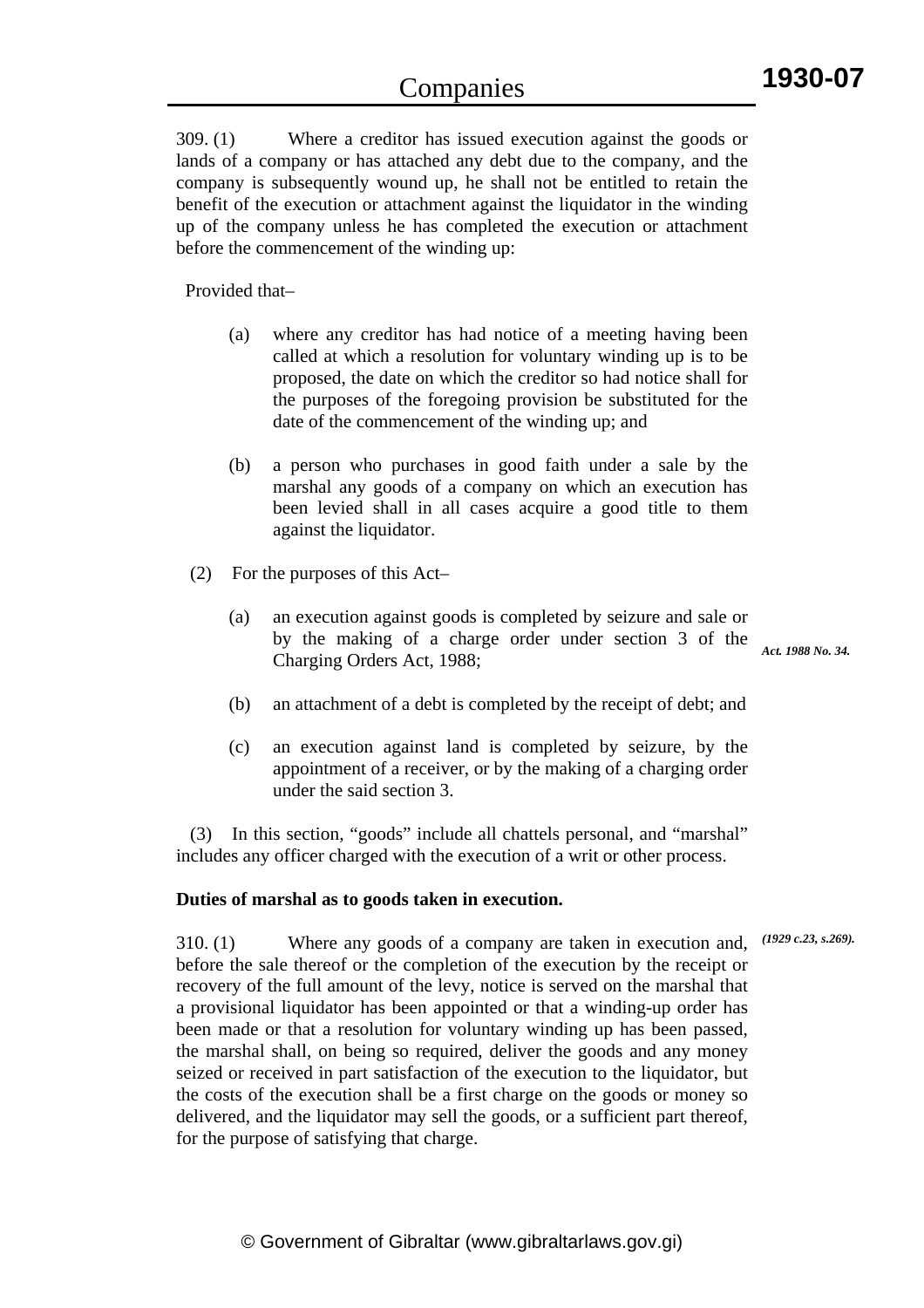(2) Where under an execution in respect of a judgment for a sum exceeding £200 the goods of a company are sold or money is paid in order to avoid sale, the marshal shall deduct the costs of the execution from the proceeds of the sale or the money paid and retain the balance for fourteen days, and if within that time notice is served on him of a petition for the winding up of the company having been presented or of a meeting having been called at which there is to be proposed a resolution for the voluntary winding up of the company and an order is made or a resolution is passed, as the case may be, for the winding up of the company, the marshal shall pay the balance to the liquidator, who shall be entitled to retain it as against the execution creditor.

 (3) In this section, "goods" include all chattels personal, and "marshal" includes any officer charged with the execution of a writ or other process.

*Offences Antecedent to or in Course of Winding Up.* 

#### **Offences by officers of companies in liquidation.**

311. (1) A person who, being a past or present director, manager or other officer of a company which at the time of the commission of the alleged offence is being wound up, whether by or under the supervision of the court or voluntarily, or is subsequently ordered to be wound up by the court or subsequently passes a resolution for voluntary winding up– *(1929 c.23, s.271).*

- (a) does not to the best of his knowledge and belief fully and truly discover to the liquidator all the property, real and personal, of the company, and how and to whom and for what consideration and when the company disposed of any part thereof, except such part as has been disposed of in the ordinary way of the business of the company; or
- (b) does not deliver up to the liquidator, or as he directs, all such part of the real and personal property of the company as is in his custody or under his control, and which he is required by law to deliver up; or
- (c) does not deliver up to the liquidator, or as he directs, all books and papers in his custody or under his control belonging to the company and which he is required by law to deliver up; or
- (d) within twelve months next before the commencement of the winding up or at any time thereafter conceals any part of the property of the company to the value of £50 or upwards, or conceals any debt due to or from the company; or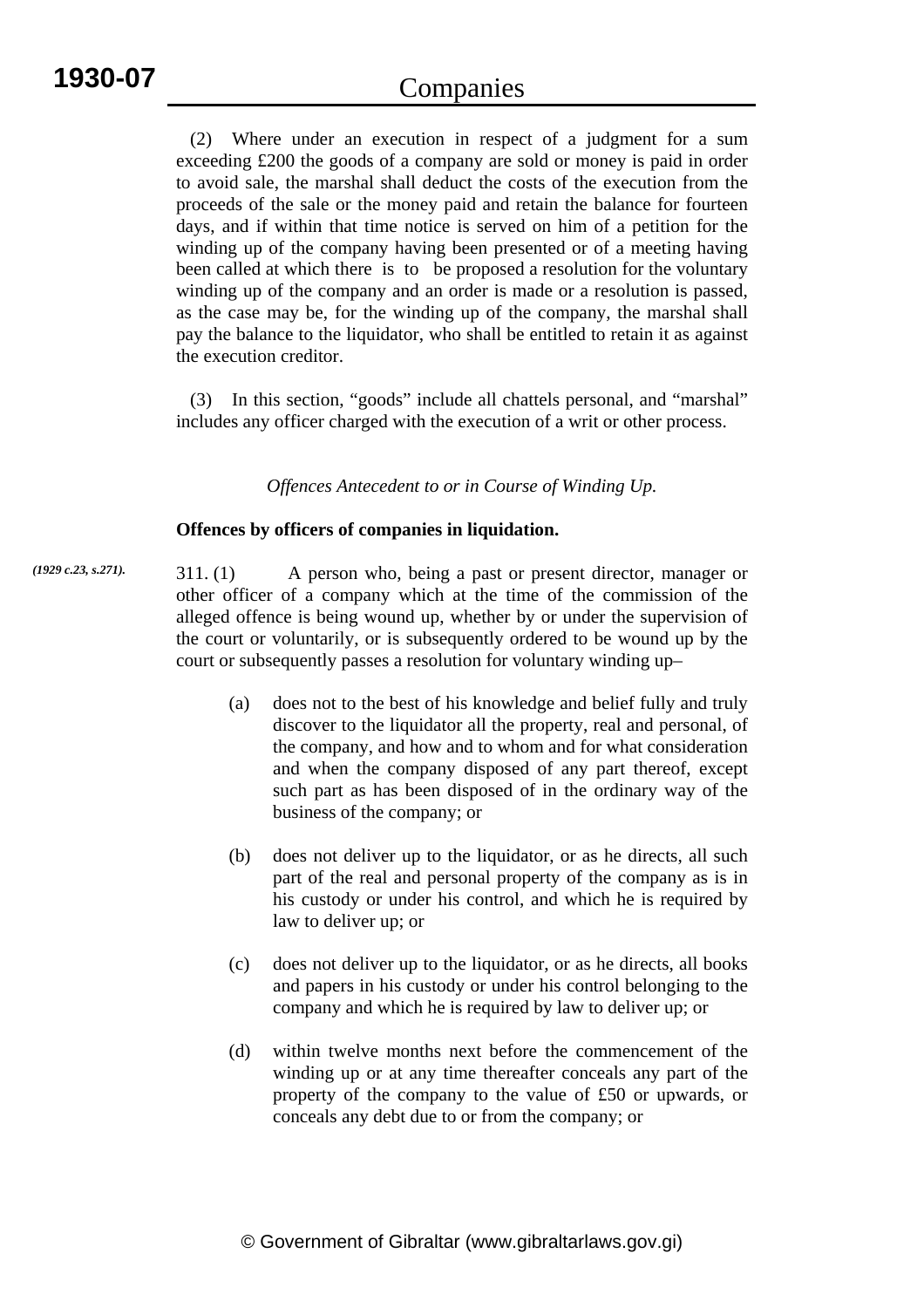- (e) within twelve months next before the commencement of the winding up or at any time thereafter fraudulently removes any part of the property of the company to the value of £50 or upwards; or
- (f) makes any material omission in any statement relating to the affairs of the company; or
- (g) knowing or believing that a false debt has been proved by any person under the winding up, fails for the period of a month to inform the liquidator thereof; or
- (h) after the commencement of the winding up prevents the production of any book or paper affecting or relating to the property or affairs of the company; or
- (i) within twelve months next before the commencement of the winding up or at any time thereafter, conceals, destroys, mutilates or falsifies, or is privy to the concealment, destruction, mutilation or falsification of, any book or paper affecting or relating to the property or affairs of the company; or
- (j) within twelve months next before the commencement of the winding up or at any time thereafter makes or is privy to the making of any false entry in any book or paper affecting or relating to the property or affairs of the company; or
- (k) within twelve months next before the commencement of the winding up or at any time thereafter fraudulently parts with, alters or makes any omission in, or is privy to the fraudulent parting with, altering or making any omission in, any document affecting or relating to the property or affairs of the company; or
- (l) after the commencement of the winding up or at any meeting of the creditors of the company within twelve months next before the commencement of the winding up attempts to account for any part of the property of the company by fictitious losses or expenses; or
- (m) has within twelve months next before the commencement of the winding up or at any time thereafter, by any false representation or other fraud, obtained any property for or on behalf of the company on credit which the company does not subsequently pay for; or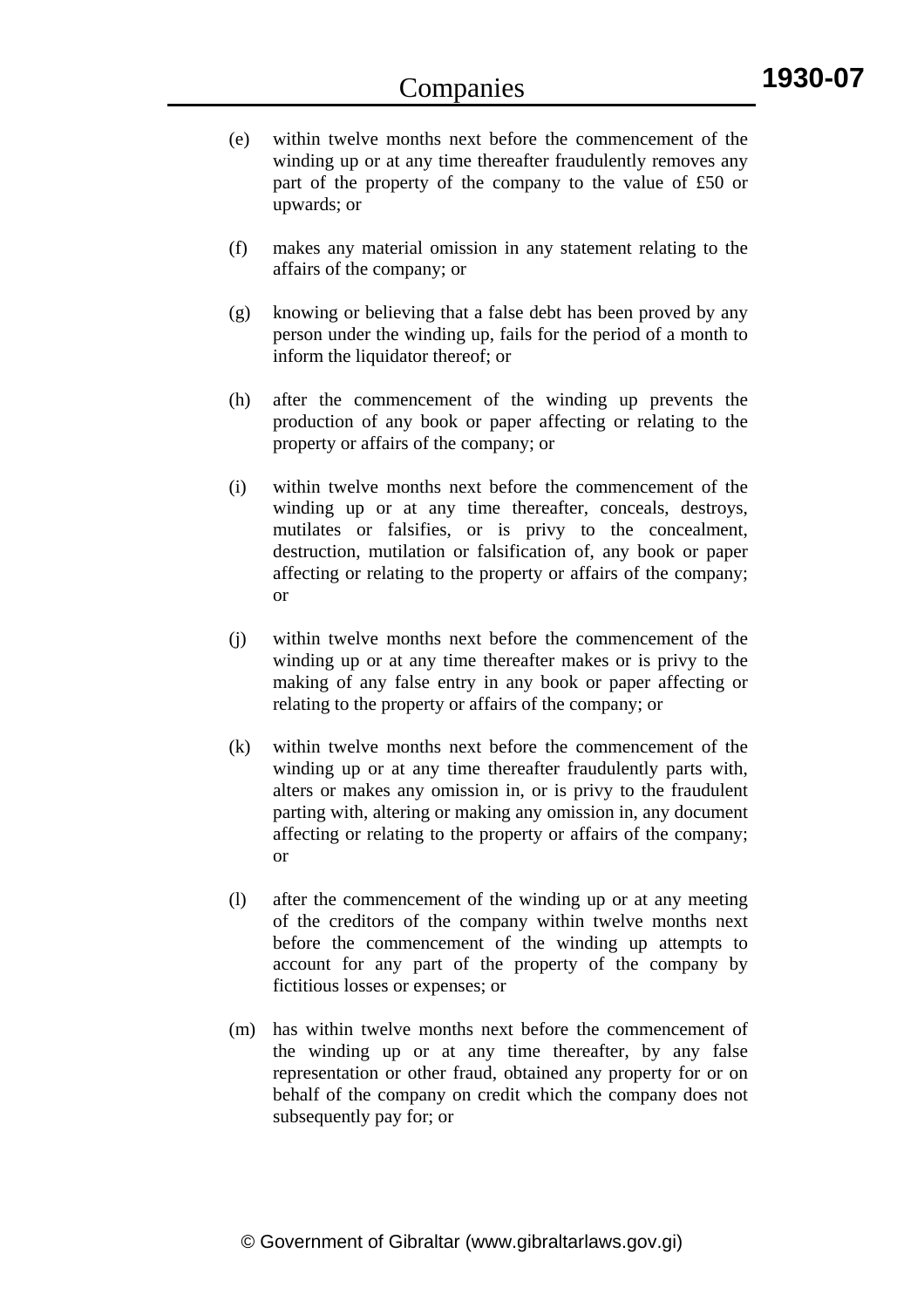- (n) within twelve months next before the commencement of the winding up or at any time thereafter, under the false pretence that the company is carrying on its business, obtains on credit, for or on behalf of the company, any property which the company does not subsequently pay for; or
- (o) within twelve months next before the commencement of the winding up or at any time thereafter pawns, pledges or disposes of any property of the company which has been obtained on credit and has not been paid for, unless such pawning, pledging or disposing is in the ordinary way of the business of the company; or
- (p) is guilty of any false representation or other fraud for the purpose of obtaining the consent of the creditors of the company or any of them to an agreement with reference to the affairs of the company or to the winding up,

is guilty of an offence and is, in the case of the offences mentioned respectively in paragraphs (m), (n) and (o) of this subsection, liable on conviction on indictment to imprisonment for five years, or on summary conviction to imprisonment for twelve months, and in the case of any other offence is liable on conviction on indictment to imprisonment for two years, or on summary conviction to imprisonment for twelve months:

 Provided that it shall be a good defence to a charge under any of paragraphs (a), (b), (c), (d), (f), (n) and (o), if the accused proves that he had no intent to defraud, and to a charge under any of paragraphs (h), (i) and (j), if he proves that he had no intent to conceal the state of affairs of the company or to defeat the law.

 (2) Where any person pawns, pledges or disposes of any property in circumstances which amount to an offence under paragraph (o) of subsection (1), a person who takes in pawn or pledge or otherwise receives the property knowing it to be pawned, pledged or disposed of in such circumstances as aforesaid is guilty of an offence and is liable on conviction to be punished in the same way as if he had received the property knowing it to have been obtained in circumstances amounting to an offence.

 (3) For the purposes of this section, "director" shall include any person in accordance with whose directions or instructions the directors of a company have been accustomed to act.

#### **Penalty for falsification of books.**

*(1929 c.23, s.272).*

312. A director, manager or other officer, or contributory of any company being wound up who destroys, mutilates, alters or falsifies any books, papers or securities or makes or is privy to the making of any false or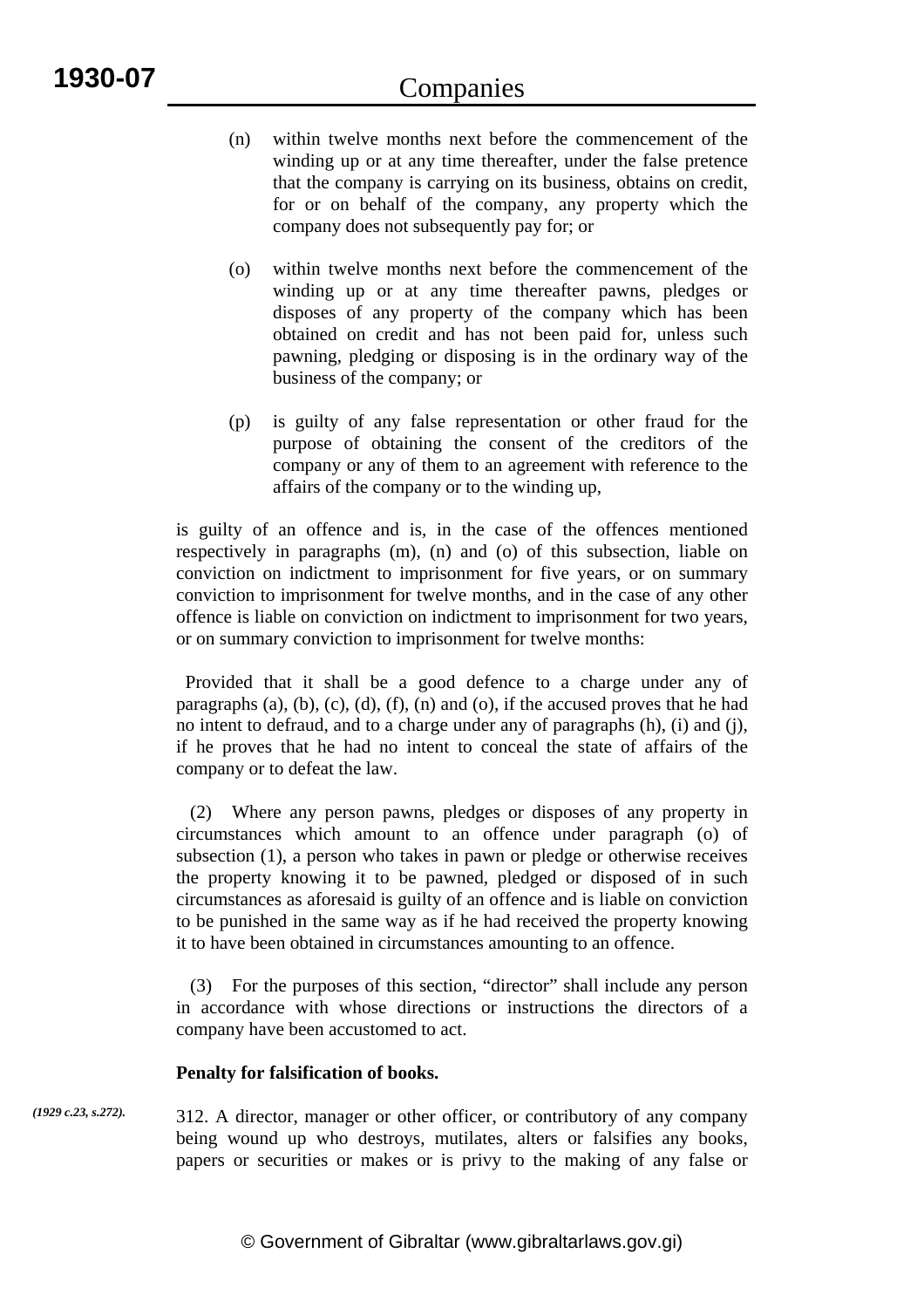fraudulent entry in any register, book of account or document belonging to the company with intent to defraud or deceive any person, is guilty of an offence, and liable on conviction to imprisonment for two years.

#### **Frauds by officers of companies which have gone into liquidation.**

313. A person who, being at the time of the commission of the alleged *(s.273).* offence a director, manager or other officer of a company which is subsequently ordered to be wound up by the court or subsequently passes a resolution for voluntary winding up–

- (a) has by false pretences or by means of any other fraud induced any person to give credit to the company;
- (b) with intent to defraud creditors of the company, has made or caused to be made any gift or transfer of or charge on, or has caused or connived at the levying of any execution against, the property of the company;
- (c) with intent to defraud creditors of the company, has concealed or removed any part of the property of the company since, or within two months before, the date of any unsatisfied judgment or order for payment of money obtained against the company,

is guilty of an offence and is liable on conviction on indictment to imprisonment for two years, or on summary conviction to imprisonment for twelve months.

#### **Liability where proper accounts not kept.**

314. (1) If where a company is wound up it is shown that proper  $(1929 \text{ c.23}, s.274)$ . books of account were not kept by the company throughout the period of two years immediately preceding the commencement of the winding up, every director, manager or other officer of the company who was knowingly a party to or connived at the default of the company is, unless he shows that he acted honestly or that in the circumstances in which the business of the company was carried on the default was excusable, guilty of an offence and is liable on conviction on indictment to imprisonment for one year, or on summary conviction to imprisonment for six months.

 (2) For the purposes of this section, proper books of account shall be deemed not to have been kept in the case of any company if there have not been kept such books or accounts as are necessary to exhibit and explain the transactions and financial position of the trade or business of the company, including books containing entries from day to day in sufficient detail of all cash received and cash paid, and, where the trade or business has involved dealings in goods, statements of the annual stocktakings and (except in the case of goods sold by way of ordinary retail trade) of all goods sold and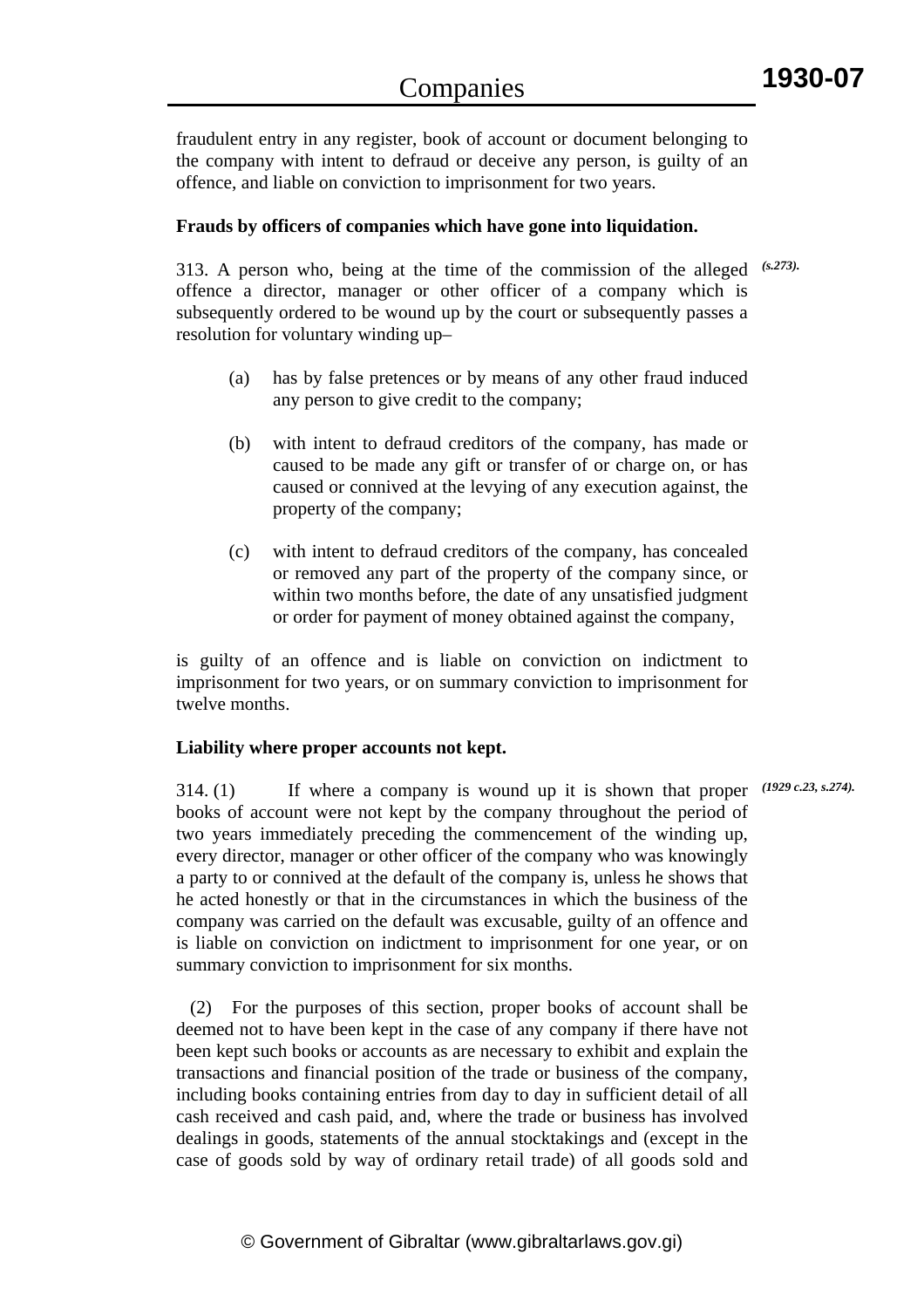*(s.275).*

purchased, showing the goods and the buyers and sellers thereof in sufficient detail to enable those goods and those buyers and sellers to be identified.

#### **Responsibility of directors for fraudulent trading.**

315. (1) If in the course of the winding up of a company it appears that any business of the company has been carried on with intent to defraud creditors of the company or creditors of any other person or for any fraudulent purpose, the court, on the application of the official receiver, or the liquidator or any creditor or contributory of the company, may, if it thinks proper so to do, declare that any of the directors, whether past or present, of the company who were knowingly parties to the carrying on of the business in manner aforesaid shall be personally responsible, without any limitation of liability, for all or any of the debts or other liabilities of the company as the court may direct.

 (2) Where the court makes any such declaration, it may give such further directions as it thinks proper for the purpose of giving effect to that declaration, and in particular may make provision for making the liability of any such director under the declaration a charge on any debt or obligation due from the company to him, or on any mortgage or charge or any interest in any mortgage or charge on any assets of the company held by or vested in him, or any company or person on his behalf, or any person claiming as assignee from or through the director, company or person, and may from time to time make such further order as may be necessary for the purpose of enforcing any charge imposed under this subsection.

 For the purpose of this subsection, "assignee" includes any person to whom or in whose favour, by the directions of the director, the debt, obligation, mortgage or charge was created, issued or transferred or the interest created, but does not include an assignee for valuable consideration (not including consideration by way of marriage) given in good faith and without notice of any of the matters on the ground of which the declaration is made.

 (3) Where any business of a company is carried on with such intent or for such purpose as is mentioned in subsection (1), every director of the company who was knowingly a party to the carrying on of the business in manner aforesaid, is guilty of an offence and is liable on conviction on indictment to imprisonment for one year.

 (4) The court may, in the case of any person in respect of whom a declaration has been made under subsection (1), or who has been convicted of an offence under subsection (3), order that that person shall not, without the leave of the court, be a director of or in any way, whether directly or indirectly, be concerned in or take part in the management of a company for such period, not exceeding five years, from the date of the declaration or of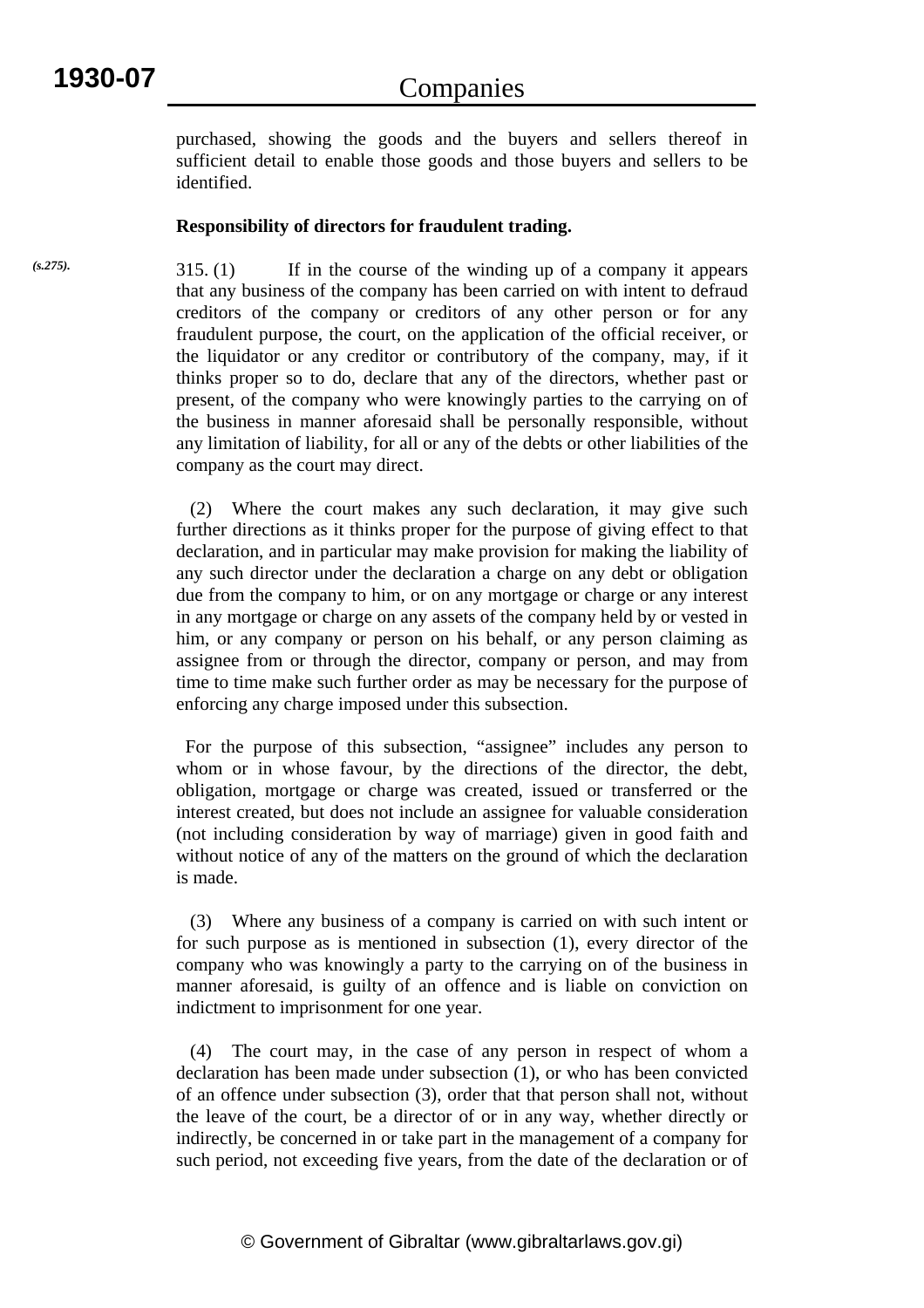the conviction, as the case may be, as may be specified in the order, and any person who acts in contravention of an order made under this subsection is, in respect of each offence, liable on conviction on indictment to imprisonment for two years, or on summary conviction to imprisonment for six months and to a fine at level 5 on the standard scale.

 (5) For the purposes of this section "director" includes any person in accordance with whose directions or instructions the directors of a company have been accustomed to act.

 (6) The provisions of this section shall have effect notwithstanding that the person concerned may be criminally liable in respect of the matters on the ground of which the declaration is to be made, and where the declaration under subsection (1) is made the declaration shall be deemed to be a final judgment within the meaning of paragraph  $(g)$  of section  $3(1)$  of the Bankruptcy Act.

 (7) It shall be the duty of the official receiver or of the liquidator to appear on the hearing of an application for leave under subsection (4), and on the hearing of an application under that subsection or under subsection (1) the official receiver or the liquidator, as the case may be, may himself give evidence or call witnesses.

#### **Power of court to assess damages against delinquent directors.**

316. (1) If in the course of winding up a company it appears that any person who has taken part in the formation or promotion of the company, or any past or present director, manager or liquidator, or any officer of the company, has misapplied or retained or become liable or accountable for any money or property of the company, or been guilty of any misfeasance or breach of trust in relation to the company, the court may, on the application of the official receiver, or of the liquidator, or of any creditor or contributory, examine into the conduct of the promoter, director, manager, liquidator or officer, and compel him to repay or restore the money or property or any part thereof respectively with interest at such rate as the court thinks just, or to contribute such sum to the assets of the company by way of compensation in respect of the misapplication, retainer, misfeasance or breach of trust as the court thinks just. *(1929 c.23, s.276).*

 (2) The provisions of this section shall have effect notwithstanding that the offence is one for which the offender may be criminally liable.

 (3) Where in the case of a winding up an order for payment of money is made under this section, the order shall be deemed to be a final judgment within the meaning of paragraph (g) of section 3(1) of the Bankruptcy Act.

#### *Act. 1934 No. 13*

#### **Prosecution of delinquent officers and members of company.**

© Government of Gibraltar (www.gibraltarlaws.gov.gi)

*Act. 1934 No. 13.*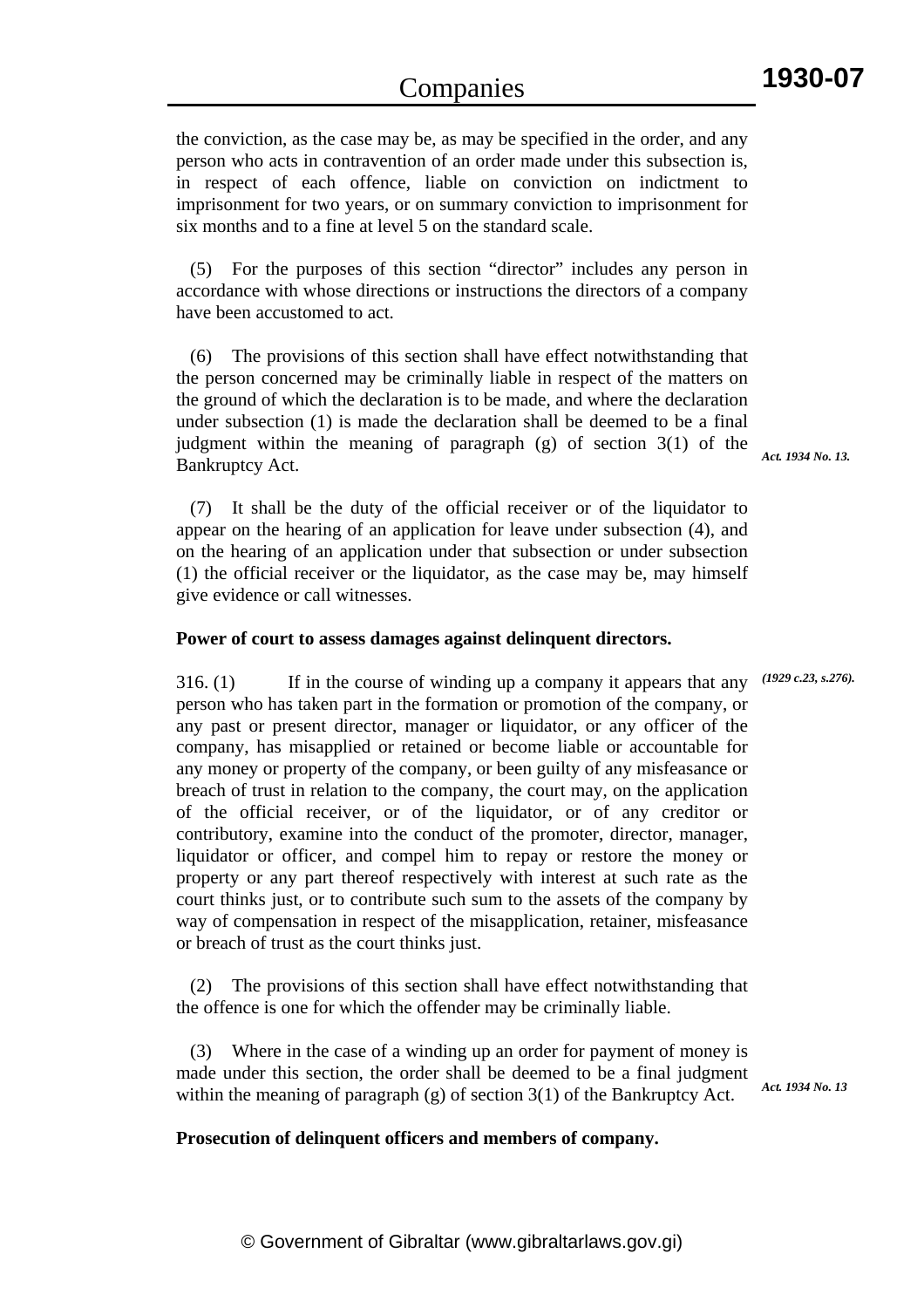*(1929 c.23, s.277).*

317.(1) If it appears to the court in the course of a winding up by, or subject to the supervision of, the court that any past or present director, manager or other officer or any member, of the company has been guilty of any offence in relation to the company for which he is criminally liable, the court may, either on the application of any person interested in the winding up or of its own motion, direct the liquidator either himself to prosecute the offender or to refer the matter to the Attorney-General.

 (2) If it appears to the liquidator in the course of a voluntary winding up that any past or present director, manager or other officer or any member, of the company has been guilty of any offence in relation to the company for which he is criminally liable he shall forthwith report the matter to the Attorney-General, and shall furnish to the Attorney-General such information and give to him such access to and facilities for inspecting and taking copies of any documents in the possession or under the control of the liquidator and relating to the matter in question, as he may require.

 (3) If on any report to the Attorney-General under subsection (2) it appears to him that the case is not one in which proceedings ought to be taken by him, he shall inform the liquidator accordingly, and thereupon, subject to the previous sanction of the court, the liquidator may himself take proceedings against the offender.

 (4) If it appears to the court in the course of a voluntary winding up that any past or present director, manager or other officer or any member, of the company has been guilty as aforesaid, and that no report with respect to the matter has been made by the liquidator to the Attorney-General under subsection (2), the court may, on the application of any person interested in the winding up or of its own motion, direct the liquidator to make such a report, and on a report being made accordingly the provisions of this section shall have effect as though the report had been made in pursuance of the provisions of subsection (2).

 (5) If, where any matter is reported or referred to the Attorney-General under this section, he considers that the case is one in which a prosecution ought to be instituted and, further, that it is desirable in the public interest that the proceedings in the prosecution should be conducted by him, he shall institute proceedings accordingly, and it shall be the duty of the liquidator and of every officer and agent of the company past and present (other than the defendant in the proceeding) to give him all assistance in connection with the prosecution which he is reasonably able to give.

 For the purposes of this subsection, "agent" in relation to a company shall be deemed to include any banker or solicitor of the company and any person employed by the company as auditor, whether that person is or is not an officer of the company.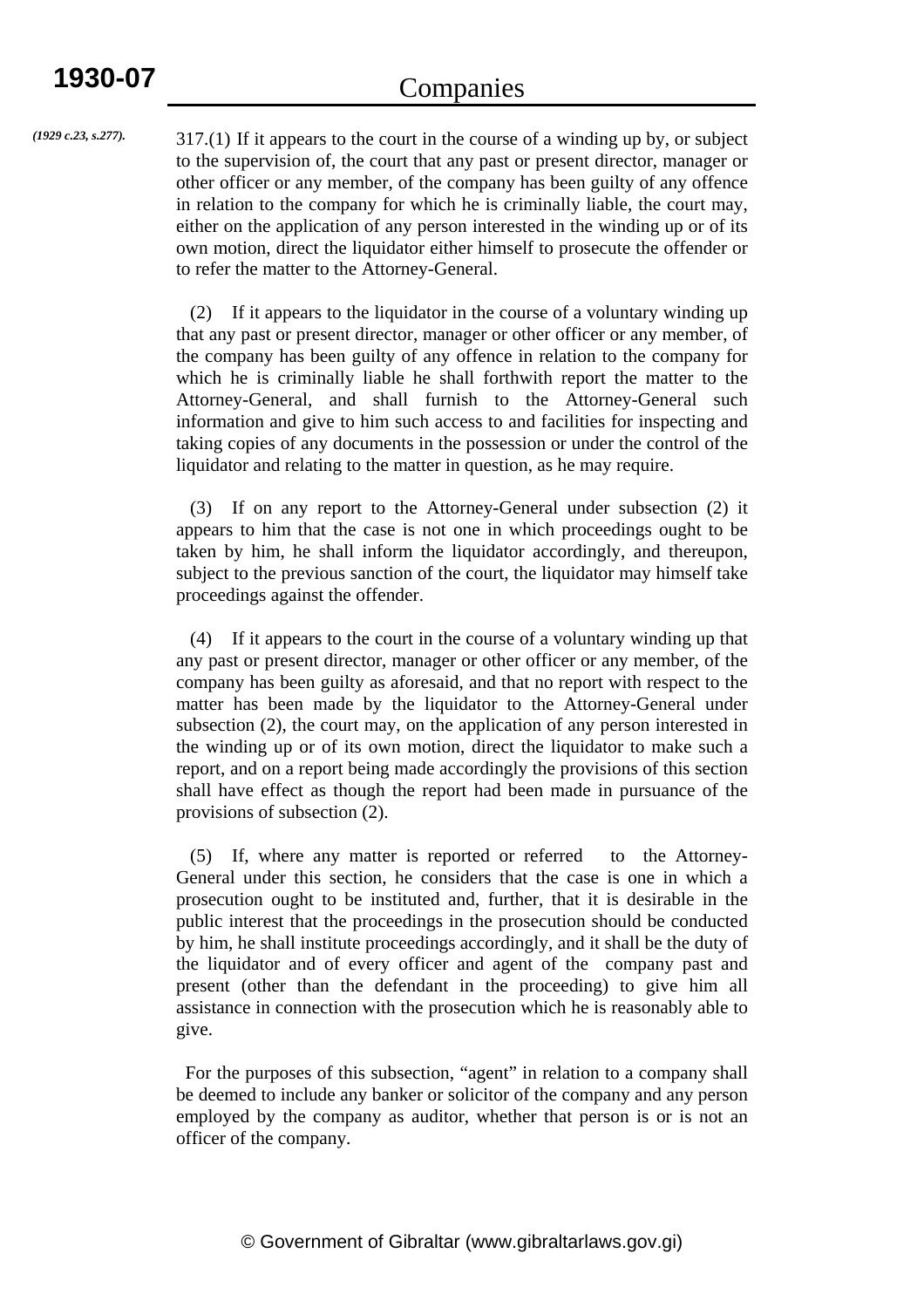(6) If any person fails or neglects to give assistance in manner required by subsection (5), the court may, on the application of the Attorney-General, direct that person to comply with the requirements of that subsection, and where any such application is made with respect to a liquidator the court may, unless it appears that the failure or neglect to comply was due to the liquidator not having in hand sufficient assets of the company to enable him so to do, direct that the costs of the application shall be borne by the liquidator personally.

 (7) The court may direct that the whole or any part of any costs and expenses properly incurred by the liquidator in proceedings duly brought by him under this section shall be defrayed out of the public funds.

 Subject to any direction under this subsection and to any mortgages or charges on the assets of the company and any debts to which priority is given by section 305, all such costs and expenses shall be payable out of those assets in priority to all other liabilities payable thereout.

# *Supplementary Provisions as to Winding Up.*

#### **Disqualification for appointment as liquidator.**

318. (1) A body corporate shall not be qualified for appointment as *(1929 c.23, s.278).* liquidator of a company, whether in a winding up by or under the supervision of the court or in a voluntary winding up, and any appointment made in contravention of this provision shall be void.

 (2) A body corporate which acts as liquidator of a company is guilty of an offence and is liable on summary conviction to a fine at level 3 on the standard scale.

#### **Enforcement of duty of liquidator to make returns.**

319. (1) If any liquidator, who has made any default in filing, delivering or making any return, account or other document, or in giving any notice which he is by law required to file, deliver, make or give, fails to make good the default within fourteen days after the service on him of a notice requiring him to do so, the court may, on an application made to the court by any contributory or creditor of the company or by the Registrar, make an order directing the liquidator to make good the default within such time as may be specified in the order. *(1929 c.23, s.279).*

 (2) Any such order may provide that all costs of and incidental to the application shall be borne by the liquidator.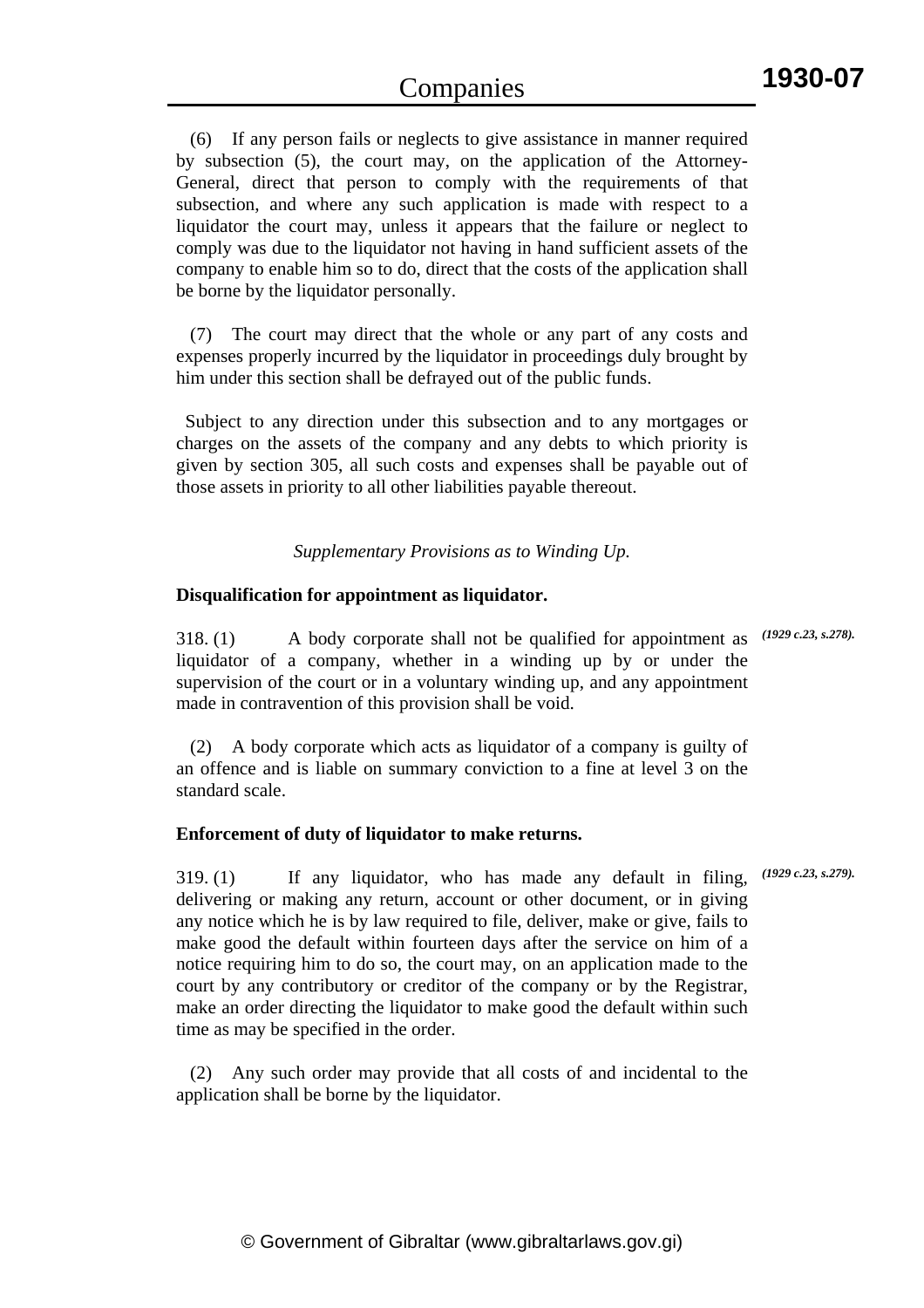(3) Nothing in this section shall be taken to prejudice the operation of any enactment imposing penalties on a liquidator in respect of any such default.

# **Notification that a company is in liquidation.**

320. (1) Where a company is being wound up, whether by or under the supervision of the court or voluntarily, every invoice, order for goods or business letter issued by or on behalf of the company or a liquidator of the company, or a receiver or manager of the property of the company, being a document on or in which the name of the company appears, shall contain a statement that the company is being wound up.

 (2) If default is made in complying with this section, the company and every director, manager or other officer of the company, and every liquidator of the company and every receiver or manager, who knowingly and wilfully authorizes or permits the default, are guilty of offences and are each liable on summary conviction to a fine at level 1 on the standard scale.

# **Exemption of certain documents from stamp duty on winding up of companies.**

321. (1) In the case of a winding up by the court or of a creditors' voluntary winding up–

- (a) every assurance relating solely to freehold or leasehold property, or to any mortgage, charge or other encumbrance on, or, any estate, right or interest in, any real or personal property, which forms part of the assets of the company and which, after the execution of the assurance, either at law or in equity, is or remains part of the assets of the company; and
- (b) every power of attorney, proxy paper, writ, order, certificate, affidavit, bond or other instrument or writing relating solely to the property of any company which is being so wound up, or to any proceeding under any such winding up,

shall be exempt from duties chargeable under the enactments relating to stamp duties.

 (2) In this section, "assurance" includes deed, conveyance, assignment and surrender.

#### **Books of company to be evidence.**

322. Where a company is being wound up, all books and papers of the company and of the liquidators shall, as between the contributories of the *(1929 c.23, s.282).*

*(s.281).*

*(s.280).*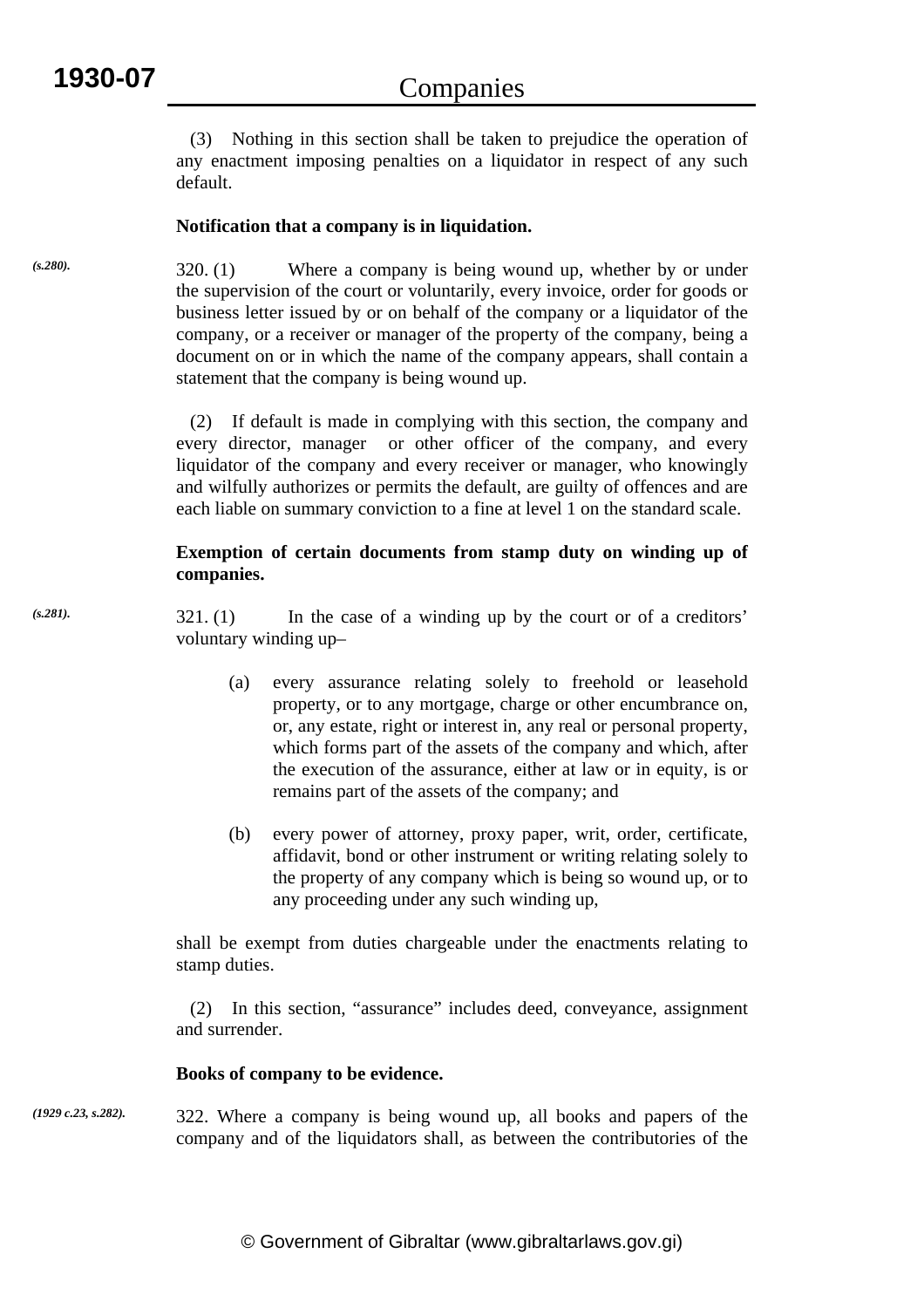company, be prima facie evidence of the truth of all matters purporting to be therein recorded.

# **Disposal of books and papers of company.**

323. (1) When a company has been wound up and is about to be *(s.283).* dissolved, the books and papers of the company and of the liquidators may be disposed of as follows, that is to say:–

- (a) in the case of a winding up by, or subject to the supervision of, the court in such way as the court directs;
- (b) in the case of a members' voluntary winding up, in such way as the company by extraordinary resolution directs, and, in the case of a creditors' voluntary winding up, in such way as the committee of inspection or, if there is no such committee, as the creditors of the company, may direct.

 (2) After five years from the dissolution of the company no responsibility shall rest on the company, the liquidators, or any person to whom the custody of the books and papers has been committed, by reason of any book or paper not being forthcoming to any person claiming to be interested therein.

 (3) Provision may be made by general rules for enabling the court to prevent, for such period (not exceeding five years from the dissolution of the company) as the court may think proper, the destruction of the books and papers of a company which has been wound up, and for enabling any creditor or contributory of the company to make representations to the court.

 (4) A person who acts in contravention of any general rules made for the purposes of this section is guilty of an offence and is liable on summary conviction to a fine at level 3 on the standard scale.

#### **Information as to pending liquidations.**

324. (1) If where a company is being wound up the winding up is not *(1929 c.23, s.284).*concluded within one year after its commencement, the liquidator shall, at such intervals as may be prescribed, until the winding up is concluded, send to the Registrar a statement in the prescribed form and containing the prescribed particulars with respect to the proceedings in and position of the liquidation.

 (2) Any person stating himself in writing to be a creditor or contributory of the company shall be entitled, by himself or by his agent, at all reasonable times, on payment of the prescribed fee, to inspect the statement, and to receive a copy thereof or extract therefrom.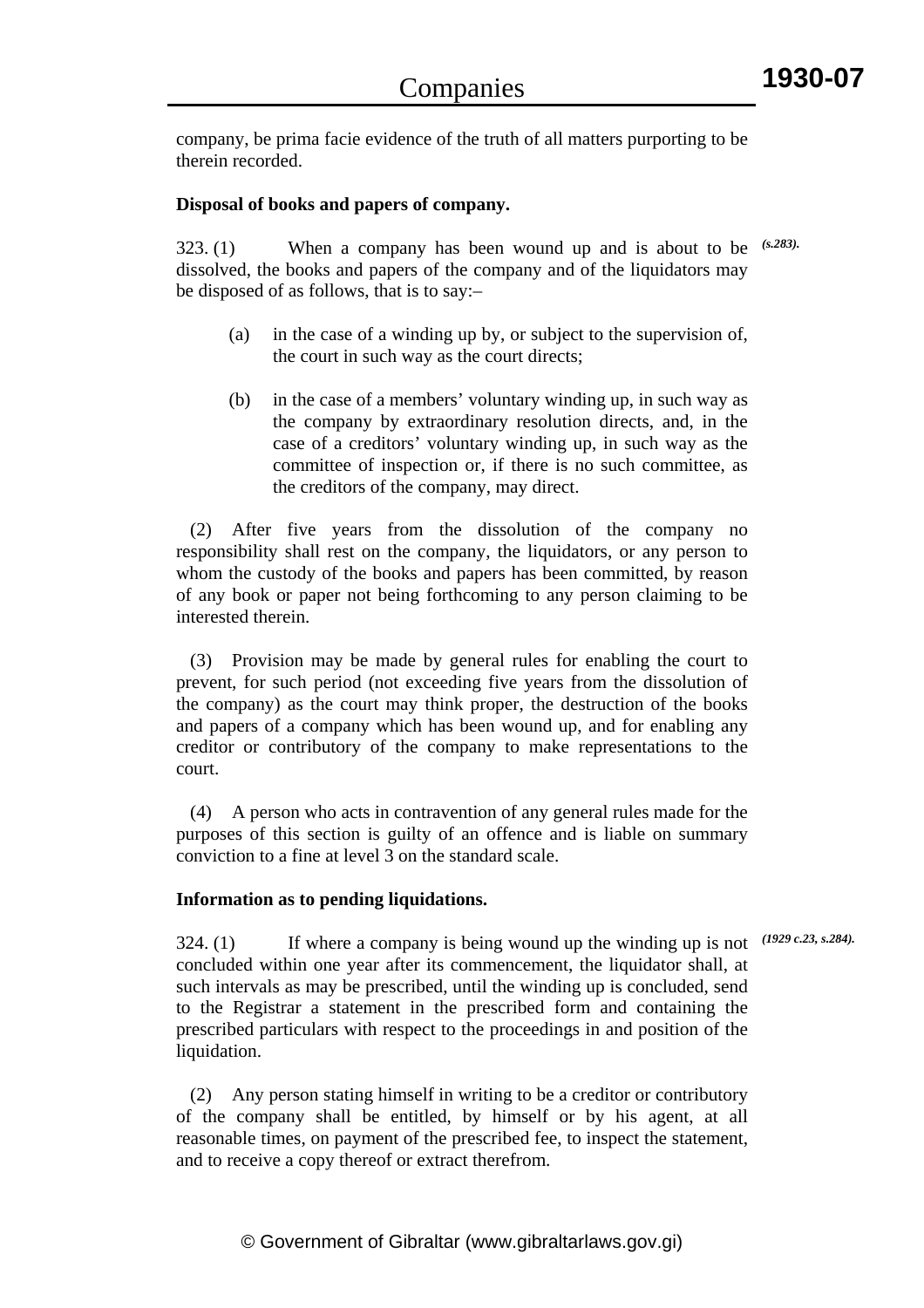*(s.285).*

 (3) A liquidator who fails to comply with this section, is guilty of an offence and is liable on summary conviction to a fine at level 2 on the standard scale for each day during which the default continues, and any person untruthfully stating himself as aforesaid to be a creditor or contributory is guilty of a contempt of court, and shall, on the application of the liquidator or of the official receiver, be punishable accordingly.

#### **Unclaimed assets to be paid to Companies Liquidation Account.**

325. (1) If it appears either from any statement sent to the Registrar under section 324 or otherwise that a liquidator has in his hands or under his control any money representing unclaimed or undistributed assets of the company which have remained unclaimed or undistributed for six months after the date of their receipt, the liquidator shall forthwith pay the money into the Government Savings Bank to the Companies Liquidation Account. The Director of Postal Services shall furnish him with a certificate of receipt for the money so paid and that certificate shall be an effectual discharge to him in respect thereof.

 (2) For the purpose of ascertaining and getting in any money payable into the Government Savings Bank in pursuance of this section, the like powers may be exercised, and by the like authority, as are exercisable under section 114 of the Bankruptcy Act, for the purpose of ascertaining and getting in the sums, funds and dividends referred to in that section.

 (3) Any person claiming to be entitled to any money paid into the Government Savings Bank in pursuance of this section may apply to the court for payment thereof, and the court may, on a certificate by the liquidator that the person claiming is entitled, make an order for the payment to that person, of the sum due.

#### **Resolutions passed at adjourned meetings of creditors and contributories.**

326. Where a resolution is passed at an adjourned meeting of any creditors or contributories of a company, the resolution shall, for all purposes, be treated as having been passed on the date on which it was in fact passed, and shall not be deemed to have been passed on any earlier date. *(1929 c.23, s.287).*

#### *Supplementary Powers of Court.*

#### **Meetings to ascertain wishes of creditors or contributories.**

*(s.288).*

327. (1) The court may, as to all matters relating to the winding up of a company, have regard to the wishes of the creditors or contributories of the company, as proved to it by any sufficient evidence, and may, if it thinks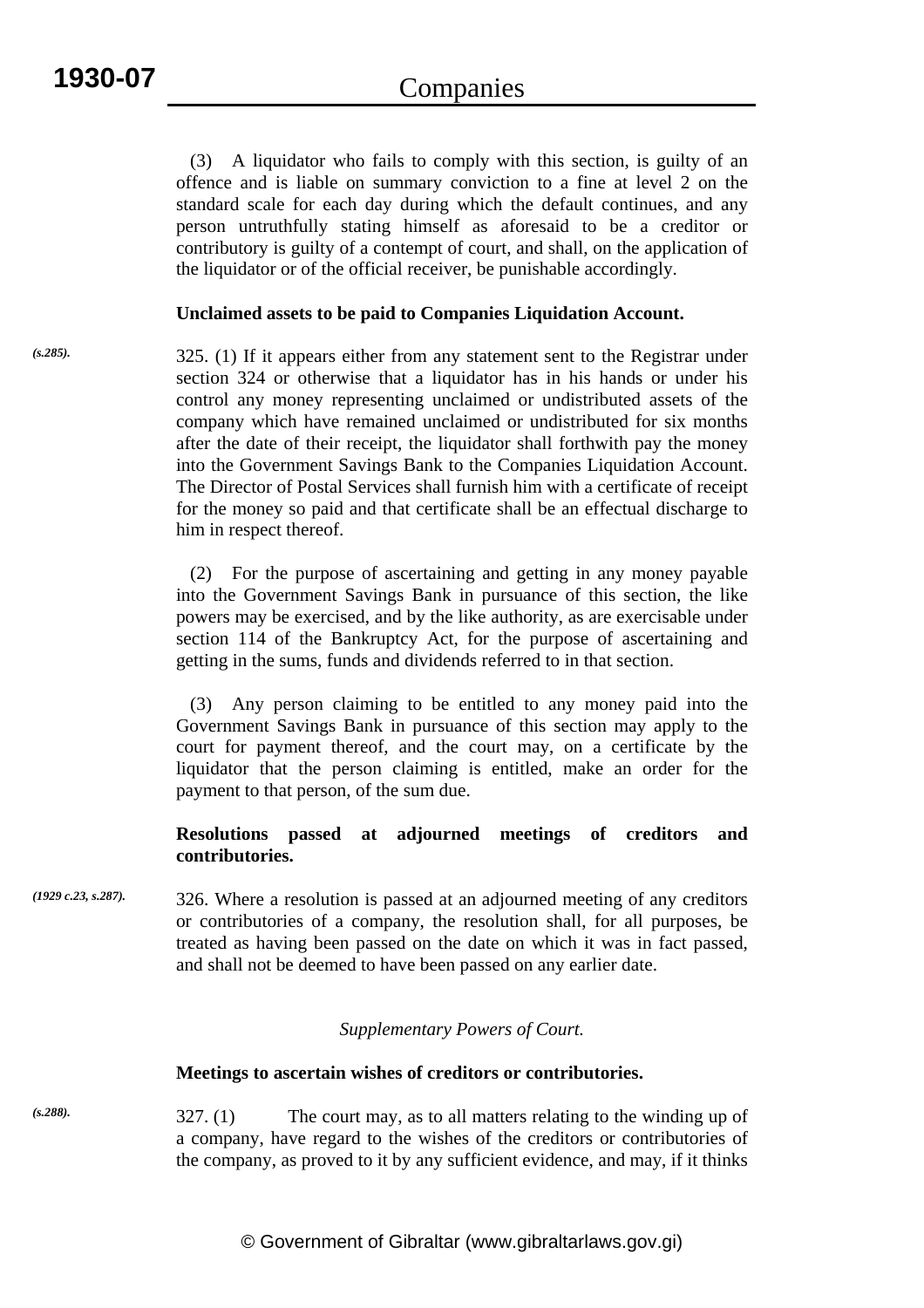fit, for the purpose of ascertaining those wishes, direct meetings of the creditors or contributories to be called, held and conducted in such manner as the court directs, and may appoint a person to act as chairman of any such meeting and to report the result thereof to the court.

 (2) In the case of creditors, regard shall be had to the value of each creditor's debt.

 (3) In the case of contributories, regard shall be had to the number of votes conferred on each contributory by this Act or by the articles of the company.

#### **Judicial notice of signature of officers.**

328. In all proceedings under this Part all courts, judges and persons *(1929 c.23, s.289).* judicially acting, and all officers, judicial or ministerial, of any court, or employed in enforcing the process of any court, shall take judicial notice of the signature of any officer of the Supreme Court, and also of the official seal or stamp of the office of the Supreme Court appended to or impressed on any document made, issued or signed under the provisions of this Part, or any official copy thereof.

# **Affidavits in Gibraltar, United Kingdom or elsewhere within the Commonwealth, etc.**

329. (1) Any affidavit required to be sworn under the provisions or for the purposes of this Part may be sworn in Gibraltar, the United Kingdom or elsewhere within the Commonwealth, before any court, judge or person lawfully authorized to take and receive affidavits or in any place outside the Commonwealth before any of Her Majesty's consuls or vice-consuls or before any person having authority to administer an oath provided that such authority is certified by one of Her Majesty's consuls or vice-consuls.

 (2) All courts, judges, justices, commissioners and persons acting judicially shall take judicial notice of the seal or stamp or signature, as the case may be, of any such court, judge, person, consul or vice-consul attached, appended or subscribed to any such affidavit, or to any other document to be used for the purposes of this Part.

#### *Provisions as to Dissolution.*

#### **Power of court to declare dissolution of company void.**

*(s.294).*

330. (1) Where a company has been dissolved, the Registrar of the Court may at any time within two years of the date of the dissolution, on an application being made for the purpose by the liquidator of the company or by any other person who appears to the Registrar of the Court to be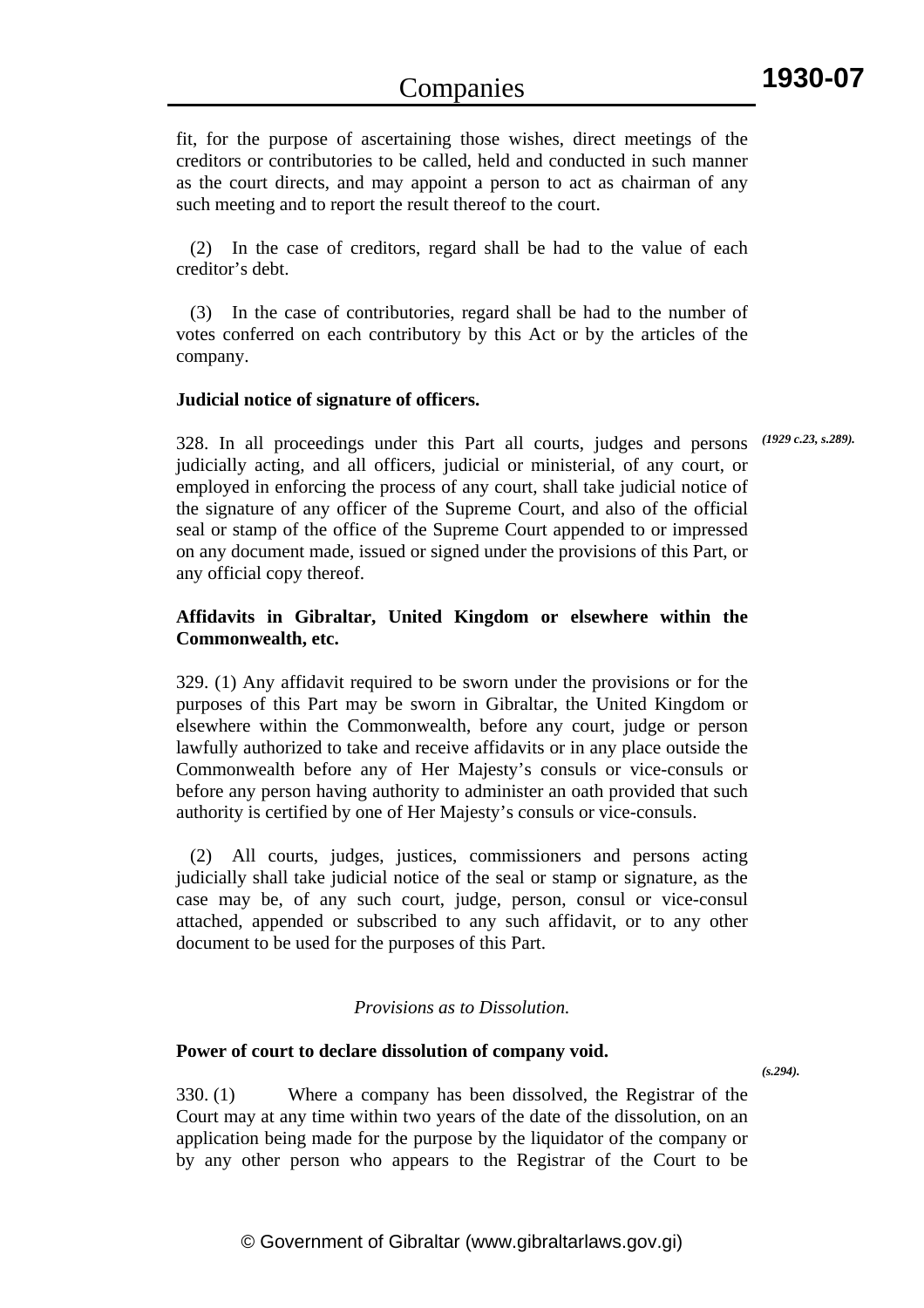interested, make an order, upon such terms as the Registrar of the Court thinks fit, declaring the dissolution to have been void, and thereupon such proceedings may be taken as might have been taken if the company had not been dissolved.

 (2) It shall be the duty of the person on whose application the order was made, within seven days after the making of the order, or such further time as the Registrar of the Court may allow, to deliver to the Registrar for registration an office copy of the order, and if that person fails so to do he is guilty of an offence and is liable on summary conviction to a fine of one half of the amount at level 1 on the standard scale for every day during which the default continues.

#### **Registrar may strike defunct company off register.**  *(1929 c.23, s.295).*

331. (1) Where the Registrar has reasonable cause to believe that a company is not carrying on business or in operation, he may send to the company by post a registered letter enquiring whether the company is carrying on business or in operation and stating that if an answer is not received to the letter within one month from the date thereof, a notice will be published in the Gazette with a view to striking the name of the company off the register.

- (2) *Omitted*
- (3) If the Registrar either–
	- (a) receives an answer to the effect that the company is not carrying on business or in operation; or
	- (b) does not, within one month after sending the letter, receive any documents in respect of the deposit of which, with the Registrar, a company is in default,

he may publish in the Gazette, and send to the company by post, a notice that at the expiration of three months from the date of that notice, the name of the company mentioned therein will, unless cause is shown to the contrary, be struck off the register and the company will be dissolved.

 (4) If in any case where a company is being wound up, the Registrar has reasonable cause to believe either that no liquidator is acting, or that the affairs of the company are fully wound up, and the returns required to be made by the liquidator have not been made for a period of six consecutive months, the Registrar shall publish in the Gazette and send to the company or the liquidator (if any) a like notice as is provided in subsection (3).

 (5) At the expiration of the time mentioned in the notice the Registrar may, unless cause to the contrary is previously shown by the company,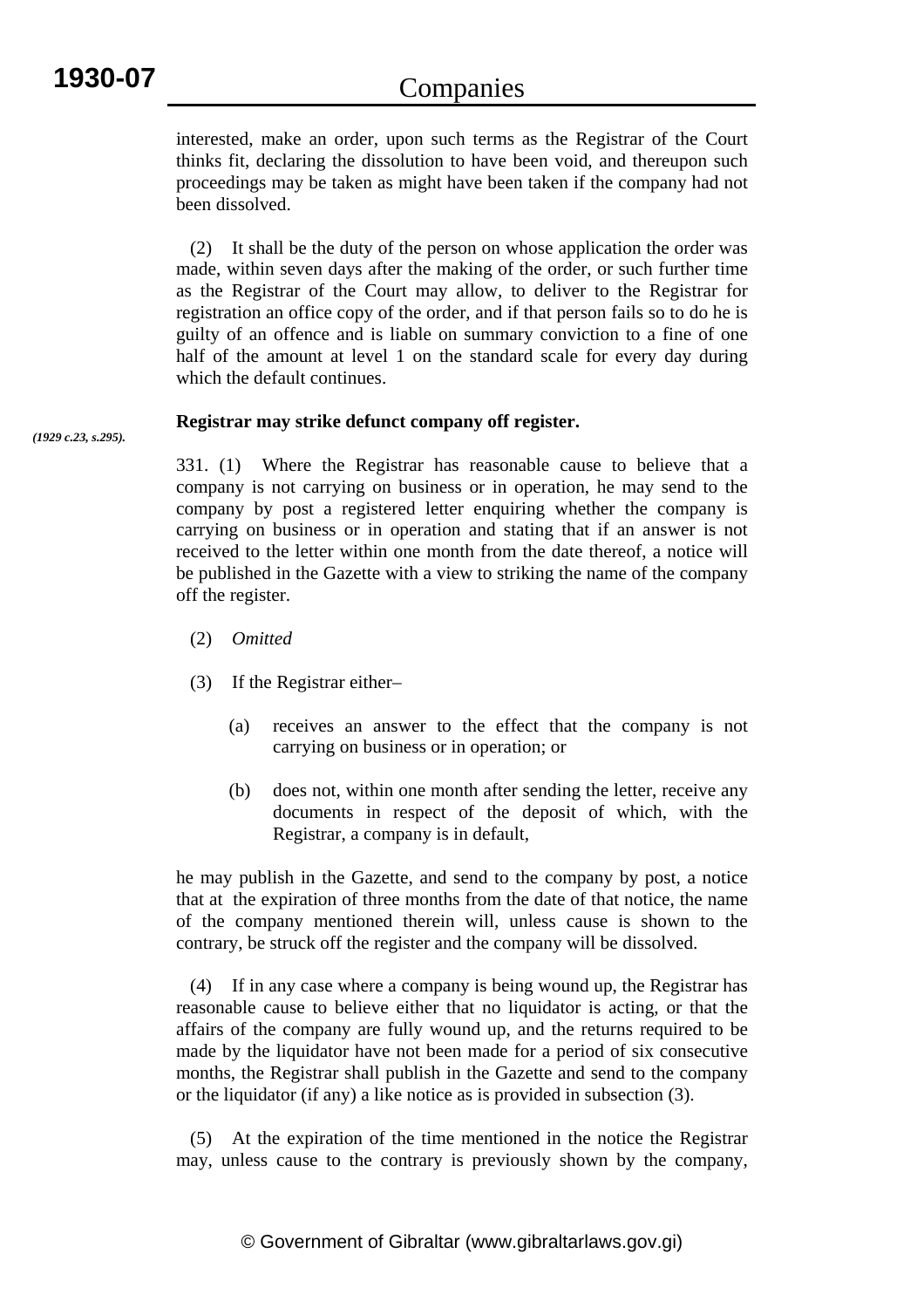strike its name off the register, and shall publish notice thereof in the Gazette, and on the publication in the Gazette of this notice the company shall be dissolved:

Provided that–

- (a) the liability (if any) of every director, managing officer and member of the company shall continue and may be enforced as if the company had not been dissolved; and
- (b) nothing in this subsection shall affect the power of the court to wind up a company the name of which has been struck off the register.
- (6) *Omitted*

 (7) A notice to be sent under this section or under section 332 to a liquidator may be addressed to the liquidator at his last known place of business, and a letter or notice to be sent under this section to a company may be addressed to the company at its registered office, or, if no office has been registered, to the care of some director or officer of the company, or, if there is no director or officer of the company whose name and address are known to the Registrar, may be sent to each of the persons who subscribed the memorandum, addressed to him at the address mentioned in the memorandum.

#### **Restoration of dissolved companies to the register.**

332. (1) A company or any member or creditor thereof who feels aggrieved by the company having been struck off the register under section 267A or section 331 may, before the expiration of 10 years from the publication of a notice under either section 267A or section 331, as the case may be, make application to the Registrar to restore the company to the register.

- (2) An application made under subsection (1) shall be accompanied by–
	- (a) an affidavit of–
		- (i) the applicant's interest in the matter;
		- (ii) a statement of the facts on which the application is based;
		- (iii) where the company was–
			- (aa) licensed under the Financial Services Act, 1989; or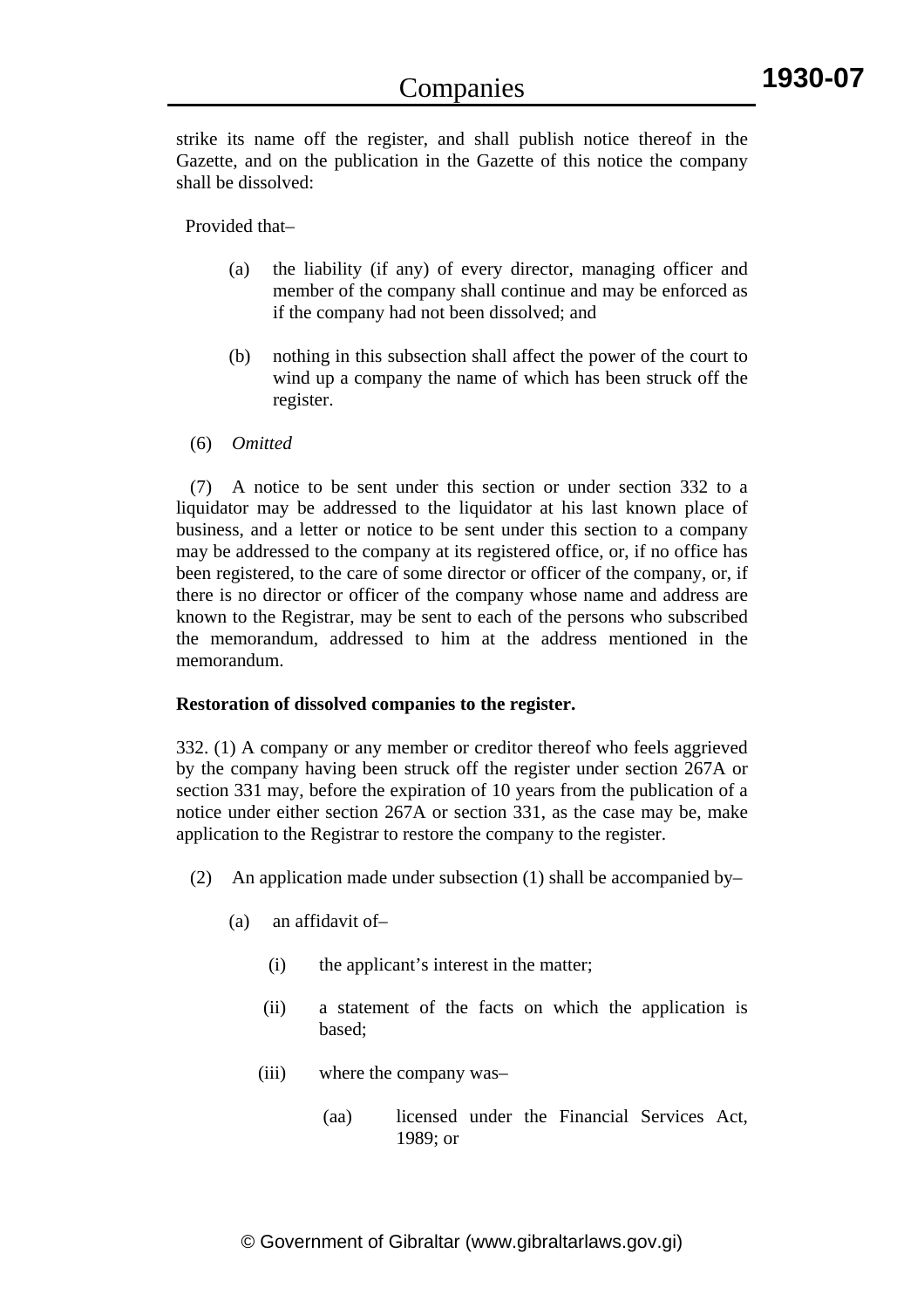- (bb) authorized under the Banking Act, 1992 or the Financial Services Act, 1998; or
- (cc) licensed or authorized in accordance with a Community requirement other than one falling within article (aa) or (bb),

 evidence of the consent of the competent authority under the relevant legislation to the restoration of the company to the register;

- (iv) the relief sought; and
- (b) the fee prescribed in Schedule 8.

 (3) The Registrar may, in his discretion, require that a person making an application under subsection (1), give notice of that application (including the facts on which the application is based and the relief sought) to such other person as the Registrar may specify, being a person who appears to the Registrar to be concerned or to have an interest.

 (4) On an application being made to the Registrar to restore a company, the Registrar shall cause a notice to be published in the Gazette to the effect that the applicant has made an application to the Registrar to restore the company to the register and that unless written objection is made to the Registrar within 30 days of the date of publication, the Registrar may restore the company to the register.

 (5) The Registrar shall not make a direction under this section to restore the name of the company to the register or otherwise earlier than 30 days after the date of publication of the notice published for the purposes of subsection  $(4)$ .

 (6) On receipt of any written objection to the restoration of the company, the Registrar shall forthwith notify the applicant of the receipt of the objection, the terms of the objection, and of the identity of the objector.

 (7) On receipt of an application under this section the Registrar, if satisfied that there are good grounds for restoration of the company to the register, may direct the name of the company to be restored to the register.

 (8) A direction given under this section may be made subject to conditions and the Registrar may include such further directions and such provisions as seem just for placing the company and all other persons in the same position as nearly as may be as if the name of the company had not been struck off.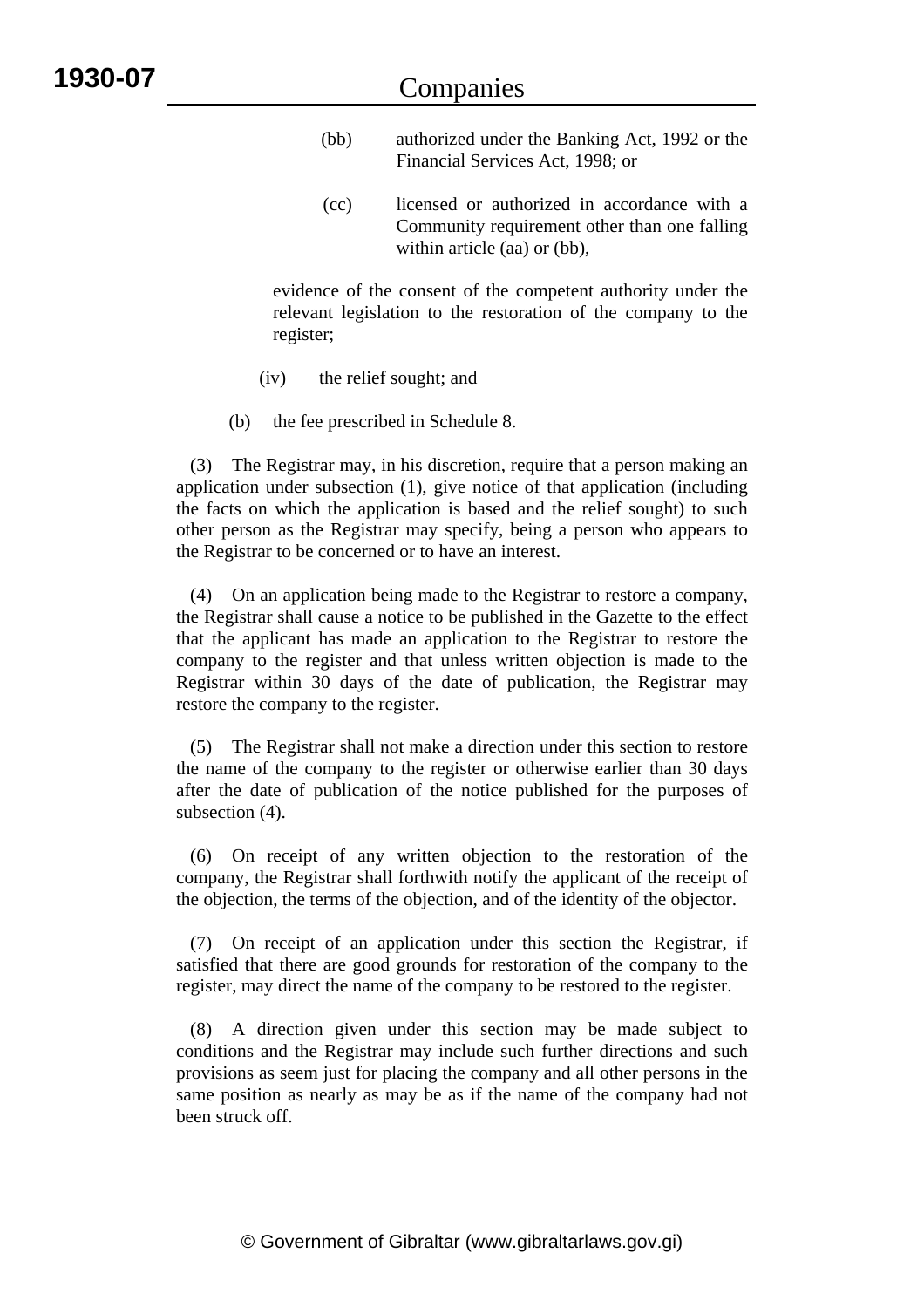(9) On the Registrar restoring a company to the register the company shall be deemed to have continued in existence as if its name had not been struck off and the Registrar may make such provisions as seem just for placing the company and all other persons in the same position as nearly as may be as if the name of the company had not been struck off.

 (10) Where an application to restore a company to the register has been made under subsection (1), the Registrar may, in his discretion, refuse to consider the application and require that the person by whom the application was made apply to the Supreme Court for an order to restore the company.

 (11) The court may, on application under subsection (10), refuse the application or order the Registrar to restore the company to the register.

 (12) In any proceedings under this section, the court may determine any question which may be necessary or expedient to decide in connection with restoration of the company to the register.

 (13) The Registrar shall be entitled to appear and be heard on any application to the court under this section and shall appear if so directed by the court.

 (14) Any order made by the court under this section shall direct that notice of the order shall be served on the Registrar in the prescribed manner and the Registrar shall, on receipt of the notice, act accordingly.

 (15) After the expiration of the period of ten years referred to in subsection (1), if a company or any member or creditor thereof feels aggrieved by the company having been struck off the register, the Registrar of the Court on an application made by the company or member or may, if satisfied that the company was at the time of the striking off carrying on business or in operation, or otherwise that it is just that the company be restored to the register, order the name of the company to be restored to the register, and upon an office copy of the order being delivered to the Registrar for registration the company shall be deemed to have continued in existence as if its name had not been struck off; and the Registrar of the Supreme Court may by the order give such directions and make such provisions as seem just for placing the company and all other persons in the same position as nearly as may be as if the name of the company had not been struck off.

#### **Property of dissolved company to be bona vacantia.**

333. Where a company is dissolved, all property and rights whatsoever *(1929 c.23, s.296).*vested in or held on trust for the company immediately before its dissolution (including leasehold property but not including property held by the company on trust for any other person) shall, subject and without prejudice to any order or direction which may at any time be made by the court or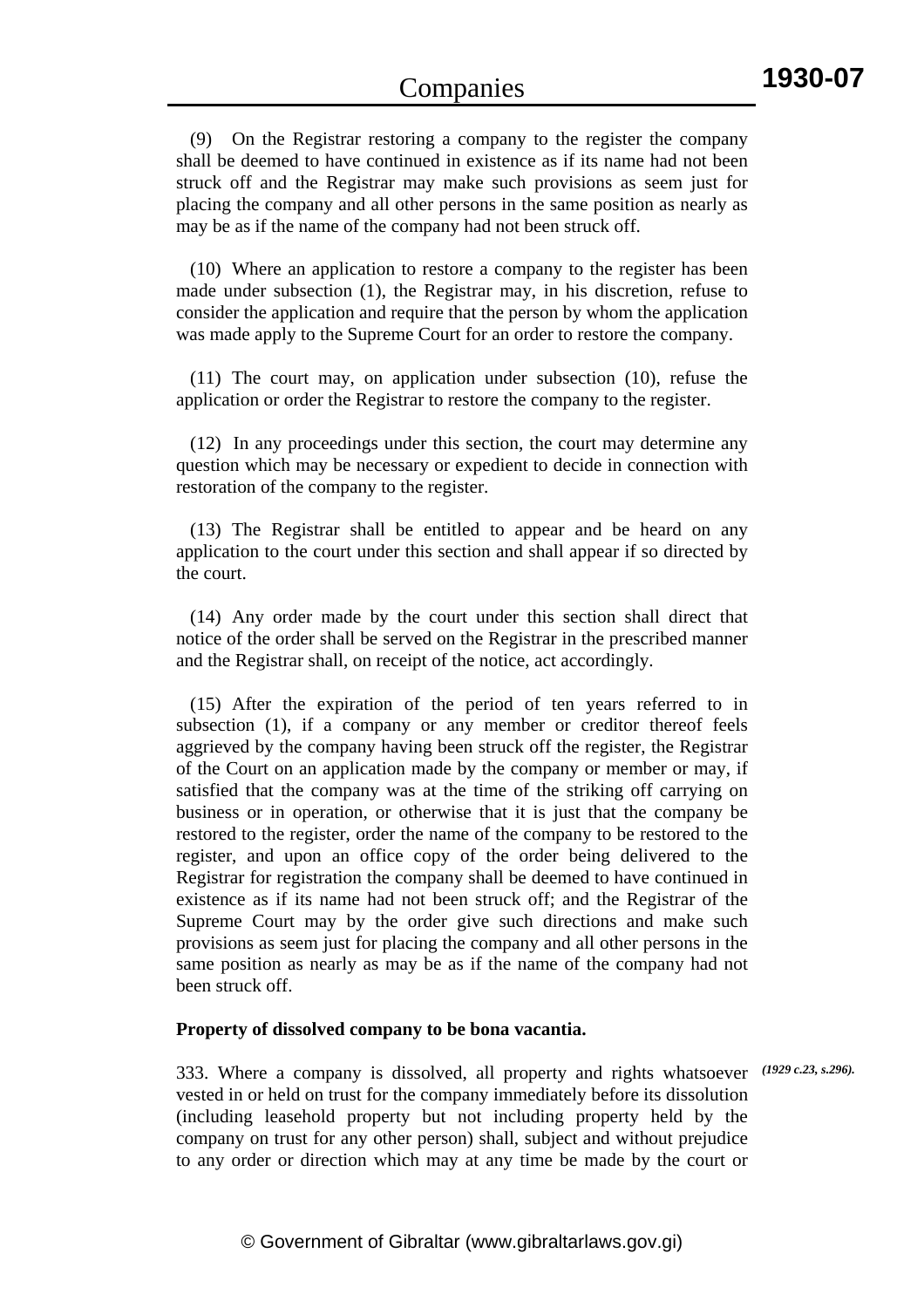Registrar under sections 330 and 332, be deemed to be bona vacantia and shall accordingly belong to the Crown, and shall vest and may be dealt with in the same manner as other bona vacantia accruing to the Crown.

# *Rules, Fees and Remuneration of Officers.*

# **Rules of court.**

334. Subject to the approval of the Minister responsible for finance the Chief Justice may make rules of court–

- (a) prescribing the fees, percentages and costs to be charged in respect of proceedings under this Act, and the remuneration to be allowed to the official receiver and other officers of the court; and
- (b) generally for carrying into effect the provisions of this Act.

# **Remuneration of officers.**

335. The Minister responsible for finance shall direct whether any and what remuneration is to be allowed to any person performing any duties under this Act, and may from time to time vary, increase or diminish such remuneration.

# **PART VII.**

#### RECEIVERS AND MANAGERS.

#### **Disqualification for appointment as receiver.**

336. (1) A body corporate shall not be qualified for appointment as receiver of the property of a company. *(1929 c.23, s.306).*

> (2) A body corporate which acts as such receiver is guilty of an offence and is liable on summary conviction to a fine at level 5 on the standard scale.

#### Power to appoint official receiver as receiver.

337. Where an application is made to the court to appoint a receiver on behalf of the debenture holders or other creditors of a company which is being wound up by the court, the official receiver may be so appointed. *(s.307).*

#### **Notification that receiver or manager appointed.**

*(s.308).*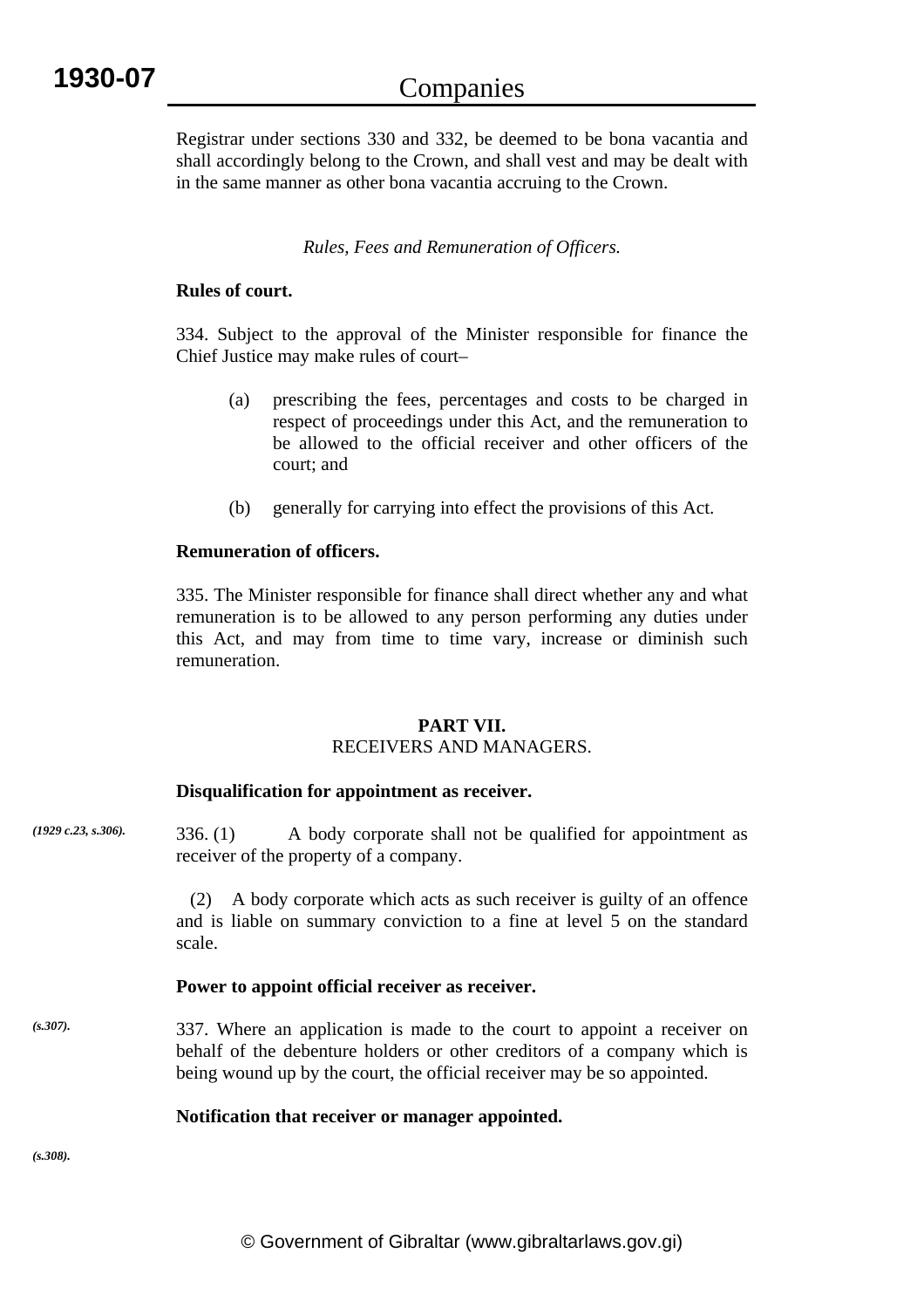338. (1) Where a receiver or manager of the property of a company has been appointed, every invoice, order for goods or business letter issued by or on behalf of the company or the receiver or manager or the liquidator of the company, being a document on or in which the name of the company appears, shall contain a statement that a receiver or manager has been appointed.

 (2) If default is made in complying with the requirements of this section, the company and every director or other officer of the company, and every liquidator of the company, and every receiver or manager, who knowingly and wilfully authorizes or permits the default, are guilty of offences and are each liable on summary conviction to a fine at level 1 on the standard scale.

#### **Power of court to fix remuneration on application of liquidator.**

339. The court may, on an application made to the court by the liquidator of *(1929 c.23, s.309).* a company, by order fix the amount to be paid by way of remuneration to any person who, under the powers contained in any instrument, has been appointed as receiver or manager of the property of the company, and may from time to time, on an application made either by the liquidator or by the receiver or manager, vary or amend any order so made.

#### **Delivery to Registrar of accounts of receivers and managers.**

340. (1) Every receiver or manager of the property of a company who has been appointed under the powers contained in any instrument shall, within one month, or such longer period as the Registrar may allow, after the expiration of the period of six months from the date of his appointment and of every subsequent period of six months, and within one month after he ceases to act as receiver or manager, deliver to the Registrar for registration an abstract in the prescribed form showing his receipts and his payments during that period of six months, or, where he has ceased to act, during the period from the end of the period to which the last preceding abstract related up to the date of his so ceasing, and the aggregate amount of his receipts and of his payments during all preceding periods since his appointment. *(s.310).*

(2) A receiver or manager who makes default in complying with the provisions of this section is guilty of an offence and is liable on summary conviction to a fine of one half of the amount at level 1 on the standard scale for every day during which the default continues.

#### **Enforcement of duty of receiver to make returns.**

$$
341. (1)
$$
 If-

(a) any receiver of the property of a company, who has made default in filing, delivering or making any return, account or

*(s.311).*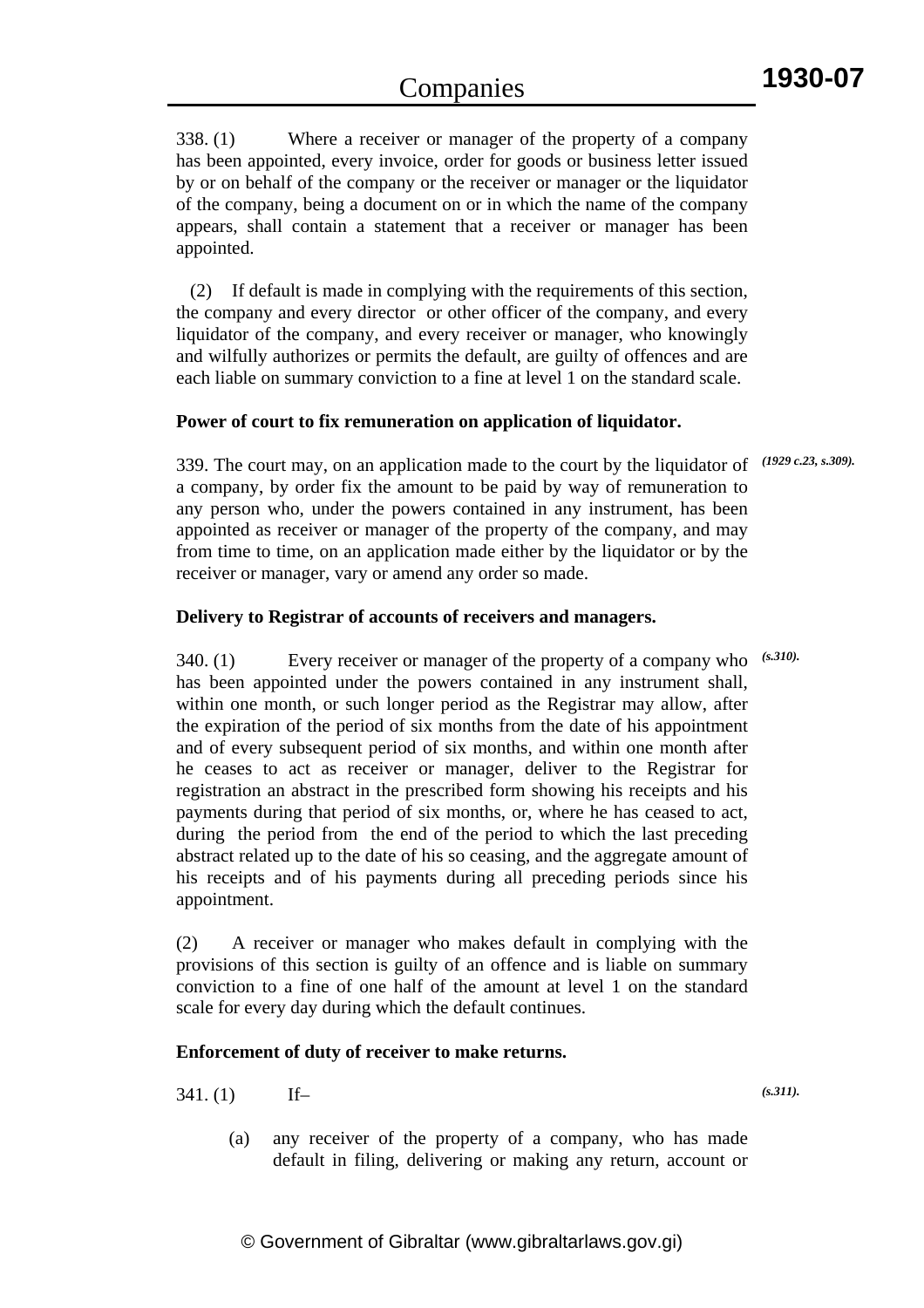other document or in giving any notice, which a receiver is by law required to file, deliver, make or give, fails to make good the default within fourteen days after the service on him of a notice requiring him to do so; or

(b) any receiver or manager of the property of a company who has been appointed under the powers contained in any instrument, has, after being required at any time by the liquidator of the company so to do, failed to render proper accounts of his receipts and payments and to pay over to the liquidator the amount properly payable to him,

the court may, on an application made for the purpose, make an order directing the receiver or manager, as the case may be, to make good the default within such time as may be specified in the order.

 (2) In the case of any such default as is mentioned in paragraph (a) of subsection (1) an application for the purposes of this section may be made by any member or creditor of the company or by the Registrar, and the order may provide that all costs of and incidental to the application shall be borne by the receiver, and in the case of any such default as is mentioned in paragraph (b) of that subsection the application shall be made by the liquidator.

 (3) Nothing in this section shall be taken to prejudice the operation of any enactments imposing penalties on receivers in respect of such default as is mentioned in paragraph (a) of subsection (1).

#### **PART VIII.**

# GENERAL PROVISIONS AS TO REGISTRATION.

#### **Registration office.**

342. For the purposes of the registration of companies under this Act there shall be an office at such address as the Minister responsible for finance may think fit. *(1929 c.23, s.312).*

#### **Appointment of Registrar.**

343.(1) The Minister responsible for finance may appoint a Registrar of Companies for the purposes of this Act and in default of such appointment the Registrar of the Supreme Court shall be such Registrar, and where the Registrar of the Supreme Court is the Registrar of Companies the registry of the Supreme Court shall be the office for the registration of companies under this Act.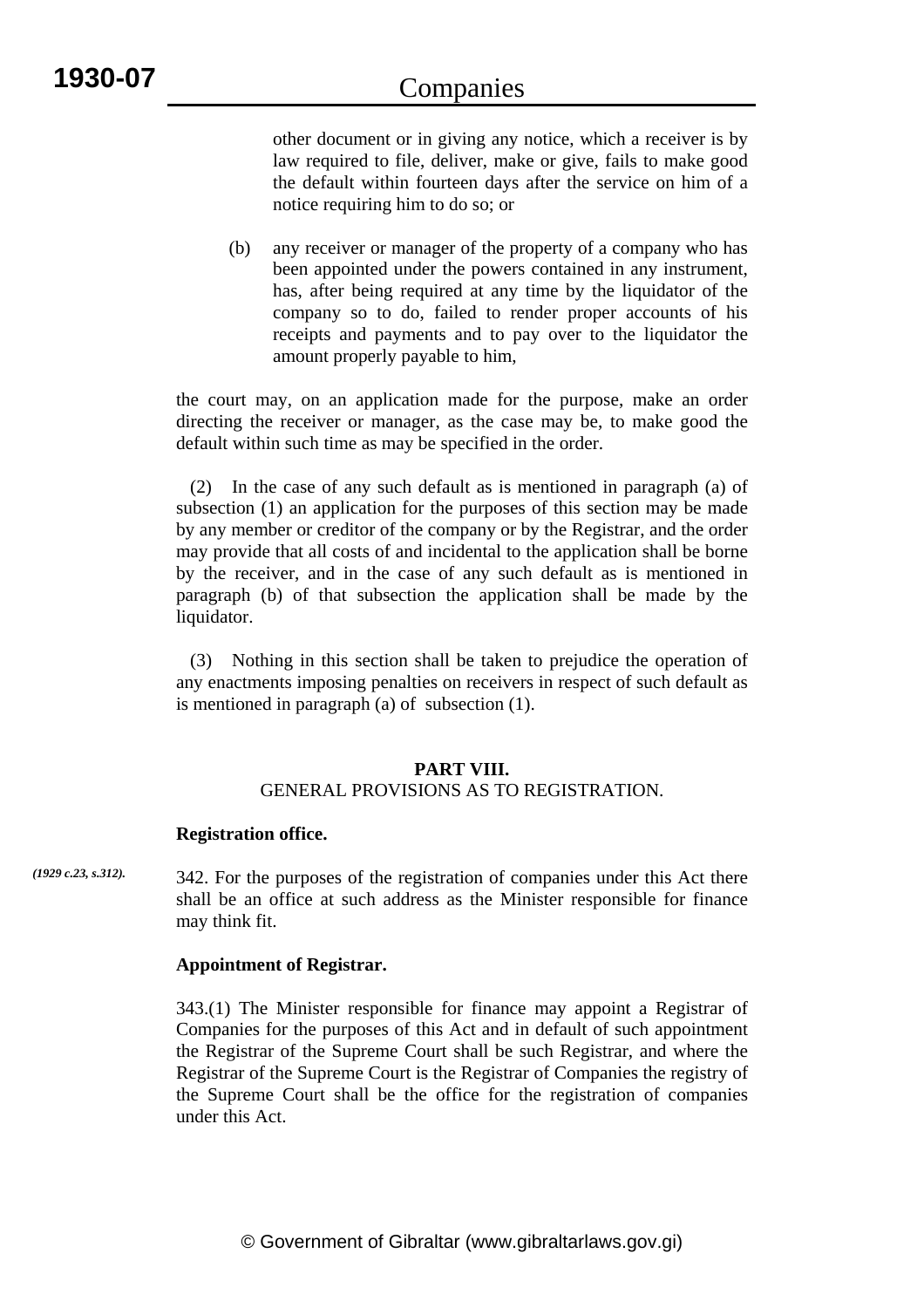(2) The Registrar of Companies shall have a seal and such seal shall bear the words "Registrar of Companies, Gibraltar".

 (3) The Minister responsible for finance may appoint one or more Assistant Registrars of Companies, and any Assistant Registrar so appointed may, subject to any directions given to him by the Registrar of Companies, exercise all the powers and perform all the duties of the Registrar of Companies

#### **Delivery to the Registrar of documents in printed form.**

344.(1) This section applies to the delivery to the Registrar under any provision of this Act of documents in printed form.

- (2) The document must–
	- (a) state in a prominent position the name and the registered number of the company to which it relates;
	- (b) satisfy any requirements prescribed by Schedule 5 for the purposes of this section; and
	- (c) conform to such requirements as the Registrar may specify for the purpose of enabling him to copy the document.

 (3) If a document is delivered to the Registrar which does not comply with the requirements of this section, he may serve on the person by whom the document was delivered (or if there are two or more such persons, on any of them), a notice indicating the respect in which the document does not comply.

 (4) Where the Registrar serves such a notice as is specified in subsection (3), then, unless a replacement document–

- (a) is delivered to him within 14 days after the service of the notice; and
- (b) complies with the requirements of this section (or section 345) or is not rejected by him for failure to comply with those requirements,

the original document shall be deemed not to have been delivered to him:

 Provided that for the purposes of any enactment imposing a penalty for failure to deliver, so far as it imposes a penalty for continued contravention, no account shall be taken of the period between the delivery of the original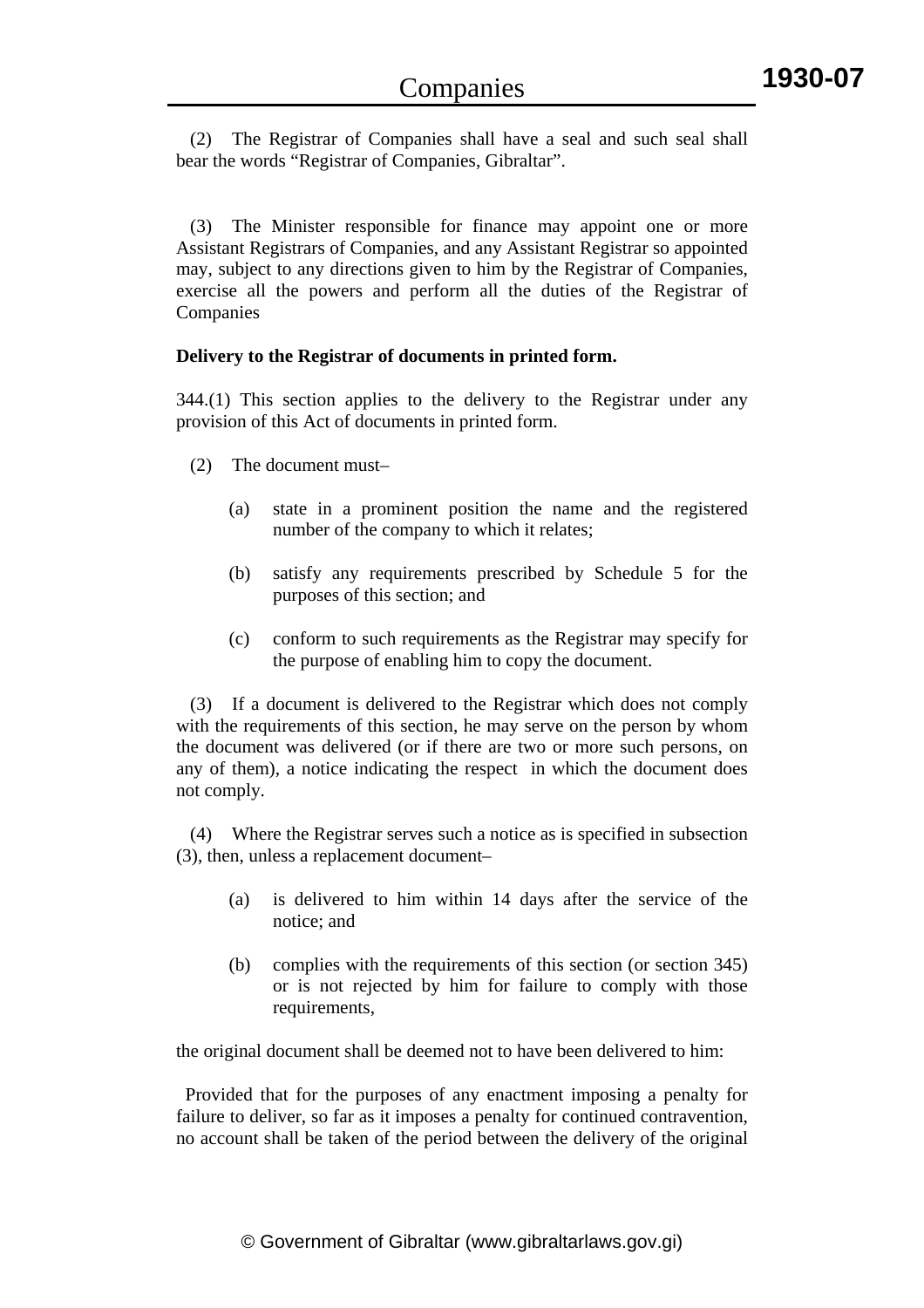document and the end of the period of 14 days after service of the Registrar's notice.

 (5) The provisions in Schedule 5 made for the purposes of this section may make different provision with respect to different descriptions of document.

# **Delivery to the Registrar of documents otherwise than in printed form.**

345.(1) This section applies to the delivery to the Registrar under any provision of this Act of documents other than in printed form.

 (2) Any requirement to deliver a document to the Registrar, or to deliver a document in the prescribed form, is satisfied by the communication to the Registrar of the requisite information in any non-printed form prescribed for the purposes of this section by the provisions of Schedule 5 or approved by the Registrar.

 (3) Where the document is required to be signed or sealed, it shall instead be authenticated in such manner as may be prescribed by the provisions of Schedule 5 or approved by the Registrar.

- (4) A document must–
	- (a) contain in a prominent position the registered number of the company to which it relates;
	- (b) satisfy any requirements prescribed in Schedule 5 for the purposes of this section; and
	- (c) be furnished in such manner, and conform to such requirements, as the Registrar may specify for the purpose of enabling him to read and copy the document.

 (5) If a document is delivered to the Registrar which does not comply with the requirements of this section, he may serve on the person by whom the document was delivered (or, if there were two or more such persons, on any of them), a notice indicating the respect in which the document does not comply.

 (6) Where the Registrar serves such a notice, then, unless a replacement document–

(a) is delivered to him within 14 days after service of the notice; and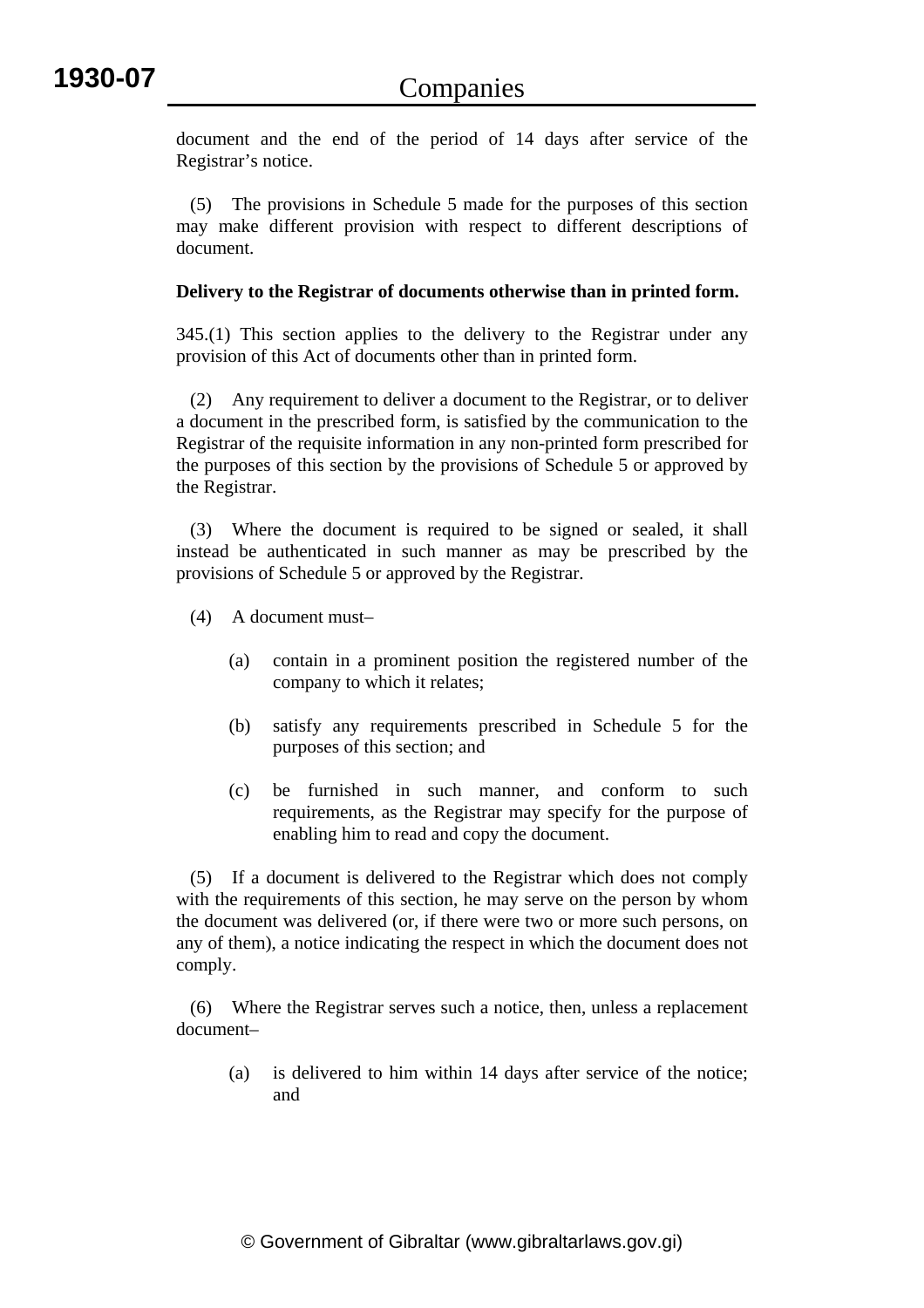(b) complies with the requirements of this section (or section 344) or is not rejected by him for failure to comply with those requirements,

the original document shall be deemed not to have been delivered to him:

 Provided that for the purposes of any enactment imposing a penalty for failure to deliver, so far as it imposes a penalty for continued contravention, no account shall be taken of the period between the delivery of the original document and the end of the period of 14 days after service of the Registrar's notice.

 (7) Provisions made in Schedule 5 for the purposes of this section may make different provision with respect to different descriptions of document and different forms of communication.

#### **Keeping of company records by the Registrar.**

346.(1) The information contained in a document delivered to the Registrar under this Act, may be recorded and kept by him in any form he thinks fit, provided it is possible to inspect the information and to produce a copy of it in printed form and this shall be sufficient compliance with any duty of his to keep, file or register the document.

 (2) The originals of documents delivered to the Registrar in printed form shall be kept by him for 10 years, after which they may be destroyed.

#### **Fees.**

347. (1) There shall be paid to the Registrar in respect of the several matters mentioned in the Table set out in Schedule 8 the several fees therein specified and without prejudice to the generality of the foregoing a fee may be so specified in respect of the performance by the Registrar of any function under this Act including the receipt by him of any notice or other document which under this Act is required to be given, delivered, sent or forwarded to him. *(1929 c.23, s.313).*

 (2) Provision may be made in the Table set out in Schedule 8 in respect of supplementary fees payable where any notice or document which, under this Act is required to be given, delivered, sent or forwarded to the Registrar within a specified time, is given, delivered, sent or forwarded to him outside of the specified time.

 (3) The Registrar may charge a fee for any services provided by him otherwise than in pursuance of an obligation imposed on him by law.

#### **Inspection, production and evidence of documents kept by Registrar.**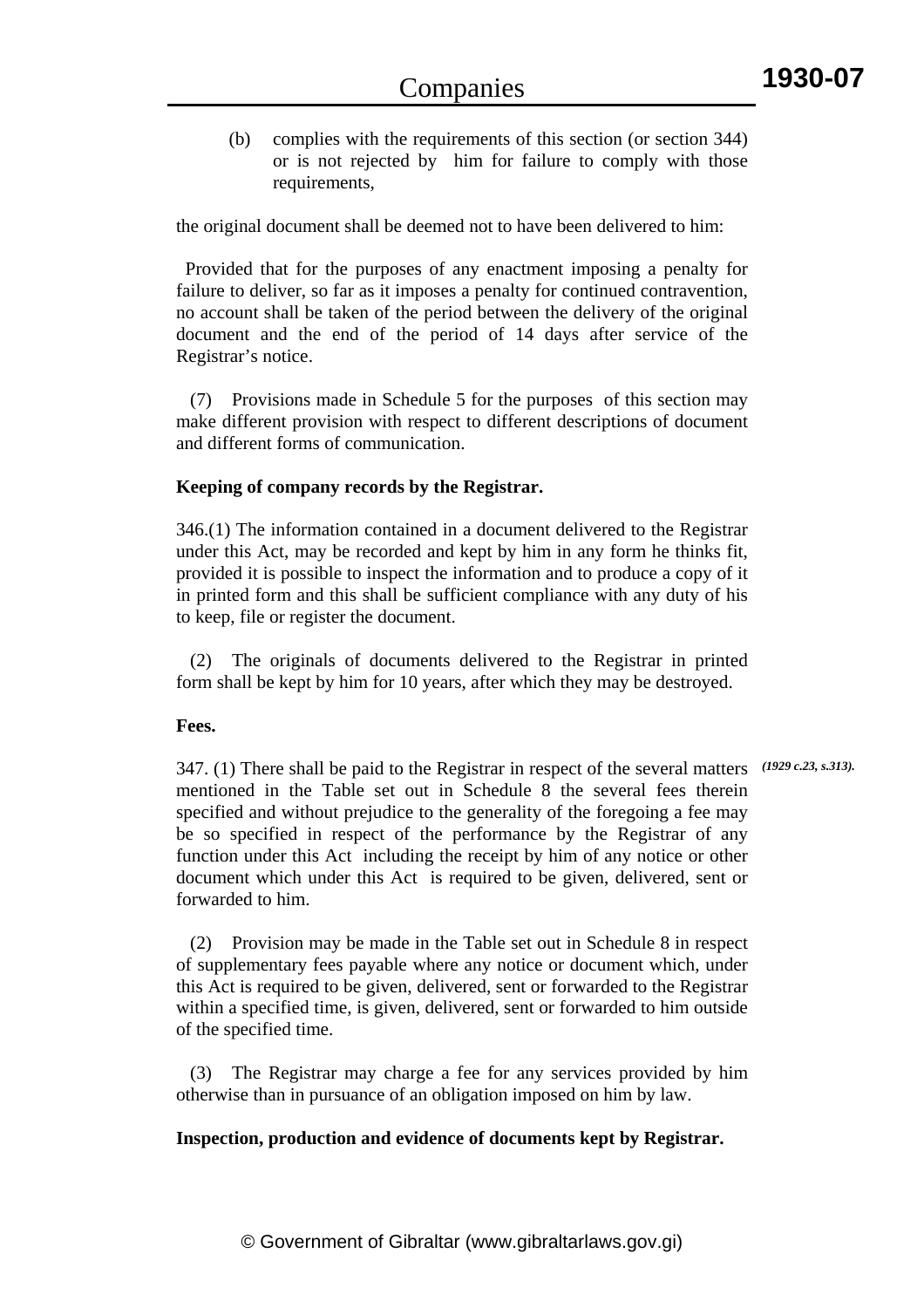*(1929 c.23, s.314).*

348. (1) Any person may inspect any records kept by the Registrar for the purposes of this Act and may require–

- (a) a copy in such form as the Registrar considers appropriate of any information contained in those records; or
- (b) a certified copy of, or extract from any such record.

 (2) The right of inspection extends to the originals of documents delivered to the Registrar in printed form only where the record kept by the Registrar of the contents of the document is illegible or unavailable.

 (3) A copy of an extract from a record certified in writing by the Registrar (whose official position it is unnecessary to prove), to be an accurate record of the contents of any document delivered to him under this Act, is in all legal proceedings, admissible in evidence as of equal validity with the original document and as evidence of any facts stated therein, of which direct oral evidence would be admissible.

 (4) Copies of or extracts from records furnished by the Registrar may, instead of being certified by him in writing to be an accurate record, be sealed with his official seal.

 (5) Any person may require a certificate of the incorporation of a company, signed by the Registrar or authenticated by his official seal.

 (6) Any requirement of the Act as to the supply by the Registrar of a document may, if the Registrar thinks fit, be satisfied by the communication by the Registrar of the requisite information in any non-printed form prescribed for this purpose by Schedule 5 or approved by him.

 (7) Where the document is required to be signed by him or sealed with his official seal and is a communication in a non-printed form, it shall instead be authenticated in such manner as may be prescribed by Schedule 5 or approved by the Registrar.

 (8) No process for compelling the production of a record by the Registrar shall issue from any court except with the leave of the court, and any such process shall bear on it a statement that it is issued with the leave of the court.

#### **Enforcement of duty of company to make returns to Registrar.**

*(1929 c.23, s.315).*

349. (1) If a company, having made default in complying with any provision of this Act which requires it to file with, deliver or send to the Registrar any return, account or other document, or to give notice to him of any matter, fails to make good the default within fourteen days after the service of a notice on the company requiring it to do so, the court may, on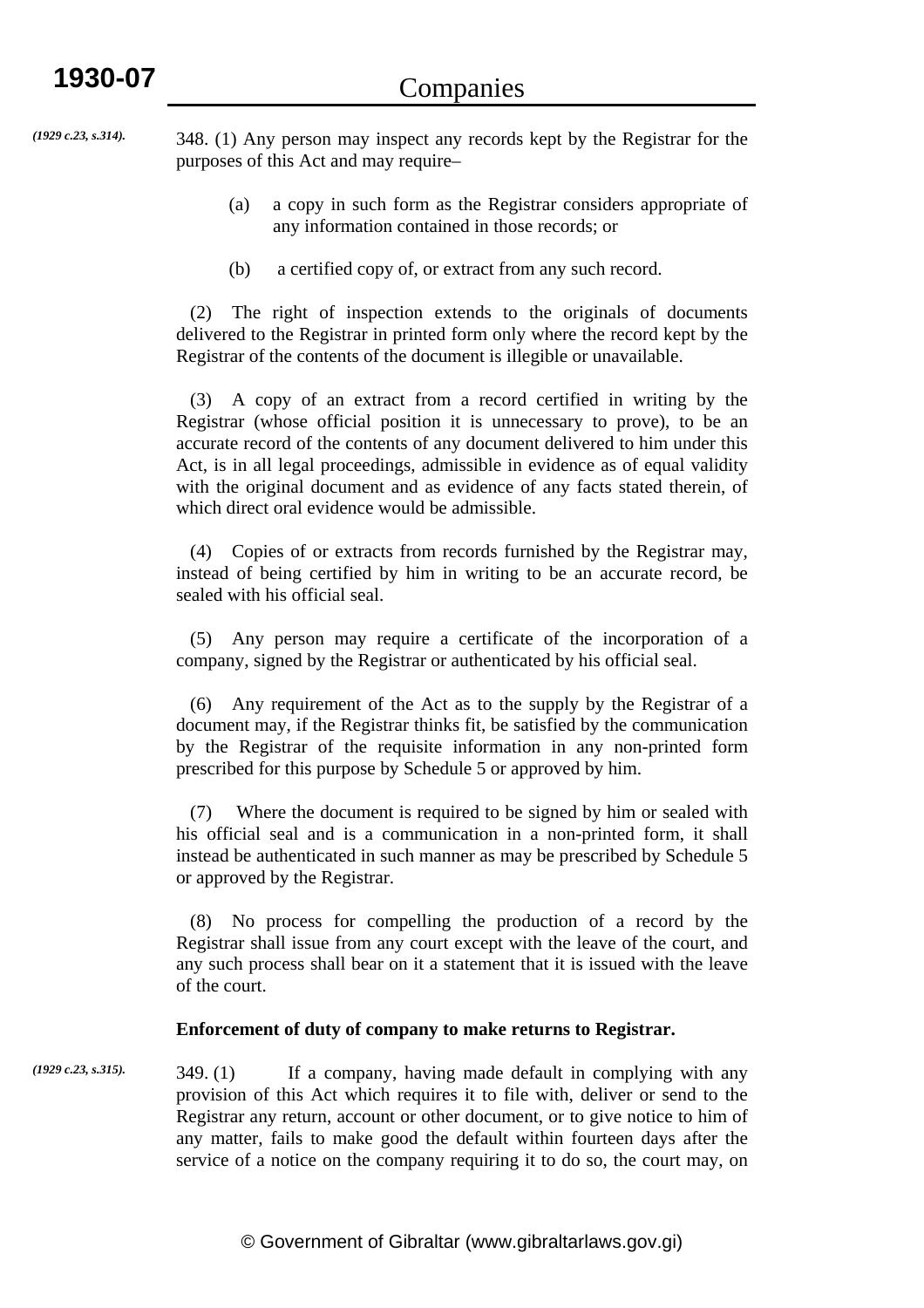an application made to the court by any member or creditor of the company or by the Registrar, make an order directing the company and any officer thereof to make good the default within such time as may be specified in the order.

 (2) Any such order may provide that all costs of and incidental to the application shall be borne by the company or by any officers of the company responsible for the default.

 (3) Nothing in this section shall be taken to prejudice the operation of any enactment imposing penalties on a company or its officers in respect of any such default.

#### **Official notification.**

*(1972 c.68, s.9(3) and (4)).*

350. (1) The Registrar shall cause to be published in the Gazette notice of the issue or receipt by him of documents of any of the following descriptions (stating in the notice the name of the company, the description of document and the date of issue or receipt), that is to say–

- (a) any certificate of incorporation of a company;
- (b) any document making or evidencing an alteration in the memorandum or articles of association of a company;
- (c) any return relating to a company's register of directors or secretary, or notification of a change among its directors or secretary;
- (d) a company's annual return;
- (dd) any balance sheet or profit and loss account of a company;
	- (e) any notice of the situation of a company's registered office, or of any change therein;
	- (f) any copy of a winding-up order in respect of a company;
	- (g) any order for the dissolution of a company on a winding up;
	- (h) any return by a liquidator of the final meeting of a company on a winding up;
	- (j) any return relating to a company's register of members, or notification of a change among its members including any notification of a purchase of own shares by the company;

**1930-07**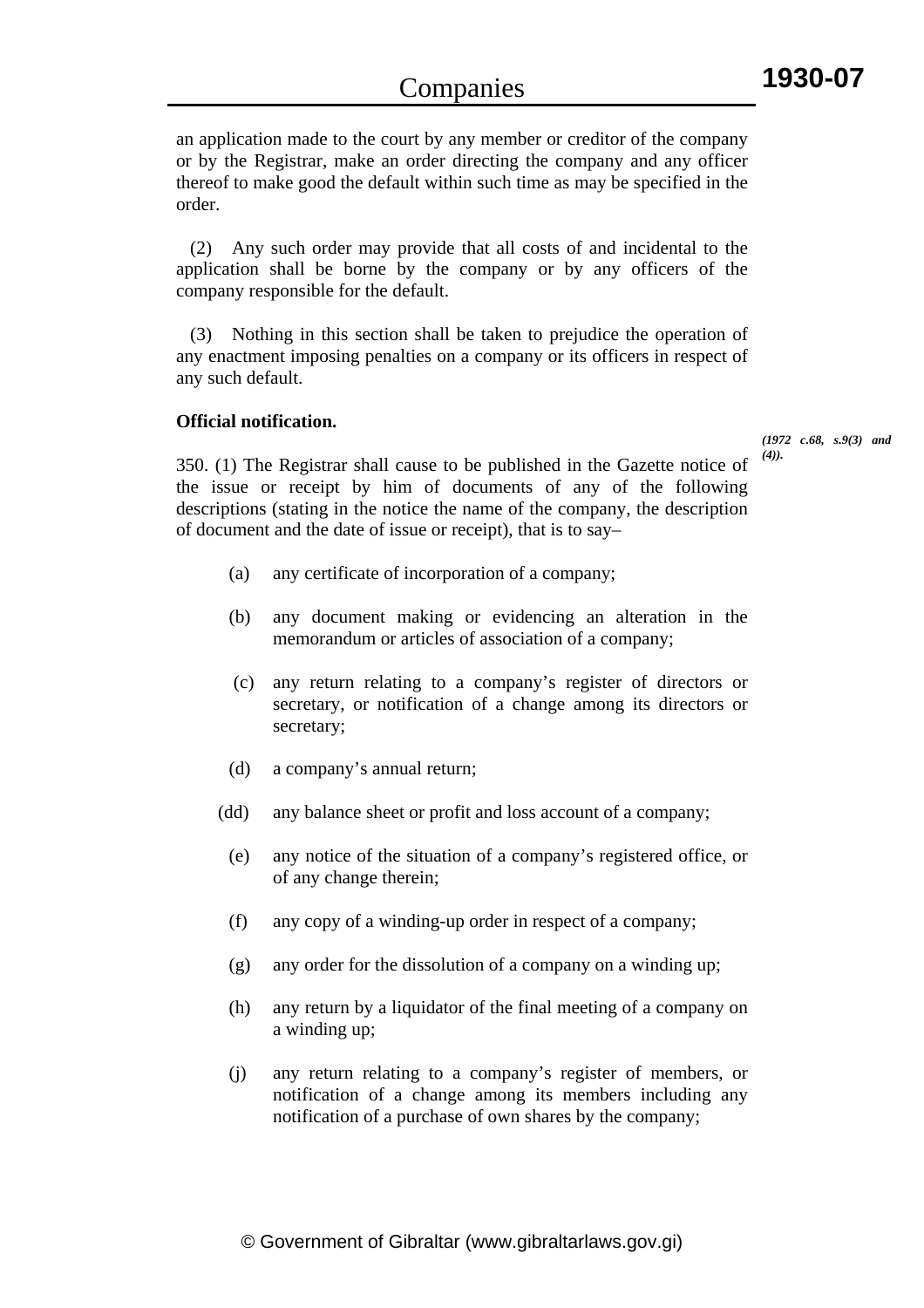- (k) any application made under sections 29, 31, 33, 35 and 37 and any certificate issued under sections 30, 32, 34, 36 and 38;
- (l) a copy of the draft of the terms of the scheme delivered to the Registrar under paragraph 2(1) of Schedule 16;
- (m) any copy of an order under section 205 or 206 in respect of a compromise or arrangement to which section 207(1) applies.

 (2) A company shall not be entitled to rely against other persons on the happening of any of the following events, that is to say-

- (a) the making of a winding-up order in respect of the company, or the appointment of a liquidator in a voluntary winding up of the company; or
- (b) any alteration of the company's memorandum or articles of association; or
- (c) any change among the company's directors or secretary; or
- (d) (as regards service of any document on the company) any change in the situation of the company's registered office,

if the event had not been officially notified at the material time and is not shown by the company to have been known at that time to the person concerned, or if the material time fell on or before the fifteenth day after the date of official notification (or, where the fifteenth day was a non-business day, on or before the next day that was not) and it is shown that the person concerned was unavoidably prevented from knowing of the event at that time.

 For this purpose "non-business day" means a Saturday or Sunday, Christmas Day, Good Friday and any other day which is a public holiday under section 55 of the Interpretation and General Clauses Act or a bank holiday under section 2 of the Banking and Financial Dealings Act. *Act. 1962 No. 8. Act. 1973 No. 20.*

- (3) In subsection (2), "official notification" means–
	- (a) in relation to the appointment of a liquidator the notice thereof under section 293(1); and
	- (b) in the case of any other event, the notification of the document relating to that event in the Gazette under subsection (1);

and "officially notified" shall be construed accordingly.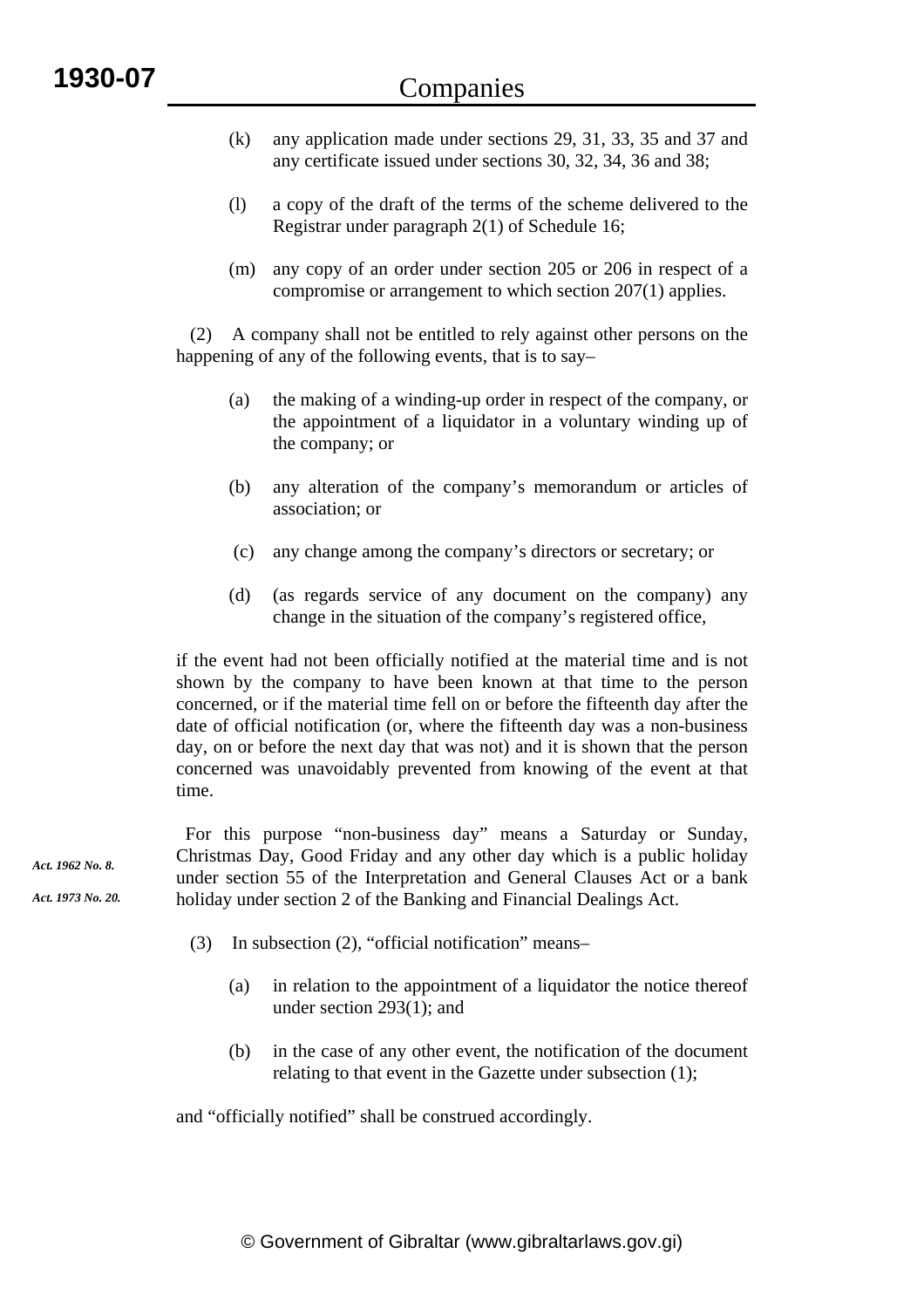# **1930-07**

#### **PART IX.**  WINDING UP OF UNREGISTERED COMPANIES.

# **Meaning of unregistered company.**

*(1929 c.23, s.337).*

351. For the purposes of this Part, the expression "unregistered company" includes any partnership, whether limited or not, any association and any company other than a registered company.

# **Winding up of unregistered companies.**

352. (1) Subject to the provisions of this Part, any unregistered *(s.338).*company may be wound up under this Act, and all the provisions of this Act with respect to winding up shall apply to an unregistered company, with the following exceptions and additions:–

- (a) no unregistered company shall be wound up under this Act voluntarily or subject to supervision;
- (b) the circumstances in which an unregistered company may be wound up are as follows:–
	- (i) if the company is dissolved, or has ceased to carry on business, or is carrying on business only for the purpose of winding up its affairs;
	- (ii) if the company is unable to pay its debts;
	- (iii) if the court is of opinion that it is just and equitable that the company should be wound up;
- (c) an unregistered company shall, for the purposes of this Act, be deemed to be unable to pay its debts–
	- (i) if a creditor, by assignment or otherwise, to whom the company is indebted in a sum exceeding £500 then due, has served on the company, by leaving at its principal place of business, or by delivering to the secretary or some director, manager or principal officer of the company, or by otherwise serving in such manner as the court may approve or direct, a demand under his hand requiring the company to pay the sum so due, and the company has for three weeks after the service of the demand neglected to pay the sum, or to secure or compound for it to the satisfaction of the creditors;
	- (ii) if any action or other proceeding has been instituted against any member for any debt or demand due, or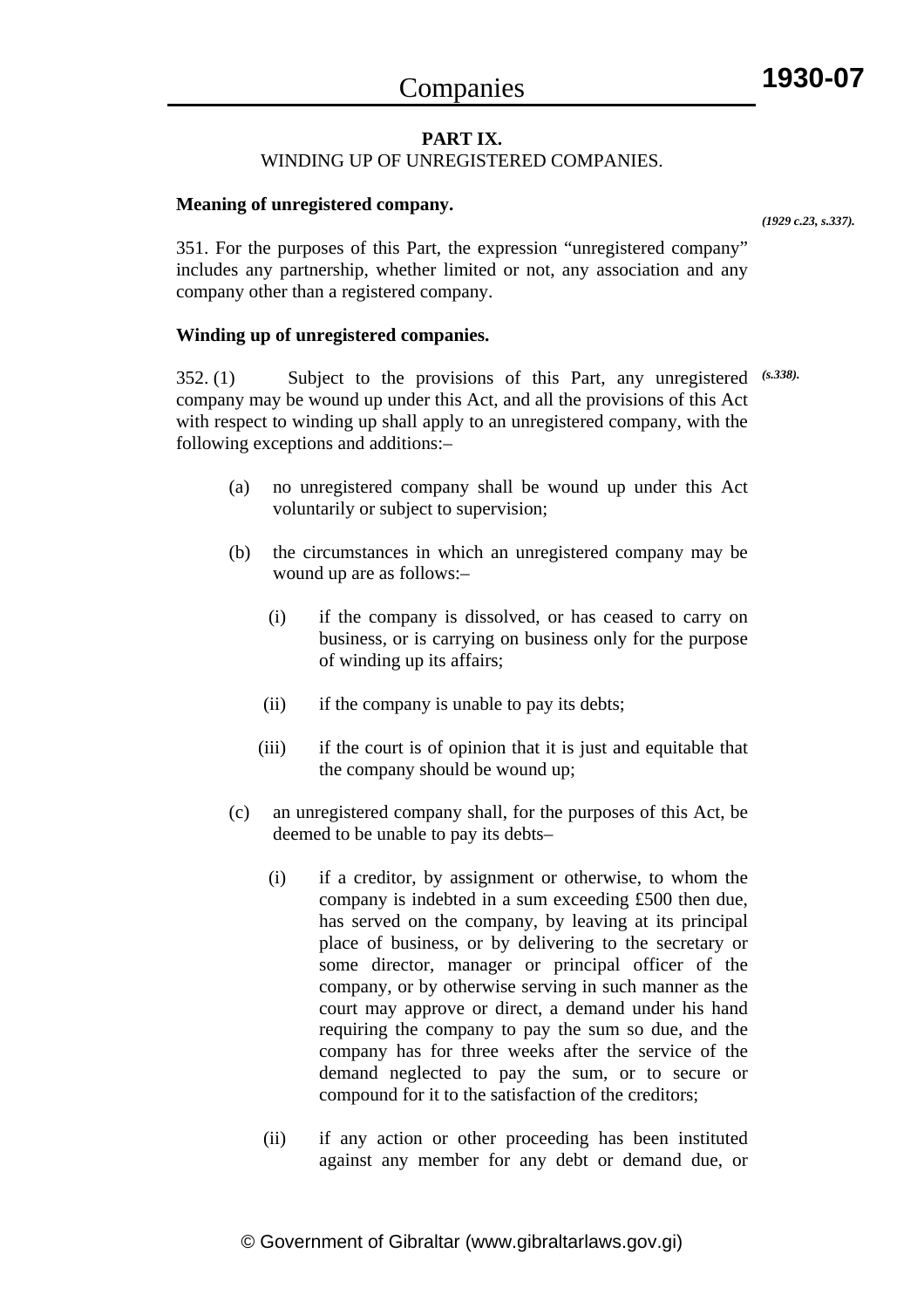claimed to be due, from the company, or from him in his character of member, and notice in writing of the institution of the action or proceeding having been served on the company by leaving the same at its principal place of business, or by delivering it to the secretary, or some director, manager or principal officer of the company, or by otherwise serving the same in such manner as the court may approve or direct, the company has not within ten days after service of the notice paid, secured or compounded for the debt or demand, or procured the action or proceeding to be stayed, or indemnified the defendant to his reasonable satisfaction against the action or proceeding and against all costs, damages and expenses to be incurred by him by reason of the same;

- (iii) if execution or other process issued on a judgment, decree or order obtained in any court in favour of a creditor against the company, or any member thereof as such, or any person authorized to be sued as nominal defendant on behalf of the company, is returned unsatisfied;
- (iv) if it is otherwise proved to the satisfaction of the court that the company is unable to pay its debts.

 (2) Where a company incorporated outside Gibraltar which has been carrying on business in Gibraltar ceases to carry on business in Gibraltar, it may be wound up as an unregistered company under this Part, notwithstanding that it has been dissolved or otherwise ceased to exist as a company under or by virtue of the laws of the country under which it was incorporated.

# **Contributories in winding up of unregistered company.**

353. (1) In the event of an unregistered company being wound up, every person shall be deemed to be a contributory who is liable to pay or contribute to the payment of any sum for the adjustment of the rights of the members among themselves, or to pay or contribute to the payment of the costs and expenses of winding up the company, and every contributory shall be liable to contribute to the assets of the company all sums due from him in respect of any such liability. *(1929 c.23, s.339).*

> (2) In the event of the death, bankruptcy or insolvency, of any contributory, or marriage of any female contributory, the provisions of this Act with respect to the personal representatives, to the trustees of bankrupt or insolvent contributories, and to the liabilities of husbands and wives respectively, shall apply.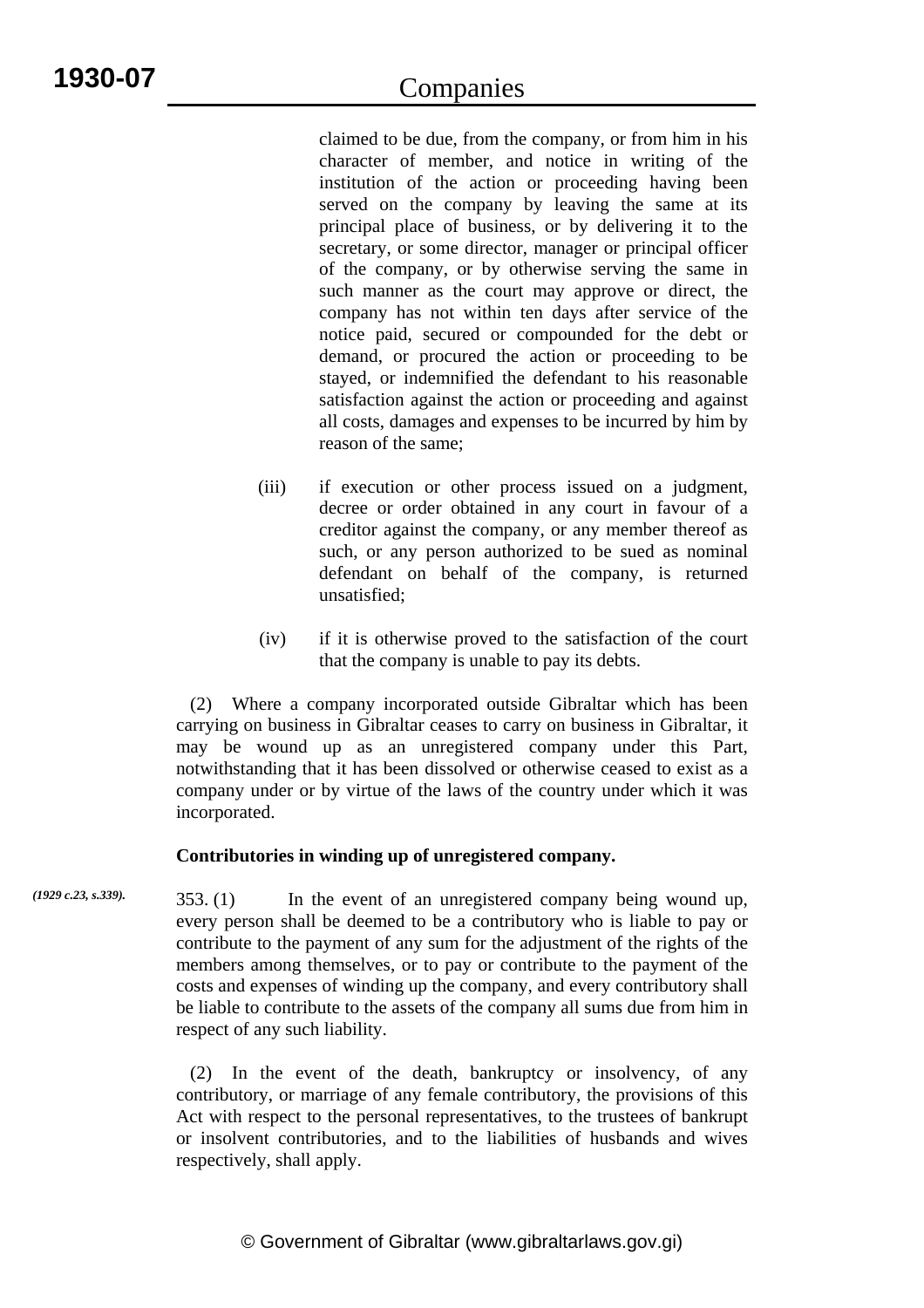#### **Power of court to stay or restrain proceedings.**

354. The provisions of this Act with respect to staying and restraining *(s.340).* actions and proceedings against a company at any time after the presentation of a petition for winding up and before the making of a winding-up order shall, in the case of an unregistered company, where the application to stay or restrain is by a creditor, extend to actions and proceedings against any contributory of the company.

#### **Actions stayed on winding-up order.**

355. Where an order has been made for winding up an unregistered *(s.341).* company, no action or proceeding shall be proceeded with or commenced against any contributory of the company in respect of any debt of the company, except by leave of the court, and subject to such terms as the court may impose.

#### **Provisions of Part IX cumulative.**

356. The provisions of this Part with respect to unregistered companies shall *(s.342).* be in addition to and not in restriction of any provisions hereinbefore in this Act contained with respect to winding up companies by the court, and the court or liquidator may exercise any powers or do any act in the case of unregistered companies which might be exercised or done by it or him in winding up companies formed and registered under this Act:

 Provided that an unregistered company shall not, except in the event of its being wound up, be deemed to be a company under this Act, and then only to the extent provided by this Part.

#### **PART X.**

# COMPANIES INCORPORATED OUTSIDE GIBRALTAR CARRYING ON BUSINESS WITHIN GIBRALTAR.

#### **Companies to which Part X applies.**

357. This Part shall apply to all companies incorporated outside Gibraltar *(1929 c.23, s.343).*which, after the commencement of this Act, establish a place of business within Gibraltar, and to all companies incorporated outside Gibraltar which have, before the commencement of this Act, established a place of business within Gibraltar and continue to have an established place of business within Gibraltar at the commencement of this Act.

# **Documents to be delivered to Registrar by companies carrying on business in Gibraltar.**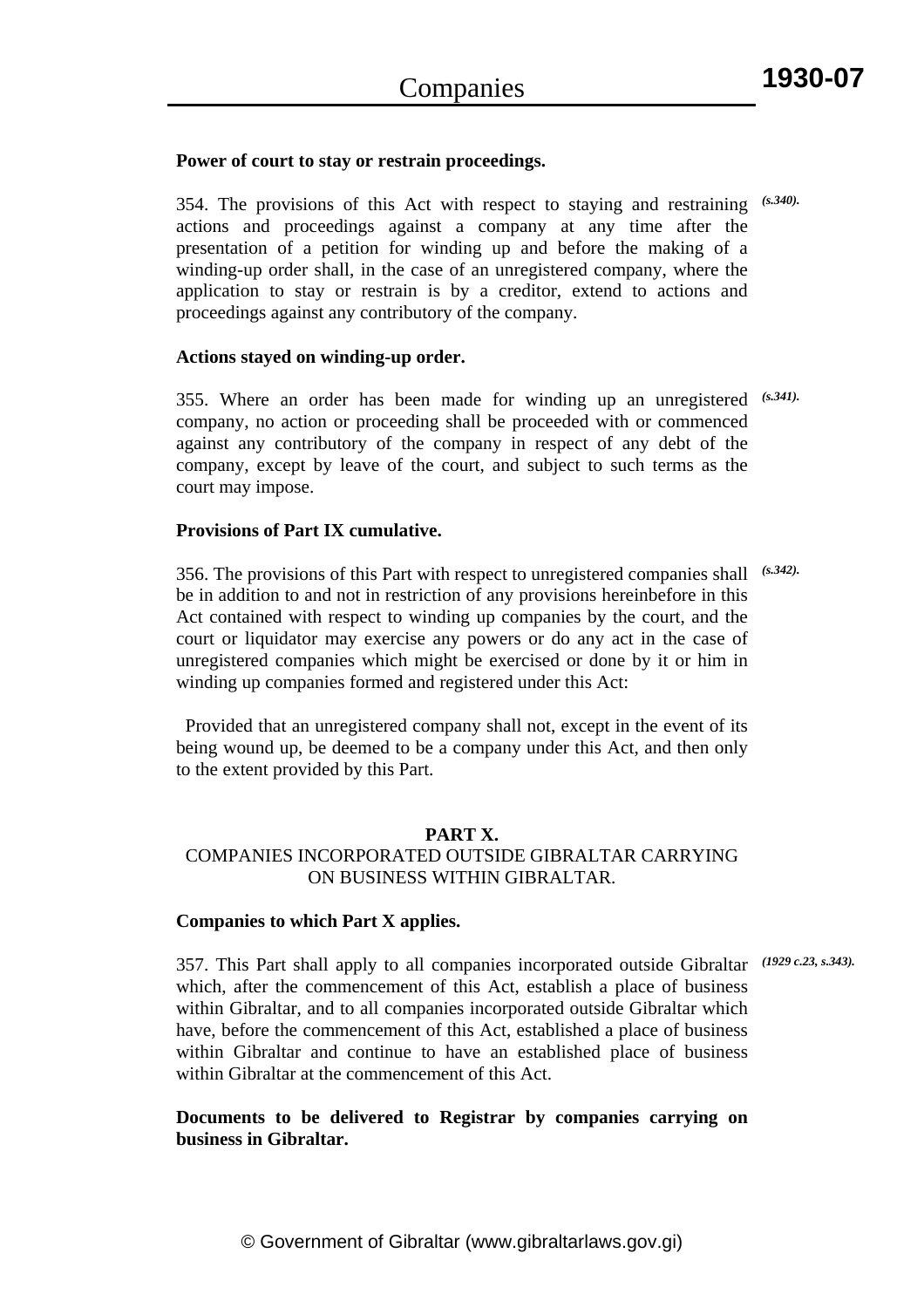358. Companies incorporated outside Gibraltar which establish a place of business within Gibraltar, shall, within one month from the establishment of the place of business, deliver to the Registrar for registration,– *(s.344).*

- (a) a certified copy of the charter, statutes or memorandum and articles of the company, or other instrument constituting or defining the constitution of the company, and, if the instrument is not written in the English language, a certified translation thereof;
- (b) a list of the directors of the company, containing such particulars with respect to the directors as are by this Act required to be contained with respect to directors in the register of the directors of a company;
- (c) the names and addresses of some one or more persons resident in Gibraltar authorized to accept on behalf of the company service of process and any notices required to be served on the company.

#### **Return to be delivered to Registrar where documents altered.**

359. If in the case of any company to which this Part applies any alteration is made in– *(s.346).*

- (a) the charter, statutes or memorandum and articles of the company or any such instrument as aforesaid; or
- (b) the directors of the company or the particulars contained in the list of the directors; or
- (c) the names or addresses of the persons authorized to accept service on behalf of the company,

the company shall, within the prescribed time, deliver to the Registrar for registration a return containing the prescribed particulars of the alteration.

# **Application of sections 358 and 359.**

360. Sections 358 and 359 shall not apply to any limited company which–

- (a) is incorporated outside the United Kingdom and Gibraltar; and
- (b) has a branch in Gibraltar.

# **Obligation to state name of company, whether limited, and country where incorporated.**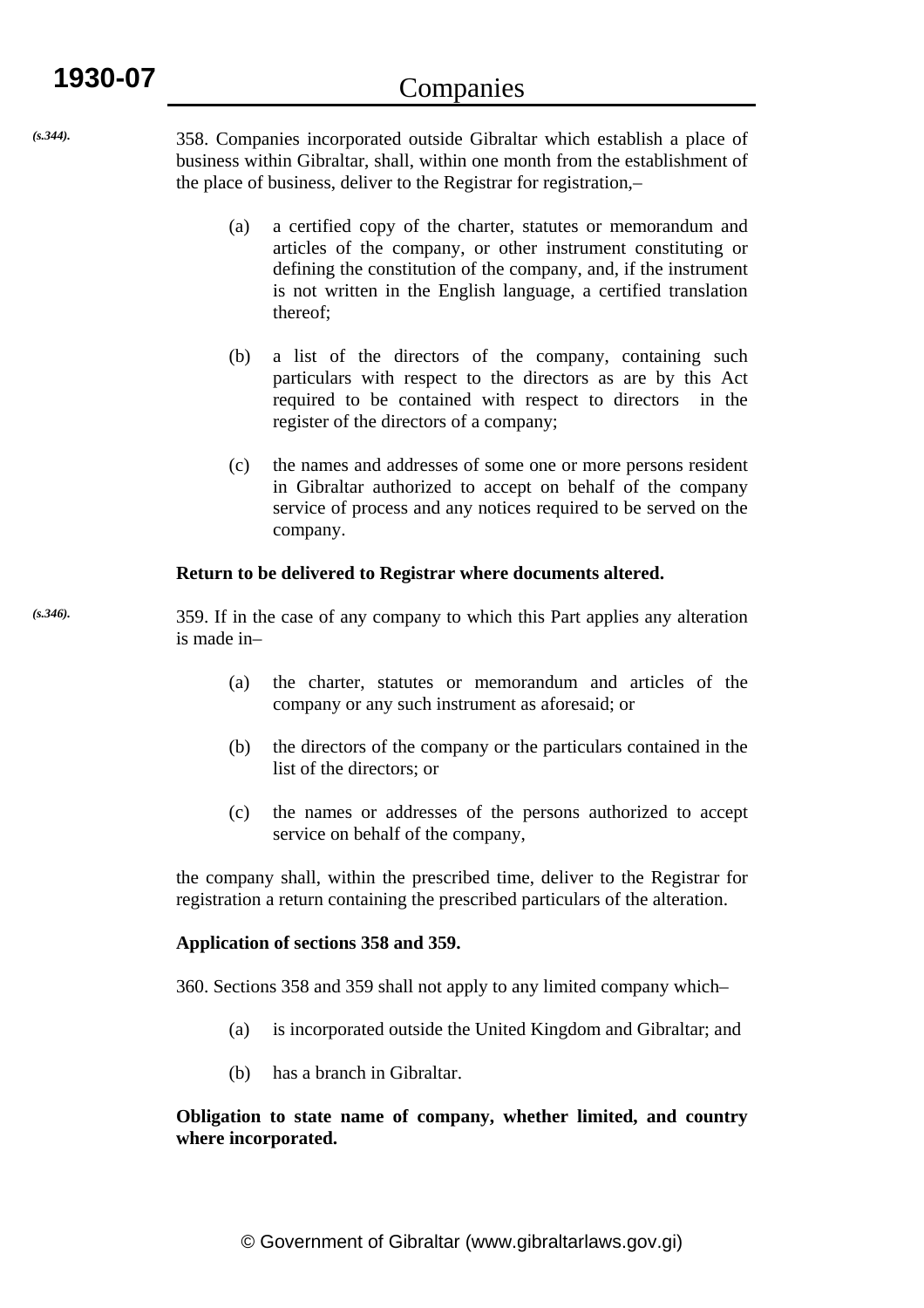361. Every company to which this Part applies shall–

*(1929 c.23, s.348).*

- (a) in every prospectus inviting subscriptions for its shares or debentures in Gibraltar state the country in which the company is incorporated; and
- (b) conspicuously exhibit on every place where it carries on business in Gibraltar the name of the company and the country in which the company is incorporated; and
- (c) cause the name of the company and of the country in which the company is incorporated to be stated in legible characters in all bill-heads and letter paper, and in all notices, advertisements and other official publications of the company; and
- (d) if the liability of the members of the company is limited, cause notice of that fact to be stated in legible characters in every such prospectus as aforesaid and in all bill-heads, letter paper, notices, advertisements and other official publications of the company in Gibraltar, and to be affixed on every place where it carries on its business.

#### **Service on company to which Part X applies.**

362. Any process or notice required to be served on a company to which *(1929 c.23, s.349).* this Part applies shall be sufficiently served if addressed to any person whose name has been delivered to the Registrar under this Part and left at or sent by post to the address which has been so delivered:

Provided that–

- (a) where any such company makes default in delivering to the Registrar the name and address of a person resident in Gibraltar who is authorized to accept on behalf of the company service of process or notice; or
- (b) if at any time all the persons whose names and addresses have been so delivered are dead or have ceased so to reside, or refuse to accept service on behalf of the company, or for any reason cannot be served,

a document may be served on the company by leaving it at or sending it by post to any place of business established by the company in Gibraltar.

#### **Penalties.**

363. If a company to which this Part applies fails to comply with any of the *(s.351).*foregoing provisions of this Part the company, and every officer or agent of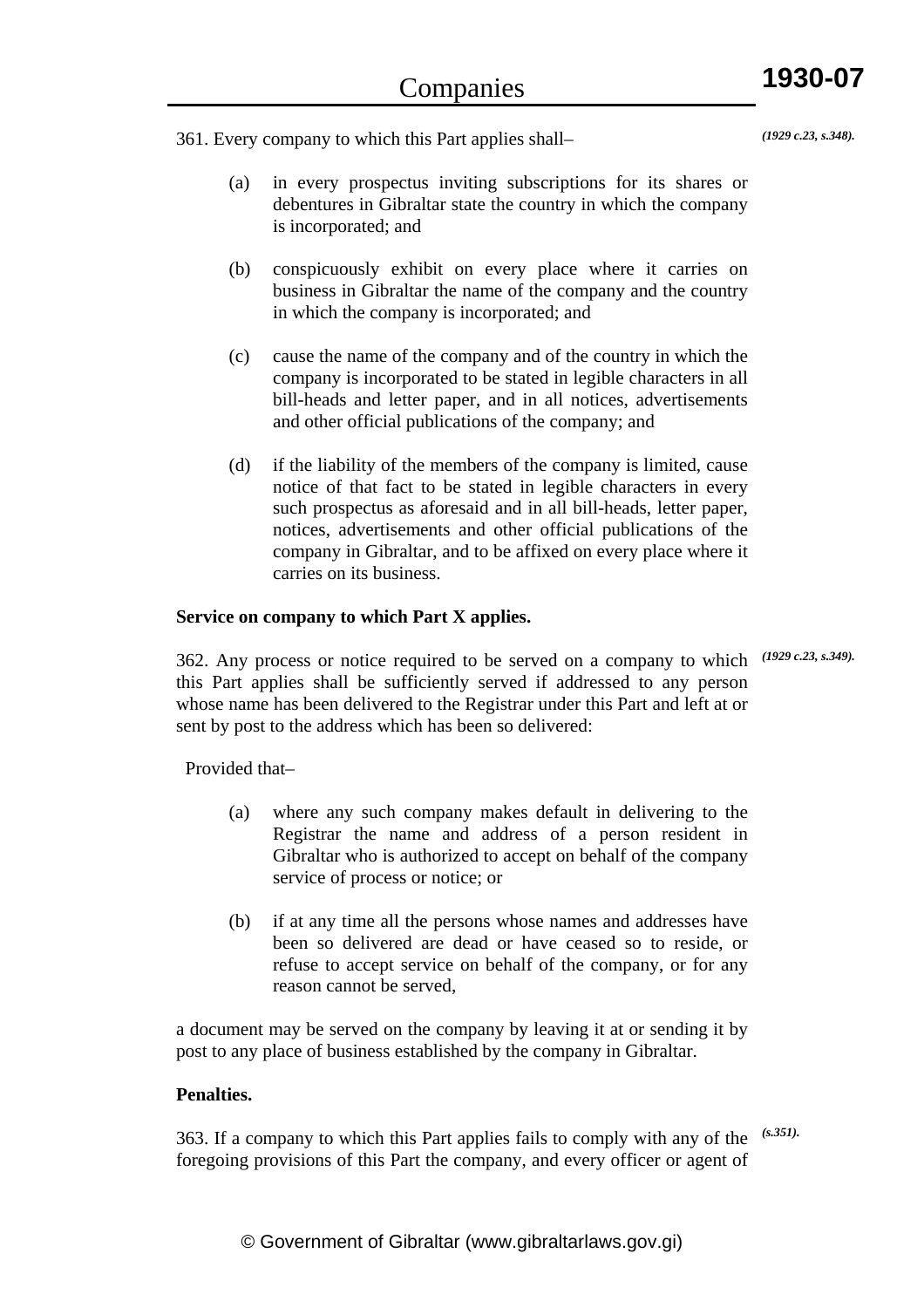the company, are guilty of offences and are each liable on summary conviction to a fine at level 2 on the standard scale, or, in the case of a continuing offence, of one tenth of the amount at that level for every day during which the default continues.

#### **Interpretation of Part X.**

- 364. For the purposes of this Part,– *(1929 c.23, s.352).*
	- "branch" means a branch within the meaning of Council Directive 89/666/EEC on the disclosure requirements in respect of branches opened in a member State by certain types of company governed by the law of another member State;
	- "certified" means certified in the prescribed manner to be a true copy or a correct translation;
	- "director", in relation to a company, includes any person in accordance with whose directions or instructions the directors of the company are accustomed to act;
	- "place of business" includes a share transfer or share registration office;
	- "prospectus" has the same meaning as when used in relation to a company incorporated under this Act.

# **PART XI.**  RE-DOMICILIATION.

#### **Companies to which Part XI applies.**

365.(1) This part shall apply to companies–

- (a) incorporated outside Gibraltar in a relevant State which redomicile in Gibraltar;
- (b) incorporated in Gibraltar which re-domicile to a relevant State.

 (2) The Minister responsible for finance may by regulation in respect of a company incorporated outside Gibraltar in a relevant State make provision for–

- (a) eligibility of a company to re-domicile in Gibraltar;
- (b) the form of application for registration as a company redomiciled in Gibraltar;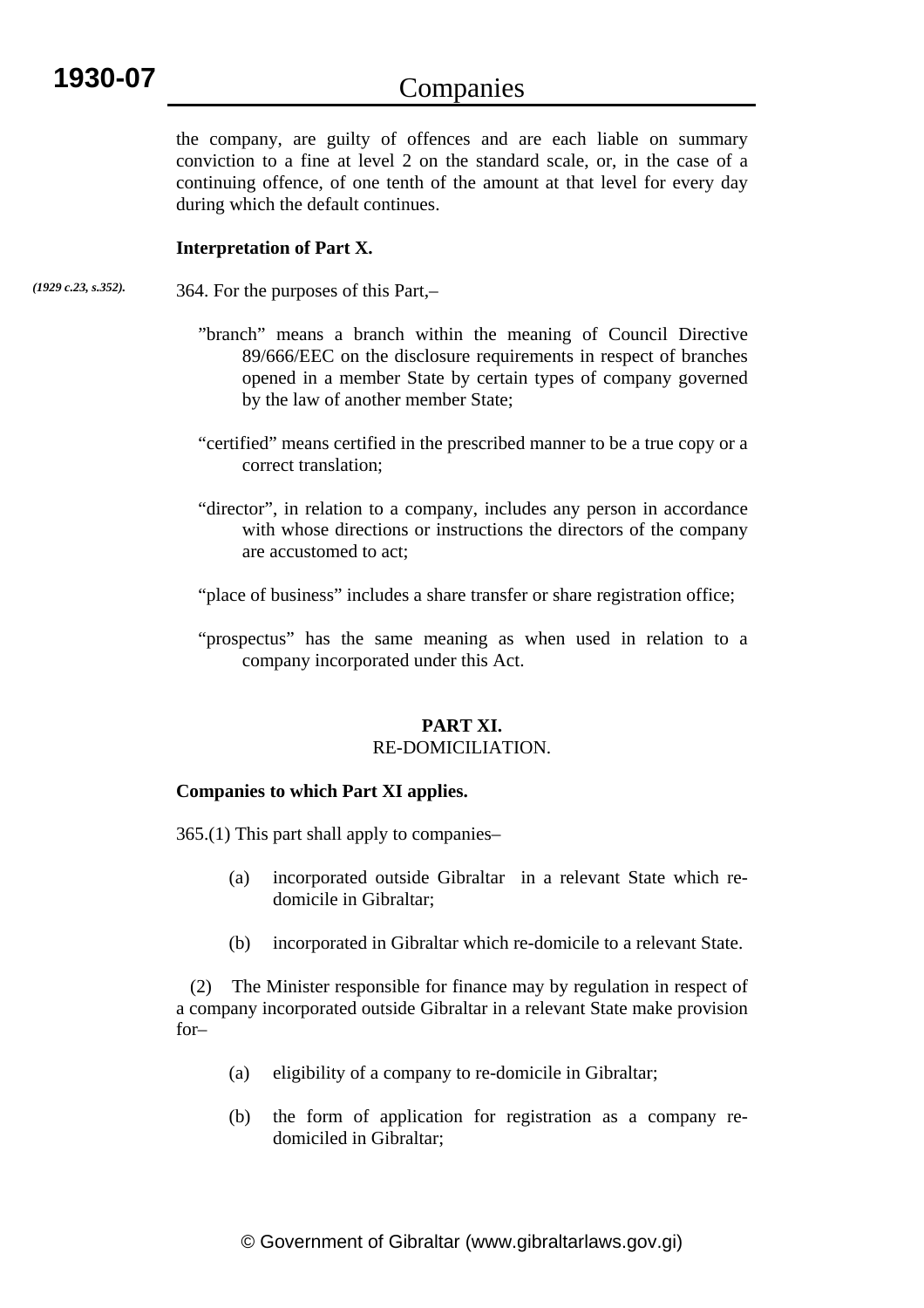- (c) evidence to be submitted in support of an application for registration in accordance with paragraph (b);
- (d) the form and effect of registration as a company redomiciled in Gibraltar.

 (3) The Minister responsible for finance may in respect of a company incorporated in Gibraltar by regulation make provision for–

- (a) the eligibility of a company to re-domicile into a relevant State;
- (b) the form of application for re-domiciliation into a relevant State;
- (c) the evidence to be submitted in support of an application for re-domiciliation in accordance with paragraph (b);
- (d) conditions to be satisfied by a company prior to and during redomiciliation;
- (e) the form and effect of registration as a company incorporated in Gibraltar and re-domiciled in a relevant State.

 (4) Notwithstanding, the provisions of this Act, regulations made by virtue of subsection (2) may provide for the application of this Act to companies to which this Part applies.

 (5) In this part "relevant State" means a State having regulation of companies compatible with the provisions of this Part and regulations made under this section and which State is prescribed by the Minister responsible for finance for the purposes of this Part.

#### **PART XII.**

### RESTRICTIONS ON SALE OF SHARES AND OFFERS OF SHARES FOR SALE.

#### **Prospectuses of foreign companies inviting subscriptions for shares or offering shares for sale.**

366. (1) It shall not be lawful for any person–

*(1929 c.23, s.354).*

(a) to issue, circulate or distribute in Gibraltar any prospectus offering for subscription shares in or debentures of a company incorporated or to be incorporated outside Gibraltar, whether the company has or has not established, or when formed will or will not establish a place of business in Gibraltar, unless–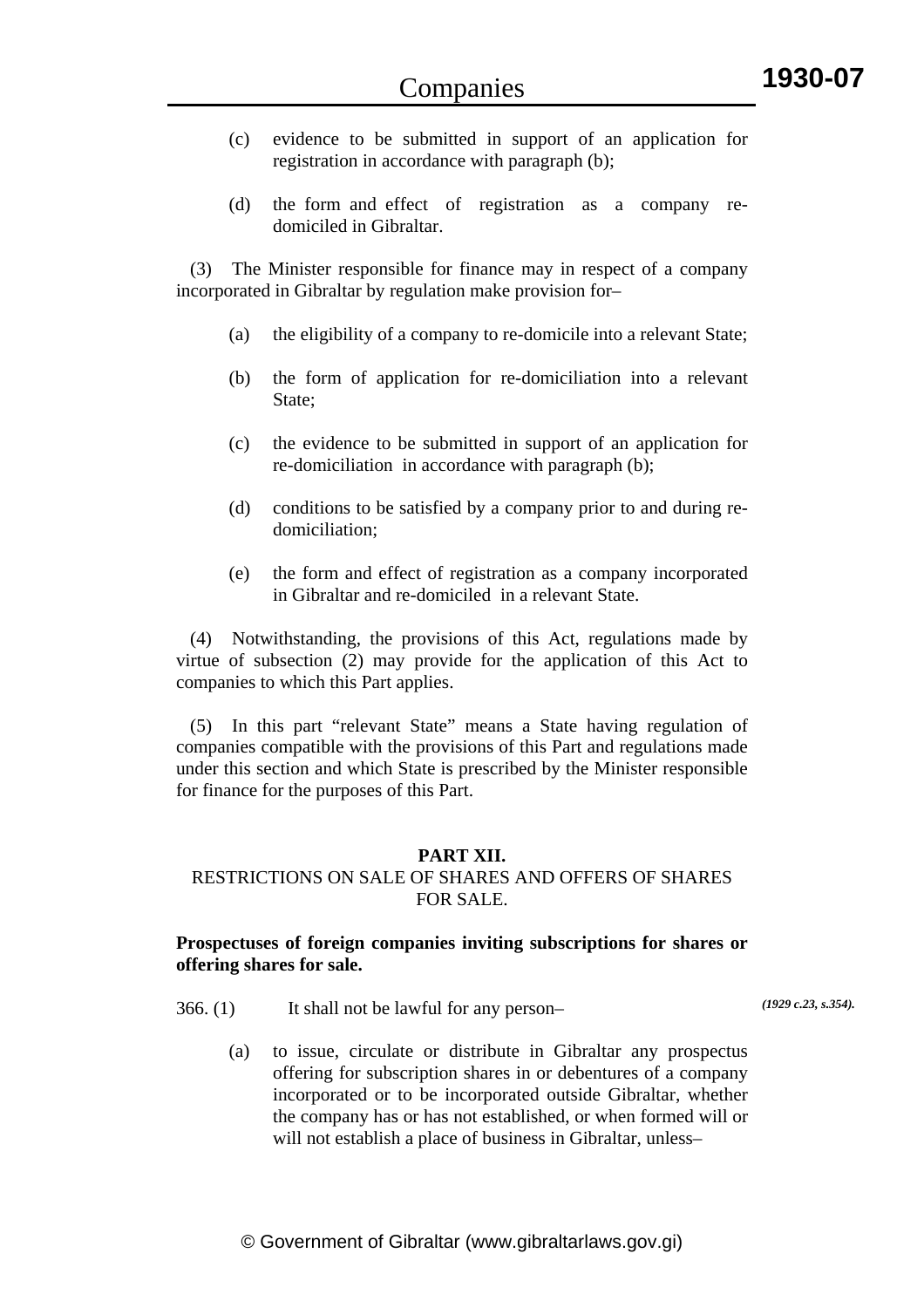# Companies

- (i) before the issue, circulation or distribution of the prospectus in Gibraltar a copy thereof certified by the chairman and two other directors of the company as having been approved by resolution of the managing body, has been delivered for registration to the Registrar;
- (ii) the prospectus states on the face of it that the copy has been so delivered;
- (iii) the prospectus is dated:
- (iv) the prospectus otherwise complies with this Part; or
- (b) to issue to any person in Gibraltar a form of application for shares in or debentures of such a company or intended company as aforesaid, unless the form is issued with a prospectus which complies with this Part:

 Provided that this provision shall not apply if it is shown that the form of application was issued in connection with a bona fide invitation to a person to enter into an underwriting agreement with respect to the shares or debentures.

 (2) This section shall not apply to the issue to existing members or debenture holders of a company of a prospectus or form of application relating to shares in or debentures of the company, whether an applicant for shares or debentures will or will not have the right to renounce in favour of other persons, but, subject as aforesaid, this section shall apply to a prospectus or form of application whether issued on or with reference to the formation of a company or subsequently.

 (3) Where any document by which any shares in or debentures of a company incorporated outside Gibraltar are offered for sale to the public would, if the company concerned had been a company within the meaning of this Act, have been deemed by virtue of section 56 to be a prospectus issued by the company, that document shall be deemed to be for the purposes of this section, a prospectus issued by the company.

 (4) An offer of shares or debentures for subscription or sale to any person whose ordinary business or part of whose ordinary business it is to buy or sell shares or debentures, whether as principal or agent, shall not be deemed an offer to the public for the purposes of this section.

 (5) Section 55 shall extend to every prospectus to which this section applies.

 (6) A person who is knowingly responsible for the issue, circulation or distribution of any prospectus, or for the issue of a form of application for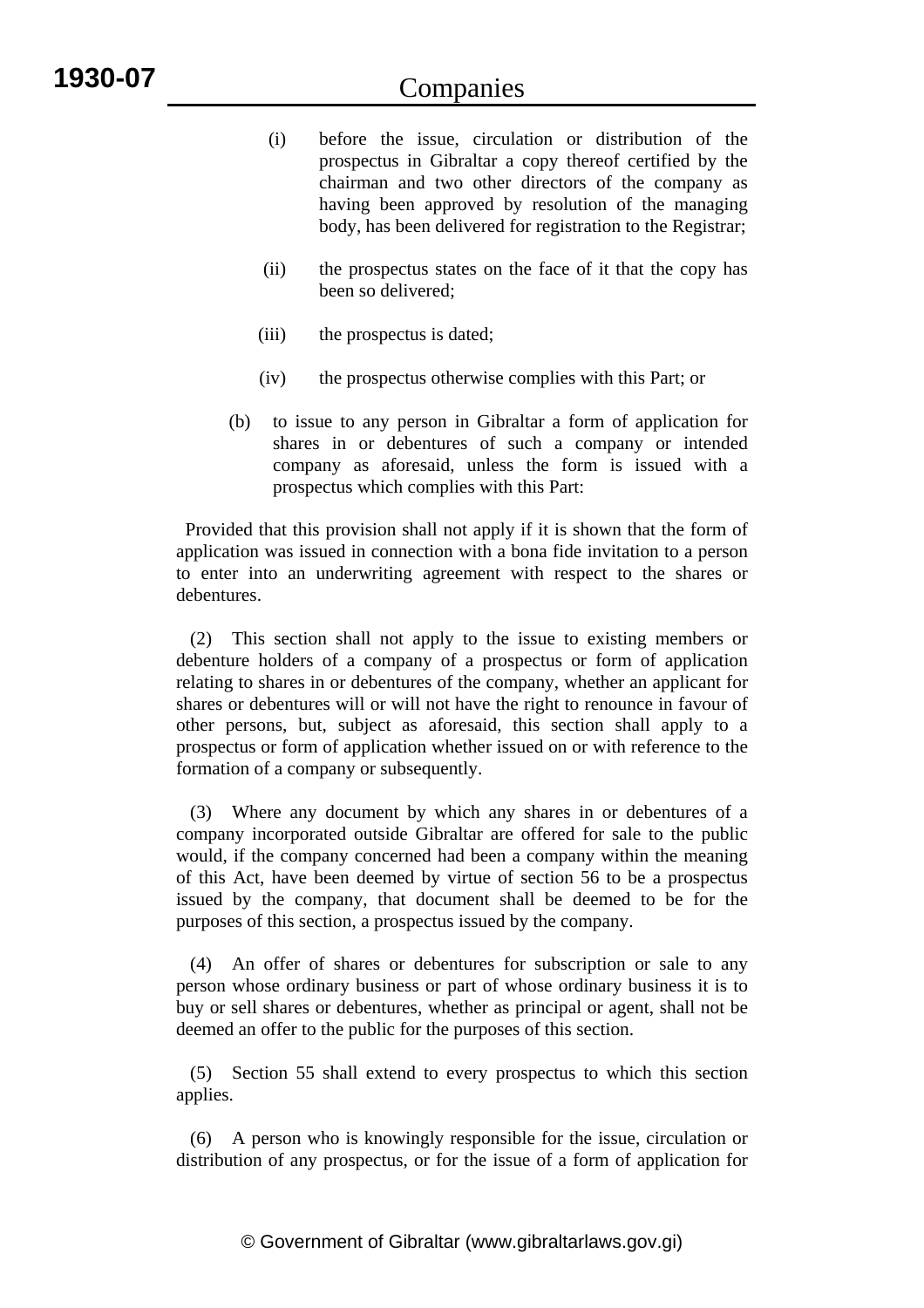shares or debentures, in contravention of the provisions of this section is guilty of an offence and is liable on summary conviction to a fine at level 5 on the standard scale.

 (7) In this section and section 367, "prospectus", "shares", and "debentures" have the same meanings as when used in relation to a company incorporated under this Act.

With the exception of the requirements contained in paragraph (a) (i), the provisions of subsection (1) shall not apply to a prospectus or form of application which–

- (a) is issued in a member State of the European Economic Communities in accordance with the laws of that state regulating the issue of such a prospectus or form of application; and
- (b) is in the English language or if not in the English language is accompanied by a certified translation into the English language; and
- (c) contains or is accompanied by details of the name and address of the competent authority in the member State in which the prospectus or form of application was issued and with which it is registered or by which its issue, circulation or distribution was authorised.

#### **Requirements as to prospectus.**

367. (1) In order to comply with this Part a prospectus in addition to *(1929 c.23, s.355).*complying with the provisions of subparagraphs (ii) and (iii) of paragraph (a) of section  $366(1)$  must-

- (a) contain particulars with respect to the following matters:–
	- (i) the objects of the company;
	- (ii) the instrument constituting or defining the constitution of the company;
	- (iii) the enactments, or provisions having the force of an enactment, by or under which the company was incorporated;
	- (iv) an address in Gibraltar where such instrument, enactments or provisions, or copies thereof, and if the same are in a foreign language a translation thereof certified in the prescribed manner, can be inspected;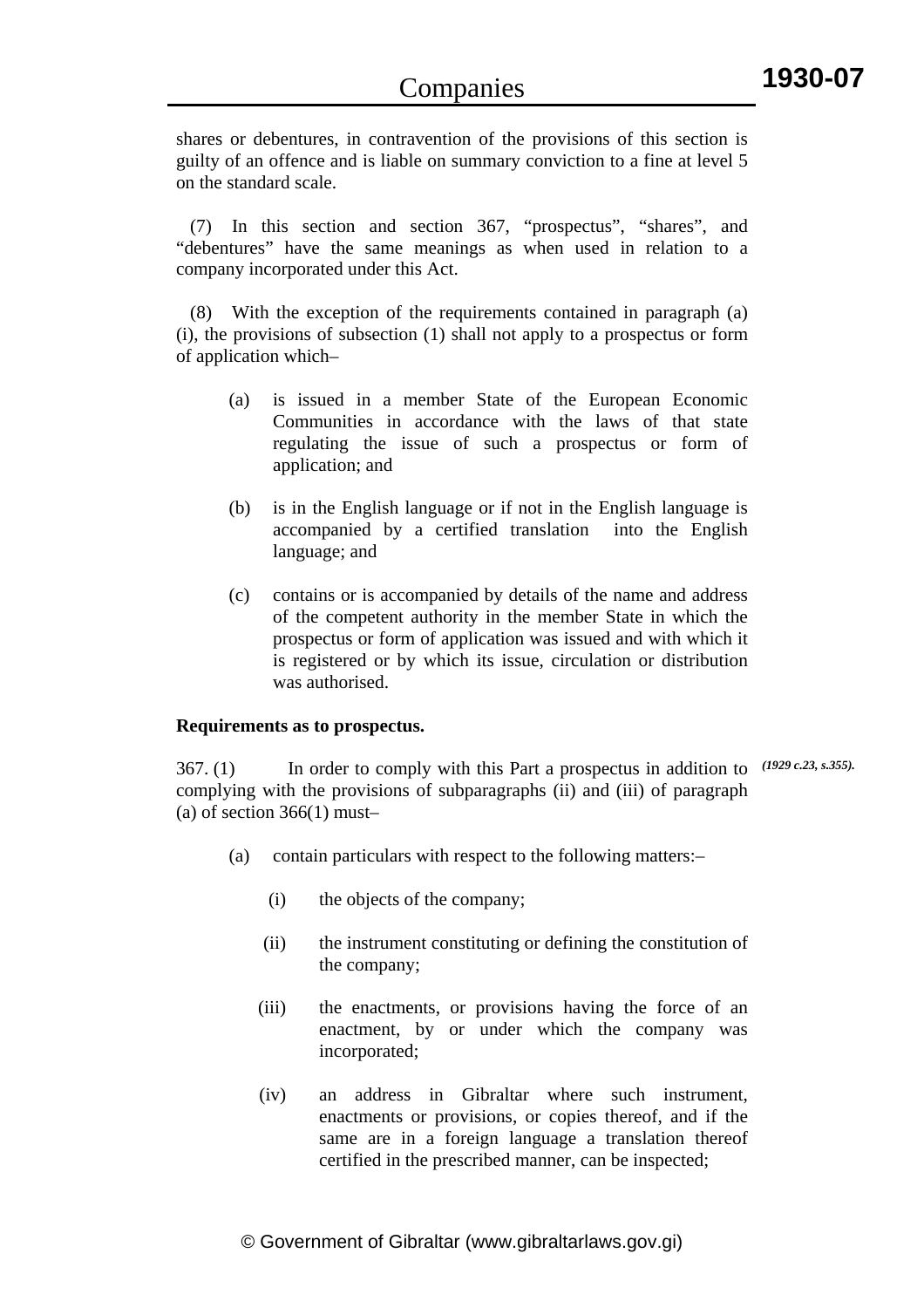- (v) the date on which and the country in which the company was incorporated;
- (vi) whether the company has established a place of business in Gibraltar, and, if so, the address of its principal office in Gibraltar:

 Provided that the provisions of subparagraphs (i), (ii), (iii) and (iv) of this paragraph shall not apply in the case of a prospectus issued more than two years after the date at which the company is entitled to commence business.

(b) subject to the provisions of this section, state the matters specified in Part I of Schedule 3 (other than those specified in paragraph 1 of Part I) and set out the reports specified in Part II of that Schedule subject always to the provisions contained in Part III of that Schedule:

Provided that–

- (i) where any prospectus is published as a newspaper advertisement, it shall be a sufficient compliance with the requirement that the prospectus must specify the objects of the company if the advertisement specifies the primary object with which the company was formed, and
- (ii) in paragraph 3 of Part I of Schedule 3 a reference to the constitution of the company shall be substituted for the reference to the articles; and
- (iii) paragraph I of Part III of that Schedule shall have effect as if the reference to the memorandum were omitted therefrom.

 (2) Any condition requiring or binding any applicant for shares or debentures to waive compliance with any requirement of this section, or purporting to affect him with notice of any contract, document or matter not specifically referred to in the prospectus, shall be void.

 (3) In the event of non-compliance with or contravention of any of the requirements of this section, a director or other person responsible for the prospectus shall not incur any liability by reason of the non-compliance or contravention, if–

(a) as regards any matter not disclosed, he proves that he was not cognisant thereof; or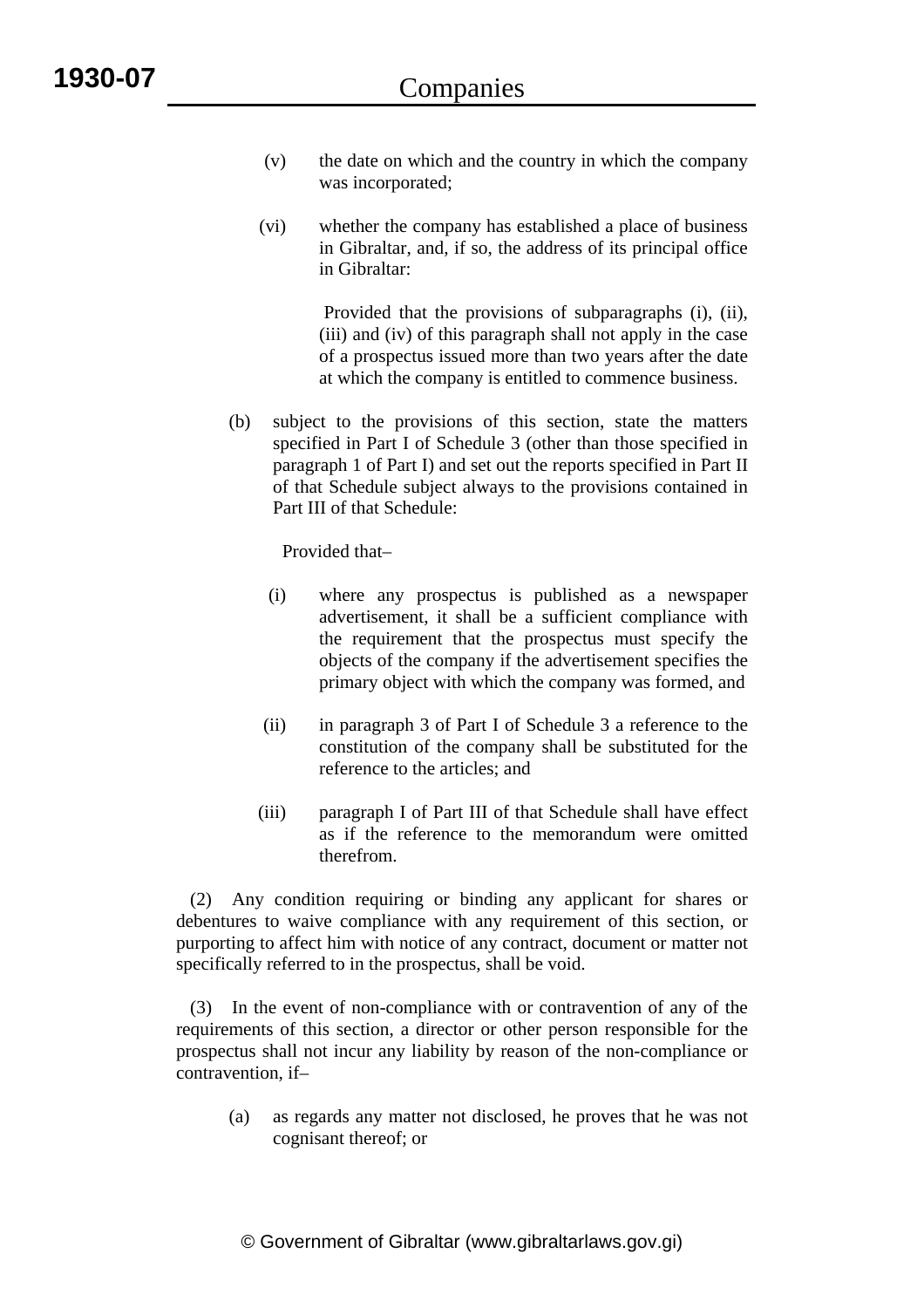- (b) he proves that the non-compliance or contravention arose from an honest mistake of fact on his part; or
- (c) the non-compliance or contravention was in respect of matters which, in the opinion of the court dealing with the case, were immaterial or were otherwise such as ought, in the opinion of that court, having regard to all the circumstances of the case, reasonably to be excused:

 Provided that, in the event of failure to include in a prospectus a statement with respect to the matters contained in paragraph 15 of Part I of Schedule 3, no director or other person shall incur any liability in respect of the failure unless it be proved that he had knowledge of the matters not disclosed.

 (4) Nothing in this section shall limit or diminish any liability which any person may incur under the general law or this Act, apart from this section.

(5) The provisions of subsection (1) shall not apply to a prospectus which is–

- (a) issued in a member State of the European Economic Communities in accordance with the laws of that state regulating the issue of such a prospectus; and
- (b) is in the English language or if not in the English language is accompanied by a certified translation into the English language; and
- (c) contains or is accompanied by details of the name and address of the competent authority in the member State in which the prospectus was issued and with which it is registered or by which its issue, circulation or distribution was authorised.

#### **Restrictions on offering of shares for subscription or sale.**

368. (1) It shall not be lawful for any person to go from house to *(1929 c.23, s.356).*house offering shares for subscription or purchase to the public or any member of the public.

In this subsection, "house" shall not include an office used for business purposes.

 (2) Subject as hereinafter provided in this subsection, it shall not be lawful to make an offer in writing to any member of the public (not being a person whose ordinary business or part of whose ordinary business it is to buy or sell shares, whether as principal or agent) of any shares for purchase, unless the offer is accompanied by a statement in writing (which must be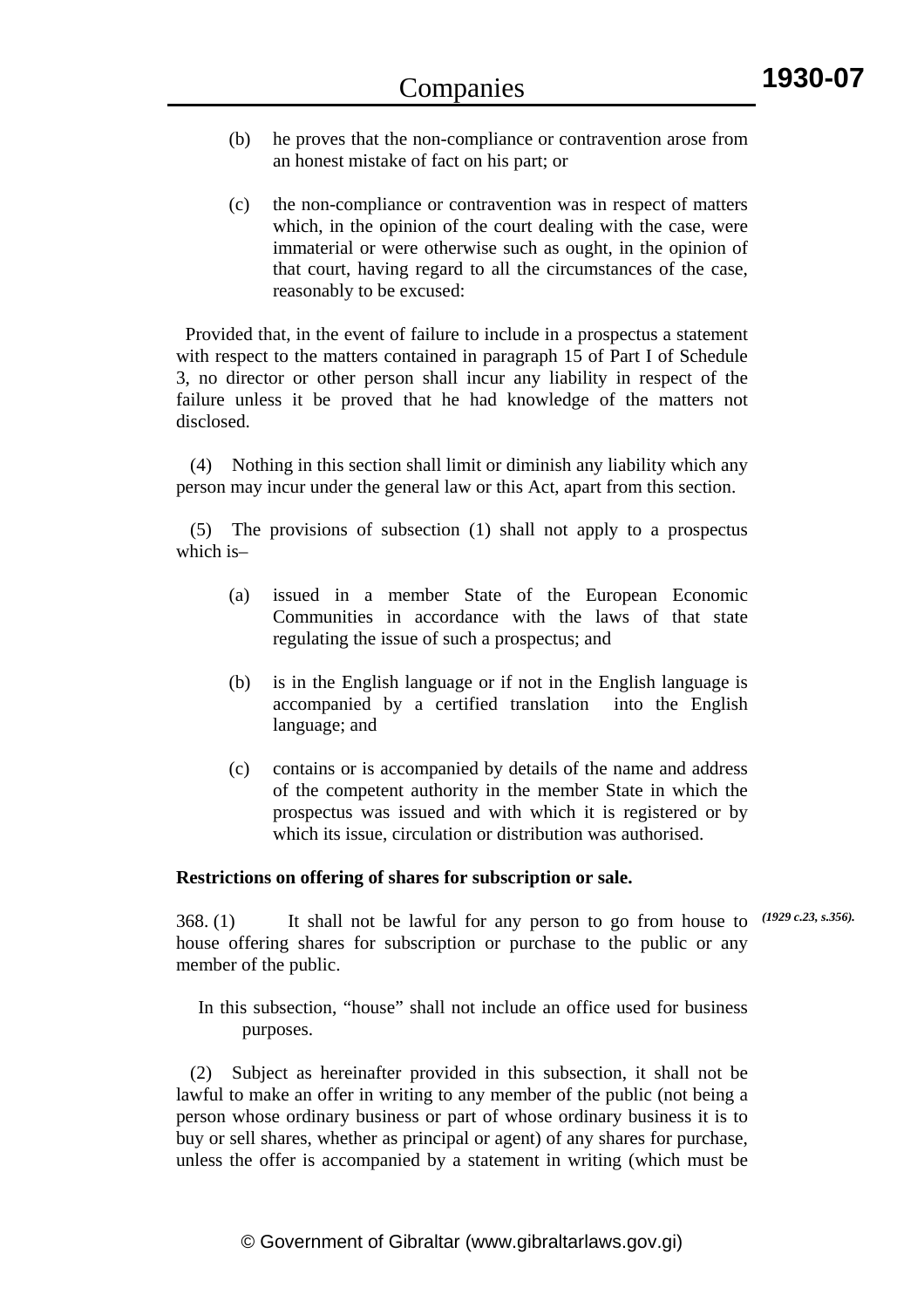signed by the person making the offer and dated) containing such particulars as are required by this section to be included therein and otherwise complying with the requirements of this section, or, in the case of shares in a company incorporated outside Gibraltar, either by such a statement as aforesaid, or by such a prospectus as complies with this Part:

Provided that the provisions of this subsection shall not apply–

- (a) where the shares to which the offer relates are shares which are quoted on, or in respect of which permission to deal has been granted by, any recognized stock exchange in Gibraltar and the offer so states and specifies the stock exchange; or
- (b) where the shares to which the offer relates are shares which a company has allotted or agreed to allot with a view to their being offered for sale to the public; or
- (c) where the offer was made only to persons with whom the person making the offer has been in the habit of doing regular business in the purchase or sale of shares.

 (3) The statement shall not contain any matter other than the particulars required by this section to be included therein, and shall not be in characters less large or less legible than any characters used in the offer or in any document sent therewith.

 (4) The statement shall contain particulars with respect to the following matters:–

- (a) whether the person making the offer is acting as principal or agent, and if as agent the name of his principal and an address in Gibraltar where that principal can be served with process;
- (b) the date on which and the country in which the company was incorporated and the address of its registered or principal office in Gibraltar;
- (c) the authorized share capital of the company and the amount thereof which has been issued, the classes into which it is divided and the rights of each class of share-holders in respect of capital, dividends and voting;
- (d) the dividends (if any) paid by the company on each class of shares during each of the three financial years immediately preceding the offer, and if no dividend has been paid in respect of shares of any particular class during any of those years, a statement to that effect;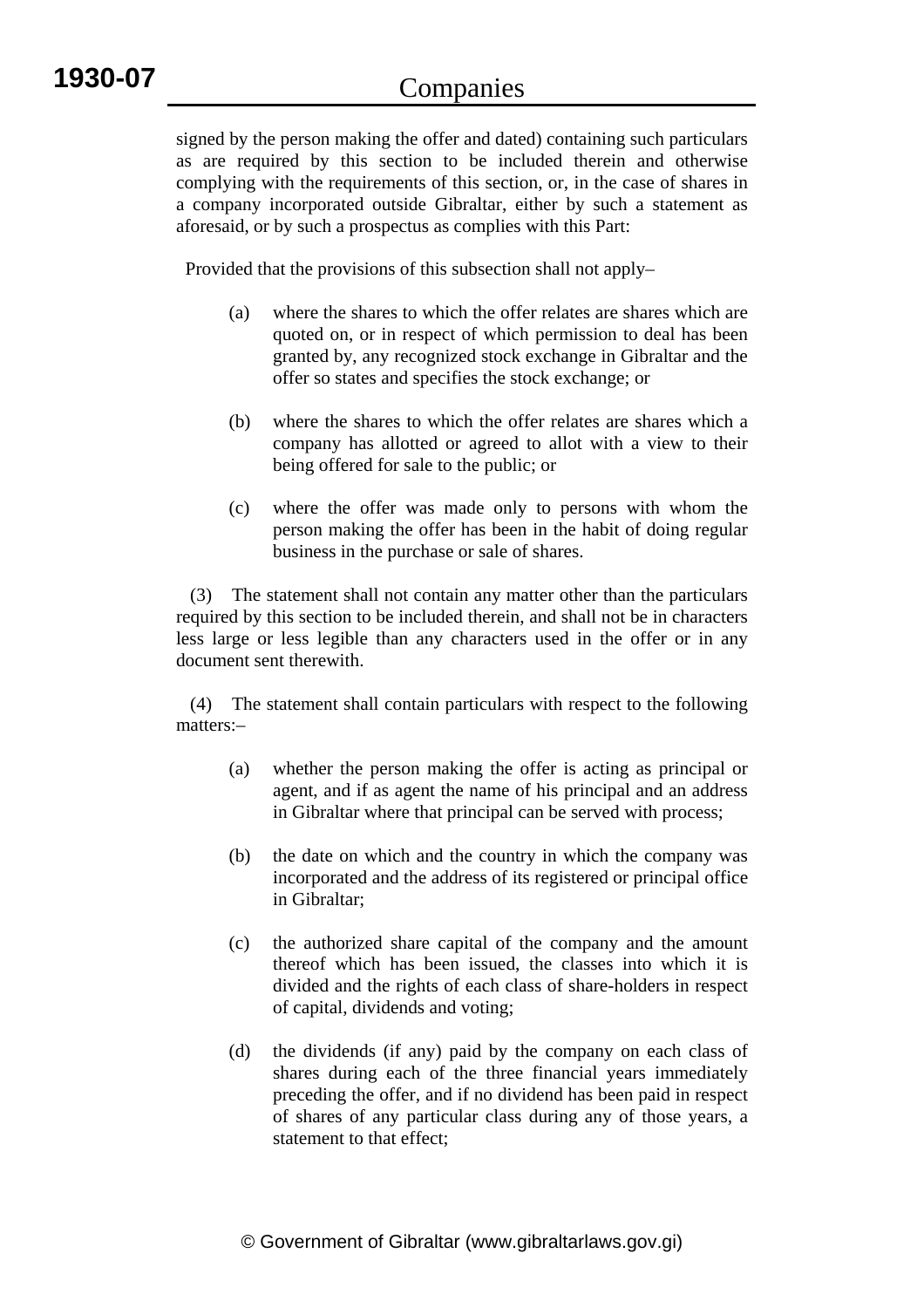- (e) the total amount of any debentures issued by the company and outstanding at the date of the statement, together with the rate of interest payable thereon;
- (f) the names and addresses of the directors of the company;
- (g) whether or not the shares offered are fully paid up, and, if not, to what extent they are paid up;
- (h) whether or not the shares are quoted on, or permission to deal therein has been granted by, any recognized stock exchange in Gibraltar or elsewhere, and, if so, which, and, if not, a statement that they are not so quoted or that no such permission has been granted;
- (i) where the offer relates to units, particulars of the names and addresses of the persons in whom the shares represented by the units are vested, the date of and the parties to any document defining the terms on which those shares are held, and an address in Gibraltar where that document or a copy thereof can be inspected.

In this subsection, "company" means the company by which the shares to which the statement relates were or are to be issued.

 (5) A person who acts, or incites, causes or procures any person to act, in contravention of this section, is guilty of an offence and is liable on summary conviction to imprisonment for six months and to a fine at level 4 on the standard scale, and in the case of a second or subsequent offence to imprisonment for twelve months and to a fine at level 5 on the standard scale.

 (6) Where a person convicted of an offence against this section is a company (whether a company within the meaning of this Act or not), every director and every officer concerned in the management of the company is guilty of the like offence unless he proves that the act constituting the offence took place without his knowledge or consent.

 (7) In this section, unless the context otherwise requires, "shares" mean the shares of a company, whether a company within the meaning of this Act or not, and includes debentures and units, and "unit" means any right or interest (by whatever name called) in a share, and for the purposes of this section a person shall not in relation to a company be regarded as not being a member of the public by reason only that he is a holder of shares in the company or a purchaser of goods from the company.

 (8) Where any person is convicted of having made an offer in contravention of the provisions of this section, the court before which he is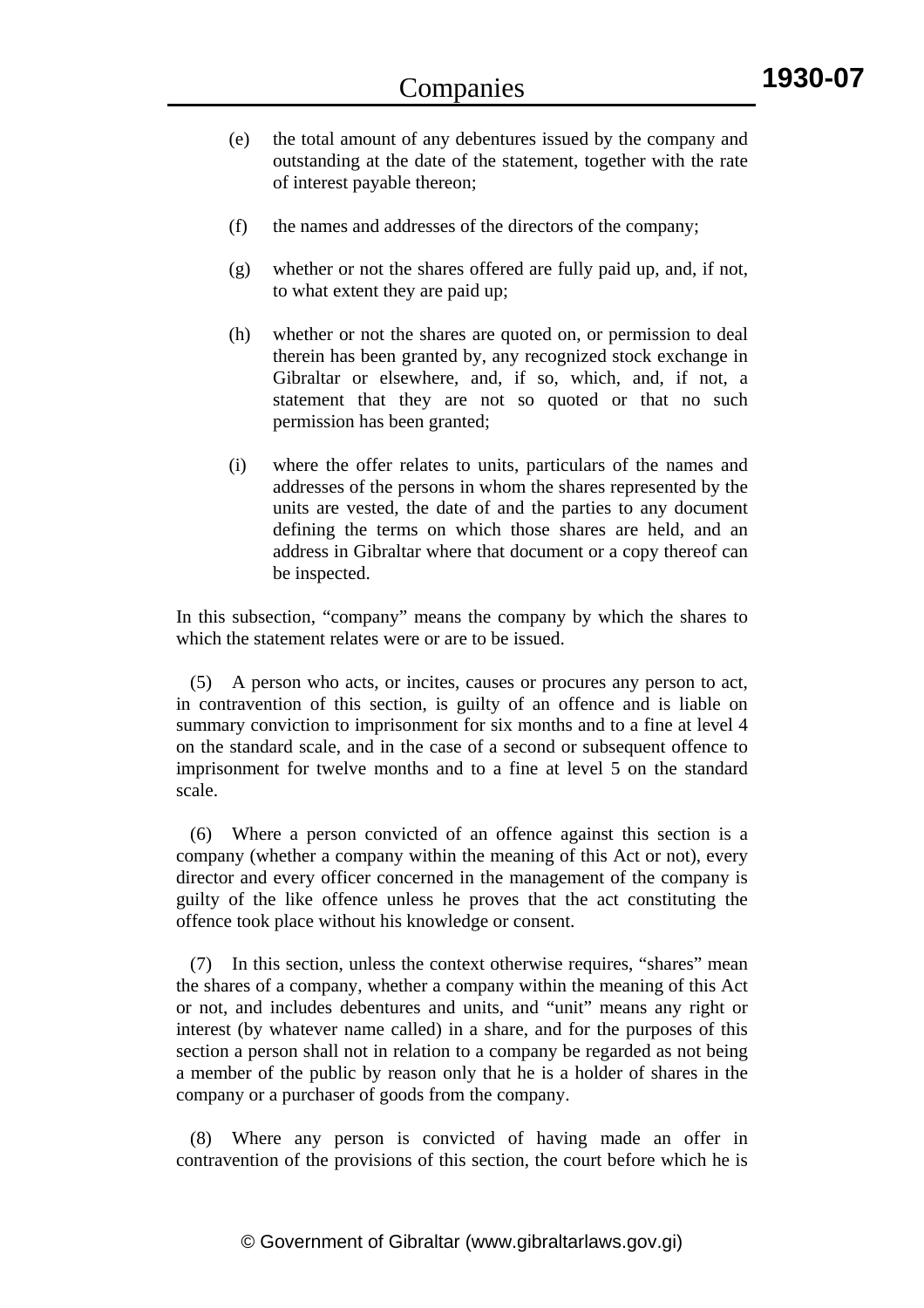convicted may order that any contract made as a result of the offer shall be void, and where it makes any such order, may give such consequential directions as it thinks proper for the repayment of any money or the retransfer of any shares.

# **PART XIII.**

#### MISCELLANEOUS.

*Prohibition of Partnerships with More than Twenty Members.* 

#### **Prohibition of partnerships with more than twenty members.**

369. No company, association or partnership consisting of more than twenty persons shall be formed for the purpose of carrying on any business that has for its object the acquisition of gain by the company, association or partnership, or by the individual members thereof, unless it is registered as a company under this Act, or is formed in pursuance of some other Act, or of letters patent. *(1929 c.23, s.357).*

### *Miscellaneous Offences.*

#### **Penalty for false statement.**

370. A person who in any return, report, certificate, balance sheet or other document, required by or for the purpose of any of the provisions of this Act specified in Schedule 9 wilfully makes a statement false in any material particular, knowing it to be false, is guilty of an offence, and is liable on summary conviction to imprisonment for four months, and to a fine in lieu of or in addition to such imprisonment as aforesaid:

Provided that–

- (a) the fine imposed on summary conviction shall not exceed level 3 on the standard scale; and
- (b) nothing in this section shall affect the provisions of Part XX of the Criminal Offences Act.

#### **Penalty for improper use of word "Limited".**

371. If any person or persons trade or carry on business under any name or title of which "Limited", or any contraction or imitation of that word, is the last word, that person or those persons are, unless duly incorporated with limited liability, guilty of an offence and are liable on summary conviction to a fine of one half of the amount at level 1 on the standard scale for every day upon which that name or title has been used.

*Act. 1960 No. 17.*

*(1929 c.23, s.364).*

*(s.362).*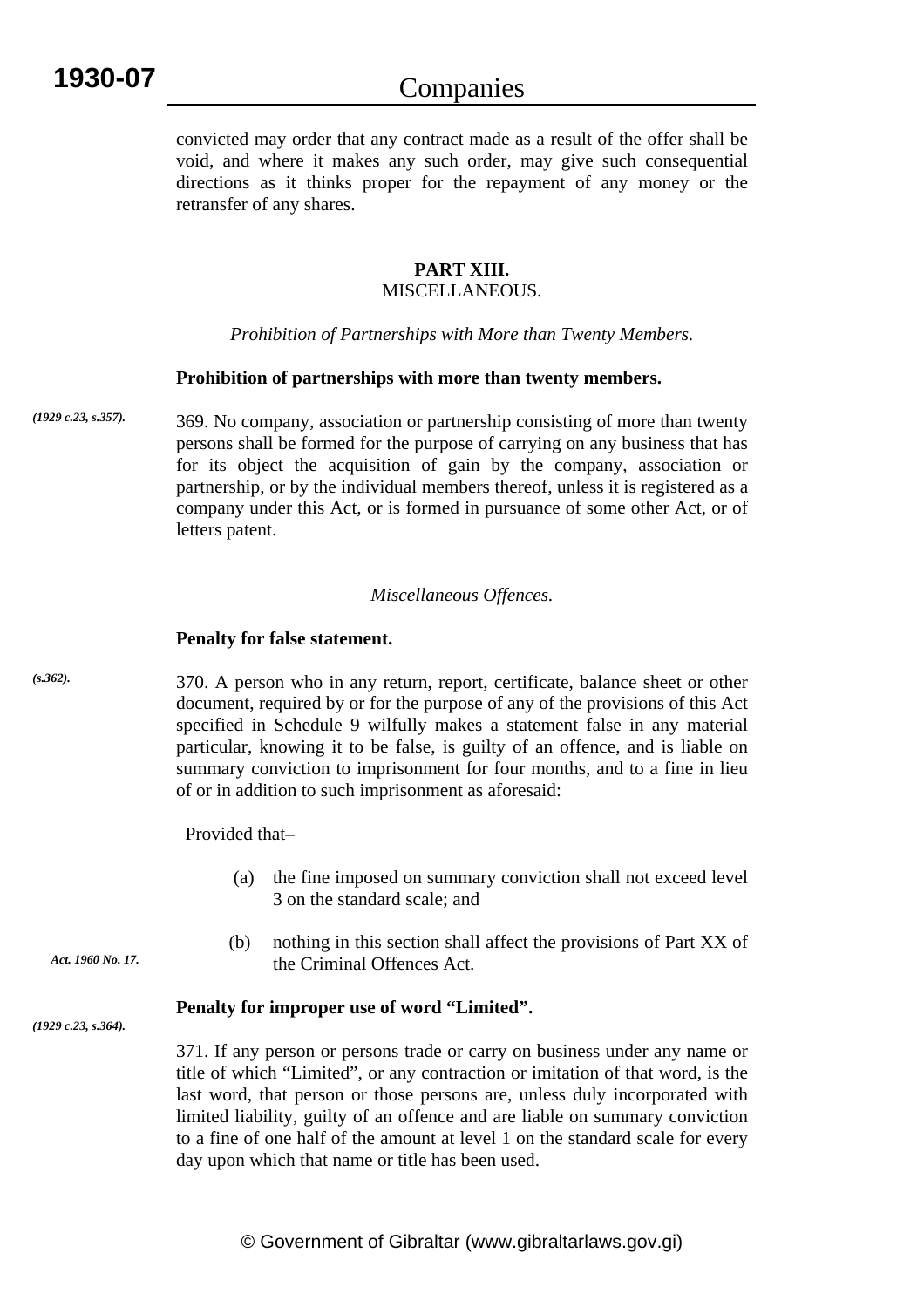#### *General Provisions as to Offences.*

#### **Provision with respect to default fines and meaning of "officer in default".**  *(s.365).*

372. (1) Where by any enactment in this Act it is provided that a company and every officer of the company who is in default are liable to a default fine, the company and every such officer are, for every day during which the default, refusal or contravention continues, liable to a fine not exceeding such amount as is specified in the enactment, or, if the amount of the fine is not so specified, to a fine of one half of the amount at level 1 on the standard scale.

 (2) For the purpose of any enactment in this Act which provides that an officer of a company who is in default is liable to a fine or penalty, the expression "officer who is in default" means any director, manager or other officer of the company, who knowingly and wilfully authorizes or permits the default, refusal or contravention mentioned in the enactment.

#### **Application of fines.**

373. The court imposing any fine under this Act may direct that the whole *(s.367).* or any part thereof shall be applied in or towards payment of the costs of the proceedings, or in or towards rewarding the person on whose information or at whose suit the fine is recovered, and subject to any such direction all fines under this Act shall be paid into the Consolidated Fund.

#### **Saving as to private prosecutors.**

374. Nothing in this Act relating to the institution of criminal proceedings *(1929 c.23, s.368).* by the Attorney-General shall be taken to preclude any person from instituting or carrying on any such proceedings.

#### **Saving for privileged communications.**

375. Where proceedings are instituted under this Act against any person by *(s.369).* the Attorney-General, nothing in this Act shall be taken to require any person who has acted as solicitor for the defendant to disclose any privileged communication made to him in that capacity.

#### *Service of Documents and Legal Proceedings.*

**Service of documents on company.**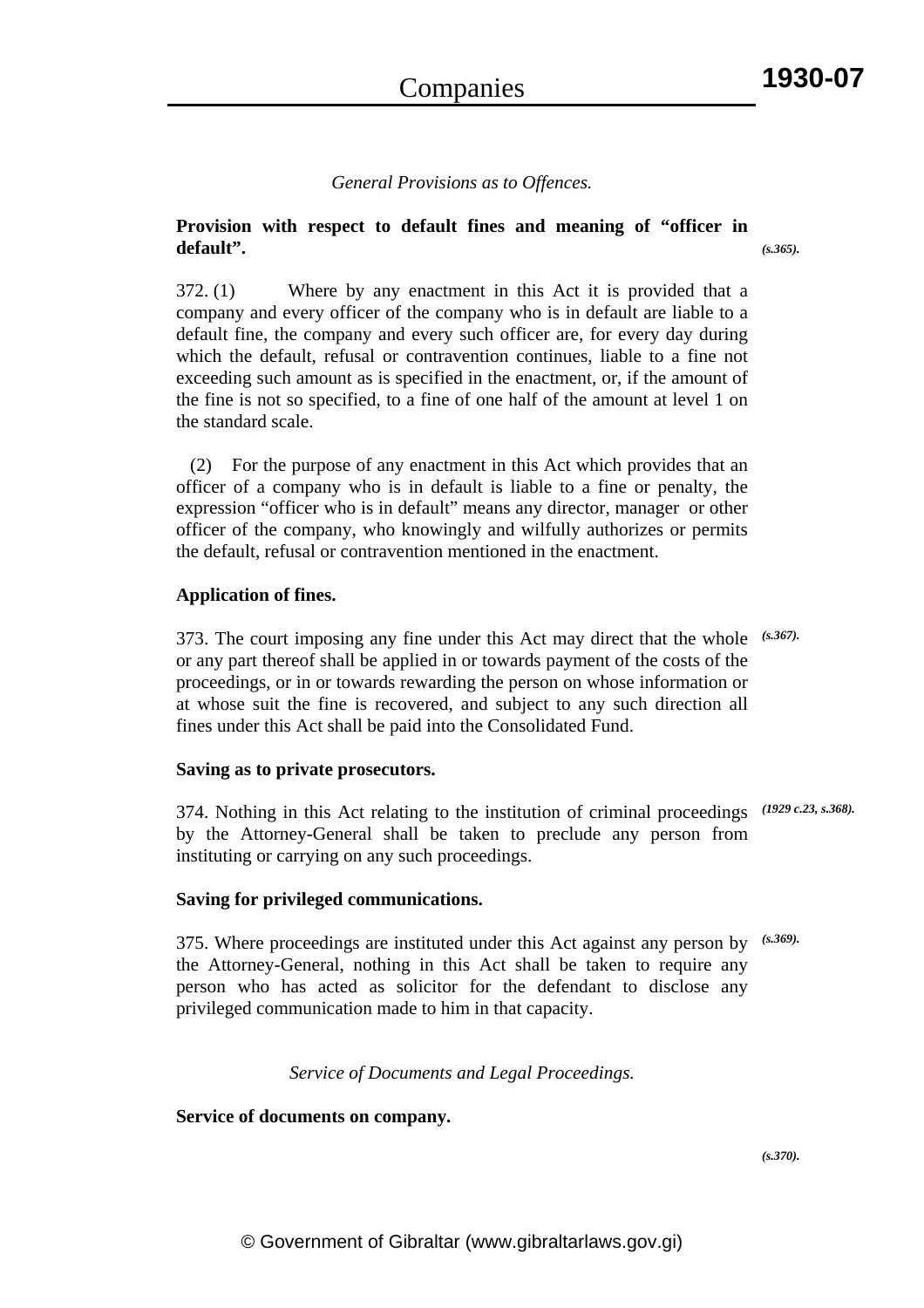*(s.371).*

*(s.372).*

376. A document may be served on a company by leaving it at or sending it by post to the registered office of the company.

# **Costs in actions by certain limited companies.**

377. Where a limited company is plaintiff in any action or other legal proceeding, any judge having jurisdiction in the matter may, if it appears by credible testimony that there is reason to believe that the company will be unable to pay the costs of the defendant if successful in his defence, require sufficient security to be given for those costs, and may stay all proceedings until the security is given.

### **Power of court to grant relief in certain cases.**

378. (1) If in any proceedings for negligence, default, breach of duty or breach of trust against a person to whom this section applies it appears to the court hearing the case that that person is or may be liable in respect of the negligence, default, breach of duty or breach of trust, but that he has acted honestly and reasonably, and that, having regard to all circumstances of the case, including those connected with his appointment, he ought fairly to be excused for the negligence, default, breach of duty or breach of trust, that court may relieve him, either wholly or partly, from his liability on such terms as the court thinks fit.

> (2) Where any person to whom this section applies has reason to apprehend that any claim will or might be made against him in respect of any negligence, default, breach of duty or breach of trust, he may apply to the court for relief, and the court on any such application shall have the same power to relieve him as under this section it would have had if it had been a court before which proceedings against that person for negligence, default, breach of duty or breach of trust had been brought.

> (3) Where any case to which subsection (1) applies is being tried by a judge with a jury, the judge, after hearing the evidence, may, if he is satisfied that the defendant ought in pursuance of that subsection to be relieved either in whole or in part from the liability sought to be enforced against him, withdraw the case in whole or in part from the jury and forthwith direct judgment to be entered for the defendant on such terms as to costs or otherwise as the judge may think proper.

(4) The persons to whom this section applies are the following:

- (a) directors of a company;
- (b) managers of a company;
- (c) officers of a company;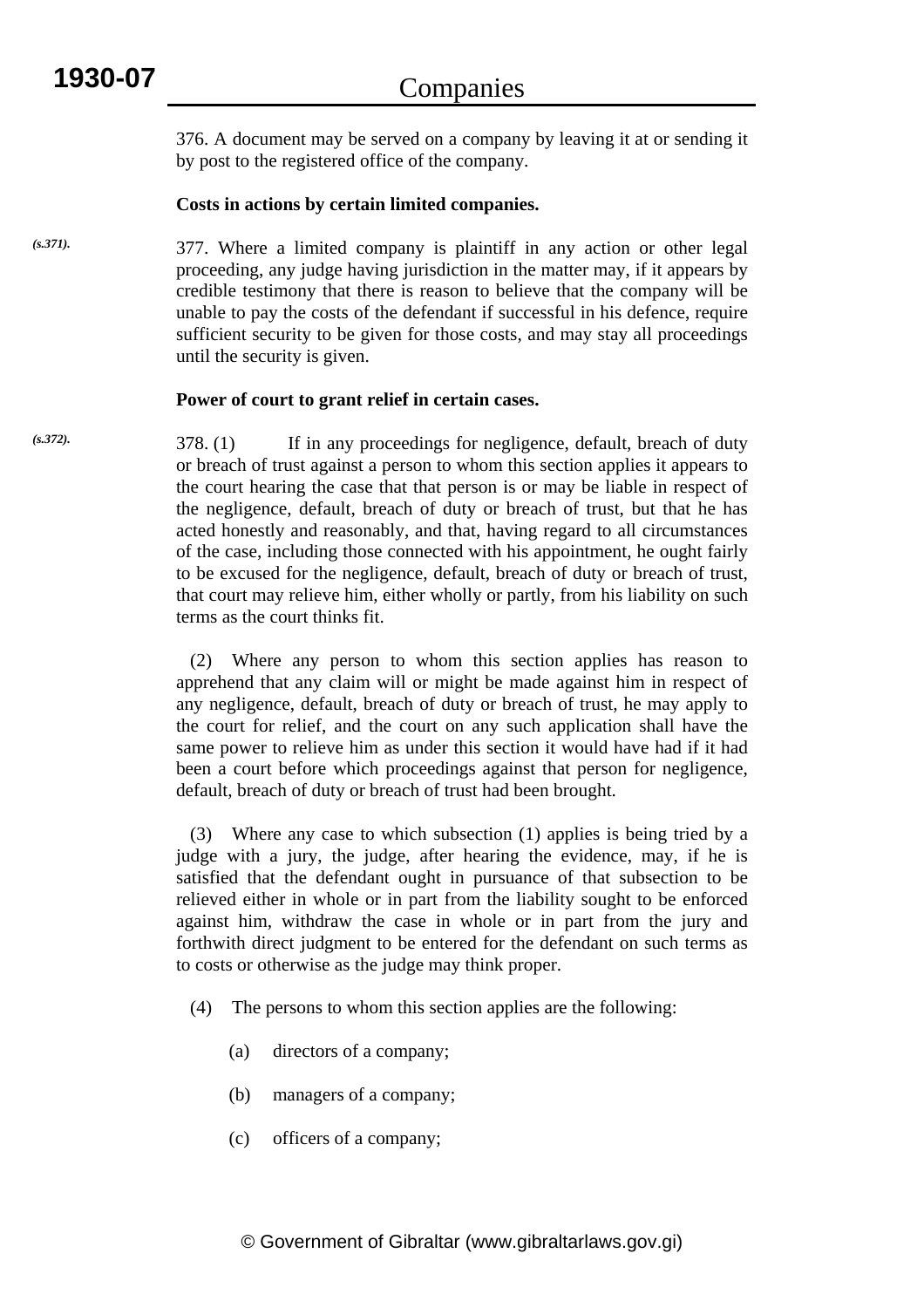(d) persons employed by a company as auditors, whether they are or are not officers of the company.

#### **Power to enforce orders.**

379. Orders made by the Supreme Court under this Act may be enforced in *(1929 c.23, s.373).* the same manner as orders made in an action pending therein.

#### *General Provisions.*

#### **Authentication of documents.**

380. Any approval, sanction or licence, or revocation of licence, which *(s.377).* under this Act may be given or made by the Minister responsible for finance or any other act or thing required or authorized by this Act to be done by the Minister responsible for finance may be given, made or done by the Financial Secretary or any person authorized in that behalf by the Minister responsible for finance.

#### **Orders and certificates of the Minister responsible for finance or the Financial Secretary to be evidence.**

381. All documents purporting to be orders or certificates made or issued by *(1929 c.23, s.378).*the Minister responsible for finance for the purposes of this Act or to be signed by the Minister responsible for finance or the Financial Secretary or any person authorized in that behalf by the Minister responsible for finance, shall be received in evidence and deemed to be such orders or certificates without further proof, unless the contrary is shown.

#### **Mode of payment of fees.**

382. All fees and percentages payable in pursuance of this Act or in pursuance of any rules of court made under this Act shall be payable in stamps.

#### **Power to alter tables, forms and fees.**

383.(1) The Minister responsible for finance may by order alter Table A, the forms in Schedule 1 and prescribed matters contained in other Schedules.

 (2) Any such table or form, when altered, shall be published in the Gazette and thenceforth shall have the same force as if it were included in one of the Schedules to this Act, but no alteration made by the Minister responsible for finance in Table A shall affect any company registered before the alteration or repeal, as respects that company, any portion of that Table.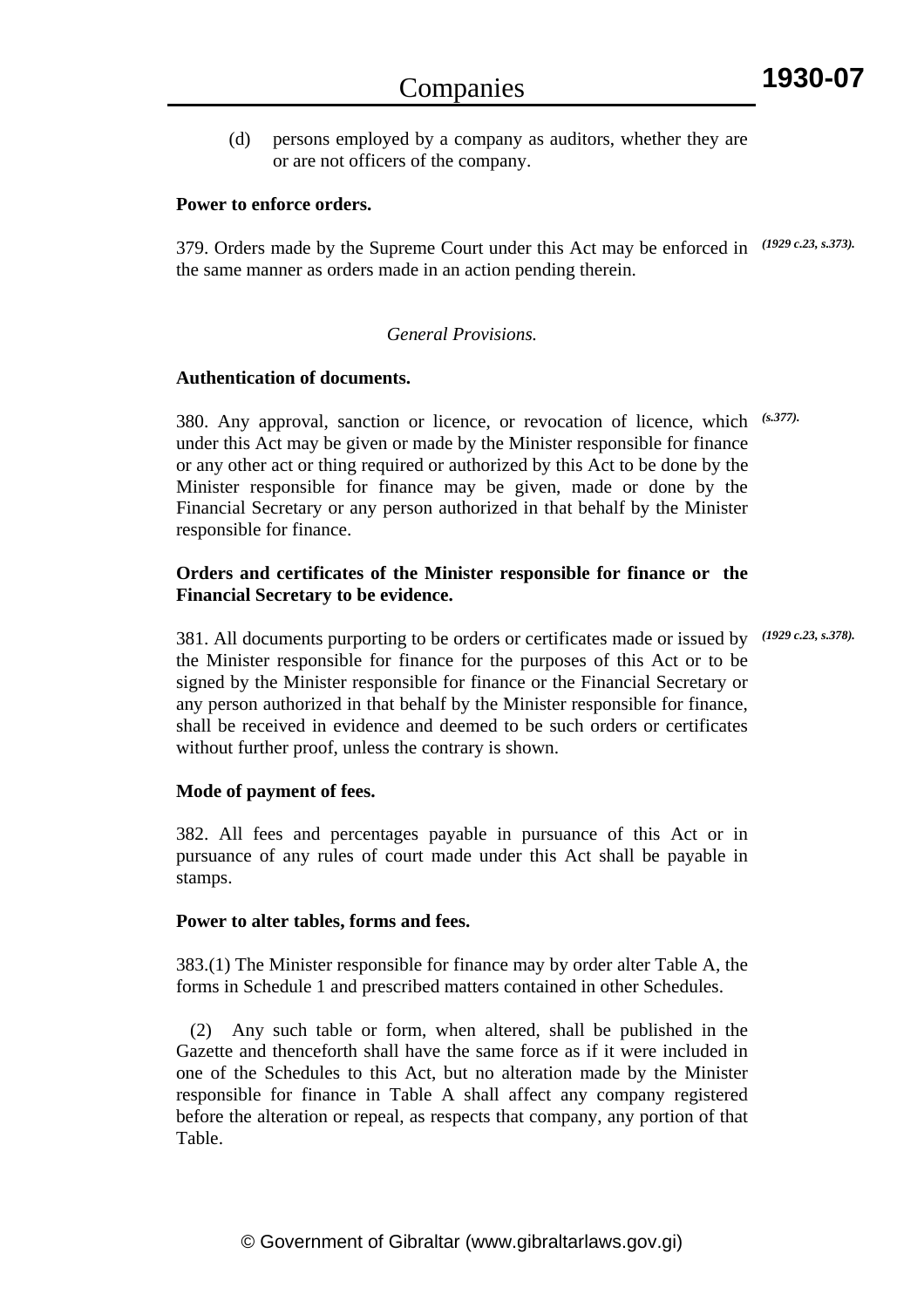# (3) *Omitted.*

# **Designation of capital.**

384. Notwithstanding anything to the contrary in this Act contained, the capital of a company may be expressed in a currency other than sterling.

# **European Economic Community Law.**

385.(1) The Minister responsible for finance may make regulations to give effect in Gibraltar to the law of the European Economic Communities relating to any of the matters contained in this Act, or having as its intention the regulation of companies and their affairs.

 (2) Regulations made under this section may make provision for the repeal or modification of any provision of this Act where such provision is–

- (a) in conflict with;
- (b) made unclear by; or
- (c) rendered unnecessary by,

a regulation made hereunder.

#### **PART XIV.**  BRANCH DISCLOSURE.

#### **Application of Part XIV.**

386. This Part shall apply to any limited company which–

- (a) is incorporated outside the United Kingdom and Gibraltar; and
- (b) has a branch in Gibraltar.

#### **Registration of branches of companies.**

387. (1) For each company to which this Part applies, the Registrar shall keep, in such form as he thinks fit, a register of branches registered by the company under section 388.

 (2) The Registrar shall allocate to every branch registered by him under this section a number, which shall be known as the branch's registered number.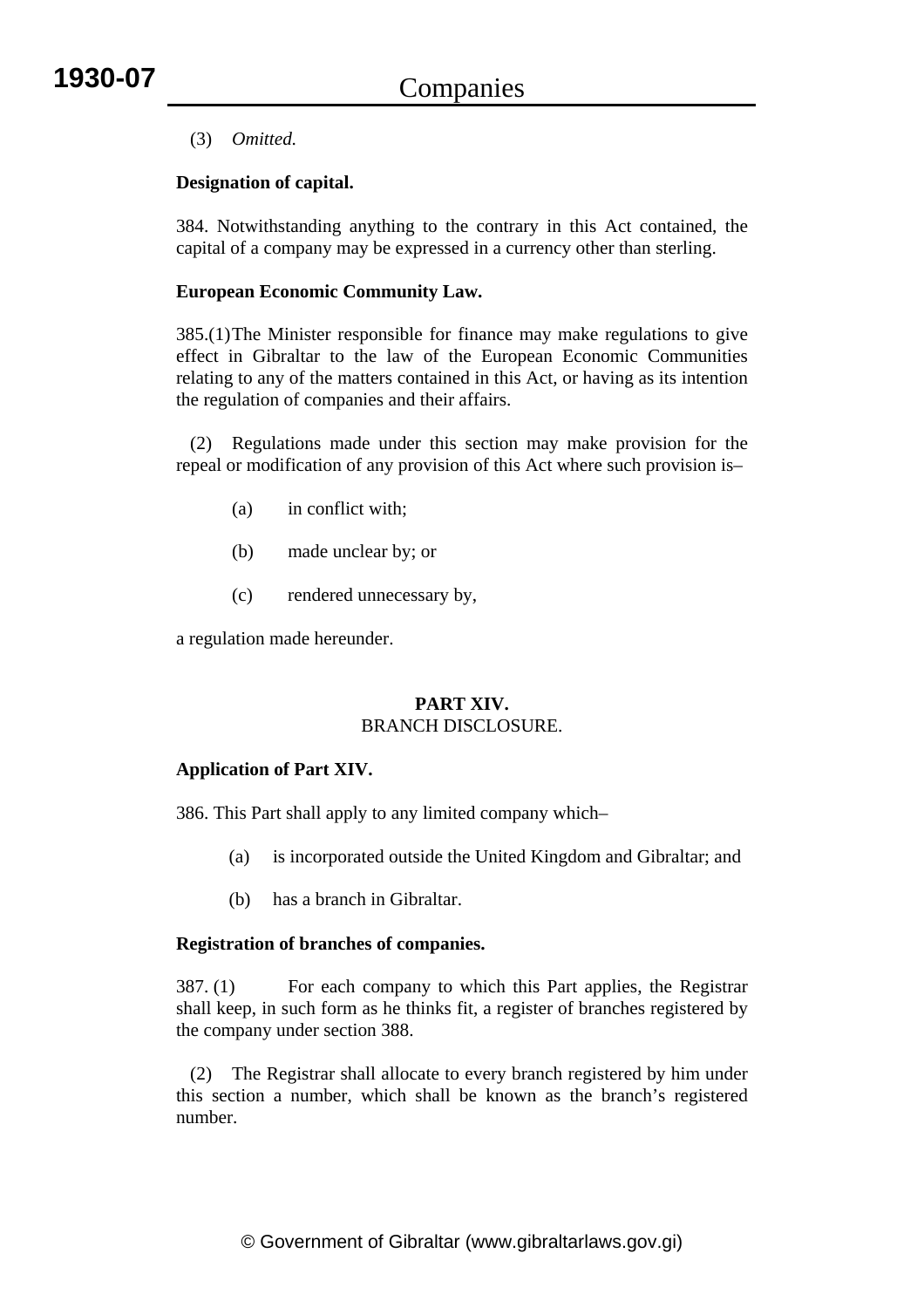(3) Branches' registered numbers shall be in such form, consisting of one or more sequences of figures or letters, as the Registrar may from time to time determine.

 (4) The Registrar may, upon adopting a new form of registered number, make such changes of existing registered numbers as appear to him necessary.

 (5) A change of a branch's registered number has effect from the date on which the company is notified by the Registrar of the change, but for a period of three years beginning with the date on which that notification is sent by the Registrar the requirement of section 399(1) as to the use of the branch's registered number on business letters and order forms is satisfied by the use of either the old number or the new.

 (6) Where a company to which this Part applies files particulars, in any circumstances permitted by or under the Act, by–

- (a) adopting particulars already filed in respect of another branch; or
- (b) including in one document particulars which relate to two or more branches,

the Registrar shall ensure that the particulars concerned become part of the registered particulars of each branch concerned.

#### **Duty to register.**

388. (1) A company shall, within one month of having opened a branch in Gibraltar, deliver to the Registrar for registration a return containing–

- (a) such particulars about the company as are specified in section 389;
- (b) such particulars about the branch as are specified in section 390;
- (c) if the company is one to which section 403 applies, such particulars in relation to the registration of documents under Schedule 12 as are specified in section 391.

 (2) The return shall, except where subsection (3) applies, be accompanied by the documents specified in section 392 and, if the company is one to which Part I of Schedule 12 applies, the documents specified in section 393.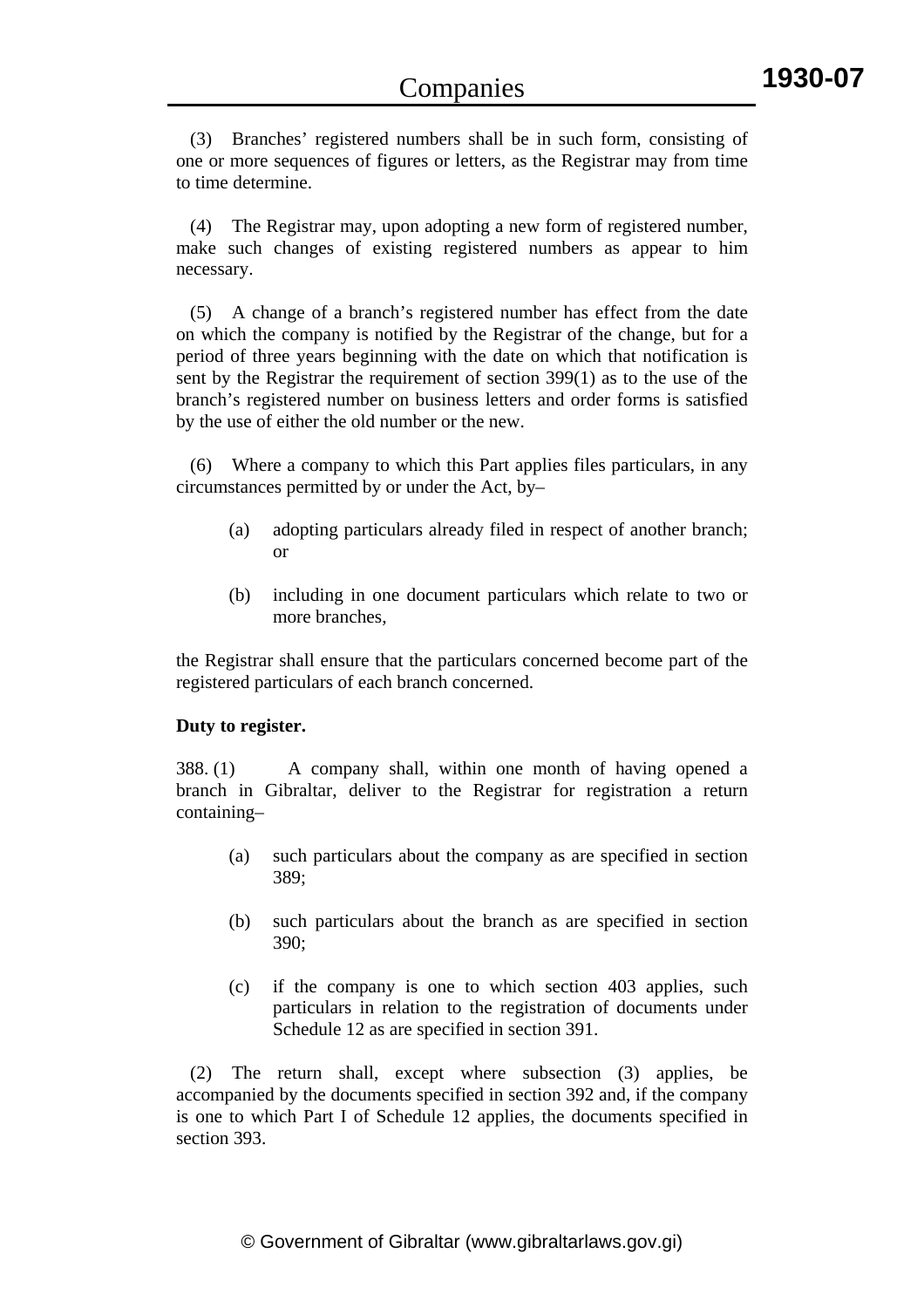- (3) This section applies where–
	- (a) at the time the return is delivered, the company has another branch in the United Kingdom or Gibraltar;
	- (b) the return contains a statement to the effect that the documents specified in section 392 and, if the company is one to which Part I of Schedule 12 applies, section 393, are included in the material registered in respect of the other branch; and
	- (c) the return states where the other branch is registered and what its registered number is.

 (4) In subsection (1), the reference to having opened a branch in Gibraltar includes a reference to a branch having become situated there on ceasing to be situated elsewhere.

 (5) If at the date on which the company opens a branch in Gibraltar the company is subject to any proceedings referred to in section 404(1) (winding up) or 405(1) (insolvency proceedings etc), the company shall deliver a return under section  $404(1)$  or (as the case may be)  $405(1)$  within one month of that date.

 (6) If on or before that date a person has been appointed to be liquidator of the company and continues in that office at that date, section 404(3) and (4) (liquidator to make return within 14 days of appointment) shall have effect as if it required a return to be made under that section within one month of the date of the branch being opened.

#### **Particulars required.**

- 389. (1) The particulars referred to in section 388(1)(a) are–
	- (a) the corporate name of the company;
	- (b) its legal form;
	- (c) if it is registered in the country of its incorporation, the identity of the register in which it is registered and the number with which it is so registered;
	- (d) a list of the company's directors and secretary, containing–
		- (i) with respect to each director, the particulars specified in subsection (3), and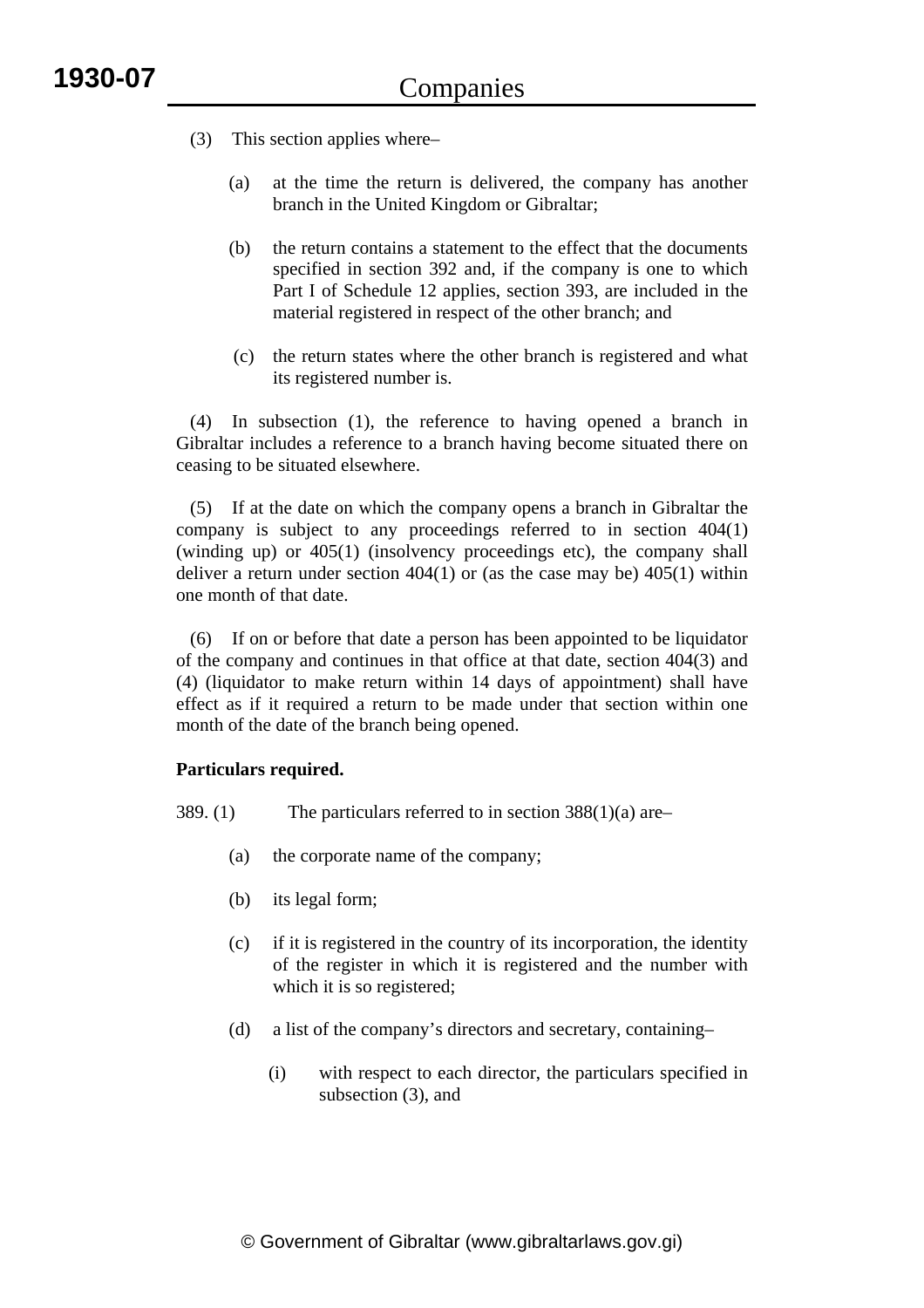- (ii) with respect to the secretary (or where there are joint secretaries, with respect to each of them) the particulars specified in subsection  $(4)$ ;
- (e) the extent of the powers of the directors to represent the company in dealings with third parties and in legal proceedings, together with a statement as to whether they may act alone or must act jointly and, if jointly, the name of any other person concerned; and
- (f) whether the company is an institution to which Schedule 11 applies.

 (2) In the case of a company which is not incorporated in a member State, those particulars also include–

- (a) the law under which the company is incorporated;
- (b) (in the case of a company to which paragraphs 2 and 3 of Part I of Schedule 12 applies) the period for which the company is required by the law under which it is incorporated to prepare accounts, together with the period allowed for the preparation and public disclosure of accounts for such a period; and
- (c) unless disclosed by the documents specified in section 392–
	- (i) the address of its principal place of business,
	- (ii) its objects, and
	- (iii) the amount of its issued share capital.
- (3) The particulars referred to in subsection  $(1)(d)(i)$  are–
	- (a) in the case of an individual–
		- (i) his name,
		- (ii) any former name,
		- (iii) his usual residential address,
		- (iv) his nationality,
		- (v) his business occupation (if any),
		- (vi) particulars of any other directorships held by him, and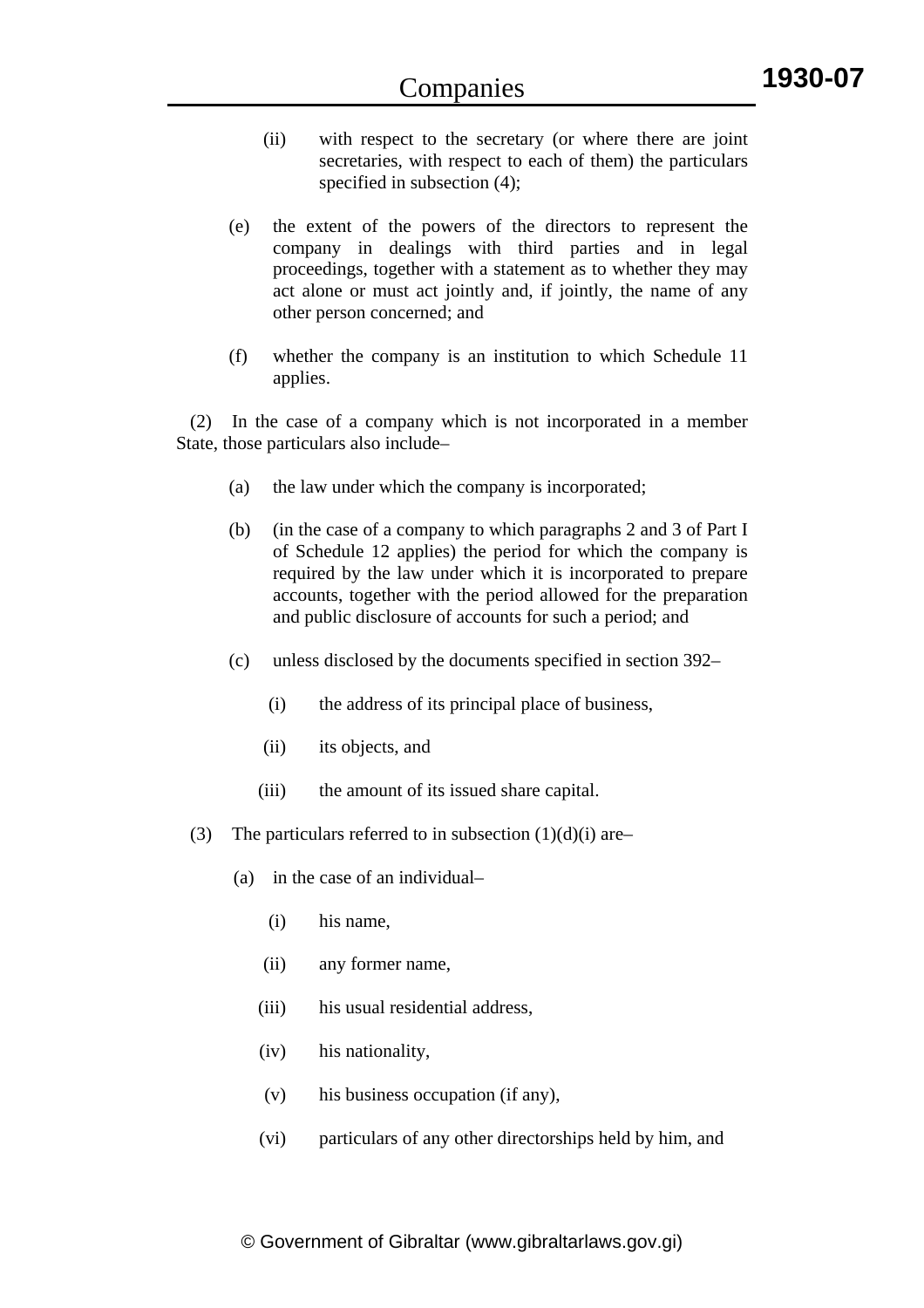- (vii) his date of birth;
- (b) in the case of a corporation or Scottish firm, its corporate or firm name and registered or principal office.
- (4) The particulars referred to in subsection  $(1)(d)(ii)$  are–
	- (a) in the case of an individual, his name, any former name and his usual residential address;
	- (b) in the case of a corporation or Scottish firm, its corporate or firm name and registered or principal office;

 Provided that where all the partners in a firm are joint secretaries of the company, the name and principal office of the firm may be stated instead of the particulars required by paragraph (a).

- (5) In subsections  $(3)(a)$  and  $(4)(a)$ 
	- (a) "name" means a person's forename and surname, except that in the case of a peer, or an individual usually known by a title, the title may be stated instead of his forename and surname, or in addition to either or both of them; and
	- (b) the reference to a former name does not include–
		- (i) in the case of a peer, or an individual normally known by a title, the name by which he was known previous to the adoption of or succession to the title;
		- (iii) in the case of any person, a former name which was changed or disused before he attained the age of 18 years or which has been changed or disused for 20 years or more;
		- (iii) in the case of a married woman, the name by which she was known previous to the marriage.
- (6) Where–
	- (a) at the time a return is delivered under section 388(1) the company has another branch in Gibraltar; and
	- (b) the company has delivered the particulars required by subsections  $(1)(b)$  to  $(f)$  and  $(2)$  to  $(5)$  to the Registrar with respect to that branch (or to the extent it is required to do so by virtue of section 397 or 398) and has no outstanding obligation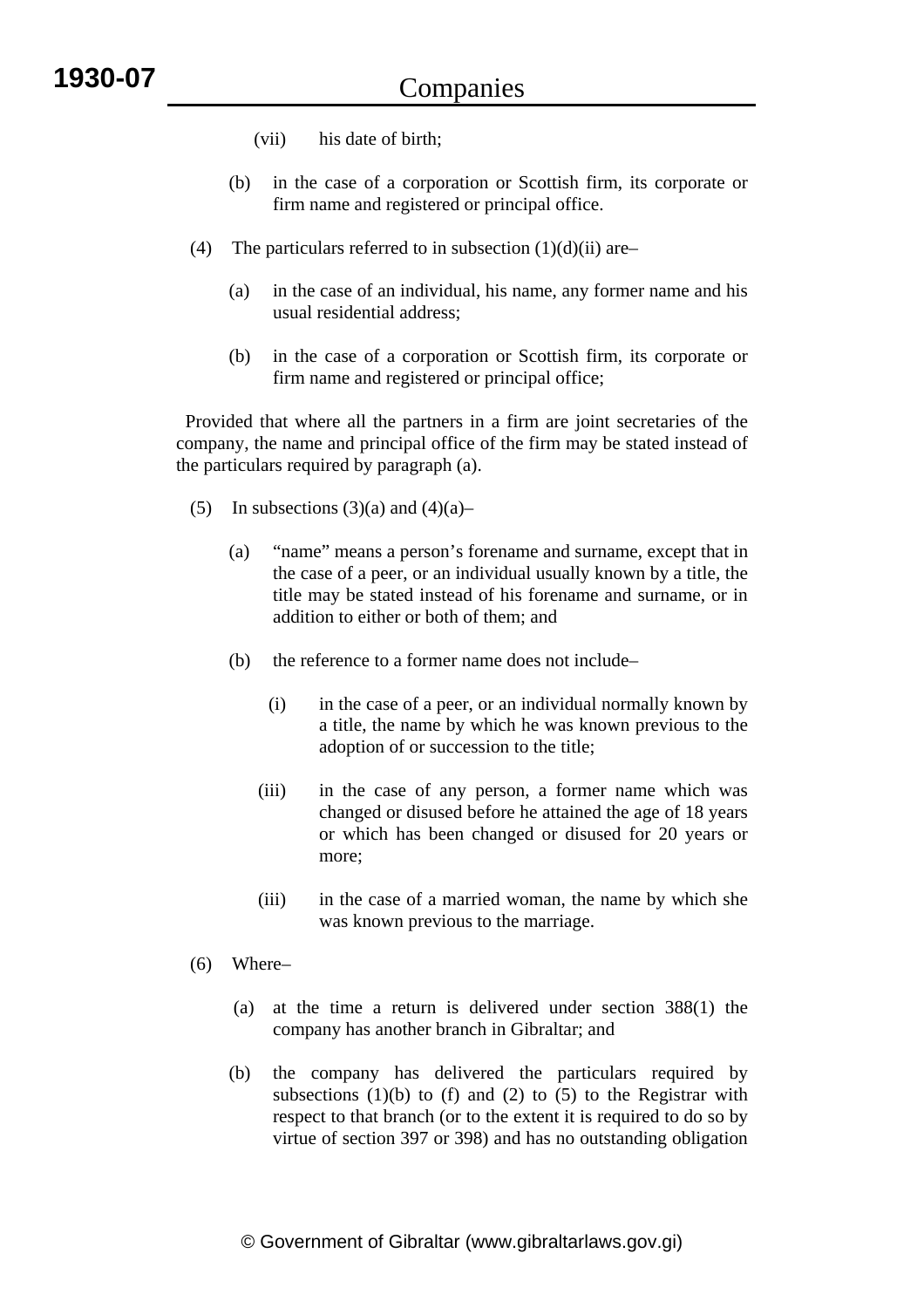to make a return to the Registrar in respect of that branch under section 394 in relation to any alteration to those particulars,

the company may adopt the particulars so delivered as particulars which the Registrar is to treat as having been filed by the return by referring in the return to the fact that the particulars have been filed in respect of that other branch and giving the number with which the other branch is registered.

#### **Further particulars.**

390. The particulars referred to in section 388(1)(b) are–

- (a) the address of the branch,
- (b) the date on which it was opened,
- (c) the business carried on at it,
- (d) if different from the name of the company, the name in which that business is carried on,
- (e) a list of the names and addresses of all persons resident in Gibraltar authorised to accept on the company's behalf service of process in respect of the business of the branch and of any notices required to be served on the company in respect of the business of the branch,
- (f) a list of the names and usual residential addresses of all persons authorised to represent the company as permanent representatives of the company for the business of the branch,
- (g) the extent of the authority of any person falling within subparagraph (f), including whether that person is authorised to act alone or jointly, and
- (h) if a person falling within subparagraph (f) is not authorised to act alone, the name of any person with whom he is authorised to act.

#### **Further particulars.**

391. The particulars referred to in section 388(1)(c) are–

(a) whether it is intended to register documents under section 389(2) or, as the case may be, paragraph 9(1) of Schedule 12 in respect of the branch or in respect of some other branch in Gibraltar or the United Kingdom, and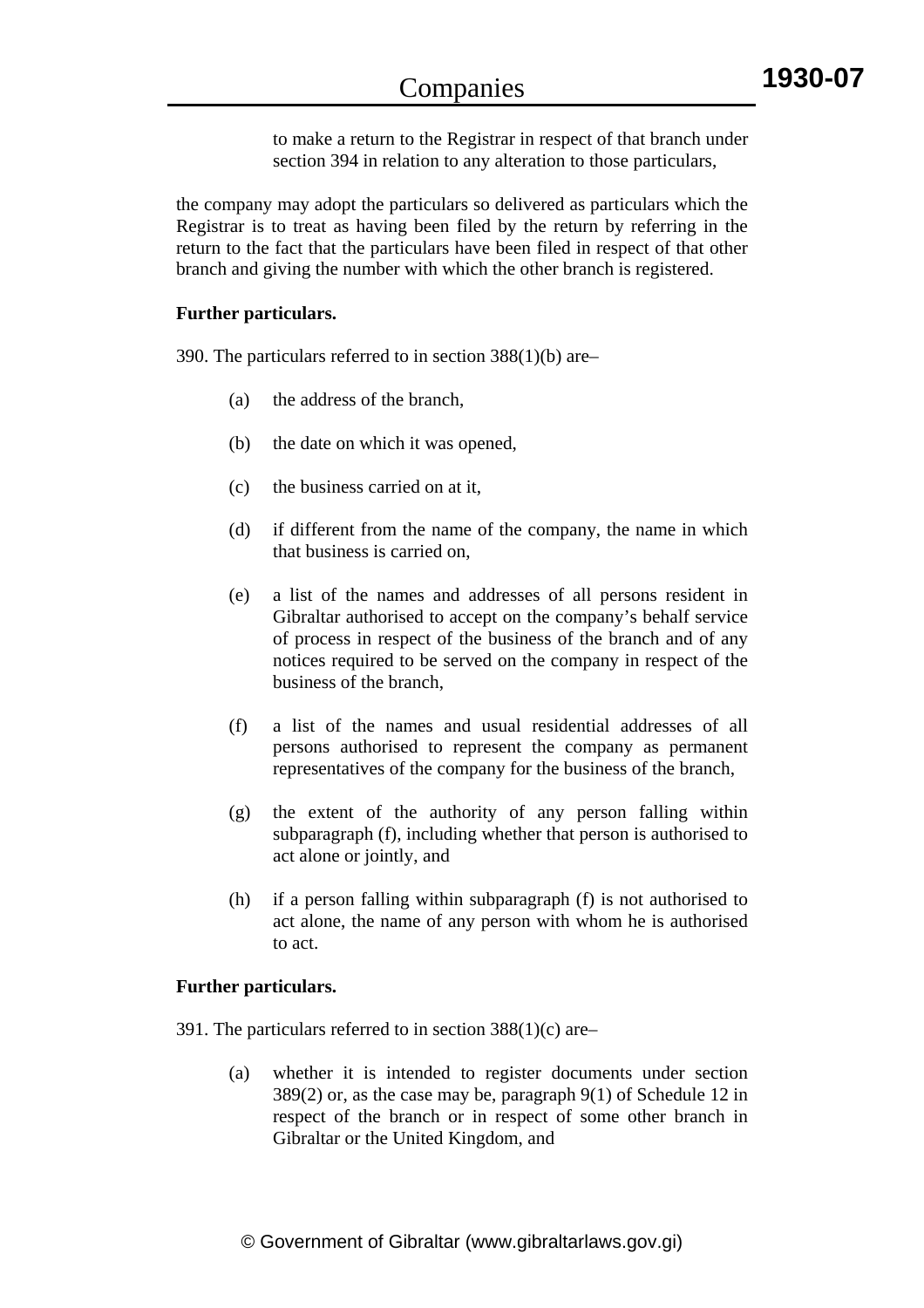(b) if it is, where that other branch is registered and what is its registered number.

### **Documents required.**

392. The first documents referred to in section 388(2) are–

- (a) a certified copy of the charter, statutes or memorandum and articles of the company (or other instrument constituting or defining the company's constitution), and
- (b) if any of the documents mentioned in subparagraph (a) is not written in the English language, a translation of it into English certified in accordance with rule 5 of the Companies Rules to be a correct translation.

### **Further documents required.**

- 393. (1) The second documents referred to in section 388(2) are–
	- (a) copies of the latest accounting documents prepared in relation to a financial period of the company to have been publicly disclosed in accordance with the law of the country in which it is incorporated before the end of the period allowed for compliance with section 388 in respect of the branch or, if earlier, the date on which the company complies with section 388 in respect of the branch, and
	- (b) if any of the documents mentioned in paragraph (a) is not written in the English language, a translation of it into English certified in accordance with rule 5 of the Companies Rules to be a correct translation.

 (2) In subsection (1)(a) "financial period" and "accounting documents" shall be construed in accordance with paragraph 6 of Schedule 12.

#### **Alterations.**

394. (1) If, after a company has delivered a return under section 388(1), any alteration is made in–

- (a) its charter, statutes or memorandum and articles (or other instrument constituting or defining its constitution), or
- (b) any of the particulars referred to in section 388(1),

the company shall, within the time specified in subsection (2), deliver to the Registrar for registration a return containing particulars of the alteration: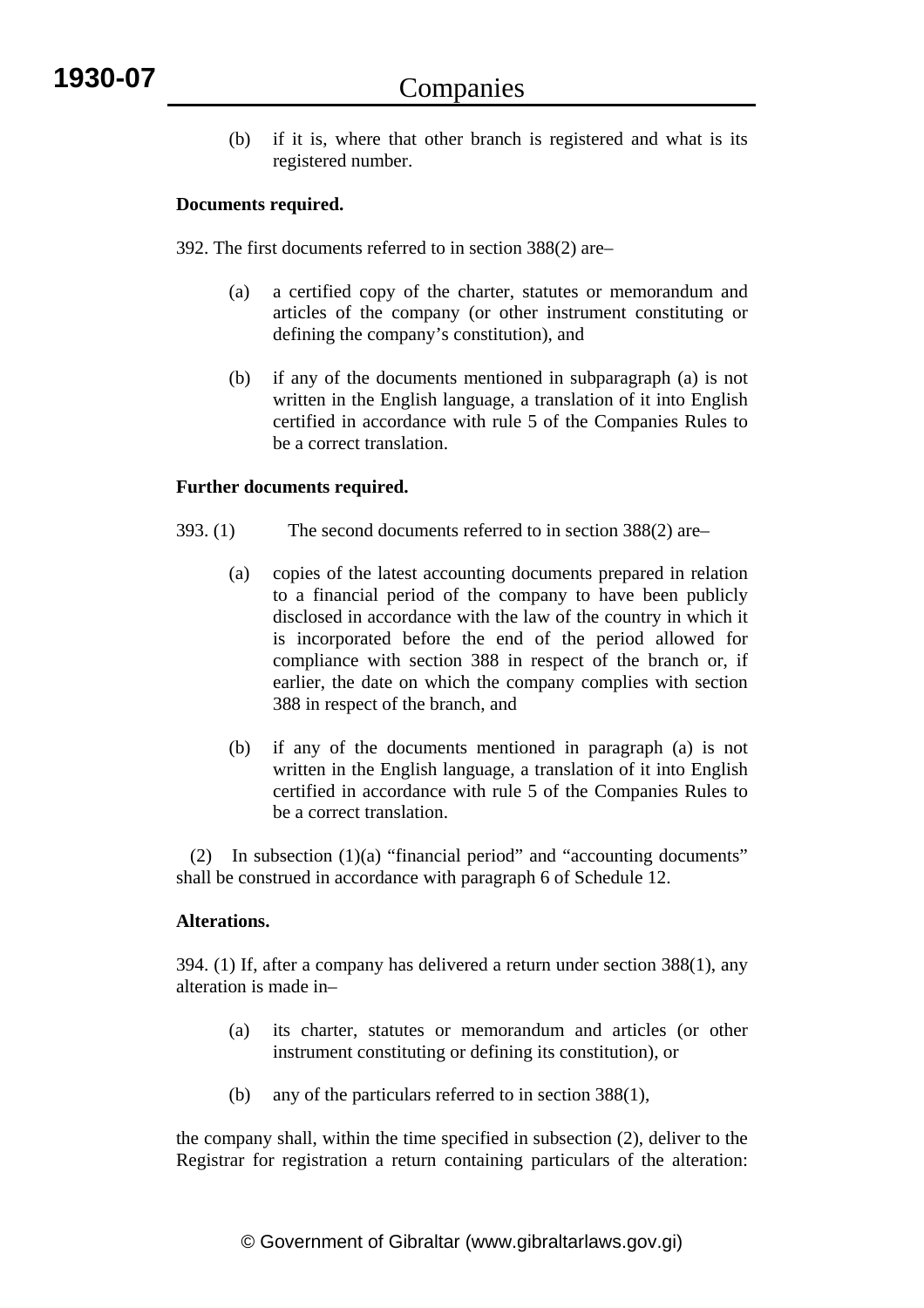provided that in the case of an alteration to any of the documents referred to in paragraph (a), the return shall be accompanied by a certified copy of the document as altered, together with, if the document is not written in the English language, a translation of it into English certified in accordance with rule 5 of the Companies Rules to be a correct translation.

- (2) The time for the delivery of the return required by subsection (1) is–
	- (a) in the case of an alteration in any of the particulars specified in section 390, 21 days after the alteration is made; or
	- (b) in the case of any other alteration, 21 days after the date on which notice of the alteration in question could have been received in Gibraltar in due course of post (if despatched with due diligence).
- (3) Where–
	- (a) a company has more than one branch in Gibraltar, and
	- (b) an alteration relates to more than one of those branches,

subsection (1) shall have effect to require the company to deliver a return in respect of each of the branches to which the alteration relates.

- (4) For the purposes of subsection (3)–
	- (a) an alteration in any of the particulars specified in section 389 shall be treated as relating to every branch of the company (though where the company has more than one branch in Gibraltar a return in respect of an alteration in any of those particulars which gives the branch numbers of two or more such branches shall be treated as a return in respect of each branch whose number is given) but
	- (b) an alteration in the company's charter, statutes or memorandum and articles (or other instrument constituting or defining its constitution) shall only be treated as relating to a branch if the document altered is included in the material registered in respect of it.

#### **Time periods.**

- 395. (1) Subsection (2) applies where–
	- (a) a company's return under section 388(1) includes a statement to the effect mentioned in section 388(3)(b), and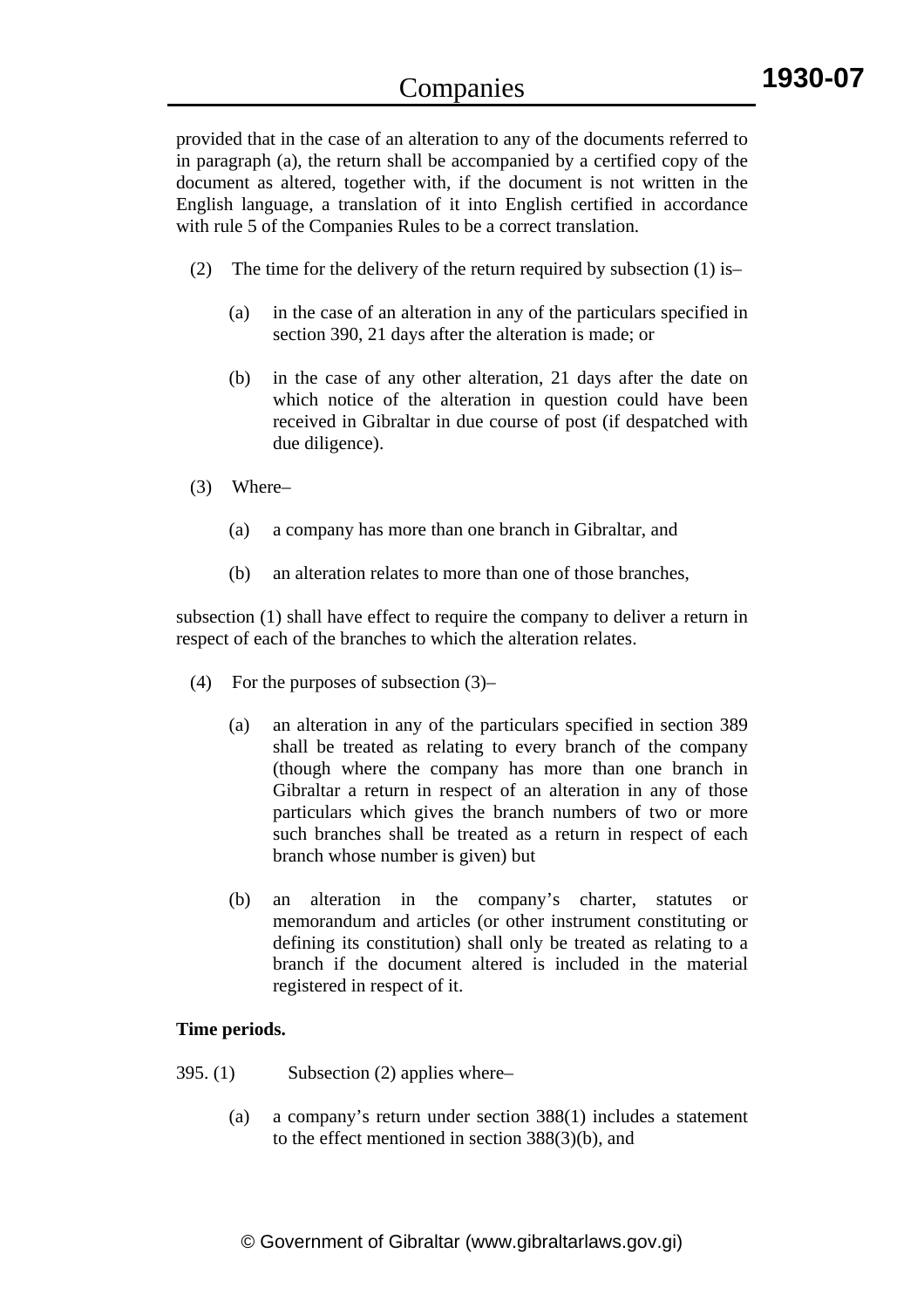(b) the statement ceases to be true so far as concerns the documents specified in section 392.

 (2) The company shall, within the time specified in subsection (3), deliver to the Registrar for registration in respect of the branch to which the return relates–

- (a) the documents specified in section 392, or
- (b) a return–
	- (i) containing a statement to the effect that those documents are included in the material which is registered in respect of another branch of the company in Gibraltar or the United Kingdom, and
	- (ii) stating where the other branch is registered and what is its registered number.

 (3) The time for complying with subsection (2) is 21 days after the date on which notice of the fact that the statement in the earlier return has ceased to be true could have been received in Gibraltar in due course of post (if despatched with due diligence).

 (4) Subsection (2) shall also apply where, after a company has made a return under subsection (2)(b), the statement to the effect mentioned in subsection  $(2)(b)(i)$  ceases to be true.

(5) For the purposes of subsection  $(2)(b)$ , where the company has more than one branch in Gibraltar a return which gives the branch numbers of two or more such branches shall be treated as a return in respect of each branch whose number is given.

#### **PART XV.**  CHANGE IN REGISTRATION REGIME.

# **Change in registration regime.**

396. (1) Where a company ceases to be a company to which Part XIV applies and, immediately after ceasing to be such a company continues to have in Gibraltar a place of business which it had immediately before ceasing to be such a company, it shall be treated for the purposes of Part X of the Act as having established the place of business on the date when it ceased to be a company to which Part XIV applies.

 (2) Where a limited company incorporated outside the United Kingdom and Gibraltar –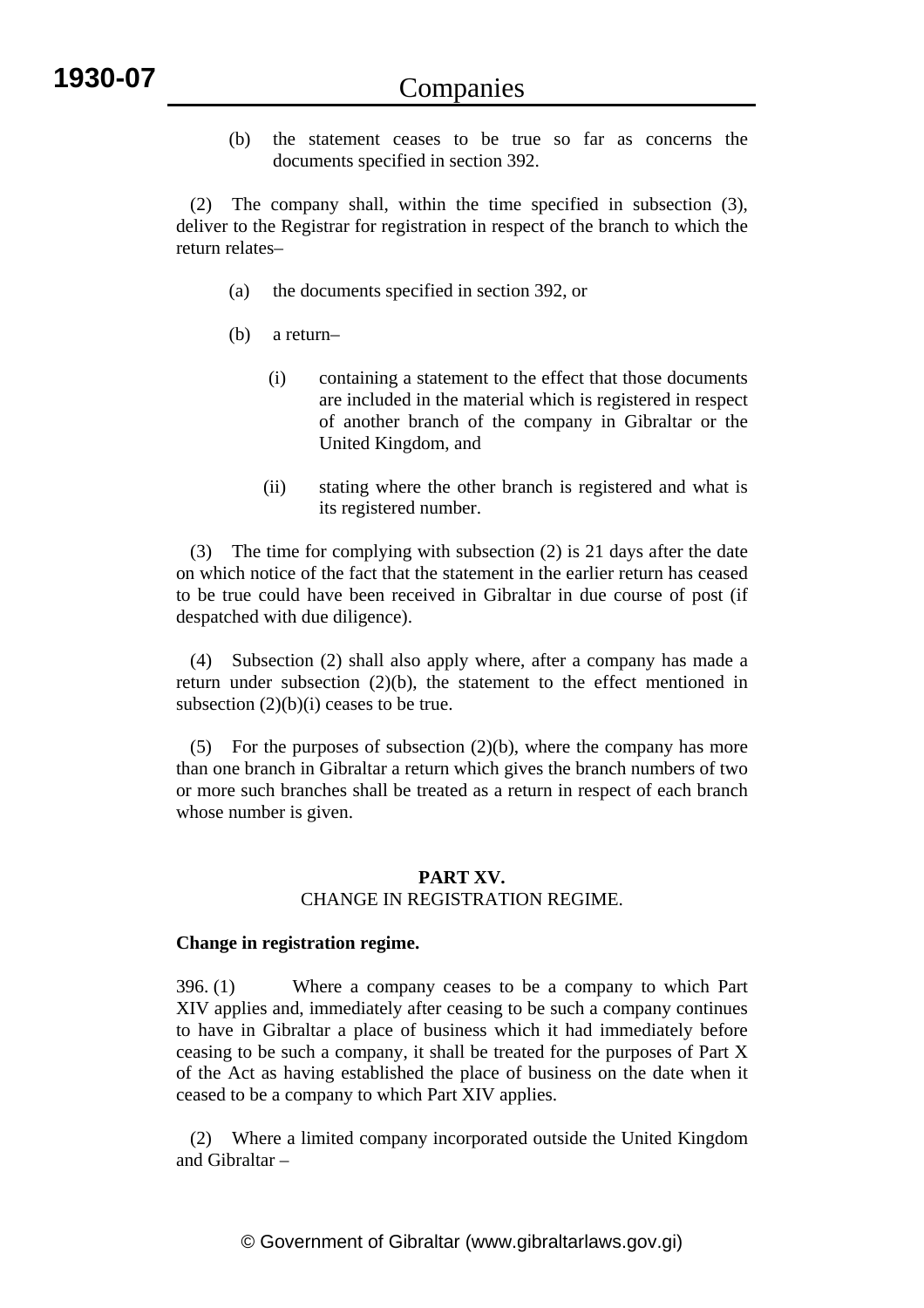- (a) ceases to have a branch in the United Kingdom, and
- (b) both immediately before and immediately after ceasing to do so, has a place of business, but not a branch, in Gibraltar,

it shall be treated for the purposes of Part X of the Act as having established the place of business on the date when it ceased to have a branch in the United Kingdom.

 (3) Section 397 and 398 (transitional provisions in relation to change in registration regime) shall have effect.

#### **Change in registration regime: transitional provisions.**

397. (1) This section applies where a company which becomes a company to which Part XIV applies was, immediately before becoming such a company (referred to in this section as the relevant time), a company to which Part X of the Act applies.

 (2) The company need not include the particulars specified in section  $389(1)(d)$  in the first return to be delivered under section  $388(1)$  to the Registrar if at the relevant time–

- (a) it had an established place of business in Gibraltar,
- (b) it had complied with its obligations under section 358(b) of the Act, and
- (c) it had no outstanding obligation to make a return to the Registrar under section 359 of the Act, so far as concerns any alteration of the kind mentioned in paragraph (b) of that section,

and if it states in the return that the particulars have been previously filed in respect of a place of business of the company, giving the company's registered number.

 (3) The company shall not be required to deliver the documents mentioned in section 392 with the first return to be delivered under section 388(1) to the Registrar if at the relevant time–

- (a) it had an established place of business in Gibraltar,
- (b) it had delivered the documents mentioned in section 358(a) of the Act to the Registrar, and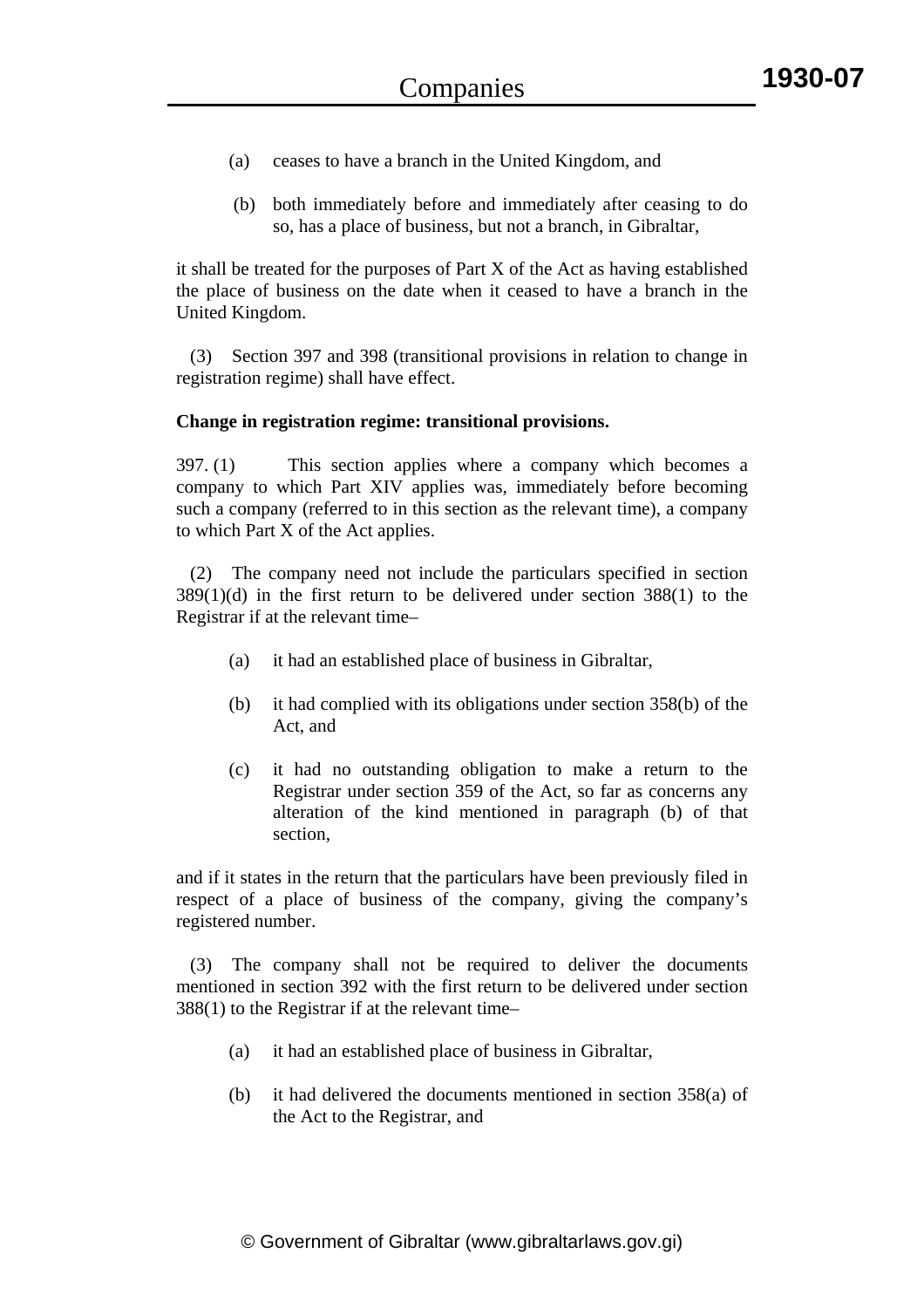(c) it had no outstanding obligation to make a return to the Registrar under section 359 of the Act so far as concerns any alteration in any of the documents mentioned in paragraph (a) of that section,

and if it states in the return that the documents have been previously filed in respect of a place of business of the company, giving the company's registered number.

### **Change in registration regime: further transitional provisions.**

398. (1) This section applies where a company which becomes a company to which Part X of the Act applies was, immediately before becoming such a company (referred to in this section as the relevant time), a company to which Part XIV applies.

 (2) The company shall not be required to deliver the documents mentioned in section 358(a) of the Act to the Registrar if at the relevant time–

- (a) it had a branch in Gibraltar,
- (b) the documents mentioned in section 391 were included in the material registered in respect of the branch, and
- (c) it had no outstanding obligation to make a return to the Registrar under section 394, so far as concerns any alteration in any of the documents mentioned in sub-section  $(1)(a)$  of that section,

and if it states in the return that the documents have previously been filed in respect of a branch of the company, giving the branch's registered number.

 (3) The company need not include the particulars mentioned in section 358(b) of the Act in the return to be delivered under that section to the Registrar if at the relevant time–

- (a) it had a branch in Gibraltar,
- (b) it had complied with its obligations under section 388(1)(a) in respect of the branch, so far as the particulars required by section 389(1)(d) are concerned, and
- (c) it had no outstanding obligation to make a return to the Registrar under section 394, so far as concerns any alteration in any of the particulars required by section 389(1)(d),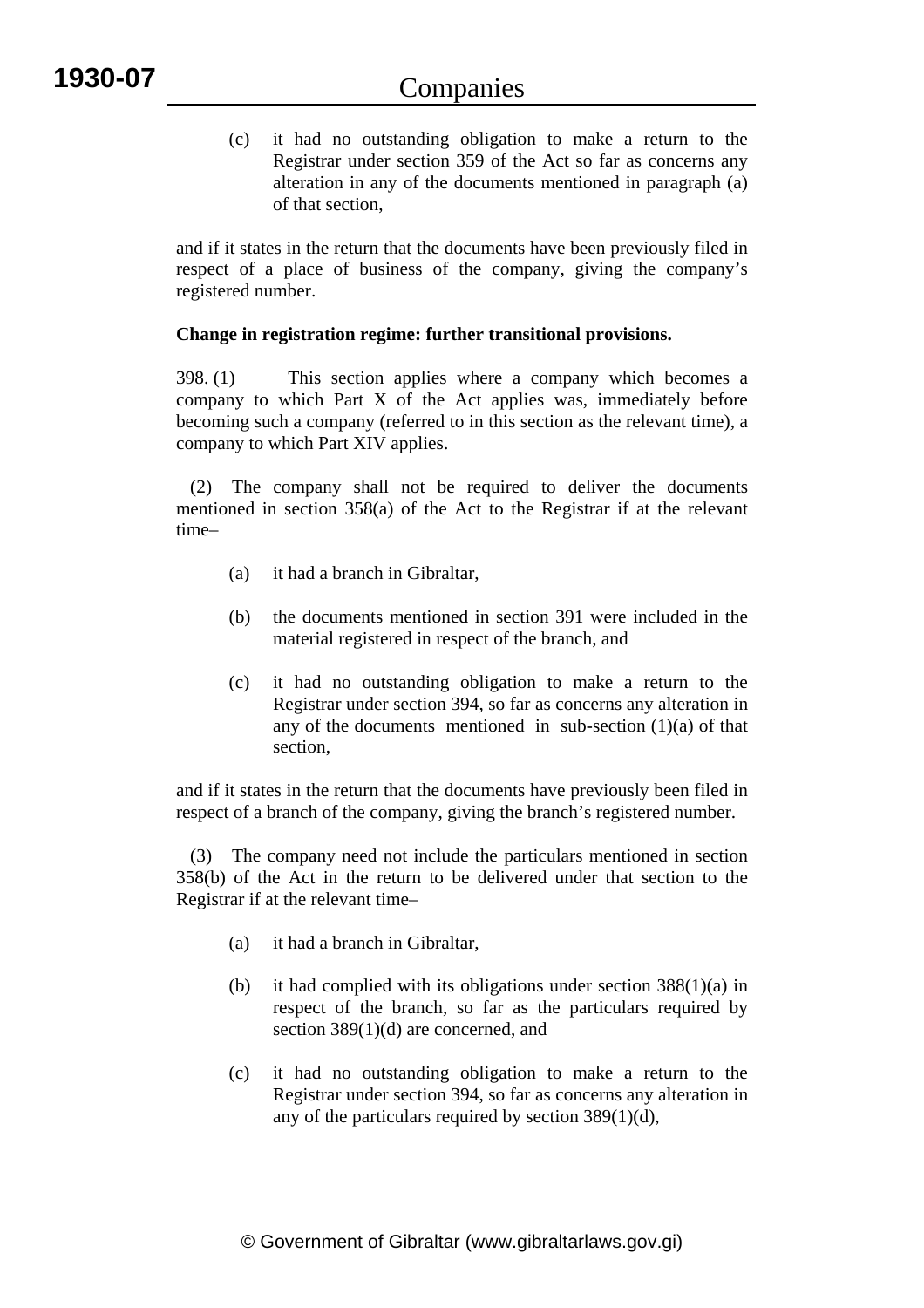and if it states in the return that the particulars have been previously filed in respect of a branch of the company, giving the branch's registered number.

Where subsection  $(3)$  applies, the reference in section 359(b) of the Act to the list of the directors shall be construed as a reference to the list contained in the return under section 388(1) with any alterations in respect of which a return under section 394(1) has been made.

#### **Duty to state name, etc.**

399. (1) Every company to which Part XIV applies shall, in the case of each branch of the company registered under section 388, cause the following particulars to be stated in legible characters in all letter paper and order forms used in carrying on the business of the branch–

- (a) the place of registration of the branch, and
- (b) the registered number of the branch.

 (2) Every company to which Part XIV applies, which is not incorporated in a member State and which is required by the law of the country in which it is incorporated to be registered under section 388, shall, in the case of each branch of the company, cause the following particulars to be stated in legible characters in all letter paper and order forms used in carrying on the business of the branch–

- (a) the identity of the registry in which the company is registered in its country of incorporation, and
- (b) the number with which it is registered.

 (3) Every company to which Part XIV applies and which is not incorporated in a member State shall, in the case of each branch of the company registered under section 388, cause the following particulars to be stated in legible characters in all letter paper and order forms used in carrying on the business of the branch–

- (a) the legal form of the company,
- (b) the location of its head office, and
- (c) if applicable, the fact that it is being wound up.

#### **Service of documents: companies to which Part XIV applies.**

400. (1) This section applies to any company to which Part XIV applies.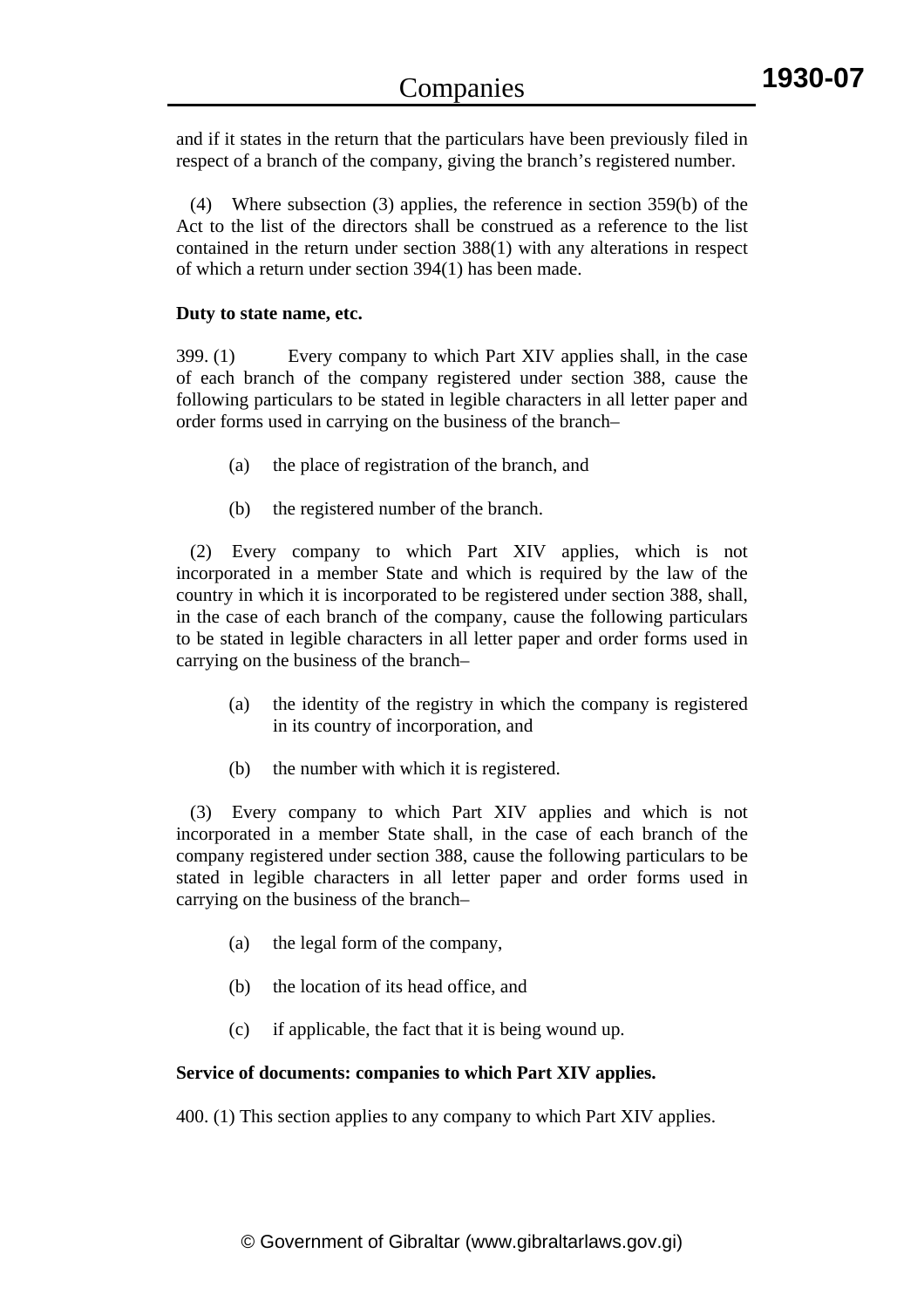(2) Any process or notice required to be served on a company to which this section applies in respect of the carrying on of the business of a branch registered by it under section 388 is sufficiently served if –

- (a) addressed to any person whose name has, in respect of the branch, been delivered to the Registrar as a person falling within section 390(e), and
- (b) left at or sent by post to the address for that person which has been so delivered.
- $(3)$  Where
	- (a) a company to which this section applies makes default, in respect of a branch, in delivering to the Registrar the particulars mentioned in section 390(e), or
	- (b) all the persons whose names have, in respect of a branch, been delivered to the Registrar under section 388 as persons falling within section 390(e) are dead or have ceased to reside in Gibraltar, or refuse to accept service on the company's behalf, or for any reason cannot be served,

a document may be served on the company in respect of the carrying on of the business of the branch by leaving it at, or sending it by post to, any place of business established by the company in Gibraltar.

 (4) Where a company to which this section applies has more than one branch in Gibraltar, any notice or process required to be served on the company which is not required to be served in respect of the carrying on of the business of one branch rather than another shall be treated for the purposes of this section as required to be served in respect of the carrying on of the business of each of its branches.

### **Documents to be filed on cessation of business: companies to which Part XIV applies.**

401. If a company to which Part XIV applies closes a branch in Gibraltar, it shall forthwith give notice of that fact to the Registrar; and from the date on which notice is so given it is no longer obliged to deliver documents to the Registrar in respect of that branch.

#### **Penalties for non-compliance.**

402. If a company fails to comply with sections 388 to 396 or section 401, the company and every officer or agent of the company who knowingly and wilfully authorises or permits the default is liable on summary conviction to a fine not exceeding level 3 on the standard scale, and in the case of a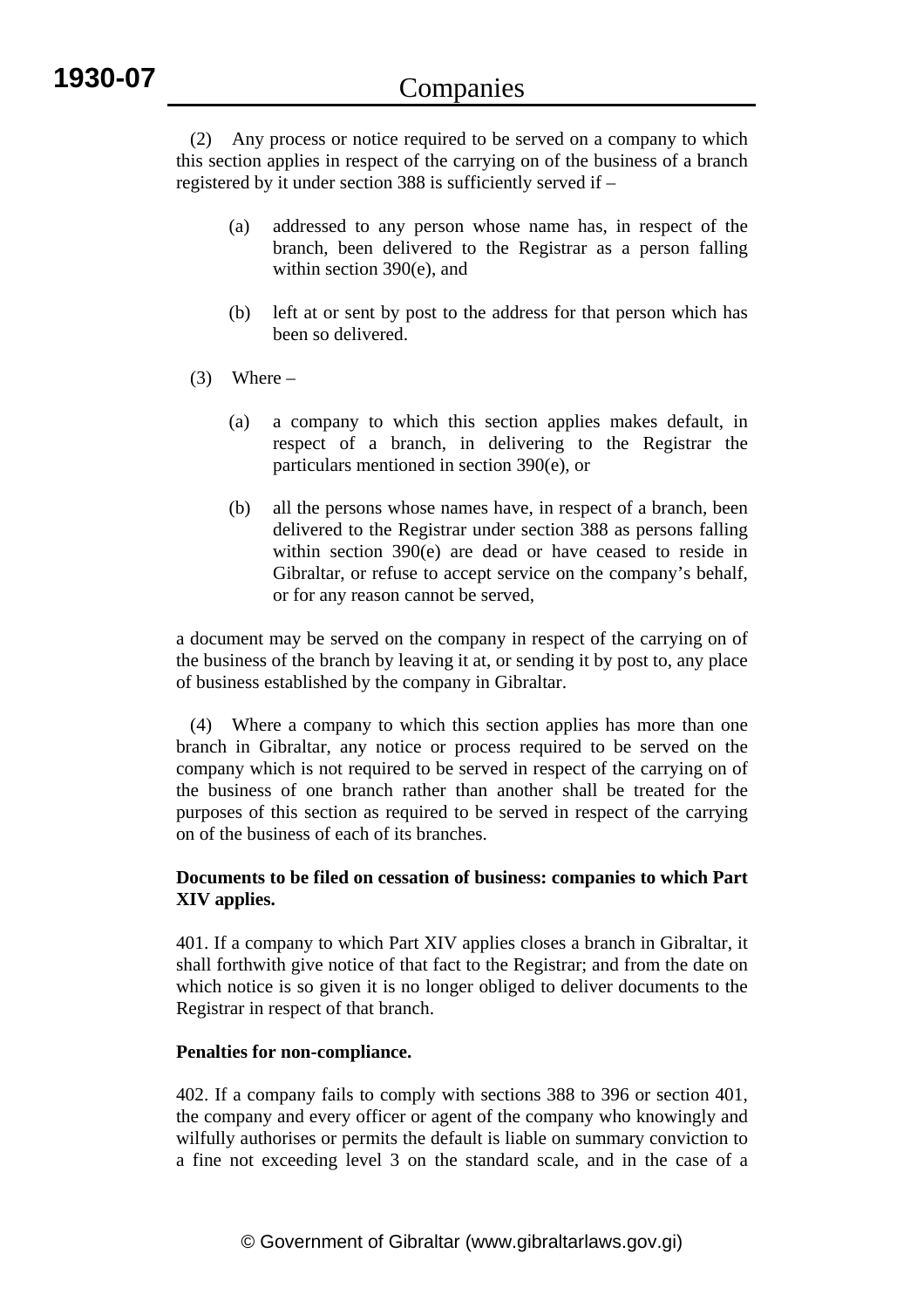continuing offence, to a daily default fine not exceeding level 1 on the standard scale for continued contravention.

# **Delivery of accounts and reports: companies to which the Eleventh Company Law Directive applies.**

- 403. (1) This section applies to any limited company which–
	- (a) is incorporated outside the United Kingdom and Gibraltar,
	- (b) has a branch in Gibraltar, and
	- (c) is not an institution to which Schedule 11 applies.

 (2) Schedule 12 (delivery of accounts and reports) shall have effect in relation to any company to which this section applies.

# **PART XVI.**  PARTICULARS TO BE DELIVERED TO REGISTRAR: WINDING UP, ETC.

### **Particulars to be delivered to the Registrar: winding up.**

404. (1) Subject to subsection (8), where a company to which Part XIV applies is being wound up, it shall deliver to the Registrar for registration a return in the prescribed form containing the following particulars–

- (a) the name of the company;
- (b) whether the company is being wound up by an order of a court and, if so, the name and address of the court and the date of the order;
- (c) if the company is not being so wound up, as a result of what action the winding up has commenced;
- (d) whether the winding up has been instigated by–
	- (i) the company's members;
	- (ii) the company's creditors; or
	- (iii) some other person or persons,

 and, in the case of (iii) the identity of that person or those persons shall be given; and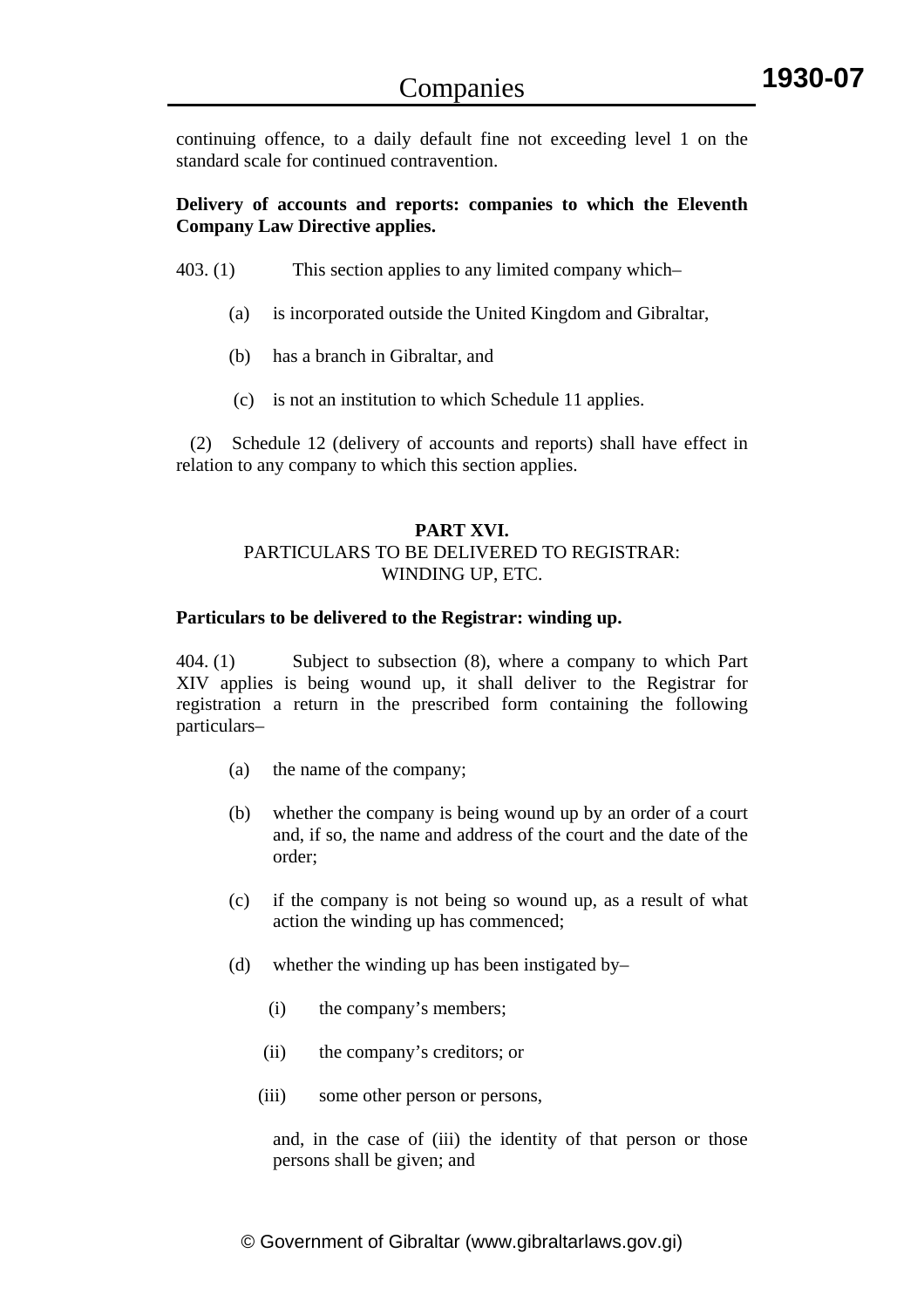(e) the date on which the winding up became or will become effective.

 (2) The period allowed for delivery of a return under subsection (1) is 14 days from the date on which the winding up begins.

 (3) Subject to subsection (8), a person appointed to be the liquidator of a company to which Part XIV applies, shall deliver to the Registrar for registration a return in the prescribed form containing the following particulars–

- (a) his name and address,
- (b) the date of his appointment, and
- (c) a description of such of his powers, if any, as are derived otherwise than from the general law or the company's constitution.

 (4) The period allowed for delivery of a return under subsection (3) is 14 days from the date of the liquidator's appointment.

 (5) Subject to subsection (8), the liquidator of a company to which Part XIV applies, shall deliver to the Registrar for registration a return in the prescribed form upon the occurrence of the following events–

- (a) the termination of the winding up of the company, and
- (b) the company ceasing to be registered, in circumstances where ceasing to be registered is an event of legal significance:

Provided that the following particulars shall be given–

- (i) in the case of subparagraph (a), the name of the company and the date on which the winding up terminated; and
- (ii) in the case of subparagraph (b), the name of the company and the date on which the company ceased to be registered.

 (6) The period allowed for delivery of a return under subsection (5) is 14 days from the date of the event concerned.

 (7) The obligation to deliver a return under subsections (1), (3) or (5) shall apply in respect of each branch which the company has in Gibraltar, (though where the company has more than one branch in Gibraltar, a return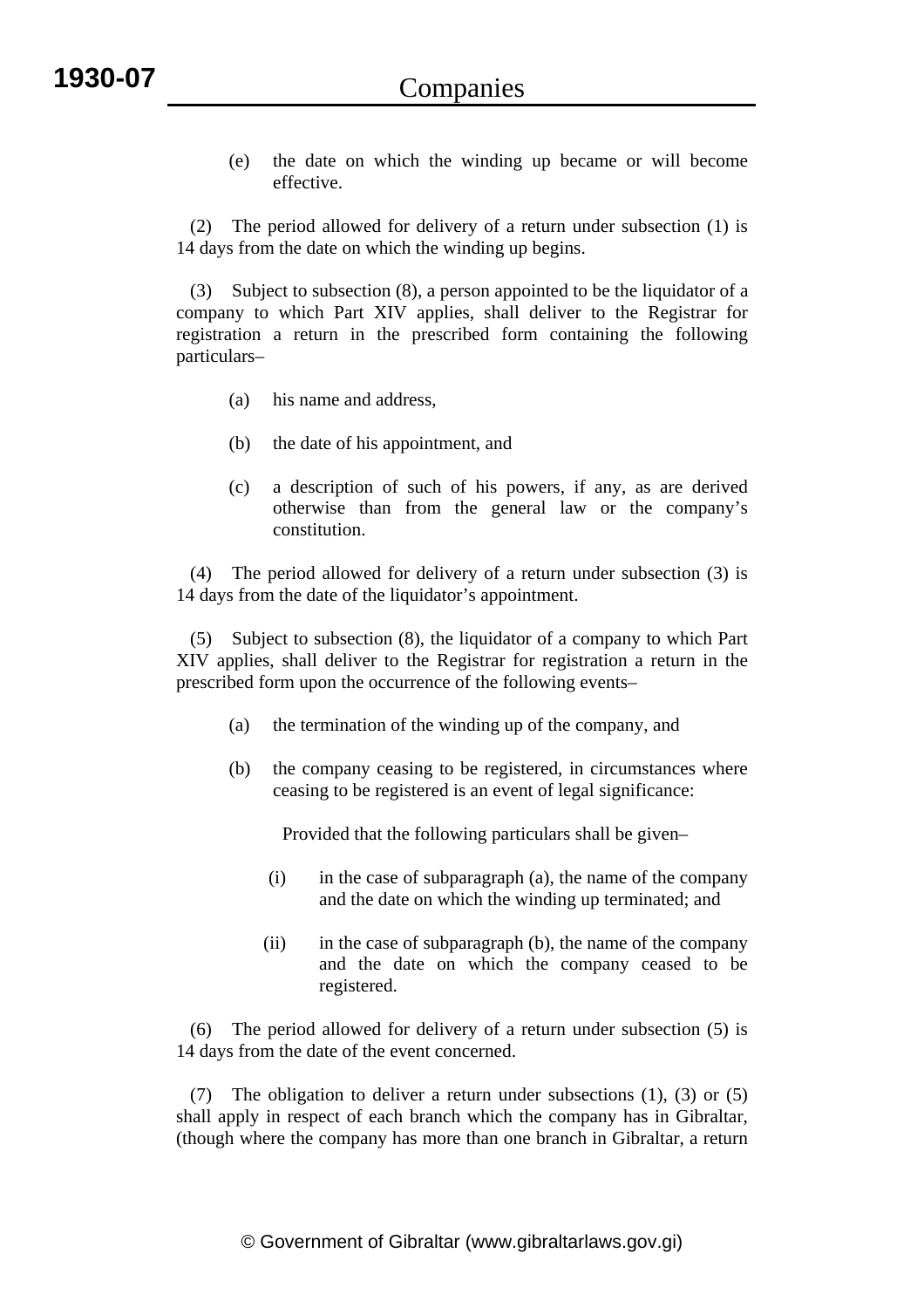which gives the branch numbers of two or more such branches is to be regarded as a return in respect of each branch whose number is given).

No return is required under subsections  $(1)$ ,  $(3)$  or  $(5)$  in respect of a winding up under Part IX of the Act.

#### **Particulars to be delivered to the Registrar: insolvency proceedings, etc.**

405. (1) Where a company to which Part XIV applies becomes subject to any of the following proceedings (other than proceedings for the winding up of the company), that is to say, insolvency proceedings or an arrangement or composition or any analogous proceedings, it shall deliver to the Registrar for registration in the prescribed form, a return containing the following particulars–

- (a) the name of the company;
- (b) whether the proceedings are by order of a court and, if so, the name and address of the court and the date of the order;
- (c) if the proceedings are not by order of a court, as a result of what action the proceedings have been commenced;
- (d) whether the proceedings have been instigated by–
	- (i) the company's members;
	- (ii) the company's creditors; or
	- (iii) some other person or persons,

 and in the case of (iii), the identity of that person or those persons shall be given; and

(e) the date on which the proceedings became or will become effective.

 (2) Where a company to which Part XIV applies ceases to be subject to any of the proceedings mentioned in subsection (1), it shall deliver to the Registrar for registration a return containing the following particulars–

- (a) the name of the company; and
- (b) the date on which it ceased to be subject to the proceedings.

 (3) The period allowed for delivery of a return under subsection (1) or (2) is 14 days from the date on which the company becomes subject or, as the case may be, ceases to be subject to the proceedings concerned.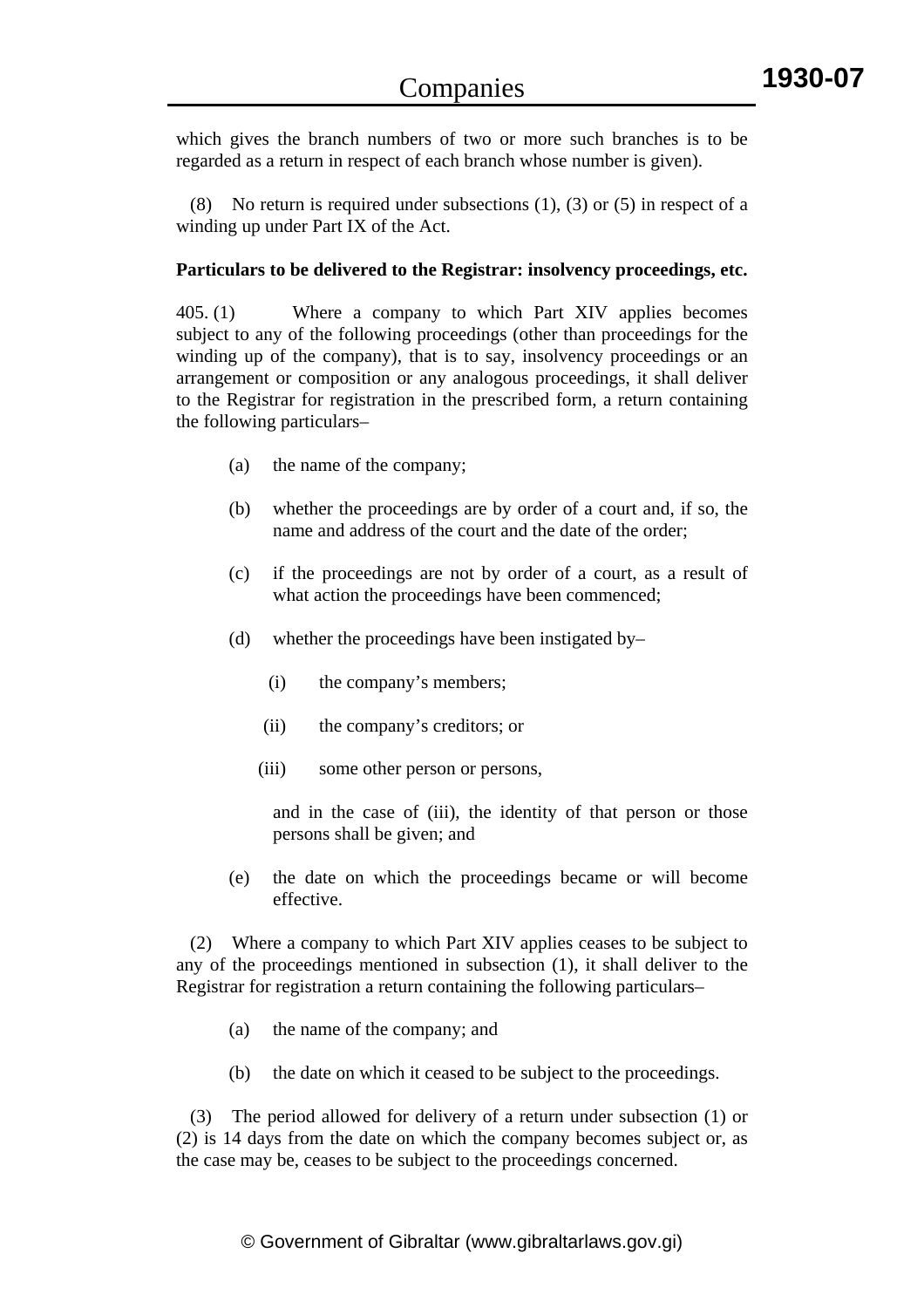(4) The obligation to deliver a return under this section shall apply in respect of each branch which the company has in Gibraltar (though where the company has more than one branch in Gibraltar, a return which gives the branch number of two or more such branches is to be regarded as a return in respect of each branch whose number is given).

### **Penalty for non-compliance.**

406. (1) If a company fails to comply with section  $404(1)$  or  $405(1)$ or (2) within the period allowed for compliance, it, and every person who immediately before the end of that period was a director of it, is guilty of an offence and liable on summary conviction to a fine not exceeding level 4 on the standard scale and, for continued contravention, to a daily default fine not exceeding level 1 on the standard scale.

 (2) If a liquidator fails to comply with section 404(3) or (5) within the period allowed for compliance, he is guilty of an offence and liable on summary conviction to a fine not exceeding level 4 on the standard scale and, for continued contravention, to a daily default fine not exceeding level 1 on the standard scale.

 (3) It is a defence for a person charged with an offence under this section to prove that he took all reasonable steps for securing compliance with the requirements concerned.

#### **Disclosure of branches.**

407. (1) A director's report prepared in accordance with section 8 of the Companies (Accounts) Act, 1999 shall contain an indication of the existence of branches of the company outside Gibraltar. *Act. 1999 No. 29.*

(2) Subsection (1) shall not apply in relation to an unlimited company.

 (3) The directors of a company need not comply with this section in preparing a director's report for a financial year of the company commencing before the 1st day of July,1997.

#### **Transitional provisions.**

408. Schedule 13 (Transitional provisions) shall have effect.

#### **Consequential amendments.**

409. The provisions of Schedule 14 (Consequential amendments) shall have effect.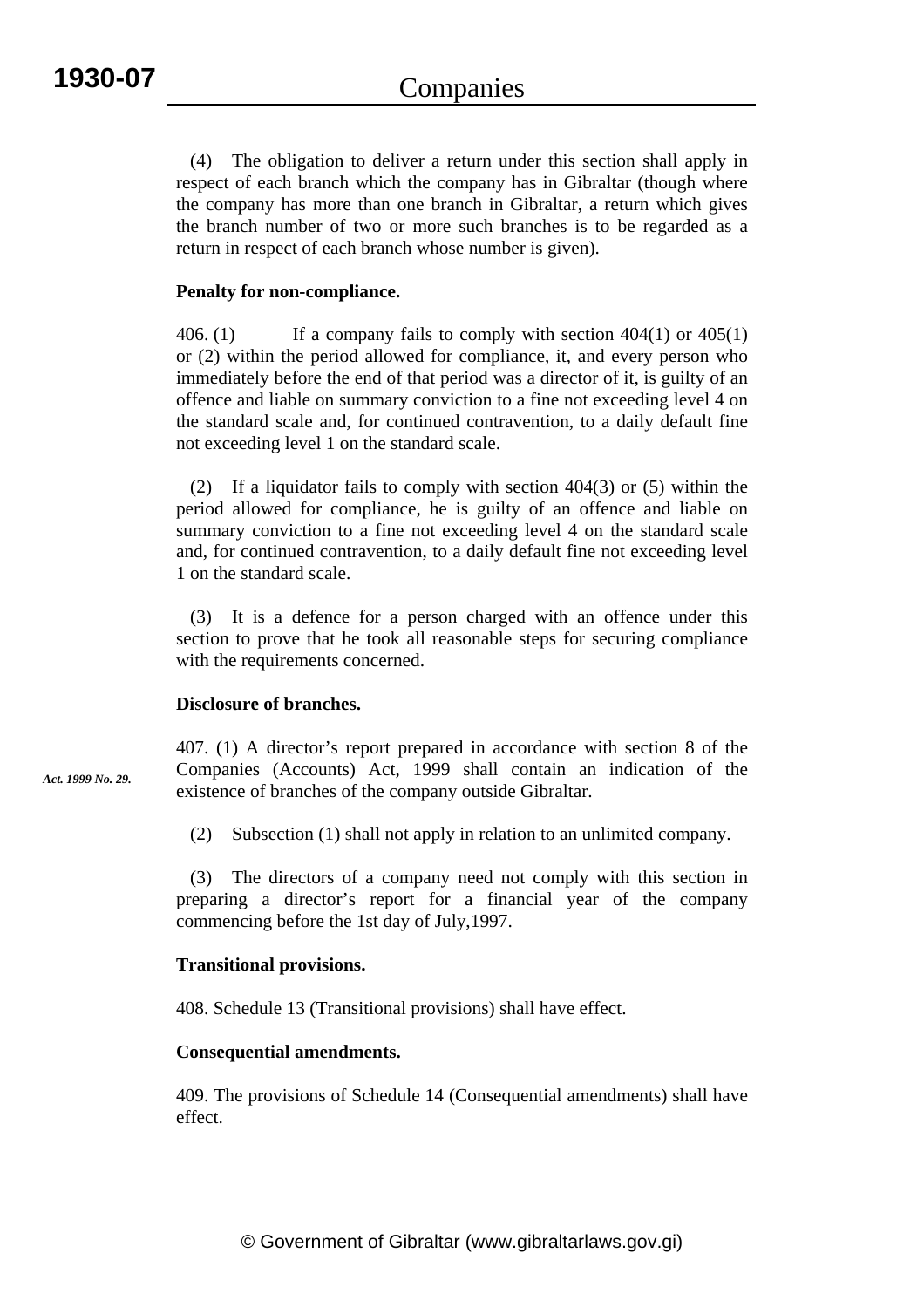### **SCHEDULE 1**

Sections 2, 10, 160 and 383

# **TABLE A.**

#### **REGULATIONS FOR MANAGEMENT OF A COMPANY LIMITED BY SHARES.**

#### *Preliminary.*

1. (1) In these Regulations,–

"the Act" means the Companies Act.

 (2) When any provision of the Act is referred to, the reference is to that provision as modified by any statute for the time being in force.

 (3) Unless the context otherwise requires, expressions defined in the Act or any statutory modification thereof in force at the date at which these Regulations become binding on the company, shall have the meanings so defined.

#### *Shares.*

2. Subject to the provisions (if any) in that behalf of the memorandum of association, and without prejudice to any special rights previously conferred on the holders of existing shares, any share may be issued with such preferred, deferred or other special rights, or such restrictions, whether in regard to dividend, voting, return of share capital or otherwise, as the company may from time to time by special resolution determine, and any preference share may, with the sanction of a special resolution, be issued on the terms that it is, or at the option of the company is liable, to be redeemed.

3. If at any time the share capital is divided into different classes of shares, the rights attached to any class (unless otherwise provided by the terms of issue of the shares of that class) may be varied with the consent in writing of the holders of three-fourths of the issued shares of that class, or with the sanction of an extraordinary resolution passed at a separate general meeting of the holders of the shares of the class. To every such separate general meeting the provisions of these Regulations relating to general meetings shall *mutatis mutandis* apply, but so that the necessary quorum shall be two persons at least holding or representing by proxy one-third of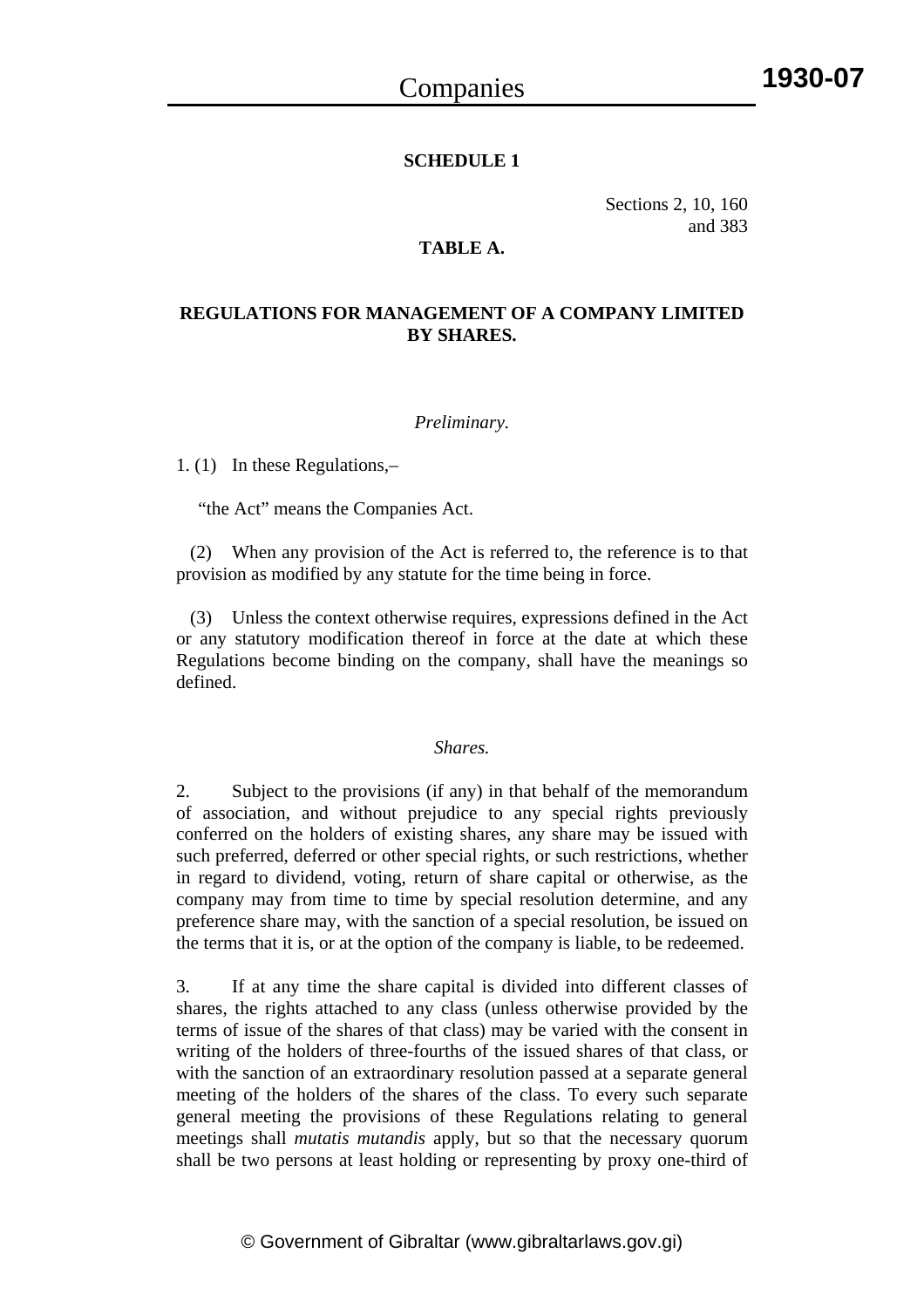the issued shares of the class and that any holder of shares of the class present in person or by proxy may demand a poll.

4. Every person whose name is entered as a member in the register of members shall, without payment, be entitled to a certificate under the seal of the company, if the company has a seal for use in Gibraltar, or otherwise signed by the authorized signatories of the company specifying the share or shares held by him and the amount paid up thereon, provided that in respect of a share or shares held jointly by several persons the company shall not be bound to issue more than one certificate, and delivery of a certificate for a share to one of several joint holders shall be sufficient delivery to all.

5. If a share certificate is defaced, lost or destroyed, it may be renewed on payment of such fee (if any) not exceeding five pence, and on such terms (if any) as to evidence and indemnity, as the directors think fit.

6. No part of the funds of the company shall directly or indirectly be employed in the purchase of, or in loans upon the security of, the company's shares, but nothing in this regulation shall prohibit transactions mentioned in the proviso to section 72(1) of the Act.

# *Lien.*

7. The company shall have a lien on every share (not being a fully-paid share) for all moneys (whether presently payable or not) called or payable at a fixed time in respect of that share, and the company shall also have a lien on all shares (other than fully-paid shares) standing registered in the name of a single person for all moneys presently payable by him or his estate to the company; but the directors may at any time declare any share to be wholly or in part exempt from the provisions of this regulation. The company's lien (if any) on a share shall extend to all dividends payable thereon.

8. The company may sell, in such manner as the directors think fit, any shares on which the company has a lien but no sale shall be made unless some sum in respect of which the lien exists is presently payable, nor until the expiration of fourteen days after a notice in writing, stating and demanding payment of such part of the amount in respect of which the lien exists as is presently payable, has been given to the registered holder for the time being of the share, or the person entitled thereto by reason of his death or bankruptcy.

9. For giving effect to any such sale the directors may authorize some person to transfer the shares sold to the purchaser thereof. The purchaser shall be registered as the holder of the shares comprised in any such transfer and he shall not be bound to see to the application of the purchase money, nor shall his title to the shares be affected by any irregularity or invalidity in the proceedings in reference to the sale.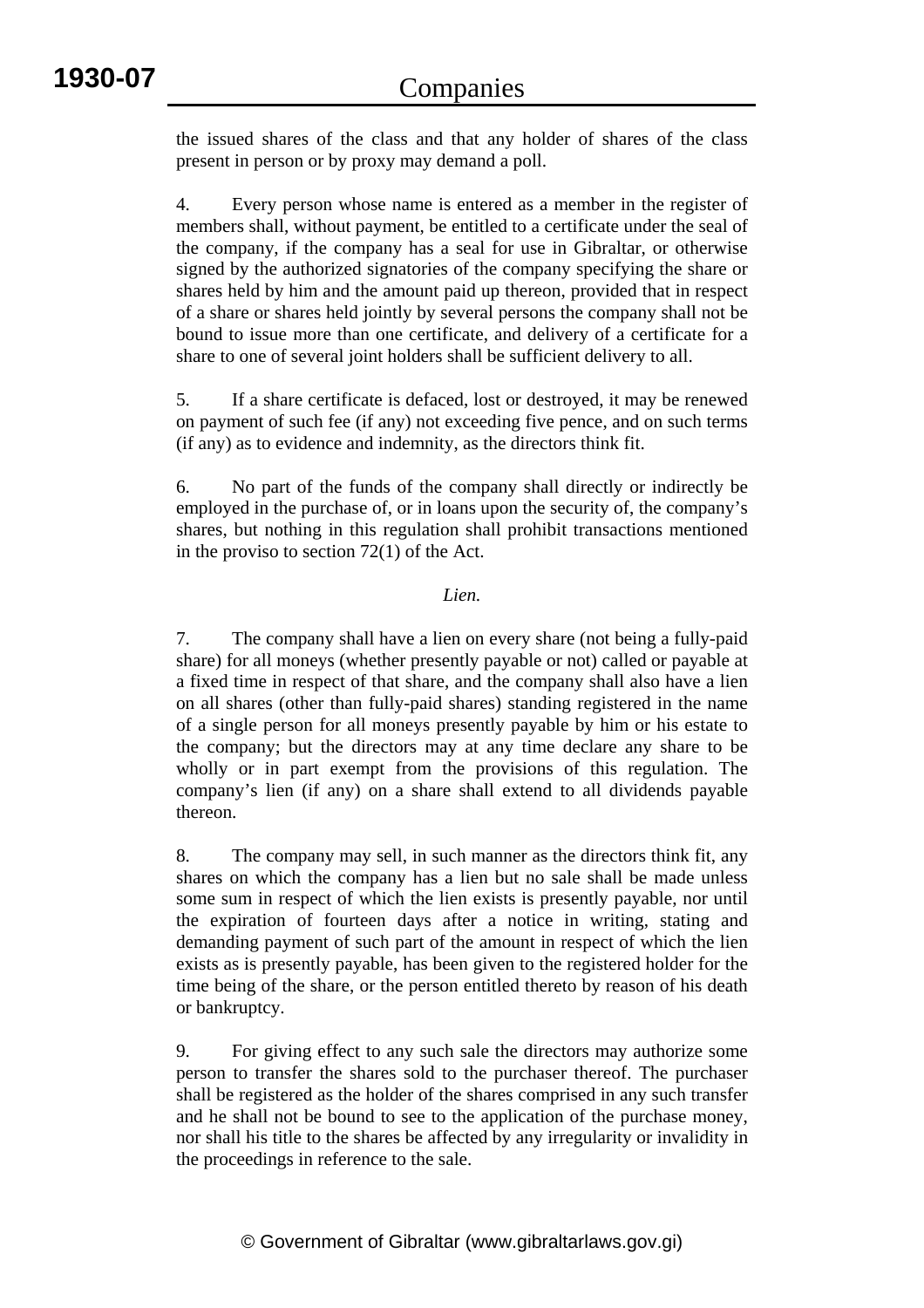10. The proceeds of the sale shall be received by the company and applied in payment of such part of the amount in respect of which the lien exists as is presently payable, and the residue shall (subject to a like lien for sums not presently payable as existed upon the shares prior to the sale) be paid to the person entitled to the shares at the date of the sale.

#### *Calls on Shares.*

11. The directors may from time to time make calls upon the members in respect of any moneys unpaid on their shares provided that no call shall exceed one-fourth of the nominal amount of the share, or be payable at less than one month from the last call; and each member shall (subject to receiving at least fourteen days' notice specifying the time or times of payment) pay to the company at the time or times so specified the amount called on his shares.

12. The joint holders of a share shall be jointly and severally liable to pay all calls in respect thereof.

13. If a sum called in respect of a share is not paid before or on the day appointed for payment thereof, the person from whom the sum is due shall pay interest upon the sum at the rate of £5 per cent per annum from the day appointed for the payment thereof to the time of the actual payment, but the directors shall be at liberty to waive payment of that interest wholly or in part.

14. The provisions of these Regulations as to the liability of joint holders and as to payment of interest shall apply in the case of non-payment of any sum which, by the terms of issue of a share, becomes payable at a fixed time, whether on account of the amount of the share, or by way of premium, as if the same had become payable by virtue of a call duly made and notified.

15. The directors may make arrangements on the issue of shares for difference between the holders in the amount of calls to be paid and in times of payment.

16. The directors may, if they think fit, receive from any member willing to advance the same all or any part of the moneys uncalled and unpaid upon any shares held by him; and upon all or any of the moneys so advanced may (until the same would, but for such advance, become presently payable) pay interest at such rate (not exceeding, without the sanction of the company in general meeting, six per cent) as may be agreed upon between the member paying the sum in advance and the directors.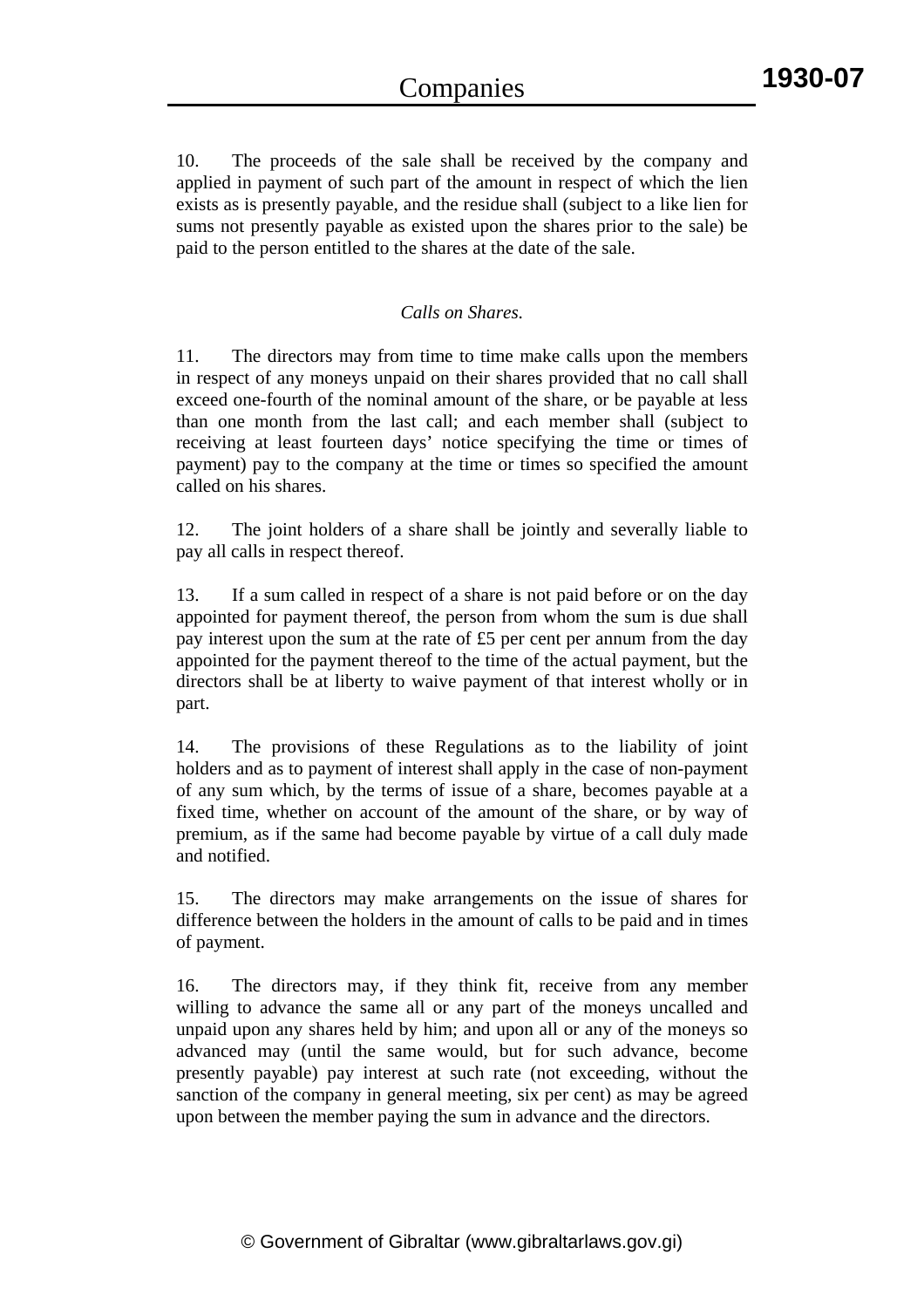# Companies

# *Transfer and Transmission of Shares.*

17. The instrument of transfer of any share shall be executed by or on behalf of the transferor and transferee, and the transferor shall be deemed to remain a holder of the share until the name of the transferee is entered in the register of members in respect thereof.

18. Shares shall be transferred in the following form, or in any usual or common form which the directors shall approve:–

"I, A.B., of , in consideration of the sum of  $\angle$  , paid to me, by C. D. of (hereinafter called 'the said transferee') do hereby transfer to the said transferee the share [*or shares*] numbered in the undertaking called the Company Limited, to hold unto the said transferee, subject to the several conditions on which I hold the same: and I, the said transferee, do hereby agree to take the said share [*or shares*] subject to the conditions aforesaid. As witness our hands the day of

Witness to the signatures of etc."

19. The directors may decline to register any transfer of shares, not being fully paid shares, to a person of whom they do not approve, and may also decline to register any transfer of shares on which the company has a lien. The directors may also suspend the registration of transfers during the fourteen days immediately preceding the ordinary general meeting in each year. The directors may decline to recognize any instrument of transfer unless–

- (a) a fee not exceeding thirteen pence is paid to the company in respect thereof; and
- (b) the instrument of transfer is accompanied by the certificate of the shares to which it relates, and such other evidence as the directors may reasonably require to show the right of the transferor to make the transfer.

If the directors refuse to register a transfer of any shares, they shall within two months after the date on which the transfer was lodged with the company send to the transferee notice of the refusal.

20. The legal personal representatives of a deceased sole holder of a share shall be the only persons recognized by the company as having any title to the share. In the case of a share registered in the names of two or more holders, the survivors or survivor, or the legal personal representatives of the deceased survivor, shall be the only persons recognized by the company as having any title to the share.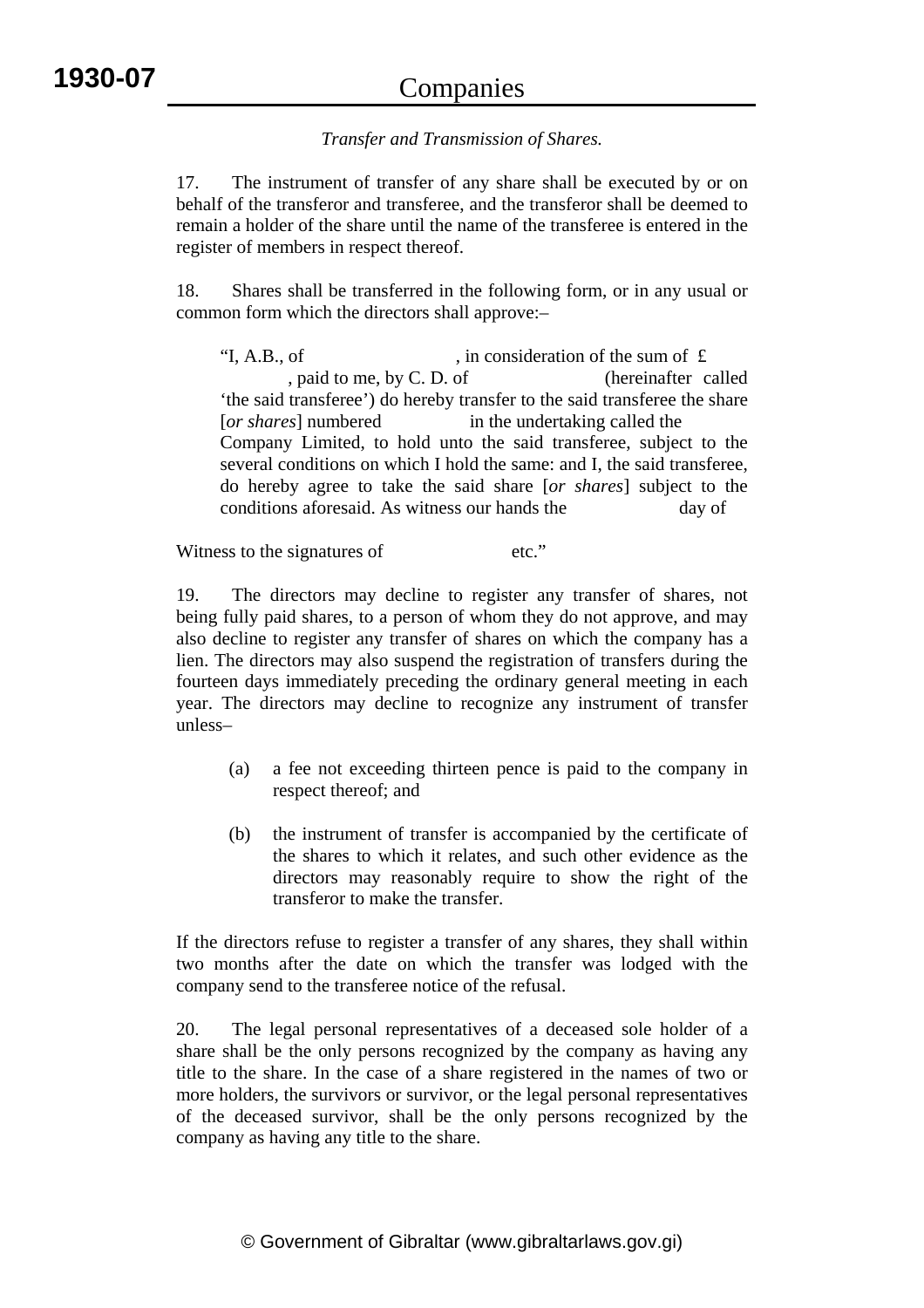21. Any person becoming entitled to a share in consequence of the death or bankruptcy of a member shall, upon such evidence being produced as may from time to time be properly required by the directors, have the right, either to be registered as a member in respect of the share or, instead of being registered himself, to make such transfer of the share as the deceased or bankrupt person could have made; but the directors shall, in either case, have the same right to decline or suspend registration as they would have had in the case of a transfer of the share by the deceased or bankrupt person before the death or bankruptcy.

22. A person becoming entitled to a share by reason of the death or bankruptcy of the holder shall be entitled to the same dividends and other advantages to which he would be entitled if he were the registered holder of the share, except that he shall not, before being registered as a member in respect of the share, be entitled in respect of it to exercise any right conferred by membership in relation to meetings of the company.

# *Forfeiture of Shares.*

23. If a member fails to pay any call or instalment of a call on the day appointed for payment thereof, the directors may, at any time thereafter during such time as any part of such call or instalment remains unpaid, serve a notice on him requiring payment of so much of the call or instalment as is unpaid, together with any interest which may have accrued.

24. The notice shall name a further day (not earlier than the expiration of fourteen days from the date of the notice) on or before which the payment required by the notice is to be made, and shall state that in the event of non– payment at or before the time appointed the shares in respect of which the call was made will be liable to be forfeited.

25. If the requirements of any such notice as aforesaid are not complied with, any share in respect of which the notice has been given may at any time thereafter, before the payment required by the notice has been made, be forfeited by a resolution of the directors to that effect.

26. A forfeited share may be sold or otherwise disposed of on such terms and in such manner as the directors think fit, and at any time before a sale or disposition the forfeiture may be cancelled on such terms as the directors think fit.

27. A person whose shares have been forfeited shall cease to be a member in respect of the forfeited shares, but shall, notwithstanding, remain liable to pay to the company all moneys which at the date of forfeiture, were presently payable by him to the company in respect of the shares, but his liability shall cease if and when the company receive payment in full of the nominal amount of the shares.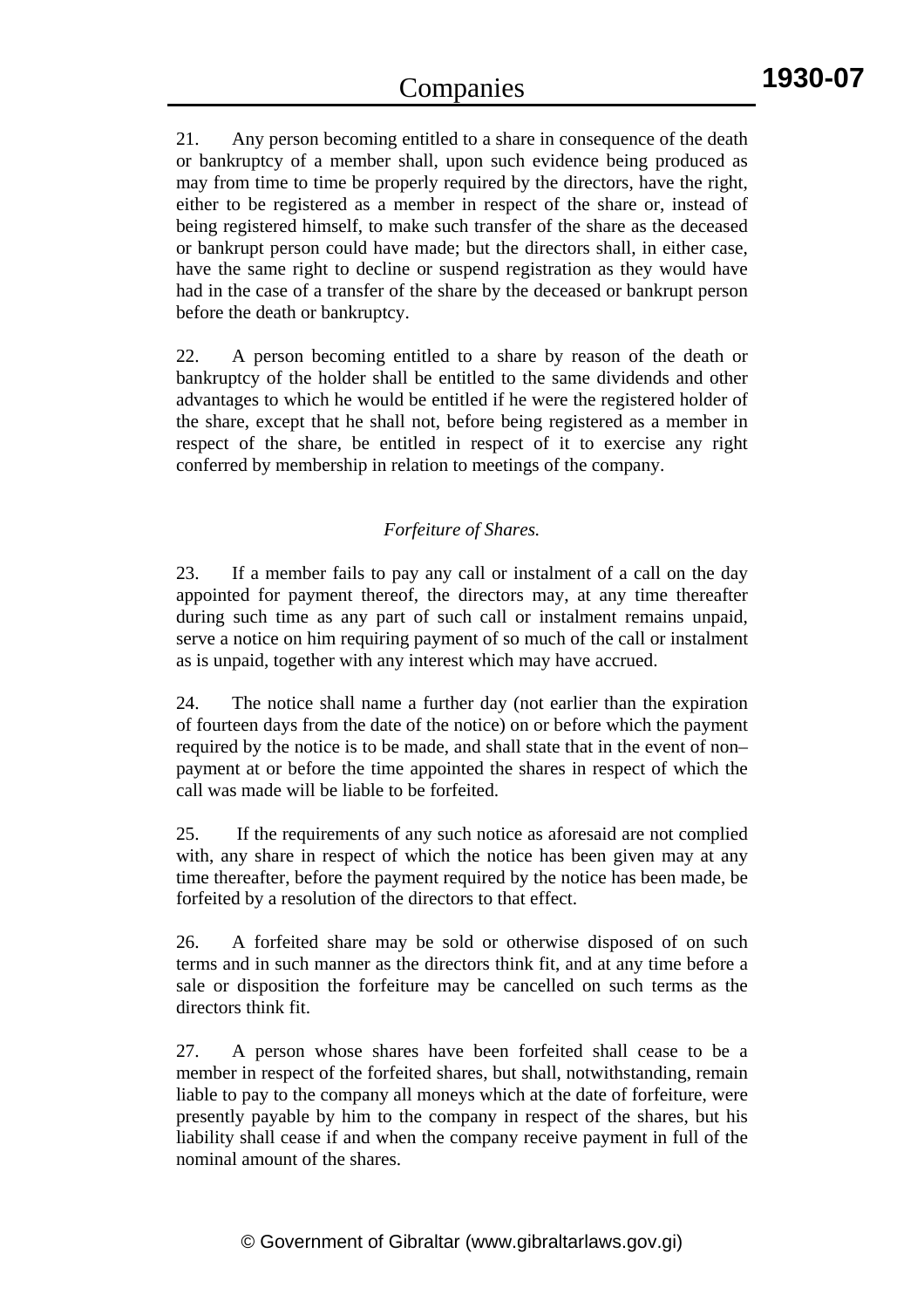28. A statutory declaration in writing that the declarant is a director of the company, and that a share in the company has been duly forfeited on a date stated in the declaration, shall be conclusive evidence of the facts therein stated as against all persons claiming to be entitled to the share. The company may receive the consideration (if any) given for the share on any sale or disposition thereof and may execute a transfer of the share in favour of the person to whom the share is sold or disposed of and he shall thereupon be registered as the holder of the share, and shall not be bound to see to the application of the purchase money (if any) nor shall his title to the share be affected by any irregularity or invalidity in the proceedings in reference to the forfeiture, sale or disposal of the share.

29. The provisions of these Regulations as to forfeiture shall apply in the case of non-payment of any sum which, by the terms of issue of a share, becomes payable at a fixed time, whether on account of the amount of the share, or by way of premium, as if the same had been payable by virtue of a call duly made and notified.

# *Conversion of Shares into Stock.*

30. The company may by ordinary resolution convert any paid-up shares into stock and reconvert any stock into paid-up shares of any denomination.

31. The holders of stock may transfer the same, or any part thereof, in the same manner, and subject to the same regulations, as, and subject to which, the shares from which the stock arose might previously to conversion have been transferred, or as near thereto as circumstances admit; but the directors may from time to time fix the minimum amount of stock transferable, and restrict or forbid the transfer of fractions of that minimum, but the minimum shall not exceed the nominal amount of the shares from which the stock arose.

32. The holders of stock shall, according to the amount of the stock held by them, have the same rights, privileges and advantages as regards dividends, voting at meetings of the company, and other matters as if they held the shares from which the stock arose, but no such privilege or advantage (except participation in the dividends and profits of the company) shall be conferred by any such aliquot part of stock as would not, if existing in shares, have conferred that privilege or advantage.

33. Such of the regulations of the company as are applicable to paid-up shares shall apply to stock, and the words "share" and "shareholder" therein shall include "stock" and "stockholder."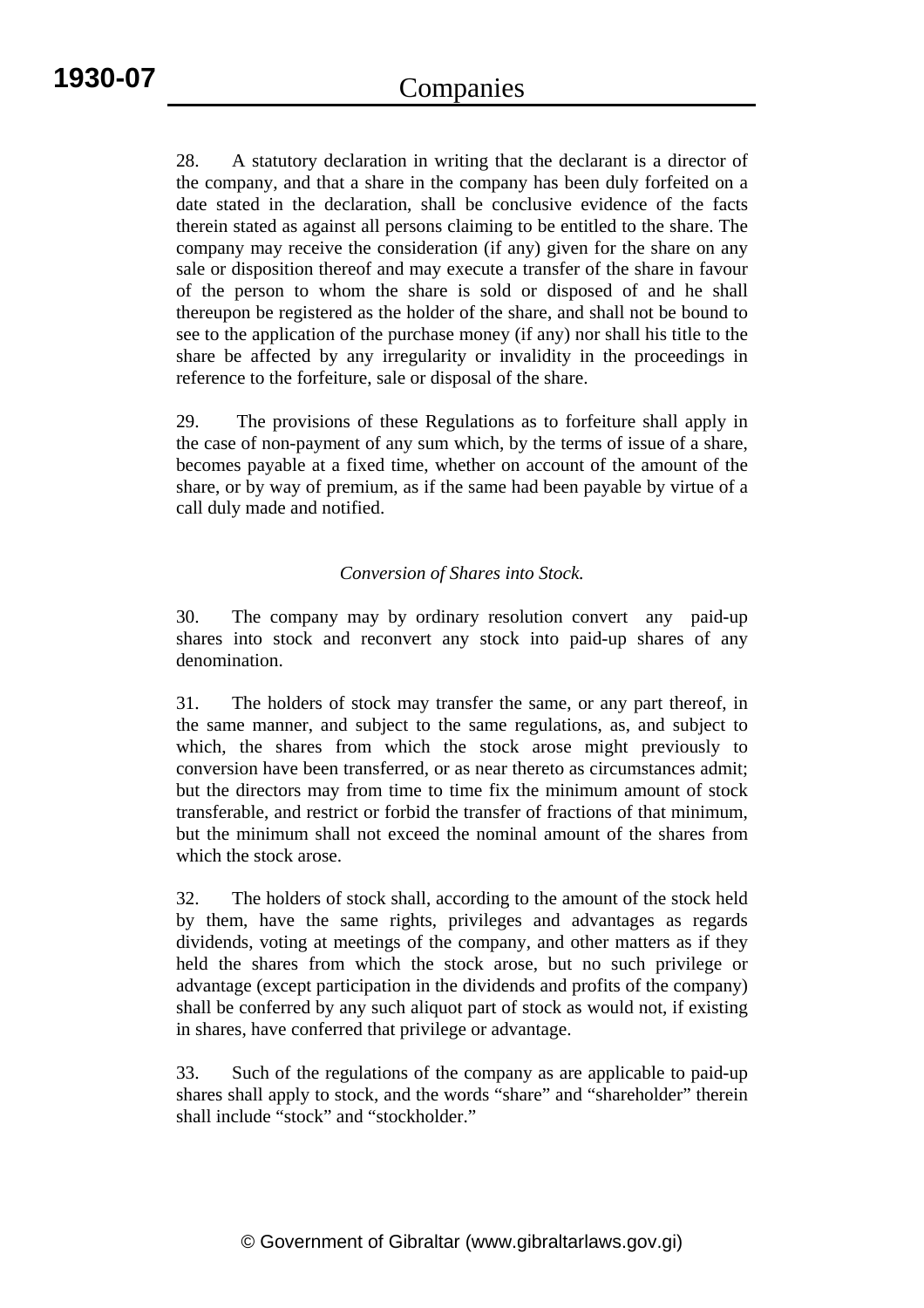# *Alteration of Capital.*

34. The company may from time to time by ordinary resolution increase the share capital by such sum, to be divided into shares of such amount, as the resolution shall prescribe.

35. Subject to any direction to the contrary that may be given by the company in general meeting, all new shares shall, before issue, be offered to such persons as at the date of the offer are entitled to receive notices from the company of general meetings in proportion, as nearly as the circumstances admit, to the amount of the existing shares to which they are entitled. The offer shall be made by notice specifying the number of shares offered, and limiting a time within which the offer, if not accepted, will be deemed to be declined, and after the expiration of that time, or on the receipt of an intimation from the person to whom the offer is made that he declines to accept the shares offered, the directors may dispose of those shares in such manner as they think most beneficial to the company. The directors may likewise so dispose of any new shares which (by reason of the ratio which the new shares bear to shares held by persons entitled to an offer of new shares) cannot, in the opinion of the directors, be conveniently offered under this article.

36. The new shares shall be subject to the same provisions with reference to the payment of calls, lien, transfer, transmission, forfeiture and otherwise as the shares in the original share capital.

- 37. The company may by ordinary resolution–
	- (a) consolidate and divide all or any of its share capital into shares of larger amount than its existing shares;
	- (b) sub-divide its existing shares, or any of them, into shares of smaller amount than is fixed by the memorandum of association subject, nevertheless, to the provisions of section 98(1)(d) of the Act;
	- (c) cancel any shares which, at the date of the passing of the resolution, have not been taken or agreed to be taken by any person.

38. The company may by special resolution reduce its share capital and any capital redemption reserve fund in any manner and with, and subject to, any incident authorized, and consent required, by law.

# *General Meetings.*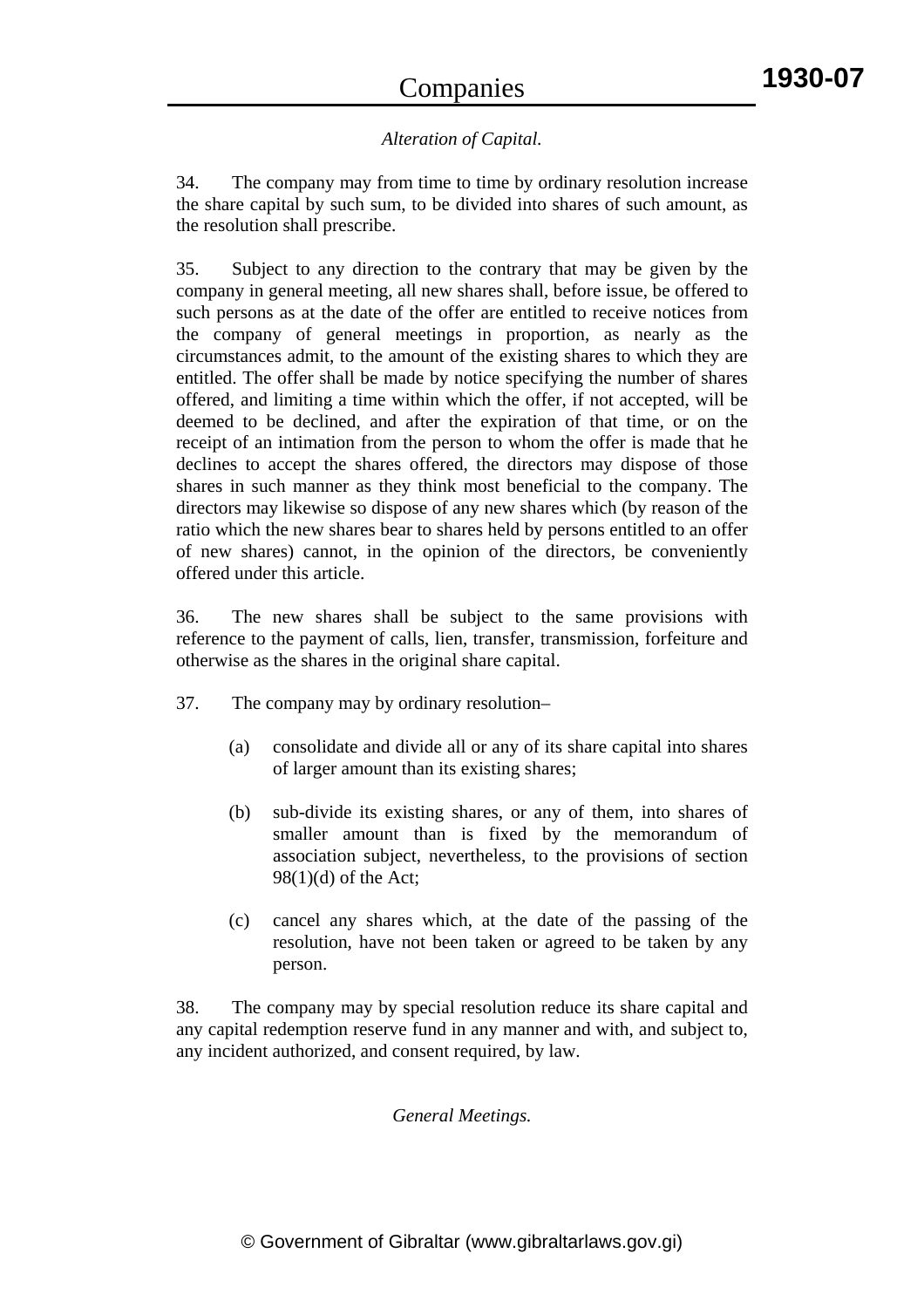39. A general meeting shall be held once in every calendar year at such time (not being more than fifteen months after the holding of the last preceding general meeting) and place as may be prescribed by the company in general meeting, or, in default, at such time in the third month following that in which the anniversary of the company's incorporation occurs, and at such place, as the directors shall appoint. In default of a general meeting being so held, a general meeting shall be held in the month next following and may be convened by any two members in the same manner as nearly as possible as that in which meetings are to be convened by the directors.

40. The above-mentioned general meetings shall be called ordinary general meetings; all other general meetings shall be called extraordinary general meetings.

41. The directors may, whenever they think fit, convene an extraordinary general meeting, and extraordinary general meetings shall also be convened on such requisition, or in default, may be convened by such requisitionists, as provided by section 159 of the Act. If at any time there are not in Gibraltar sufficient directors capable of acting to form a quorum, any director or any two members of the company may convene an extraordinary general meeting in the same manner as nearly as possible as that in which meetings may be convened by the directors.

# *Notice of General Meetings.*

42. Subject to the provisions of section 163(2) of the Act relating to special resolutions, seven days' notice at the least (exclusive of the day on which the notice is served or deemed to be served, but inclusive of the day for which notice is given) specifying the place, the day and the hour of meeting and, in case of special business, the general nature of that business shall be given in manner hereinafter mentioned, or in such other manner (if any) as may be prescribed by the company in general meeting, to such persons as are, under the regulations of the company, entitled to receive such notices from the company; but with the consent of all the members entitled to receive notice of some particular meeting, that meeting may be convened by such shorter notice and in such manner as those members may think fit.

43. The accidental omission to give notice of a meeting to, or the nonreceipt of notice of a meeting by, any member shall not invalidate the proceedings at any meeting.

# *Proceedings at General Meetings.*

44. All business shall be deemed special that is transacted at an extraordinary meeting, and all that is transacted at an ordinary meeting, with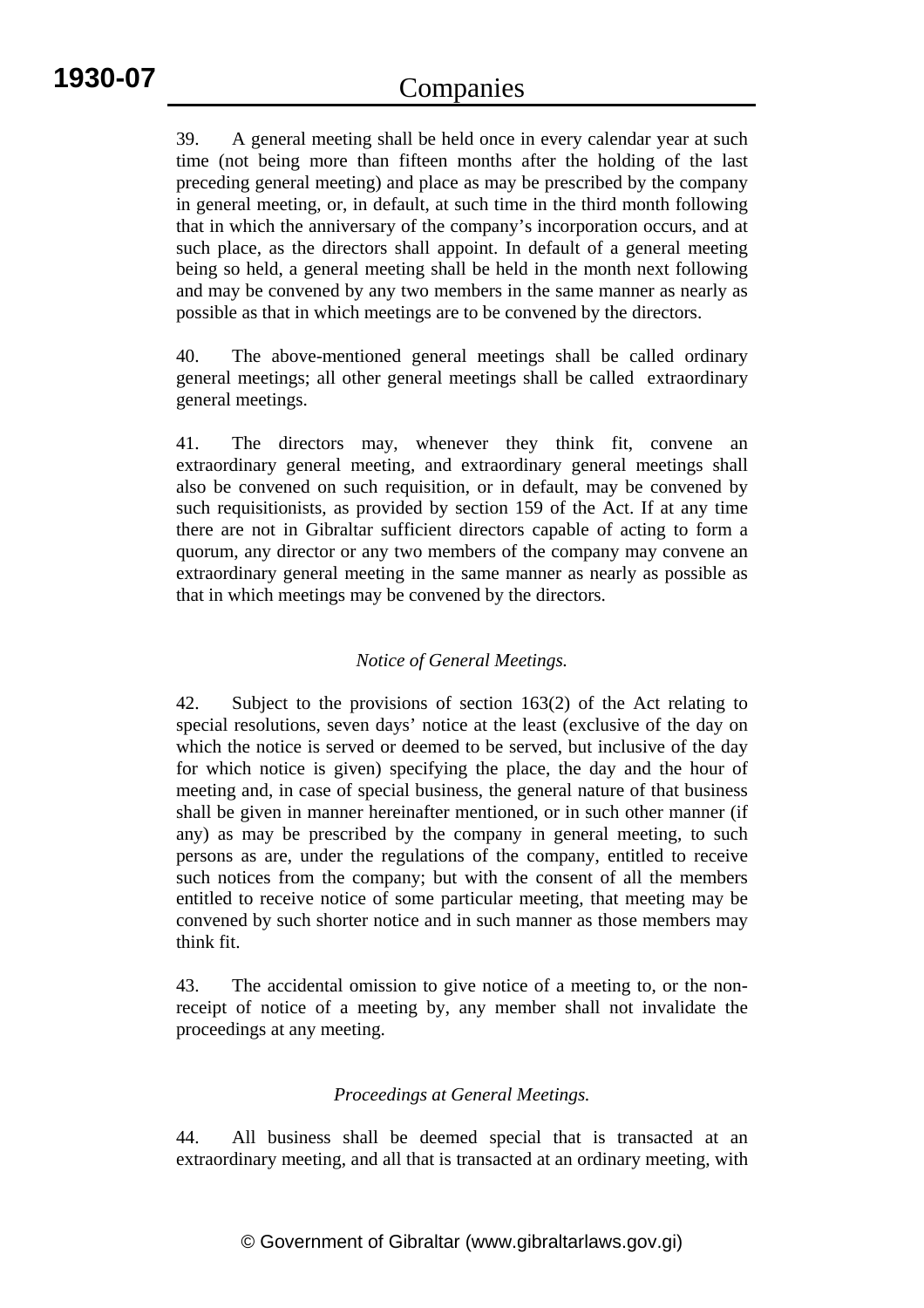the exception of sanctioning a dividend, the consideration of the accounts, balance sheets and the ordinary report of the directors and auditors, the election of directors and other officers in the place of those retiring by rotation, and the fixing of the remuneration of the auditors.

45. No business shall be transacted at any general meeting unless a quorum of members is present at the time when the meeting proceeds to business; save as herein otherwise provided, three members personally present shall be a quorum.

46. If within half an hour from the time appointed for the meeting a quorum is not present, the meeting, if convened upon the requisition of members, shall be dissolved; in any other case it shall stand adjourned to the same day in the next week, at the same time and place, and if at the adjourned meeting a quorum is not present within half an hour for the time appointed for the meeting the members present shall be a quorum.

47. The chairman (if any) of the board of directors shall preside as chairman at every general meeting of the company.

48. If there is no such chairman, or if at any meeting he is not present within fifteen minutes after the time appointed for holding the meeting or is unwilling to act as chairman, the members present shall choose someone of their number to be chairman.

49. The chairman may, with the consent of any meeting at which a quorum is present (and shall if so directed by the meeting), adjourn the meeting from time to time and from place to place, but no business shall be transacted at any adjourned meeting other than the business left unfinished at the meeting from which the adjournment took place. When a meeting is adjourned for ten days or more, notice of the adjourned meeting shall be given as in the case of an original meeting. Save as aforesaid it shall not be necessary to give any notice of an adjournment or of the business to be transacted at an adjourned meeting.

50. At any general meeting a resolution put to the vote of the meeting shall be decided on a show of hands, unless a poll is (before or on the declaration of the result of the show of hands), demanded by at least three members present in person or by proxy entitled to vote or by one member or two members so present and entitled, if that member or those two members together hold not less than fifteen per cent of the paid-up capital of the company, and, unless a poll is so demanded, a declaration by the chairman that a resolution has, on a show of hands, been carried, or carried unanimously, or by a particular majority, or lost, and an entry to that effect in the book of the proceedings of the company, shall be conclusive evidence of the fact, without proof of the number or proportion of the votes recorded in favour of, or against, that resolution.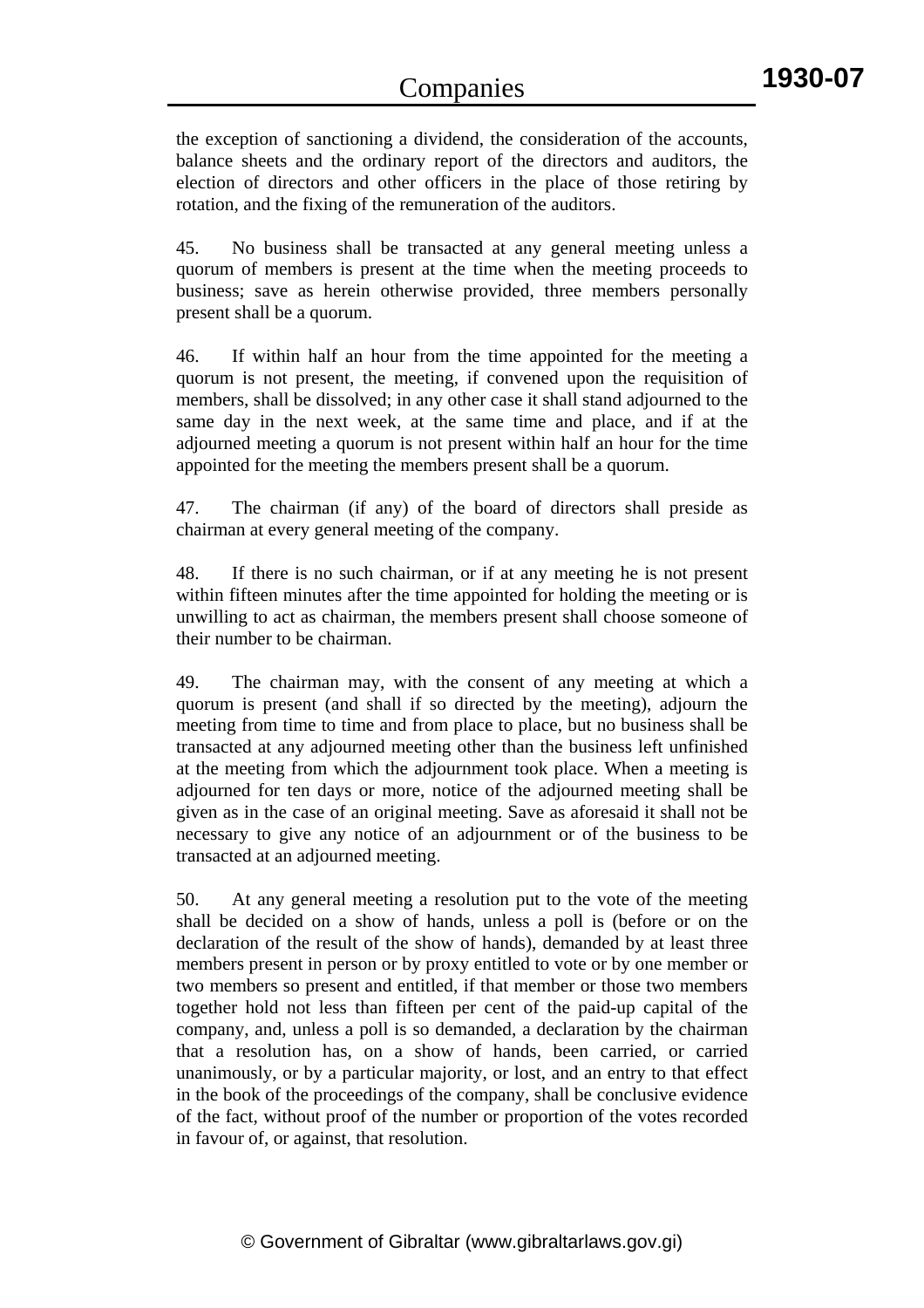51. If a poll is duly demanded it shall be taken in such manner as the chairman directs, and the result of the poll shall be deemed to be the resolution of the meeting at which the poll was demanded.

52. In the case of an equality of votes, whether on a show of hands or on a poll, the chairman of the meeting at which the show of hands takes place or at which the poll is demanded, shall be entitled to a second or casting vote.

53. A poll demanded on the election of a chairman or on a question of adjournment, shall be taken forthwith. A poll demanded on any other question shall be taken at such time as the chairman of the meeting directs.

# *Votes of Members.*

 54. On a show of hands every member present in person shall have one vote. On a poll every member shall have one vote for each share of which he is the holder.

55. In the case of joint holders the vote of the senior who tenders a vote whether in person or by proxy, shall be accepted to the exclusion of the votes of the other joint holders; and for this purpose seniority shall be determined by the order in which the names stand in the register of members.

56. If a member is suffering from mental disorder, a person authorized in that behalf under section 47 of the Mental Health Act or a receiver appointed under section 49 of that Act may vote on behalf of the member, either on a show of hands or on a poll.

57. No member shall be entitled to vote at any general meeting unless all calls or other sums presently payable by him in respect of shares in the company have been paid.

58. On a poll votes may be given either personally or by proxy.

59. The instrument appointing a proxy shall be in writing under the hand of the appointor or of his attorney duly authorized in writing, or, if the appointor is a corporation, either under seal, or under the hand of an officer or attorney duly authorized. A proxy need not be a member of the company.

60. The instrument appointing a proxy and the power of attorney or other authority (if any) under which it is signed or a notarially certified copy of that power or authority shall be deposited at the registered office of the company not less than forty-eight hours before the time for holding the meeting or adjourned meeting, at which the person named in the instrument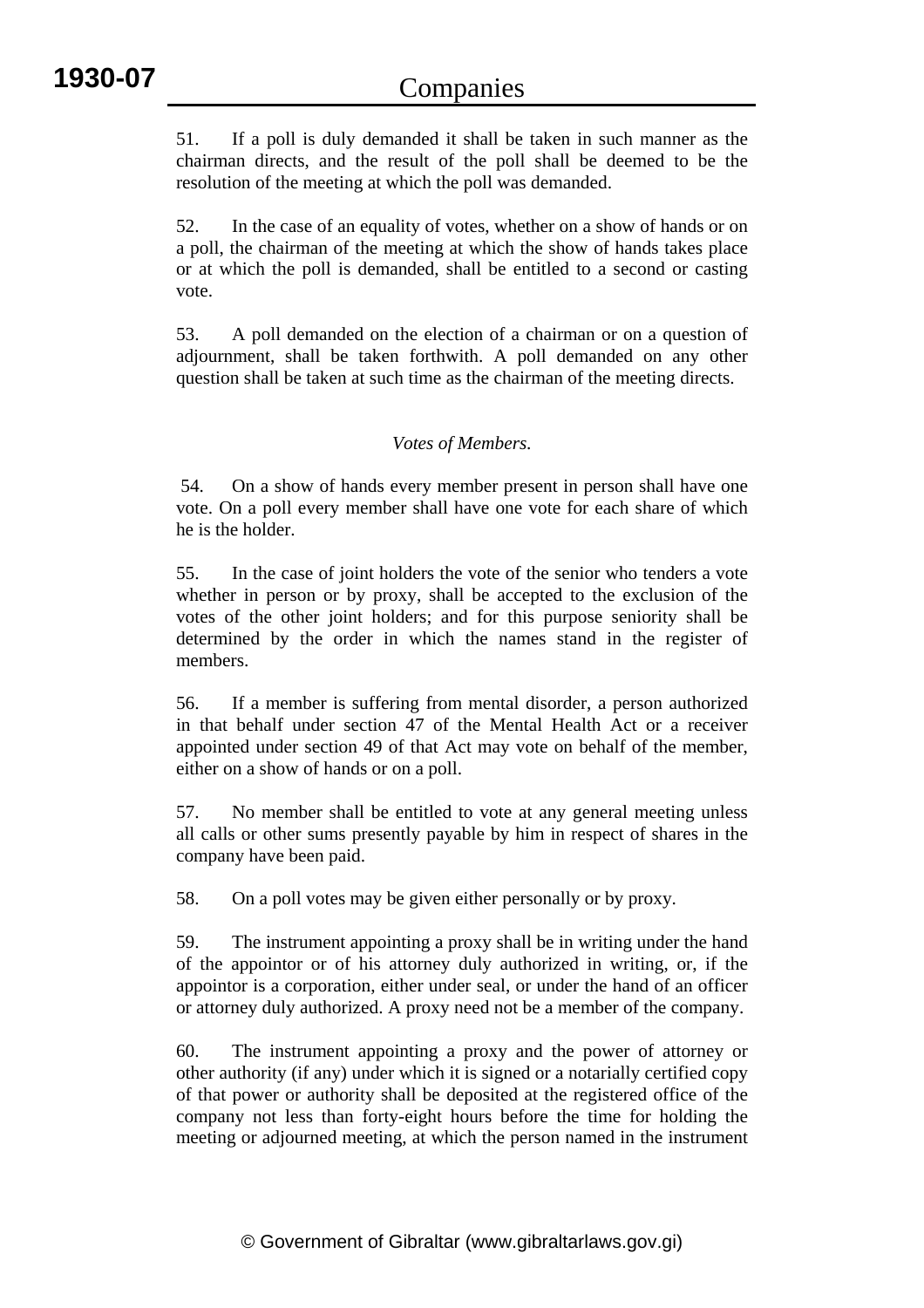proposes to vote, and in default the instrument of proxy shall not be treated as valid.

61. An instrument appointing a proxy may be in the following form, or any other form which the directors shall approve:–

 " Company Limited. I, of the set of the set of the set of the set of the set of the set of the set of the set of the set of the set of the set of the set of the set of the set of the set of the set of the set of the set of the set of the set Company Limited, hereby appoint of, as my proxy, to vote for me and on my behalf at the *[ordinary or extraordinary, as the case may be]* general meeting of the company to be held on the day of , and at any adjournment thereof.

Signed this day of 20 ."

62. The instrument appointing a proxy shall be deemed to confer authority to demand or join in demanding a poll.

# *Corporations Acting by Representatives at Meetings.*

63. Any corporation which is a member of the company may by resolution of its directors or other governing body authorize such person as it thinks fit to act as its representative at any meeting of the company or of any class of members of the company, and the person so authorized shall be entitled to exercise the same powers on behalf of the corporation which he represents as that corporation could exercise if it were an individual member of the company.

#### *Directors.*

64. The number of the directors and the names of the first directors shall be determined in writing by a majority of the subscribers of the memorandum of association.

65. The remuneration of the directors shall from time to time be determined by the company in general meeting.

66. The qualification of a director shall be the holding of at least one share in the company.

66A. Subject to the provisions of the Act, the secretary shall be appointed by the directors for such term, at such remuneration and upon such conditions as they may think fit; and any secretary so appointed may be removed by them.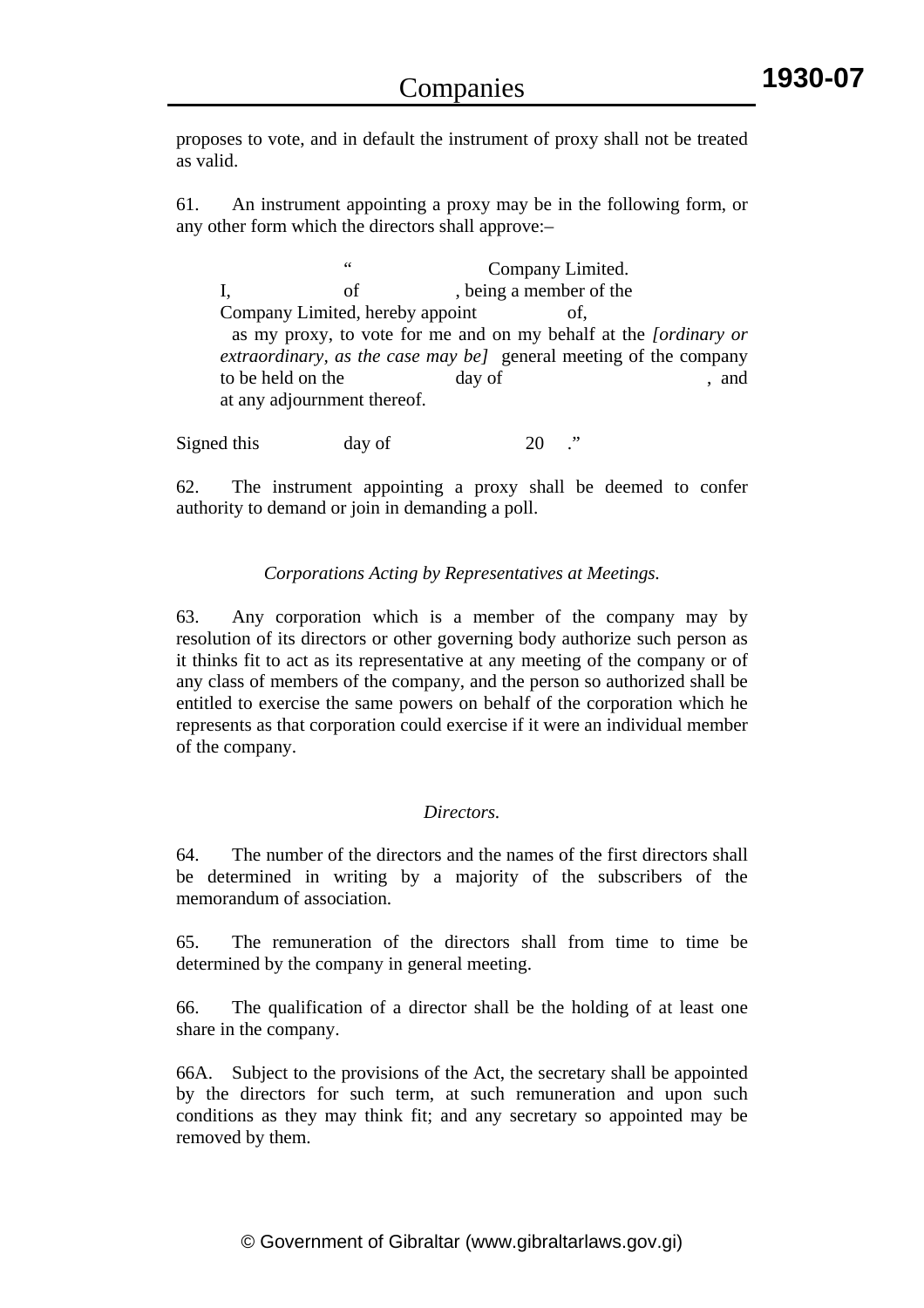# *Powers and Duties of Directors.*

67. The business of the company shall be managed by the directors, who may pay all expenses incurred in getting up and registering the company, and may exercise all such powers of the company, as are not, by the Act, or by these articles, required to be exercised by the company in general meeting, subject, nevertheless, to any regulation of these articles, to the provisions of the Act, and to such regulations, being not inconsistent with the aforesaid regulations or provisions, as may be prescribed by the company in general meeting; but no regulation made by the company in general meeting shall invalidate any prior act of the directors which would have been valid if that regulation had not been made.

68. The directors may from time to time appoint one or more of their body to the office of managing director or manager for such term and at such remuneration (whether by way of salary, or commission, or participation in profits or partly in one way and partly in another) as they think fit, and a director so appointed shall not, while holding that office, be subject to retirement by rotation, or taken into account in determining the rotation of retirement of directors; but his appointment shall be subject to determination ipso facto if he ceases from any cause to be a director, or if the company in general meeting resolve that his tenure of the office of managing director or manager be determined.

69. The amount for the time being remaining undischarged of moneys borrowed or raised by the directors for the purposes of the company (otherwise than by the issue of share capital) shall not at any time exceed the issued share capital of the company without the sanction of the company in general meeting.

70. The directors shall cause minutes to be made in books provided for the purpose–

- (a) of all appointments of officers made by the directors;
- (b) of the names of the directors present at each meeting of the directors and of any committee of the directors;
- (c) of all resolutions and proceedings at all meetings of the company, and of the directors, and of committees of directors,

and every director present at any meeting of directors or committee of directors shall sign his name in a book to be kept for that purpose.

*The Seal.*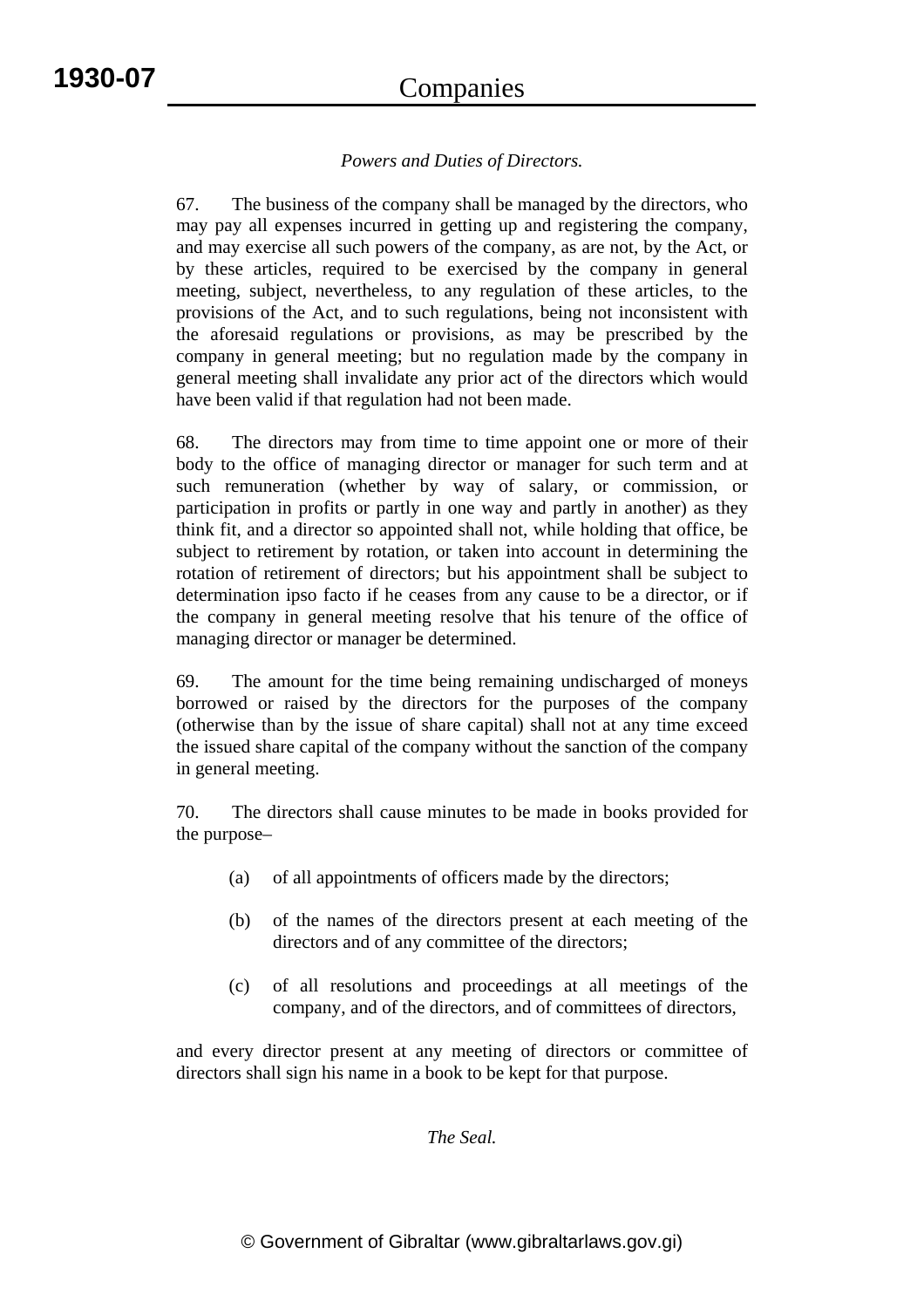71. Any seal of the company shall not be affixed to any instrument except by the authority of a resolution of the board of directors, and in the presence of a director and of the secretary or such other person as the directors may appoint for the purpose; and that director and the secretary or other person as aforesaid shall sign every instrument to which the seal of the company is so affixed in their presence.

*Disqualification of Directors.* 

- 72. The office of director shall be vacated, if the director:
	- (a) ceases to be a director by virtue of section 191 of the Act; or
	- (b) without the consent of the company in general meeting holds any other office of profit under the company except that of managing director or manager; or
	- (c) becomes bankrupt; or
	- (d) becomes prohibited from being a director by reason of any order made under section 264 or 315 of the Act; or
	- (e) is suffering from mental disorder; or
	- (f) resigns his office by notice in writing to the company; or
	- (g) is directly or indirectly interested in any contract with the company or participates in the profits of any contract with the company:

 Provided, however, that a director shall not vacate his office by reason of his being a member of any corporation which has entered into contracts with or done any work for the company if he shall have declared the nature of his interest in manner required by section 200 of the Act, but the director shall not vote in respect of any such contract or work or any matter arising thereout, and if he does so vote his vote shall not be counted.

#### *Rotation of Directors.*

73. At the first ordinary general meeting of the company the whole of the directors shall retire from office, and at the ordinary general meeting in every subsequent year one third of the directors for the time being, or, if their number is not three or a multiple of three, then the number nearest onethird, shall retire from office.

74. The directors to retire in every year shall be those who have been longest in office since their last election but as between persons who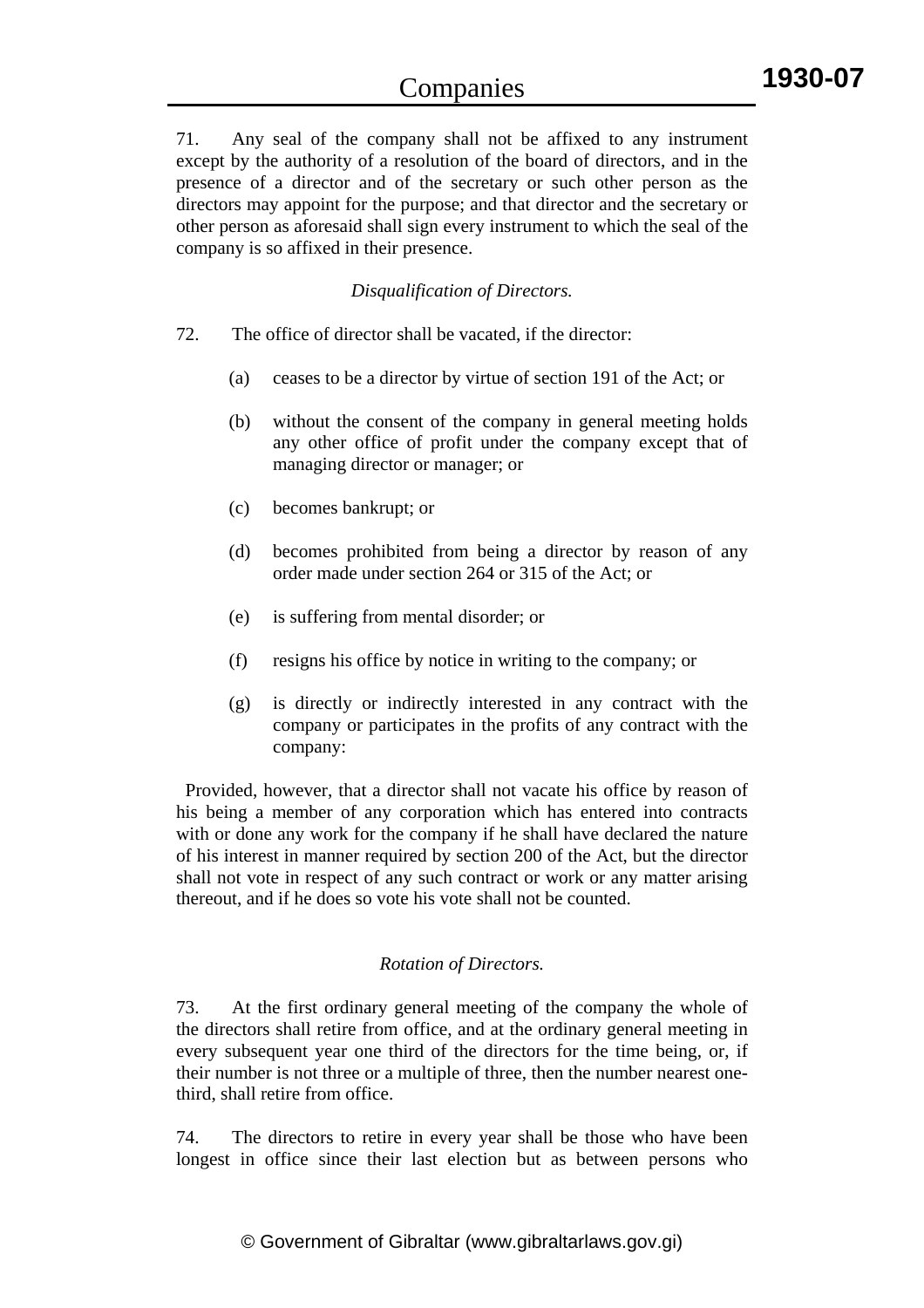became directors on the same day those to retire shall (unless they otherwise agree among themselves) be determined by lot.

75. A retiring director shall be eligible for re-election.

76. The company at the general meeting at which a director retires in manner aforesaid may fill up the vacated office by electing a person thereto and in default the retiring director shall be deemed to have been re-elected unless at such meeting it is resolved not to fill up such vacated office.

77. The company may from time to time in general meeting increase or reduce the number of directors, and may also determine in what rotation the increased or reduced number is to go out of office.

78. Any casual vacancy occurring in the board of directors may be filled up by the directors, but the person so chosen shall be subject to retirement at the same time as if he had become a director on the day on which the director in whose place he is appointed was last elected a director.

79. The directors shall have power at any time, and from time to time, to appoint a person as an additional director who shall retire from office at the next following ordinary general meeting, but shall be eligible for election by the company at that meeting as an additional director.

80. The company may by extraordinary resolution remove any director before the expiration of his period of office, and may by an ordinary resolution appoint another person in his stead. The person so appointed shall be subject to retirement at the same time as if he had become a director on the day on which the director in whose place he is appointed was last elected a director.

# *Proceedings of Directors.*

81. The directors may meet together for the despatch of business, adjourn, and otherwise regulate their meetings, as they think fit. Questions arising at any meeting shall be decided by a majority of votes. In case of an equality of votes the chairman shall have a second or casting vote. A director may, and the secretary on the requisition of a director shall, at any time summon a meeting of the directors.

82. The quorum necessary for the transaction of the business of the directors may be fixed by the directors, and unless so fixed shall when the number of directors exceeds three, be three, and when the number of directors does not exceed three, be two.

83. The continuing directors may act notwithstanding any vacancy in their body, but, if and so long as their number is reduced below the number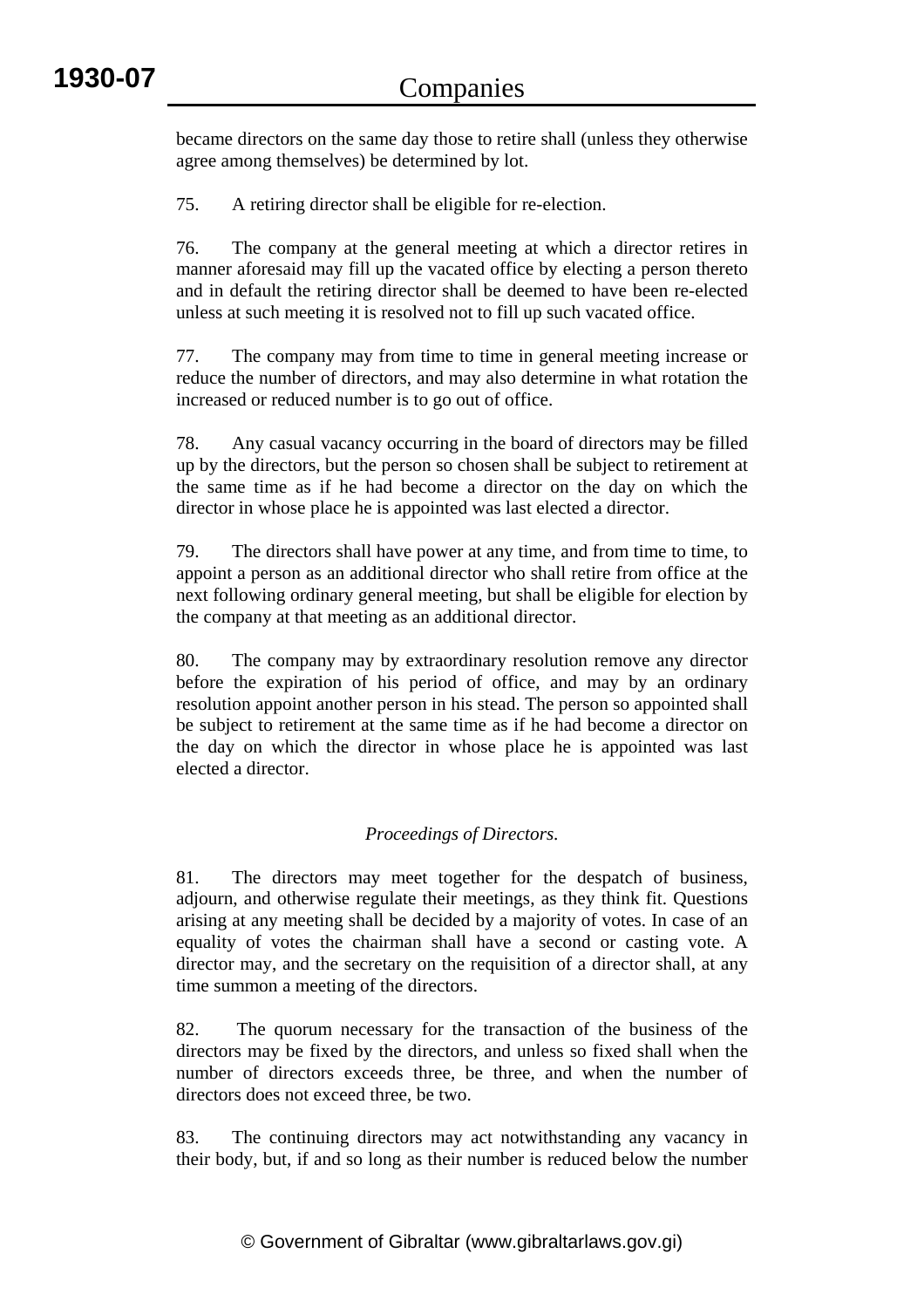fixed by or pursuant to the regulations of the company as the necessary quorum of directors, the continuing directors may act for the purpose of increasing the number of directors to that number, or of summoning a general meeting of the company, but for no other purpose.

84. The directors may elect a chairman of their meetings and determine the period for which he is to hold office; but if no such chairman is elected, or if at any meeting the chairman is not present within five minutes after the time appointed for holding the same, the directors present may choose one of their number to be chairman of the meeting.

85. The directors may delegate any of their powers to committees consisting of such member or members of their body as they think fit; any committee so formed shall in the exercise of the powers so delegated conform to any regulations that may be imposed on it by the directors.

86. A committee may elect a chairman of its meetings; if no such chairman is elected, or if at any meeting the chairman is not present within five minutes after the time appointed for holding the same, the members present may choose one of their number to be chairman of the meeting.

87. A committee may meet and adjourn as it thinks proper. Questions arising at any meeting shall be determined by a majority of votes of the members present, and in case of an equality of votes the chairman shall have a second or casting vote.

88. All acts done by any meeting of the directors or of a committee of directors, or by any person acting as a director, shall notwithstanding that it be afterwards discovered that there was some defect in the appointment of any such director or person acting as aforesaid, or that they or any of them were disqualified, be as valid as if every such person had been duly appointed and was qualified to be a director.

#### *Dividends and Reserve.*

89. The company in general meeting may declare dividends, but no dividend shall exceed the amount recommended by the directors.

90. The directors may from time to time pay to the members such interim dividends as appear to the directors to be justified by the profits of the company.

91. No dividend shall be paid otherwise than out of profits.

92. Subject to the rights of persons (if any) entitled to shares with special rights as to dividends, all dividends shall be declared and paid according to the amounts paid on the shares, but if and so long as nothing is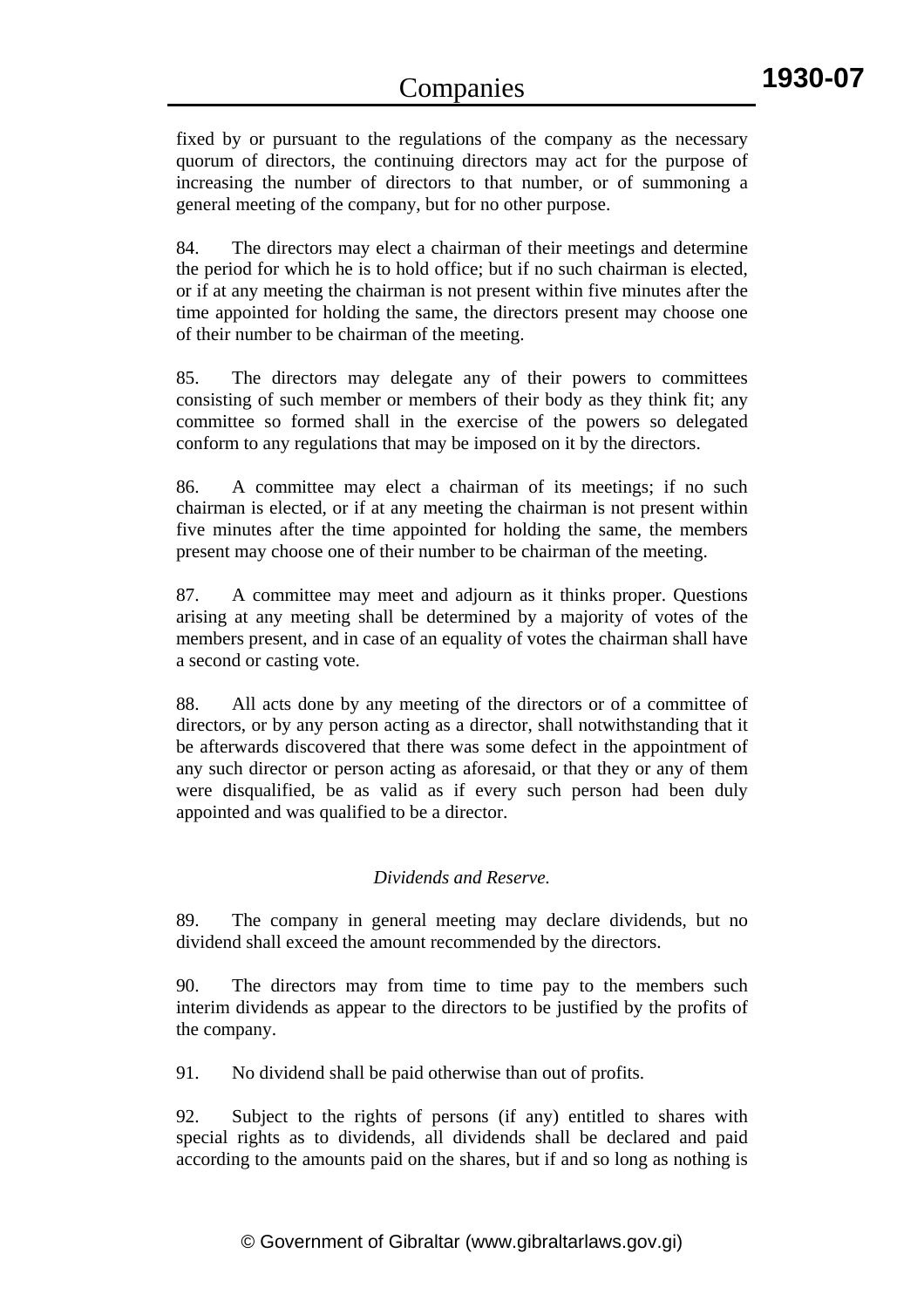paid up on any of the shares in the company dividends may be declared and paid according to the amounts of the shares. No amount paid on a share in advance of calls shall, while carrying interest, be treated for the purposes of this article as paid on the share.

93. The directors may, before recommending any dividend, set aside out of the profits of the company such sums as they think proper as a reserve or reserves which shall, at the discretion of the directors, be applicable for meeting contingencies, or for equalising dividends, or for any other purpose to which the profits of the company may be properly applied, and pending such application may, at the like discretion either be employed in the business of the company, or be invested in such investments (other than shares of the company) as the directors may from time to time think fit.

94. If several persons are registered as joint holders of any share, any one of them may give effectual receipts for any dividend or other moneys payable on or in respect of the share.

95. Any dividend may be paid by cheque or warrant sent through the post to the registered address of the member or person entitled thereto or in the case of joint holders to any one of such joint holders at his registered address or to such person and such address as the member or person entitled or such joint holders, as the case may be, may direct. Every such cheque or warrant shall be made payable to the order of the person to whom it is sent or to the order of such other person as the member or person entitled or such joint holders, as the case may be, may direct.

96. No dividend shall bear interest against the company.

# *Accounts.*

97. The directors shall cause proper books of account to be kept with respect to–

- (a) all sums of money received and expended by the company and the matters in respect of which the receipt and expenditure takes place;
- (b) all sales and purchases of goods by the company; and
- (c) the assets and liabilities of the company.

98. The books of account shall be kept at the registered office of the company, or at such other place or places as the directors think fit, and shall always be open to the inspection of the directors.

99. The directors shall from time to time determine whether and to what extent and at what times and places and under what conditions or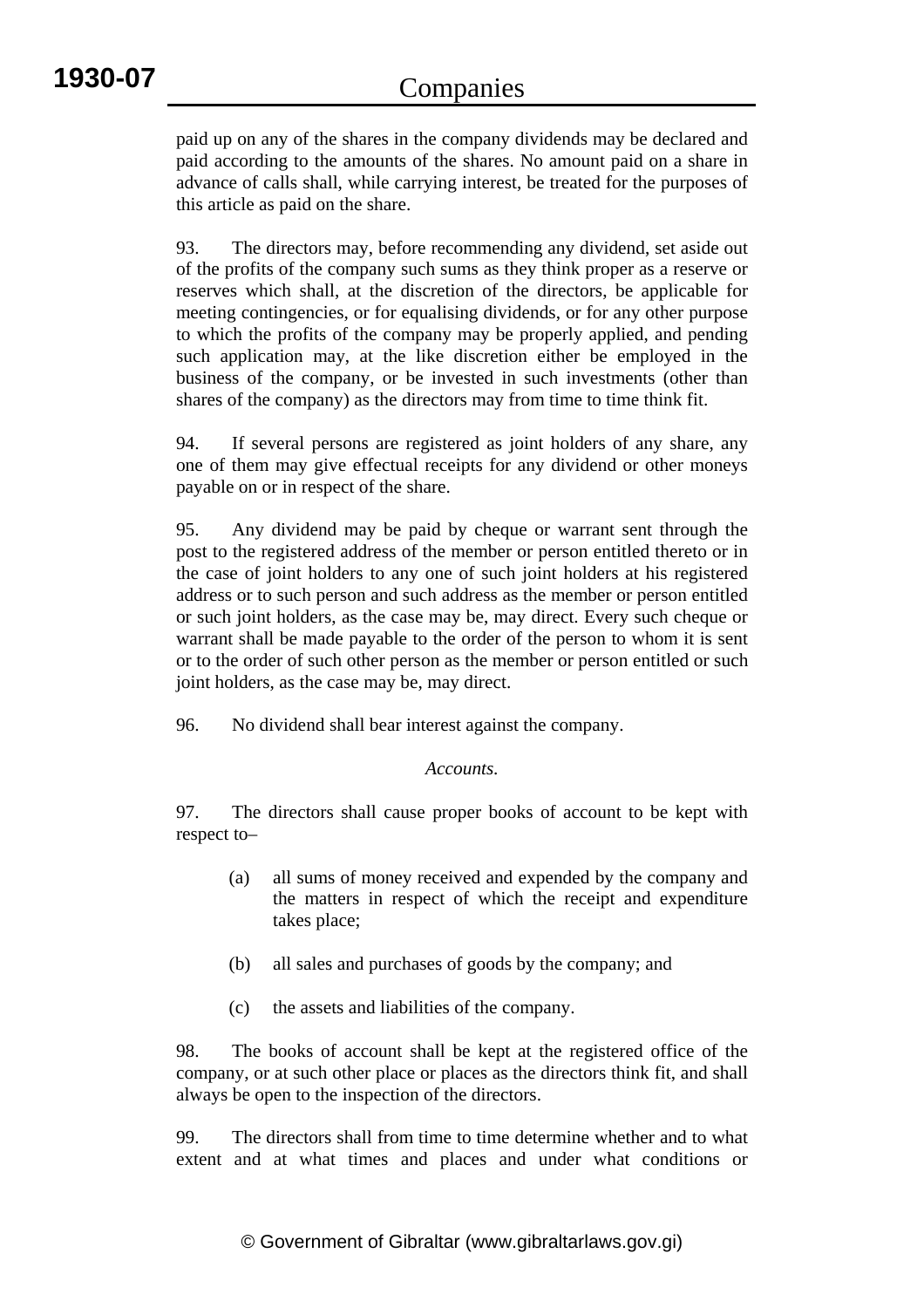regulations the accounts and books of the company or any of them shall be open to the inspection of members not being directors, and no member (not being a director) shall have any right of inspecting any account or book or document of the company except as conferred by statute or authorized by the directors or by the company in general meeting.

100. The directors shall from time to time in accordance with section 171 of the Act, cause to be prepared and to be laid before the company in general meeting such profit and loss accounts, balance sheets and reports as are referred to in that section.

101. A copy of every balance sheet (including every document required by law to be annexed thereto) which is to be laid before the company in general meeting together with a copy of the auditors' report shall not less than seven days before the date of the meeting be sent to all persons entitled to receive notices of general meetings of the company.

#### *Audit.*

102. Auditors shall be appointed and their duties regulated in accordance with sections 180, 181 and 182 of the Act.

#### *Notices.*

103. A notice may be given by the company to any member either personally or by sending it by post to him to his registered address, or (if he has no registered address in Gibraltar) to the address (if any) in Gibraltar supplied by him to the company for the giving of notices to him.

Where a notice is sent by post, service of the notice shall be deemed to be effected by properly addressing, prepaying, and posting a letter containing the notice, and to have been effected in the case of a notice of a meeting at the expiration of twenty-four hours after the letter containing the same is posted, and in any other case at the time at which the letter would be delivered in the ordinary course of post.

104. If a member has no registered address in Gibraltar and has not supplied to the company an address in Gibraltar for the giving of notices to him, a notice addressed to him and advertised in a newspaper circulating in Gibraltar shall be deemed to be duly given to him at noon on the day on which the advertisement appears.

105. A notice may be given by the company to the joint holders of a share by giving the notice to the joint holder named first in the register of members in respect of the share.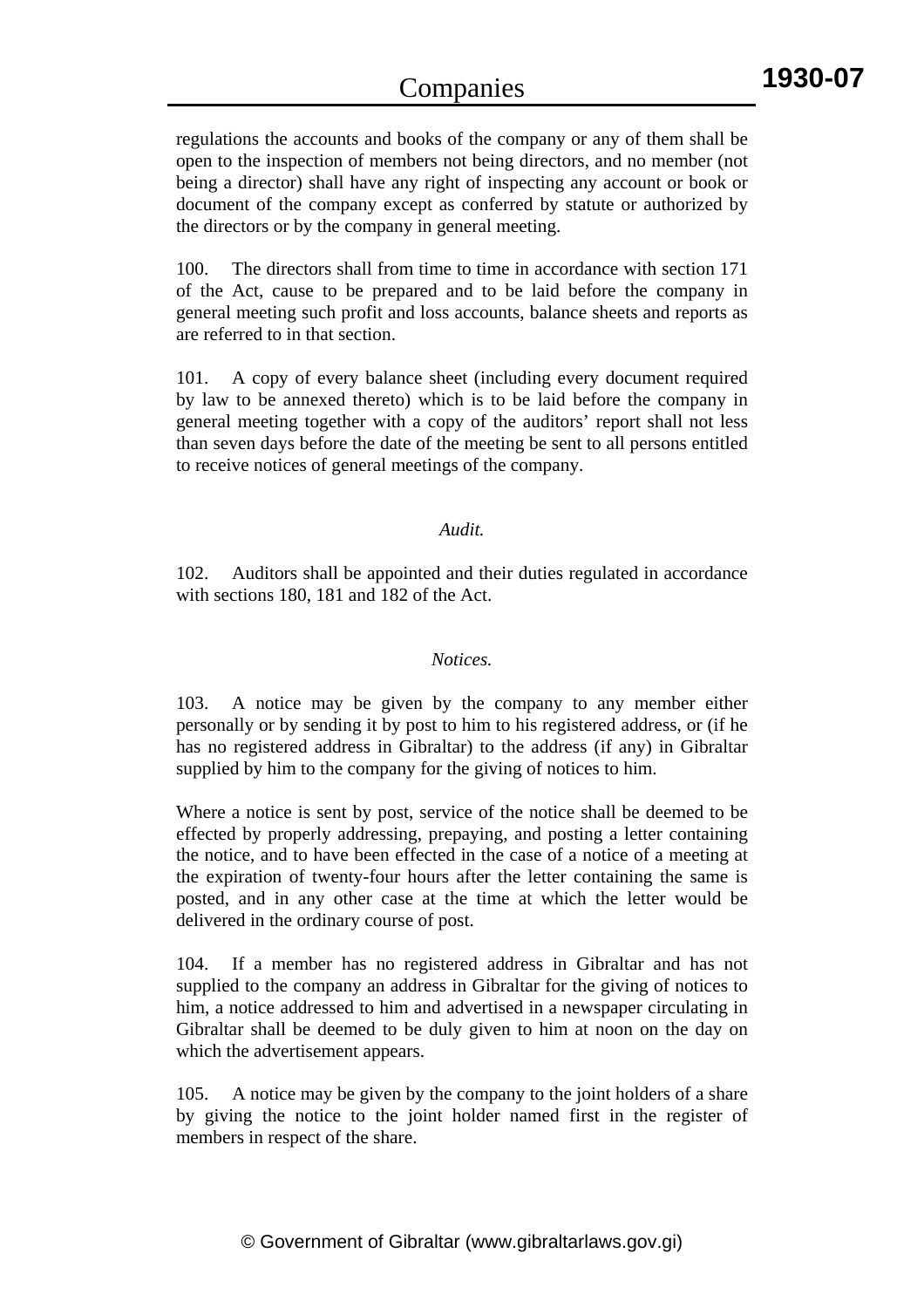106. A notice may be given by the company to the persons entitled to a share in consequence of the death or bankruptcy of a member by sending it through the post in a prepaid letter addressed to them by name, or by the title of representatives of the deceased, or trustee of the bankrupt, or by any like description, at the address (if any) in Gibraltar supplied for the purpose by the persons claiming to be so entitled, or (until such an address has been so supplied) by giving the notice in any manner in which the same might have been given if the death or bankruptcy had not occurred.

107. Notice of every general meeting shall be given in some manner hereinbefore authorized to every member except those members who (having no registered address in Gibraltar) have not supplied to the company an address in Gibraltar for the giving of notices to them, and also to every person entitled to a share in consequence of the death or bankruptcy of a member, who, but for his death or bankruptcy, would be entitled to receive notice of the meeting. No other persons shall be entitled to receive notices of general meetings.

#### **TABLE B.**

Section 13

# FORM OF MEMORANDUM OF ASSOCIATION OF A COMPANY LIMITED BY SHARES.

lst. The name of the company is "The Eastern Steam Packet Company, Limited."

2nd. The registered office of the company will be situate in Gibraltar.

3rd. The objects for which the company is established are the conveyance of passengers and goods in ships or boats between such places as the company may from time to time determine, and the doing of all such other things as are incidental or conducive to the attainment of the above object.

4th. The liability of the members is limited.

5th. The share capital of the company is two hundred thousand pounds divided into one thousand shares of two hundred pounds each.

WE, the several persons whose names and addresses are subscribed, are desirous of being formed into a company, in pursuance of this memorandum of association, and we respectively agree to take the number of shares in the capital of the company set opposite our respective names.

| Names, Addresses and Descriptions | Number of shares |
|-----------------------------------|------------------|
| of Subscribers.                   | taken by each    |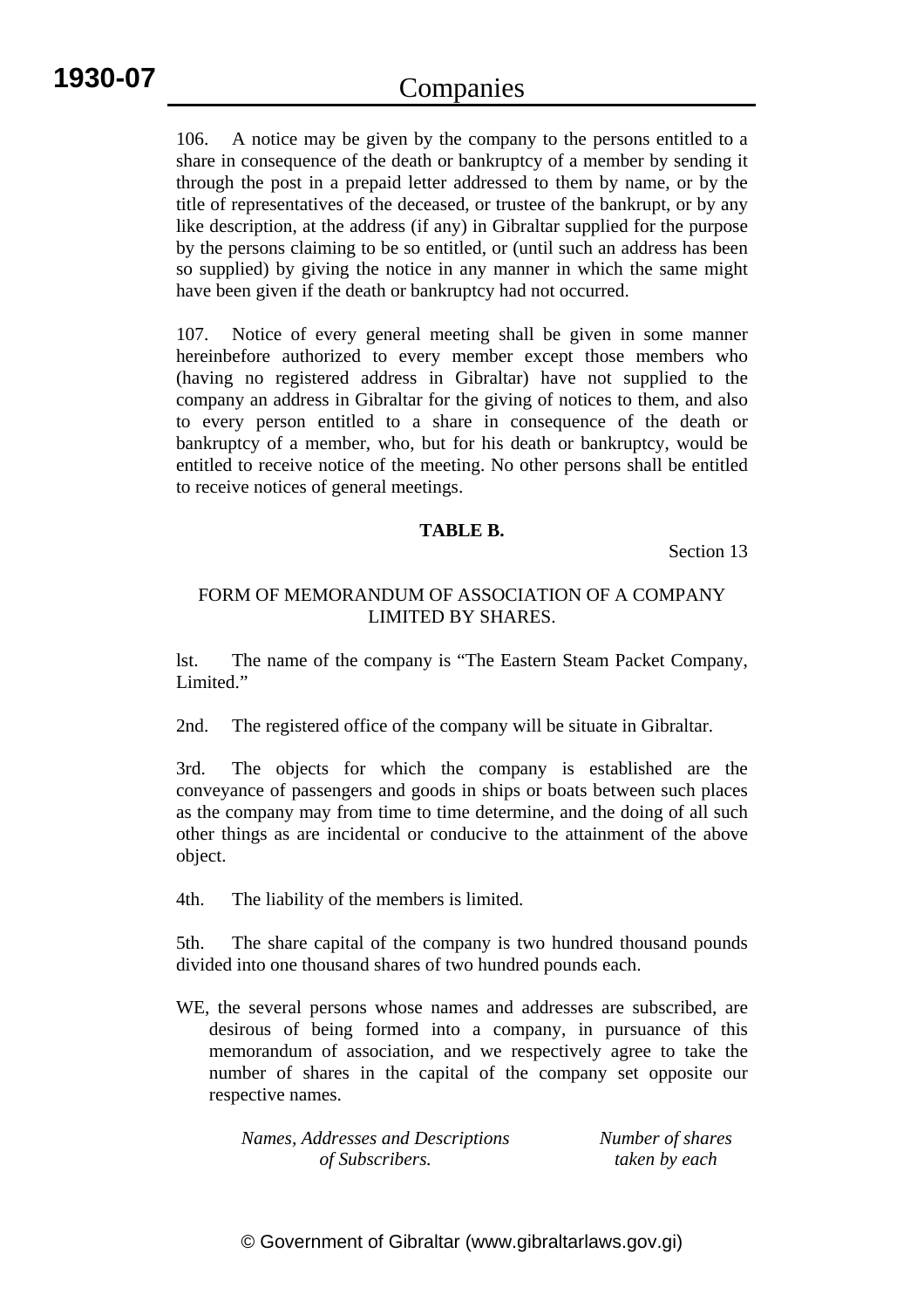|                  |           |                    | Subscriber. |  |
|------------------|-----------|--------------------|-------------|--|
| John Jones of    | Gibraltar | Merchant           | 200         |  |
| John Smith of    | 66        | 66                 | 25          |  |
| Thomas Green of  | 66        | 66                 | 30          |  |
| John Thompson of | 66        | 66                 | 40          |  |
| Caleb White of   | 66        | $\mbox{\bf 6}$     | 15          |  |
| Andrew Brown of  | 66        | 66                 | 5           |  |
| Caesar White of  | 66        | 66                 | 10          |  |
|                  |           | Total shares taken | 325         |  |

Dated the day of 20 Witness to the above signatures,

 *A. B.,* No.13, Main Street, Gibraltar.

#### **TABLE C.**

**\_\_\_\_\_\_\_\_\_\_\_\_\_\_\_\_\_\_\_\_\_\_\_\_\_** 

Section 13

FORM OF MEMORANDUM AND ARTICLES OF ASSOCIATION OF A COMPANY LIMITED BY GUARANTEE, AND NOT HAVING A SHARE CAPITAL.

#### *Memorandum of Association.*

 lst. The name of the company is "The Kent School Association, Limited."

2nd. The registered office of the company will be situate in Gibraltar.

3rd. The objects for which the company is established are the carrying on a school for boys in Gibraltar and the doing of all such other things as are incidental or conducive to the attainment of the above object.

4th. The liability of the members is limited.

5th. Every member of the company undertakes to contribute to the assets of the company in the event of its being wound up while he is a member, or within one year afterwards, for payment of the debts and liabilities of the company contracted before he ceases to be a member, and the costs, charges and expenses of winding up, and for the adjustment of the rights of the contributories among themselves, such amount as may be required not exceeding £10.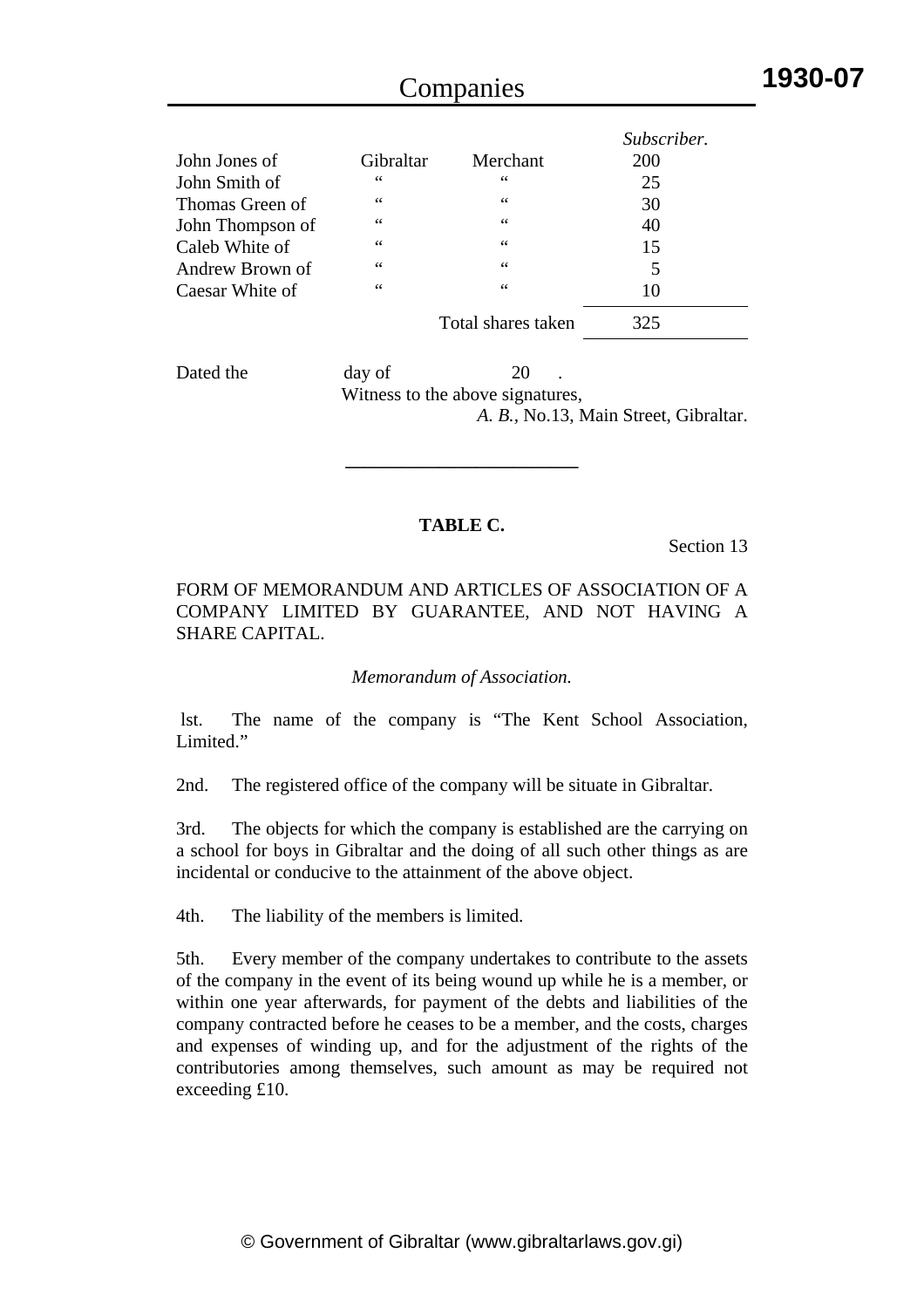WE, the several persons whose names and addresses are subscribed, are desirous of being formed into a company, in pursuance of this memorandum of association.

#### *Names, Addresses and Descriptions of Subscribers.*

| 1. John Jones of    | Gibraltar | Schoolmaster |
|---------------------|-----------|--------------|
| 2. John Smith of    | 66        | 66           |
| 3. Thomas Green of  | 66        | 66           |
| 4. John Thompson of | 66        | 66           |
| 5. Caleb White of   | 66        | 66           |
| 6. Andrew Brown of  | 66        | 66           |
| 7. Caesar White of  | 66        | 66           |

Dated the day of 20.

Witness to the above signatures,  *A. B.,* No.13, Main Street, Gibraltar.

# ARTICLES OF ASSOCIATION TO ACCOMPANY PRECEDING MEMORANDUM OF ASSOCIATION.

#### *Preliminary.*

1. (1) In these Regulations,–

"the Act" means the Companies Act.

 (2) When any provision of the Act is referred to the reference is to such provision as modified by any law for the time being in force.

 (3) Unless the context otherwise requires, expressions defined in the Act or any statutory modification thereof in force at the date at which these regulations become binding on the company, shall have the meanings so defined.

#### *Members.*

2. The number of members with which the company proposes to be registered is 500, but the directors may from time to time register an increase of members.

3. The subscribers to the memorandum of association and such other persons as the directors shall admit to membership shall be members of the company.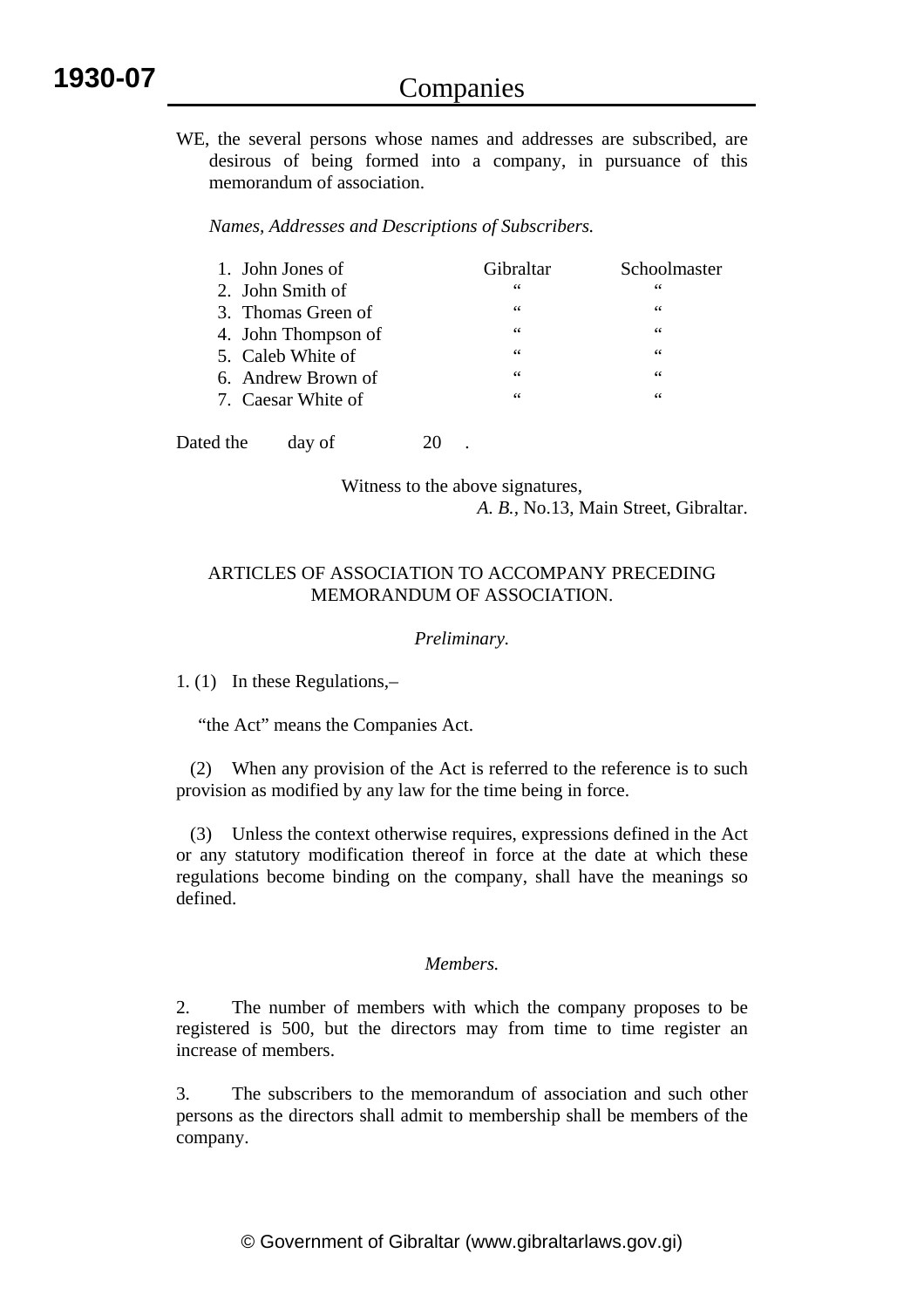# *General Meetings.*

4. The first general meeting shall be held at such time not being less than one month nor more than three months after the incorporation of the company, and at such place, as the directors may determine.

5. A general meeting shall be held once in every calendar year at such time (not being more than fifteen months after the holding of the last preceding general meeting) and place as may be prescribed by the company in general meeting, or, in default, at such time in the third month following that in which the anniversary of the company's incorporation occurs, and at such place as the directors shall appoint. In default of a general meeting being so held, a general meeting shall be held in the month next following, and may be convened by any two members in the same manner as nearly as possible as that in which meetings are to be convened by the directors.

6. The above-mentioned general meetings shall be called ordinary general meetings; all other general meetings shall be called extraordinary general meetings.

7. The directors may, whenever they think fit, convene an extraordinary general meeting, and extraordinary general meetings shall also be convened on such requisition, or, in default, may be convened by such requisitions, as proved by section 159 of the Act. If at any time there are not in Gibraltar sufficient directors capable of acting to form a quorum, any director or any two members of the company may convene an extraordinary general meeting in the same manner as nearly as possible as that in which meetings may be convened by the directors.

# *Notice of General Meetings.*

8. Subject to the provisions of section 163(2) of the Act relating to special resolutions, seven days' notice at the least (exclusive of the day on which the notice is served or deemed to be served, but inclusive of the day for which notice is given) specifying the place, the day and the hour of meeting and in case of special business, the general nature of that business shall be given in manner hereinafter mentioned, or in such other manner (if any) as may be prescribed by the company in general meeting, to such persons as are, under the regulations of the company, entitled to receive such notices from the company; but with the consent of all the members entitled to receive notice of some particular meeting, that meeting may be convened by such shorter notice and in such manner as those members may think fit.

9. The accidental omission to give notice of a meeting to, or the nonreceipt of notice of a meeting by, any member shall not invalidate the proceedings at any meeting.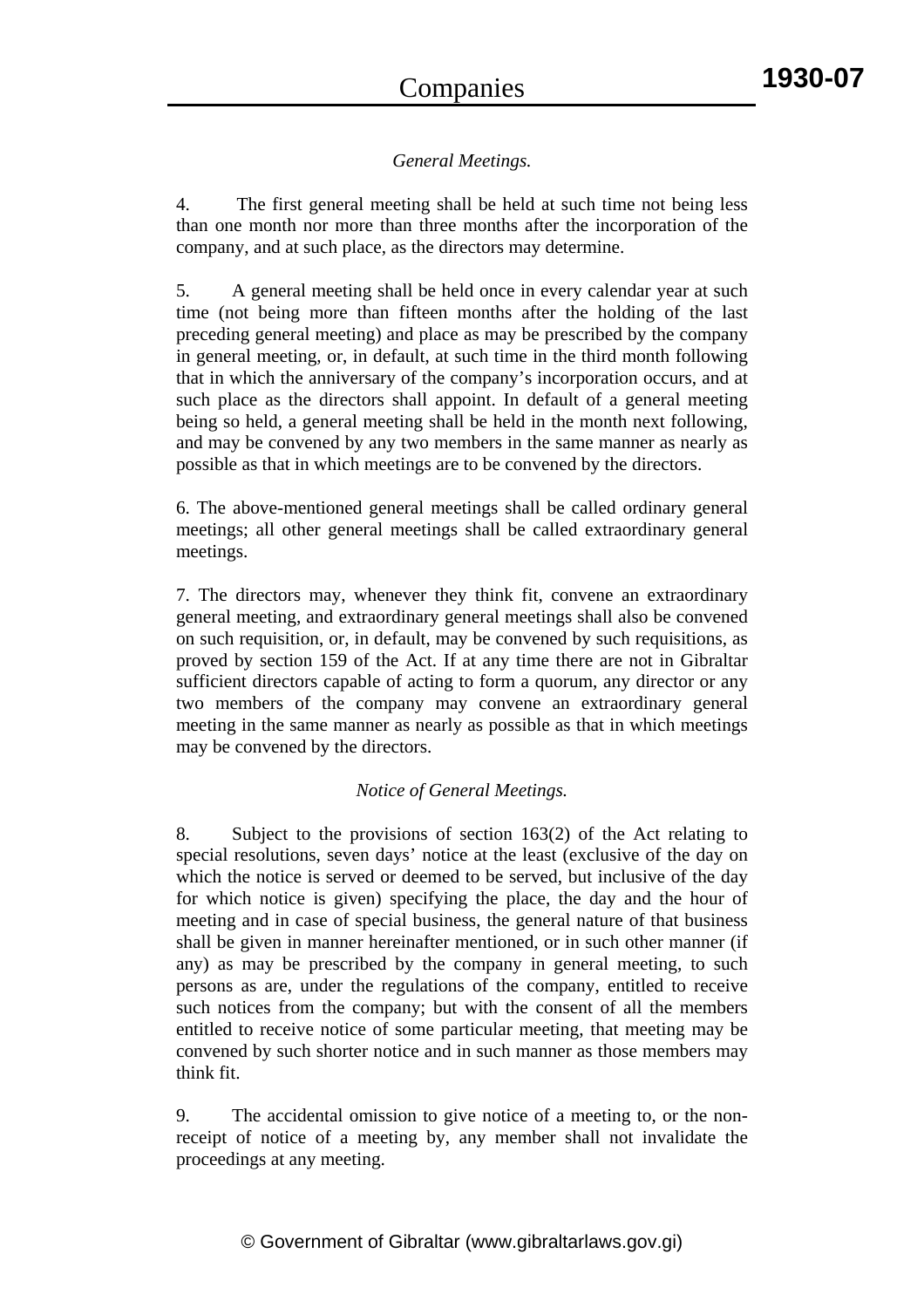# *Proceedings at General Meetings.*

10. All business shall be deemed special that is transacted at an extraordinary meeting, and all that is transacted at an ordinary meeting, with the exception of the consideration of the accounts, balance sheets, and the ordinary report of the directors and auditors, the election of directors and other officers in the place of those retiring by rotation, and the fixing of the remuneration of the auditors.

11. No business shall be transacted at any general meeting unless a quorum of members is present at the time when the meeting proceeds to business; save as herein otherwise provided, three members personally present shall be a quorum.

12. If within half an hour from the time appointed for the meeting a quorum is not present, the meeting, if convened upon the requisition of members, shall be dissolved; in any other case it shall stand adjourned to the same day in the next week, at the same time and place, and if at the adjourned meeting a quorum is not present within half an hour from the time appointed for the meeting the members present shall be a quorum.

13. The chairman (if any) of the board of directors shall preside as chairman at every meeting of the company.

14. If there is no such chairman, or if at any meeting he is not present within fifteen minutes after the time appointed for holding the meeting or is unwilling to act as chairman, the members present shall choose some one of their number to be chairman.

15. The chairman may, with the consent of any meeting at which a quorum is present (and shall if so directed by the meeting), adjourn the meeting from time to time and from place to place, but no business shall be transacted at any adjourned meeting other than the business left unfinished at the meeting, from which the adjournment took place. When a meeting is adjourned for ten days or more, notice of the adjourned meeting shall be given as in the case of an original meeting. Save as aforesaid it shall not be necessary to give any notice of an adjournment or of the business to be transacted at an adjourned meeting.

16. At any general meeting a resolution put to the vote of the meeting shall be decided on a show of hands, unless a poll is (before or on the declaration of the result of the show of hands) demanded by at least two members present in person or by proxy entitled to vote and unless a poll is so demanded, a declaration by the chairman that a resolution has, on a show of hands, been carried, or carried unanimously, or by a particular majority, or lost, and an entry to that effect in the book of the proceedings of the company, shall be conclusive evidence of the fact, without proof of the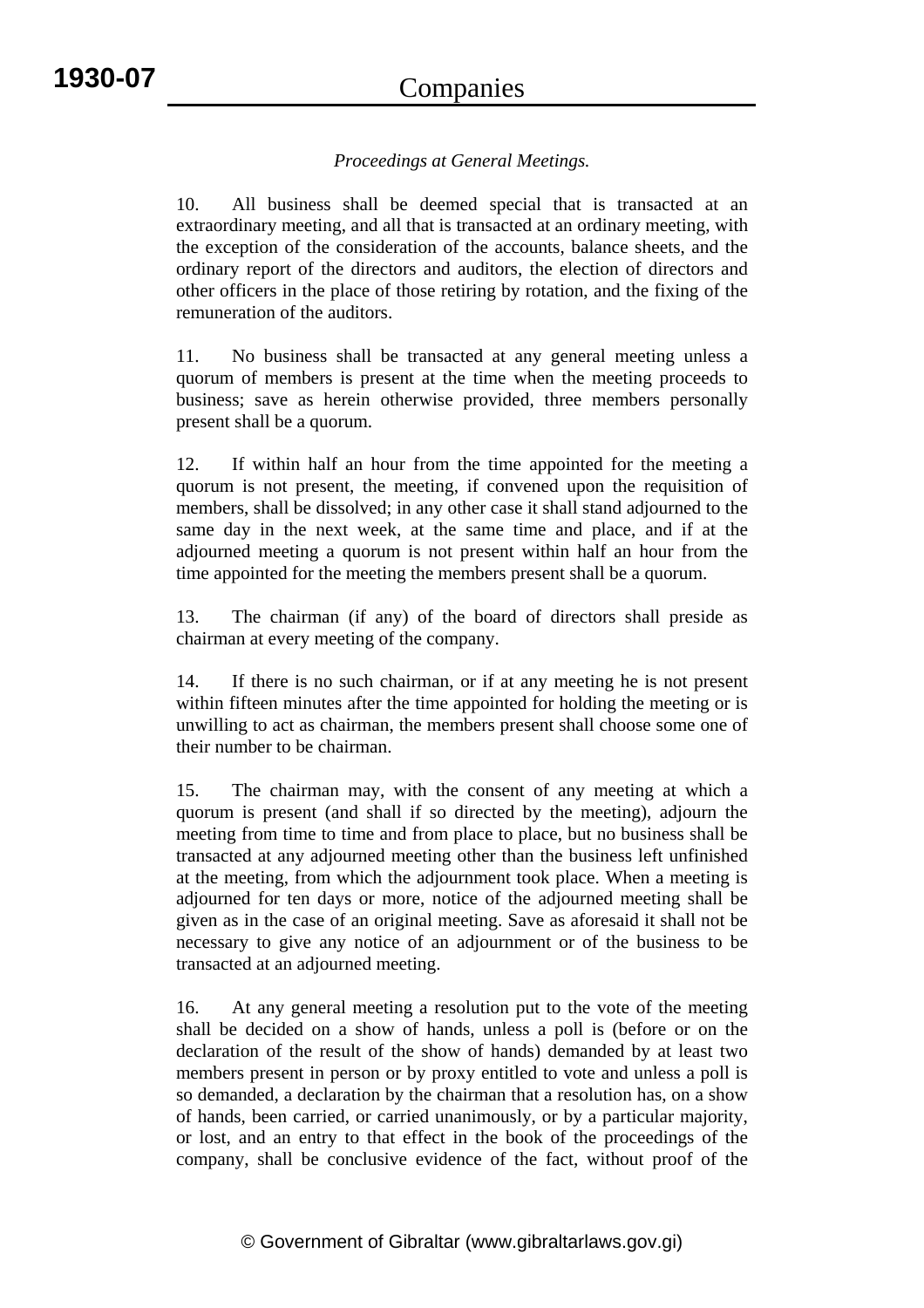number or proportion of the votes recorded in favour of, or against, that resolution.

17. If a poll is duly demanded it shall be taken in such manner as the chairman directs, and the result of the poll shall be deemed to be the resolution of the meeting at which the poll was demanded.

18. In the case of an equality of votes, whether on a show of hands or on a poll, the chairman of the meeting at which the show of hands takes place or at which the poll is demanded, shall be entitled to a second or casting vote.

19. A poll demanded on the election of a chairman, or on a question of adjournment, shall be taken forthwith. A poll demanded on any other question shall be taken at such time as the chairman of the meeting directs.

# *Votes of Members.*

20. Every member shall have one vote.

21. If a member is suffering from mental disorder, a person authorized in that behalf under section 47 of the Mental Health Act or a receiver appointed under section 49 of that Act may vote on behalf of the member, either on a show of hands or on a poll.

22. No member shall be entitled to vote at any general meeting unless all moneys presently payable by him to the company have been paid.

23. On a poll votes may be given either personally or by proxy.

24. The instrument appointing a proxy shall be in writing under the hand of the appointor or of his attorney duly authorized in writing, or, if the appointor is a corporation, either under the seal, or under the hand of an officer or attorney so authorized. A proxy need not be a member of the company.

25. The instrument appointing a proxy and the power of attorney or other authority (if any) under which it is signed or a notarially certified copy of that power or authority shall be deposited at the registered office of the company not less than forty-eight hours before the time for holding the meeting or adjourned meeting at which the person named in the instrument proposes to vote, and in default the instrument of proxy shall not be treated as valid.

26. An instrument appointing a proxy may be in the following form, or any other form which the directors shall approve:–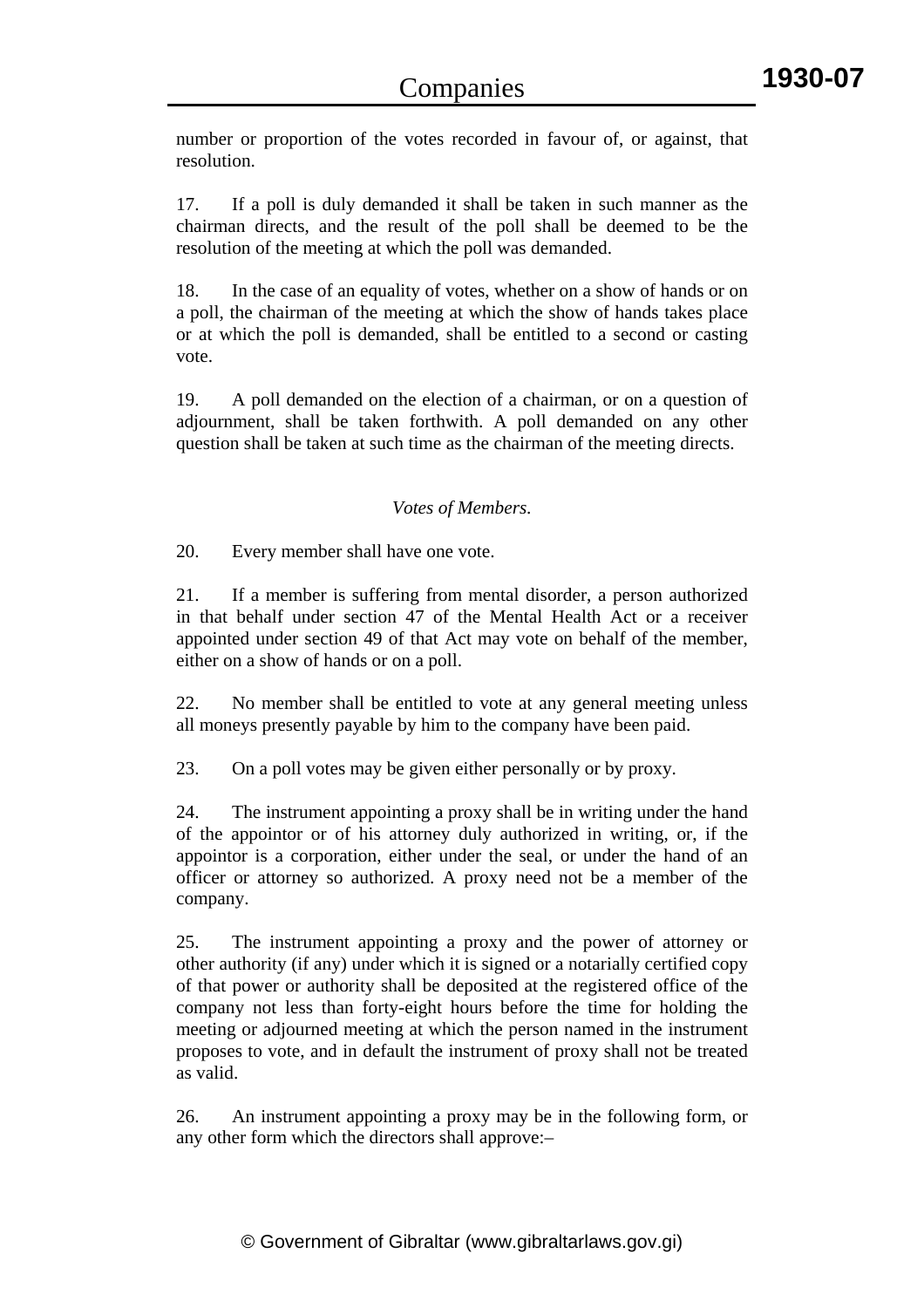" Company, Limited. I of being a member of the Company, Limited, hereby appoint of as my proxy to vote for me and on my behalf at the [ordinary or extraordinary, *as the case may be*] general meeting of the company to be held on the day of and at any adjournment thereof.

Signed this day of 20 ."

27. The instrument appointing a proxy shall be deemed to confer authority to demand or join in demanding a poll.

# *Corporations acting by Representatives at Meetings.*

28. Any corporation which is a member of the company may by resolution of its directors or other governing body authorize such person as it thinks fit to act as its representative at any meeting of the company and the person so authorized shall be entitled to exercise the same powers on behalf of the corporation which he represents as that corporation could exercise if it were an individual member of the company.

#### *Directors.*

29. The number of directors and the names of the first directors shall be determined in writing by a majority of the subscribers to the memorandum.

30. The remuneration of the directors shall from time to time be determined by the company in general meeting.

# *Powers and Duties of Directors.*

31. The business of the company shall be managed by the directors, who may pay all expenses incurred in getting up and registering the company, and may exercise all such powers of the company as are not, by the Act, or by these articles, required to be exercised by the company in general meeting, subject nevertheless to any regulation of these articles, to the provisions of the Act, and to such regulations, being not inconsistent with the aforesaid regulations or provisions, as may be prescribed by the company in general meeting; but no regulation made by the company in general meeting shall invalidate any prior act of the directors which would have been valid if that regulation had not been made.

32. The directors shall cause minutes to be made in books provided for the purpose–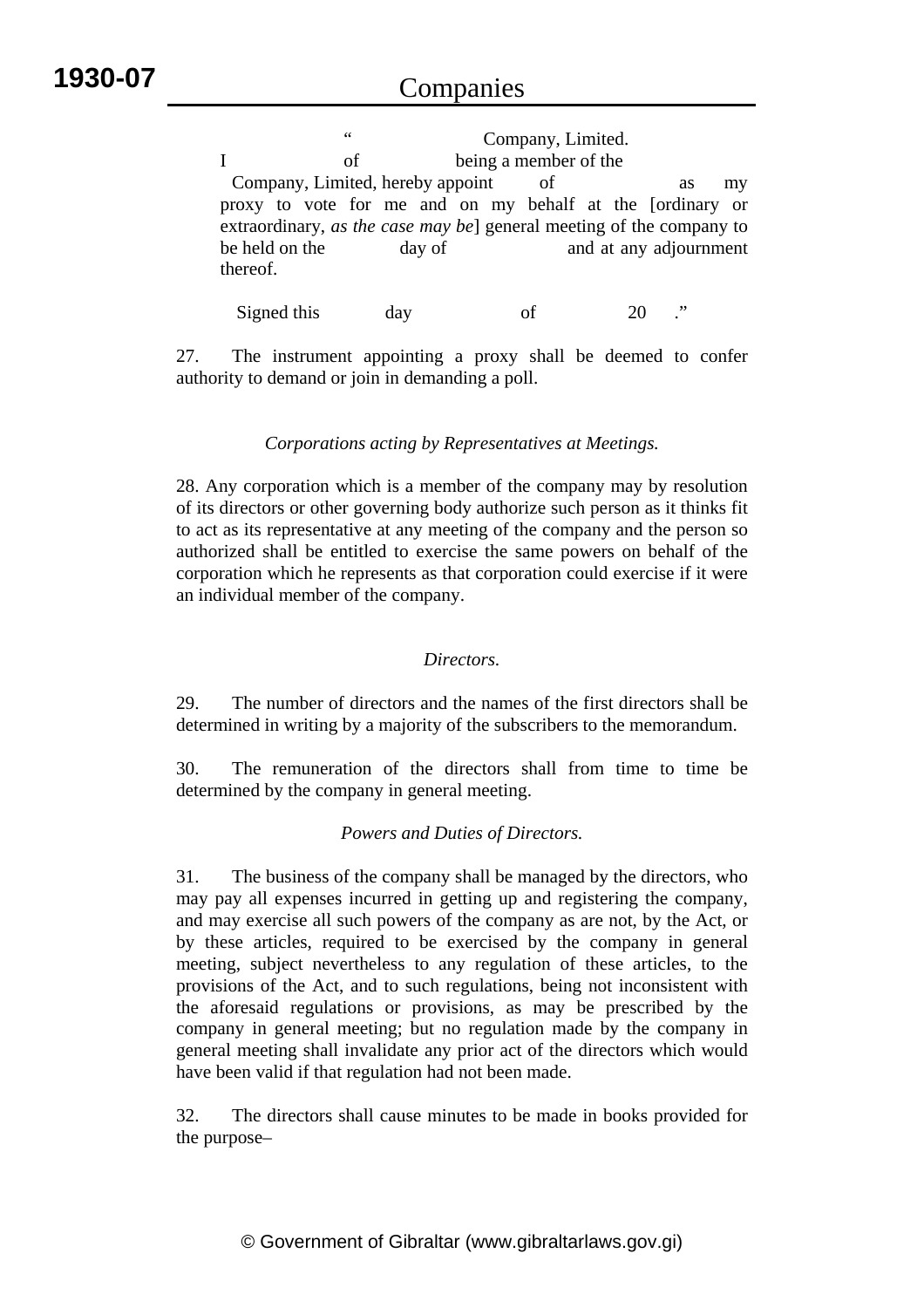- (a) of all appointments of officers made by the directors;
- (b) of the names of the directors present at each meeting of the directors and of any committee of the directors;
- (c) of all resolutions and proceedings at all meetings of the company, and of the directors, and of committees of directors,

and every director present at any meeting of directors or committee of directors shall sign his name in a book to be kept for that purpose.

# *The Seal.*

33. Any seal of the company shall not be affixed to any instrument except by the authority of a resolution of the board of directors, and in the presence of a director and of the secretary or such other person as the directors may appoint for the purpose; and that director and the secretary or other person as aforesaid shall sign every instrument to which the seal of the company is so affixed in their presence.

# *Disqualifications of Directors.*

- 34. The office of director shall be vacated, if the director–
	- (a) without the consent of the company in general meeting holds any other office of profit under the company; or
	- (b) becomes bankrupt; or
	- (c) becomes prohibited from being a director by reason of any order made under section 264 or 315 of the Act;
	- (d) is suffering from mental disorder; or
	- (e) resigns his office by notice in writing to the company; or
	- (f) is directly or indirectly interested in any contract with the company and fails to declare the nature of his interest in manner required by section 200 of the Act.

A director shall not vote in respect of any contract in which he is interested or any matter arising thereout, and if he does so vote his vote shall not be counted.

*Rotation of Directors.*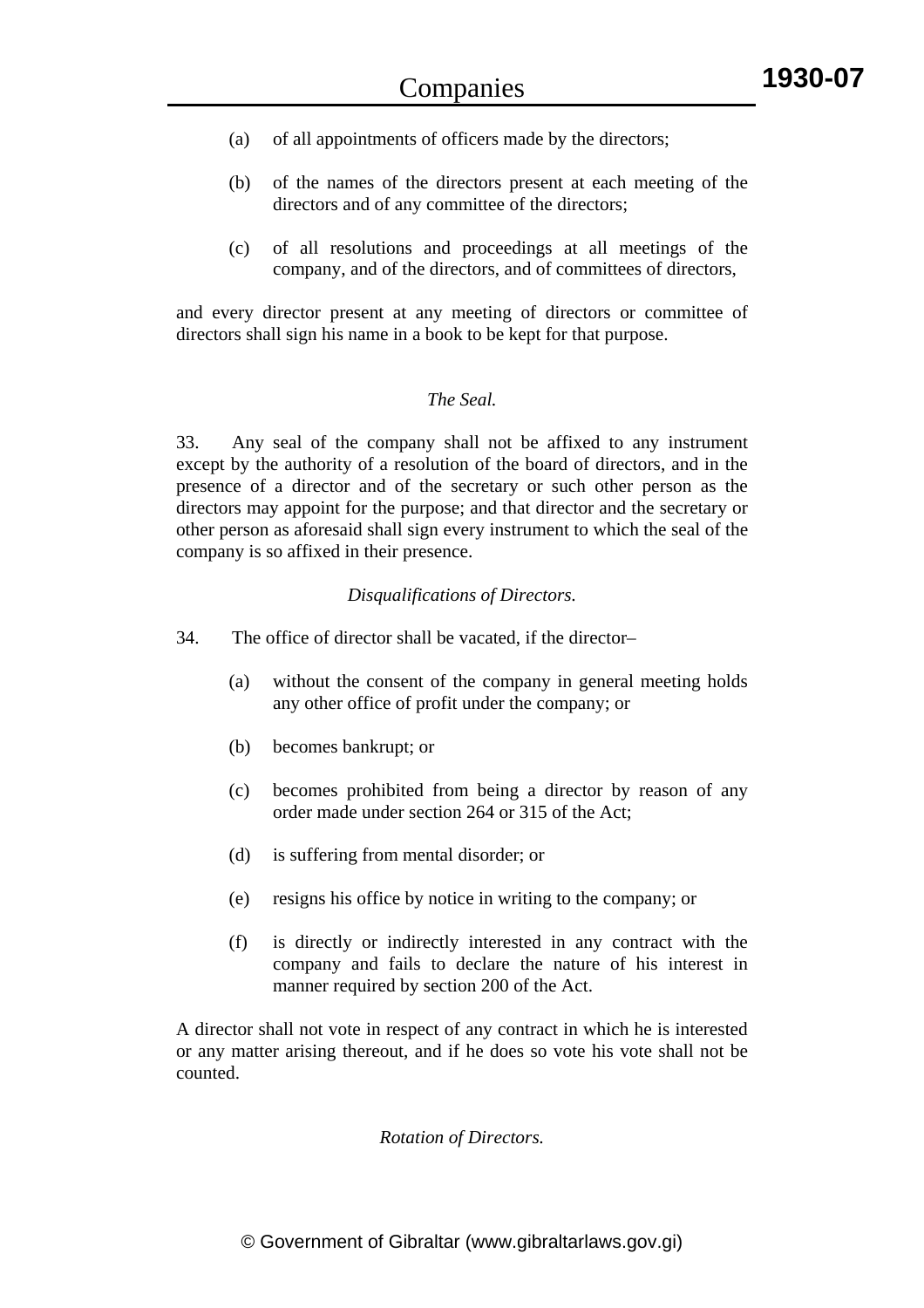35. At the first ordinary general meeting of the company the whole of the directors shall retire from office, and at the ordinary general meeting in every subsequent year one-third of the directors for the time being, or, if their number is not three or a multiple of three, then the number nearest onethird, shall retire from office.

36. The directors to retire in every year shall be those who have been longest in office since their last election but as between persons who became directors on the same day those to retire shall (unless they otherwise agree among themselves) be determined by lot.

37. A retiring director shall be eligible for re-election.

38. The company at the general meeting at which a director retires in manner aforesaid may fill up the vacated office by electing a person thereto and in default the retiring director shall be deemed to have been re-elected unless at such meeting it is resolved not to fill up such vacated office.

39. The company may from time to time in general meeting increase or reduce the number of directors, and may also determine in what rotation the increased or reduced number is to go out of office.

40. Any casual vacancy occurring in the board of directors may be filled up by the directors but the person so chosen shall be subject to retirement at the same time as if he had become a director on the day on which the director in whose place he is appointed was last elected a director.

41. The directors shall have power at any time, and from time to time, to appoint a person as an additional director who shall retire from office at the next following ordinary general meeting, but shall be eligible for election by the company at that meeting as an additional director.

42. The company may by extraordinary resolution remove any director before the expiration of his period of office, and may by an ordinary resolution appoint another person in his stead. The person so appointed shall be subject to retirement at the same time as if he had become a director on the day on which the director in whose place he is appointed was last elected a director.

# *Proceedings of Directors.*

43. The directors may meet together for the despatch of business, adjourn, and otherwise regulate their meetings, as they think fit. Questions arising at any meeting shall be decided by a majority of votes. In case of an equality of votes the chairman shall have a second or casting vote. A director may, and the secretary on the requisition of a director shall, at any time summon a meeting of the directors.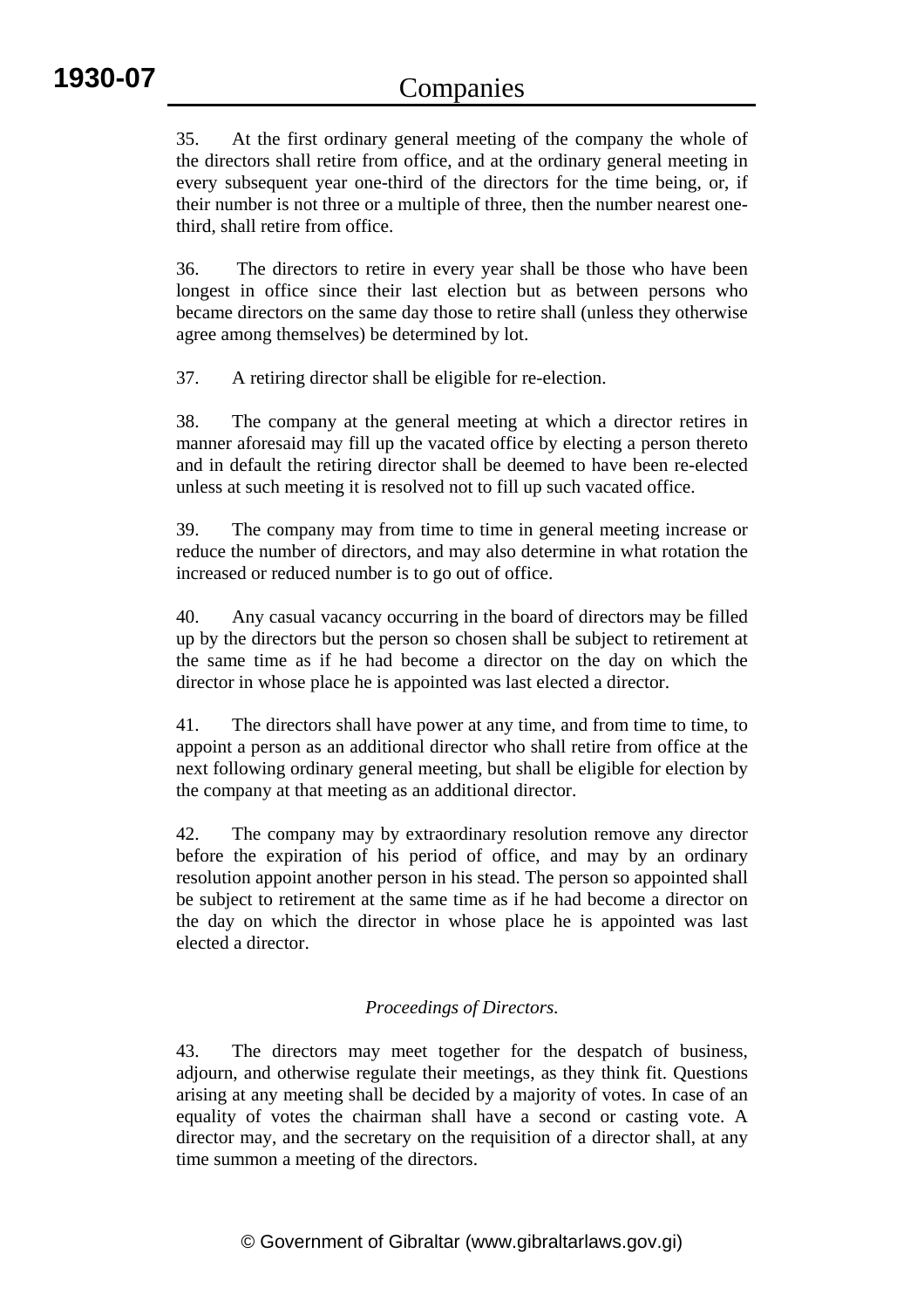44. The quorum necessary for the transaction of the business of the directors may be fixed by the directors, and unless so fixed shall, when the number of directors exceeds three, be three and shall, when the number of directors does not exceed three, be two.

45. The continuing directors may act notwithstanding any vacancy in their body, but, if and so long as their number is reduced below the number fixed by or pursuant to the regulations of the company as the necessary quorum of directors, the continuing directors may act for the purpose of increasing the number of directors to that number, or of summoning a general meeting of the company, but for no other purpose.

46. The directors may elect a chairman of their meetings and determine the period for which he is to hold office; but, if no such chairman is elected, or if at any meeting the chairman is not present within five minutes after the time appointed for holding the same, the directors present may choose one of their number to be chairman of the meeting.

47. The directors may delegate any of their powers to committees consisting of such member or members of their body as they think fit; any committee so formed shall, in the exercise of the power so delegated, conform to any regulations that may be imposed on it by the directors.

48. A committee may elect a chairman of its meetings; but, if no such chairman is elected, or if at any meeting the chairman is not present within five minutes after the time appointed for holding the same, the members present may choose one of their number to be chairman of the meeting.

49. A committee may meet and adjourn as it thinks proper. Questions arising at any meeting shall be determined by a majority of votes of the members present, and in case of an equality of votes the chairman shall have a second or casting vote.

50. All acts done by any meeting of the directors or of a committee of directors, or by any person acting as a director, shall, notwithstanding that it be afterwards discovered that there was some defect in the appointment of any such directors or persons acting as aforesaid, or that they or any of them were disqualified, be as valid as if every such person had been duly appointed and was qualified to be a director.

#### *Accounts.*

51. The directors shall cause proper books of accounts to be kept with respect to–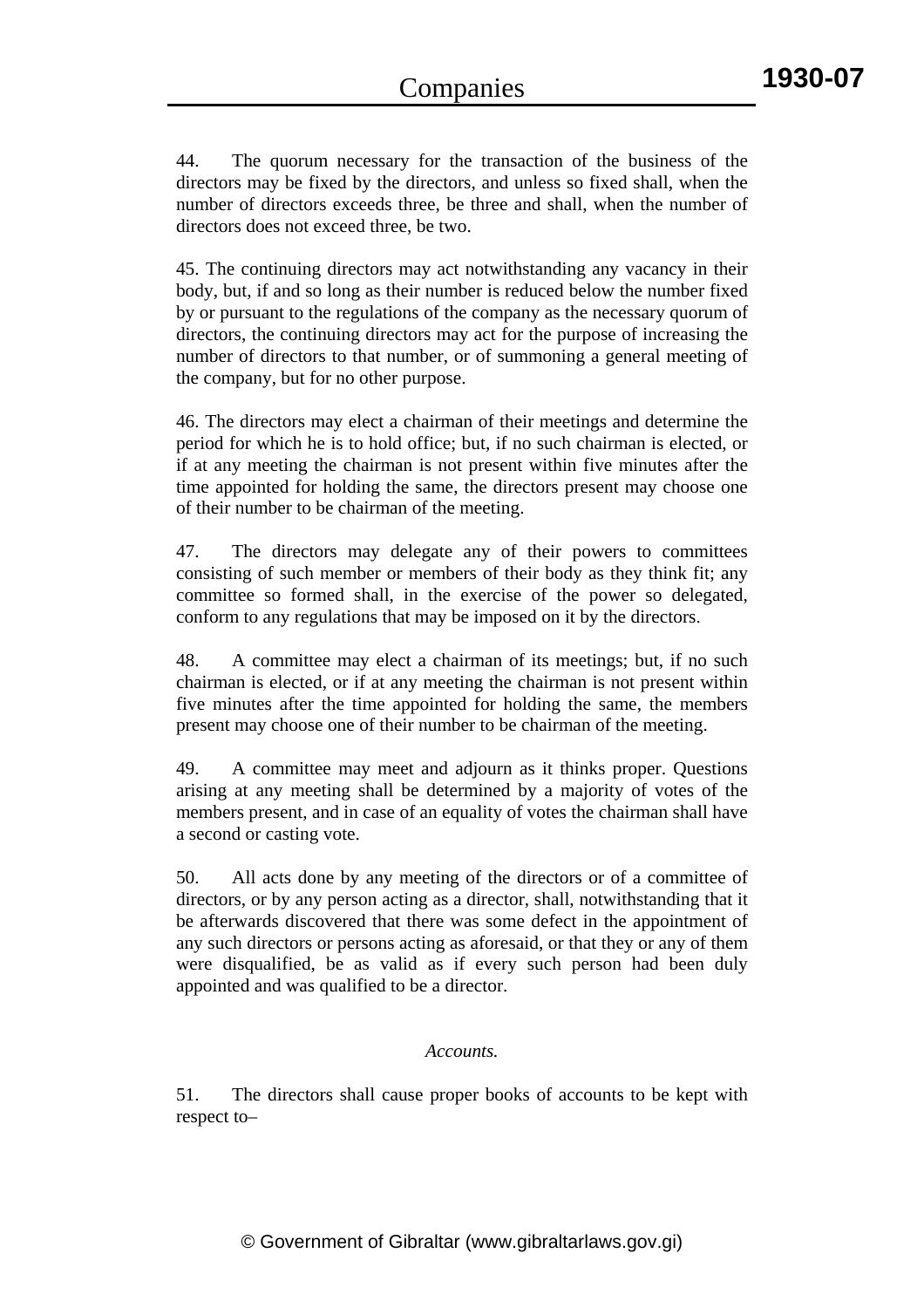- (a) all sums of money received and expended by the company and the matter in respect of which the receipt and expenditure takes place;
- (b) all sales and purchases of goods by the company; and
- (c) the assets and liabilities of the company.

52. The books of account shall be kept at the registered office of the company, or at such other place or places as the directors think fit, and shall always be open to the inspection of the directors.

53. The directors shall from time to time determine whether and to what extent and at what times and places and under what conditions or regulations the accounts and books of the company or any of them shall be open to the inspection of members not being directors, and no member (not being a director) shall have any right of inspecting any account or book or document of the company except as conferred by statute or authorized by the directors or by the company in general meeting.

54. The directors shall from time to time in accordance with section 171 of the Act, cause to be prepared and to be laid before the company in general meeting such profit and loss accounts, balance sheets and reports as are referred to in that section.

55. A copy of every balance sheet (including every document required by law to be annexed thereto) which is to be laid before the company in general meeting together with a copy of the auditor's report shall not less than seven days before the date of the meeting be sent to all persons entitled to receive notices of general meetings of the company.

# *Audit.*

56. Auditors shall be appointed and their duties regulated in accordance with sections 180, 181 and 182 of the Act.

# *Notices.*

57. A notice may be given by the company to any member either personally or by sending it by post to him to his registered address, or (if he has no registered address in Gibraltar) to the address (if any) in Gibraltar supplied by him to the company for the giving of notices to him.

 Where a notice is sent by post, service of the notice shall be deemed to be effected by properly addressing, prepaying, and posting a letter containing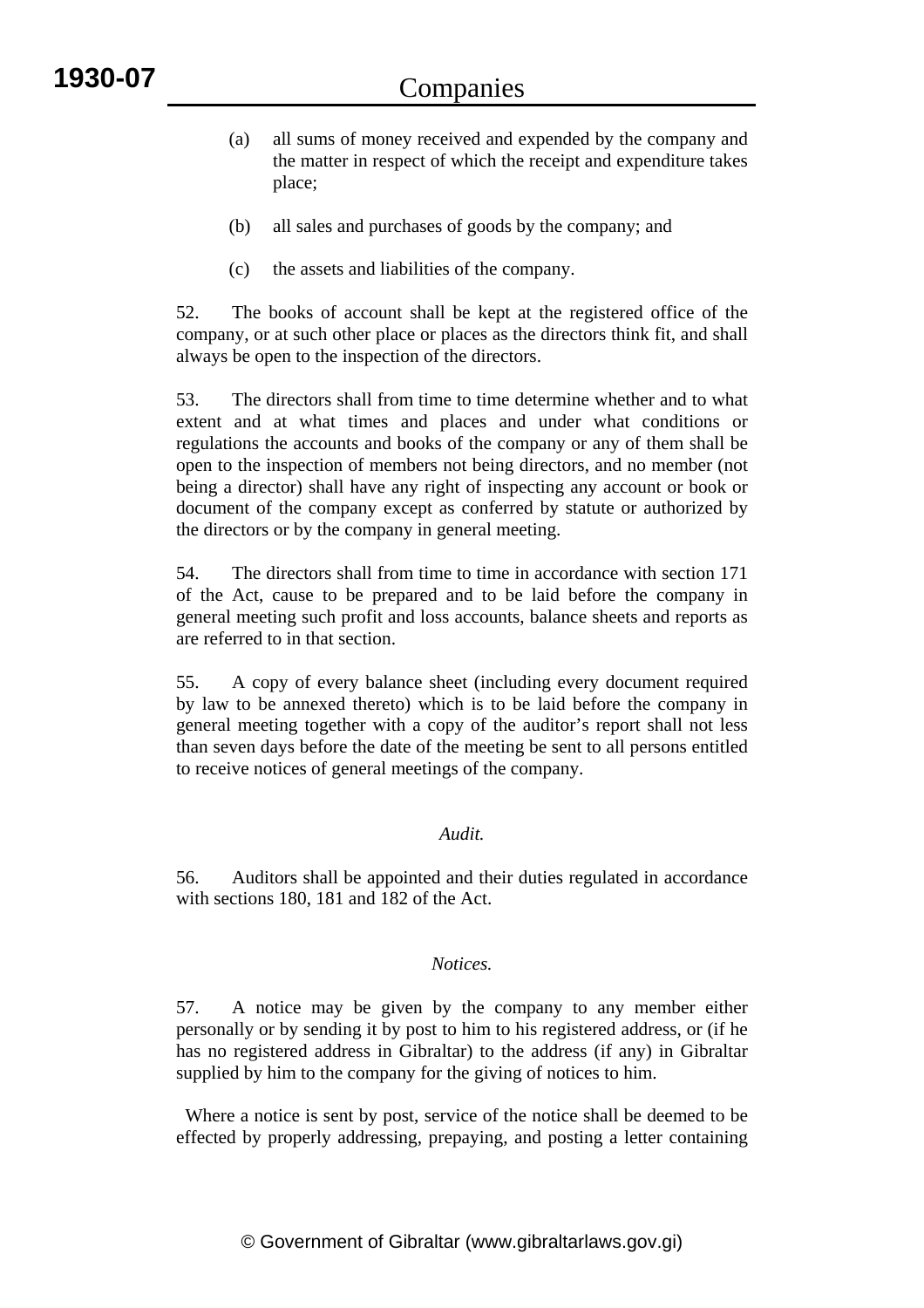the notice, and to have been effected at the expiration of twenty-four hours after the letter containing the same was posted.

58. If a member has no registered address in Gibraltar and has not supplied to the company an address in Gibraltar for the giving of notices to him, a notice addressed to him and advertised in a newspaper circulating in Gibraltar shall be deemed to be duly given to him on the day on which the advertisement appears.

59. Notice of every general meeting shall be given in some manner hereinbefore authorized to every member except those members who (having no registered address in Gibraltar) have not supplied to the company an address in Gibraltar for the giving of notices to them. No other persons shall be entitled to receive notices of general meetings.

*Names, Addresses and Descriptions of subscribers.* 

| 1. John Jones of   |                     | Gibraltar | Schoolmaster |
|--------------------|---------------------|-----------|--------------|
| 2. John Smith of   |                     | 66        | 66           |
| 3. Thomas Green of |                     | 66        | 66           |
|                    | 4. John Thompson of | 66        | 66           |
| 5. Caleb White of  |                     | 66        | 66           |
|                    | 6. Andrew Brown of  | 66        | 66           |
| 7. Caesar White of |                     | 66        | 66           |
| Dated the          | day of              |           |              |

 Witness to the above signature, A. B., No. 20, Main Street, Gibraltar.

# **TABLE D.**

\_\_\_\_\_\_\_\_\_\_\_\_\_\_\_\_\_\_\_\_\_\_\_\_\_\_-

Section 13

# MEMORANDUM AND ARTICLES OF ASSOCIATION OF A COMPANY LIMITED BY GUARANTEE, AND HAVING A SHARE CAPITAL.

#### *Memorandum of Association.*

lst. The name of the company is "The Rock Hotel Company Limited."

2nd. The registered office of the company will be situate in Gibraltar.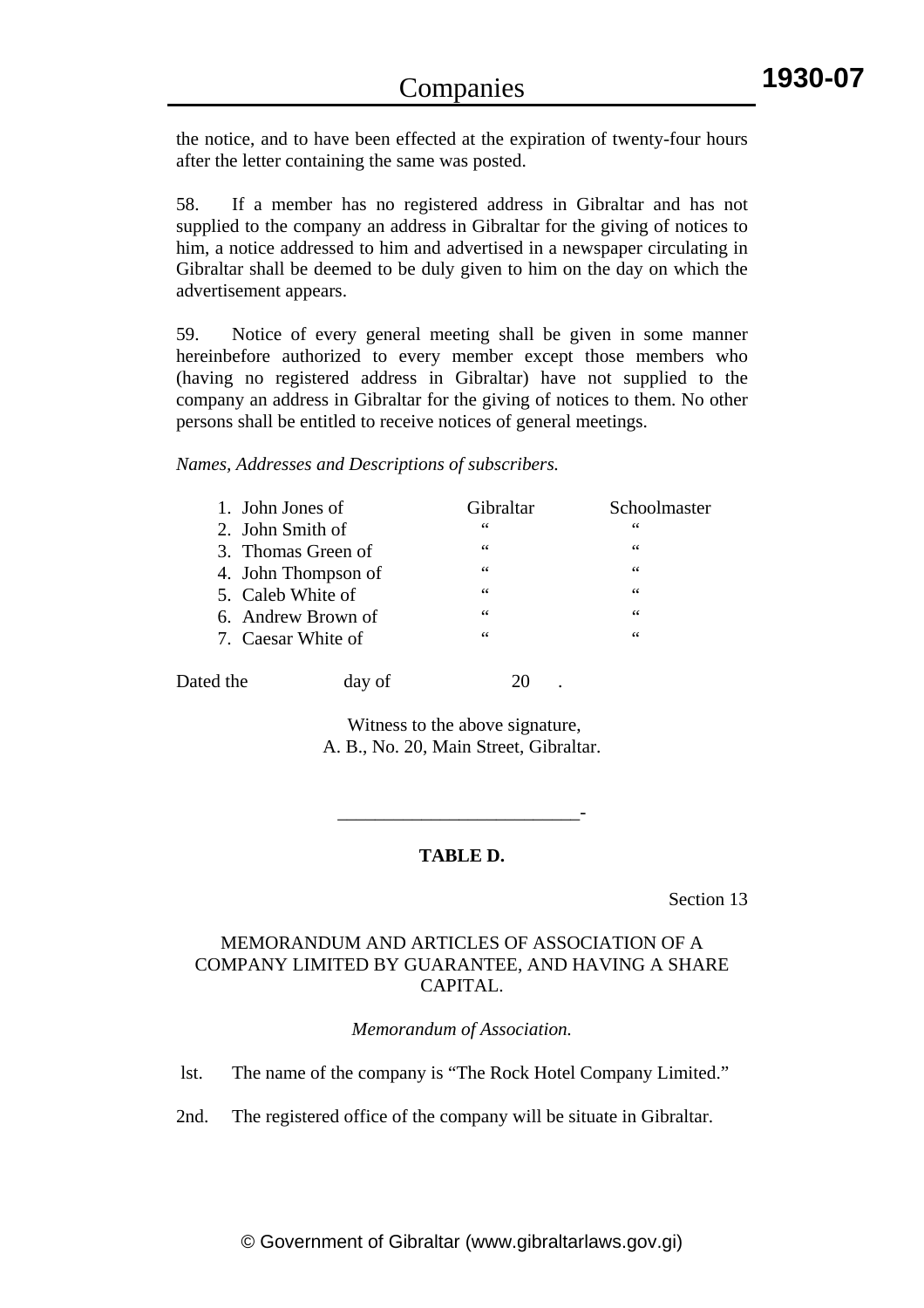3rd. The object for which the company is established is "to encourage people to come to Gibraltar, by providing hotels and conveyances by sea and by land for the accommodation of travellers, and the doing of all such other things as are incidental or conducive to the attainment of the above object."

4th. The liability of the members is limited.

5th. Every member of the company undertakes to contribute to the assets of the company in the event of its being wound up while he is a member, or within one year afterwards, for payment of the debts and liabilities of the company, contracted before he ceases to be a member, and the costs, charges and expenses of winding up the same and for the adjustment of the rights of the contributories amongst themselves, such amount as may be required, not exceeding £20.

6th. The share capital of the company shall consist of five hundred thousand pounds, divided into five thousand shares of one hundred pounds each.

WE, the several persons whose names and addresses are subscribed are desirous of being formed into a company, in pursuance of this memorandum of association, and we respectively agree to take the number of shares in the capital of the company set opposite our respective names.

|                                | Names, Addresses and Descriptions<br>of Subscribers. |           |                    | Number of shares<br>taken by each<br>Subscriber. |
|--------------------------------|------------------------------------------------------|-----------|--------------------|--------------------------------------------------|
| $\mathbf{1}$ .                 | John Jones of                                        | Gibraltar | Merchant           | 200                                              |
| 2.                             | John Smith of                                        | 66        | 66                 | 25                                               |
| 3.                             | Thomas Green of                                      | 66        | 66                 | 30                                               |
| 4.                             | John Thompson of                                     | 66        | 66                 | 40                                               |
| 5 <sub>1</sub>                 | Caleb White of                                       | 66        | 66                 | 15                                               |
| 6.                             | Andrew Brown of                                      | 66        | 66                 | 5                                                |
| $7_{\scriptscriptstyle{\sim}}$ | Caesar White of                                      | 66        | 66                 | 10                                               |
|                                |                                                      |           | Total shares taken | 325                                              |

Dated the day of 20.

Witness to the above signatures,  *A. B.,* No. 13, Main Street, Gibraltar.

#### ARTICLES OF ASSOCIATION TO ACCOMPANY PRECEDING MEMORANDUM OF ASSOCIATION.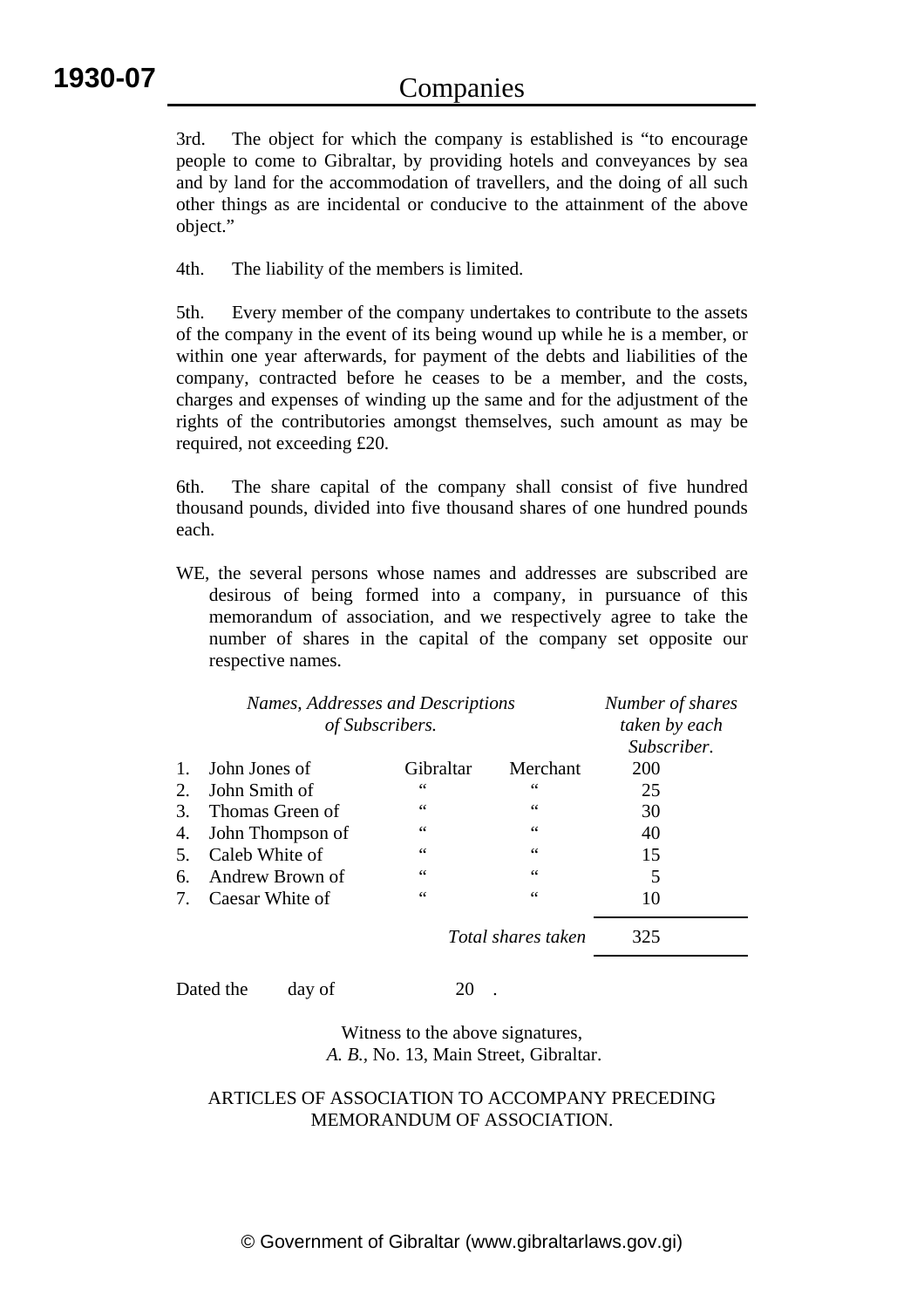The Articles of Table A set out in Schedule 1 to the Companies Act, shall be the articles of association of the company and apply to the company.

*Names, Addresses and Descriptions of Subscribers.* 

| 1. John Jones of    | Gibraltar      | Merchant        |
|---------------------|----------------|-----------------|
| 2. John Smith of    | 66             | 66              |
| 3. Thomas Green of  | $\zeta\,\zeta$ | 66              |
| 4. John Thompson of | $\zeta\,\zeta$ | $\zeta$ $\zeta$ |
| 5. Caleb White of   | 66             | 66              |
| 6. Andrew Brown of  | 66             | 66              |
| 7. Caesar White of  | 66             | 66              |
| Dated the<br>day of |                |                 |

Witness to the above signatures,  *A. B.,* No. 13, Main Street, Gibraltar.

# **TABLE E.**

\_\_\_\_\_\_\_\_\_\_\_\_\_\_\_\_\_\_\_\_\_\_\_\_\_

Section 13

# MEMORANDUM AND ARTICLES OF ASSOCIATION OF AN UNLIMITED COMPANY HAVING A SHARE CAPITAL.

*Memorandum of Association.* 

lst. The name of the company is "The Patent Stereotype Company."

2nd. The registered office of the company will be situate in Gibraltar.

3rd. The objects for which the company is established are "the working of a patent method of founding and casting stereotype plates, of which method John Smith of Gibraltar, is the sole patentee, and the doing of all such things as are incidental or conducive to the attainment of the above objects."

WE, the several persons whose names are subscribed, are desirous of being formed into a company, in pursuance of this memorandum of association, and we respectively agree to take the number of shares in the capital of the company set opposite our respective names.

| Names, Addresses and Descriptions | Number of shares |
|-----------------------------------|------------------|
| of Subscribers.                   | taken by each    |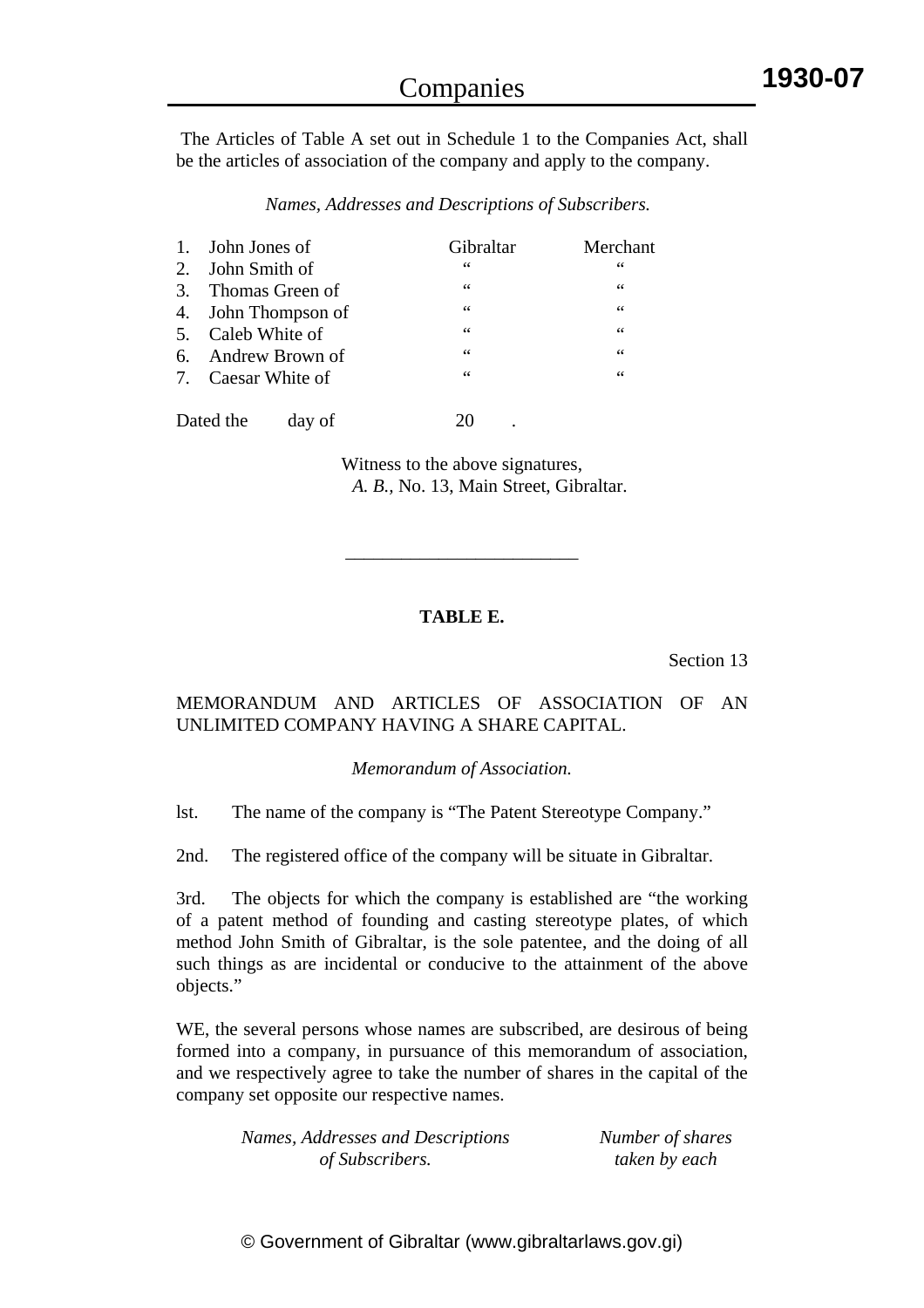# Companies

|                     |        |                  |                    | Subscriber. |
|---------------------|--------|------------------|--------------------|-------------|
| 1. John Jones of    |        | <b>Gibraltar</b> | Merchant           | 3           |
| 2. John Smith of    |        | 66               | 66                 | 2           |
| 3. Thomas Green of  |        | 66               | 66                 |             |
| 4. John Thompson of |        | 66               | 66                 | 2           |
| 5. Caleb White of   |        | 66               | 66                 | 2           |
| 6. Andrew Brown of  |        | 66               | 66                 |             |
| 7. Abel Brown of    |        | 66               | 66                 |             |
|                     |        |                  | Total shares taken | 12          |
| Dated the           | day of |                  |                    |             |

Witness to the above signatures,  *A. B.,* No. 20, Main Street, Gibraltar.

# ARTICLES OF ASSOCIATION TO ACCOMPANY THE PRECEDING MEMORANDUM OF ASSOCIATION.

1. The share capital of the company is two thousand pounds divided into twenty shares of one hundred pounds each.

2. The company may by special resolution–

- (a) increase the share capital by such sum to be divided into shares of such amount as the resolution may prescribe;
- (b) consolidate its shares into shares of a larger amount than its existing shares;
- (c) sub-divide its shares into shares of a smaller amount than its existing shares;
- (d) cancel any shares which at the date of the passing of the resolution have not been taken or agreed to be taken by any person;
- (e) reduce its share capital in any way.

3. The Articles of Table A set out in Schedule I to the Companies Act (other than Articles 30, 31, 32, 33, 34, 37 and 38), shall be deemed to be incorporated with these articles and shall apply to the company.

*Names, Addresses and Descriptions of Subscribers.* 

| 1. John Jones of | Gibraltar | Merchant |
|------------------|-----------|----------|
| 2. John Smith of |           |          |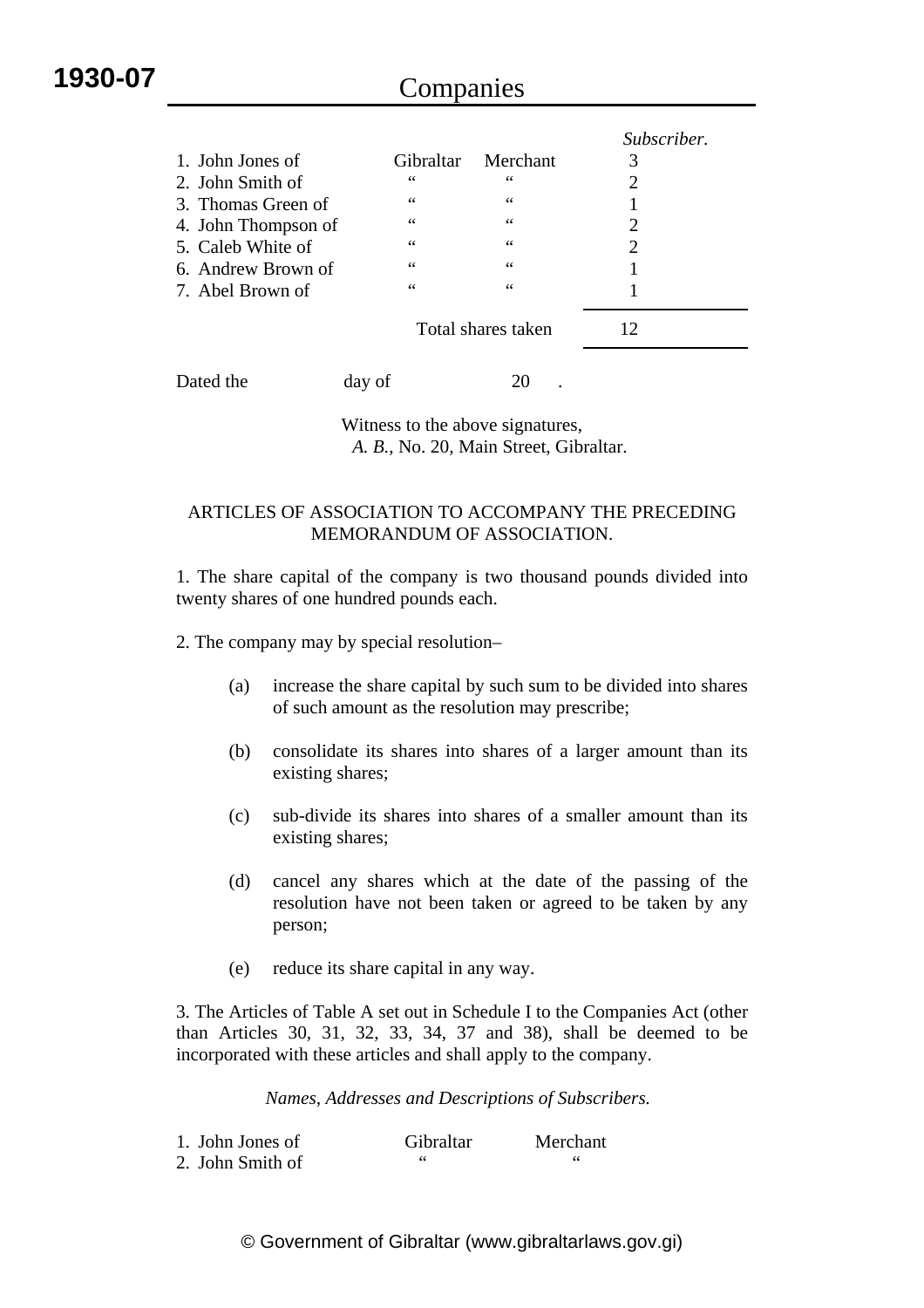| 3. Thomas Green of  | 66 | 66 |
|---------------------|----|----|
| 4. John Thompson of | 66 | 66 |
| 5. Caleb White of   | 66 | 66 |
| 6. Andrew Brown of  | 66 | 66 |
| 7. Abel Brown of    | 66 | 66 |
|                     |    |    |

Dated the day of 20 .

Witness to the above signatures,  *A. B.,* No. 20, Main Street, Gibraltar.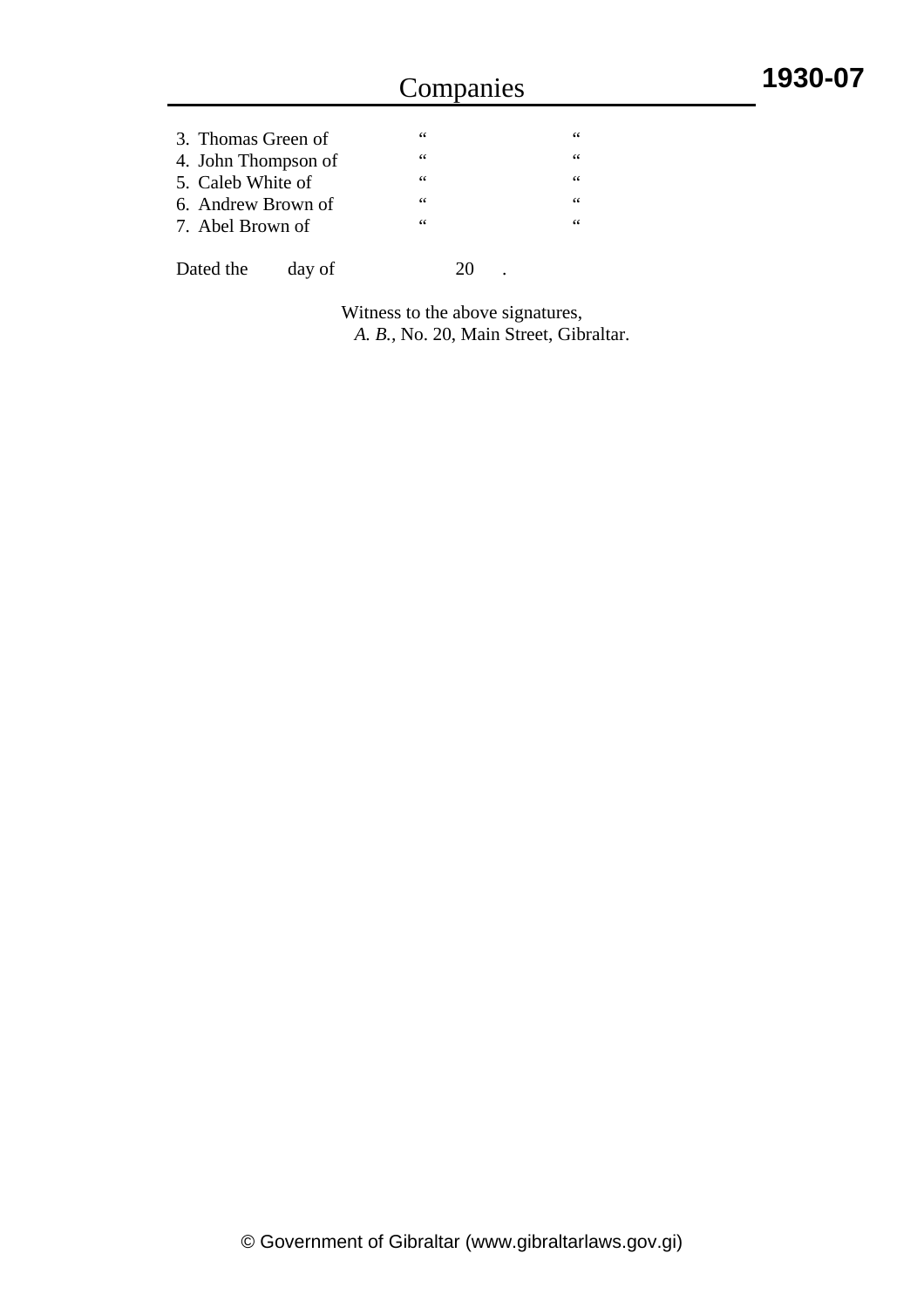# Companies

# **SCHEDULE 2**

Section 41

# **FORM OF STATEMENT IN LIEU OF PROSPECTUS TO BE DELIVERED TO REGISTRAR BY A PRIVATE COMPANY ON BECOMING A PUBLIC COMPANY.**

**\_\_\_\_\_\_\_\_\_\_\_\_\_** 

# THE COMPANIES ACT.

Statement in lieu of Prospectus delivered for registration by [ *Insert the name of the Company.* ]

Pursuant to section 41 of the Companies Act.

| $\pounds$<br>Shares of $f$<br>each<br>$\epsilon$ |
|--------------------------------------------------|
| Shares of $f$<br>each                            |
| <b>Shares</b>                                    |
|                                                  |
|                                                  |
|                                                  |
|                                                  |
|                                                  |
|                                                  |
| £                                                |
| Name of promoter.<br>Amount £                    |
| Consideration:-                                  |
|                                                  |
|                                                  |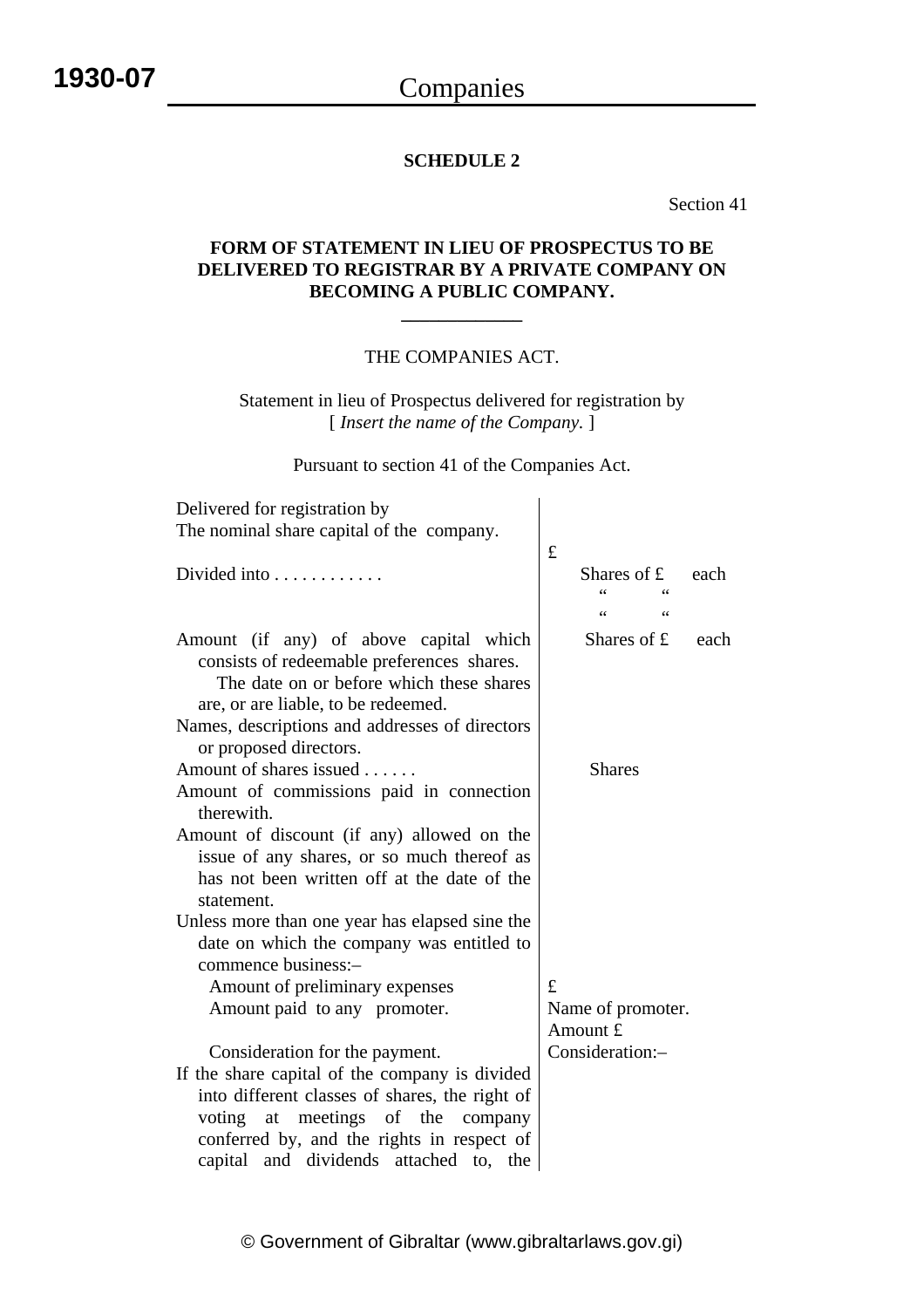| several classes of shares respectively.<br>Number and amount of shares and debentures<br>issued within the two years preceding the<br>date of this statement as fully or partly paid<br>up otherwise than for cash or agreed to be<br>so issued at the date of this statement.                                                                                                                                                                                                                                                                                                                                                                                                                                                  | shares of $E$<br>1.<br>fully paid.<br>2.<br>shares<br>upon<br>which $f$<br>per<br>share credited as<br>paid.                                |
|---------------------------------------------------------------------------------------------------------------------------------------------------------------------------------------------------------------------------------------------------------------------------------------------------------------------------------------------------------------------------------------------------------------------------------------------------------------------------------------------------------------------------------------------------------------------------------------------------------------------------------------------------------------------------------------------------------------------------------|---------------------------------------------------------------------------------------------------------------------------------------------|
| Consideration for the issue of those shares or<br>debentures.<br>Names and addresses of Vendors of Property<br>(1) purchased or acquired by the company<br>within the two years preceding the date of<br>this statement or (2) agreed or proposed to<br>be purchased or acquired by the company.<br>Amount (in cash, shares or debentures) paid or<br>payable to each separate vendor.<br>Amount paid or payable in cash, shares or<br>debentures for any such property, specifying<br>the amount paid or payable for goodwill.                                                                                                                                                                                                 | 3.<br>debenture £<br>Consideration:-<br>4.<br>Total purchase<br>price<br>£<br>Cash<br>£<br><b>Shares</b><br>£<br>Debentures £<br>Goodwill £ |
| Dates of, and parties to, every material contract<br>(other than contracts entered into in the<br>ordinary course of business or entered into<br>more than two years before the delivery of<br>this statement).<br>Time and place at which the contracts or<br>copies thereof may be inspected.                                                                                                                                                                                                                                                                                                                                                                                                                                 |                                                                                                                                             |
| Names and addresses of the auditors of the<br>company.<br>Full particulars of the nature and extent of the<br>interest of every director in any property<br>purchased or acquired by the company<br>within the two years preceding the date of<br>this statement or proposed to be purchased<br>or acquired by the company or, where the<br>interest of such a director consists in being a<br>partner in a firm, the nature and extent of<br>the interest of the firm, with a statement of<br>all sums paid or agreed to be paid to him or<br>to the firm in cash or shares, or otherwise,<br>by any person either to induce him to<br>become or to qualify him as, a director, or<br>otherwise for services rendered or to be |                                                                                                                                             |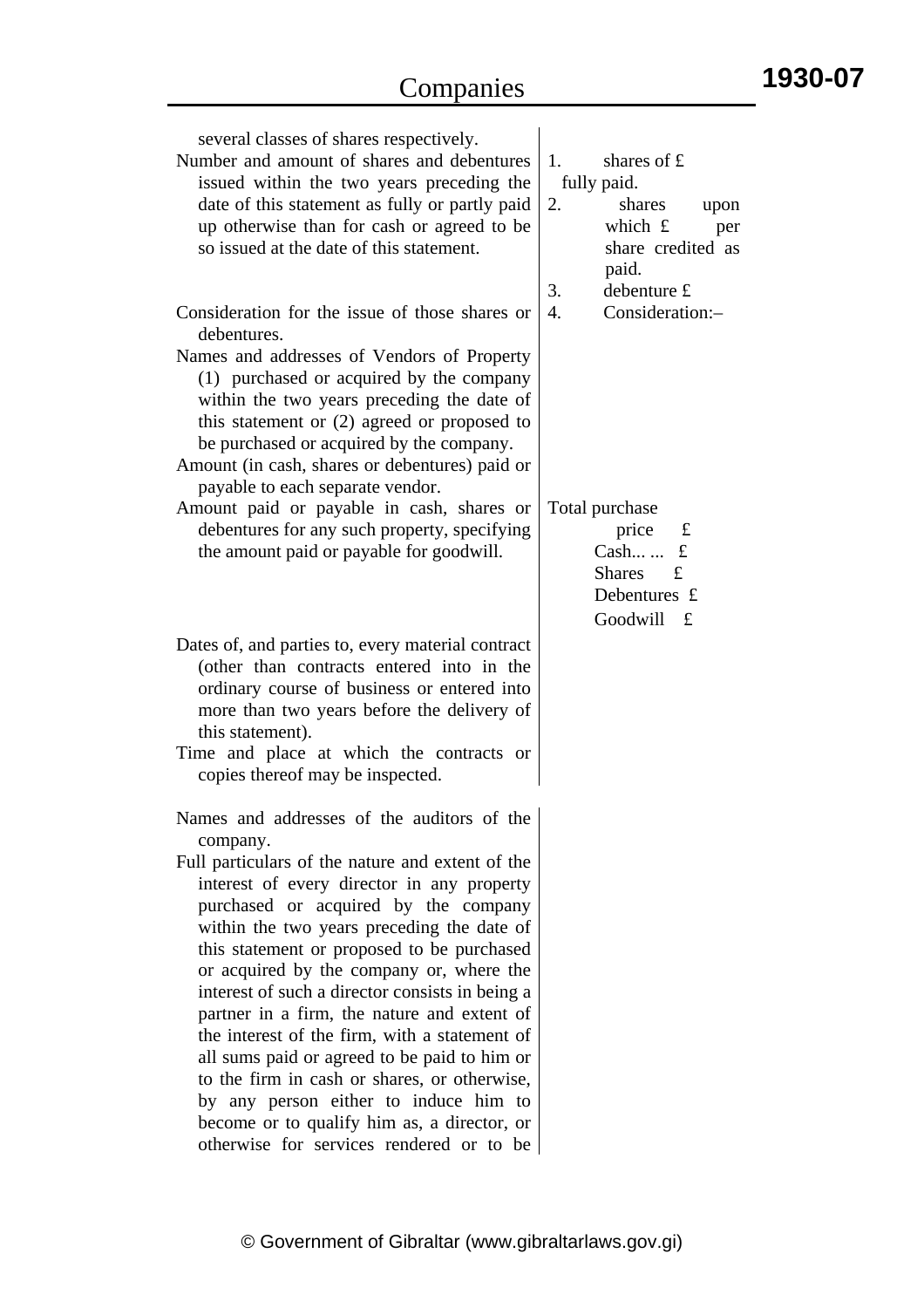rendered to the company by him or by the firm.

- Rates of the dividends (if any) paid by the company in respect of each class of shares in the company in each of the three financial years immediately preceding the date of this statement or since the incorporation of the company whichever period is the shorter.
- Particulars of the cases in which no dividends have been paid in respect of any class of shares in any of these years.
- If any of the unissued shares or debentures are to be applied in the purchase of any business the amount, as certified by the persons by whom the accounts of the business have been audited, of the net profits of the business in respect of each of the three financial years immediately preceding the date of this statement, provided that in the case of a business which has been carried on for less than three years and the accounts of which have only been made up in respect of two years or one year the above requirement shall have effect as if references to two years or one year, as the case may be, were substituted for references to three years, and in any such case the statement shall say how long the business to be acquired has been carried on.

(Signatures of the persons above-named as directors or proposed directors or of their agents authorized in writing)

Date

*Note*.–In this Form, "vendor" includes a vendor as defined in Part III of Schedule 3 to the Act, and "financial year" has the meaning assigned to it in that Part of that Schedule.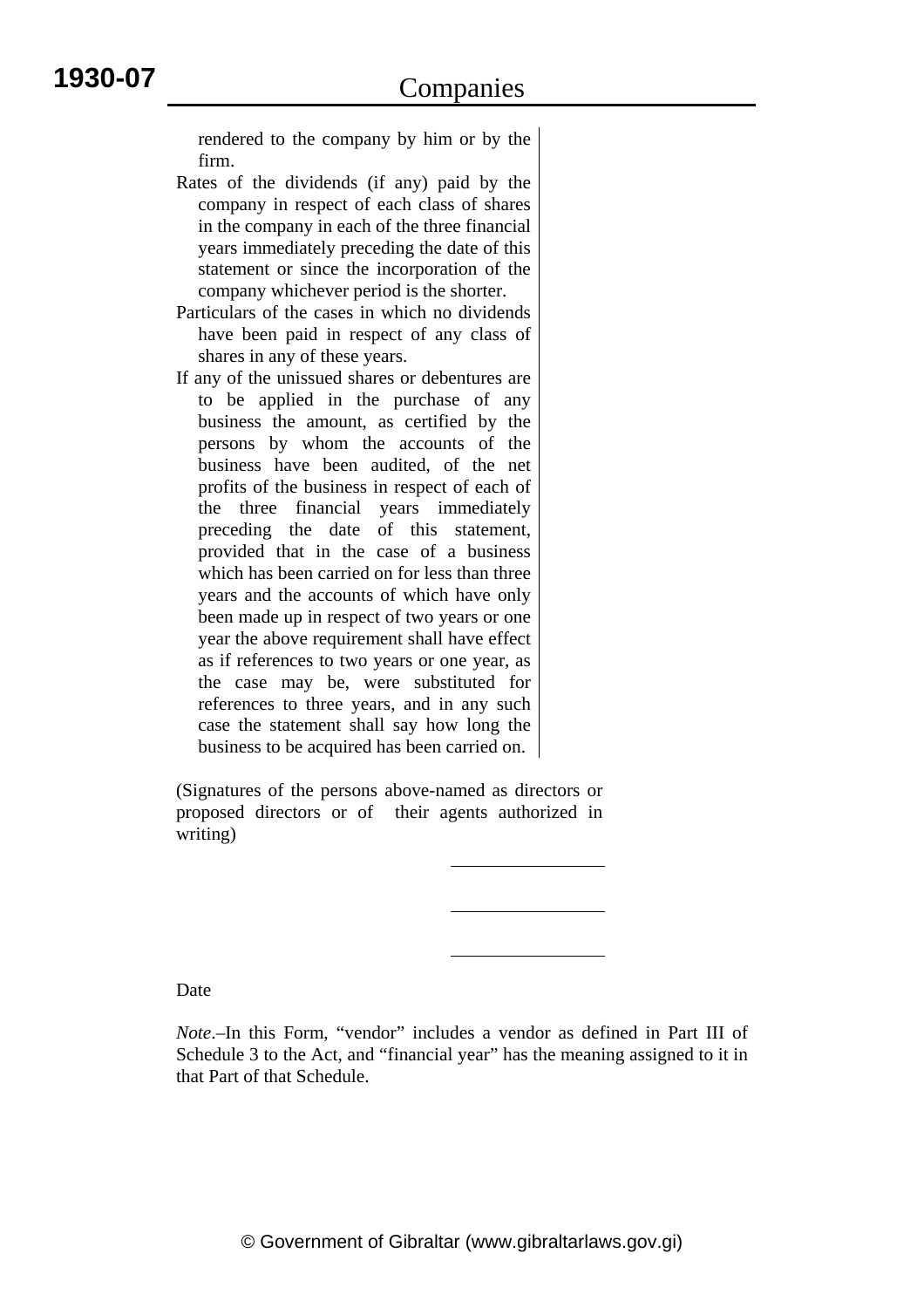# **SCHEDULE 3**

Sections 53 and 367

#### **PART I.**

#### MATTERS REQUIRED TO BE STATED IN PROSPECTUS.

1. Except where the prospectus is published as a newspaper advertisement, the contents of the memorandum, with the names, descriptions and addresses of the signatories, and the number of shares subscribed for by them respectively.

2. The number of founders or management or deferred shares (if any) and the nature and extent of the interest of the holders in the property and profits of the company.

3. The number of shares (if any) fixed by the articles as the qualification of a director, and any provision in the articles as to the remuneration of the directors.

4. The names, descriptions and addresses of the directors or proposed directors.

- 5. Where shares are offered to the public for subscription particulars as to–
	- (a) the minimum amount which, in the opinion of the directors, must be raised by the issue of those shares in order to provide the sums, or, if any part thereof is to be defrayed in any other manner, the balance of the sums, required to be provided in respect of each of the following matters:–
		- (i) the purchase price of any property purchased or to be purchased which is to be defrayed in whole or in part out of the proceeds of the issue;
		- (ii) any preliminary expenses payable by the company, and any commission so payable to any person in consideration of his agreeing to subscribe for, or of his procuring or agreeing to procure subscriptions for, any shares in the company;
		- (iii) the repayment of any moneys borrowed by the company in respect of any of the foregoing matters;
		- (iv) working capital; and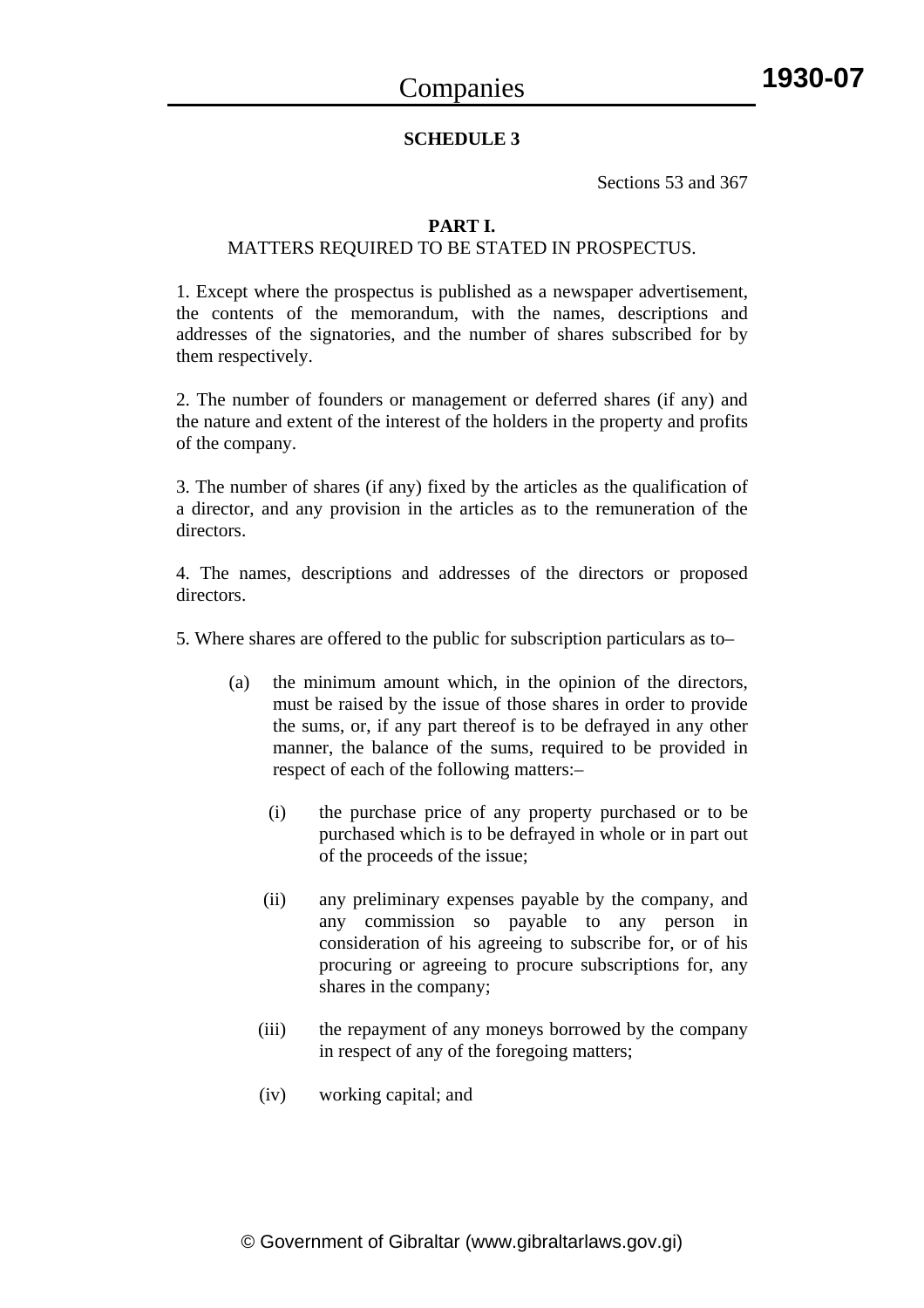(b) the amounts to be provided in respect of the matters aforesaid otherwise than out of the proceeds of the issue and the sources out of which those amounts are to be provided.

6. (1)Subject to subparagraphs (2) to (4) inclusive the amount payable on application and allotment on each share, and, in the case of a second or subsequent offer of shares, the amount offered for subscription on each previous allotment made within the two preceding years, the amount actually allotted, and the amount (if any) paid on the shares so allotted.

 (2) The requirements of subparagraph (1) shall not apply to a prospectus issued by an open-ended investment company inviting the public to subscribe for the company's redeemable preference shares.

 (3) The prospectus of an open-ended investment company inviting the public to subscribe for the company's redeemable preference shares shall–

- (a) in the case of the first such prospectus issued by the company state–
	- (i) the period during which the subscription lists for the shares being offered shall remain open ("the initial subscription period"); and
	- (ii) the amounts payable on application and allotment on each share offered during the initial subscription period; and
- (b) in the case of any subsequent prospectus issued by the company state–
	- (i) the number of shares offered for subscription on each previous issue made within the two preceding years; and
	- (ii) the number of shares of the company remaining unallotted or unredeemed on a date not earlier than 14 days prior to the date on which such prospectus was published; and
- (c) in either case shall specify the method by which the amount payable on the redemption of the company's shares will be determined.

 (4) For the purpose of subparagraphs (2) and (3) an open-ended investment company means a company–

(a) the sole object of which is to invest its funds in property of any description, including money, with the aim of spreading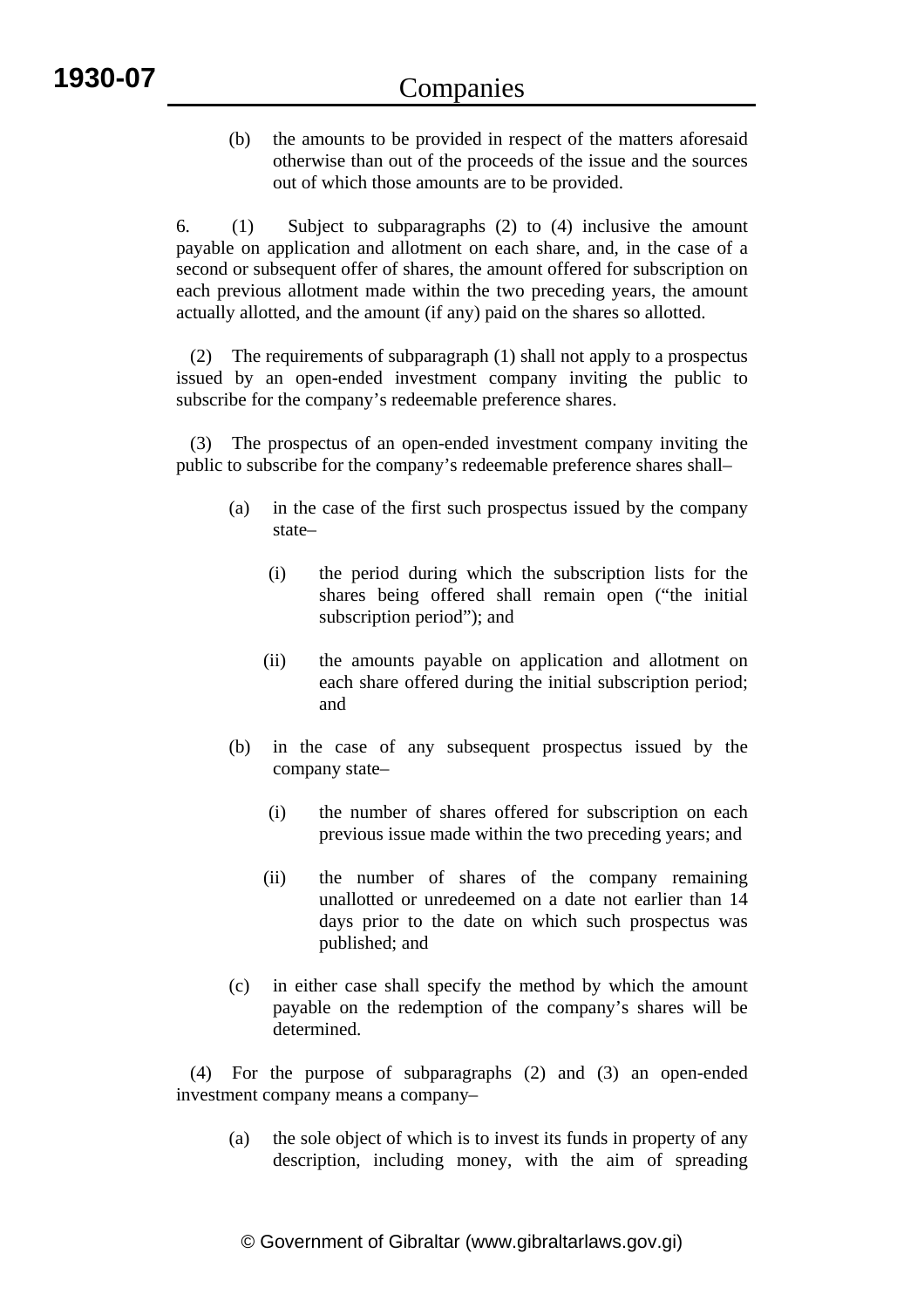investment risk and giving its shareholders the benefit of the results of the management of those funds by, or on behalf of, the company; and

(b) which gives to the holders of redeemable preference shares in the company the right to have such shares redeemed by or out of the funds of the company at a price related to the net asset value of the company, for the purposes of which it has established regular dealing days.

7. The number and amount of shares and debentures which within the two preceding years have been issued, or agreed to be issued, as fully or partly paid up otherwise than in cash, and in the latter case the extent to which they are so paid up, and in either case the consideration for which those shares or debentures have been issued or are proposed or intended to be issued.

8. The names and addresses of the vendors of any property purchased or acquired by the company, or proposed so to be purchased or acquired, which is to be paid for wholly or partly out of the proceeds of the issue offered for subscription by the prospectus, or the purchase or acquisition of which has not been completed at the date of issue of the prospectus, and the amount payable in cash, shares or debentures, to the vendor, and where there is more than one separate vendor, or the company is a sub-purchaser, the amount so payable to each vendor.

9. The amount (if any) paid or payable as purchase money in cash, shares or debentures, for any such property as aforesaid, specifying the amount (if any) payable for goodwill.

10. The amount (if any) paid within the two preceding years, or payable, as commission (but not including commission to sub-underwriters) for subscribing or agreeing to subscribe, or procuring or agreeing to procure subscriptions, for any shares in, or debentures of, the company, or the rate of any such commission.

11. The amount or estimated amount of preliminary expenses.

12. The amount paid within the two preceding years or intended to be paid to any promoter, and the consideration for any such payment.

13. The dates of and parties to every material contract, not being a contract entered into in the ordinary course of the business carried on or intended to be carried on by the company or a contract entered into more than two years before the date of issue of the prospectus, and a reasonable time and place at which any such material contract or a copy thereof may be inspected.

14. The names and addresses of the auditors (if any) of the company.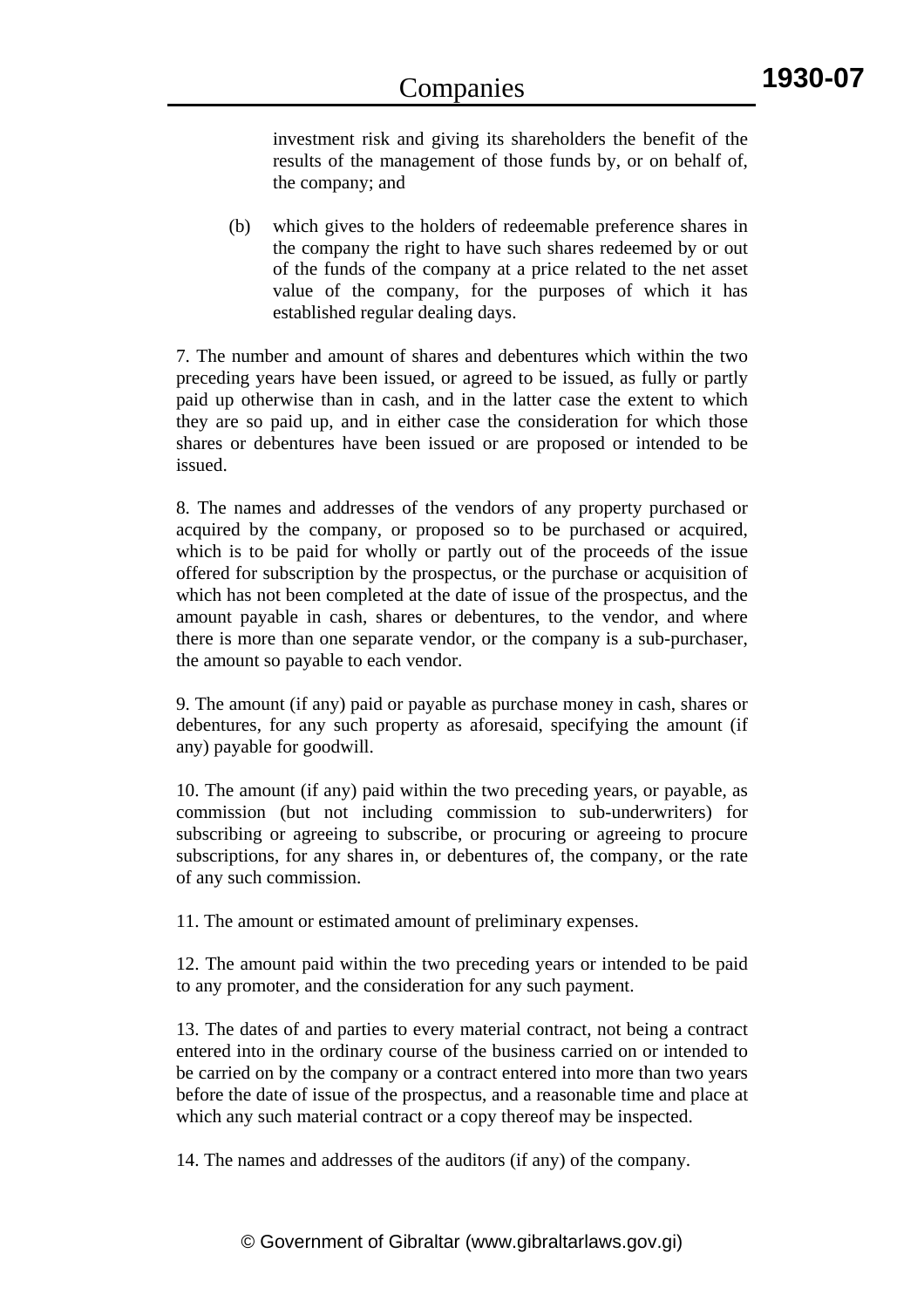15. Full particulars of the nature and extent of the interest (if any) of every director in the promotion of, or in the property proposed to be acquired by, the company, or, where the interest of such a director consists in being a partner in a firm, the nature and extent of the interest of the firm, with a statement of all sums paid or agreed to be paid to him or to the firm in cash or shares or otherwise by any person either to induce him to become, or to qualify him as a director, or otherwise for services rendered by him or by the firm in connection with the promotion or formation of the company.

16. If the prospectus invites the public to subscribe for shares in the company and the share capital of the company is divided into different classes of shares, the right of voting at meetings of the company conferred by, and the rights in respect of capital and dividends attached to, the several classes of shares respectively.

17. In the case of a company which has been carrying on business, or of a business which has been carried on for less than three years, the length of time during which the business of the company or the business to be acquired, as the case may be, has been carried on.

# **PART II.**  REPORTS TO BE SET OUT IN PROSPECTUS.

1. A report by the auditors of the company with respect to the profits of the company in respect of each of the three financial years immediately preceding the issue of the prospectus, and with respect to the rates of the dividends (if any) paid by the company in respect of each class of shares in the company in respect of each of the said three years, giving particulars of each such class of shares on which such dividends have been paid and particulars of the cases in which no dividends have been paid in respect of any class of shares in respect of any of those years, and, if no accounts have been made up in respect of any part of the period of three years ending on a date three months before the issue of the prospectus, containing a statement of that fact.

2. If the proceeds, or any part of the proceeds, of the issue of the shares or debentures are or is to be applied directly or indirectly in the purchase of any business, a report made by accountants who shall be named in the prospectus upon the profits of the business in respect of each of the three financial years immediately preceding the issue of the prospectus.

#### **PART III.**  PROVISIONS APPLYING TO PARTS I AND II OF SCHEDULE.

1. The provisions of this Schedule with respect to the memorandum and the qualification, remuneration and interest of directors, the names, descriptions and addresses of directors or proposed directors, and the amount or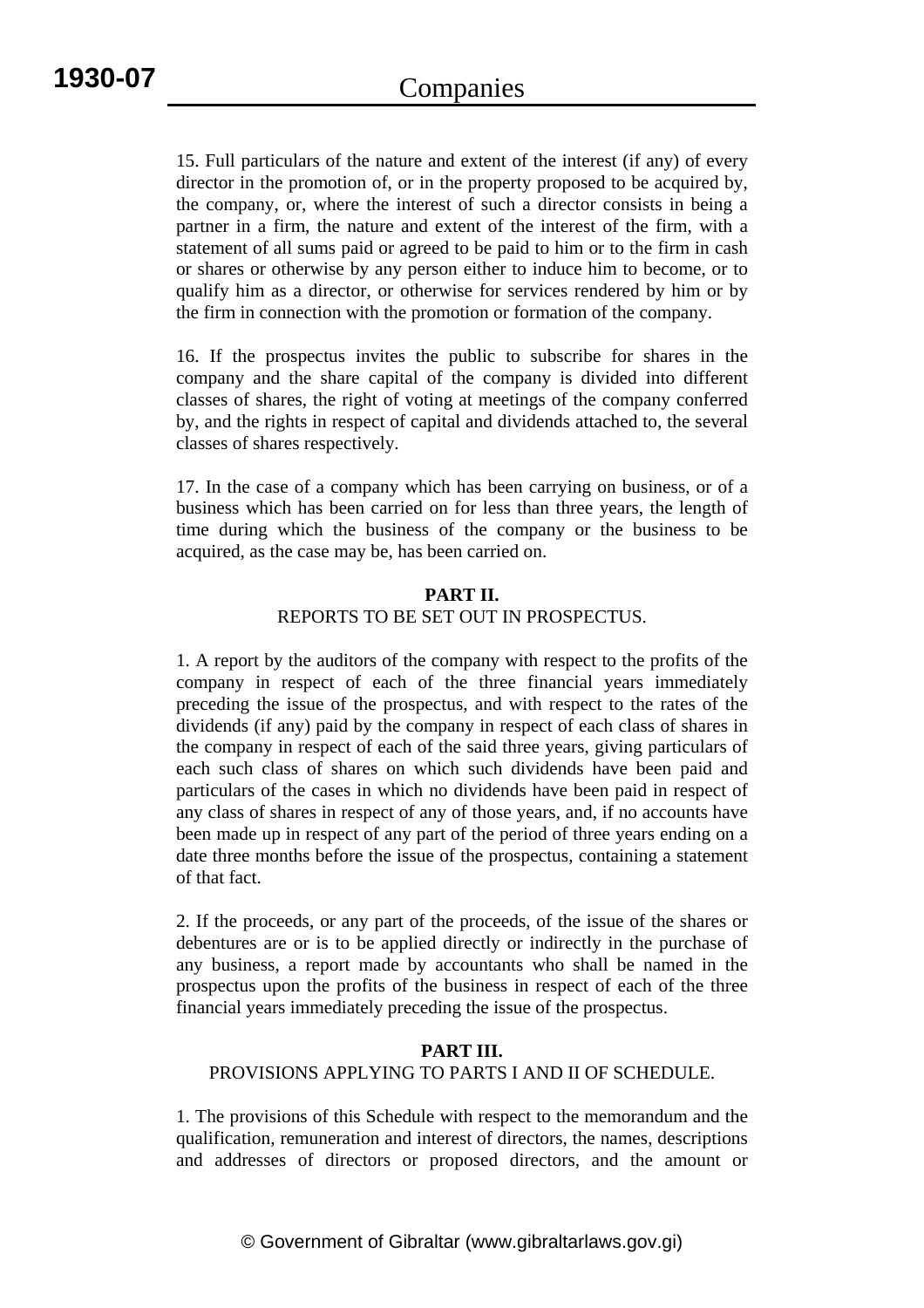estimated amount of the preliminary expenses, shall not apply in the case of a prospectus issued more than two years after the date at which the company is entitled to commence business.

2. Every person shall for the purposes of this Schedule be deemed to be a vendor who has entered into any contract, absolute or conditional, for the sale or purchase, or for any option of purchase, of any property to be acquired by the company, in any case where–

- (a) the purchase money is not fully paid at the date of the issue of the prospectus;
- (b) the purchase money is to be paid or satisfied wholly or in part out of the proceeds of the issue offered for subscription by the prospectus;
- (c) the contract depends for its validity or fulfilment on the result of that issue.

3. Where any property to be acquired by the company is to be taken on lease, this Schedule shall have effect as if "vendor" included the lessor, "purchase money" included the consideration for the lease, and "subpurchaser" included a sub-lessee.

4. For the purposes of paragraph 8 of Part I of this Schedule where the vendors or any of them are a firm, the members of the firm shall not be treated as separate vendors.

5. If in the case of a company which has been carrying on business, or of a business which has been carried on for less than three years, the accounts of the company or business have only been made up in respect of two years or one year, Part II of this Schedule shall have effect as if references to two years or one year, as the case may be, were substituted for references to three years.

6. The expression "financial year" in Part II of this Schedule means the year in respect of which the accounts of the company or of the business, as the case may be, are made up, and where by reason of any alteration of the date on which the financial year of the company or business terminates the accounts of the company or business have been made up for a period greater or less than a year, that greater or less period shall for the purpose of the said Part of this Schedule be deemed to be a financial year.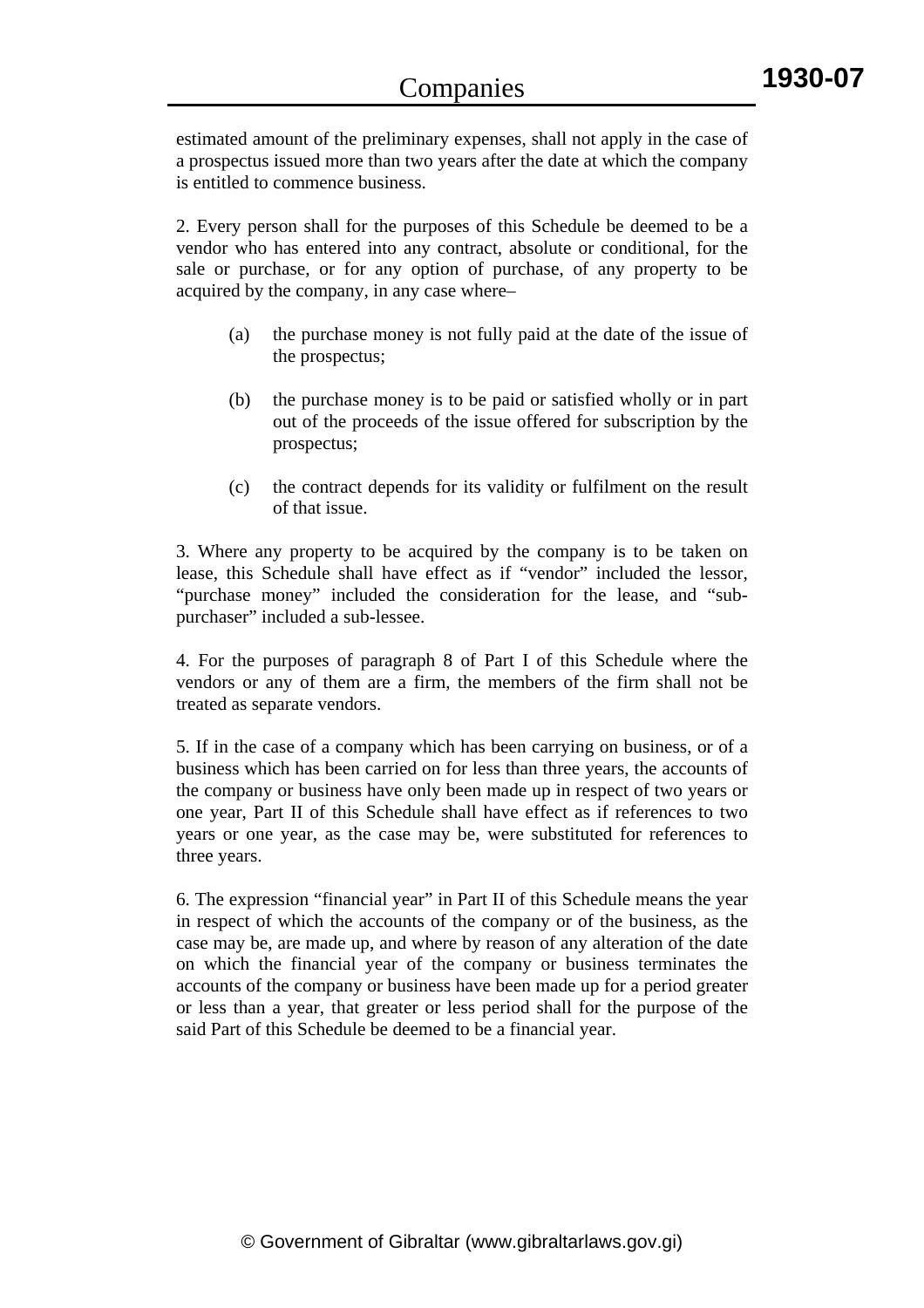# Companies

#### **SCHEDULE 4**

Section 58

# **FORM OF STATEMENT IN LIEU OF PROSPECTUS TO BE DELIVERED TO REGISTRAR BY A COMPANY WHICH DOES NOT ISSUE A PROSPECTUS OR WHICH DOES NOT GO TO ALLOTMENT ON A PROSPECTUS ISSUED.**

# THE COMPANIES ACT.

Statement in lieu of Prospectus delivered for registration by [ *Insert the name of the company.* ]

Pursuant to section 58 of the Companies Act.

| Delivered for registration by                                                                                                                                                                                                                                                                                                                                                                                 |                                                                                             |
|---------------------------------------------------------------------------------------------------------------------------------------------------------------------------------------------------------------------------------------------------------------------------------------------------------------------------------------------------------------------------------------------------------------|---------------------------------------------------------------------------------------------|
| The nominal share capital of the company.                                                                                                                                                                                                                                                                                                                                                                     | £                                                                                           |
| Divided into                                                                                                                                                                                                                                                                                                                                                                                                  | Shares of £<br>each                                                                         |
| Amount (if any) of above capital which consists<br>of redeemable preference shares.<br>The date on or before which these shares are, or<br>are liable, to be redeemed.<br>Names, descriptions and addresses of directors or<br>proposed directors.<br>If the share capital of the company is divided into<br>different classes of shares, the right of voting<br>at meetings of the company conferred by, and | Shares of $f$<br>each                                                                       |
| the rights in respect of capital and dividends<br>attached to, the several classes of shares<br>respectively.<br>Number and amount of shares and debentures<br>agreed to be issued as fully or partly paid-up<br>otherwise than in cash.                                                                                                                                                                      | 1. shares of $f$ .<br>fully paid.<br>2. shares upon                                         |
| The consideration for the intended issue of those<br>shares and debentures.                                                                                                                                                                                                                                                                                                                                   | which<br>£<br>per share credited<br>as<br>paid.<br>3. debenture $f$ .<br>4. Consideration:- |
| Names and addresses of vendors of property<br>purchased or acquired, or proposed to be<br>purchased or acquired by the company.<br>Amount (in cash, shares or debentures) payable to<br>each separate vendor.                                                                                                                                                                                                 |                                                                                             |
| Amount (if any) paid or payable (in cash, shares                                                                                                                                                                                                                                                                                                                                                              | Total purchase                                                                              |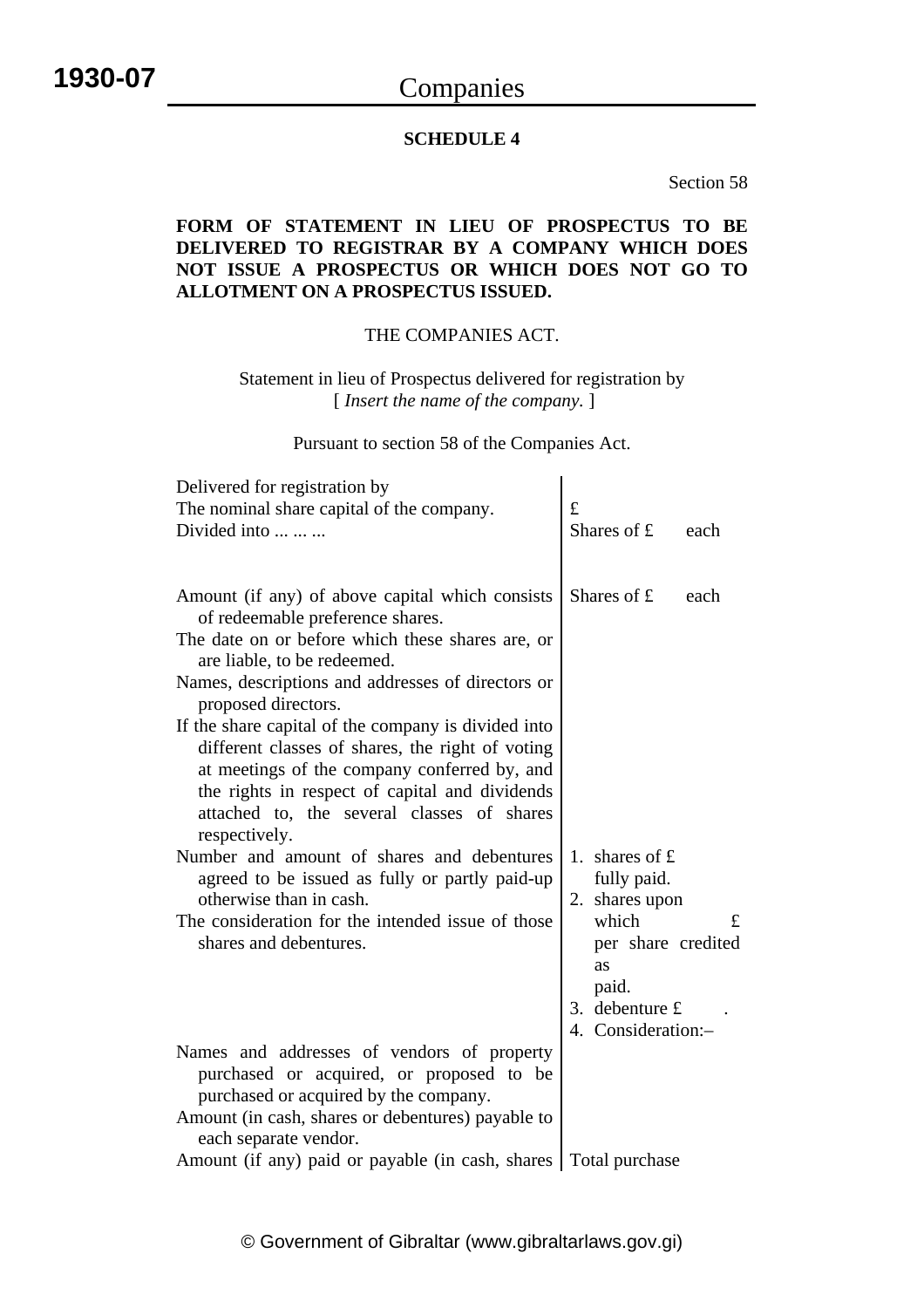| Amount (if any) paid or payable as commission<br>for subscribing or agreeing to subscribe or<br>procuring or agreeing to procure subscriptions<br>Amount paid<br>for any shares or debentures in the company;<br>or<br>Rate of the commission<br>Rate per cent<br>The number of shares (if any) which persons have<br>agreed for<br>a commission to subscribe<br>absolutely.<br>Estimated amount of preliminary expenses<br>£<br>Amount paid or intended to be paid to any<br>Name of promoter.<br>Amount £<br>promoter.<br>Consideration:-<br>Consideration for the payment.                                                                                                                                                                                                                                                                                                                                                                                                                                                                                                                                                                                                 | Debentures            |
|-------------------------------------------------------------------------------------------------------------------------------------------------------------------------------------------------------------------------------------------------------------------------------------------------------------------------------------------------------------------------------------------------------------------------------------------------------------------------------------------------------------------------------------------------------------------------------------------------------------------------------------------------------------------------------------------------------------------------------------------------------------------------------------------------------------------------------------------------------------------------------------------------------------------------------------------------------------------------------------------------------------------------------------------------------------------------------------------------------------------------------------------------------------------------------|-----------------------|
|                                                                                                                                                                                                                                                                                                                                                                                                                                                                                                                                                                                                                                                                                                                                                                                                                                                                                                                                                                                                                                                                                                                                                                               | Goodwill £<br>payable |
| Dates of, and parties to, every material contract<br>(other than contracts entered into in the<br>ordinary course of the business intended to be<br>carried on by the company or entered into<br>more than two years before the delivery of this<br>statement).<br>Time and place at which the contracts or copies<br>thereof may be inspected.<br>Names and addresses of the auditors of the<br>company (if any).<br>Full particulars of the nature and extent of the<br>interest of every director in the promotion of or<br>in the property proposed to be acquired by the<br>company, or, where the interest of such a<br>director consists in being a partner in a firm,<br>the nature and extent of the interest of the firm,<br>with a statement of all sums paid or agreed to<br>be paid to him or to the firm in cash or shares,<br>or otherwise, by any person either to induce<br>him to become, or to qualify him as, a director<br>or otherwise for services rendered by him or by<br>the firm in connection with the promotion or<br>formation of the company.<br>If it is proposed to acquire any business, the<br>amount, as certified by the persons by whom |                       |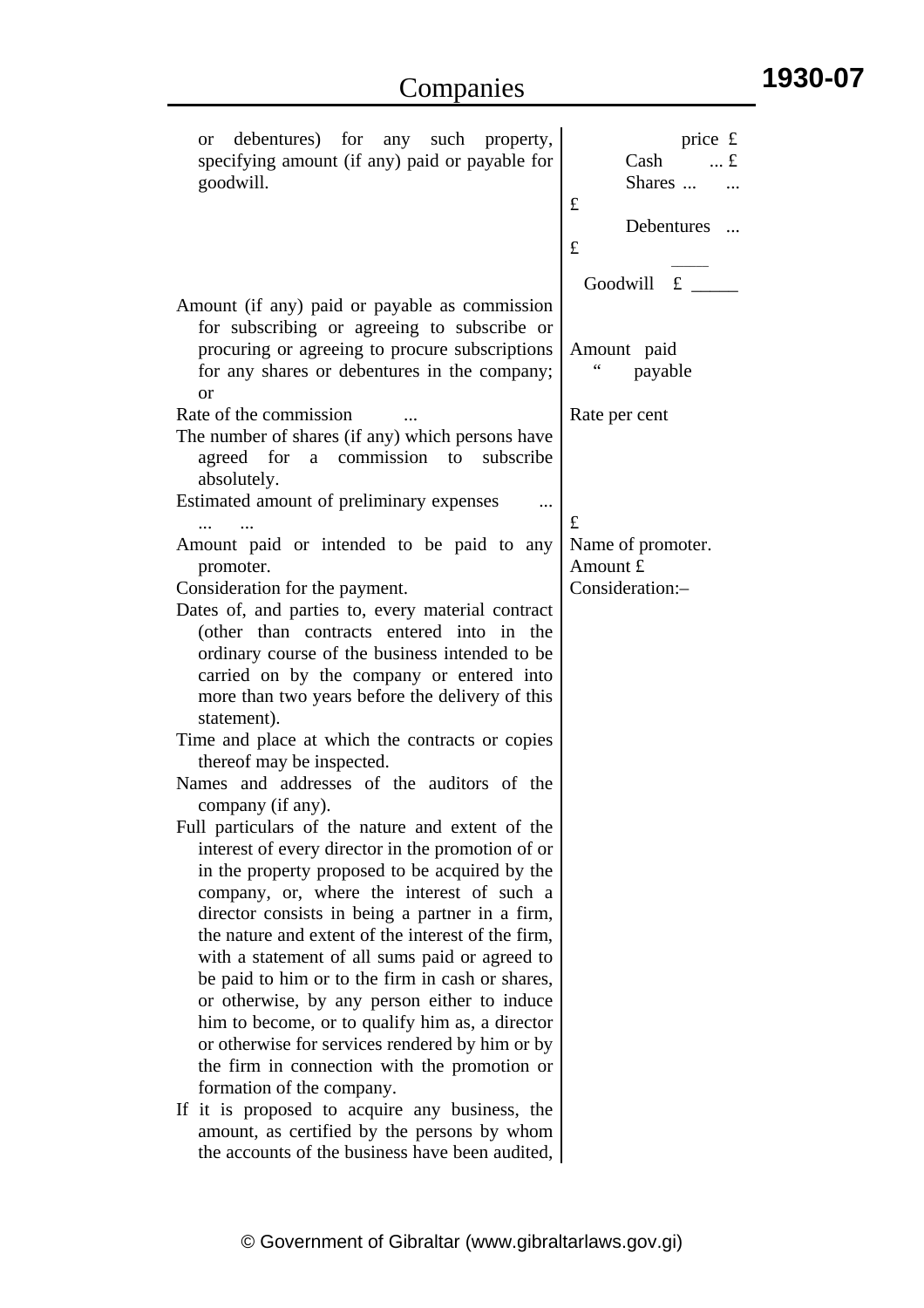of the net profits of the business in respect of each of the three financial years immediately preceding the date of this statement provided that in the case of a business which has been carried on for less that three years and the accounts of which have only been made up in respect of two years or one year the above requirement shall have effect as if references to two years or one year, as the case may be, were substituted for references to three years, and in any such case the statement shall say how long the business to be acquired has been carried on.

(Signatures of the persons above-named as directors or proposed directors or of their agents authorized in writing)

Date

*Note*.–In this Schedule, "vendor" includes a vendor as defined in Part III of Schedule 3 to the Act, and "financial year" has the meaning assigned to it in that Part of that Schedule.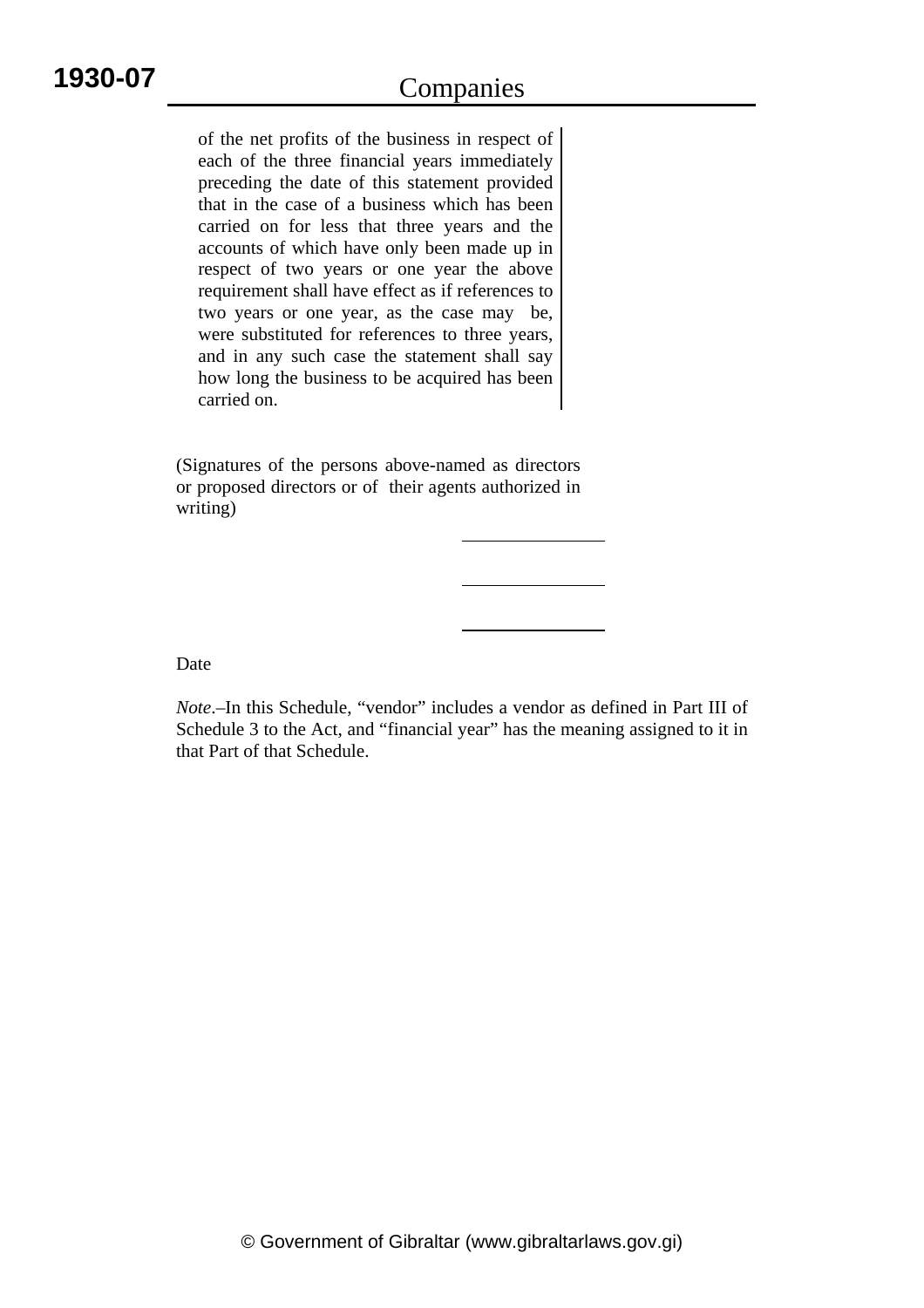**1930-07**

# **SCHEDULE 5**

Section 153

# **FORM OF ANNUAL RETURN OF A COMPANY HAVING A SHARE CAPITAL.**

Annual Return of the Company Limited, made up to the day of 20 (being the fourteenth day after the date of the first or only ordinary general meeting in 20  $\qquad$  ).

The address of the registered office of the company is as follows:–

|                                                                                                                                                       | Summary of Share Capital and Shares. |   |   |                                        |
|-------------------------------------------------------------------------------------------------------------------------------------------------------|--------------------------------------|---|---|----------------------------------------|
| Nominal Share Capital of<br>divided<br>$into*$                                                                                                        |                                      | £ | £ | shares of<br>each<br>shares of<br>each |
| Total number of shares taken $up^*$ to the<br>20<br>return (which number must agree with the total<br>shown in the list as held by existing members). | day of<br>, being the date of the    |   |   |                                        |
| Number of shares issued subject to payment wholly<br>in cash.                                                                                         |                                      |   |   |                                        |
| Number of shares issued as fully paid up otherwise<br>than in cash.                                                                                   |                                      |   |   |                                        |
| Number of shares issued as partly paid up to the<br>extent of<br>cash.                                                                                | per share otherwise than in          |   |   |                                        |
| † Number of<br>discount.                                                                                                                              | shares (if any) issued at a          |   |   |                                        |
| ∗<br>Where there are shares of different kinds or amounts $(e.g.$<br>Preference and Ordinary or $f1$ and $5p$ ) state the number and nominal          |                                      |   |   |                                        |

*Preference and Ordinary or £1 and 5p) state the number and nominal values separately.*

† *If the shares are of different kinds, state them separately.*  Total amount of discount on the issue of shares £ which has not been written off at the date of this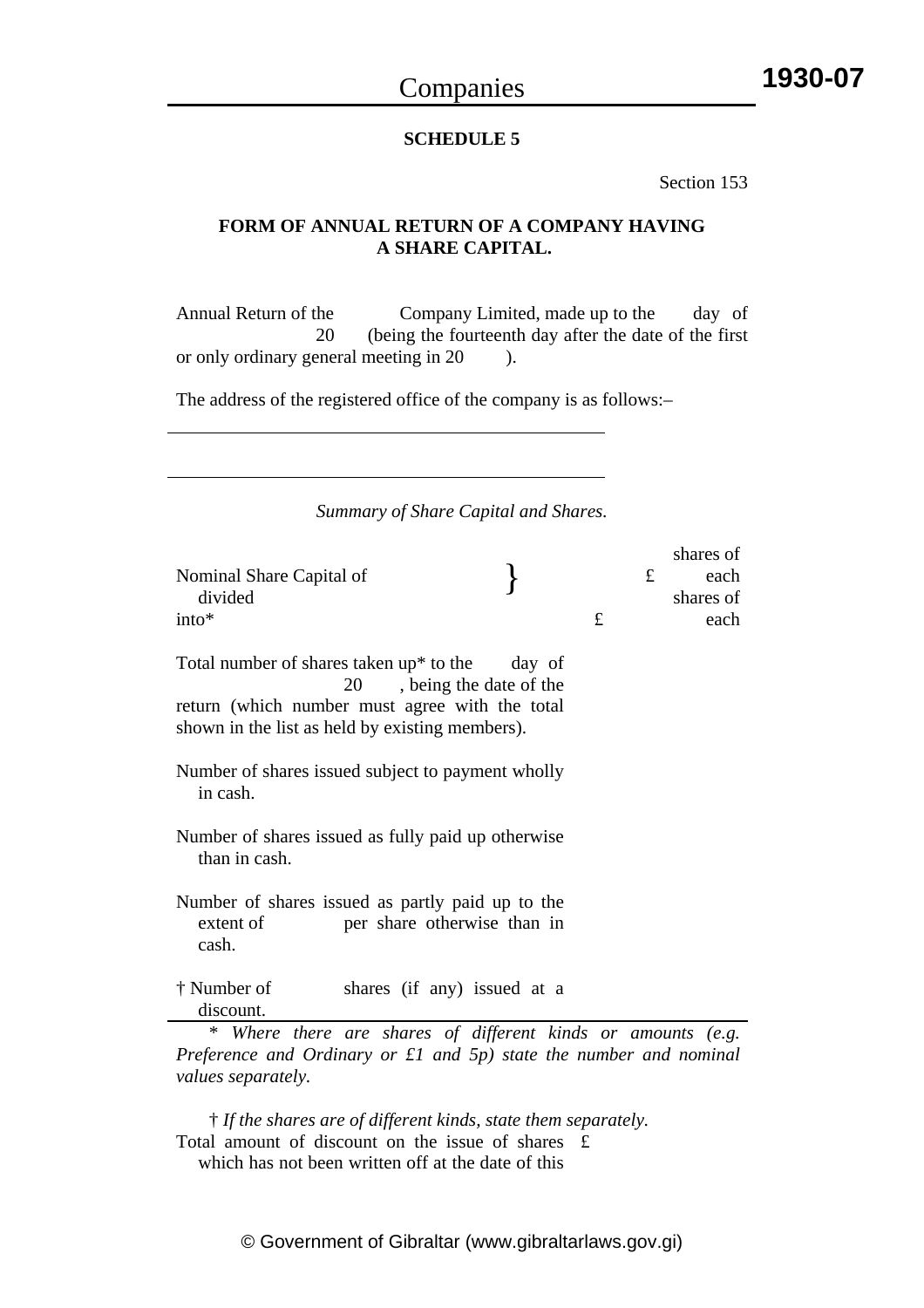| Return.                                                                                                                                                                                                                 |                              |
|-------------------------------------------------------------------------------------------------------------------------------------------------------------------------------------------------------------------------|------------------------------|
| †There has been called up on each of<br>shares                                                                                                                                                                          | £                            |
| †There has been called up on each of shares                                                                                                                                                                             | £                            |
| †There has been called up on each of<br>shares                                                                                                                                                                          | £                            |
| §Total amount of calls received, including<br>payments on application and allotment.                                                                                                                                    | f                            |
| Total amount (if any) agreed to be considered as<br>shares which have been issued as<br>paid on<br>fully paid up otherwise than in cash.                                                                                | £                            |
| Total amount (if any) agreed to be considered as<br>shares which have been issued as<br>paid on<br>partly paid up to the extent of per share,<br>otherwise than in cash.                                                | £                            |
| Total amount of calls unpaid                                                                                                                                                                                            | £                            |
| Total amount of the sums (if any) paid by way of $\epsilon$<br>commission in respect of any shares or<br>debentures or allowed by way of discount in<br>respect of any debentures since the date of the<br>last Return. |                              |
| Total number of shares forfeited                                                                                                                                                                                        |                              |
| Total amount paid (if any) on shares forfeited                                                                                                                                                                          | £                            |
| Total amount of shares for which share warrants to<br>bearer are outstanding.                                                                                                                                           | £                            |
| Total amount of share warrants to bearer issued and<br>surrendered respectively since the date of the<br>last Return.                                                                                                   | Issued £<br>Surrendered<br>£ |
| Number of shares comprised in each share warrant<br>to bearer.                                                                                                                                                          |                              |
| Total amount of the indebtedness of the company<br>in respect of all mortgages and charges of the<br>kind which are required to be registered with the<br>Registrar of Companies under the Companies<br>Act.            | £                            |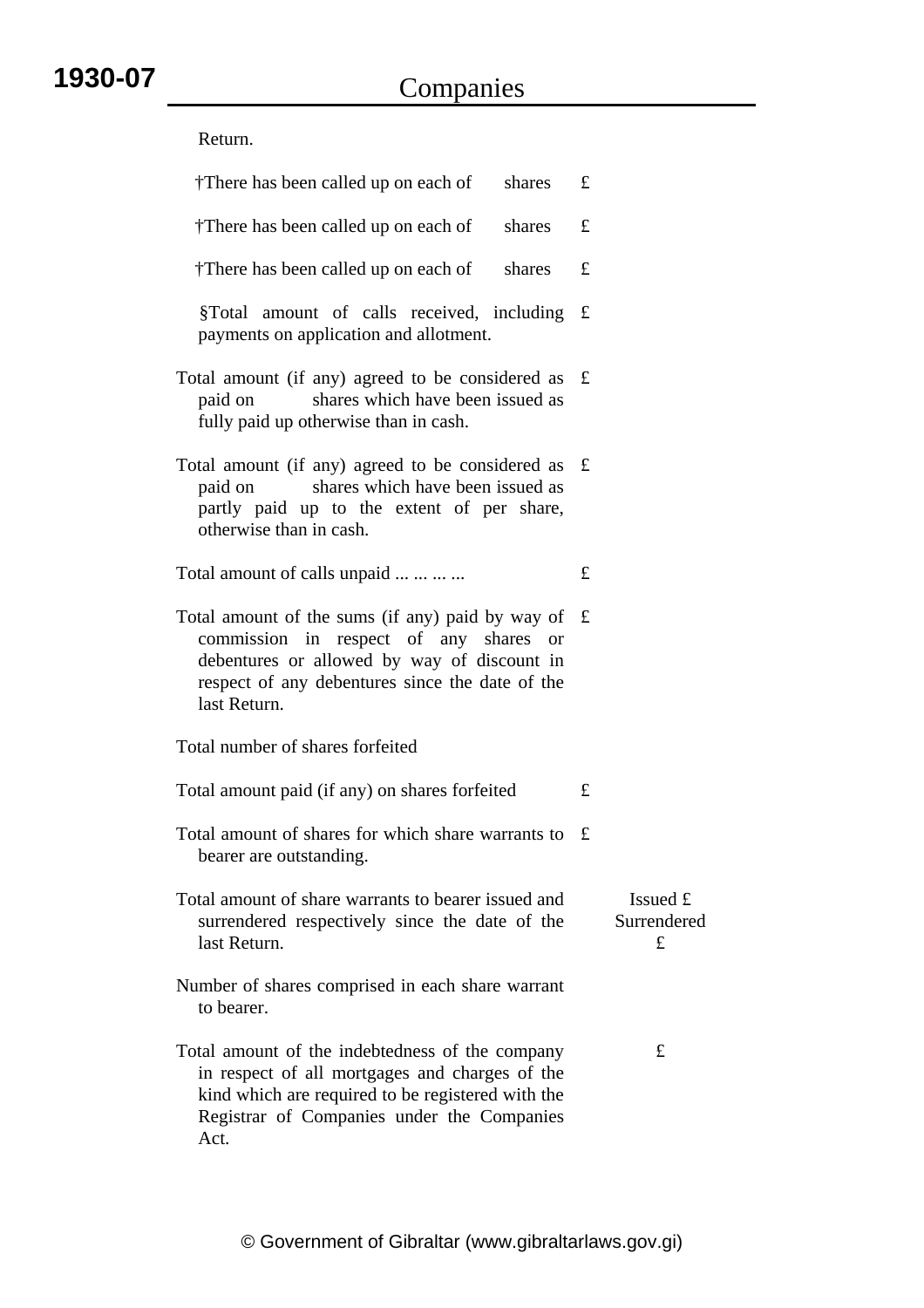† *Where various amounts have been called, or there are shares of different kinds, state them separately.* 

§ *Include what has been received on forfeited as well as on existing shares.* 

*Copy of last audited Balance Sheet of the Company.* 

*Note*.–Except where the company is a private company within the meaning of section 40 of the Companies Act, this Return must include a written copy, certified by a director or by a manager or secretary of the company to be a true copy, of the last balance sheet which has been audited by the company's auditors (including every document required by law to be annexed thereto) together with a copy of the report of the auditors thereon (certified as aforesaid), and if any such balance sheet is in a foreign language there must also be annexed to it a translation thereof in English certified in the prescribed manner to be a correct translation. If the said last balance sheet did not comply with the requirements of the law as in force at the date of the audit with respect to the form of balance sheets there must be made such additions to and corrections in the said copy as would have been required to be made in the said balance sheet in order to make it comply with the said requirements, and the fact that the said copy has been so amended must be stated thereon.

#### *Private Company.*

Certificates to be given by a Private Company.

 A. "I certify that the company has not since the date of the \* last Annual Return issued any invitation to the public to subscribe for any shares or debentures of the company."

## (Signature) (State whether Director or Secretary.)

B. Should the number of members of the company exceed fifty the following certificate is also required:–

"I certify that the excess of members of the company above fifty consists wholly of persons who are in the employment of the company and/or of persons who, having been formerly in the employment of the company were while in such employment, and have continued after the determination of such employment to be, members of the company."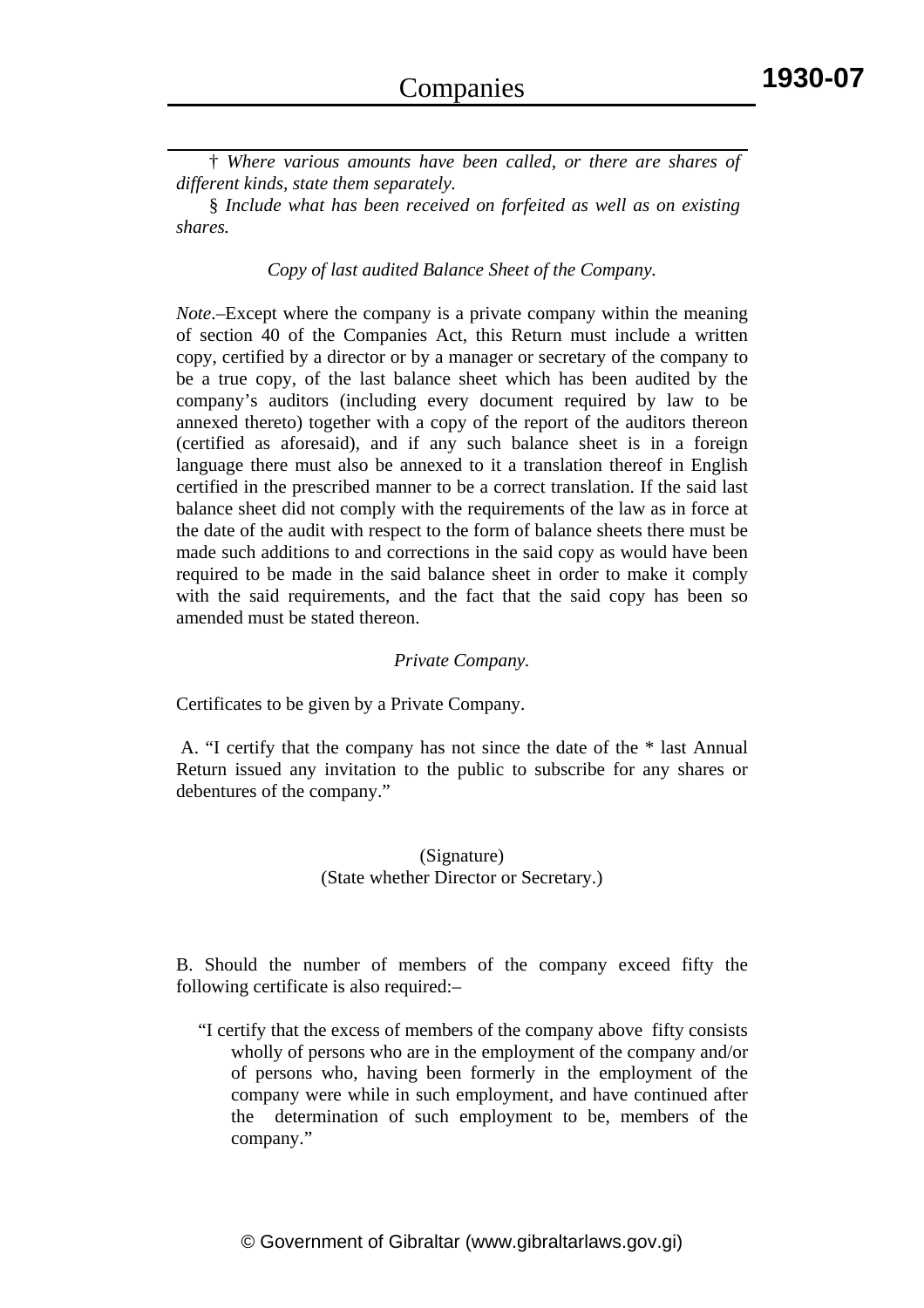(Signature). (State whether Director or Secretary).

 The Return must be signed at the end by a Director or by the Manager or Secretary of the company.

Delivered for filing by

\* *In the case of the first Annual Return strike out the words "last Annual Return" and substitute therefor the words "Incorporation of the Company."*

Particulars of the \* Directors of the Company, Limited, at the date of the Annual Return.

| † The present<br>Fore<br>name or<br>Names and<br>Surname | Any former<br>Fore<br>name or<br>Names or<br>Surname | Nationality | Nationality of<br>origin (if other than<br>the present<br>nationality) | Usual<br>$\rm{residential}$<br>$\texttt{address}$ | §Other business<br>occupation (if any).<br>If none state so |
|----------------------------------------------------------|------------------------------------------------------|-------------|------------------------------------------------------------------------|---------------------------------------------------|-------------------------------------------------------------|
|                                                          |                                                      |             |                                                                        |                                                   |                                                             |
|                                                          |                                                      |             |                                                                        |                                                   |                                                             |
|                                                          |                                                      |             |                                                                        |                                                   |                                                             |
|                                                          |                                                      |             |                                                                        |                                                   |                                                             |
|                                                          |                                                      |             |                                                                        |                                                   |                                                             |
|                                                          |                                                      |             |                                                                        |                                                   |                                                             |
|                                                          |                                                      |             |                                                                        |                                                   |                                                             |
|                                                          |                                                      |             |                                                                        |                                                   |                                                             |
|                                                          |                                                      |             |                                                                        |                                                   |                                                             |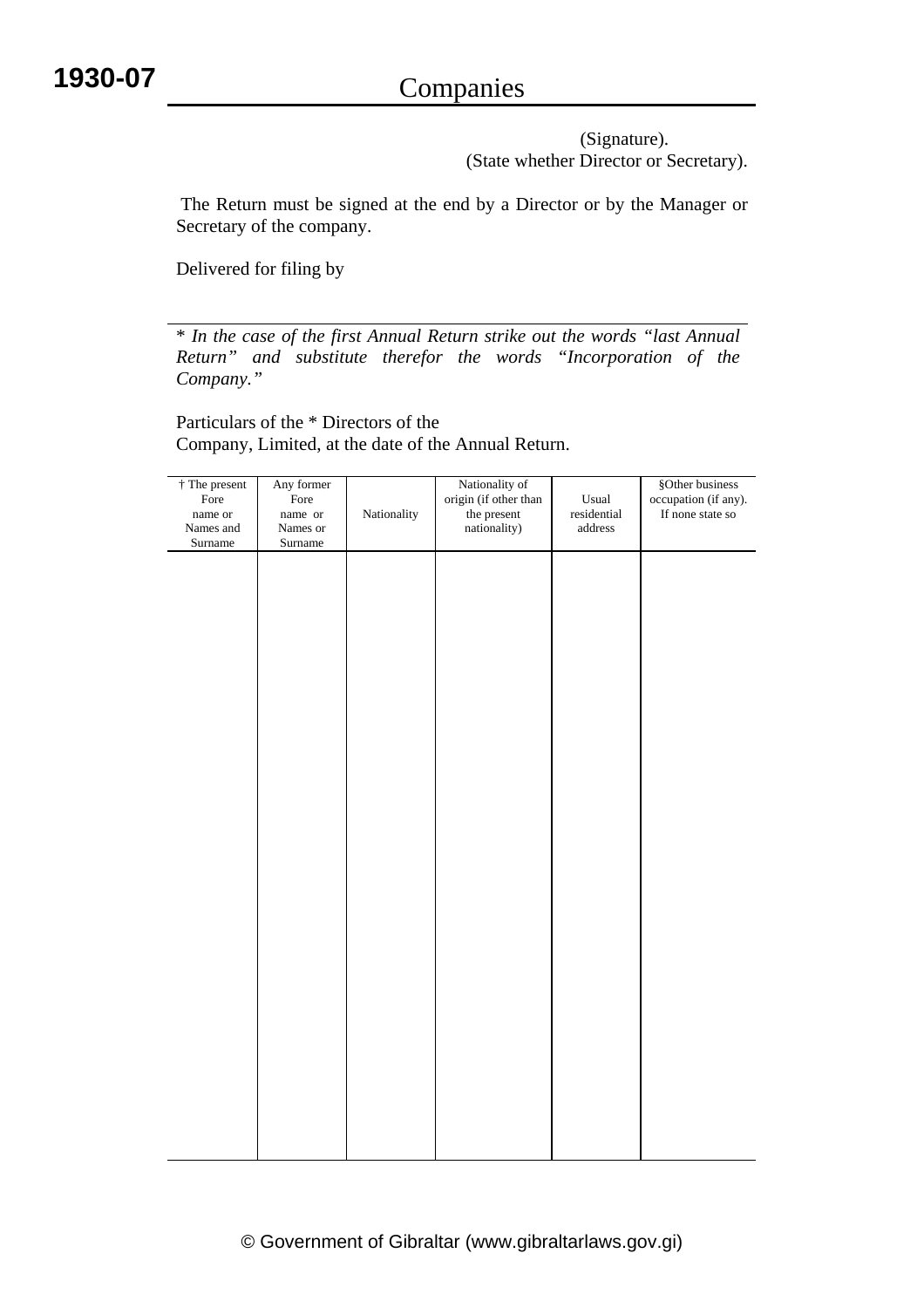\* *"Director" includes any person who occupies the position of a director by whatever name called and any person in accordance with whose directions or instructions the directors of a company are accustomed to act.* 

† *In the case of a corporation its corporate name and registered or principal office should be shown.*

 § *In the case of an individual who has no business occupation but holds any other directorship or directorships particulars of that directorship or of some one of those directorships must be entered.*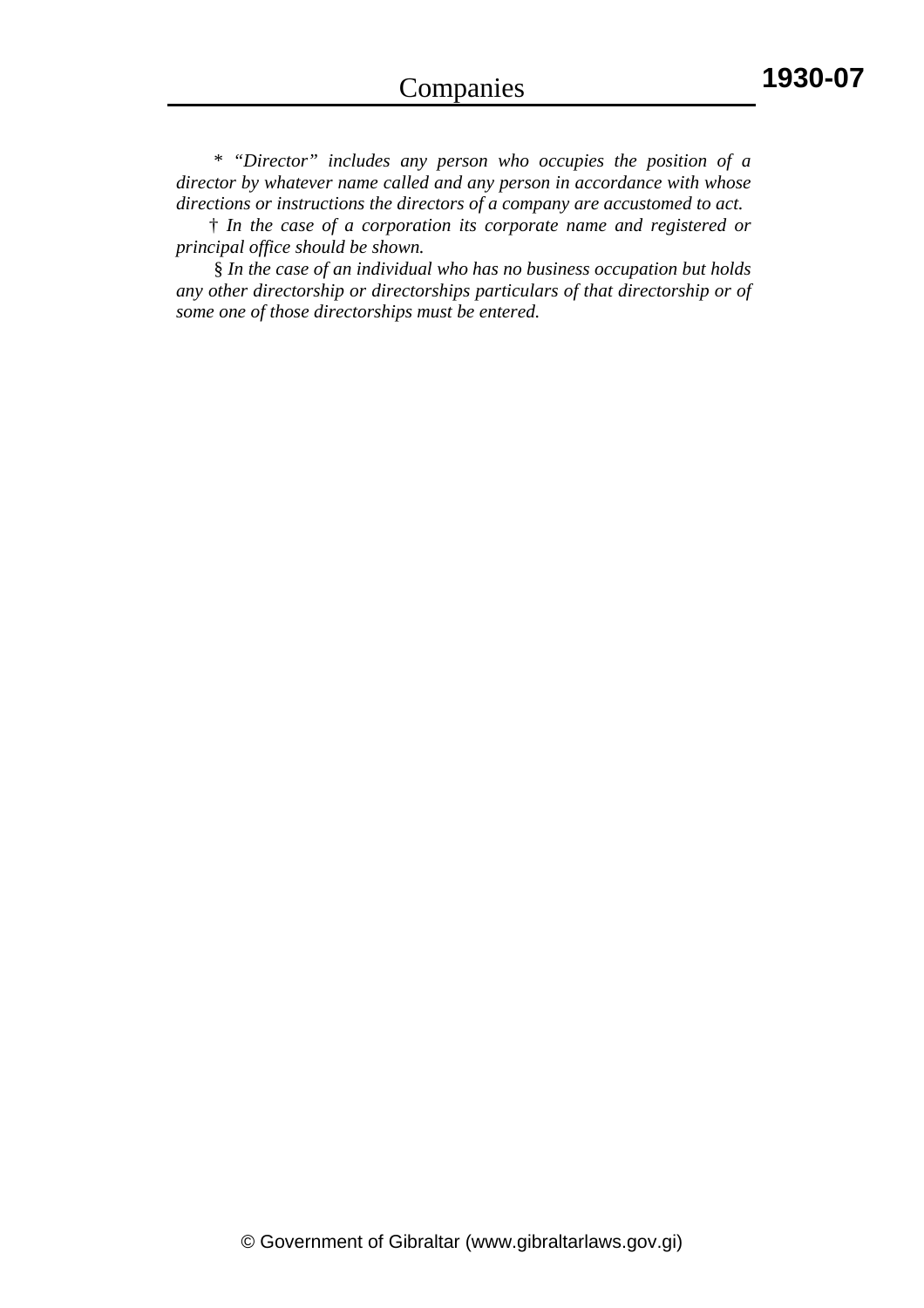List of Persons holding Shares in the Company, Limited, on the day of 20 and of Persons who have held Shares therein at any time since the date of the Return, or (in the case of the first Return) of the incorporation of the Company, showing their Names and Addresses, and an account of the Shares so held.

*N.B.* – If the names in this list are not arranged in alphabetical order, an index sufficient to enable the name of any person in this list to be readily found must be annexed to this list.

|                                              |         |      | Names, Addresses and Occupations. |            | <b>Account of Shares</b>                                |                                           |                                                                                                                                                                      |                                                              |                                                                                                                                               |         |
|----------------------------------------------|---------|------|-----------------------------------|------------|---------------------------------------------------------|-------------------------------------------|----------------------------------------------------------------------------------------------------------------------------------------------------------------------|--------------------------------------------------------------|-----------------------------------------------------------------------------------------------------------------------------------------------|---------|
| Folio in<br>Register<br>Ledger<br>containing |         | Fore |                                   |            | * Number of<br>Shares held by<br>existing<br>members at | §.<br>incorporation<br>are still members. | Particulars of<br>shares<br>transferred since the date of<br>the last Return, or (in the case<br>of the first Return) of the<br>the<br>of<br>Company, by persons who | Particulars of<br>\$.<br>incorporation<br>are still members. | shares<br>transferred since the date of<br>the last Return or (in the<br>case of the first Return) of<br>of<br>the<br>Company, by persons who | Remarks |
| particulars                                  | Surname | name | Address                           | Occupation | date of Return $\dagger$                                | Number <sup>†</sup>                       | Date of<br>Registration of<br>Transfer                                                                                                                               | Number <sup>†</sup>                                          | Date of<br>Registration<br>of Transfer                                                                                                        |         |
|                                              |         |      |                                   |            |                                                         |                                           |                                                                                                                                                                      |                                                              |                                                                                                                                               |         |

# (Signature) (state whether Director or Manager or Secretary)

\* *The aggregate number of shares held, and not the distinctive numbers, must be stated, and the column must be added up throughout so as to make one total to agree with that stated in the summary to have been taken up.* 

† *When the shares are of different classes these columns may be subdivided so that the number of each class held, or transferred, may be shown separately. Where any shares have been converted into stock the amount of stock held by each member, must be shown.* 

§ *The date of registration of each transfer should be given as well as the number of shares transferred on each date, the particulars should be placed opposite the name of the transferor, and not opposite that of the transferee, but the name of the transferee may be inserted in the "Remarks" column immediately opposite the particulars of each transfer.*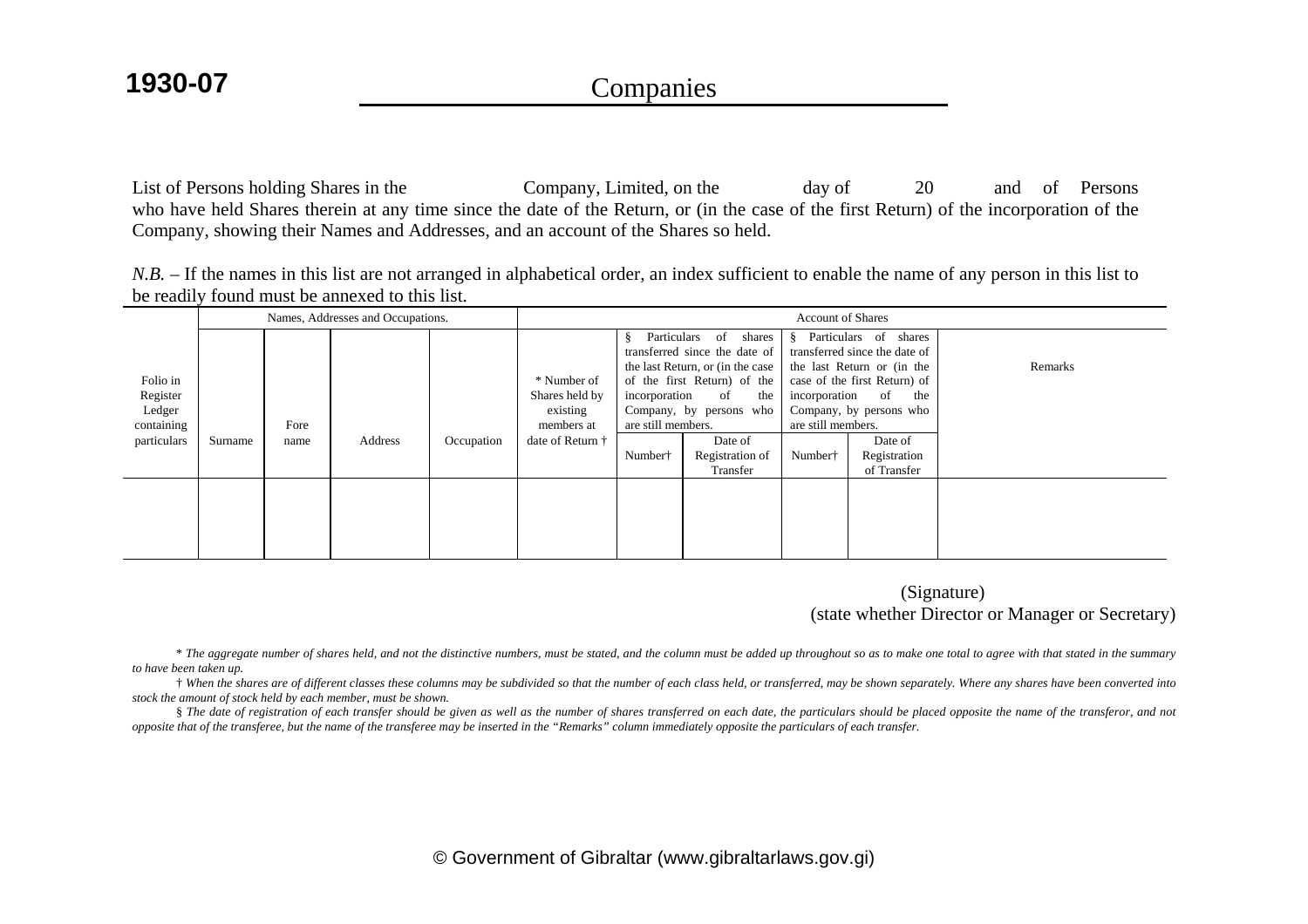Particulars of the Secretaries of the Company, Limited, at the date of the Annual Return.

| †The<br>present<br>Fore<br>name or<br><b>Names</b><br>and<br>Surname | Any<br>former<br>Fore<br>name or<br>Names or<br>Surname | Nationality | Nationality<br>of origin (if<br>other than<br>the present<br>nationality) | Usual<br>residential<br>address | Other business occupation<br>(if any). |
|----------------------------------------------------------------------|---------------------------------------------------------|-------------|---------------------------------------------------------------------------|---------------------------------|----------------------------------------|
|                                                                      |                                                         |             |                                                                           |                                 |                                        |

† *In the case of a corporation its corporate name and registered or principal office should be shown.*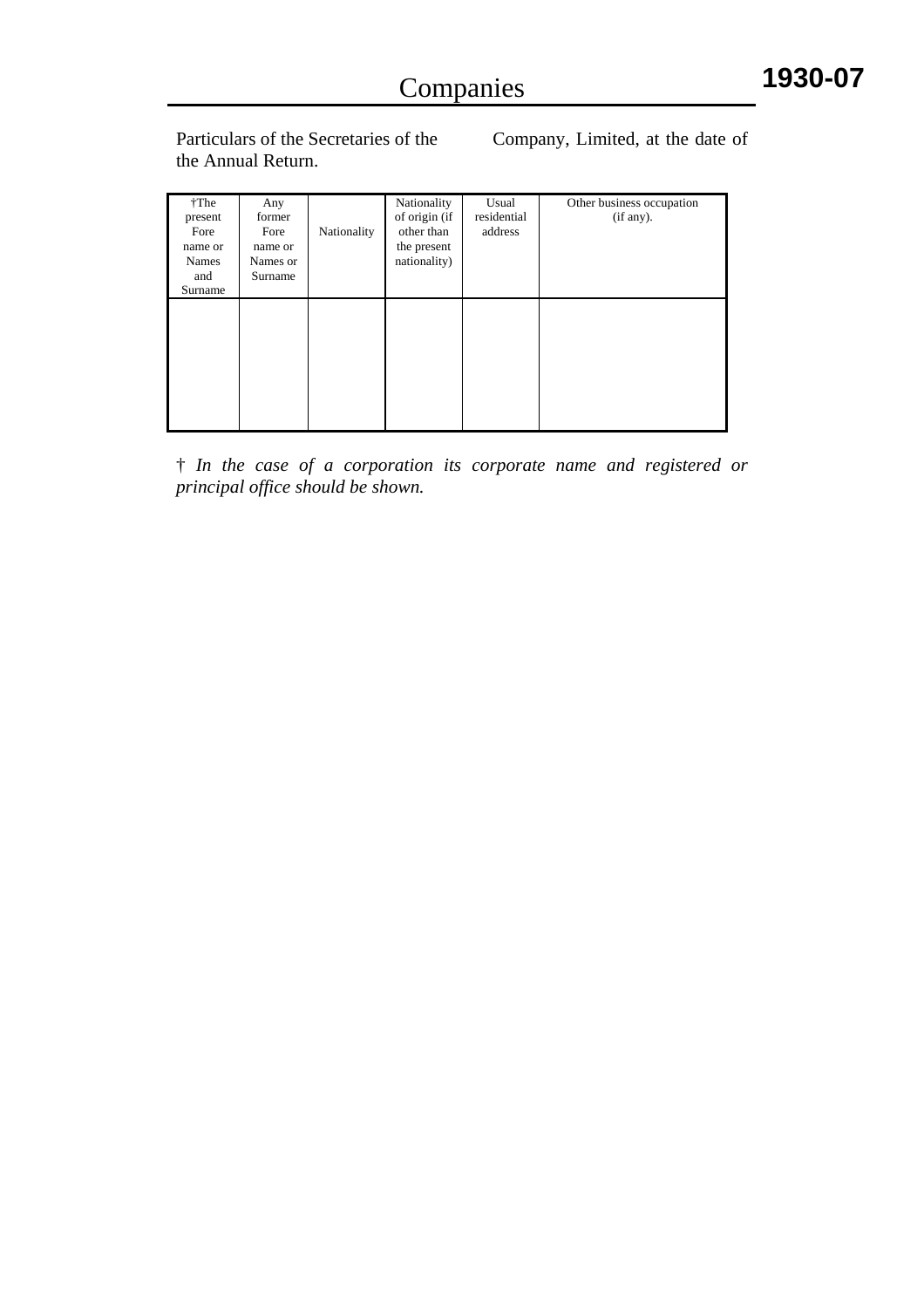# Companies

### **SCHEDULE 6**

Section 179

# **FORM OF STATEMENT TO BE PUBLISHED BY INSURANCE COMPANIES AND DEPOSIT, PROVIDENT, OR BENEFIT SOCIETIES.**

\* The share capital of the company is , divided into shares of each.

The number of shares issued is

| Calls to the amount of | pounds per share have been made, |  |  |  |
|------------------------|----------------------------------|--|--|--|
| under which the sum of | pounds has been received.        |  |  |  |

The liabilities of the company on the first day of January (or July) were–

Debts owing to sundry persons by the company. On judgment, £ On specialty, £ On notes or bills, £ On simple contracts, £ On estimated liabilities, £

The assets of the company on that day were– Government securities *(stating them)*  Bills of exchange and promissory notes, £ Cash at the bankers, £ Other securities, £

\* *If the company has no share capital the portion of the statement relating to capital and shares must be omitted.*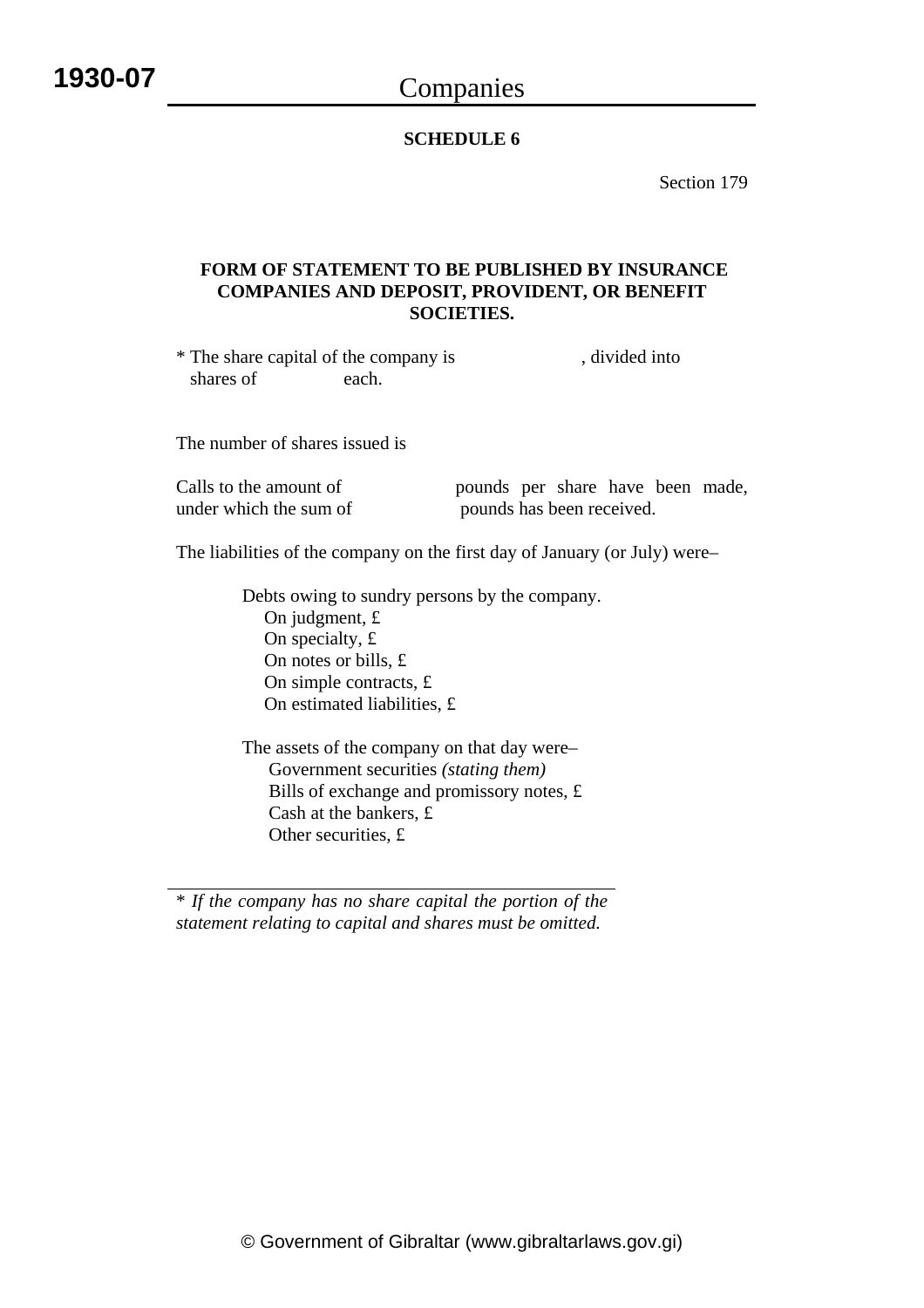Section 302

# **PROVISIONS WHICH DO NOT APPLY IN THE CASE OF A WINDING UP SUBJECT TO SUPERVISION OF THE COURT.**

| Statement of company's affairs to be submitted to                | s.232.             |
|------------------------------------------------------------------|--------------------|
| official receiver.                                               |                    |
| Report by official receiver.                                     | s.233.             |
| Power of court to appoint liquidator.                            | s.234.             |
| Appointment and powers of provisional liquidator.                | s.235.             |
| Appointment and style of liquidators.                            | s.236.             |
| Provisions where person other than official receiver             | s.237.             |
| is appointed liquidator.                                         |                    |
| General provisions as to liquidators.                            | s.238 except subs. |
|                                                                  | (5)                |
| Exercise and control of liquidators' powers.                     | s.242.             |
| Books to be kept by liquidator.                                  | s.243.             |
| Payments of liquidator into Savings Bank.                        | s.244.             |
| Audit of liquidator's accounts.                                  | s.245.             |
| Release of liquidators.                                          | s.246.             |
| Meetings of creditors and contributories to determine            | s.247.             |
| whether committee of inspection shall<br>be<br>appointed.        |                    |
| Constitution and proceedings of committee of<br>inspection.      | s.248.             |
| Powers of court where no committee of inspection.                | s.249.             |
| Appointment of special manager.                                  | s.257.             |
| Power to order public examination of promoters and<br>directors. | s.263.             |
| Power to restrain fraudulent persons from managing<br>companies. | s.264.             |
| Power to appoint official receiver as receiver for               | s.337.             |
| debenture holders or creditors.                                  |                    |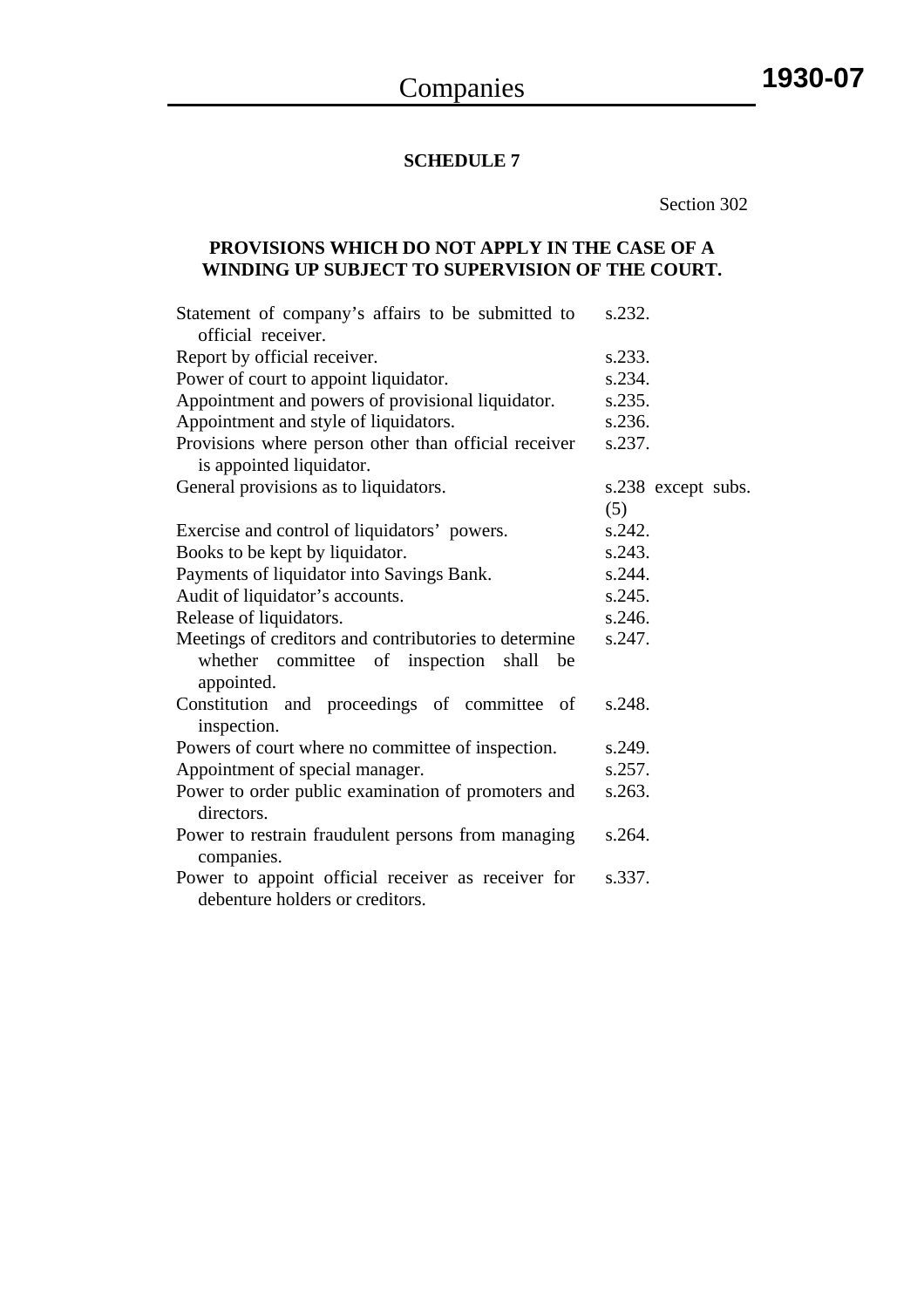Section 347, 348 and 383

# **TABLE OF FEES TO BE PAID TO THE REGISTRAR OF COMPANIES BY OR IN RESPECT OF COMPANIES HAVING A SHARE CAPITAL, COMPANIES NOT HAVING A SHARE CAPITAL, COMPANIES TO WHICH PARTS X AND XI OF THE ACT APPLY AND COMPANIES TO WHICH REGULATION (EC) No 2157/2001 (THE "EC REGULATION") APPLIES**

|        | <b>ITEM</b><br>FEE                                                                                                                                                                                                                                                                                                                                                                            |                  |
|--------|-----------------------------------------------------------------------------------------------------------------------------------------------------------------------------------------------------------------------------------------------------------------------------------------------------------------------------------------------------------------------------------------------|------------------|
| 1. (a) | £<br>Incorporation, registration (including registration under<br>Part X of the Act) or submission of any change in status<br>of a company, that is to say, the fact of its being public<br>or private or limited or unlimited or limited by shares or<br>by guarantee or de-registering on registering as limited<br>partnership (except on re-domiciliation) regardless of<br>share capital |                  |
|        |                                                                                                                                                                                                                                                                                                                                                                                               | £50.00           |
| (b)    | Same day urgency fee for incorporation or registration<br>of a company including registration or re-registration<br>under Part X (including registration) (correct documents<br>to be lodged with the Registrar before 12.00 midday)                                                                                                                                                          | £100.00          |
| (c)    | Registration of a company as re-domiciled in Gibraltar<br>under section 365(1) or re-domiciling outside Gibraltar<br>under section $365(3)$                                                                                                                                                                                                                                                   | £100.00          |
| (d)    | <b>Registration of Prospectus</b>                                                                                                                                                                                                                                                                                                                                                             | £100.00          |
| (e)    | Registration of change of name                                                                                                                                                                                                                                                                                                                                                                | £30.00           |
| (f)    | Same day urgency fee for registration of a change of<br>name of a company (correct documents to be lodged<br>with the Registrar before 12.00 midday)                                                                                                                                                                                                                                          | £100.00          |
| (g)    | Lodging of annual return for the current year<br>then, with effect from 1st January 2008                                                                                                                                                                                                                                                                                                      | £30.00<br>£45.00 |
| (h)    | Lodging of the late Annual Return or substitution of an<br>annual return after date due for the filing of that return                                                                                                                                                                                                                                                                         |                  |
|        | Lodging of particulars of directors and/or secretaries or                                                                                                                                                                                                                                                                                                                                     | £65.00           |
| (i)    | any change in directors and/or secretaries                                                                                                                                                                                                                                                                                                                                                    | £10.00           |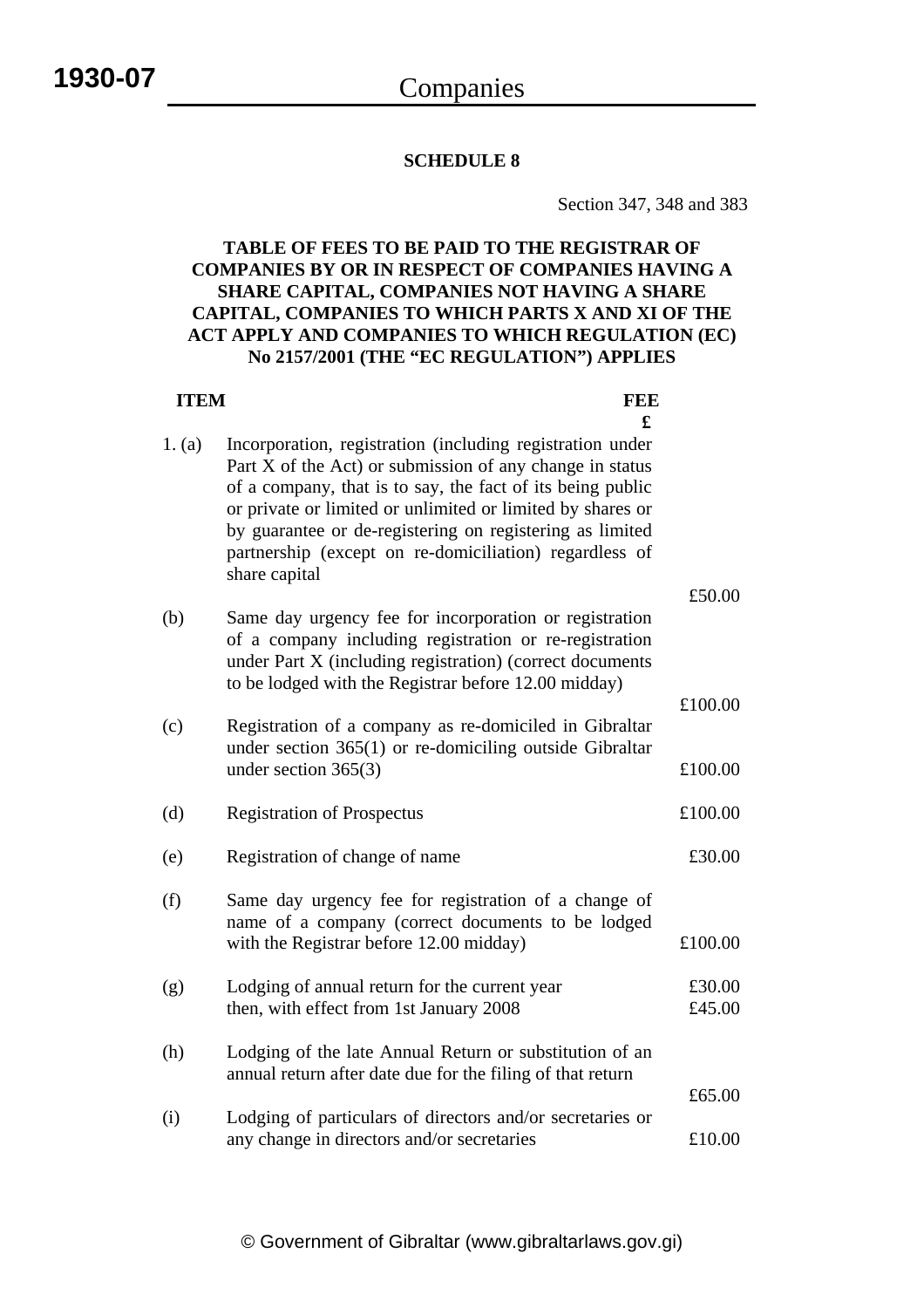| (j)     | Lodging any document required to be given, delivered,<br>sent, forwarded, lodged or filed by the Registrar (except<br>where otherwise specified) or to lodge a substitute<br>document for a document lodged or filed in the Register<br>(other than an Annual Return) | £10.00                                                                                                                                                                                                                                                   |         |  |  |  |  |
|---------|-----------------------------------------------------------------------------------------------------------------------------------------------------------------------------------------------------------------------------------------------------------------------|----------------------------------------------------------------------------------------------------------------------------------------------------------------------------------------------------------------------------------------------------------|---------|--|--|--|--|
| (k)     | Mortgage                                                                                                                                                                                                                                                              |                                                                                                                                                                                                                                                          |         |  |  |  |  |
|         |                                                                                                                                                                                                                                                                       | (i) Lodging prescribed particulars for registration of a<br>charge or any other forms of security                                                                                                                                                        | £10.00  |  |  |  |  |
|         |                                                                                                                                                                                                                                                                       | (ii) The fee prescribed under section $131(1)$ for entry in<br>the Register of Charges and issue of certificate of<br>registration of charge                                                                                                             | £30.00  |  |  |  |  |
|         | 133                                                                                                                                                                                                                                                                   | (iii) Entry of memorandum of satisfaction under section                                                                                                                                                                                                  |         |  |  |  |  |
|         |                                                                                                                                                                                                                                                                       | (iv) Certificate of discharge under section 133                                                                                                                                                                                                          | £15.00  |  |  |  |  |
| (1)     | Filing of accounts                                                                                                                                                                                                                                                    | £10.00                                                                                                                                                                                                                                                   |         |  |  |  |  |
| (m)     | Application to Registrar to file Return of Allotments out<br>of time                                                                                                                                                                                                  | £50.00                                                                                                                                                                                                                                                   |         |  |  |  |  |
| (n)     |                                                                                                                                                                                                                                                                       | Lodging with the Registrar information for the purposes<br>of enabling the Registrar to commence the procedure to<br>strike off a Company or in compliance with regulation<br>10(2) of the Companies (Re-domiciliation) Regulations<br>1996 (as amended) |         |  |  |  |  |
| $\circ$ |                                                                                                                                                                                                                                                                       | Application to the Registrar to restore to the register a<br>company which has been struck off                                                                                                                                                           |         |  |  |  |  |
| (p)     |                                                                                                                                                                                                                                                                       | Application for a licence under section 18                                                                                                                                                                                                               | £100.00 |  |  |  |  |
| (q)     | Certificate of good standing                                                                                                                                                                                                                                          |                                                                                                                                                                                                                                                          | £30.00  |  |  |  |  |
| (r)     |                                                                                                                                                                                                                                                                       | <b>Inspection of document -</b>                                                                                                                                                                                                                          |         |  |  |  |  |
|         | (i)                                                                                                                                                                                                                                                                   | personal search                                                                                                                                                                                                                                          | £10.00  |  |  |  |  |
|         | (ii)                                                                                                                                                                                                                                                                  | electronic archive copy of company record                                                                                                                                                                                                                | £10.00  |  |  |  |  |
|         | (iii)                                                                                                                                                                                                                                                                 | electronic archive copy of company record<br>(within same day)                                                                                                                                                                                           | £20.00  |  |  |  |  |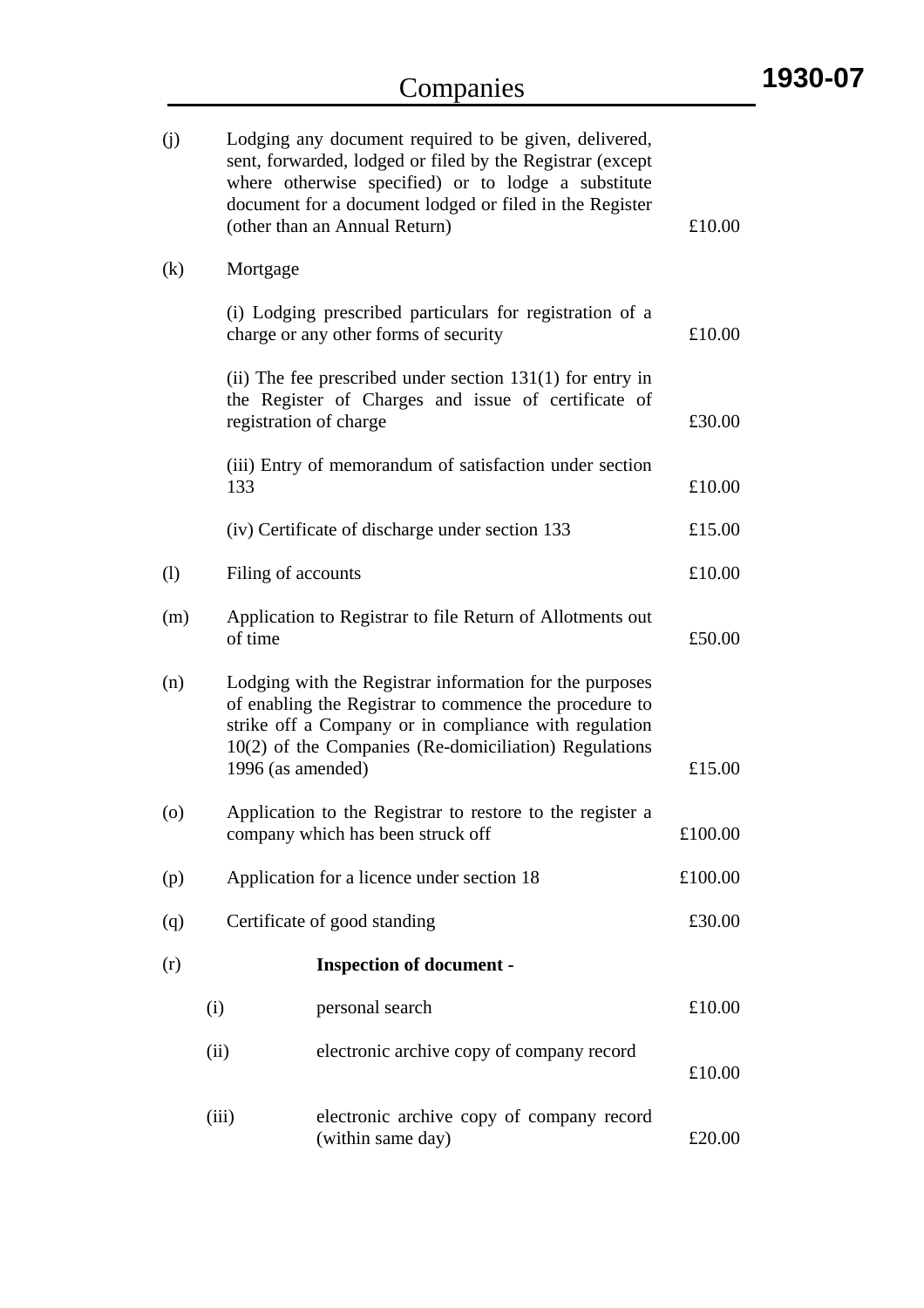| (iv) |         | Certified copy of a certificate:-                                                                                      |        |
|------|---------|------------------------------------------------------------------------------------------------------------------------|--------|
|      | (aa)    | if available from the original record<br>(exclusive of search)                                                         | £2.00  |
|      | (bb)    | 1 <sup>st</sup> copy produced from electronic archive                                                                  |        |
|      | (cc)    | each subsequent copy supplied on the same<br>occasion and of the same company from<br>electronic archive               | £10.00 |
| (v)  |         | Certified copy of any other document                                                                                   | £10.00 |
|      | (aa)    | If available from the original record, per<br>page (exclusive of search)                                               | 00.20  |
|      | (bb)    | 1 <sup>st</sup> copy produced from electronic archive;<br>per document                                                 | £10.00 |
|      | (cc)    | 1 <sup>st</sup> copy produced from electronic archive;<br>per document (within same day), per<br>document              | £20.00 |
|      | (dd)    | each subsequent copy supplied on the same<br>occasion and of the same company from<br>electronic archive, per document | £10.00 |
| (vi) |         | Copy of any document                                                                                                   |        |
|      | (aa)    | If available from the original record, per<br>page (exclusive of search)                                               | 00.10  |
|      | (bb)    | 1 <sup>st</sup> copy produced from electronic archive;<br>per document (inclusive of search)                           | £10.00 |
|      | (cc)    | 1 <sup>st</sup> copy produced from electronic archive;<br>per document (within same day), per<br>document              | £10.00 |
|      | (dd)    | each subsequent copy supplied on the same<br>occasion and of the same company from<br>electronic archive, per document | £2.50  |
| (s)  | record) | Postal search (electronic archive copy of company                                                                      | £10.00 |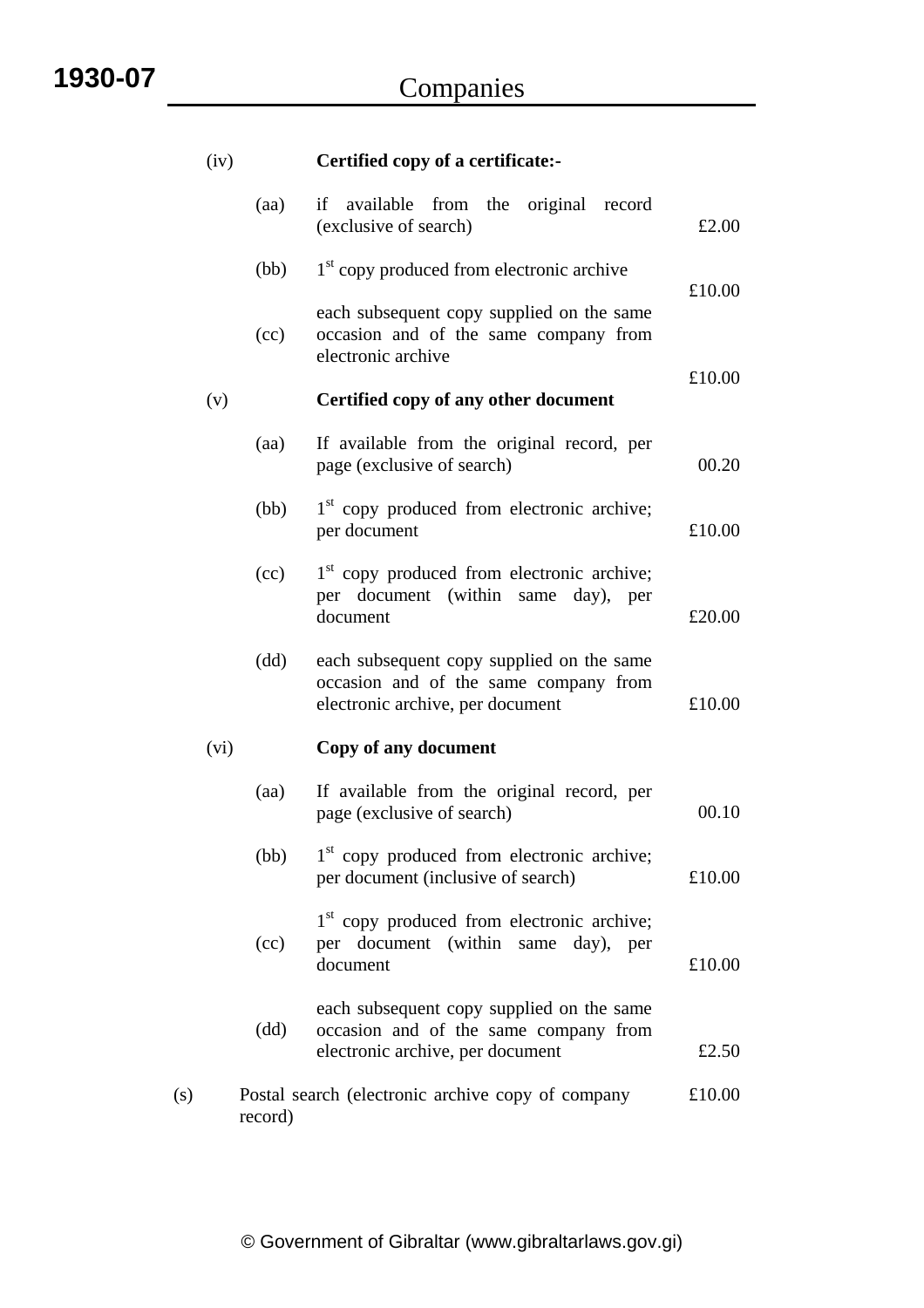# **2. For Registration of an SE whose registered office is in Gibraltar on its formation**

| 2(a) | By merger in accordance with Article $2(1)$ of the EC<br>Regulation                                                                                                                                                                        | £100 |
|------|--------------------------------------------------------------------------------------------------------------------------------------------------------------------------------------------------------------------------------------------|------|
| (b)  | By the formation of a holding SE in accordance with<br>Article $2(2)$ of the EC Regulation                                                                                                                                                 | £100 |
| (c)  | By the formation of a subsidiary SE in accordance<br>with Article $2(3)$ of the EC Regulation                                                                                                                                              | £100 |
| (d)  | By the transference of a public company in<br>accordance with Article $2(4)$ of the EC Regulation                                                                                                                                          | £100 |
| (e)  | By the formation of a subsidiary SE in accordance<br>with Article $3(2)$ of the EC Regulation                                                                                                                                              | £100 |
| 3    | For Registration of a public company by the<br>conversion of an SE in accordance with Article 66 of<br>the EC Regulation                                                                                                                   | £100 |
| 4    | For registration of an SE on the transfer of its<br>registered office to Gibraltar in accordance with<br>Article 8 of the EC Regulation                                                                                                    | £250 |
| 5    | For an application for a certificate under article $8(8)$<br>of the EC Regulation attesting to the completion of<br>the acts and formalities to be accomplished before<br>the transfer of the registered office of an SE from<br>Gibraltar | £250 |
|      |                                                                                                                                                                                                                                            |      |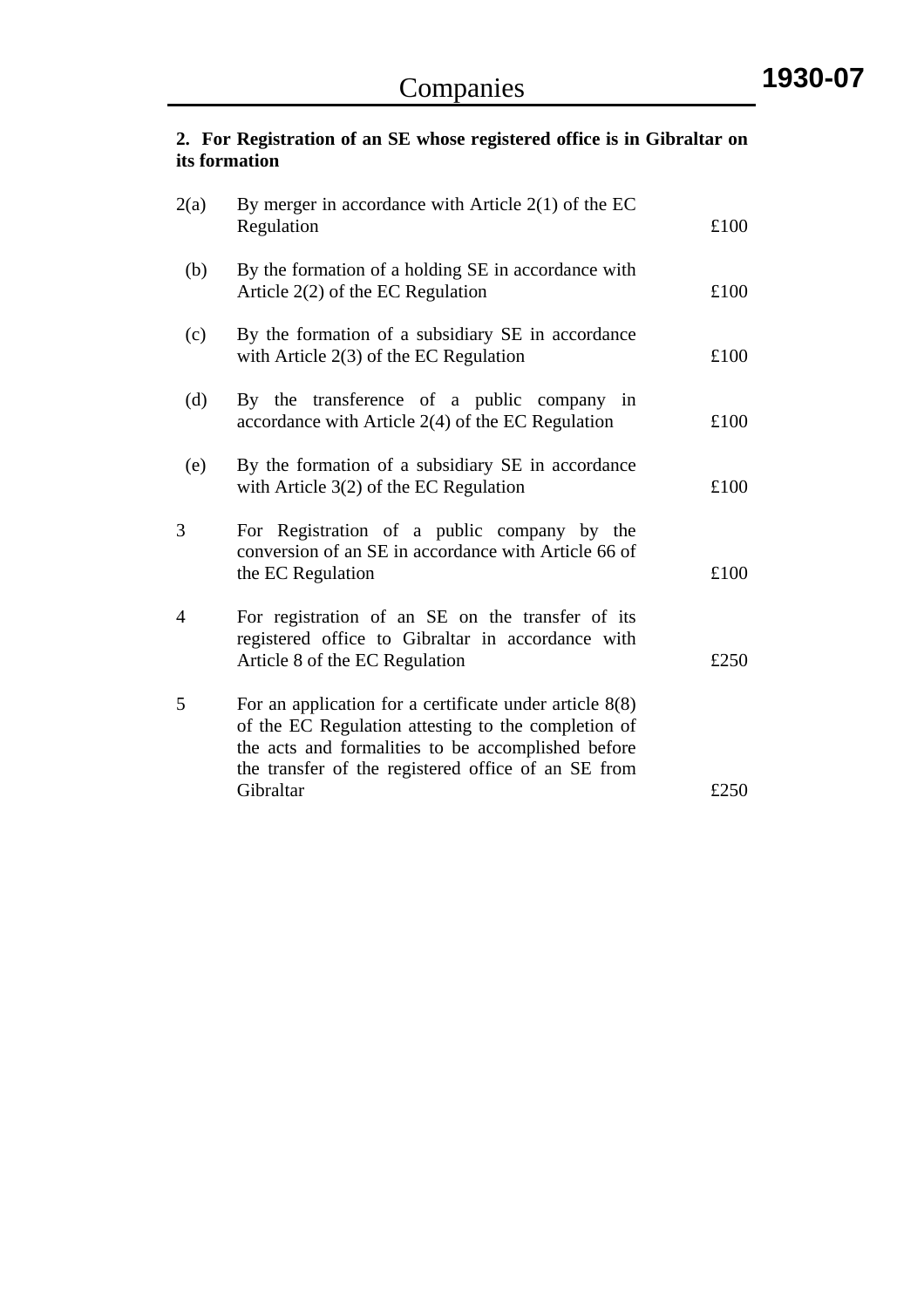# **PROVISIONS REFERRED TO IN SECTION 370 OF THE ACT.**

| Provisions relating to-                                 |                      |
|---------------------------------------------------------|----------------------|
| Conclusiveness of certificate of incorporation;         | s.16.                |
| Specific requirements as to particulars in prospectus;  | s.53.                |
| Prohibition of allotment in certain cases unless        |                      |
| statement in lieu of prospectus delivered<br>to         |                      |
| Registrar;                                              | s.58.                |
| Return as to allotments;                                | s.60.                |
| Registration of charges created by companies registered |                      |
| in Gibraltar;                                           | s.128.               |
| Duty of company to register charges created by          |                      |
| company;                                                | $s.129(1)$ .         |
| Duty of company to register charges existing on         |                      |
| property acquired;                                      | s.130.               |
| Application of Part III to companies incorporated       |                      |
| outside Gibraltar;                                      | s.139.               |
| Restrictions on commencement of business;               | s.143.               |
| The particulars as to directors and indebtedness of the |                      |
| company;                                                | $s.153(3)$ .         |
| Statutory meeting and statutory report;                 | $153(3)(m)$ and (n). |
| Auditors' report and right to information<br>and        |                      |
| explanations;                                           | s. 158.              |
| Restrictions on appointment or advertisement of         |                      |
| director:                                               | $s.182(1)$ .         |
| Notice by liquidator of his appointment;                | s.293.               |
| Delivery to Registrar of accounts of receivers and      |                      |
| managers;                                               | s.340.               |
| Documents to be delivered to Registrar by companies     |                      |
| carrying on business in Gibraltar;                      | s.358.               |
| Return to be delivered to Registrar where documents     |                      |
| altered:                                                | s.359.               |
| Obligation to state name of company.                    | s.361.               |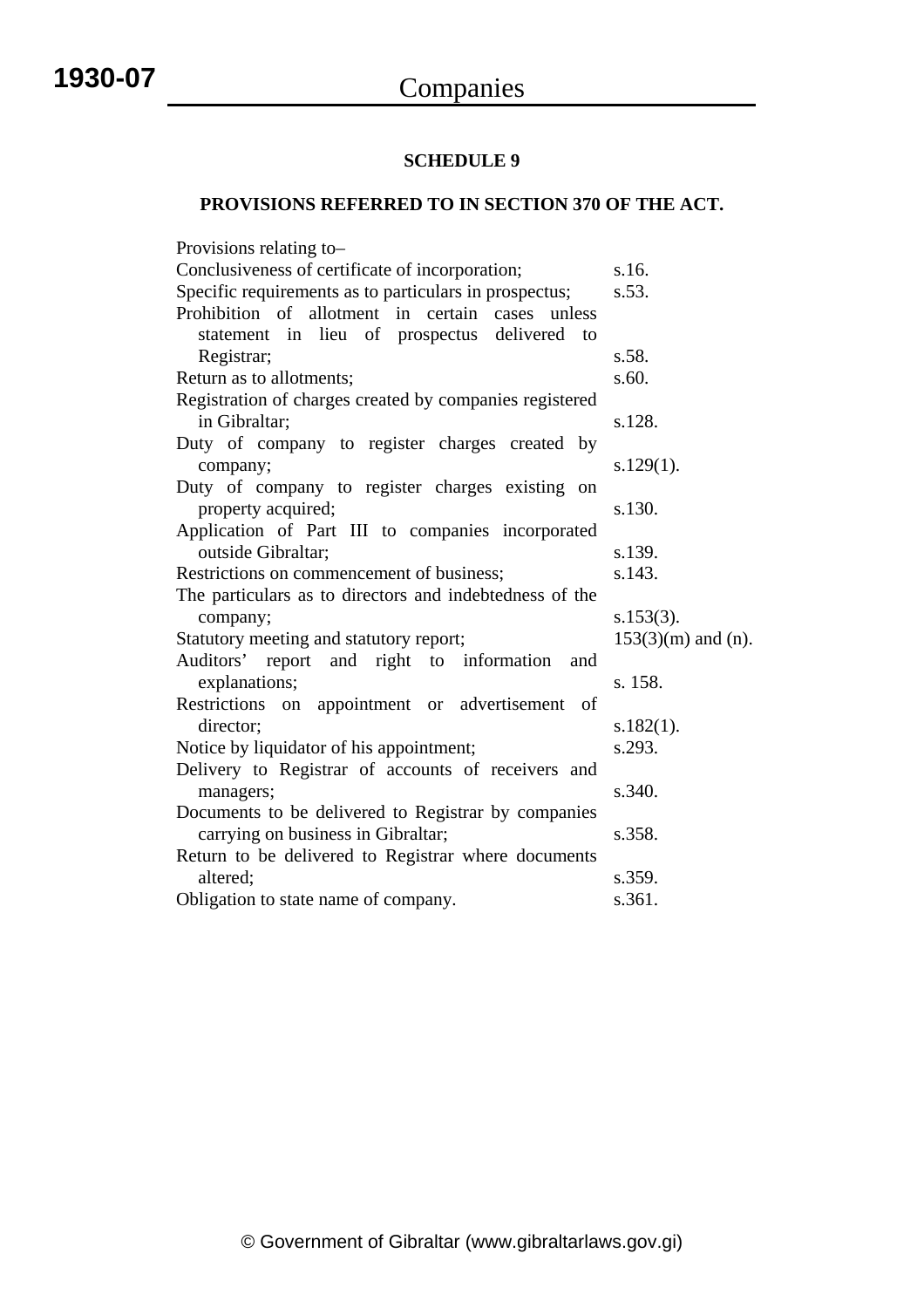# **INVESTIGATION OF COMPANIES AND THEIR AFFAIRS: REQUISITION OF DOCUMENTS**

#### *Appointment and Functions of Inspectors*

#### **Investigation of a company on its own application or that of its members.**

1.(1) The Minister responsible for finance may appoint one or more competent inspectors to investigate the affairs of a company and to report on them in such manner as he may direct.

- (2) The appointment may be made–
	- (a) in the case of a company having a share capital, on the application either of not less than 200 members or of members holding not less than one-tenth of the shares issued,
	- (b) in the case of a company not having a share capital, on the application of not less than one-fifth in number of the persons on the company's register of members, and
	- (c) in any case, on application of the company.

 (3) The application shall be supported by such evidence as the Minister responsible for finance may require for the purpose of showing that the applicant or applicants have good reason for requiring the investigation.

 (4) The Minister responsible for finance may, before appointing inspectors, require the applicant or applicants to give security, to such amount as he may by order specify, for payment of the costs of the investigation.

#### **Other company investigations.**

2. (1) The Minister responsible for finance shall appoint one or more competent inspectors to investigate the affairs of a company and report on them in such manner as he directs, if the court by order declares that its affairs ought to be so investigated.

 (2) The Minister responsible for finance may make such an appointment if it appears to him that there are circumstances suggesting–

(a) that the company's affairs are being or have been conducted with intent to defraud its creditors or the creditors of any other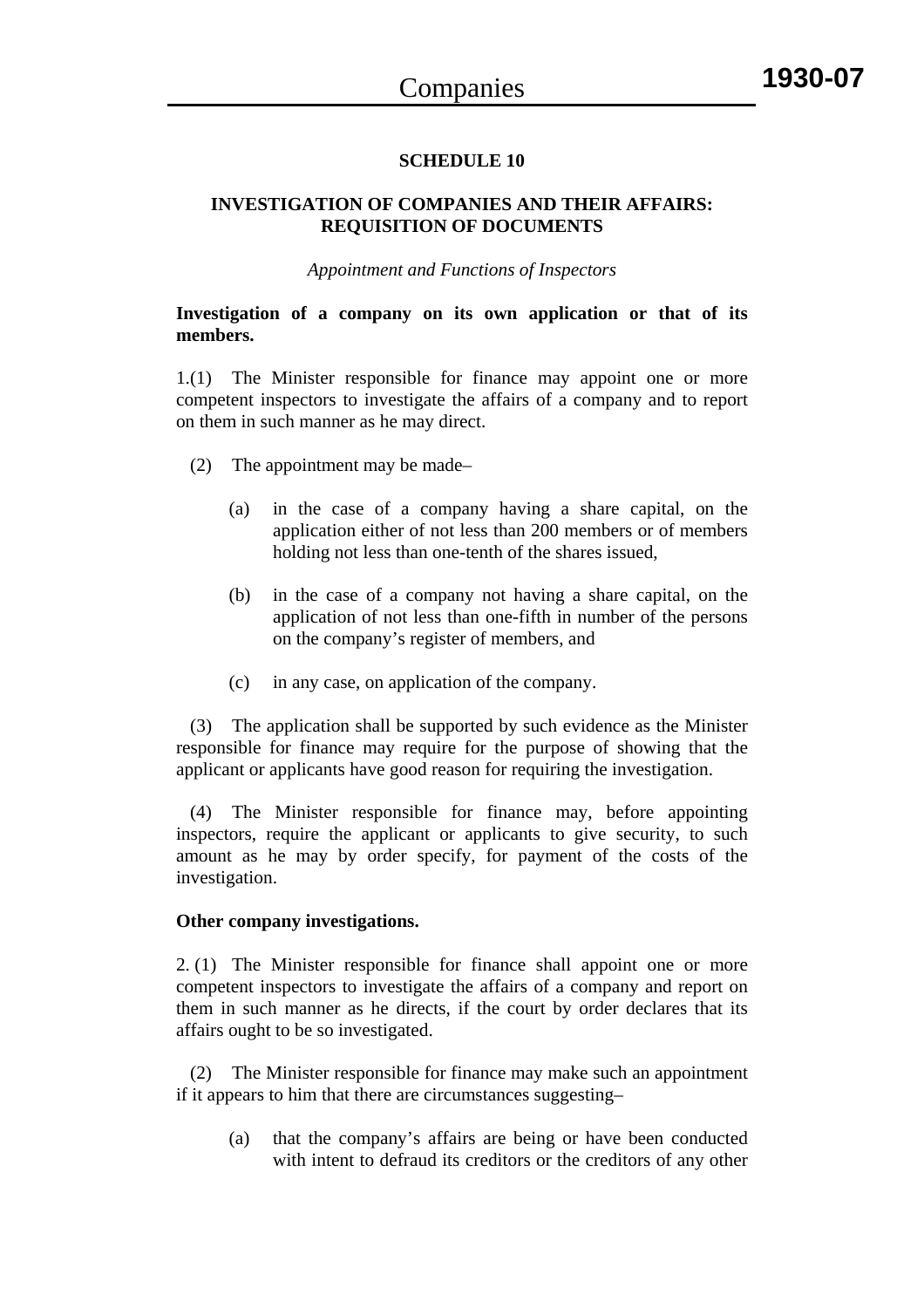person, or otherwise for a fraudulent or unlawful purpose, or in a manner which is unfairly prejudicial to some part of its members, or

- (b) that any actual or proposed act or omission of the company (including an act or omission on its behalf) is or would be so prejudicial, or that the company was formed for any fraudulent or unlawful purpose, or
- (c) that persons concerned with the company's formation or the management of its affairs have in connection therewith been guilty of fraud, misfeasance or other misconduct towards it or towards its members, or
- (d) that the company's members have not been given all the information with respect to its affairs which they might reasonably expect, or
- (e) that the company's affairs are being or have been conducted in a manner detrimental to the reputation of Gibraltar as a financial centre or otherwise contrary to the public interest.

 (3) Subparagraphs (1) and (2) are without prejudice to the powers of the Minister responsible for finance under paragraph 1; and the power conferred by subparagraph (2) is exercisable with respect to a body corporate notwithstanding that it is in course of being voluntarily wound up.

 (4) The reference in subparagraph (2)(a) to a company's members includes any person who is not a member but to whom shares in the company have been transferred or transmitted by operation of law.

# **Inspectors' powers during investigation.**

3. (1) If inspectors appointed under paragraph 1 or 2 to investigate the affairs of a company think it necessary for the purposes of their investigation to investigate also the affairs of another body corporate which is or at any relevant time has been the company's subsidiary or holding company, or a subsidiary of its holding company or a holding company of its subsidiary, they have power to do so; and they shall report on the affairs of the other body corporate so far as they think that the results of their investigation of its affairs are relevant to the investigation of the affairs of the company first mentioned above.

 (2) Inspectors appointed under either paragraph may at any time in the course of their investigation, without the necessity of making an interim report, inform the Minister responsible for finance of matters coming to their knowledge as a result of the investigation tending to show that an offence has been committed.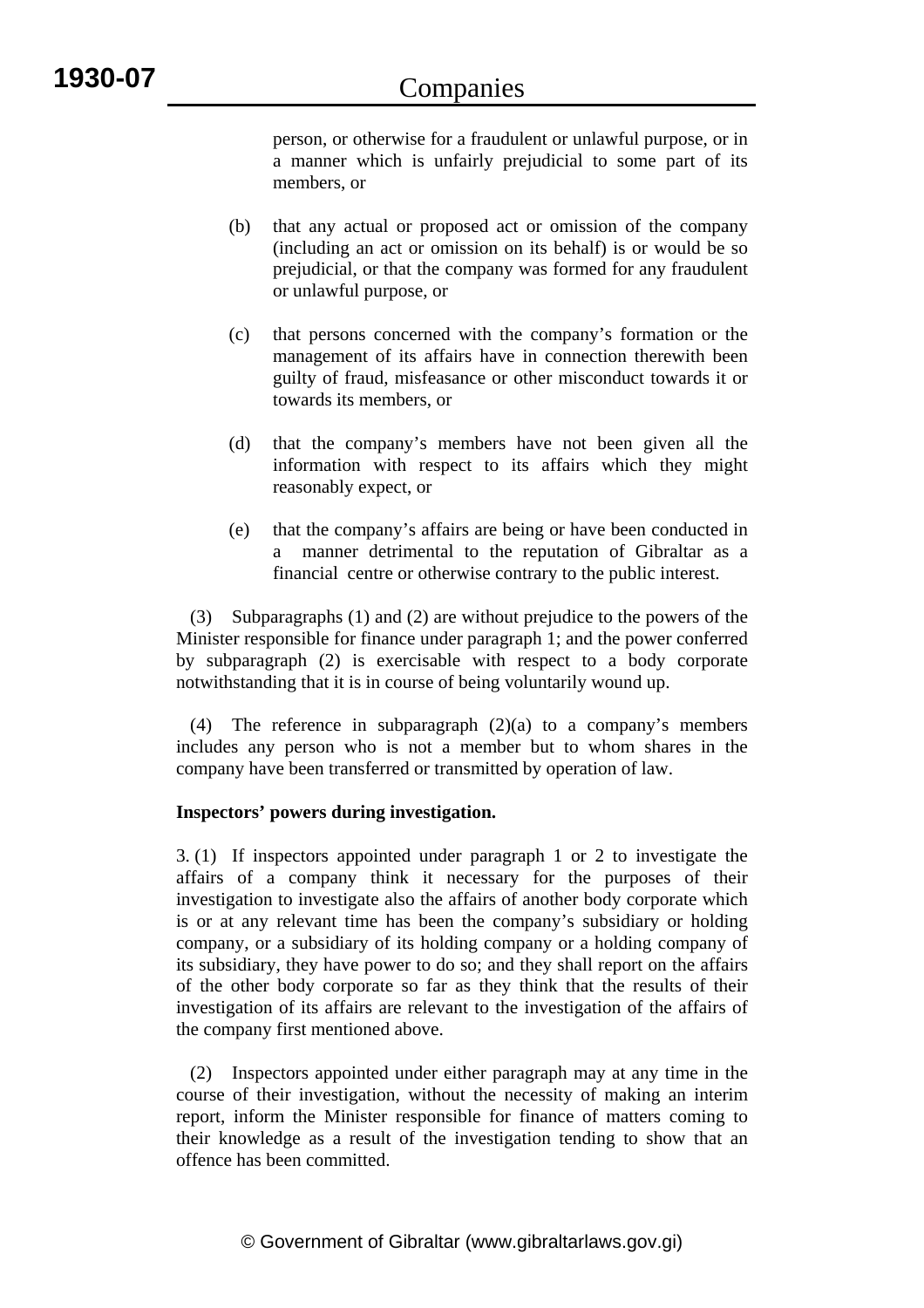# **Production of documents and evidence to inspectors.**

4. (1) When inspectors are appointed under paragraph 1 or 2, it is the duty of all officers and agents of the company, and of all officers and agents of any other body corporate whose affairs are investigated under paragraph  $3(1)$ –

- (a) to produce to the inspectors all books and documents of or relating to the company or, as the case may be, the other body corporate which are in their custody or power;
- (b) to attend before the inspectors when required to do so; and
- (c) otherwise to give the inspectors all assistance in connection with the investigation which they are reasonably able to give.

 (2) If the inspectors consider that a person other than an officer or agent of the company or other body corporate is or may be in possession of information concerning its affairs, they may require that person to produce to them any books or documents in his custody or power relating to the company or other body corporate, to attend before them and otherwise to give them all assistance in connection with the investigation which he is reasonably able to give; and it is that person's duty to comply with the requirement.

 (3) An inspector may examine on oath the officers and agents of the company or other body corporate, and any such person as is mentioned in subparagraph (2), in relation to the affairs of the company or other body, and may administer an oath accordingly.

 (4) In this paragraph a reference to officers or to agents includes past, as well as present, officers or agents (as the case may be); and "agents", in relation to a company or other body corporate, includes its bankers and solicitors and persons employed by it as auditors, whether these persons are or are not officers of the company or other body corporate.

 (5) An answer given by a person to a question put to him in exercise of powers conferred by this paragraph (whether as it has effect in relation to an investigation under any of paragraphs 1 to 3, or as applied by any other paragraph in this Schedule) may be used in evidence against him.

## **Power of inspector to call for directors' bank accounts.**

5. If an inspector has reasonable grounds for believing that a director, or past director, of the company or other body corporate whose affairs he is investigating maintains or has maintained a bank account of any description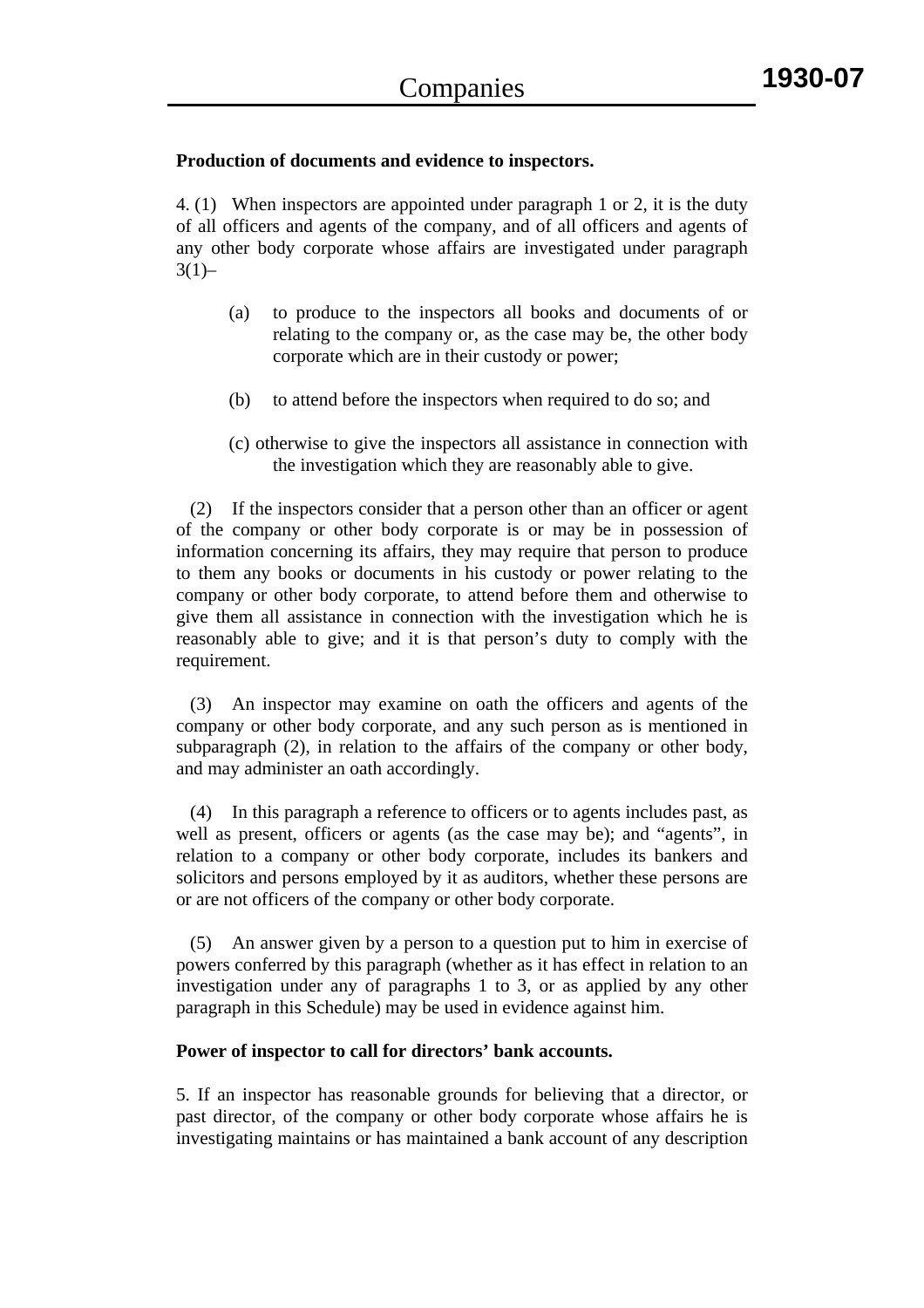(whether alone or jointly with another person and whether in Gibraltar or elsewhere), into or out of which there has been paid–

- (a) the emoluments or part of the emoluments of his office as such director particulars of which have not been disclosed to the shareholders of the company or other body corporate, or
- (b) any money which has resulted from or been used in the financing of any transaction, arrangement or agreement, entered into by the company or other body corporate and which has not been recorded in the annual accounts, or
- (c) any money which has been in any way connected with an act or omission, or series of acts or omissions, which on the part of that director constituted misconduct (whether fraudulent or not) towards the company or body corporate or its members,

the inspector may require the director to produce to him all documents in the director's possession, or under his control, relating to that bank account.

# **Obstruction of inspectors treated as contempt of court.**

6. (1) When inspectors are appointed under paragraph 1 or 2 to investigate the affairs of a company, the following applies in the case of–

- (a) any officer or agent of the company,
- (b) any officer or agent of another body corporate whose affairs are investigated under paragraph 3,
- (c) any such person as is mentioned in paragraph 4(2).

Paragraph 4(4) applies with regard to references in this subparagraph to an officer or agent.

- (2) If that person–
	- (a) refuses to produce any book or document which it is his duty under paragraph 4 or 5 to produce, or
	- (b) refuses to attend before the inspectors when required to do so, or
	- (c) refuses to answer any question put to him by the inspectors with respect to the affairs of the company or other body corporate (as the case may be),

the inspectors may certify the refusal in writing to the court.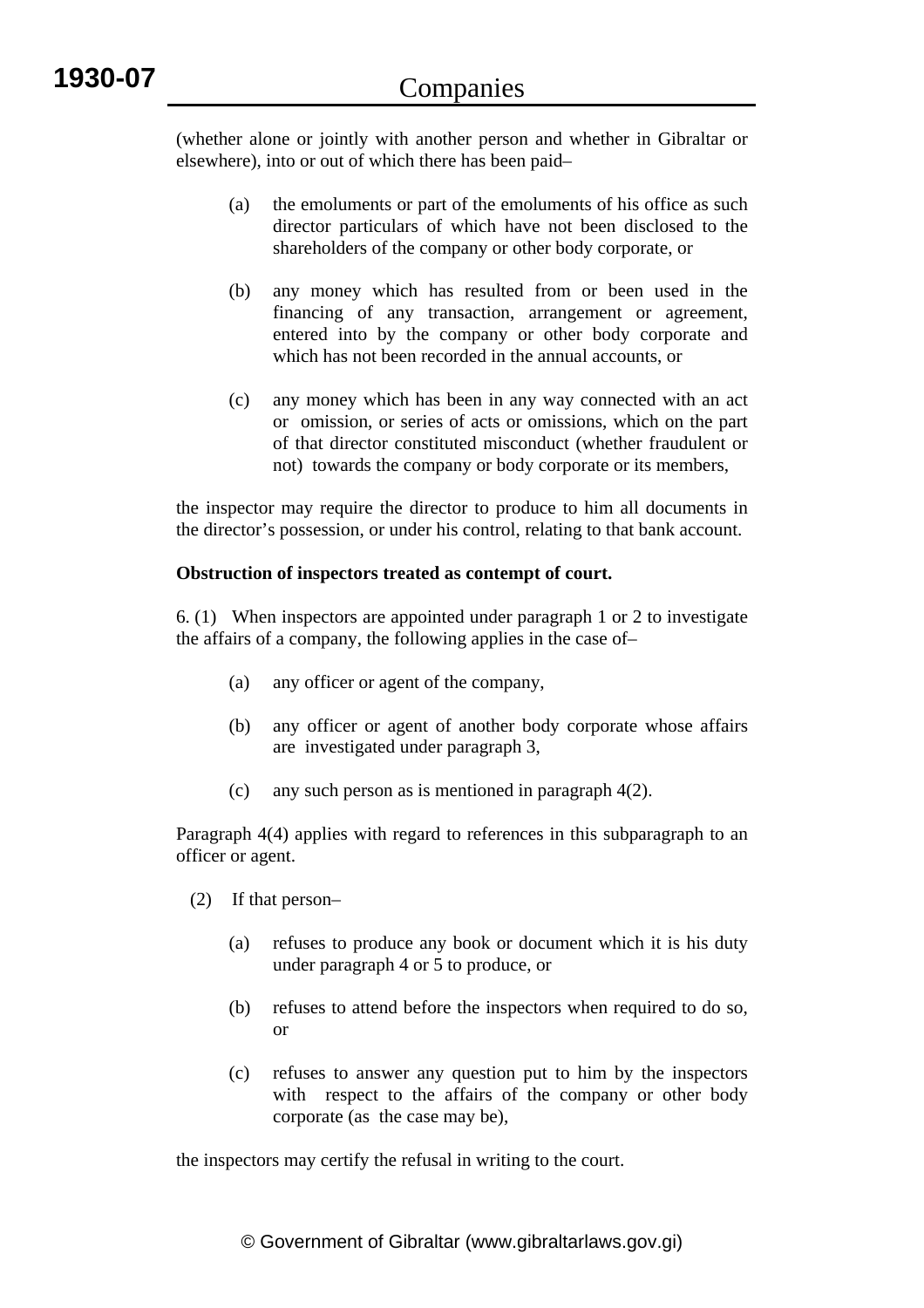(3) The court may thereupon enquire into the case; and after hearing any witnesses who may be produced against or on behalf of the alleged offender and after hearing any statement which may be offered in defence, the court may punish the offender in like manner as if he had been guilty of contempt of the court.

# **Inspectors' reports.**

7. (1) The inspectors may, and if so directed by the Minister responsible for finance shall, make interim reports to the Minister responsible for finance, and on the conclusion of their investigation shall make a final report to him, and shall forward a copy of every such report to the Attorney-General.

Any such report shall be written or printed, as the Minister responsible for finance directs.

 (2) If the inspectors were appointed under paragraph 2 in pursuance of an order of the court, the Minister responsible for finance shall furnish a copy of any report of theirs to the court.

- (3) In any case the Minister responsible for finance may, if he thinks fit–
	- (a) forward a copy of any report made by the inspectors to the company's registered office,
	- (b) furnish a copy on request and on payment of the prescribed fee to–
		- (i) any member of the company or other body corporate which is the subject of the report,
		- (ii) any person whose conduct is referred to in the report,
		- (iii) the auditors of that company or body corporate,
		- (iv) the applicants for the investigation,
		- (v) any other person whose financial interests appear to the Minister responsible for finance to be affected by the matters dealt with in the report, whether as a creditor of the company or body corporate, or otherwise, and
	- (c) cause any such report to be printed and published.

## **Power to bring civil proceedings on company's behalf.**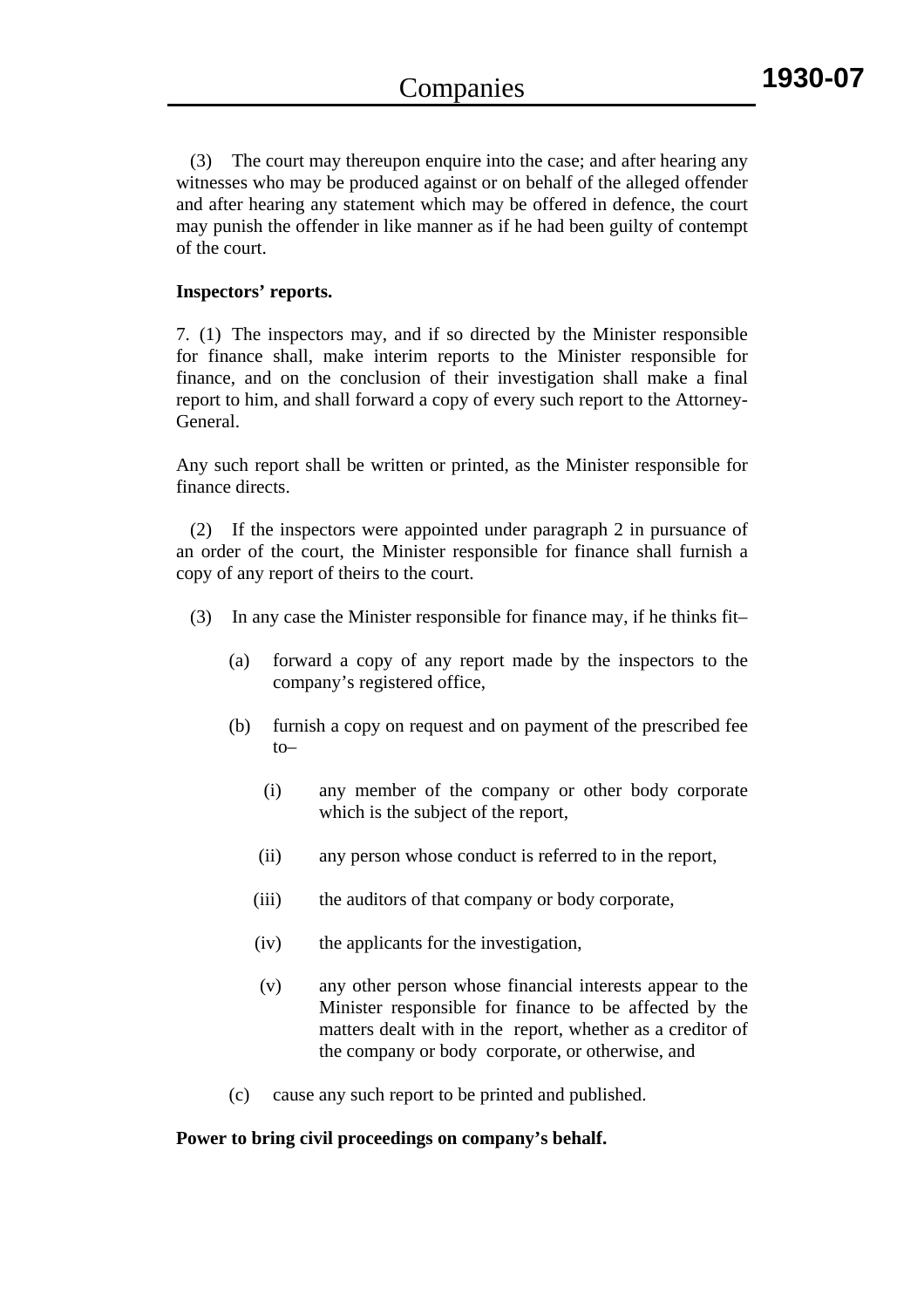8. (1) If, from any report made under paragraph 7 or from information or documents obtained under paragraph 15 or 16 below, it appears to the Attorney-General that any civil proceedings ought in the public interest to be brought by any body corporate, he may himself bring such proceedings in the name and on behalf of the body corporate.

 (2) The Attorney-General shall indemnify the body corporate against any costs or expenses incurred by it in or in connection with proceedings brought under this paragraph.

## **Expenses of investigating a company's affairs.**

9. (1) The expenses of and incidental to an investigation by inspectors appointed by the Minister responsible for finance shall, in the first instance, be a charge to the Consolidated Fund; but shall be recoverable from the persons mentioned in the following four subparagraphs, to the extent there specified.

 (2) A person who is convicted on a prosecution instituted as a result of the investigation, or is ordered to pay the whole or any part of the costs of proceedings brought under paragraph 8, may in the same proceedings be ordered to pay those expenses to such extent as may be specified in the order.

 (3) A body corporate in whose name proceedings are brought under that paragraph is liable to repay to the Consolidated Fund the amount or value of any sums or property recovered by it as a result of those proceedings; and any amount for which a body corporate is liable under this subparagraph is a first charge on the sums or property recovered.

 (4) A body corporate dealt with by the inspectors' report, where the inspectors were appointed otherwise than of the Minister responsible for finance's own motion, is liable except where it was the applicant for the investigation to repay to the Consolidated Fund the full amount of those expenses except so far as the Minister responsible for finance otherwise directs.

 (5) The applicant or applicants for the investigation, where the inspectors were appointed under paragraph 1, is or are liable to repay to the Consolidated Fund the full amount of those expenses except so far as the Minister responsible for finance otherwise directs.

 (6) The report of inspectors appointed otherwise than of the Minister responsible for finance's own motion may, if they think fit, and shall if the Minister responsible for finance so directs, include a recommendation as to the directions (if any) which they think appropriate, in the light of their investigation, to be given under subparagraph (4) or (5) above.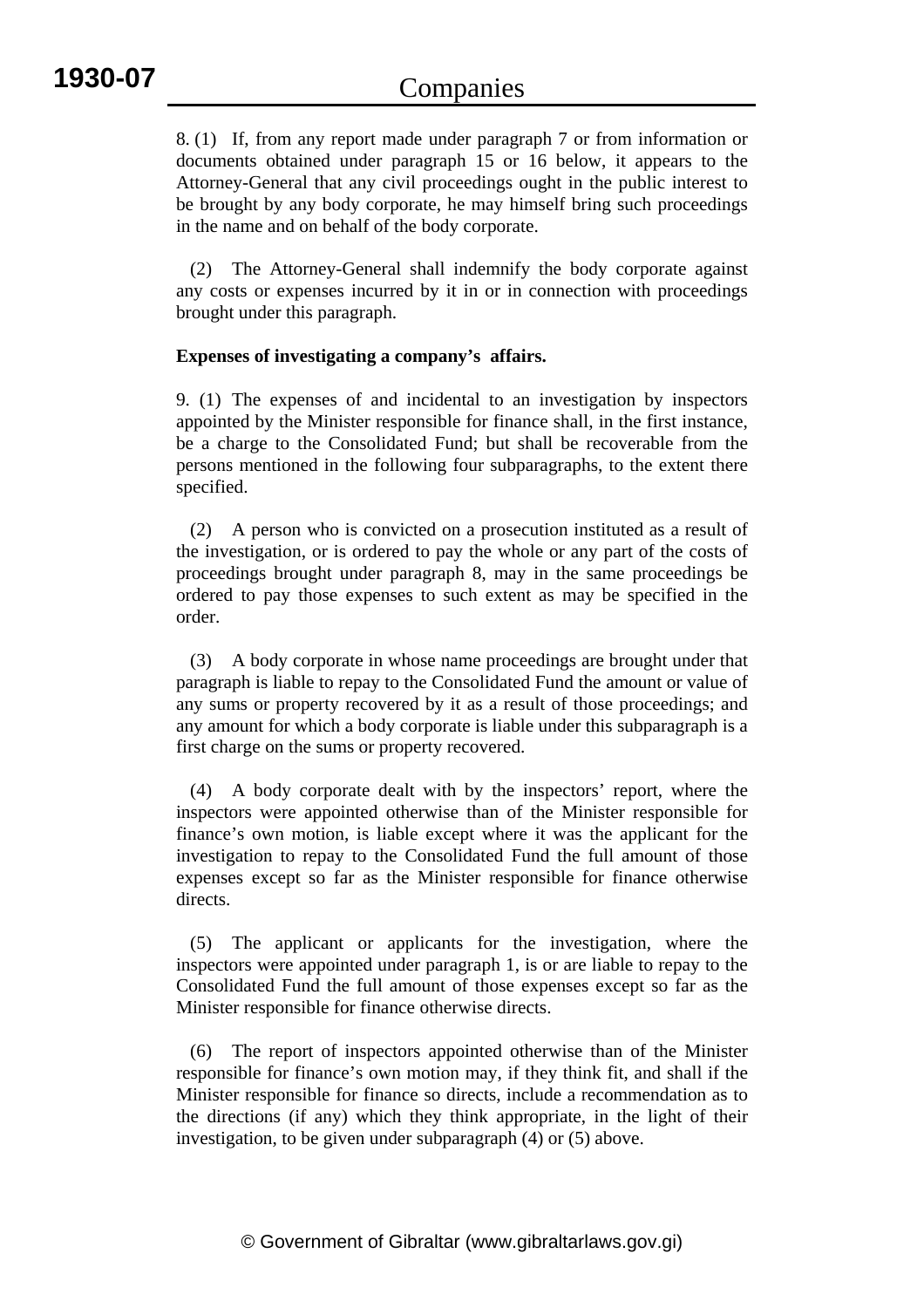(7) For purposes of this paragraph, any costs or expenses charged to the Consolidated Fund in or in connection with proceedings brought under paragraph 8 (including expenses incurred under subparagraph (2) of it) are to be treated as expenses of the investigation giving rise to the proceedings.

 (8) Any liability to repay to the Consolidated Fund imposed by subparagraphs (2) and (3) above is (subject to satisfaction of his right to repayment) a liability also to indemnify all persons against liability under subparagraphs (4) and (5); and any such liability imposed by subparagraph (2) is (subject as mentioned above) a liability also to indemnify all persons against liability under subparagraph (3).

 (9) A person liable under any one of those subparagraphs is entitled to contribution from any other person liable under the same subparagraph, according to the amount of their respective liabilities under it.

# **Power of the Minister responsible for finance to present winding-up petition.**

10. If in the case of a body corporate liable to be wound up under this Act it appears to the Minister responsible for finance from a report made by inspectors under paragraph 7, or from information or documents obtained under paragraphs 15 or 16 below, that it is expedient in the public interest that the body should be wound up, he may (unless the body is already being wound up by the court) present a petition for it to be so wound up if the court thinks it just and equitable for it to be so.

## **Inspectors' report to be evidence.**

11. (1) A copy of any report of inspectors appointed under paragraph 1 or 2, certified by the Minister responsible for finance to be a true copy, is admissible in any legal proceedings as evidence of the opinion of the inspectors in relation to any matter contained in the report.

 (2) A document purporting to be such a certificate as is mentioned above shall be received in evidence and be deemed to be such a certificate, unless the contrary is proved.

*Other Powers of Investigation Available to the Minister responsible for finance.* 

## **Power to investigate company ownership.**

12. (1) Where it appears to the Minister responsible for finance that there is good reason to do so, he may appoint one or more competent inspectors to investigate and report on the membership of any company, and otherwise with respect to the company, for the purpose of determining the true persons who are or have been financially interested in the success or failure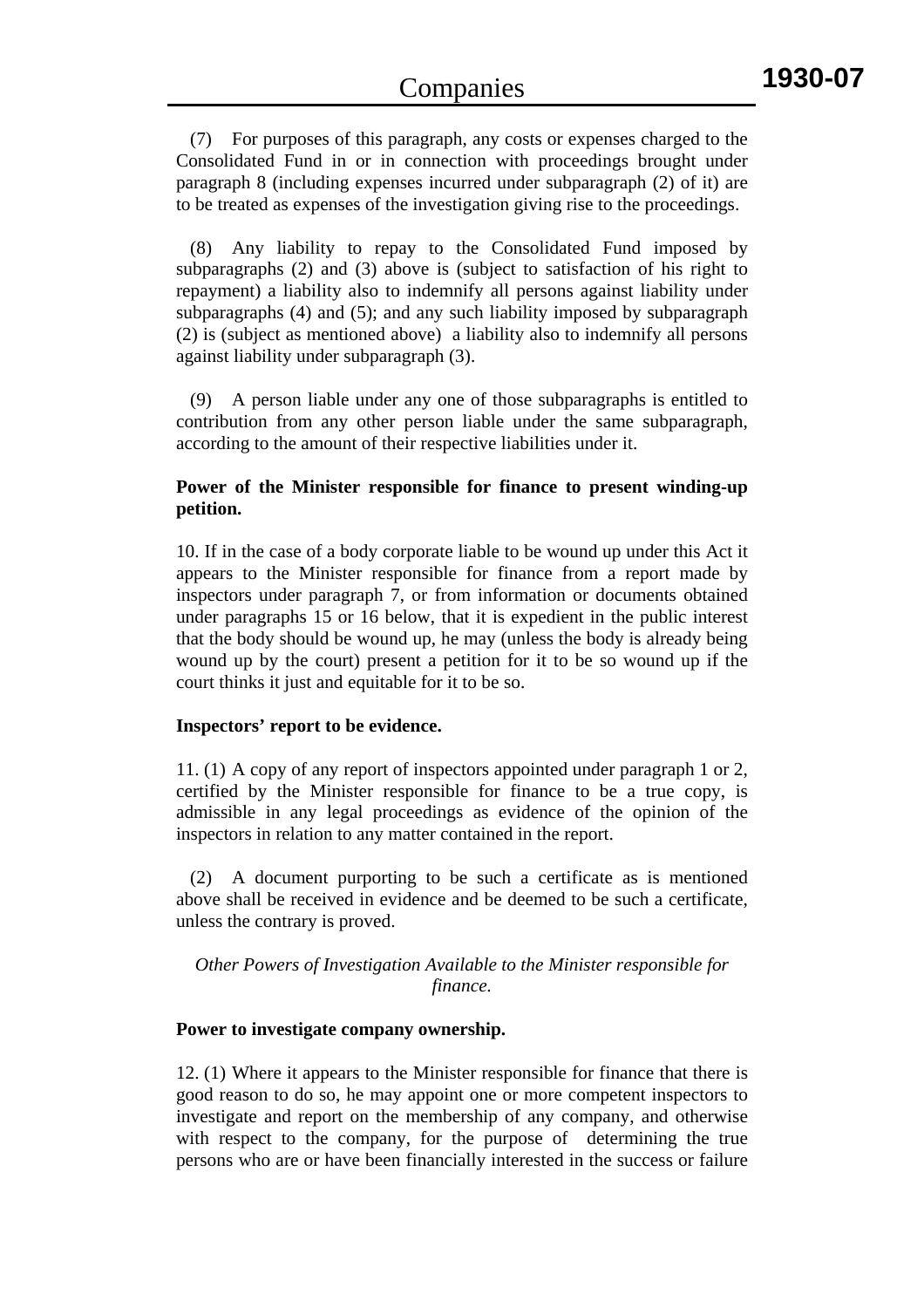(real or apparent) of the company or able to control or materially to influence its policy.

 (2) The appointment of inspectors under this paragraph may define the scope of their investigation (whether as respects the matter or the period to which it is to extend or otherwise) and in particular may limit the investigation to matters connected with particular shares or debentures.

 (3) If application for an investigation under this paragraph with respect to particular shares or debentures of a company is made to the Minister responsible for finance by members of the company, and the number of applicants or the amount of the shares held by them is not less than that required for an application for the appointment of inspectors under paragraph  $1(2)(a)$  and  $(b)$ -

- (a) the Minister responsible for finance shall appoint inspectors to conduct the investigation (unless he is satisfied that the application is vexatious), and
- (b) the inspectors' appointment shall not exclude from the scope of their investigation any matter which the application seeks to have included, except in so far as the Minister responsible for finance is satisfied that it is unreasonable for that matter to be investigated.

 (4) Subject to the terms of their appointment, the inspectors' powers extend to the investigation of any circumstances suggesting the existence of an arrangement or understanding which, though not legally binding, is or was observed or likely to be observed in practice and which is relevant to the purposes of the investigation.

# **Provisions applicable on investigation under paragraph 12.**

13. (1) For purposes of an investigation under paragraph 12, paragraphs 3(1), 4, 6 and 7 apply with the necessary modifications of references to the affairs of the company or to those of any other body corporate, subject however to the following subparagraphs.

(2) Those paragraphs apply to–

(a) all persons who are or have been, or whom the inspector has reasonable cause to believe to be or have been, financially interested in the success or failure or the apparent success or failure of the company or any other body corporate whose membership is investigated with that of the company, or able to control or materially influence its policy (including persons concerned only on behalf of others), and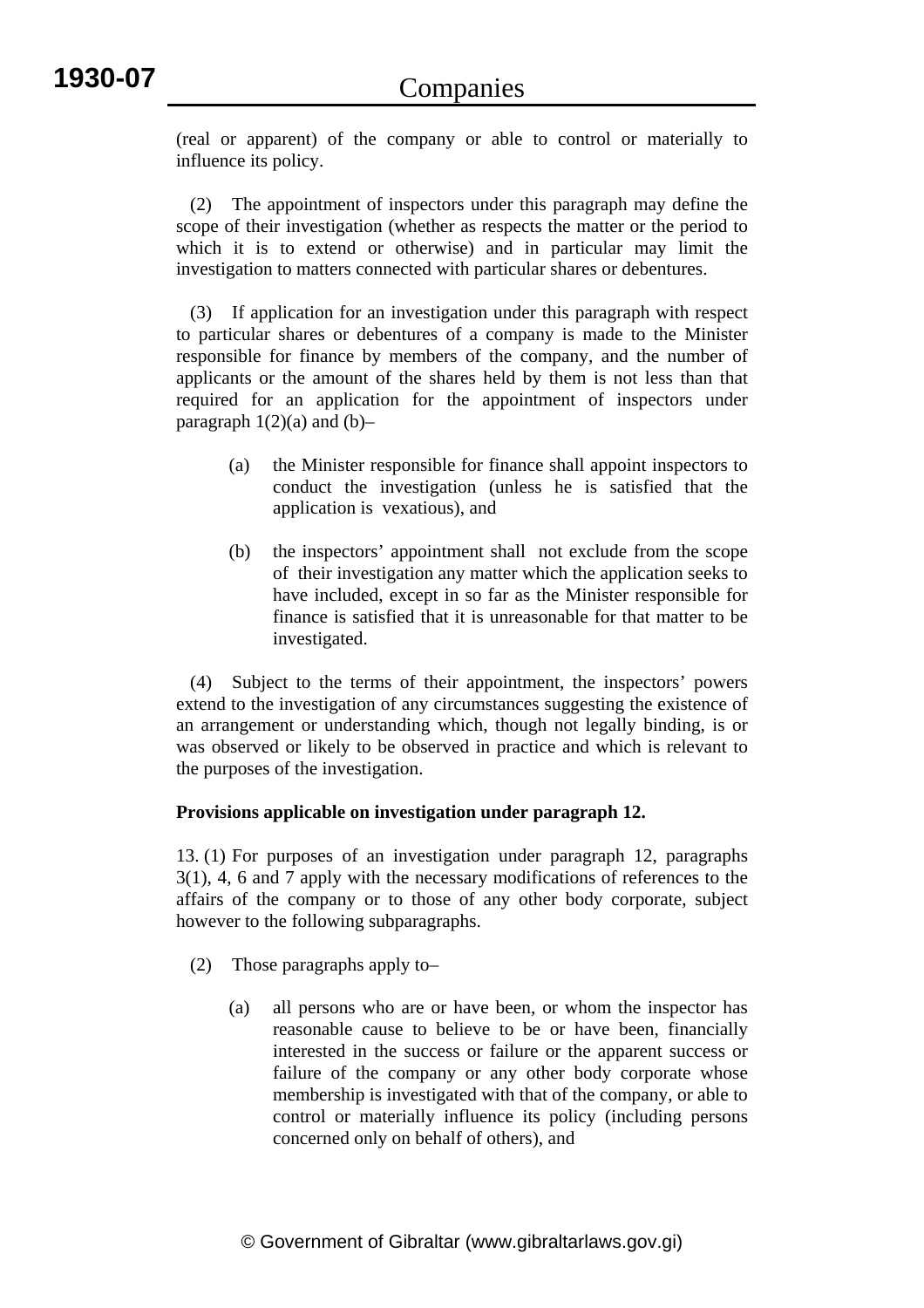(b) any other person whom the inspector has reasonable cause to believe possesses information relevant to the investigation,

as they apply in relation to officers and agents of the company or the other body corporate (as the case may be).

 (3) If the Minister responsible for finance is of opinion that there is good reason for not divulging any part of a report made by virtue of paragraph 12 and this paragraph, he may under paragraph 7 disclose the report with the omission of that part; and he may cause to be kept by the Registrar of Companies a copy of the report with that part omitted or, in the case of any other such report, a copy of the whole report.

 (4) The expenses of an investigation under paragraph 12 shall be defrayed by the Consolidated Fund.

#### **Power to obtain information as to those interested in shares, etc.**

14. (1) If it appears to the Minister responsible for finance that there is good reason to investigate the ownership of any shares in or debentures of a company and that it is unnecessary to appoint inspectors for the purpose, he may require any person whom he has reasonable cause to believe to have or to be able to obtain any information as to the present and past interests in those shares or debentures and the names and addresses of the persons interested and of any persons who act or have acted on their behalf in relation to the shares or debentures to give any such information to the Minister responsible for finance.

 (2) For this purpose a person is deemed to have an interest in shares or debentures if he has any right to acquire or dispose of them or of any interest in them, or to vote in respect of them, or if his consent is necessary for the exercise of any of the rights of other persons interested in them, or if other persons interested in them can be required, or are accustomed, to exercise their rights in accordance with his instructions.

 (3) A person who fails to give information required of him under this paragraph, or who in giving such information makes any statement which he knows to be false in a material particular, or recklessly makes any statement which is false in a material particular, is liable to imprisonment for 5 years and a fine.

## *Requisition and Seizure of Books and Papers.*

**Minister responsible for finance's power to require production of documents.**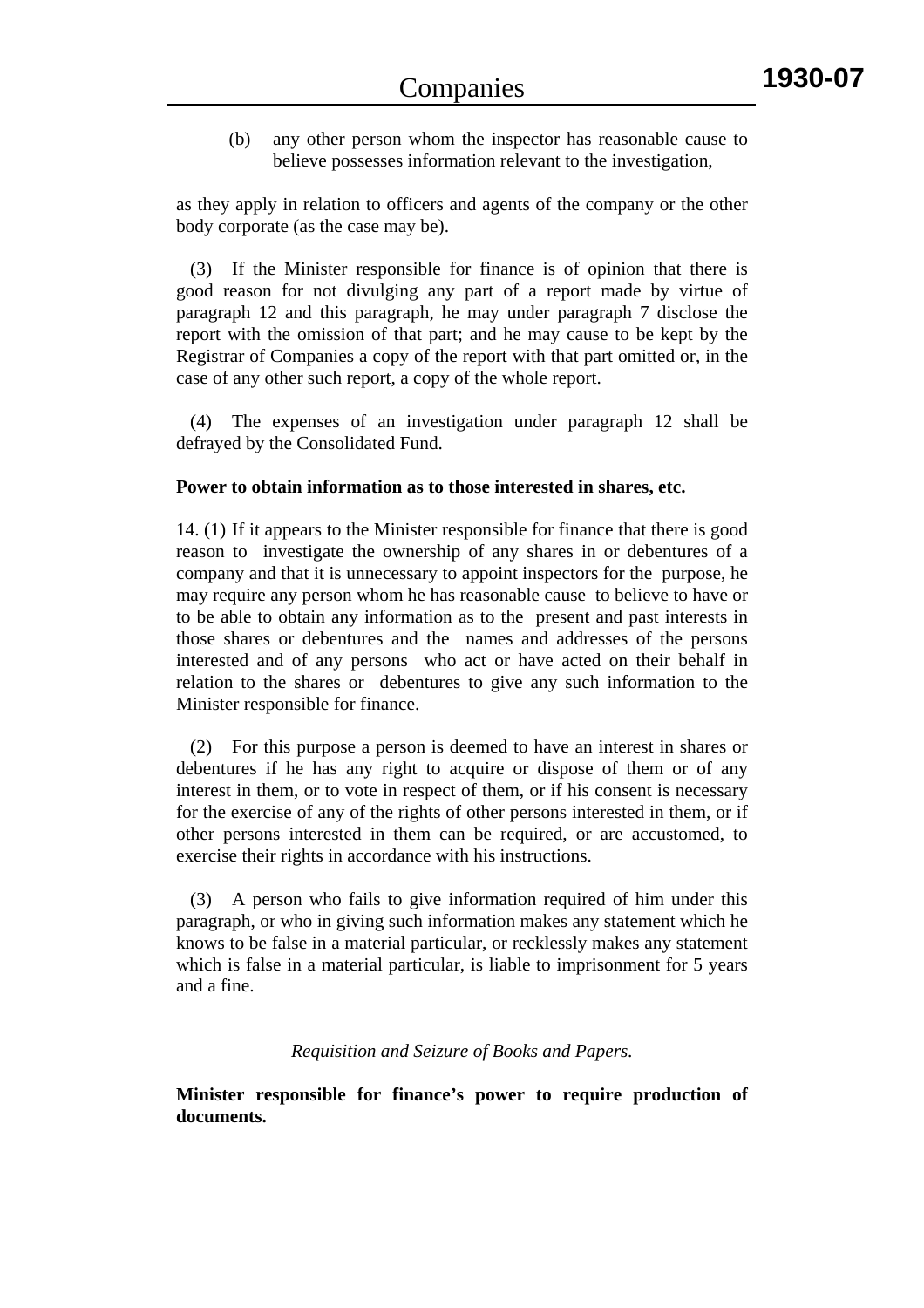15. (1) The powers of this paragraph are exercisable in relation to the following bodies–

- (a) a company, formed and registered under this Act;
- (b) an unregistered company as defined in section 351 having its principal place of business in Gibraltar; and
- (c) a body corporate, whether or not registered under Part X of this Act which is carrying on business in Gibraltar or has at any time carried on business in Gibraltar.

 (2) The Minister responsible for finance may at any time, if he thinks there is good reason to do so, give directions to any such body requiring it, at such time and place as may be specified in the directions, to produce such books or papers as may be so specified.

 (3) The Minister responsible for finance may at any time, if he thinks there is good reason to do so, authorise a public officer to require any such body to produce to him (the officer) forthwith any books or papers which the officer may specify, provided that such officer shall, if required by such a body, produce evidence of his authority.

 (4) Where by virtue of subparagraph (2) or (3) the Minister responsible for finance or public officer has power to require the production of books or papers from any body, he or the officer has the like power to require production of those books or papers from any person who appears to him or the officer to be in possession of them; but where any such person claims a lien on books or papers produced by him, the production is without prejudice to the lien.

 (5) The power under this paragraph to require a body or other person to produce books or papers includes power–

- (a) if the books or papers are produced–
	- (i) to take copies of them or extracts from them, and
	- (ii) to require that person, or any other person who is a present or past officer of, or is or was at any time employed by, the body in question, to provide an explanation of any of them;
- (b) if the books or papers are not produced, to require the person who was required to produce them to state, to the best of his knowledge and belief, where they are.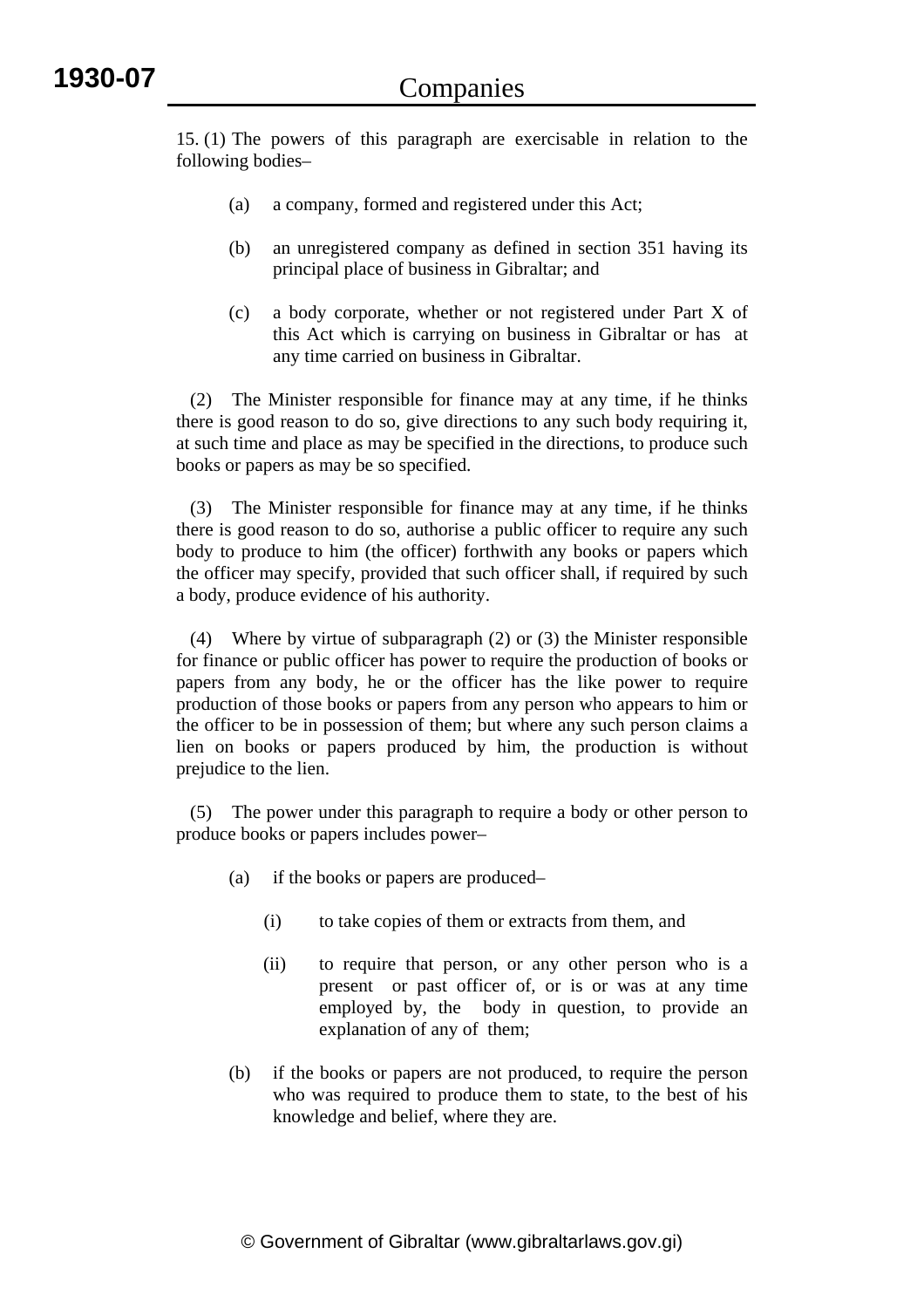(6) If the requirement to produce books or papers or provide an explanation or make a statement is not complied with, the body or other person on whom the requirement was so imposed is guilty of an offence and liable to a fine.

 (7) However, where a person is charged with an offence under subparagraph (6) in respect of a requirement to produce any books or papers, it is a defence to prove that they were not in his possession or under his control and that it was not reasonably practicable for him to comply with the requirement.

 (8) A statement made by a person in compliance with such a requirement may be used in evidence against him.

#### **Entry and search of premises.**

16. (1) The following applies if a justice of the peace is satisfied on information on oath laid by a public officer authorised under paragraph 15(3), that there are reasonable grounds for suspecting that there are on any premises any books or papers of which production has been required under paragraph 15 and which have not been produced in compliance with that requirement.

 (2) The justice may issue a warrant authorising any police officer, together with any other persons named in the warrant and any other police officers, to enter the premises specified in the information (using such force as is reasonably necessary for the purpose) and to search the premises and take possession of any books or papers appearing to be such books or papers as are mentioned above, or to take, in relation to any books or papers so appearing, any other steps which may appear to be necessary for preserving them and preventing interference with them.

 (3) A warrant so issued continues in force until the end of one month after the date on which it is issued.

 (4) Any books or papers of which possession is taken under this paragraph may be retained–

- (a) for a period of 3 months, or
- (b) if within that period there are commenced any such criminal proceedings as are mentioned in paragraph  $17 \text{ } (1)(a)$  or  $(b)$ (being proceedings to which the books or papers are relevant), until the conclusion of those proceedings.

 (5) A person who obstructs the exercise of a right of entry or search conferred by a warrant issued under this paragraph, or who obstructs the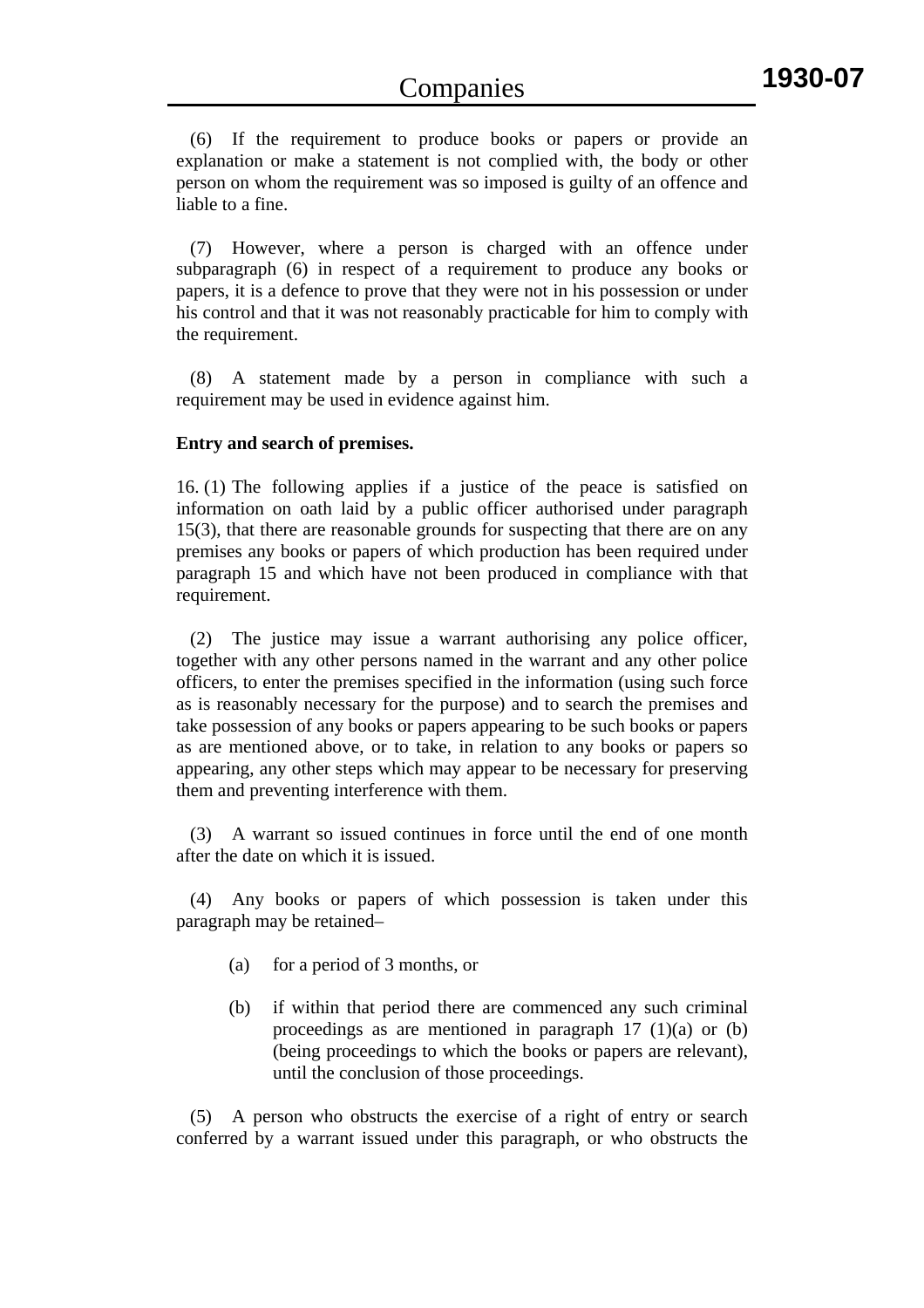exercise of a right so conferred to take possession of any books or papers, is guilty of an offence and liable to a fine.

# **Provision for security of information obtained.**

17. (1) No information or document relating to a body which has been obtained under paragraph 15 or 16 shall, without the previous consent in writing of that body, be published or disclosed, except to a competent authority, unless the publication or disclosure is required–

- (a) with a view to the institution of, or otherwise for the purposes of, any criminal proceedings for an offence entailing misconduct in connection with the management of the body's affairs or misapplication or wrongful retainer of its property;
- (b) for the purposes of the examination of any person by inspectors appointed under paragraph 1, 2 or 12 in the course of their investigation;
- (c) for the purpose of enabling the Minister responsible for finance or any other public officer to exercise, in relation to that or any other body, any of his functions under this Act or any other law;
- (d) for the purposes of proceedings under paragraph 16.

 (2) A person who publishes or discloses any information or document in contravention of this paragraph is guilty of an offence and liable to imprisonment for 2 years and a fine.

 (3) For the purposes of this paragraph in relation to information or document relating to a body, each of the following is a competent authority–

- (a) an inspector appointed by the Minister responsible for finance under this Schedule,
- (b) the Attorney-General,
- (c) the Financial Secretary and any officer authorised by him,
- (d) the Commissioner of Banking and the Banking Supervisor,
- (e) the Commissioner of Insurance and the Insurance Supervisor,
- (f) the Registrar of Companies, and
- (g) any police officer.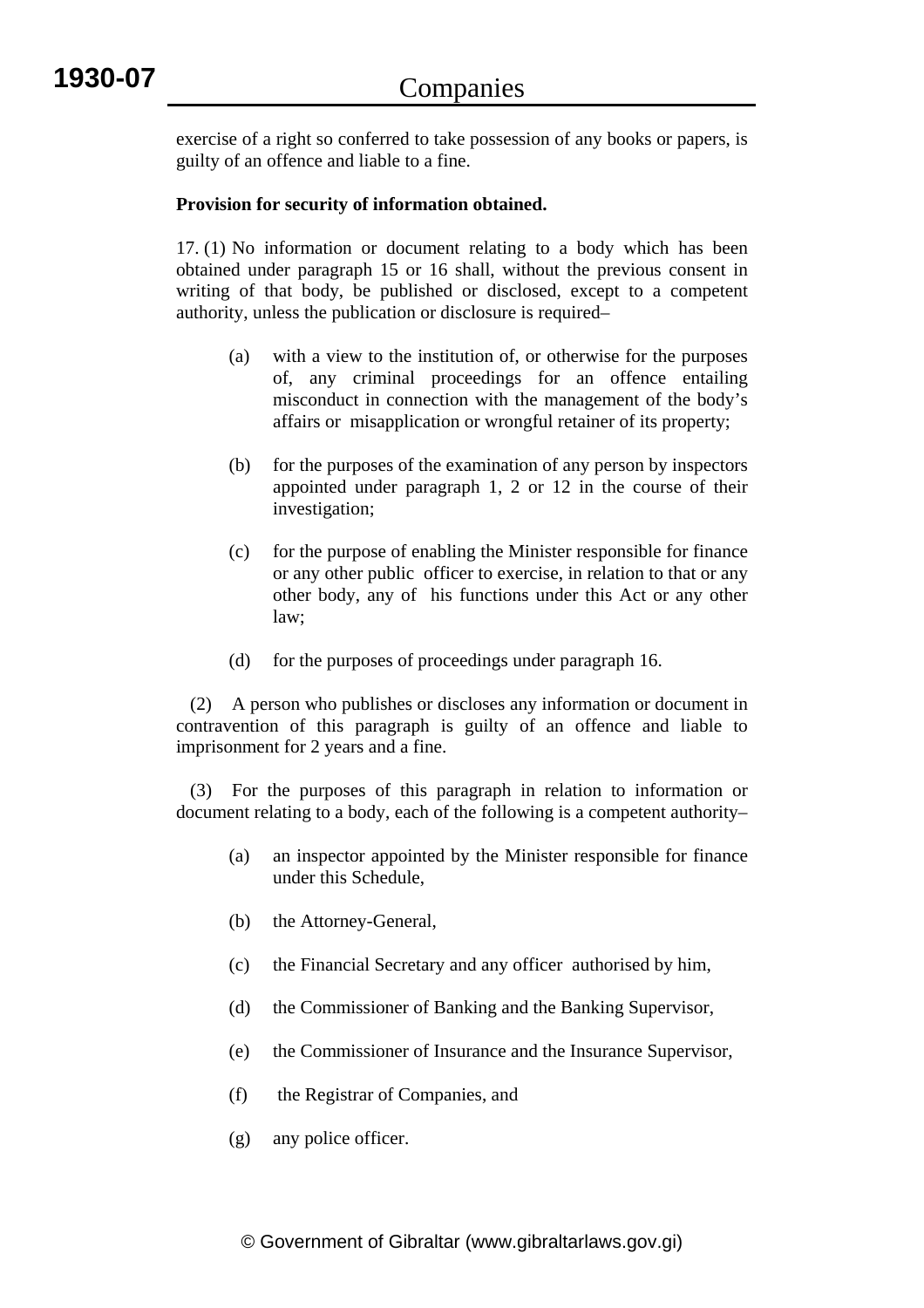# **Punishment for destroying, mutilating etc., company documents.**

18. (1) A person, being an officer of any such body as is mentioned in subparagraphs (a) to (c) of paragraph  $15(1)$  who-

- (a) destroys, mutilates or falsifies, or is privy to the destruction, mutilation or falsification of a document affecting or relating to the body's property or affairs, or
- (b) makes, or is privy to the making of, a false entry in such a document,

is guilty of an offence, unless he proves that he had no intention to conceal the state of affairs of the body or to defeat the law.

 (2) Such a person as above mentioned who fraudulently either parts with, alters or makes an omission in any such document or is privy to fraudulent parting with, fraudulent altering or fraudulent making of an omission in, any such document, is guilty of an offence.

 (3) A person guilty of an offence under this paragraph is liable to imprisonment for 10 years and a fine.

# **Punishment for furnishing false information.**

19. A person who, in purported compliance with a requirement imposed under paragraph 15 to provide an explanation or make a statement, provides or makes an explanation or statement which he knows to be false in a material particular or recklessly provides or makes an explanation or statement which is so false, is guilty of an offence and liable to imprisonment for 10 years and a fine.

## *Supplementary.*

# **Privileged information.**

20. (1) Nothing in paragraphs 1 to 14 requires the disclosure to the Minister responsible for finance or to an inspector appointed by him–

- (a) by any person of information which he would in an action in the Supreme Court be entitled to refuse to disclose on grounds of legal professional privilege except, if he is a lawyer, the name and address of his client,
- (b) by a company's bankers (as such) of information as to the affairs of any of their customers other than the company.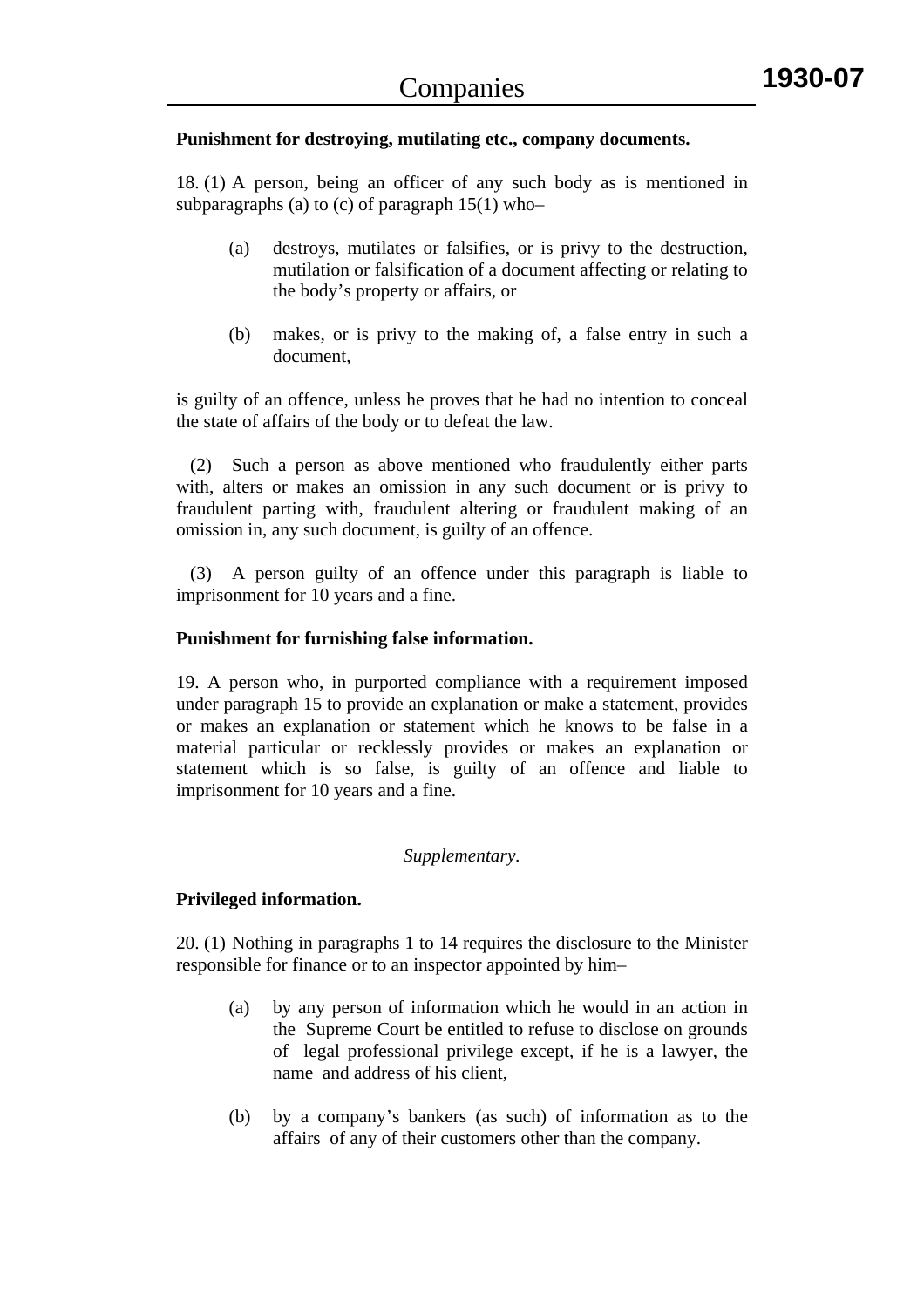(2) Nothing in paragraphs 15 to 19 compels the production by any person of a document which he would in an action in the Supreme Court be entitled to refuse to produce on grounds of legal professional privilege, or authorises the taking of possession of any such document which is in the person's possession.

 (3) The Minister responsible for finance shall not under paragraph 15 require, or authorise a public officer to require, the production by a person carrying on the business of banking of a document relating to the affairs of a customer of his unless either it appears to the Minister responsible for finance that it is necessary to do so for the purpose of investigating the affairs of the first-mentioned person, or the customer is a person on whom a requirement has been imposed under that section, or under section 98 of the Insurance Companies Act, 1987.

 (4) Subject to the provisions of this paragraph, any requirement or direction made under paragraphs 4 or 15, or any duty or obligation imposed by the provisions of either paragraph, shall have effect notwithstanding any obligation as to secrecy or other restriction on the disclosure of information or the production of documents imposed by legislation, contract or otherwise.

## **Investigation of overseas companies.**

 21. Paragraphs 2 to 7, 9, 11 and 20(1) apply to all bodies corporate incorporated outside Gibraltar which are carrying on business in Gibraltar or have at any time carried on business there as if they were companies under this Act, but subject to such (if any) adaptations and modifications as may be specified by regulations made by the Minister responsible for finance.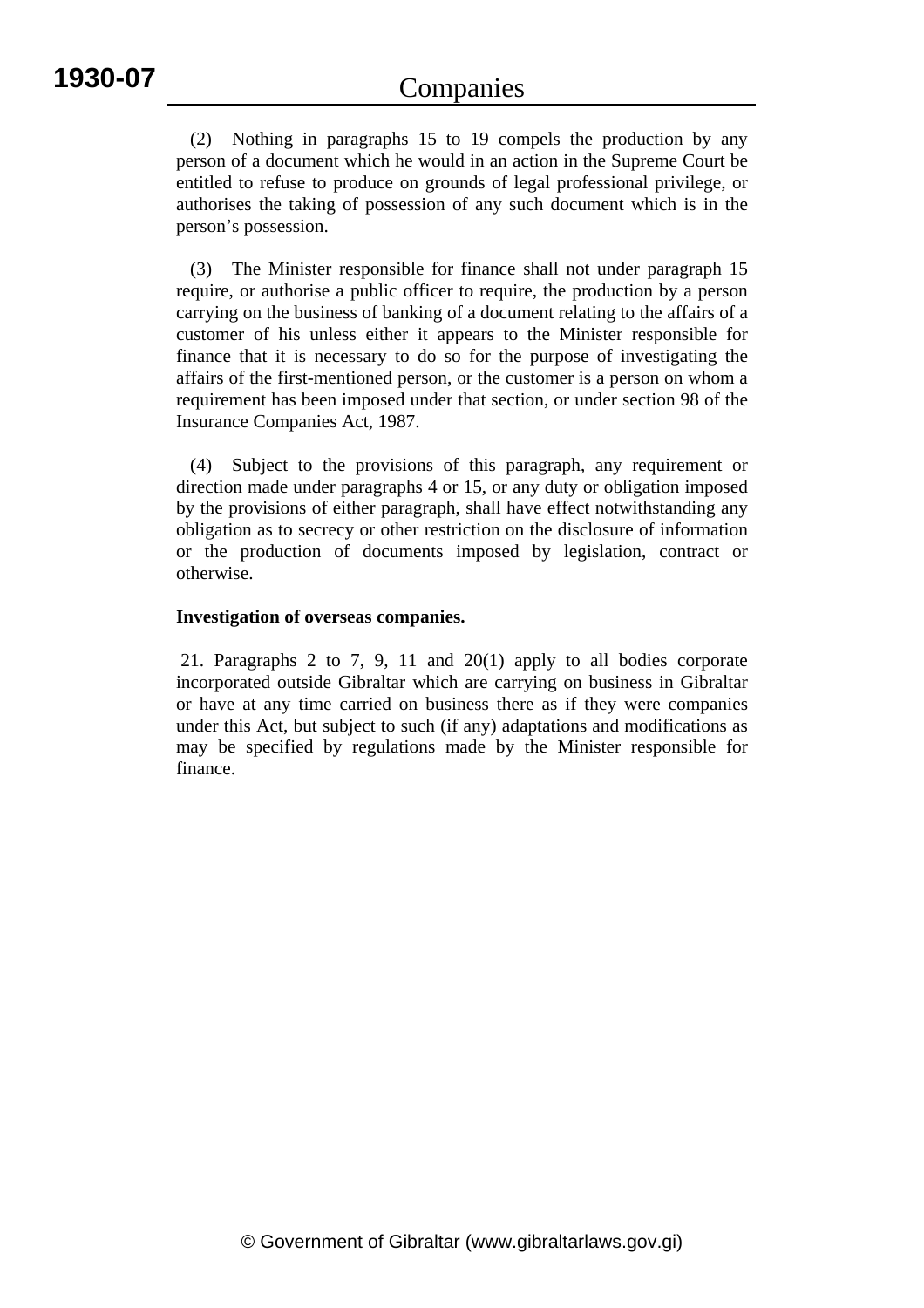Sections 389(1) and 403(1)

# **CREDIT AND FINANCIAL INSTITUTIONS TO WHICH THE BANK BRANCHES DIRECTIVE (89/117/EEC) APPLIES**

- 1. This Schedule applies to any credit or financial institution–
	- (a) which is incorporated or otherwise formed outside the United Kingdom and Gibraltar;
	- (b) whose head office is outside the United Kingdom and Gibraltar; and
	- (c) which has a branch in Gibraltar.
- 2. In this Schedule–
	- "branch", in relation to a credit or financial institution, means a place of business which forms a legally dependent part of the institution and which conducts directly all or some of the operations inherent in its business;
	- "credit institution" means a credit institution as defined in Article 1 of the First Council Directive on the coordination of laws, sections and administrative provisions relating to the taking up and pursuit of the business of credit institutions (77/780/EEC), that is to say, an undertaking whose business is to receive deposits or other repayable funds from the public and to grant credits for its own account; and
	- "financial institution" means a financial institution within the meaning of Article 1 of the Council Directive on the obligations of branches established in a member State of credit and financial institutions having their head offices outside that member State regarding the publication of annual accounting documents (the Bank Branches Directive 89/117/EEC).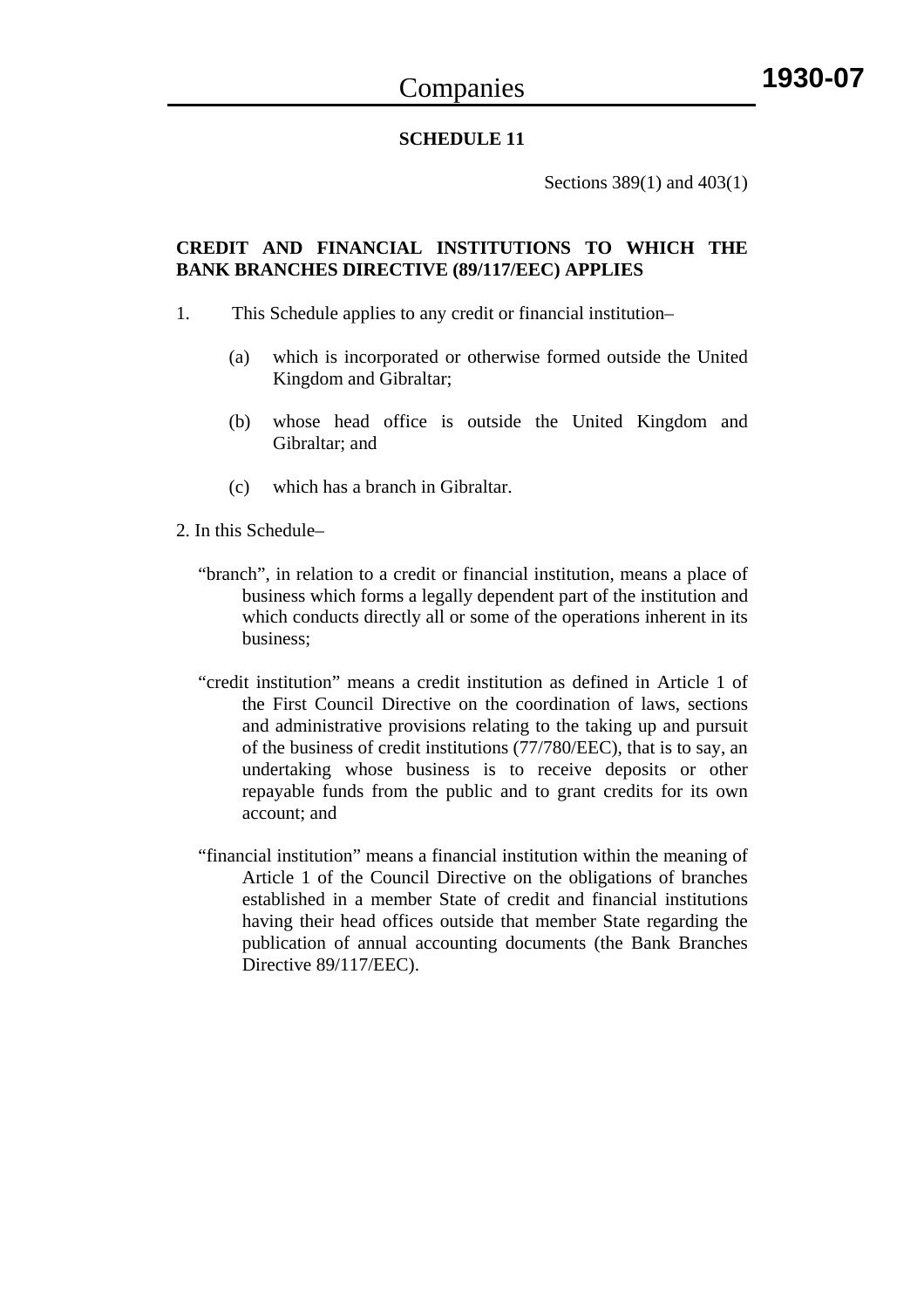Section 403(2)

# **DELIVERY OF REPORTS AND ACCOUNTS: COMPANIES TO WHICH THE ELEVENTH COMPANY LAW DIRECTIVE APPLIES**

# **PART I**

# COMPANIES REQUIRED TO MAKE DISCLOSURE UNDER PARENT LAW

#### **Scope of Part.**

1. (1) This Part applies to any company to which section 403 applies which is required by its parent law to prepare, have audited and disclose accounts.

 (2) This Part of this Schedule also applies to any company to which section 386 applies which is incorporated in a member State and –

- (a) is required by its parent law to prepare and disclose accounts but, by virtue of Article 51 of the Fourth Council Directive, is not required by that law to have those accounts audited; or
- (b) is not required by its parent law to prepare, have audited and disclose accounts if–
	- (i) its parent undertaking prepares, had audited and discloses consolidated accounts; and
	- (ii) in pursuance of Article 57 of that Directive, its accounts are included in those consolidated accounts.

#### **Duty to deliver copies in Gibraltar.**

2. (1) This paragraph applies in respect of each branch which a company to which this Part applies has in Gibraltar.

 (2) The company shall deliver to the Registrar for registration in respect of the branch copies of all the accounting documents prepared in relation to a financial period of the company which are disclosed in accordance with its parent law on or after the end of the period allowed for compliance in respect of the branch with section 388 or, if earlier, the date on which the company complies with that section in respect of the branch.

 (3) Where the company's parent law permits it to discharge its obligation with respect to the disclosure of accounting documents by disclosing documents in a modified form, it may discharge its obligation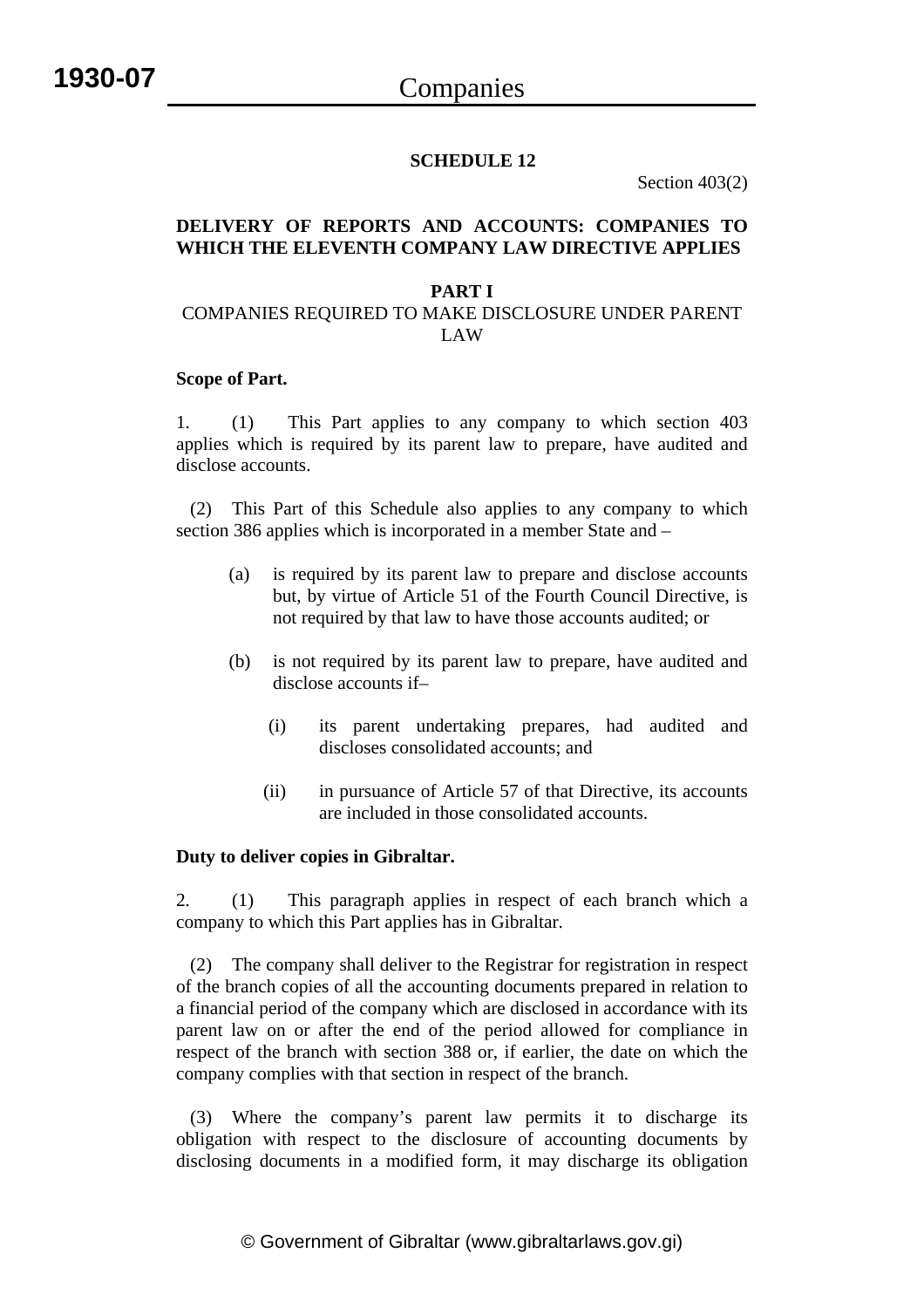under subparagraph (2) by delivering copies of documents modified as permitted by that law.

 (4) If any document, a copy of which is delivered under subparagraph (2), is in a language other than English, the company shall annex to the copy delivered a translation of it into English, certified in accordance with rule 5 of the Companies Rules to be a correct translation.

3. Paragraph 2 shall not require documents to be delivered in respect of a branch if –

- (a) before the end of the period allowed for compliance with that paragraph, they are delivered in respect of another branch in the United Kingdom, and
- (b) the particulars registered under sections 388 to 396 in respect of the branch indicate an intention that they are to be registered in respect of that other branch and include the details of that other branch mentioned in section 391(b).

# **Time for delivery.**

4. The period allowed for delivery, in relation to a document required to be delivered under paragraph 2, is 3 months from the date on which the document is first disclosed in accordance with the company's parent law.

## **Penalty for non-compliance.**

5. (1) If a company fails to comply with paragraph 2 before the end of the period allowed for compliance, it, and every person who immediately before the end of that period was a director of it, is guilty of an offence and liable on summary conviction to a fine not exceeding level 4 on the standard scale and for continued contravention, to a daily default fine not exceeding level 1 on the standard scale.

 (2) It is a defence for a person charged with an offence under this paragraph to prove that he took all reasonable steps for securing compliance with paragraph 2.

# **Interpretation.**

 $6.$  (1) In this Part–

"financial period"–

(a) in relation to a company falling within paragraph  $(2)(a)$  above, means a period for which the company is required or permitted by its parent law to prepare accounts; and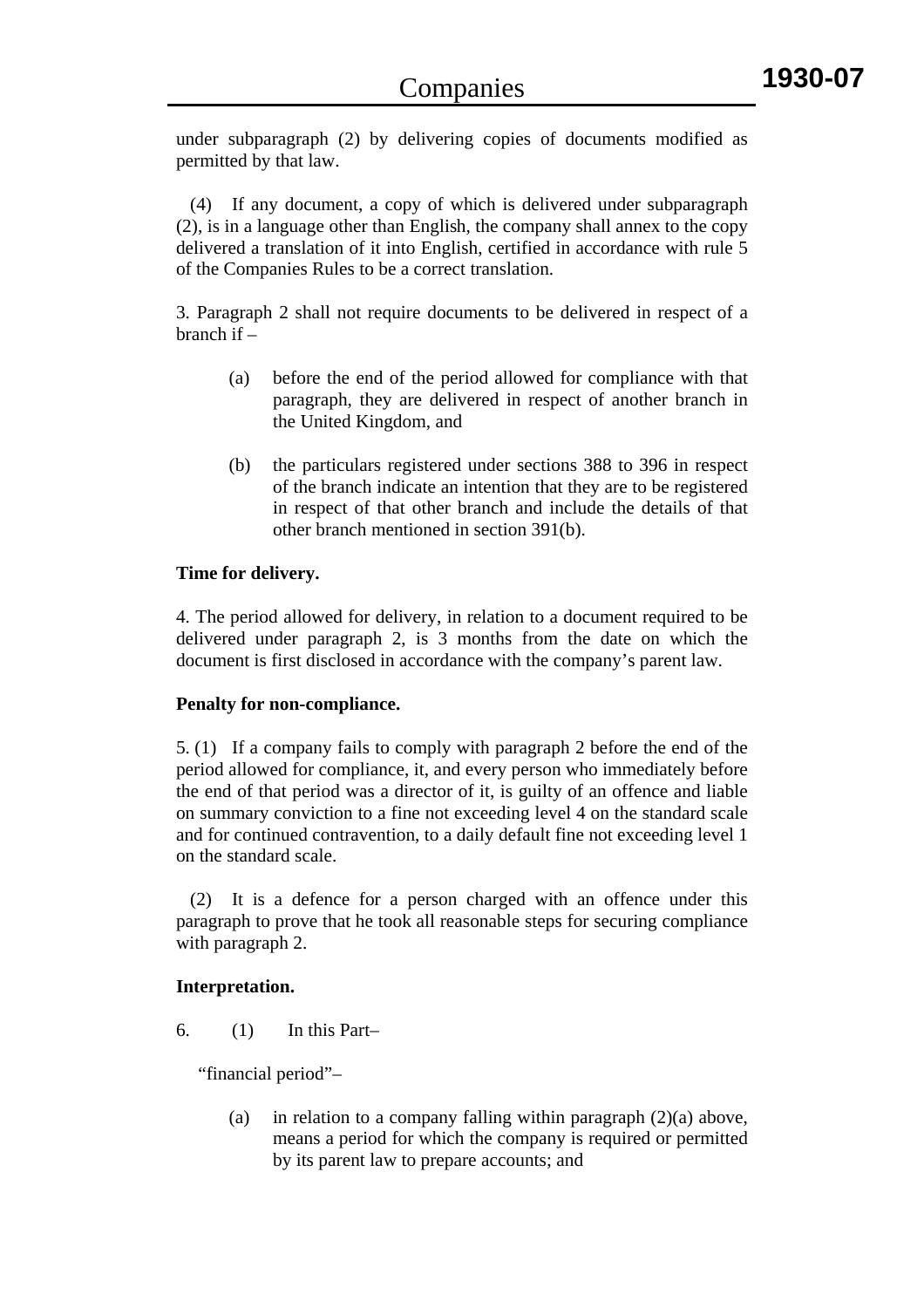- (b) in relation to a company falling within paragraph (2)(b) above, means a period for which its parent undertaking is required or permitted by the undertaking's parent law to prepare consolidated accounts;
- "the Fourth Council Directive" means the Fourth Council Directive of 25th July 1978 based on Article  $54(3)(g)$  of the Treaty on the annual accounts of certain types of companies (78/660/EEC);".

"parent law", in relation to a company, means the law of the country in which the company is incorporated;

and references to disclosure are to public disclosure.

 (2) For the purposes of this Part of this Schedule, the following are accounting documents in relation to a financial period of a company falling within paragraph (1) above–

- (a) the accounts of the company for the period, including, if it has one or more subsidiaries, any consolidated accounts of the group;
- (b) any annual report of the directors for the period; and
- (c) in the case of a company falling within paragraph 1 above–
	- (i) any report of the auditors on the accounts mentioned in paragraph (a) above; and
	- (ii) any report of the auditors on the report mentioned in paragraph (b) above.

 (3) For the purposes of this Part of this Schedule, the accounting documents in relation to a financial period of a company falling within paragraph (2)(b) above are the consolidated accounts of its parent undertaking.

# **PART II**  COMPANIES NOT REQUIRED TO MAKE DISCLOSURE UNDER PARENT LAW

## **Scope of Part.**

7. (1) This Part of this Schedule applies to any company to which section 403 applies which does not fall within Part I above.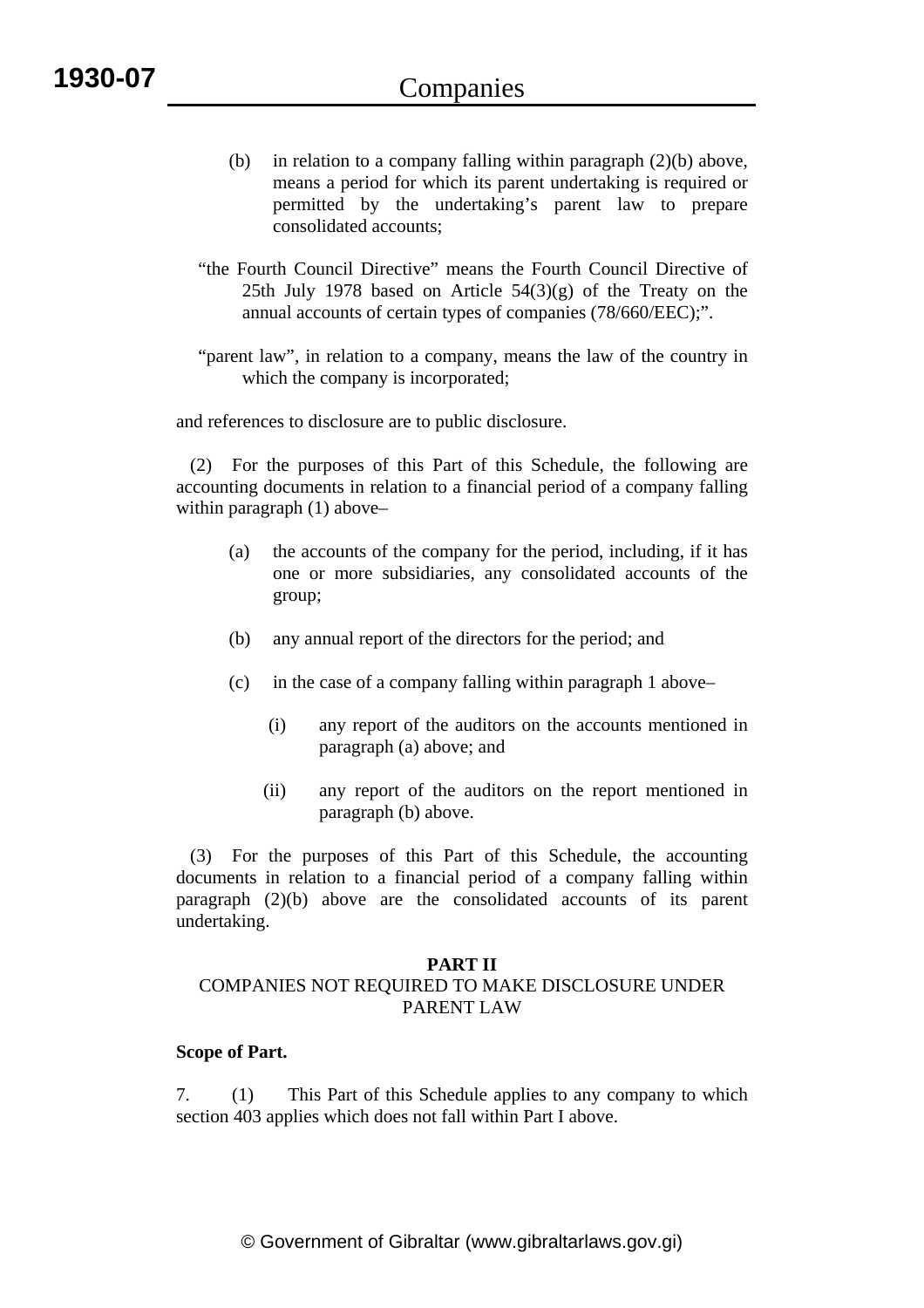(2) This Part applies to any company to which section 403 applies which is not required by the law of the country in which it is incorporated to prepare, have audited and to disclose publicly accounts.

# **Preparation of accounts and reports.**

8. A company to which this Part applies shall in respect of each financial year of the company prepare the like accounts and directors' report, and cause to be prepared such an auditor's report as would be required if the company were a company to which section 10 of the Companies (Accounts) Act, 1999 applied.

# **Duty to deliver accounts and reports.**

9. (1) A company to which this Part applies shall, in respect of each financial year of the company, deliver to the Registrar copies of the accounts and reports prepared in accordance with paragraph 8.

 (2) If any document comprised in those accounts or reports is in a language other than English, the company shall annex to the copy delivered a translation of it into English, certified in accordance with rule 5 of the Companies Rules to be a correct translation.

 (3) A company required to deliver documents under this paragraph in respect of a financial year shall deliver them in respect of each branch which it has in Gibraltar at the end of that year.

(4) Subparagraph (3) is without prejudice to section 401.

10. Paragraph 9 shall not require documents to be delivered in respect of a branch if–

- (a) before the end of the period allowed for compliance with that paragraph, they are delivered in respect of another branch in Gibraltar or the United Kingdom, and
- (b) the particulars registered under section 388 in respect of the branch indicate an intention that they are to be registered in respect of that other branch and include the details of that other branch mentioned in section 391(b).

# **Time for delivery.**

**NB.** Section 3(2)(b) of Act. 1998-31 refered to the "Companies (Accounts Directive) Regulations, 1997"; Those Regulations were never brought into force and were overtaken by the Companies (Accounts) Act, 1999 (1999- 29) as from 1.4.2000.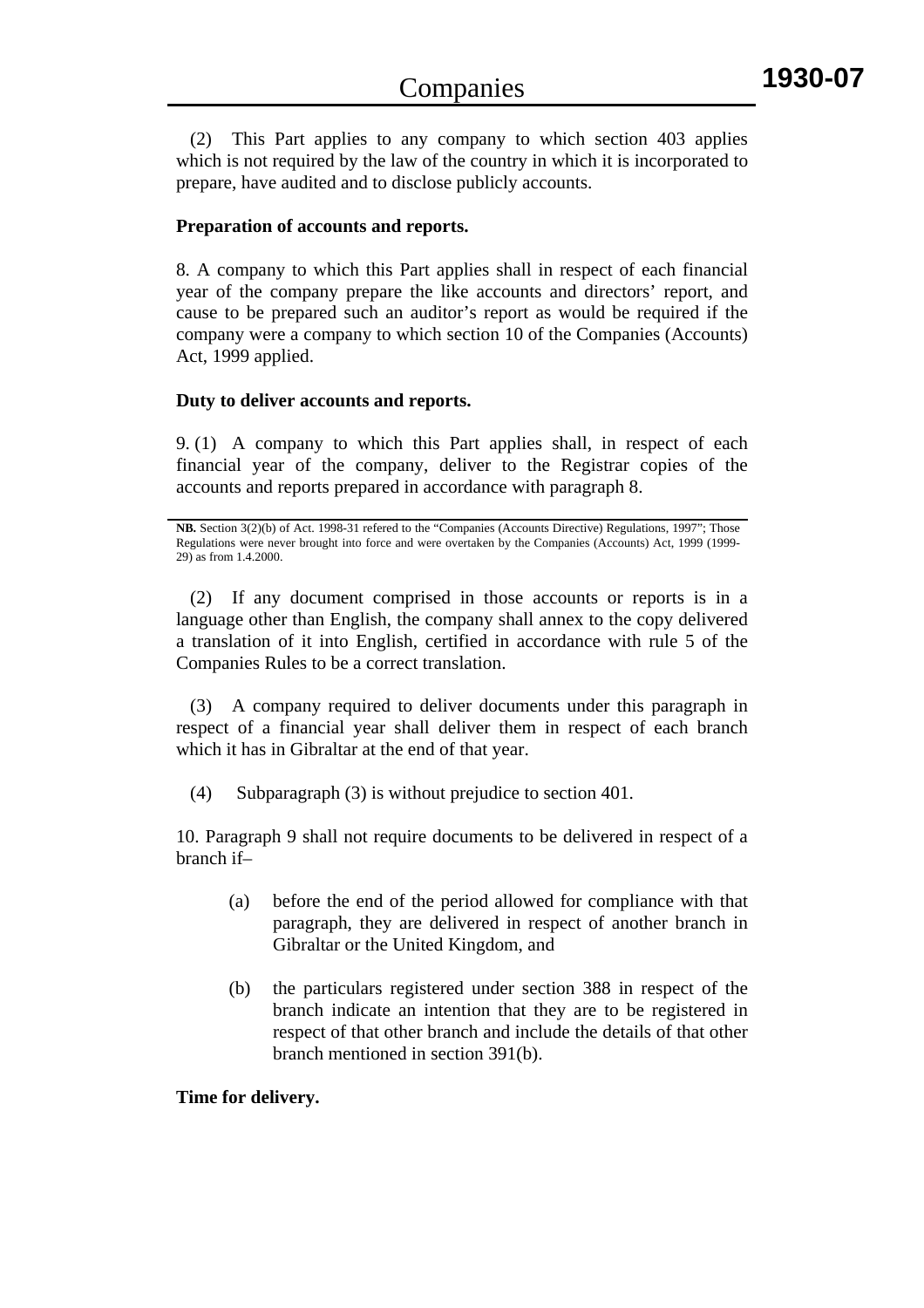11. (1) The period allowed for delivering accounts and reports under paragraph 9 is 13 months after the end of the relevant accounting reference period, subject to the following provisions of this paragraph.

 (2) If the relevant accounting reference period is the company's first and is a period of more than 12 months, the period allowed is 13 months from the first anniversary of the company becoming a company to which this Part applies.

 (3) In this paragraph "the relevant accounting reference period" means the accounting reference period by reference to which the financial year for the accounts in question was determined.

## **Penalty for non-compliance.**

12. (1) If the requirements of paragraph 9 are not complied with before the end of the period allowed for delivering accounts and reports, or if the accounts and reports delivered do not comply with the requirements made by or under the Act, the company and every person who immediately before the end of that period was a director of the company is guilty of an offence and liable on summary conviction to a fine not exceeding level 4 on the standard scale and for continued contravention to a daily default fine not exceeding level 1 on the standard scale.

 (2) It is a defence for a person charged with such an offence to prove that he took all reasonable steps for securing that the requirements in question would be complied with.

 (3) It is not a defence in relation to a failure to deliver copies to the Registrar to prove that the documents in question were not in fact prepared as required by or under the Act.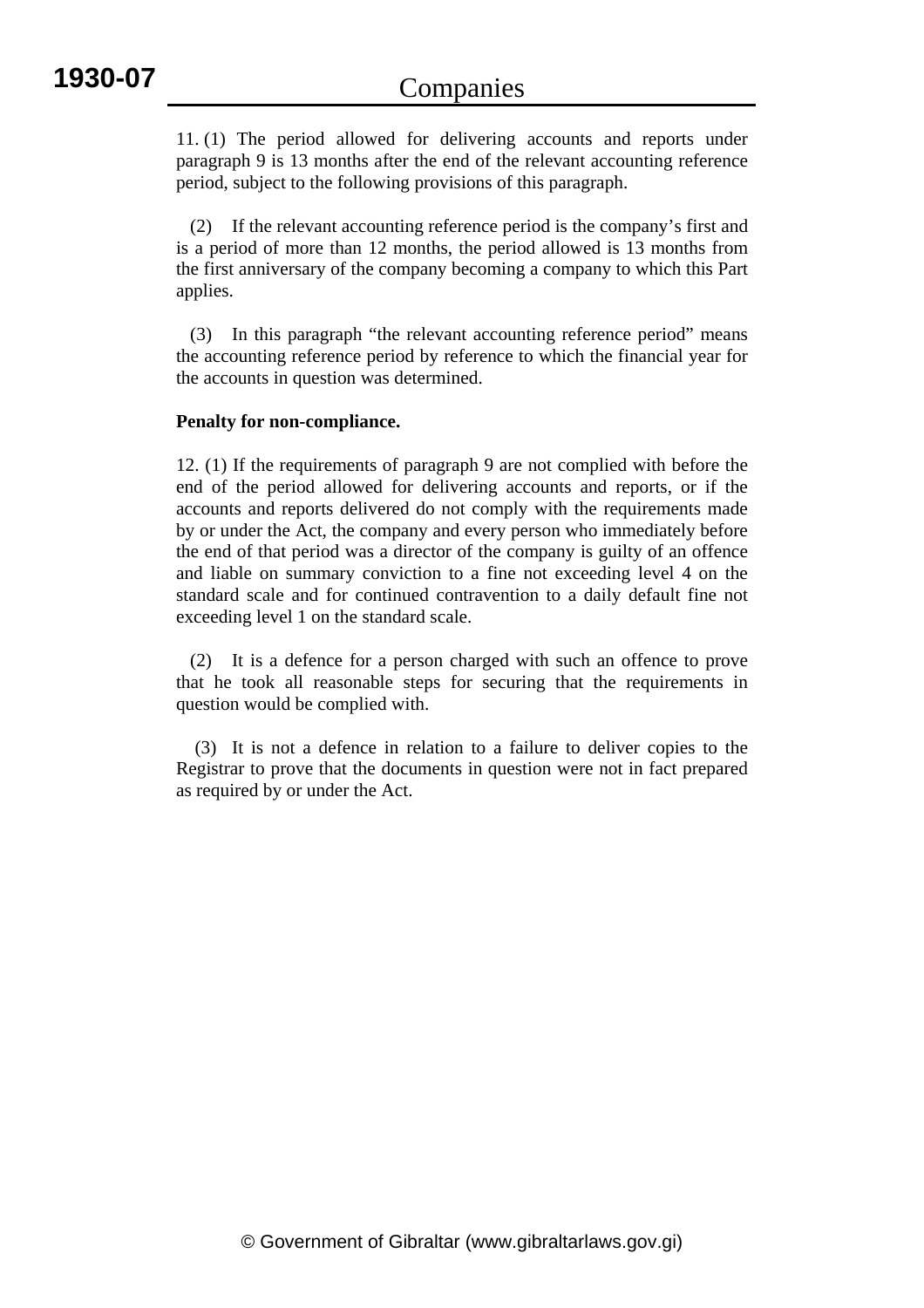Section 408

# **TRANSITIONAL PROVISIONS**

# **Branch registration.**

1. (1) This paragraph applies to any limited company incorporated outside the United Kingdom and Gibraltar which, immediately after one day before the date of the coming into force of the Act, has a branch in Gibraltar which it had there immediately before the date of coming into force of the Act.

 (2) A company to which this paragraph applies shall be treated for the purposes of section 388(1) as having opened on the date of the coming into force of the Act any branch which it has in Gibraltar immediately after and it had there immediately before the date of the coming into force of the Act.

 (3) Where a company to which this paragraph applies was a registered company immediately before the date of the coming into force of the Act section 388(1) shall have effect in its application by virtue of subsection (2), with the substitution for "one month" of "six months".

 (4) For the purposes of subparagraph (3), a company is a registered company if it has duly delivered documents to the Registrar under section 358 of the Act and has not subsequently given notice to him that it has ceased to have an established place of business in Gibraltar.

 (5) Subject to subparagraph (c) hereof, sections 358 and 359 of the Act shall continue to apply to a company to which this paragraph applies until such time as it has–

- (a) complied with section 387 in respect of a branch, or
- (b) ceased to have a branch in Gibraltar,
- (c) sections 358 and 359 of the Act shall not however apply to any company to which this paragraph applies,

if the company had no place of business in Gibraltar immediately prior to one month before the date of the coming into force of the Act.

2. (1) This paragraph applies to any limited company incorporated outside the United Kingdom and Gibraltar which–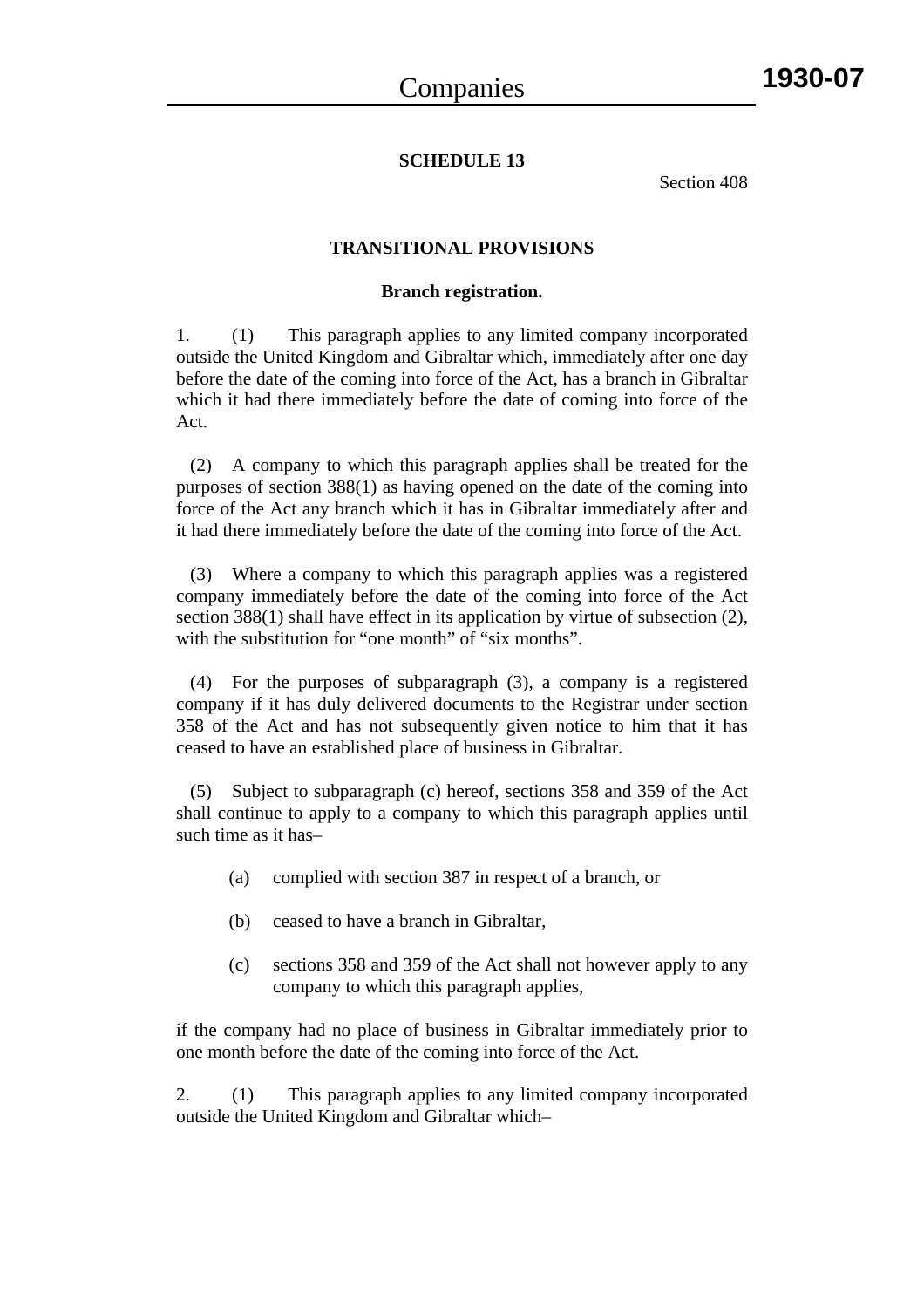- (a) has an established place of business in Gibraltar both immediately before the date of the coming into force of the Act and immediately after,
- (b) does not have a branch there immediately after the date of the coming into force of the Act.

 (2) Where, immediately after the date of the coming into force of the Act, a company to which this paragraph applies has a branch in Gibraltar, sections 358 and 359 of the Act shall continue to apply to the company until such time as it gives the Registrar notice of the fact that it is a company to which Part XIV applies.

- 3. (1) Where–
	- (a) a company to which paragraph 1 applies delivers a return under section 388(1) in respect of a branch,
	- (b) the return is the first which the company has delivered under that provision in respect of a branch in Gibraltar,
	- (c) immediately before delivering the return, the company was a registered company, and
	- (d) the company states in the return that the particulars have previously been delivered in respect of a place of business of the company, giving the company's registered number,

the documents previously registered under section 358(a) of the Act shall be treated as registered under section 387 in respect of the branch to which the return relates.

 (2) For the purposes of this paragraph, a company is a registered company if–

- (a) it has duly delivered documents to the Registrar under section 358 of the Act,
- (b) it has duly complied with any obligation to make a return to the Registrar under section 359 of the Act, and
- (c) it has not subsequently given notice to the Registrar that it has ceased to have an established place of business in Gibraltar.

## **Delivery of accounts and reports.**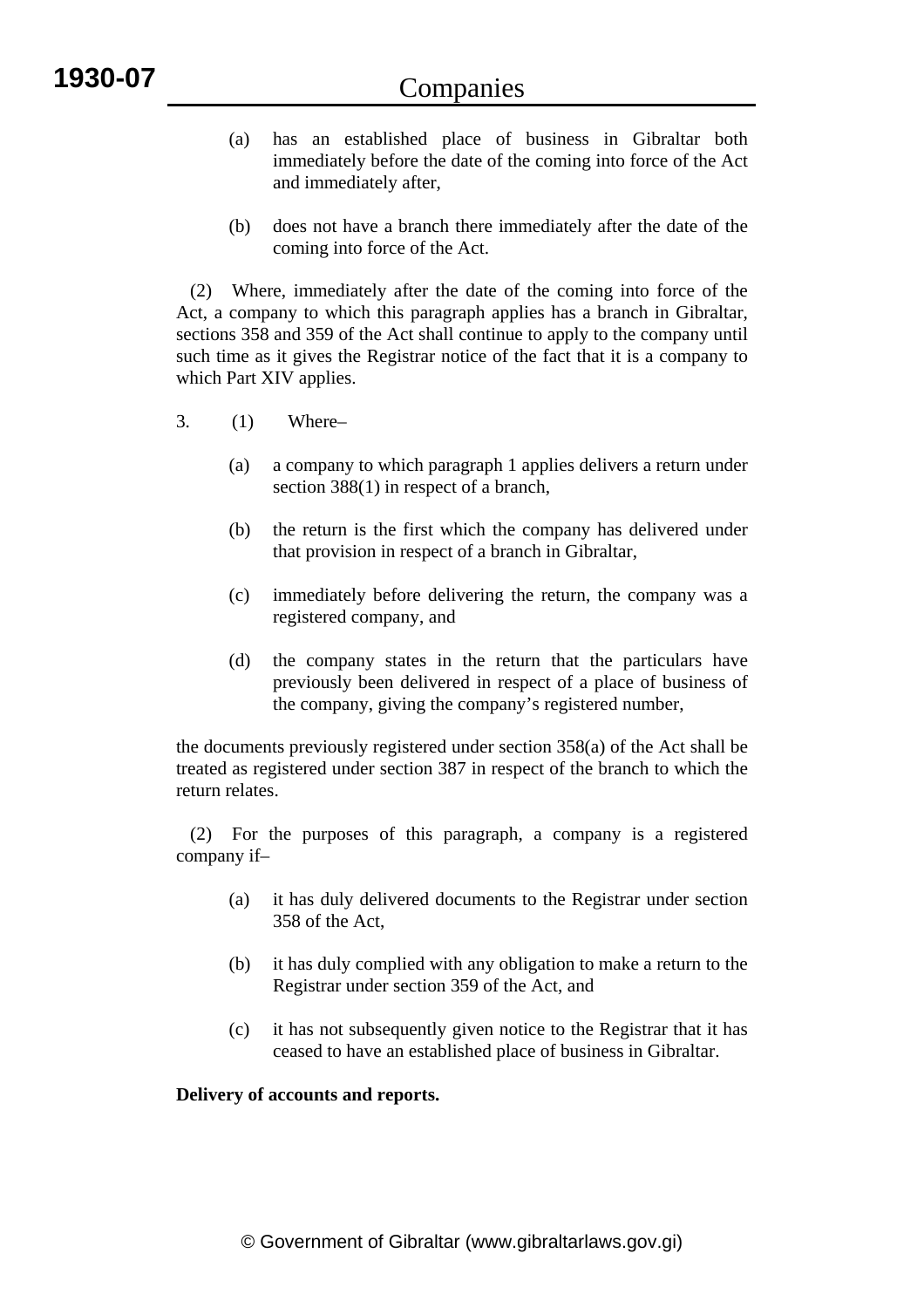4. (1) This paragraph applies to any company which immediately after one day before the date of the coming into force of the Act is a company to which Part II of Schedule 12 applies.

 (2) Paragraphs 8 and 9(1) of that Schedule shall have effect in relation to a company to which the paragraph applies, with the insertion after "each financial year of the company" of "ending after one day before the date of the coming into force of the Act".

 (3) In its application to a company to which this paragraph applies, paragraph 11(2) of Schedule 12 shall have effect with the substitution for "becoming a company to which this Part applies" of "establishing a place of business in Gibraltar".

5. (1) This paragraph applies to a company to which Part I of Schedule 12 applies.

 (2) Section 388(2) and the provisions of Schedule 12 shall only have effect to require a company to which this paragraph applies to deliver accounting documents for registration if they have been prepared with reference to a period commencing on or after the date of the coming into force of the Act.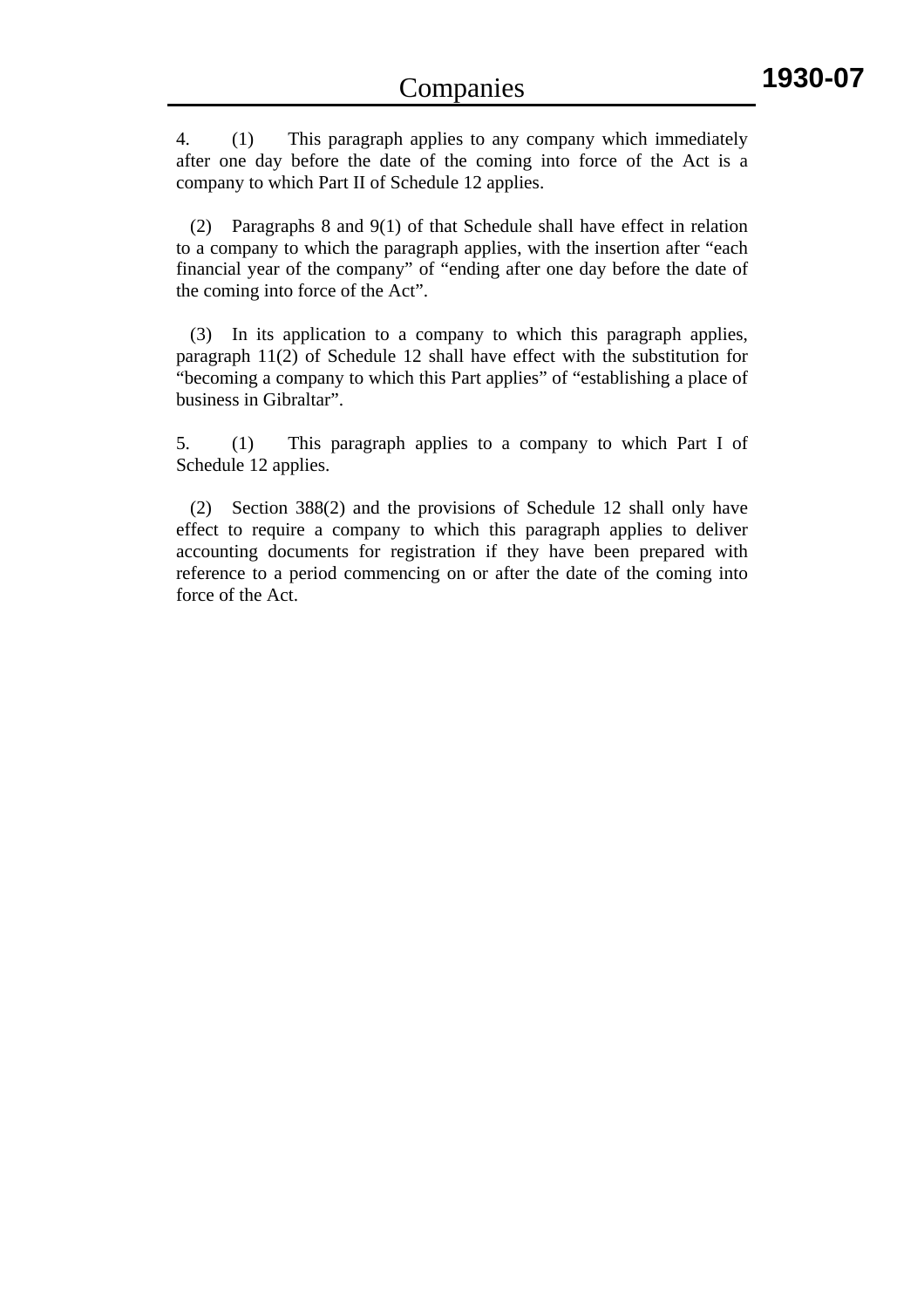## **SCHEDULE 14**

Section 409

### **CONSEQUENTIAL AMENDMENTS**

*Paragraph 1 inserts section 360 in the Companies Act.* 

*Paragraph 2 inserts a definition in section 364 of the Companies Act.*

#### **SCHEDULE 15**

**\_\_\_\_\_\_\_\_\_\_\_\_\_\_\_\_\_\_\_\_** 

Section 64

#### **VALUATION PROVISIONS**

# **PART I.**

1. The valuation and report required by section 64 shall be made by an independent person, that is to say a person qualified at the time of the report to be appointed, or continue to be, an auditor of the company.

2. However, where it appears to the independent person (in this Schedule referred to as "the valuer") to be reasonable for the valuation of the consideration, or part of it, to be made (or for him to accept such a valuation) by another person who–

- (a) appears to him to have the requisite knowledge and experience to value the consideration or that part of it; and
- (b) is not an officer or employee of the company or any other body corporate which is that company's subsidiary or holding company or a subsidiary of that company's holding company or a partner or employee of such an officer or employee;

he may arrange for or accept such a valuation, together with a report which will enable him to make his own report under this Part and provide the note required by paragraph 6.

3. The reference in paragraph 2(b) to an officer or employee does not include an auditor.

- 4. The valuer's report shall state–
	- (a) the nominal value of the shares to be wholly or partly paid for by the consideration in question;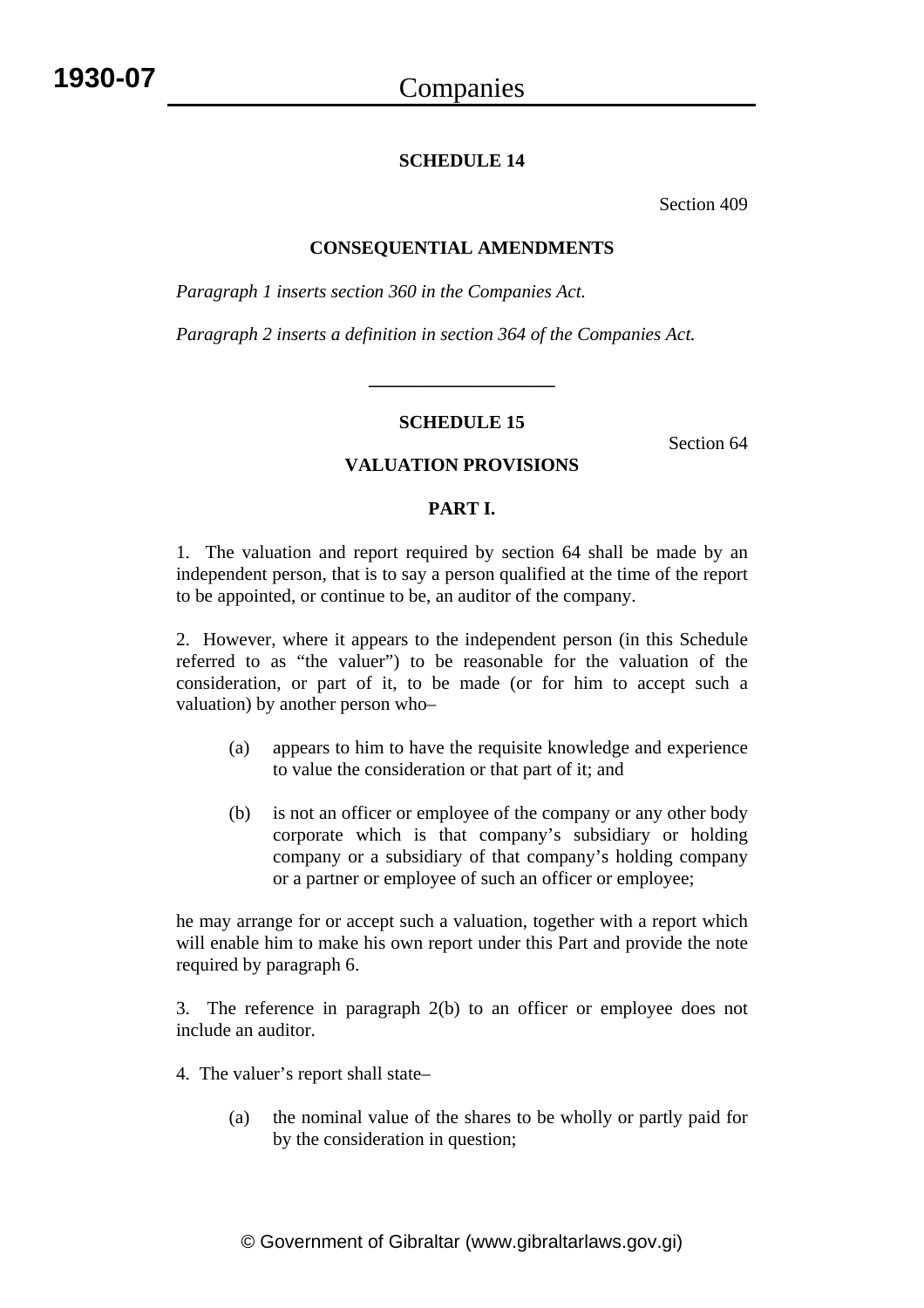- (b) the amount of any premium payable on the shares;
- (c) the description of the consideration and, as respects so much of the consideration as he himself has valued, a description of that part of the consideration, the method used to value it and the date of the valuation; and
- (d) the extent to which the nominal value of the shares and any premium are to be treated as paid up–
	- (i) by the consideration; and
	- (ii) in cash.

5. Where the consideration or part of it is valued by a person other than the valuer himself, the latter's report shall state that fact and also–

- (a) state the former's name and what knowledge and experience he has to carry out the valuation; and
- (b) describe so much of the consideration as was valued by the other person, and the method used to value it, and specify the date of the valuation.
- 6. The valuer's report shall contain or be accompanied by a note by him–
	- (a) in the case of a valuation made by a person other than himself, that it appeared to himself reasonable to arrange for it to be so made or to accept a valuation so made;
	- (b) whoever made the valuation, that the method of valuation was reasonable in all the circumstances;
	- (c) that it appears to the valuer that there has been no material change in the value of the consideration in question since the valuation; and
	- (d) that on the basis of the valuation the value of the consideration, together with any cash by which the nominal value of the shares or any premium payable on them is to be paid up, is not less than so much of the total of the nominal value and the whole of any such premium as is treated as paid up by the consideration and any such cash.

7. Where the consideration to be valued is accepted partly in payment up of the nominal value of the shares and any premium and partly for some other consideration given by the company, section 64 and the foregoing provisions of this Part apply as if references to the consideration accepted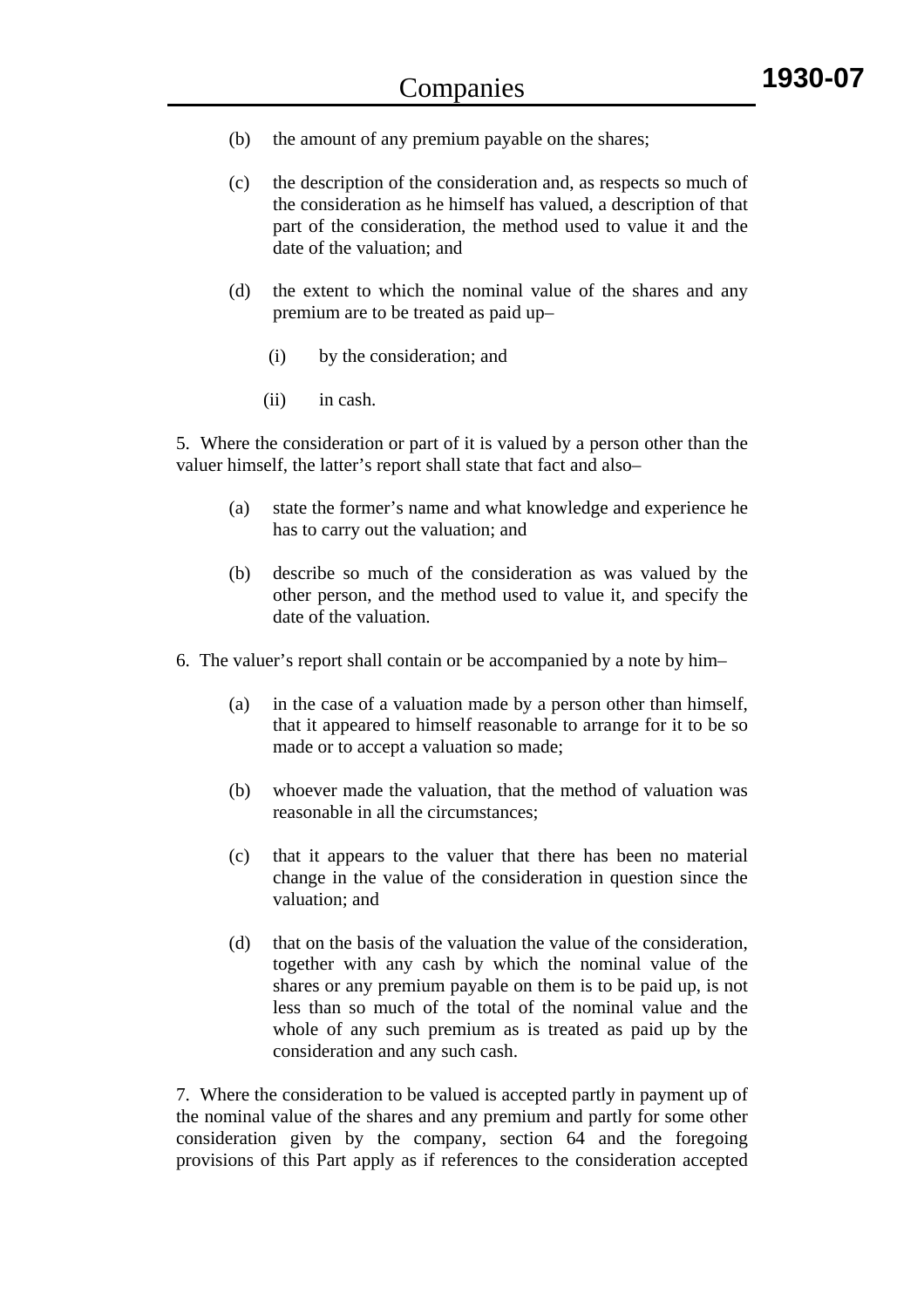by the company included the proportion of that consideration, which is properly attributable to the payment up of that value and any premium and–

- (a) the valuer shall carry out, or arrange for, such other valuations as will enable him to determine that proportion; and
- (b) his report shall state what valuations have been made under this paragraph and also the reason for, and method and date of any such valuation and any other matters which may be relevant to that determination.

## **PART II.**

1. Paragraphs 1 to 3 and 5 of Part I apply to the valuation and report for the purposes of section 65.

- 2. The valuer's report for those purposes shall–
	- (a) state the consideration to be received by the company, describing the asset in question (specifying the amount to be received in cash) and the consideration to be given by the company (specifying the amount to be given in cash);
	- (b) state the method and date of valuation;
	- (c) contain or be accompanied by a note as to the matters mentioned in paragraph 6(a) to (c) of Part 1; and
	- (d) contain or be accompanied by a note that on the basis of the valuation the value of the consideration to be received by the company is not less than the value of the consideration to be given by it.

3. A reference in section 65 or this Part to consideration given for the transfer of an asset includes consideration given partly for its transfer; but–

- (a) the value of any consideration partly so given shall be taken as the proportion of the consideration properly attributable to its transfer;
- (b) the valuer shall carry out or arrange for such valuations of anything else as will enable him to determine that proportion; and
- (c) his report for the purposes of section 65 shall state what valuation has been made under this paragraph and also the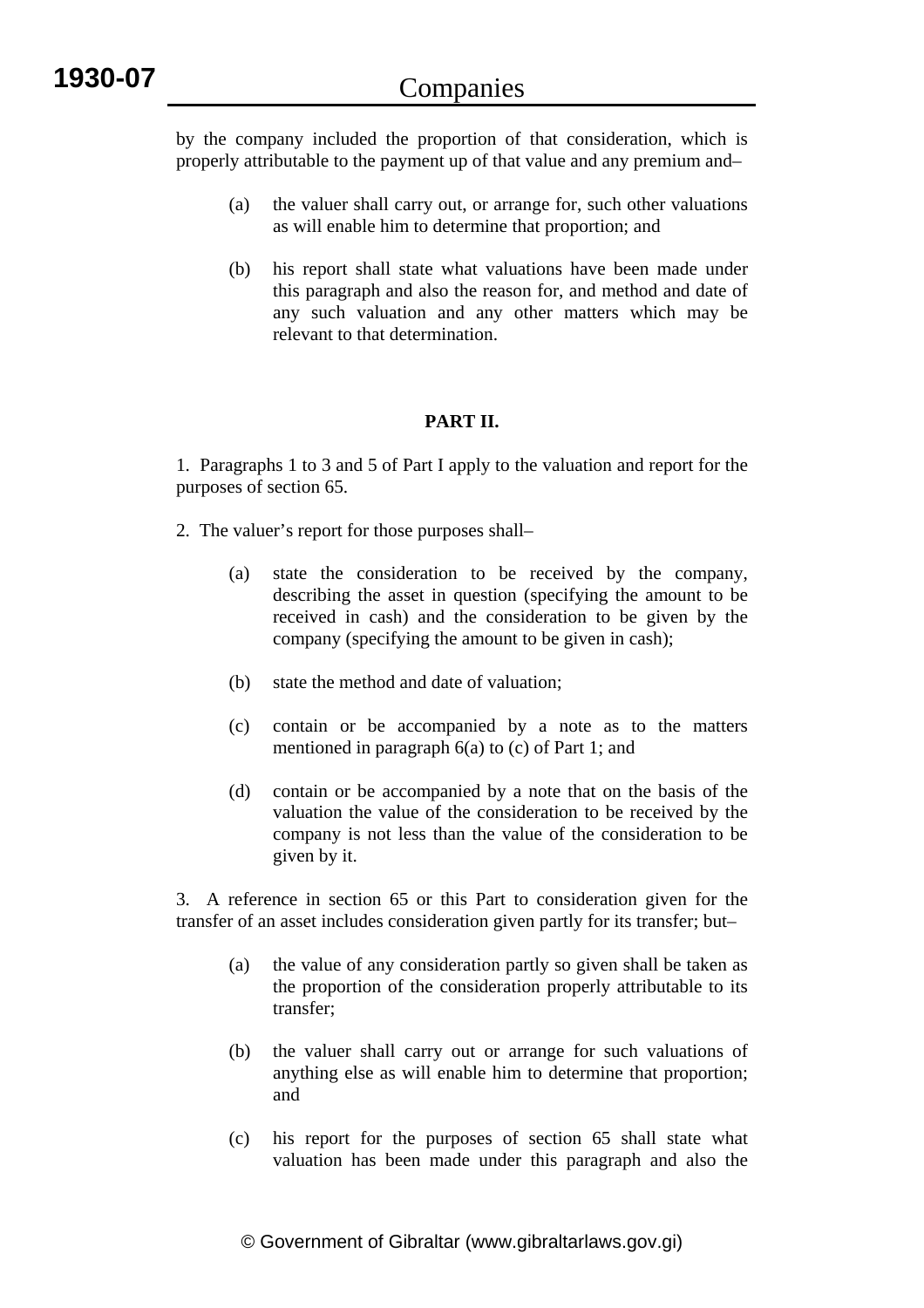reason for, and method and date of, any such valuation and any other matters which may be relevant to that determination.

## **PART III.**

#### ENTITLEMENT OF VALUER TO FULL DISCLOSURE.

1. A person carrying out a valuation or making a report under section 64 or 65, with respect to any consideration proposed to be accepted or given by a company, is entitled to require from the officers of the company such information and explanation as he thinks necessary to enable him to carry out the valuation or make the report and provide a note under paragraph 6 of Part I or (as the case may be) paragraph 2(c) of Part II.

2. A person who knowingly or recklessly makes a statement which–

- (a) is misleading, false or deceptive in a material particular; and
- (b) is a statement to which this paragraph applies,

is guilty of an offence and liable on summary conviction to imprisonment for a term of six months or to a fine up to a maximum of level 5 on the standard scale or both.

3. Paragraph 2 applies to any statement made (whether orally or in writing) to a person carrying out a valuation or making a report under Part I or II, being a statement which conveys or purports to convey any information or explanation which that person requires, or may require, under paragraph 1.

#### **SCHEDULE 16**

**\_\_\_\_\_\_\_\_\_\_\_\_\_\_\_\_\_\_** 

Section 207

# **PROVISIONS SUBJECT TO WHICH SECTIONS 205-207 HAVE EFFECT IN THEIR APPLICATION TO MERGERS AND DIVISIONS OF PUBLIC COMPANIES**

#### **Meeting of transferee company.**

1. Subject to paragraphs 10(1) , 12(4) and 14(2), the court shall not sanction a compromise or arrangement under section 205 unless a majority in number representing three-fourths in value of each class of members of every pre-existing transferee company concerned in the scheme, present and voting either in person or by proxy at a meeting, agree to the scheme.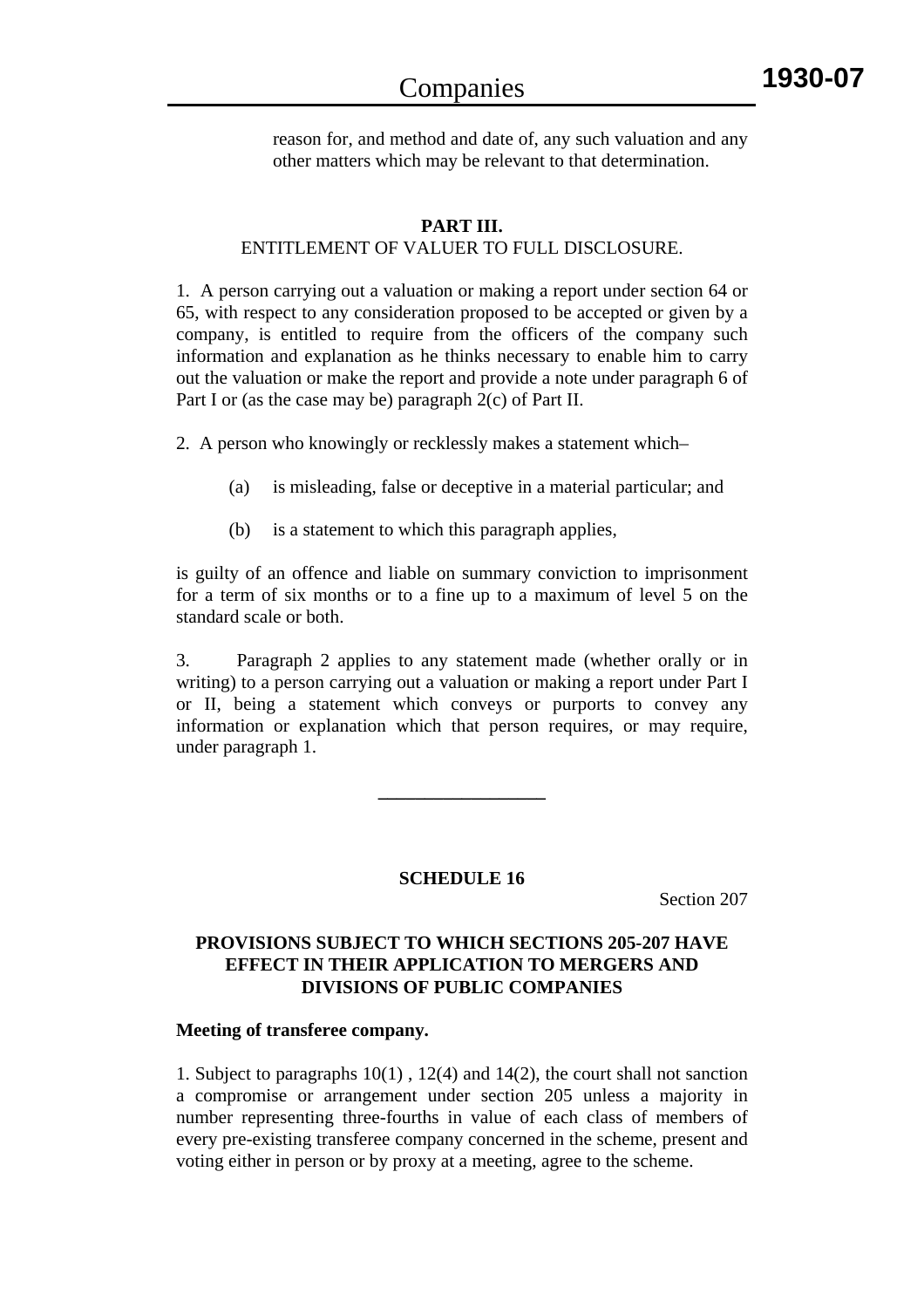### **Draft terms of merger.**

2. (1) The court shall not sanction the compromise or arrangement under section 205 unless–

- (a) a draft of the proposed terms of the scheme (from hereon referred to as the "draft terms") has been drawn up and adopted by the directors of all the transferor and pre-existing transferee companies concerned in the scheme;
- (b) subject to paragraph 11(3), in the case of each of those companies the directors have delivered a copy of the draft terms to the Registrar of Companies and the Registrar has published in the Gazette notice of receipt by him of a copy of the draft terms from that company; and
- (c) subject to paragraphs 10 to 14, that notice was so published at least one month before the date of any meeting of that company summoned under section 205 or for the purposes of paragraph 1.

 (2) Subject to paragraph 12(2), the draft terms shall give particulars of at least the following matters–

- (a) in respect of each transferor company and transferee company concerned in the scheme, its name, the address of its registered office and whether it is a company limited by shares or a company limited by guarantee and having a share capital;
- (b) the number of shares in any transferee company to be allotted to members of any transferor company for a given number of their shares (from hereon referred to as the "share exchange ratio") and the amount of any cash payment;
- (c) the terms relating to the allotment of shares in any transferee company;
- (d) the date from which the holding of shares in a transferee company will entitle the holders to participate in profits and any special conditions affecting that entitlement;
- (e) the date from which the transactions of any transferor company are to be treated for accounting purposes as being those of any transferee company;
- (f) any rights or restrictions attaching to shares or other securities in any transferee company to be allotted under the scheme to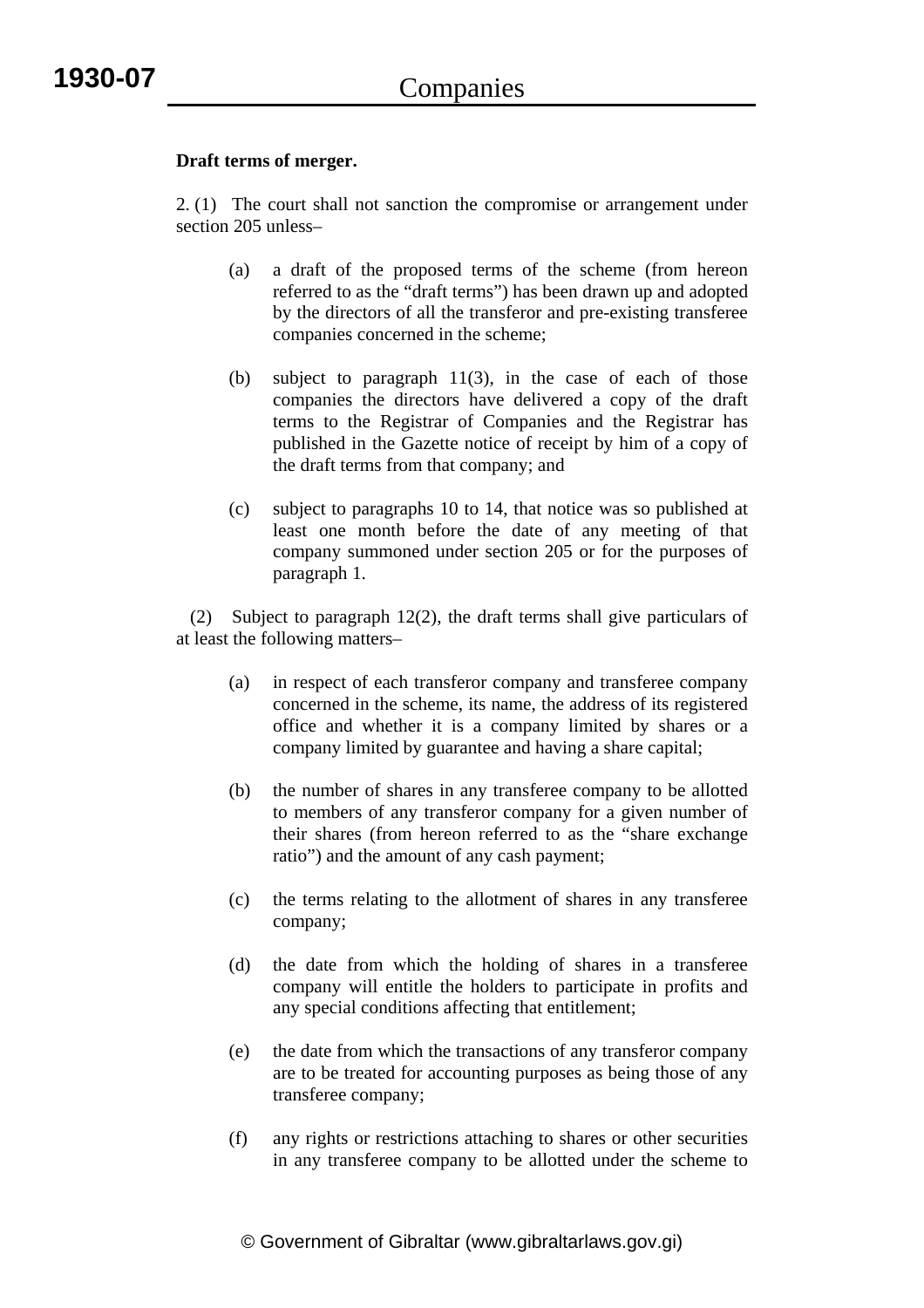the holders of shares to which any special rights or restrictions attach, or of other securities, in any transferor company, or the measures proposed concerning them; and

- (g) any amount or benefit paid or given or intended to be paid or given to the experts referred to in paragraph 5 or to any director of a transferor company or pre-existing transferee company, and the consideration for the payment of benefit.
- (3) Where the scheme is a Case 3 Scheme the draft terms shall also–
	- (a) give particulars of the property and liabilities to be transferred (to the extent these are known to the transferor company) and their allocation among the transferee companies;
	- (b) make provision for the allocation among and transfer to the transferee companies of any other property and liabilities which the transferor has or may subsequently acquire; and
	- (c) specify the allocation to members of the transferor company of shares in the transferee companies and the criteria upon which that allocation is based.

### **Documents and information to be made available.**

3. Subject to paragraphs 10 to 14, the court shall not sanction the compromise or arrangement under section 205 unless–

- (a) in the case of each transferor company and each preexisting transferee company the directors have drawn up and adopted a report complying with paragraph 4 (from hereon referred to as a "directors report");
- (b) where the scheme is a Case 3 Scheme, the directors of the transferor company have reported to every meeting of the members or any class of members of that company summoned under section 205 and to the directors of each transferee company, any material changes in the property and liabilities of the transferor company between the date when the draft terms were adopted and the date of the meeting in question;
- (c) where the directors of a transferor company have reported to the directors of a transferee company such a change as is mentioned in subparagraph (b) above, the latter have reported that change to every meeting of the members or any class of members of that transferee company summoned for the purposes of paragraph 1; or have sent a report of that change to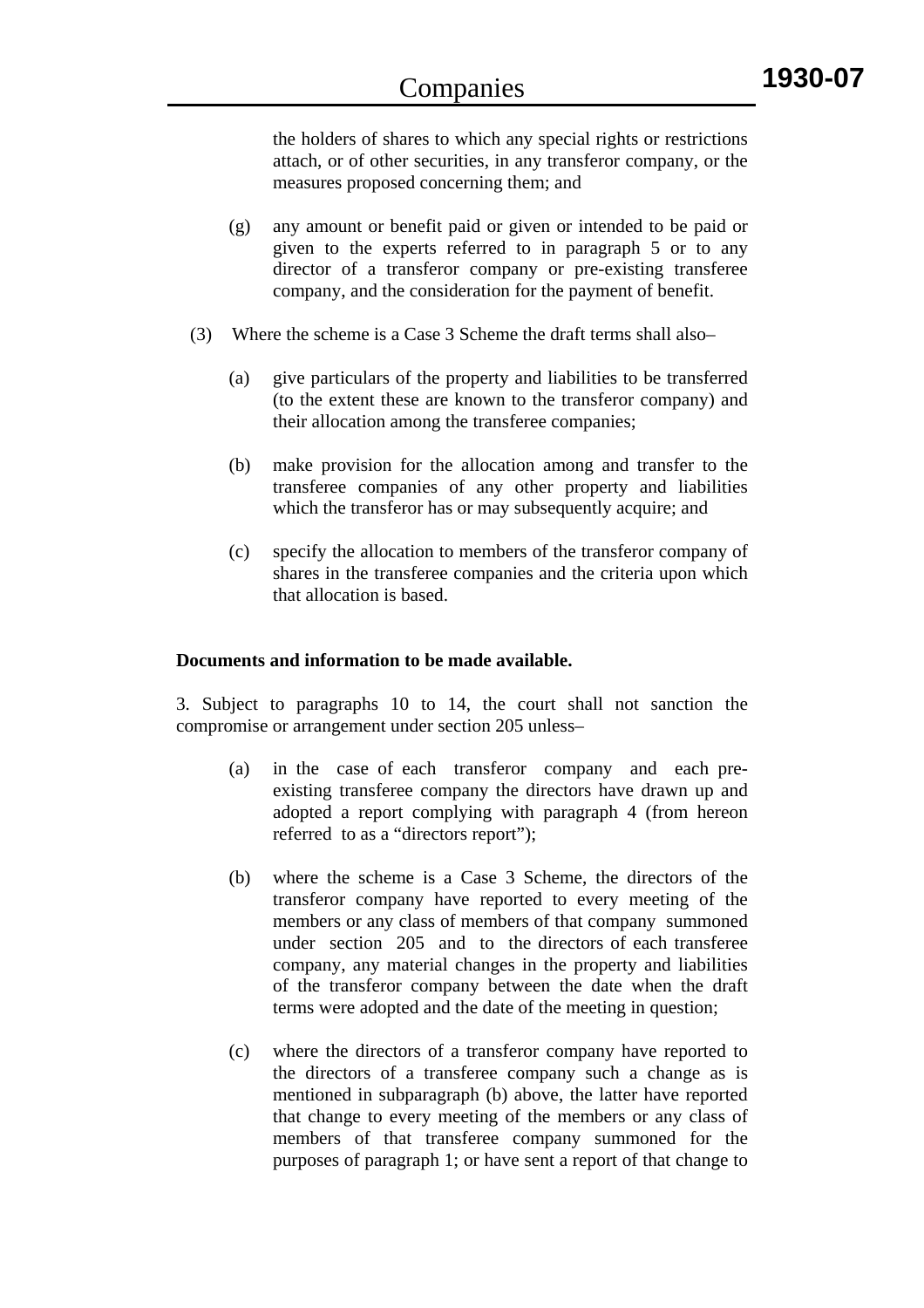every member who would have been entitled to receive a notice of such a meeting;

- (d) a report complying with paragraph 5 has been drawn up on behalf of each transferor company and pre-existing transferee company (from hereon referred to as an "expert's report");
- (e) the members of any transferor company or transferee company were able to inspect at the registered office of that company copies of the documents listed in paragraph 6(1) in relation to every transferor company and pre-existing transferee company concerned in the scheme during a period beginning one month before, and ending on, the date of the first meeting of the members or any class of members of the first-mentioned transferor or transferee company summoned either under section 205 or for the purposes of paragraph 1 and those members were able to obtain copies of those documents or any part of them on request during that period free of charge; and
- (f) the memorandum and articles of association of any transferee company which is not a pre-existing transferee company, or a draft thereof, has been approved by ordinary resolution of every transferor company concerned in the scheme.

#### **Directors' report.**

- 4. (1) The directors' report shall consist of–
	- (a) the statement required by section 206; and
	- (b) insofar as that statement does not contain the following matters, a further statement–
		- (i) setting out the legal and economic grounds for the draft terms, and in particular for the share exchange ratio, and, where the scheme is a Case 3 Scheme, for the criteria upon which the allocation to the members of the transferor company of shares in the transferee companies was based; and
		- (ii) specifying any special valuation difficulties.

 (2) Where the scheme is a Case 3 Scheme the directors' report shall also state whether a return has been made to the Registrar of Companies under section 60(1)(b) (return as to allotments).

# **Expert's report.**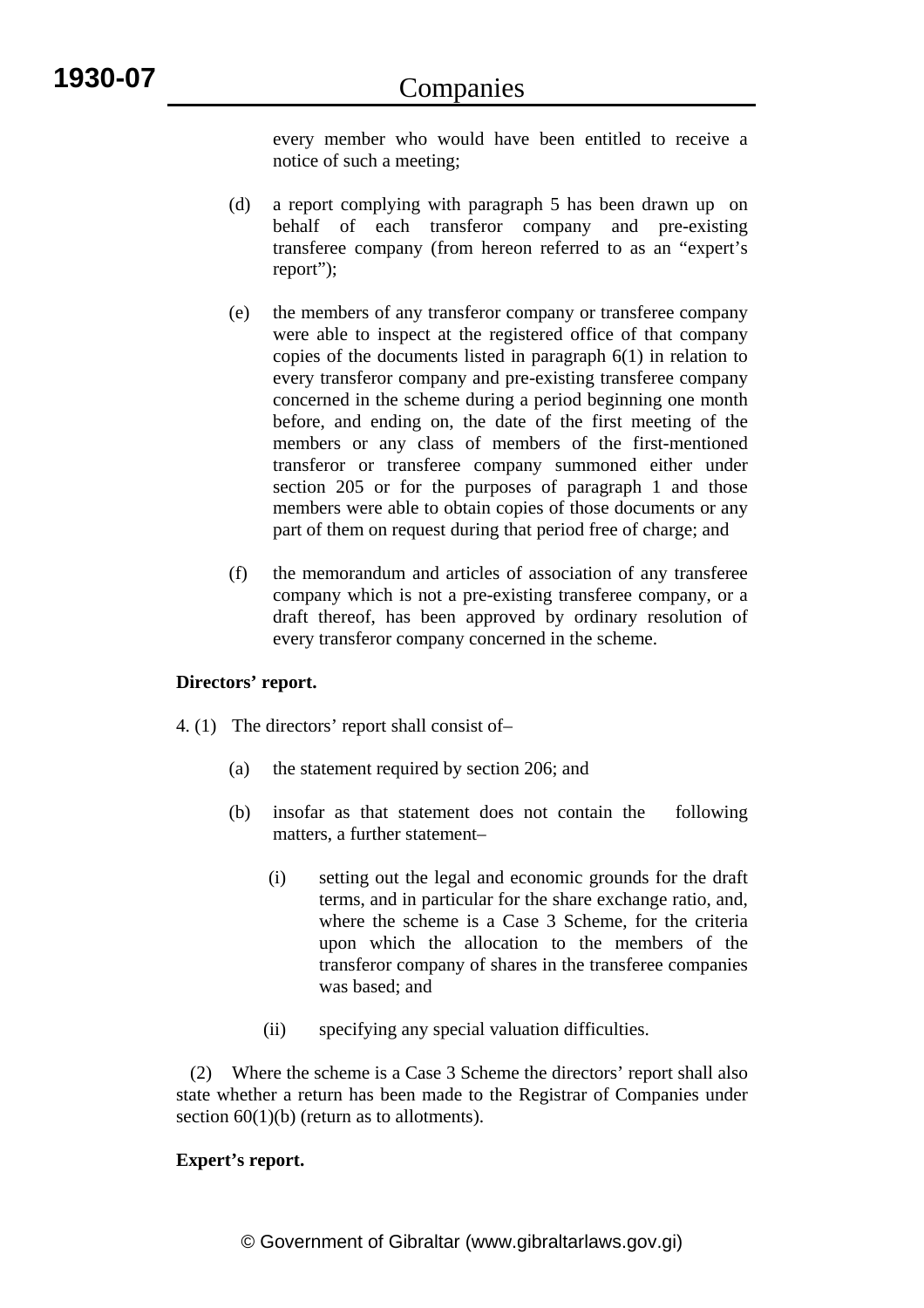5. (1) Except where a joint expert is appointed under subparagraph (2) below an expert's report shall consist of a separate written report on the draft terms to the members of one transferor company or pre-existing transferee company concerned in the scheme drawn up by a separate expert appointed on behalf of that company.

 (2) The court may, on the joint application of all the transferor companies and pre-existing transferee companies concerned in the scheme, approve the appointment of a joint expert to draw up a single report on behalf of all those companies.

 (3) An expert shall be independent of any of the companies concerned in the scheme, that is to say a person qualified at the time of the report to be appointed, or to continue to be, an auditor of those companies.

 (4) However, where it appears to an expert that a valuation is reasonably necessary to enable him to draw up the report, and it appears to him to be reasonable for that valuation, or part of it, to be made (or for him to accept such a valuation) by another person who–

- (a) appears to him to have the requisite knowledge and experience to make the valuation or that part of it; and
- (b) is not an officer or servant of any of the companies concerned in the scheme or any other body corporate which is a subsidiary or holding company of one of those companies, or a subsidiary of the holding company of one of those companies or a partner or employee of such an officer or servant;

he may arrange for or accept such a valuation, together with a report which will enable him to make his own report under this paragraph.

 (5) The reference in subparagraph (4) above to an officer or servant does not include an auditor.

 (6) Where any valuation is made by a person other than the expert himself the latter's report shall state that fact and shall also–

- (a) state the former's name and what knowledge and experience he has to carry out the valuation; and
- (b) describe so much of the undertaking, property and liabilities as were valued by the other person, and the method used to value them, and specify the date of the valuation.
- (7) An expert's report shall–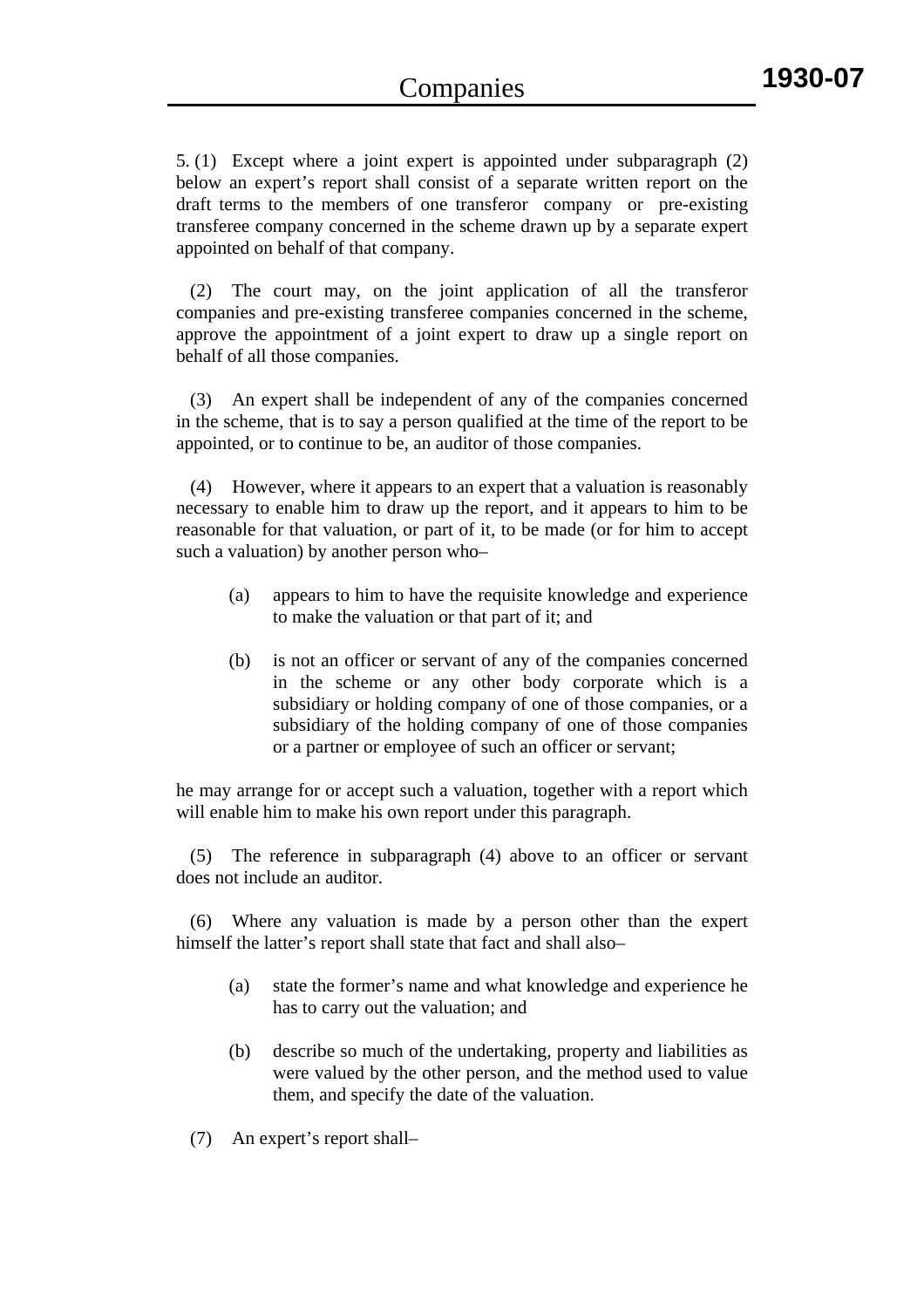- (a) indicate the method or methods used to arrive at the share exchange ratio proposed;
- (b) give an opinion as to whether the method or methods used are reasonable in all the circumstances of the case; indicate the values arrived at using each such method and (if there is more than one method) give an opinion on the relative importance attributed to such methods in arriving at the value decided on;
- (c) describe any special valuation difficulties which have arisen;
- (d) state whether in the expert's opinion the share exchange ratio is reasonable; and
- (e) in the case of a valuation made by a person other than himself state that it appeared to himself reasonable to arrange for it to be so made or to accept a valuation so made.

 (8) Each expert has the right of access to all such documents of all the transferor companies and pre-existing transferee companies concerned in the scheme, and the right to require from the companies' officers all such information, as he thinks necessary for the purpose of making his report.

## **Inspection of documents.**

6. (1) The documents referred to in paragraph  $3(e)$  are, in relation to any company–

- (a) the draft terms;
- (b) the directors' report referred to in paragraph 4;
- (c) the expert's report;
- (d) the company's annual accounts, together with the relevant directors' report and auditors' report for the last three financial years ending on or before the relevant date; and
- (e) if the last of those financial years ended more than six months before the relevant date, an accounting statement in the form described in the following provisions.

In paragraphs (d) and (e) "the relevant date" means one month before the first meeting of the company summoned under section 205 or for the purposes of paragraph 1.

(2) The accounting statement shall consist of–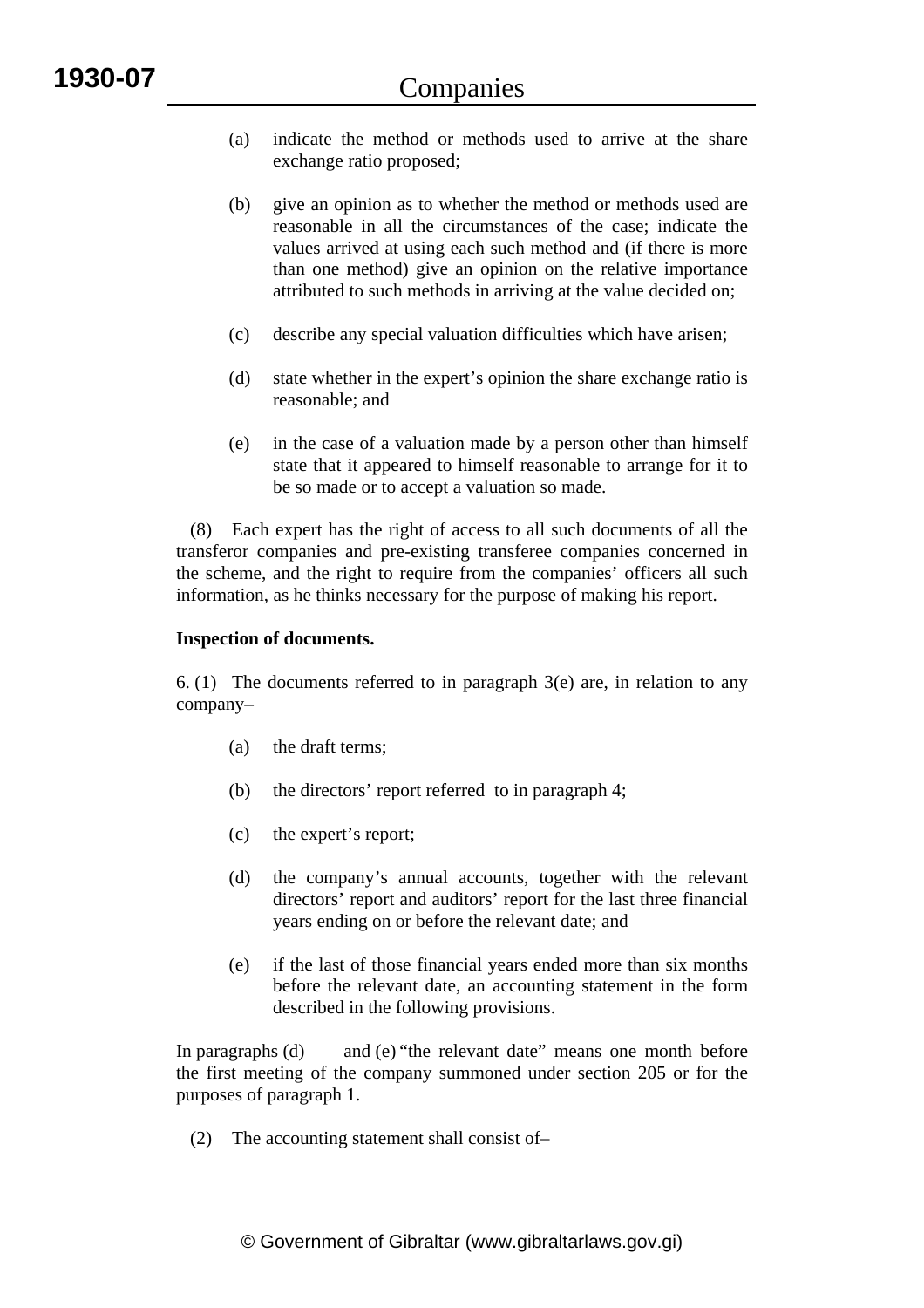- (a) a balance sheet dealing with the state of affairs of the company as at a date not more than three months before the draft terms were adopted by the directors; and
- (b) where the company would be required to prepare group accounts if that date were the last day of a financial year, a consolidated banking sheet dealing with the state of affairs of the company and its subsidiary undertakings as at that date.

 (3) The requirements of this Act as to balance sheets forming part of a company's annual accounts, and the matters to be included in notes thereto, apply to any balance sheet required for the accounting statement, with such modifications as are necessary by reason of its being prepared otherwise than as at the last day of a financial year.

 (4) Any balance sheet required for the accounting statement shall be approved by the board of directors and signed on behalf of the board by a director of the company.

## **Transferor company holding its own shares.**

7. The court shall not sanction under section 205(2) a compromise or arrangement under which any shares in a transferee company are to be allotted to a transferor company or its nominee in respect of shares in that transferor company held by it or its nominee.

#### **Securities other than shares to which special rights are attached.**

8. (1) Where any security of a transferor company to which special rights are attached is held by a person other than as a member or creditor of the company, the court shall not sanction a compromise or arrangement under section 205(2) unless under the scheme that person is to receive rights in a transferee company of equivalent value.

 (2) Subparagraph (1) above shall not apply in the case of any such security where–

- (a) the holder has agreed otherwise; or
- (b) the holder is, or under the scheme is to be, entitled to have the security purchased by a transferee company involved in the scheme on terms which the court considers reasonable.

#### **Date and consequences of the compromise or arrangement.**

9. (1) The following provisions of this paragraph shall apply where the court sanctions a compromise or arrangement.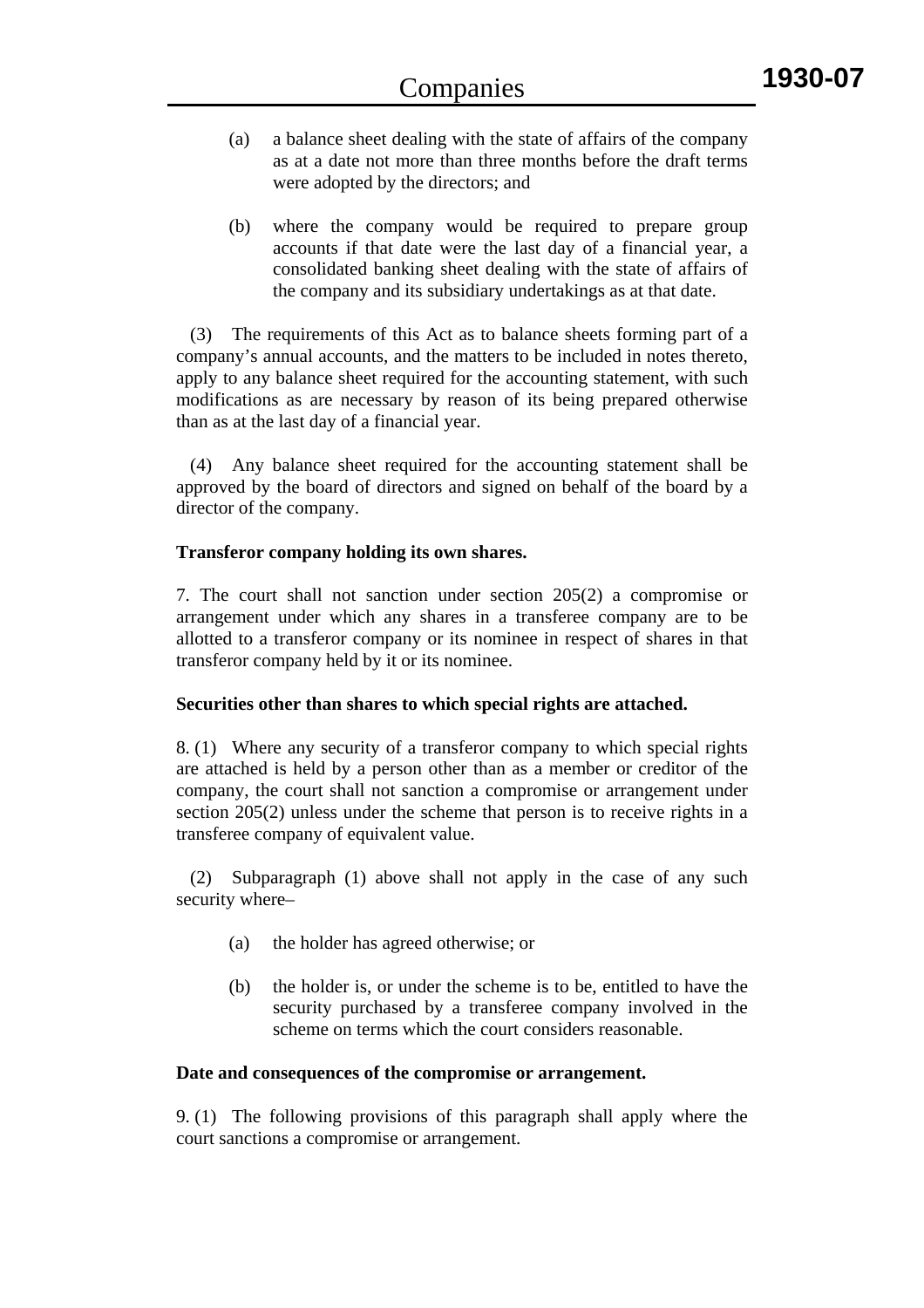(2) The court shall in the order sanctioning the compromise or arrangement or in a subsequent order under section 206 fix a date on which the transfer or transfers to the transferee company or transferee companies of the undertaking, property and liabilities of the transferor company shall take place; and any such order which provides for the dissolution of the transferor company shall fix the same date for the dissolution.

 (3) If it is necessary for the transferor company to take any steps to ensure that the undertaking, property and liabilities are fully transferred, the court shall fix a date, not later than six months after the dated fixed under subparagraph (2) above, by which such steps must be taken and for that purpose may postpone the dissolution of the transferor company until that date.

 (4) The court may postpone or further postpone the date fixed under subparagraph (3) above if it is satisfied that the steps there mentioned cannot be completed by the date (or latest date) fixed under that subparagraph.

# **Exceptions.**

10. (1) The court may sanction a compromise or arrangement under section 205(2) notwithstanding that–

- (a) any meeting otherwise required by paragraph 1 has not been summoned by a pre-existing transferee company ("the relevant company"), and
- (b) paragraph  $2(1)(c)$  and  $3(e)$  have not been complied with in respect of that company,

if the court is satisfied that the conditions specified in subparagraph (2) below have been complied with.

 (2) Subject to paragraphs 11(3) and 12(3), the conditions mentioned in subparagraph (1) above are–

- (a) that the publication of notice of receipt of the draft terms by the Registrar of Companies referred to in paragraph 2(1)(b) took place in respect of the relevant company at least one month before the date of any meeting of members of any transferor company concerned in the scheme summoned under section 205;
- (b) that the members of the relevant company were able to inspect at the registered office of that company the documents listed in paragraph 6(1) in relation to every transferor company and transferee company concerned in the scheme during a period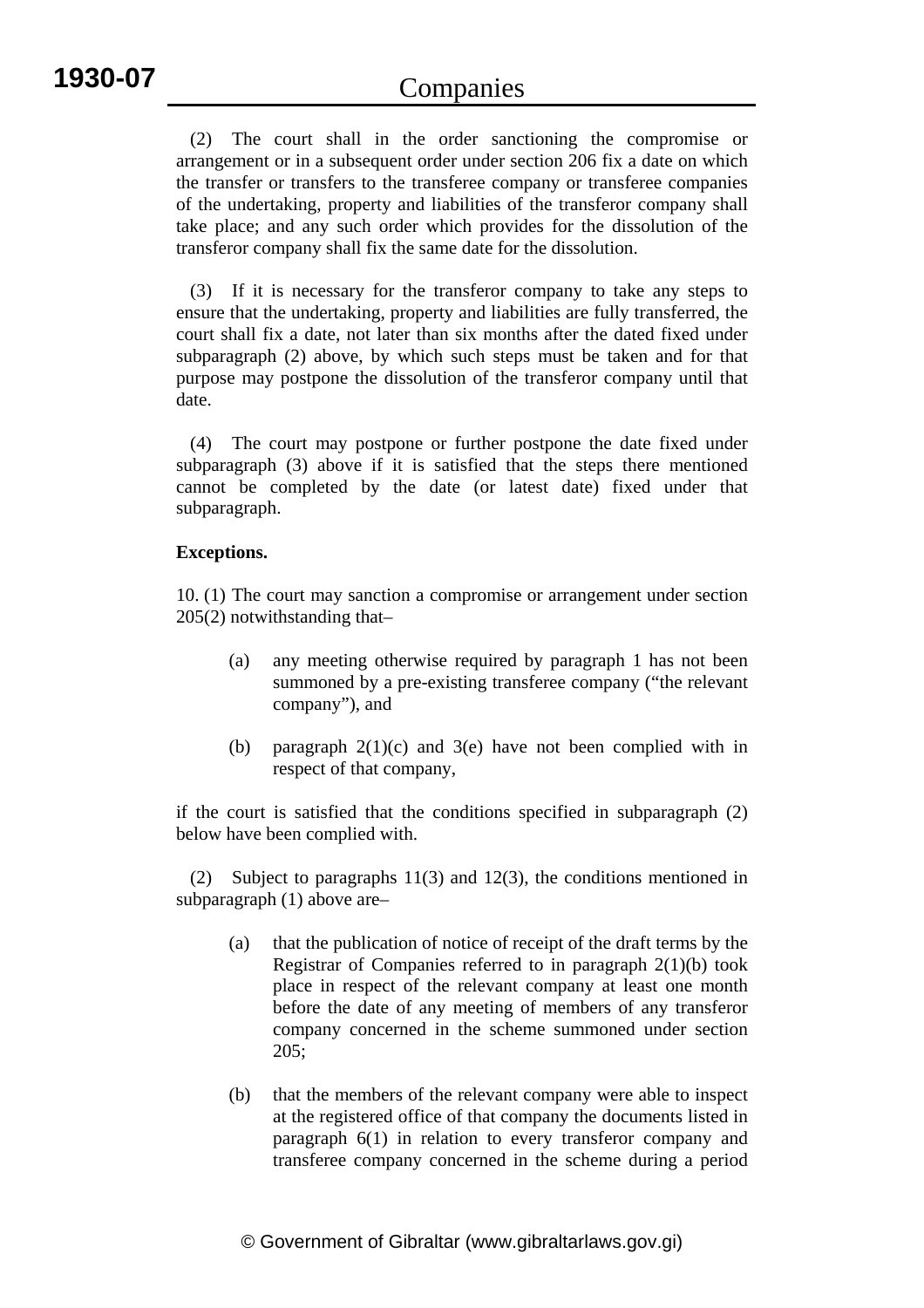("the relevant period") beginning one month before, and ending on, the date of any such meeting, and that they were able to obtain copies of those documents or any part of them on request during that period free of charge; and

(c) that one or more members of the relevant company, who together held not less than five per cent of the paid-up capital of that company which carried the right to vote at general meetings of the company, would have been able during the relevant period to require that a meeting of each class of members be called for the purpose of deciding whether or not to agree to the scheme but that no such requisition had been made.

11. (1) The following subparagraphs apply where the scheme is a Case 3 Scheme.

 (2) Subparagraphs (a) to (d) of paragraph 3 shall not apply and subparagraph (e) of that paragraph shall not apply as regards the documents listed in paragraph  $6(1)(b)$ , (c) and (e), if all members holding shares in, and all persons holding other securities of, any of the transferor companies and pre-existing transferee companies concerned in the scheme on the date of the application to the court under section 205, being shares or securities which as at that date carry the right to vote in general meetings of the company, so agree.

 (3) The court may by order direct in respect of any transferor company or pre-existing transferee company that the requirements relating to–

- (a) delivering copies of the draft terms and publication of notice of receipt of the draft terms under paragraph 2(1)(b) and (c), or
- (b) inspection under paragraph 3(e),

shall not apply, and may by order direct that paragraph 10 shall apply to any pre-existing transferee company with the omission of subparagraph (2)(a) and (b) of that paragraph.

 (4) The court shall not make any order under subparagraph (3) above unless it is satisfied that the following conditions will be fulfilled –

(a) that the members of the company will have received or will have been able to obtain free of charge copies of the documents listed in paragraph 6(1) in time to examine them before the date of the first meeting of the members or any class of members of the company summoned under section 205 or for the purposes of paragraph 1;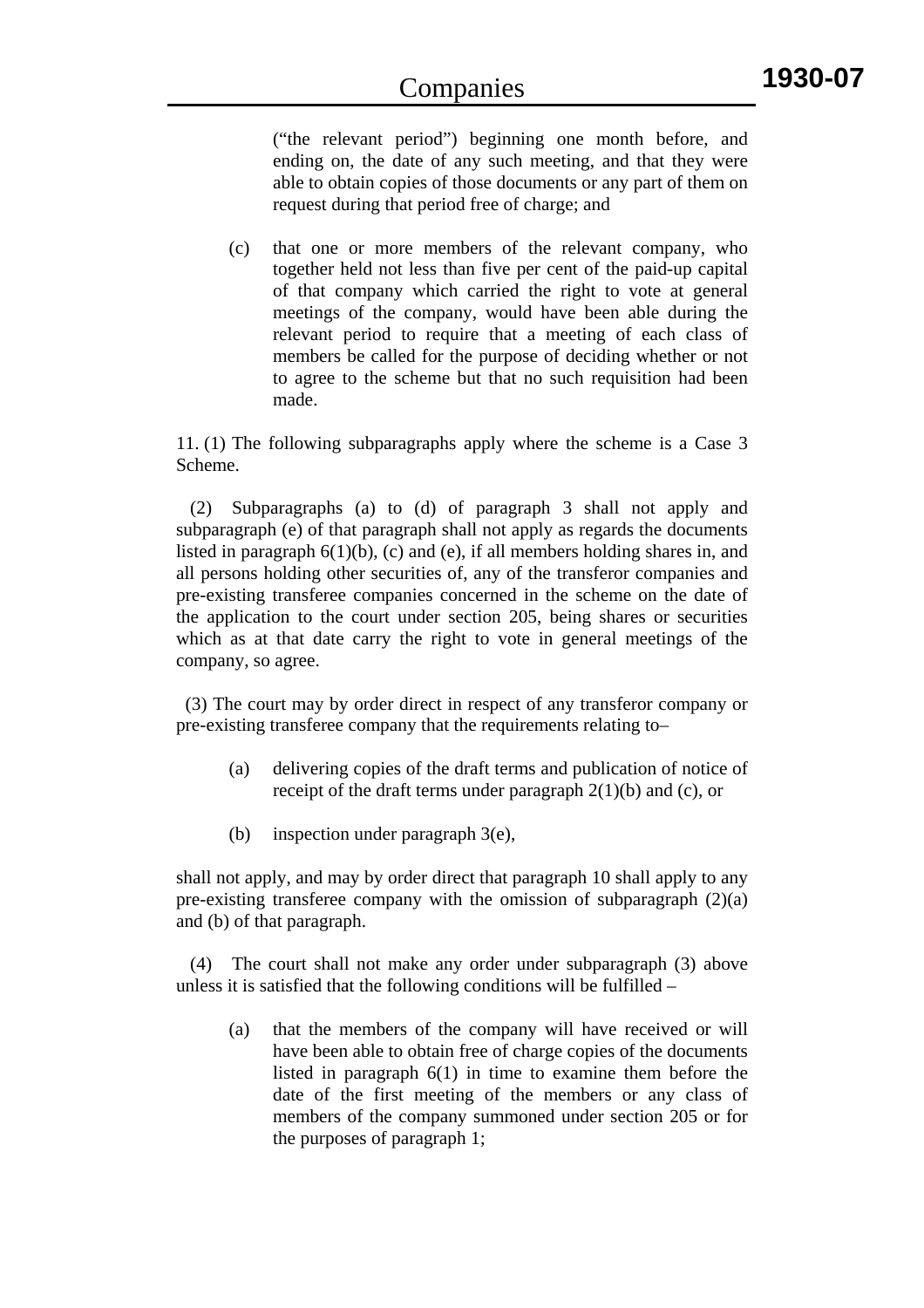- (b) in the case of a pre-existing transferee company, where in the circumstances described in paragraph 10 no meeting is held, that the members of that company will have received or will have been able to obtain free of charge copies of those documents in time to require a meeting under paragraph  $10(2)(c)$ ;
- (c) that the creditors of the company will have received or will have been able to obtain free of charge copies of the draft terms in time to examine them before the date of meeting of the members or any class of members of the company, or, in the circumstances referred to in paragraph (b) above, at the same time as the members of the company; and
- (d) that no prejudice would be caused to the members or creditors of any transferor company or transferee company concerned in the scheme by making the order in question.

### **Transferee company or companies holding shares in the transferor company.**

12. (1) Where the scheme is a Case 1 Scheme and in the case of every transferor company concerned–

- (a) the shares in that company; and
- (b) such securities of that company (other than shares) as carry the right to vote at general meetings of that company,

are all held by or on behalf of the transferee company, section 207 and this Schedule shall apply subject to the following subparagraphs.

 (2) The draft terms need not give particulars of the matters mentioned in paragraph  $2(2)(b)$ , (c) or (d).

 (3) Section 206 of the Act and subparagraphs (a) and (d) of paragraph 3 shall not apply, and subparagraph (e) of that paragraph shall not apply as regards the documents listed in paragraph 6(1)(b) and (c).

 (4) The court may sanction the compromise or arrangement under section 205 notwithstanding that–

- (a) any meeting otherwise required by section 205 or paragraph 1 has not been summoned by any company concerned in the scheme; and
- (b) paragraphs  $2(1)(c)$  and  $3(e)$  have not been complied with in respect of that company,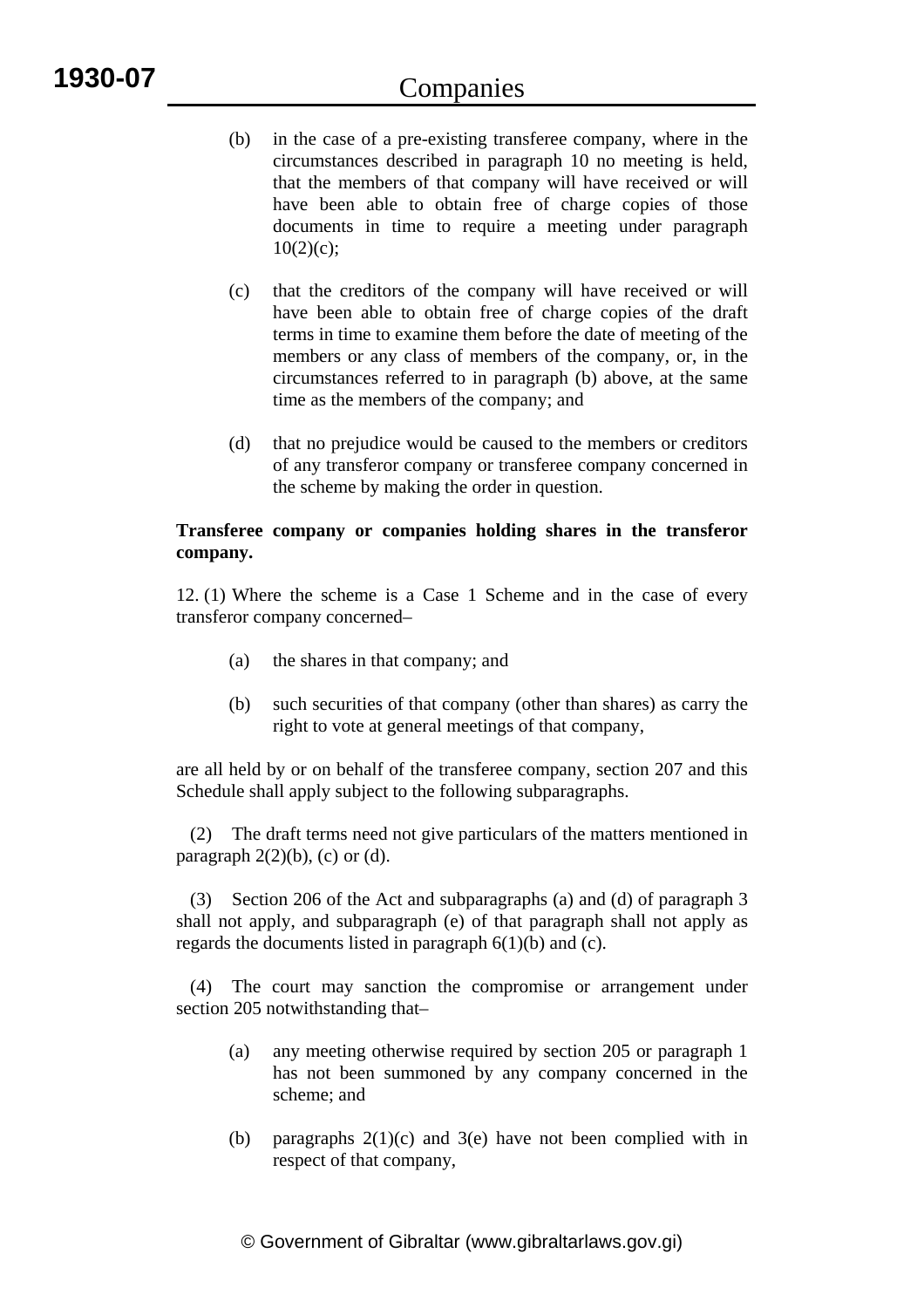if it is satisfied that the conditions specified in the following subparagraphs have been complied with.

- (5) The conditions mentioned in the previous subparagraph are–
	- (a) that the publication of notice of receipt of the draft terms by the Registrar of Companies referred to in paragraph 2(1)(b) took place in respect of every transferor company and transferee company concerned in the scheme at least one month before the date of the order under section 205 ("the relevant date");
	- (b) that the members of the transferee company were able to inspect at the registered office of that company copies of the documents listed in paragraphs  $6(1)(a)$ ,  $(d)$  and (e) in relation to every transferor company or transferee company concerned in the scheme during a period ("the relevant period") beginning one month before, and ending on, the relevant date and that they were able to obtain copies of those documents or any part of them on request during that period free of charge; and
	- (c) that one or more members of the transferee company who together held not less than five per cent of the paid-up capital of the company which carried the right to vote at general meetings of the company would have been able during the relevant period to require that a meeting of each class of members be called for the purpose of deciding whether or not to agree to the scheme but that no such requisition has been made.
- 13. (1) Where the scheme is a Case 3 Scheme and–
	- (a) the shares in the transferor company; and
	- (b) such securities of that company (other than shares) as carry the right to vote at general meetings of that company,

are all held by or on behalf of one or more transferee companies, section 207 and this Schedule shall apply subject to the following paragraphs.

 (2) The court may sanction a compromise or arrangement under section 205 notwithstanding that–

(a) any meeting otherwise required by section 205 has not been summoned by the transferor company; and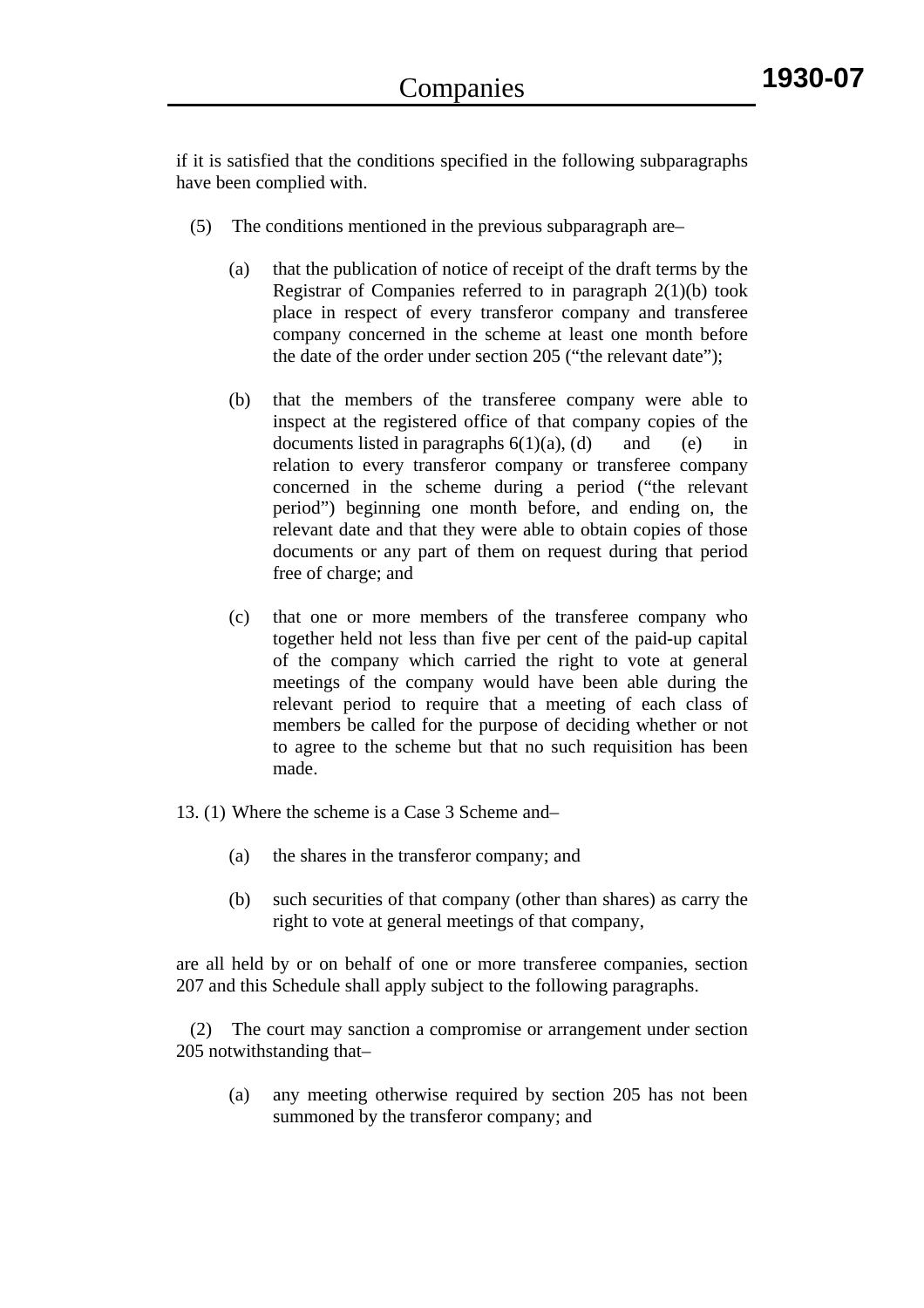(b) paragraphs  $2(1)(c)$  and  $3(b)$  and (e) have not been complied with in respect of that company,

if it is satisfied that the conditions specified in the following subparagraph have been complied with.

- (3) The conditions referred to in the previous subparagraph are–
	- (a) the conditions set out in paragraph  $12(5)(a)$  and (c);
	- (b) that the members of the transferor company and every transferee company concerned in the scheme were able to inspect at the registered office of the company of which they were members copies of the documents listed in paragraph 6(1) in relation to every such company during a period beginning one month before, and ending on, the date of the order under section 205 ("the relevant date"), and that they were able to obtain copies of those documents or any part of them on request during that period free of charge; and
	- (c) that the directors of the transferor company have sent to every member who would have been entitled to receive a notice of the meeting (had it been called), and to the directors of each transferee company, a report of any material changes in the property and liabilities of the transferor company between the date when the draft terms were adopted and a date one month before the relevant date.

14. (1) Where the scheme is a Case 1 Scheme and in the case of every transferor company concerned ninety per cent or more (but not all) of–

- (a) the shares in that company; and
- (b) such securities in that company (other than shares) as carry the right to vote at general meetings of that company,

are held by or on behalf of the transferee company, section 207 and this Schedule shall apply subject to the following subparagraphs.

 (2) The court may sanction a compromise or arrangement under section 205 notwithstanding that–

- (a) any meeting otherwise required by paragraph 1 has not been summoned by the transferee company, and
- (b) paragraphs  $2(1)(c)$  and  $3(e)$  have not been complied with in respect of that company,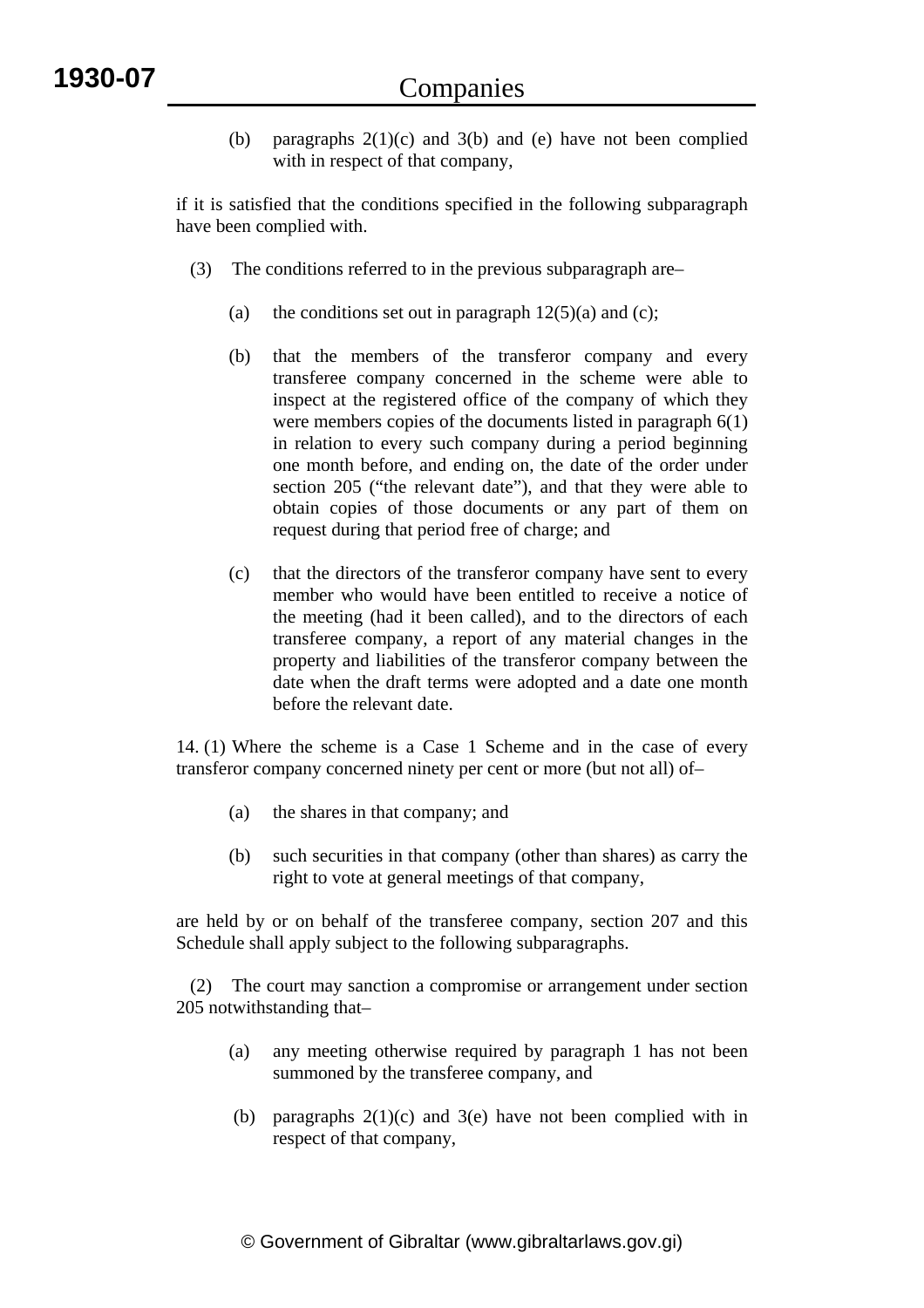if the court is satisfied that the conditions specified in the following subparagraph have been complied with.

 (3) The conditions referred to in the previous subparagraph are the same conditions as those specified in paragraph 10(2), save that for this purpose the condition contained in paragraph  $10(2)(b)$  shall be treated as referring only to the documents listed in paragraph  $6(1)(a)$ , (d) and (e).

#### **Liabilities of transferee companies for the default of another.**

15. (1) Where the scheme is a Case 3 Scheme, each transferee company shall be jointly and severally liable, subject to subparagraph (2) below, for any liability transferred to any other transferee company under the scheme to the extent that that other company has made default in satisfying that liability, but so that no transferee company shall be so liable for an amount greater than the amount arrived at by calculating the value at the time of the transfer of the property transferred to it under the scheme less the amount at that date of the liabilities so transferred.

 (2) If a majority in number representing three-fourths in value of the creditors or any class of creditors of the transferor company present and voting either in person or by proxy at a meeting summoned under section 205 so agree, subparagraph (1) above shall not apply in respect of the liabilities of the creditors or that class of creditors.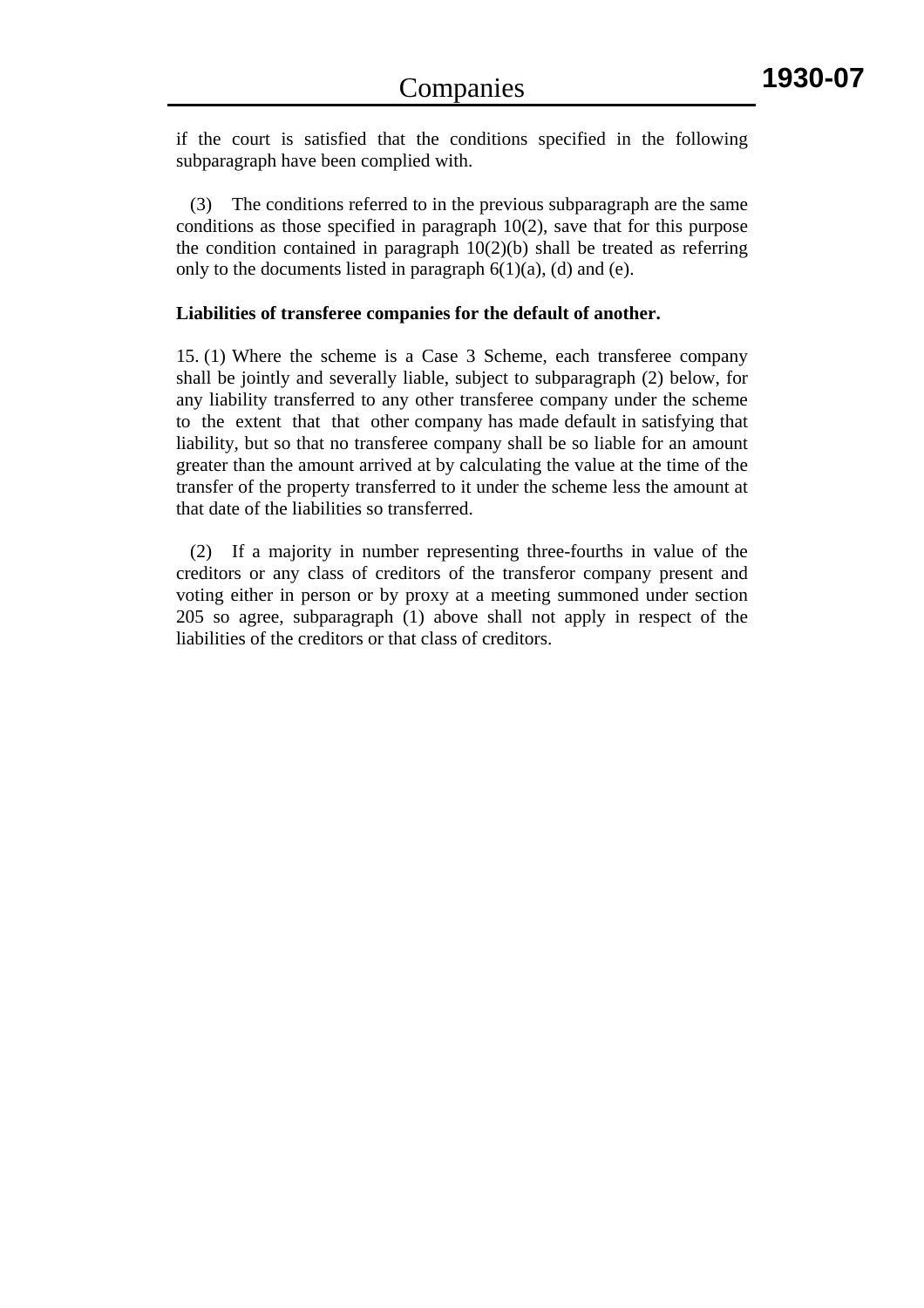## **COMPANIES (AMENDMENT) ACT, 1999**

**Principal Act** 

**Act. No. 1999-30** *Commencement* 1.1.2000 *Assent* 28.10.1999

Amending enactments Relevant current provisions

**\_\_\_\_\_\_\_\_\_\_\_\_\_\_\_\_\_\_\_\_\_\_\_\_\_\_\_\_\_\_** 

Commencement date

None

AN ACT TO AMEND THE COMPANIES ACT.

#### **Title and commencement.**

1. This Act may be cited as the Companies (Amendment) Act, 1999 and comes into operation on the 1st day of January, 2000.

*Section 2 to 97 amend various provisions of the Companies Act.* 

#### **Transitional provisions.**

50. (1) Sections 3, 5, 6, 8 and 24(c) shall operate in relation to a company incorporated or registered under the principal Act on and after the operative date of this Act.

 (2) Sections 27, 39 and 97(c) shall operate in respect of the annual return due–

(a) in respect of a company incorporated or registered under the principal Act at the operative date of this Act, at the next return date of the company, as defined by section 153 of the principal Act, after the operative date, provided that that return date shall be later than the date of the next annual general meeting required to be held on or after the operative date by the application of section 157 of the principal Act to the conduct of business of that company;